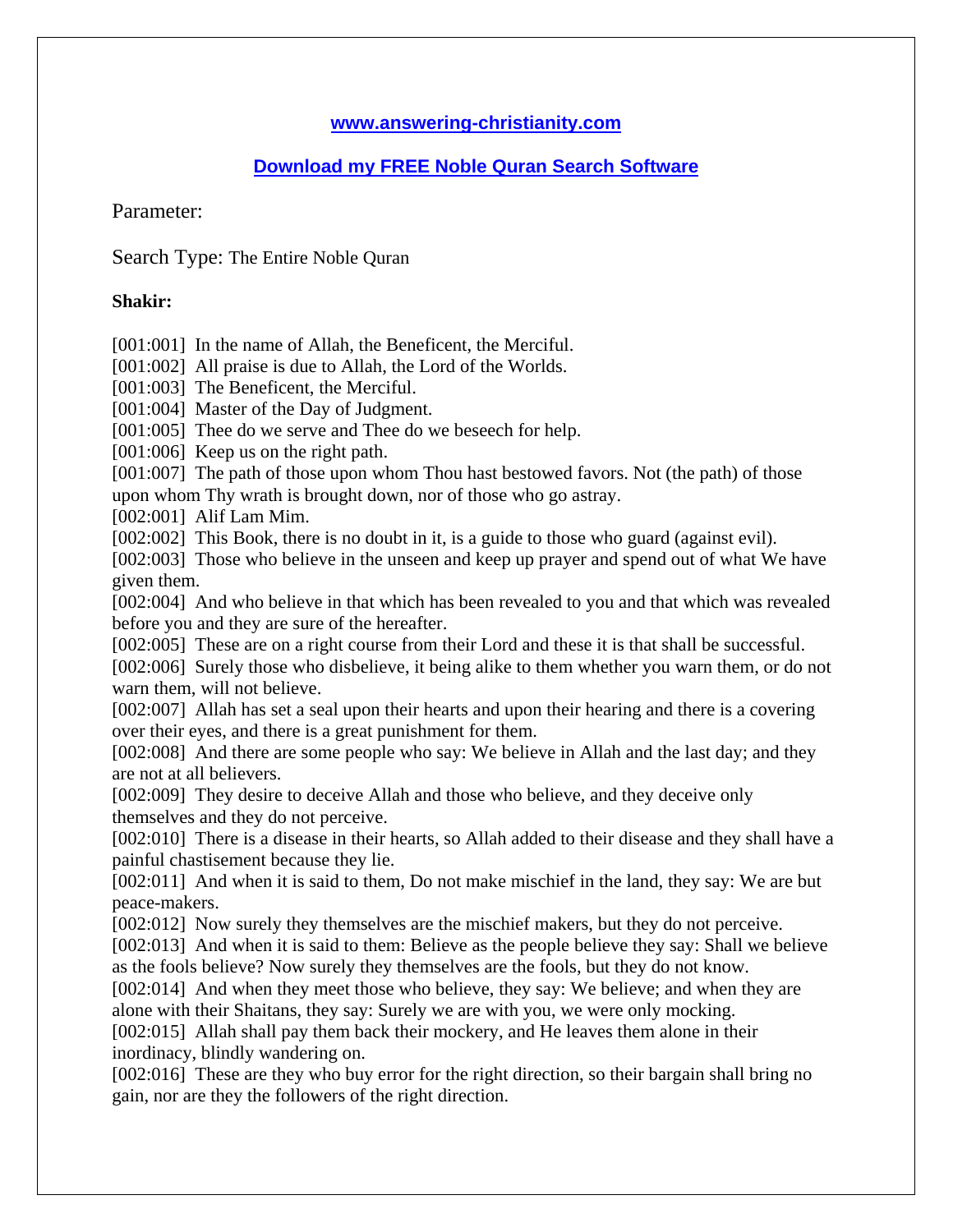[002:017] Their parable is like the parable of one who kindled a fire but when it had illumined all around him, Allah took away their light, and left them in utter darkness -- they do not see. [002:018] Deaf, dumb (and) blind, so they will not turn back.

[002:019] Or like abundant rain from the cloud in which is utter darkness and thunder and lightning; they put their fingers into their ears because of the thunder peal, for fear of death, and Allah encompasses the unbelievers.

[002:020] The lightning almost takes away their sight; whenever it shines on them they walk in it, and when it becomes dark to them they stand still; and if Allah had pleased He would certainly have taken away their hearing and their sight; surely Allah has power over all things. [002:021] O men! serve your Lord Who created you and those before you so that you may guard (against evil).

[002:022] Who made the earth a resting place for you and the heaven a canopy and (Who) sends down rain from the cloud then brings forth with it subsistence for you of the fruits; therefore do not set up rivals to Allah while you know.

[002:023] And if you are in doubt as to that which We have revealed to Our servant, then produce a chapter like it and call on your witnesses besides Allah if you are truthful.

[002:024] But if you do (it) not and never shall you do (it), then be on your guard against the fire of which men and stones are the fuel; it is prepared for the unbelievers.

[002:025] And convey good news to those who believe and do good deeds, that they shall have gardens in which rivers flow; whenever they shall be given a portion of the fruit thereof, they shall say: This is what was given to us before; and they shall be given the like of it, and they shall have pure mates in them, and in them, they shall abide.

[002:026] Surely Allah is not ashamed to set forth any parable -- (that of) a gnat or any thing above that; then as for those who believe, they know that it is the truth from their Lord, and as for those who disbelieve, they say: What is it that Allah means by this parable: He causes many to err by it and many He leads aright by it! but He does not cause to err by it (any) except the transgressors,

[002:027] Who break the covenant of Allah after its confirmation and cut asunder what Allah has ordered to be joined, and make mischief in the land; these it is that are the losers.

[002:028] How do you deny Allah and you were dead and He gave you life? Again He will cause you to die and again bring you to life, then you shall be brought back to Him.

[002:029] He it is Who created for you all that is in the earth, and He directed Himself to the heaven, so He made them complete seven heavens, and He knows all things.

[002:030] And when your Lord said to the angels, I am going to place in the earth a khalif, they said: What! wilt Thou place in it such as shall make mischief in it and shed blood, and we celebrate Thy praise and extol Thy holiness? He said: Surely I know what you do not know.

[002:031] And He taught Adam all the names, then presented them to the angels; then He said: Tell me the names of those if you are right.

[002:032] They said: Glory be to Thee! we have no knowledge but that which Thou hast taught us; surely Thou art the Knowing, the Wise.

[002:033] He said: O Adam! inform them of their names. Then when he had informed them of their names, He said: Did I not say to you that I surely know what is ghaib in the heavens and the earth and (that) I know what you manifest and what you hide?

[002:034] And when We said to the angels: Make obeisance to Adam they did obeisance, but Iblis (did it not). He refused and he was proud, and he was one of the unbelievers.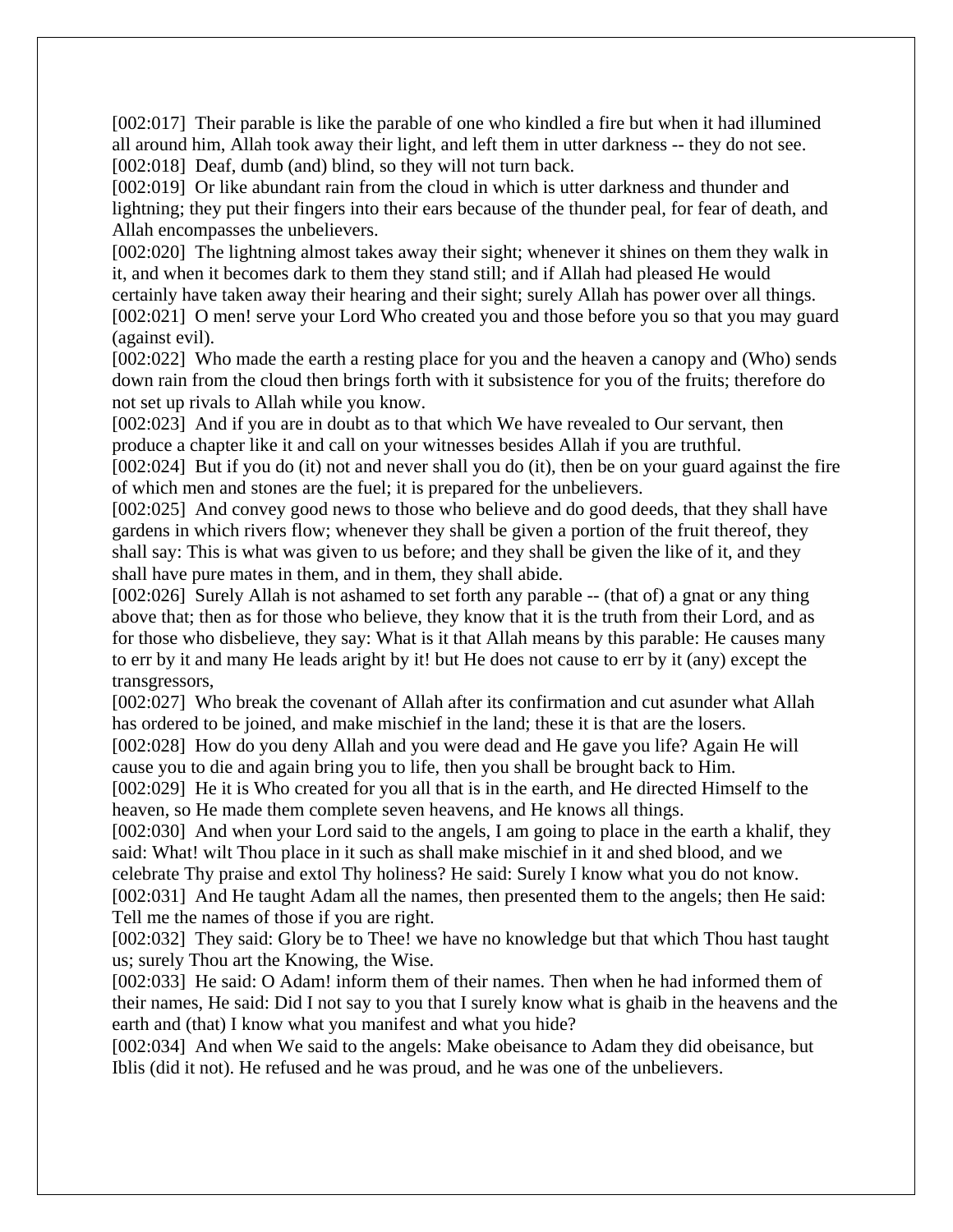[002:035] And We said: O Adam! Dwell you and your wife in the garden and eat from it a plenteous (food) wherever you wish and do not approach this tree, for then you will be of the unjust.

[002:036] But the Shaitan made them both fall from it, and caused them to depart from that (state) in which they were; and We said: Get forth, some of you being the enemies of others, and there is for you in the earth an abode and a provision for a time.

[002:037] Then Adam received (some) words from his Lord, so He turned to him mercifully; surely He is Oft-returning (to mercy), the Merciful.

[002:038] We said: Go forth from this (state) all; so surely there will come to you a guidance from Me, then whoever follows My guidance, no fear shall come upon them, nor shall they grieve.

[002:039] And (as to) those who disbelieve in and reject My communications, they are the inmates of the fire, in it they shall abide.

[002:040] O children of Israel! call to mind My favor which I bestowed on you and be faithful to (your) covenant with Me, I will fulfill (My) covenant with you; and of Me, Me alone, should you be afraid.

[002:041] And believe in what I have revealed, verifying that which is with you, and be not the first to deny it, neither take a mean price in exchange for My communications; and Me, Me alone should you fear.

[002:042] And do not mix up the truth with the falsehood, nor hide the truth while you know (it).

[002:043] And keep up prayer and pay the poor-rate and bow down with those who bow down. [002:044] What! do you enjoin men to be good and neglect your own souls while you read the Book; have you then no sense?

[002:045] And seek assistance through patience and prayer, and most surely it is a hard thing except for the humble ones,

[002:046] Who know that they shall meet their Lord and that they shall return to Him.

[002:047] O children of Israel! call to mind My favor which I bestowed on you and that I made you excel the nations.

[002:048] And be on your guard against a day when one soul shall not avail another in the least, neither shall intercession on its behalf be accepted, nor shall any compensation be taken from it, nor shall they be helped.

[002:049] And when We delivered you from Firon's people, who subjected you to severe torment, killing your sons and sparing your women, and in this there was a great trial from your Lord.

[002:050] And when We parted the sea for you, so We saved you and drowned the followers of Firon and you watched by.

[002:051] And when We appointed a time of forty nights with Musa, then you took the calf (for a god) after him and you were unjust.

[002:052] Then We pardoned you after that so that you might give thanks.

[002:053] And when We gave Musa the Book and the distinction that you might walk aright.

[002:054] And when Musa said to his people: O my people! you have surely been unjust to yourselves by taking the calf (for a god), therefore turn to your Creator (penitently), so kill your people, that is best for you with your Creator: so He turned to you (mercifully), for surely He is the Oft-returning (to mercy), the Merciful.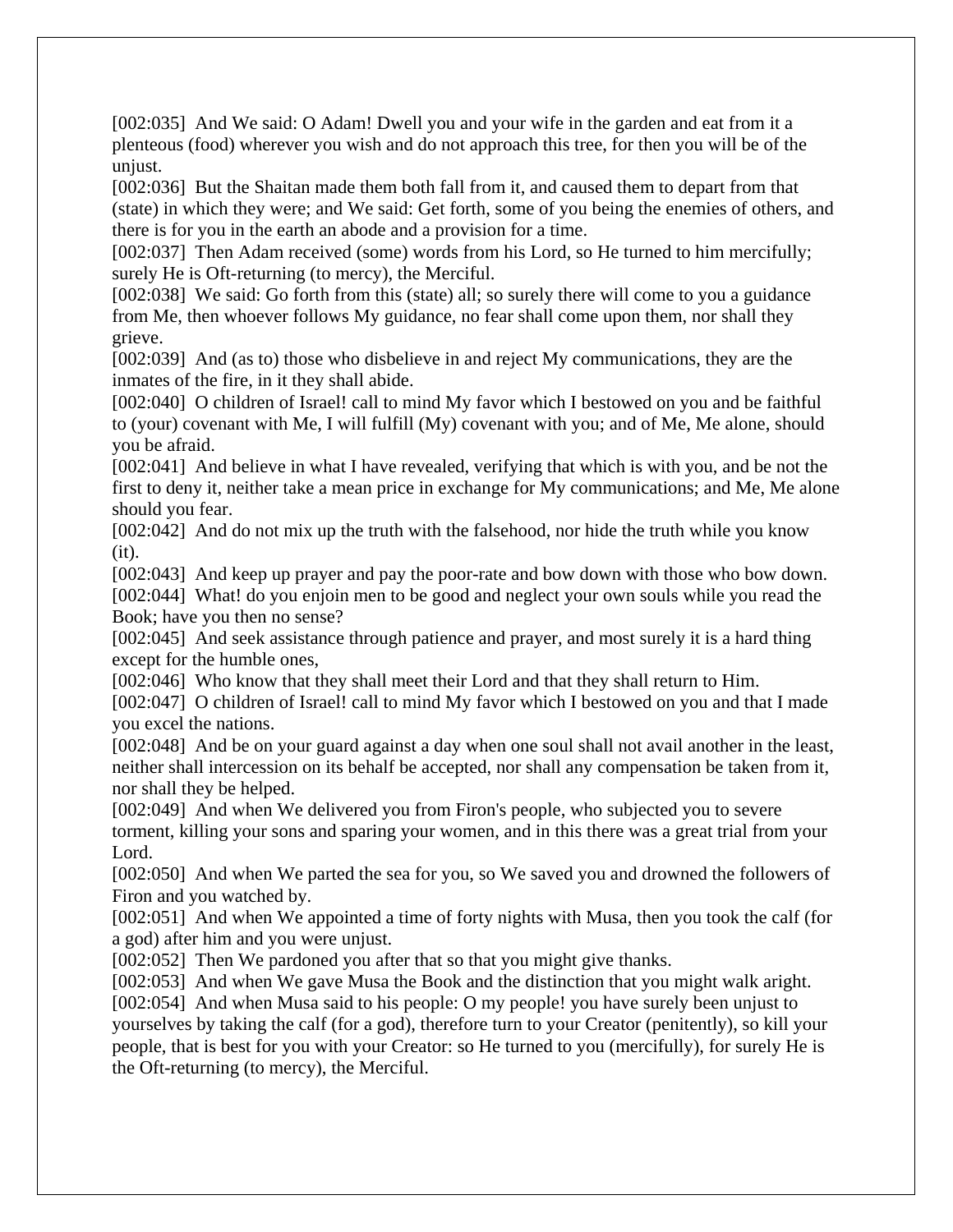[002:055] And when you said: O Musa! we will not believe in you until we see Allah manifestly, so the punishment overtook you while you looked on.

[002:056] Then We raised you up after your death that you may give thanks.

[002:057] And We made the clouds to give shade over you and We sent to you manna and quails: Eat of the good things that We have given you; and they did not do Us any harm, but they made their own souls suffer the loss.

[002:058] And when We said: Enter this city, then eat from it a plenteous (food) wherever you wish, and enter the gate making obeisance, and say, forgiveness. We will forgive you your wrongs and give more to those who do good (to others).

[002:059] But those who were unjust changed it for a saying other than that which had been spoken to them, so We sent upon those who were unjust a pestilence from heaven, because they transgressed.

[002:060] And when Musa prayed for drink for his people, We said: Strike the rock with your staff So there gushed from it twelve springs; each tribe knew its drinking place: Eat and drink of the provisions of Allah and do not act corruptly in the land, making mischief.

[002:061] And when you said: O Musa! we cannot bear with one food, therefore pray Lord on our behalf to bring forth for us out of what the earth grows, of its herbs and its cucumbers and its garlic and its lentils and its onions. He said: Will you exchange that which is better for that which is worse? Enter a city, so you will have what you ask for. And abasement and humiliation were brought down upon them, and they became deserving of Allah's wrath; this was so because they disbelieved in the communications of Allah and killed the prophets unjustly; this was so because they disobeyed and exceeded the limits.

[002:062] Surely those who believe, and those who are Jews, and the f Christians, and the Sabians, whoever believes in Allah and the Last day and does good, they shall have their reward from their Lord, and there is no fear for them, nor shall they grieve.

[002:063] And when We took a promise from you and lifted the mountain over you: Take hold of the law (Tavrat) We have given you with firmness and bear in mind what is in it, so that you may guard (against evil).

[002:064] Then you turned back after that; so were it not for the grace of Allah and His mercy on you, you would certainly have been among the losers.

[002:065] And certainly you have known those among you who exceeded the limits of the Sabbath, so We said to them: Be (as) apes, despised and hated.

[002:066] So We made them an example to those who witnessed it and those who came after it, and an admonition to those who guard (against evil).

[002:067] And when Musa said to his people: Surely Allah commands you that you should sacrifice a cow; they said: Do you ridicule us? He said: I seek the protection of Allah from being one of the ignorant.

[002:068] They said: Call on your Lord for our sake to make it plain to us what she is. Musa said: He says, Surely she is a cow neither advanced in age nor too young, of middle age between that (and this); do therefore what you are commanded.

[002:069] They said: Call on your Lord for our sake to make it plain to us what her color is. Musa said: He says, Surely she is a yellow cow; her color is intensely yellow, giving delight to the beholders.

[002:070] They said: Call on your Lord for our sake to make it plain to us what she is, for surely to us the cows are all alike, and if Allah please we shall surely be guided aright.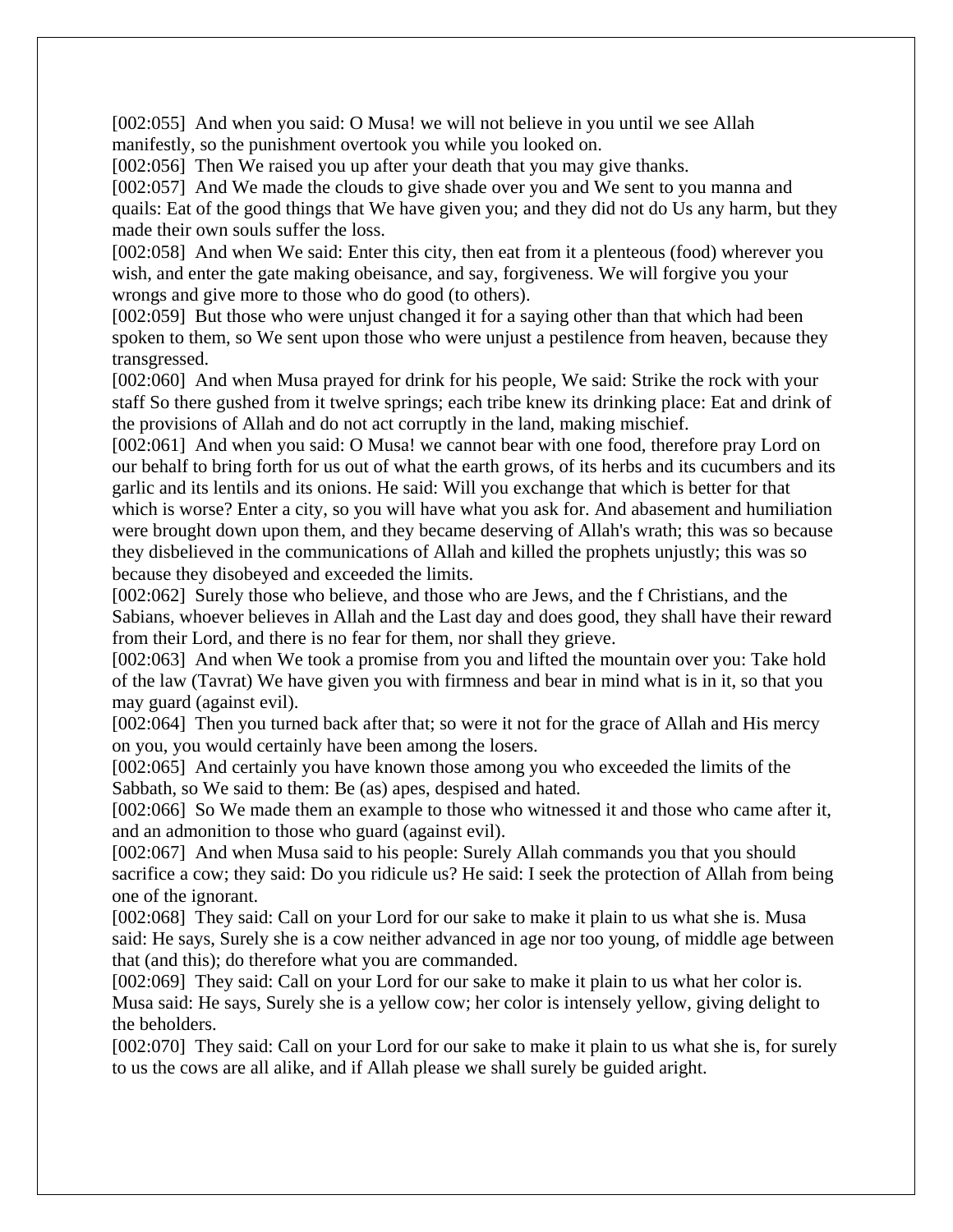[002:071] Musa said: He says, Surely she is a cow not made submissive that she should plough the land, nor does she irrigate the tilth; sound, without a blemish in her. They said: Now you have brought the truth; so they sacrificed her, though they had not the mind to do (it). [002:072] And when you killed a man, then you disagreed with respect to that, and Allah was to bring forth that which you were going to hide.

[002:073] So We said: Strike the (dead body) with part of the (Sacrificed cow), thus Allah brings the dead to life, and He shows you His signs so that you may understand.

[002:074] Then your hearts hardened after that, so that they were like rocks, rather worse in hardness; and surely there are some rocks from which streams burst forth, and surely there are some of them which split asunder so water issues out of them, and surely there are some of them which fall down for fear of Allah, and Allah is not at all heedless of what you do.

[002:075] Do you then hope that they would believe in you, and a party from among them indeed used to hear the Word of Allah, then altered it after they had understood it, and they know (this).

[002:076] And when they meet those who believe they say: We believe, and when they are alone one with another they say: Do you talk to them of what Allah has disclosed to you that they may contend with you by this before your Lord? Do you not then understand?

[002:077] Do they not know that Allah knows what they keep secret and what they make known?

[002:078] And there arc among them illiterates who know not the Book but only lies, and they do but conjecture.

[002:079] Woe, then, to those who write the book with their hands and then say: This is from Allah, so that they may take for it a small price; therefore woe to them for what their hands have written and woe to them for what they earn.

[002:080] And they say: Fire shall not touch us but for a few days. Say: Have you received a promise from Allah, then Allah will not fail to perform His promise, or do you speak against Allah what you do not know?

[002:081] Yeal whoever earns evil and his sins beset him on every side, these are the inmates of the fire; in it they shall abide.

[002:082] And (as for) those who believe and do good deeds, these are the dwellers of the garden; in it they shall abide.

[002:083] And when We made a covenant with the children of Israel: You shall not serve any but Allah and (you shall do) good to (your) parents, and to the near of kin and to the orphans and the needy, and you shall speak to men good words and keep up prayer and pay the poor-rate. Then you turned back except a few of you and (now too) you turn aside.

[002:084] And when We made a covenant with you: You shall not shed your blood and you shall not turn your people out of your cities; then you gave a promise while you witnessed. [002:085] Yet you it is who slay your people and turn a party from among you out of their homes, backing each other up against them unlawfully and exceeding the limits; and if they should come to you, as captives you would ransom them -- while their very turning out was unlawful for you. Do you then believe in a part of the Book and disbelieve in the other? What then is the re ward of such among you as do this but disgrace in the life of this world, and on the day of resurrection they shall be sent back to the most grievous chastisement, and Allah is not at all heedless of what you do.

[002:086] These are they who buy the life of this world for the hereafter, so their chastisement shall not be lightened nor shall they be helped.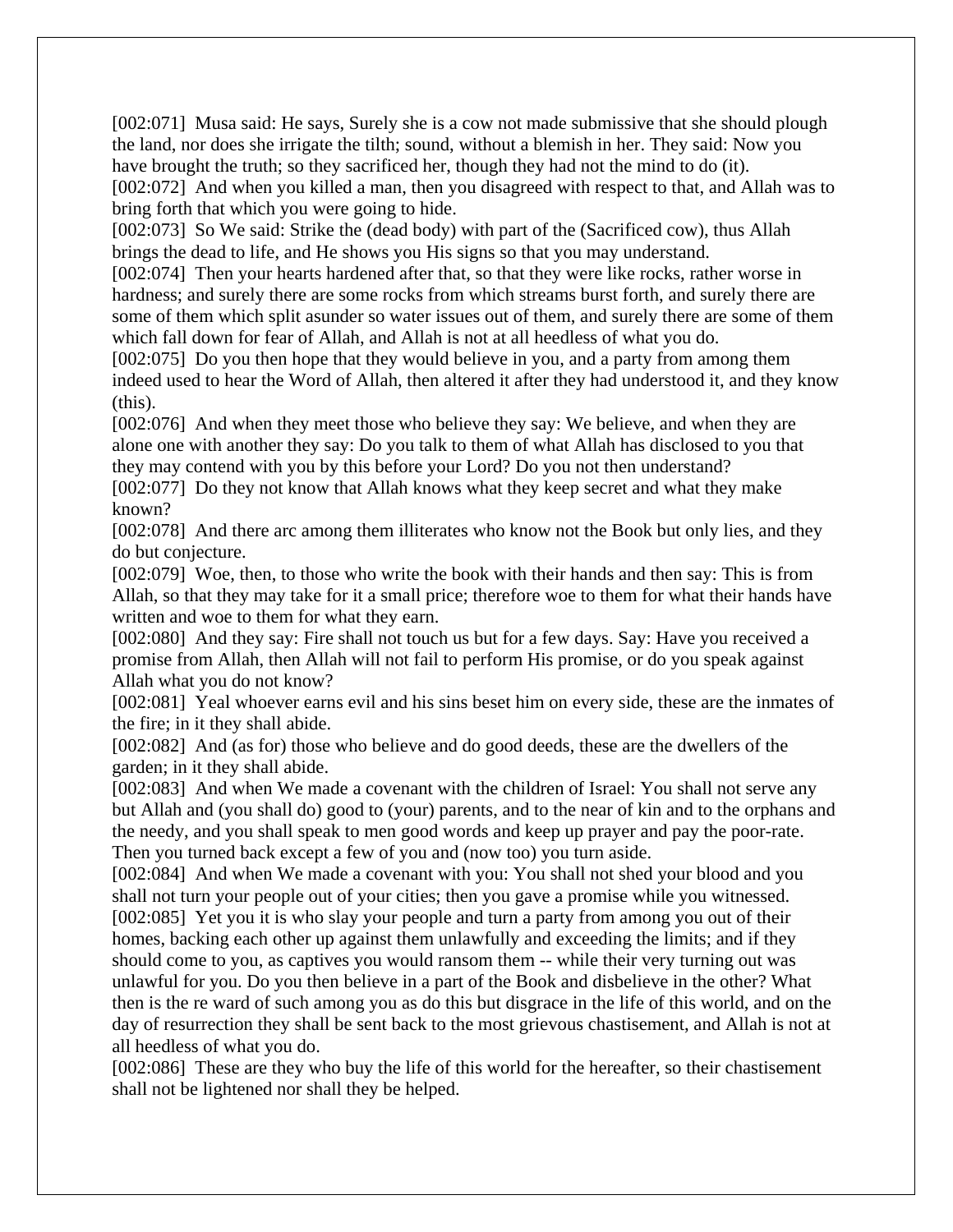[002:087] And most certainly We gave Musa the Book and We sent apostles after him one after another; and We gave Isa, the son of Marium, clear arguments and strengthened him with the holy spirit, What! whenever then an apostle came to you with that which your souls did not desire, you were insolent so you called some liars and some you slew.

[002:088] And they say: Our hearts are covered. Nay, Allah has cursed them on account of their unbelief; so little it is that they believe.

[002:089] And when there came to them a Book from Allah verifying that which they have, and aforetime they used to pray for victory against those who disbelieve, but when there came to them (Prophet) that which they did not recognize, they disbelieved in him; so Allah's curse is on the unbelievers.

[002:090] Evil is that for which they have sold their souls -- that they should deny what Allah has revealed, out of envy that Allah should send down of His grace on whomsoever of His servants He pleases; so they have made themselves deserving of wrath upon wrath, and there is a disgraceful punishment for the unbelievers.

[002:091] And when it is said to them, Believe in what Allah has revealed, they say: We believe in that which was revealed to us; and they deny what is besides that, while it is the truth verifying that which they have. Say: Why then did you kill Allah's Prophets before if you were indeed believers?

[002:092] And most certainly Musa came to you with clear arguments, then you took the calf (for a god) in his absence and you were unjust.

[002:093] And when We made a covenant with you and raised the mountain over you: Take hold of what We have given you with firmness and be obedient. They said: We hear and disobey. And they were made to imbibe (the love of) the calf into their hearts on account of their unbelief Say: Evil is that which your belief bids you if you are believers.

[002:094] Say: If the future abode with Allah is specially for you to the exclusion of the people, then invoke death if you are truthful.

[002:095] And they will never invoke it on account of what their hands have sent before, and Allah knows the unjust.

[002:096] And you will most certainly find them the greediest of men for life (greedier) than even those who are polytheists; every one of them loves that he should be granted a life of a thousand years, and his being granted a long life will in no way remove him further off from the chastisement, and Allah sees what they

[002:097] Say: Whoever is the enemy of Jibreel -- for surely he revealed it to your heart by Allah's command, verifying that which is before it and guidance and good news for the believers. [002:098] Whoever is the enemy of Allah and His angels and His apostles and Jibreel and Meekaeel, so surely Allah is the enemy of the unbelievers.

[002:099] And certainly We have revealed to you clear communications and none disbelieve in them except the transgressors.

[002:100] What! whenever they make a covenant, a party of them cast it aside? Nay, most of them do not believe.

[002:101] And when there came to them an Apostle from Allah verifying that which they have, a party of those who were given the Book threw the Book of Allah behind their backs as if they knew nothing.

[002:102] And they followed what the Shaitans chanted of sorcery in the reign of Sulaiman, and Sulaiman was not an unbeliever, but the Shaitans disbelieved, they taught men sorcery and that was sent down to the two angels at Babel, Harut and Marut, yet these two taught no man until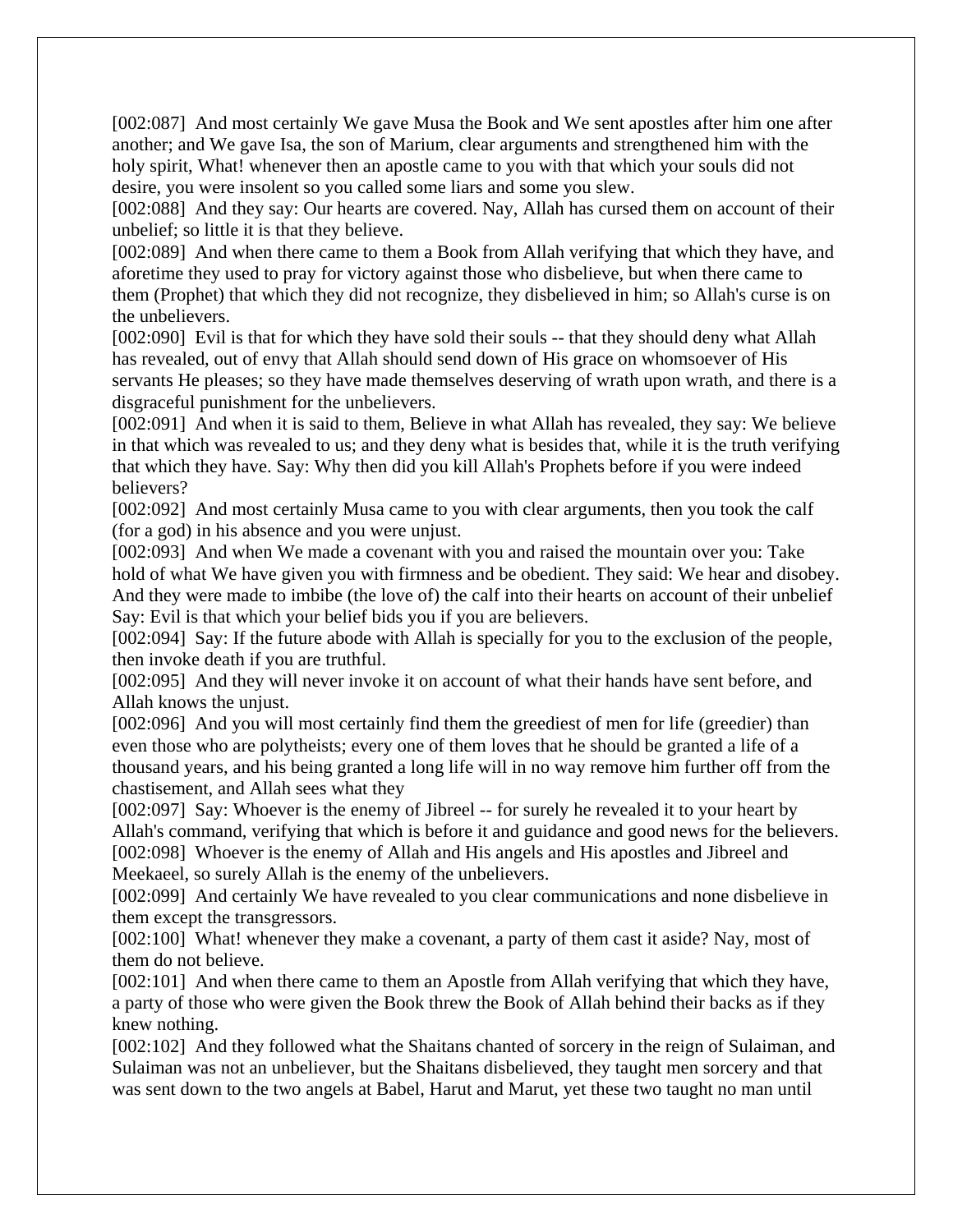they had said, "Surely we are only a trial, therefore do not be a disbeliever." Even then men learned from these two, magic by which they might cause a separation between a man and his wife; and they cannot hurt with it any one except with Allah's permission, and they learned what harmed them and did not profit them, and certainly they know that he who bought it should have no share of good in the hereafter and evil was the price for which they sold their souls, had they but known this.

[002:103] And if they had believed and guarded themselves (against evil), reward from Allah would certainly have been better; had they but known (this).

[002:104] O you who believe! do not say Raina and say Unzurna and listen, and for the unbelievers there is a painful chastisement.

[002:105] Those who disbelieve from among the followers of the Book do not like, nor do the polytheists, that the good should be sent down to you from your Lord, and Allah chooses especially whom He pleases for His mercy, and Allah is the Lord of mighty grace.

[002:106] Whatever communications We abrogate or cause to be forgotten, We bring one better than it or like it. Do you not know that Allah has power over all things?

[002:107] Do you not know that Allah's is the kingdom of the heavens and the earth, and that besides Allah you have no guardian or helper?

[002:108] Rather you wish to put questions to your Apostle, as Musa was questioned before; and whoever adopts unbelief instead of faith, he indeed has lost the right direction of the way. [002:109] Many of the followers of the Book wish that they could turn you back into unbelievers after your faith, out of envy from themselves, (even) after the truth has become

manifest to them; but pardon and forgive, so that Allah should bring about His command; surely Allah has power over all things.

[002:110] And keep up prayer and pay the poor-rate and whatever good you send before for yourselves, you shall find it with Allah; surely Allah sees what you do.

[002:111] And they say: None shall enter the garden (or paradise) except he who is a Jew or a Christian. These are their vain desires. Say: Bring your proof if you are truthful.

[002:112] Yes! whoever submits himself entirely to Allah and he is the doer of good (to others) he has his reward from his Lord, and there is no fear for him nor shall he grieve.

[002:113] And the Jews say: The Christians do not follow anything (good) and the Christians say: The Jews do not follow anything (good) while they recite the (same) Book. Even thus say those who have no knowledge, like to what they say; so Allah shall judge between them on the day of resurrection in what they differ.

[002:114] And who is more unjust than he who prevents (men) from the masjids of Allah, that His name should be remembered in them, and strives to ruin them? (As for) these, it was not proper for them that they should have entered them except in fear; they shall meet with disgrace in this world, and they shall have great chastisement in the hereafter.

[002:115] And Allah's is the East and the West, therefore, whither you turn, thither is Allah's purpose; surely Allah is Ample giving, Knowing.

[002:116] And they say: Allah has taken to himself a son. Glory be to Him; rather, whatever is in the heavens and the earth is His; all are obedient to Him.

[002:117] Wonderful Originator of the heavens and the earth, and when He decrees an affair, He only says to it, Be, so there it is.

[002:118] And those who have no knowledge say: Why does not Allah speak to us or a sign come to us? Even thus said those before them, the like of what they say; their hearts are all alike. Indeed We have made the communications clear for a people who are sure.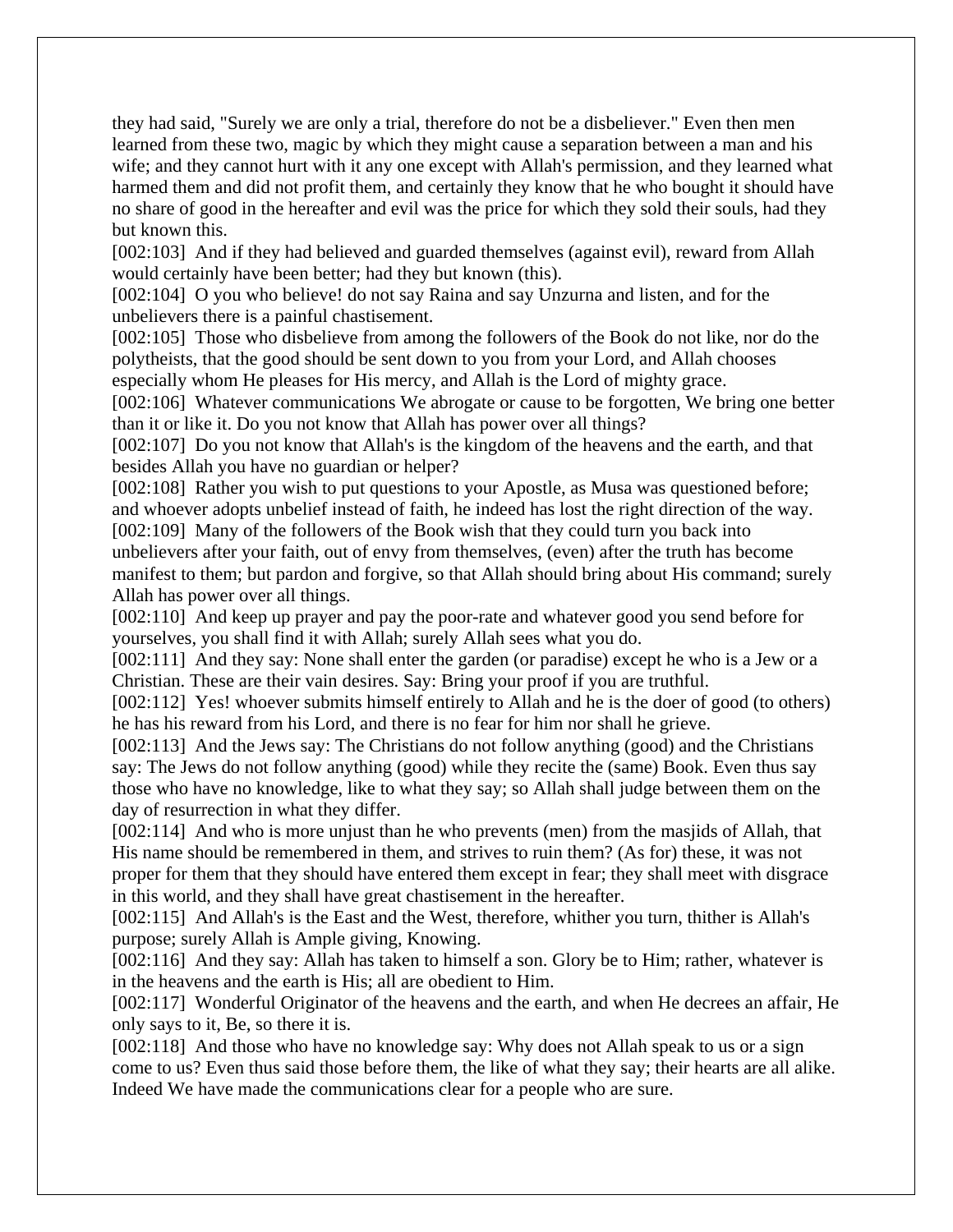[002:119] Surely We have sent you with the truth as a bearer of good news and as a warner, and you shall not be called upon to answer for the companions of the flaming fire.

[002:120] And the Jews will not be pleased with you, nor the Christians until you follow their religion. Say: Surely Allah's guidance, that is the (true) guidance. And if you follow their desires after the knowledge that has come to you, you shall have no guardian from Allah, nor any helper. [002:121] Those to whom We have given the Book read it as it ought to be read. These believe in it; and whoever disbelieves in it, these it is that are the losers.

[002:122] O children of Israel, call to mind My favor which I bestowed on you and that I made you excel the nations.

[002:123] And be on your guard against a day when no soul shall avail another in the least neither shall any compensation be accepted from it, nor shall intercession profit it, nor shall they be helped.

[002:124] And when his Lord tried Ibrahim with certain words, he fulfilled them. He said: Surely I will make you an Imam of men. Ibrahim said: And of my offspring? My covenant does not include the unjust, said He.

[002:125] And when We made the House a pilgrimage for men and a (place of) security, and: Appoint for yourselves a place of prayer on the standing-place of Ibrahim. And We enjoined Ibrahim and Ismail saying: Purify My House for those who visit (it) and those who abide (in it) for devotion and those who bow down (and) those who prostrate themselves.

[002:126] And when Ibrahim said: My Lord, make it a secure town and provide its people with fruits, such of them as believe in Allah and the last day. He said: And whoever disbelieves, I will grant him enjoyment for a short while, then I will drive him to the chastisement of the fire; and it is an evil destination.

[002:127] And when Ibrahim and Ismail raised the foundations of the House: Our Lord! accept from us; surely Thou art the Hearing, the Knowing:

[002:128] Our Lord! and make us both submissive to Thee and (raise) from our offspring a nation submitting to Thee, and show us our ways of devotion and turn to us (mercifully), surely Thou art the Oft-returning (to mercy), the Merciful.

[002:129] Our Lord! and raise up in them an Apostle from among them who shall recite to them Thy communications and teach them the Book and the wisdom, and purify them; surely Thou art the Mighty, the Wise.

[002:130] And who forsakes the religion of Ibrahim but he who makes himself a fool, and most certainly We chose him in this world, and in the hereafter he is most surely among the righteous. [002:131] When his Lord said to him, Be a Muslim, he said: I submit myself to the Lord of the worlds.

[002:132] And the same did Ibrahim enjoin on his sons and (so did) Yaqoub. O my sons! surely Allah has chosen for you (this) faith, therefore die not unless you are Muslims.

[002:133] Nay! were you witnesses when death visited Yaqoub, when he said to his sons: What will you serve after me? They said: We will serve your God and the God of your fathers, Ibrahim and Ismail and Ishaq, one God only, and to Him do we submit.

[002:134] This is a people that have passed away; they shall have what they earned and you shall have what you earn, and you shall not be called upon to answer for what they did.

[002:135] And they say: Be Jews or Christians, you will be on the right course. Say: Nay! (we follow) the religion of Ibrahim, the Hanif, and he was not one of the polytheists.

[002:136] Say: We believe in Allah and (in) that which had been revealed to us, and (in) that which was revealed to Ibrahim and Ismail and Ishaq and Yaqoub and the tribes, and (in) that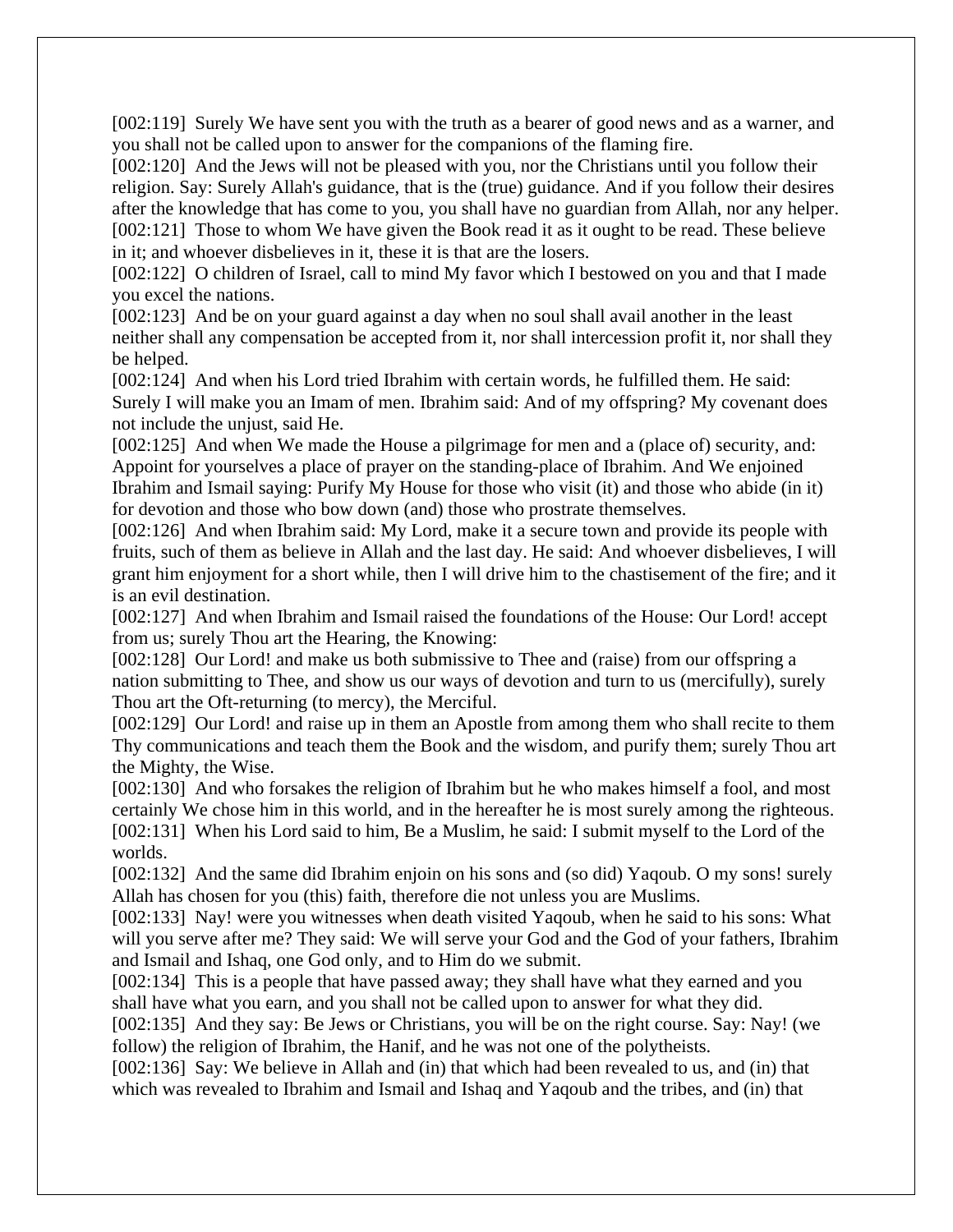which was given to Musa and Isa, and (in) that which was given to the prophets from their Lord, we do not make any distinction between any of them, and to Him do we submit.

[002:137] If then they believe as you believe in Him, they are indeed on the right course, and if they turn back, then they are only in great opposition, so Allah will suffice you against them, and He is the Hearing, the Knowing.

[002:138] (Receive) the baptism of Allah, and who is better than Allah in baptising? and Him do we serve.

[002:139] Say: Do you dispute with us about Allah, and He is our Lord and your Lord, and we shall have our deeds and you shall have your deeds, and we are sincere to Him.

[002:140] Nay! do you say that Ibrahim and Ismail and Yaqoub and the tribes were Jews or Christians? Say: Are you better knowing or Allah? And who is more unjust than he who conceals a testimony that he has from Allah? And Allah is not at all heedless of what you do.

[002:141] This is a people that have passed away; they shall have what they earned and you shall have what you earn, and you shall not be called upon to answer for what they did.

[002:142] The fools among the people will say: What has turned them from their qiblah which they had? Say: The East and the West belong only to Allah; He guides whom He likes to the right path.

[002:143] And thus We have made you a medium (just) nation that you may be the bearers of witness to the people and (that) the Apostle may be a bearer of witness to you; and We did not make that which you would have to be the qiblah but that We might distinguish him who follows the Apostle from him who turns back upon his heels, and this was surely hard except for those whom Allah has guided aright; and Allah was not going to make your faith to be fruitless; most surely Allah is Affectionate, Merciful to the people.

[002:144] Indeed We see the turning of your face to heaven, so We shall surely turn you to a qiblah which you shall like; turn then your face towards the Sacred Mosque, and wherever you are, turn your face towards it, and those who have been given the Book most surely know that it is the truth from their Lord; and Allah is not at all heedless of what they do.

[002:145] And even if you bring to those who have been given the Book every sign they would not follow your qiblah, nor can you be a follower of their qiblah, neither are they the followers of each other's qiblah, and if you follow their desires after the knowledge that has come to you, then you shall most surely be among the unjust.

[002:146] Those whom We have given the Book recognize him as they recognize their sons, and a party of them most surely conceal the truth while they know (it).

[002:147] The truth is from your Lord, therefore you should not be of the doubters.

[002:148] And every one has a direction to which he should turn, therefore hasten to (do) good works; wherever you are, Allah will bring you all together; surely Allah has power over all things.

[002:149] And from whatsoever place you come forth, turn your face towards the Sacred Mosque; and surely it is the very truth from your Lord, and Allah is not at all heedless of what you do.

[002:150] And from whatsoever place you come forth, turn your face towards the Sacred Mosque; and wherever you are turn your faces towards it, so that people shall have no accusation against you, except such of them as are unjust; so do not fear them, and fear Me, that I may complete My favor on you and that you may walk on the right course.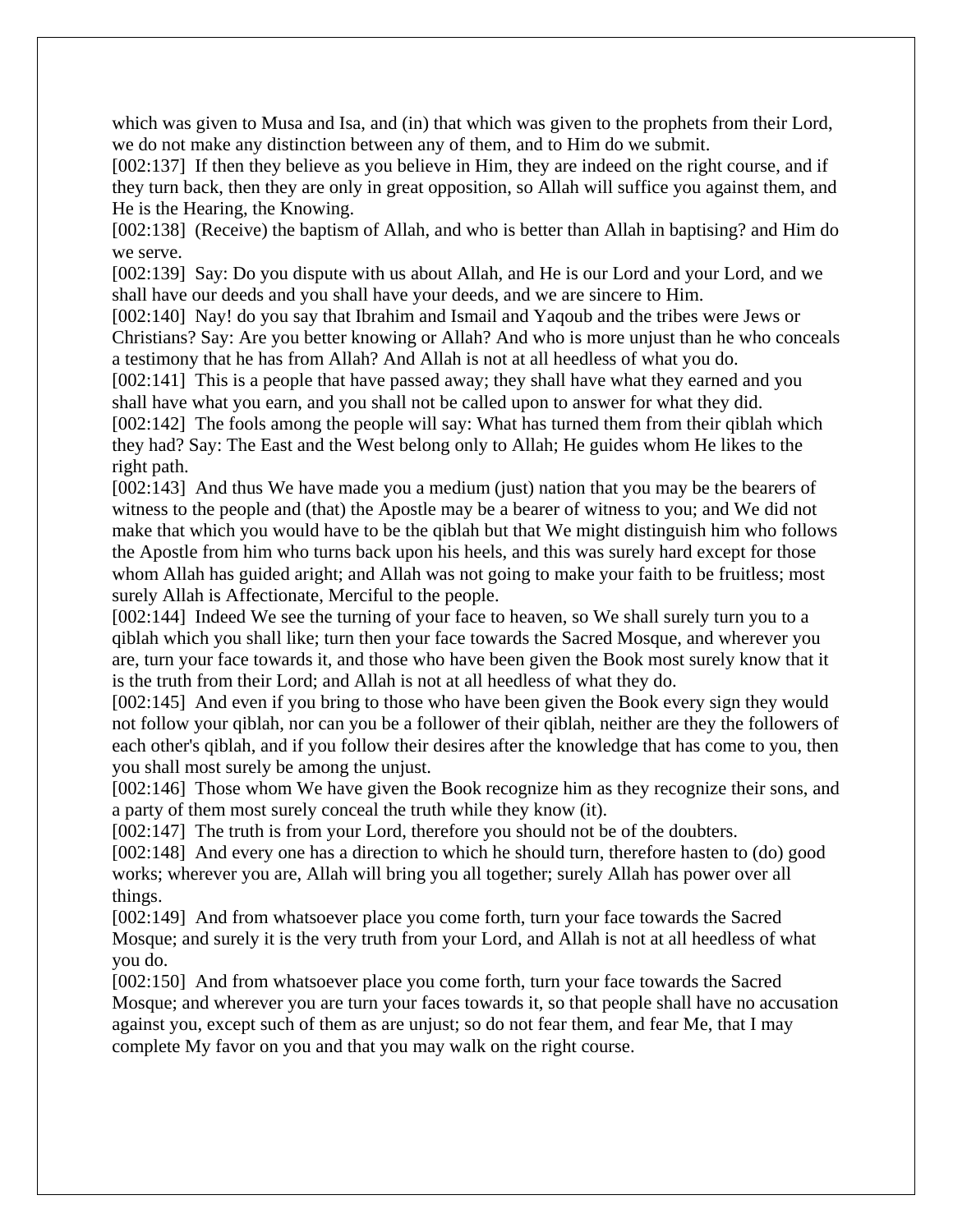[002:151] Even as We have sent among you an Apostle from among you who recites to you Our communications and purifies you and teaches you the Book and the wisdom and teaches you that which you did not know.

[002:152] Therefore remember Me, I will remember you, and be thankful to Me, and do not be ungrateful to Me.

[002:153] O you who believe! seek assistance through patience and prayer; surely Allah is with the patient.

[002:154] And do not speak of those who are slain in Allah's way as dead; nay, (they are) alive, but you do not perceive.

[002:155] And We will most certainly try you with somewhat of fear and hunger and loss of property and lives and fruits; and give good news to the patient,

[002:156] Who, when a misfortune befalls them, say: Surely we are Allah's and to Him we shall surely return.

[002:157] Those are they on whom are blessings and mercy from their Lord, and those are the followers of the right course.

[002:158] Surely the Safa and the Marwa are among the signs appointed by Allah; so whoever makes a pilgrimage to the House or pays a visit (to it), there is no blame on him if he goes round them both; and whoever does good spontaneously, then surely Allah is Grateful, Knowing.

[002:159] Surely those who conceal the clear proofs and the guidance that We revealed after We made it clear in the Book for men, these it is whom Allah shall curse, and those who curse shall curse them (too).

[002:160] Except those who repent and amend and make manifest (the truth), these it is to whom I turn (mercifully); and I am the Oft-returning (to mercy), the Merciful.

[002:161] Surely those who disbelieve and die while they are disbelievers, these it is on whom is the curse of Allah and the angels and men all;

[002:162] Abiding in it; their chastisement shall not be lightened nor shall they be given respite.

[002:163] And your God is one God! there is no god but He; He is the Beneficent, the Merciful.

[002:164] Most surely in the creation of the heavens and the earth and the alternation of the night and the day, and the ships that run in the sea with that which profits men, and the water that Allah sends down from the cloud, then gives life with it to the earth after its death and spreads in it all (kinds of) animals, and the changing of the winds and the clouds made subservient between the heaven and the earth, there are signs for a people who understand.

[002:165] And there are some among men who take for themselves objects of worship besides Allah, whom they love as they love Allah, and those who believe are stronger in love for Allah and O, that those who are unjust had seen, when they see the chastisement, that the power is wholly Allah's and that Allah is severe in requiting (evil).

[002:166] When those who were followed shall renounce those who followed (them), and they see the chastisement and their ties are cut asunder.

[002:167] And those who followed shall say: Had there been for us a return, then we would renounce them as they have renounced us. Thus will Allah show them their deeds to be intense regret to them, and they shall not come forth from the fire.

[002:168] O men! eat the lawful and good things out of what is in the earth, and do not follow the footsteps of the Shaitan; surely he is your open enemy.

[002:169] He only enjoins you evil and indecency, and that you may speak against Allah what you do not know.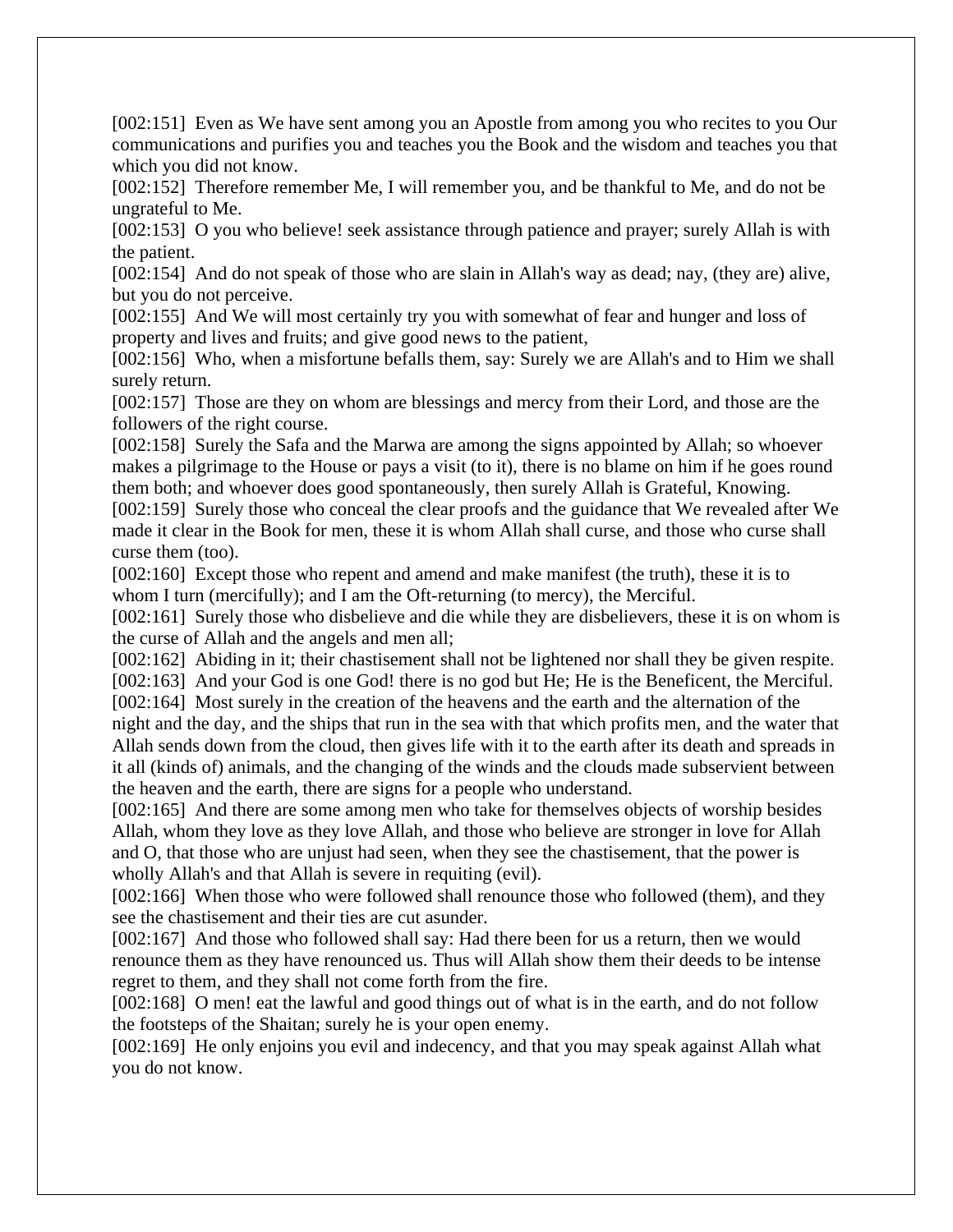[002:170] And when it is said to them, Follow what Allah has revealed, they say: Nay! we follow what we found our fathers upon. What! and though their fathers had no sense at all, nor did they follow the right way.

[002:171] And the parable of those who disbelieve is as the parable of one who calls out to that which hears no more than a call and a cry; deaf, dumb (and) blind, so they do not understand. [002:172] O you who believe! eat of the good things that We have provided you with, and give thanks to Allah if Him it is that you serve.

[002:173] He has only forbidden you what dies of itself, and blood, and flesh of swine, and that over which any other (name) than (that of) Allah has been invoked; but whoever is driven to necessity, not desiring, nor exceeding the limit, no sin shall be upon him; surely Allah is Forgiving, Merciful.

[002:174] Surely those who conceal any part of the Book that Allah has revealed and take for it a small price, they eat nothing but fire into their bellies, and Allah will not speak to them on the day of resurrection, nor will He purify them, and they shall have a painful chastisement.

[002:175] These are they who buy error for the right direction and chastisement for forgiveness; how bold they are to encounter fire.

[002:176] This is because Allah has revealed the Book with the truth; and surely those who go against the Book are in a great opposition.

[002:177] It is not righteousness that you turn your faces towards the East and the West, but righteousness is this that one should believe in Allah and the last day and the angels and the Book and the prophets, and give away wealth out of love for Him to the near of kin and the orphans and the needy and the wayfarer and the beggars and for (the emancipation of) the captives, and keep up prayer and pay the poor-rate; and the performers of their promise when they make a promise, and the patient in distress and affliction and in time of conflicts -- these are they who are {rue (to themselves) and these are they who guard (against evil).

[002:178] O you who believe! retaliation is prescribed for you in the matter of the slain, the free for the free, and the slave for the slave, and the female for the female, but if any remission is made to any one by his (aggrieved) brother, then prosecution (for the bloodwit) should be made according to usage, and payment should be made to him in a good manner; this is an alleviation from your Lord and a mercy; so whoever exceeds the limit after this he shall have a painful chastisement.

[002:179] And there is life for you in (the law of) retaliation, O men of understanding, that you may guard yourselves.

[002:180] Bequest is prescribed for you when death approaches one of you, if he leaves behind wealth for parents and near relatives, according to usage, a duty (incumbent) upon those who guard (against evil).

[002:181] Whoever then alters it after he has heard it, the sin of it then is only upon those who alter it; surely Allah is Hearing, Knowing.

[002:182] But he who fears an inclination to a wrong course or an act of disobedience on the part of the testator, and effects an agreement between the parties, there is no blame on him. Surely Allah is Forgiving, Merciful.

[002:183] O you who believe! fasting is prescribed for you, as it was prescribed for those before you, so that you may guard (against evil).

[002:184] For a certain number of days; but whoever among you is sick or on a journey, then (he shall fast) a (like) number of other days; and those who are not able to do it may effect a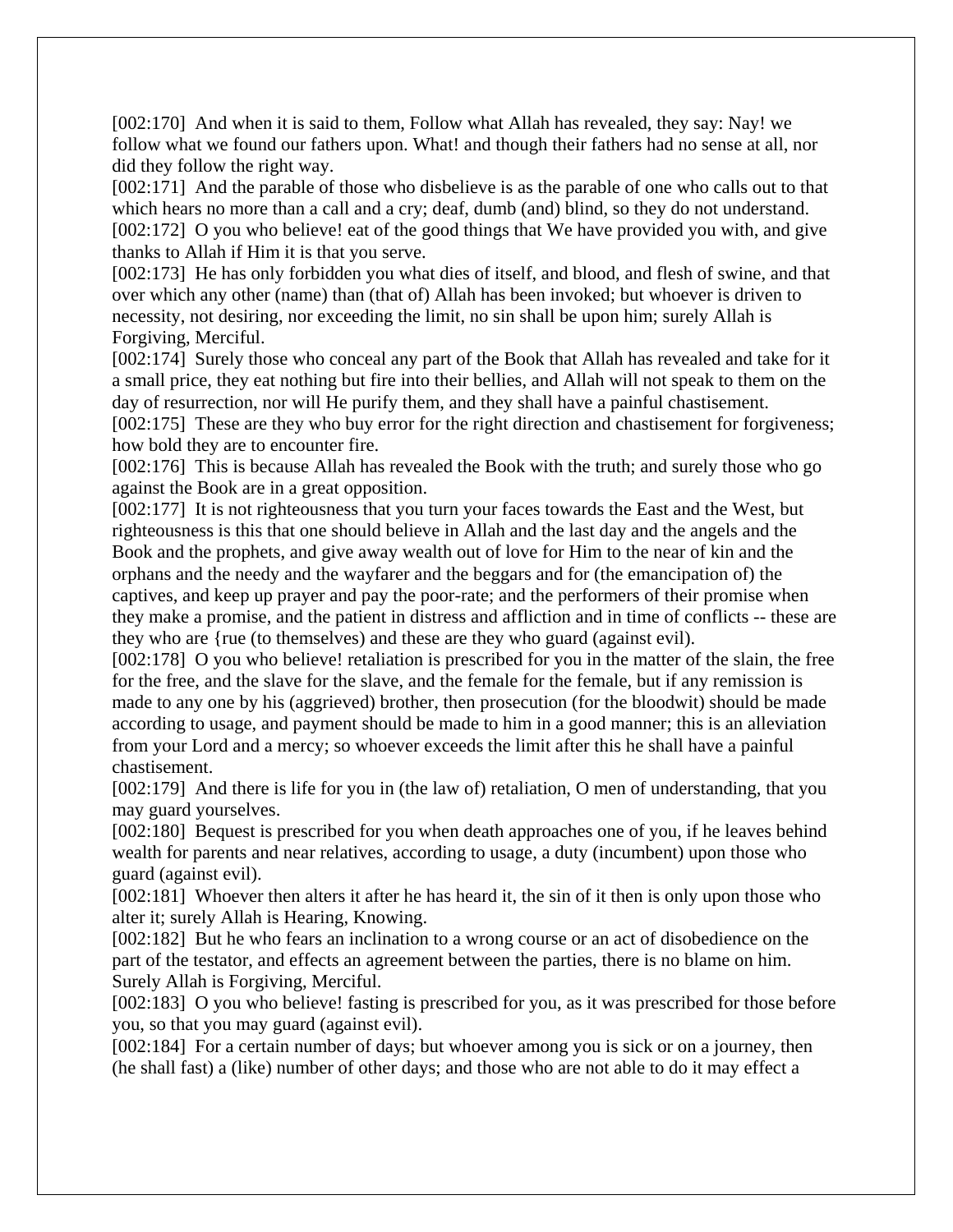redemption by feeding a poor man; so whoever does good spontaneously it is better for him; and that you fast is better for you if you know.

[002:185] The month of Ramazan is that in which the Quran was revealed, a guidance to men and clear proofs of the guidance and the distinction; therefore whoever of you is present in the month, he shall fast therein, and whoever is sick or upon a journey, then (he shall fast) a (like) number of other days; Allah desires ease for you, and He does not desire for you difficulty, and (He desires) that you should complete the number and that you should exalt the greatness of Allah for His having guided you and that you may give thanks.

[002:186] And when My servants ask you concerning Me, then surely I am very near; I answer the prayer of the suppliant when he calls on Me, so they should answer My call and believe in Me that they may walk in the right way.

[002:187] It is made lawful to you to go into your wives on the night of the fast; they are an apparel for you and you are an apparel for them; Allah knew that you acted unfaithfully to yourselves, so He has turned to you (mercifully) and removed from you (this burden); so now be in contact with them and seek what Allah has ordained for you, and eat and drink until the whiteness of the day becomes distinct from the blackness of the night at dawn, then complete the fast till night, and have not contact with them while you keep to the mosques; these are the limits of Allah, so do not go near them. Thus does Allah make clear His communications for men that they may guard (against evil).

[002:188] And do not swallow up your property among yourselves by false means, neither seek to gain access thereby to the judges, so that you may swallow up a part of the property of men wrongfully while you know.

[002:189] They ask you concerning the new moon. Say: They are times appointed for (the benefit of) men, and (for) the pilgrimage; and it is not righteousness that you should enter the houses at their backs, but righteousness is this that one should guard (against evil); and go into the houses by their doors and be careful (of your duty) to Allah, that you may be successful. [002:190] And fight in the way of Allah with those who fight with you, and do not exceed the limits, surely Allah does not love those who exceed the limits.

[002:191] And kill them wherever you find them, and drive them out from whence they drove you out, and persecution is severer than slaughter, and do not fight with them at the Sacred Mosque until they fight with you in it, but if they do fight you, then slay them; such is the recompense of the unbelievers.

[002:192] But if they desist, then surely Allah is Forgiving, Merciful.

[002:193] And fight with them until there is no persecution, and religion should be only for Allah, but if they desist, then there should be no hostility except against the oppressors.

[002:194] The Sacred month for the sacred month and all sacred things are (under the law of) retaliation; whoever then acts aggressively against you, inflict injury on him according to the injury he has inflicted on you and be careful (of your duty) to Allah and know that Allah is with those who guard (against evil).

[002:195] And spend in the way of Allah and cast not yourselves to perdition with your own hands, and do good (to others); surely Allah loves the doers of good.

[002:196] And accomplish the pilgrimage and the visit for Allah, but if, you are prevented, (send) whatever offering is easy to obtain, and do not shave your heads until the offering reaches its destination; but whoever among you is sick or has an ailment of the head, he (should effect) a compensation by fasting or alms or sacrificing, then when you are secure, whoever profits by combining the visit with the pilgrimage (should take) what offering is easy to obtain; but he who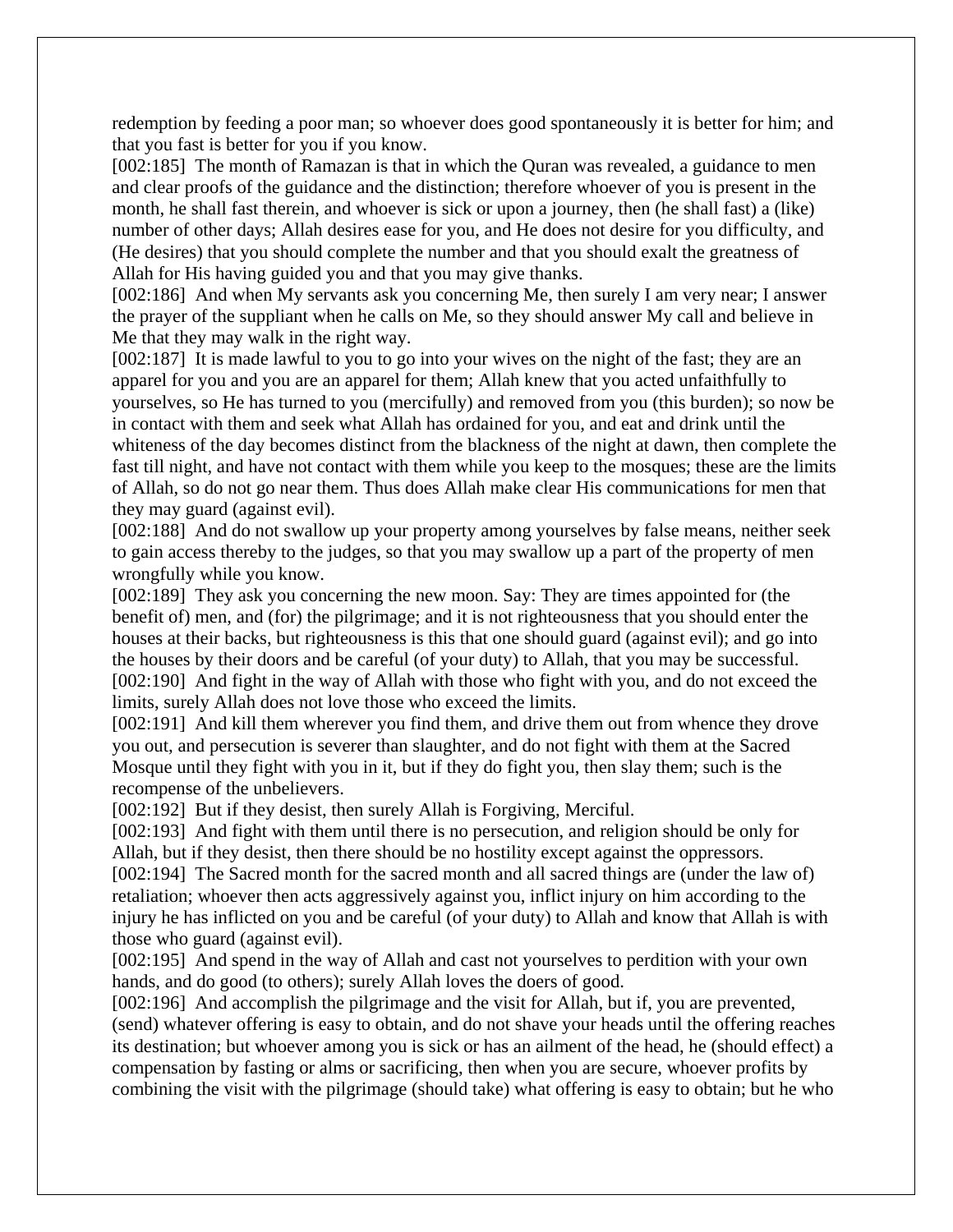cannot find (any offering) should fast for three days during the pilgrimage and for seven days when you return; these (make) ten (days) complete; this is for him whose family is not present in the Sacred Mosque, and be careful (of your duty) to Allah, and know that Allah is severe in requiting (evil).

[002:197] The pilgrimage is (performed in) the well-known months; so whoever determines the performance of the pilgrimage therein, there shall be no intercourse nor fornication nor quarrelling amongst one another; and whatever good you do, Allah knows it; and make provision, for surely the provision is the guarding of oneself, and be careful (of your duty) to Me, O men of understanding.

[002:198] There is no blame on you in seeking bounty from your Lord, so when you hasten on from "Arafat", then remember Allah near the Holy Monument, and remember Him as He has guided you, though before that you were certainly of the erring ones.

[002:199] Then hasten on from the Place from which the people hasten on and ask the forgiveness of Allah; surely Allah is Forgiving, Merciful.

[002:200] So when you have performed your devotions, then laud Allah as you lauded your fathers, rather a greater lauding. But there are some people who say, Our Lord! give us in the world, and they shall have no resting place.

[002:201] And there are some among them who say: Our Lord! grant us good in this world and good in the hereafter, and save us from the chastisement of the fire.

[002:202] They shall have (their) portion of what they have earned, and Allah is swift in reckoning.

[002:203] And laud Allah during the numbered days; then whoever hastens off in two days, there is no blame on him, and whoever remains behind, there is no blame on him, (this is) for him who guards (against evil), and be careful (of your duty) to Allah, and know that you shall be gathered together to Him.

[002:204] And among men is he whose speech about the life of this world causes you to wonder, and he calls on Allah to witness as to what is in his heart, yet he is the most violent of adversaries.

[002:205] And when he turns back, he runs along in the land that he may cause mischief in it and destroy the tilth and the stock, and Allah does not love mischief-making.

[002:206] And when it is said to him, guard against (the punish ment of) Allah; pride carries him off to sin, therefore hell is sufficient for him; and certainly it is an evil resting place.

[002:207] And among men is he who sells himself to seek the pleasure of Allah; and Allah is Affectionate to the servants.

[002:208] O you who believe! enter into submission one and all and do not follow the footsteps of Shaitan; surely he is your open enemy.

[002:209] But if you slip after clear arguments have come to you, then know that Allah is Mighty, Wise.

[002:210] They do not wait aught but that Allah should come to them in the shadows of the clouds along with the angels, and the matter has (already) been decided; and (all) matters are returned to Allah.

[002:211] Ask the Israelites how many a clear sign have We given them; and whoever changes the favor of Allah after it has come to him, then surely Allah is severe in requiting (evil). [002:212] The life of this world is made to seem fair to those who disbelieve, and they mock those who believe, and those who guard (against evil) shall be above them on the day of resurrection; and Allah gives means of subsistence to whom he pleases without measure.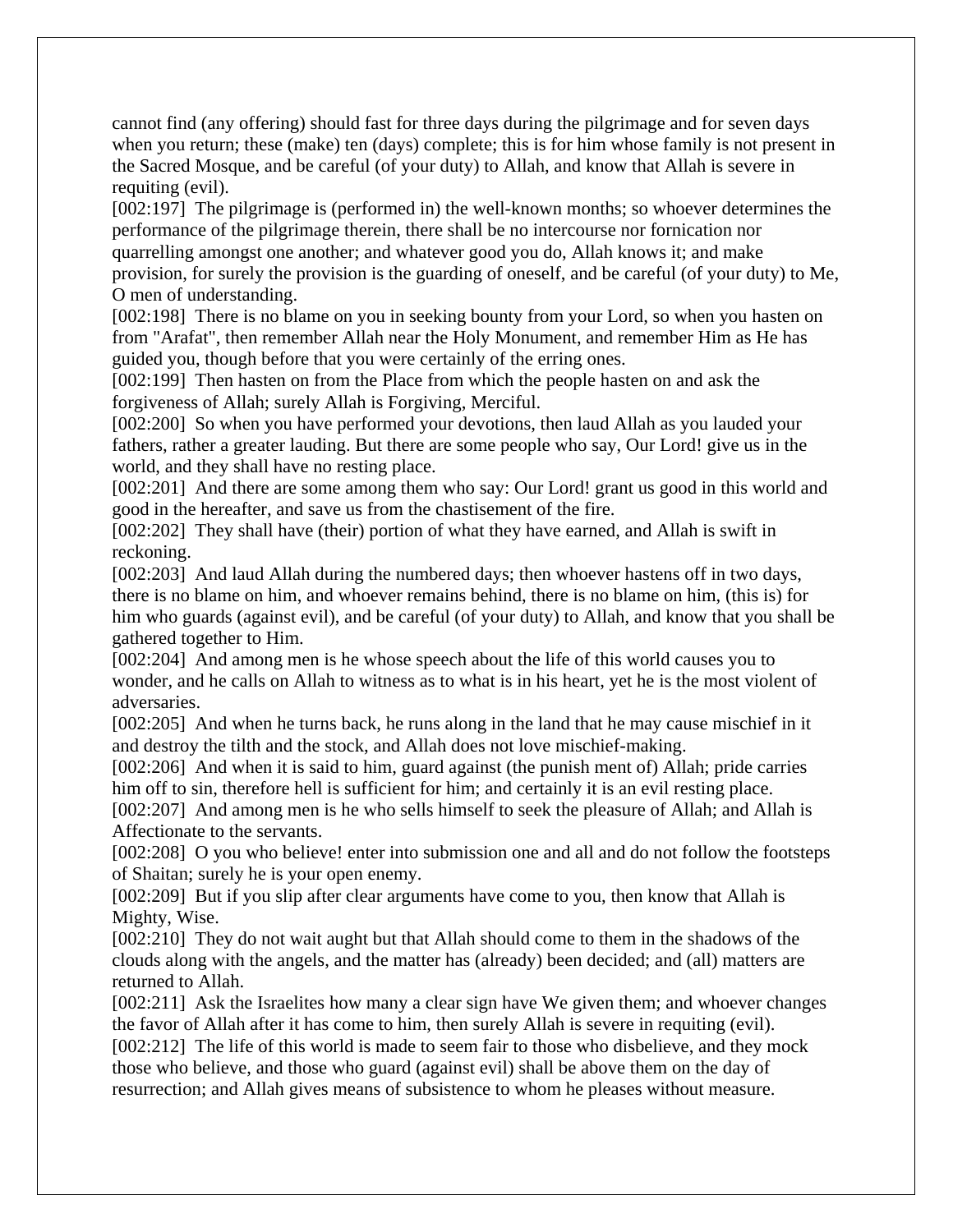[002:213] (All) people are a single nation; so Allah raised prophets as bearers of good news and as warners, and He revealed with them the Book with truth, that it might judge between people in that in which they differed; and none but the very people who were given it differed about it after clear arguments had come to them, revolting among themselves; so Allah has guided by His will those who believe to the truth about which they differed and Allah guides whom He pleases to the right path.

[002:214] Or do you think that you would enter the garden while yet the state of those who have passed away before you has not come upon you; distress and affliction befell them and they were shaken violently, so that the Apostle and those who believed with him said: When will the help of Allah come? Now surely the help of Allah is nigh!

[002:215] They ask you as to what they should spend. Say: Whatever wealth you spend, it is for the parents and the near of kin and the orphans and the needy and the wayfarer, and whatever good you do, Allah surely knows it.

[002:216] Fighting is enjoined on you, and h is an object of dislike to you; and it may be that you dislike a thing while it is good for you, and it may be that you love a thing while it is evil for you, and Allah knows, while you do not know.

[002:217] They ask you concerning the sacred month about fighting in it. Say: Fighting in it is a grave matter, and hindering (men) from Allah's way and denying Him, and (hindering men from) the Sacred Mosque and turning its people out of it, are still graver with Allah, and persecution is graver than slaughter; and they will not cease fighting with you until they turn you back from your religion, if they can; and whoever of you turns back from his religion, then he dies while an unbeliever -- these it is whose works shall go for nothing in this world and the hereafter, and they are the inmates of the fire; therein they shall abide.

[002:218] Surely those who believed and those who fled (their home) and strove hard in the way of Allah these hope for the mercy of Allah and Allah is Forgiving, Merciful.

[002:219] They ask you about intoxicants and games of chance. Say: In both of them there is a great sin and means of profit for men, and their sin is greater than their profit. And they ask you as to what they should spend. Say: What you can spare. Thus does Allah make clear to you the communications, that you may ponder

[002:220] On this world and the hereafter. And they ask you concerning the orphans Say: To set right for them (their affairs) is good, and if you become co-partners with them, they are your brethren; and Allah knows the mischief-maker and the pacemaker, and if Allah had pleased, He would certainly have caused you to fall into a difficulty; surely Allah is Mighty, Wise.

[002:221] And do not marry the idolatenesses until they believe, and certainly a believing maid is better than an idolatress woman, even though she should please you; and do not give (believing women) in marriage to idolaters until they believe, and certainly a believing servant is better than an idolater, even though he should please you; these invite to the fire, and Allah invites to the garden and to forgiveness by His will, and makes clear His communications to men, that they may be mindful.

[002:222] And they ask you about menstruation. Say: It is a discomfort; therefore keep aloof from the women during the menstrual discharge and do not go near them until they have become clean; then when they have cleansed themselves, go in to them as Allah has commanded you; surely Allah loves those who turn much (to Him), and He loves those who purify themselves. [002:223] Your wives are a tilth for you, so go into your tilth when you like, and do good beforehand for yourselves, and be careful (of your duty) to Allah, and know that you will meet Him, and give good news to the believers.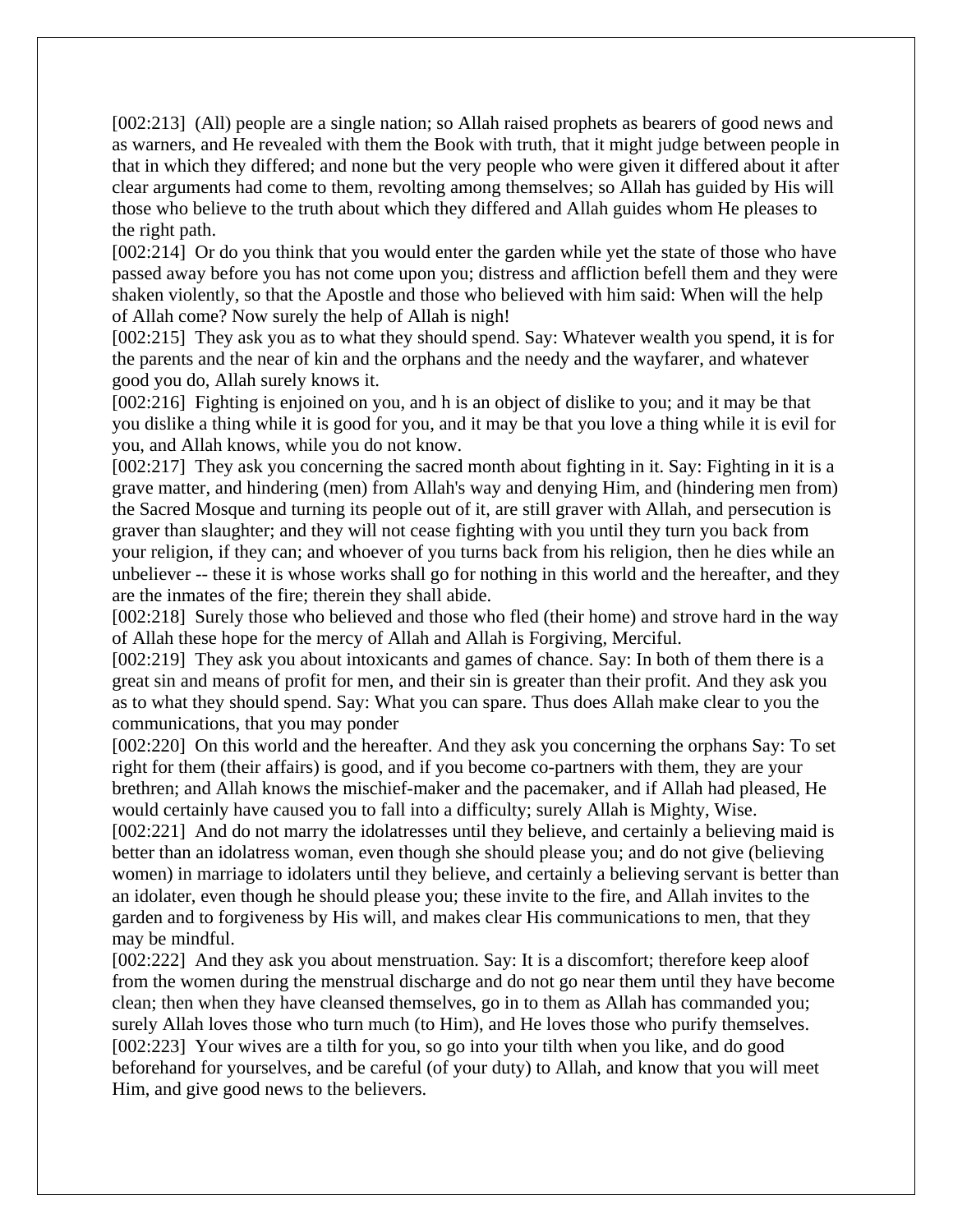[002:224] And make not Allah because of your swearing (by Him) an obstacle to your doing good and guarding (against evil) and making peace between men, and Allah is Hearing, Knowing.

[002:225] Allah does not call you to account for what is vain in your oaths, but He will call you to account for what your hearts have earned, and Allah is Forgiving, Forbearing.

[002:226] Those who swear that they will not go in to their wives should wait four months; so if they go back, then Allah is surely Forgiving, Merciful.

[002:227] And if they have resolved on a divorce, then Allah is surely Hearing, Knowing. [002:228] And the divorced women should keep themselves in waiting for three courses; and it is not lawful for them that they should conceal what Allah has created in their wombs, if they believe in Allah and the last day; and their husbands have a better right to take them back in the meanwhile if they wish for reconciliation; and they have rights similar to those against them in a just manner, and the men are a degree above them, and Allah is Mighty, Wise.

[002:229] Divorce may be (pronounced) twice, then keep (them) in good fellowship or let (them) go with kindness; and it is not lawful for you to take any part of what you have given them, unless both fear that they cannot keep within the limits of Allah; then if you fear that they cannot keep within the limits of Allah, there is no blame on them for what she gives up to become free thereby. These are the limits of Allah, so do not exceed them and whoever exceeds the limits of Allah these it is that are the unjust.

[002:230] So if he divorces her she shall not be lawful to him afterwards until she marries another husband; then if he divorces her there is no blame on them both if they return to each other (by marriage), if they think that they can keep within the limits of Allah, and these are the limits of Allah which He makes clear for a people who know.

[002:231] And when you divorce women and they reach their prescribed time, then either retain them in good fellowship or set them free with liberality, and do not retain them for injury, so that you exceed the limits, and whoever does this, he indeed is unjust to his own soul; and do not take Allah's communications for a mockery, and remember the favor of Allah upon you, and that which He has revealed to you of the Book and the Wisdom, admonishing you thereby; and be careful (of your duty to) Allah, and know that Allah is the Knower of all things.

[002:232] And when you have divorced women and they have ended -- their term (of waiting), then do not prevent them from marrying their husbands when they agree among themselves in a lawful manner; with this is admonished he among you who believes in Allah and the last day, this is more profitable and purer for you; and Allah knows while you do not know.

[002:233] And the mothers should suckle their children for two whole years for him who desires to make complete the time of suckling; and their maintenance and their clothing must be -- borne by the father according to usage; no soul shall have imposed upon it a duty but to the extent of its capacity; neither shall a mother be made to suffer harm on account of her child, nor a father on account of his child, and a similar duty (devolves) on the (father's) heir, but if both desire weaning by mutual consent and counsel, there is no blame on them, and if you wish to engage a wet-nurse for your children, there is no blame on you so long as you pay what you promised for according to usage; and be careful of (your duty to) Allah and know that Allah sees what you do. [002:234] And (as for) those of you who die and leave wives behind, they should keep themselves in waiting for four months and ten days; then when they have fully attained their term, there is no blame on you for what they do for themselves in a lawful manner; and Allah is aware of what you do.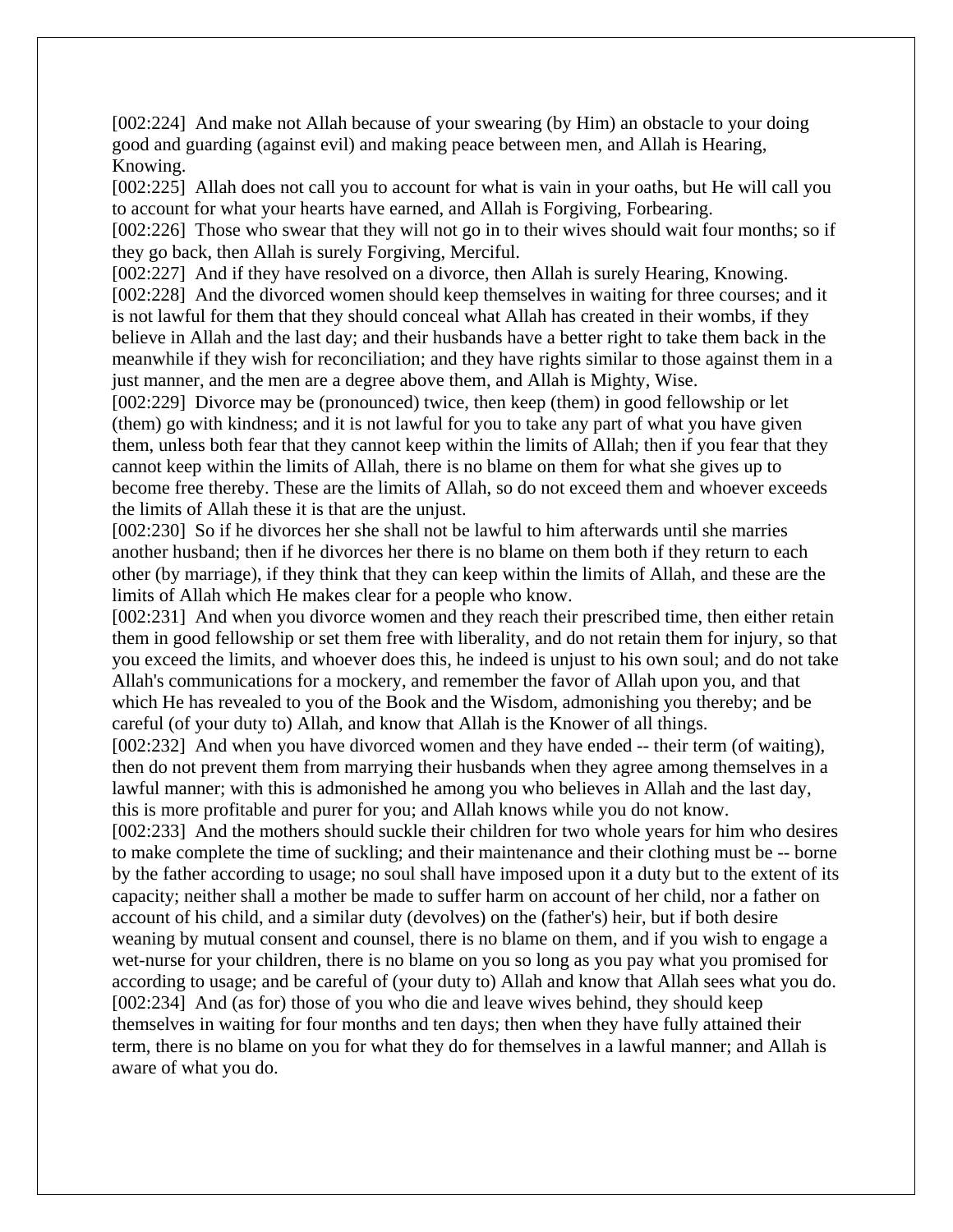[002:235] And there is no blame on you respecting that which you speak indirectly in the asking of (such) women in marriage or keep (the proposal) concealed within your minds; Allah knows that you win mention them, but do not give them a promise in secret unless you speak in a lawful manner, and do not confirm the marriage tie until the writing is fulfilled, and know that Allah knows what is in your minds, therefore beware of Him, and know that Allah is Forgiving, Forbearing.

[002:236] There is no blame on you if you divorce women when you have not touched them or appointed for them a portion, and make provision for them, the wealthy according to his means and the straightened in circumstances according to his means, a provision according to usage; (this is) a duty on the doers of good (to others).

[002:237] And if you divorce them before you have touched them and you have appointed for them a portion, then (pay to them) ha!f of what you have appointed, unless they relinquish or he should relinquish in whose hand is the marriage tie; and it is nearer to righteousness that you should relinquish; and do not neglect the giving of free gifts between you; surely Allah sees what you do.

[002:238] Attend constantly to prayers and to the middle prayer and stand up truly obedient to Allah.

[002:239] But if you are in danger, then (say your prayers) on foot or on horseback; and when you are secure, then remember Allah, as. He has taught you what you did not know.

[002:240] And those of you who die and leave wives behind, (make) a bequest in favor of their wives of maintenance for a year without turning (them) out, then if they themselves go away, there is no blame on you for what they do of lawful deeds by themselves, and Allah is Mighty, Wise.

[002:241] And for the divorced women (too) provision (must be made) according to usage; (this is) a duty on those who guard (against evil).

[002:242] Allah thus makes clear to you His communications that you may understand. [002:243] Have you not considered those who went forth from their homes, for fear of death, and they were thousands, then Allah said to them, Die; again He gave them life; most surely Allah is Gracious to people, but most people are not grateful.

[002:244] And fight in the way of Allah, and know that Allah is Hearing, Knowing.

[002:245] Who is it that will offer of Allah a goodly gift, so He will multiply it to him manifold, and Allah straightens and amplifies, and you shall be returned to Him.

[002:246] Have you not considered the chiefs of the children of Israel after Musa, when they said to a prophet of theirs: Raise up for us a king, (that) we may fight in the way of Allah. He said: May it not be that you would not fight if fighting is ordained for you? They said: And what reason have we that we should not fight in the way of Allah, and we have indeed been compelled to abandon our homes and our children. But when fighting was ordained for them, they turned back, except a few of them, and Allah knows the unjust.

[002:247] And their prophet said to them: Surely Allah has raised Talut to be a king over you. They said: How can he hold kingship over us while we have a greater right to kingship than he, and he has not been granted an abundance of wealth? He said: Surely Allah has chosen him in preference to you, and He has increased him abundantly in knowledge and physique, and Allah grants His kingdom to whom He pleases, and Allah is Ample giving, Knowing.

[002:248] And the prophet said to them: Surely the sign of His kingdom is, that there shall come to you the chest in which there is tranquillity from your Lord and residue of the relics of what the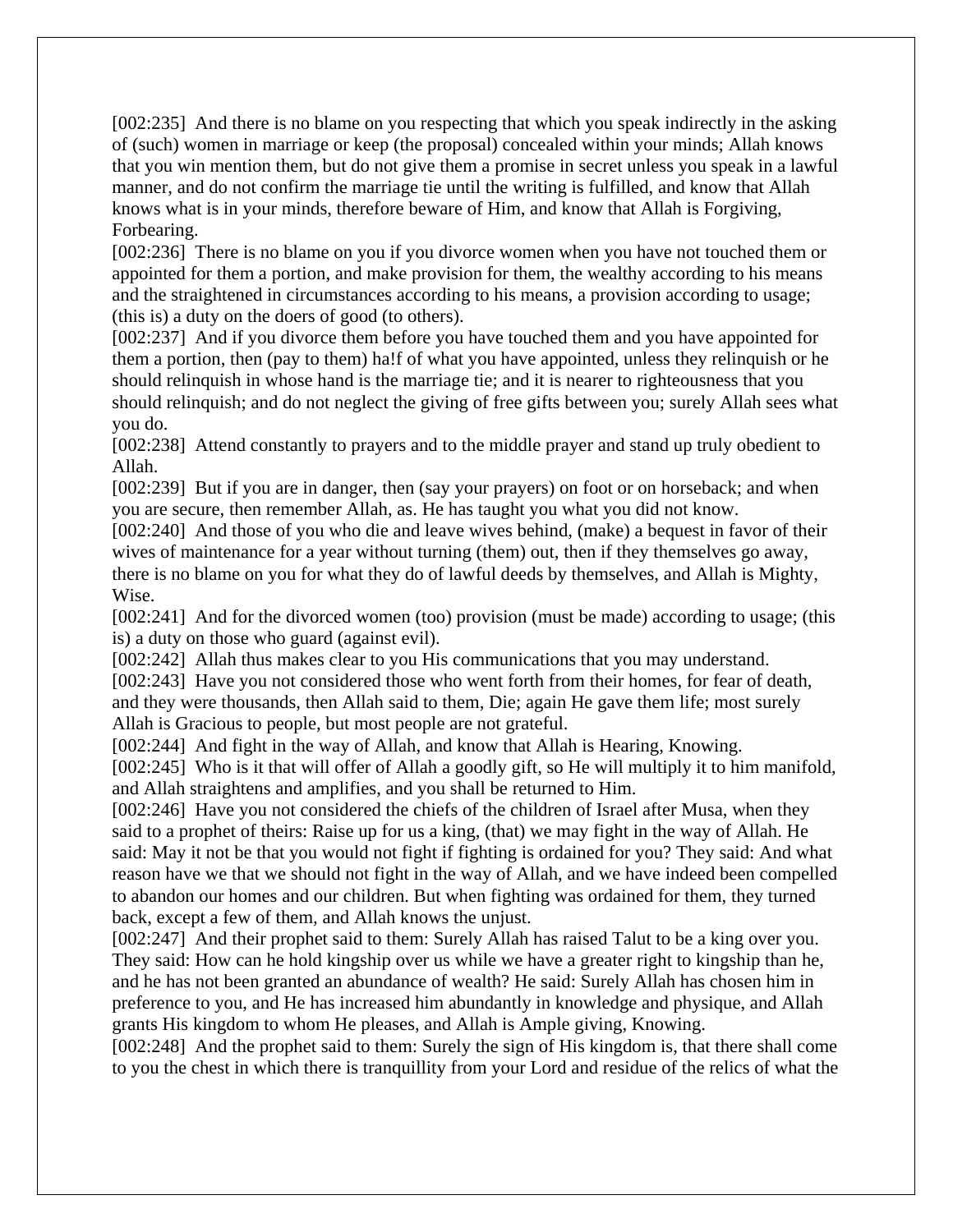children of Musa and the children of Haroun have left, the angels bearing it; most surely there is a sign in this for those who believe.

[002:249] So when Talut departed with the forces, he said: Surely Allah will try you with a river; whoever then drinks from it, he is not of me, and whoever does not taste of it, he is surely of me, except he who takes with his hand as much of it as fills the hand; but with the exception of a few of them they drank from it. So when he had crossed it, he and those who believed with him, they said: We have today no power against Jalut and his forces. Those who were sure that they would meet their Lord said: How often has a small party vanquished a numerous host by Allah's permission, and Allah is with the patient.

[002:250] And when they went out against Jalut and his forces they said: Our Lord, pour down upon us patience, and make our steps firm and assist us against the unbelieving people.

[002:251] So they put them to flight by Allah's permission. And Dawood slew Jalut, and Allah gave him kingdom and wisdom, and taught him of what He pleased. And were it not for Allah's repelling some men with others, the earth would certainly be in a state of disorder; but Allah is Gracious to the creatures.

[002:252] These are the communications of Allah: We recite them to you with truth; and most surely you are (one) of the apostles.

[002:253] We have made some of these apostles to excel the others among them are they to whom Allah spoke, and some of them He exalted by (many degrees of) rank; and We gave clear miracles to Isa son of Marium, and strengthened him with the holy spirit. And if Allah had pleased, those after them would not have fought one with another after clear arguments had come to them, but they disagreed; so there were some of them who believed and others who denied; and if Allah had pleased they would not have fought one with another, but Allah brings about what He intends.

[002:254] O you who believe! spend out of what We have given you before the day comes in which there is no bargaining, neither any friendship nor intercession, and the unbelievers -- they are the unjust.

[002:255] Allah is He besides Whom there is no god, the Everliving, the Self-subsisting by Whom all subsist; slumber does not overtake Him nor sleep; whatever is in the heavens and whatever is in the earth is His; who is he that can intercede with Him but by His permission? He knows what is before them and what is behind them, and they cannot comprehend anything out of His knowledge except what He pleases, His knowledge extends over the heavens and the earth, and the preservation of them both tires Him not, and He is the Most High, the Great. [002:256] There is no compulsion in religion; truly the right way has become clearly distinct from error; therefore, whoever disbelieves in the Shaitan and believes in Al}ah he indeed has laid hold on the firmest handle, which shall not break off, and Allah is Hearing, Knowing. [002:257] Allah is the guardian of those who believe. He brings them out of the darkness into the light; and (as to) those who disbelieve, their guardians are Shaitans who take them out of the light into the darkness; they are the inmates of the fire, in it they shall abide.

[002:258] Have you not considered him (Namrud) who disputed with Ibrahim about his Lord, because Allah had given him the kingdom? When Ibrahim said: My Lord is He who gives life and causes to die, he said: I give life and cause death. Ibrahim said: So surely Allah causes the sun to rise from the east, then make it rise from the west; thus he who disbelieved was confounded; and Allah does not guide aright the unjust people.

[002:259] Or the like of him (Uzair) who passed by a town, and it had fallen down upon its roofs; he said: When will Allah give it life after its death? So Allah caused him to die for a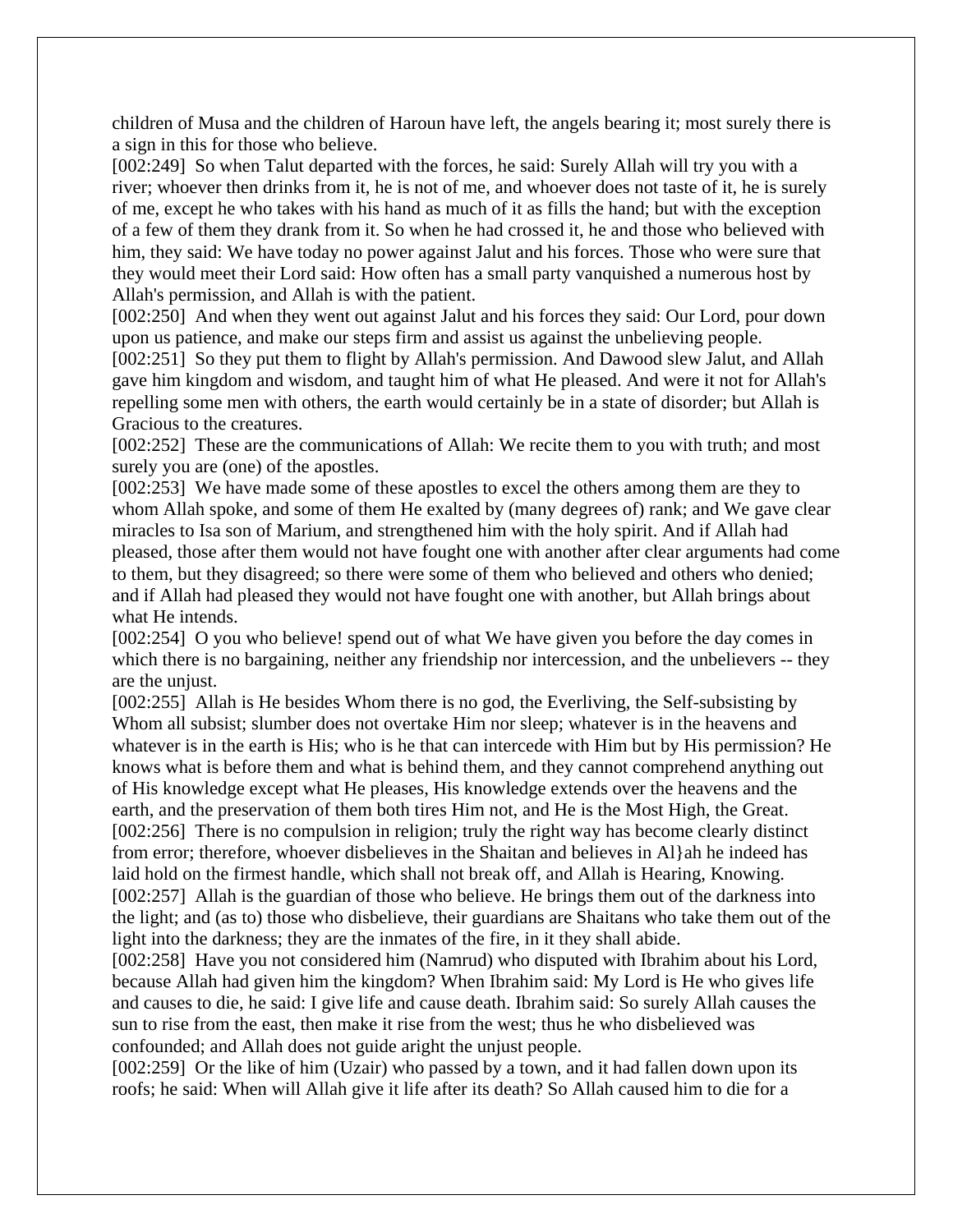hundred years, then raised him to life. He said: How long have you tarried? He said: I have tarried a day, or a part of a day. Said He: Nay! you have tarried a hundred years; then look at your food and drink -- years have not passed over it; and look at your ass; and that We may make you a sign to men, and look at the bones, how We set them together, then clothed them with flesh; so when it became clear to him, he said: I know that Allah has power over all things. [002:260] And when Ibrahim said: My Lord! show me how Thou givest life to the dead, He said: What! and do you not believe? He said: Yes, but that my heart may be at ease. He said: Then take four of the birds, then train them to follow you, then place on every mountain a part of them, then call them, they will come to you flying; and know that Allah is Mighty, Wise.

[002:261] The parable of those who spend their property in the way of Allah is as the parable of a grain growing seven ears (with) a hundred grains in every ear; and Allah multiplies for whom He pleases; and Allah is Ample-giving, Knowing

[002:262] (As for) those who spend their property in the way of Allah, then do not follow up what they have spent with reproach or injury, they shall have their reward from their Lord, and they shall have no fear nor shall they grieve.

[002:263] Kind speech and forgiveness is better than charity followed by injury; and Allah is Self-sufficient, Forbearing.

[002:264] O you who believe! do not make your charity worthless by reproach and injury, like him who spends his property to be seen of men and does not believe in Allah and the last day; so his parable is as the parable of a smooth rock with earth upon it, then a heavy rain falls upon it, so it leaves it bare; they shall not be able to gain anything of what they have earned; and Allah does not guide the unbelieving people.

[002:265] And the parable of those who spend their property to seek the pleasure of Allah and for the certainty 'of their souls is as the parable of a garden on an elevated ground, upon which heavy rain falls so it brings forth its fruit twofold but if heavy rain does not fall upon it, then light rain (is sufficient); and Allah sees what you do.

[002:266] Does one of you like that he should have a garden of palms and vines with streams flowing beneath it; he has in it all kinds of fruits; and old age has overtaken him and he has weak offspring, when, (lo!) a whirlwind with fire in it smites it so it becomes blasted; thus Allah makes the communications clear to you, that you may reflect.

[002:267] O you who believe! spend (benevolently) of the good things that you earn and or what We have brought forth for you out of the earth, and do not aim at what is bad that you may spend (in alms) of it, while you would not take it yourselves unless you have its price lowered, and know that Allah is Self-sufficient, Praiseworthy.

[002:268] Shaitan threatens you with poverty and enjoins you to be niggardly, and Allah promises you forgiveness from Himself and abundance; and Allah is Ample-giving, Knowing. [002:269] He grants wisdom to whom He pleases, and whoever is granted wisdom, he indeed is given a great good and none but men of understanding mind.

[002:270] And whatever alms you give or (whatever) vow you vow, surely Allah knows it; and the unjust shall have no helpers.

[002:271] If you give alms openly, it is well, and if you hide it and give it to the poor, it is better for you; and this will do away with some of your evil deeds; and Allah is aware of what you do. [002:272] To make them walk in the right way is not incumbent on you, but Allah guides aright whom He pleases; and whatever good thing you spend, it is to your own good; and you do not spend but to seek Allah's pleasure; and whatever good things you spend shall be paid back to you in full, and you shall not be wronged.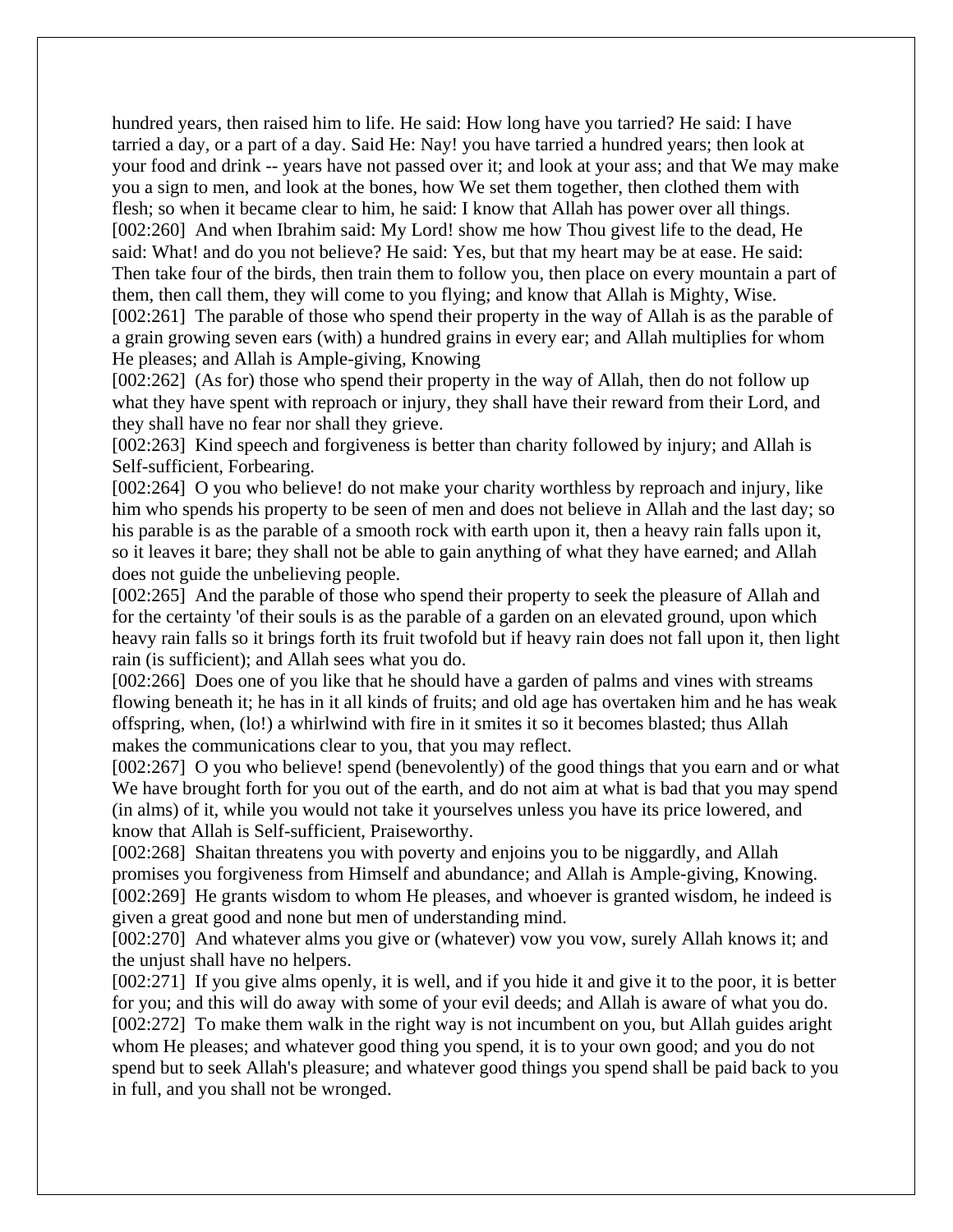[002:273] (Alms are) for the poor who are confined in the way of Allah -- they cannot go about in the land; the ignorant man thinks them to be rich on account of (their) abstaining (from begging); you can recognise them by their mark; they do not beg from men importunately; and whatever good thing you spend, surely Allah knows it.

[002:274] (As for) those who spend their property by night and by day, secretly and openly, they shall have their reward from their Lord and they shall have no fear, nor shall they grieve. [002:275] Those who swallow down usury cannot arise except as one whom Shaitan has prostrated by (his) touch does rise. That is because they say, trading is only like usury; and Allah has allowed trading and forbidden usury. To whomsoever then the admonition has come from his Lord, then he desists, he shall have what has already passed, and his affair is in the hands of Allah; and whoever returns (to it) -- these arc the inmates of the fire; they shall abide in it. [002:276] Allah does not bless usury, and He causes charitable deeds to prosper, and Allah does not love any ungrateful sinner.

[002:277] Surely they who believe and do good deeds and keep up prayer and pay the poor-rate they shall have their reward from their Lord, and they shall have no fear, nor shall they grieve. [002:278] O you who believe! Be careful of (your duty to) Allah and relinquish what remains (due) from usury, if you are believers.

[002:279] But if you do (it) not, then be apprised of war from Allah and His Apostle; and if you repent, then you shall have your capital; neither shall you make (the debtor) suffer loss, nor shall you be made to suffer loss.

[002:280] And if (the debtor) is in straitness, then let there be postponement until (he is in) ease; and that you remit (it) as alms is better for you, if you knew.

[002:281] And guard yourselves against a day in which you shall be returned to Allah; then every soul shall be paid back in full what it has earned, and they shall not be dealt with unjustly. [002:282] O you who believe! when you deal with each other in contracting a debt for a fixed time, then write it down; and let a scribe write it down between you with fairness; and the scribe should not refuse to write as Allah has taught him, so he should write; and let him who owes the debt dictate, and he should be careful of (his duty to) Allah, his Lord, and not diminish anything from it; but if he who owes the debt is unsound in understanding, or weak, or (if) he is not able to dictate himself, let his guardian dictate with fairness; and call in to witness from among your men two witnesses; but if there are not two men, then one man and two women from among those whom you choose to be witnesses, so that if one of the two errs, the second of the two may remind the other; and the witnesses should not refuse when they are summoned; and be not averse to writing it (whether it is) small or large, with the time of its falling due; this is more equitable in the sight of Allah and assures greater accuracy in testimony, and the nearest (way) that you may not entertain doubts (afterwards), except when it is ready merchandise which you give and take among yourselves from hand to hand, then there is no blame on you in not writing it down; and have witnesses when you barter with one another, and let no harm be done to the scribe or to the witness; and if you do (it) then surely it will be a transgression in you, and be careful of (your duty) to Allah, Allah teaches you, and Allah knows all things.

[002:283] And if you are upon a journey and you do not find a scribe, then (there may be) a security taken into possession; but if one of you trusts another, then he who is trusted should deliver his trust, and let him be careful (of his duty to) Allah, his Lord; and do not conceal testimony, and whoever conceals it, his heart is surely sinful; and Allah knows what you do. [002:284] Whatever is in the heavens and whatever is in the earth is Allah's; and whether you manifest what is in your minds or hide it, Allah will call you to account according to it; then He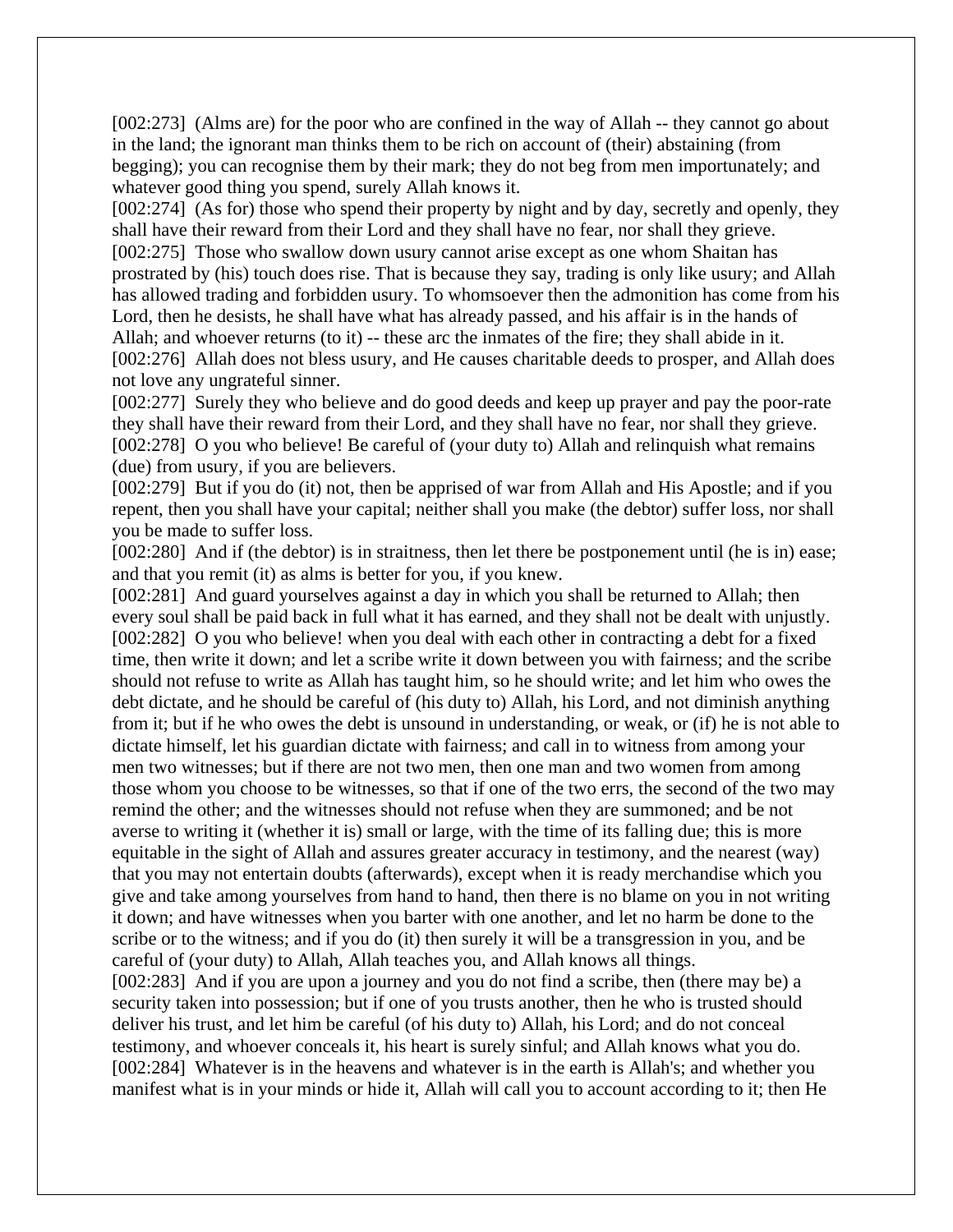will forgive whom He pleases and chastise whom He pleases, and Allah has power over all things.

[002:285] The apostle believes in what has been revealed to him from his Lord, and (so do) the believers; they all believe in Allah and His angels and His books and His apostles; We make no difference between any of His apostles; and they say: We hear and obey, our Lord! Thy forgiveness (do we crave), and to Thee is the eventual course.

[002:286] Allah does not impose upon any soul a duty but to the extent of its ability; for it is (the benefit of) what it has earned and upon it (the evil of) what it has wrought: Our Lord! do not punish us if we forget or make a mistake; Our Lord! do not lay on us a burden as Thou didst lay on those before us, Our Lord do not impose upon us that which we have not the strength to bear; and pardon us and grant us protection and have mercy on us, Thou art our Patron, so help us against the unbelieving people.

[003:001] Alif Lam Mim.

[003:002] Allah, (there is) no god but He, the Everliving, the Self-subsisting by Whom all things subsist

[003:003] He has revealed to you the Book with truth, verifying that which is before it, and He revealed the Tavrat and the Injeel aforetime, a guidance for the people, and He sent the Furqan. [003:004] Surely they who disbelieve in the communications of Allah they shall have a severe chastisement; and Allah is Mighty, the Lord of retribution.

[003:005] Allah -- surely nothing is hidden from Him in the earth or in the heaven.

[003:006] He it is Who shapes you in the wombs as He likes; there is no god but He, the Mighty, the Wise

[003:007] He it is Who has revealed the Book to you; some of its verses are decisive, they are the basis of the Book, and others are allegorical; then as for those in whose hearts there is perversity they follow the part of it which is allegorical, seeking to mislead and seeking to give it (their own) interpretation. but none knows its interpretation except Allah, and those who are firmly rooted in knowledge say: We believe in it, it is all from our Lord; and none do mind except those having understanding.

[003:008] Our Lord! make not our hearts to deviate after Thou hast guided us aright, and grant us from Thee mercy; surely Thou art the most liberal Giver.

[003:009] Our Lord! surely Thou art the Gatherer of men on a day about which there is no doubt; surely Allah will not fail (His) promise.

[003:010] (As for) those who disbelieve, surely neither their wealth nor their children shall avail them in the least against Allah, and these it is who are the fuel of the fire.

[003:011] Like the striving of the people of Firon and those before them; they rejected Our communications, so Allah destroyed them on account of their faults; and Allah is severe in requiting (evil).

[003:012] Say to those who disbelieve: You shall be vanquished, and driven together to hell; and evil is the resting-place.

[003:013] Indeed there was a sign for you in the two hosts (which) met together in encounter; one party fighting in the way of Allah and the other unbelieving, whom they saw twice as many as themselves with the sight of the eye and Allah strengthens with His aid whom He pleases; most surely there is a lesson in this for those who have sight.

[003:014] The love of desires, of women and sons and hoarded treasures of gold and silver and well bred horses and cattle and tilth, is made to seem fair to men; this is the provision of the life of this world; and Allah is He with Whom is the good goal (of life).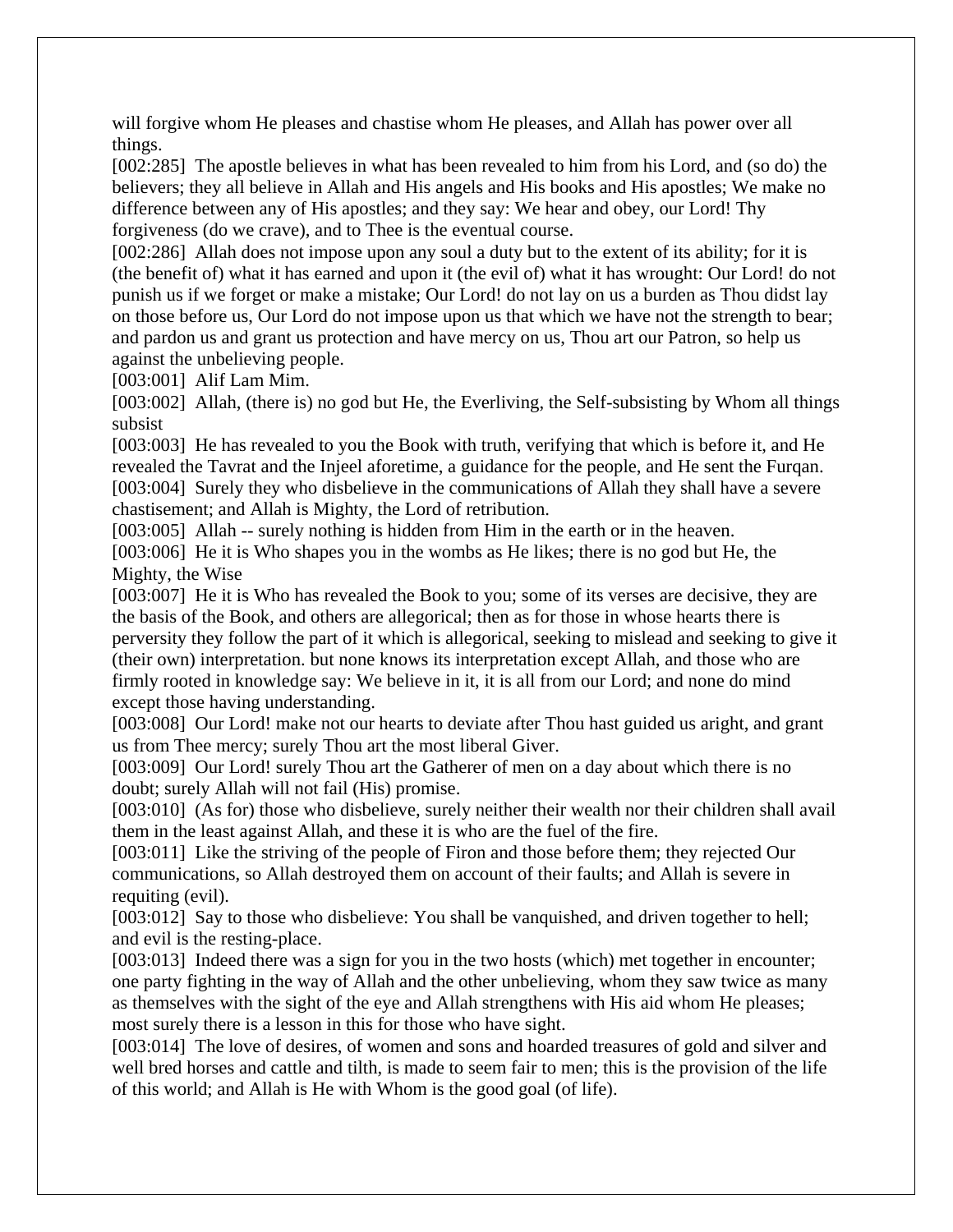[003:015] Say: Shall I tell you what is better than these? For those who guard (against evil) are gardens with their Lord, beneath which rivers flow, to abide in them, and pure mates and Allah's pleasure; and Allah sees the servants.

[003:016] Those who say: Our Lord! surely we believe, therefore forgive us our faults and save us from the chastisement of the fire.

[003:017] The patient, and the truthful, and the obedient, and those who spend (benevolently) and those who ask forgiveness in the morning times.

[003:018] Allah bears witness that there is no god but He, and (so do) the angels and those possessed of knowledge, maintaining His creation with justice; there is no god but He, the Mighty, the Wise.

[003:019] Surely the (true) religion with Allah is Islam, and those to whom the Book had been given did not show opposition but after knowledge had come to them, out of envy among themselves; and whoever disbelieves in the communications of Allah then surely Allah is quick in reckoning.

[003:020] But if they dispute with you, say: I have submitted myself entirely to Allah and (so) every one who follows me; and say to those who have been given the Book and the unlearned people: Do you submit yourselves? So if they submit then indeed they follow the right way; and if they turn back, then upon you is only the delivery of the message and Allah sees the servants. [003:021] Surely (as for) those who disbelieve in the communications of Allah and slay the prophets unjustly and slay those among men who enjoin justice, announce to them a painful chastisement.

[003:022] Those are they whose works shall become null in this world as well as the hereafter, and they shall have no helpers.

[003:023] Have you not considered those (Jews) who are given a portion of the Book? They are invited to the Book of Allah that it might decide between them, then a part of them turn back and they withdraw.

[003:024] This is because they say: The fire shall not touch us but for a few days; and what they have forged deceives them in the matter of their religion.

[003:025] Then how will it be when We shall gather them together on a day about which there is no doubt, and every soul shall be fully paid what it has earned, and they shall not be dealt with unjustly?

[003:026] Say: O Allah, Master of the Kingdom! Thou givest the kingdom to whomsoever Thou pleasest and takest away the kingdom from whomsoever Thou pleasest, and Thou exaltest whom Thou pleasest and abasest whom Thou pleasest in Thine hand is the good; surety, Thou hast power over all things.

[003:027] Thou makest the night to pass into the day and Thou makest the day to pass into the night, and Thou bringest forth the living from the dead and Thou bringest forth the dead from the living, and Thou givest sustenance to whom Thou pleasest without measure.

[003:028] Let not the believers take the unbelievers for friends rather than believers; and whoever does this, he shall have nothing of (the guardianship of) Allah, but you should guard yourselves against them, guarding carefully; and Allah makes you cautious of (retribution from) Himself; and to Allah is the eventual coming.

[003:029] Say: Whether you hide what is in your hearts or manifest it, Allah knows it, and He knows whatever is in the heavens and whatever is in the earth, and Allah has power over all things.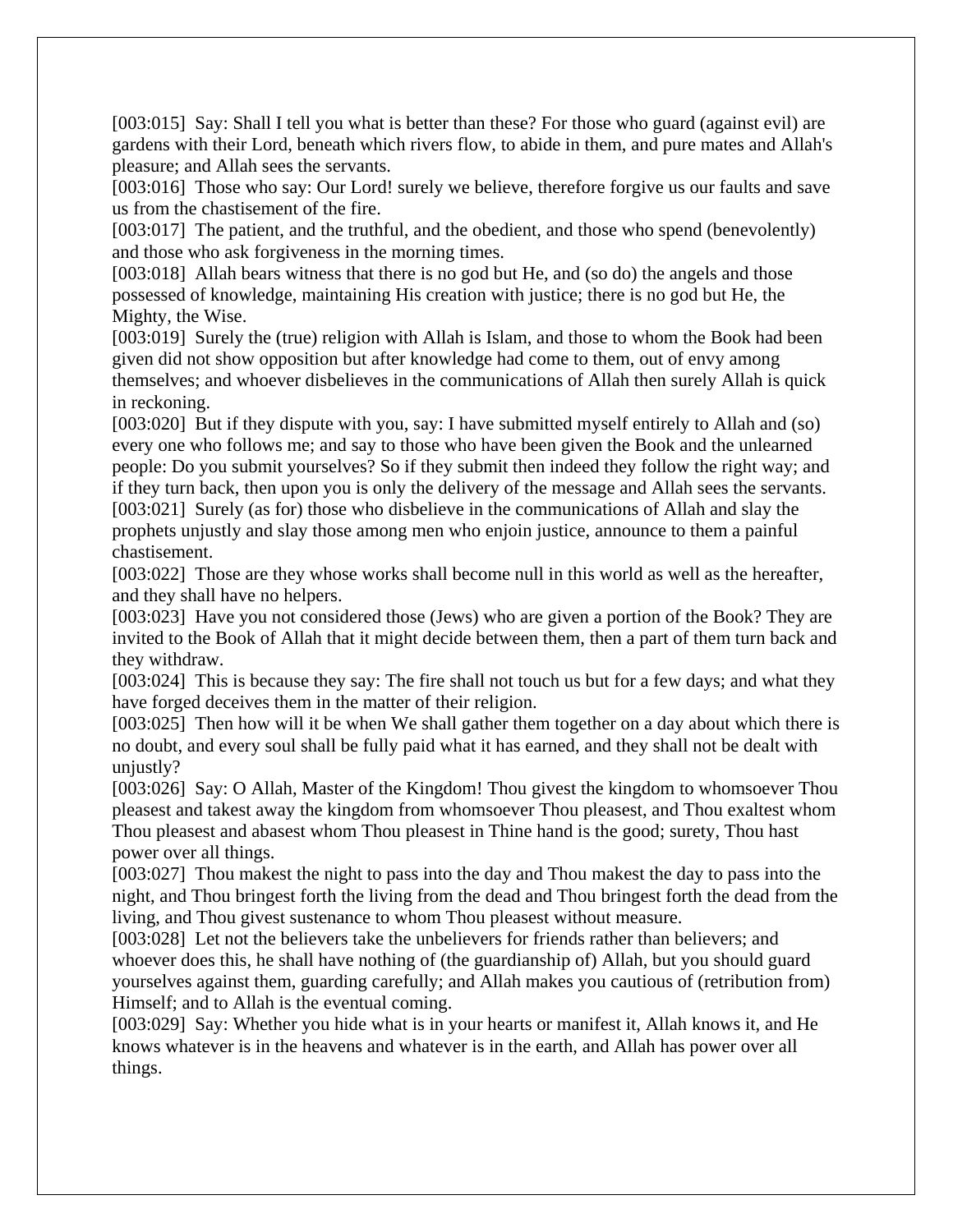[003:030] On the day that every soul shall find present what it has done of good and what it has done of evil, it shall wish that between it and that (evil) there were a long duration of time; and Allah makes you to be cautious of (retribution from) Himself; and Allah is Compassionate to the servants.

[003:031] Say: If you love Allah, then follow me, Allah will love you and forgive you your faults, and Allah is Forgiving, Merciful

[003:032] Say: Obey Allah and the Apostle; but if they turn back, then surely Allah does not love the unbelievers.

[003:033] Surely Allah chose Adam and Nuh and the descendants of Ibrahim and the descendants of Imran above the nations.

[003:034] Offspring one of the other; and Allah is Hearing, Knowing.

[003:035] When a woman of Imran said: My Lord! surely I vow to Thee what is in my womb, to be devoted (to Thy service); accept therefore from me, surely Thou art the Hearing, the Knowing.

[003:036] So when she brought forth, she said: My Lord! Surely I have brought it forth a female -- and Allah knew best what she brought forth -- and the male is not like the female, and I have named it Marium, and I commend her and her offspring into Thy protection from the accursed Shaitan.

[003:037] So her Lord accepted her with a good acceptance and made her grow up a good growing, and gave her into the charge of Zakariya; whenever Zakariya entered the sanctuary to (see) her, he found with her food. He said: O Marium! whence comes this to you? She said: It is from Allah. Surely Allah gives to whom He pleases without measure.

[003:038] There did Zakariya pray to his Lord; he said: My Lord! grant me from Thee good offspring; surely Thou art the Hearer of prayer.

[003:039] Then the angels called to him as he stood praying in the sanctuary: That Allah gives you the good news of Yahya verifying a Word from Allah, and honorable and chaste and a prophet from among the good ones.

[003:040] He said: My Lord! when shall there be a son (born) to me, and old age has already come upon me, and my wife is barren? He said: even thus does Allah what He pleases.

[003:041] He said: My Lord! appoint a sign for me. Said He: Your sign is that you should not speak to men for three days except by signs; and remember your Lord much and glorify Him in the evening and the morning.

[003:042] And when the angels said: O Marium! surely Allah has chosen you and purified you and chosen you above the women of of the world.

[003:043] O Marium! keep to obedience to your Lord and humble yourself, and bow down with those who bow.

[003:044] This is of the announcements relating to the unseen which We reveal to you; and you were not with them when they cast their pens (to decide) which of them should have Marium in his charge, and you were not with them when they contended one with another.

[003:045] When the angels said: O Marium, surely Allah gives you good news with a Word from Him (of one) whose name is the '. Messiah, Isa son of Marium, worthy of regard in this world and the hereafter and of those who are made near (to Allah).

[003:046] And he shall speak to the people when in the cradle and when of old age, and (he shall be) one of the good ones.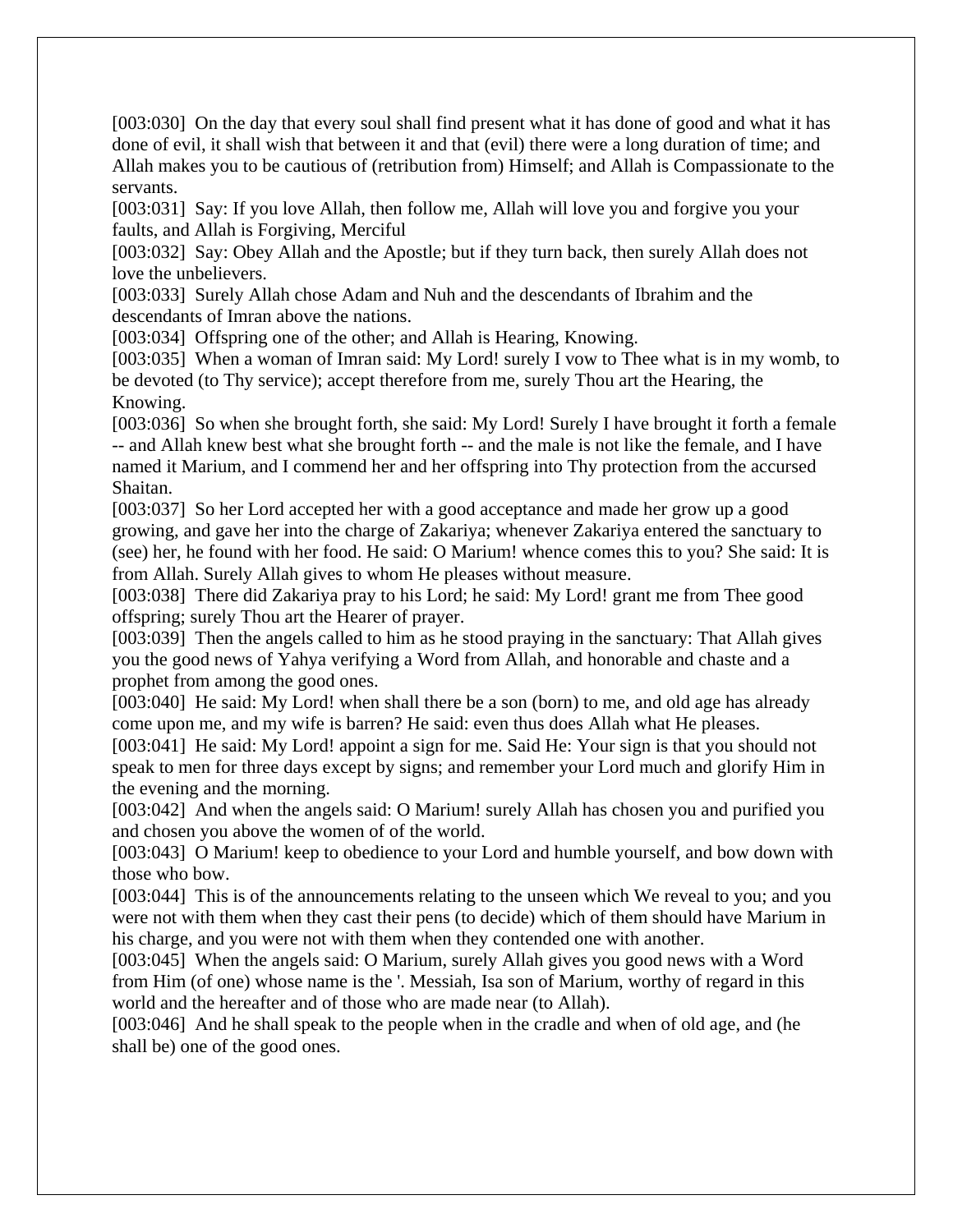[003:047] She said: My Lord! when shall there be a son (born) to I me, and man has not touched me? He said: Even so, Allah creates what He pleases; when He has decreed a matter, He only says to it, Be, and it is.

[003:048] And He will teach him the Book and the wisdom and the Tavrat and the Injeel. [003:049] And (make him) an apostle to the children of Israel: That I have come to you with a sign from your Lord, that I determine for you out of dust like the form of a bird, then I breathe into it and it becomes a bird with Allah's permission and I heal the blind and the leprous, and bring the dead to life with Allah's permission and I inform you of what you should eat and what you should store in your houses; most surely there is a sign in this for you, if you are believers. [003:050] And a verifier of that which is before me of the Taurat and that I may allow you part of that which has been forbidden t you, and I have come to you with a sign from your Lord therefore be careful of (your duty to) Allah and obey me.

[003:051] Surely Allah is my Lord and your Lord, therefore serve Him; this is the right path. [003:052] But when Isa perceived unbelief on their part, he said Who will be my helpers in Allah's way? The disciples said: We are helpers (in the way) of Allah: We believe in Allah and bear witness that we are submitting ones.

[003:053] Our Lord! we believe in what Thou hast revealed and we follow the apostle, so write us down with those who bear witness.

[003:054] And they planned and Allah (also) planned, and Allah is the best of planners.

[003:055] And when Allah said: O Isa, I am going to terminate the period of your stay (on earth) and cause you to ascend unto Me and purify you of those who disbelieve and make those who follow you above those who disbelieve to the day of resurrection; then to Me shall be your return, so l will decide between you concerning that in which you differed.

[003:056] Then as to those who disbelieve, I will chastise them with severe chastisement in this world and the hereafter, and they shall have no helpers.

[003:057] And as to those who believe and do good deeds, He will pay them fully their rewards; and Allah does not love the unjust.

[003:058] This We recite to you of the communications and the wise reminder.

[003:059] Surely the likeness of Isa is with Allah as the likeness of Adam; He created him from dust, then said to him, Be, and he was.

[003:060] (This is) the truth from your Lord, so be not of the disputers.

[003:061] But whoever disputes with you in this matter after what has come to you of knowledge, then say: Come let us call our sons and your sons and our women and your women and our near people and your near people, then let us be earnest in prayer, and pray for the curse of Allah on the liars.

[003:062] Most surely this is the true explanation, and there is no god but Allah; and most surely Allah -- He is the Mighty, the Wise.

[003:063] But if they turn back, then surely Allah knows the mischief-makers.

[003:064] Say: O followers of the Book! come to an equitable proposition between us and you that we shall not serve any but Allah and (that) we shall not associate aught with Him, and (that) some of us shall not take others for lords besides Allah; but if they turn back, then say: Bear witness that we are Muslims.

[003:065] O followers of the Book! why do you dispute about Ibrahim, when the Taurat and the Injeel were not revealed till after him; do you not then understand?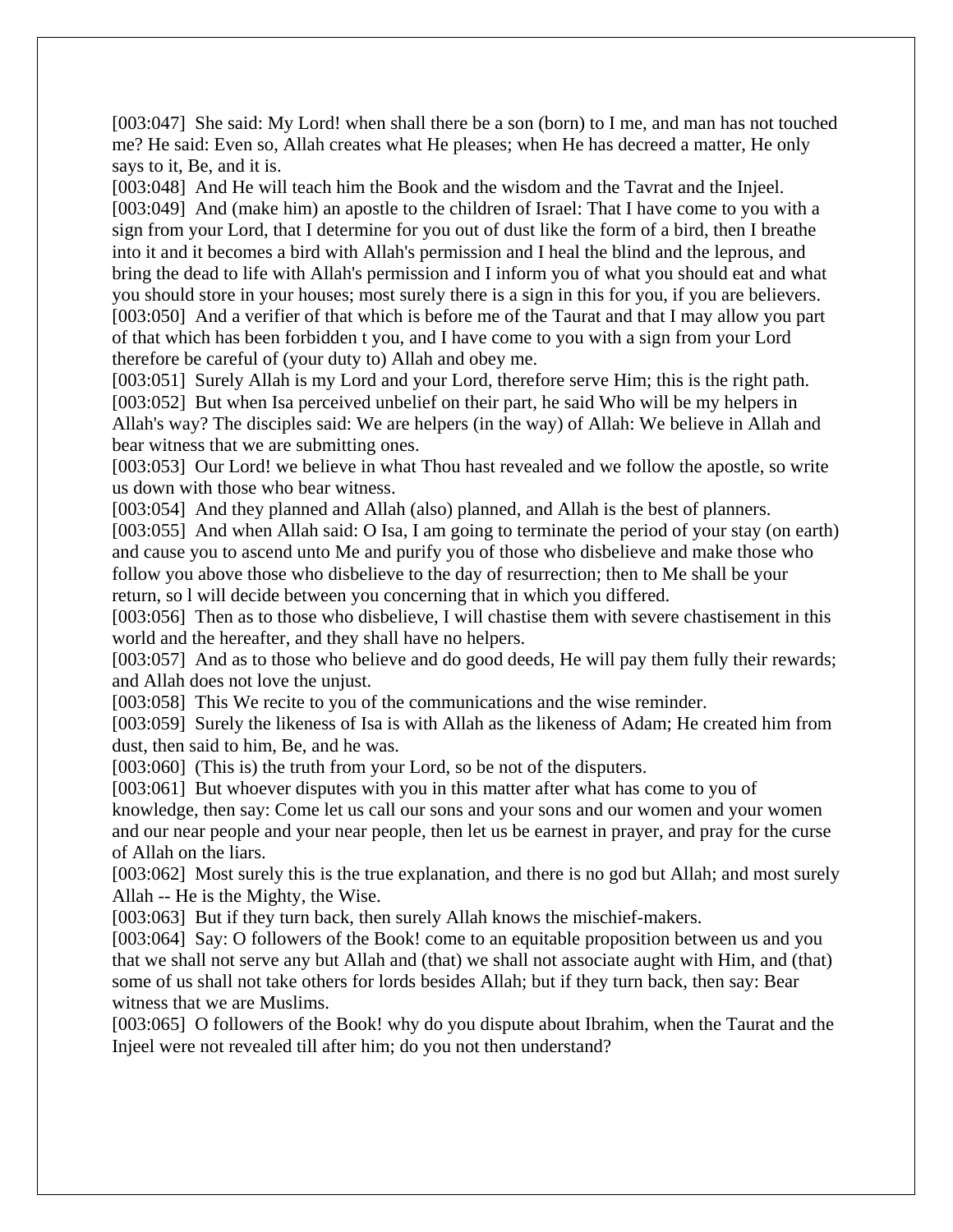[003:066] Behold! you are they who disputed about that of which you had knowledge; why then do you dispute about that of which you have no knowledge? And Allah knows while you do not know.

[003:067] Ibrahim was not a Jew nor a Christian but he was (an) upright (man), a Muslim, and he was not one of the polytheists.

[003:068] Most surely the nearest of people to Ibrahim are those who followed him and this Prophet and those who believe and Allah is the guardian of the believers.

[003:069] A party of the followers of the Book desire that they should lead you astray, and they lead not astray but themselves, and they do not perceive.

[003:070] O followers of the Book! Why do you disbelieve in the communications of Allah while you witness (them)?

[003:071] O followers of the Book! Why do you confound the truth with the falsehood and hide the truth while you know?

[003:072] And a party of the followers of the Book say: Avow belief in that which has been revealed to those who believe, in the first part of the day, and disbelieve at the end of it, perhaps they go back on their religion.

[003:073] And do not believe but in him who follows your religion. Say: Surely the (true) guidance is the guidance of Allah -- that one may be given (by Him) the like of what you were given; or they would contend with you by an argument before your Lord. Say: Surely grace is in the hand of Allah, He gives it to whom He pleases; and Allah is Ample-giving, Knowing. [003:074] He specially chooses for His mercy whom He pleases; and Allah is the Lord of mighty grace.

[003:075] And among the followers of the Book there are some such that if you entrust one (of them) with a heap of wealth, he shall pay it back to you; and among them there are some such that if you entrust one (of them) with a dinar he shall not pay it back to you except so long as you remain firm in demanding it; this is because they say: There is not upon us in the matter of the unlearned people any way (to reproach); and they tell a lie against Allah while they know. [003:076] Yea, whoever fulfills his promise and guards (against evil) -- then surely Allah loves those who guard (against evil).

[003:077] (As for) those who take a small price for the covenant of Allah and their own oaths -surely they shall have no portion in the hereafter, and Allah will not speak to them, nor will He look upon them on the day of resurrection nor will He purify them, and they shall have a painful chastisement.

[003:078] Most surely there is a party amongst those who distort the Book with their tongue that you may consider it to be (a part) of the Book, and they say, It is from Allah, while it is not from Allah, and they tell a lie against Allah whilst they know.

[003:079] It is not meet for a mortal that Allah should give him the Book and the wisdom and prophethood, then he should say to men: Be my servants rather than Allah's; but rather (he would say): Be worshipers of the Lord because of your teaching the Book and your reading (it yourselves).

[003:080] And neither would he enjoin you that you should take the angels and the prophets for lords; what! would he enjoin you with unbelief after you are Muslims?

[003:081] And when Allah made a covenant through the prophets: Certainly what I have given you of Book and wisdom -- then an apostle comes to you verifying that which is with you, you must believe in him, and you must aid him. He said: Do you affirm and accept My compact in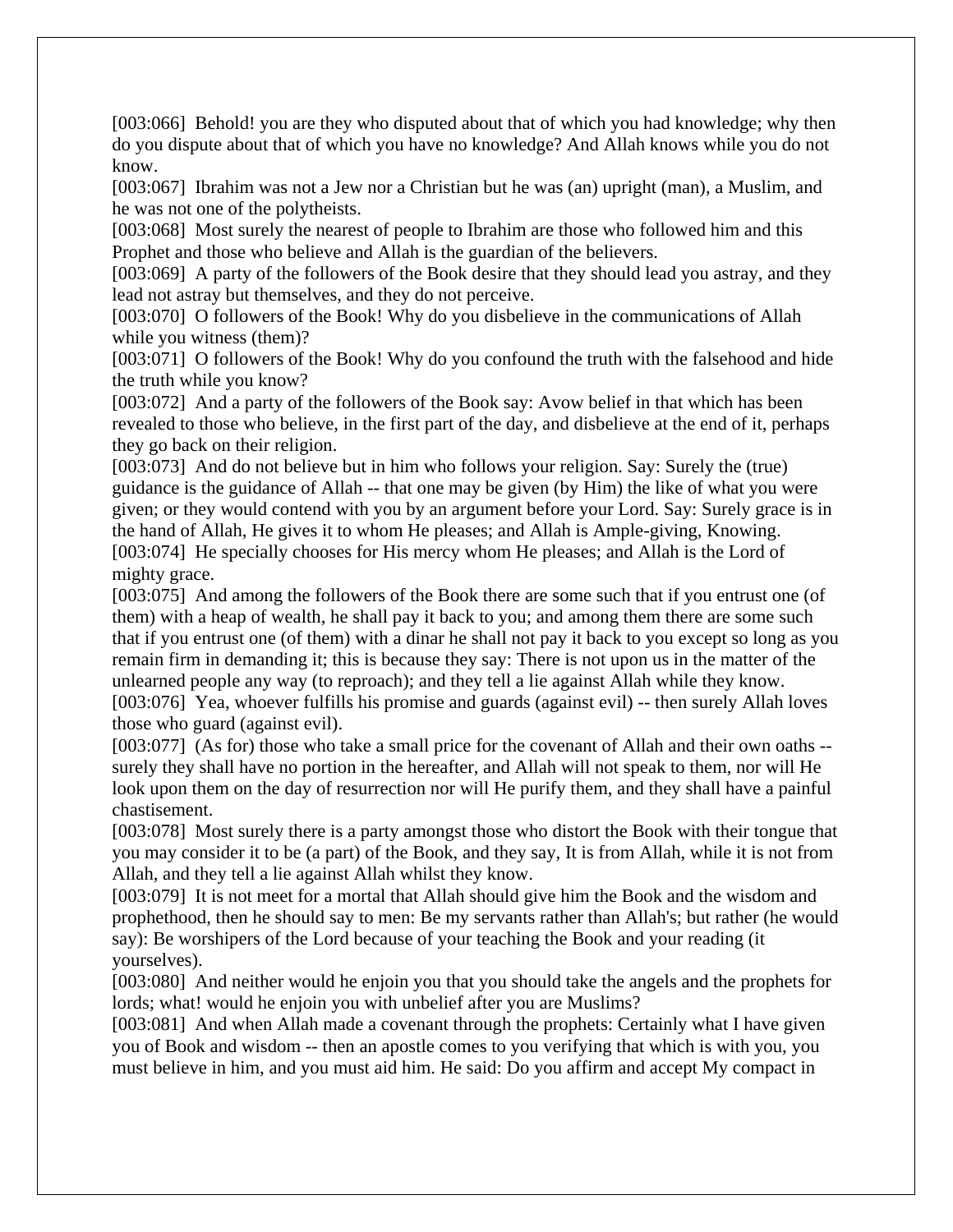this (matter)? They said: We do affirm. He said: Then bear witness, and I (too) am of the bearers of witness with you.

[003:082] Whoever therefore turns back after this, these it is that are the transgressors.

[003:083] Is it then other than Allah's religion that they seek (to follow), and to Him submits whoever is in the heavens and the earth, willingly or unwillingly, and to Him shall they be returned.

[003:084] Say: We believe in Allah and what has been revealed to us, and what was revealed to Ibrahim and Ismail and Ishaq and Yaqoub and the tribes, and what was given to Musa and Isa and to the prophets from their Lord; we do not make any distinction between any of them, and to Him do we submit.

[003:085] And whoever desires a religion other than Islam, it shall not be accepted from him, and in the hereafter he shall be one of the losers.

[003:086] How shall Allah guide a people who disbelieved after their believing and (after) they had borne witness that the Apostle was true and clear arguments had come to them; and Allah does not guide the unjust people.

[003:087] (As for) these, their reward is that upon them is the curse of Allah and the angels and of men, all together.

[003:088] Abiding in it; their chastisement shall not be lightened nor shall they be respited. [003:089] Except those who repent after that and amend, then surely Allah is Forgiving,

Merciful.

[003:090] Surely, those who disbelieve after their believing, then increase in unbelief, their repentance shall not be accepted, and these are they that go astray.

[003:091] Surely, those who disbelieve and die while they are unbelievers, the earth full of gold shall not be accepted from one of them, though he should offer to ransom himself with it, these it is who shall have a painful chastisement, and they shall have no helpers.

[003:092] By no means shall you attain to righteousness until you spend (benevolently) out of what you love; and whatever thing you spend, Allah surely knows it.

[003:093] All food was lawful to the children of Israel except that which Israel had forbidden to himself, before the Taurat was revealed. Say: Bring then the Taurat and read it, if you are truthful.

[003:094] Then whoever fabricates a lie against Allah after this, these it is that are the unjust. [003:095] Say: Allah has spoken the truth, therefore follow the religion of Ibrahim, the upright one; and he was not one of the polytheists.

[003:096] Most surely the first house appointed for men is the one at Bekka, blessed and a guidance for the nations.

[003:097] In it are clear signs, the standing place of Ibrahim, and whoever enters it shall be secure, and pilgrimage to the House is incumbent upon men for the sake of Allah, (upon) every one who is able to undertake the journey to it; and whoever disbelieves, then surely Allah is Selfsufficient, above any need of the worlds.

[003:098] Say: O followers of the Book! why do you disbelieve in the communications of Allah? And Allah is a witness of what you do.

[003:099] Say: O followers of the Book! why do you hinder him who believes from the way of Allah? You seek (to make) it crooked, while you are witness, and Allah is not heedless of what you do.

[003:100] O you who believe! if you obey a party from among those who have been given the Book, they will turn you back as unbelievers after you have believed.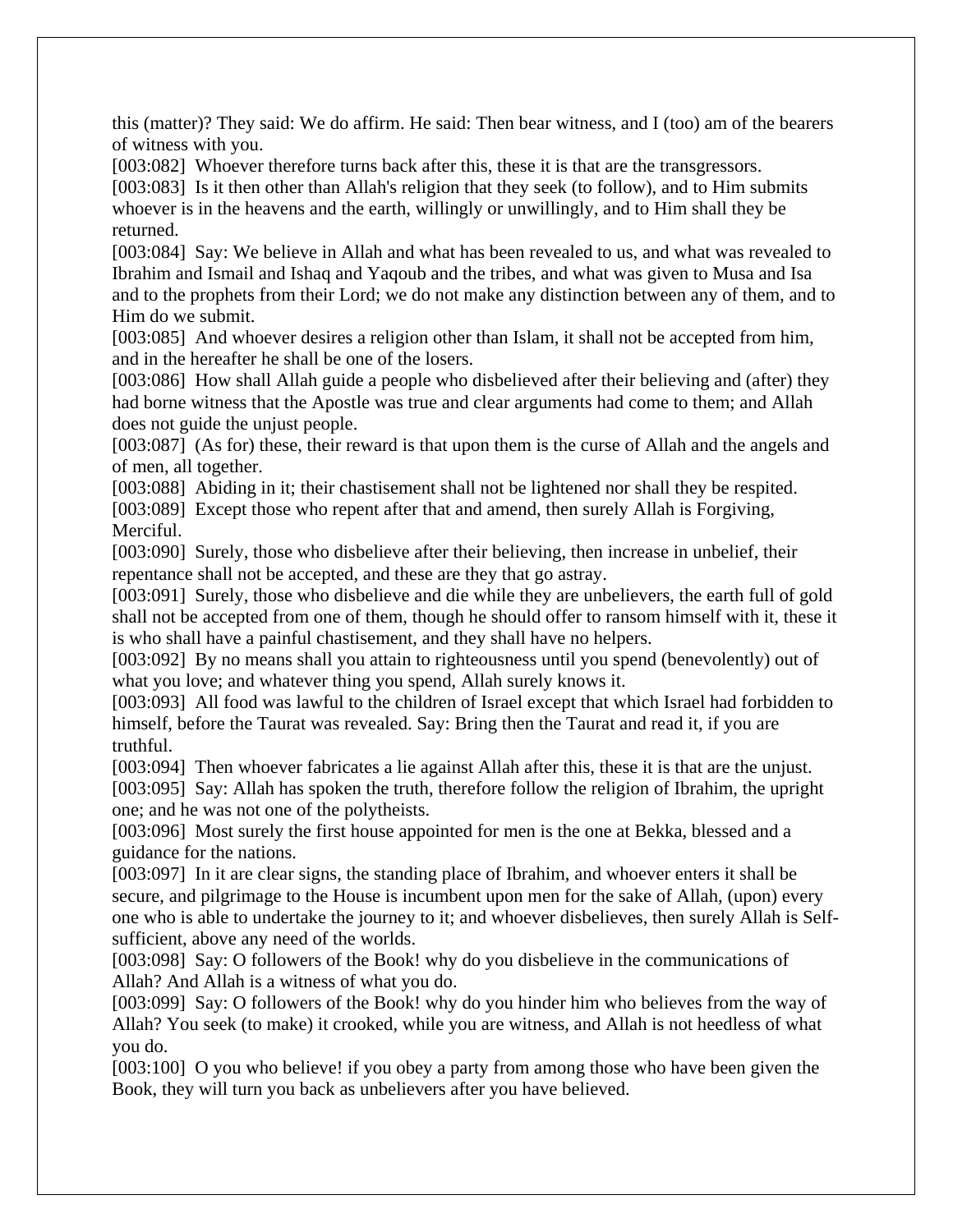[003:101] But how can you disbelieve while it is you to whom the communications of Allah are recited, and among you is His Apostle? And whoever holds fast to Allah, he indeed is guided to the right path.

[003:102] O you who believe! be careful of (your duty to) Allah with the care which is due to Him, and do not die unless you are Muslims.

[003:103] And hold fast by the covenant of Allah all together and be not disunited, and remember the favor of Allah on you when you were enemies, then He united your hearts so by His favor you became brethren; and you were on the brink of a pit of fire, then He saved you from it, thus does Allah make clear to you His communications that you may follow the right way.

[003:104] And from among you there should be a party who invite to good and enjoin what is right and forbid the wrong, and these it is that shall be successful.

[003:105] And be not like those who became divided and disagreed after clear arguments had come to them, and these it is that shall have a grievous chastisement.

[003:106] On the day when (some) faces shall turn white and (some) faces shall turn black; then as to those whose faces turn black: Did you disbelieve after your believing? Taste therefore the chastisement because you disbelieved.

[003:107] And as to those whose faces turn white, they shall be in Allah's mercy; in it they shall-abide.

[003:108] These are the communications of Allah which We recite to you with truth, and Allah does not desire any injustice to the creatures.

[003:109] And whatever is in the heavens and whatever is in the earth is Allah's; and to Allah all things return

[003:110] You are the best of the nations raised up for (the benefit of) men; you enjoin what is right and forbid the wrong and believe in Allah; and if the followers of the Book had believed it would have been better for them; of them (some) are believers and most of them are transgressors.

[003:111] They shall by no means harm you but with a slight evil; and if they fight with you they shall turn (their) backs to you, then shall they not be helped.

[003:112] Abasement is made to cleave to them wherever they are found, except under a covenant with Allah and a covenant with men, and they have become deserving of wrath from Allah, and humiliation is made to cleave to them; this is because they disbelieved in the communications of Allah and slew the prophets unjustly; this is because they disobeyed and exceeded the limits.

[003:113] They are not all alike; of the followers of the Book there is an upright party; they recite Allah's communications in the nighttime and they adore (Him).

[003:114] They believe in Allah and the last day, and they enjoin what is right and forbid the wrong and they strive with one another in hastening to good deeds, and those are among the good.

[003:115] And whatever good they do, they shall not be denied it, and Allah knows those who guard (against evil).

[003:116] (As for) those who disbelieve, surely neither their wealth nor their children shall avail them in the least against Allah; and these are the inmates of the fire; therein they shall abide. [003:117] The likeness of what they spend in the life of this world is as the likeness of wind in which is intense cold (that) smites the seed produce of a people who haw done injustice to their souls and destroys it; and Allah is not unjust to them, but they are unjust to themselves.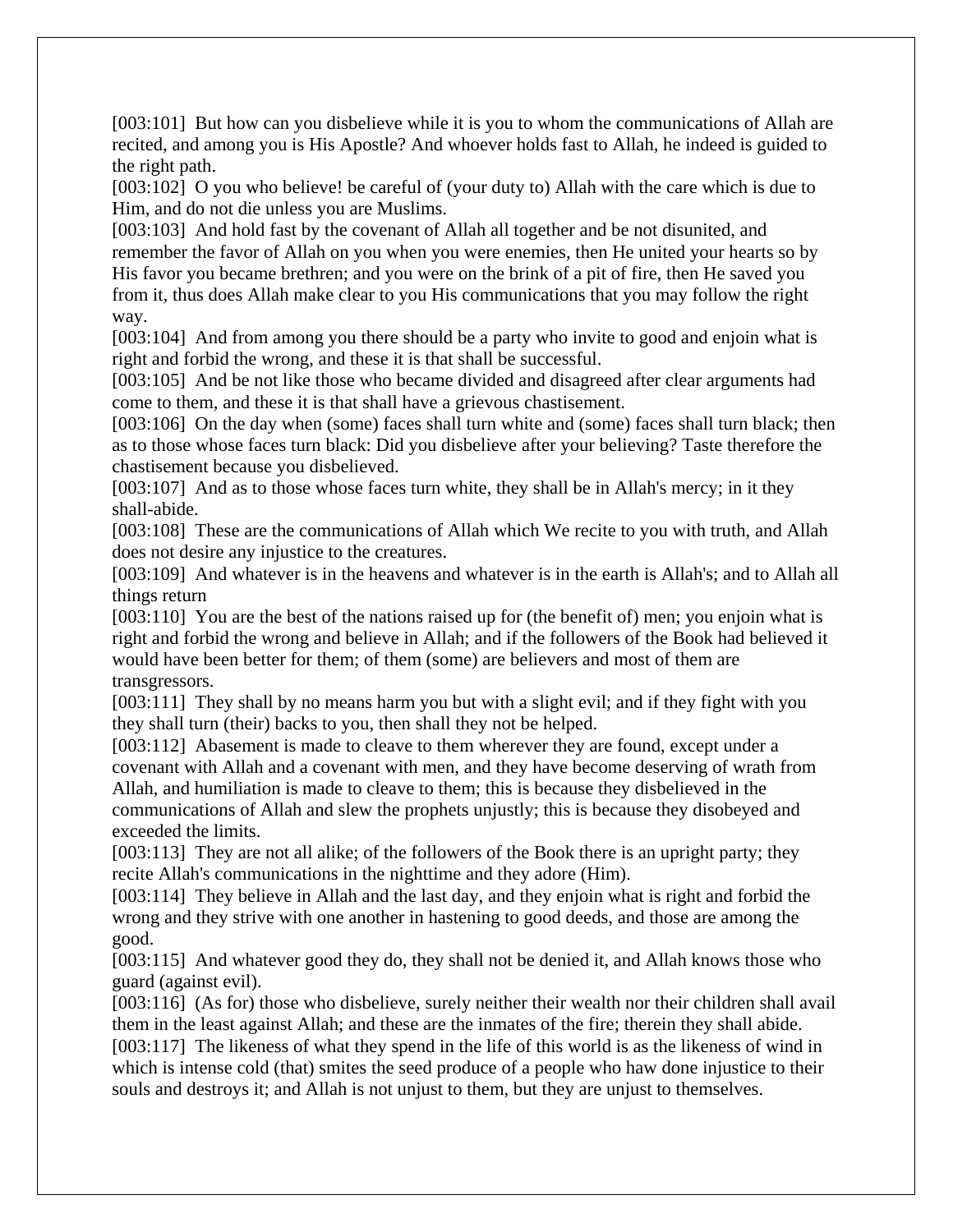[003:118] O you who believe! do not take for intimate friends from among others than your own people; they do not fall short of inflicting loss upon you; they love what distresses you; vehement hatred has already appeared from out of their mouths, and what their breasts conceal is greater still; indeed, We have made the communications clear to you, if you will understand.

[003:119] Lo! you are they who will love them while they do not love you, and you believe in the Book (in) the whole of it; and when they meet you they say: We believe, and when they are alone, they bite the ends of their fingers in rage against you. Say: Die in your rage; surely Allah knows what is in the breasts.

[003:120] If good befalls you, it grieves them, and if an evil afflicts you, they rejoice at it; and if you are patient and guard yourselves, their scheme will not injure you in any way; surely Allah comprehends what they do.

[003:121] And when you did go forth early in the morning from your family to lodge the believers in encampments for war and Allah is Hearing, Knowing.

[003:122] When two parties from among you had determined that they should show cowardice, and Allah was the guardian of them both, and in Allah should the believers trust.

[003:123] And Allah did certainly assist you at Badr when you were weak; be careful of (your duty to) Allah then, that you may give thanks.

[003:124] When you said to the believers: Does it not suffice you that your Lord should assist you with three thousand of the angels sent down?

[003:125] Yea! if you remain patient and are on your guard, and they come upon you in a headlong manner, your Lord will assist you with five thousand of the havoc-making angels. [003:126] And Allah did not make it but as good news for you, and that your hearts might be at ease thereby, and victory is only from Allah, the Mighty, the Wise.

[003:127] That He may cut off a portion from among those who disbelieve, or abase them so that they should return disappointed of attaining what they desired.

[003:128] You have no concern in the affair whether He turns to them (mercifully) or chastises them, for surely they are unjust.

[003:129] And whatever is in the heavens and whatever is in the earth is Allah's; He forgives whom He pleases and chastises whom He pleases; and Allah is Forgiving, Merciful.

[003:130] O you who believe! do not devour usury, making it double and redouble, and be careful of (your duty to) Allah, that you may be successful.

[003:131] And guard yourselves against the fire which has been prepared for the unbelievers.

[003:132] And obey Allah and the Apostle, that you may be shown mercy.

[003:133] And hasten to forgiveness from your Lord; and a Garden, the extensiveness of which is (as) the heavens and the earth, it is prepared for those who guard (against evil).

[003:134] Those who spend (benevolently) in ease as well as in straitness, and those who restrain (their) anger and pardon men; and Allah loves the doers of good (to others).

[003:135] And those who when they commit an indecency or do injustice to their souls remember Allah and ask forgiveness for their faults -- and who forgives the faults but Allah, and

(who) do not knowingly persist in what they have done.

[003:136] (As for) these -- their reward is forgiveness from their Lord, and gardens beneath which rivers flow, to abide in them, and excellent is the reward of the laborers.

[003:137] Indeed there have been examples before you; therefore travel in the earth and see what was the end of the rejecters.

[003:138] This is a clear statement for men, and a guidance and an admonition to those who guard (against evil).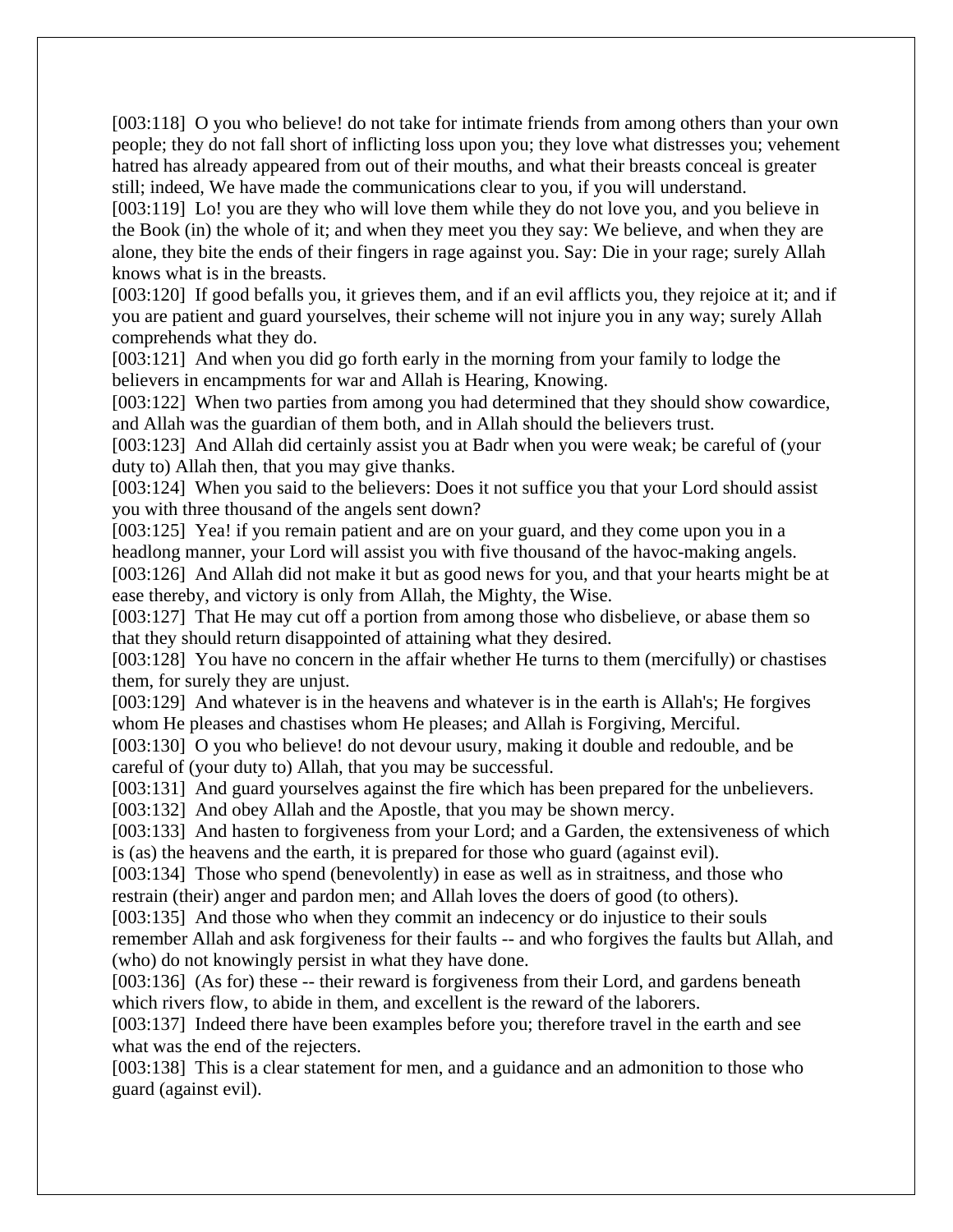[003:139] And be not infirm, and be not grieving, and you shall have the upper hand if you are believers.

[003:140] If a wound has afflicted you (at Ohud), a wound like it has also afflicted the (unbelieving) people; and We bring these days to men by turns, and that Allah may know those who believe and take witnesses from among you; and Allah does not love the unjust.

[003:141] And that He may purge those who believe and deprive the unbelievers of blessings.

[003:142] Do you think that you will enter the garden while Allah has not yet known those who strive hard from among you, and (He has not) known the patient.

[003:143] And certainly you desired death before you met it, so indeed you have seen it and you look (at it)

[003:144] And Muhammad is no more than an apostle; the apostles have already passed away before him; if then he dies or is killed will you turn back upon your heels? And whoever turns back upon his heels!s, he will by no means do harm to Allah in the least and Allah will reward the grateful.

[003:145] And a soul will not die but with the permission of Allah the term is fixed; and whoever desires the reward of this world, I shall give him of it, and whoever desires the reward of the hereafter I shall give him of it, and I will reward the grateful.

[003:146] And how many a prophet has fought with whom were many worshipers of the Lord; so they did not become weak-hearted on account of what befell them in Allah's way, nor did they weaken, nor did they abase themselves; and Allah loves the patient.

[003:147] And their saying was no other than that they said: Our Lord! forgive us our faults and our extravagance in our affair and make firm our feet and help us against the unbelieving people. [003:148] So Allah gave them the reward of this world and better reward of the hereafter and Allah loves those who do good (to others).

[003:149] O you who believe! if you obey those who disbelieve they will turn you back upon your heels, so you will turn back losers.

[003:150] Nay! Allah is your Patron and He is the best of the helpers.

[003:151] We will cast terror into the hearts of those who disbelieve, because they set up with Allah that for which He has sent down no authority, and their abode is the fire, and evil is the abode of the unjust.

[003:152] And certainly Allah made good to you His promise when you slew them by His permission, until when you became weak-hearted and disputed about the affair and disobeyed after He had shown you that which you loved; of you were some who desired this world and of you were some who desired the hereafter; then He turned you away from them that He might try you; and He has certainly pardoned you, and Allah is Gracious to the believers.

[003:153] When you ran off precipitately and did not wait for any one, and the Apostle was calling you from your rear, so He gave you another sorrow instead of (your) sorrow, so that you might not grieve at what had escaped you, nor (at) what befell you; and Allah is aware of what you do.

[003:154] Then after sorrow He sent down security upon you, a calm coming upon a party of you, and (there was) another party whom their own souls had rendered anxious; they entertained about Allah thoughts of ignorance quite unjustly, saying: We have no hand in the affair. Say: Surely the affair is wholly (in the hands) of Allah. They conceal within their souls what they would not reveal to you. They say: Had we any hand in the affair, we would not have been slain here. Say: Had you remained in your houses, those for whom slaughter was ordained would certainly have gone forth to the places where they would be slain, and that Allah might test what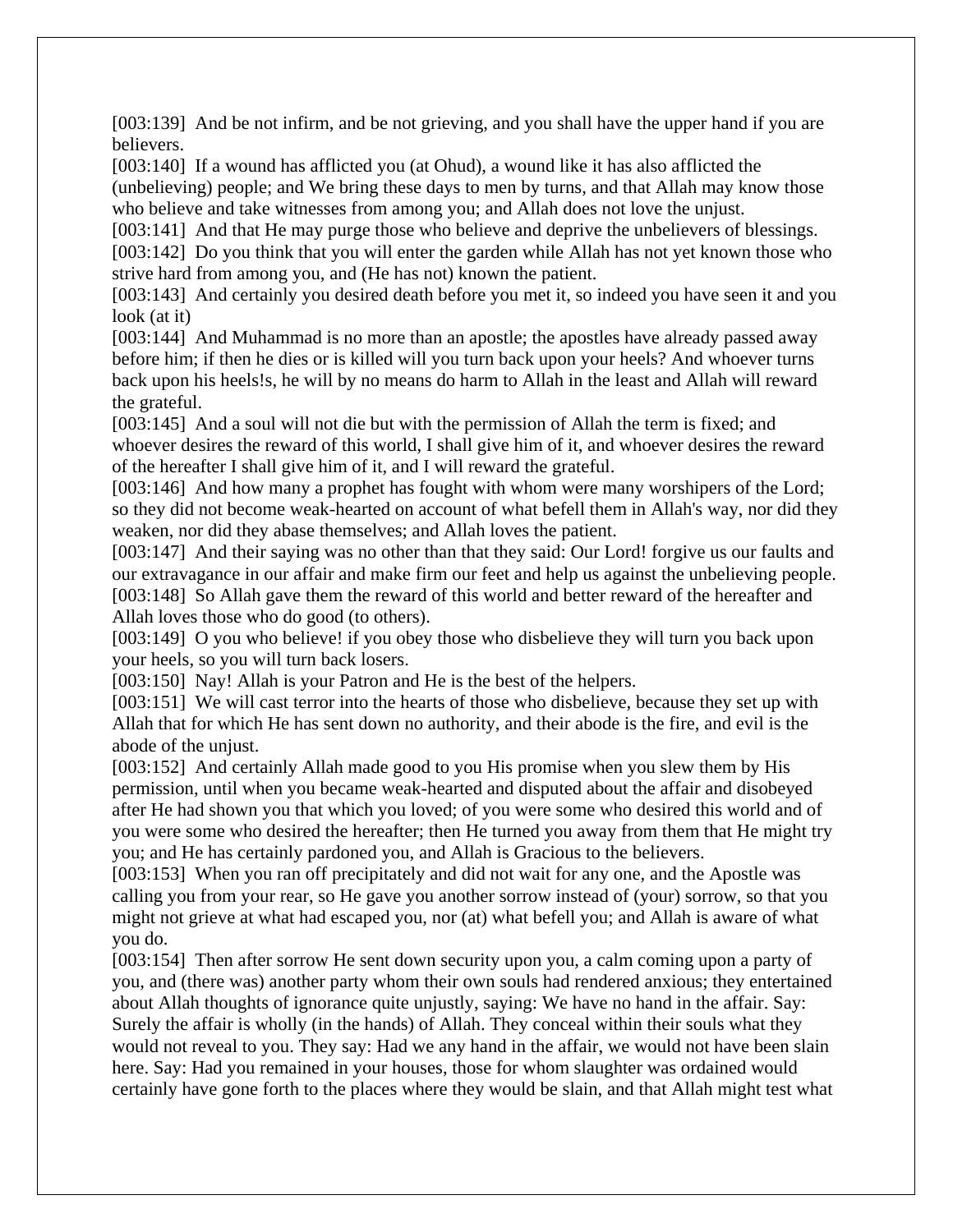was in your breasts and that He might purge what was in your hearts; and Allah knows what is in the breasts.

[003:155] (As for) those of you who turned back on the day when the two armies met, only the Shaitan sought to cause them to make a slip on account of some deeds they had done, and certainly Allah has pardoned them; surely Allah is Forgiving, Forbearing.

[003:156] O you who believe! be not like those who disbelieve and say of their brethren when they travel in the earth or engage in fighting: Had they been with us, they would not have died and they would not have been slain; so Allah makes this to be an intense regret in their hearts; and Allah gives life and causes death and Allah sees what you do.

[003:157] And if you are slain in the way of Allah or you die, certainly forgiveness from Allah and mercy is better than what they amass.

[003:158] And if indeed you die or you are slain, certainly to Allah shall you be gathered together.

[003:159] Thus it is due to mercy from Allah that you deal with them gently, and had you been rough, hard hearted, they would certainly have dispersed from around you; pardon them therefore and ask pardon for them, and take counsel with them in the affair; so when you have decided, then place your trust in Allah; surely Allah loves those who trust.

[003:160] If Allah assists you, then there is none that can overcome you, and if He forsakes you, who is there then that can assist you after Him? And on Allah should the believers rely.

[003:161] And it is not attributable to a prophet that he should act unfaithfully; and he who acts unfaithfully shall bring that in respect of which he has acted unfaithfully on the day of resurrection; then shall every soul be paid back fully what it has earned, and they shall not be dealt with unjustly.

[003:162] Is then he who follows the pleasure of Allah like him who has made himself deserving of displeasure from Allah, and his abode is hell; and it is an evil destination. [003:163] There are (varying) grades with Allah, and Allah sees what they do.

[003:164] Certainly Allah conferred a benefit upon the believers when He raised among them an Apostle from among themselves, reciting to them His communications and purifying them, and teaching them the Book and the wisdom, although before that they were surely in manifest error. [003:165] What! when a misfortune befell you, and you had certainly afflicted (the unbelievers) with twice as much, you began to say: Whence is this? Say: It is from yourselves; surely Allah has power over all things.

[003:166] And what befell you on the day when the two armies met (at Ohud) was with Allah's knowledge, and that He might know the believers.

[003:167] And that He might know the hypocrites; and it was said to them: Come, fight in Allah's way, or defend yourselves. They said: If we knew fighting, we would certainly have followed you. They were on that day much nearer to unbelief than to belief. They say with their mouths what is not in their hearts, and Allah best knows what they conceal.

[003:168] Those who said of their brethren whilst they (themselves) held back: Had they obeyed us, they would not have been killed. Say: Then avert death from yourselves if you speak the truth.

[003:169] And reckon not those who are killed in Allah's way as dead; nay, they are alive (and) are provided sustenance from their Lord;

[003:170] Rejoicing in what Allah has given them out of His grace and they rejoice for the sake of those who, (being left) behind them, have not yet joined them, that they shall have no fear, nor shall they grieve.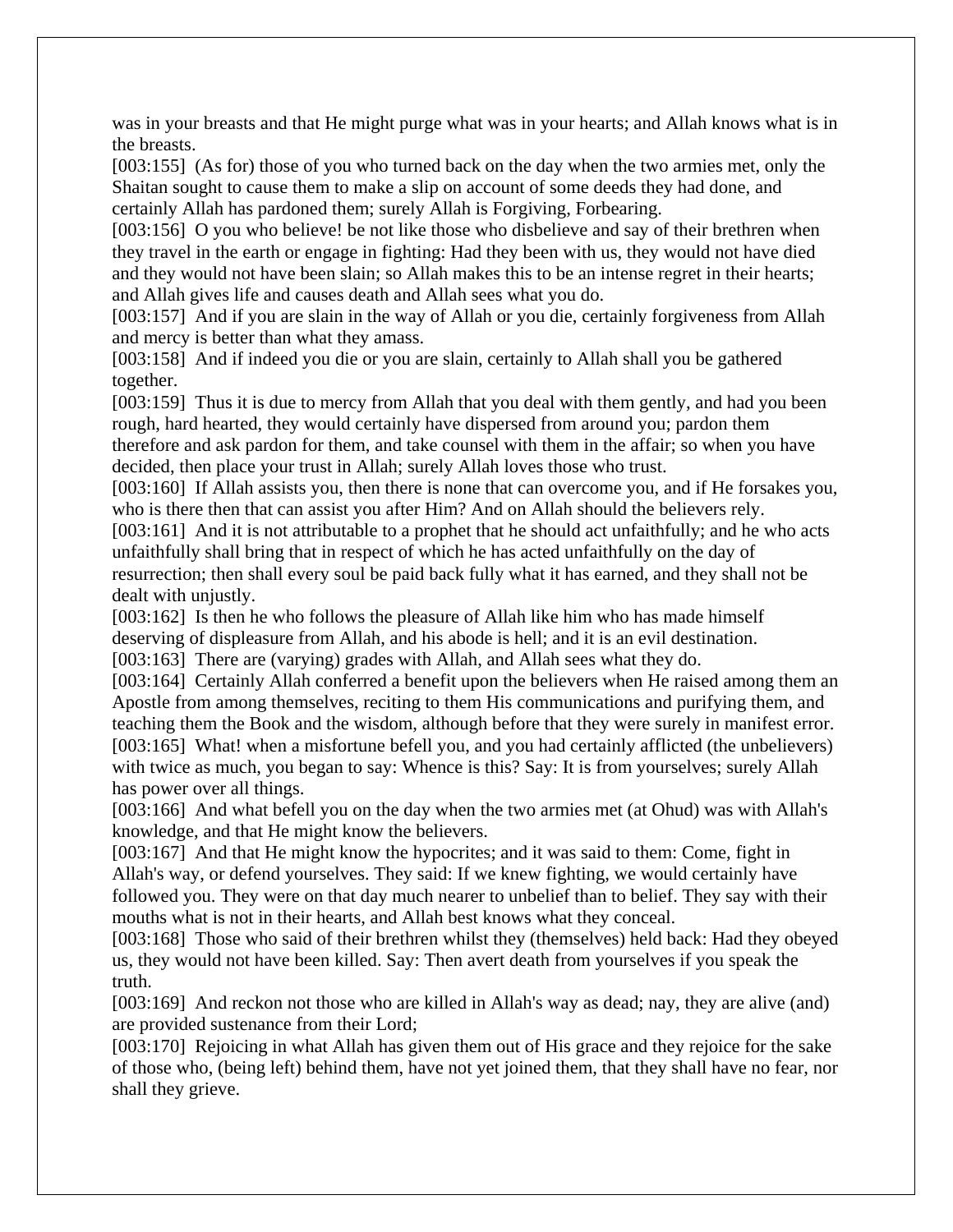[003:171] They rejoice on account of favor from Allah and (His) grace, and that Allah will not waste the reward of the believers.

[003:172] (As for) those who responded (at Ohud) to the call of Allah and the Apostle after the wound had befallen them, those among them who do good (to others) and guard (against evil)shall have a great reward.

[003:173] Those to whom the people said: Surely men have gathered against you, therefore fear them, but this increased their faith, and they said: Allah is sufficient for us and most excellent is the Protector.

[003:174] So they returned with favor from Allah and (His) grace, no evil touched them and they followed the pleasure of Allah; and Allah is the Lord of mighty grace.

[003:175] It is only the Shaitan that causes you to fear from his friends, but do not fear them, and fear Me if you are believers.

[003:176] And let not those grieve you who fall into unbelief hastily; surely they can do no harm to Allah at all; Allah intends that He should not give them any portion in the hereafter, and they shall have a grievous chastisement.

[003:177] Surely those who have bought unbelief at the price of faith shall do no harm at all to Allah, and they shall have a painful chastisement.

[003:178] And let not those who disbelieve think that Our granting them respite is better for their souls; We grant them respite only that they may add to their sins; and they shall have a disgraceful chastisement.

[003:179] On no account will Allah leave the believers in the condition which you are in until He separates the evil from the good; nor is Allah going to make you acquainted with the unseen, but Allah chooses of His apostles whom He pleases; therefore believe in Allah and His apostles; and if you believe and guard (against evil), then you shall have a great reward.

[003:180] And let not those deem, who are niggardly in giving away that which Allah has granted them out of His grace, that it is good for them; nay, it is worse for them; they shall have that whereof they were niggardly made to cleave to their necks on the resurrection day; and Allah's is the heritage of the heavens and the earth; and Allah is aware of what you do.

[003:181] Allah has certainly heard the saying of those who said: Surely Allah is poor and we are rich. I will record what they say, and their killing the prophets unjustly, and I will say: Taste the chastisement of burning.

[003:182] This is for what your own hands have sent before and because Allah is not in the least unjust to the servants.

[003:183] (Those are they) who said: Surely Allah has enjoined us that we should not believe in any apostle until he brings us an offering which the fire consumes. Say: Indeed, there came to you apostles before me with clear arguments and with that which you demand; why then did you kill them if you are truthful?

[003:184] But if they reject you, so indeed were rejected before you apostles who came with clear arguments and scriptures and the illuminating book.

[003:185] Every soul shall taste of death, and you shall only be paid fully your reward on the resurrection day; then whoever is removed far away from the fire and is made to enter the garden he indeed has attained the object; and the life of this world is nothing but a provision of vanities. [003:186] You shall certainly be tried respecting your wealth and your souls, and you shall certainly hear from those who have been given the Book before you and from those who are polytheists much annoying talk; and if you are patient and guard (against evil), surely this is one of the affairs (which should be) determined upon.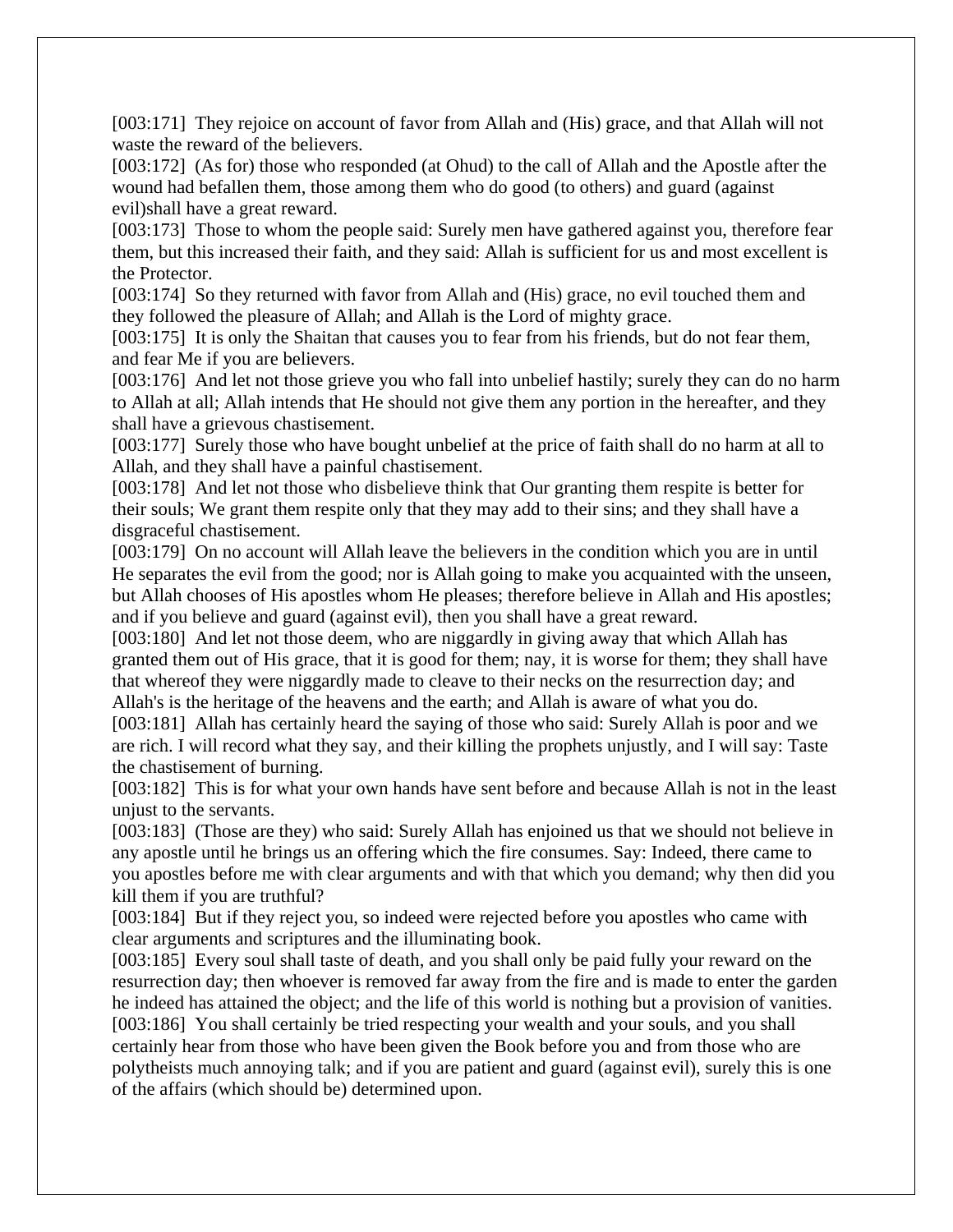[003:187] And when Allah made a covenant with those who were given the Book: You shall certainly make it known to men and you shall not hide it; but they cast it behind their backs and took a small price for it; so evil is that which they buy.

[003:188] Do not think those who rejoice for what they have done and love that they should be praised for what they have not done -- so do by no means think them to be safe from the chastisement, and they shall have a painful chastisement.

[003:189] And Allah's is the kingdom of the heavens and the earth, and Allah has power over all things.

[003:190] Most surely in the creation of the heavens and the earth and the alternation of the night and the day there are signs for men who understand.

[003:191] Those who remember Allah standing and sitting and lying on their sides and reflect on the creation of the heavens and the earth: Our Lord! Thou hast not created this in vain! Glory be to Thee; save us then from the chastisement of the fire:

[003:192] Our Lord! surely whomsoever Thou makest enter the fire, him Thou hast indeed brought to disgrace, and there shall be no helpers for the unjust:

[003:193] Our Lord! surely we have heard a preacher calling to the faith, saying: Believe in your Lord, so we did believe; Our Lord! forgive us therefore our faults, and cover our evil deeds and make us die with the righteous.

[003:194] Our Lord! and grant us what Thou hast promised us by Thy apostles; and disgrace us not on the day of resurrection; surely Thou dost not fail to perform the promise.

[003:195] So their Lord accepted their prayer: That I will not waste the work of a worker among you, whether male or female, the one of you being from the other; they, therefore, who fled and were turned out of their homes and persecuted in My way and who fought and were slain, I will most certainly cover their evil deeds, and I will most certainly make them enter gardens beneath which rivers flow; a reward from Allah, and with Allah is yet better reward.

[003:196] Let it not deceive you that those who disbelieve go to and fro in the cities fearlessly.

[003:197] A brief enjoyment! then their abode is hell, and evil is the resting-place.

[003:198] But as to those who are careful of (their duty to) their Lord, they shall have gardens beneath which rivers flow, abiding in them; an entertainment from their Lord, and that which is with Allah is best for the righteous.

[003:199] And most surely of the followers of the Book there are those who believe in Allah and (in) that which has been revealed to you and (in) that which has been revealed to them, being lowly before Allah; they do not take a small price for the communications of Allah; these it is that have their reward with their Lord; surely Allah is quick in reckoning.

[003:200] O you who believe! be patient and excel in patience and remain steadfast, and be careful of (your duty to) Allah, that you may be successful.

[004:001] O people! be careful of (your duty to) your Lord, Who created you from a single being and created its mate of the same (kind) and spread from these two, many men and women; and be careful of (your duty to) Allah, by Whom you demand one of another (your rights), and (to) the ties of relationship; surely Allah ever watches over you.

[004:002] And give to the orphans their property, and do not substitute worthless (things) for (their) good (ones), and do not devour their property (as an addition) to your own property; this is surely a great crime.

[004:003] And if you fear that you cannot act equitably towards orphans, then marry such women as seem good to you, two and three and four; but if you fear that you will not do justice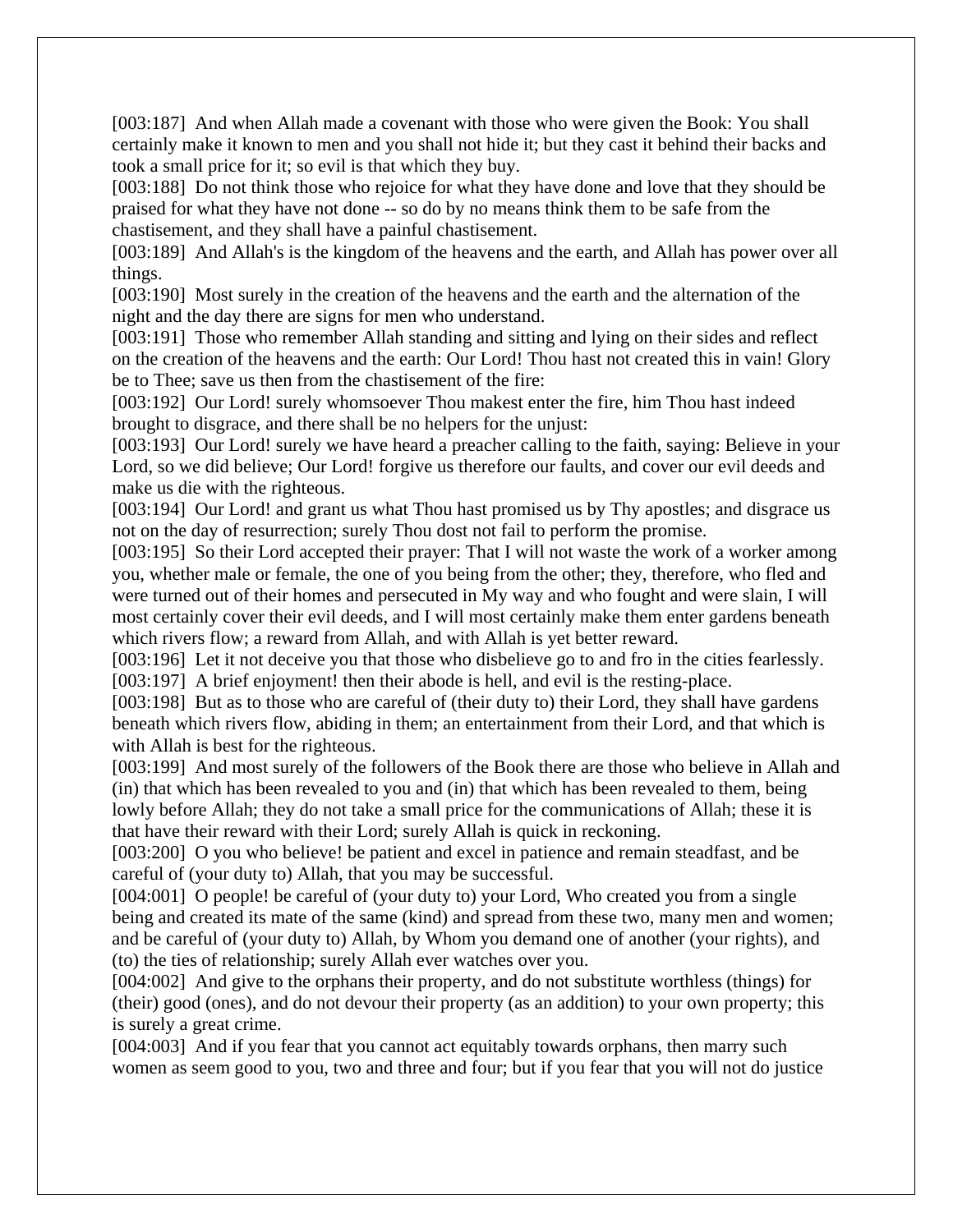(between them), then (marry) only one or what your right hands possess; this is more proper, that you may not deviate from the right course.

[004:004] And give women their dowries as a free gift, but if they of themselves be pleased to give up to you a portion of it, then eat it with enjoyment and with wholesome result.

[004:005] And do not give away your property which Allah has made for you a (means of) support to the weak of understanding, and maintain them out of (the profits of) it, and clothe them and speak to them words of honest advice.

[004:006] And test the orphans until they attain puberty; then if you find in them maturity of intellect, make over to them their property, and do not consume it extravagantly and hastily, lest they attain to full age; and whoever is rich, let him abstain altogether, and whoever is poor, let him eat reasonably; then when you make over to them their property, call witnesses in their presence; and Allah is enough as a Reckoner.

[004:007] Men shall have a portion of what the parents and the near relatives leave, and women shall have a portion of what the parents and the near relatives leave, whether there is little or much of it; a stated portion.

[004:008] And when there are present at the division the relatives and the orphans and the needy, give them (something) out of it and speak to them kind words.

[004:009] And let those fear who, should they leave behind them weakly offspring, would fear on their account, so let them be careful of (their duty to) Allah, and let them speak right words. [004:010] (As for) those who swallow the property of the orphans unjustly, surely they only swallow fire into their bellies and they shall enter burning fire.

[004:011] Allah enjoins you concerning your children: The male shall have the equal of the portion of two females; then if they are more than two females, they shall have two-thirds of what the deceased has left, and if there is one, she shall have the half; and as for his parents, each of them shall have the sixth of what he has left if he has a child, but if he has no child and (only) his two parents inherit him, then his mother shall have the third; but if he has brothers, then his mother shall have the sixth after (the payment of) a bequest he may have bequeathed or a debt; your parents and your children, you know not which of them is the nearer to you in usefulness; this is an ordinance from Allah: Surely Allah is Knowing, Wise.

[004:012] And you shall have half of what your wives leave if they have no child, but if they have a child, then you shall have a fourth of what they leave after (payment of) any bequest they may have bequeathed or a debt; and they shall have the fourth of what you leave if you have no child, but if you have a child then they shall have the eighth of what you leave after (payment of) a bequest you may have bequeathed or a debt; and if a man or a woman leaves property to be inherited by neither parents nor offspring, and he (or she) has a brother or a sister, then each of them two shall have the sixth, but if they are more than that, they shall be sharers in the third after (payment of) any bequest that may have been bequeathed or a debt that does not harm (others); this is an ordinance from Allah: and Allah is Knowing, Forbearing.

[004:013] These are Allah's limits, and whoever obeys Allah and His Apostle, He will cause him to enter gardens beneath which rivers flow, to abide in them; and this is the great achievement.

[004:014] And whoever disobeys Allah and His Apostle and goes beyond His limits, He will cause him to enter fire to abide in it, and he shall have an abasing chastisement.

[004:015] And as for those who are guilty of an indecency from among your women, call to witnesses against them four (witnesses) from among you; then if they bear witness confine them to the houses until death takes them away or Allah opens some way for them.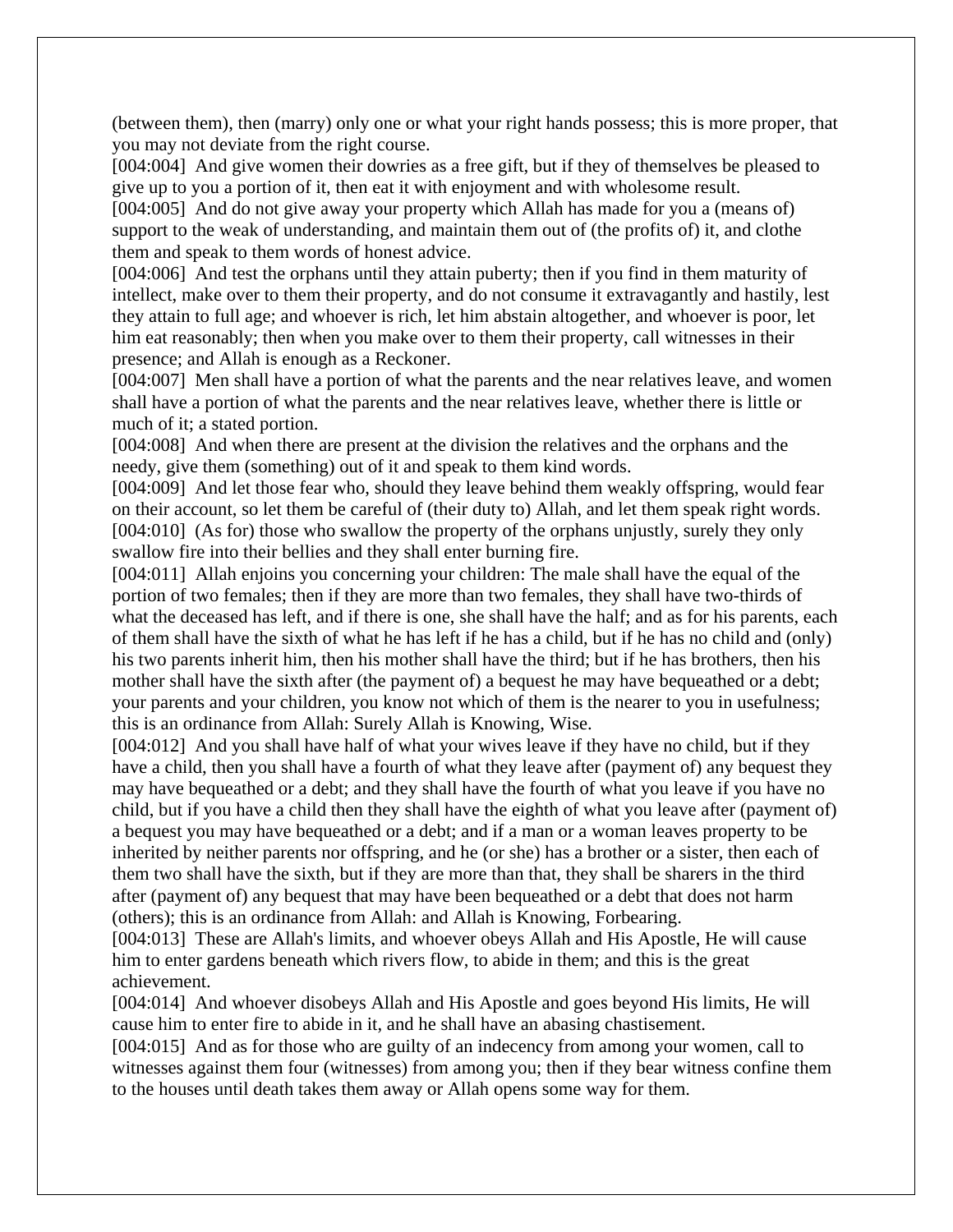[004:016] And as for the two who are guilty of indecency from among you, give them both a punishment; then if they repent and amend, turn aside from them; surely Allah is Oft-returning (to mercy), the Merciful.

[004:017] Repentance with Allah is only for those who do evil in ignorance, then turn (to Allah) soon, so these it is to whom Allah turns (mercifully), and Allah is ever Knowing, Wise.

[004:018] And repentance is not for those who go on doing evil deeds, until when death comes to one of them, he says: Surely now I repent; nor (for) those who die while they are unbelievers. These are they for whom We have prepared a painful chastisement.

[004:019] O you who believe! it is not lawful for you that you should take women as heritage against (their) will, and do not straighten them in order that you may take part of what you have given them, unless they are guilty of manifest indecency, and treat them kindly; then if you hate them, it may be that you dislike a thing while Allah has placed abundant good in it.

[004:020] And if you wish to have (one) wife in place of another and you have given one of them a heap of gold, then take not from it anything; would you take it by slandering (her) and (doing her) manifest wrong?

[004:021] And how can you take it when one of you has already gone in to the other and they have made with you a firm covenant?

[004:022] And marry not woman whom your fathers married, except what has already passed; this surely is indecent and hateful, and it is an evil way.

[004:023] Forbidden to you are your mothers and your daughters and your sisters and your paternal aunts and your maternal aunts and brothers' daughters and sisters' daughters and your mothers that have suckled you and your foster-sisters and mothers of your wives and your stepdaughters who are in your guardianship, (born) of your wives to whom you have gone in, but if you have not gone in to them, there is no blame on you (in marrying them), and the wives of your sons who are of your own loins and that you should have two sisters together, except what has already passed; surely Allah is Forgiving, Merciful.

[004:024] And all married women except those whom your right hands possess (this is) Allah's ordinance to you, and lawful for you are (all women) besides those, provided that you seek (them) with your property, taking (them) in marriage not committing fornication. Then as to those whom you profit by, give them their dowries as appointed; and there is no blame on you about what you mutually agree after what is appointed; surely Allah is Knowing, Wise.

[004:025] And whoever among you has not within his power ampleness of means to marry free believing women, then (he may marry) of those whom your right hands possess from among your believing maidens; and Allah knows best your faith: you are (sprung) the one from the other; so marry them with the permission of their masters, and give them their dowries justly, they being chaste, not fornicating, nor receiving paramours; and when they are taken in marriage, then if they are guilty of indecency, they shall suffer half the punishment which is (inflicted) upon free women. This is for him among you who fears falling into evil; and that you abstain is better for you, and Allah is Forgiving, Merciful.

[004:026] Allah desires to explain to you, and to guide you into the ways of those before you, and to turn to you (mercifully), and Allah is Knowing, Wise.

[004:027] And Allah desires that He should turn to you (mercifully), and those who follow (their) lusts desire that you should deviate (with) a great deviation.

[004:028] Allah desires that He should make light your burdens, and man is created weak.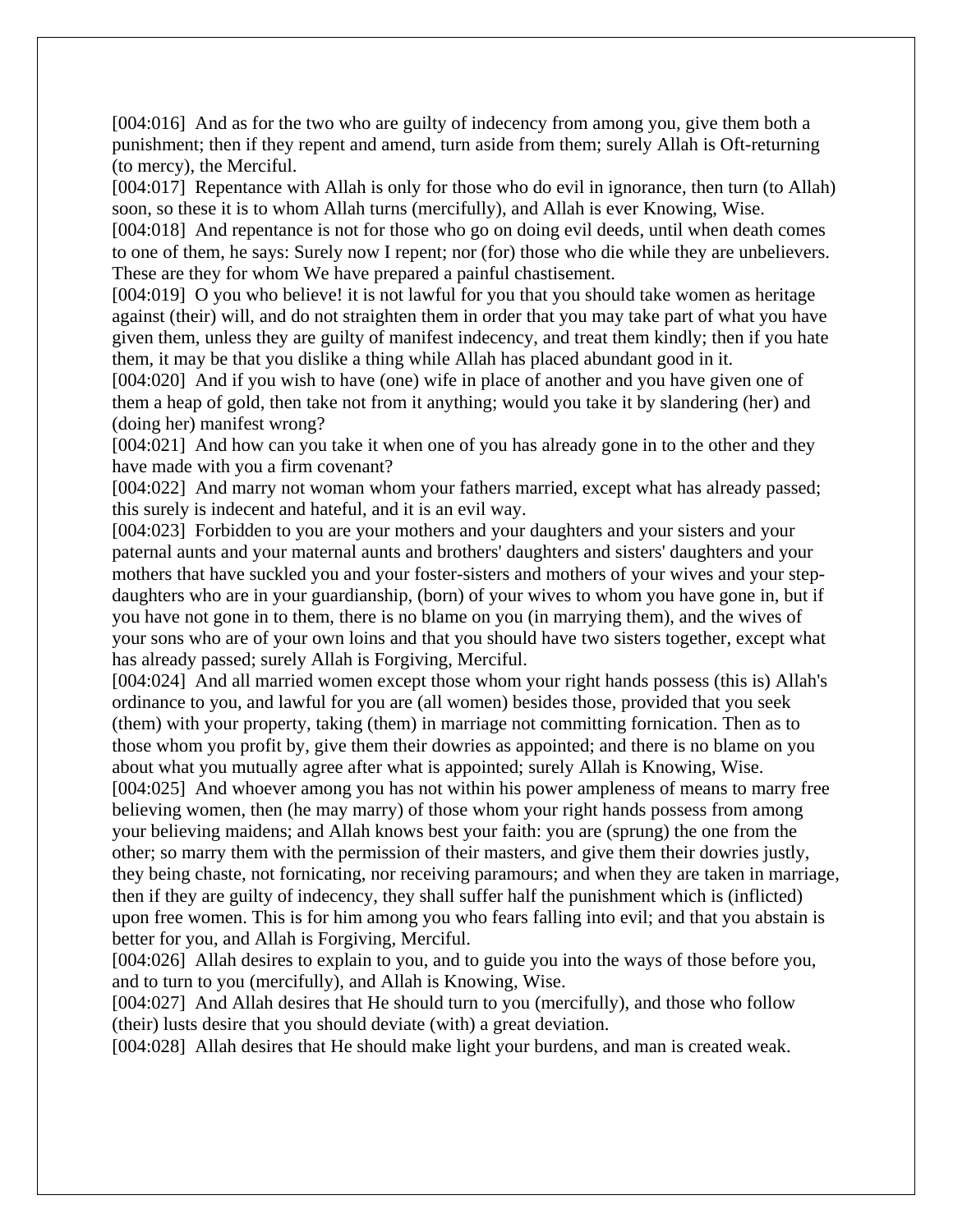[004:029] O you who believe! do not devour your property among yourselves falsely, except that it be trading by your mutual consent; and do not kill your people; surely Allah is Merciful to you.

[004:030] And whoever does this aggressively and unjustly, We will soon cast him into fire; and this is easy to Allah.

[004:031] If you shun the great sins which you are forbidden, We will do away with your small sins and cause you to enter an honorable place of entering.

[004:032] And do not covet that by which Allah has made some of you excel others; men shall have the benefit of what they earn and women shall have the benefit of what they earn; and ask Allah of His grace; surely Allah knows all things.

[004:033] And to every one We have appointed heirs of what parents and near relatives leave; and as to those with whom your rights hands have ratified agreements, give them their portion; surely Allah is a witness over all things.

[004:034] Men are the maintainers of women because Allah has made some of them to excel others and because they spend out of their property; the good women are therefore obedient, guarding the unseen as Allah has guarded; and (as to) those on whose part you fear desertion, admonish them, and leave them alone in the sleeping-places and beat them; then if they obey you, do not seek a way against them; surely Allah is High, Great.

[004:035] And if you fear a breach between the two, then appoint judge from his people and a judge from her people; if they both desire agreement, Allah will effect harmony between them, surely Allah is Knowing, Aware.

[004:036] And serve Allah and do not associate any thing with Him and be good to the parents and to the near of kin and the orphans and the needy and the neighbor of (your) kin and the alien neighbor, and the companion in a journey and the wayfarer and those whom your right hands possess; surely Allah does not love him who is proud, boastful;

[004:037] Those who are niggardly and bid people to be niggardly and hide what Allah has given them out of His grace; and We have prepared for the unbelievers a disgraceful chastisement.

[004:038] And those who spend their property (in alms) to be seen of the people and do not believe in Allah nor in the last day; and as for him whose associate is the Shaitan, an evil associate is he!

[004:039] And what (harm) would it have done them if they had believed in Allah and the last day and spent (benevolently) of what Allah had given them? And Allah knows them.

[004:040] Surely Allah does not do injustice to the weight of an atom, and if it is a good deed He multiplies it and gives from Himself a great reward.

[004:041] How will it be, then, when We bring from every people a witness and bring you as a witness against these?

[004:042] On that day will those who disbelieve and disobey the Apostle desire that the earth were leveled with them, and they shall not hide any word from Allah.

[004:043] O you who believe! do not go near prayer when you are Intoxicated until you know (well) what you say, nor when you are under an obligation to perform a bath -- unless (you are) travelling on the road -- until you have washed yourselves; and if you are sick, or on a journey, or one of you come from the privy or you have touched the women, and you cannot find water, betake yourselves to pure earth, then wipe your faces and your hands; surely Allah is Pardoning, Forgiving.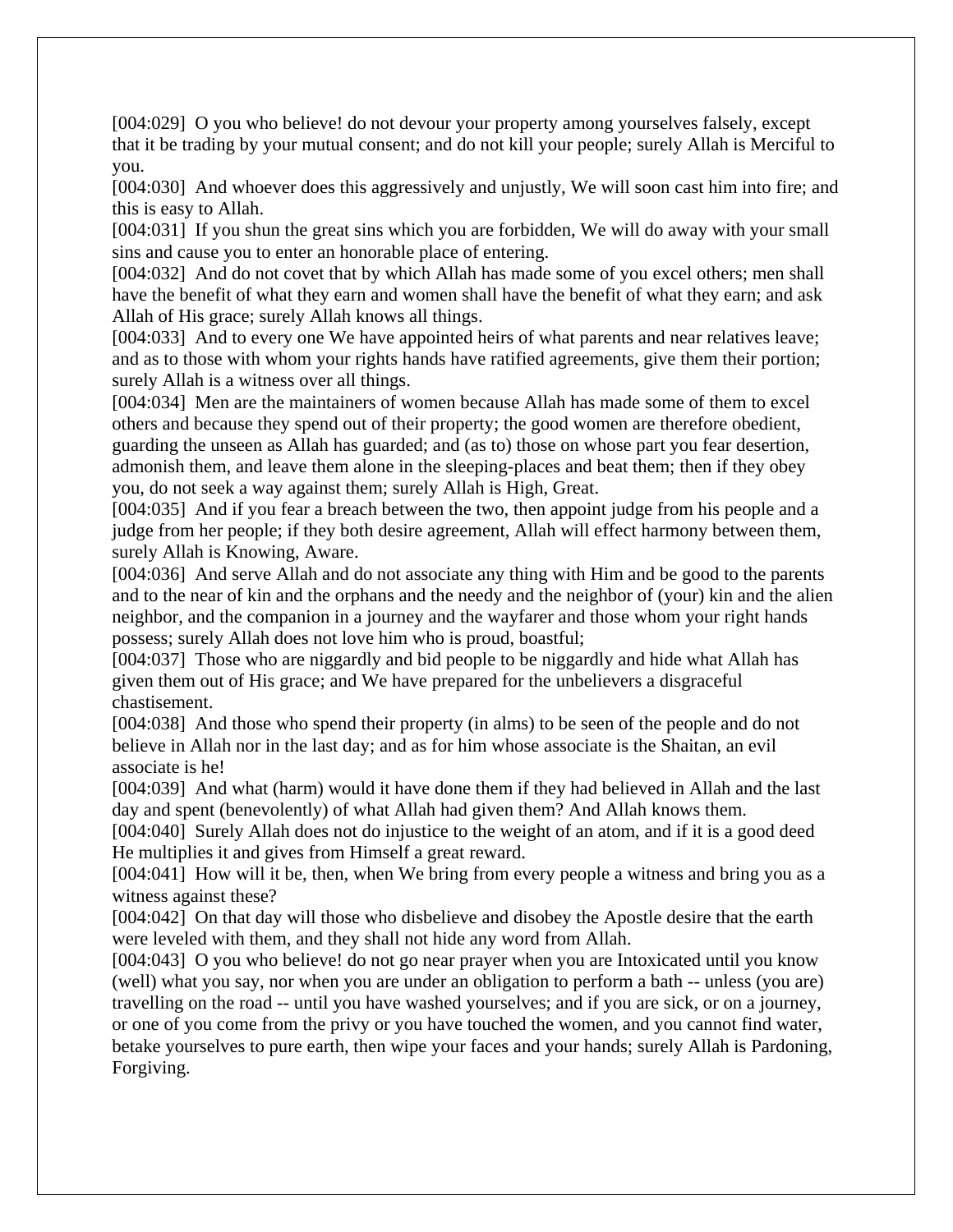[004:044] Have you not considered those to whom a portion of the Book has been given? They buy error and desire that you should go astray from the way.

[004:045] And Allah best knows your enemies; and Allah suffices as a Guardian, and Allah suffices as a Helper.

[004:046] Of those who are Jews (there are those who) alter words from their places and say: We have heard and we disobey and: Hear, may you not be made to hear! and: Raina, distorting (the word) with their tongues and taunting about religion; and if they had said (instead): We have heard and we obey, and hearken, and Unzurna it would have been better for them and more upright; but Allah has cursed them on account of their unbelief, so they do not believe but a little. [004:047] O you who have been given the Book! believe that which We have revealed,

verifying what you have, before We alter faces then turn them on their backs, or curse them as We cursed the violators of the Sabbath, and the command of Allah shall be executed.

[004:048] Surely Allah does not forgive that anything should be associated with Him, and forgives what is besides that to whomsoever He pleases; and whoever associates anything with Allah, he devises indeed a great sin.

[004:049] Have you not considered those who attribute purity to themselves? Nay, Allah purifies whom He pleases; and they shall not be wronged the husk of a date stone.

[004:050] See how they forge the lie against Allah, and this is sufficient as a manifest sin.

[004:051] Have you not seen those to whom a portion of the Book has been given? They believe in idols and false deities and say of those who disbelieve: These are better guided in the path than those who believe.

[004:052] Those are they whom Allah has cursed, and whomever Allah curses you shall not find any helper for him.

[004:053] Or have they a share in the kingdom? But then they would not give to people even the speck in the date stone.

[004:054] Or do they envy the people for what Allah has given them of His grace? But indeed We have given to Ibrahim's children the Book and the wisdom, and We have given them a grand kingdom.

[004:055] So of them is he who believes in him, and of them is he who turns away from him, and hell is sufficient to burn.

[004:056] (As for) those who disbelieve in Our communications, We shall make them enter fire; so oft as their skins are thoroughly burned, We will change them for other skins, that they may taste the chastisement; surely Allah is Mighty, Wise.

[004:057] And (as for) those who believe and do good deeds, We will make them enter gardens beneath which rivers flow, to abide in them for ever; they shall have therein pure mates, and We shall make them enter a dense shade.

[004:058] Surely Allah commands you to make over trusts to their owners and that when you judge between people you judge with justice; surely Allah admonishes you with what is excellent; surely Allah is Seeing, Hearing.

[004:059] O you who believe! obey Allah and obey the Apostle and those in authority from among you; then if you quarrel about anything, refer it to Allah and the Apostle, if you believe in Allah and the last day; this is better and very good in the end.

[004:060] Have you not seen those who assert that they believe in what has been revealed to you and what was revealed before you? They desire to summon one another to the judgment of the Shaitan, though they were commanded to deny him, and the Shaitan desires to lead them astray into a remote error.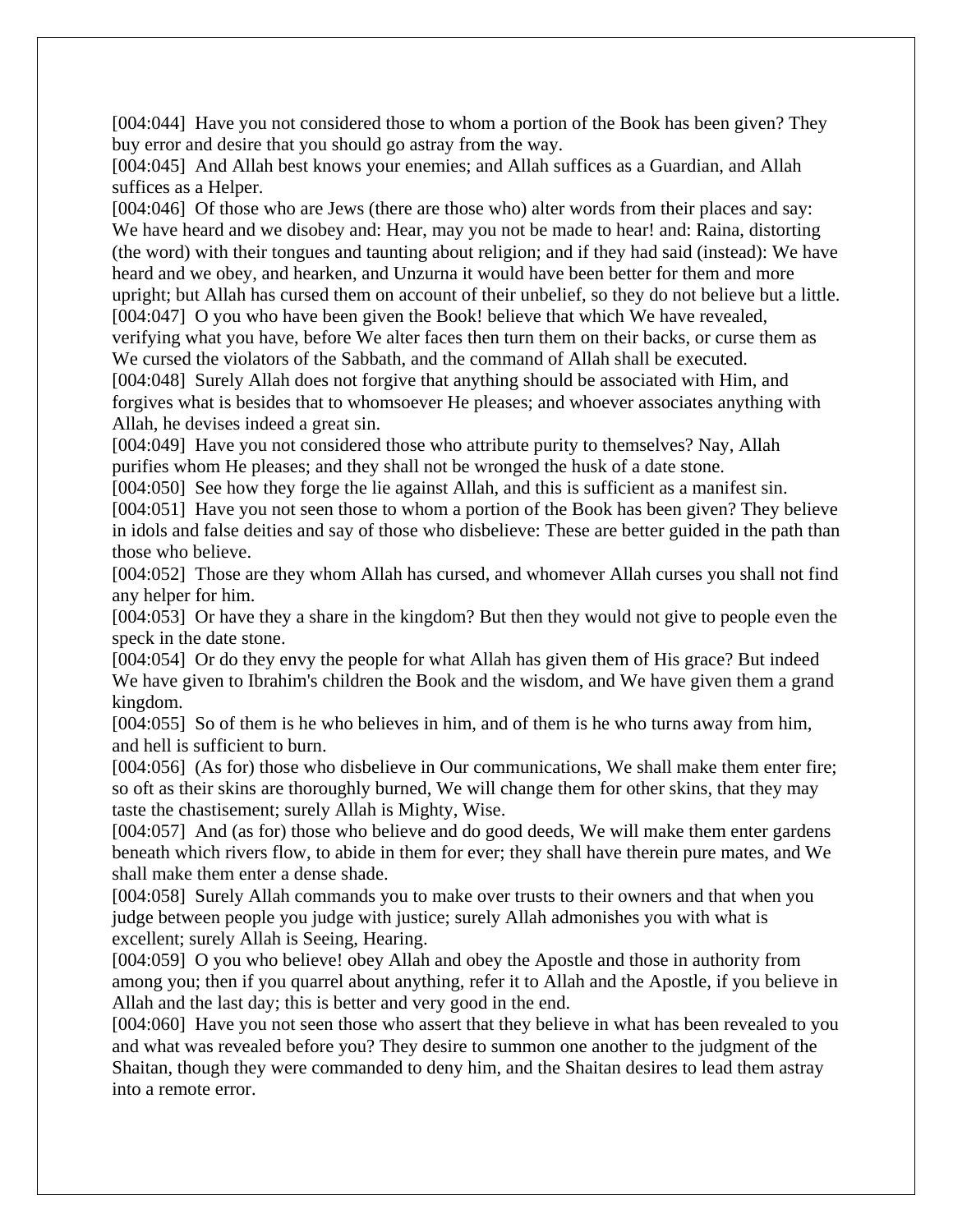[004:061] And when it is said to them: Come to what Allah has revealed and to the Apostle, you will see the hypocrites turning away from you with (utter) aversion.

[004:062] But how will it be when misfortune befalls them on account of what their hands have sent before? Then they will come to you swearing by Allah: We did not desire (anything) but good and concord.

[004:063] These are they of whom Allah knows what is in their hearts; therefore turn aside from them and admonish them, and speak to them effectual words concerning themselves.

[004:064] And We did not send any apostle but that he should be obeyed by Allah's permission; and had they, when they were unjust to themselves, come to you and asked forgiveness of Allah and the Apostle had (also) asked forgiveness for them, they would have found Allah Oftreturning (to mercy), Merciful.

[004:065] But no! by your Lord! they do not believe (in reality) until they make you a judge of that which has become a matter of disagreement among them, and then do not find any straitness in their hearts as to what you have decided and submit with entire submission.

[004:066] And if We had prescribed for them: Lay down your lives or go forth from your homes, they would not have done it except a few of them; and if they had done what they were admonished, it would have certainly been better for them and best in strengthening (them);

[004:067] And then We would certainly have given them from Ourselves a great reward.

[004:068] And We would certainly have guided them in the right path.

[004:069] And whoever obeys Allah and the Apostle, these are with those upon whom Allah has bestowed favors from among the prophets and the truthful and the martyrs and the good, and a goodly company are they!

[004:070] This is grace from Allah, and sufficient is Allah as the Knower.

[004:071] O you who believe! take your precaution, then go forth in detachments or go forth in a body.

[004:072] And surely among you is he who would certainly hang back! If then a misfortune befalls you he says: Surely Allah conferred a benefit on me that I was not present with them. [004:073] And if grace from Allah come to you, he would certainly cry out, as if there had not been any friendship between you and him: Would that I had been with them, then I should have attained a mighty good fortune.

[004:074] Therefore let those fight in the way of Allah, who sell this world's life for the hereafter; and whoever fights in the way of Allah, then be he slain or be he victorious, We shall grant him a mighty reward.

[004:075] And what reason have you that you should not fight in the way of Allah and of the weak among the men and the women and the children, (of) those who say: Our Lord! cause us to go forth from this town, whose people are oppressors, and give us from Thee a guardian and give us from Thee a helper.

[004:076] Those who believe fight in the way of Allah, and those who disbelieve fight in the way of the Shaitan. Fight therefore against the friends of the Shaitan; surely the strategy of the Shaitan is weak.

[004:077] Have you not seen those to whom it was said: Withhold your hands, and keep up prayer and pay the poor-rate; but when fighting is prescribed for them, lo! a party of them fear men as they ought to have feared Allah, or (even) with a greater fear, and say: Our Lord! why hast Thou ordained fighting for us? Wherefore didst Thou not grant us a delay to a near end? Say: The provision of this world is short, and the hereafter is better for him who guards (against evil); and you shall not be wronged the husk of a date stone.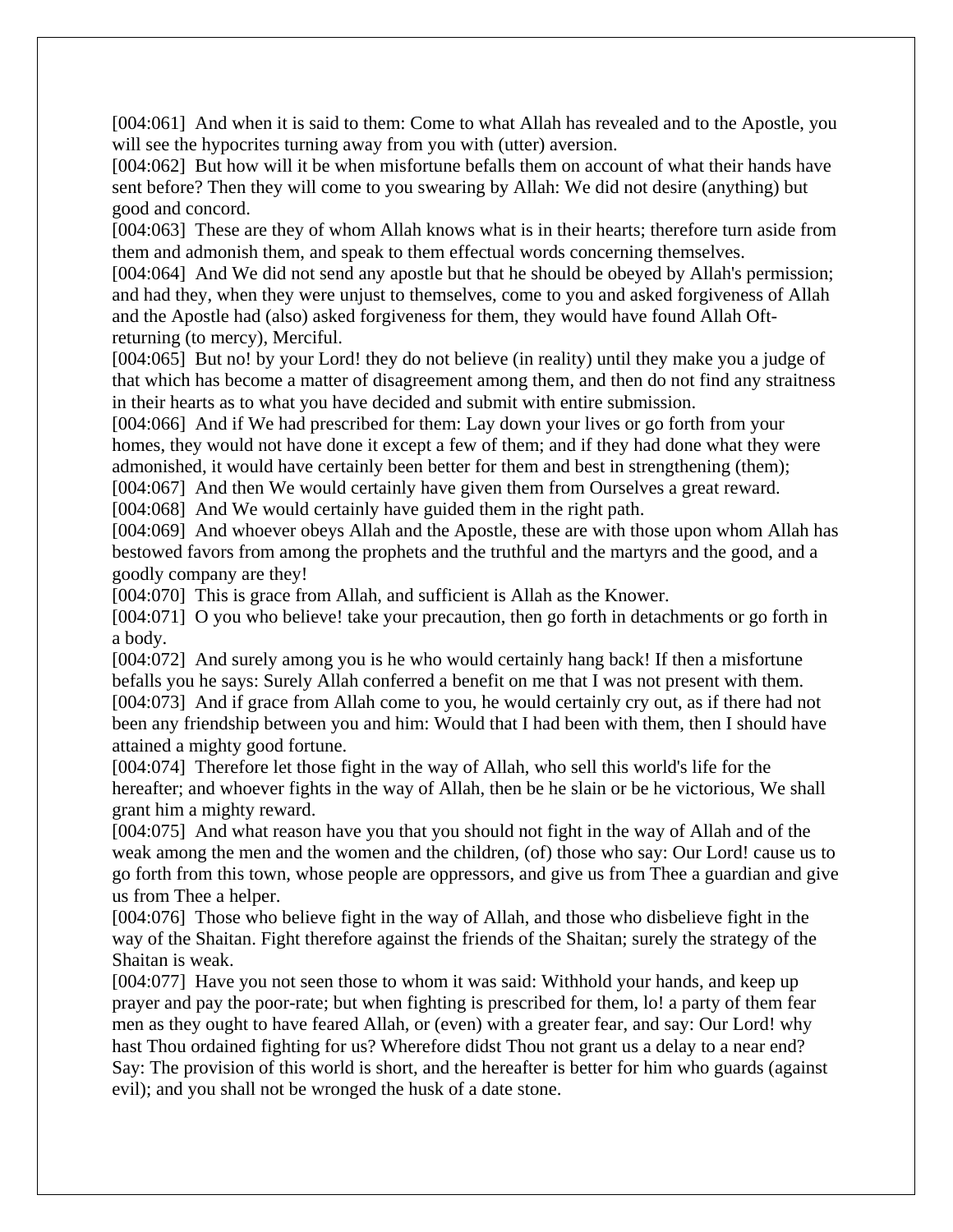[004:078] Wherever you are, death will overtake you, though you are in lofty towers, and if a benefit comes to them, they say: This is from Allah; and if a misfortune befalls them, they say: This is from you. Say: All is from Allah, but what is the matter with these people that they do not make approach to understanding what is told (them)?

[004:079] Whatever benefit comes to you (O man!), it is from Allah, and whatever misfortune befalls you, it is from yourself, and We have sent you (O Prophet!), to mankind as an apostle; and Allah is sufficient as a witness.

[004:080] Whoever obeys the Apostle, he indeed obeys Allah, and whoever turns back, so We have not sent you as a keeper over them.

[004:081] And they say: Obedience. But when they go out from your presence, a party of them decide by night upon doing otherwise than what you say; and Allah writes down what they decide by night, therefore turn aside from them and trust in Allah, and Allah is sufficient as a protector.

[004:082] Do they not then meditate on the Quran? And if it were from any other than Allah, they would have found in it many a discrepancy.

[004:083] And when there comes to them news of security or fear they spread it abroad; and if they had referred it to the Apostle and to those in authority among them, those among them who can search out the knowledge of it would have known it, and were it not for the grace of Allah upon you and His mercy, you would have certainly followed the Shaitan save a few

[004:084] Fight then in Allah's way; this is not imposed on you except In relation to yourself, and rouse the believers to ardor maybe Allah will restrain the fighting of those who disbelieve and Allah is strongest in prowess and strongest to give an exemplary punishment.

[004:085] Whoever joins himself (to another) in a good cause shall have a share of it, and whoever joins himself (to another) in an evil cause shall have the responsibility of it, and Allah controls all things.

[004:086] And when you are greeted with a greeting, greet with a better (greeting) than it or return it; surely Allah takes account of all things.

[004:087] Allah, there is no god but He -- He will most certainly gather you together on the resurrection day, there is no doubt in it; and who is more true in word than Allah?

[004:088] What is the matter with you, then, that you have become two parties about the hypocrites, while Allah has made them return (to unbelief) for what they have earned? Do you wish to guide him whom Allah has caused to err? And whomsoever Allah causes to err, you shall by no means find a way for him.

[004:089] They desire that you should disbelieve as they have disbelieved, so that you might be (all) alike; therefore take not from among them friends until they fly (their homes) in Allah's way; but if they turn back, then seize them and kill them wherever you find them, and take not from among them a friend or a helper.

[004:090] Except those who reach a people between whom and you there is an alliance, or who come to you, their hearts shrinking from fighting you or fighting their own people; and if Allah had pleased, He would have given them power over you, so that they should have certainly fought you; therefore if they withdraw from you and do not fight you and offer you peace, then Allah has not given you a way against them.

[004:091] You will find others who desire that they should be safe from you and secure from their own people; as often as they are sent back to the mischief they get thrown into it headlong; therefore if they do not withdraw from you, and (do not) offer you peace and restrain their hands,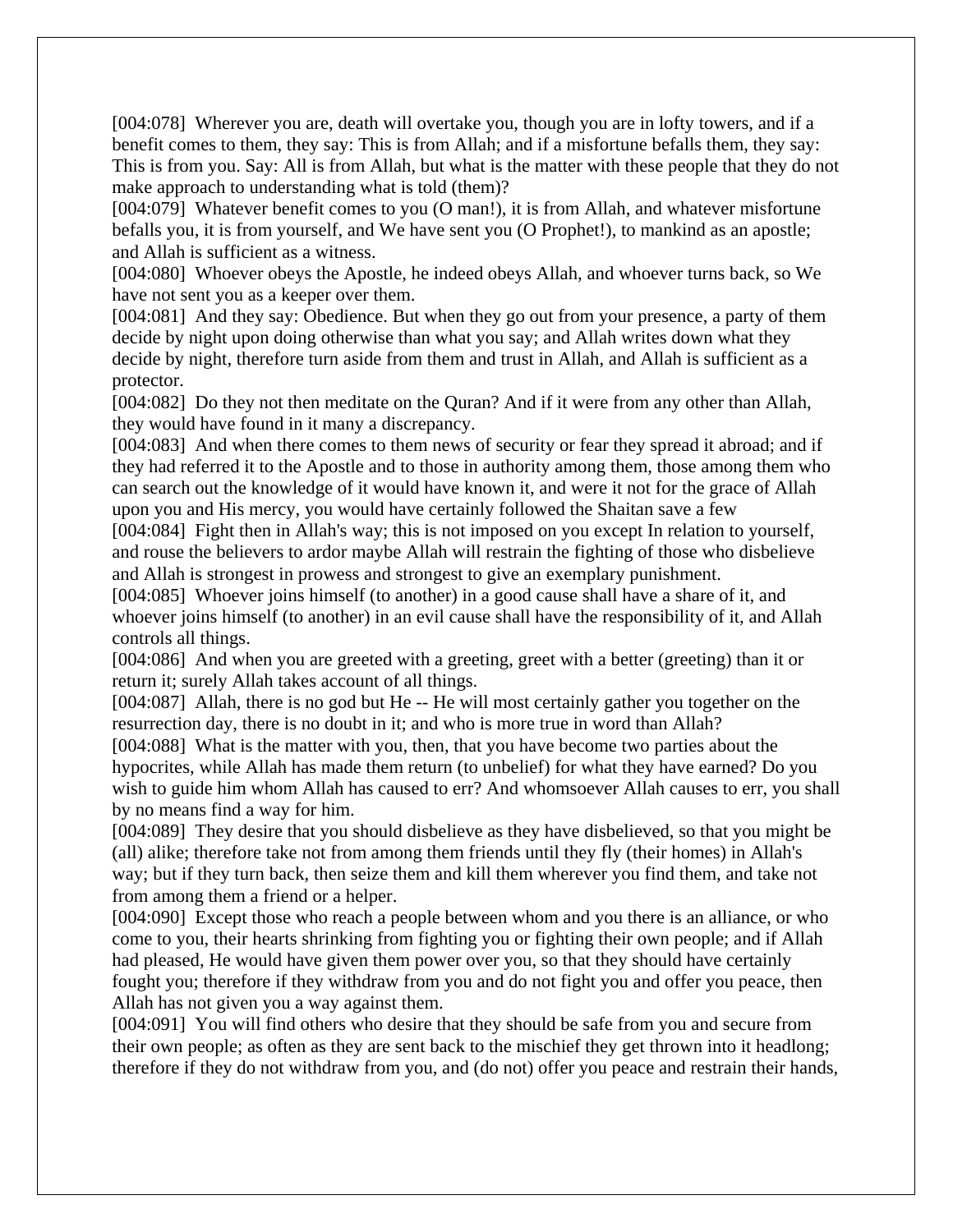then seize them and kill them wherever you find them; and against these We have given you a clear authority.

[004:092] And it does not behoove a believer to kill a believer except by mistake, and whoever kills a believer by mistake, he should free a believing slave, and blood-money should be paid to his people unless they remit it as alms; but if he be from a tribe hostile to you and he is a believer, the freeing of a believing slave (suffices), and if he is from a tribe between whom and you there is a convenant, the blood-money should be paid to his people along with the freeing of a believing slave; but he who cannot find (a slave) should fast for two months successively: a penance from Allah, and Allah is Knowing, Wise.

[004:093] And whoever kills a believer intentionally, his punishment is hell; he shall abide in it, and Allah will send His wrath on him and curse him and prepare for him a painful chastisement. [004:094] O you who believe! when you go to war in Allah's way, make investigation, and do not say to any one who offers you peace: You are not a believer. Do you seek goods of this world's life! But with Allah there are abundant gains; you too were such before, then Allah conferred a benefit on you; therefore make investigation; surely Allah is aware of what you do. [004:095] The holders back from among the believers, not having any injury, and those who strive hard in Allah's way with their property and their persons are not equal; Allah has made the strivers with their property and their persons to excel the holders back a (high) degree, and to each (class) Allah has promised good; and Allah shall grant to the strivers above the holders back a mighty reward:

[004:096] (High) degrees from Him and protection and mercy, and Allah is Forgiving, Merciful. [004:097] Surely (as for) those whom the angels cause to die while they are unjust to their souls, they shall say: In what state were you? They shall say: We were weak in the earth. They shall say: Was not Allah's earth spacious, so that you should have migrated therein? So these it is whose abode is hell, and it is an evil resort

[004:098] Except the weak from among the men and the children who have not in their power the means nor can they find a way (to escape);

[004:099] So these, it may be, Allah will pardon them, and Allah is Pardoning, Forgiving. [004:100] And whoever flies in Allah's way, he will find in the earth many a place of refuge and abundant resources, and whoever goes forth from his house flying to Allah and His Apostle, and then death overtakes him, his reward is indeed with Allah and Allah is Forgiving, Merciful. [004:101] And when you journey in the earth, there is no blame on you if you shorten the prayer, if you fear that those who disbelieve will cause you distress, surely the unbelievers are your open enemy.

[004:102] And when you are among them and keep up the prayer for them, let a party of them stand up with you, and let them take their arms; then when they have prostrated themselves let them go to your rear, and let another party who have not prayed come forward and pray with you, and let them take their precautions and their arms; (for) those who disbelieve desire that you may be careless of your arms and your luggage, so that they may then turn upon you with a sudden united attack, and there is no blame on you, if you are annoyed with rain or if you are sick, that you lay down your arms, and take your precautions; surely Allah has prepared a disgraceful chastisement for the unbelievers.

[004:103] Then when you have finished the prayer, remember Allah standing and sitting and reclining; but when you are secure (from danger) keep up prayer; surely prayer is a timed ordinance for the believers.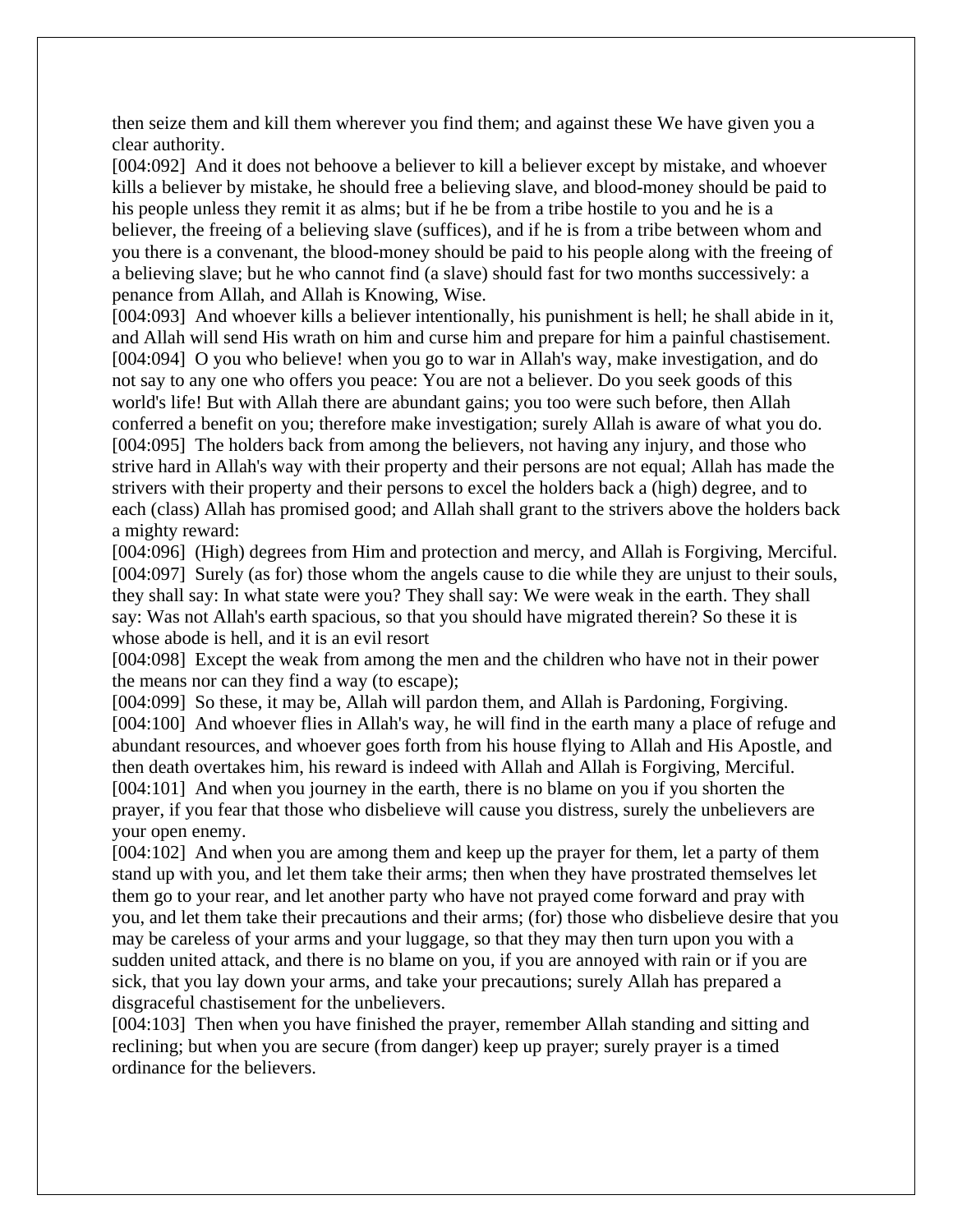[004:104] And be not weak hearted in pursuit of the enemy; if you suffer pain, then surely they (too) suffer pain as you suffer pain, and you hope from Allah what they do not hope; and Allah is Knowing, Wise.

[004:105] Surely We have revealed the Book to you with the truth that you may judge between people by means of that which Allah has taught you; and be not an advocate on behalf of the treacherous.

[004:106] And ask forgiveness of Allah; surely Allah is Forgiving, Merciful.

[004:107] And do not plead on behalf of those who act unfaithfully to their souls; surely Allah does not love him who is treacherous, sinful;

[004:108] They hide themselves from men and do not hide themselves from Allah, and He is with them when they meditate by night words which please Him not, and Allah encompasses what they do.

[004:109] Behold! you are they who (may) plead for them in this world's life, but who will plead for them with Allah on the resurrection day, or who shall be their protector?

[004:110] And whoever does evil or acts unjustly to his soul, then asks forgiveness of Allah, he shall find Allah Forgiving, Merciful.

[004:111] And whoever commits a sin, he only commits it against his own soul; and Allah is Knowing, Wise.

[004:112] And whoever commits a fault or a sin, then accuses of it one innocent, he indeed takes upon himself the burden of a calumny and a manifest sin.

[004:113] And were it not for Allah's grace upon you and His mercy a party of them had certainly designed to bring you to perdition and they do not bring (aught) to perdition but their own souls, and they shall not harm you in any way, and Allah has revealed to you the Book and the wisdom, and He has taught you what you did not know, and Allah's grace on you is very great.

[004:114] There is no good in most of their secret counsels except (in his) who enjoins charity or goodness or reconciliation between people; and whoever does this seeking Allah's pleasure, We will give him a mighty reward.

[004:115] And whoever acts hostilely to the Apostle after that guidance has become manifest to him, and follows other than the way of the believers, We will turn him to that to which he has (himself) turned and make him enter hell; and it is an evil resort.

[004:116] Surely Allah does not forgive that anything should be associated with Him, and He forgives what is besides this to whom He pleases; and whoever associates anything with Allah, he indeed strays off into a remote error.

[004:117] They do not call besides Him on anything but idols, and they do not call on anything but a rebellious Shaitan.

[004:118] Allah has cursed him; and he said: Most certainly I will take of Thy servants an appointed portion:

[004:119] And most certainly I will lead them astray and excite in them vain desires, and bid them so that they shall slit the ears of the cattle, and most certainly I will bid them so that they shall alter Allah's creation; and whoever takes the Shaitan for a guardian rather than Allah he indeed shall suffer a manifest loss.

[004:120] He gives them promises and excites vain desires in them; and the Shaitan does not promise them but to deceive.

[004:121] These are they whose abode is hell, and they shall not find any refuge from it.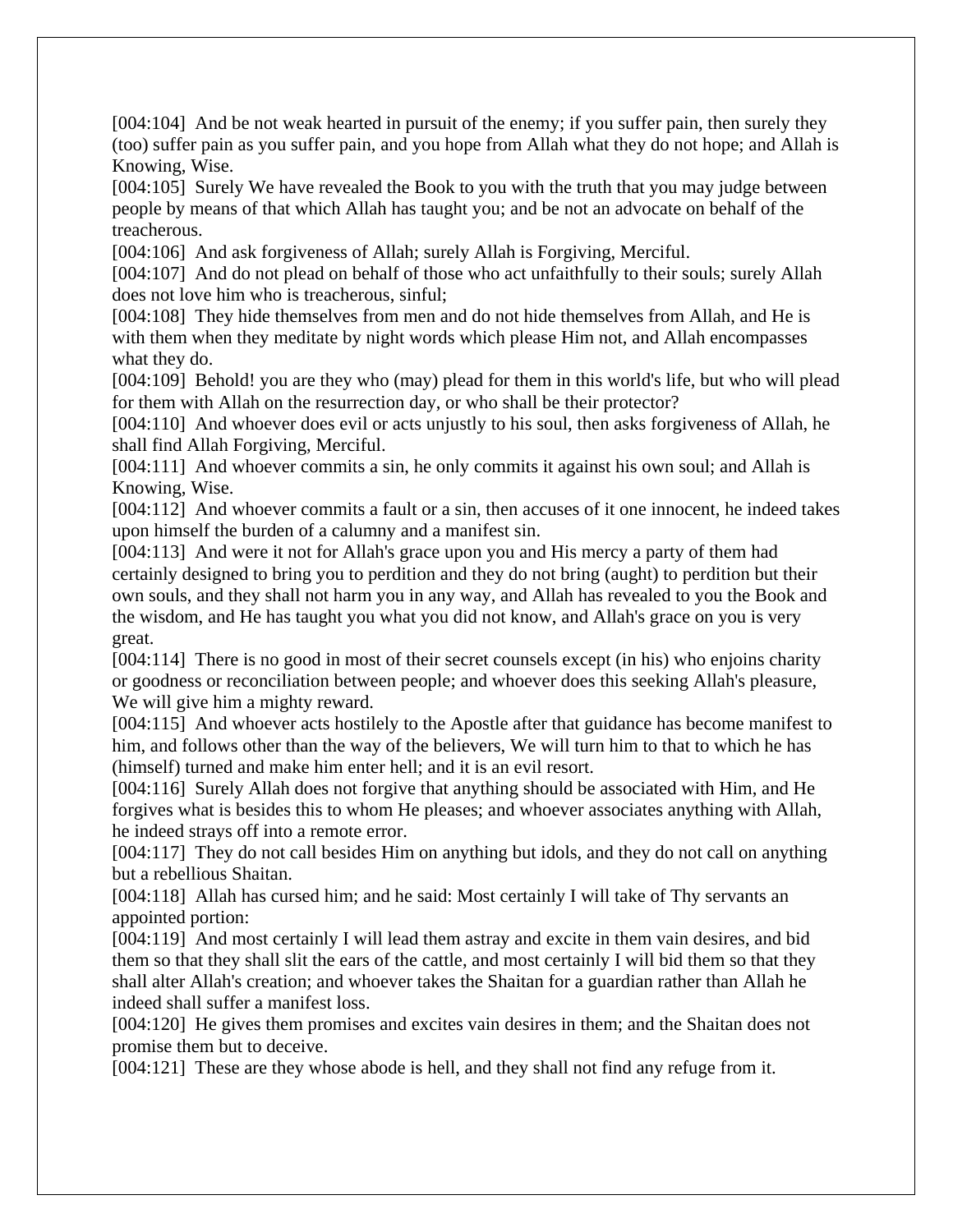[004:122] And (as for) those who believe and do good, We will make them enter into gardens beneath which rivers flow, to abide therein for ever; (it is) a promise of Allah, true (indeed), and who is truer of word than Allah?

[004:123] (This) shall not be in accordance with your vain desires nor in accordance with the vain desires of the followers of the Book; whoever does evil, he shall be requited with it, and besides Allah he will find for himself neither a guardian nor a helper.

[004:124] And whoever does good deeds whether male or female and he (or she) is a believer - these shall enter the garden, and they shall not be dealt with a jot unjustly.

[004:125] And who has a better religion than he who submits himself entirely to Allah? And he is the doer of good (to others) and follows the faith of Ibrahim, the upright one, and Allah took Ibrahim as a friend.

[004:126] And whatever is in the heavens and whatever is in the earth is Allah's; and Allah encompasses all things.

[004:127] And they ask you a decision about women. Say: Allah makes known to you His decision concerning them, and that which is recited to you in the Book concerning female orphans whom you do not give what is appointed for them while you desire to marry them, and concerning the weak among children, and that you should deal towards orphans with equity; and whatever good you do, Allah surely knows it.

[004:128] And if a woman fears ill usage or desertion on the part of her husband, there is no blame on them, if they effect a reconciliation between them, and reconciliation is better, and avarice has been made to be present in the (people's) minds; and if you do good (to others) and guard (against evil), then surely Allah is aware of what you do.

[004:129] And you have it not in your power to do justice between wives, even though you may wish (it), but be not disinclined (from one) with total disinclination, so that you leave her as it were in suspense; and if you effect a reconciliation and guard (against evil), then surely Allah is Forgiving, Merciful.

[004:130] And if they separate, Allah will render them both free from want out of His ampleness, and Allah is Ample-giving, Wise.

[004:131] And whatever is in the heavens and whatever is in the earth is Allah's and certainly We enjoined those who were given the Book before you and (We enjoin) you too that you should be careful of (your duty to) Allah; and if you disbelieve, then surely whatever is in the heavens and whatever is in the earth is Allah's and Allah is Self-sufficient, Praise-worthy.

[004:132] And whatever is in the heavens and whatever is in the earth is Allah's, and Allah is sufficient as a Protector.

[004:133] If He please, He can make you pass away, O people! and bring others; and Allah has the power to do this.

[004:134] Whoever desires the reward of this world, then with Allah is the reward of this world and the hereafter; and Allah is Hearing, Seeing.

[004:135] O you who believe! be maintainers of justice, bearers of witness of Allah's sake, though it may be against your own selves or (your) parents or near relatives; if he be rich or poor, Allah is nearer to them both in compassion; therefore do not follow (your) low desires, lest you deviate; and if you swerve or turn aside, then surely Allah is aware of what you do.

[004:136] O you who believe! believe in Allah and His Apostle and the Book which He has revealed to His Apostle and the Book which He revealed before; and whoever disbelieves in Allah and His angels and His apostles and the last day, he indeed strays off into a remote error.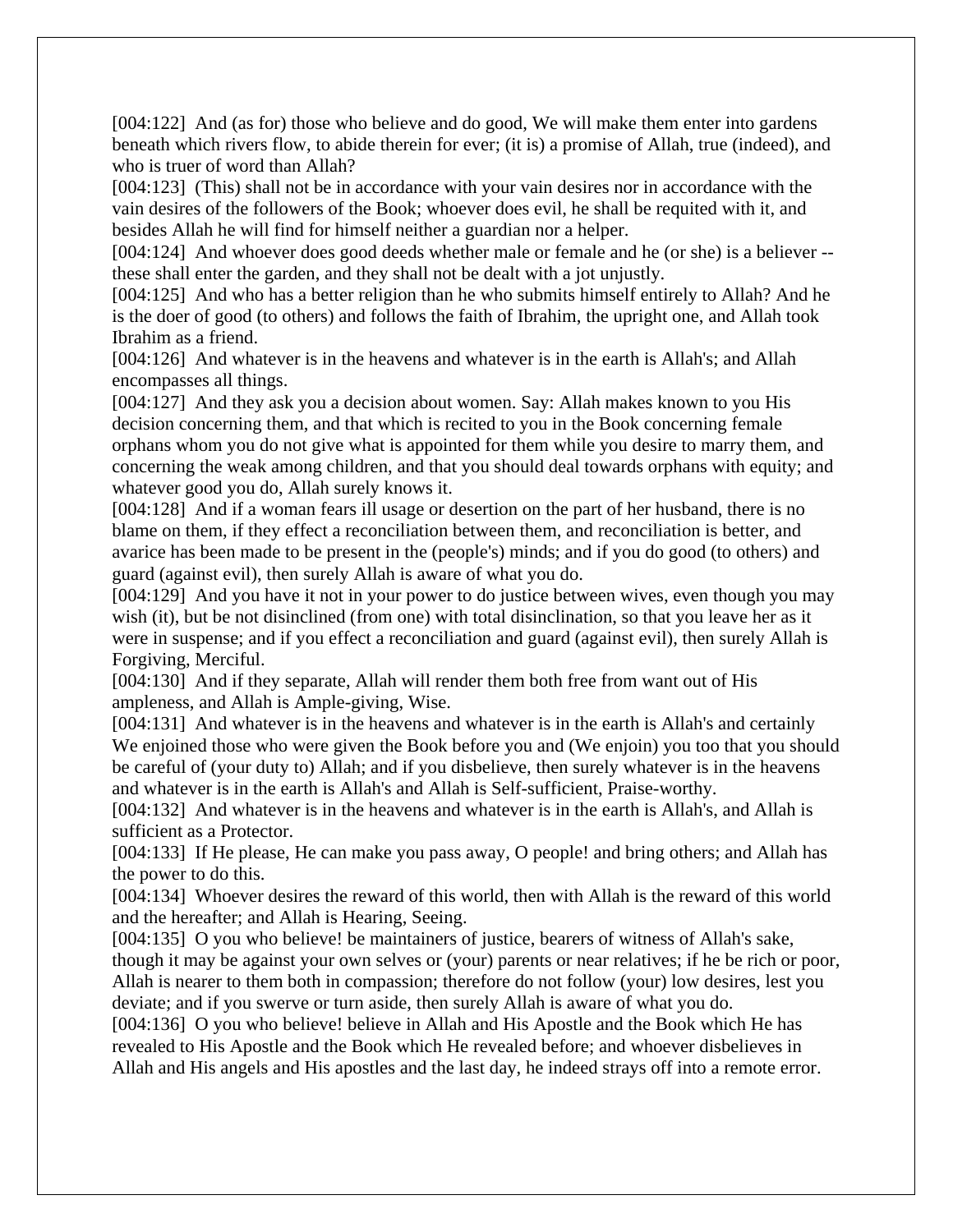[004:137] Surely (as for) those who believe then disbelieve, again believe and again disbelieve, then increase in disbelief, Allah will not forgive them nor guide them in the (right) path.

[004:138] Announce to the hypocrites that they shall have a painful chastisement:

[004:139] Those who take the unbelievers for guardians rather than believers. Do they seek honor from them? Then surely all honor is for Allah.

[004:140] And indeed He has revealed to you in the Book that when you hear Allah's communications disbelieved in and mocked at do not sit with them until they enter into some other discourse; surely then you would be like them; surely Allah will gather together the hypocrites and the unbelievers all in hell.

[004:141] Those who wait for (some misfortune to befall) you then If you have a victory from Allah they say: Were we not with you? And i. there IS a chance for the unbelievers, they say: Did we not acquire the mastery over you and defend you from the believers? So Allah shall Judge between you on the day of resurrection, and Allah will by no means give the unbelievers a way against the believers.

[004:142] Surely the hypocrites strive to deceive Allah, and He shall requite their deceit to them, and when they stand up to prayer they stand up sluggishly; they do it only to be seen of men and do not remember Allah save a little.

[004:143] Wavering between that (and this), (belonging) neither to these nor to those; and whomsoever Allah causes to err, you shall not find a way for him.

[004:144] O you who believe! do not take the unbelievers for friends rather than the believers; do you desire that you should give to Allah a manifest proof against yourselves?

[004:145] Surely the hypocrites are in the lowest stage of the fire and you shall not find a helper for them.

[004:146] Except those who repent and amend and hold fast to Allah and are sincere in their religion to Allah, these are with the believers, and Allah will grant the believers a mighty reward. [004:147] Why should Allah chastise you if you are grateful and believe? And Allah is the Multiplier of rewards, Knowing

[004:148] Allah does not love the public utterance of hurtful speech unless (it be) by one to whom injustice has been done; and Allah is Hearing, Knowing.

[004:149] If you do good openly or do it in secret or pardon an evil then surely Allah is Pardoning, Powerful.

[004:150] Surely those who disbelieve in Allah and His apostles and (those who) desire to make a distinction between Allah and His apostles and say: We believe in some and disbelieve in others, and desire to take a course between (this and) that.

[004:151] These it is that are truly unbelievers, and We have prepared for the unbelievers a disgraceful chastisement.

[004:152] And those who believe in Allah and His apostles and do not make a distinction between any of them -- Allah will grant them their rewards; and Allah is Forgiving, Merciful. [004:153] The followers of the Book ask you to bring down to them a book from heaven; so indeed they demanded of Musa a greater thing than that, for they said: Show us Allah manifestly; so the lightning overtook them on account of their injustice. Then they took the calf (for a god), after clear signs had come to them, but We pardoned this; and We gave to Musa clear authority. [004:154] And We lifted the mountain (Sainai) over them at (the taking of the covenant) and We said to them: Enter the door making obeisance; and We said to them: Do not exceed the limits of the Sabbath, and We made with them a firm covenant.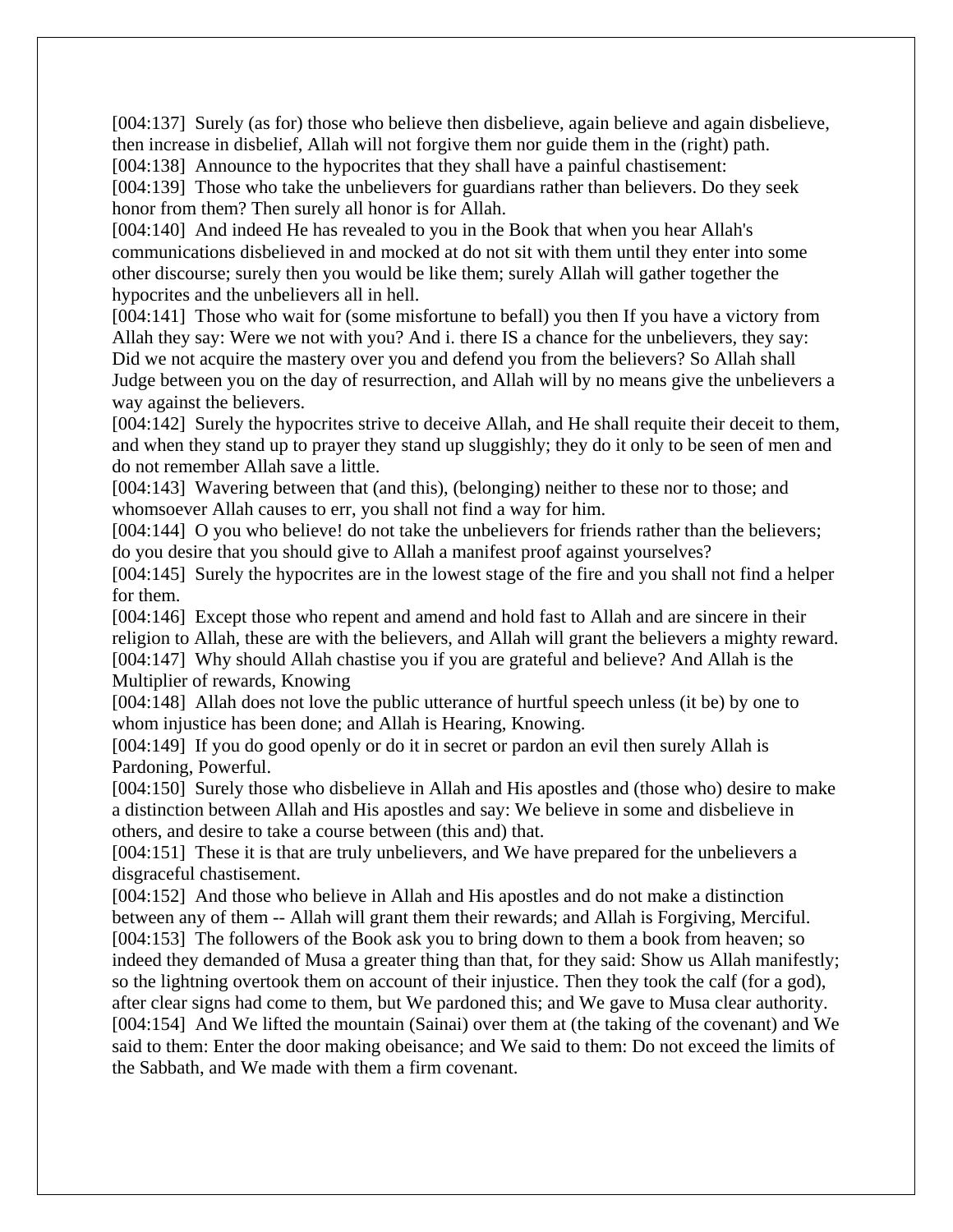[004:155] Therefore, for their breaking their covenant and their disbelief in the communications of Allah and their killing the prophets wrongfully and their saying: Our hearts are covered; nay! Allah set a seal upon them owing to their unbelief, so they shall not believe except a few. [004:156] And for their unbelief and for their having uttered against Marium a grievous calumny.

[004:157] And their saying: Surely we have killed the Messiah, Isa son of Marium, the apostle of Allah; and they did not kill him nor did they crucify him, but it appeared to them so (like Isa) and most surely those who differ therein are only in a doubt about it; they have no knowledge respecting it, but only follow a conjecture, and they killed him not for sure.

[004:158] Nay! Allah took him up to Himself; and Allah is Mighty, Wise.

[004:159] And there is not one of the followers of the Book but most certainly believes in this before his death, and on the day of resurrection he (Isa) shall be a witness against them.

[004:160] Wherefore for the iniquity of those who are Jews did We disallow to them the good things which had been made lawful for them and for their hindering many (people) from Allah's way.

[004:161] And their taking usury though indeed they were forbidden it and their devouring the property of people falsely, and We have prepared for the unbelievers from among them a painful chastisement.

[004:162] But the firm in knowledge among them and the believers believe in what has been revealed to. you and what was revealed before you, and those who keep up prayers and those who give the poor-rate and the believers in Allah and the last day, these it is whom We will give a mighty reward.

[004:163] Surely We have revealed to you as We revealed to Nuh, and the prophets after him, and We revealed to Ibrahim and Ismail and Ishaq and Yaqoub and the tribes, and Isa and Ayub and Yunus and Haroun and Sulaiman and We gave to Dawood

[004:164] And (We sent) apostles We have mentioned to you before and apostles we have not mentioned to you; and to Musa, Allah addressed His Word, speaking (to him):

[004:165] (We sent) apostles as the givers of good news and as warners, so that people should not have a plea against Allah after the (coming of) apostles; and Allah is Mighty, Wise.

[004:166] But Allah bears witness by what He has revealed to you that He has revealed it with His knowledge, and the angels bear witness (also); and Allah is sufficient as a witness.

[004:167] Surely (as for) those who disbelieve and hinder (men) from Allah's way, they indeed have strayed off into a remote

[004:168] Surely (as for) those who disbelieve and act unjustly Allah will not forgive them nor guide them to a path

[004:169] Except the path of hell, to abide in it for ever, and this is easy to Allah.

[004:170] O people! surely the Apostle has come to you with the truth from your Lord, therefore believe, (it shall be) good for you and If you disbelieve, then surely whatever is in the heavens and the earth is Allah's; and Allah is Knowing, Wise.

[004:171] O followers of the Book! do not exceed the limits in your religion, and do not speak (lies) against Allah, but (speak) the truth; the Messiah, Isa son of Marium is only an apostle of Allah and His Word which He communicated to Marium and a spirit from Him; believe therefore in Allah and His apostles, and say not, Three. Desist, it is better for you; Allah is only one God; far be It from His glory that He should have a son, whatever is in the heavens and whatever is in the earth is His, and Allah is sufficient for a Protector.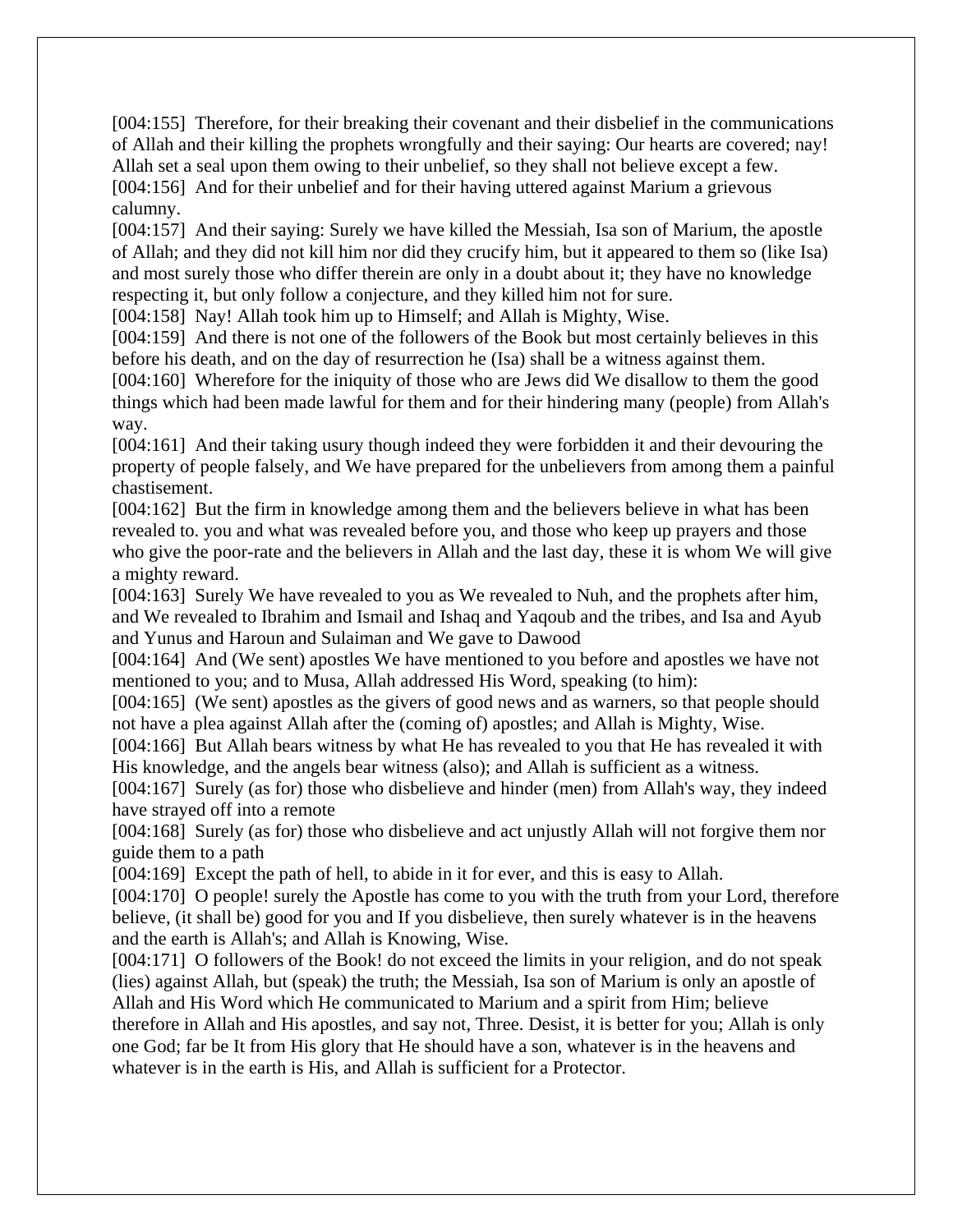[004:172] The Messiah does by no means disdain that he should be a servant of Allah, nor do the angels who are near to Him, and whoever disdains His service and is proud, He will gather them all together to Himself.

[004:173] Then as for those who believe and do good, He will pay them fully their rewards and give them more out of His grace; and as for those who disdain and are proud, He will chastise them with a painful chastisement. And they shall not find for themselves besides Allah a guardian or a helper

[004:174] O people! surely there has come to you manifest proof from your Lord and We have sent to you clear light.

[004:175] Then as for those who believe in Allah and hold fast by Him, He will cause them to enter into His mercy and grace and guide them to Himself on a right path.

[004:176] They ask you for a decision of the law. Say: Allah gives you a decision concerning the person who has neither parents nor offspring; if a man dies (and) he has no son and he has a sister, she shall have half of what he leaves, and he shall be her heir she has no son; but if there be two (sisters), they shall have two-thirds of what he leaves; and if there are brethren, men and women, then the male shall have the like of the portion of two females; Allah makes clear to you, lest you err; and Allah knows all things.

[005:001] O you who believe! fulfill the obligations. The cattle quadrupeds are allowed to you except that which is recited to you, not violating the prohibition against game when you are entering upon the performance of the pilgrimage; surely Allah orders what He desires.

[005:002] O you who believe! do not violate the signs appointed by Allah nor the sacred month, nor (interfere with) the offerings, nor the sacrificial animals with garlands, nor those going to the sacred house seeking the grace and pleasure of their Lord; and when you are free from the obligations of the pilgrimage, then hunt, and let not hatred of a people -- because they hindered you from the Sacred Masjid -- incite you to exceed the limits, and help one another in goodness and piety, and do not help one another in sin and aggression; and be careful of (your duty to) Allah; surely Allah is severe in requiting (evil).

[005:003] Forbidden to you is that which dies of itself, and blood, and flesh of swine, and that on which any other name than that of Allah has been invoked, and the strangled (animal) and that beaten to death, and that killed by a fall and that killed by being smitten with the horn, and that which wild beasts have eaten, except what you slaughter, and what is sacrificed on stones set up (for idols) and that you divide by the arrows; that is a transgression. This day have those who disbelieve despaired of your religion, so fear them not, and fear Me. This day have I perfected for you your religion and completed My favor on you and chosen for you Islam as a religion; but whoever is compelled by hunger, not inclining willfully to sin, then surely Allah is Forgiving, Merciful.

[005:004] They ask you as to what is allowed to them. Say: The good things are allowed to you, and what you have taught the beasts and birds of prey, training them to hunt -- you teach them of what Allah has taught you -- so eat of that which they catch for you and mention the name of Allah over it; and be careful of (your duty to) Allah; surely Allah is swift in reckoning. [005:005] This day (all) the good things are allowed to you; and the food of those who have been given the Book is lawful for you and your food is lawful for them; and the chaste from among the believing women and the chaste from among those who have been given the Book before you (are lawful for you); when you have given them their dowries, taking (them) in marriage, not fornicating nor taking them for paramours in secret; and whoever denies faith, his work indeed is of no account, and in the hereafter he shall be one of the losers.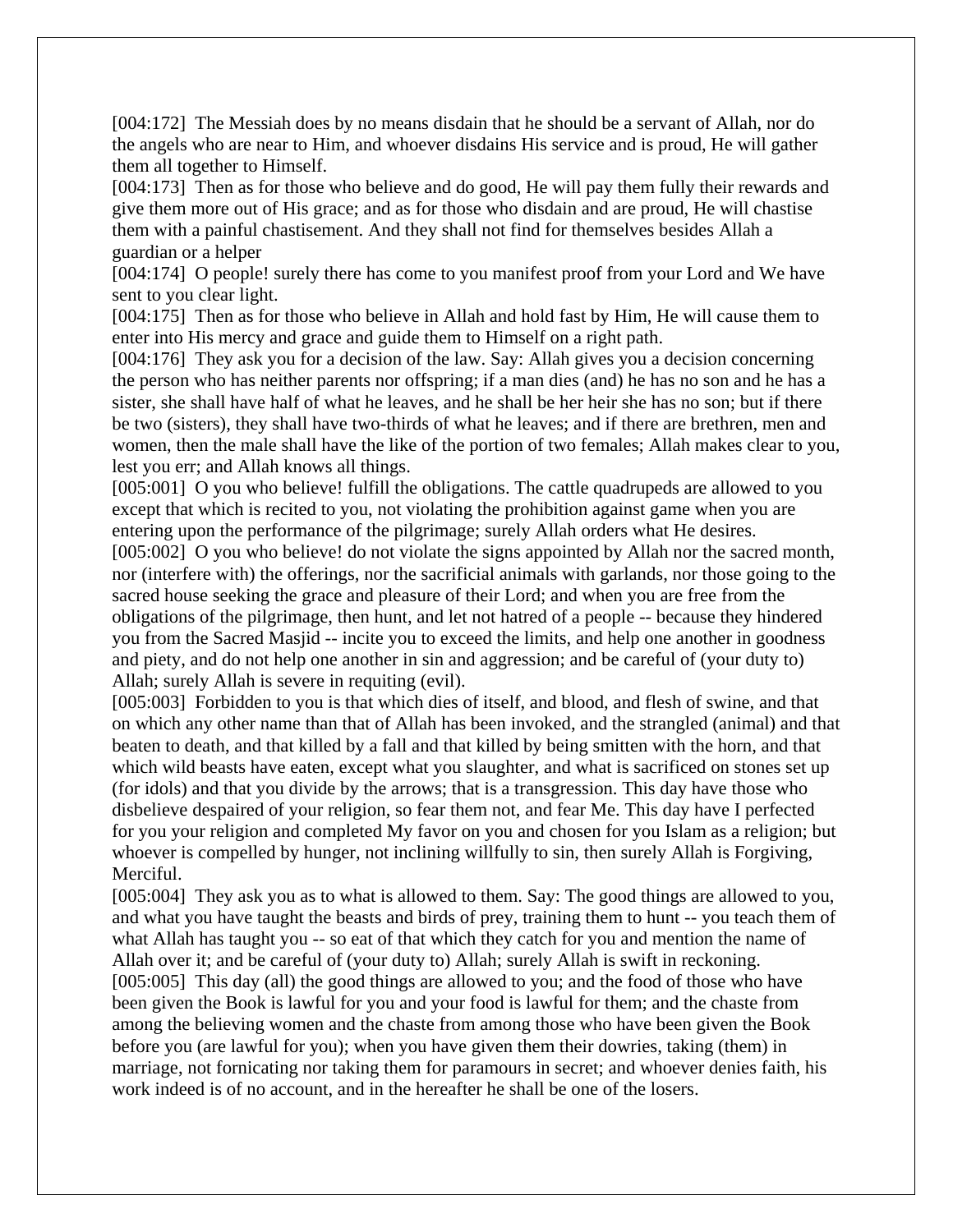[005:006] O you who believe! when you rise up to prayer, wash your faces and your hands as far as the elbows, and wipe your heads and your feet to the ankles; and if you are under an obligation to perform a total ablution, then wash (yourselves) and if you are sick or on a journey, or one of you come from the privy, or you have touched the women, and you cannot find water, betake yourselves to pure earth and wipe your faces and your hands therewith, Allah does not desire to put on you any difficulty, but He wishes to purify you and that He may complete His favor on you, so that you may be grateful.

[005:007] And remember the favor of Allah on you and His covenant with which He bound you firmly, when you said: We have heard and we obey, and be careful of (your duty to) Allah, surely Allah knows what is in the breasts.

[005:008] O you who believe! Be upright for Allah, bearers of witness with justice, and let not hatred of a people incite you not to act equitably; act equitably, that is nearer to piety, and he careful of (your duty to) Allah; surely Allah is Aware of what you do.

[005:009] Allah has promised to those who believe and do good deeds (that) they shall have forgiveness and a mighty reward.

[005:010] And (as for) those who disbelieve and reject our communications, these are the companions of the name.

[005:011] O you who believe! remember Allah's favor on you when a people had determined to stretch forth their hands towards you, but He withheld their hands from you, and be careful of (your duty to) Allah; and on Allah let the believers rely.

[005:012] And certainly Allah made a covenant with the children of Israel, and We raised up among them twelve chieftains; and Allah said: Surely I am with you; if you keep up prayer and pay the poor-rate and believe in My apostles and assist them and offer to Allah a goodly gift, I will most certainly cover your evil deeds, and I will most certainly cause you to enter into gardens beneath which rivers flow, but whoever disbelieves from among you after that, he indeed shall lose the right way.

[005:013] But on account of their breaking their covenant We cursed them and made their hearts hard; they altered the words from their places and they neglected a portion of what they were reminded of; and you shall always discover treachery in them excepting a few of them; so pardon them and turn away; surely Allah loves those who do good (to others).

[005:014] And with those who say, We are Christians, We made a covenant, but they neglected a portion of what they were reminded of, therefore We excited among them enmity and hatred to the day of resurrection; and Allah will inform them of what they did.

[005:015] O followers of the Book! indeed Our Apostle has come to you making clear to you much of what you concealed of the Book and passing over much; indeed, there has come to you light and a clear Book from Allah;

[005:016] With it Allah guides him who will follow His pleasure into the ways of safety and brings them out of utter darkness into light by His will and guides them to the right path.

[005:017] Certainly they disbelieve who say: Surely, Allah -- He is the Messiah, son of Marium. Say: Who then could control anything as against Allah when He wished to destroy the Messiah son of Marium and his mother and all those on the earth? And Allah's is the kingdom of the heavens and the earth and what is between them; He creates what He pleases; and Allah has power over all things,

[005:018] And the Jews and the Christians say: We are the sons of Allah and His beloved ones. Say: Why does He then chastise you for your faults? Nay, you are mortals from among those whom He has created, He forgives whom He pleases and chastises whom He pleases; and Allah's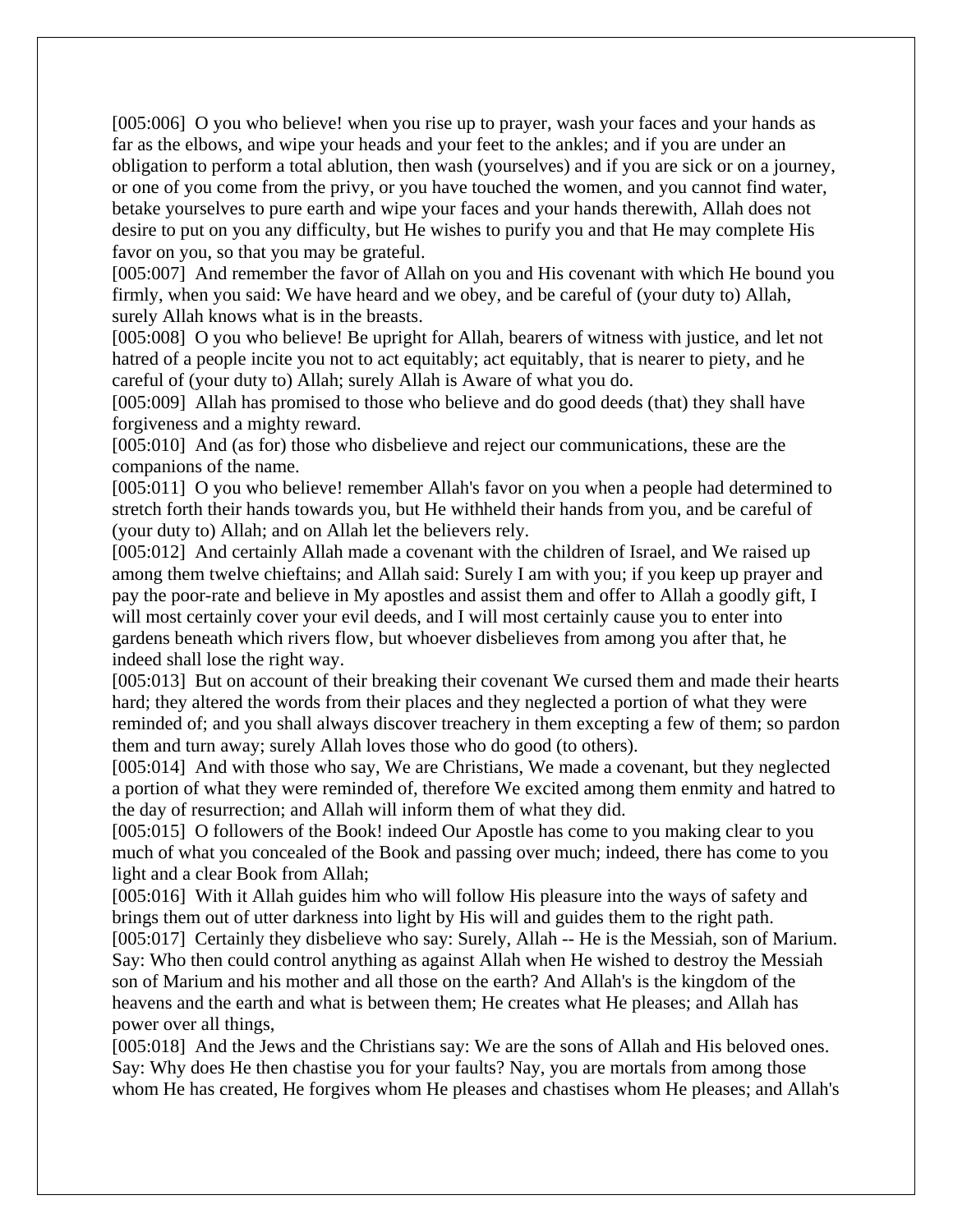is the kingdom of the heavens and the earth and what is between them, and to Him is the eventual coming.

[005:019] O followers of the Book! indeed Our Apostle has come to you explaining to you after a cessation of the (mission of the) apostles, lest you say: There came not to us a giver of good news or a warner, so indeed there has come to you a giver of good news and a warner; and Allah has power over all things.

[005:020] And when Musa said to his people: O my people! remember the favor of Allah upon you when He raised prophets among you and made you kings and gave you what He had not given to any other among the nations.

[005:021] O my people! enter the holy land which Allah has prescribed for you and turn not on your backs for then you will turn back losers.

[005:022] They said: O Musa! surely there is a strong race in it, and we will on no account enter it until they go out from it, so if they go out from it, then surely we will enter.

[005:023] Two men of those who feared, upon both of whom Allah had bestowed a favor, said: Enter upon them by the gate, for when you have entered it you shall surely be victorious, and on Allah should you rely if you are believers.

[005:024] They said: O Musa! we shall never enter it so long as they are in it; go therefore you and your Lord, then fight you both surely we will here sit down.

[005:025] He said: My Lord! Surely I have no control (upon any) but my own self and my brother; therefore make a separation between us and the nation of transgressors.

[005:026] He said: So it shall surely be forbidden to them for forty years, they shall wander about in the land, therefore do not grieve for the nation of transgressors.

[005:027] And relate to them the story of the two sons of Adam with truth when they both offered an offering, but it was accepted from one of them and was not accepted from the other. He said: I I will most certainly slay you. (The other) said: Allah only accepts from those who guard (against evil).

[005:028] If you will stretch forth your hand towards me to slay me, I am not one to stretch forth my hand towards you to slay you surely I fear Allah, the Lord of the worlds:

[005:029] Surely I wish that you should bear the sin committed against me and your own sin, and so you would be of the inmates of the fire, and this is the recompense of the unjust.

[005:030] Then his mind facilitated to him the slaying of his brother so he slew him; then he became one of the losers

[005:031] Then Allah sent a crow digging up the earth so that he might show him how he should cover the dead body of his brother. He said: Woe me! do I lack the strength that I should be like this crow and cover the dead body of my brother? So he became of those who regret.

[005:032] For this reason did We prescribe to the children of Israel that whoever slays a soul, unless it be for manslaughter or for mischief in the land, it is as though he slew all men; and whoever keeps it alive, it is as though he kept alive all men; and certainly Our apostles came to them with clear arguments, but even after that many of them certainly act extravagantly in the land.

[005:033] The punishment of those who wage war against Allah and His apostle and strive to make mischief in the land is only this, that they should be murdered or crucified or their hands and their feet should be cut off on opposite sides or they should be imprisoned; this shall be as a disgrace for them in this world, and in the hereafter they shall have a grievous chastisement, [005:034] Except those who repent before you have them in your power; so know that Allah is Forgiving, Merciful.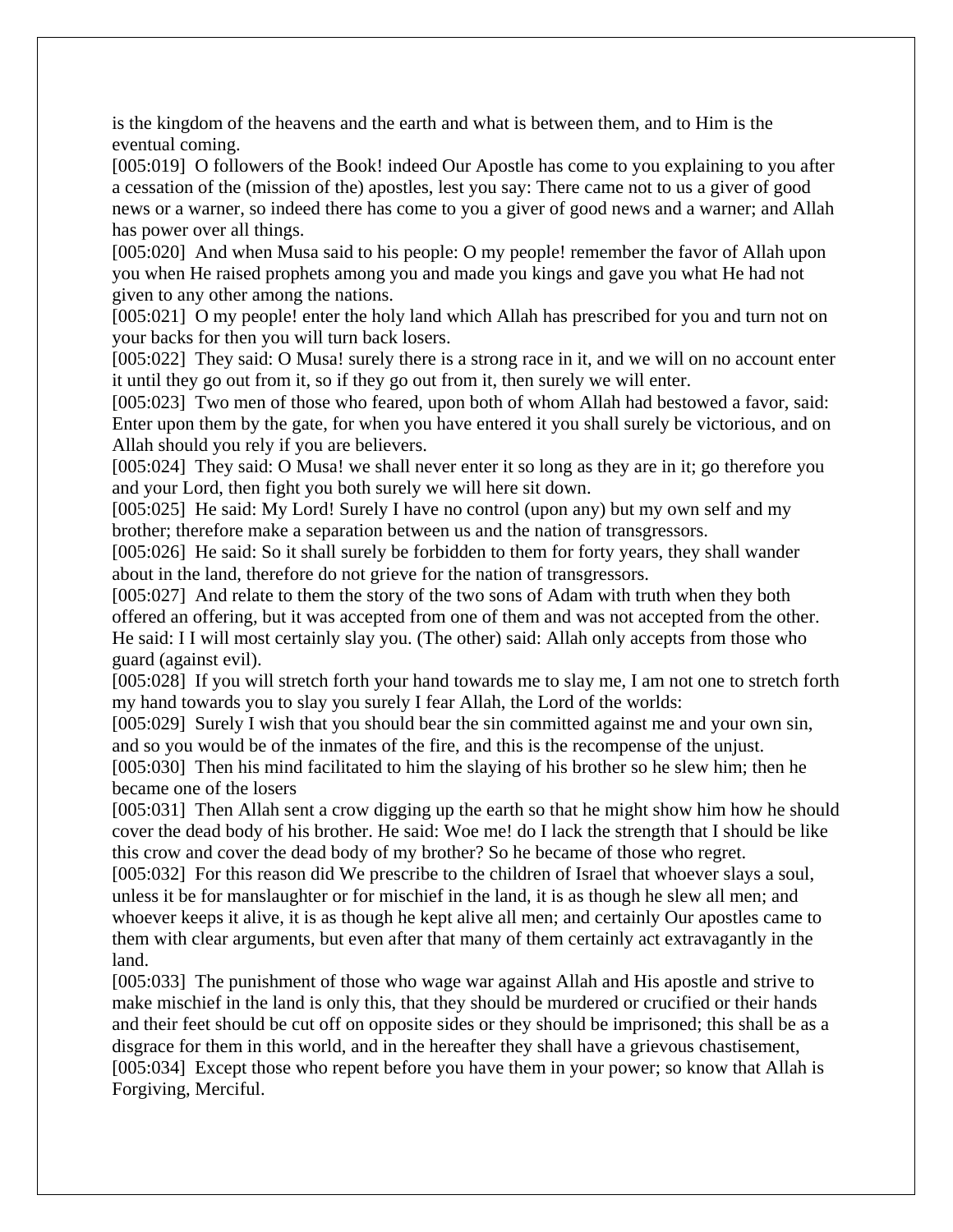[005:035] O you who believe! be careful of (your duty to) Allah and seek means of nearness to Him and strive hard in His way that you may be successful.

[005:036] Surely (as for) those who disbelieve, even if they had what is in the earth, all of it, and the like of it with it, that they might ransom themselves with it from the punishment of the day of resurrection, it shall not be accepted from them, and they shall have a painful punishment.

[005:037] They would desire to go forth from the fire, and they shall not go forth from it, and they shall have a lasting punishment.

[005:038] And (as for) the man who steals and the woman who steals, cut off their hands as a punishment for what they have earned, an exemplary punishment from Allah; and Allah is Mighty, Wise.

[005:039] But whoever repents after his iniquity and reforms (himself), then surely Allah will turn to him (mercifully); surely Allah is Forgiving, Merciful.

[005:040] Do you not know that Allah -- His is the kingdom of the heavens and the earth; He chastises whom He pleases; and forgives whom He pleases and Allah has power over all things. [005:041] O Apostle! let not those grieve you who strive together in hastening to unbelief from among those who say with their mouths: We believe, and their hearts do not believe, and from among those who are Jews; they are listeners for the sake of a lie, listeners for another people who have not come to you; they alter the words from their places, saying: If you are given this, take it, and if you are not given this, be cautious; and as for him whose temptation Allah desires, you cannot control anything for him with Allah. Those are they for whom Allah does not desire that He should purify their hearts; they shall have disgrace in this world, and they shall have a grievous chastisement in the hereafter.

[005:042] (They are) listeners of a lie, devourers of what is forbidden; therefore if they come to you, judge between them or turn aside from them, and if you turn aside from them, they shall not harm you in any way; and if you judge, judge between them with equity; surely Allah loves those who judge equitably.

[005:043] And how do they make you a judge and they have the Taurat wherein is Allah's judgment? Yet they turn back after that, and these are not the believers.

[005:044] Surely We revealed the Taurat in which was guidance and light; with it the prophets who submitted themselves (to Allah) judged (matters) for those who were Jews, and the masters of Divine knowledge and the doctors, because they were required to guard (part) of the Book of Allah, and they were witnesses thereof; therefore fear not the people and fear Me, and do not take a small price for My communications; and whoever did not judge by what Allah revealed, those are they that are the unbelievers.

[005:045] And We prescribed to them in it that life is for life, and eye for eye, and nose for nose, and ear for ear, and tooth for tooth, and (that there is) reprisal in wounds; but he who foregoes it, it shall be an expiation for him; and whoever did not judge by what Allah revealed, those are they that are the unjust.

[005:046] And We sent after them in their footsteps Isa, son of Marium, verifying what was before him of the Taurat and We gave him the Injeel in which was guidance and light, and verifying what was before it of Taurat and a guidance and an admonition for those who guard (against evil).

[005:047] And the followers of the Injeel should have judged by what Allah revealed in it; and whoever did not judge by what Allah revealed, those are they that are the transgressors.

[005:048] And We have revealed to you the Book with the truth, verifying what is before it of the Book and a guardian over it, therefore judge between them by what Allah has revealed, and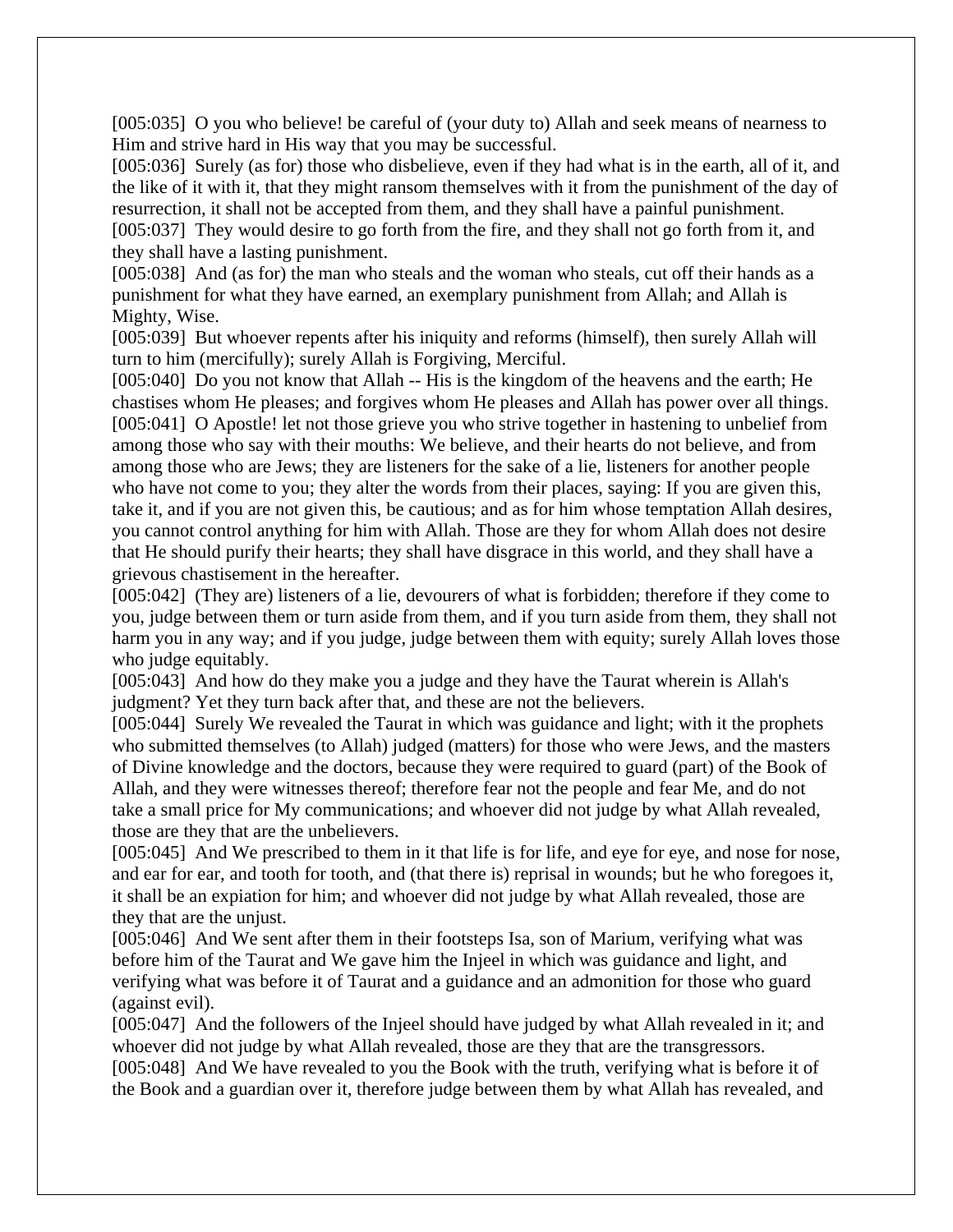do not follow their low desires (to turn away) from the truth that has come to you; for every one of you did We appoint a law and a way, and if Allah had pleased He would have made you (all) a single people, but that He might try you in what He gave you, therefore strive with one another to hasten to virtuous deeds; to Allah is your return, of all (of you), so He will let you know that in which you differed;

[005:049] And that you should judge between them by what Allah has revealed, and do not follow their low desires, and be cautious of them, lest they seduce you from part of what Allah has revealed to you; but if they turn back, then know that Allah desires to afflict them on account of some of their faults; and most surely many of the people are transgressors.

[005:050] Is it then the judgment of (the times of) ignorance that they desire? And who is better than Allah to judge for a people who are sure?

[005:051] O you who believe! do not take the Jews and the Christians for friends; they are friends of each other; and whoever amongst you takes them for a friend, then surely he is one of them; surely Allah does not guide the unjust people.

[005:052] But you will see those in whose hearts is a disease hastening towards them, saying: We fear lest a calamity should befall us; but it may be that Allah will bring the victory or a punish ment from Himself, so that they shall be regretting on account of what they hid in their souls.

[005:053] And those who believe will say: Are these they who swore by Allah with the most forcible of their oaths that they were most surely with you? Their deeds shall go for nothing, so they shall become losers.

[005:054] O you who believe! whoever from among you turns back from his religion, then Allah will bring a people, He shall love them and they shall love Him, lowly before the believers, mighty against the unbelievers, they shall strive hard in Allah's way and shall not fear the censure of any censurer; this is Allah's Face, He gives it to whom He pleases, and Allah is Ample-giving, Knowing.

[005:055] Only Allah is your Vali and His Apostle and those who believe, those who keep up prayers and pay the poor-rate while they bow.

[005:056] And whoever takes Allah and His apostle and those who believe for a guardian, then surely the party of Allah are they that shall be triumphant.

[005:057] O you who believe! do not take for guardians those who take your religion for a mockery and a joke, from among those who were given the Book before you and the unbelievers; and be careful of (your duty to) Allah if you are believers.

[005:058] And when you call to prayer they make it a mockery and a joke; this is because they are a people who do not understand.

[005:059] Say: O followers of the Book! do you find fault with us (for aught) except that we believe in Allah and in what has been revealed to us and what was revealed before, and that most of you are transgressors?

[005:060] Say: Shall I inform you of (him who is) worse than this in retribution from Allah? (Worse is he) whom Allah has cursed and brought His wrath upon, and of whom He made apes and swine, and he who served the Shaitan; these are worse in place and more erring from the straight path.

[005:061] And when they come to you, they say: We believe; and indeed they come in with unbelief and indeed they go forth with it; and Allah knows best what they concealed.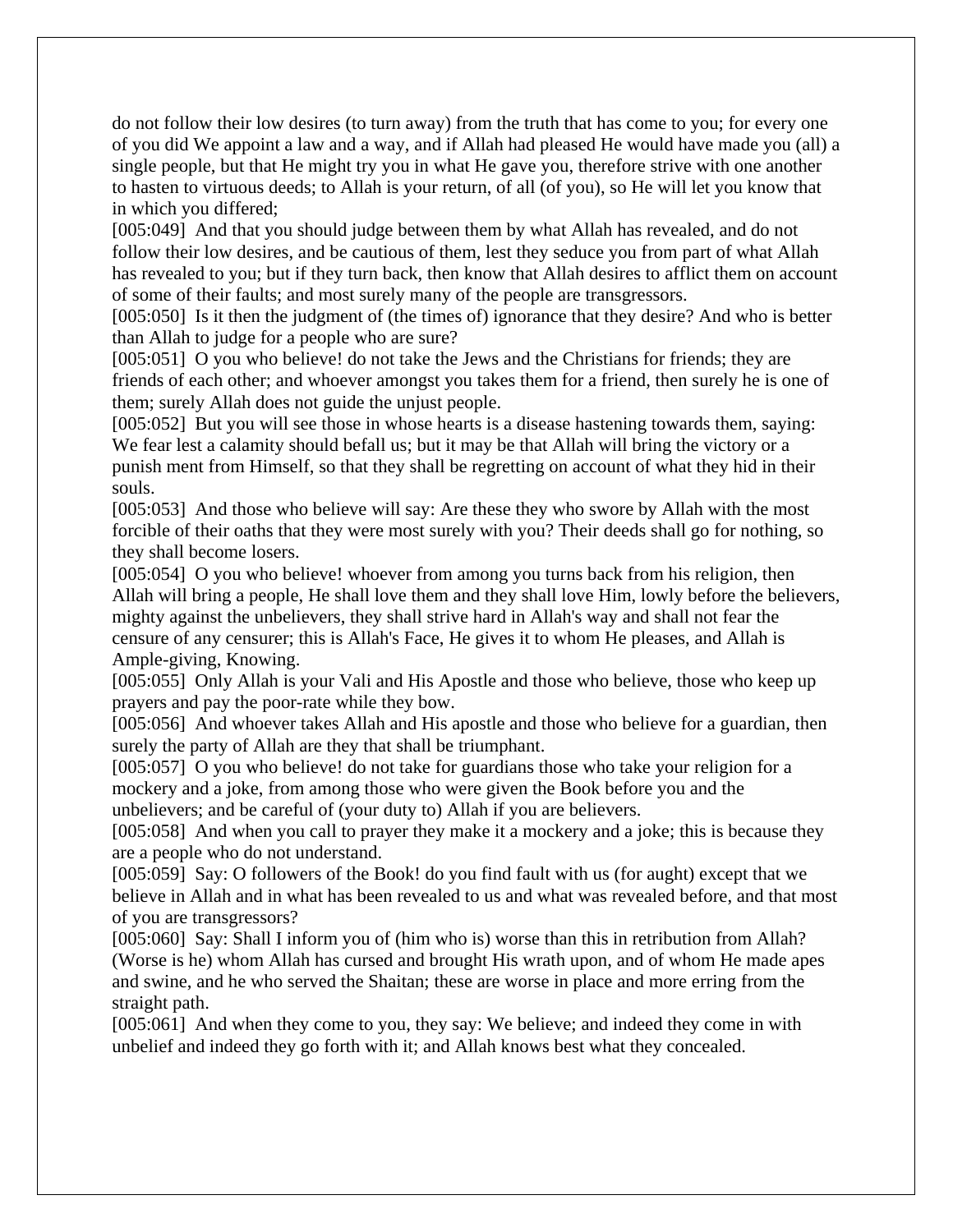[005:062] And you will see many of them striving with one another to hasten in sin and exceeding the limits, and their eating of what is unlawfully acquired; certainly evil is that which they do.

[005:063] Why do not the learned men and the doctors of law prohibit them from their speaking of what is sinful and their eating of what is unlawfully acquired? Certainly evil is that which they work.

[005:064] And the Jews say: The hand of Allah is tied up! Their hands shall be shackled and they shall be cursed for what they say. Nay, both His hands are spread out, He expends as He pleases; and what has been revealed to you from your Lord will certainly make many of them increase in inordinacy and unbelief; and We have put enmity and hatred among them till the day of resurrection; whenever they kindle a fire for war Allah puts it out, and they strive to make mischief in the land; and Allah does not love the mischief-makers.

[005:065] And if the followers of the Book had believed and guarded (against evil) We would certainly have covered their evil deeds and We would certainly have made them enter gardens of bliss

[005:066] And if they had kept up the Taurat and the Injeel and that which was revealed to them from their Lord, they would certainly have eaten from above them and from beneath their feet there is a party of them keeping to the moderate course, and (as for) most of them, evil is that which they do

[005:067] O Apostle! deliver what has been revealed to you from your Lord; and if you do it not, then you have not delivered His message, and Allah will protect you from the people; surely Allah will not guide the unbelieving people.

[005:068] Say: O followers of the Book! you follow no good till you keep up the Taurat and the Injeel and that which is revealed to you from your Lord; and surely that which has been revealed to you from your Lord shall make many of them increase in inordinacy and unbelief; grieve not therefore for the unbelieving people.

[005:069] Surely those who believe and those who are Jews and the Sabians and the Christians whoever believes in Allah and the last day and does good -- they shall have no fear nor shall they grieve.

[005:070] Certainly We made a covenant with the children of Israel and We sent to them apostles; whenever there came to them an apostle with what that their souls did not desire, some (of them) did they call liars and some they slew.

[005:071] And they thought that there would be no affliction, so they became blind and deaf; then Allah turned to them mercifully, but many of them became blind and deaf; and Allah is well seeing what they do.

[005:072] Certainly they disbelieve who say: Surely Allah, He is the Messiah, son of Marium; and the Messiah said: O Children of Israel! serve Allah, my Lord and your Lord. Surely whoever associates (others) with Allah, then Allah has forbidden to him the garden, and his abode is the fire; and there shall be no helpers for the unjust.

[005:073] Certainly they disbelieve who say: Surely Allah is the third (person) of the three; and there is no god but the one God, and if they desist not from what they say, a painful chastisement shall befall those among them who disbelieve.

[005:074] Will they not then turn to Allah and ask His forgiveness? And Allah is Forgiving, Merciful.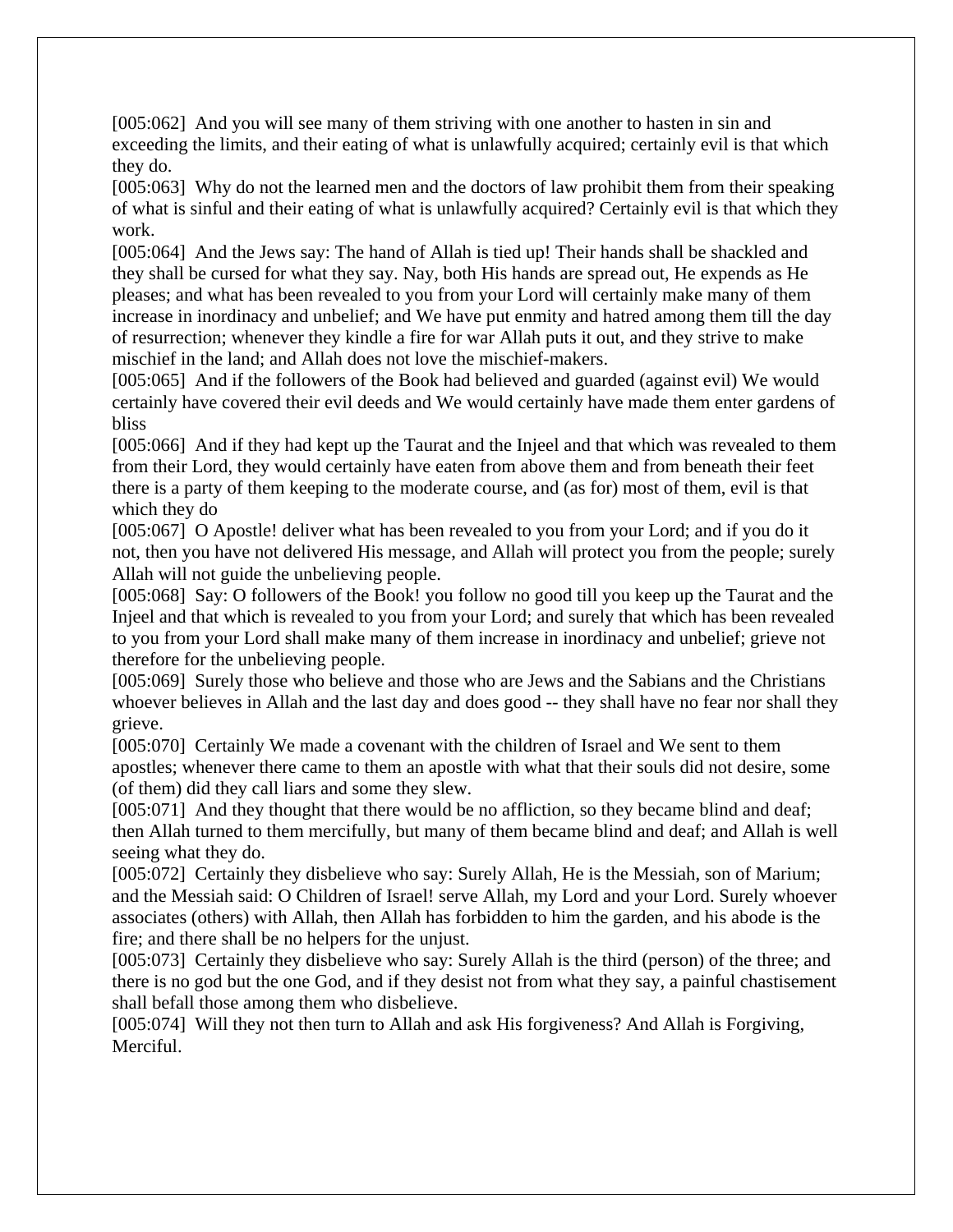[005:075] The Messiah, son of Marium is but an apostle; apostles before him have indeed passed away; and his mother was a truthful woman; they both used to eat food. See how We make the communications clear to them, then behold, how they are turned away.

[005:076] Say: Do you serve besides Allah that which does not control for you any harm, or any profit? And Allah -- He is the Hearing, the Knowing.

[005:077] Say: O followers of the Book! be not unduly immoderate in your religion, and do not follow the low desires of people who went astray before and led many astray and went astray from the right path.

[005:078] Those who disbelieved from among the children of Israel were cursed by the tongue of Dawood and Isa, son of Marium; this was because they disobeyed and used to exceed the limit.

[005:079] They used not to forbid each other the hateful things (which) they did; certainly evil was that which they did.

[005:080] You will see many of them befriending those who disbelieve; certainly evil is that which their souls have sent before for them, that Allah became displeased with them and in chastisement shall they abide.

[005:081] And had they believed in Allah and the prophet and what was revealed to him, they would not have taken them for friends but! most of them are transgressors.

[005:082] Certainly you will find the most violent of people in enmity for those who believe (to be) the Jews and those who are polytheists, and you will certainly find the nearest in friendship to those who believe (to be) those who say: We are Christians; this is because there are priests and monks among them and because they do not behave proudly.

[005:083] And when they hear what has been revealed to the apostle you will see their eyes overflowing with tears on account of the truth that they recognize; they say: Our Lord! we believe, so write us down with the witnesses (of truth).

[005:084] And what (reason) have we that we should not believe in Allah and in the truth that has come to us, while we earnestly desire that our Lord should cause us to enter with the good people?

[005:085] Therefore Allah rewarded them on account of what they said, with gardens in which rivers flow to abide in them; and this is the reward of those who do good (to others).

[005:086] And (as for) those who disbelieve and reject Our communications, these are the companions of the flame.

[005:087] O you who believe! do not forbid (yourselves) the good things which Allah has made lawful for you and do not exceed the limits; surely Allah does not love those who exceed the limits.

[005:088] And eat of the lawful and good (things) that Allah has given you, and be careful of (your duty to) Allah, in Whom you believe.

[005:089] Allah does not call you to account for what is vain in your oaths, but He calls you to account for the making of deliberate oaths; so its expiation is the feeding of ten poor men out of the middling (food) you feed your families with, or their clothing, or the freeing of a neck; but whosoever cannot find (means) then fasting for three days; this is the expiation of your oaths when you swear; and guard your oaths. Thus does Allah make clear to you His communications, that you may be Fateful.

[005:090] O you who believe! intoxicants and games of chance and (sacrificing to) stones set up and (dividing by) arrows are only an uncleanness, the Shaitan's work; shun it therefore that you may be successful.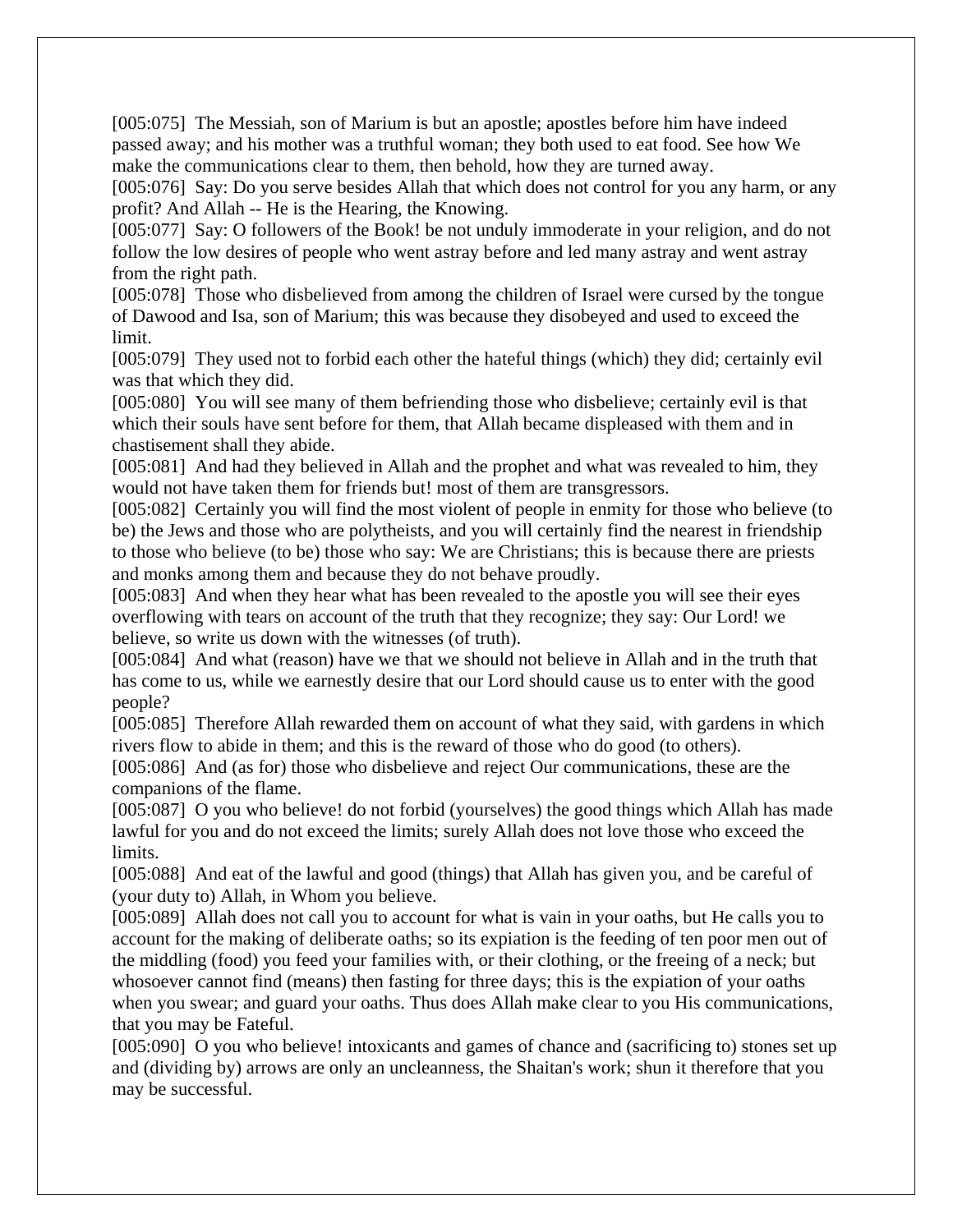[005:091] The Shaitan only desires to cause enmity and hatred to spring in your midst by means of intoxicants and games of chance, and to keep you off from the remembrance of Allah and from prayer. Will you then desist?

[005:092] And obey Allah and obey the apostle and be cautious; but if you turn back, then know that only a clear deliverance of the message is (incumbent) on Our apostle.

[005:093] On those who believe and do good there is no blame for what they eat, when they are careful (of their duty) and believe and do good deeds, then they are careful (of their duty) and believe, then they are careful (of their duty) and do good (to others), and Allah loves those who do good (to others).

[005:094] O you who believe! Allah will certainly try you in respect of some game which your hands and your lances can reach, that Allah might know who fears Him in secret; but whoever exceeds the limit after this, he shall have a painful punishment.

[005:095] O you who believe! do not kill game while you are on pilgrimage, and whoever among you shall kill it intentionally, the compensation (of it) is the like of what he killed, from the cattle, as two just persons among you shall judge, as an offering to be brought to the Kaaba or the expiation (of it) is the feeding of the poor or the equivalent of it in fasting, that he may taste the unwholesome result of his deed; Allah has pardoned what is gone by; and whoever returns (to it), Allah will inflict retribution on him; and Allah is Mighty, Lord of Retribution. [005:096] Lawful to you is the game of the sea and its food, a provision for you and for the travellers, and the game of the land is forbidden to you so long as you are on pilgrimage, and be careful of (your duty to) Allah, to Whom you shall be gathered.

[005:097] Allah has made the Kaaba, the sacred house, a maintenance for the people, and the sacred month and the offerings and the sacrificial animals with garlands; this is that you may know that Allah knows whatever is in the heavens and whatever is in the earth, and that Allah is the Knower of all things.

[005:098] Know that Allah is severe in requiting (evil) and that Allah is Forgiving, Merciful. [005:099] Nothing is (incumbent) on the Apostle but to deliver (the message), and Allah knows what you do openly and what you hide.

[005:100] Say: The bad and the good are not equal, though the abundance of the bad may please you; so be careful of (your duty to) Allah, O men of understanding, that you may be successful. [005:101] O you who believe! do not put questions about things which if declared to you may trouble you, and if you question about them when the Quran is being revealed, they shall be declared to you; Allah pardons this, and Allah is Forgiving, Forbearing.

[005:102] A people before you indeed asked such questions, and then became disbelievers on account of them.

[005:103] Allah has not ordained (the making of) a bahirah or a saibah or a wasilah or a hami but those who disbelieve fabricate a lie against Allah, and most of them do not understand. [005:104] And when it is said to them, Come to what Allah has revealed and to the Apostle, they say: That on which we found our fathers is sufficient for us. What! even though their fathers knew nothing and did not follow the right way.

[005:105] O you who believe! take care of your souls; he who errs cannot hurt you when you are on the right way; to Allah is your return, of all (of you), so He will inform you of what you did.

[005:106] O you who believe! call to witness between you when death draws nigh to one of you, at the time of making the will, two just persons from among you, or two others from among others than you, if you are travelling in the land and the calamity of death befalls you; the two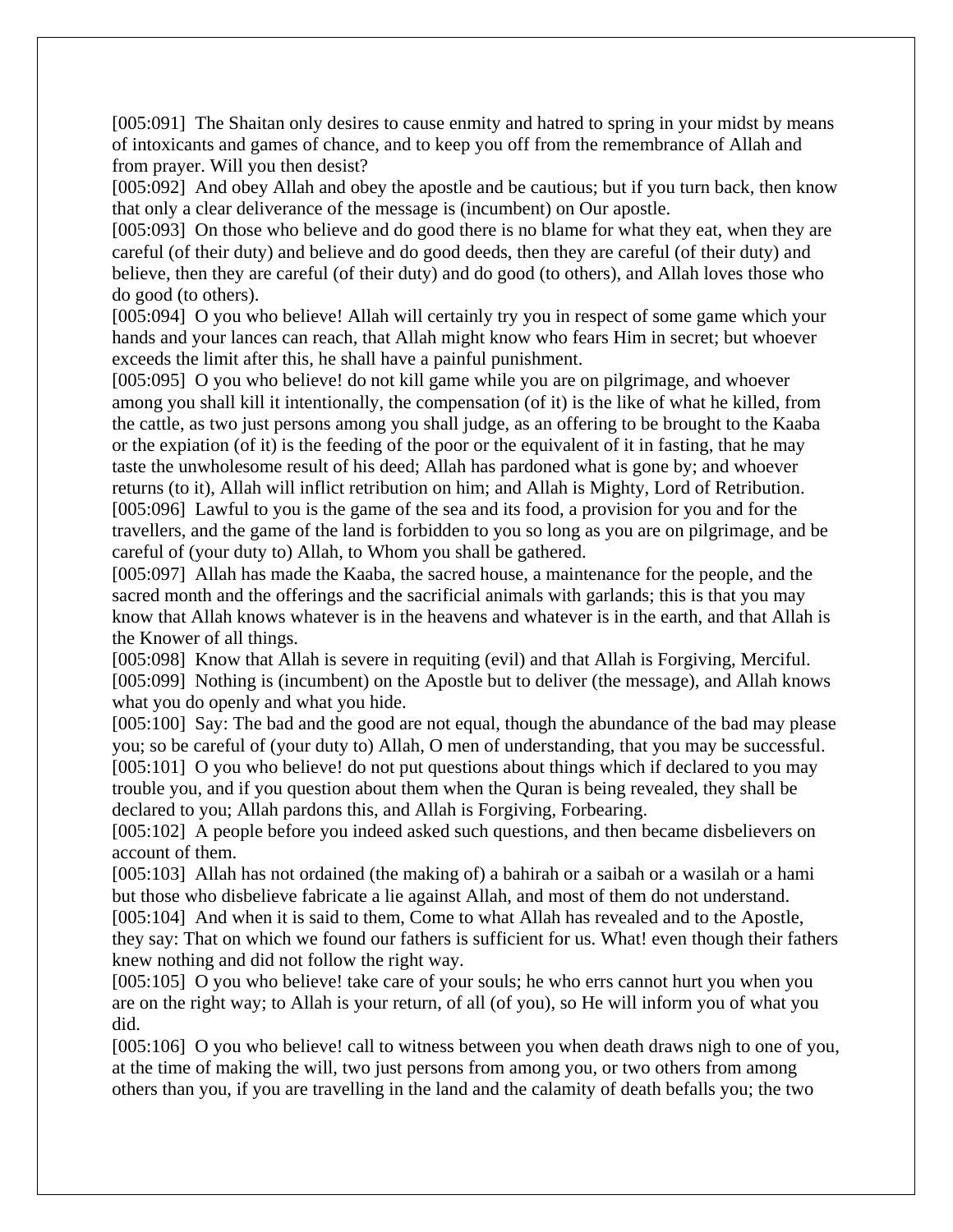(witnesses) you should detain after the prayer; then if you doubt (them), they shall both swear by Allah, (saying): We will not take for it a price, though there be a relative, and we will not hide the testimony of Allah for then certainly we should be among the sinners.

[005:107] Then if it becomes known that they both have been guilty of a sin, two others shall stand up in their place from among those who have a claim against them, the two nearest in kin; so they two should swear by Allah: Certainly our testimony is truer than the testimony of those two, and we have not exceeded the limit, for then most surely we should be of the unjust. [005:108] This is more proper in order that they should give testimony truly or fear that other oaths be given after their oaths; and be careful of (your duty to) Allah, and hear; and Allah does

not guide the transgressing people.

[005:109] On the day when Allah will assemble the apostles, then say: What answer were you given? They shall say: We have no knowledge, surely Thou art the great Knower of the unseen things.

[005:110] When Allah will say: O Isa son of Marium! Remember My favor on you and on your mother, when I strengthened you I with the holy Spirit, you spoke to the people in the cradle and I when of old age, and when I taught you the Book and the wisdom and the Taurat and the Injeel; and when you determined out of clay a thing like the form of a bird by My permission, then you breathed into it and it became a bird by My permission, and you healed the blind and the leprous by My permission; and when you brought forth the dead by My permission; and when I withheld the children of Israel from you when you came to them with clear arguments, but those who disbelieved among them said: This is nothing but clear enchantment.

[005:111] And when I revealed to the disciples, saying, Believe in Me and My apostle, they said: We believe and bear witness that we submit (ourselves).

[005:112] When the disciples said: O Isa son of Marium! will your Lord consent to send down to us food from heaven? He said: Be careful of (your duty to) Allah if you are believers. [005:113] They said: We desire that we should eat of it and that our hearts should be at rest, and that we may know that you have indeed spoken the truth to us and that we may be of the witnesses to it.

[005:114] Isa the son of Marium said: O Allah, our Lord! send down to us food from heaven which should be to us an ever-recurring happiness, to the first of us and to the last of us, and a sign from Thee, and grant us means of subsistence, and Thou art the best of the Providers. [005:115] Allah said: Surely I will send it down to you, but whoever shall disbelieve afterwards from among you, surely I will chastise him with a chastisement with which I will not chastise, anyone among the nations.

[005:116] And when Allah will say: O Isa son of Marium! did you say to men, Take me and my mother for two gods besides Allah he will say: Glory be to Thee, it did not befit me that I should say what I had no right to (say); if I had said it, Thou wouldst indeed have known it; Thou knowest what is in my mind, and I do not know what is in Thy mind, surely Thou art the great Knower of the unseen things.

[005:117] I did not say to them aught save what Thou didst enjoin me with: That serve Allah, my Lord and your Lord, and I was a witness of them so long as I was among them, but when Thou didst cause me to die, Thou wert the watcher over them, and Thou art witness of all things. [005:118] If Thou shouldst chastise them, then surely they are Thy servants; and if Thou shouldst forgive them, then surely Thou art the Mighty, the Wise.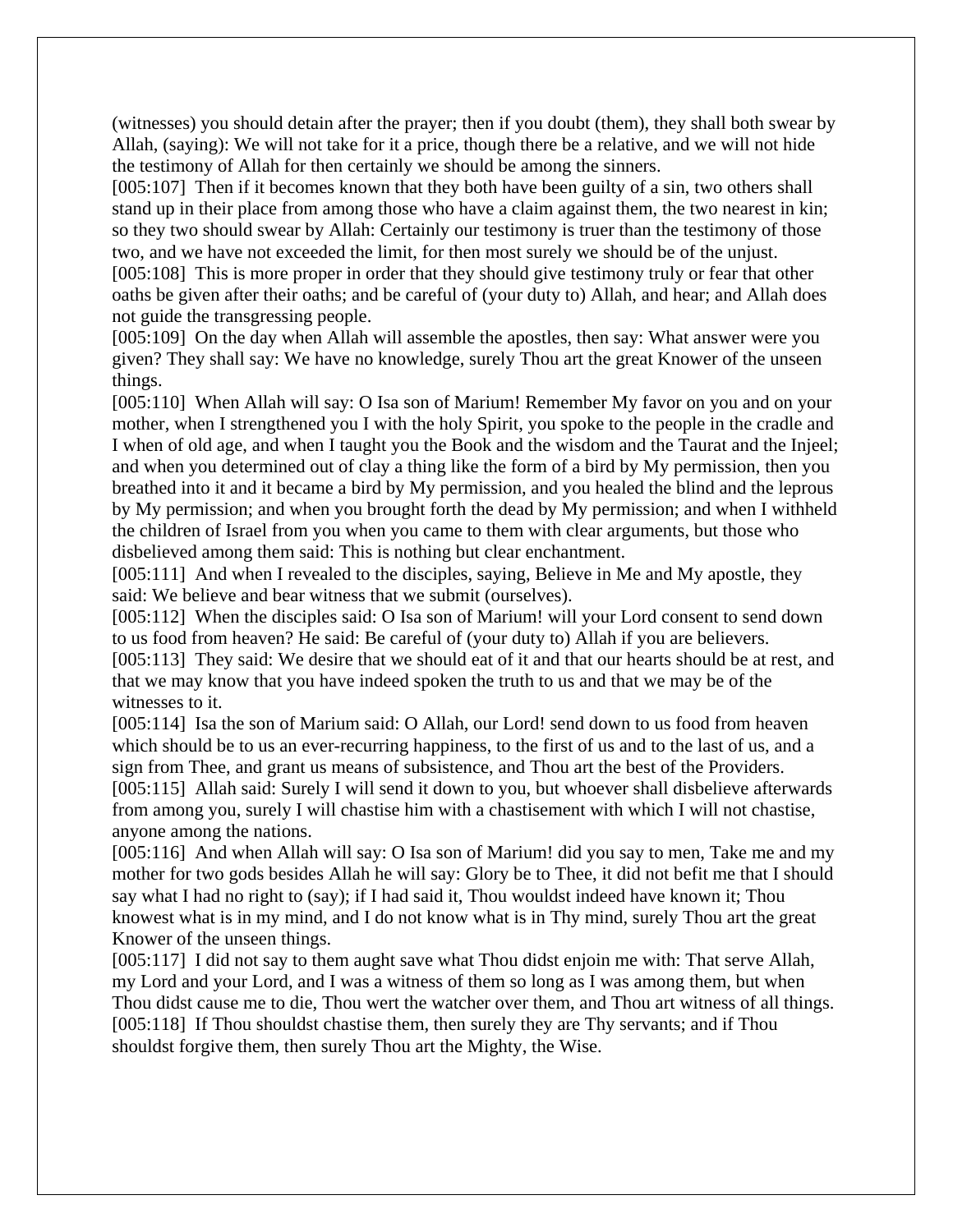[005:119] Allah will say: This is the day when their truth shall benefit the truthful ones; they shall have gardens beneath which rivers flow to abide in them for ever: Allah is well pleased with them and they are well pleased with Allah; this is the mighty achievement.

[005:120] Allah's is the kingdom of the heavens and the earth and what is in them; and He has power over all things.

[006:001] All praise is due to Allah, Who created the heavens and the earth and made the darkness and the light; yet those who disbelieve set up equals with their Lord.

[006:002] He it is Who created you from clay, then He decreed a term; and there is a term named with Him; still you doubt.

[006:003] And He is Allah in the heavens and in the earth; He knows your secret (thoughts) and your open (words), and He knows what you earn.

[006:004] And there does not come to them any communication of the communications of their Lord but they turn aside from it

[006:005] So they have indeed rejected the truth when it came to them; therefore the truth of what they mocked at will shine upon them.

[006:006] Do they not consider how many a generation We have destroyed before them, whom We had established in the earth as We have not established you, and We sent the clouds pouring rain on them in abundance, and We made the rivers to flow beneath them, then We destroyed them on account of their faults and raised up after them another generation.

[006:007] And if We had sent to you a writing on a paper, then they had touched it with their hands, certainly those who disbelieve would have said: This is nothing but clear enchantment. [006:008] And they say: Why has not an angel been sent down to him? And had We sent down an angel, the matter would have certainly been decided and then they would not have been respited.

[006:009] And if We had made him angel, We would certainly have made him a man, and We would certainly have made confused to them what they make confused.

[006:010] And certainly apostles before you were mocked at, but that which they mocked at encompassed the scoffers among them.

[006:011] Say: Travel in the land, then see what was the end of the rejecters.

[006:012] Say: To whom belongs what is in the heavens and the earth? Say: To Allah; He has ordained mercy on Himself; most certainly He will gather you on the resurrection day -- there is no doubt about it. (As for) those who have lost their souls, they will not believe.

[006:013] And to Him belongs whatever dwells in the night and the day; and He is the Hearing, the Knowing.

[006:014] Say: Shall I take a guardian besides Allah, the Originator of the heavens and the earth, and He feeds (others) and is not (Himself) fed. Say: I am commanded to be the first who submits himself, and you should not be of the polytheists.

[006:015] Say: Surely I fear, if I disobey my Lord, the chastisement of a grievous day.

[006:016] He from whom it is averted on that day, Allah indeed has shown mercy to him; and this is a manifest achievement.

[006:017] And if Allah touch you with affliction, there is none to take it off but He; and if He visit you with good, then He has power over all things.

[006:018] And He is the Supreme, above His servants; and He is the Wise, the Aware.

[006:019] Say: What thing is the weightiest in testimony? Say: Allah is witness between you and me; and this Quran has been revealed to me that with it I may warn you and whomsoever it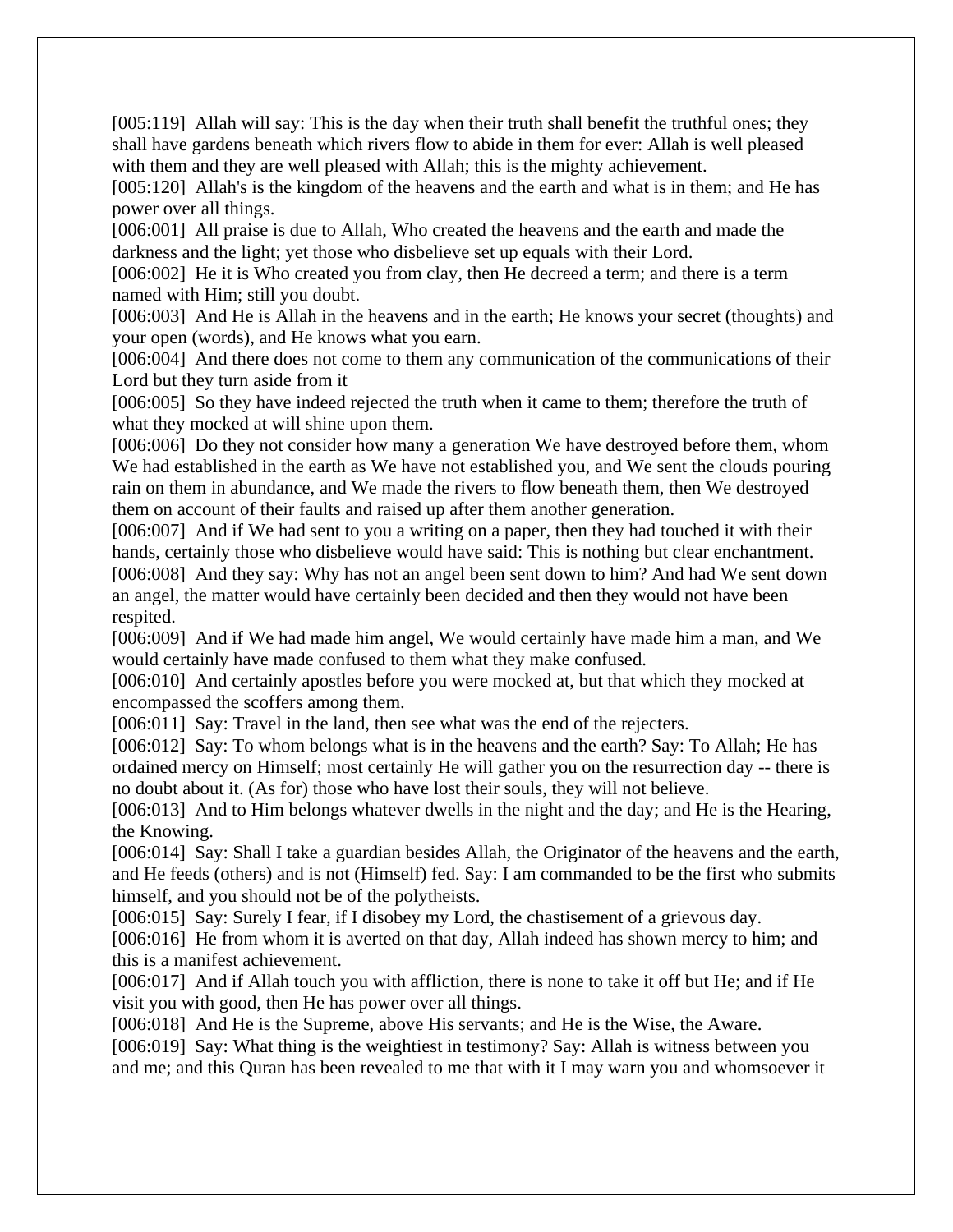reaches. Do you really bear witness that there are other gods with Allah? Say: I do not bear witness. Say: He is only one God, and surely I am clear of that which you set up (with Him). [006:020] Those whom We have given the Book recognize him as they recognize their sons; (as for) those who have lost their souls, they will not believe.

[006:021] And who is more unjust than he who forges a lie against Allah or (he who) gives the lie to His communications; surely the unjust will not be successful.

[006:022] And on the day when We shall gather them all together, then shall We say to those who associated others (with Allah): Where are your associates whom you asserted?

[006:023] Then their excuse would be nothing but that they would say: By Allah, our Lord, we were not polytheists.

[006:024] See how they lie against their own souls, and that which they forged has passed away from them.

[006:025] And of them is he who hearkens to you, and We have cast veils over their hearts lest they understand it and a heaviness into their ears; and even if they see every sign they will not believe in it; so much so that when they come to you they only dispute with you; those who disbelieve say: This is naught but the stories of the ancients.

[006:026] And they prohibit (others) from it and go far away from it, and they only bring destruction upon their own souls while they do not perceive.

[006:027] And could you see when they are made to stand before the fire, then they shall say: Would that we were sent back, and we would not reject the communications of our Lord and we would be of the believers.

[006:028] Nay, what they concealed before shall become manifest to them; and if they were sent back, they would certainly go back to that which they are forbidden, and most surely they are liars.

[006:029] And they say: There is nothing but our life of this world, and we shall not be raised. [006:030] And could you see when they are made to stand before their Lord. He will say: Is not this the truth? They will say: Yea! by our Lord. He will say: Taste then the chastisement because you disbelieved.

[006:031] They are losers indeed who reject the meeting of Allah; until when the hour comes upon them all of a sudden they shall say: O our grief for our neglecting it! and they shall bear their burdens on their backs; now surely evil is that which they bear.

[006:032] And this world's life is naught but a play and an idle sport and certainly the abode of the hereafter is better for those who guard (against evil); do you not then understand?

[006:033] We know indeed that what they say certainly grieves you, but surely they do not call you a liar; but the unjust deny the communications of Allah.

[006:034] And certainly apostles before you were rejected, but they were patient on being rejected and persecuted until Our help came to them; and there is none to change the words of Allah, and certainly there has come to you some information about the messengers.

[006:035] And if their turning away is hard on you, then if you can seek an opening (to go down) into the earth or a ladder (to ascend up) to heaven so that you should bring them a sign and if Allah had pleased He would certainly have gathered them all on guidance, therefore be not of the ignorant.

[006:036] Only those accept who listen; and (as to) the dead, Allah will raise them, then to Him they shall be returned.

[006:037] And they say: Why has not a sign been sent down to him from his Lord? Say: Surely Allah is able to send down a sign, but most of them do not know.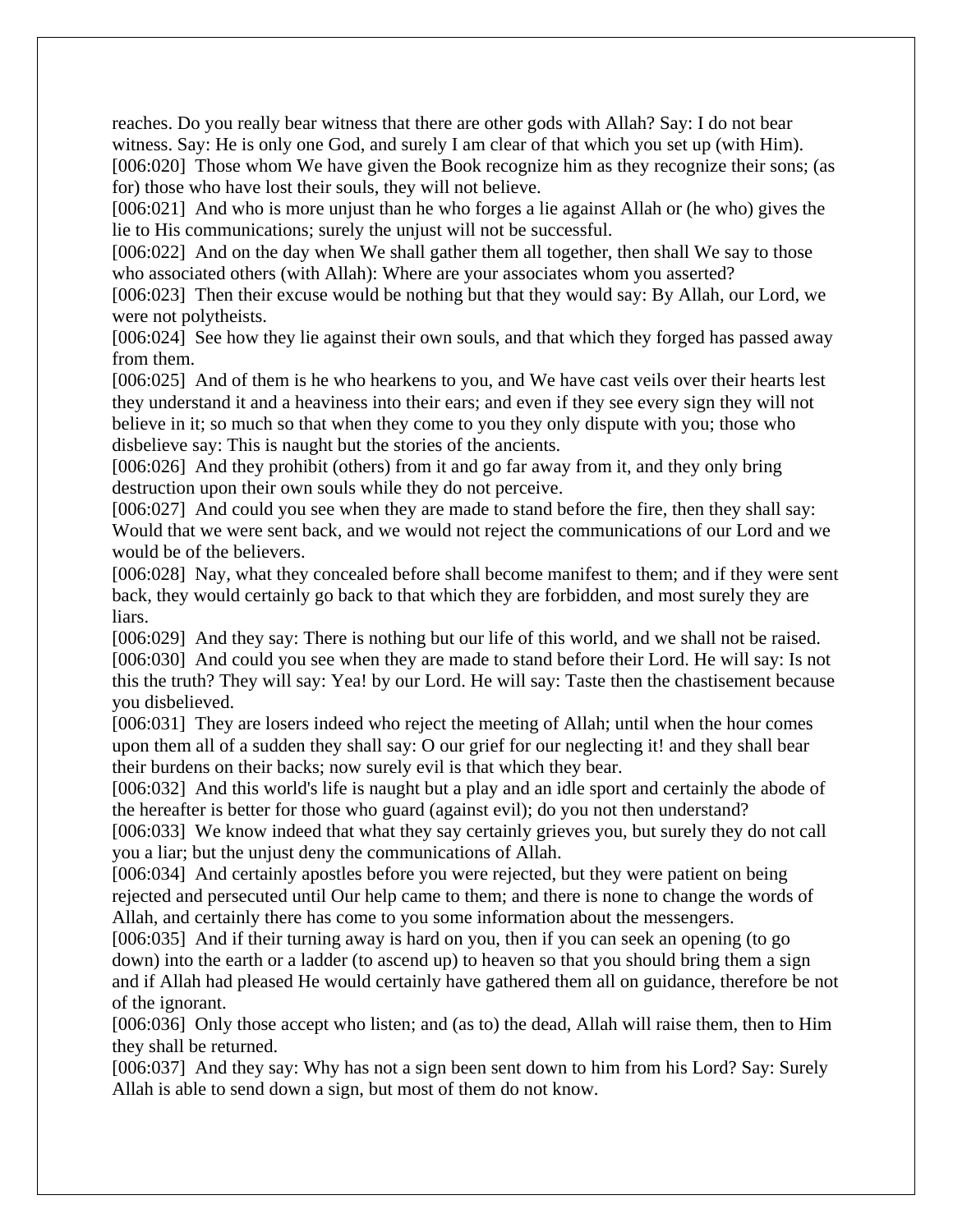[006:038] And there is no animal that walks upon the earth nor a bird that flies with its two wings but (they are) genera like yourselves; We have not neglected anything in the Book, then to their Lord shall they be gathered.

[006:039] And they who reject Our communications are deaf and dumb, in utter darkness; whom Allah pleases He causes to err and whom He pleases He puts on the right way.

[006:040] Say: Tell me if the chastisement of Allah should overtake you or the hour should come upon you, will you call (on others) besides Allah, if you are truthful?

[006:041] Nay, Him you call upon, so He clears away that for which you pray if He pleases and you forget what you set up (with Him).

[006:042] And certainly We sent (apostles) to nations before you then We seized them with distress and affliction in order that they might humble themselves.

[006:043] Yet why did they not, when Our punishment came to them, humble themselves? But their hearts hardened and the Shaitan made what they did fair-seeming to them.

[006:044] But when they neglected that with which they had been admonished, We opened for them the doors of all things, until when they rejoiced in what they were given We seized them suddenly; then lo! they were in utter despair.

[006:045] So the roots of the people who were unjust were cut off; and all praise is due to Allah, the Lord of the worlds.

[006:046] Say: Have you considered that if Allah takes away your hearing and your sight and sets a seal on your hearts, who is the god besides Allah that can bring it to you? See how We repeat the communications, yet they turn away.

[006:047] Say: Have you considered if the chastisement of Allah should overtake you suddenly or openly, will any be destroyed but the unjust people?

[006:048] And We send not messengers but as announcers of good news and givers of warning, then whoever believes and acts aright, they shall have no fear, nor shall they grieve.

[006:049] And (as for) those who reject Our communications, chastisement shall afflict them because they transgressed.

[006:050] Say: I do not say to you, I have with me the treasures of Allah, nor do I know the unseen, nor do I say to you that I am an angel; I do not follow aught save that which is revealed to me. Say: Are the blind and the seeing one alike? Do you not then reflect?

[006:051] And warn with it those who fear that they shall be gathered to their Lord -- there is no guardian for them, nor any intercessor besides Him -- that they may guard (against evil).

[006:052] And do not drive away those who call upon their Lord in the morning and the evening, they desire only His favor; neither are you answerable for any reckoning of theirs, nor are they answerable for any reckoning of yours, so that you should drive them away and thus be of the unjust.

[006:053] And thus do We try some of them by others so that they say: Are these they upon whom Allah has conferred benefit from among us? Does not Allah best know the grateful? [006:054] And when those who believe in Our communications come to you, say: Peace be on you, your Lord has ordained mercy on Himself, (so) that if any one of you does evil in ignorance, then turns after that and acts aright, then He is Forgiving, Merciful.

[006:055] And thus do We make distinct the communications and so that the way of the guilty may become clear.

[006:056] Say: I am forbidden to serve those whom you call upon besides Allah. Say: I do not follow your low desires. for then indeed I should have gone astray and I should not be of those who go aright.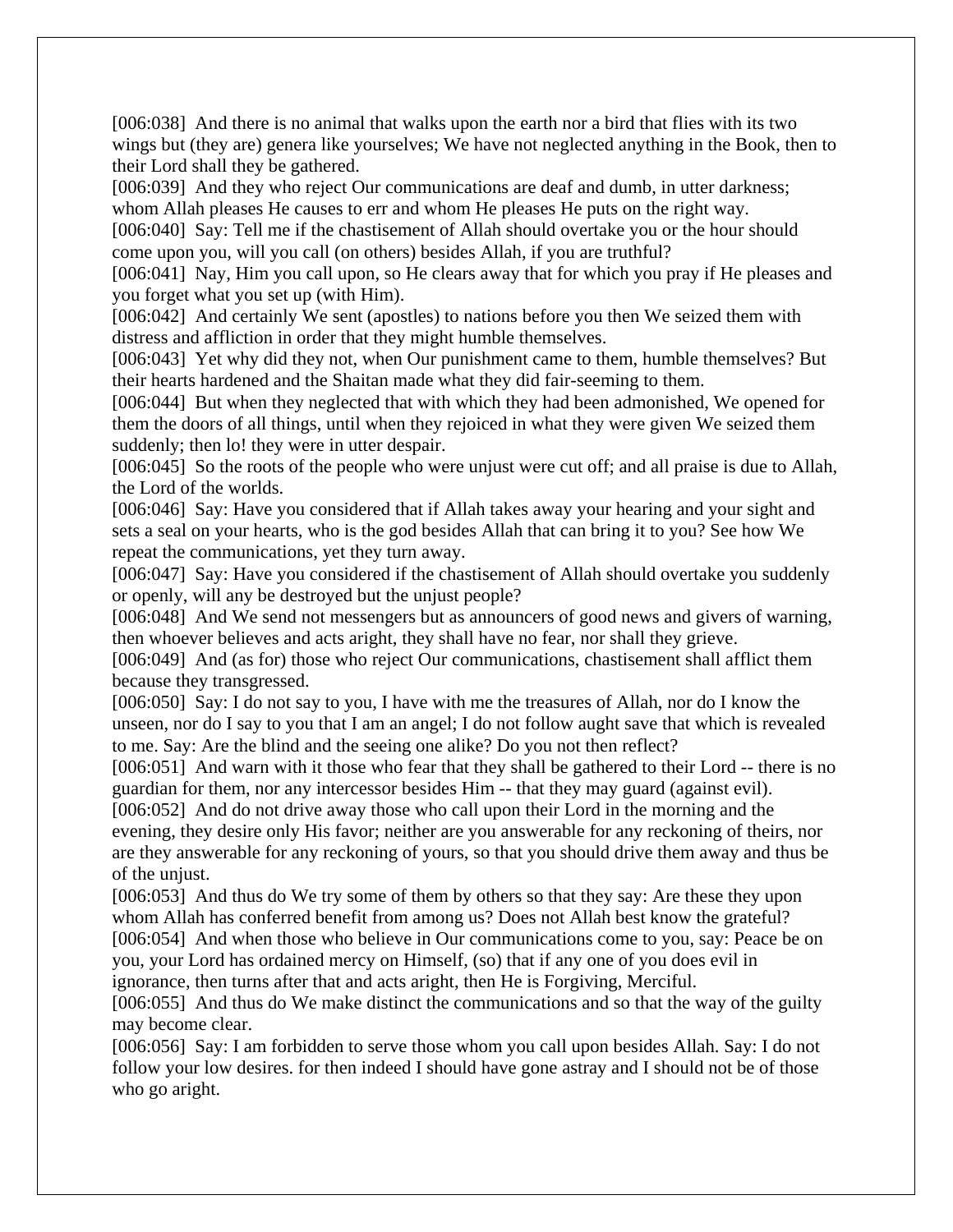[006:057] Say: Surely I have manifest proof from my Lord and you call it a lie; I have not with me that which you would hasten; the t judgment is only Allah's; He relates the truth and He is the best of deciders.

[006:058] Say: If that which you desire to hasten were with me, the matter would have certainly been decided between you and me; and Allah best knows the unjust.

[006:059] And with Him are the keys of the unseen treasures -- none knows them but He; and He knows what is in the land and the sea, and there falls not a leaf but He knows it, nor a grain in the darkness of the earth, nor anything green nor dry but (it is all) in a clear book.

[006:060] And He it is Who takes your souls at night (in sleep), and He knows what you acquire in the day, then He raises you up therein that an appointed term may be fulfilled; then to Him is your return, then He will inform you of what you were doing.

[006:061] And He is the Supreme, above His servants, and He sends keepers over you; until when death comes to one of you, Our messengers cause him to die, and they are not remiss. [006:062] Then are they sent back to Allah, their Master, the True one; now surely His is the judgment and He is swiftest in taking account.

[006:063] Say: Who is it that delivers you from the dangers of the land and the sea (when) you call upon Him (openly) humiliating yourselves, and in secret: If He delivers us from this, we should certainly be of the grateful ones.

[006:064] Say: Allah delivers you from them and from every distress, but again you set up others (with Him).

[006:065] Say: He has the power that He should send on you a chastisement from above you or from beneath your feet, or that He should throw you into confusion, (making you) of different parties; and make some of you taste the fighting of others. See how We repeat the communications that they may understand.

[006:066] And your people call it a lie and it is the very truth. Say: I am not placed in charge of you.

[006:067] For every prophecy is a term, and you will come to know (it).

[006:068] And when you see those who enter into false discourses about Our communications, withdraw from them until they enter into some other discourse, and if the Shaitan causes you to forget, then do not sit after recollection with the unjust people.

[006:069] And naught of the reckoning of their (deeds) shall be against those who guard (against evil), but (theirs) is only to remind, haply they may guard.

[006:070] And leave those who have taken their religion for a play and an idle sport, and whom this world's life has deceived, and remind (them) thereby lest a soul should be given up to destruction for what it has earned; it shall not have besides Allah any guardian nor an intercessor, and if it should seek to give every compensation, it shall not be accepted from it; these are they who shall be given up to destruction for what they earned; they shall have a drink of boiling water and a painful chastisement because they disbelieved.

[006:071] Say: Shall we call on that besides Allah, which does not benefit us nor harm us, and shall we be returned back on our heels after Allah has guided us, like him whom the Shaitans have made to fall down perplexed in the earth? He has companions who call him to the right way, (saying): Come to us. Say: Surely the guidance of Allah, that is the (true) guidance, and we are commanded that we should submit to the Lord of the worlds.

[006:072] And that you should keep up prayer and be careful of (your duty to) Him; and He it is to Whom you shall be gathered.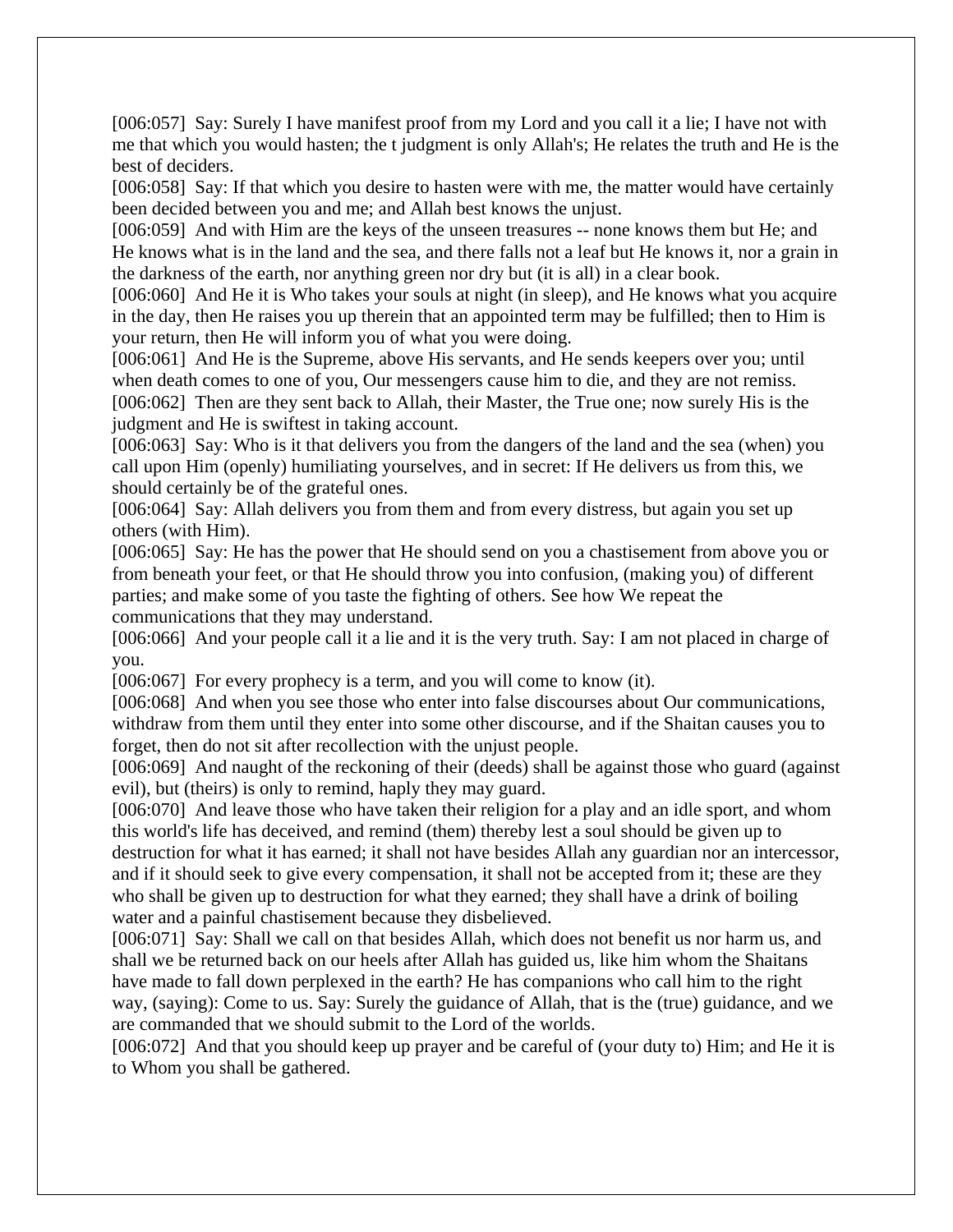[006:073] And He it is Who has created the heavens and the earth with truth, and on the day He says: Be, it is. His word is the truth, and His is the kingdom on the day when the trumpet shall be blown; the Knower of the unseen and the seen; and He is the Wise, the Aware.

[006:074] And when Ibrahim said to his sire, Azar: Do you take idols for gods? Surely I see you and your people in manifest error.

[006:075] And thus did We show Ibrahim the kingdom of the heavens and the earth and that he might be of those who are sure.

[006:076] So when the night over-shadowed him, he saw a star; said he: Is this my Lord? So when it set, he said: I do not love the setting ones.

[006:077] Then when he saw the moon rising, he said: Is this my Lord? So when it set, he said: If my Lord had not guided me I should certainly be of the erring people.

[006:078] Then when he saw the sun rising, he said: Is this my Lord? Is this the greatest? So when it set, he said: O my people! surely I am clear of what you set up (with Allah).

[006:079] Surely I have turned myself, being upright, wholly to Him Who originated the heavens and the earth, and I am not of the polytheists.

[006:080] And his people disputed with him. He said: Do you dispute with me respecting Allah? And He has guided me indeed; and I do not fear in any way those that you set up with Him, unless my Lord pleases; my Lord comprehends all things in His knowledge; will you not then mind?

[006:081] And how should I fear what you have set up (with Him), while you do not fear that you have set up with Allah that for which He has not sent down to you any authority; which then of the two parties is surer of security, if you know?

[006:082] Those who believe and do not mix up their faith with iniquity, those are they who shall have the security and they are those who go aright.

[006:083] And this was Our argument which we gave to Ibrahim against his people; We exalt in dignity whom We please; surely your Lord is Wise, Knowing.

[006:084] And We gave to him Ishaq and Yaqoub; each did We guide, and Nuh did We guide before, and of his descendants, Dawood and Sulaiman and Ayub and Yusuf and Haroun; and thus do We reward those who do good (to others).

[006:085] And Zakariya and Yahya and Isa and Ilyas; every one was of the good;

[006:086] And Ismail and Al-Yasha and Yunus and Lut; and every one We made to excel (in) the worlds:

[006:087] And from among their fathers and their descendants and their brethren, and We chose them and guided them into the right way.

[006:088] This is Allah's guidance, He guides thereby whom He pleases of His servants; and if they had set up others (with Him), certainly what they did would have become ineffectual for them.

[006:089] These are they to whom We gave the book and the wisdom and the prophecy; therefore if these disbelieve in it We have already entrusted with it a people who are not disbelievers in it.

[006:090] These are they whom Allah guided, therefore follow their guidance. Say: I do not ask you for any reward for it; it is nothing but a reminder to the nations.

[006:091] And they do not assign to Allah the attributes due to Him when they say: Allah has not revealed anything to a mortal. Say: Who revealed the Book which Musa brought, a light and a guidance to men, which you make into scattered writings which you show while you conceal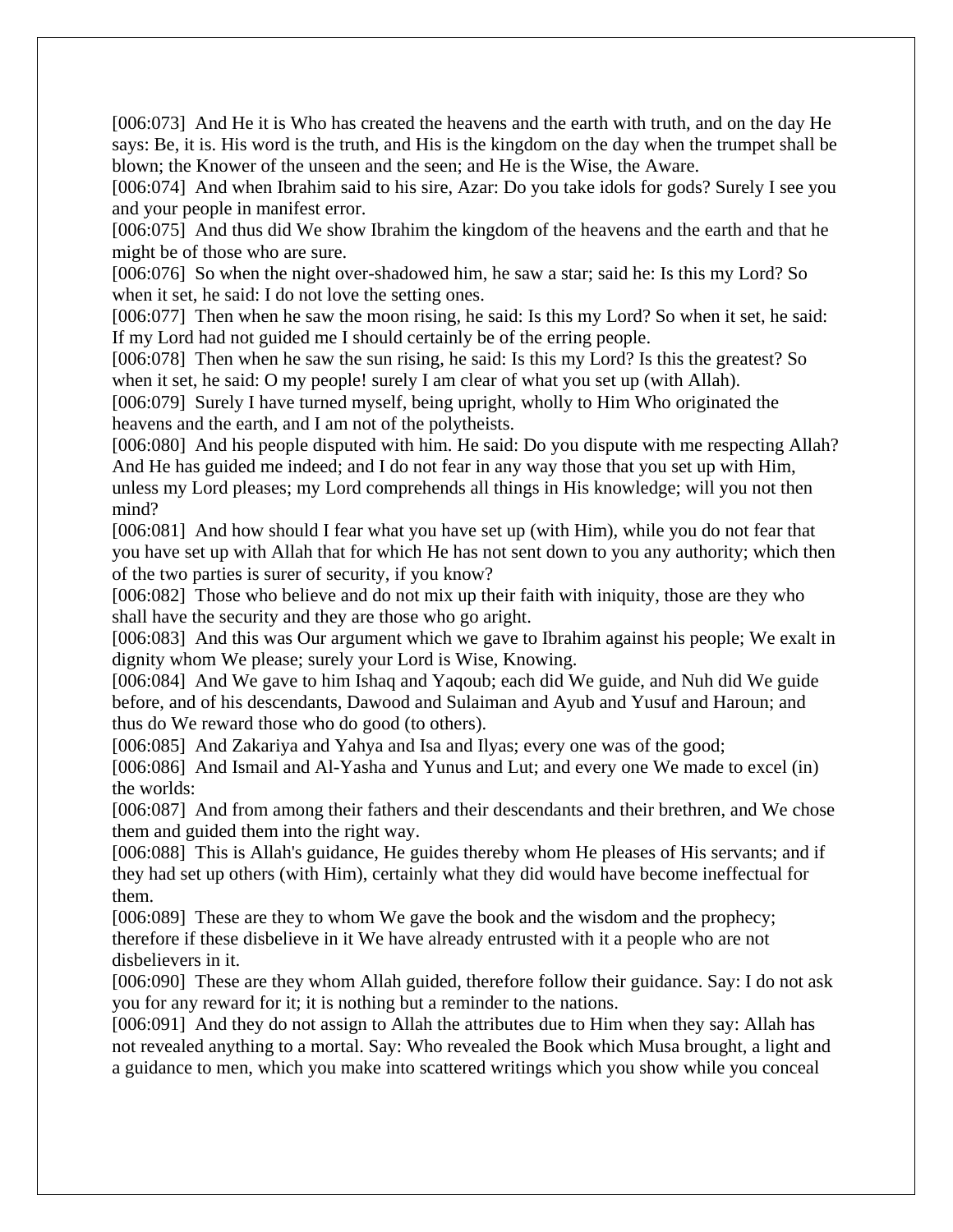much? And you were taught what you did not know, (neither) you nor your fathers. Say: Allah then leave them sporting in their vain discourses.

[006:092] And this is a Book We have revealed, blessed, verifying that which is before it, and that you may warn the metropolis and those around her; and those who believe in the hereafter believe in it, and they attend to their prayers constantly.

[006:093] And who is more unjust than he who forges a lie against Allah, or says: It has been revealed to me; while nothing has been revealed to him, and he who says: I can reveal the like of what Allah has revealed? and if you had seen when the unjust shall be in the agonies of death and the angels shall spread forth their hands: Give up your souls; today shall you be recompensed with an ignominious chastisement because you spoke against Allah other than the

truth and (because) you showed pride against His communications.

[006:094] And certainly you have come to Us alone as We created you at first, and you have left behind your backs the things which We gave you, and We do not see with you your intercessors about whom you asserted that they were (Allah's) associates in respect to you; certainly the ties between you are now cut off and what you asserted is gone from you.

[006:095] Surely Allah causes the grain and the stone to germinate; He brings forth the living from the dead and He is the bringer forth of the dead from the living; that is Allah! how are you then turned away.

[006:096] He causes the dawn to break; and He has made the night for rest, and the sun and the moon for reckoning; this is an arrangement of the Mighty, the Knowing.

[006:097] And He it is Who has made the stars for you that you might follow the right way thereby in the darkness of the land and the sea; truly We have made plain the communications for a people who know.

[006:098] And He it is Who has brought you into being from a single soul, then there is (for you) a resting-place and a depository; indeed We have made plain the communications for a people who understand.

[006:099] And He it is Who sends down water from the cloud, then We bring forth with it buds of all (plants), then We bring forth from it green (foliage) from which We produce grain piled up (in the ear); and of the palm-tree, of the sheaths of it, come forth clusters (of dates) within reach, and gardens of grapes and olives and pomegranates, alike and unlike; behold the fruit of it when it yields the fruit and the ripening of it; most surely there are signs in this for a people who believe.

[006:100] And they make the jinn associates with Allah, while He created them, and they falsely attribute to Him sons and daughters without knowledge; glory be to Him, and highly exalted is He above what they ascribe (to Him).

[006:101] Wonderful Originator of the heavens and the earth! How could He have a son when He has no consort, and He (Himself) created everything, and He is the Knower of all things. [006:102] That is Allah, your Lord, there is no god but He; the Creator of all things, therefore serve Him, and He has charge of all things.

[006:103] Vision comprehends Him not, and He comprehends (all) vision; and He is the Knower of subtleties, the Aware.

[006:104] Indeed there have come to you clear proofs from your Lord; whoever will therefore see, it is for his own soul and whoever will be blind, it shall be against himself and I am not a keeper over you.

[006:105] And thus do We repeat the communications and that they may say: You have read; and that We may make it clear to a people who know.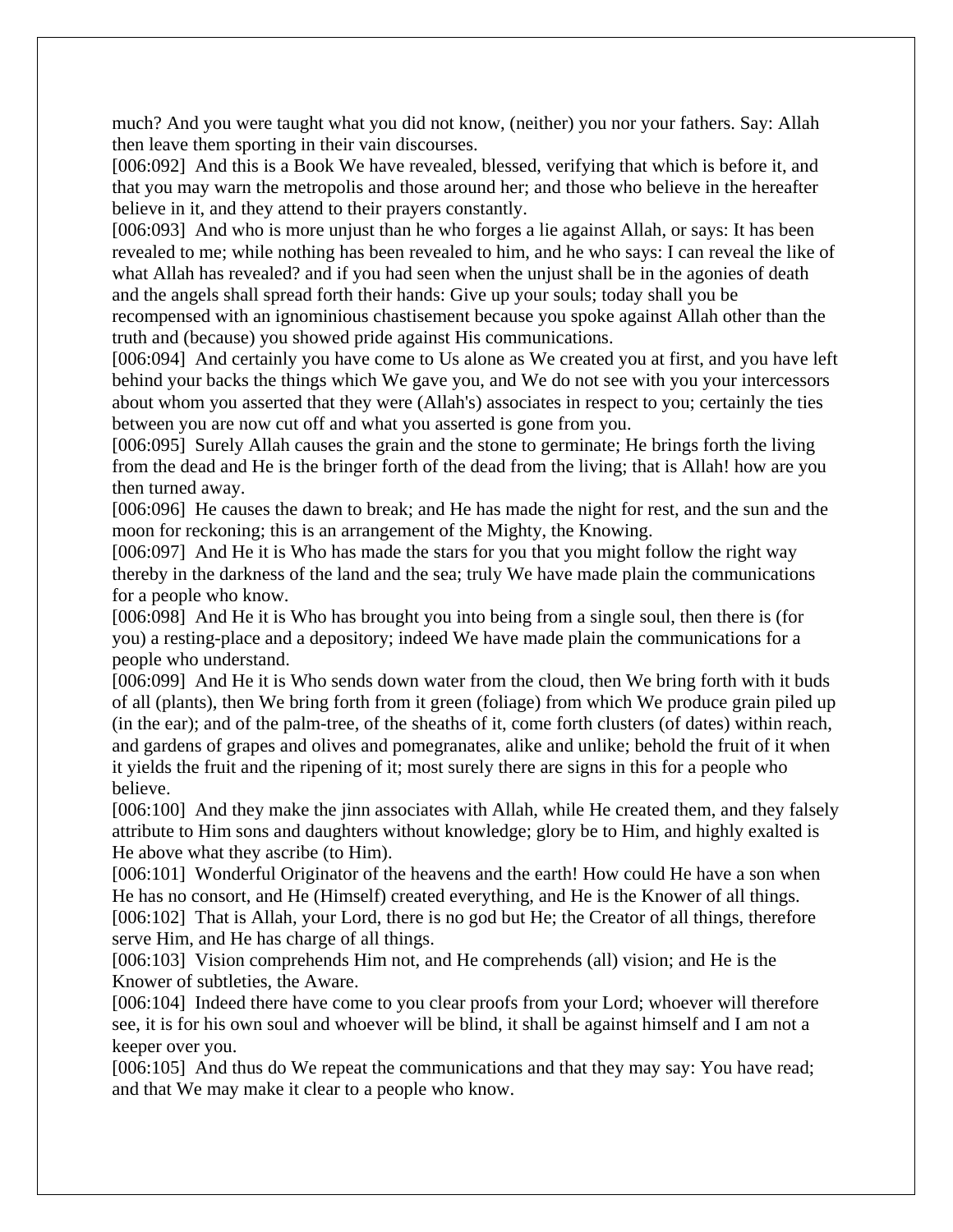[006:106] Follow what is revealed to you from your Lord; there is no god but He; and withdraw from the polytheists.

[006:107] And if Allah had pleased, they would not have set up others (with Him) and We have not appointed you a keeper over them, and you are not placed in charge of them.

[006:108] And do not abuse those whom they call upon besides Allah, lest exceeding the limits they should abuse Allah out of ignorance. Thus have We made fair seeming to every people their deeds; then to their Lord shall be their return, so He will inform them of what they did.

[006:109] And they swear by Allah with the strongest of their oaths, that if a sign came to them they would most certainly believe in it. Say: Signs are only with Allah; and what should make you know that when it comes they will not believe?

[006:110] And We will turn their hearts and their sights, even as they did not believe in it the first time, and We will leave them in their inordinacy, blindly wandering on.

[006:111] And even if We had sent down to them the angels and the dead had spoken to them and We had brought together all things before them, they would not believe unless Allah pleases, but most of them are ignorant.

[006:112] And thus did We make for every prophet an enemy, the Shaitans from among men and jinn, some of them suggesting to others varnished falsehood to deceive (them), and had your Lord pleased they would not have done it, therefore leave them and that which they forge.

[006:113] And that the hearts of those who do not believe in the hereafter may incline to it and that they may be well pleased with it and that they may earn what they are going to earn (of evil). [006:114] Shall I then seek a judge other than Allah? And He it is Who has revealed to you the Book (which is) made plain; and those whom We have given the Book know that it is revealed by your Lord with truth, therefore you should not be of the disputers.

[006:115] And the word of your Lord has been accomplished truly and justly; there is none who can change His words, and He is the Hearing, the Knowing.

[006:116] And if you obey most of those in the earth, they will lead you astray from Allah's way; they follow but conjecture and they only lie.

[006:117] Surely your Lord -- He best knows who goes astray from His way, and He best knows those who follow the right course.

[006:118] Therefore eat of that on which Allah's name has been mentioned if you are believers in His communications.

[006:119] And what reason have you that you should not eat of that on which Allah's name has been mentioned, and He has already made plain to you what He has forbidden to you --

excepting what you are compelled to; and most surely many would lead (people) astray by their low desires out of ignorance; surely your Lord -- He best knows those who exceed the limits. [006:120] And abandon open and secret sin; surely they who earn sin shall be recompensed with what they earned.

[006:121] And do not eat of that on which Allah's name has not been mentioned, and that is most surely a transgression; and most surely the Shaitans suggest to their friends that they should contend with you; and if you obey them, you shall most surely be polytheists.

[006:122] Is he who was dead then We raised him to life and made for him a light by which he walks among the people, like him whose likeness is that of one in utter darkness whence he cannot come forth? Thus what they did was made fair seeming to the unbelievers.

[006:123] And thus have We made in every town the great ones to be its guilty ones, that they may plan therein; and they do not plan but against their own souls, and they do not perceive.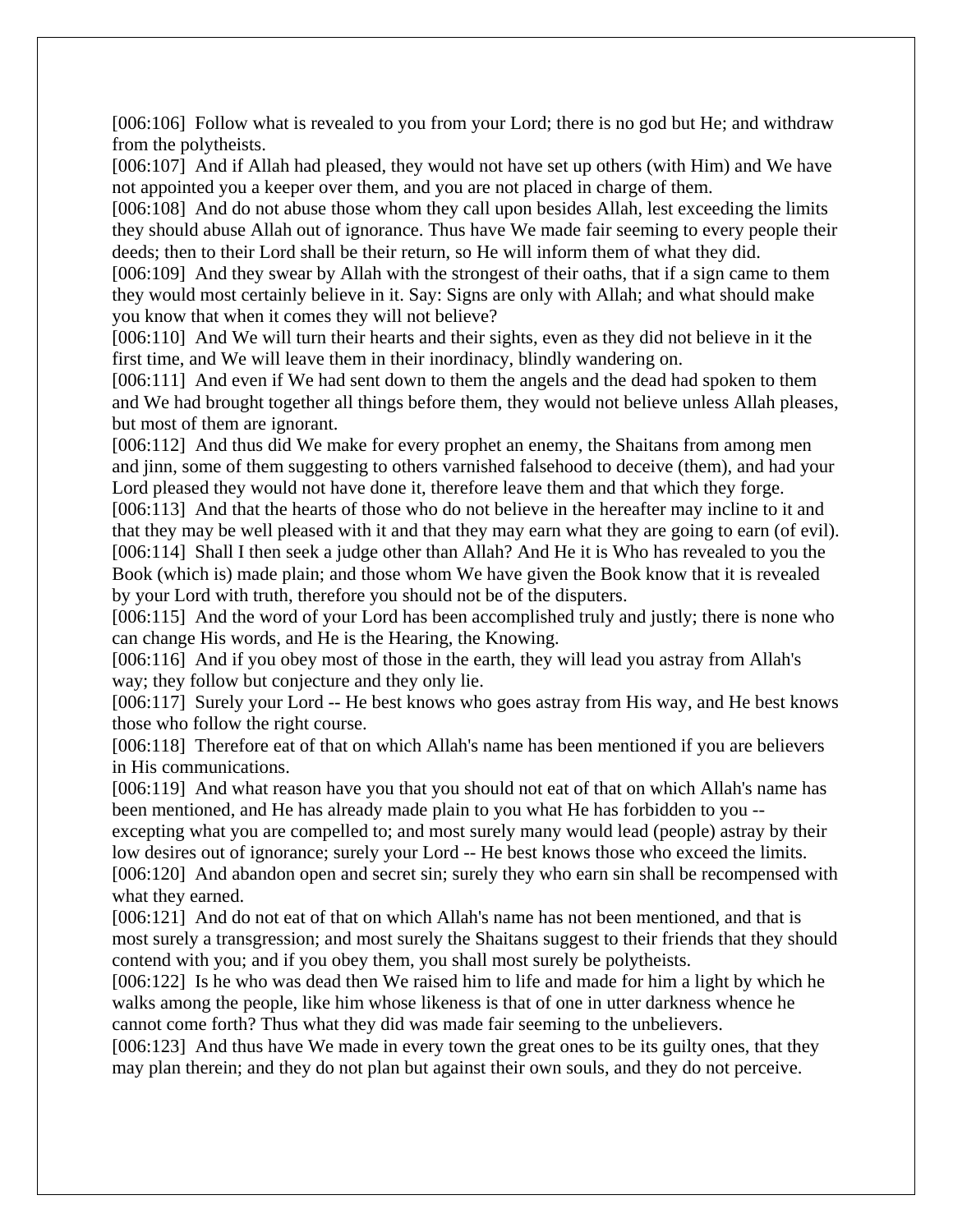[006:124] And when a communication comes to them they say: We will not believe till we are given the like of what Allah's apostles are given. Allah best knows where He places His message. There shall befall those who are guilty humiliation from Allah and severe chastisement because of what they planned.

[006:125] Therefore (for) whomsoever Allah intends that He would guide him aright, He expands his breast for Islam, and (for) whomsoever He intends that He should cause him to err, He makes his breast strait and narrow as though he were ascending upwards; thus does Allah lay uncleanness on those who do not believe.

[006:126] And this is the path of your Lord, (a) right (path); indeed We have made the communications clear for a people who mind.

[006:127] They shall have the abode of peace with their Lord, and He is their guardian because of what they did.

[006:128] And on the day when He shall gather them all together: O assembly of jinn! you took away a great part of mankind. And their friends from among the men shall say: Our Lord! some of us profited by others and we have reached our appointed term which Thou didst appoint for us. He shall say: The fire is your abode, to abide in it, except as Allah is pleased; surely your Lord is Wise, Knowing.

[006:129] And thus do We make some of the iniquitous to befriend others on account of what they earned.

[006:130] O assembly of jinn and men! did there not come to you apostles from among you, relating to you My communications and warning you of the meeting of this day of yours? They shall say: We bear witness against ourselves; and this world's life deceived them, and they shall bear witness against their own souls that they were unbelievers.

[006:131] This is because your Lord would not destroy towns unjustly while their people were negligent.

[006:132] And all have degrees according to what they do; and your Lord is not heedless of what they do.

[006:133] And your Lord is the Self-sufficient one, the Lord of mercy; if He pleases, He may take you off, and make whom He pleases successors after you, even as He raised you up from the seed of another people.

[006:134] Surely what you are threatened with must come to pass and you cannot escape (it). [006:135] Say: O my people! act according to your ability; I too am acting; so you will soon come to know, for whom (of us) will be the (good) end of the abode; surely the unjust shall not be successful.

[006:136] And they set apart a portion for Allah out of what He has created of tilth and cattle, and say: This is for Allah -- so they assert -- and this for our associates; then what is for their associates, it reaches not to Allah, and whatever is (set apart) for Allah, it reaches to their associates; evil is that which they judge.

[006:137] And thus their associates have made fair seeming to most of the polytheists the killing of their children, that they may cause them to perish and obscure for them their religion; and if Allah had pleased, they would not have done it, therefore leave them and that which they forge. [006:138] And they say: These are cattle and tilth prohibited, none shall eat them except such as We please -- so they assert -- and cattle whose backs are forbidden, and cattle on which they would not mention Allah's name -- forging a lie against Him; He shall requite them for what they forged.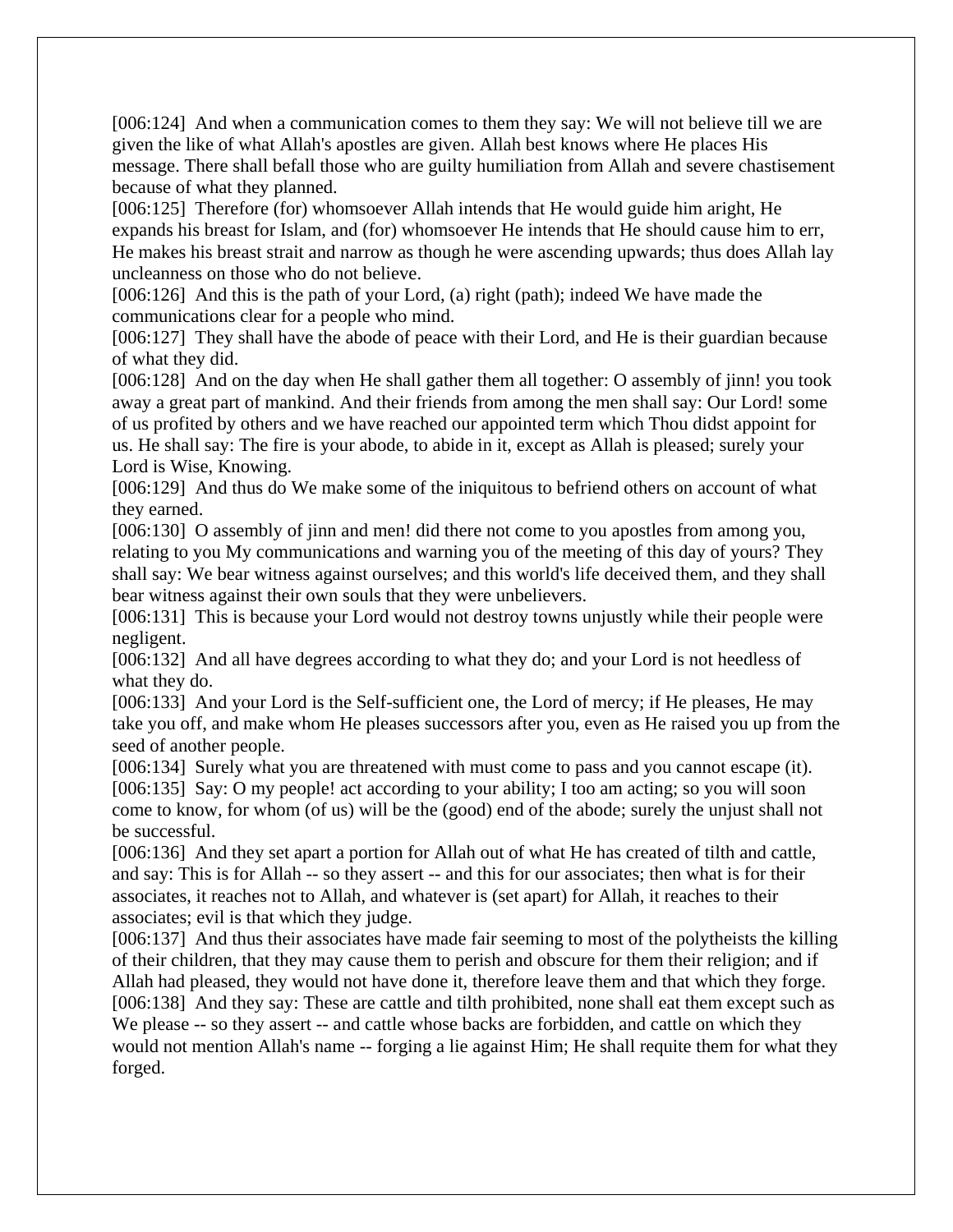[006:139] And they say: What is in the wombs of these cattle is specially for our males, and forbidden to our wives, and if it be stillborn, then they are all partners in it; He will reward them for their attributing (falsehood to Allah); surely He is Wise, Knowing.

[006:140] They are lost indeed who kill their children foolishly without knowledge, and forbid what Allah has given to them forging a lie against Allah; they have indeed gone astray, and they are not the followers of the right course.

[006:141] And He it is Who produces gardens (of vine), trellised and untrellised, and palms and seed-produce of which the fruits are of various sorts, and olives and pomegranates, like and unlike; eat of its fruit when it bears fruit, and pay the due of it on the day of its reaping, and do not act extravagantly; surely He does not love the extravagant.

[006:142] And of cattle (He created) beasts of burden and those which are fit for slaughter only; eat of what Allah has given you and do not follow the footsteps of the Shaitan; surely he is your open enemy.

[006:143] Eight in pairs -- two of sheep and two of goats. Say: Has He forbidden the two males or the two females or that which the wombs of the two females contain? Inform me with knowledge if you are truthful.

[006:144] And two of camels and two of cows. Say: Has He forbidden the two males or the two females or that which the wombs of the two females contain? Or were you witnesses when Allah enjoined you this? Who, then, is more unjust than he who forges a lie against Allah that he should lead astray men without knowledge? Surely Allah does not guide the unjust people. [006:145] Say: I do not find in that which has been revealed to me anything forbidden for an eater to eat of except that it be what has died of itself, or blood poured forth, or flesh of swine - for that surely is unclean -- or that which is a transgression, other than (the name of) Allah having been invoked on it; but whoever is driven to necessity, not desiring nor exceeding the limit, then surely your Lord is Forgiving, Merciful.

[006:146] And to those who were Jews We made unlawful every animal having claws, and of oxen and sheep We made unlawful to them the fat of both, except such as was on their backs or the entrails or what was mixed with bones: this was a punishment We gave them on account of their rebellion, and We are surely Truthful.

[006:147] But if they give you the lie, then say: Your Lord is the Lord of All-encompassing mercy; and His punishment cannot be averted from the guilty people.

[006:148] Those who are polytheists will say: If Allah had pleased we would not have associated (aught with Him) nor our fathers, nor would we have forbidden (to ourselves) anything; even so did those before them reject until they tasted Our punishment. Say: Have you any knowledge with you so you should bring it forth to us? You only follow a conjecture and you only tell lies.

[006:149] Say: Then Allah's is the conclusive argument; so if He please, He would certainly guide you all.

[006:150] Say: Bring your witnesses who should bear witness that Allah has forbidden this, then if they bear witness, do not bear witness with them; and follow not the low desires of those who reject Our communications and of those who do not believe in the hereafter, and they make (others) equal to their Lord.

[006:151] Say: Come I will recite what your Lord has forbidden to you -- (remember) that you do not associate anything with Him and show kindness to your parents, and do not slay your children for (fear of) poverty -- We provide for you and for them -- and do not draw nigh to indecencies, those of them which are apparent and those which are concealed, and do not kill the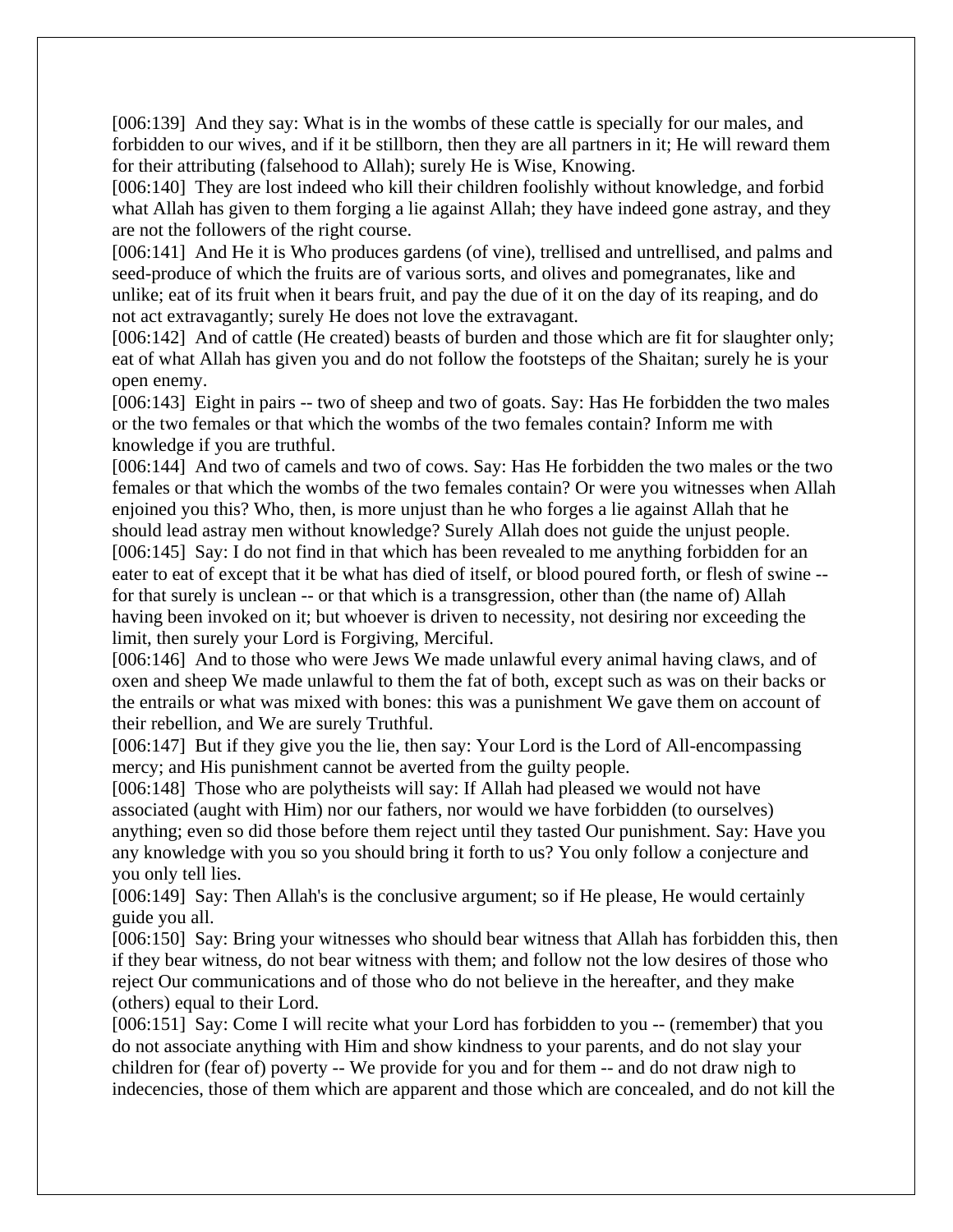soul which Allah has forbidden except for the requirements of justice; this He has enjoined you with that you may understand.

[006:152] And do not approach the property of the orphan except in the best manner until he attains his maturity, and give full measure and weight with justice -- We do not impose on any soul a duty except to the extent of its ability; and when you speak, then be just though it be (against) a relative, and fulfill Allah's covenant; this He has enjoined you with that you may be mindful;

[006:153] And (know) that this is My path, the right one therefore follow it, and follow not (other) ways, for they will lead you away from His way; this He has enjoined you with that you may guard (against evil).

[006:154] Again, We gave the Book to Musa to complete (Our blessings) on him who would do good (to others), and making plain all things and a guidance and a mercy, so that they should believe in the meeting of their Lord.

[006:155] And this is a Book We have revealed, blessed; therefore follow it and guard (against evil) that mercy may be shown to you.

[006:156] Lest you say that the Book was only revealed to two parties before us and We were truly unaware of what they read.

[006:157] Or lest you should say: If the Book had been revealed to us, we would certainly have been better guided than they, so indeed there has come to you clear proof from your Lord, and guidance and mercy. Who then is more unjust than he who rejects Allah's communications and turns away from them? We will reward those who turn away from Our communications with an evil chastisement because they turned away.

[006:158] They do not wait aught but that the angels should come to them, or that your Lord should come, or that some of the signs of your Lord should come. On the day when some of the signs of your Lord shall come, its faith shall not profit a soul which did not believe before, or earn good through its faith. Say: Wait; we too are waiting.

[006:159] Surely they who divided their religion into parts and became sects, you have no concern with them; their affair is only with Allah, then He will inform them of what they did. [006:160] Whoever brings a good deed, he shall have ten like it, and whoever brings an evil deed, he shall be recompensed only with the like of it, and they shall not be dealt with unjustly. [006:161] Say: Surely, (as for) me, my Lord has guided me to the right path; (to) a most right religion, the faith of Ibrahim the upright one, and he was not of the polytheists.

[006:162] Say. Surely my prayer and my sacrifice and my life and my death are (all) for Allah, the Lord of the worlds;

[006:163] No associate has He; and this am I commanded, and I am the first of those who submit.

[006:164] Say: What! shall I seek a Lord other than Allah? And He is the Lord of all things; and no soul earns (evil) but against itself, and no bearer of burden shall bear the burden of another; then to your Lord is your return, so He will inform you of that in which you differed.

[006:165] And He it is Who has made you successors in the land and raised some of you above others by (various) grades, that He might try you by what He has given you; surely your Lord is quick to requite (evil), and He is most surely the Forgiving, the Merciful.

[007:001] Alif Lam Mim Suad.

[007:002] A Book revealed to you -- so let there be no straitness in your breast on account of it -- that you may warn thereby, and a reminder close to the believers.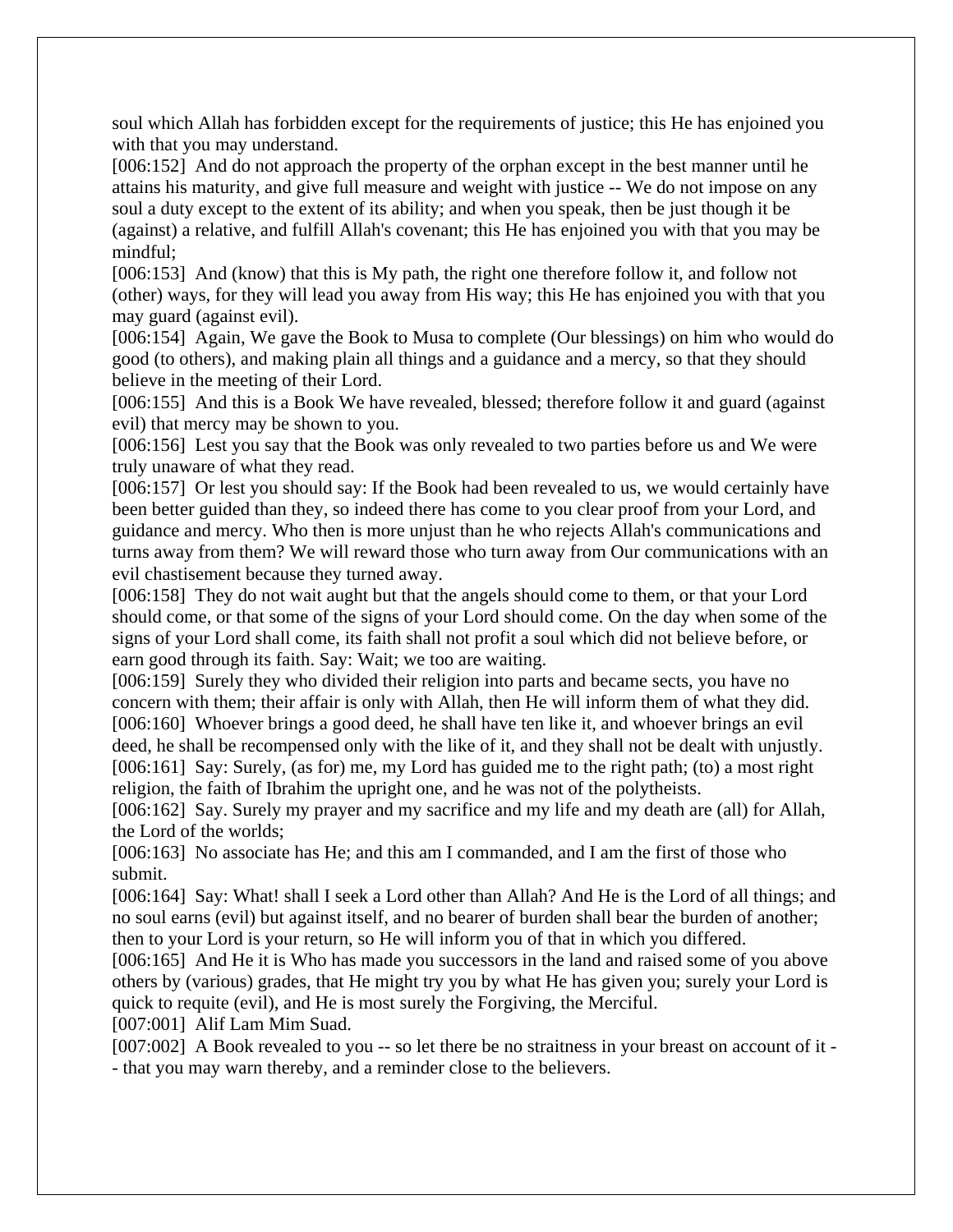[007:003] Follow what has been revealed to you from your Lord and do not follow guardians besides Him, how little do you mind.

[007:004] And how many a town that We destroyed, so Our punishment came to it by night or while they slept at midday.

[007:005] Yet their cry, when Our punishment came to them, was nothing but that they said: Surely we were unjust.

[007:006] Most certainly then We will question those to whom (the apostles) were sent, and most certainly We will also question the apostles;

[007:007] Then most certainly We will relate to them with knowledge, and We were not absent. [007:008] And the measuring out on that day will be just; then as for him whose measure (of good deeds) is heavy, those are they who shall be successful;

[007:009] And as for him whose measure (of good deeds) is light those are they who have made their souls suffer loss because they disbelieved in Our communications.

[007:010] And certainly We have established you in the earth and made in it means of livelihood for you; little it is that you give thanks.

[007:011] And certainly We created you, then We fashioned you, then We said to the angels: Make obeisance to Adam. So they did obeisance except Iblis; he was not of those who did obeisance.

[007:012] He said: What hindered you so that you did not make obeisance when I commanded you? He said: I am better than he: Thou hast created me of fire, while him Thou didst create of dust.

[007:013] He said: Then get forth from this (state), for it does not befit you to behave proudly therein. Go forth, therefore, surely you are of the abject ones.

[007:014] He said: Respite me until the day when they are raised up.

[007:015] He said: Surely you are of the respited ones.

[007:016] He said: As Thou hast caused me to remain disappointed I will certainly lie in wait for them in Thy straight path.

[007:017] Then I will certainly come to them from before them and from behind them, and from their right-hand side and from their left-hand side; and Thou shalt not find most of them thankful.

[007:018] He said: Get out of this (state), despised, driven away; whoever of them will follow you, I will certainly fill hell with you all.

[007:019] And (We said): O Adam! Dwell you and your wife in the garden; so eat from where you desire, but do not go near this tree, for then you will be of the unjust.

[007:020] But the Shaitan made an evil suggestion to them that he might make manifest to them what had been hidden from them of their evil inclinations, and he said: Your Lord has not forbidden you this tree except that you may not both become two angels or that you may (not) become of the immortals.

[007:021] And he swore to them both: Most surely I am a sincere adviser to you.

[007:022] Then he caused them to fall by deceit; so when they tasted of the tree, their evil inclinations became manifest to them, and they both began to cover themselves with the leaves of the garden; and their Lord called out to them: Did I not forbid you both from that tree and say to you that the Shaitan is your open enemy?

[007:023] They said: Our Lord! We have been unjust to ourselves, and if Thou forgive us not, and have (not) mercy on us, we shall certainly be of the losers.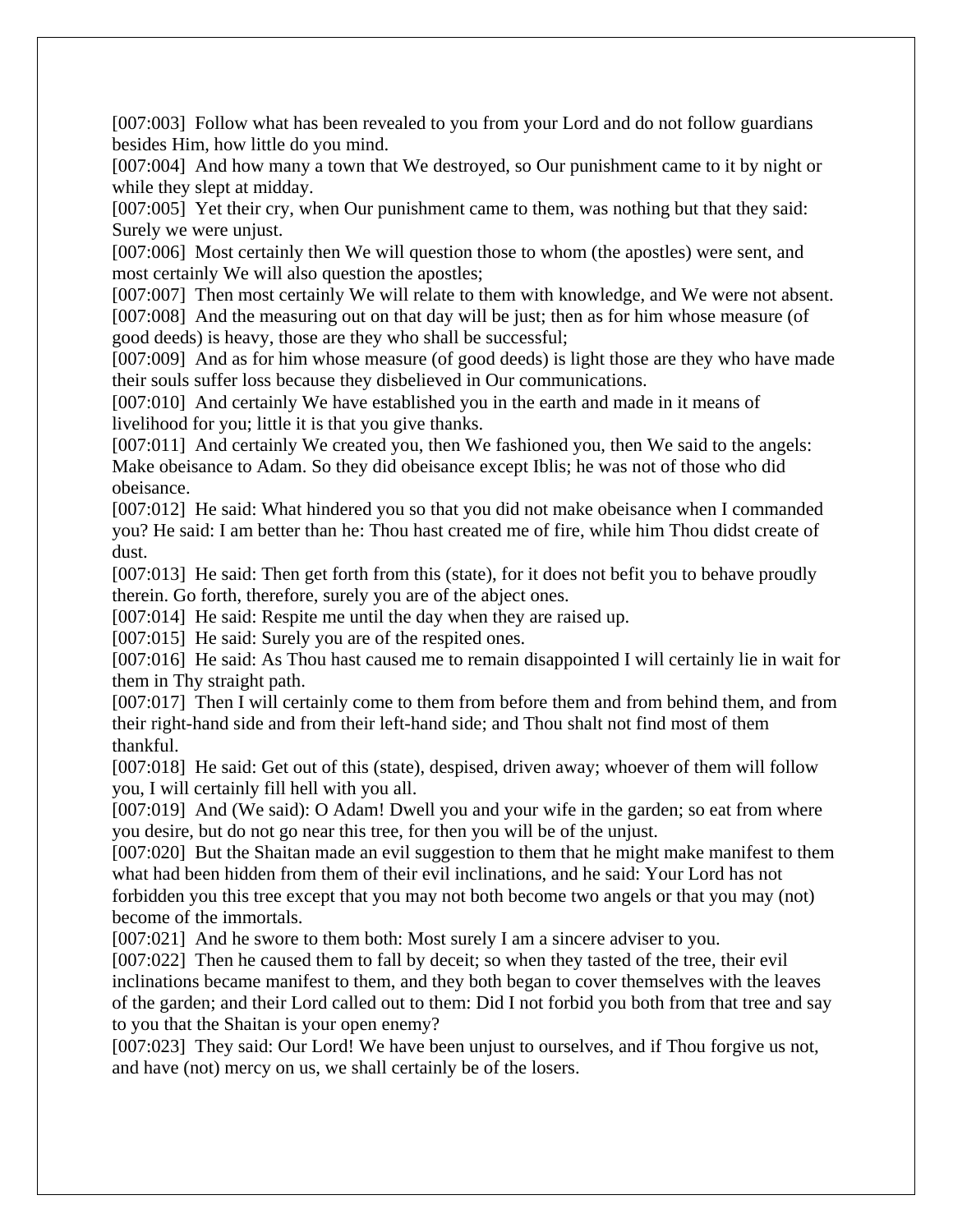[007:024] He said: Get forth, some of you, the enemies of others, and there is for you in the earth an abode and a provision for a time.

[007:025] He (also) said: Therein shall you live, and therein shall you die, and from it shall you be raised.

[007:026] O children of Adam! We have indeed sent down to you clothing to cover your shame, and (clothing) for beauty and clothing that guards (against evil), that is the best. This is of the communications of Allah that they may be mindful.

[007:027] O children of Adam! let not the Shaitan cause you to fall into affliction as he expelled your parents from the garden, pulling off from them both their clothing that he might show them their evil inclinations, he surely sees you, he as well as his host, from whence you cannot see them; surely We have made the Shaitans to be the guardians of those who do not believe.

[007:028] And when they commit an indecency they say: We found our fathers doing this, and Allah has enjoined it on us. Say: Surely Allah does not enjoin indecency; do you say against Allah what you do not know?

[007:029] Say: My Lord has enjoined justice, and set upright your faces at every time of prayer and call on Him, being sincere to Him in obedience; as He brought you forth in the beginning, so shall you also return.

[007:030] A part has He guided aright and (as for another) part, error is justly their due, surely they took the Shaitans for guardians beside Allah, and they think that they are followers of the right

[007:031] O children of Adam! attend to your embellishments at every time of prayer, and eat and drink and be not extravagant; surely He does not love the extravagant.

[007:032] Say: Who has prohibited the embellishment of Allah which He has brought forth for His servants and the good provisions? Say: These are for the believers in the life of this world, purely (theirs) on the resurrection day; thus do We make the communications clear for a people who know.

[007:033] Say: My Lord has only prohibited indecencies, those of them that are apparent as well as those that are concealed, and sin and rebellion without justice, and that you associate with Allah that for which He has not sent down any authority, and that you say against Allah what you do not know.

[007:034] And for every nation there is a doom, so when their doom is come they shall not remain behind the least while, nor shall they go before.

[007:035] O children of Adam! if there come to you apostles from among you relating to you My communications, then whoever shall guard (against evil) and act aright -- they shall have no fear nor shall they grieve.

[007:036] And (as for) those who reject Our communications and turn away from them haughtily -- these are the inmates of the fire they shall abide in it.

[007:037] Who is then more unjust than he who forges a lie against Allah or rejects His communications? (As for) those, their portion of the Book shall reach them, until when Our messengers come to them causing them to die, they shall say: Where is that which you used to call upon besides Allah? They would say: They are gone away from us; and they shall bear witness against themselves that they were unbelievers

[007:038] He will say: Enter into fire among the nations that have passed away before you from among jinn and men; whenever a nation shall enter, it shall curse its sister, until when they have all come up with one another into it; the last of them shall say with regard to the foremost of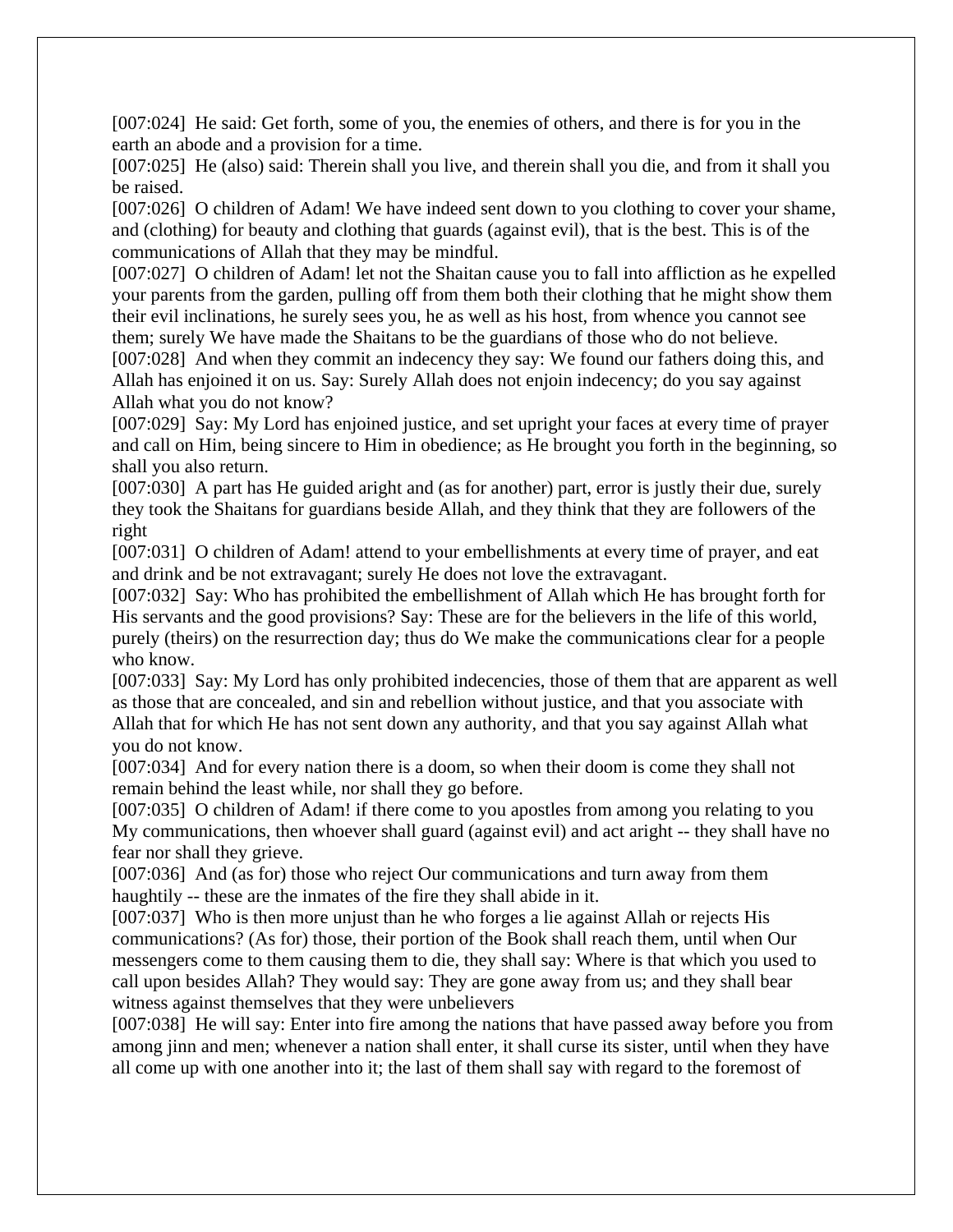them: Our Lord! these led us astray therefore give them a double chastisement of the fire. He will say: Every one shall have double but you do not know.

[007:039] And the foremost of them will say to the last of them: So you have no preference over us; therefore taste the chastisement for what you earned.

[007:040] Surely (as for) those who reject Our communications and turn away from them haughtily, the doors of heaven shall not be opened for them, nor shall they enter the garden until the camel pass through the eye of the needle; and thus do We reward the guilty.

[007:041] They shall have a bed of hell-fire and from above them coverings (of it); and thus do We reward the unjust.

[007:042] And (as for) those who believe and do good We do not impose on any soul a duty except to the extent of its ability -- they are the dwellers of the garden; in it they shall abide. [007:043] And We will remove whatever of ill-feeling is in their breasts; the rivers shall flow

beneath them and they shall say: All praise is due to Allah Who guided us to this, and we would not have found the way had it not been that Allah had guided us; certainly the apostles of our Lord brought the truth; and it shall be cried out to them that this is the garden of which you are made heirs for what you did.

[007:044] And the dwellers of the garden will call out to the inmates of the fire: Surely we have found what our Lord promised us to be true; have you too found what your Lord promised to be true? They will say: Yes. Then a crier will cry out among them that the curse of Allah is on the unjust.

[007:045] Who hinder (people) from Allah's way and seek to make it crooked, and they are disbelievers in the hereafter.

[007:046] And between the two there shall be a veil, and on the most elevated places there shall be men who know all by their marks, and they shall call out to the dwellers of the garden: Peace be on you; they shall not have yet entered it, though they hope.

[007:047] And when their eyes shall be turned towards the inmates of the fire, they shall say: Our Lord! place us not with the unjust.

[007:048] And the dwellers of the most elevated places shall ca! out to men whom they will recognize by their marks saying: Of no avail were to you your amassings and your behaving haughtily:

[007:049] Are these they about whom you swore that Allah will not bestow mercy on them? Enter the garden; you shall have no fear, nor shall you grieve.

[007:050] And the inmates of the fire shall call out to the dwellers of the garden, saying: Pour on us some water or of that which Allah has given you. They shall say: Surely Allah has prohibited them both to the unbelievers.

[007:051] Who take their religion for an idle sport and a play and this life's world deceives them; so today We forsake them, as they neglected the meeting of this day of theirs and as they denied Our communications.

[007:052] And certainly We have brought them a Book which We have made clear with knowledge, a guidance and a mercy for a people who believe.

[007:053] Do they wait for aught but its final sequel? On the day when its final sequel comes about, those who neglected it before will say: Indeed the apostles of our Lord brought the truth; are there for us then any intercessors so that they should intercede on our behalf? Or could we be sent back so that we should do (deeds) other than those which we did? Indeed they have lost their souls and that which they forged has gone away from them.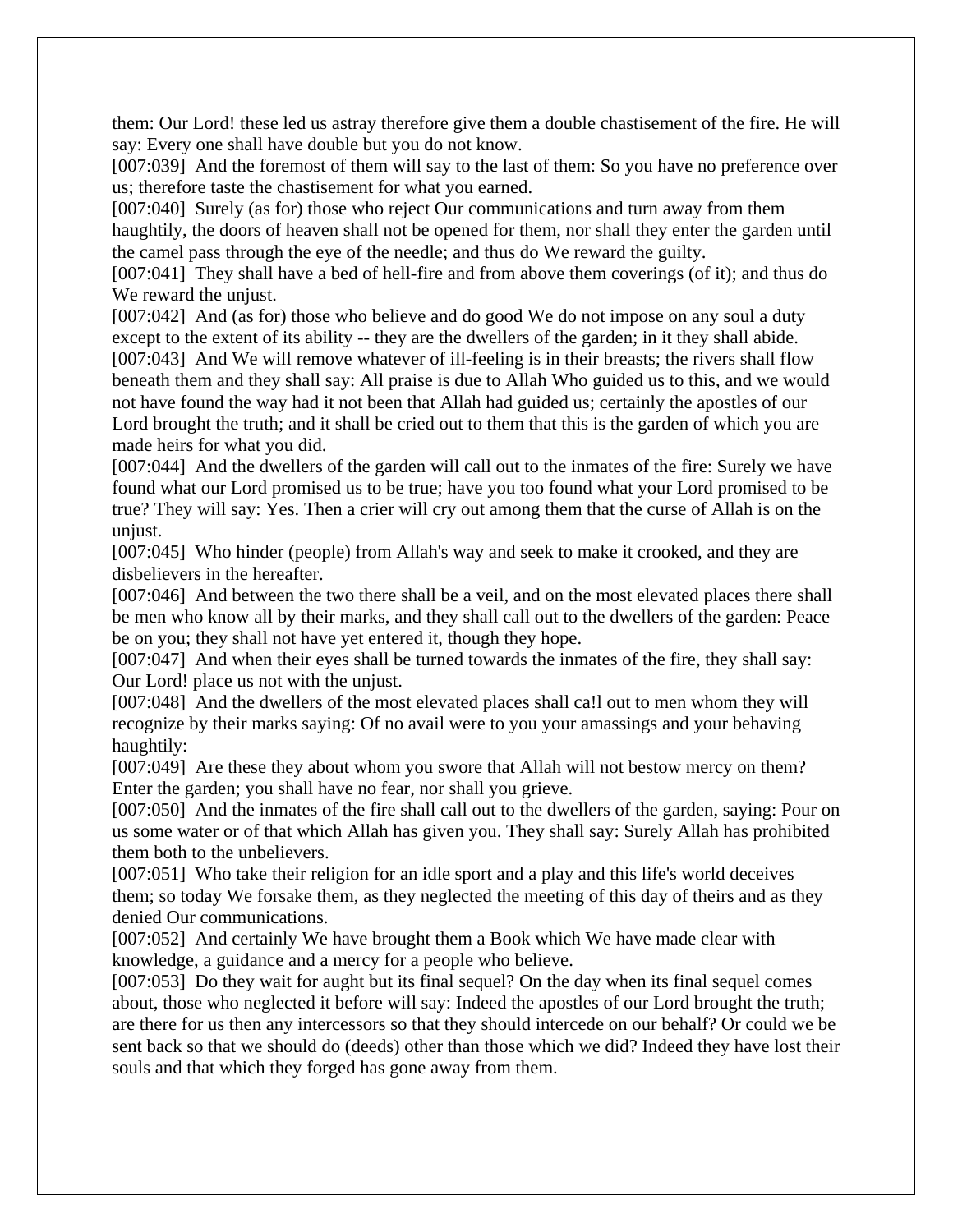[007:054] Surely your Lord is Allah, Who created the heavens and the earth in six periods of time, and He is firm in power; He throws the veil of night over the day, which it pursues incessantly; and (He created) the sun and the moon and the stars, made subservient by His command; surely His is the creation and the command; blessed is Allah, the Lord of the worlds. [007:055] Call on your Lord humbly and secretly; surely He does not love those who exceed the limits.

[007:056] And do not make mischief in the earth after its reformation, and call on Him fearing and hoping; surely the mercy of Allah is nigh to those who do good (to others).

[007:057] And He it is Who sends forth the winds bearing good news before His mercy, until, when they bring up a laden cloud, We drive it to a dead land, then We send down water on it, then bring forth with it of fruits of all kinds; thus shall We bring forth the dead that you may be mindful.

[007:058] And as for the good land, its vegetation springs forth (abundantly) by the permission of its Lord, and (as for) that which is inferior (its herbage) comes forth but scantily; thus do We repeat the communications for a people who give thanks.

[007:059] Certainly We sent Nuh to his people, so he said: O my people! serve Allah, you have no god other than Him; surely I fear for you the chastisement of a grievous day.

[007:060] The chiefs of his people said: Most surely we see you in clear error.

[007:061] He said: O my people! there is no error in me, but I am an apostle from the Lord of the worlds.

[007:062] I deliver to you the messages of my Lord, and I offer you good advice and I know from Allah what you do not know.

[007:063] What! do you wonder that a reminder has come to you from your Lord through a man from among you, that he might warn you and that you might guard (against evil) and so that mercy may be shown to you?

[007:064] But they called him a liar, so We delivered him and those with him in the ark, and We drowned those who rejected Our communications; surely they were a blind people.

[007:065] And to Ad (We sent) their brother Hud. He said: O my people! serve Allah, you have no god other than Him; will you not then guard (against evil)?

[007:066] The chiefs of those who disbelieved from among his people said: Most surely we see you in folly, and most surely we think you to be of the liars.

[007:067] He said: O my people! there is no folly in me, but I am an apostle of the Lord of the worlds.

[007:068] I deliver to you the messages of my Lord and I am a faithful adviser to you:

[007:069] What! do you wonder that a reminder has come to you from your Lord through a man from among you that he might warn you? And remember when He made you successors after Nuh's people and increased you in excellence in respect of make; therefore remember the benefits of Allah, that you may be successful.

[007:070] They said: Have you come to us that we may serve Allah alone and give up what our fathers used to serve? Then bring to us what you threaten us with, if you are of the truthful ones. [007:071] He said: Indeed uncleanness and wrath from your Lord have lighted upon you; what! do you dispute with me about names which you and your fathers have given? Allah has not sent any authority for them; wait then, I too with you will be of those who wait.

[007:072] So We delivered him and those with him by mercy from Us, and We cut off the last of those who rejected Our communications and were not believers.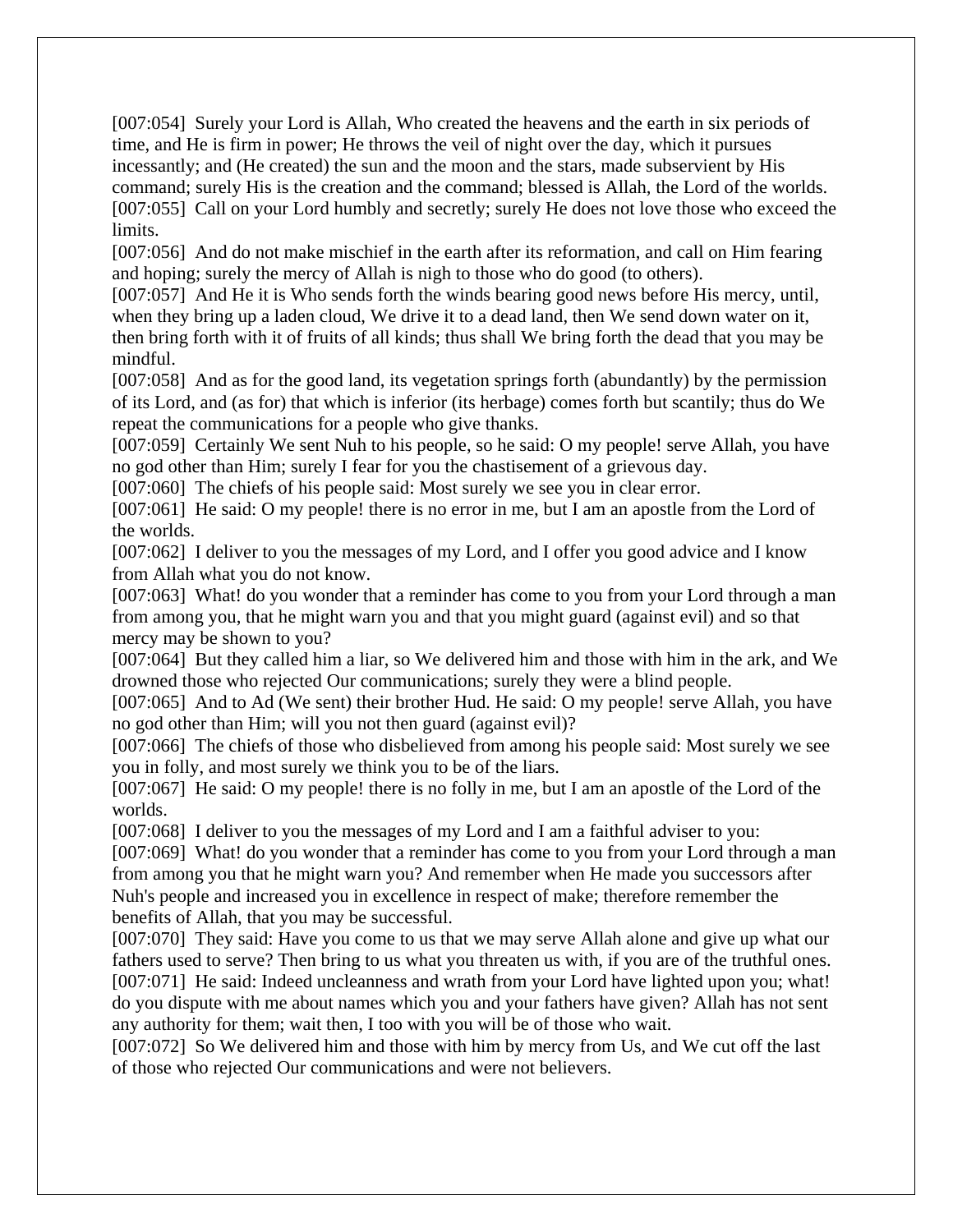[007:073] And to Samood (We sent) their brother Salih. He said: O my people! serve Allah, you have no god other than Him; clear proof indeed has come to you from your Lord; this is (as) Allah's she-camel for you -- a sign, therefore leave her alone to pasture on Allah's earth, and do not touch her with any harm, otherwise painful chastisement will overtake you.

[007:074] And remember when He made you successors after Ad and settled you in the land -you make mansions on its plains and hew out houses in the mountains -- remember therefore Allah's benefits and do not act corruptly in the land, making mischief.

[007:075] The chief of those who behaved proudly among his people said to those who were considered weak, to those who believed from among them: Do you know that Salih is sent by his Lord? They said: Surely we are believers in what he has been sent with

[007:076] Those who were haughty said: Surely we are deniers of what you believe in.

[007:077] So they slew the she-camel and revolted against their Lord's commandment, and they said: O Salih! bring us what you threatened us with, if you are one of the apostles.

[007:078] Then the earthquake overtook them, so they became motionless bodies in their abode. [007:079] Then he turned away from them and said: O my people I did certainly deliver to you the message of my Lord, and I gave you good advice, but you do not love those who give good advice.

[007:080] And (We sent) Lut when he said to his people: What! do you commit an indecency which any one in the world has not done before you?

[007:081] Most surely you come to males in lust besides females; nay you are an extravagant people.

[007:082] And the answer of his people was no other than that they said: Turn them out of your town, surely they are a people who seek to purify (themselves).

[007:083] So We delivered him and his followers, except his wife; she was of those who remained behind.

[007:084] And We rained upon them a rain; consider then what was the end of the guilty. [007:085] And to Madyan (We sent) their brother Shu'aib. He said: O my people! serve Allah, you have no god other than Him; clear proof indeed has come to you from your Lord, therefore give full measure and weight and do not diminish to men their things, and do not make mischief in the land after its reform; this is better for you if you are believers:

[007:086] And do not lie in wait in every path, threatening and turning away from Allah's way him who believes in Him and seeking to make it crooked; and remember when you were few then He multiplied you, and consider what was the end of the mischief-makers.

[007:087] And if there is a party of you who believe in that with which am sent, and another party who do not believe, then wait patiently until Allah judges between us; and He is the best of the Judges.

[007:088] The chiefs, those who were proud from among his people said: We will most certainly turn you out, O Shu'aib, and (also; those who believe with you, from our town, or you shall come back to our faith. He said: What! though we dislike (it)?

[007:089] Indeed we shall have forged a lie against Allah If we go back to your religion after Allah has delivered us from It, and it befits us not that we should go back to it, except if Allah our Lord please: Our Lord comprehends all things :n His knowledge; in Allah do we trust: Our Lord! decide between us and our people with truth; and Thou art the best of deciders.

[007:090] And the chiefs of those who disbelieved from among his people said: If you follow Shu'aib, you shall then most surely be losers

[007:091] Then the earthquake overtook them, so they became motionless bodies in their abode.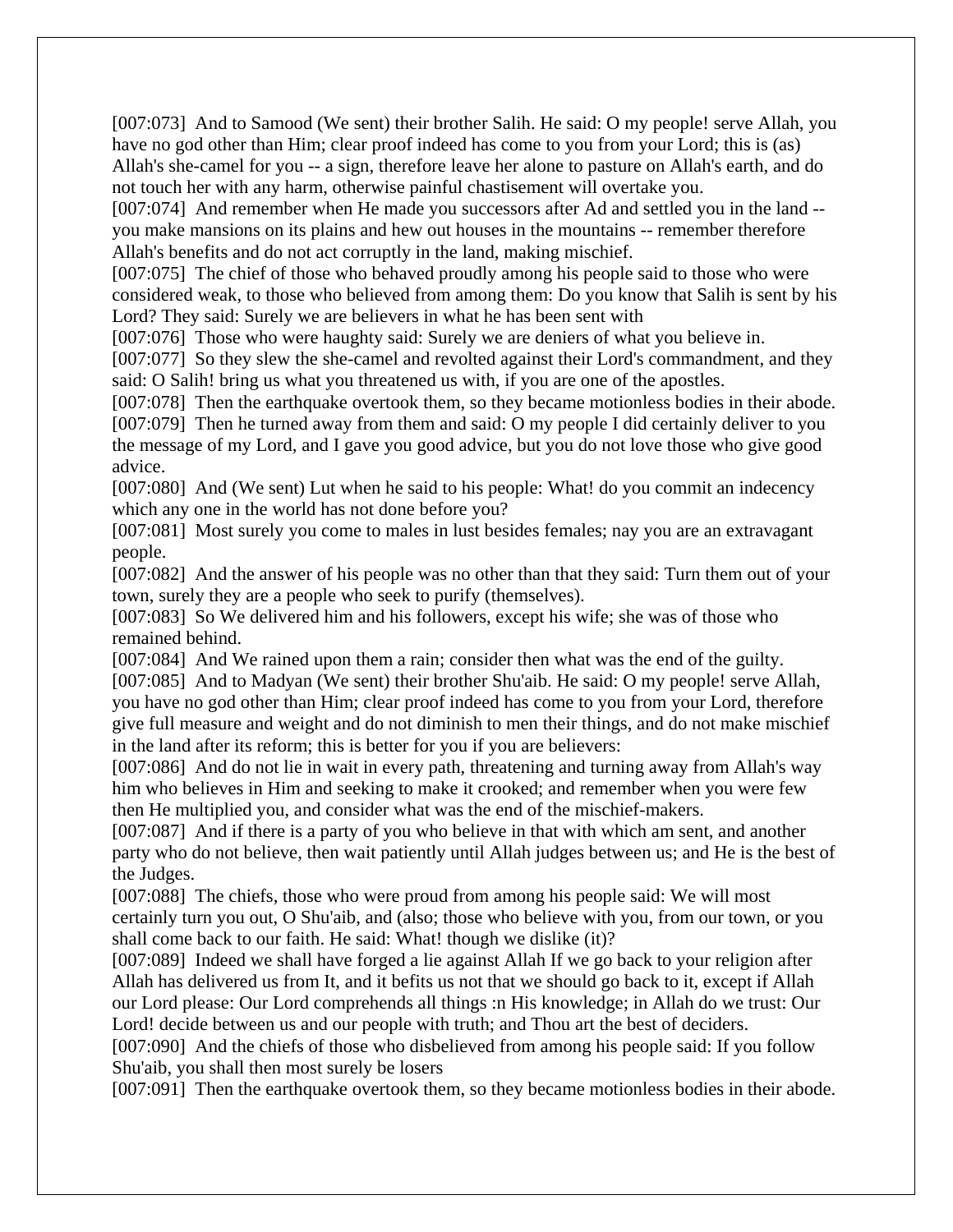[007:092] Those who called Shu'aib a liar were as though they had never dwelt therein; those who called Shu'aib a liar, they were the losers.

[007:093] So he turned away from them and said: O my people! certainly I delivered to you the messages of my Lord and I gave you good advice; how shall I then be sorry for an unbelieving people?

[007:094] And We did not send a prophet in a town but We overtook its people with distress and affliction in order that they might humble themselves.

[007:095] Then We gave them good in the place of evil until they became many and said: Distress and happiness did indeed befall our fathers. Then We took them by surprise while they did not perceive.

[007:096] And if the people of the towns had believed and guarded (against evil) We would certainly have opened up for them blessings from the heaven and the earth, but they rejected, so We overtook them for what they had earned.

[007:097] What! do the people of the towns then feel secure from Our punishment coming to them by night while they sleep?

[007:098] What! do the people of the towns feel secure from Our punishment coming to them in the morning while they play?

[007:099] What! do they then feel secure from Allah's plan? But none feels secure from Allah's plan except the people who shall perish.

[007:100] Is it not clear to those who inherit the earth after its (former) residents that if We please We would afflict them on account of their faults and set a seal on their hearts so they would not hear.

[007:101] These towns -- We relate to you some of their stories, and certainly their apostles came to them with clear arguments, but they would not believe in what they rejected at first; thus does Allah set a seal over the hearts of the unbelievers

[007:102] And We did not find in most of them any (faithfulness to) covenant, and We found most of them to be certainly transgressors.

[007:103] Then we raised after them Musa with Our communications to Firon and his chiefs, but they disbelieved in them; consider then what was the end of the mischief makers.

[007:104] And Musa said: O Firon! surely I am an apostle from the Lord of the worlds:

[007:105] (I am) worthy of not saying anything about Allah except the truth: I have come to you indeed with clear proof from your Lord, therefore send with me the children of Israel

[007:106] He said: If you have come with a sign, then bring it, if you are of the truthful ones.

[007:107] So he threw his rod, then lo! it was a clear serpent.

[007:108] And he drew forth his hand, and lo! it was white to the beholders.

[007:109] The chiefs of Firon's people said: most surely this is an enchanter possessed of knowledge:

[007:110] He intends to turn you out of your land. What counsel do you then give?

[007:111] They said: Put him off and his brother, and send collectors into the cities:

[007:112] That they may bring to you every enchanter possessed of knowledge.

[007:113] And the enchanters came to Firon (and) said: We must surely have a reward if we are the prevailing ones.

[007:114] He said: Yes, and you shall certainly be of those who are near (to me).

[007:115] They said: O Musa! will you cast, or shall we be the first to cast?

[007:116] He said: Cast. So when they cast, they deceived the people's eyes and frightened them, and they produced a mighty enchantment.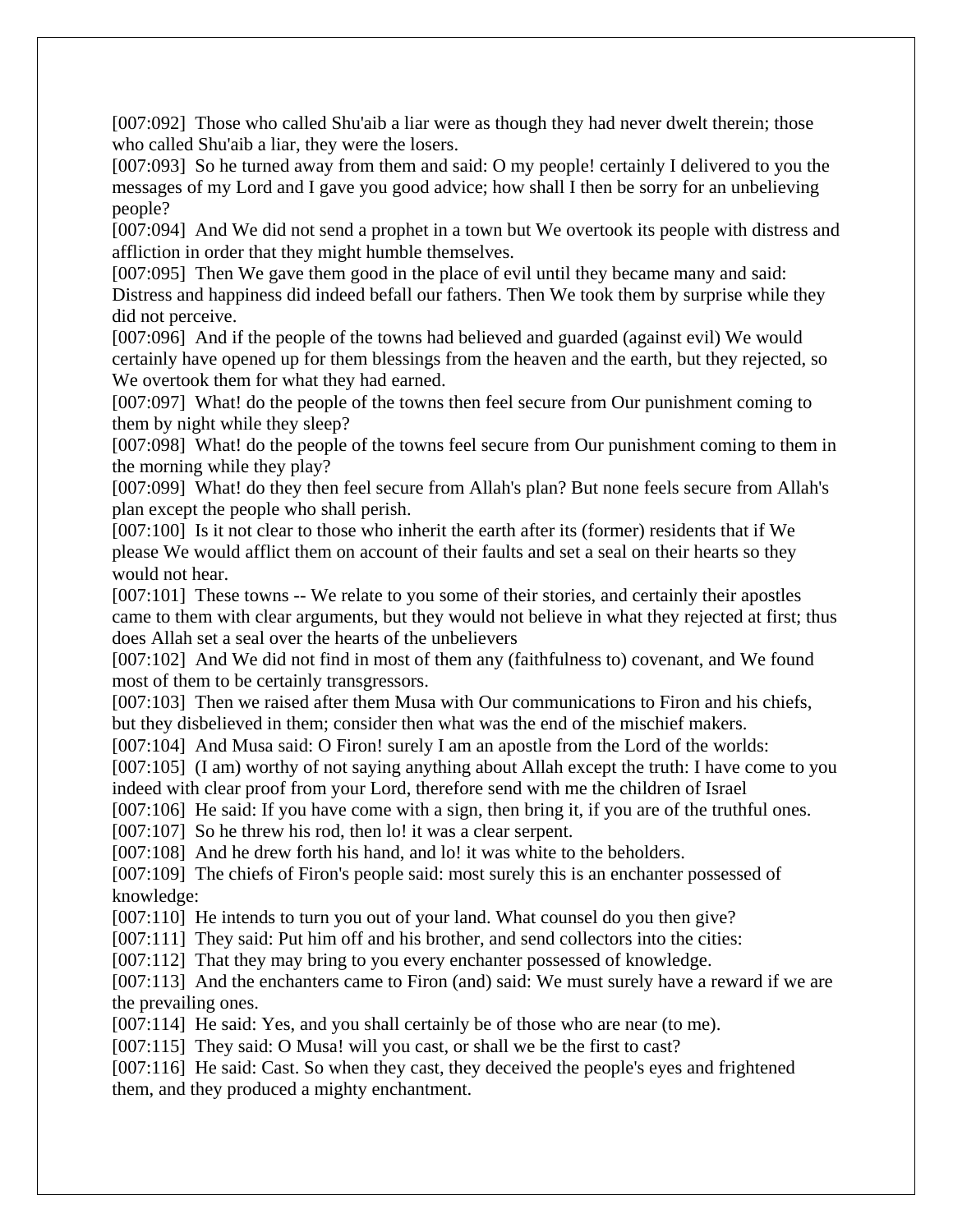[007:117] And We revealed to Musa, saying: Cast your rod; then lo! it devoured the lies they told.

[007:118] So the truth was established, and what they did became null.

[007:119] Thus they were vanquished there, and they went back abased.

[007:120] And the enchanters were thrown down, prostrating (themselves).

[007:121] They said: We believe in the Lord of the worlds,

[007:122] The Lord of Musa and Haroun.

[007:123] Firon said: Do you believe in Him before I have given you permission? Surely this is a plot which you have secretly devised in this city, that you may turn out of it its people, but you shall know:

[007:124] I will certainly cut off your hands and your feet on opposite sides, then will I crucify you all together.

[007:125] They said: Surely to our Lord shall we go back:

[007:126] And you do not take revenge on us except because we have believed in the communications of our Lord when they came to us! Our Lord: Pour out upon us patience and cause us to die in submission.

[007:127] And the chiefs of Firon's people said: Do you leave Musa and his people to make mischief in the land and to forsake you and your gods? He said: We will slay their sons and spare their women, and surely we are masters over them.

[007:128] Musa said to his people: Ask help from Allah and be patient; surely the land is Allah's; He causes such of His servants to inherit it as He pleases, and the end is for those who guard (against evil).

[007:129] They said: We have been persecuted before you came to us and since you have come to us. He said: It may be that your Lord will destroy your enemy and make you rulers in the land, then He will see how you act.

[007:130] And certainly We overtook Firon's people with droughts and diminution of fruits that they may be mindful.

[007:131] But when good befell them they said: This is due to us; and when evil afflicted them, they attributed it to the ill-luck of Musa and those with him; surely their evil fortune is only from Allah but most of them do not know.

[007:132] And they said: Whatever sign you may bring to us to charm us with it -- we will not believe in you.

[007:133] Therefore We sent upon them widespread death, and the locusts and the lice and the frog and the blood, clear signs; but they behaved haughtily and they were a guilty people.

[007:134] And when the plague fell upon them, they said: O Musa! pray for us to your Lord as He has promised with you, if you remove the plague from us, we will certainly believe in you and we will certainly send away with you the children of Israel.

[007:135] But when We removed the plague from them till a term which they should attain lo! they broke (the promise).

[007:136] Therefore We inflicted retribution on them and drowned them in the sea because they rejected Our signs and were heedless of them.

[007:137] And We made the people who were deemed weak to inherit the eastern lands and the western ones which We had blessed; and the good word of your Lord was fulfilled in the children of Israel because they bore up (sufferings) patiently; and We utterly destroyed what Firon and his people had wrought and what they built.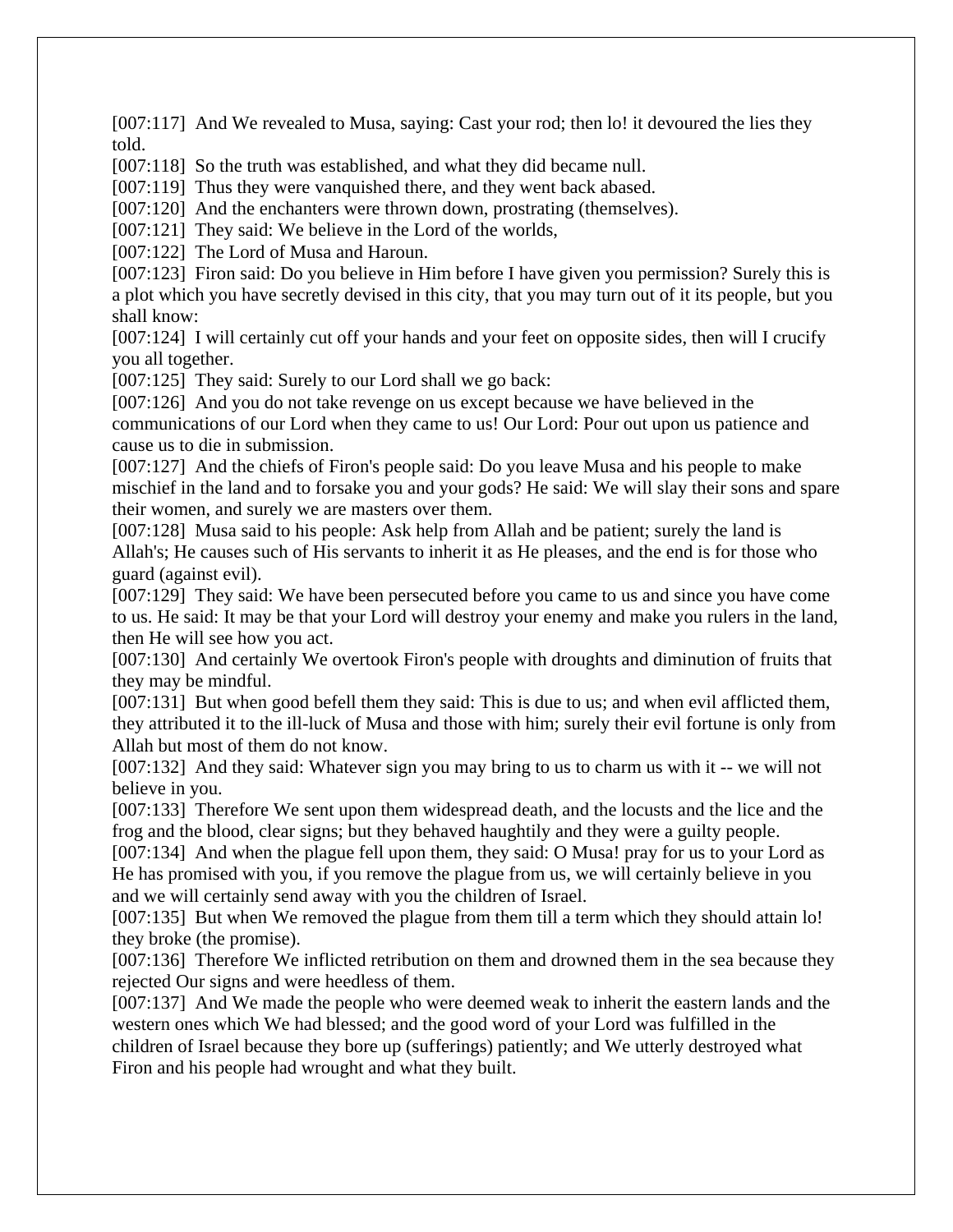[007:138] And We made the children of Israel to pass the sea; then they came upon a people who kept to the worship of their idols They said: O Musa! make for us a god as they have (their) gods He said: Surely you are a people acting ignorantly:

[007:139] (As to) these, surely that about which they are shall be brought to naught and that which they do is vain.

[007:140] He said: What! shall I seek for you a god other than Allah while He has made you excel (all) created things?

[007:141] And when We delivered you from Firon's people who subjected you to severe torment, killing your sons and sparing your women, and in this there was a great trial from your Lord.

[007:142] And We appointed with Musa a time of thirty nights and completed them with ten (more), so the appointed time of his Lord was complete forty nights, and Musa said to his brother Haroun: Take my place among my people, and act well and do not follow the way of the mischief-makers.

[007:143] And when Musa came at Our appointed time and his Lord spoke to him, he said: My Lord! show me (Thyself), so that I may look upon Thee. He said: You cannot (bear to) see Me but look at the mountain, if it remains firm in its place, then will you see Me; but when his Lord manifested His glory to the mountain He made it crumble and Musa fell down in a swoon; then when he recovered, he said: Glory be to Thee, I turn to Thee, and I am the first of the believers. [007:144] He said: O Musa! surely I have chosen you above the people with My messages and with My words, therefore take hold of what I give to you and be of the grateful ones.

[007:145] And We ordained for him in the tablets admonition of every kind and clear explanation of all things; so take hold of them with firmness and enjoin your people to take hold of what is best thereof; I will show you the abode of the transgressors.

[007:146] I will turn away from My communications those who are unjustly proud in the earth; and if they see every sign they will not believe in It; and if they see the way of rectitude they do not take It for a way, and if they see the way of error. they take it for a way; this is because they rejected Our communications and were heedless of them.

[007:147] And (as to) those who reject Our communications and the meeting of the hereafter, their deeds are null. Shall they be rewarded except for what they have done?

[007:148] And Musa's people made of their ornaments a calf after him, a (mere) body, which gave a mooing sound. What! could they not see that it did not speak to them nor guide them in the way? They took it (for worship) and they were unjust.

[007:149] And when they repented and saw that they had gone astray, they said: If our Lord show not mercy to us and forgive us we shall certainly be of the losers.

[007:150] And when Musa returned to his people, wrathful (and) in violent grief, he said: Evil is it that you have done after me; did you turn away from the bidding of your Lord? And he threw down the tablets and seized his brother by the head, dragging him towards him. He said: Son of my mother! surely the people reckoned me weak and had well-nigh slain me, therefore make not the enemies to rejoice over me and count me not among the unjust people.

[007:151] He said: My Lord! forgive me and my brother and cause us to enter into Thy mercy, and Thou art the most Merciful of the merciful ones.

[007:152] (As for) those who took the calf (for a god), surely wrath from their Lord and disgrace in this world's life shall overtake them, and thus do We recompense the devisers of lies.

[007:153] And (as to) those who do evil deeds, then repent after that and believe, your Lord after that is most surely Forgiving, Merciful.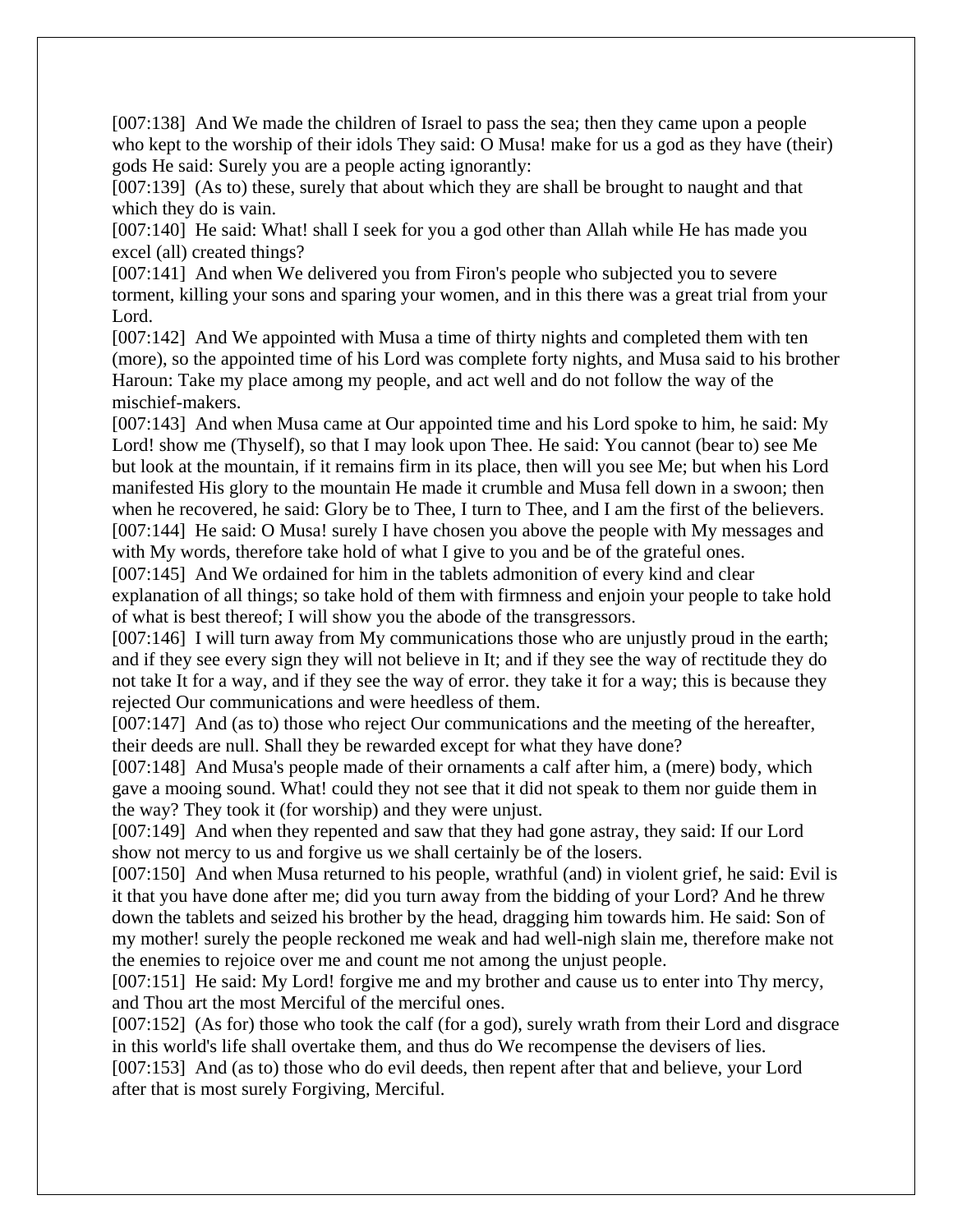[007:154] And when Musa's anger calmed down he took up the tablets, and in the writing thereof was guidance and mercy for those who fear for the sake of their Lord.

[007:155] And Musa chose out of his people seventy men for Our appointment; so when the earthquake overtook them, he said: My Lord! if Thou hadst pleased, Thou hadst destroyed them before and myself (too); wilt Thou destroy us for what the fools among us have done? It is naught but Thy trial, Thou makest err with it whom Thou pleasest and guidest whom Thou pleasest: Thou art our Guardian, therefore forgive us and have mercy on us, and Thou art the best of the forgivers.

[007:156] And ordain for us good in this world's life and in the hereafter, for surely we turn to Thee. He said: (As for) My chastisement, I will afflict with it whom I please, and My mercy encompasses all things; so I will ordain it (specially) for those who guard (against evil) and pay the poor-rate, and those who believe in Our communications.

[007:157] Those who follow the Apostle-Prophet, the Ummi, whom they find written down with them in the Taurat and the Injeel (who) enjoins them good and forbids them evil, and makes lawful to them the good things and makes unlawful to them impure things, and removes from them their burden and the shackles which were upon them; so (as for) those who believe in him and honor him and help him, and follow the light which has been sent down with him, these it is that are the successful.

[007:158] Say: O people! surely I am the Apostle of Allah to you all, of Him Whose is the kingdom of the heavens and the earth there is no god but He; He brings to life and causes to die therefore believe in Allah and His apostle, the Ummi Prophet who believes in Allah and His words, and follow him so that you may walk in the right way.

[007:159] And of Musa's people was a party who guided (people) with the truth, and thereby did they do justice.

[007:160] And We divided them into twelve tribes, as nations; and We revealed to Musa when his people asked him for water: Strike the rock with your staff, so outnowed from it twelve springs; each tribe knew its drinking place; and We made the clouds to give shade over them and We sent to them manna and quails: Eat of the good things We have given you. And they did not do Us any harm, but they did injustice to their own souls.

[007:161] And when it was said to them: Reside in this town and eat from it wherever you wish, and say, Put down from us our heavy burdens: and enter the gate making obeisance, We will forgive you your wrongs: We will give more to those who do good (to others).

[007:162] But those who were unjust among them changed it for a saying other than that which had been spoken to them; so We sent upon them a pestilence from heaven because they were unjust.

[007:163] And ask them about the town which stood by the sea; when they exceeded the limits of the Sabbath, when their fish came to them on the day of their Sabbath, appearing on the surface of the water, and on the day on which they did not keep the Sabbath they did not come to them; thus did We try them because they transgressed.

[007:164] And when a party of them said: Why do you admonish a with a severe chastisement? They said: To be free from blame before your Lord, and that haply they may guard (against evil). [007:165] So when they neglected what they had been reminded of, We delivered those who forbade evil and We overtook those who were unjust with an evil chastisement because they transgressed.

[007:166] Therefore when they revoltingly persisted in what they had been forbidden, We said to them: Be (as) apes, despised and hated.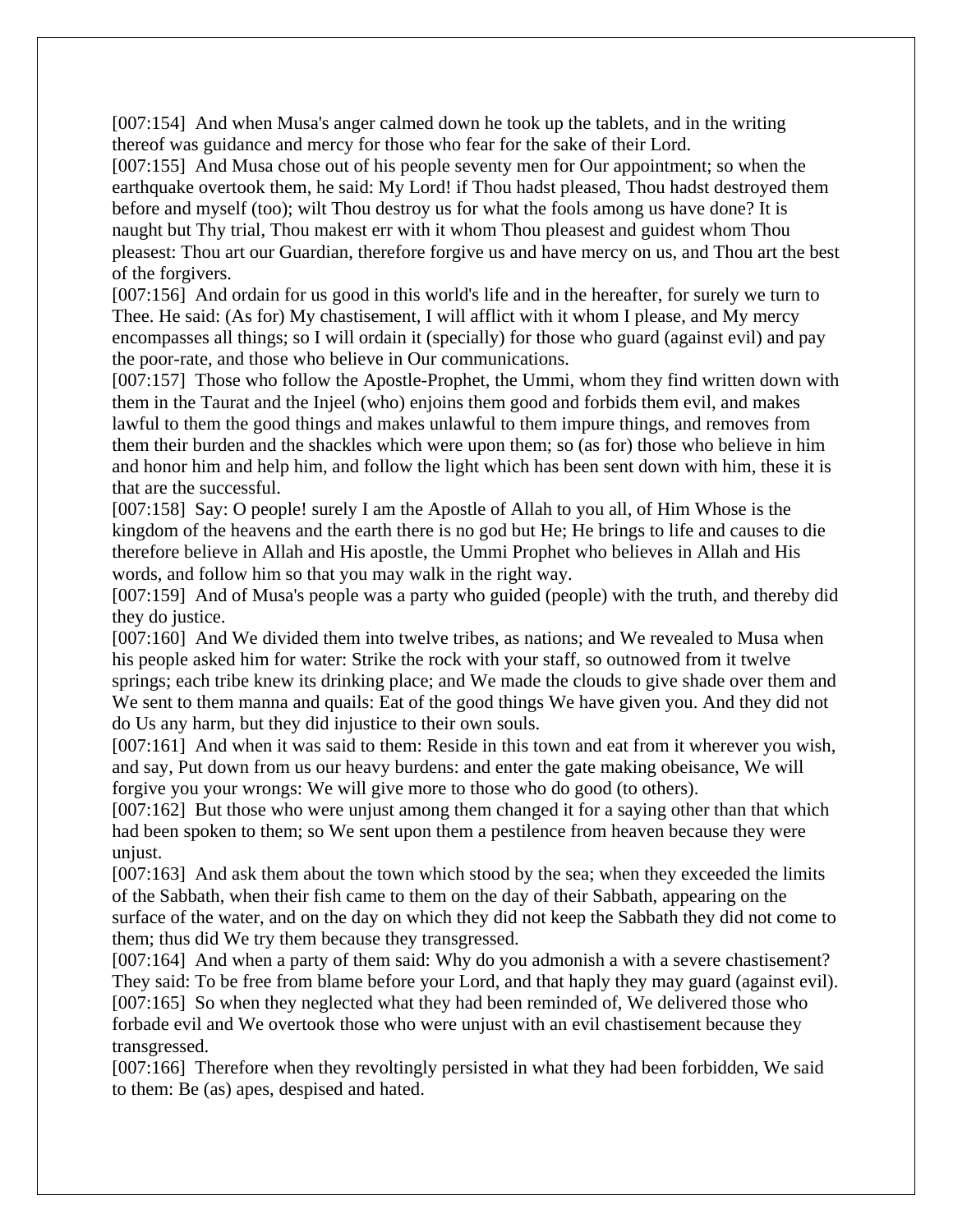[007:167] And when your Lord announced that He would certainly send against them to the day of resurrection those who would subject them to severe torment; most surely your Lord is quick to requite (evil) and most surely He is Forgiving, Merciful.

[007:168] And We cut them up on the earth into parties, (some) of them being righteous and (others) of them falling short of that, and We tried them with blessings and misfortunes that they might turn.

[007:169] Then there came after them an evil posterity who inherited the Book, taking only the frail good of this low life and saying: It will be forgiven us. And if the like good came to them, they would take it (too). Was not a promise taken from them in the Book that they would not speak anything about Allah but the truth, and they have read what is in it; and the abode of the hereafter is better for those who guard (against evil). Do you not then understand?

[007:170] And (as for) those who hold fast by the Book and keep up prayer, surely We do not waste the reward of the right doers.

[007:171] And when We shook the mountain over them as if it were a covering overhead, and they thought that it was going to fall down upon them: Take hold of what We have given you with firmness, and be mindful of what is in it, so that you may guard (against evil).

[007:172] And when your Lord brought forth from the children of Adam, from their backs, their descendants, and made them bear witness against their own souls: Am I not your Lord? They said: Yes! we bear witness. Lest you should say on the day of resurrection: Surely we were heedless of this.

[007:173] Or you should say: Only our fathers associated others (with Allah) before, and we were an offspring after them: Wilt Thou then destroy us for what the vain doers did?

[007:174] And thus do We make clear the communications, and that haply they might return. [007:175] And recite to them the narrative of him to whom We give Our communications, but he withdraws himself from them, so the Shaitan overtakes him, so he is of those who go astray. [007:176] And if We had pleased, We would certainly have exalted him thereby; but he clung to the earth and followed his low desire, so his parable is as the parable of the dog; if you attack him he lolls out his tongue; and if you leave him alone he lolls out his tongue; this is the parable of the people who reject Our communications; therefore relate the narrative that they may reflect. [007:177] Evil is the likeness of the people who reject Our communications and are unjust to their own souls.

[007:178] Whomsoever Allah guides, he is the one who follows the right way; and whomsoever He causes to err, these are the losers.

[007:179] And certainly We have created for hell many of the jinn and the men; they have hearts with which they do not understand, and they have eyes with which they do not see, and they have ears with which they do not hear; they are as cattle, nay, they are in worse errors; these are the heedless ones.

[007:180] And Allah's are the best names, therefore call on Him thereby, and leave alone those who violate the sanctity of His names; they shall be recompensed for what they did.

[007:181] And of those whom We have created are a people who guide with the truth and thereby they do justice.

[007:182] And (as to) those who reject Our communications, We draw them near (to destruction) by degrees from whence they know not.

[007:183] And I grant them respite; surely My scheme is effective.

[007:184] Do they not reflect that their companion has not unsoundness in mind; he is only a plain warner.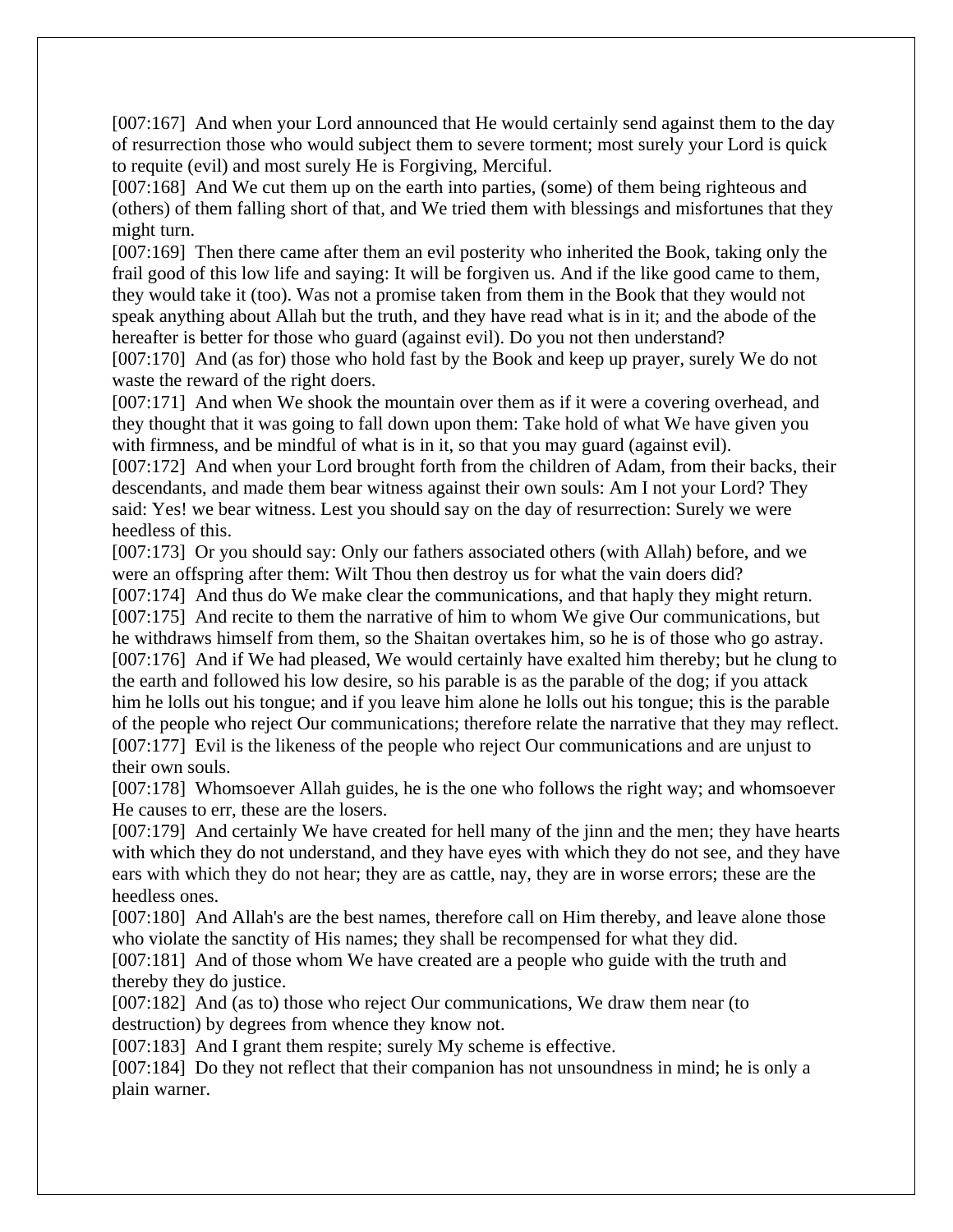[007:185] Do they not consider the kingdom of the heavens and the earth and whatever things Allah has created, and that may be their doom shall have drawn nigh; what announcement would they then believe in after this?

[007:186] Whomsoever Allah causes to err, there is no guide for him; and He leaves them alone in their inordinacy, blindly wandering on.

[007:187] They ask you about the hour, when will be its taking place? Say: The knowledge of it is only with my Lord; none but He shall manifest it at its time; it will be momentous in the heavens and the earth; it will not come on you but of a sudden. They ask you as if you were solicitous about it. Say: Its knowledge is only with Allah, but most people do not know.

[007:188] Say: I do not control any benefit or harm for my own soul except as Allah please; and had I known the unseen I would have had much of good and no evil would have touched me; I am nothing but a warner and the giver of good news to a people who believe.

[007:189] He it is Who created you from a single being, and of the same (kind) did He make his mate, that he might incline to her; so when he covers her she bears a light burden, then moves about with it; but when it grows heavy, they both call upon Allah, their Lord: If Thou givest us a good one, we shall certainly be of the grateful ones.

[007:190] But when He gives them a good one, they set up with Him associates in what He has given them; but high is Allah above what they associate (with Him).

[007:191] What! they associate (with Him) that which does not create any thing, while they are themselves created!

[007:192] And they have no power to give them help, nor can they help themselves.

[007:193] And if you invite them to guidance, they will not follow you; it is the same to you whether you invite them or you are silent.

[007:194] Surely those whom you call on besides Allah are in a state of subjugation like yourselves; therefore call on them, then let them answer you if you are truthful.

[007:195] Have they feet with which they walk, or have they hands with which they hold, or have they eyes with which they see, or have they ears with which they hear? Say: Call your associates, then make a struggle (to prevail) against me and give me no respite.

[007:196] Surely my guardian is Allah, Who revealed the Book, and He befriends the good. [007:197] And those whom you call upon besides Him are not able to help you, nor can they help themselves.

[007:198] And if you invite them to guidance, they do not hear; and you see them looking towards you, yet they do not see.

[007:199] Take to forgiveness and enjoin good and turn aside from the ignorant.

[007:200] And if a false imputation from the Shaitan afflict you, seek refuge in Allah; surely He is Hearing, Knowing.

[007:201] Surely those who guard (against evil), when a visitation from the Shaitan afflicts them they become mindful, then lo! they see.

[007:202] And their brethren increase them in error, then they cease not.

[007:203] And when you bring them not a revelation they say: Why do you not forge it? Say: I only follow what is revealed to me from my Lord; these are clear proofs from your Lord and a guidance and a mercy for a people who believe.

[007:204] And when the Quran is recited, then listen to it and remain silent, that mercy may be shown to you.

[007:205] And remember your Lord within yourself humbly and fearing and in a voice not loud in the morning and the evening and be not of the heedless ones.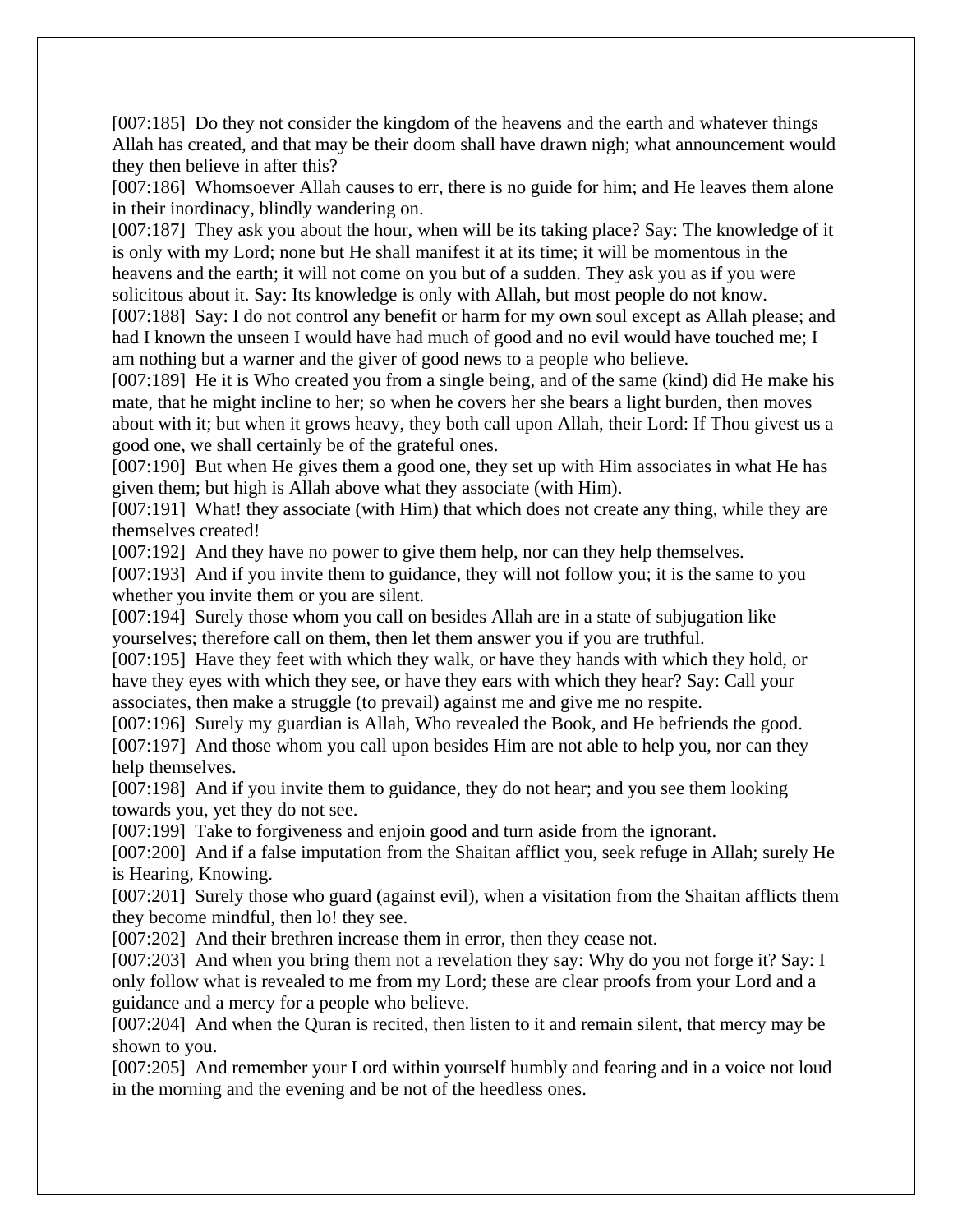[007:206] Surely those who are with your Lord are not too proud to serve Him, and they declare His glory and throw themselves down in humility before Him.

[008:001] They ask you about the windfalls. Say: The windfalls are for Allah and the Apostle. So be careful of (your duty to) Allah and set aright matters of your difference, and obey Allah and His Apostle if you are believers.

[008:002] Those only are believers whose hearts become full of fear when Allah is mentioned, and when His communications are recited to them they increase them in faith, and in their Lord do they trust.

[008:003] Those who keep up prayer and spend (benevolently) out of what We have given them. [008:004] These are the believers in truth; they shall have from their Lord exalted grades and forgiveness and an honorable sustenance.

[008:005] Even as your Lord caused you to go forth from your house with the truth, though a party of the believers were surely averse;

[008:006] They disputed with you about the truth after it had become clear, (and they went forth) as if they were being driven to death while they saw (it).

[008:007] And when Allah promised you one of the two parties that it shall be yours and you loved that the one not armed should he yours and Allah desired to manifest the truth of what was true by His words and to cut off the root of the unbelievers.

[008:008] That He may manifest the truth of what was true and show the falsehood of what was false, though the guilty disliked.

[008:009] When you sought aid from your Lord, so He answered you: I will assist you with a thousand of the angels following one another.

[008:010] And Allah only gave it as a good news and that your hearts might be at ease thereby; and victory is only from Allah; surely Allah is Mighty, Wise.

[008:011] When He caused calm to fall on you as a security from Him and sent down upon you water from the cloud that He might thereby purify you, and take away from you the uncleanness of the Shaitan, and that He might fortify your hearts and steady (your) footsteps thereby.

[008:012] When your Lord revealed to the angels: I am with you, therefore make firm those who believe. I will cast terror into the hearts of those who disbelieve. Therefore strike off their heads and strike off every fingertip of them.

[008:013] This is because they acted adversely to Allah and His Apostle; and whoever acts adversely to Allah and His Apostle -- then surely Allah is severe in requiting (evil).

[008:014] This -- taste it, and (know) that for the unbelievers is the chastisement of fire.

[008:015] O you who believe! when you meet those who disbelieve marching for war, then turn not your backs to them.

[008:016] And whoever shall turn his back to them on that day -- unless he turn aside for the sake of fighting or withdraws to a company -- then he, indeed, becomes deserving of Allah's wrath, and his abode is hell; and an evil destination shall it be.

[008:017] So you did not slay them, but it was Allah Who slew them, and you did not smite when you smote (the enemy), but it was Allah Who smote, and that He might confer upon the believers a good gift from Himself; surely Allah is Hearing, Knowing.

[008:018] This, and that Allah is the weakener of the struggle of the unbelievers.

[008:019] If you demanded a judgment, the judgment has then indeed come to you; and if you desist, it will be better for you; and if you turn back (to fight), We (too) shall turn back, and your forces shall avail you nothing, though they may be many, and (know) that Allah is with the believers.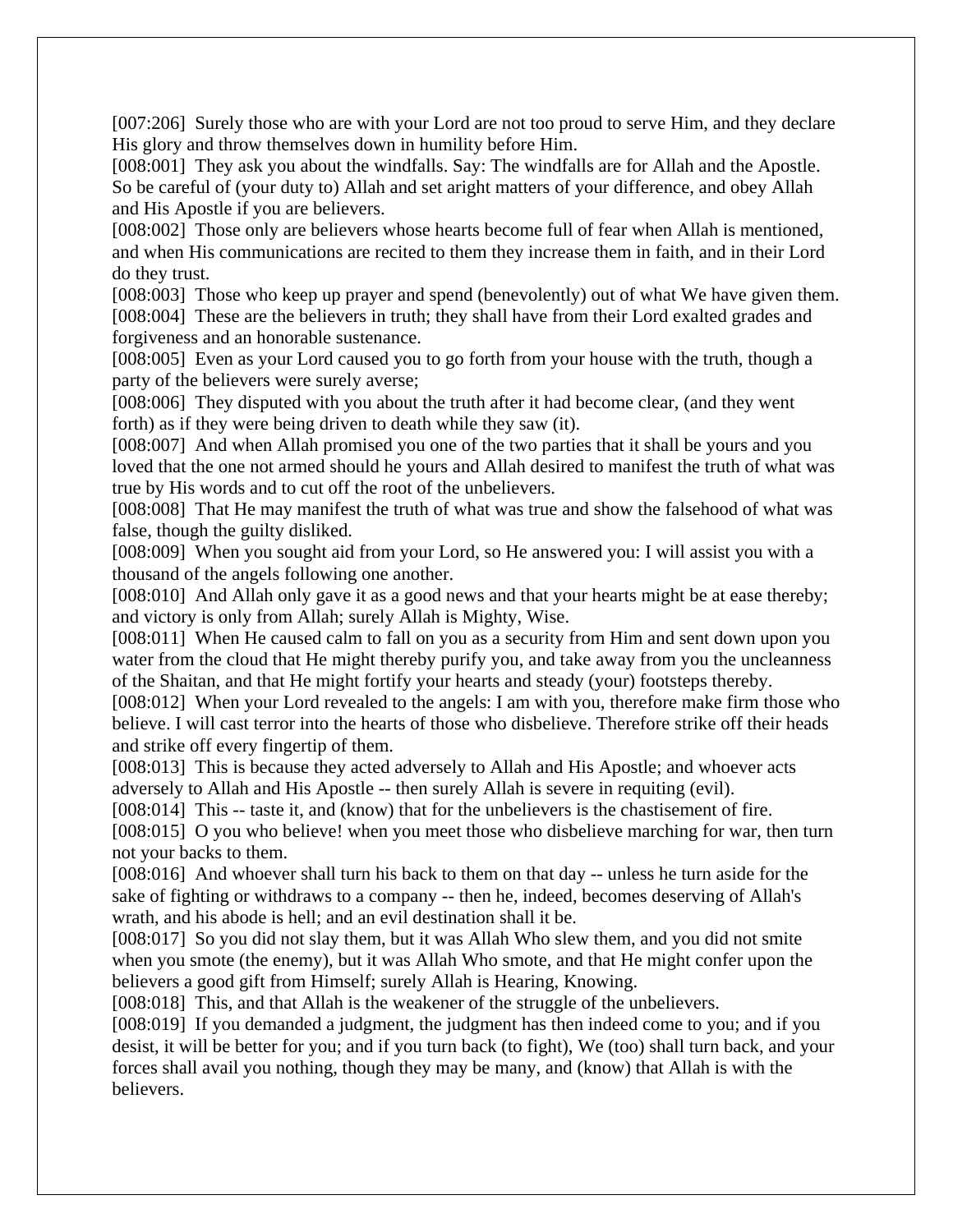[008:020] O you who believe! obey Allah and His Apostle and do not turn back from Him while you hear.

[008:021] And be not like those who said, We hear, and they did not obey.

[008:022] Surely the vilest of animals, in Allah's sight, are the deaf, the dumb, who do not understand.

[008:023] And if Allah had known any good in them He would have made them hear, and if He makes them hear they would turn back while they withdraw.

[008:024] O you who believe! answer (the call of) Allah and His Apostle when he calls you to that which gives you life; and know that Allah intervenes between man and his heart, and that to Him you shall be gathered.

[008:025] And fear an affliction which may not smite those of you in particular who are unjust; and know that Allah is severe in requiting (evil).

[008:026] And remember when you were few, deemed weak in the land, fearing lest people might carry you off by force, but He sheltered you and strengthened you with His aid and gave you of the good things that you may give thanks.

[008:027] O you who believe! be not unfaithful to Allah and the Apostle, nor be unfaithful to your trusts while you know.

[008:028] And know that your property and your children are a temptation, and that Allah is He with Whom there is a mighty reward.

[008:029] O you who believe! If you are careful of (your duty to) Allah, He will grant you a distinction and do away with your evils and forgive you; and Allah is the Lord of mighty grace. [008:030] And when those who disbelieved devised plans against you that they might confine you or slay you or drive you away; and they devised plans and Allah too had arranged a plan; and Allah is the best of planners.

[008:031] And when Our communications are recited to them, they say: We have heard indeed; if we pleased we could say the like of it; this is nothing but the stories of the ancients.

[008:032] And when they said: O Allah! if this is the truth from Thee, then rain upon us stones from heaven or inflict on us a painful punishment.

[008:033] But Allah was not going to chastise them while you were among them, nor is Allah going to chastise them while yet they ask for forgiveness.

[008:034] And what (excuse) have they that Allah should not chastise them while they hinder (men) from the Sacred Mosque and they are not (fit to be) guardians of it; its guardians are only those who guard (against evil), but most of them do not know.

[008:035] And their prayer before the House is nothing but whistling and clapping of hands; taste then the chastisement, for you disbelieved.

[008:036] Surely those who disbelieve spend their wealth to hinder (people) from the way of Allah; so they shall spend it, then it shall be to them an intense regret, then they shall be overcome; and those who disbelieve shall be driven together to hell.

[008:037] That Allah might separate the impure from the good, and put the impure, some of it upon the other, and pile it up together, then cast it into hell; these it is that are the losers.

[008:038] Say to those who disbelieve, if they desist, that which is past shall be forgiven to them; and if they return, then what happened to the ancients has already passed.

[008:039] And fight with them until there is no more persecution and religion should be only for Allah; but if they desist, then surely Allah sees what they do.

[008:040] And if they turn back, then know that Allah is your Patron; most excellent is the Patron and most excellent the Helper.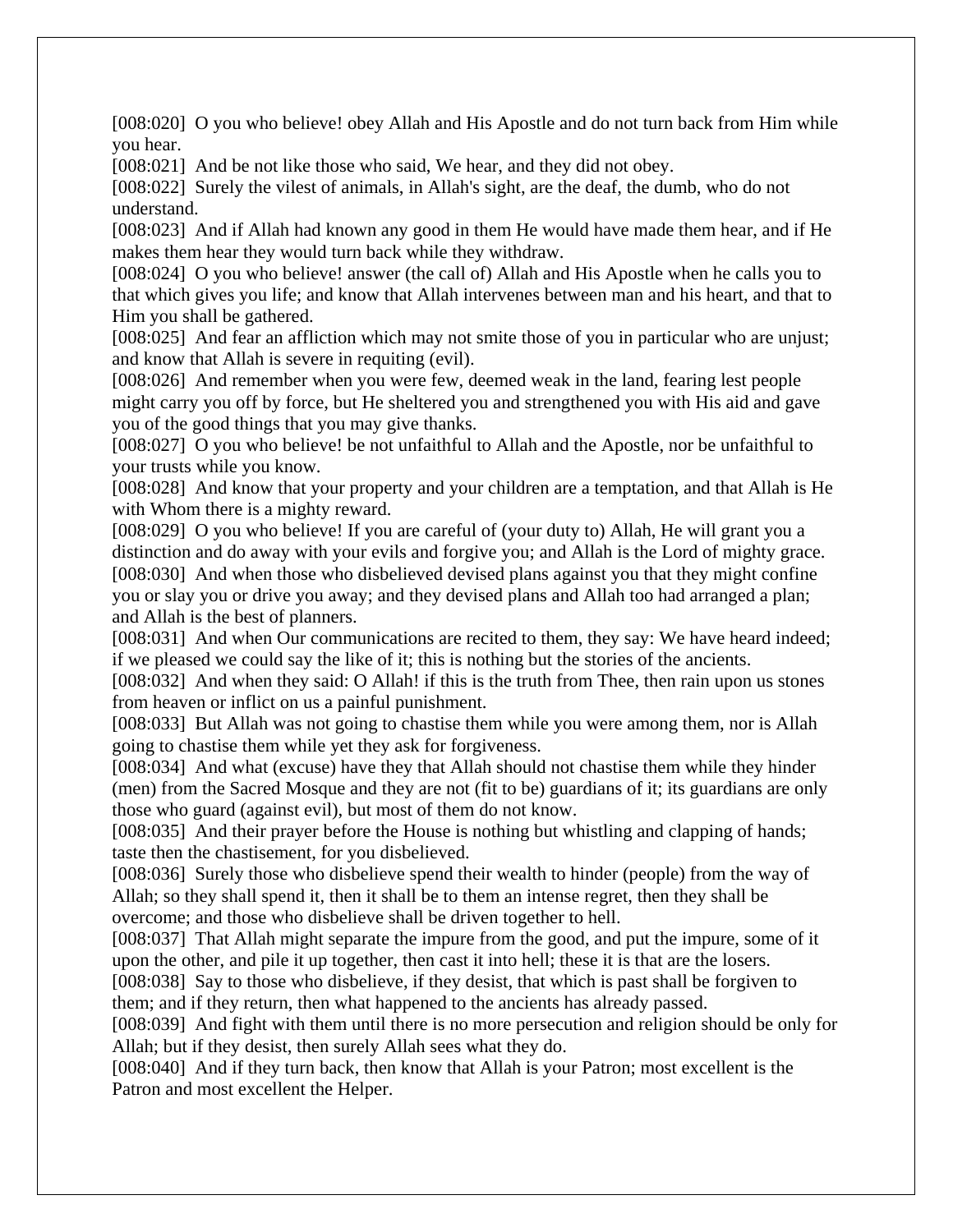[008:041] And know that whatever thing you gain, a fifth of it is for Allah and for the Apostle and for the near of kin and the orphans and the needy and the wayfarer, if you believe in Allah and in that which We revealed to Our servant, on the day of distinction, the day on which the two parties met; and Allah has power over all things.

[008:042] When you were on the nearer side (of the valley) and they were on the farthest side, while the caravan was in a lower place than you; and if you had mutually made an appointment, you would certainly have broken away from the appointment, but -- in order that Allah might bring about a matter which was to be done, that he who would perish might perish by clear proof, and he who would live might live by clear proof; and most surely Allah is Hearing, Knowing; [008:043] When Allah showed them to you in your dream as few; and if He had shown them to you as many you would certainly have become weak-hearted and you would have disputed about the matter, but Allah saved (you); surely He is the Knower of what is in the breasts.

[008:044] And when He showed them to you, when you met, as few in your eyes and He made you to appear little in their eyes, in order that Allah might bring about a matter which was to be done, and to Allah are all affairs returned.

[008:045] O you who believe! when you meet a party, then be firm, and remember Allah much, that you may be successful.

[008:046] And obey Allah and His Apostle and do not quarrel for then you will be weak in hearts and your power will depart, and be patient; surely Allah is with the patient.

[008:047] And be not like those who came forth from their homes in great exultation and to be seen of men, and (who) turn away from the way of Allah, and Allah comprehends what they do. [008:048] And when the Shaitan made their works fair seeming to them, and said: No one can overcome you this day, and surely I am your protector: but when the two parties came in sight of each other he turned upon his heels, and said: Surely I am clear of you, surely I see what you do not see, surely I fear Allah; and Allah is severe in requiting (evil).

[008:049] When the hypocrites and those in whose hearts was disease said: Their religion has deceived them; and whoever trusts in Allah, then surely Allah is Mighty, Wise.

[008:050] And had you seen when the angels will cause to die those who disbelieve, smiting their faces and their backs, and (saying): Taste the punishment of burning.

[008:051] This is for what your own hands have sent on before, and because Allah is not in the least unjust to the servants;

[008:052] In the manner of the people of Firon and those before them; they disbelieved in Allah's communications, therefore Allah destroyed them on account of their faults; surely Allah is strong, severe in requiting (evil).

[008:053] This is because Allah has never changed a favor which He has conferred upon a people until they change their own condition; and because Allah is Hearing, Knowing; [008:054] In the manner of the people of Firon and those before them; they rejected the communications of their Lord, therefore We destroyed them on account of their faults and We drowned Firon's people, and they were all unjust.

[008:055] Surely the vilest of animals in Allah's sight are those who disbelieve, then they would not believe.

[008:056] Those with whom you make an agreement, then they break their agreement every time and they do not guard (against punishment).

[008:057] Therefore if you overtake them in fighting, then scatter by (making an example of) them those who are in their rear, that they may be mindful.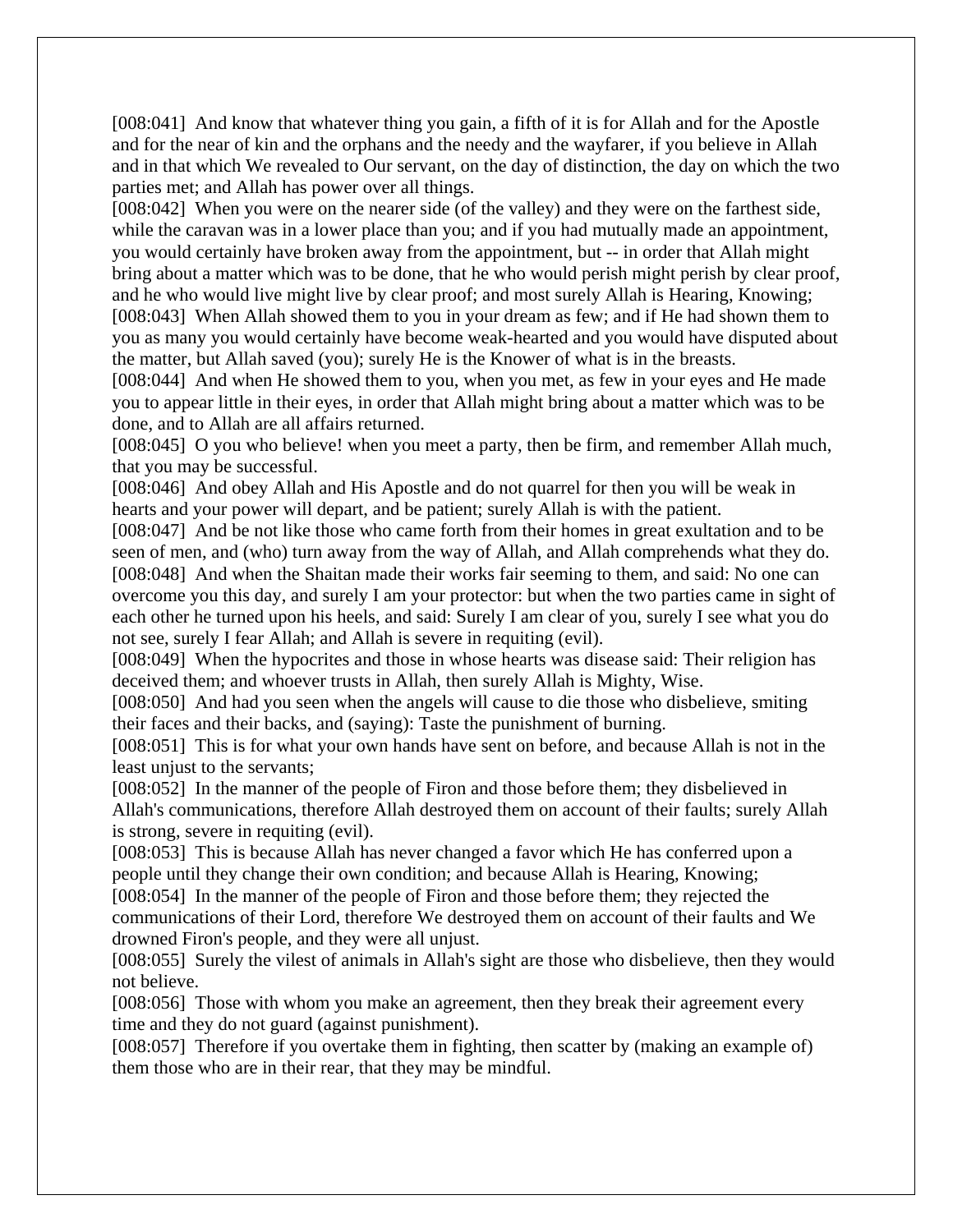[008:058] And if you fear treachery on the part of a people, then throw back to them on terms of equality; surely Allah does not love the treacherous.

[008:059] And let not those who disbelieve think that they shall come in first; surely they will not escape.

[008:060] And prepare against them what force you can and horses tied at the frontier, to frighten thereby the enemy of Allah and your enemy and others besides them, whom you do not know (but) Allah knows them; and whatever thing you will spend in Allah's way, it will be paid back to you fully and you shall not be dealt with unjustly.

[008:061] And if they incline to peace, then incline to it and trust in Allah; surely He is the Hearing, the Knowing.

[008:062] And if they intend to deceive you -- then surely Allah is sufficient for you; He it is Who strengthened you with His help and with the believers

[008:063] And united their hearts; had you spent all that is in the earth, you could not have united their hearts, but Allah united them; surely He is Mighty, Wise.

[008:064] O Prophet! Allah is sufficient for you and (for) such of the believers as follow you. [008:065] O Prophet! urge the believers to war; if there are twenty patient ones of you they shall overcome two hundred, and if there are a hundred of you they shall overcome a thousand of those who disbelieve, because they are a people who do not understand.

[008:066] For the present Allah has made light your burden, and He knows that there is weakness in you; so if there are a hundred patient ones of you they shall overcome two hundred, and if there are a thousand they shall overcome two thousand by Allah's permission, and Allah is with the patient.

[008:067] It is not fit for a prophet that he should take captives unless he has fought and triumphed in the land; you desire the frail goods of this world, while Allah desires (for you) the hereafter; and Allah is Mighty, Wise.

[008:068] Were it not for an ordinance from Allah that had already gone forth, surely there would have befallen you a great chastisement for what you had taken to.

[008:069] Eat then of the lawful and good (things) which you have acquired in war, and be careful of (your duty to) Allah; surely Allah is Forgiving, Merciful.

[008:070] O Prophet! say to those of the captives who are in your hands: If Allah knows anything good in your hearts, He will give to you better than that which has been taken away from you and will forgive you, and Allah is Forgiving, Merciful.

[008:071] And if they intend to act unfaithfully towards you, so indeed they acted unfaithfully towards Allah before, but He gave (you) mastery over them; and Allah is Knowing, Wise. [008:072] Surely those who believed and fled (their homes) and struggled hard in Allah's way with their property and their souls, and those who gave shelter and helped -- these are guardians of each other; and (as for) those who believed and did not fly, not yours is their guardianship until they fly; and if they seek aid from you in the matter of religion, aid is incumbent on you except against a people between whom and you there is a treaty, and Allah sees what you do. [008:073] And (as for) those who disbelieve, some of them are the guardians of others; if you will not do it, there will be in the land persecution and great mischief.

[008:074] And (as for) those who believed and fled and struggled hard in Allah's way, and those who gave shelter and helped, these are the believers truly; they shall have forgiveness and honorable provision.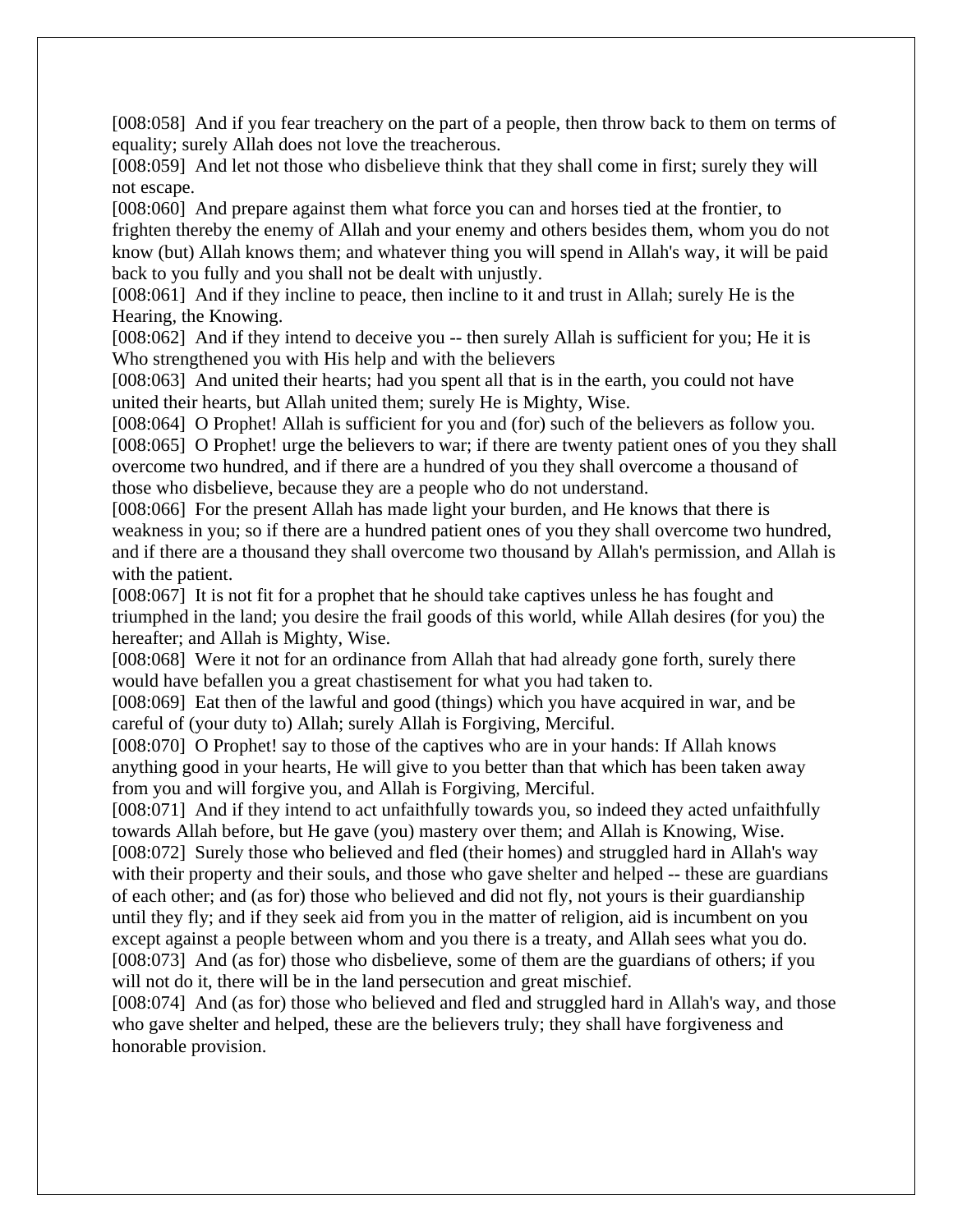[008:075] And (as for) those who believed afterwards and fled and struggled hard along with you, they are of you; and the possessors of relationships are nearer to each other in the ordinance of Allah; surely Allah knows all things.

[009:001] (This is a declaration of) immunity by Allah and His Apostle towards those of the idolaters with whom you made an agreement.

[009:002] So go about in the land for four months and know that you cannot weaken Allah and that Allah will bring disgrace to the unbelievers.

[009:003] And an announcement from Allah and His Apostle to the people on the day of the greater pilgrimage that Allah and His Apostle are free from liability to the idolaters; therefore if you repent, it will be better for you, and if you turn back, then know that you will not weaken Allah; and announce painful punishment to those who disbelieve.

[009:004] Except those of the idolaters with whom you made an agreement, then they have not failed you in anything and have not backed up any one against you, so fulfill their agreement to the end of their term; surely Allah loves those who are careful (of their duty).

[009:005] So when the sacred months have passed away, then slay the idolaters wherever you find them, and take them captives and besiege them and lie in wait for them in every ambush, then if they repent and keep up prayer and pay the poor-rate, leave their way free to them; surely Allah is Forgiving, Merciful.

[009:006] And if one of the idolaters seek protection from you, grant him protection till he hears the word of Allah, then make him attain his place of safety; this is because they are a people who do not know.

[009:007] How can there be an agreement for the idolaters with Allah and with His Apostle; except those with whom you made an agreement at the Sacred Mosque? So as long as they are true to you, be true to them; surely Allah loves those who are careful (of their duty).

[009:008] How (can it be)! while if they prevail against you, they would not pay regard in your case to ties of relationship, nor those of covenant; they please you with their mouths while their hearts do not consent; and most of them are transgressors.

[009:009] They have taken a small price for the communications of Allah, so they turn away from His way; surely evil is it that they do.

[009:010] They do not pay regard to ties of relationship nor those of covenant in the case of a believer; and these are they who go beyond the limits.

[009:011] But if they repent and keep up prayer and pay the poor-rate, they are your brethren in faith; and We make the communications clear for a people who know.

[009:012] And if they break their oaths after their agreement and (openly) revile your religion, then fight the leaders of unbelief -- surely their oaths are nothing -- so that they may desist.

[009:013] What! will you not fight a people who broke their oaths and aimed at the expulsion of the Apostle, and they attacked you first; do you fear them? But Allah is most deserving that you should fear Him, if you are believers.

[009:014] Fight them, Allah will punish them by your hands and bring them to disgrace, and assist you against them and heal the hearts of a believing people.

[009:015] And remove the rage of their hearts; and Allah turns (mercifully) to whom He pleases, and Allah is Knowing, Wise.

[009:016] What! do you think that you will be left alone while Allah has not yet known those of you who have struggled hard and have not taken any one as an adherent besides Allah and His Apostle and the believers; and Allah is aware of what you do.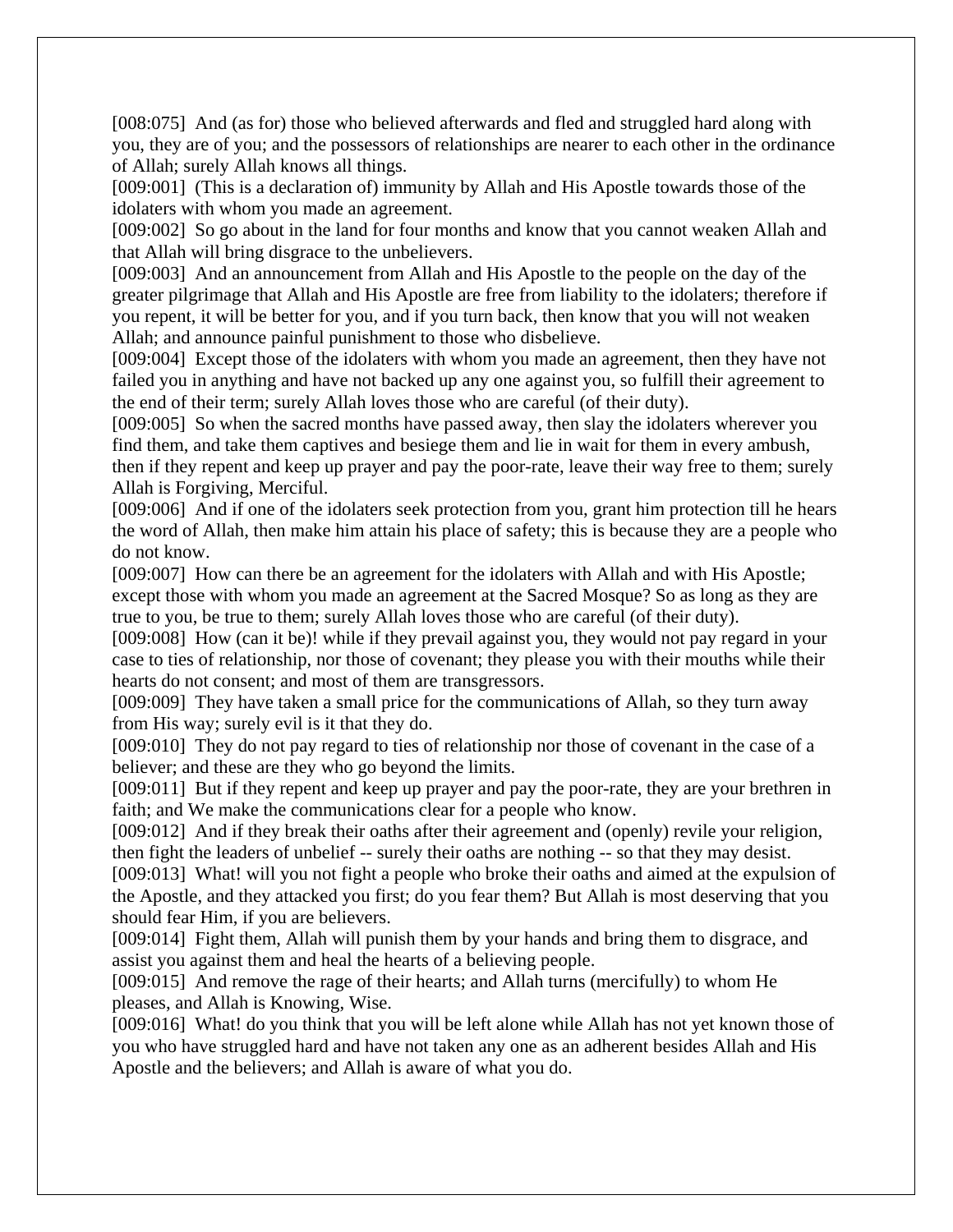[009:017] The idolaters have no right to visit the mosques of Allah while bearing witness to unbelief against themselves, these it is whose doings are null, and in the fire shall they abide. [009:018] Only he shall visit the mosques of Allah who believes in Allah and the latter day, and keeps up prayer and pays the poor-rate and fears none but Allah; so (as for) these, it may be that they are of the followers of the right course.

[009:019] What! do you make (one who undertakes) the giving of drink to the pilgrims and the guarding of the Sacred Mosque like him who believes in Allah and the latter day and strives hard in Allah's way? They are not equal with Allah; and Allah does not guide the unjust people. [009:020] Those who believed and fled (their homes), and strove hard in Allah's way with their property and their souls, are much higher in rank with Allah; and those are they who are the achievers (of their objects).

[009:021] Their Lord gives them good news of mercy from Himself and (His) good pleasure and gardens, wherein lasting blessings shall be theirs;

[009:022] Abiding therein for ever; surely Allah has a Mighty reward with Him.

[009:023] O you who believe! do not take your fathers and your brothers for guardians if they love unbelief more than belief; and whoever of you takes them for a guardian, these it is that are the unjust.

[009:024] Say: If your fathers and your sons and your brethren and your mates and your kinsfolk and property which you have acquired, and the slackness of trade which you fear and dwellings which you like, are dearer to you than Allah and His Apostle and striving in His way, then wait till Allah brings about His command: and Allah does not guide the transgressing people.

[009:025] Certainly Allah helped you in many battlefields and on the day of Hunain, when your great numbers made you vain, but they availed you nothing and the earth became strait to you notwithstanding its spaciousness, then you turned back retreating.

[009:026] Then Allah sent down His tranquillity upon His Apostle and upon the believers, and sent down hosts which you did not see, and chastised those who disbelieved, and that is the reward of the unbelievers.

[009:027] Then will Allah after this turn (mercifully) to whom He pleases, and Allah is Forgiving, Merciful.

[009:028] O you who believe! the idolaters are nothing but unclean, so they shall not approach the Sacred Mosque after this year; and if you fear poverty then Allah will enrich you out of His grace if He please; surely Allah is Knowing Wise.

[009:029] Fight those who do not believe in Allah, nor in the latter day, nor do they prohibit what Allah and His Apostle have prohibited, nor follow the religion of truth, out of those who have been given the Book, until they pay the tax in acknowledgment of superiority and they are in a state of subjection.

[009:030] And the Jews say: Uzair is the son of Allah; and the Christians say: The Messiah is the son of Allah; these are the words of their mouths; they imitate the saying of those who disbelieved before; may Allah destroy them; how they are turned away!

[009:031] They have taken their doctors of law and their monks for lords besides Allah, and (also) the Messiah son of Marium and they were enjoined that they should serve one God only, there is no god but He; far from His glory be what they set up (with Him).

[009:032] They desire to put out the light of Allah with their mouths, and Allah will not consent save to perfect His light, though the unbelievers are averse.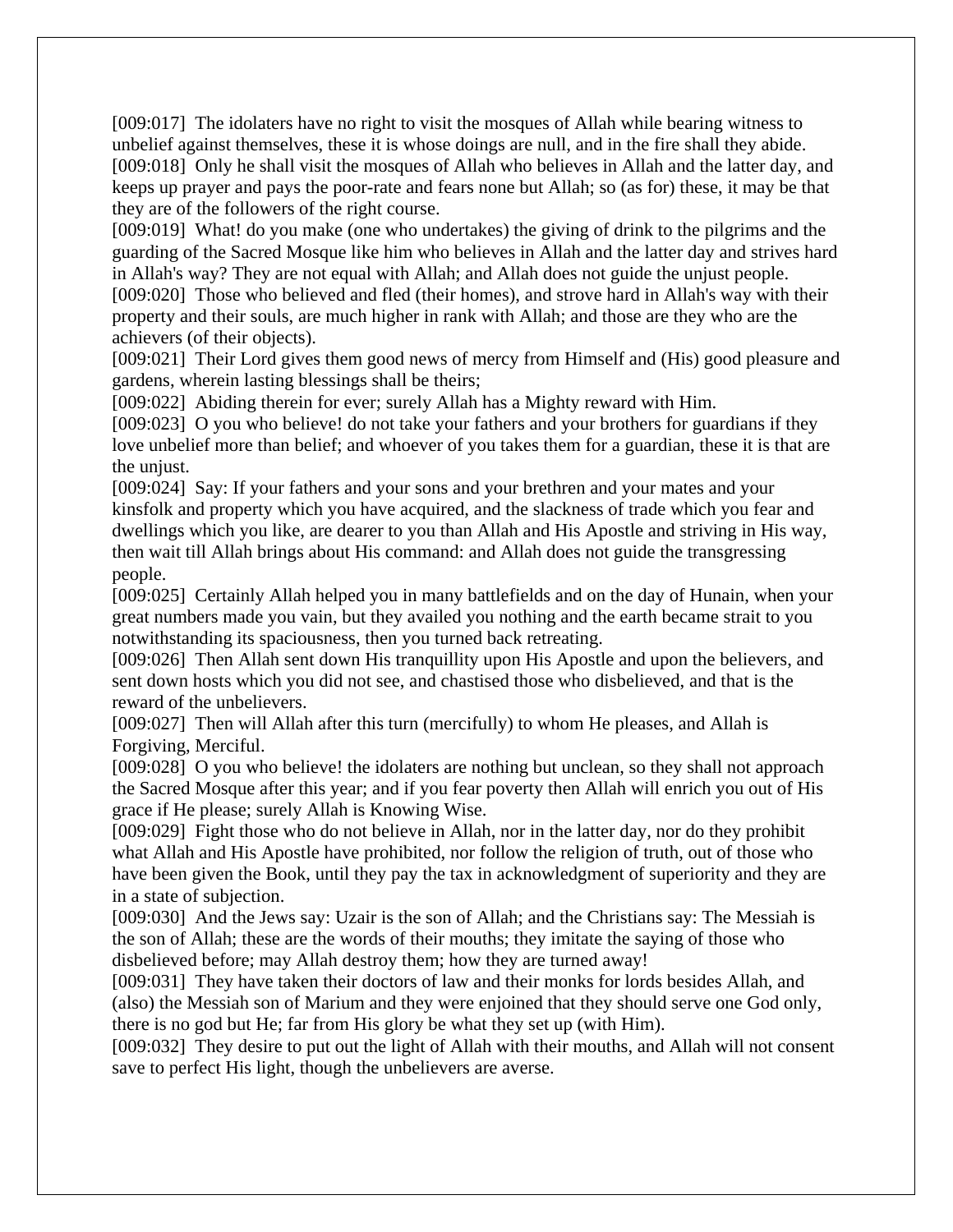[009:033] He it is Who sent His Apostle with guidance and the religion of truth, that He might cause it to prevail over all religions, though the polytheists may be averse.

[009:034] O you who believe! most surely many of the doctors of law and the monks eat away the property of men falsely, and turn (them) from Allah's way; and (as for) those who hoard up gold and silver and do not spend it in Allah's way, announce to them a painful chastisement, [009:035] On the day when it shall be heated in the fire of hell, then their foreheads and their sides and their backs shall be branded with it; this is what you hoarded up for yourselves, therefore taste what you hoarded.

[009:036] Surely the number of months with Allah is twelve months in Allah's ordinance since the day when He created the heavens and the earth, of these four being sacred; that is the right reckoning; therefore be not unjust to yourselves regarding them, and fight the polytheists all together as they fight you all together; and know that Allah is with those who guard (against evil).

[009:037] Postponing (of the sacred month) is only an addition in unbelief, wherewith those who disbelieve are led astray, violating it one year and keeping it sacred another, that they may agree in the number (of months) that Allah has made sacred, and thus violate what Allah has made sacred; the evil of their doings is made fairseeming to them; and Allah does not guide the unbelieving people.

[009:038] O you who believe! What (excuse) have you that when it is said to you: Go forth in Allah's way, you should incline heavily to earth; are you contented with this world's life instead of the hereafter? But the provision of this world's life compared with the hereafter is but little. [009:039] If you do not go forth, He will chastise you with a painful chastisement and bring in your place a people other than you, and you will do Him no harm; and Allah has power over all things.

[009:040] If you will not aid him, Allah certainly aided him when those who disbelieved expelled him, he being the second of the two, when they were both in the cave, when he said to his companion: Grieve not, surely Allah is with us. So Allah sent down His tranquillity upon him and strengthened him with hosts which you did not see, and made lowest the word of those who disbelieved; and the word of Allah, that is the highest; and Allah is Mighty, Wise.

[009:041] Go forth light and heavy, and strive hard in Allah's way with your property and your persons; this is better for you, if you know.

[009:042] Had it been a near advantage and a short journey, they would certainly have followed you, but the tedious journey was too long for them; and they swear by Allah: If we had been able, we would certainly have gone forth with you; they cause their own souls to perish, and Allah knows that they are most surely

[009:043] Allah pardon you! Why did you give them leave until those who spoke the truth had become manifest to you and you had known the liars?

[009:044] They do not ask leave of you who believe in Allah and the latter day (to stay away) from striving hard with their property and their persons, and Allah knows those who guard (against evil).

[009:045] They only ask leave of you who do not believe in Allah and the latter day and their hearts are in doubt, so in their doubt do they waver.

[009:046] And if they had intended to go forth, they would certainly have provided equipment for it, but Allah did not like their going forth, so He withheld them, and it was said (to them): Hold back with those who hold back.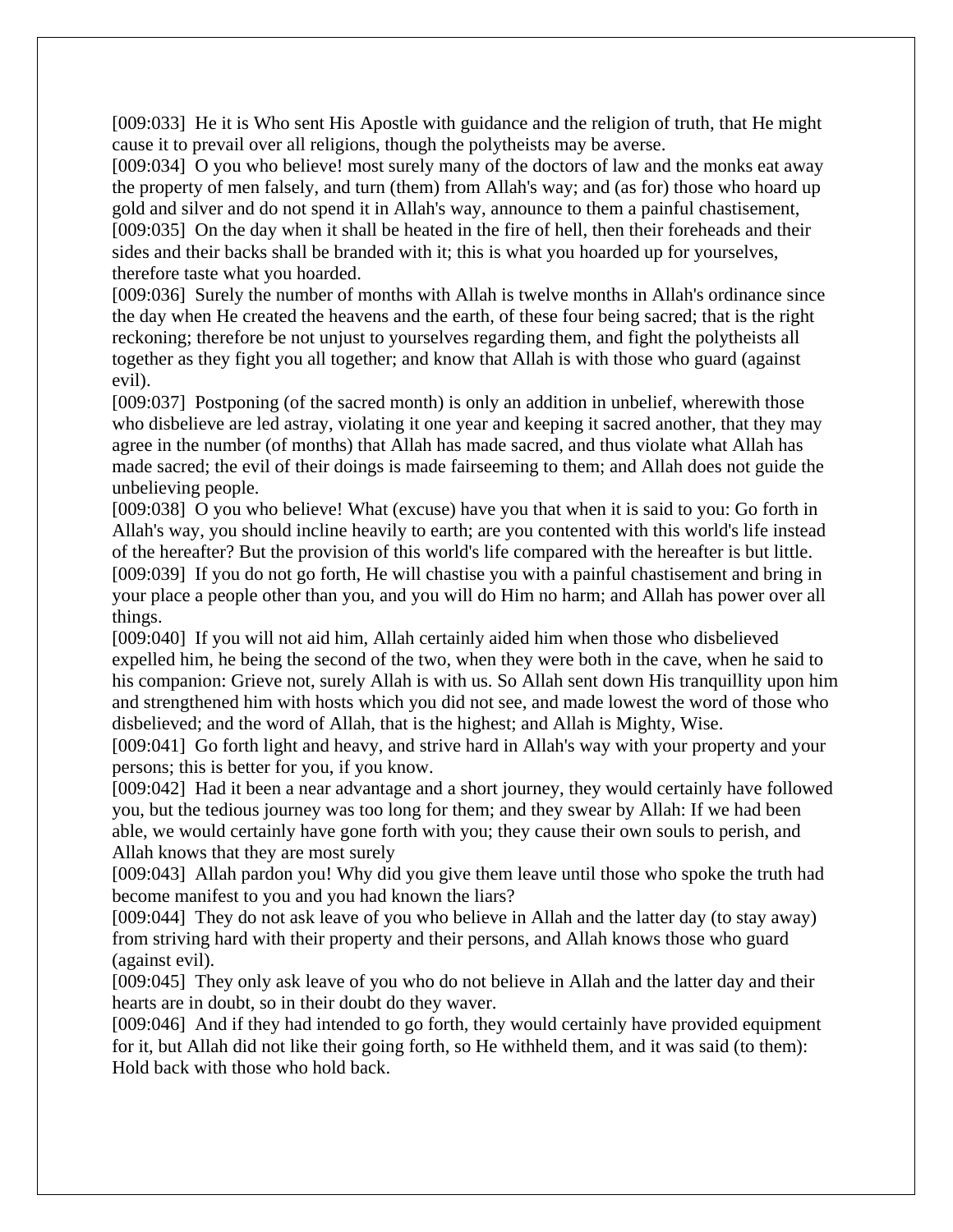[009:047] Had they gone forth with you, they would not have added to you aught save corruption, and they would certainly have hurried about among you seeking (to sow) dissension among you, and among you there are those who hearken for their sake; and Allah knows the unjust.

[009:048] Certainly they sought (to sow) dissension before, and they meditated plots against you until the truth came, and Allah's commandment prevailed although they were averse (from it). [009:049] And among them there is he who says: Allow me and do not try me. Surely into trial have they already tumbled down, and most surely hell encompasses the unbelievers.

[009:050] If good befalls you, it grieves them, and if hardship afflicts you, they say: Indeed we had taken care of our affair before; and they turn back and are glad.

[009:051] Say: Nothing will afflict us save what Allah has ordained for us; He is our Patron; and on Allah let the believers rely.

[009:052] Say: Do you await for us but one of two most excellent things? And we await for you that Allah will afflict you with punishment from Himself or by our hands. So wait; we too will wait with you.

[009:053] Say: Spend willingly or unwillingly, it shall not be accepted from you; surely you are a transgressing people.

[009:054] And nothing hinders their spendings being accepted from them, except that they disbelieve in Allah and in His Apostle and they do not come to prayer but while they are sluggish, and they do not spend but while they are unwilling.

[009:055] Let not then their property and their children excite your admiration; Allah only wishes to chastise them with these in this world's life and (that) their souls may depart while they are unbelievers.

[009:056] And they swear by Allah that they are most surely of you, and they are not of you, but they are a people who are afraid (of you).

[009:057] If they could find a refuge or cave or a place to enter into, they would certainly have turned thereto, running away in all haste.

[009:058] And of them there are those who blame you with respect to the alms; so if they are given from it they are pleased, and if they are not given from it, lo! they are full of rage.

[009:059] And if they were content with what Allah and His Apostle gave them, and had said: Allah is sufficient for us; Allah will soon give us (more) out of His grace and His Apostle too; surely to Allah do we make our petition.

[009:060] Alms are only for the poor and the needy, and the officials (appointed) over them, and those whose hearts are made to incline (to truth) and the (ransoming of) captives and those in debts and in the way of Allah and the wayfarer; an ordinance from Allah; and Allah is knowing, Wise.

[009:061] And there are some of them who molest the Prophet and say: He is one who believes every thing that he hears; say: A hearer of good for you (who) believes in Allah and believes the faithful and a mercy for those of you who believe; and (as for) those who molest the Apostle of Allah, they shall have a painful punishment.

[009:062] They swear to you by Allah that they might please you and, Allah, as well as His Apostle, has a greater right that they should please Him, if they are believers.

[009:063] Do they not know that whoever acts in opposition to Allah and His Apostle, he shall surely have the fire of hell to abide in it? That is the grievous abasement.

[009:064] The hypocrites fear lest a chapter should be sent down to them telling them plainly of what is in their hearts. Say: Go on mocking, surely Allah will bring forth what you fear.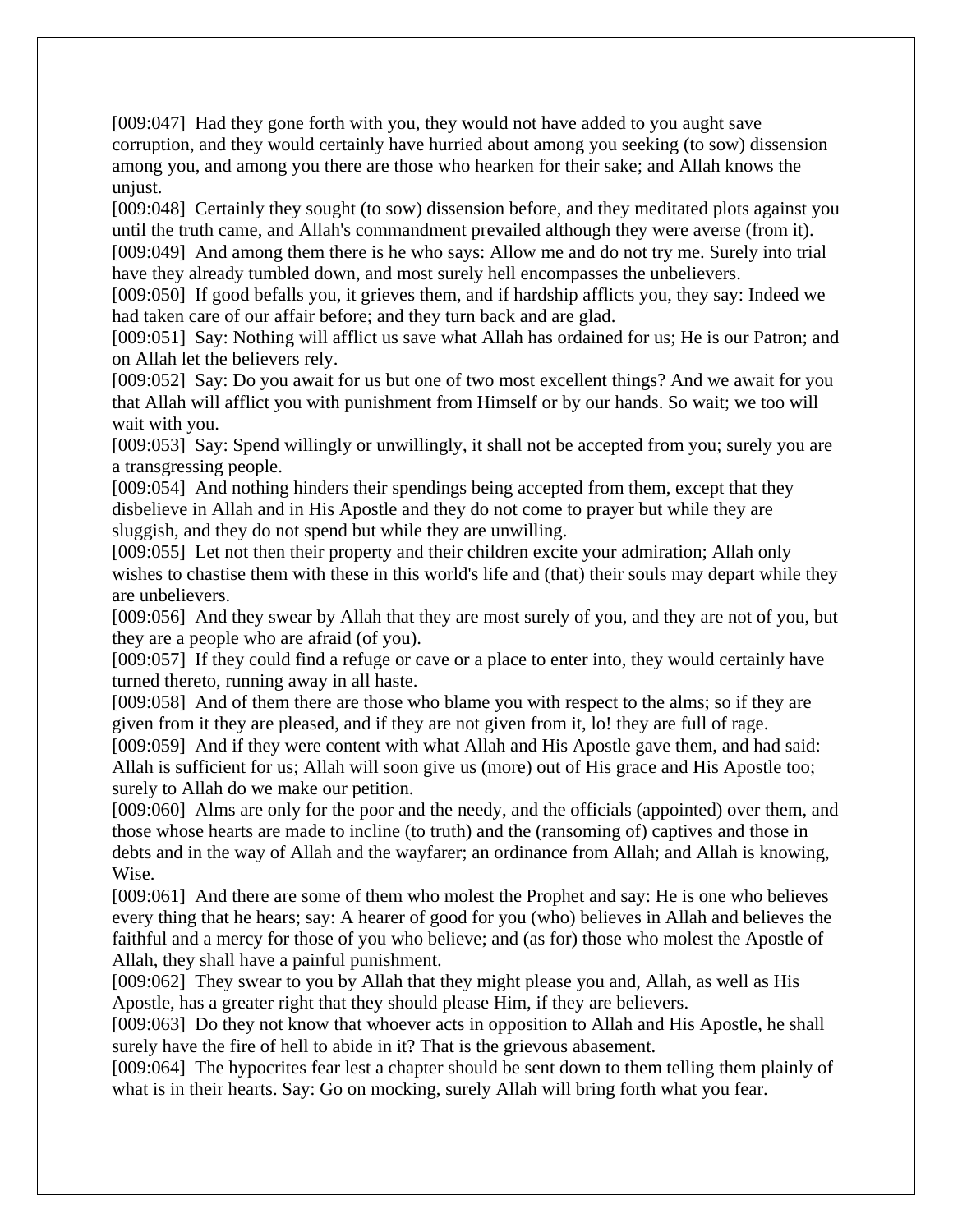[009:065] And if you should question them, they would certainly say: We were only idly discoursing and sporting. Say: Was it at Allah and His communications and His Apostle that you mocked?

[009:066] Do not make excuses; you have denied indeed after you had believed; if We pardon a party of you, We will chastise (another) party because they are guilty.

[009:067] The hypocritical men and the hypocritical women are all alike; they enjoin evil and forbid good and withhold their hands; they have forsaken Allah, so He has forsaken them; surely the hypocrites are the transgressors.

[009:068] Allah has promised the hypocritical men and the hypocritical women and the unbelievers the fire of hell to abide therein; it is enough for them; and Allah has cursed them and they shall have lasting punishment.

[009:069] Like those before you; they were stronger than you in power and more abundant in wealth and children, so they enjoyed their portion; thus have you enjoyed your portion as those before you enjoyed their portion; and you entered into vain discourses like the vain discourses in which entered those before you. These are they whose works are null in this world and the hereafter, and these are they who are the losers.

[009:070] Has not the news of those before them come to them; of the people of Nuh and Ad and Samood, and the people of Ibrahim and the dwellers of Madyan and the overthrown cities; their apostles came to them with clear arguments; so it was not Allah Who should do them injustice, but they were unjust to themselves.

[009:071] And (as for) the believing men and the believing women, they are guardians of each other; they enjoin good and forbid evil and keep up prayer and pay the poor-rate, and obey Allah and His Apostle; (as for) these, Allah will show mercy to them; surely Allah is Mighty, Wise. [009:072] Allah has promised to the believing men and the believing women gardens, beneath which rivers flow, to abide in them, and goodly dwellings in gardens of perpetual abode; and best of all is Allah's goodly pleasure; that is the grand achievement.

[009:073] O Prophet! strive hard against the unbelievers and the hypocrites and be unyielding to them; and their abode is hell, and evil is the destination.

[009:074] They swear by Allah that they did not speak, and certainly they did speak, the word of unbelief, and disbelieved after their Islam, and they had determined upon what they have not been able to effect, and they did not find fault except because Allah and His Apostle enriched them out of His grace; therefore if they repent, it will be good for them; and if they turn back, Allah will chastise them with a painful chastisement in this world and the hereafter, and they shall not have in the land any guardian or a helper.

[009:075] And there are those of them who made a covenant with Allah: If He give us out of His grace, we will certainly give alms and we will certainly be of the good.

[009:076] But when He gave them out of His grace, they became niggardly of it and they turned back and they withdrew.

[009:077] So He made hypocrisy to follow as a consequence into their hearts till the day when they shall meet Him because they failed to perform towards Allah what they had promised with Him and because they told lies.

[009:078] Do they not know that Allah knows their hidden thoughts and their secret counsels, and that Allah is the great Knower of the unseen things?

[009:079] They who taunt those of the faithful who give their alms freely, and those who give to the extent of their earnings and scoff at them; Allah will pay them back their scoffing, and they shall have a painful chastisement.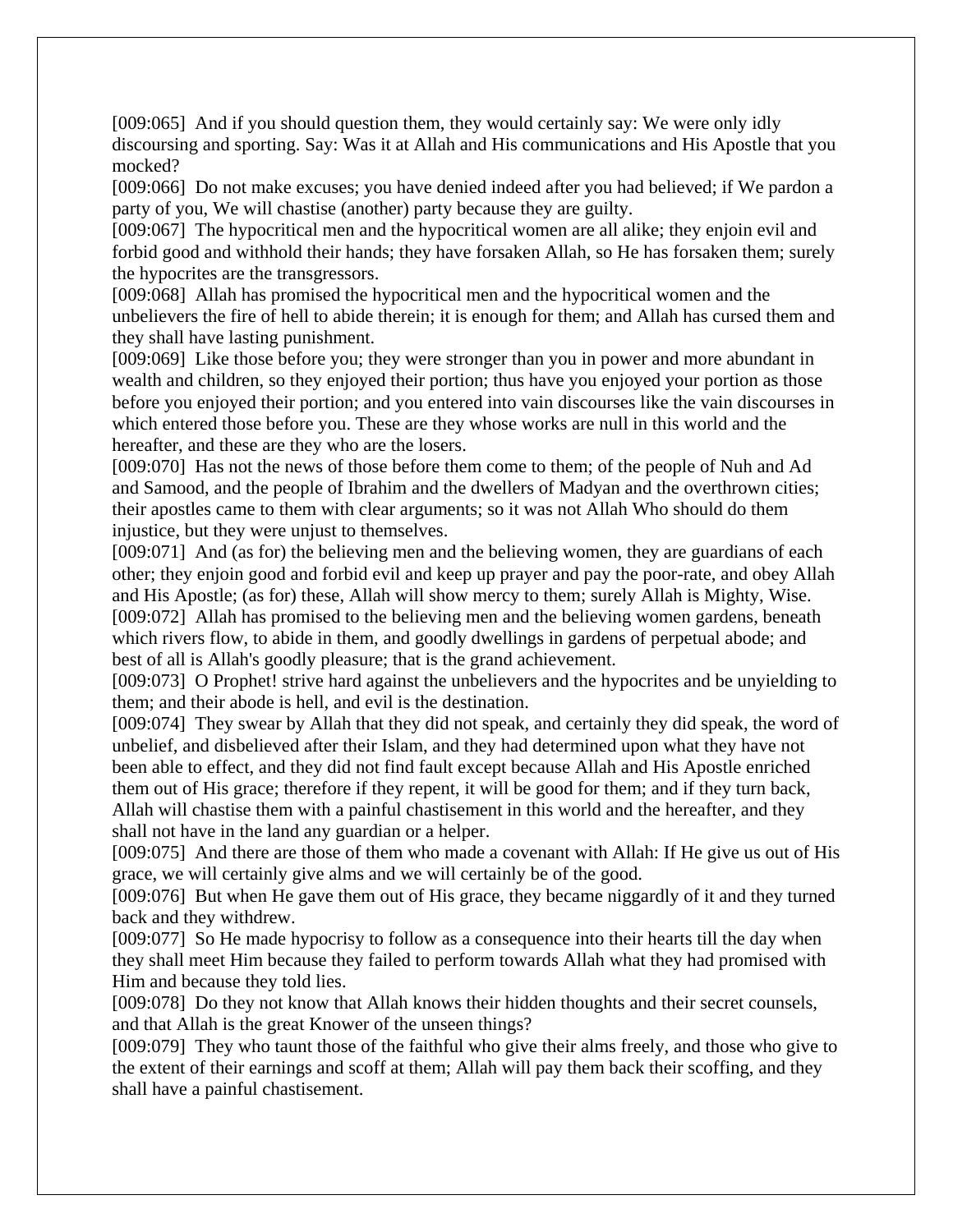[009:080] Ask forgiveness for them or do not ask forgiveness for them; even if you ask forgiveness for them seventy times, Allah will not forgive them; this is because they disbelieve in Allah and His Apostle, and Allah does not guide the transgressing people.

[009:081] Those who were left behind were glad on account of their sitting behind Allah's Apostle and they were averse from striving in Allah's way with their property and their persons, and said: Do not go forth in the heat. Say: The fire of hell is much severe in heat. Would that they understood (it).

[009:082] Therefore they shall laugh little and weep much as a recompense for what they earned.

[009:083] Therefore if Allah brings you back to a party of them and then they ask your permission to go forth, say: By no means shall you ever go forth with me and by no means shall you fight an enemy with me; surely you chose to sit the first time, therefore sit (now) with those who remain behind.

[009:084] And never offer prayer for any one of them who dies and do not stand by his grave; surely they disbelieve in Allah and His Apostle and they shall die in transgression.

[009:085] And let not their property and their children excite your admiration; Allah only wishes to chastise them with these in this world and (that) their souls may depart while they are unbelievers

[009:086] And whenever a chapter is revealed, saying: Believe in Allah and strive hard along with His Apostle, those having ampleness of means ask permission of you and say: Leave us (behind), that we may be with those who sit.

[009:087] They preferred to be with those who remained behind, and a seal is set on their hearts so they do not understand.

[009:088] But the Apostle and those who believe with him strive hard with their property and their persons; and these it is who shall have the good things and these it is who shall be successful.

[009:089] Allah has prepared for them gardens beneath which rivers flow, to abide in them; that is the great achievement.

[009:090] And the defaulters from among the dwellers of the desert came that permission may be given to them and they sat (at home) who lied to Allah and His Apostle; a painful chastisement shall afflict those of them who disbelieved.

[009:091] It shall be no crime in the weak, nor in the sick, nor in those who do not find what they should spend (to stay behind), so long as they are sincere to Allah and His Apostle; there is no way (to blame) against the doers of good; and Allah is Forgiving, Merciful;

[009:092] Nor in those who when they came to you that you might carry them, you said: I cannot find that on which to carry you; they went back while their eyes overflowed with tears on account of grief for not finding that which they should spend.

[009:093] The way (to blame) is only against those who ask permission of you though they are rich; they have chosen to be with those who remained behind, and Allah has set a seal upon their hearts so they do not know.

[009:094] They will excuse themselves to you when you go back to them. Say: Urge no excuse, by no means will we believe you; indeed Allah has informed us of matters relating to you; and now Allah and His Apostle will see your doings, then you shall be brought back to the Knower of the unseen and the seen, then He will inform you of what you did.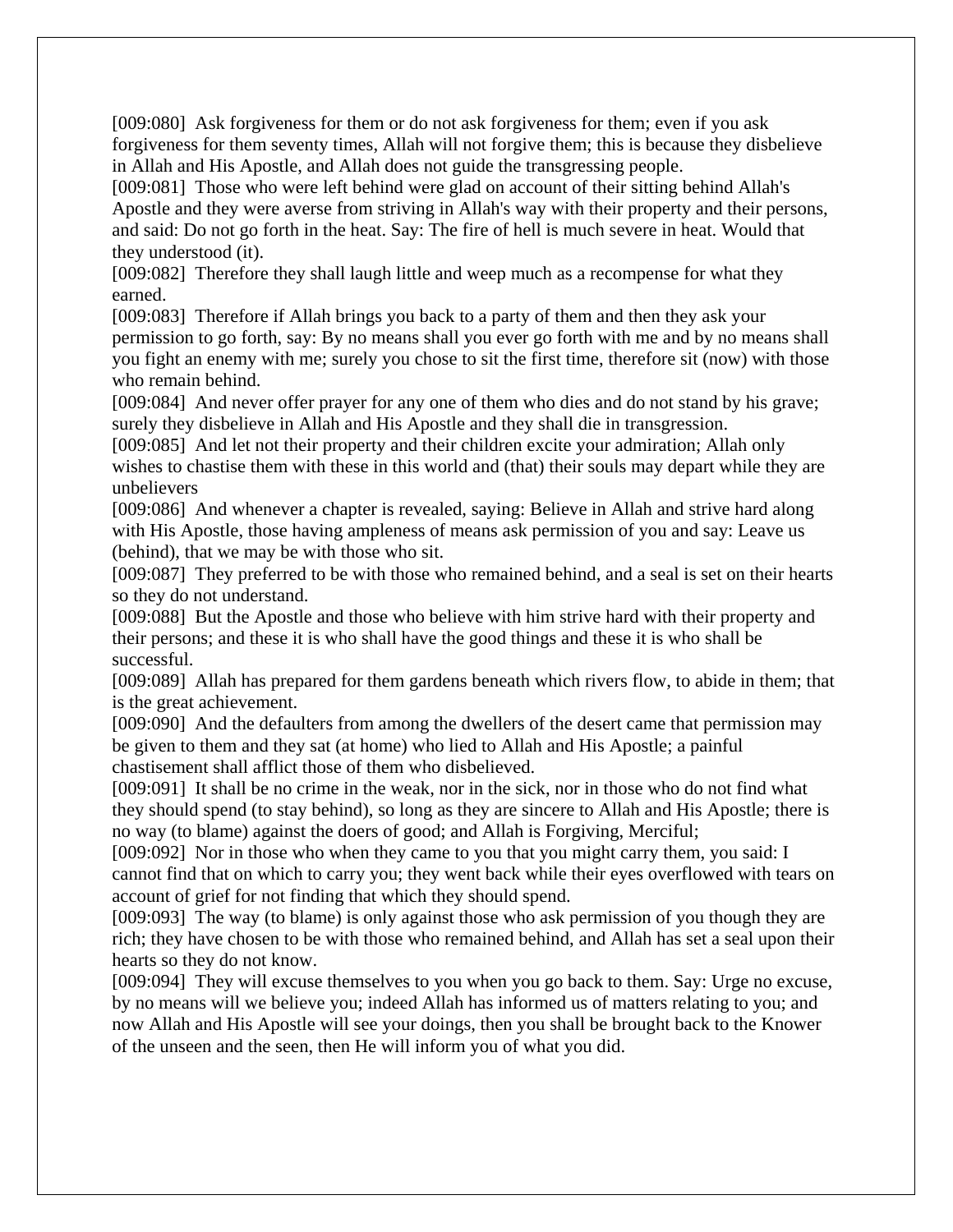[009:095] They will swear to you by Allah when you return to them so that you may turn aside from them; so do turn aside from them; surely they are unclean and their abode is hell; a recompense for what they earned.

[009:096] They will swear to you that you may be pleased with them; but if you are pleased with them, yet surely Allah is not pleased with the transgressing people.

[009:097] The dwellers of the desert are very hard in unbelief and hypocrisy, and more disposed not to know the limits of what Allah has revealed to His Apostle; and Allah is Knowing, Wise. [009:098] And of the dwellers of the desert are those who take what they spend to be a fine, and they wait (the befalling of) calamities to you; on them (will be) the evil calamity; and Allah is Hearing, Knowing.

[009:099] And of the dwellers of the desert are those who believe in Allah and the latter day and take what they spend to be (means of) the nearness of Allah and the Apostle's prayers; surely it shall be means of nearness for them; Allah will make them enter into His mercy; surely Allah is Forgiving, Merciful.

[009:100] And (as for) the foremost, the first of the Muhajirs and the Ansars, and those who followed them in goodness, Allah is well pleased with them and they are well pleased with Him, and He has prepared for them gardens beneath which rivers flow, to abide in them for ever; that is the mighty achievement.

[009:101] And from among those who are round about you of the dwellers of the desert there are hypocrites, and from among the people of Medina (also); they are stubborn in hypocrisy; you do not know them; We know them; We will chastise them twice then shall they be turned back to a grievous chastisement

[009:102] And others have confessed their faults, they have mingled a good deed and an evil one; may be Allah will turn to them (mercifully); surely Allah is Forgiving, Merciful.

[009:103] Take alms out of their property, you would cleanse them and purify them thereby, and pray for them; surely your prayer is a relief to them; and Allah is Hearing, Knowing.

[009:104] Do they not know that Allah accepts repentance from His servants and takes the alms, and that Allah is the Oft-returning (to mercy), the Merciful?

[009:105] And say: Work; so Allah will see your work and (so will) His Apostle and the believers; and you shall be brought back to the Knower of the unseen and the seen, then He will inform you of what you did.

[009:106] And others are made to await Allah's command, whether He chastise them or whether He turn to them (mercifully), and Allah is Knowing, Wise.

[009:107] And those who built a masjid to cause harm and for unbelief and to cause disunion among the believers and an ambush to him who made war against Allah and His Apostle before; and they will certainly swear: We did not desire aught but good; and Allah bears witness that they are most surely liars.

[009:108] Never stand in it; certainly a masjid founded on piety from the very first day is more deserving that you should stand in it; in it are men who love that they should be purified; and Allah loves those who purify themselves.

[009:109] Is he, therefore, better who lays his foundation on fear of Allah and (His) good pleasure, or he who lays his foundation on the edge of a cracking hollowed bank, so it broke down with him into the fire of hell; and Allah does not guide the unjust people.

[009:110] The building which they have built will ever continue to be a source of disquiet in their hearts, except that their hearts get cut into pieces; and Allah is Knowing, Wise.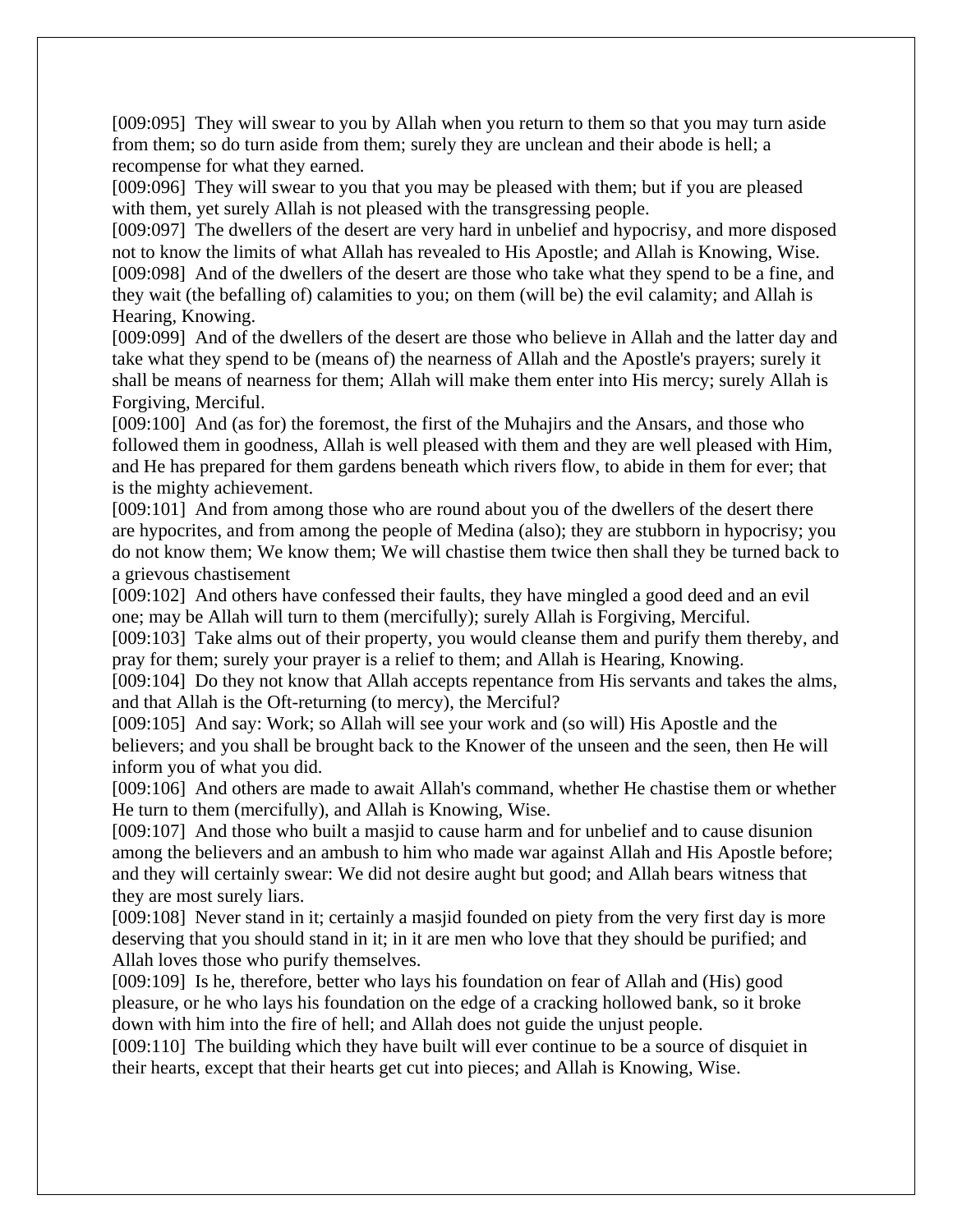[009:111] Surely Allah has bought of the believers their persons and their property for this, that they shall have the garden; they fight in Allah's way, so they slay and are slain; a promise which is binding on Him in the Taurat and the Injeel and the Quran; and who is more faithful to his covenant than Allah? Rejoice therefore in the pledge which you have made; and that is the mighty achievement.

[009:112] They who turn (to Allah), who serve (Him), who praise (Him), who fast, who bow down, who prostrate themselves, who enjoin what is good and forbid what is evil, and who keep the limits of Allah; and give good news to the believers.

[009:113] It is not (fit) for the Prophet and those who believe that they should ask forgiveness for the polytheists, even though they should be near relatives, after it has become clear to them that they are inmates of the flaming fire.

[009:114] And Ibrahim asking forgiveness for his sire was only owing to a promise which he had made to him; but when it became clear to him that he was an enemy of Allah, he declared himself to be clear of him; most surely Ibrahim was very tender-hearted forbearing.

[009:115] It is not (attributable to) Allah that He should lead a people astray after He has guided them; He even makes clear to them what they should guard against; surely Allah knows all things.

[009:116] Surely Allah's is the kingdom of the heavens and the earth; He brings to life and causes to die; and there is not for you besides Allah any Guardian or Helper.

[009:117] Certainly Allah has turned (mercifully) to the Prophet and those who fled (their homes) and the helpers who followed him in the hour of straitness after the hearts of a part of them were about to deviate, then He turned to them (mercifully); surely to them He is Compassionate, Merciful.

[009:118] And to the three who were left behind, until the earth became strait to them notwithstanding its spaciousness and their souls were also straightened to them; and they knew it for certain that there was no refuge from Allah but in Him; then He turned to them (mercifully) that they might turn (to Him); surely Allah is the Oft-returning (to mercy), the Merciful.

[009:119] O you who believe! be careful of (your duty to) Allah and be with the true ones. [009:120] It did not beseem the people of Medina and those round about them of the dwellers of the desert to remain behind the Apostle of Allah, nor should they desire (anything) for themselves in preference to him; this is because there afflicts them not thirst or fatigue or hunger in Allah's way, nor do they tread a path which enrages the unbelievers, nor do they attain from the enemy what they attain, but a good work is written down to them on account of it; surely

Allah does not waste the reward of the doers of good;

[009:121] Nor do they spend anything that may be spent, small or great, nor do they traverse a valley, but it is written down to their credit, that Allah may reward them with the best of what they have done.

[009:122] And it does not beseem the believers that they should go forth all together; why should not then a company from every party from among them go forth that they may apply themselves to obtain understanding in religion, and that they may warn their people when they come back to them that they may be cautious?

[009:123] O you who believe! fight those of the unbelievers who are near to you and let them find in you hardness; and know that Allah is with those who guard (against evil).

[009:124] And whenever a chapter is revealed, there are some of them who say: Which of you has it strengthened in faith? Then as for those who believe, it strengthens them in faith and they rejoice.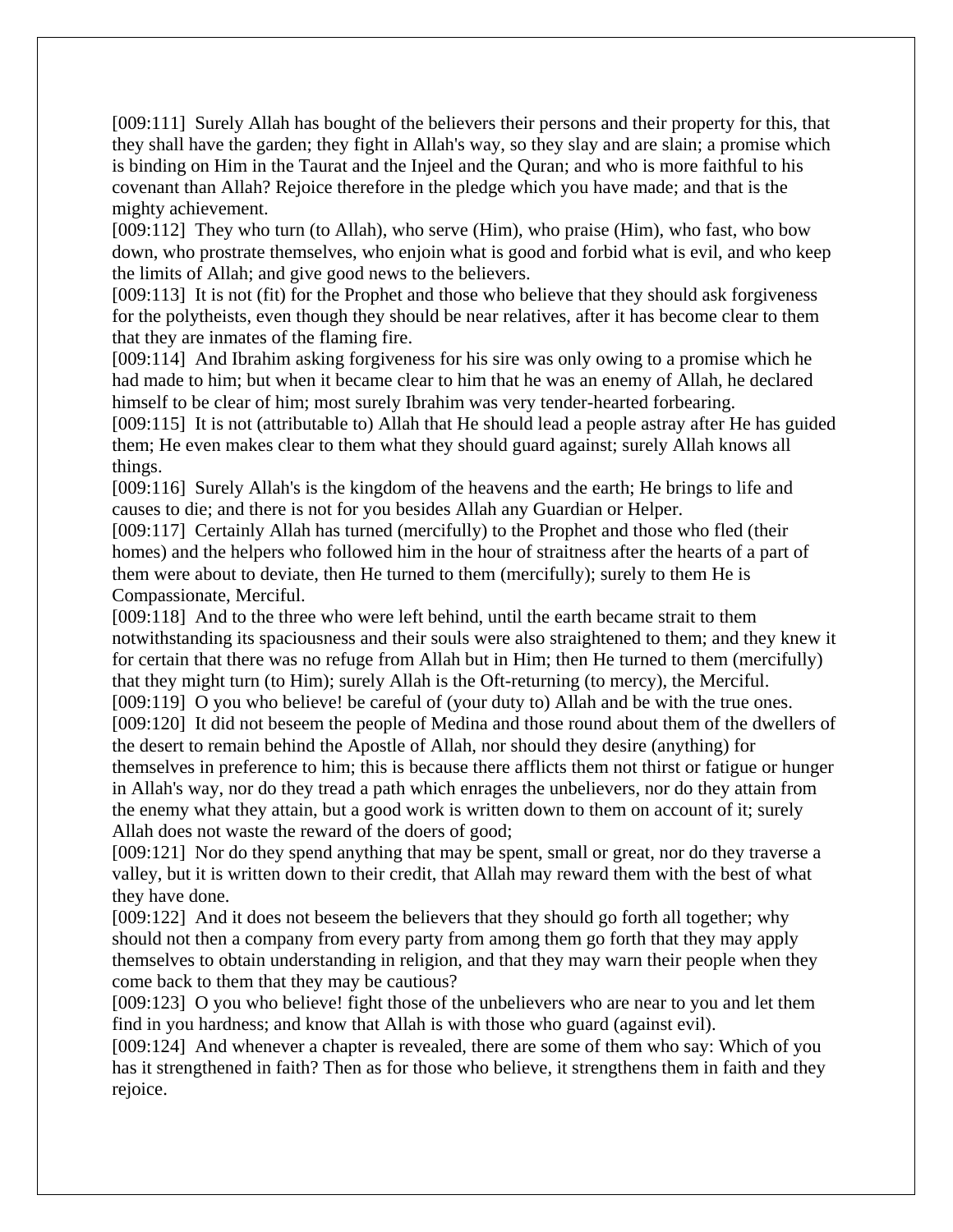[009:125] And as for those in whose hearts is a disease, it adds uncleanness to their uncleanness and they die while they are unbelievers.

[009:126] Do they not see that they are tried once or twice in every year, yet they do not turn (to Allah) nor do they mind.

[009:127] And whenever a chapter is revealed, they cast glances at one another: Does any one see you? Then they turn away: Allah has turned away their hearts because they are a people who do not understand.

[009:128] Certainly an Apostle has come to you from among yourselves; grievous to him is your falling into distress, excessively solicitous respecting you; to the believers (he is) compassionate, [009:129] But if they turn back, say: Allah is sufficient for me, there is no god but He; on Him do I rely, and He is the Lord of mighty power.

[010:001] Alif Lam Ra. These are the verses of the wise Book.

[010:002] What! is it a wonder to the people that We revealed to a man from among themselves, saying: Warn the people and give good news to those who believe that theirs is a footing of firmness with their Lord. The unbelievers say: This is most surely a manifest enchanter.

[010:003] Surely your Lord is Allah, Who created the heavens and the earth in six periods, and He is firm in power, regulating the affair, there is no intercessor except after His permission; this is Allah, your Lord, therefore serve Him; will you not then mind?

[010:004] To Him is your return, of all (of you); the promise of Allah (made) in truth; surely He begins the creation in the first instance, then He reproduces it, that He may with justice

recompense those who believe and do good; and (as for) those who disbelieve, they shall have a drink of hot water and painful punishment because they disbelieved.

[010:005] He it is Who made the sun a shining brightness and the moon a light, and ordained for it mansions that you might know the computation of years and the reckoning. Allah did not create it but with truth; He makes the signs manifest for a people who

[010:006] Most surely in the variation of the night and the day, and what Allah has created in the heavens and the earth, there are signs for a people who guard (against evil).

[010:007] Surely those who do not hope in Our meeting and are pleased with this world's life and are content with it, and those who are heedless of Our communications:

[010:008] (As for) those, their abode is the fire because of what they earned.

[010:009] Surely (as for) those who believe and do good, their Lord will guide them by their faith; there shall flow from beneath them rivers in gardens of bliss.

[010:010] Their cry in it shall be: Glory to Thee, O Allah! and their greeting in it shall be: Peace; and the last of their cry shall be: Praise be to Allah, the Lord of the worlds.

[010:011] And if Allah should hasten the evil to men as they desire the hastening on of good, their doom should certainly have been decreed for them; but We leave those alone who hope not for Our meeting in their inordinacy, blindly wandering on.

[010:012] And when affliction touches a man, he calls on Us, whether lying on his side or sitting or standing; but when We remove his affliction from him, he passes on as though he had never called on Us on account of an affliction that touched him; thus that which they do is made fairseeming to the extravagant.

[010:013] And certainly We did destroy generations before you when they were unjust, and their apostles had come to them with clear arguments, and they would not believe; thus do We recompense the guilty people.

[010:014] Then We made you successors in the land after them so that We may see how you act.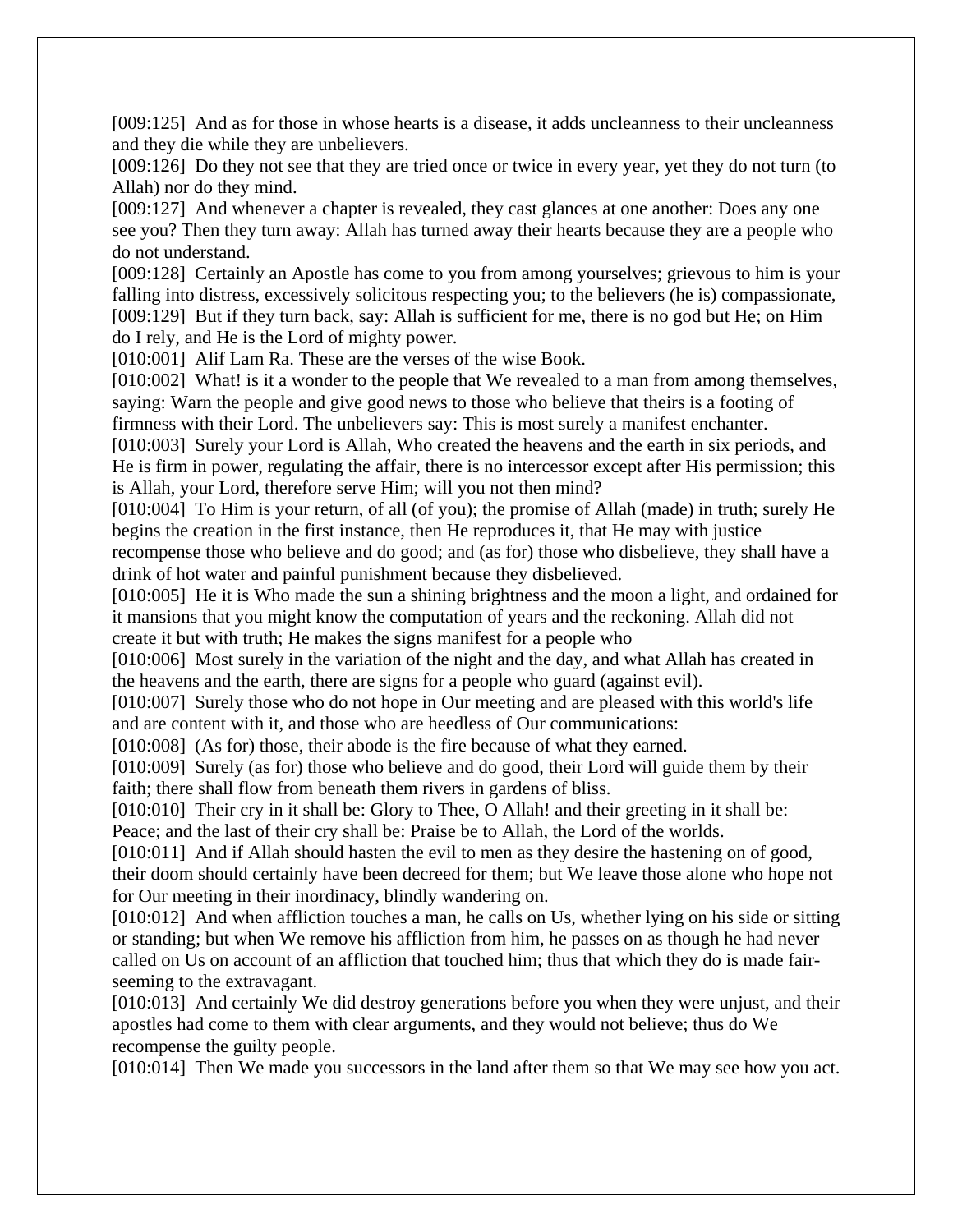[010:015] And when Our clear communications are recited to them, those who hope not for Our meeting say: Bring a Quran other than this or change it. Say: It does not beseem me that I should change it of myself; I follow naught but what is revealed to me; surely I fear, if I disobey my Lord, the punishment of a mighty day.

[010:016] Say: If Allah had desired (otherwise) I would not have recited it to you, nor would He have taught it to you; indeed I have lived a lifetime among you before it; do you not then understand?

[010:017] Who is then more unjust than who forges a lie against Allah or (who) gives the lie to His communications? Surely the guilty shall not be successful.

[010:018] And they serve beside Allah what can neither harm them nor profit them, and they say: These are our intercessors with Allah. Say: Do you (presume to) inform Allah of what He knows not in the heavens and the earth? Glory be to Him, and supremely exalted is He above what they set up (with Him).

[010:019] And people are naught but a single nation, so they disagree; and had not a word already gone forth from your Lord, the matter would have certainly been decided between them in respect of that concerning which they disagree.

[010:020] And they say: Why is not a sign sent to him from his Lord? Say: The unseen is only for Allah; therefore wait -- surely I too, with you am of those who wait.

[010:021] And when We make people taste of mercy after an affliction touches them, lo ! they devise plans against Our communication. Say: Allah is quicker to plan; surely Our messengers write down what you plan.

[010:022] He it is Who makes you travel by land and sea; until when you are in the ships, and they sail on with them in a pleasant breeze, and they rejoice, a violent wind overtakes them and the billows surge in on them from all sides, and they become certain that they are encompassed about, they pray to Allah, being sincere to Him in obedience: If Thou dost deliver us from this, we will most certainly be of the grateful ones.

[010:023] But when He delivers them, lo! they are unjustly rebellious in the earth. O men! your rebellion is against your own souls -- provision (only) of this world's life -- then to Us shall be your return, so We will inform you of what you did.

[010:024] The likeness of this world's life is only as water which We send down from the cloud, then the herbage of the earth of which men and cattle eat grows luxuriantly thereby, until when the earth puts on its golden raiment and it becomes garnished, and its people think that they have power over it, Our command comes to it, by night or by day, so We render it as reaped seed; produce, as though it had not been in existence yesterday; thus do We make clear the communications for a people who reflect.

[010:025] And Allah invites to the abode of peace and guides whom He pleases into the right path.

[010:026] For those who do good is good (reward) and more (than this); and blackness or ignominy shall not cover their faces; these are the dwellers of the garden; in it they shall abide. [010:027] And (as for) those who have earned evil, the punishment of an evil is the like of it, and abasement shall come upon them -- they shall have none to protect them from Allah -- as if their faces had been covered with slices of the dense darkness of night; these are the inmates of the fire; in it they shall abide.

[010:028] And on the day when We will gather them all together, then We will say to those who associated others (with Allah): Keep where you are, you and your associates; then We shall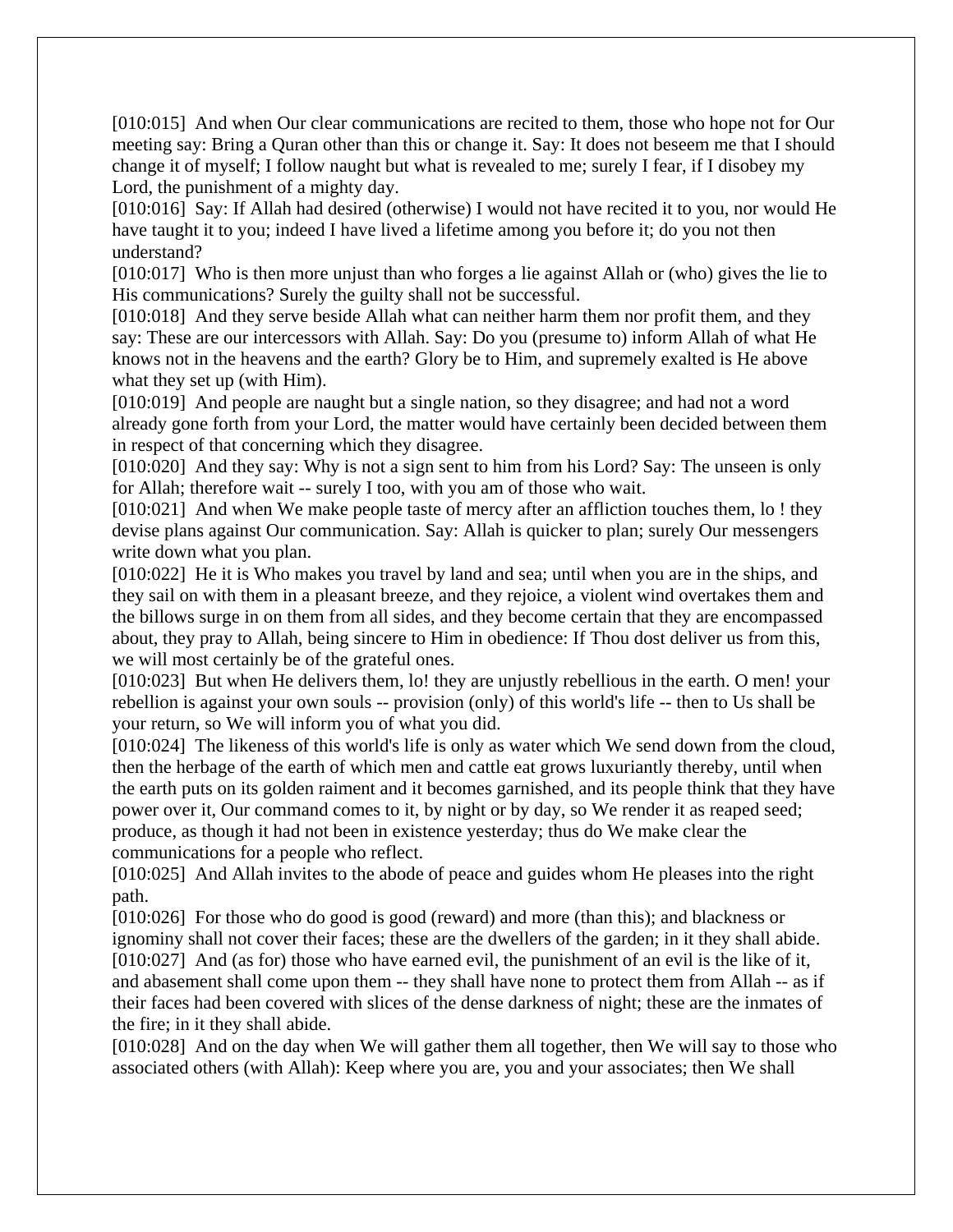separate them widely one from another and their associates would say: It was not us that you served:

[010:029] Therefore Allah is sufficient as a witness between us and you that we were quite unaware of your serving (us).

[010:030] There shall every soul become acquainted with what it sent before, and they shall be brought back to Allah, their true Patron, and what they devised shall escape from them.

[010:031] Say: Who gives you sustenance from the heaven and the earth? Or Who controls the hearing and the sight? And Who brings forth the living from the dead, and brings forth the dead from the living? And Who regulates the affairs? Then they will say: Allah. Say then: Will you not then guard (against evil)?

[010:032] This then is Allah, your true Lord; and what is there after the truth but error; how are you then turned back?

[010:033] Thus does the word of your Lord prove true against those who transgress that they do not believe.

[010:034] Say: Is there any one among your associates who can bring into existence the creation in the first instance, then reproduce it? Say: Allah brings the creation into existence, then He reproduces it; how are you then turned away?

[010:035] Say: Is there any of your associates who guides to the truth? Say: Allah guides to the truth. Is He then Who guides to the truth more worthy to be followed, or he who himself does not go aright unless he is guided? What then is the matter with you; how do you judge?

[010:036] And most of them do not follow (anything) but conjecture; surely conjecture will not avail aught against the truth; surely Allah is cognizant of what they do.

[010:037] And this Quran is not such as could be forged by those besides Allah, but it is a verification of that which is before it and a clear explanation of the book, there is no doubt in it, from the Lord of the worlds.

[010:038] Or do they say: He has forged it? Say: Then bring a chapter like this and invite whom you can besides Allah, if you are truthful.

[010:039] Nay, they reject that of which they have no comprehensive knowledge, and the final sequel of it has not yet come to them; even thus did those before them reject (the truth); see then what was the end of the unjust.

[010:040] And of them is he who believes in it, and of them is he who does not believe in it, and your Lord best knows the mischief-makers.

[010:041] And if they call you a liar, say: My work is for me and your work for you; you are clear of what I do and I am clear of what you do.

[010:042] And there are those of them who hear you, but can you make the deaf to hear though they will not understand?

[010:043] And there are those of them who look at you, but can you show the way to the blind though they will not see?

[010:044] Surely Allah does not do any injustice to men, but men are unjust to themselves.

[010:045] And on the day when He will gather them as though they had not stayed but an hour of the day, they will know each other. They will perish indeed who called the meeting with Allah to be a lie, and they are not followers of the right direction.

[010:046] And if We show you something of what We threaten them with, or cause you to die, yet to Us is their return, and Allah is the bearer of witness to what they do.

[010:047] And every nation had an apostle; so when their apostle came, the matter was decided between them with justice and they shall not be dealt with unjustly.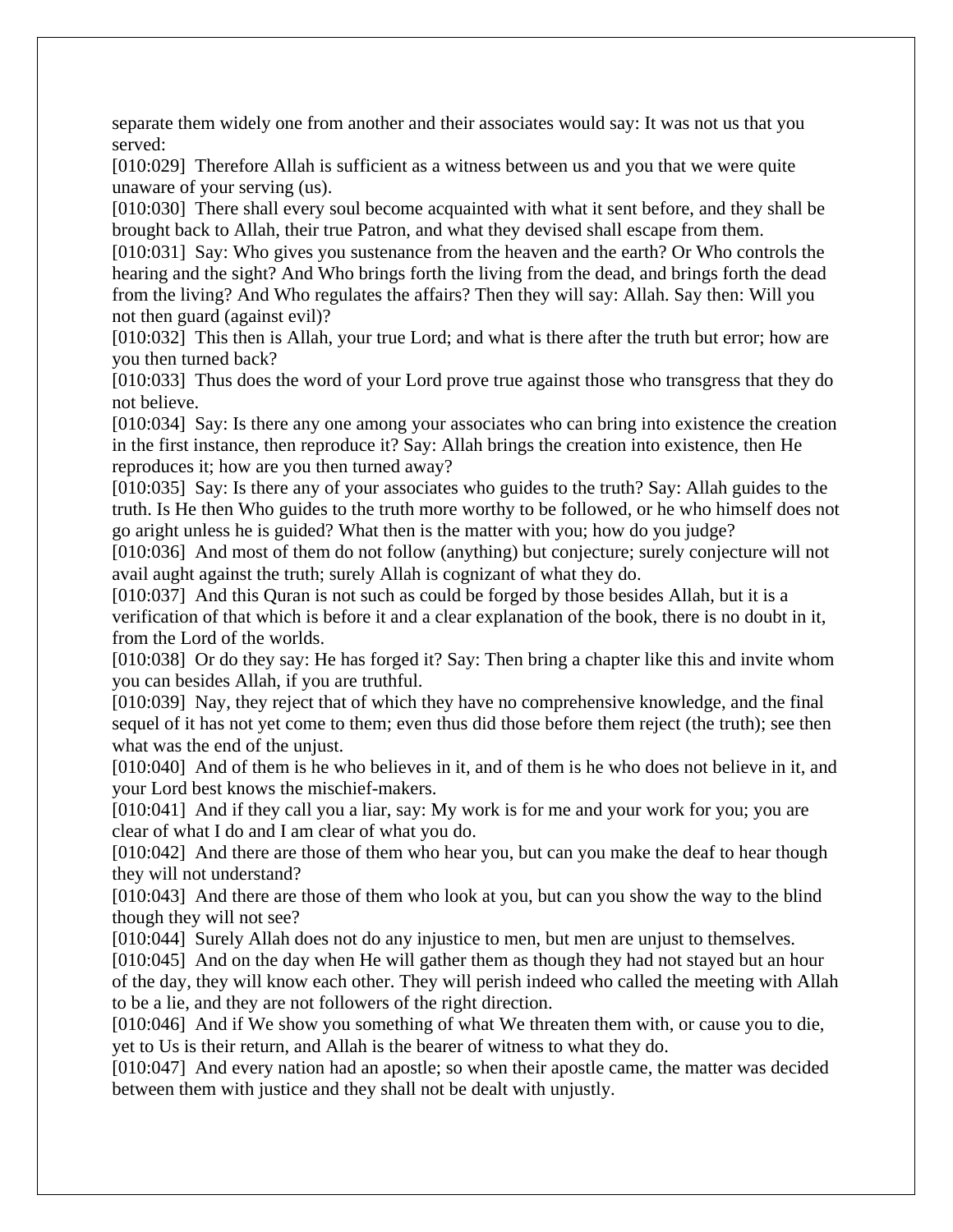[010:048] And they say: When will this threat come about, if you are truthful?

[010:049] Say: I do not control for myself any harm, or any benefit except what Allah pleases; every nation has a term; when their term comes, they shall not then remain behind for an hour, nor can they go before (their time).

[010:050] Say: Tell me if His punishment overtakes you by night or by day! what then is there of it that the guilty would hasten on?

[010:051] And when it comes to pass, will you believe in it? What! now (you believe), and already you wished to have it hastened on.

[010:052] Then it shall be said to those who were unjust: Taste abiding chastisement; you are not requited except for what you earned.

[010:053] And they ask you: Is that true? Say: Aye! by my Lord! it is most surely the truth, and you will not escape.

[010:054] And if every soul that has done injustice had all that is in the earth, it would offer it for ransom, and they will manifest regret when they see the chastisement and the matter shall be decided between them with justice and they shall not be dealt with unjustly.

[010:055] Now surely Allah's is what is in the heavens and the earth; now surely Allah's promise is true, but most of them do not know.

[010:056] He gives life and causes death, and to Him you shall be brought back.

[010:057] O men! there has come to you indeed an admonition from your Lord and a healing for what is in the breasts and a guidance and a mercy for the believers.

[010:058] Say: In the grace of Allah and in His mercy -- in that they should rejoice; it is better than that which they gather.

[010:059] Say: Tell me what Allah has sent down for you of sustenance, then you make (a part) of it unlawful and (a part) lawful. Say: Has Allah commanded you, or do you forge a lie against Allah?

[010:060] And what will be the thought of those who forge lies against Allah on the day of resurrection? Most surely Allah is the Lord of grace towards men, but most of them do not give thanks.

[010:061] And you are not (engaged) in any affair, nor do you recite concerning it any portion of the Quran, nor do you do any work but We are witnesses over you when you enter into it, and there does not lie concealed from your Lord the weight of an atom in the earth or in the heaven, nor any thing less than that nor greater, but it is in a clear book.

[010:062] Now surely the friends of Allah -- they shall have no fear nor shall they grieve.

[010:063] Those who believe and guarded (against evil):

[010:064] They shall have good news in this world's life and in the hereafter; there is no changing the words of Allah; that is the mighty achievement.

[010:065] And let not their speech grieve you; surely might is wholly Allah's; He is the Hearing, the Knowing.

[010:066] Now, surely, whatever is in the heavens and whatever is in the earth is Allah's; and they do not (really) follow any associates, who call on others besides Allah; they do not follow (anything) but conjectures, and they only lie.

[010:067] He it is Who made for you the night that you might rest in it, and the day giving light; most surely there are signs in it for a people who would hear.

[010:068] They say: Allah has taken a son (to Himself)! Glory be to Him: He is the Selfsufficient: His is what is in the heavens and what is in the earth; you have no authority for this; do you say against Allah what you do not know?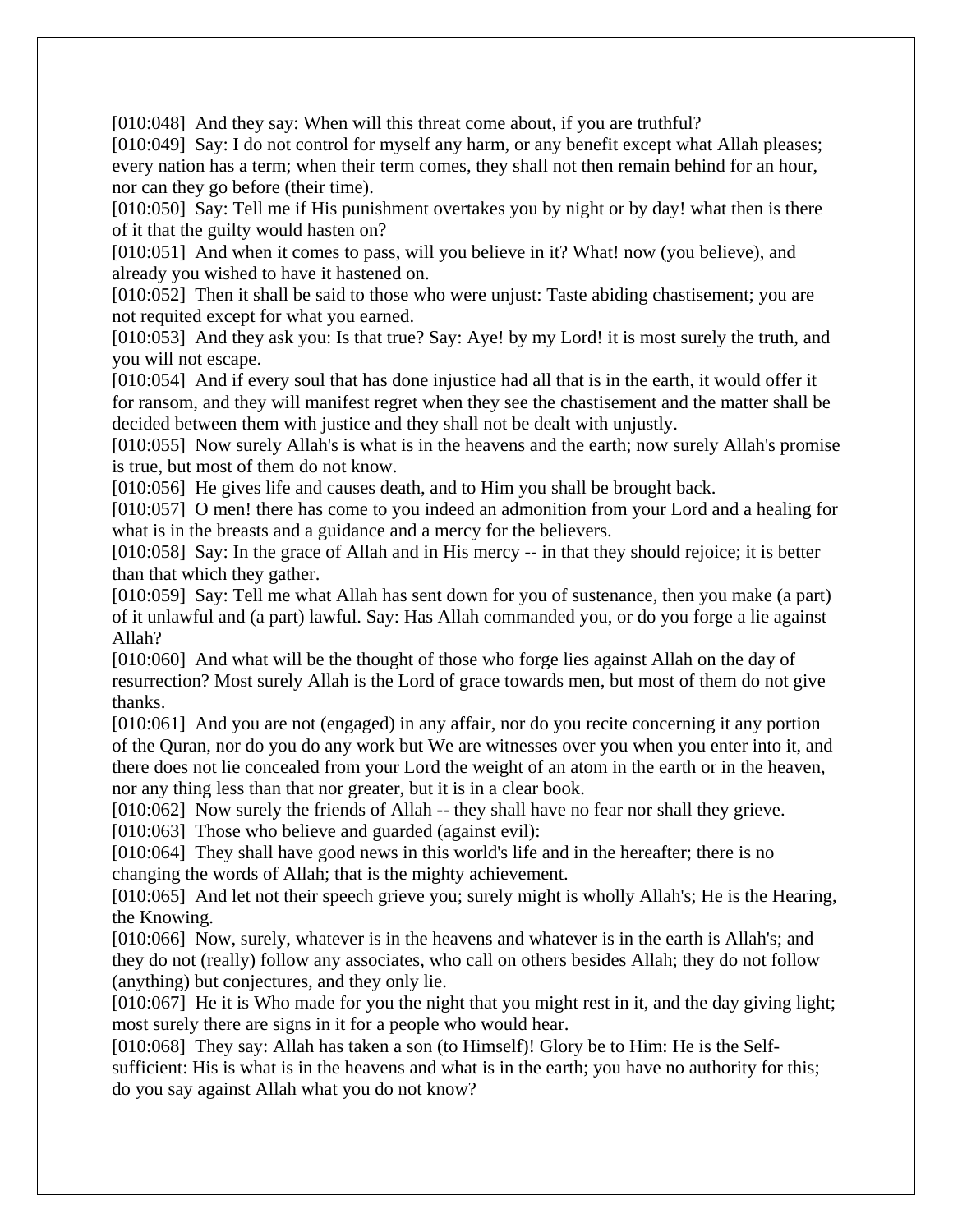[010:069] Say: Those who forge a lie against Allah shall not be successful.

[010:070] (It is only) a provision in this world, then to Us shall be their return; then We shall make them taste severe punishment because they disbelieved.

[010:071] And recite to them the story of Nuh when he said to his people: O my people! if my stay and my reminding (you) by the communications of Allah is hard on you -- yet on Allah do I rely -- then resolve upon your affair and (gather) your associates, then let not your affair remain dubious to you, then have it executed against me and give me no respite:

[010:072] But if you turn back, I did not ask for any reward from you; my reward is only with Allah, and I am commanded that I should be of those who submit.

[010:073] But they rejected him, so We delivered him and those with him in the ark, and We made them rulers and drowned those who rejected Our communications; see then what was the end of the (people) warned.

[010:074] Then did We raise up after him apostles to their people, so they came to them with clear arguments, but they would not believe in what they had rejected before; thus it is that We set seals upon the hearts of those who exceed the limits.

[010:075] Then did We send up after them Musa and Haroun to Firon and his chiefs with Our signs, but they showed pride and they were a guilty people.

[010:076] So when the truth came to them from Us they said: This is most surely clear enchantment!

[010:077] Musa said: Do you say (this) of the truth when it has come to you? Is it magic? And the magicians are not successful.

[010:078] They said: Have you come to us to turn us away from what we found our fathers upon, and (that) greatness in the land should be for you two? And we are not going to believe in you.

[010:079] And Firon said: Bring to me every skillful magician.

[010:080] And when the magicians came, Musa said to them: Cast down what you have to cast.

[010:081] So when they cast down, Musa said to them: What you have brought is deception; surely Allah will make it naught; surely Allah does not make the work of mischief-makers to thrive.

[010:082] And Allah will show the truth to be the truth by His words, though the guilty may be averse (to it).

[010:083] But none believed in Musa except the offspring of his people, on account of the fear of Firon and their chiefs, lest he should persecute them; and most surely Firon was lofty in the land; and most surely he was of the extravagant.

[010:084] And Musa said: O my people! if you believe in Allah, then rely on Him (alone) if you submit (to Allah).

[010:085] So they said: On Allah we rely: O our Lord! make us not subject to the persecution of the unjust people:

[010:086] And do Thou deliver us by Thy mercy from the unbelieving people.

[010:087] And We revealed to Musa and his brother, saying: Take for your people houses to abide in Egypt and make your houses places of worship and keep up prayer and give good news to the believers.

[010:088] And Musa said: Our Lord! surely Thou hast given to Firon and his chiefs finery and riches in this world's life, to this end, our Lord, that they lead (people) astray from Thy way: Our Lord! destroy their riches and harden their hearts so that they believe not until they see the painful punishment.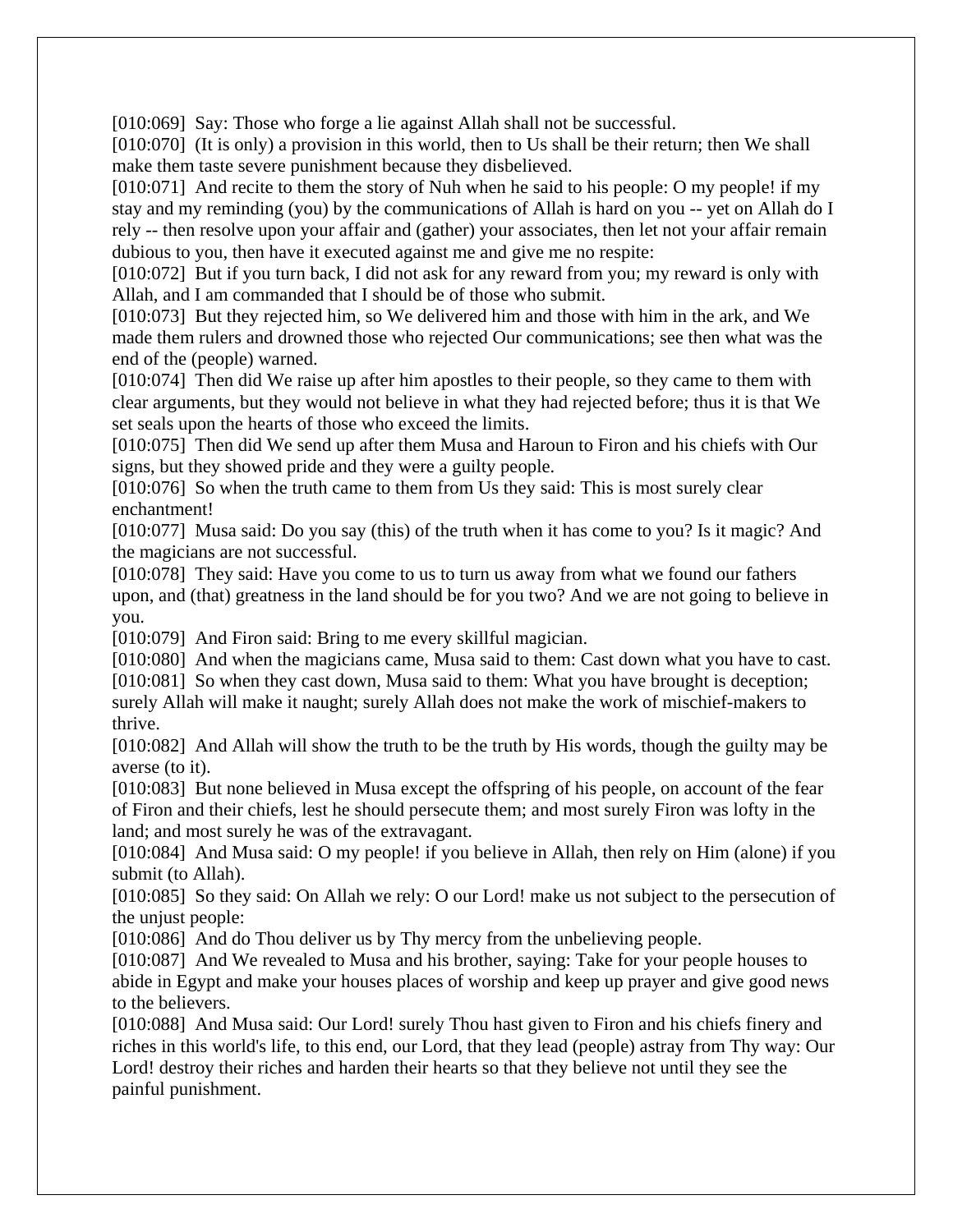[010:089] He said: The prayer of you both has indeed been accepted, therefore continue in the right way and do not follow the path of those who do not know.

[010:090] And We made the children of Israel to pass through the sea, then Firon and his hosts followed them for oppression and tyranny; until when drowning overtook him, he said: I believe that there is no god but He in Whom the children of Israel believe and I am of those who submit. [010:091] What! now! and indeed you disobeyed before and you were of the mischief-makers. [010:092] But We will this day deliver you with your body that you may be a sign to those after

you, and most surely the majority of the people are heedless to Our communications.

[010:093] And certainly We lodged the children of Israel in a goodly abode and We provided them with good things; but they did not disagree until the knowledge had come to them; surely your Lord will judge between them on the resurrection day concerning that in which they disagreed.

[010:094] But if you are in doubt as to what We have revealed to you, ask those who read the Book before you; certainly the truth has come to you from your Lord, therefore you should not be of the disputers.

[010:095] And you should not be of those who reject the communications of Allah, (for) then you should be one of the losers.

[010:096] Surely those against whom the word of your Lord has proved true will not believe,

[010:097] Though every sign should come to them, until they witness the painful chastisement.

[010:098] And wherefore was there not a town which should believe so that their belief should have profited them but the people of Yunus? When they believed, We removed from them the chastisement of disgrace in this world's life and We gave them provision till a time.

[010:099] And if your Lord had pleased, surely all those who are in the earth would have believed, all of them; will you then force men till they become believers?

[010:100] And it is not for a soul to believe except by Allah's permission; and He casts uncleanness on those who will not understand.

[010:101] Say: Consider what is it that is in the heavens and the earth; and signs and warners do not avail a people who would not believe.

[010:102] What do they wait for then but the like of the days of those who passed away before them? Say: Wait then; surely I too am with you of those who wait.

[010:103] Then We deliver Our apostles and those who believe -- even so (now), it is binding on Us (that) We deliver the believers.

[010:104] Say: O people! if you are in doubt as to my religion, then (know that) I do not serve those whom you serve besides Allah but I do serve Allah, Who will cause you to die, and I am commanded that I should be of the believers.

[010:105] And that you should keep your course towards the religion uprightly; and you should not be of the polytheists.

[010:106] And do not call besides Allah on that which can neither benefit you nor harm you, for if you do then surely you will in that case be of the unjust.

[010:107] And if Allah should afflict you with harm, then there is none to remove it but He; and if He intends good to you there is none to repel His grace; He brings it to whom He pleases of His servants; and He is the Forgiving, the Merciful.

[010:108] Say: O people! indeed there has come to you the truth from your Lord, therefore whoever goes aright, he goes aright only for the good of his own soul, and whoever goes astray, he goes astray only to the detriment of it, and I am not a custodian over you.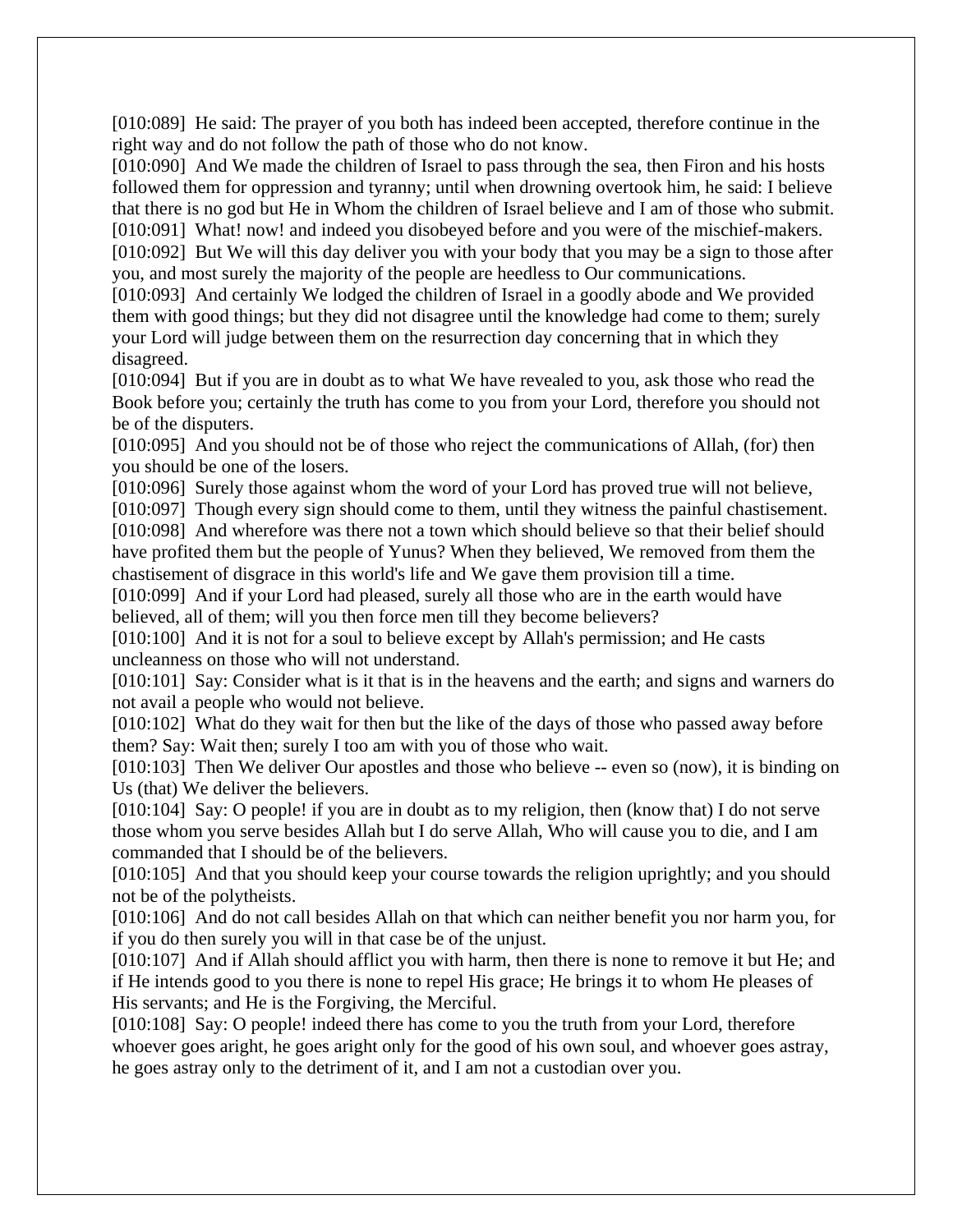[010:109] And follow what is revealed to you and be patient till Allah should give judgment, and He is the best of the judges.

[011:001] Alif Lam Ra (This is) a Book, whose verses are made decisive, then are they made plain, from the Wise, All-aware:

[011:002] That you shall not serve (any) but Allah; surely I am a warner for you from Him and a giver of good news,

[011:003] And you that ask forgiveness of your Lord, then turn to Him; He will provide you with a goodly provision to an appointed term and bestow His grace on every one endowed with grace, and if you turn back, then surely I fear for you the chastisement of a great day.

[011:004] To Allah is your return, and He has power over all things.

[011:005] Now surely they fold up their breasts that they may conceal (their enmity) from Him; now surely, when they use their garments as a covering, He knows what they conceal and what they make public; surely He knows what is in the breasts.

[011:006] And there is no animal in the earth but on Allah is the sustenance of it, and He knows its resting place and its depository all (things) are in a manifest book.

[011:007] And He it is Who created the heavens and the earth in six periods -- and His dominion (extends) on the water -- that He might manifest to you, which of you is best in action, and if you say, surely you shall be raised up after death, those who disbelieve would certainly say: This is nothing but clear magic.

[011:008] And if We hold back from them the punishment until a stated period of time, they will certainly say: What prevents it? Now surely on the day when it will come to them, it shall not be averted from them and that which they scoffed at shall beset them.

[011:009] And if We make man taste mercy from Us, then take it off from him, most surely he is despairing, ungrateful.

[011:010] And if We make him taste a favor after distress has afflicted him, he will certainly say: The evils are gone away from me. Most surely he is exulting, boasting;

[011:011] Except those who are patient and do good, they shall have forgiveness and a great reward.

[011:012] Then, it may be that you will give up part of what is revealed to you and your breast will become straightened by it because they say: Why has not a treasure been sent down upon him or an angel come with him? You are only a warner; and Allah is custodian over all things. [011:013] Or, do they say: He has forged it. Say: Then bring ten forged chapters like it and call upon whom you can besides Allah, if you are truthful.

[011:014] But if they do not answer you, then know that it is revealed by Allah's knowledge and that there is no god but He; will you then submit?

[011:015] Whoever desires this world's life and its finery, We will pay them in full their deeds therein, and they shall not be made to. suffer loss in respect of them.

[011:016] These are they for whom there is nothing but fire in the hereafter, and what they wrought in it shall go for nothing, and vain is what they do.

[011:017] Is he then who has with him clear proof from his Lord, and a witness from Him recites it and before it (is) the Book of Musa, a guide and a mercy? These believe in it; and whoever of the (different) parties disbelieves in it, surely it is the truth from your Lord, but most men do not believe.

[011:018] And who is more unjust than he who forges a lie against Allah? These shall be brought before their Lord, and the witnesses shall say: These are they who lied against their Lord. Now surely the curse of Allah is on the unjust.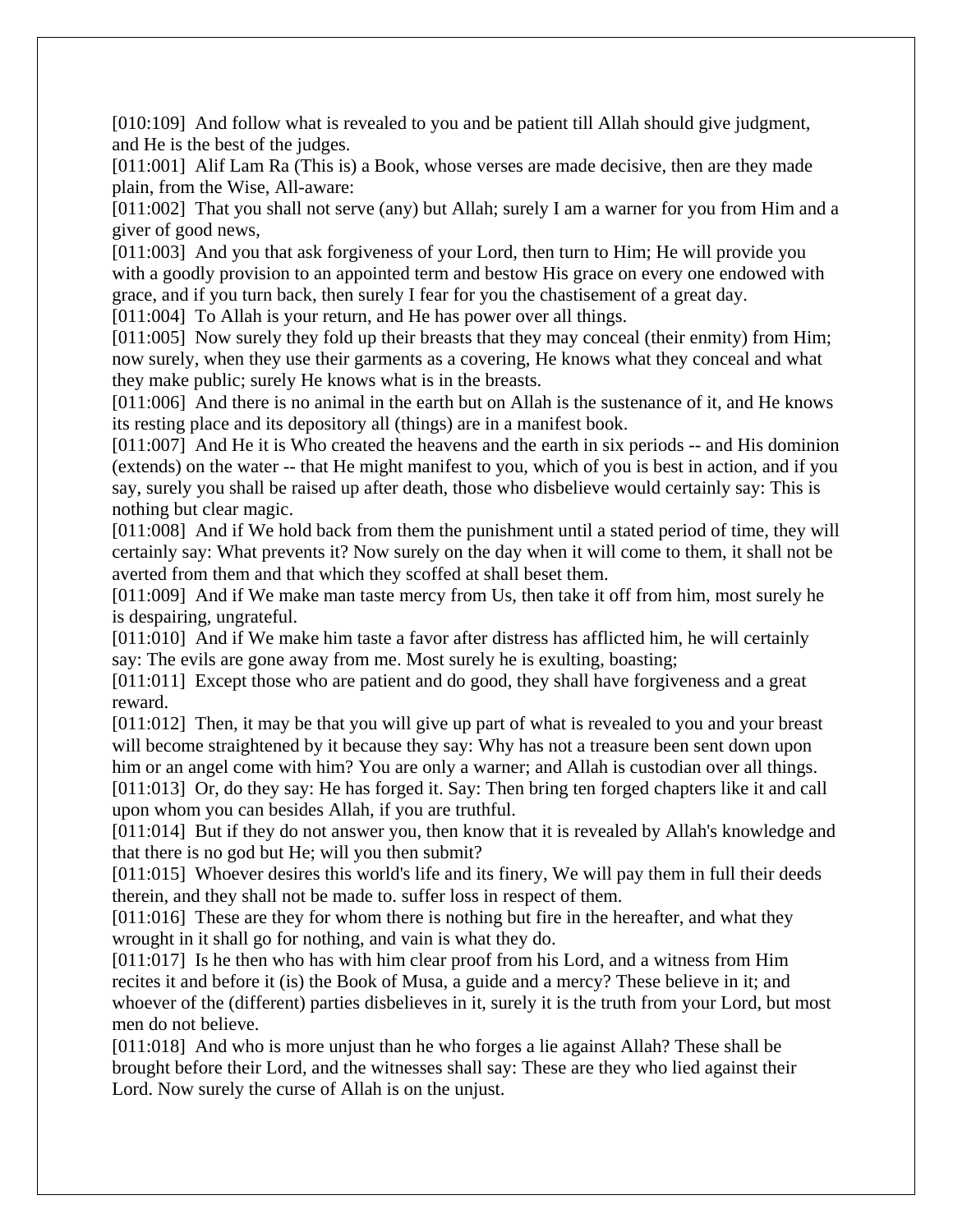[011:019] Who turn away from the path of Allah and desire to make it crooked; and they are disbelievers in the hereafter.

[011:020] These shall not escape in the earth, nor shall they have any guardians besides Allah; the punishment shall be doubled for them, they could not bear to hear and they did not see.

[011:021] These are they who have lost their souls, and what they forged is gone from them.

[011:022] Truly in the hereafter they are the greatest losers.

[011:023] Surely (as to) those who believe and do good and humble themselves to their Lord, these are the dwellers of the garden, in it they will abide.

[011:024] The likeness of the two parties is as the blind and the deaf and the seeing and the hearing: are they equal in condition? Will you not then mind?

[011:025] And certainly We sent Nuh to his people: Surely I am a plain warner for you: [011:026] That you shall not serve any but Allah, surely I fear for you the punishment of a painful day.

[011:027] But the chiefs of those who disbelieved from among his people said: We do not consider you but a mortal like ourselves, and we do not see any have followed you but those who are the meanest of us at first thought and we do not see in you any excellence over us; nay, we deem you liars.

[011:028] He said: O my people! tell me if I have with me clear proof from my Lord, and He has granted me mercy from Himself and it has been made obscure to you; shall we constrain you to (accept) it while you are averse from it?

[011:029] And, O my people! I ask you not for wealth in return for it; my reward is only with Allah and I am not going to drive away those who believe; surely they shall meet their Lord, but I consider you a people who are ignorant:

[011:030] And, O my people! who will help me against Allah if I drive them away? Will you not then mind?

[011:031] And I do not say to you that I have the treasures of Allah and I do not know the unseen, nor do I say that I am an angel, nor do I say about those whom your eyes hold in mean estimation (that) Allah will never grant them (any) good -- Allah knows best what is in their souls -- for then most surely I should be of the unjust.

[011:032] They said: O Nuh! indeed you have disputed with us and lengthened dispute with us, therefore bring to us what you threaten us with, if you are of the truthful ones.

[011:033] He said: Allah only will bring it to you if He please, and you will not escape:

[011:034] And if I intend to give you good advice, my advice will not profit you if Allah intended that He should leave you to go astray; He is your Lord, and to Him shall you be returned.

[011:035] Or do they say: He has forged it? Say: If I have forged it, on me is my guilt, and I am clear of that of which you are guilty.

[011:036] And it was revealed to Nuh: That none of your people will believe except those who have already believed, therefore do not grieve at what they do:

[011:037] And make the ark before Our eyes and (according to) Our revelation, and do not speak to Me in respect of those who are unjust; surely they shall be drowned.

[011:038] And he began to make the ark; and whenever the chiefs from among his people passed by him they laughed at him. He said: If you laugh at us, surely we too laugh at you as you laugh (at us).

[011:039] So shall you know who it is on whom will come a chastisement which will disgrace him, and on whom will lasting chastisement come down.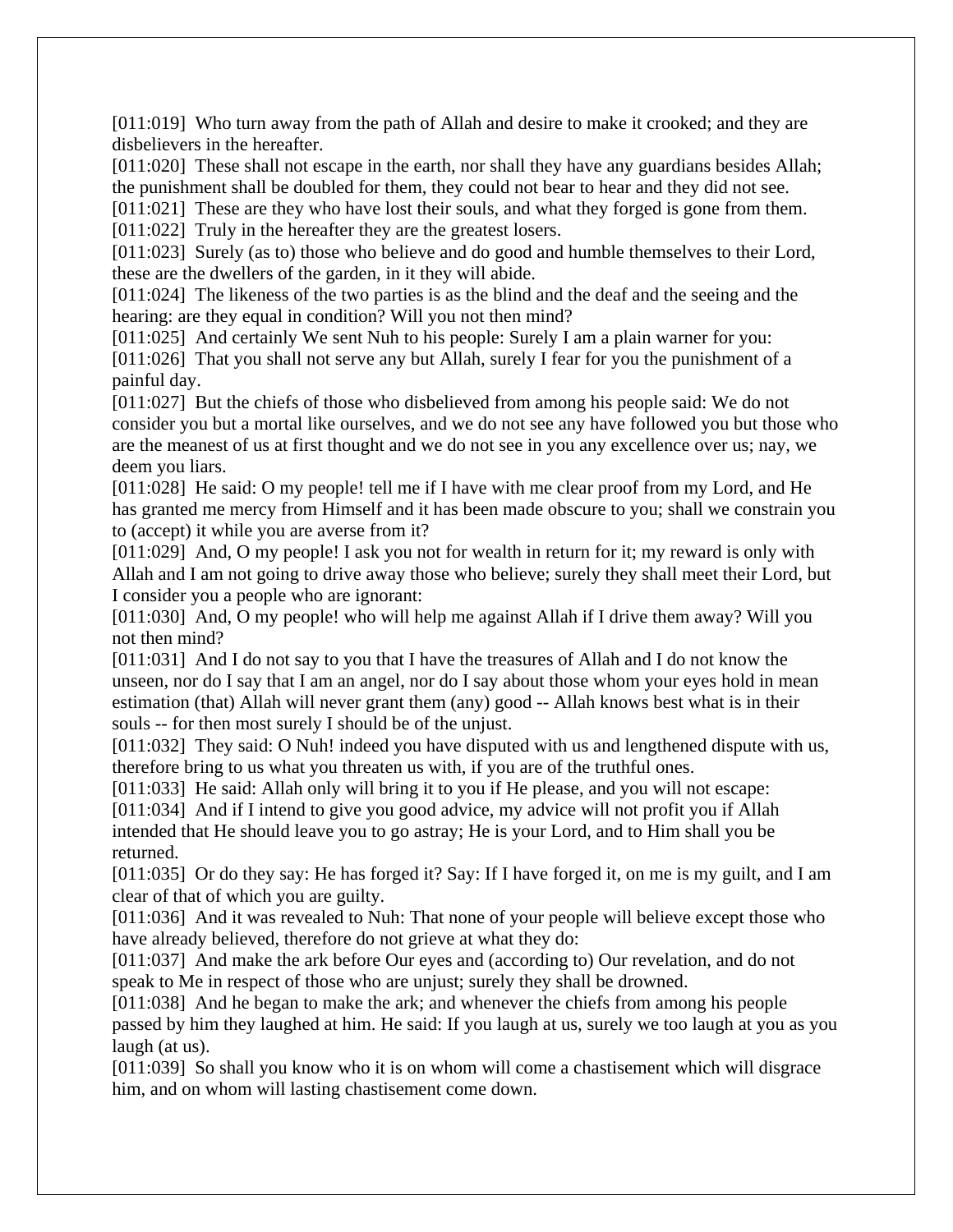[011:040] Until when Our command came and water came forth from the valley, We said: Carry in it two of all things, a pair, and your own family -- except those against whom the word has already gone forth, and those who believe. And there believed not with him but a few. [011:041] And he said: Embark in it, in the name of Allah be its sailing and its anchoring; most surely my Lord is Forgiving, Merciful.

[011:042] And it moved on with them amid waves like mountains; and Nuh called out to his son, and he was aloof: O my son! embark with us and be not with the unbelievers.

[011:043] He said: I will betake myself for refuge to a mountain that shall protect me from the water. Nuh said: There is no protector today from Allah's punishment but He Who has mercy; and a wave intervened between them, so he was of the drowned.

[011:044] And it was said: O earth, swallow down your water, and O cloud, clear away; and the water was made to abate and the affair was decided, and the ark rested on the Judi, and it was said: Away with the unjust people.

[011:045] And Nuh cried out to his Lord and said: My Lord! surely my son is of my family, and Thy promise is surely true, and Thou art the most just of the judges.

[011:046] He said: O Nuh! surely he is not of your family; surely he is (the doer of) other than good deeds, therefore ask not of Me that of which you have no knowledge; surely I admonish you lest you may be of the ignorant

[011:047] He said: My Lord! I seek refuge in Thee from asking Thee that of which I have no knowledge; and if Thou shouldst not forgive me and have mercy on me, I should be of the losers. [011:048] It was said: O Nuh! descend with peace from Us and blessings on you and on the people from among those who are with you, and there shall be nations whom We will afford provisions, then a painful punishment from Us shall afflict them.

[011:049] These are announcements relating to the unseen which We reveal to you, you did not know them -- (neither) you nor your people -- before this; therefore be patient; surely the end is for those who guard (against evil).

[011:050] And to Ad (We sent) their brother Hud. He said: O my people! serve Allah, you have no god other than He; you are nothing but forgers (of lies).

[011:051] O my people! I do not ask of you any reward for it; my reward is only with Him Who created me; do you not then understand?

[011:052] And, O my people! ask forgiveness of your Lord, then turn to Him; He will send on you clouds pouring down abundance of rain and add strength to your strength, and do not turn back guilty.

[011:053] They said: O Hud! you have not brought to us any clear argument and we are not going to desert our gods for your word, and we are not believers in you:

[011:054] We cannot say aught but that some of our gods have smitten you with evil. He said: Surely I call Allah to witness, and do you bear witness too, that I am clear of what you associate (with Allah).

[011:055] Besides Him, therefore scheme against me all together; then give me no respite: [011:056] Surely I rely on Allah, my Lord and your Lord; there is no living creature but He holds it by its forelock; surely my Lord is on the right path.

[011:057] But if you turn back, then indeed I have delivered to you the message with which I have been sent to you, and my Lord will bring another people in your place, and you cannot do Him any harm; surely my Lord is the Preserver of all things.

[011:058] And when Our decree came to pass, We delivered Hud and those who believed with him with mercy from Us, and We delivered them from a hard chastisement.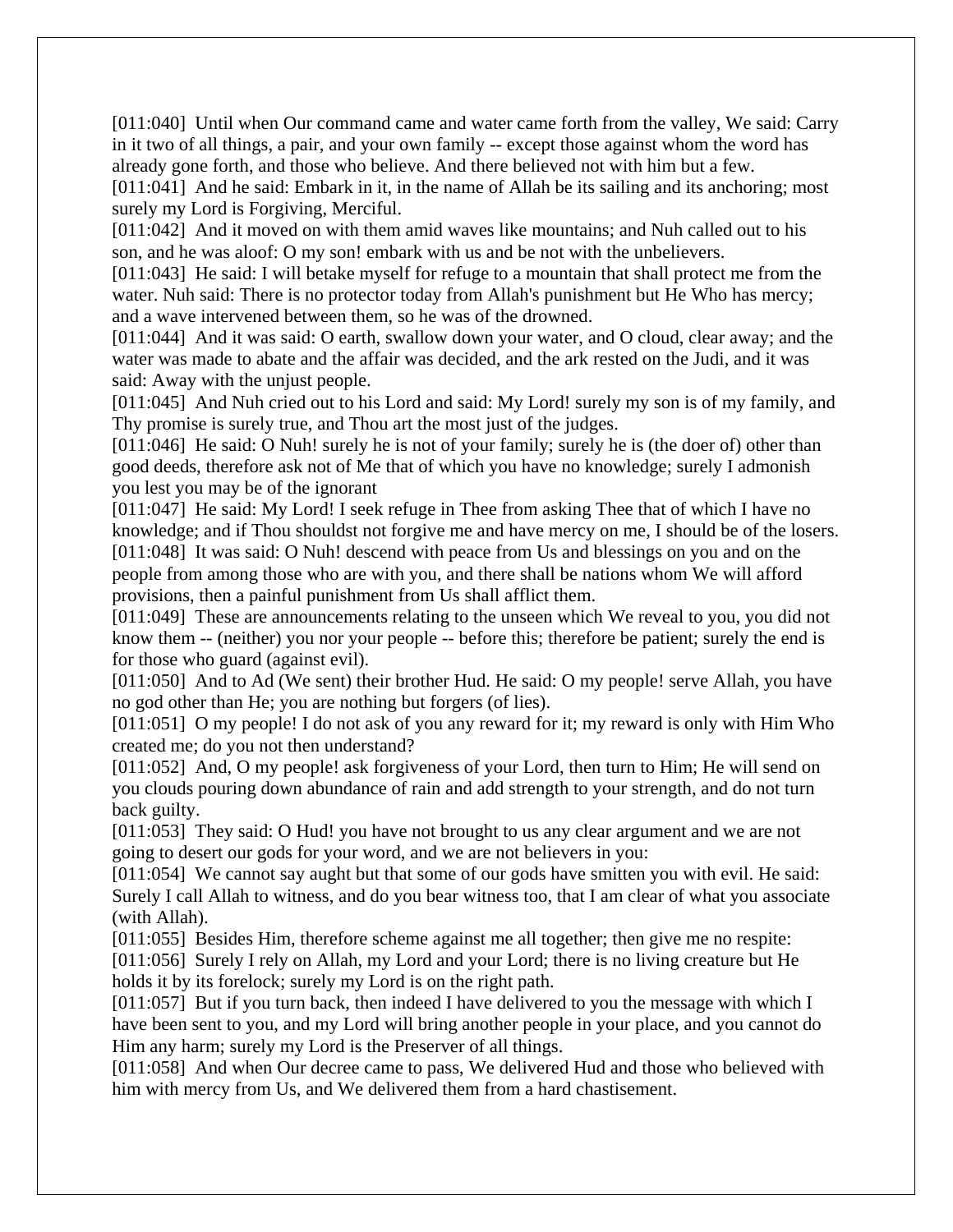[011:059] And this was Ad; they denied the communications of their Lord, and disobeyed His apostles and followed the bidding of every insolent opposer (of truth).

[011:060] And they were overtaken by curse in this world and on the resurrection day; now surely Ad disbelieved in their Lord; now surely, away with Ad, the people of Hud.

[011:061] And to Samood (We sent) their brother Salih. He said: O my people! serve Allah, you have no god other than He; He brought you into being from the earth, and made you dwell in it, therefore ask forgiveness of Him, then turn to Him; surely my Lord is Nigh, Answering.

[011:062] They said: O Salih! surely you were one amongst us in whom great expectations were placed before this; do you (now) forbid us from worshiping what our fathers worshiped? And as to that which you call us to, most surely we are in disquieting doubt.

[011:063] He said: O my people! tell me if I have clear proof from my Lord and He has granted to me mercy from Himself -- who will then help me against Allah if I disobey Him? Therefore you do not add to me other than loss:

[011:064] And, O my people! this will be (as) Allah's she-camel for you, a sign; therefore leave her to pasture on Allah's earth and do not touch her with evil, for then a near chastisement will overtake you.

[011:065] But they slew her, so he said: Enjoy yourselves in your abode for three days, that is a promise not to be belied.

[011:066] So when Our decree came to pass, We delivered Salih and those who believed with him by mercy from Us, and (We saved them) from the disgrace of that day; surely your Lord is the Strong, the Mighty.

[011:067] And the rumbling overtook those who were unjust, so they became motionless bodies in their abodes,

[011:068] As though they had never dwelt in them; now surely did Samood disbelieve in their Lord; now surely, away with Samood.

[011:069] And certainly Our messengers came to Ibrahim with good news. They said: Peace. Peace, said he, and he made no delay in bringing a roasted calf.

[011:070] But when he saw that their hands were not extended towards it, he deemed them strange and conceived fear of them. . They said: Fear not, surely we are sent to Lut's people. [011:071] And his wife was standing (by), so she laughed, then We gave her the good news of

Ishaq and after Ishaq of (a son's son) Yaqoub.

[011:072] She said: O wonder! shall I bear a son when I am an extremely old woman and this my husband an extremely old man? Most surely this is a wonderful thing.

[011:073] They said: Do you wonder at Allah's bidding? The mercy of Allah and His blessings are on you, O people of the house, surely He is Praised, Glorious.

[011:074] So when fear had gone away from Ibrahim and good news came to him, he began to plead with Us for Lut's people.

[011:075] Most surely Ibrahim was forbearing, tender-hearted, oft-returning (to Allah):

[011:076] O Ibrahim! leave off this, surely the decree of your Lord has come to pass, and surely there must come to them a chastisement that cannot be averted.

[011:077] And when Our messengers came to Lut, he was grieved for them, and he lacked strength to protect them, and said: This is a hard day.

[011:078] And his people came to him, (as if) rushed on towards him, and already they did evil deeds. He said: O my people! these are my daughters -- they are purer for you, so guard against (the punishment of) Allah and do not disgrace me with regard to my guests; is there not among you one right-minded man?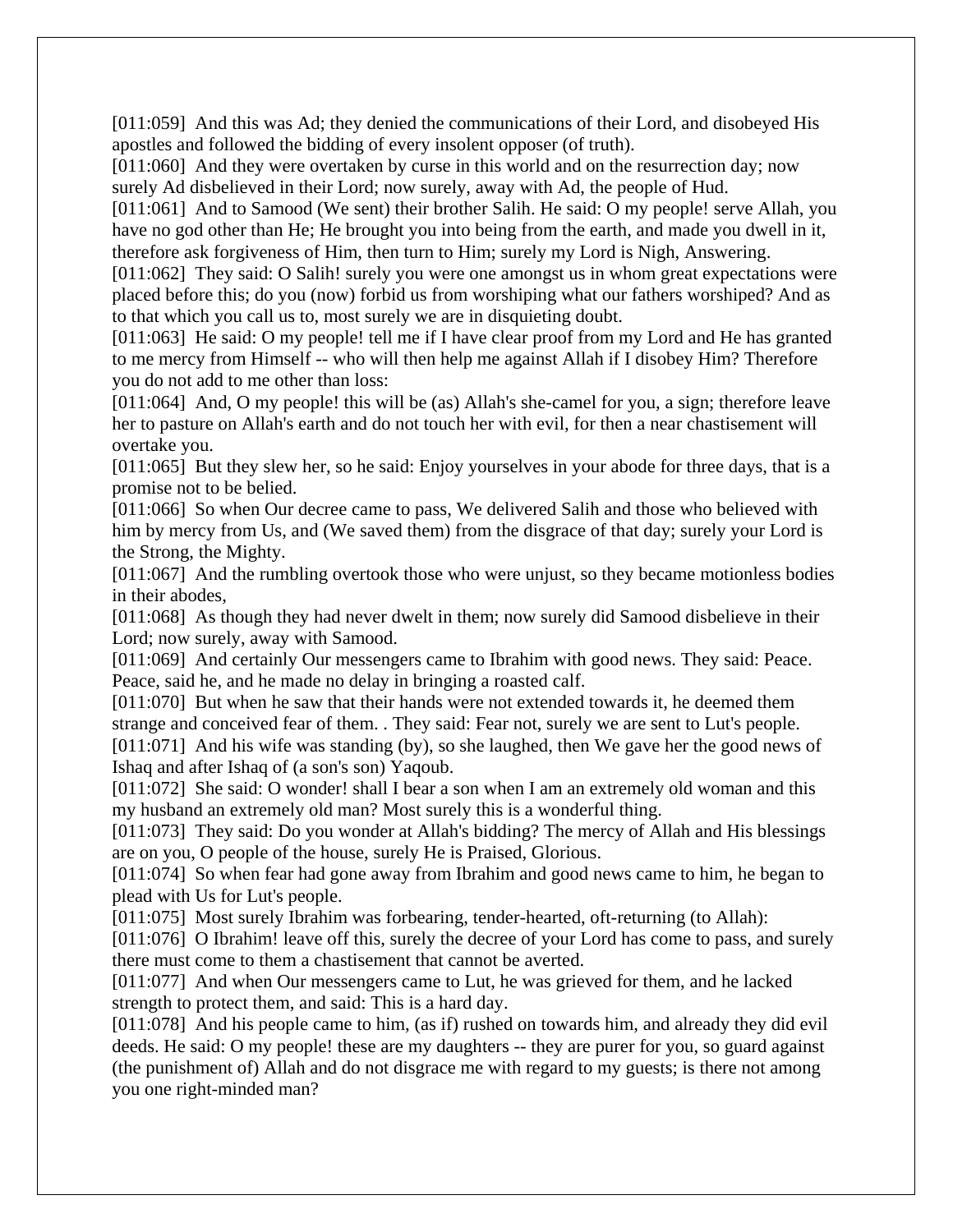[011:079] They said: Certainly you know that we have no claim on your daughters, and most surely you know what we desire.

[011:080] He said: Ah! that I had power to suppress you, rather I shall have recourse to a strong support.

[011:081] They said: O Lut! we are the messengers of your Lord; they shall by no means reach you; so remove your followers in a part of the night -- and let none of you turn back -- except your wife, for surely whatsoever befalls them shall befall her; surely their appointed time is the morning; is not the morning nigh?

[011:082] So when Our decree came to pass, We turned them upside down and rained down upon them stones, of what had been decreed, one after another.

[011:083] Marked (for punishment) with your Lord and it is not far off from the unjust.

[011:084] And to Madyan (We sent) their brother Shu'aib. He said: O my people! serve Allah, you have no god other than He, and do not give short measure and weight: surely I see you in prosperity and surely I fear for you the punishment of an all-encompassing day.

[011:085] And, O my people! give full measure and weight fairly, and defraud not men their things, and do not act corruptly in the land, making mischief:

[011:086] What remains with Allah is better for you if you are believers, and I am not a keeper over you.

[011:087] They said: O Shu'aib! does your prayer enjoin you that we should forsake what our fathers worshiped or that we should not do what we please with regard to our property? Forsooth you are the forbearing, the right-directing one.

[011:088] He said: O my people! have you considered if I have a clear proof from my Lord and He has given me a goodly sustenance from Himself, and I do not desire that in opposition to you I should betake myself to that which I forbid you: I desire nothing but reform so far as I am able, and with none but Allah is the direction of my affair to a right issue; on Him do I rely and to Him do I turn:

[011:089] And, O my people! let not opposition to me make you guilty so that there may befall you the like of what befell the people of Nuh, or the people of Hud, or the people of Salih, nor are the people of Lut far off from you;

[011:090] And ask forgiveness of your Lord, then turn to Him; surely my Lord is Merciful, Loving-kind.

[011:091] They said: O Shu'aib! we do not understand much of what you say and most surely we see you to be weak among us, and were it not for your family we would surely stone you, and you are not mighty against us.

[011:092] He said: O my people! is my family more esteemed by you than Allah? And you neglect Him as a thing cast behind your back; surely my Lord encompasses what you do: [011:093] And, O my people! act according to your ability, I too am acting; you will come to know soon who it is on whom will light the punishment that will disgrace him and who it is that is a liar, and watch, surely I too am watching with you.

[011:094] And when Our decree came to pass We delivered Shu'aib, and those who believed with him by mercy from Us, and the rumbling overtook those who were unjust so they became motionless bodies in their abodes,

[011:095] As though they had never dwelt in them; now surely perdition overtook Madyan as had perished Samood.

[011:096] And certainly We sent Musa with Our communications and a clear authority,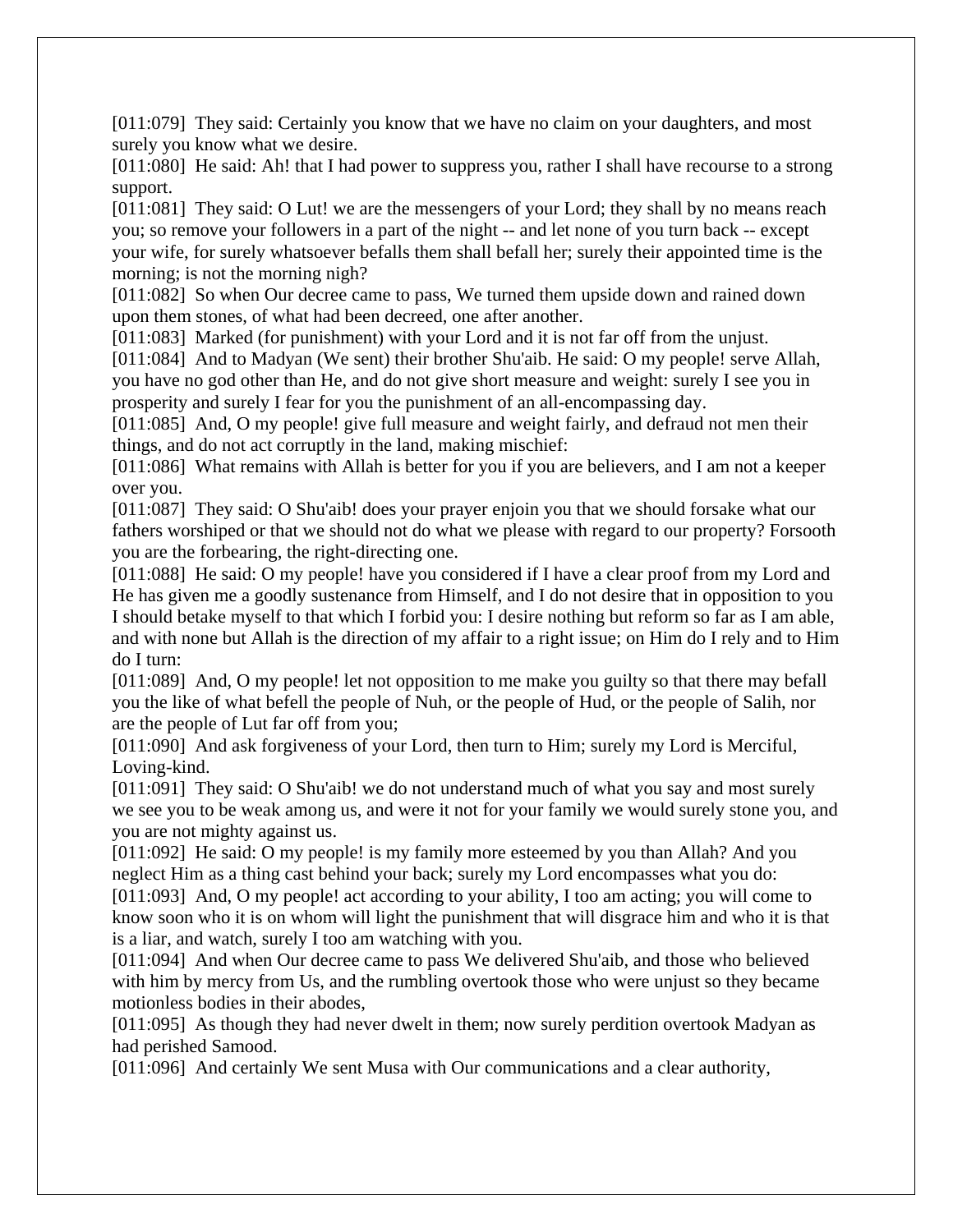[011:097] To Firon and his chiefs, but they followed the bidding of Firon, and Firon's bidding was not right-directing.

[011:098] He shall lead his people on the resurrection day, and bring them down to the fire; and evil the place to which they are brought.

[011:099] And they are overtaken by curse in this (world), and on the resurrection day, evil the gift which shall be given.

[011:100] This is an account of (the fate of) the towns which We relate to you; of them are some that stand and (others) mown down.

[011:101] And We did not do them injustice, but they were unjust to themselves, so their gods whom they called upon besides Allah did not avail them aught when the decree of your Lord came to pass; and they added but to their ruin.

[011:102] And such is the punishment of your Lord when He punishes the towns while they are unjust; surely His punishment is painful, severe.

[011:103] Most surely there is a sign in this for him who fears the chastisement of the hereafter; this is a day on which the people shall be gathered together and this is a day that shall be witnessed.

[011:104] And We do not delay it but to an appointed term.

[011:105] On the day when it shall come, no soul shall speak except with His permission, then (some) of them shall be unhappy and (others) happy.

[011:106] So as to those who are unhappy, they shall be in the fire; for them shall be sighing and groaning in it:

[011:107] Abiding therein so long as the heavens and the earth endure, except as your Lord please; surely your Lord is the mighty doer of what He intends.

[011:108] And as to those who are made happy, they shall be in the garden, abiding in it as long as the heavens and the earth endure, except as your Lord please; a gift which shall never be cut off.

[011:109] Therefore be not in doubt as to what these worship; they do not worship but as their fathers worshiped before; and most surely We will pay them back in full their portion undiminished.

[011:110] And certainly We gave the book to Musa, but it was gone against; and had not a word gone forth from your Lord, the matter would surely have been decided between them; and surely they are in a disquieting doubt about it.

[011:111] And your Lord will most surely pay back to all their deeds in full; surely He is aware of what they do.

[011:112] Continue then in the right way as you are commanded, as also he who has turned (to Allah) with you, and be not inordinate (O men!), surely He sees what you do.

[011:113] And do not incline to those who are unjust, lest the fire touch you, and you have no guardians besides Allah, then you shall not be helped.

[011:114] And keep up prayer in the two parts of the day and in the first hours of the night; surely good deeds take away evil deeds this is a reminder to the mindful.

[011:115] And be patient, for surely Allah does not waste the reward of the good-doers.

[011:116] But why were there not among the generations before you those possessing understanding, who should have forbidden the making of mischief in the earth, except a few of those whom We delivered from among them? And those who were unjust went after what they are made to enjoy of plenty, and they were guilty.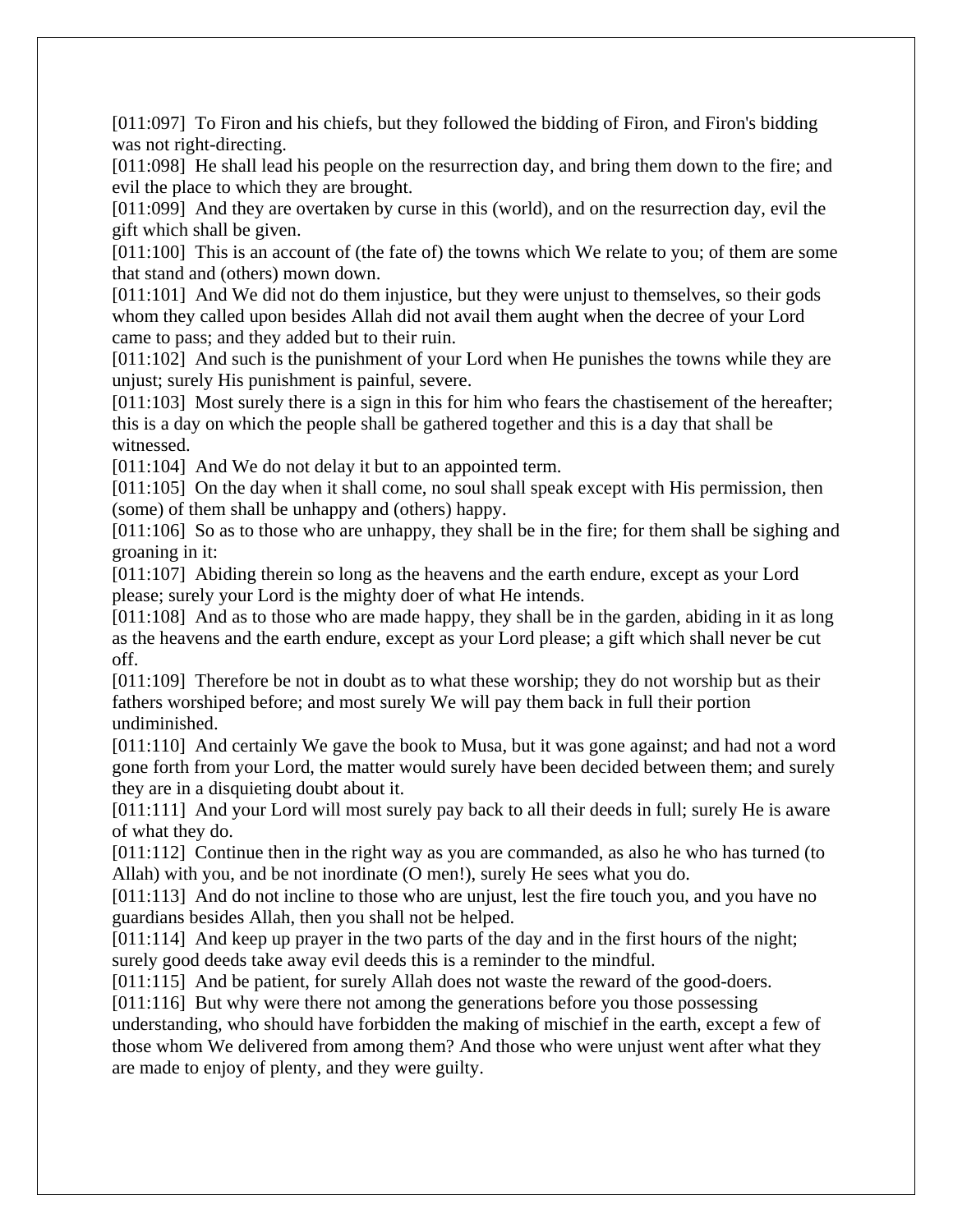[011:117] And it did not beseem your Lord to have destroyed the towns tyrannously, while their people acted well.

[011:118] And if your Lord had pleased He would certainly have made people a single nation, and they shall continue to differ.

[011:119] Except those on whom your Lord has mercy; and for this did He create them; and the word of your Lord is fulfilled: Certainly I will fill hell with the jinn and the men, all together. [011:120] And all we relate to you of the accounts of the apostles is to strengthen your heart therewith; and in this has come to you the truth and an admonition, and a reminder to the believers.

[011:121] And say to those who do not believe: Act according to your state; surely we too are acting.

[011:122] And wait; surely we are waiting also.

[011:123] And Allah's is the unseen in the heavens and the earth, and to Him is returned the whole of the affair; therefore serve Him and rely on Him, and your Lord is not heedless of what you do.

[012:001] Alif Lam Ra. These are the verses of the Book that makes (things) manifest.

[012:002] Surely We have revealed it -- an Arabic Quran -- that you may understand.

[012:003] We narrate to you the best of narratives, by Our revealing to you this Quran, though before this you were certainly one of those who did not know.

[012:004] When Yusuf said to his father: O my father! surely I saw eleven stars and the sun and the moon -- I saw them making obeisance to me.

[012:005] He said: O my son! do not relate your vision to your brothers, lest they devise a plan against you; surely the Shaitan is an open enemy to man.

[012:006] And thus will your Lord choose you and teach you the interpretation of sayings and make His favor complete to you and to the children of Yaqoub, as He made it complete before to your fathers, Ibrahim and Ishaq; surely your Lord is Knowing, Wise.

[012:007] Certainly in Yusuf and his brothers there are signs for the inquirers.

[012:008] When they said: Certainly Yusuf and his brother are dearer to our father than we, though we are a (stronger) company; most surely our father is in manifest error:

[012:009] Slay Yusuf or cast him (forth) into some land, so that your father's regard may be exclusively for you, and after that you may be a righteous people.

[012:010] A speaker from among them said: Do not slay Yusuf, and cast him down into the bottom of the pit if you must do (it), (so that) some of the travellers may pick him up.

[012:011] They said: O our father! what reason have you that you do not trust in us with respect to Yusuf? And most surely we are his sincere well-wishers:

[012:012] Send him with us tomorrow that he may enjoy himself and sport, and surely we will guard him well.

[012:013] He said: Surely it grieves me that you should take him off, and I fear lest the wolf devour him while you are heedless of him.

[012:014] They said: Surely if the wolf should devour him notwithstanding that we are a (strong) company, we should then certainly be losers.

[012:015] So when they had gone off with him and agreed that they should put him down at the bottom of the pit, and We revealed to him: You will most certainly inform them of this their affair while they do not perceive.

[012:016] And they came to their father at nightfall, weeping.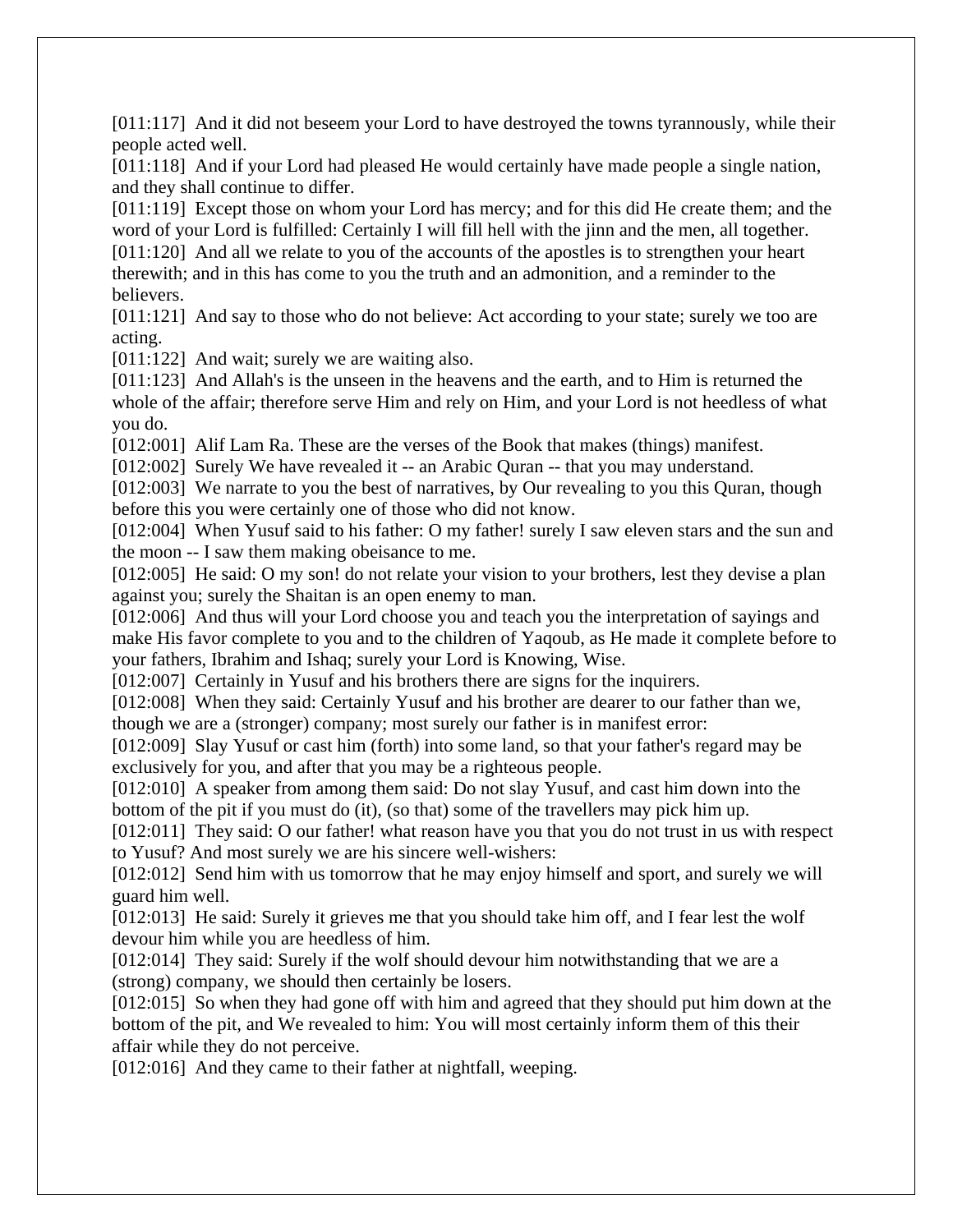[012:017] They said: O our father! surely we went off racing and left Yusuf by our goods, so the wolf devoured him, and you will not believe us though we are truthful.

[012:018] And they brought his shirt with false blood upon it. He said: Nay, your souls have made the matter light for you, but patience is good and Allah is He Whose help is sought for against what you describe.

[012:019] And there came travellers and they sent their water-drawer and he let down his bucket. He said: O good news! this is a youth; and they concealed him as an article of merchandise, and Allah knew what they did.

[012:020] And they sold him for a small price, a few pieces of silver, and they showed no desire for him.

[012:021] And the Egyptian who bought him said to his wife: Give him an honorable abode, maybe he will be useful to us, or we may adopt him as a son. And thus did We establish Yusuf in the land and that We might teach him the interpretation of sayings; and Allah is the master of His affair, but most people do not know.

[012:022] And when he had attained his maturity, We gave him wisdom and knowledge: and thus do We reward those who do good.

[012:023] And she in whose house he was sought to make himself yield (to her), and she made fast the doors and said: Come forward. He said: I seek Allah's refuge, surely my Lord made good my abode: Surely the unjust do not prosper.

[012:024] And certainly she made for him, and he would have made for her, were it not that he had seen the manifest evidence of his Lord; thus (it was) that We might turn away from him evil and indecency, surely he was one of Our sincere servants.

[012:025] And they both hastened to the door, and she rent his shirt from behind and they met her husband at the door. She said: What is the punishment of him who intends evil to your wife except imprisonment or a painful chastisement?

[012:026] He said: She sought to make me yield (to her); and a witness of her own family bore witness: If his shirt is rent from front, she speaks the truth and he is one of the liars:

[012:027] And if his shirt is rent from behind, she tells a lie and he is one of the truthful.

[012:028] So when he saw his shirt rent from behind, he said: Surely it is a guile of you women; surely your guile is great:

[012:029] O Yusuf! turn aside from this; and (O my wife)! ask forgiveness for your fault, surely you are one of the wrong-doers.

[012:030] And women in the city said: The chiefs wife seeks her slave to yield himself (to her), surely he has affected her deeply with (his) love; most surely we see her in manifest error.

[012:031] So when she heard of their sly talk she sent for them and prepared for them a repast, and gave each of them a knife, and said (to Yusuf): Come forth to them. So when they saw him, they deemed him great, and cut their hands (in amazement), and said: Remote is Allah (from imperfection); this is not a mortal; this is but a noble angel.

[012:032] She said: This is he with respect to whom you blamed me, and certainly I sought his yielding himself (to me), but he abstained, and if he does not do what I bid him, he shall certainly be imprisoned, and he shall certainly be of those who are in a state of ignominy.

[012:033] He said: My Lord! the prison house is dearer to me than that to which they invite me; and if Thou turn not away their device from me, I will yearn towards them and become (one) of the ignorant.

[012:034] Thereupon his Lord accepted his prayer and turned away their guile from him; surely He is the Hearing, the Knowing.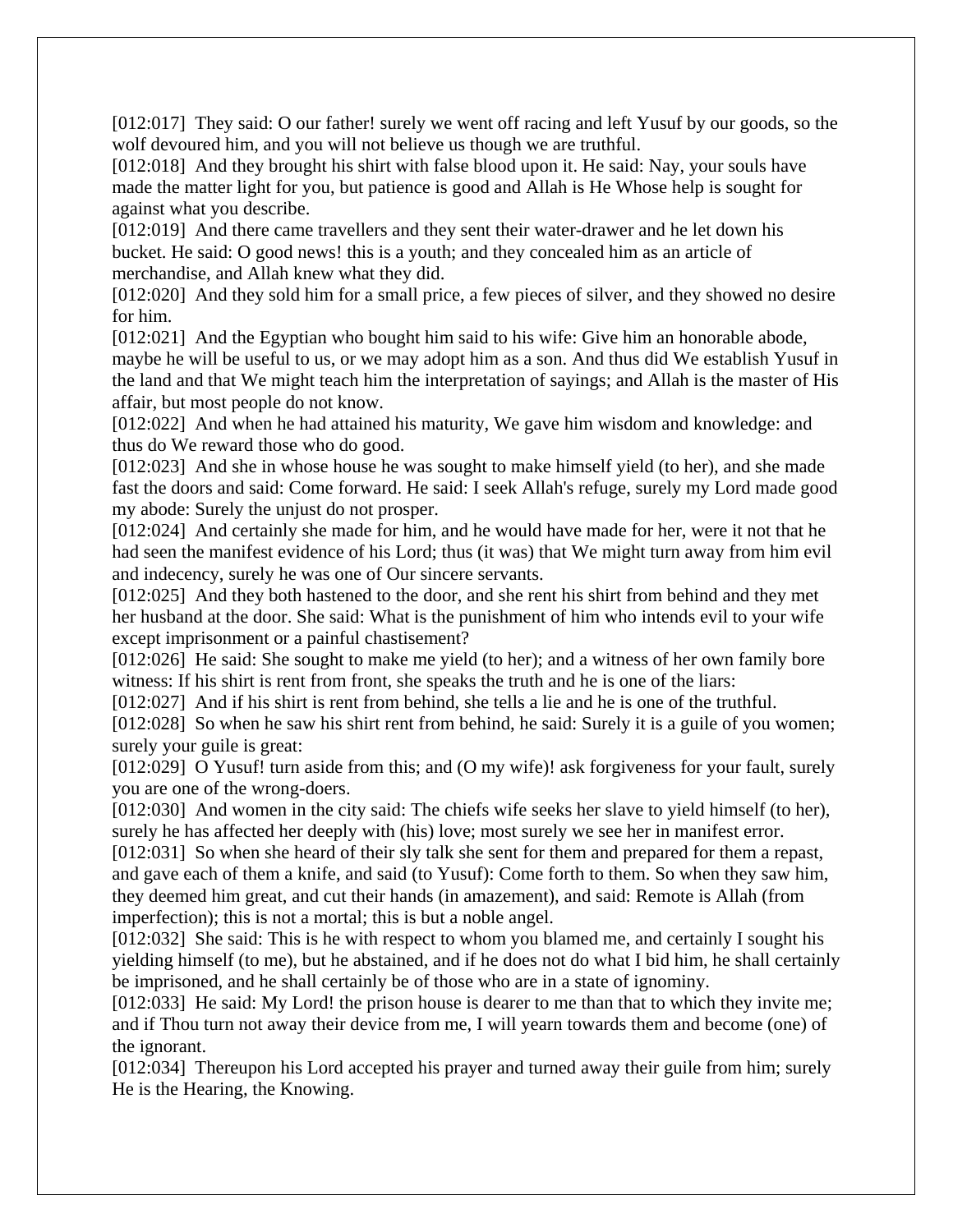[012:035] Then it occurred to them after they had seen the signs that they should imprison him till a time.

[012:036] And two youths entered the prison with him. One of them said: I saw myself pressing wine. And the other said: I saw myself carrying bread on my head, of which birds ate. Inform us of its interpretation; surely we see you to be of the doers of good.

[012:037] He said: There shall not come to you the food with which you are fed, but I will inform you both of its interpretation before it comes to you; this is of what my Lord has taught me; surely I have forsaken the religion of a people who do not believe in Allah, and they are deniers of the hereafter:

[012:038] And I follow the religion of my fathers, Ibrahim and Ishaq and Yaqoub; it beseems us not that we should associate aught with Allah; this is by Allah's grace upon us and on mankind, but most people do not give thanks:

[012:039] O my two mates of the prison! are sundry lords better or Allah the One, the Supreme? [012:040] You do not serve besides Him but names which you have named, you and your fathers; Allah has not sent down any authority for them; judgment is only Allah's; He has commanded that you shall not serve aught but Him; this is the right religion but most people do not know:

[012:041] O my two mates of the prison! as for one of you, he shall give his lord to drink wine; and as for the other, he shall be crucified, so that the birds shall eat from his head, the matter is decreed concerning which you inquired.

[012:042] And he said to him whom he knew would be delivered of the two: Remember me with your lord; but the Shaitan caused him to forget mentioning (it) to his lord, so he remained in the prison a few years.

[012:043] And the king said: Surely I see seven fat kine which seven lean ones devoured; and seven green ears and (seven) others dry: O chiefs! explain to me my dream, if you can interpret the dream.

[012:044] They said: Confused dreams, and we do not know the interpretation of dreams.

[012:045] And of the two (prisoners) he who had found deliverance and remembered after a long time said: I will inform you of its interpretation, so let me go:

[012:046] Yusuf! O truthful one! explain to us seven fat kine which seven lean ones devoured, and seven green ears and (seven) others dry, that I may go back to the people so that they may know.

[012:047] He said: You shall sow for seven years continuously, then what you reap leave it in its ear except a little of which you eat.

[012:048] Then there shall come after that seven years of hardship which shall eat away all that you have beforehand laid up in store for them, except a little of what you shall have preserved: [012:049] Then there will come after that a year in which people shall have rain and in which they shall press (grapes).

[012:050] And the king said: Bring him to me. So when the messenger came to him, he said: Go back to your lord and ask him, what is the case of the women who cut their hands; surely my Lord knows their guile.

[012:051] He said: How was your affair when you sought Yusuf to yield himself (to you)? They said: Remote is Allah (from imperfection), we knew of no evil on his part. The chief's wife said: Now has the truth become established: I sought him to yield himself (to me), and he is most surely of the truthful ones.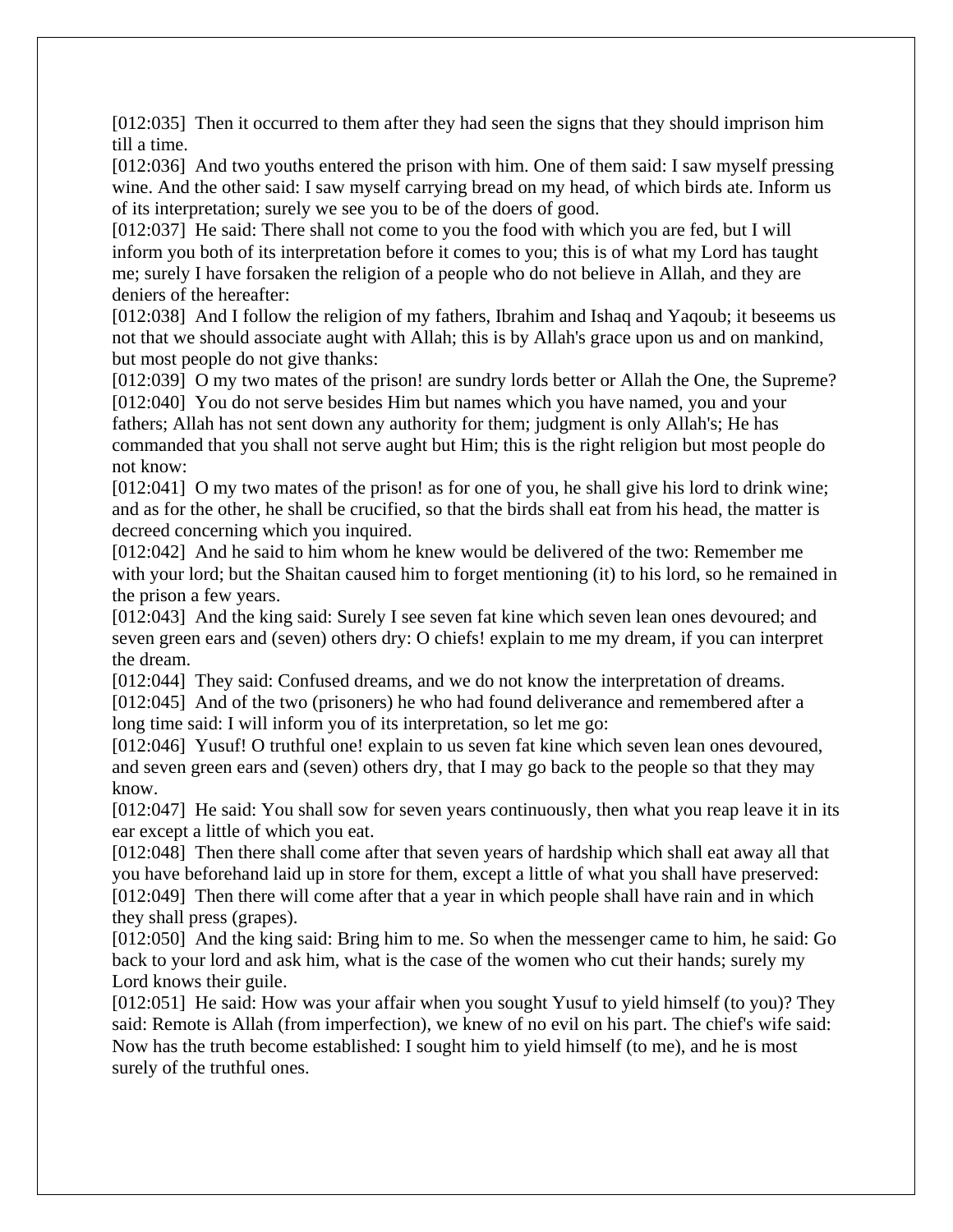[012:052] This is that he might know that I have not been unfaithful to him in secret and that Allah does not guide the device of the unfaithful.

[012:053] And I do not declare myself free, most surely (man's) self is wont to command (him to do) evil, except such as my Lord has had mercy on, surely my Lord is Forgiving, Merciful. [012:054] And the king said: Bring him to me, I will choose him for myself. So when he had spoken with him, he said: Surely you are in our presence today an honorable, a faithful one. [012:055] He said: Place me (in authority) over the treasures of the land, surely I am a good keeper, knowing well.

[012:056] And thus did We give to Yusuf power in the land -- he had mastery in it wherever he liked; We send down Our mercy on whom We please, and We do not waste the reward of those who do good.

[012:057] And certainly the reward of the hereafter is much better for those who believe and guard (against evil).

[012:058] And Yusuf's brothers came and went in to him, and he knew them, while they did not recognize him.

[012:059] And when he furnished them with their provision, he said: Bring to me a brother of yours from your father; do you not see that I give full measure and that I am the best of hosts? [012:060] But if you do not bring him to me, you shall have no measure (of corn) from me, nor shall you come near me.

[012:061] They said: We will strive to make his father yield in respect of him, and we are sure to do (it).

[012:062] And he said to his servants: Put their money into their bags that they may recognize it when they go back to their family, so that they may come back.

[012:063] So when they returned to their father, they said: O our father, the measure is withheld from us, therefore send with us our brother, (so that) we may get the measure, and we will most surely guard him.

[012:064] He said: I cannot trust in you with respect to him, except as I trusted in you with respect to his brother before; but Allah is the best Keeper, and He is the most Merciful of the merciful ones.

[012:065] And when they opened their goods, they found their money returned to them. They said: O our father! what (more) can we desire? This is our property returned to us, and we will bring corn for our family and guard our brother, and will have in addition the measure of a camel (load); this is an easy measure.

[012:066] He said: I will by no means send him with you until you give me a firm covenant in Allah's name that you will most certainly bring him back to me, unless you are completely surrounded. And when they gave him their covenant, he said: Allah is the One in Whom trust is placed as regards what we say.

[012:067] And he said: O my sons ! do not (all) enter by one gate and enter by different gates and I cannot avail you aught against Allah; judgment is only Allah's; on Him do I rely, and on Him let those who are reliant rely.

[012:068] And when they had entered as their father had bidden them, it did not avail them aught against Allah, but (it was only) a desire in the soul of Yaqoub which he satisfied; and surely he was possessed of knowledge because We had given him knowledge, but most people do not know.

[012:069] And when they went in to Yusuf. he lodged his brother with himself, saying: I am your brother, therefore grieve not at what they do.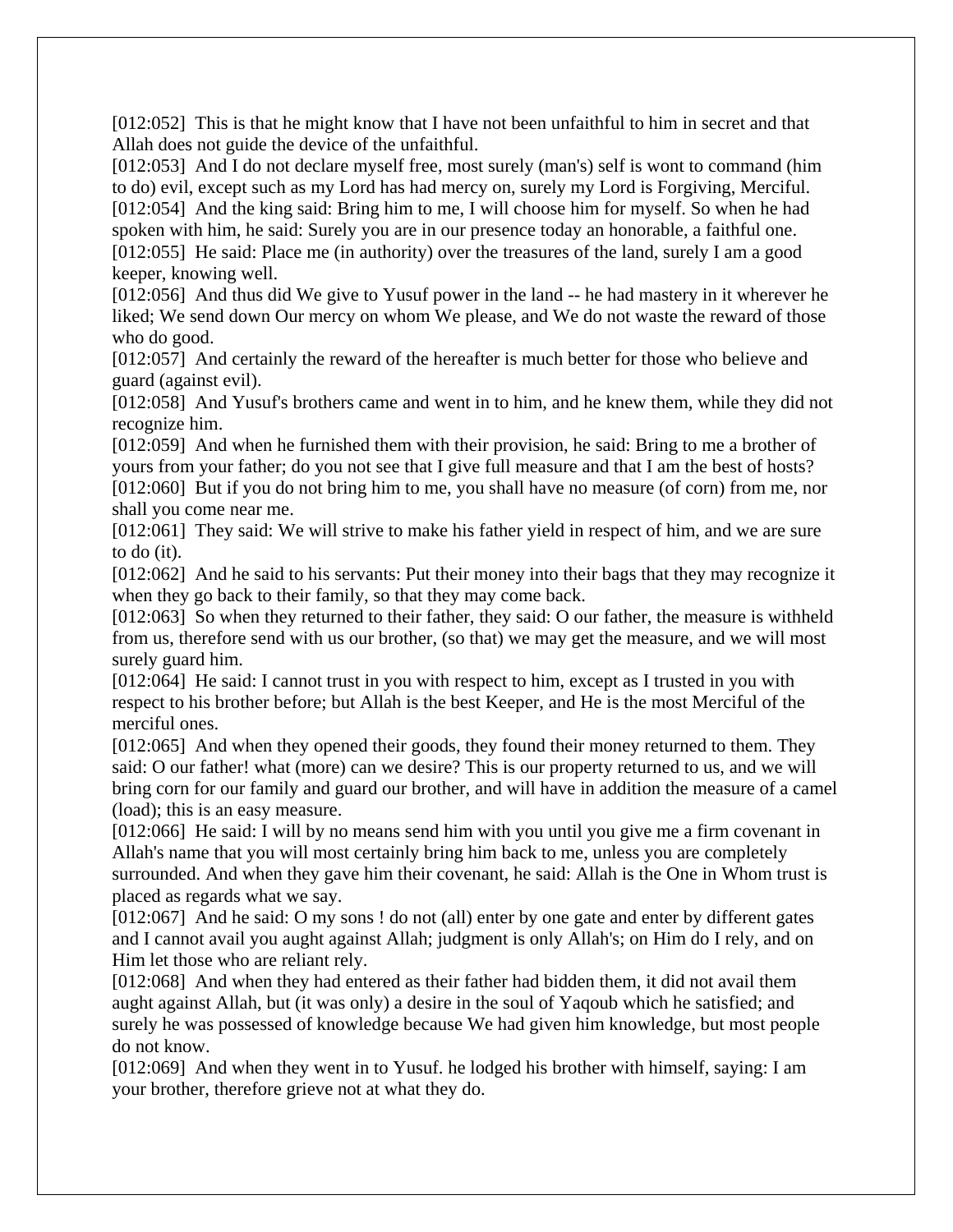[012:070] So when he furnished them with their provisions, (someone) placed the drinking cup in his brother's bag. Then a crier cried out: O caravan! you are most surely thieves.

[012:071] They said while they were facing them: What is it that you miss?

[012:072] They said: We miss the king's drinking cup, and he who shall bring it shall have a camel-load and I am responsible for it.

[012:073] They said: By Allah! you know for certain that we have not come to make mischief in the land, and we are not thieves.

[012:074] They said: But what shall be the requital of this, if you are liars?

[012:075] They said: The requital of this is that the person in whose bag it is found shall himself be (held for) the satisfaction thereof; thus do we punish the wrongdoers.

[012:076] So he began with their sacks before the sack of his brother, then he brought it out from his brother's sack. Thus did We plan for the sake of Yusuf; it was not (lawful) that he should take his brother under the king's law unless Allah pleased; We raise the degrees of whomsoever We please, and above every one possessed of knowledge is the All-knowing one. [012:077] They said: If he steal, a brother of his did indeed steal before; but Yusuf kept it secret in his heart and did not disclose it to them. He said: You are in an evil condition and Allah knows best what you state.

[012:078] They said: O chief! he has a father, a very old man, therefore retain one of us in his stead; surely we see you to be of the doers of good.

[012:079] He said: Allah protect us that we should seize other than him with whom we found our property, for then most surely we would be unjust.

[012:080] Then when they despaired of him, they retired, conferring privately together. The eldest of them said: Do you not know that your father took from you a covenant in Allah's name, and how you fell short of your duty with respect to Yusuf before? Therefore I will by no means depart from this land until my father permits me or Allah decides for me, and He is the best of the judges:

[012:081] Go back to your father and say: O our father! surely your son committed theft, and we do not bear witness except to what we have known, and we could not keep watch over the unseen:

[012:082] And inquire in the town in which we were and the caravan with which we proceeded, and most surely we are truthful.

[012:083] He (Yaqoub) said: Nay, your souls have made a matter light for you, so patience is good; maybe Allah will bring them all together to me; surely He is the Knowing, the Wise.

[012:084] And he turned away from them, and said: O my sorrow for Yusuf! and his eyes became white on account of the grief, and he was a repressor (of grief).

[012:085] They said: By Allah! you will not cease to remember Yusuf until you are a prey to constant disease or (until) you are of those who perish.

[012:086] He said: I only complain of my grief and sorrow to Allah, and I know from Allah what you do not know.

[012:087] O my sons! Go and inquire respecting Yusuf and his brother, and despair not of Allah's mercy; surely none despairs of Allah's mercy except the unbelieving people.

[012:088] So when they came in to him, they said: O chief! distress has afflicted us and our family and we have brought scanty money, so give us full measure and be charitable to us; surely Allah rewards the charitable.

[012:089] He said: Do you know how you treated Yusuf and his brother when you were ignorant?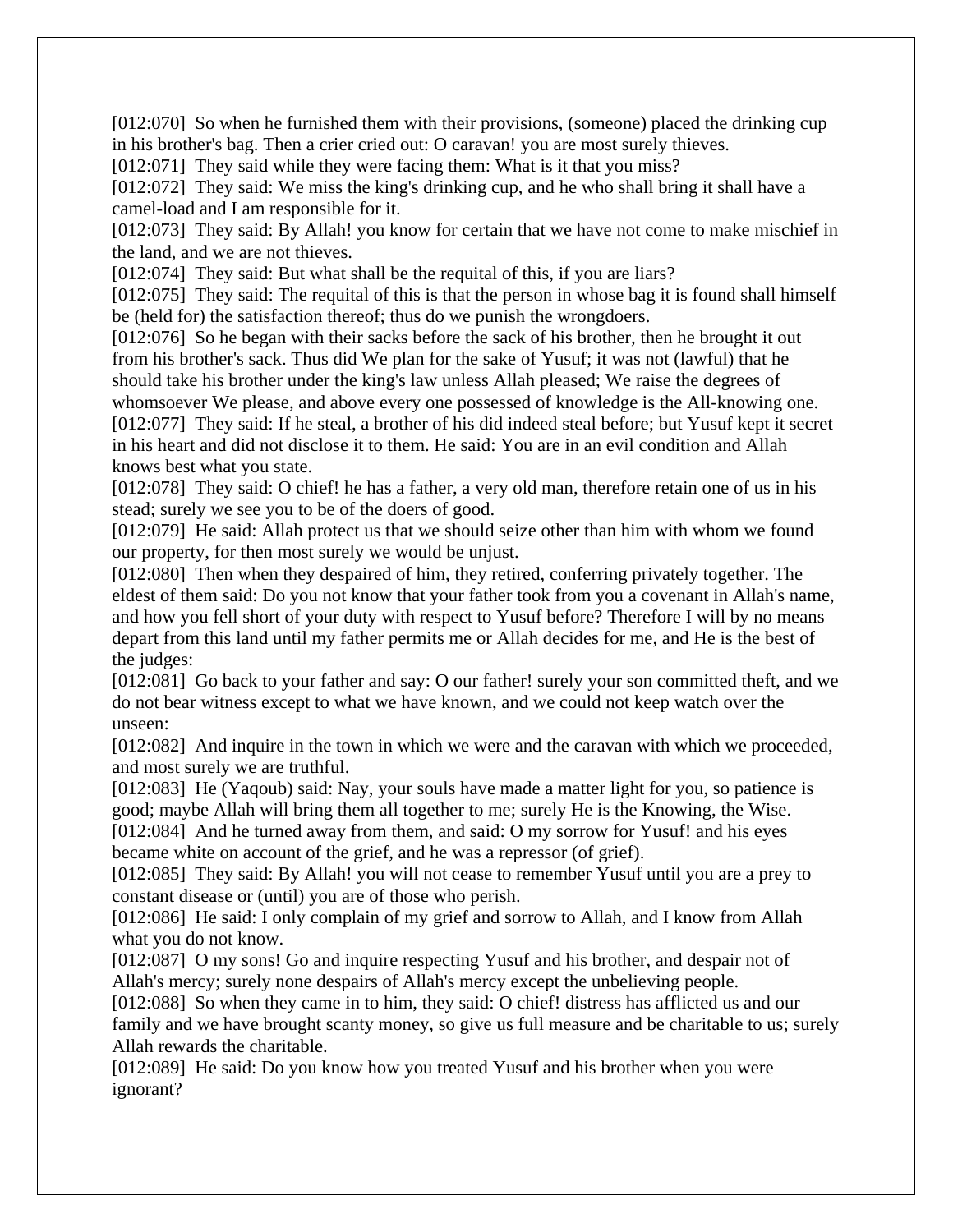[012:090] They said: Are you indeed Yusuf? He said: I am Yusuf and this is my brother; Allah has indeed been gracious to us; surely he who guards (against evil) and is patient (is rewarded) for surely Allah does not waste the reward of those who do good.

[012:091] They said: By Allah! now has Allah certainly chosen you over us, and we were certainly sinners.

[012:092] He said: (There shall be) no reproof against you this day; Allah may forgive you, and He is the most Merciful of the merciful.

[012:093] Take this my shirt and cast it on my father's face, he will (again) be able to see, and come to me with all your families.

[012:094] And when the caravan had departed, their father said: Most surely I perceive the greatness of Yusuf, unless you pronounce me to be weak in judgment.

[012:095] They said: By Allah, you are most surely in your old error.

[012:096] So when the bearer of good news came he cast it on his face, so forthwith he regained his sight. He said: Did I not say to you that I know from Allah what you do not know?

[012:097] They said: O our father! ask forgiveness of our faults for us, surely we were sinners. [012:098] He said: I will ask for you forgiveness from my Lord; surely He is the Forgiving, the

Merciful.

[012:099] Then when they came in to Yusuf, he took his parents to lodge with him and said: Enter safe into Egypt, if Allah please.

[012:100] And he raised his parents upon the throne and they fell down in prostration before him, and he said: O my father! this is the significance of my vision of old; my Lord has indeed made it to be true; and He was indeed kind to me when He brought me forth from the prison and brought you from the desert after the Shaitan had sown dissensions between me and my brothers, surely my Lord is benignant to whom He pleases; surely He is the Knowing, the Wise.

[012:101] My Lord! Thou hast given me of the kingdom and taught me of the interpretation of sayings: Originator of the heavens and the earth! Thou art my guardian in this world and the hereafter; make me die a muslim and join me with the good.

[012:102] This is of the announcements relating to the unseen (which) We reveal to you, and you were not with them when they resolved upon their affair, and they were devising plans. [012:103] And most men will not believe though you desire it eagerly.

[012:104] And you do not ask them for a reward for this; it is nothing but a reminder for all mankind.

[012:105] And how many a sign in the heavens and the earth which they pass by, yet they turn aside from it.

[012:106] And most of them do not believe in Allah without associating others (with Him). [012:107] Do they then feel secure that there may come to them an extensive chastisement from

Allah or (that) the hour may come to them suddenly while they do not perceive?

[012:108] Say: This is my way: I call to Allah, I and those who follow me being certain, and glory be to Allah, and I am not one of the polytheists.

[012:109] And We have not sent before you but men from (among) the people of the towns, to whom We sent revelations. Have they not then travelled in the land and seen what was the end of those before them? And certainly the abode of the hereafter is best for those who guard (against evil); do you not then understand?

[012:110] Until when the apostles despaired and the people became sure that they were indeed told a lie, Our help came to them and whom We pleased was delivered; and Our punishment is not averted from the guilty people.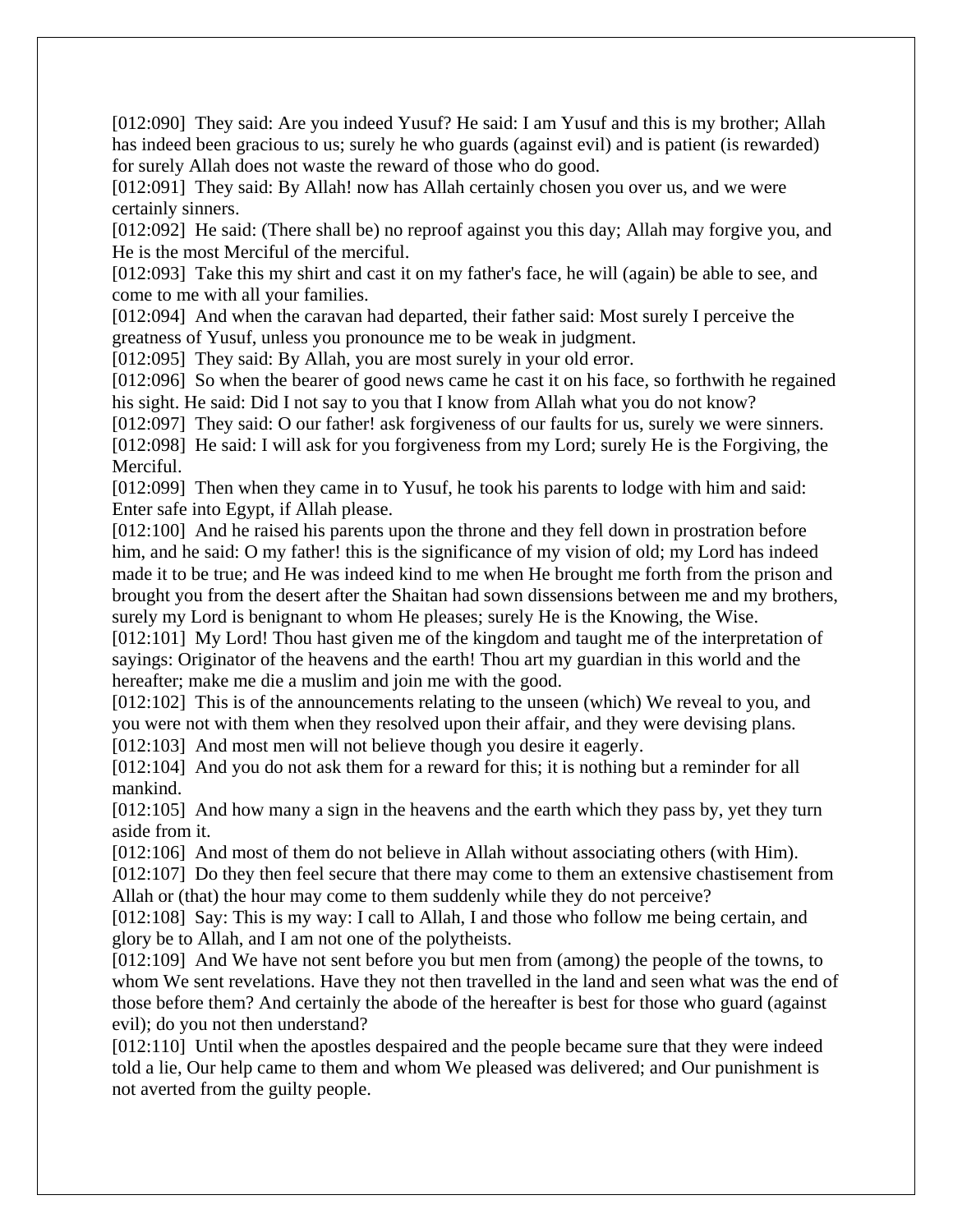[012:111] In their histories there is certainly a lesson for men of understanding. It is not a narrative which could be forged, but a verification of what is before it and a distinct explanation of all things and a guide and a mercy to a people who believe.

[013:001] Alif Lam Mim Ra. These are the verses of the Book; and that which is revealed to you from your Lord is the truth, but most people do not believe.

[013:002] Allah is He Who raised the heavens without any pillars that you see, and He is firm in power and He made the sun and the moon subservient (to you); each one pursues its course to an appointed time; He regulates the affair, making clear the signs that you may be certain of meeting your Lord.

[013:003] And He it is Who spread the earth and made in it firm mountains and rivers, and of all fruits He has made in it two kinds; He makes the night cover the day; most surely there are signs in this for a people who reflect.

[013:004] And in the earth there are tracts side by side and gardens of grapes and corn and palm trees having one root and (others) having distinct roots -- they are watered with one water, and We make some of them excel others in fruit; most surely there are signs in this for a people who understand.

[013:005] And if you would wonder, then wondrous is their saying: What! when we are dust, shall we then certainly be in a new creation? These are they who disbelieve in their Lord, and these have chains on their necks, and they are the inmates of the fire; in it they shall abide. [013:006] And they ask you to hasten on the evil before the good, and indeed there have been exemplary punishments before them; and most surely your Lord is the Lord of forgiveness to people, notwithstanding their injustice; and most surely your Lord is severe in requiting (evil). [013:007] And those who disbelieve say: Why has not a sign been sent down upon him from his

Lord? You are only a warner and (there is) a guide for every people.

[013:008] Allah knows what every female bears, and that of which the wombs fall short of completion and that in which they increase; and there is a measure with Him of everything.

[013:009] The knower of the unseen and the seen, the Great, the Most High.

[013:010] Alike (to Him) among you is he who conceals (his) words and he who speaks them openly, and he who hides himself by night and (who) goes forth by day.

[013:011] For his sake there are angels following one another, before him and behind him, who guard him by Allah's commandment; surely Allah does not change the condition of a people until they change their own condition; and when Allah intends evil to a people, there is no averting it, and besides Him they have no protector.

[013:012] He it is Who shows you the lightning causing fear and hope and (Who) brings up the heavy cloud.

[013:013] And the thunder declares His glory with His praise, and the angels too for awe of Him; and He sends the thunderbolts and smites with them whom He pleases, yet they dispute concerning Allah, and He is mighty in prowess.

[013:014] To Him is due the true prayer; and those whom they pray to besides Allah give them no answer, but (they are) like one who stretches forth his two hands towards water that it may reach his mouth, but it will not reach it; and the prayer of the unbelievers is only in error. [013:015] And whoever is in the heavens and the earth makes obeisance to Allah only, willingly and unwillingly, and their shadows too at morn and eve.

[013:016] Say: Who is the Lord of the heavens and the earth? -- Say: Allah. Say: Do you take then besides Him guardians who do not control any profit or harm for themselves? Say: Are the blind and the seeing alike? Or can the darkness and the light be equal? Or have they set up with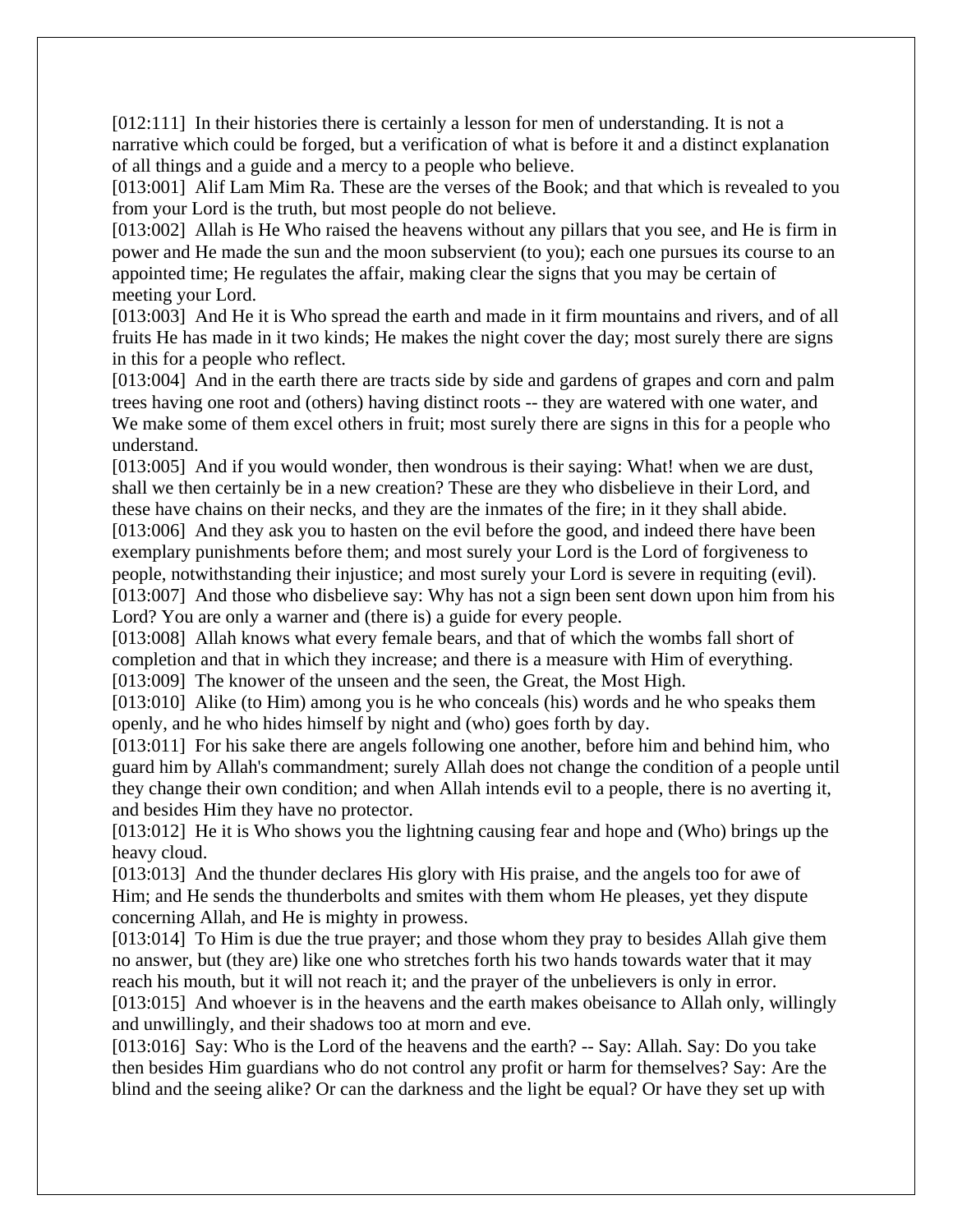Allah associates who have created creation like His, so that what is created became confused to them? Say: Allah is the Creator of all things, and He is the One, the Supreme.

[013:017] He sends down water from the cloud, then watercourses flow (with water) according to their measure, and the torrent bears along the swelling foam, and from what they melt in the fire for the sake of making ornaments or apparatus arises a scum like it; thus does Allah compare truth and falsehood; then as for the scum, it passes away as a worthless thing; and as for that which profits the people, it tarries in the earth; thus does Allah set forth parables.

[013:018] For those who respond to their Lord is good; and (as for) those who do not respond to Him, had they all that is in the earth and the like thereof with it they would certainly offer it for a ransom. (As for) those, an evil reckoning shall be theirs and their abode is hell, and evil is the resting-place.

[013:019] Is he then who knows that what has been revealed to you from your Lord is the truth like him who is blind? Only those possessed of understanding will mind,

[013:020] Those who fulfil the promise of Allah and do not break the covenant,

[013:021] And those who join that which Allah has bidden to be joined and have awe of their Lord and fear the evil reckoning.

[013:022] And those who are constant, seeking the pleasure of their Lord, and keep up prayer and spend (benevolently) out of what We have given them secretly and openly and repel evil with good; as for those, they shall have the (happy) issue of the abode

[013:023] The gardens of perpetual abode which they will enter along with those who do good from among their parents and their spouses and their offspring; and the angels will enter in upon them from every gate:

[013:024] Peace be on you because you were constant, how excellent, is then, the issue of the abode.

[013:025] And those who break the covenant of Allah after its confirmation and cut asunder that which Allah has ordered to be joined and make mischief in the land; (as for) those, upon them shall be curse and they shall have the evil (issue) of the abode.

[013:026] Allah amplifies and straightens the means of subsistence for whom He pleases; and they rejoice in this world's life, and this world's life is nothing compared with the hereafter but a temporary enjoyment.

[013:027] And those who disbelieve say: Why is not a sign sent down upon him by his Lord? Say: Surely Allah makes him who will go astray, and guides to Himself those who turn (to Him). [013:028] Those who believe and whose hearts are set at rest by the remembrance of Allah; now surely by Allah's remembrance are the hearts set at rest.

[013:029] (As for) those who believe and do good, a good final state shall be theirs and a goodly return.

[013:030] And thus We have sent you among a nation before which other nations have passed away, that you might recite to them what We have revealed to you and (still) they deny the Beneficent God. Say: He is my Lord, there is no god but He; on Him do I rely and to Him is my return.

[013:031] And even if there were a Quran with which the mountains were made to pass away, or the earth were travelled over with it, or the dead were made to speak thereby; nay! the commandment is wholly Allah's, Have not yet those who believe known that if Allah please He would certainly guide all the people? And (as for) those who disbelieve, there will not cease to afflict them because of what they do a repelling calamity, or it will alight close by their abodes, until the promise of Allah comes about; surely Allah will not fail in (His) promise.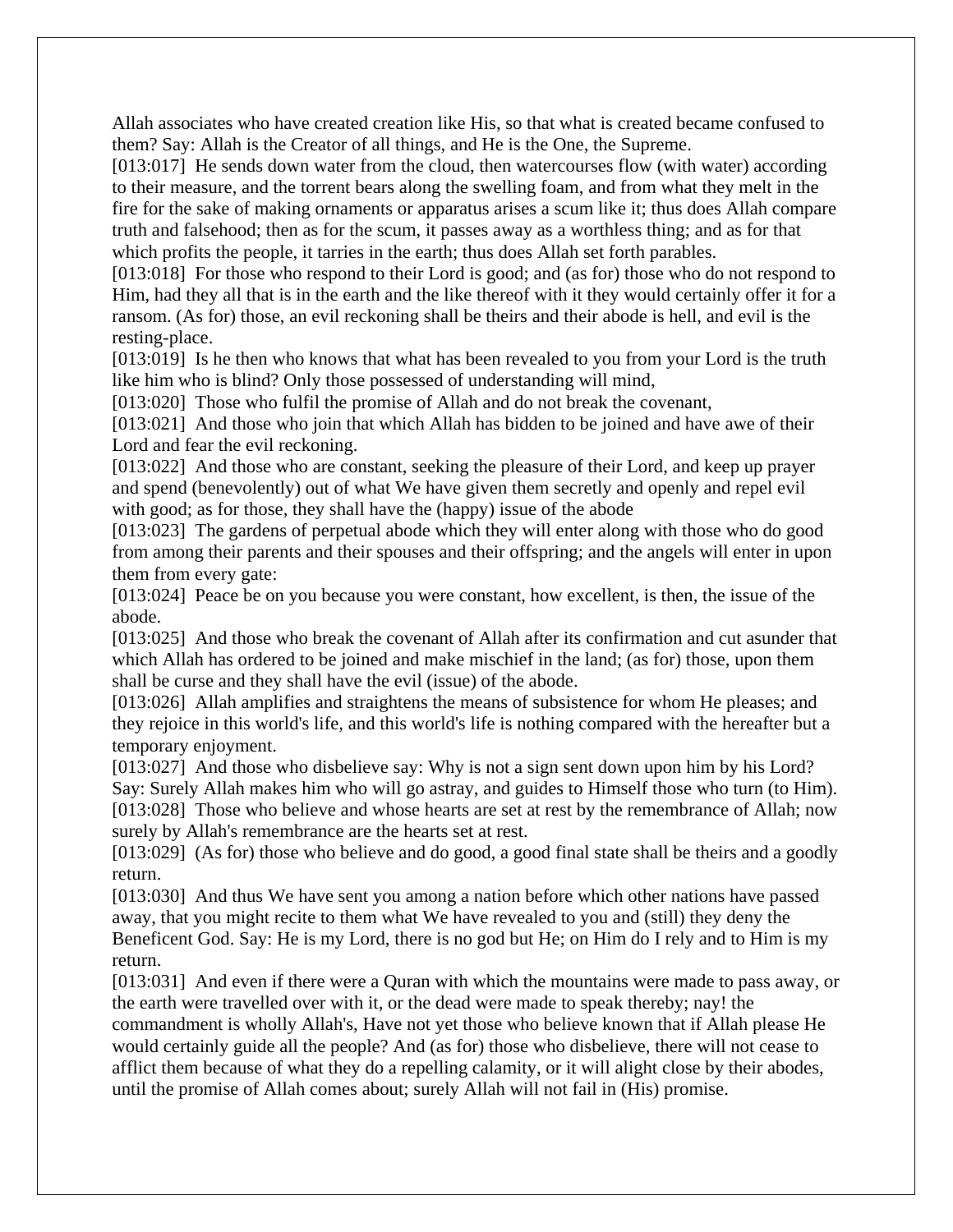[013:032] And apostles before you were certainly mocked at, but I gave respite to those who disbelieved, then I destroyed them; how then was My requital (of evil)?

[013:033] Is He then Who watches every soul as to what it earns? And yet they give associates to Allah! Say: Give them a name; nay, do you mean to inform Him of what He does not know in the earth, or (do you affirm this) by an outward saying? Rather, their plans are made to appear fair-seeming to those who disbelieve, and they are kept back from the path; and whom Allah makes err, he shall have no guide.

[013:034] They shall have chastisement in this world's life, and the chastisement of the hereafter is certainly more grievous, and they shall have no protector against Allah.

[013:035] A likeness of the garden which the righteous are promised; there now beneath it rivers, its food and shades are perpetual; this is the requital of those who guarded (against evil), and the requital of the unbelievers is the fire.

[013:036] And those to whom We have given the Book rejoice in that which has been revealed to you, and of the confederates are some who deny a part of it. Say: I am only commanded that I should serve Allah and not associate anything with Him, to Him do I invite (you) and to Him is my return.

[013:037] And thus have We revealed it, a true judgment in Arabic, and if you follow their low desires after what has come to you of knowledge, you shall not have against Allah any guardian or a protector.

[013:038] And certainly We sent apostles before you and gave them wives and children, and it is not in (the power of) an apostle to bring a sign except by Allah's permission; for every term there is an appointment.

[013:039] Allah makes to pass away and establishes what He pleases, and with Him is the basis of the Book.

[013:040] And We will either let you see part of what We threaten them with or cause you to die, for only the delivery of the message is (incumbent) on you, while calling (them) to account is Our (business).

[013:041] Do they not see that We are bringing destruction upon the land by curtailing it of its sides? And Allah pronounces a doom -- there is no repeller of His decree, and He is swift to take account.

[013:042] And those before them did indeed make plans, but all planning is Allah's; He knows what every soul earns, and the unbelievers shall come to know for whom is the (better) issue of the abode.

[013:043] And those who disbelieve say: You are not a messenger. Say: Allah is sufficient as a witness between me and you and whoever has knowledge of the Book.

[014:001] Alif Lam Ra. (This is) a Book which We have revealed to you that you may bring forth men, by their Lord's permission from utter darkness into light -- to the way of the Mighty, the Praised One,

[014:002] (Of) Allah, Whose is whatever is in the heavens and whatever Is in the earth; and woe to the unbelievers on account of the severe chastisement,

[014:003] (To) those who love this world's life more than the hereafter, and turn away from Allah's path and desire to make it crooked; these are in a great error.

[014:004] And We did not send any apostle but with the language of his people, so that he might explain to them clearly; then Allah makes whom He pleases err and He guides whom He pleases and He is the Mighty, the Wise.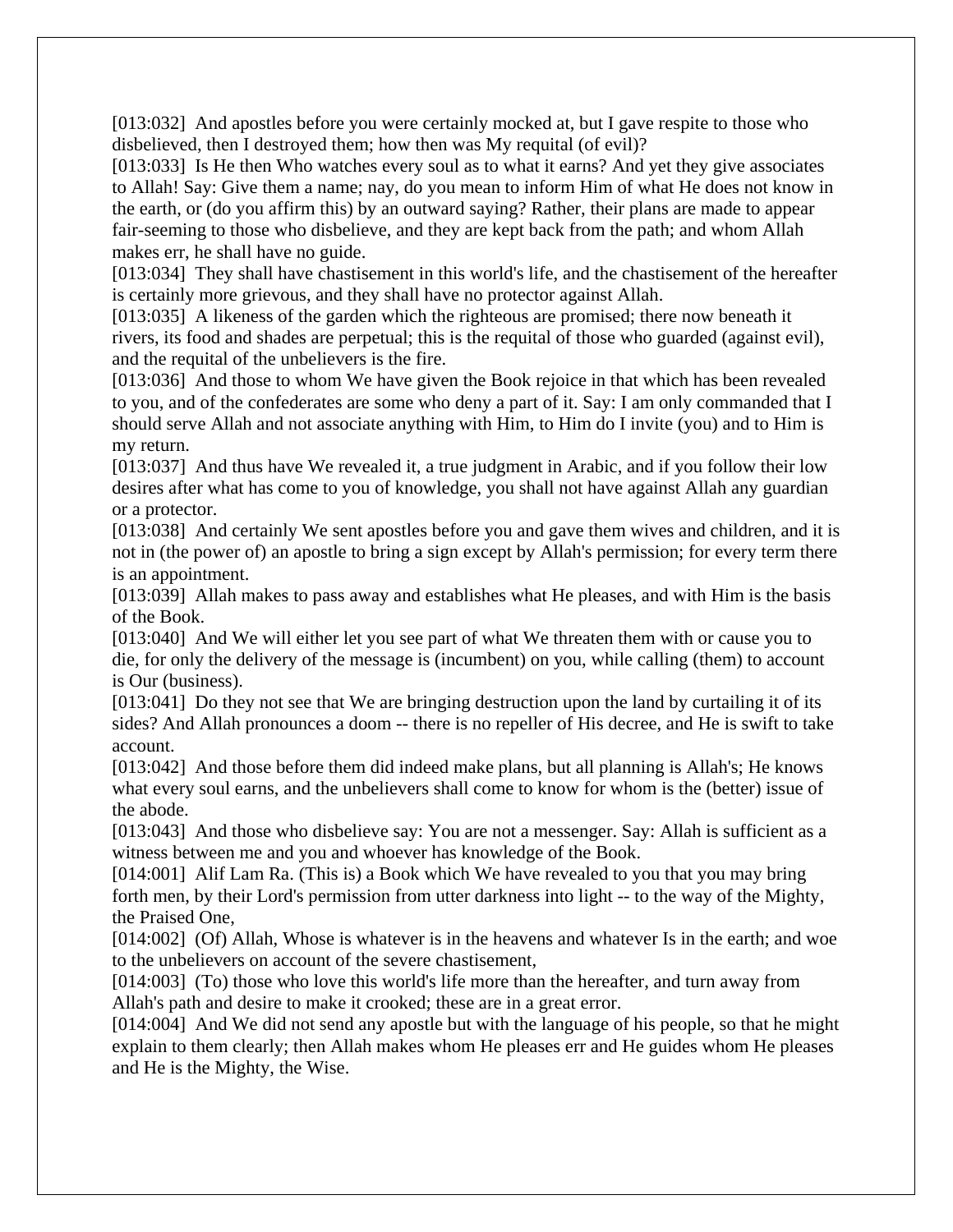[014:005] And certainly We sent Musa with Our communications, saying: Bring forth your people from utter darkness into light and remind them of the days of Allah; most surely there are signs in this for every patient, grateful one.

[014:006] And when Musa said to his people: Call to mind Allah's favor to you when He delivered you from Firon's people, who subjected you to severe torment, and slew your sons and spared your women; and in this there was a great trial from your Lord.

[014:007] And when your Lord made it known: If you are grateful, I would certainly give to you more, and if you are ungrateful, My chastisement is truly severe.

[014:008] And Musa said: If you are ungrateful, you and those on earth all together, most surely Allah is Self-sufficient, Praised;

[014:009] Has not the account reached you of those before you, of the people of Nuh and Ad and Samood, and those after them? None knows them but Allah. Their apostles come to them with clear arguments, but they thrust their hands into their mouths and said: Surely we deny that with which you are sent, and most surely we are in serious doubt as to that to which you invite us.

[014:010] Their apostles said: Is there doubt about Allah, the Maker of the heavens and the earth? He invites you to forgive you your faults and to respite you till an appointed term. They said: You are nothing but mortals like us; you wish to turn us away from what our fathers used to worship; bring us therefore some clear authority.

[014:011] Their apostles said to them: We are nothing but mortals like yourselves, but Allah bestows (His) favors on whom He pleases of His servants, and it is not for us that we should bring you an authority except by Allah's permission; and on Allah should the believers rely.

[014:012] And what reason have we that we should not rely on Allah? And He has indeed guided us in our ways; and certainly we would bear with patience your persecution of us; and on Allah should the reliant rely.

[014:013] And those who disbelieved said to their apostles: We will most certainly drive you forth from our land, or else you shall come back into our religion. So their Lord revealed to them: Most certainly We will destroy the unjust.

[014:014] And most certainly We will settle you in the land after them; this is for him who fears standing in My presence and who fears My threat.

[014:015] And they asked for judgment and every insolent opposer was disappointed:

[014:016] Hell is before him and he shall be given to drink of festering water:

[014:017] He will drink it little by little and will not be able to swallow it agreeably, and death will come to him from every quarter, but he shall not die; and there shall be vehement chastisement before him.

[014:018] The parable of those who disbelieve in their Lord: their actions are like ashes on which the wind blows hard on a stormy day; they shall not have power over any thing out of what they have earned; this is the great error.

[014:019] Do you not see that Allah created the heavens and the earth with truth? If He please He will take you off and bring a new creation,

[014:020] And this is not difficult for Allah.

[014:021] And they shall all come forth before Allah, then the weak shall say to those who were proud: Surely we were your followers, can you therefore avert from us any part of the chastisement of Allah? They would say: If Allah had guided us, we too would have guided you; it is the same to us whether we are impatient (now) or patient, there is no place for us to fly to.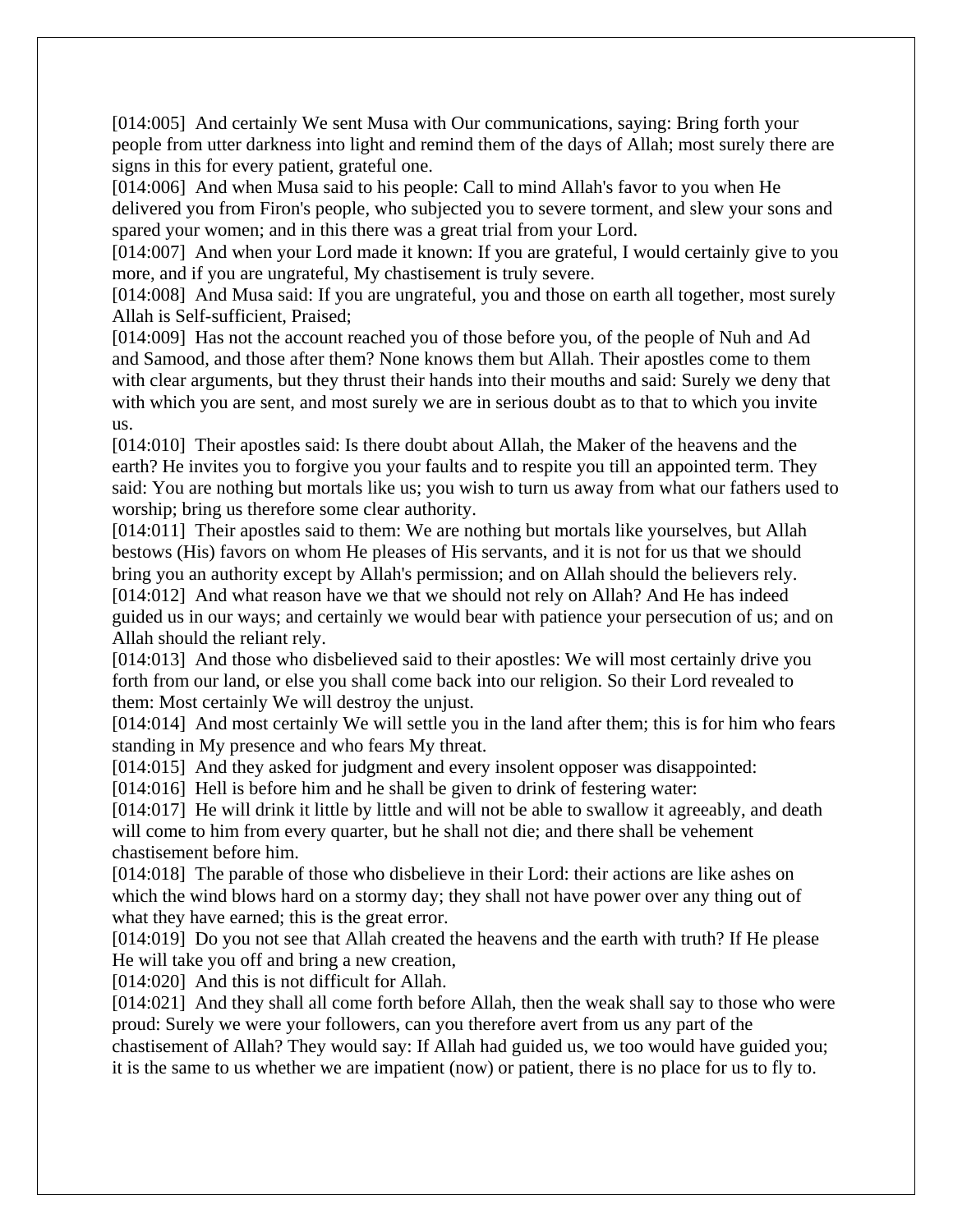[014:022] And the Shaitan shall say after the affair is decided: Surely Allah promised you the promise of truth, and I gave you promises, then failed to keep them to you, and I had no authority over you, except that I called you and you obeyed me, therefore do not blame me but blame yourselves: I cannot be your aider (now) nor can you be my aiders; surely I disbelieved in your associating me with Allah before; surely it is the unjust that shall have the painful punishment. [014:023] And those who believe and do good are made to enter gardens, beneath which rivers

flow, to abide in them by their Lord's permission; their greeting therein is, Peace.

[014:024] Have you not considered how Allah sets forth a parable of a good word (being) like a good tree, whose root is firm and whose branches are in heaven,

[014:025] Yielding its fruit in every season by the permission of its Lord? And Allah sets forth parables for men that they may be mindful.

[014:026] And the parable of an evil word is as an evil tree pulled up from the earth's surface; it has no stability.

[014:027] Allah confirms those who believe with the sure word in this world's life and in the hereafter, and Allah causes the unjust to go astray, and Allah does what He pleases.

[014:028] Have you not seen those who have changed Allah's favor for ungratefulness and made their people to alight into the abode of perdition

[014:029] (Into) hell? They shall enter into it and an evil place it is to settle in.

[014:030] And they set up equals with Allah that they may lead (people) astray from His path. Say: Enjoy yourselves, for surely your return is to the fire.

[014:031] Say to My servants who believe that they should keep up prayer and spend out of what We have given them secretly and openly before the coming of the day in which there shall be no bartering nor mutual befriending.

[014:032] Allah is He Who created the heavens and the earth and sent down water from the clouds, then brought forth with it fruits as a sustenance for you, and He has made the ships subservient to you, that they might run their course in the sea by His command, and He has made the rivers subservient to you.

[014:033] And He has made subservient to you the sun and the moon pursuing their courses, and He has made subservient to you the night and the day.

[014:034] And He gives you of all that you ask Him; and if you count Allah's favors, you will not be able to number them; most surely man is very unjust, very ungrateful.

[014:035] And when Ibrahim said: My Lord! make this city secure, and save me and my sons from worshiping idols:

[014:036] My Lord! surely they have led many men astray; then whoever follows me, he is surely of me, and whoever disobeys me, Thou surely arc Forgiving, Merciful:

[014:037] O our Lord! surely I have settled a part of my offspring in a valley unproductive of fruit near Thy Sacred House, our Lord! that they may keep up prayer; therefore make the hearts of some people yearn towards them and provide them with fruits; haply they may be grateful: [014:038] O our Lord! Surely Thou knowest what we hide and what we make public, and nothing in the earth nor any thing in heaven is hidden from Allah:

[014:039] Praise be to Allah, Who has given me in old age Ismail and Ishaq; most surely my Lord is the Hearer of prayer:

[014:040] My Lord! make me keep up prayer and from my offspring (too), O our Lord, and accept my prayer:

[014:041] O our Lord! grant me protection and my parents and the believers on the day when the reckoning shall come to pass!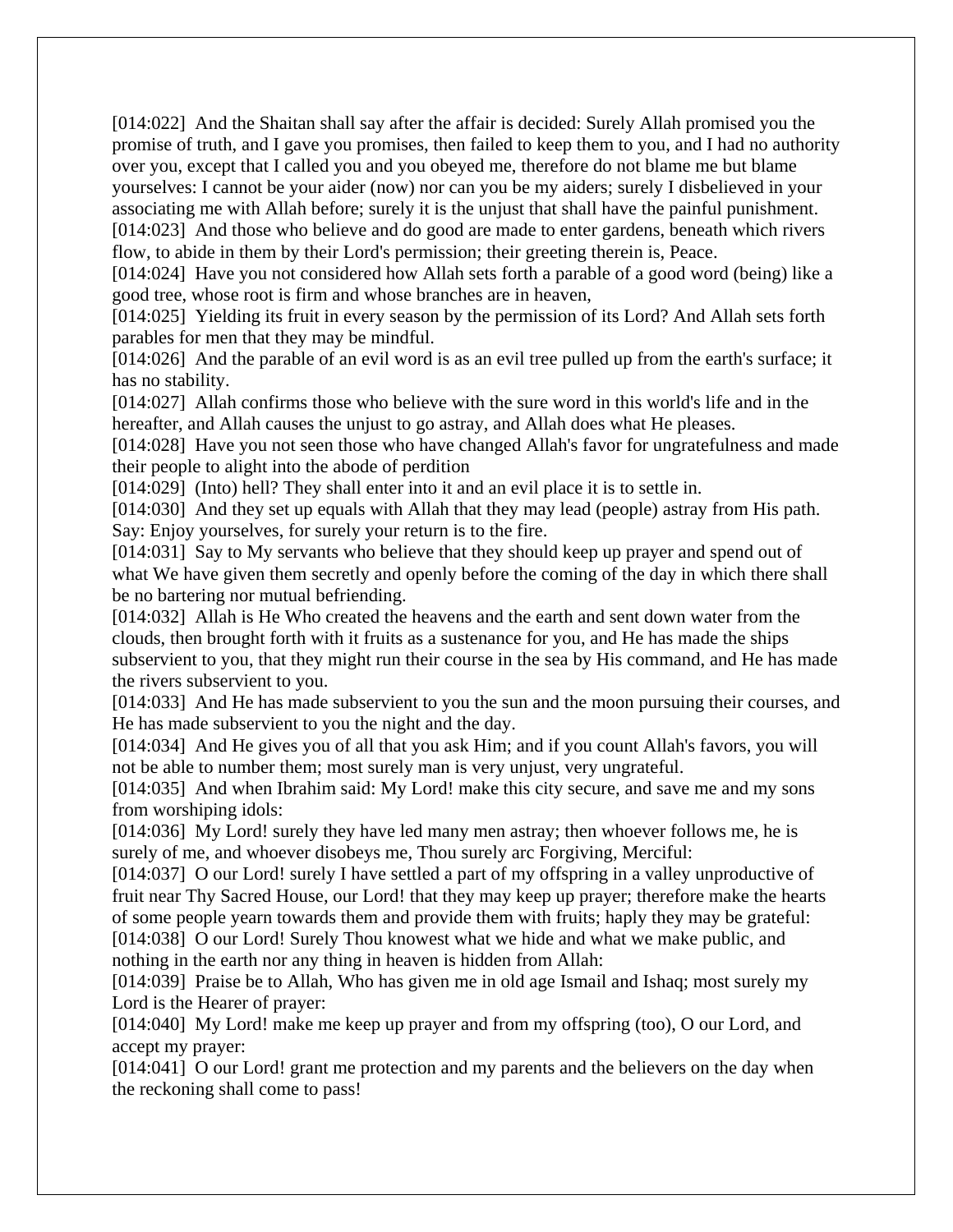[014:042] And do not think Allah to be heedless of what the unjust do; He only respites them to a day on which the eyes shall be fixedly open,

[014:043] Hastening forward, their heads upraised, their eyes not reverting to them and their hearts vacant.

[014:044] And warn people of the day when the chastisement shall come to them, then those who were unjust will say: O our Lord! respite us to a near term, (so) we shall respond to Thy call and follow the apostles. What! did you not swear before (that) there will be no passing away for you!

[014:045] And you dwell in the abodes of those who were unjust to themselves, and it is clear to you how We dealt with them and We have made (them) examples to you.

[014:046] And they have indeed planned their plan, but their plan is with Allah, though their plan was such that the mountains should pass away thereby.

[014:047] Therefore do not think Allah (to be one) failing in His promise to His apostles; surely Allah is Mighty, the Lord of Retribution.

[014:048] On the day when the earth shall be changed into a different earth, and the heavens (as well), and they shall come forth before Allah, the One, the Supreme.

[014:049] And you will see the guilty on that day linked together in chains.

[014:050] Their shirts made of pitch and the fire covering their faces

[014:051] That Allah may requite each soul (according to) what it has earned; surely Allah is swift in reckoning.

[014:052] This is a sufficient exposition for the people and that they may be warned thereby, and that they may know that He is One God and that those possessed of understanding may mind.

[015:001] Alif Lam Ra. These are the verses of the Book and (of) a Quran that makes (things) clear.

[015:002] Often will those who disbelieve wish that they had been Muslims.

[015:003] Leave them that they may eat and enjoy themselves and (that) hope may beguile them, for they will soon know.

[015:004] And never did We destroy a town but it had a term made known.

[015:005] No people can hasten on their doom nor can they postpone (it).

[015:006] And they say: O you to whom the Reminder has been revealed! you are most surely insane:

[015:007] Why do you not bring to us the angels if you are of the truthful ones?

[015:008] We do not send the angels but with truth, and then they would not be respited.

[015:009] Surely We have revealed the Reminder and We will most surely be its guardian.

[015:010] And certainly We sent (apostles) before you among the nations of yore.

[015:011] And there never came an apostle to them but they mocked him.

[015:012] Thus do We make it to enter into the hearts of the guilty;

[015:013] They do not believe in it, and indeed the example of the former people has already passed.

[015:014] And even if We open to them a gateway of heaven, so that they ascend into it all the while,

[015:015] They would certainly say: Only our eyes have been covered over, rather we are an enchanted people.

[015:016] And certainly We have made strongholds in the heaven and We have made it fair seeming to the beholders.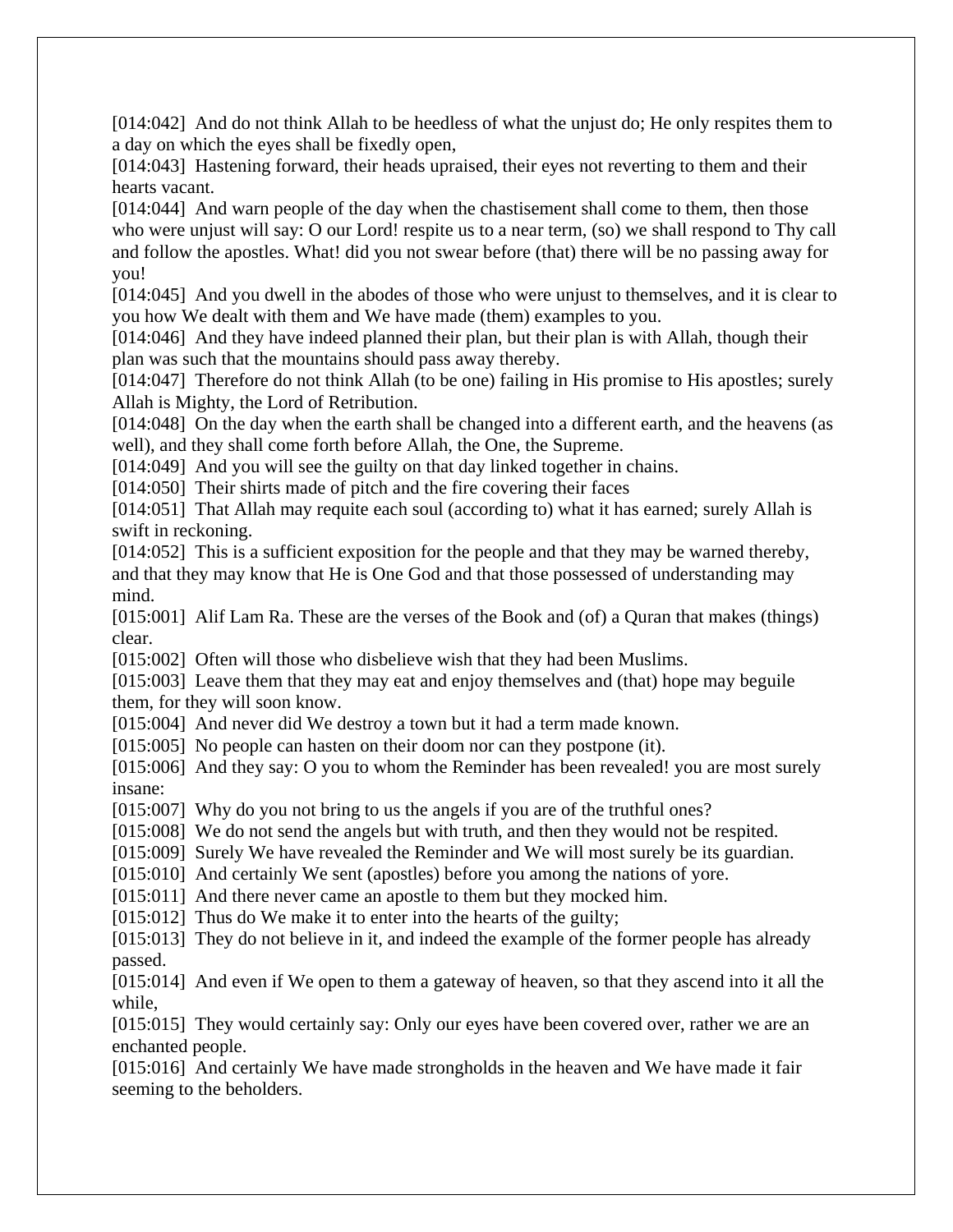[015:017] And We guard it against every accursed Shaitan,

[015:018] But he who steals a hearing, so there follows him a visible flame.

[015:019] And the earth -- We have spread it forth and made in it firm mountains and caused to grow in it of every suitable thing.

[015:020] And We have made in it means of subsistence for you and for him for whom you are not the suppliers.

[015:021] And there is not a thing but with Us are the treasures of it, and We do not send it down but in a known measure.

[015:022] And We send the winds fertilizing, then send down water from the cloud so We give it to you to drink of, nor is it you who store it up.

[015:023] And most surely We bring to life and cause to die and We are the heirs.

[015:024] And certainly We know those of you who have gone before and We certainly know those who shall come later.

[015:025] And surely your Lord will gather them together; surely He is Wise, Knowing.

[015:026] And certainly We created man of clay that gives forth sound, of black mud fashioned in shape.

[015:027] And the jinn We created before, of intensely hot fire.

[015:028] And when your Lord said to the angels: Surely I am going to create a mortal of the essence of black mud fashioned in shape.

[015:029] So when I have made him complete and breathed into him of My spirit, fall down making obeisance to him.

[015:030] So the angels made obeisance, all of them together,

[015:031] But Iblis (did it not); he refused to be with those who made obeisance.

[015:032] He said: O Iblis! what excuse have you that you are not with those who make obeisance?

[015:033] He said: I am not such that I should make obeisance to a mortal whom Thou hast created of the essence of black mud fashioned in shape.

[015:034] He said: Then get out of it, for surely you are driven away:

[015:035] And surely on you is curse until the day of judgment.

[015:036] He said: My Lord! then respite me till the time when they are raised.

[015:037] He said: So surely you are of the respited ones

[015:038] Till the period of the time made known.

[015:039] He said: My Lord! because Thou hast made life evil to me, I will certainly make

(evil) fair-seeming to them on earth, and I will certainly cause them all to deviate

[015:040] Except Thy servants from among them, the devoted ones.

[015:041] He said: This is a right way with Me:

[015:042] Surely. as regards My servants, you have no authority , over them except those who follow you of the deviators.

[015:043] And surely Hell is the promised place of them all:

[015:044] It has seven gates; for every gate there shall be a separate party of them.

[015:045] Surely those who guard (against evil) shall be in the midst of gardens and fountains:

[015:046] Enter them in peace, secure.

[015:047] And We will root out whatever of rancor is in their breasts -- (they shall be) as brethren, on raised couches, face to face.

[015:048] Toil shall not afflict them in it, nor shall they be ever ejected from it.

[015:049] Inform My servants that I am the Forgiving, the Merciful,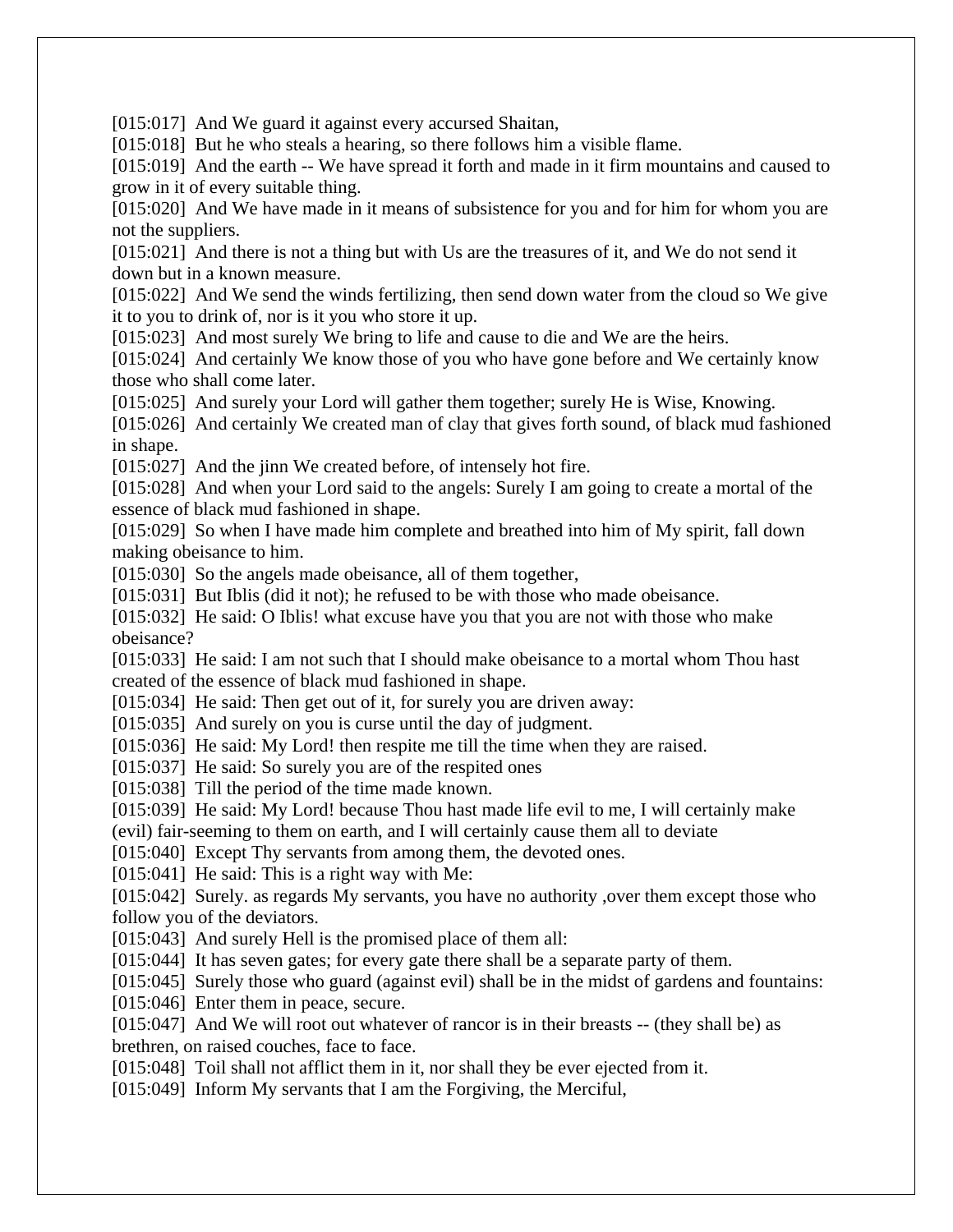[015:050] And that My punishment -- that is the painful punishment.

[015:051] And inform them of the guests of Ibrahim:

[015:052] When they entered upon him, they said, Peace. He said: Surely we are afraid of you.

[015:053] They said: Be not afraid, surely we give you the good news of a boy, possessing knowledge.

[015:054] He said: Do you give me good news (of a son) when old age has come upon me? --Of what then do you give me good news!

[015:055] . They said: We give you good news with truth, therefore be not of the despairing.

[015:056] He said: And who despairs of the mercy of his Lord but the erring ones?

[015:057] He said: What is your business then, O messengers?

[015:058] They said: Surely we are sent towards a guilty people,

[015:059] Except Lut's followers: We will most surely deliver them all,

[015:060] Except his wife; We ordained that she shall surely be of those who remain behind.

[015:061] So when the messengers came to Lut's followers,

[015:062] He said: Surely you are an unknown people.

[015:063] They said: Nay, we have come to you with that about which they disputed.

[015:064] And we have come to you with the truth, and we are most surely truthful.

[015:065] Therefore go forth with your followers in a part of the night and yourself follow their rear, and let not any one of you turn round, and go forth whither you are commanded.

[015:066] And We revealed to him this decree, that the roots of these shall be cut off in the

morning.

[015:067] And the people of the town came rejoicing.

[015:068] He said: Surely these are my guests, therefore do not disgrace me,

[015:069] And guard against (the punishment of) Allah and do not put me to shame.

[015:070] They said: Have we not forbidden you from (other) people?

[015:071] He said: These are my daughters, if you will do (aught).

[015:072] By your life! they were blindly wandering on in their intoxication.

[015:073] So the rumbling overtook them (while) entering upon the time of sunrise;

[015:074] Thus did We turn it upside down, and rained down upon them stones of what had been decreed.

[015:075] Surely in this are signs for those who examine.

[015:076] And surely it is on a road that still abides.

[015:077] Most surely there is a sign in this for the believers.

[015:078] And the dwellers of the thicket also were most surely unjust.

[015:079] So We inflicted retribution on them, and they are both, indeed, on an open road (still) pursued.

[015:080] And the dwellers of the Rock certainly rejected the messengers;

[015:081] And We gave them Our communications, but they turned aside from them;

[015:082] And they hewed houses in the mountains in security.

[015:083] So the rumbling overtook them in the morning;

[015:084] And what they earned did not avail them.

[015:085] And We did not create the heavens and the earth and what is between them two but in truth; and the hour is most surely coming, so turn away with kindly forgiveness.

[015:086] Surely your Lord is the Creator of all things, the Knowing.

[015:087] And certainly We have given you seven of the oft-repeated (verses) and the grand Quran.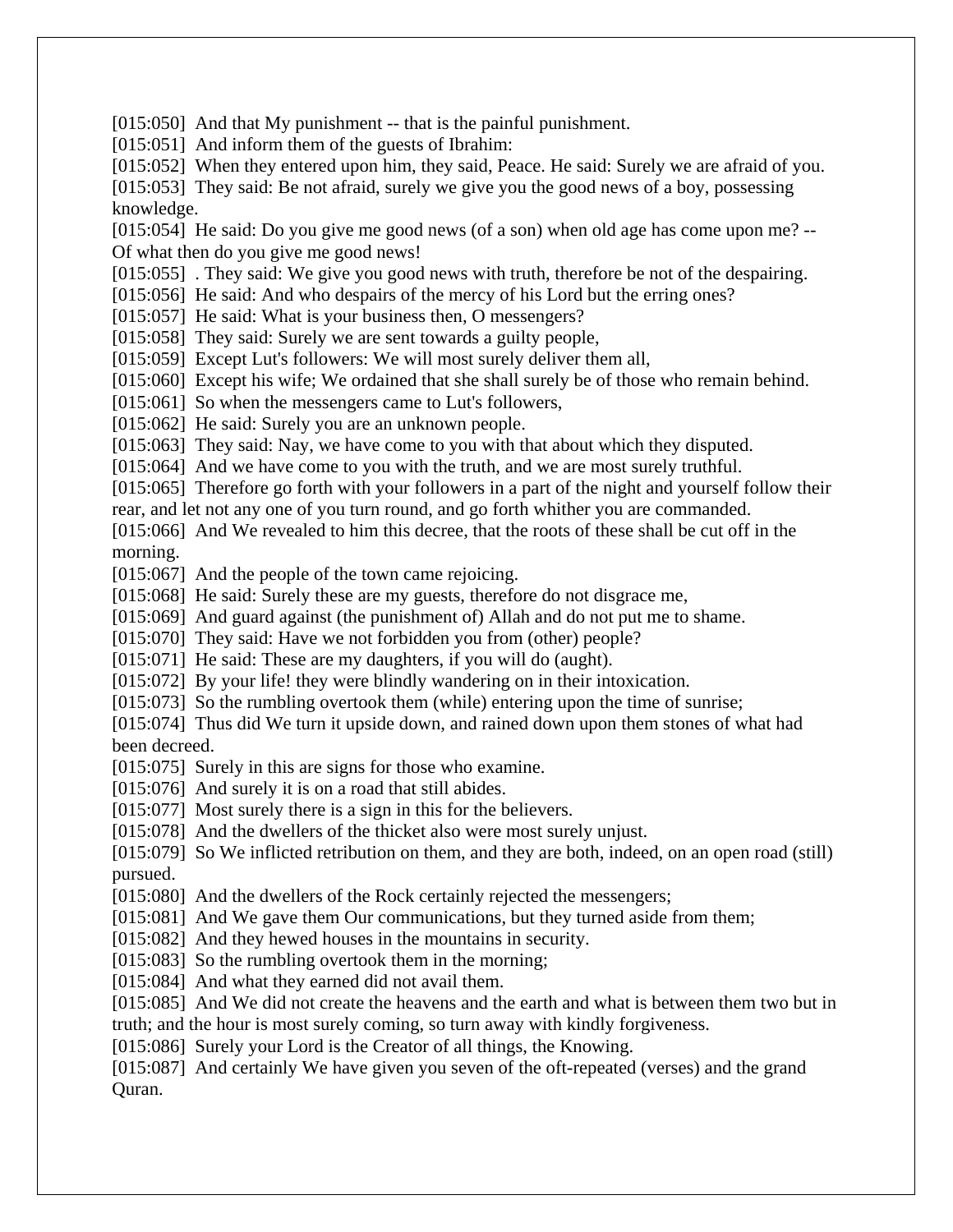[015:088] Do not strain your eyes after what We have given certain classes of them to enjoy, and do not grieve for them, and make yourself gentle to the believers.

[015:089] And say: Surely I am the plain warner.

[015:090] Like as We sent down on the dividers

[015:091] Those who made the Ouran into shreds.

[015:092] So, by your Lord, We would most certainly question them all,

[015:093] As to what they did.

[015:094] Therefore declare openly what you are bidden and turn aside from the polytheists.

[015:095] Surely We will suffice you against the scoffers

[015:096] Those who set up another god with Allah; so they shall soon know.

[015:097] And surely We know that your breast straightens at what they say;

[015:098] Therefore celebrate the praise of your Lord, and be of those who make obeisance.

[015:099] And serve your Lord until there comes to you that which is certain.

[016:001] Allah's commandment has come, therefore do not desire to hasten it; glory be to Him, and highly exalted be He above what they associate (with Him).

[016:002] He sends down the angels with the inspiration by His commandment on whom He pleases of His servants, saying: Give the warning that there is no god but Me, therefore be careful (of your duty) to Me.

[016:003] He created the heavens and the earth with the truth, highly exalted be He above what they associate (with Him).

[016:004] He created man from a small seed and lo! he is an open contender.

[016:005] And He created the cattle for you; you have in them warm clothing and (many) advantages, and of them do you eat.

[016:006] And there is beauty in them for you when you drive them back (to home), and when you send them forth (to pasture).

[016:007] And they carry your heavy loads to regions which you could not reach but with distress of the souls; most surely your Lord is Compassionate, Merciful.

[016:008] And (He made) horses and mules and asses that you might ride upon them and as an ornament; and He creates what you do not know.

[016:009] And upon Allah it rests to show the right way, and there are some deviating (ways); and if He please He would certainly guide you all aright.

[016:010] He it is Who sends down water from the cloud for you; it gives drink, and by it (grow) the trees upon which you pasture.

[016:011] He causes to grow for you thereby herbage, and the olives, and the palm trees, and the grapes, and of all the fruits; most surely there is a sign in this for a people who reflect.

[016:012] And He has made subservient for you the night and the day and the sun and the moon, and the stars are made subservient by His commandment; most surely there are signs in this for a people who ponder;

[016:013] And what He has created in the earth of varied hues most surely there is a sign in this for a people who are mindful.

[016:014] And He it is Who has made the sea subservient that you may eat fresh flesh from it and bring forth from it ornaments which you wear, and you see the ships cleaving through it, and that you might seek of His bounty and that you may give thanks.

[016:015] And He has cast great mountains in the earth lest it might be convulsed with you, and rivers and roads that you may go aright,

[016:016] And landmarks; and by the stars they find the right way.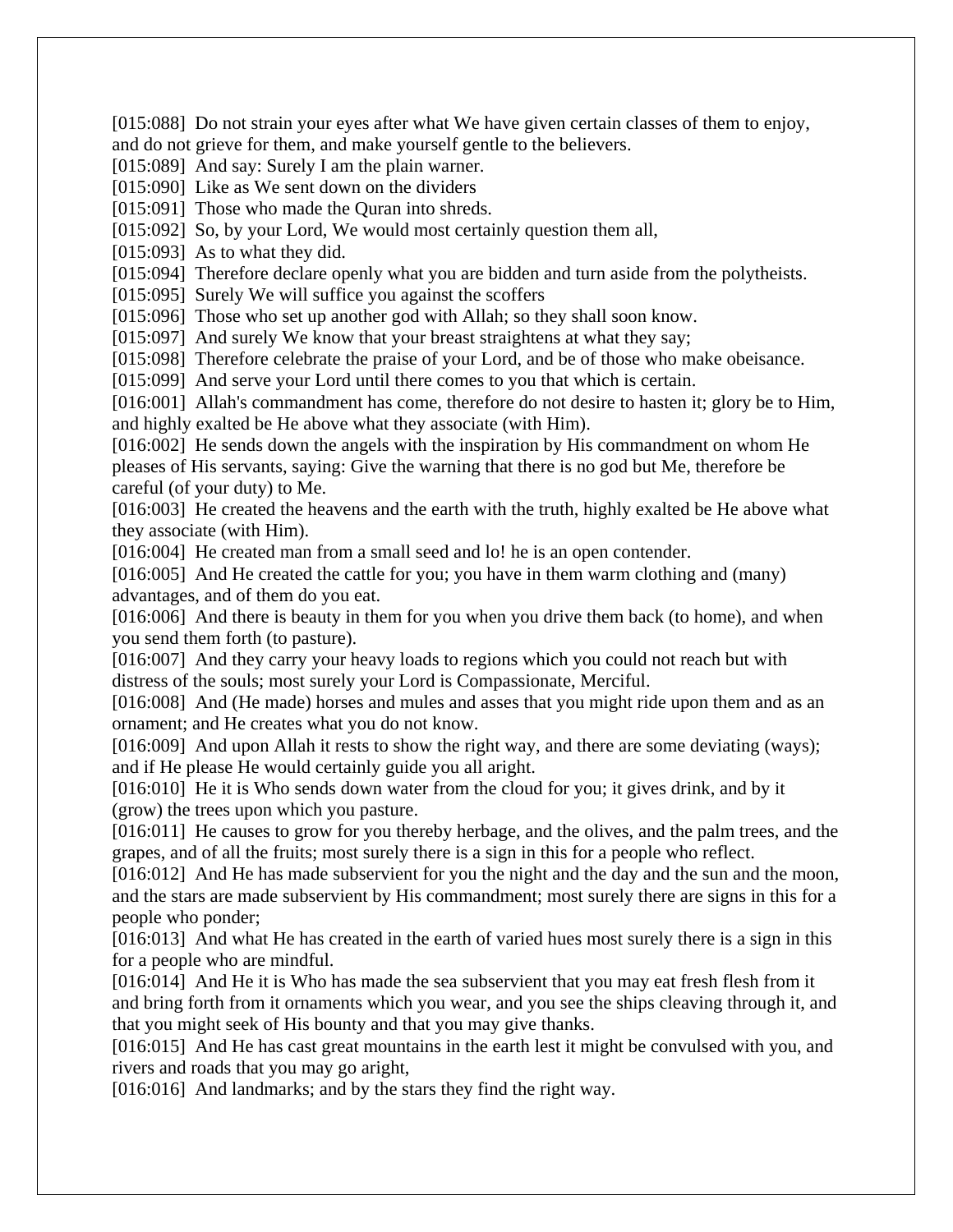[016:017] Is He then Who creates like him who does not create? Do you not then mind? [016:018] And if you would count Allah's favors, you will not be able to number them; most surely Allah is Forgiving, Merciful.

[016:019] And Allah knows what you conceal and what you do openly.

[016:020] And those whom they call on besides Allah have not created anything while they are themselves created;

[016:021] Dead (are they), not living, and they know not when they shall be raised.

[016:022] Your God is one God; so (as for) those who do not believe in the hereafter, their hearts are ignorant and they are proud.

[016:023] Truly Allah knows what they hide and what they manifest; surely He does not love the proud.

[016:024] And when it is said to them, what is it that your Lord has revealed? They say: Stories of the ancients;

[016:025] That they may bear their burdens entirely on the day of resurrection and also of the burdens of those whom they lead astray without knowledge; now surely evil is what they bear. [016:026] Those before them did indeed devise plans, but Allah demolished their building from the foundations, so the roof fell down on them from above them, and the punishment came to them from whence they did not perceive.

[016:027] Then on the resurrection day He will bring them to disgrace and say: Where are the associates you gave Me, for whose sake you became hostile? Those who are given the knowledge will say: Surely the disgrace and the evil are this day upon the unbelievers:

[016:028] Those whom the angels cause to die while they are unjust to themselves. Then would they offer submission: We used not to do any evil. Aye! surely Allah knows what you did. [016:029] Therefore enter the gates of hell, to abide therein; so certainly evil is the dwelling place of the proud.

[016:030] And it is said to those who guard (against evil): What is it that your Lord has revealed? They say, Good. For those who do good in this world is good, and certainly the abode of the hereafter is better; and certainly most excellent is the abode of those who guard (against evil);

[016:031] The gardens of perpetuity, they shall enter them, rivers flowing beneath them; they shall have in them what they please. Thus does Allah reward those who guard (against evil), [016:032] Those whom the angels cause to die in a good state, saying: Peace be on you: enter the garden for what you did.

[016:033] They do not wait aught but that the angels should come to them or that the commandment of your Lord should come to pass. Thus did those before them; and Allah was not unjust to them, but they were unjust to themselves.

[016:034] So the evil (consequences) of what they did shall afflict them and that which they mocked shall encompass them.

[016:035] And they who give associates (to Allah) say: If Allah had pleased, we would not have served anything besides Allah, (neither) we nor our fathers, nor would we have prohibited anything without (order from) Him. Thus did those before them; is then aught incumbent upon the apostles except a plain delivery (of the message)?

[016:036] And certainly We raised in every nation an apostle saying: Serve Allah and shun the Shaitan. So there were some of them whom Allah guided and there were others against whom error was due; therefore travel in the land, then see what was the end of the rejecters.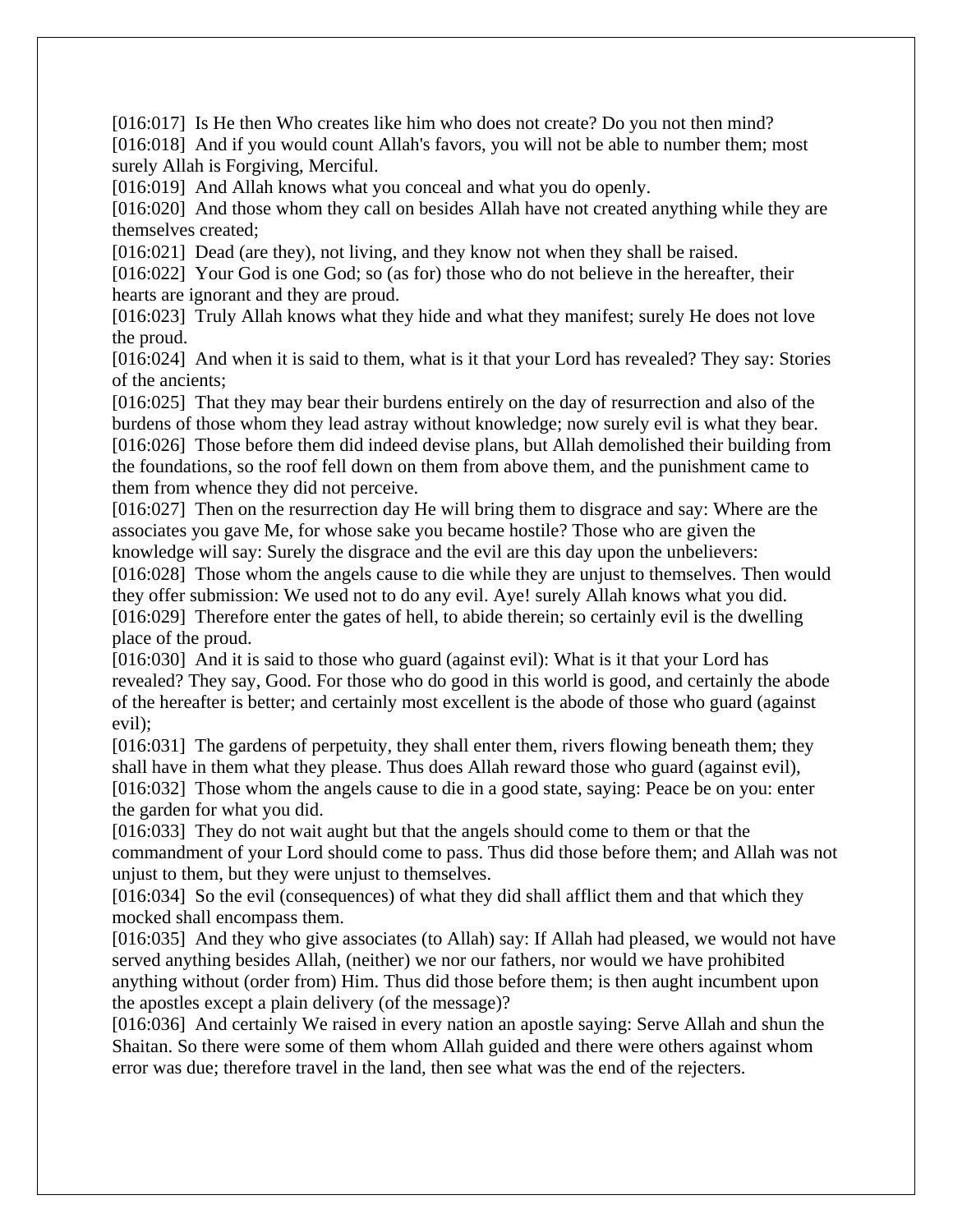[016:037] If you desire for their guidance, yet surely Allah does not guide him who leads astray, nor shall they have any helpers.

[016:038] And they swear by Allah with the most energetic of their oaths: Allah will not raise up him who dies. Yea! it is a promise binding on Him, quite true, but most people do not know; [016:039] So that He might make manifest to them that about which they differ, and that those who disbelieve might know that they were liars.

[016:040] Our word for a thing when We intend it, is only that We say to it, Be, and it is. [016:041] And those who fly for Allah's sake after they are oppressed, We will most certainly

give them a good abode in the world, and the reward of the hereafter is certainly much greater, did they but know;

[016:042] Those who are patient and on their Lord do they rely.

[016:043] And We did not send before you any but men to whom We sent revelation -- so ask the followers of the Reminder if you do not know --

[016:044] With clear arguments and scriptures; and We have revealed to you the Reminder that you may make clear to men what has been revealed to them, and that haply they may reflect.

[016:045] Do they then who plan evil (deeds) feel secure (of this) that Allah will not cause the earth to swallow them or that punishment may not overtake them from whence they do not perceive?

[016:046] Or that He may not seize them in the course of their journeys, then shall they not escape;

[016:047] Or that He may not seize them by causing them to suffer gradual loss, for your Lord is most surely Compassionate, Merciful.

[016:048] Do they not consider every thing that Allah has created? Its (very) shadows return from right and left, making obeisance to Allah while they are in utter abasement.

[016:049] And whatever creature that is in the heavens and that is in the earth makes obeisance to Allah (only), and the angels (too) and they do not show pride.

[016:050] They fear their Lord above them and do what they are commanded.

[016:051] And Allah has said: Take not two gods, He is only one God; so of Me alone should you be afraid.

[016:052] And whatever is in the heavens and the earth is His, and to Him should obedience be (rendered) constantly; will you then guard against other than (the punishment of) Allah?

[016:053] And whatever favor is (bestowed) on you it is from Allah; then when evil afflicts you, to Him do you cry for aid.

[016:054] Yet when He removes the evil from you, lo ! a party of you associate others with their Lord;

[016:055] So that they be ungrateful for what We have given them; then enjoy yourselves; for soon will you know

[016:056] And they set apart for what they do not know a portion of what We have given them. By Allah, you shall most certainly be questioned about that which you forged.

[016:057] And they ascribe daughters to Allah, glory be to Him; and for themselves (they would have) what they desire.

[016:058] And when a daughter is announced to one of them his face becomes black and he is full of wrath.

[016:059] He hides himself from the people because of the evil of that which is announced to him. Shall he keep it with disgrace or bury it (alive) in the dust? Now surely evil is what they judge.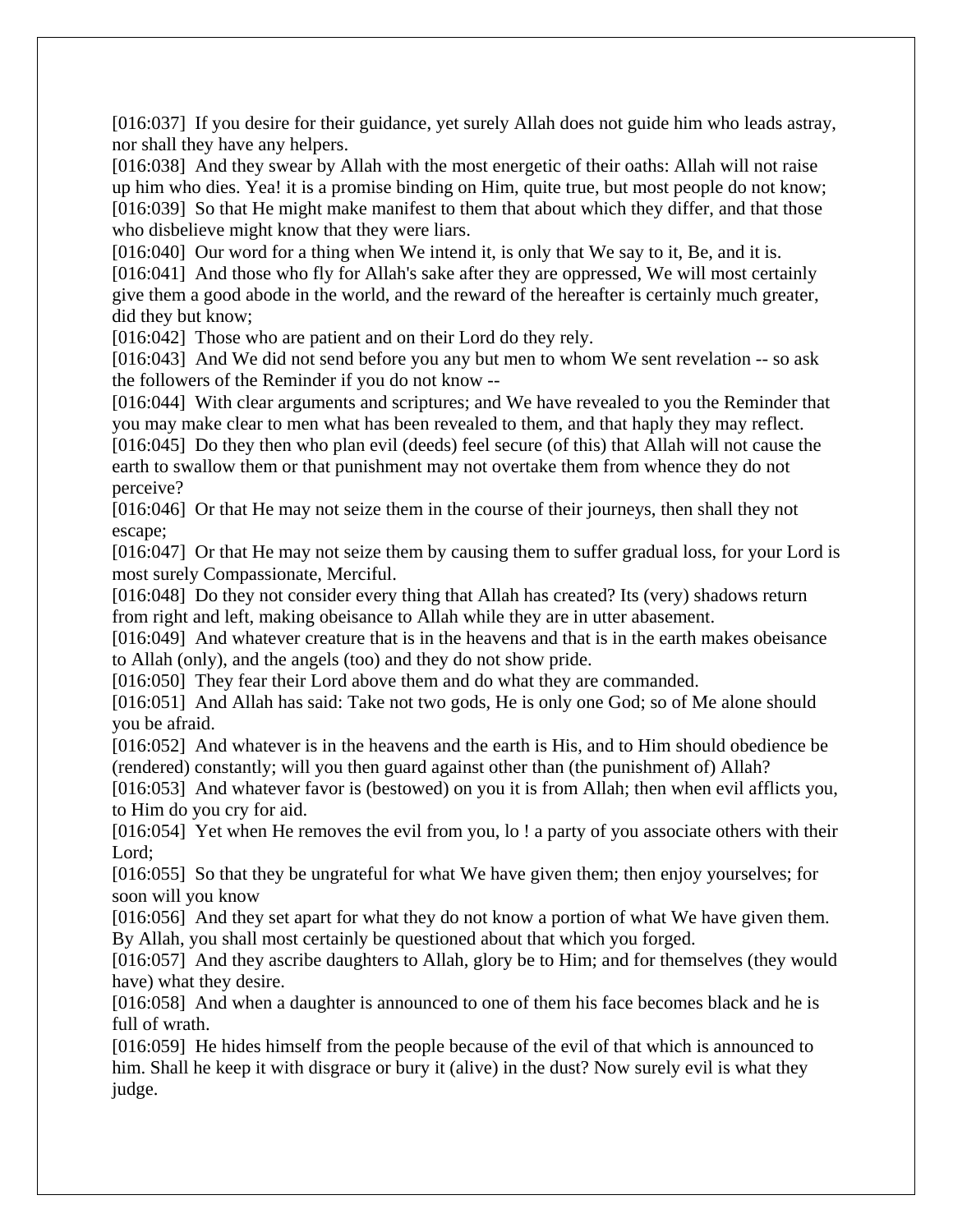[016:060] For those who do not believe in the hereafter is an evil attribute, and Allah's is the loftiest attribute; and He is the Mighty, the Wise.

[016:061] And if Allah had destroyed men for their iniquity, He would not leave on the earth a single creature, but He respites them till an appointed time; so when their doom will come they shall not be able to delay (it) an hour nor can they bring (it) on (before its time).

[016:062] And they ascribe to Allah what they (themselves) hate and their tongues relate the lie that they shall have the good; there is no avoiding it that for them is the fire and that they shall be sent before.

[016:063] By Allah, most certainly We sent (apostles) to nations before you, but the Shaitan made their deeds fair-seeming to them, so he is their guardian today, and they shall have a painful punishment.

[016:064] And We have not revealed to you the Book except that you may make clear to them that about which they differ, ind (as) a guidance and a mercy for a people who believe.

[016:065] And Allah has sent down water from the cloud and therewith given life to the earth after its death; most surely there is a sign in this for a people who would listen.

[016:066] And most surely there is a lesson for you in the cattle; We give you to drink of what is in their bellies -- from betwixt the feces and the blood -- pure milk, easy and agreeable to swallow for those who drink.

[016:067] And of the fruits of the palms and the grapes -- you obtain from them intoxication and goodly provision; most surely there is a sign in this for a people who ponder.

[016:068] And your Lord revealed to the bee saying: Make hives in the mountains and in the trees and in what they build:

[016:069] Then eat of all the fruits and walk in the ways of your Lord submissively. There comes forth from within it a beverage of many colours, in which there is healing for men; most surely there is a sign in this for a people who reflect.

[016:070] And Allah has created you, then He causes you to die, and of you is he who is brought back to the worst part of life, so that after having knowledge he does not know anything; surely Allah is Knowing, Powerful.

[016:071] And Allah has made some of you excel others in the means of subsistence, so those who are made to excel do not give away their sustenance to those whom their right hands possess so that they should be equal therein; is it then the favor of Allah which they deny?

[016:072] And Allah has made wives for you from among yourselves, and has given you sons and grandchildren from your wives, and has given you of the good things; is it then in the falsehood that they believe while it is in the favor of Allah that they disbelieve?

[016:073] And they serve besides Allah that which does not control for them any sustenance at all from the heavens and the earth, nor have they any power.

[016:074] Therefore do not give likenesses to Allah; surely Allah knows and you do not know. [016:075] Allah sets forth a parable: (consider) a slave, the property of another, (who) has no power over anything, and one whom We have granted from Ourselves a goodly sustenance so he spends from it secretly and openly; are the two alike? (All) praise is due to Allah! Nay, most of them do not know.

[016:076] And Allah sets forth a parable of two men; one of them is dumb, not able to do anything, and he is a burden to his master; wherever he sends him, he brings no good; can he be held equal with him who enjoins what is just, and he (himself) is on the right path?

[016:077] And Allah's is the unseen of the heavens and the earth; and the matter of the hour is but as the twinkling of an eye or it is higher still; surely Allah has power over all things.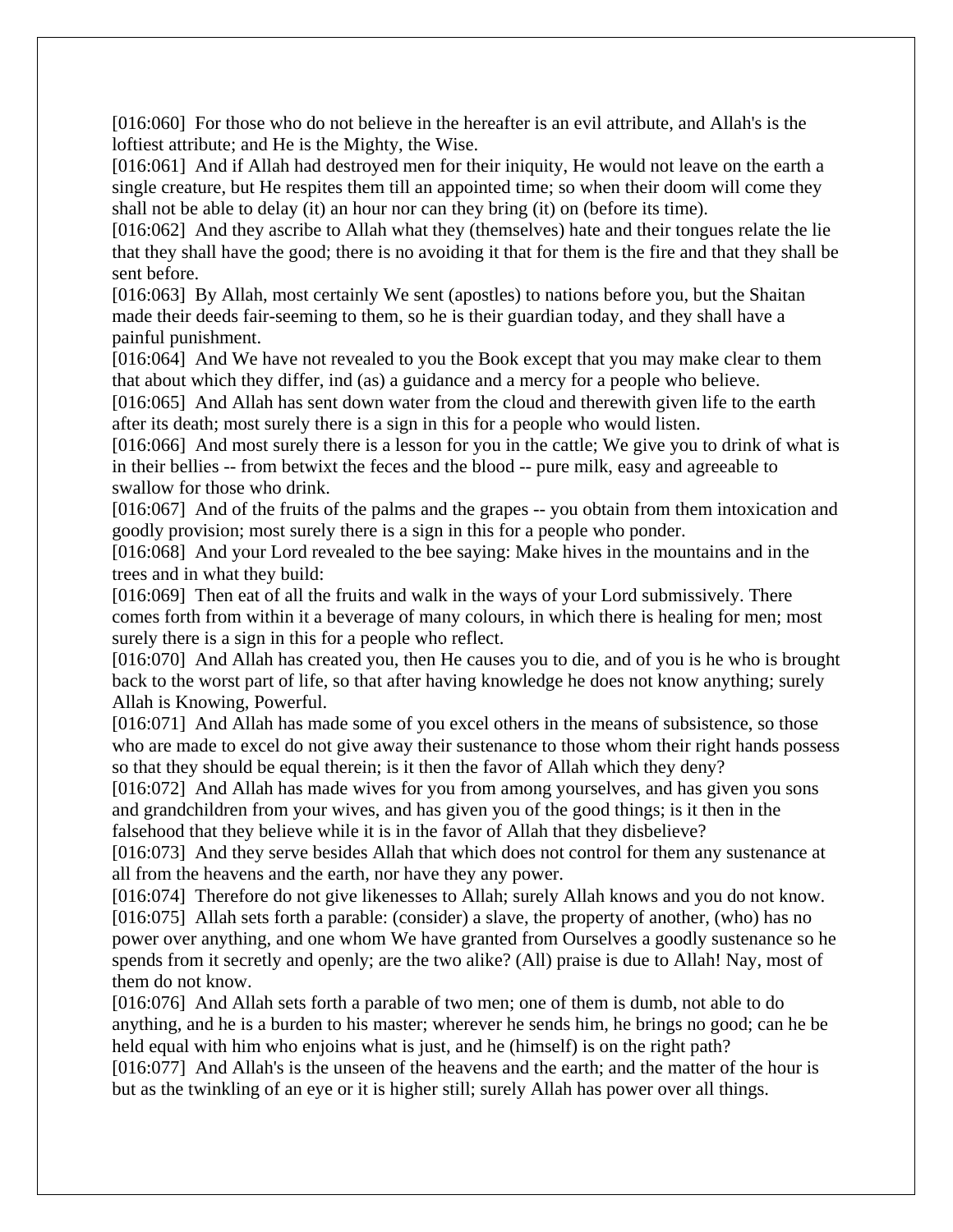[016:078] And Allah has brought you forth from the wombs of your mothers -- you did not know anything -- and He gave you hearing and sight and hearts that you may give thanks. [016:079] Do they not see the birds, constrained in the middle of the sky? None withholds them but Allah; most surely there are signs in this for a people who believe.

[016:080] And Allah has given you a place to abide in your houses, and He has given you tents of the skins of cattle which you find light to carry on the day of your march and on the day of your halting, and of their wool and their fur and their hair (He has given you) household stuff and a provision for a time.

[016:081] And Allah has made for you of what He has created shelters, and He has given you in the mountains places of retreat, and He has given you garments to preserve you from the heat and coats of mail to preserve you in your fighting; even thus does He complete His favor upon you, that haply you may submit.

[016:082] But if they turn back, then on you devolves only the clear deliverance (of the message).

[016:083] They recognize the favor of Allah, yet they deny it, and most of them are ungrateful. [016:084] And on the day when We will raise up a witness out of every nation, then shall no

permission be given to those who E disbelieve, nor shall they be made to solicit favor.

[016:085] And when those who are unjust shall see the chastisement, it shall not be lightened for them, nor shall they be respited. .

[016:086] And when those who associate (others with Allah) shall see their associate-gods, they shall say: Our Lord, these are our associate-gods on whom we called besides Thee. But they will give them back the reply: Most surely you are liars.

[016:087] And they shall tender submission to Allah on that day; and what they used to forge shall depart from them.

[016:088] (As for) those who disbelieve and turn away from Allah's way, We will add chastisement to their chastisement because they made mischief.

[016:089] And on the day when We will raise up in every people a witness against them from among themselves, and bring you as a witness against these -- and We have revealed the Book to you explaining clearly everything, and a guidance and mercy and good news for those who submit.

[016:090] Surely Allah enjoins the doing of justice and the doing of good (to others) and the giving to the kindred, and He forbids indecency and evil and rebellion; He admonishes you that you may be mindful.

[016:091] And fulfill the covenant of Allah when you have made a covenant, and do not break the oaths after making them fast, and you have indeed made Allah a surety for you; surely Allah I . knows what you do.

[016:092] And be not like her who unravels her yarn, disintegrating it into pieces after she has spun it strongly. You make your oaths to be means of deceit between you because (one) nation is more numerous than (another) nation. Allah only tries you by this; and He will most certainly make clear to you on the resurrection day that about which you differed.

[016:093] And if Allah please He would certainly make you a single nation, but He causes to err whom He pleases and guides whom He pleases; and most certainly you will be questioned as to what you did.

[016:094] And do not make your oaths a means of deceit between you, lest a foot should slip after its stability and you should taste evil because you turned away from Allah's way and grievous punishment be your (lot).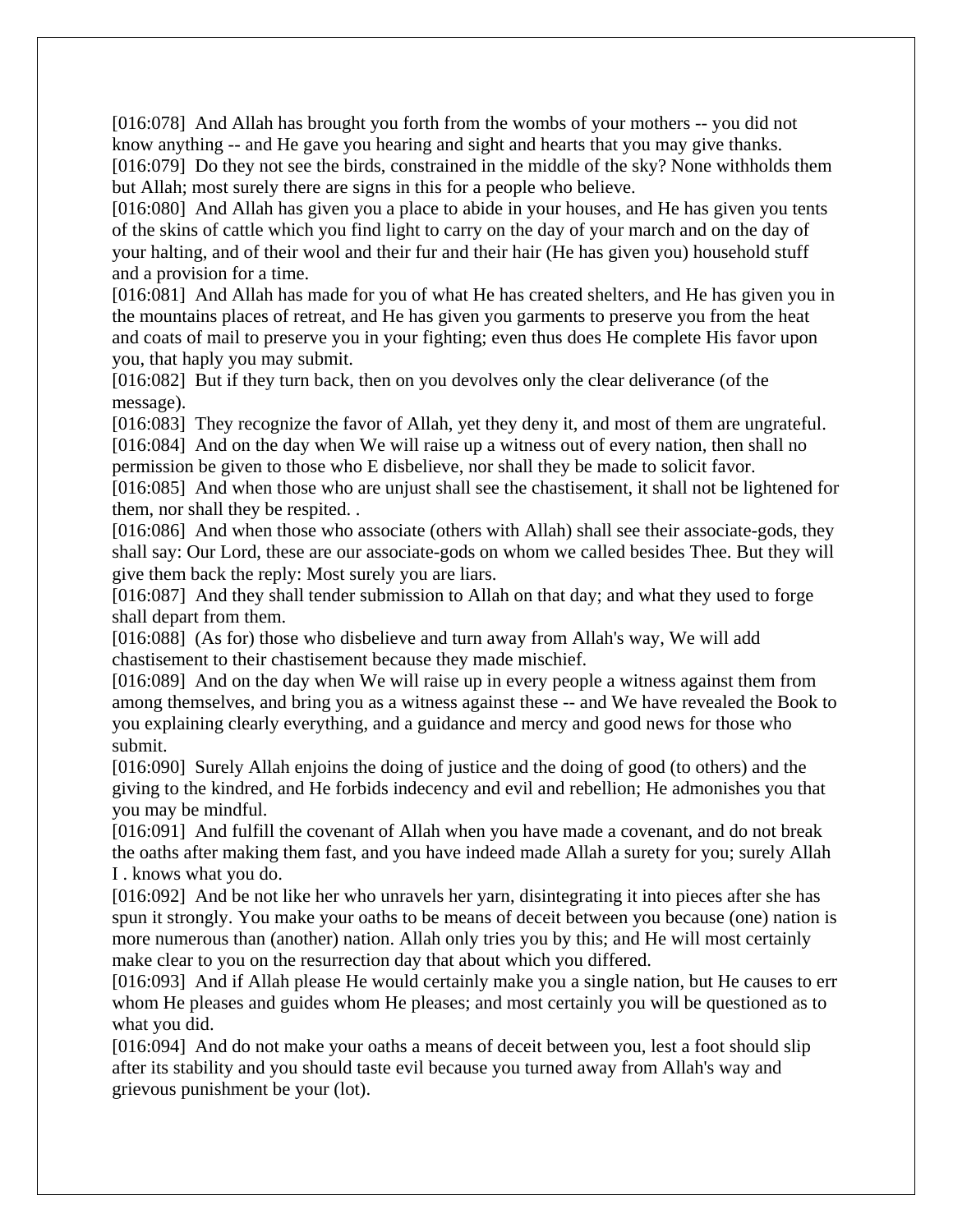[016:095] And do not take a small price in exchange for Allah's covenant; surely what is with Allah is better for you, did you but know.

[016:096] What is with you passes away and what is with Allah is enduring; and We will most certainly give to those who are patient their reward for the best of what they did.

[016:097] Whoever does good whether male or female and he is a believer, We will most certainly make him live a happy life, and We will most certainly give them their reward for the best of what they did.

[016:098] So when you recite the Quran, seek refuge with Allah from the accursed Shaitan,

[016:099] Surely he has no authority over those who believe and rely on their Lord.

[016:100] His authority is only over those who befriend him and those who associate others with Him.

[016:101] And when We change (one) communication for (another) communication, and Allah knows best what He reveals, they say: You are only a forger. Nay, most of them do not know. [016:102] Say: The Holy spirit has revealed it from your Lord with the truth, that it may

establish those who believe and as a guidance and good news for those who submit.

[016:103] And certainly We know that they say: Only a mortal teaches him. The tongue of him whom they reproach is barbarous, and this is clear Arabic tongue.

[016:104] (As for) those who do not believe in Allah's communications, surely Allah will not guide them, and they shall have a painful punishment.

[016:105] Only they forge the lie who do not believe in Allah's communications, and these are the liars.

[016:106] He who disbelieves in Allah after his having believed, not he who is compelled while his heart is at rest on account of faith, but he who opens (his) breast to disbelief -- on these is the wrath of Allah, and they shall have a grievous chastisement.

[016:107] This is because they love this world's life more than the hereafter, and because Allah does not guide the unbelieving people.

[016:108] These are they on whose hearts and their hearing and their eyes Allah has set a seal, and these are the heedless ones.

[016:109] No doubt that in the hereafter they will be the losers.

[016:110] Yet surely your Lord, with respect to those who fly after they are persecuted, then they struggle hard and are patient, most surely your Lord after that is Forgiving, Merciful.

[016:111] (Remember) the day when every soul shall come, pleading for itself and every soul shall be paid in full what it has done, and they shall not be dealt with unjustly.

[016:112] And Allah sets forth a parable: (Consider) a town safe and secure to which its means of subsistence come in abundance from every quarter; but it became ungrateful to Allah's favors, therefore Allah made it to taste the utmost degree of hunger and fear because of what they wrought.

[016:113] And certainly there came to them an Apostle from among them, but they rejected him, so the punishment overtook them while they were unjust.

[016:114] Therefore eat of what Allah has given you, lawful and good (things), and give thanks for Allah's favor if Him do you serve.

[016:115] He has only forbidden you what dies of itself and blood and flesh of swine and that over which any other name than that of Allah has been invoked, but whoever is driven to necessity, not desiring nor exceeding the limit, then surely Allah is Forgiving, Merciful.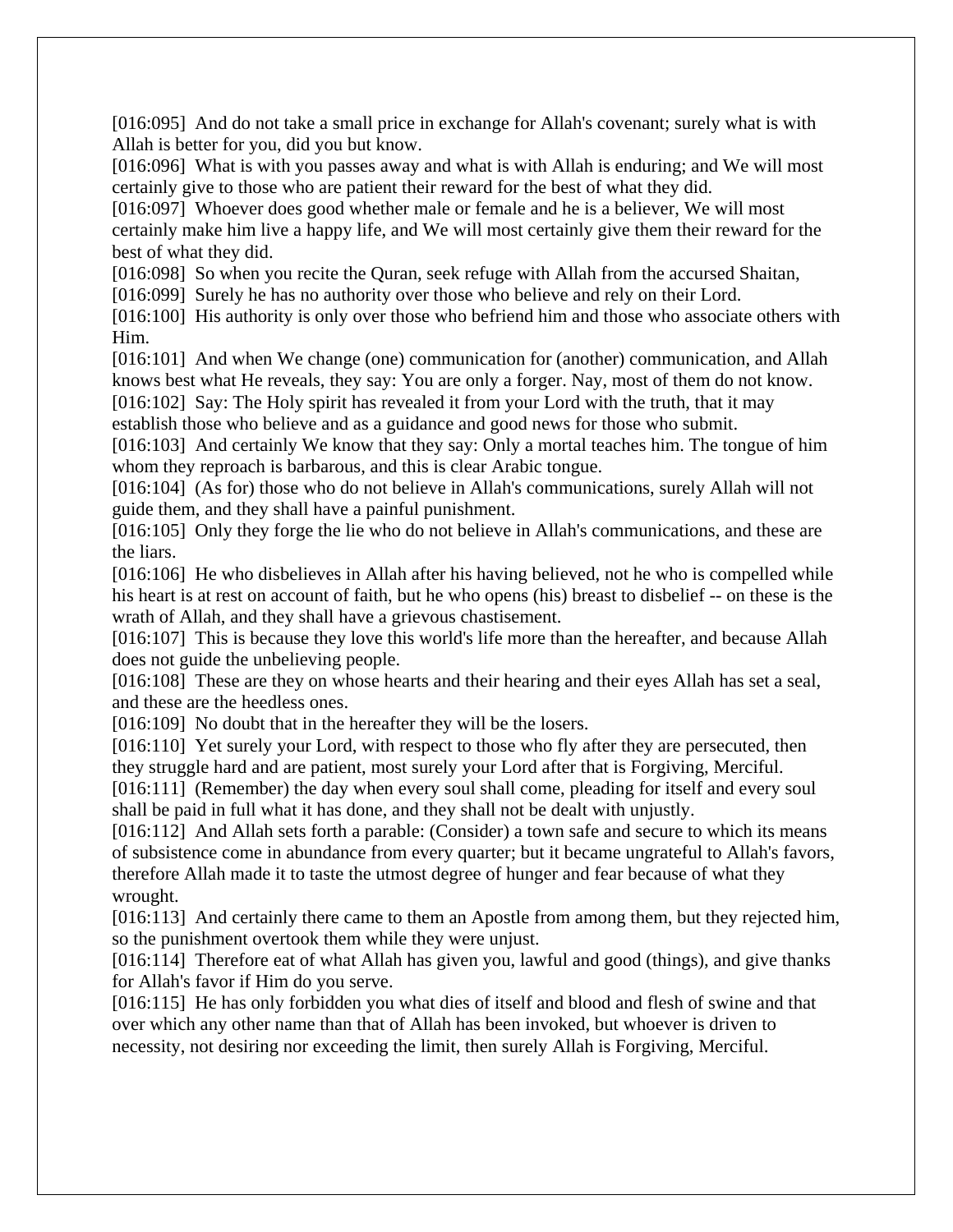[016:116] And, for what your tongues describe, do not utter the lie, (saying) This is lawful and this is unlawful, in order to forge a lie against Allah; surely those who forge the lie against Allah shall not prosper.

[016:117] A little enjoyment and they shall have a painful punishment.

[016:118] And for those who were Jews We prohibited what We have related to you already, and We did them no injustice, but they were unjust to themselves.

[016:119] Yet surely your Lord, with respect to those who do an evil in ignorance, then turn after that and make amends, most surely your Lord after that is Forgiving, Merciful.

[016:120] Surely Ibrahim was an exemplar, obedient to Allah, upright, and he was not of the polytheists.

[016:121] Grateful for His favors; He chose him and guided him on the right path.

[016:122] And We gave him good in this world, and in the next he will most surely be among the good.

[016:123] Then We revealed to you: Follow the faith of Ibrahim, the upright one, and he was not of the polytheists.

[016:124] The Sabbath was ordained only for those who differed about it, and most surely your Lord will judge between them on the resurrection day concerning that about which they differed. [016:125] Call to the way of your Lord with wisdom and goodly exhortation, and have

disputations with them in the best manner; surely your Lord best knows those who go astray from His path, and He knows best those who follow the right way.

[016:126] And if you take your turn, then retaliate with the like of that with which you were afflicted; but if you are patient, it will certainly be best for those who are patient.

[016:127] And be patient and your patience is not but by (the assistance of) Allah, and grieve not for them, and do not distress yourself at what they plan.

[016:128] Surely Allah is with those who guard (against evil) and those who do good (to others). [017:001] Glory be to Him Who made His servant to go on a night from the Sacred Mosque to the remote mosque of which We have blessed the precincts, so that We may show to him some

of Our signs; surely He is the Hearing, the Seeing.

[017:002] And We gave Musa the Book and made it a guidance to the children of Israel, saying: Do not take a protector besides Me;

[017:003] The offspring of those whom We bore with Nuh; surely he was a grateful servant. [017:004] And We had made known to the children of Israel in the Book: Most certainly you will make mischief in the land twice, and most certainly you will behave insolently with great insolence.

[017:005] So when the promise for the first of the two came, We sent over you Our servants, of mighty prowess, so they went to and fro among the houses, and it was a promise to be accomplished.

[017:006] Then We gave you back the turn to prevail against them, and aided you with wealth and children and made you a numerous band.

[017:007] If you do good, you will do good for your own souls, and if you do evil, it shall be for them. So when the second promise came (We raised another people) that they may bring you to grief and that they may enter the mosque as they entered it the first time, and that they might destroy whatever they gained ascendancy over with utter destruction.

[017:008] It may be that your Lord will have mercy on you, and if you again return (to disobedience) We too will return (to punishment), and We have made hell a prison for the unbelievers.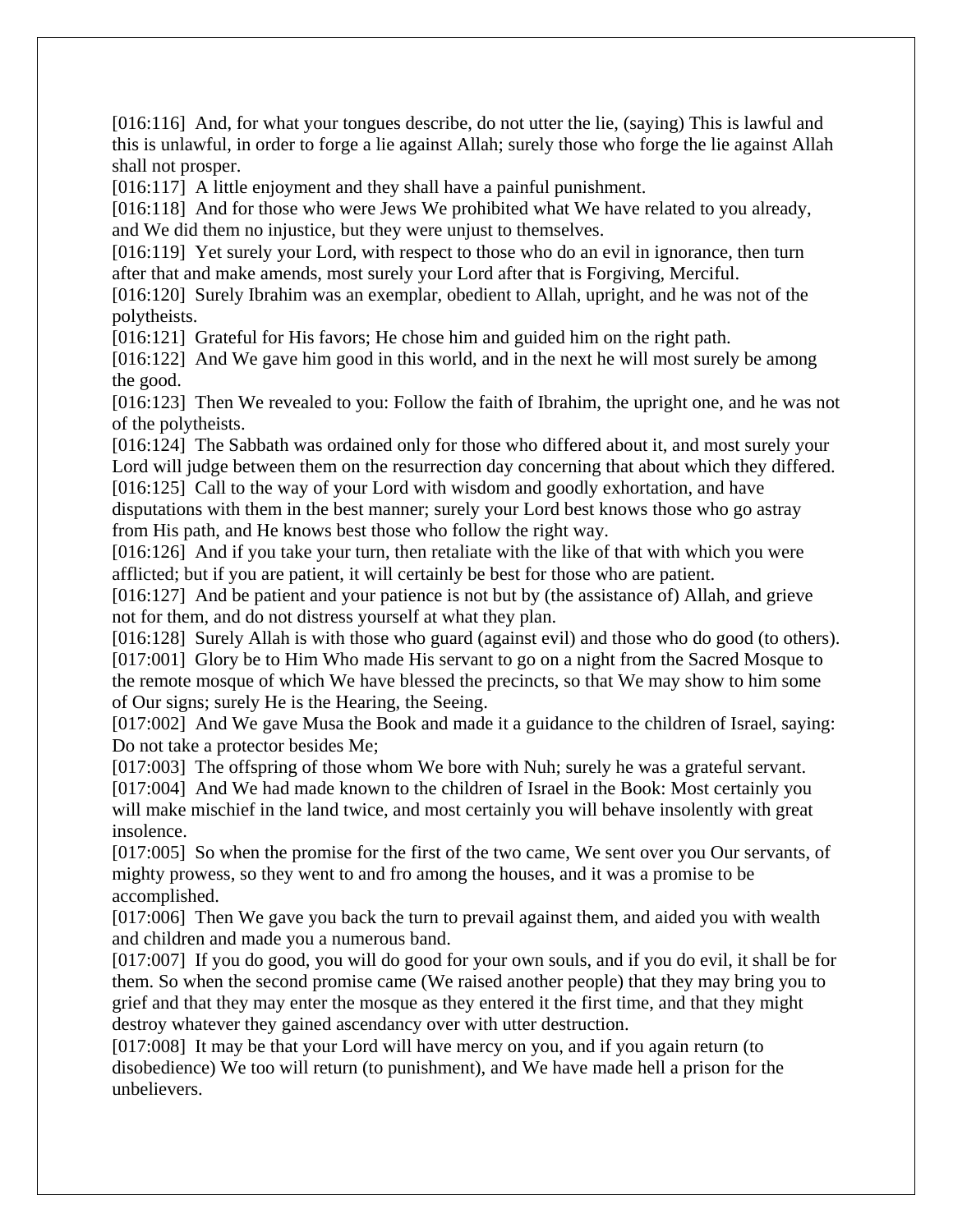[017:009] Surely this Quran guides to that which is most upright and gives good news to the believers who do good that they shall have a great reward.

[017:010] And that (as for) those who do not believe in the hereafter, We have prepared for them a painful chastisement.

[017:011] And man prays for evil as he ought to pray for good, and man is ever hasty.

[017:012] And We have made the night and the day two signs, then We have made the sign of the night to pass away and We have made the sign of the day manifest, so that you may seek grace from your Lord, and that you might know the numbering of years and the reckoning; and We have explained everything with distinctness.

[017:013] And We have made every man's actions to cling to his neck, and We will bring forth to him on the resurrection day a book which he will find wide open:

[017:014] Read your book; your own self is sufficient as a reckoner against you this day.

[017:015] Whoever goes aright, for his own soul does he go aright; and whoever goes astray, to its detriment only does he go astray: nor can the bearer of a burden bear the burden of another, nor do We chastise until We raise an apostle.

[017:016] And when We wish to destroy a town, We send Our commandment to the people of it who lead easy lives, but they transgress therein; thus the word proves true against it, so We destroy it with utter destruction.

[017:017] And how many of the generations did We destroy after Nuh! and your Lord is sufficient as Knowing and Seeing with regard to His servants' faults.

[017:018] Whoever desires this present life, We hasten to him therein what We please for whomsoever We desire, then We assign to him the hell; he shall enter it despised, driven away. [017:019] And whoever desires the hereafter and strives for it as he ought to strive and he is a believer; (as for) these, their striving shall surely be accepted.

[017:020] All do We aid -- these as well as those -- out of the bounty of your Lord, and the bounty of your Lord is not confined.

[017:021] See how We have made some of them to excel others, and certainly the hereafter is much superior in respect of excellence.

[017:022] Do not associate with Allah any other god, lest you sit down despised, neglected. [017:023] And your Lord has commanded that you shall not serve (any) but Him, and goodness to your parents. If either or both of them reach old age with you, say not to them (so much as) "Ugh" nor chide them, and speak to them a generous word.

[017:024] And make yourself submissively gentle to them with compassion, and say: O my Lord! have compassion on them, as they brought me up (when I was) little.

[017:025] Your Lord knows best what is in your minds; if you are good, then He is surely Forgiving to those who turn (to Him) frequently.

[017:026] And give to the near of kin his due and (to) the needy and the wayfarer, and do not squander wastefully.

[017:027] Surely the squanderers are the fellows of the Shaitans and the Shaitan is ever ungrateful to his Lord.

[017:028] And if you turn away from them to seek mercy from your Lord, which you hope for, speak to them a gentle word.

[017:029] And do not make your hand to be shackled to your neck nor stretch it forth to the utmost (limit) of its stretching forth, lest you should (afterwards) sit down blamed, stripped off. [017:030] Surely your Lord makes plentiful the means of subsistence for whom He pleases and He straightens (them); surely He is ever Aware of, Seeing, His servants.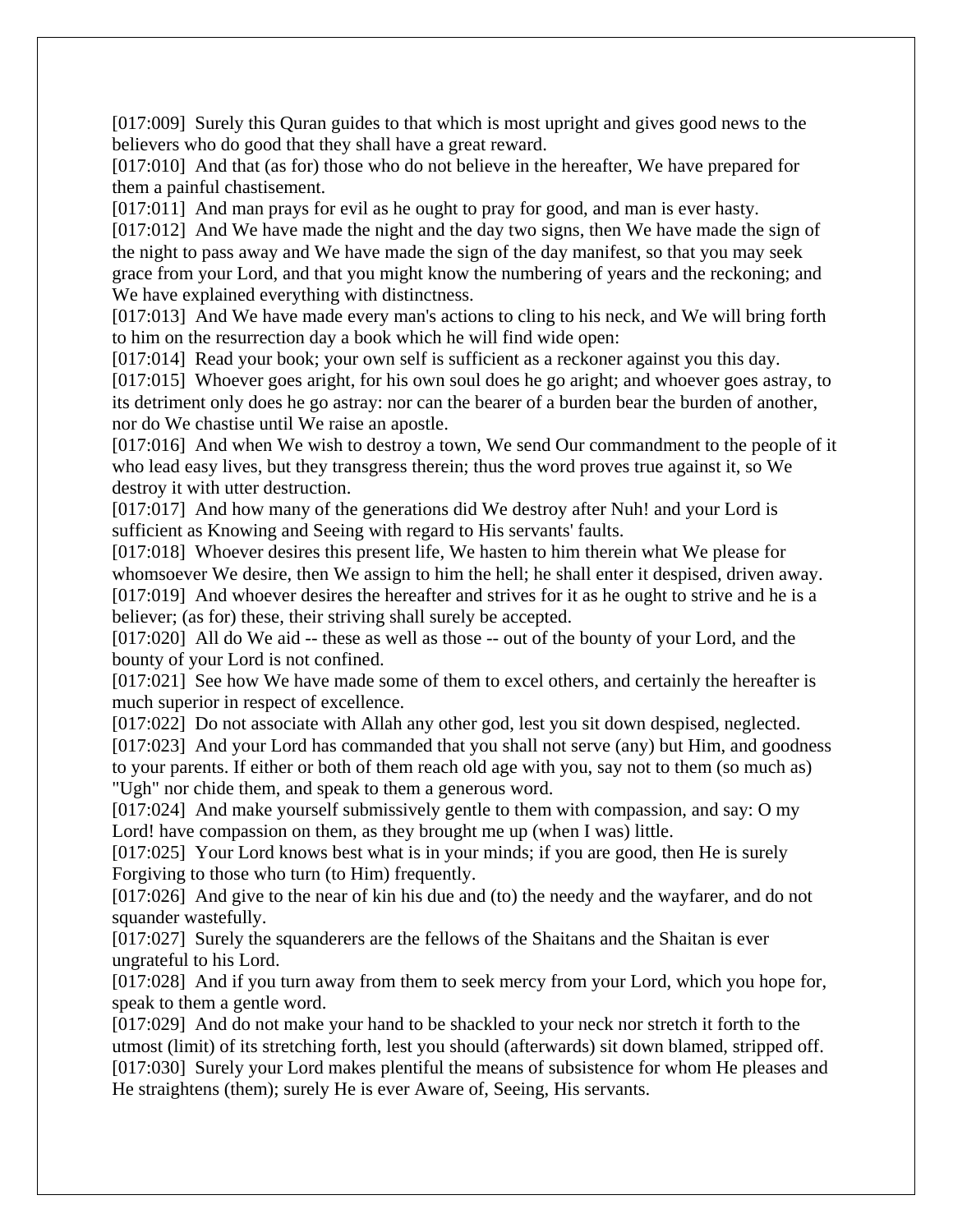[017:031] And do not kill your children for fear of poverty; We give them sustenance and yourselves (too); surely to kill them is a great wrong.

[017:032] And go not nigh to fornication; surely it is an indecency and an evil way.

[017:033] And do not kill any one whom Allah has forbidden, except for a just cause, and whoever is slain unjustly, We have indeed given to his heir authority, so let him not exceed the just limits in slaying; surely he is aided.

[017:034] And draw not near to the property of the orphan except in a goodly way till he attains his maturity and fulfill the promise; surely (every) promise shall be questioned about.

[017:035] And give full measure when you measure out, and weigh with a true balance; this is fair and better in the end.

[017:036] And follow not that of which you have not the knowledge; surely the hearing and the sight and the heart, all of these, shall be questioned about that.

[017:037] And do not go about in the land exultingly, for you cannot cut through the earth nor reach the mountains in height.

[017:038] All this -- the evil of it -- is hateful in the sight of your Lord.

[017:039] This is of what your Lord has revealed to you of wisdom, and do not associate any other god with Allah lest you should be thrown into hell, blamed, cast away.

[017:040] What! has then your Lord preferred to give you sons, and (for Himself) taken daughters from among the angels? Most surely you utter a grievous saying.

[017:041] And certainly We have repeated (warnings) in this Quran that they may be mindful, but it does not add save to their aversion.

[017:042] Say: If there were with Him gods as they say, then certainly they would have been able to seek a way to the Lord of power.

[017:043] Glory be to Him and exalted be He in high exaltation above what they say.

[017:044] The seven heavens declare His glory and the earth (too), and those who are in them; and there is not a single thing but glorifies Him with His praise, but you do not understand their glorification; surely He is Forbearing, Forgiving.

[017:045] And when you recite the Ouran, We place between you and those who do not believe in the hereafter a hidden barrier;

[017:046] And We have placed coverings on their hearts and a heaviness in their ears lest they understand it, and when you mention your Lord alone in the Quran they turn their backs in aversion.

[017:047] We know best what they listen to when they listen to you, and when they take counsel secretly, when the unjust say: You follow only a man deprived of reason.

[017:048] See what they liken you to! So they have gone astray and cannot find the way.

[017:049] And they say: What! when we shall have become bones and decayed particles, shall we then certainly be raised up, being a new creation?

[017:050] Say: Become stones or iron,

[017:051] Or some other creature of those which are too hard (to receive life) in your minds! But they will say: Who will return us? Say: Who created you at first. Still they will shake their heads at you and say: When will it be? Say: Maybe it has drawn nigh.

[017:052] On the day when He will call you forth, then shall you obey Him, giving Him praise, and you will think that you tarried but a little (while).

[017:053] And say to My servants (that) they speak that which is best; surely the Shaitan sows dissensions among them; surely the Shaitan is an open enemy to man.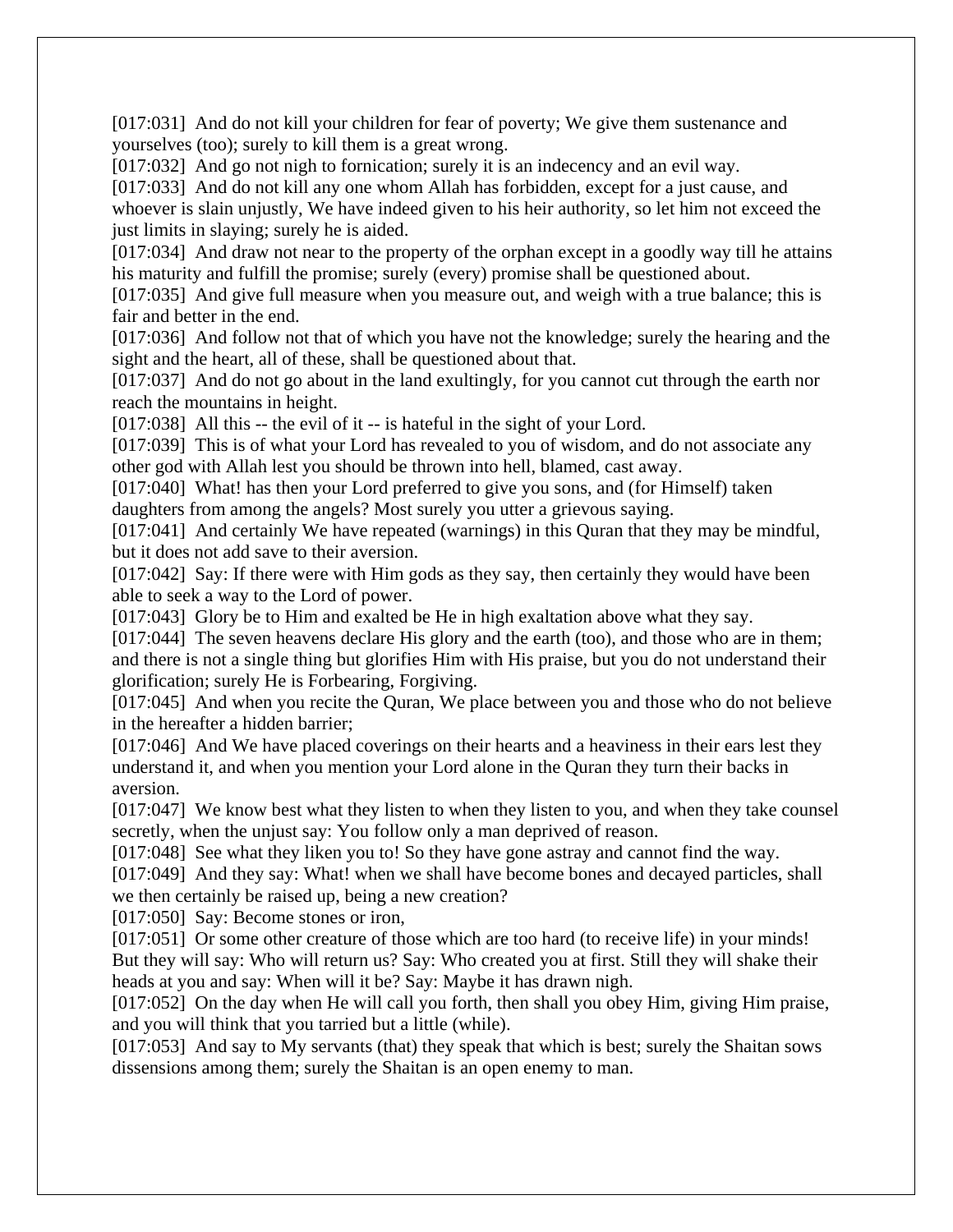[017:054] Your Lord knows you best; He will have mercy on you if He pleases, or He will chastise you if He pleases; and We have not sent you as being in charge of them.

[017:055] And your Lord best knows those who are in the heavens and the earth; and certainly We have made some of the prophets to excel others, and to Dawood We gave a scripture. [017:056] Say: Call on those whom you assert besides Him, so they shall not control the removal of distress from you nor (its) transference.

[017:057] Those whom they call upon, themselves seek the means of access to their Lord - whoever of them is nearest -- and they hope for His mercy and fear His chastisement; surely the chastisement of your Lord is a thing to be cautious of.

[017:058] And there is not a town but We will destroy it before the day of resurrection or chastise it with a severe chastisement; this is written in the Divine ordinance.

[017:059] And nothing could have hindered Us that We should send signs except that the ancients rejected them; and We gave to Samood the she-camel -- a manifest sign -- but on her account they did injustice, and We do not send signs but to make (men) fear.

[017:060] And when We said to you: Surely your Lord encompasses men; and We did not make the vision which We showed you but a trial for men and the cursed tree in the Quran as well; and We cause them to fear, but it only adds to their great inordinacy.

[017:061] And when We said to the angels: Make obeisance to Adam; they made obeisance, but Iblis (did it not). He said: Shall I make obeisance to him whom Thou hast created of dust? [017:062] He said: Tell me, is this he whom Thou hast honored above me? If Thou shouldst

respite me to the day of resurrection, I will most certainly cause his progeny to perish except a few.

[017:063] He said: Be gone! for whoever of them will follow you, then surely hell is your recompense, a full recompense:

[017:064] And beguile whomsoever of them you can with your voice, and collect against them your forces riding and on foot, and share with them in wealth and children, and hold out promises to them; and the Shaitan makes not promises to them but to deceive:

[017:065] Surely (as for) My servants, you have no authority over them; and your Lord is sufficient as a Protector.

[017:066] Your Lord is He Who speeds the ships for you in the sea that you may seek of His grace; surely He is ever Merciful to you.

[017:067] And when distress afflicts you in the sea, away go those whom you call on except He; but when He brings you safe to the land, you turn aside; and man is ever ungrateful.

[017:068] What! Do you then feel secure that He will not cause a tract of land to engulf you or send on you a tornado? Then you shall not find a protector for yourselves.

[017:069] Or, do you feel secure that He will (not) take you back into it another time, then send on you a fierce gale and thus drown you on account of your ungratefulness? Then you shall not find any aider against Us in the matter.

[017:070] And surely We have honored the children of Adam, and We carry them in the land and the sea, and We have given them of the good things, and We have made them to excel by an appropriate excellence over most of those whom We have created.

[017:071] (Remember) the day when We will call every people with their Imam; then whoever is given his book in his right hand, these shall read their book; and they shall not be dealt with a whit uniustly.

[017:072] And whoever is blind in this, he shall (also) be blind in the hereafter; and more erring from the way.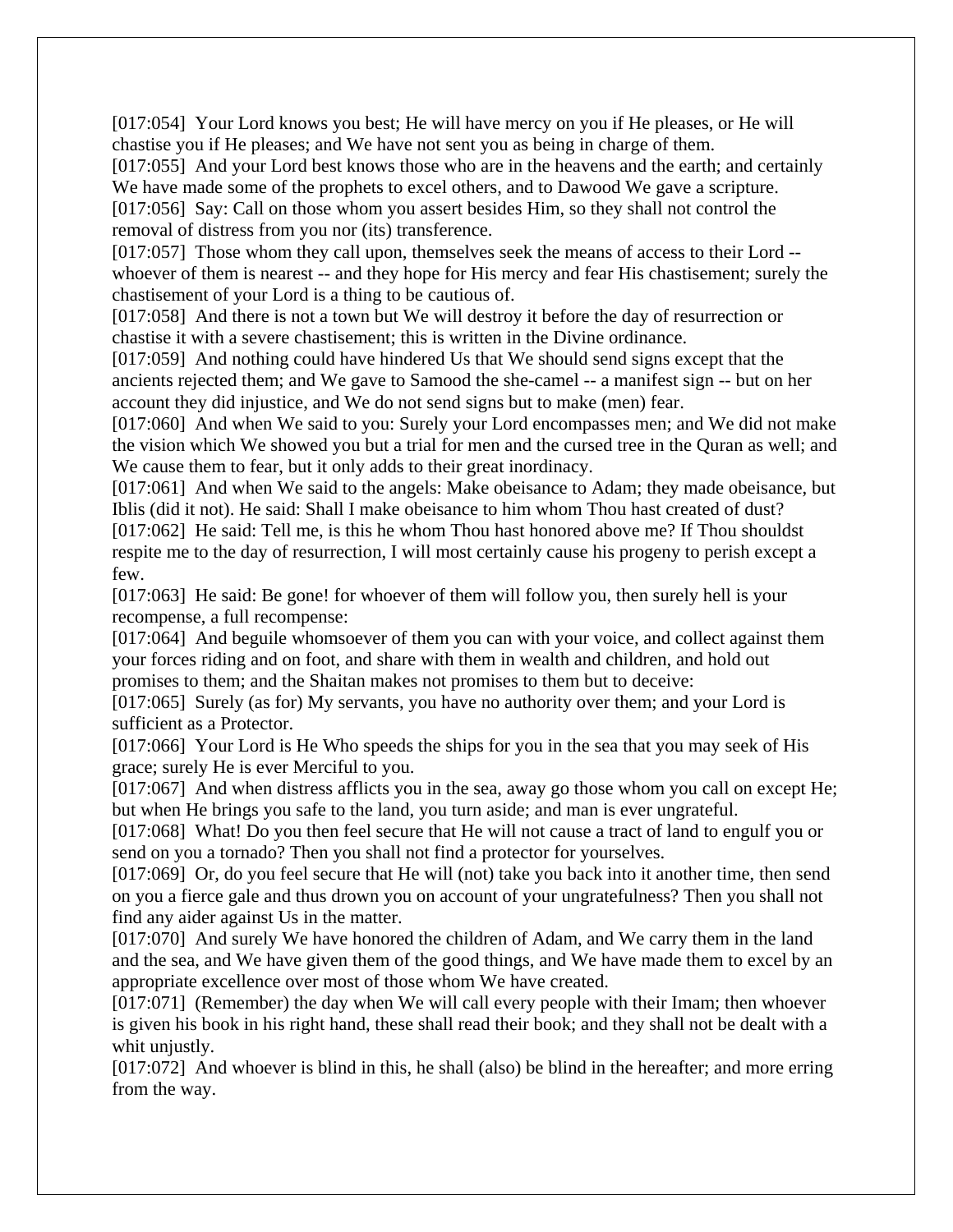[017:073] And surely they had purposed to turn you away from that which We have revealed to you, that you should forge against Us other than that, and then they would certainly have taken you for a friend.

[017:074] And had it not been that We had already established you, you would certainly have been near to incline to them a little;

[017:075] In that case We would certainly have made you to taste a double (punishment) in this life and a double (punishment) after death, then you would not have found any helper against Us. [017:076] And surely they purposed to unsettle you from the land that they might expel you from it, and in that case they will not tarry behind you but a little.

[017:077] (This is Our) course with regard to those of Our apostles whom We sent before you, and you shall not find a change in Our course.

[017:078] Keep up prayer from the declining of the sun till the darkness of the night and the morning recitation; surely the morning recitation is witnessed.

[017:079] And during a part of the night, pray Tahajjud beyond what is incumbent on you; maybe your Lord will raise you to a position of great glory.

[017:080] And say: My Lord! make me to enter a goodly entering, and cause me to go forth a goodly going forth, and grant me from near Thee power to assist (me).

[017:081] And say: The truth has come and the falsehood has vanished; surely falsehood is a vanishing (thing).

[017:082] And We reveal of the Quran that which is a healing and a mercy to the believers, and it adds only to the perdition of the unjust.

[017:083] And when We bestow favor on man, he turns aside and behaves proudly, and when evil afflicts him, he is despairing.

[017:084] Say: Every one acts according to his manner; but your Lord best knows who is best guided in the path.

[017:085] And they ask you about the soul. Say: The soul is one of the commands of my Lord, and you are not given aught of knowledge but a little.

[017:086] And if We please, We should certainly take away that which We have revealed to you, then you would not find for it any protector against Us.

[017:087] But on account of mercy from your Lord -- surely His grace to you is abundant.

[017:088] Say: If men and jinn should combine together to bring the like of this Quran, they could not bring the like of it, though some of them were aiders of others.

[017:089] And certainly We have explained for men in this Quran every kind of similitude, but most men do not consent to aught but denying.

[017:090] And they say: We will by no means believe in you until you cause a fountain to gush forth from the earth for us.

[017:091] Or you should have a garden of palms and grapes in the midst of which you should cause rivers to flow forth, gushing out.

[017:092] Or you should cause the heaven to come down upon us in pieces as you think, or bring Allah and the angels face to face (with us).

[017:093] Or you should have a house of gold, or you should ascend into heaven, and we will not believe in your ascending until you bring down to us a book which we may read. Say: Glory be to my Lord; am I aught but a mortal apostle?

[017:094] And nothing prevented people from believing when the guidance came to them except that they said: What! has Allah raised up a mortal to be an apostle?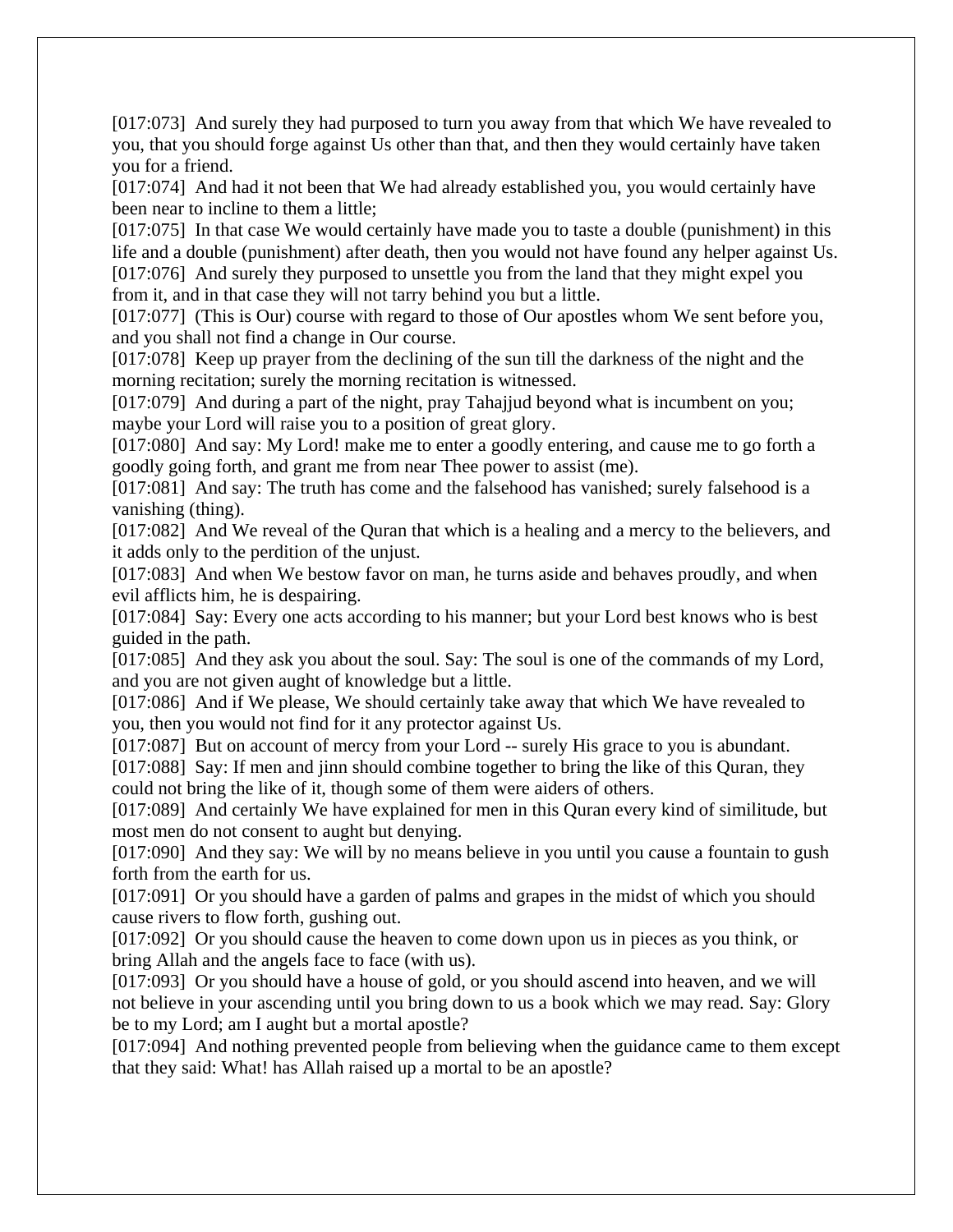[017:095] Say: Had there been in the earth angels walking about as settlers, We would certainly have sent down to them from the heaven an angel as an apostle.

[017:096] Say: Allah suffices as a witness between me and you; surely He is Aware of His servants, Seeing.

[017:097] And whomsoever Allah guides, he is the follower of the right way, and whomsoever He causes to err, you shall not find for him guardians besides Him; and We will gather them together on the day of resurrection on their faces, blind and dumb and deaf; their abode is hell; whenever it becomes allayed We will add to their burning.

[017:098] This is their retribution because they disbelieved in Our communications and said What! when we shall have become bones and decayed particles, shall we then indeed be raised up into a new creation?

[017:099] Do they not consider that Allah, Who created the heavens and the earth, is able to create their like, and He has appointed for them a doom about which there is no doubt? But the unjust do not consent to aught but denying.

[017:100] Say: If you control the treasures of the mercy of my Lord, then you would withhold (them) from fear of spending, and man is niggardly.

[017:101] And certainly We gave Musa nine clear signs; so ask the children of Israel. When he came to them, Firon said to him: Most surely I deem you, O Musa, to be a man deprived of reason.

[017:102] He said: Truly you know that none but the Lord of the heavens and the earth has sent down these as clear proof and most surely I believe you, O Firon, to be given over to perdition. [017:103] So he desired to destroy them out of the earth, but We drowned him and those with him all together;

[017:104] And We said to the Israelites after him: Dwell in the land: and when the promise of the next life shall come to pass, we will bring you both together in judgment.

[017:105] And with truth have We revealed it, and with truth did it come; and We have not sent you but as the giver of good news and as a warner.

[017:106] And it is a Quran which We have revealed in portions so that you may read it to the people by slow degrees, and We have revealed it, revealing in portions.

[017:107] Say: Believe in it or believe not; surely those who are given the knowledge before it fall down on their faces, making obeisance when it is recited to them.

[017:108] And they say: Glory be to our Lord! most surely the promise of our Lord was to be fulfilled.

[017:109] And they fall down on their faces weeping, and it adds to their humility.

[017:110] Say: Call upon Allah or call upon, the Beneficent God; whichever you call upon, He has the best names; and do not utter your prayer with a very raised voice nor be silent with regard to it, and seek a way between these.

[017:111] And say: (All) praise is due to Allah, Who has not taken a son and Who has not a partner in the kingdom, and Who has not a helper to save Him from disgrace; and proclaim His greatness magnifying (Him).

[018:001] (All) praise is due to Allah, Who revealed the Book to His servant and did not make in it any crookedness.

[018:002] Rightly directing, that he might give warning of severe punishment from Him and give good news to the believers who do good that they shall have a goodly reward,

[018:003] Staying in it for ever;

[018:004] And warn those who say: Allah has taken a son.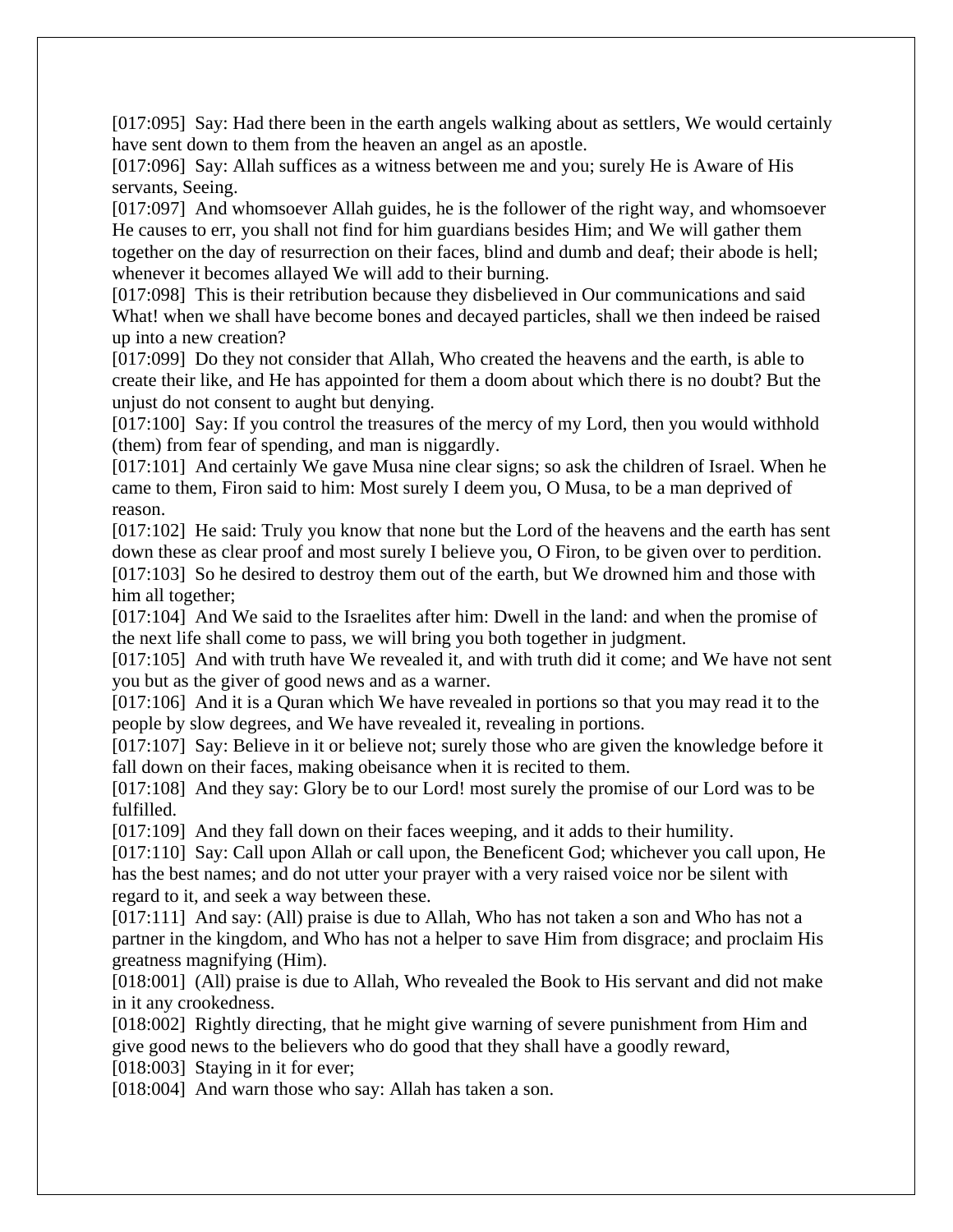[018:005] They have no knowledge of it, nor had their fathers; a grievous word it is that comes out of their mouths; they speak nothing but a lie.

[018:006] Then maybe you will kill yourself with grief, sorrowing after them, if they do not believe in this announcement.

[018:007] Surely We have made whatever is on the earth an embellishment for it, so that We may try them (as to) which of them is best in works.

[018:008] And most surely We will make what is on it bare ground without herbage.

[018:009] Or, do you think that the Fellows of the Cave and the Inscription were of Our wonderful signs?

[018:010] When the youths sought refuge in the cave, they said: Our Lord! grant us mercy from Thee, and provide for us a right course in our affair.

[018:011] So We prevented them from hearing in the cave for a number of years.

[018:012] Then We raised them up that We might know which of the two parties was best able to compute the time for which they remained.

[018:013] We relate to you their story with the truth; surely they were youths who believed in their Lord and We increased them in guidance.

[018:014] And We strengthened their hearts with patience, when they stood up and said: Our Lord is the Lord of the heavens and the earth; we will by no means call upon any god besides Him, for then indeed we should have said an extravagant thing.

[018:015] These our people have taken gods besides Him; why do they not produce any clear authority in their support? Who is then more unjust than he who forges a lie against Allah? [018:016] And when you forsake them and what they worship save Allah, betake yourselves for refuge to the cave; your Lord will extend to you largely of His mercy and provide for you a profitable course in your affair.

[018:017] And you might see the sun when it rose, decline from their cave towards the right hand, and when it set, leave them behind on the left while they were in a wide space thereof. This is of the signs of Allah; whomsoever Allah guides, he is the rightly guided one, and whomsoever He causes to err, you shall not find for him any friend to lead (him) aright.

[018:018] And you might think them awake while they were asleep and We turned them about to the right and to the left, while their dog (lay) outstretching its paws at the entrance; if you looked at them you would certainly turn back from them in flight, and you would certainly be filled with awe because of them.

[018:019] And thus did We rouse them that they might question each other. A speaker among them said: How long have you tarried? They said: We have tarried for a day or a part of a day. (Others) said: Your Lord knows best how long you have tarried. Now send one of you with this silver (coin) of yours to the city, then let him see which of them has purest food, so let him bring you provision from it, and let him behave with gentleness, and by no means make your case known to any one:

[018:020] For surely if they prevail against you they would stone you to death or force you back to their religion, and then you will never succeed.

[018:021] And thus did We make (men) to get knowledge of them that they might know that Allah's promise is true and that as for the hour there is no doubt about it. When they disputed among themselves about their affair and said: Erect an edifice over them -- their Lord best knows them. Those who prevailed in their affair said: We will certainly raise a masjid over them. [018:022] (Some) say: (They are) three, the fourth of them being their dog; and (others) say:

Five, the sixth of them being their dog, making conjectures at what is unknown; and (others yet)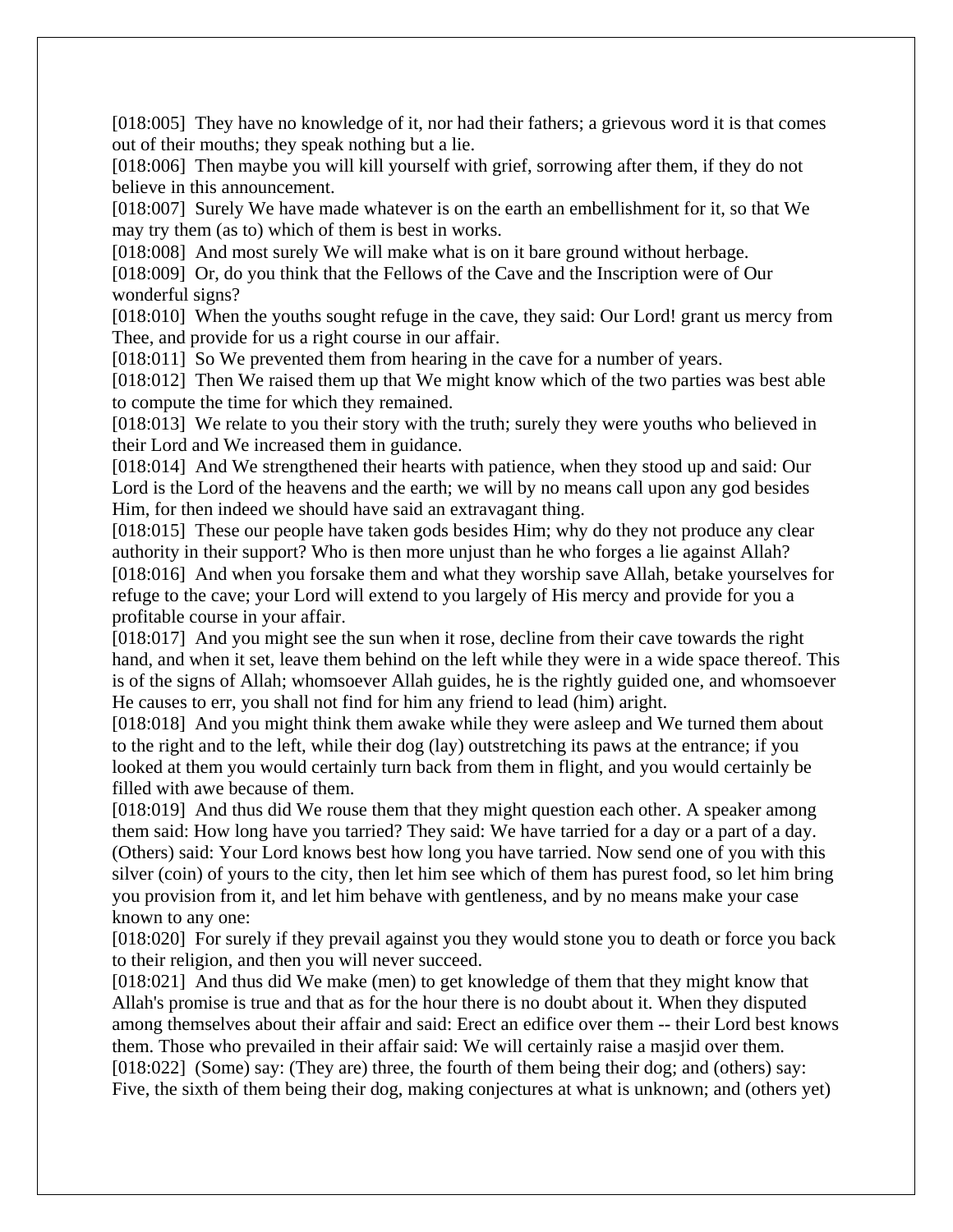say: Seven, and the eighth of them is their dog. Say: My Lord best knows their number, none knows them but a few; therefore contend not in the matter of them but with an outward contention, and do not question concerning them any of them.

[018:023] And do not say of anything: Surely I will do it tomorrow,

[018:024] Unless Allah pleases; and remember your Lord when you forget and say: Maybe my Lord will guide me to a nearer course to the right than this.

[018:025] And they remained in their cave three hundred years and (some) add (another) nine. [018:026] Say: Allah knows best how long they remained; to Him are (known) the unseen things of the heavens and the earth; how clear His sight and how clear His hearing! There is none to be a guardian for them besides Him, and He does not make any one His associate in His Judgment. [018:027] And recite what has been revealed to you of the Book of your Lord, there is none who can alter His words; and you shall not find any refuge besides Him.

[018:028] And withhold yourself with those who call on their Lord morning and evening desiring His goodwill, and let not your eyes pass from them, desiring the beauties of this world's life; and do not follow him whose heart We have made unmindful to Our remembrance, and he follows his low desires and his case is one in which due bounds are exceeded.

[018:029] And say: The truth is from your Lord, so let him who please believe, and let him who please disbelieve; surely We have prepared for the iniquitous a fire, the curtains of which shall encompass them about; and if they cry for water, they shall be given water like molten brass which will scald their faces; evil the drink and ill the resting-place.

[018:030] Surely (as for) those who believe and do good, We do not waste the reward of him who does a good work.

[018:031] These it is for whom are gardens of perpetuity beneath which rivers flow, ornaments shall be given to them therein of bracelets of gold, and they shall wear green robes of fine silk and thick silk brocade interwoven with gold, reclining therein on raised couches; excellent the recompense and goodly the resting place.

[018:032] And set forth to them a parable of two men; for one of them We made two gardens of grape vines, and We surrounded them both with palms, and in the midst of them We made cornfields.

[018:033] . Both these gardens yielded their fruits, and failed not aught thereof, and We caused a river to gush forth in their midst,

[018:034] And he possessed much wealth; so he said to his companion, while he disputed with him: I have greater wealth than you, and am mightier in followers.

[018:035] And he entered his garden while he was unjust to himself. He said: I do not think that this will ever perish

[018:036] And I do not think the hour will come, and even if I am returned to my Lord I will most certainly find a returning place better than this.

[018:037] His companion said to him while disputing with him: Do you disbelieve in Him Who created you from dust, then from a small seed, then He made you a perfect man?

[018:038] But as for me, He, Allah, is my Lord, and I do not associate anyone with my Lord.

[018:039] And wherefore did you not say when you entered your garden: It is as Allah has pleased, there is no power save in Allah? If you consider me to be inferior to you in wealth and children,

[018:040] Then maybe my Lord will give me what is better than your garden, and send on it a thunderbolt from heaven so that it shall become even ground without plant,

[018:041] Or its waters should sink down into the ground so that you are unable to find it.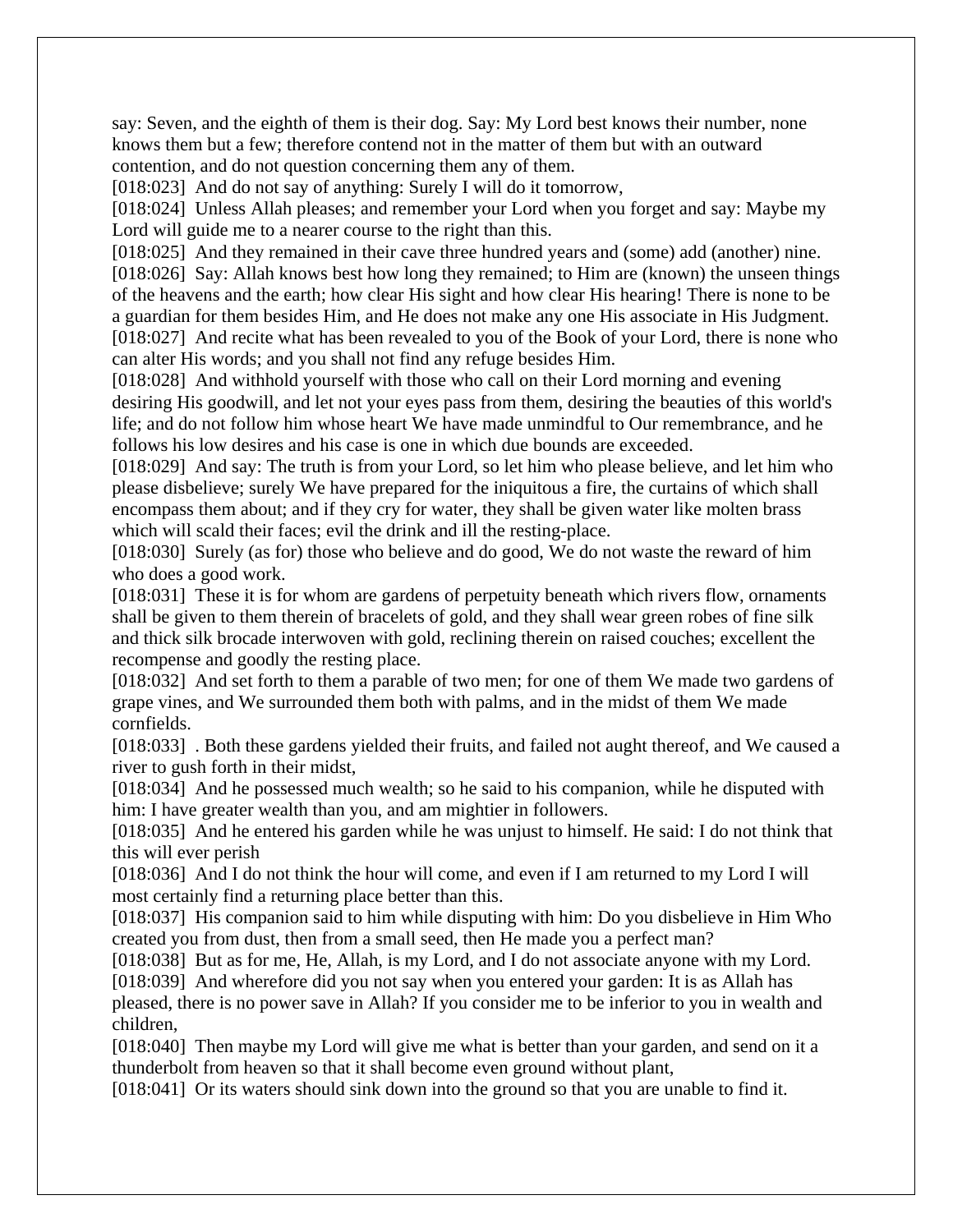[018:042] And his wealth was destroyed; so he began to wring his hands for what he had spent on it, while it lay, having fallen down upon its roofs, and he said: Ah me! would that I had not associated anyone with my Lord.

[018:043] And he had no host to help him besides Allah nor could he defend himself.

[018:044] Here is protection only Allah's, the True One; He is best in (the giving of) reward and best in requiting.

[018:045] And set forth to them parable of the life of this world: like water which We send down from the cloud so the herbage of the earth becomes tangled on account of it, then it becomes dry broken into pieces which the winds scatter; and Allah is the holder of power over all things.

[018:046] Wealth and children are an adornment of the life of this world; and the ever-abiding, the good works, are better with your Lord in reward and better in expectation.

[018:047] And the day on which We will cause the mountains to pass away and you will see the earth a leveled plain and We will gather them and leave not any one of them behind.

[018:048] And they shall be brought before your Lord, standing in ranks: Now certainly you have come to Us as We created you at first. Nay, you thought that We had not appointed to you a time of the fulfillment of the promise.

[018:049] And the Book shall be placed, then you will see the guilty fearing from what is in it, and they will say: Ah! woe to us! what a book is this! it does not omit a small one nor a great one, but numbers them (all); and what they had done they shall find present (there); and your Lord does not deal unjustly with anyone.

[018:050] And when We said to the angels: Make obeisance to Adam; they made obeisance but Iblis (did it not). He was of the jinn, so he transgressed the commandment of his Lord. What! would you then take him and his offspring for friends rather than Me, and they are your enemies? Evil is (this) change for the unjust.

[018:051] I did not make them witnesses of the creation of the heavens and the earth, nor of the creation of their own souls; nor could I take those who lead (others) astray for aiders.

[018:052] And on the day when He shall say: Call on those whom you considered to be My associates. So they shall call on them, but they shall not answer them, and We will cause a separation between them.

[018:053] And the guilty shall see the fire, then they shall know that they are going to fall into it, and they shall not find a place to which to turn away from it.

[018:054] And certainly We have explained in this Quran every kind of example, and man is most of all given to contention.

[018:055] And nothing prevents men from believing when the guidance comes to them, and from asking forgiveness of their Lord, except that what happened to the ancients should overtake them, or that the chastisement should come face to face with them.

[018:056] And We do not send apostles but as givers of good news and warning, and those who disbelieve make a false contention that they may render null thereby the truth, and they take My communications and that with which they are warned for a mockery.

[018:057] And who is more unjust than he who is reminded of the communications of his Lord, then he turns away from them and forgets what his two hands have sent before? Surely We have placed veils over their hearts lest they should understand it and a heaviness in their ears; and if you call them to the guidance, they will not ever follow the right course in that case.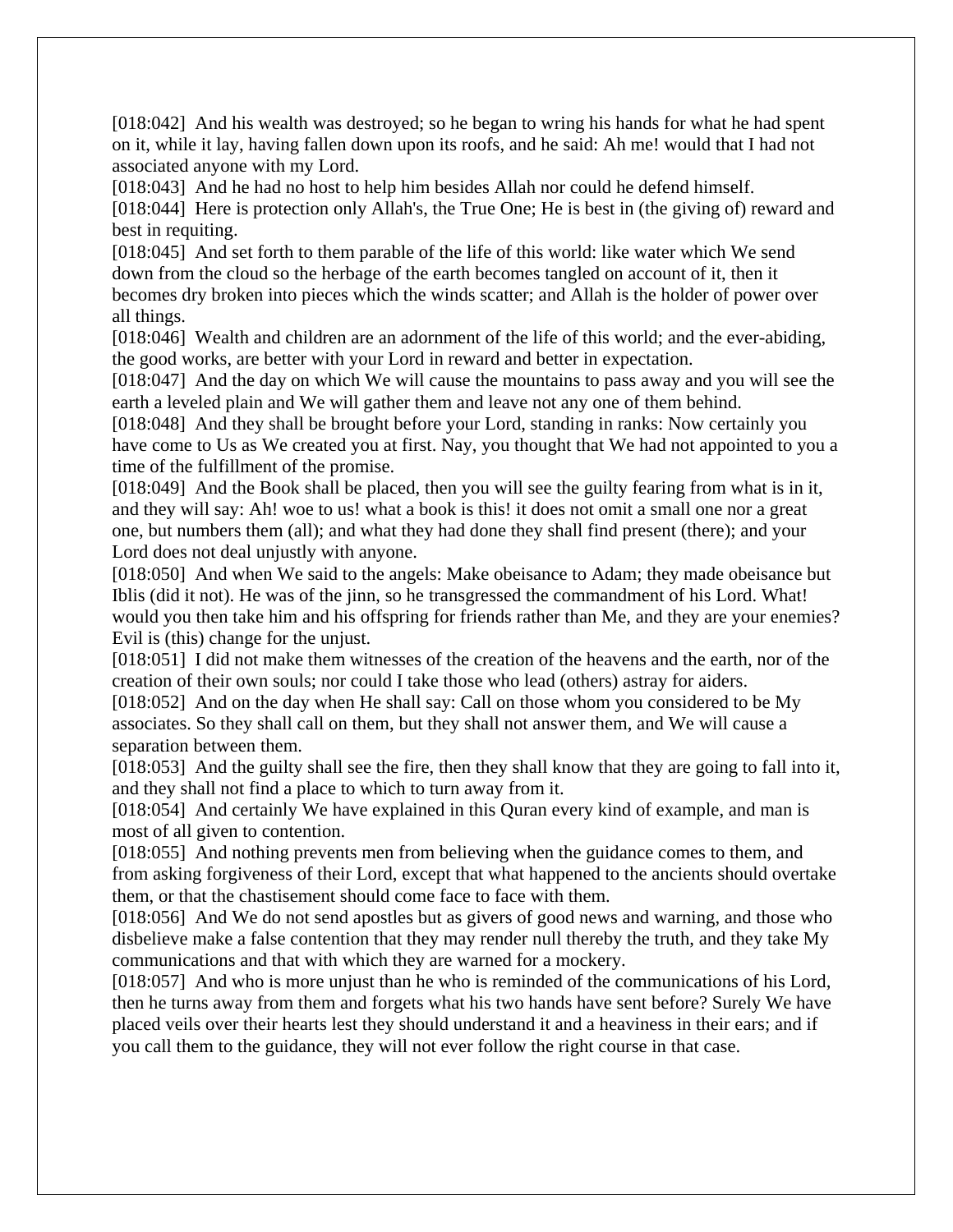[018:058] And your Lord is Forgiving, the Lord of Mercy; were He to punish them for what they earn, He would certainly have hastened the chastisement for them; but for them there is an appointed time from which they shall not find a refuge.

[018:059] And (as for) these towns, We destroyed them when they acted unjustly, and We have appointed a time for their destruction.

[018:060] And when Musa said to his servant: I will not cease until I reach the junction of the two rivers or I will go on for years.

[018:061] So when they had reached the junction of the two (rivers) they forgot their fish, and it took its way into the sea, going away.

[018:062] But when they had gone farther, he said to his servant: Bring to us our morning meal, certainly we have met with fatigue from this our journey.

[018:063] He said: Did you see when we took refuge on the rock then I forgot the fish, and nothing made me forget to speak of it but the Shaitan, and it took its way into the river; what a wonder!

[018:064] He said: This is what we sought for; so they returned retracing their footsteps.

[018:065] Then they found one from among Our servants whom We had granted mercy from Us and whom We had taught knowledge from Ourselves.

[018:066] Musa said to him: Shall I follow you on condition that you should teach me right knowledge of what you have been taught?

[018:067] He said: Surely you cannot have patience with me

[018:068] And how can you have patience in that of which you have not got a comprehensive knowledge?

[018:069] He said: If Allah pleases, you will find me patient and I shall not disobey you in any matter.

[018:070] He said: If you would follow me, then do not question me about any thing until I myself speak to you about it

[018:071] So they went (their way) until when they embarked in the boat he made a hole in it. (Musa) said: Have you made a hole in it to drown its inmates? Certainly you have done a grievous thing.

[018:072] He said: Did I not say that you will not be able to have patience with me?

[018:073] He said: Blame me not for what I forgot, and do not constrain me to a difficult thing in my affair.

[018:074] So they went on until, when they met a boy, he slew him. (Musa) said: Have you slain an innocent person otherwise than for manslaughter? Certainly you have done an evil thing.

[018:075] He said: Did I not say to you that you will not be able to have patience with me? [018:076] He said: If I ask you about anything after this, keep me not in your company; indeed you shall have (then) found an excuse in my case.

[018:077] So they went on until when they came to the people of a town, they asked them for food, but they refused to entertain them as guests. Then they found in it a wall which was on the point of falling, so he put it into a right state. (Musa) said: If you had pleased, you might certainly have taken a recompense for it.

[018:078] He said: This shall be separation between me and you; now I will inform you of the significance of that with which you could not have patience.

[018:079] As for the boat, it belonged to (some) poor men who worked on the river and I wished that I should damage it, and there was behind them a king who seized every boat by force.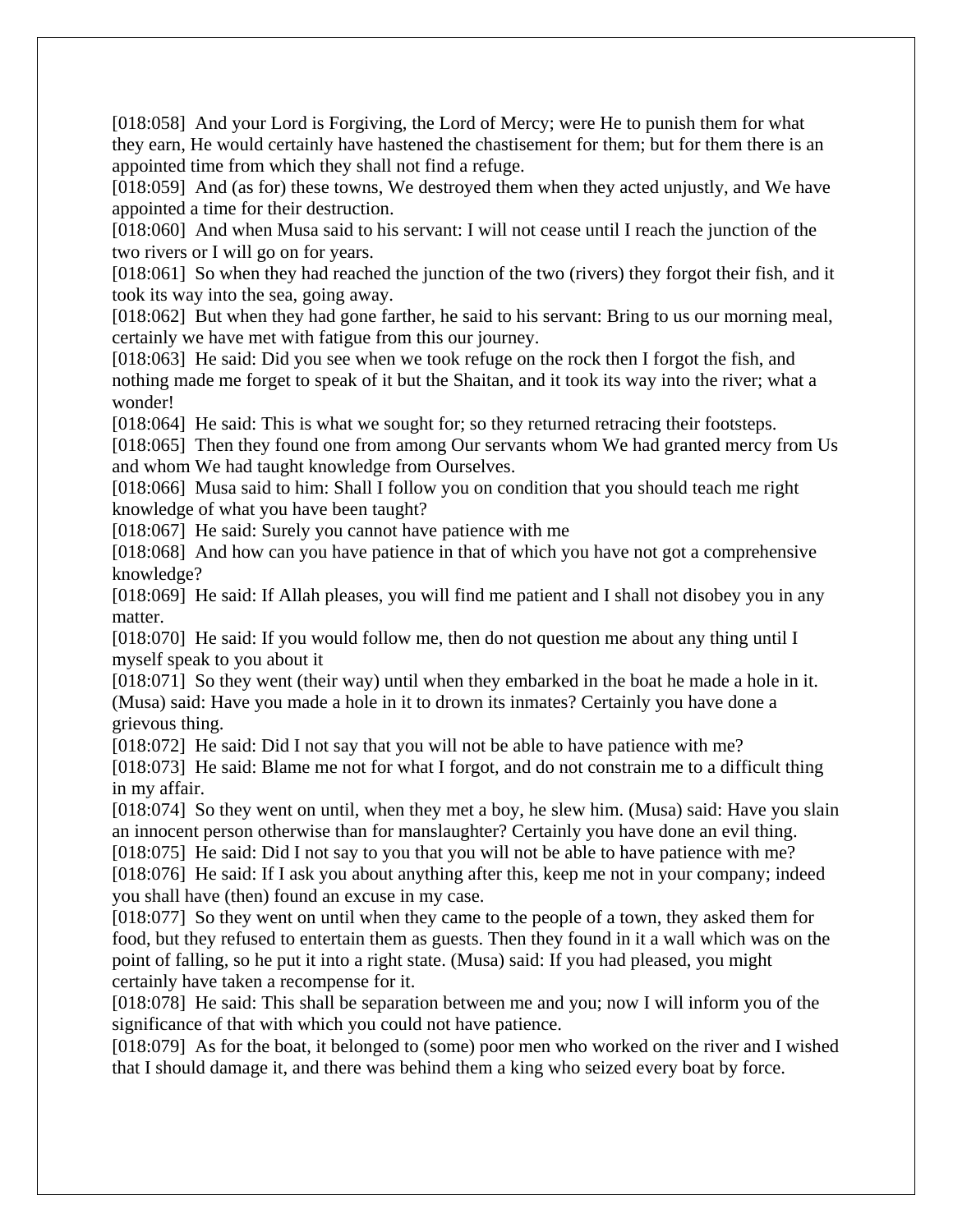[018:080] And as for the boy, his parents were believers and we feared lest he should make disobedience and ingratitude to come upon them:

[018:081] So we desired that their Lord might give them in his place one better than him in purity and nearer to having compassion.

[018:082] And as for the wall, it belonged to two orphan boys in the city, and there was beneath it a treasure belonging to them, and their father was a righteous man; so your Lord desired that they should attain their maturity and take out their treasure, a mercy from your Lord, and I did not do it of my own accord. This is the significance of that with which you could not have patience.

[018:083] And they ask you about Zulqarnain. Say: I will recite to you an account of him.

[018:084] Surely We established him in the land and granted him means of access to every thing.

[018:085] So he followed a course.

[018:086] Until when he reached the place where the sun set, he found it going down into a black sea, and found by it a people. We said: O Zulqarnain! either give them a chastisement or do them a benefit.

[018:087] He said: As to him who is injust, we will chastise him, then shall he be returned to his Lord, and He will chastise him with an exemplary chastisement: And as for him who believes and does good, he shall have goodly reward, and We will speak to him an easy word of Our command.

[018:088] Then he followed (another) course.

[018:089] Until when he reached the land of the rising of the sun, he found it rising on a people to whom We had given no shelter from It;

[018:090] Even so! and We had a full knowledge of what he had.

[018:091] Then he followed (another) course.

[018:092] Until when he reached (a place) between the two mountains, he found on that side of them a people who could hardly understand a word.

[018:093] They said: O Zulgarnain! surely Gog and Magog make mischief in the land. Shall we then pay you a tribute on condition that you should raise a barrier between us and them

[018:094] He said: That in which my Lord has established me is better, therefore you only help me with workers, I will make a fortified barrier between you and them;

[018:095] Bring me blocks of iron; until when he had filled up the space between the two mountain sides, he said: Blow, until when he had made it (as) fire, he said: Bring me molten brass which I may pour over it.

[018:096] So they were not able to scale it nor could they make a hole in it.

[018:097] He said: This is a mercy from my Lord, but when the promise of my Lord comes to pass He will make it level with the ground, and the promise of my Lord is ever true.

[018:098] And on that day We will leave a part of them in conflict with another part, and the trumpet will be blown, so We will gather them all together;

[018:099] And We will bring forth hell, exposed to view, on that day before the unbelievers.

[018:100] They whose eyes were under a cover from My reminder and they could not even hear.

[018:101] What! do then those who disbelieve think that they can take My servants to be guardians besides Me? Surely We have prepared hell for the entertainment of the unbelievers.

[018:102] Say: Shall We inform you of the greatest losers in (their) deeds?

[018:103] (These are) they whose labor is lost in this world's life and they think that they are well versed in skill of the work of hands.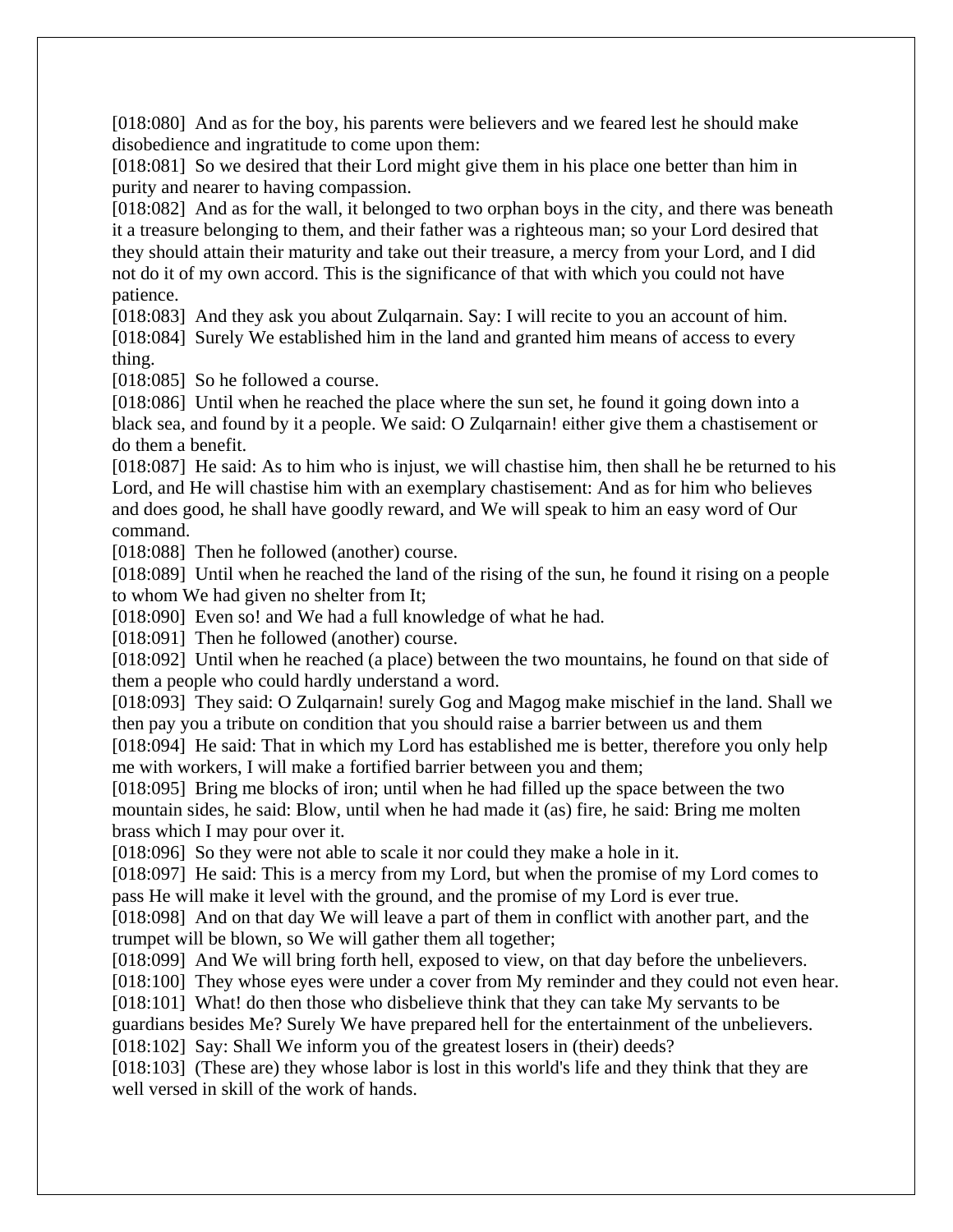[018:104] These are they who disbelieve in the communications of their Lord and His meeting, so their deeds become null, and therefore We will not set up a balance for them on the day of resurrection.

[018:105] Thus it is that their recompense is hell, because they disbelieved and held My communications and My apostles in mockery.

[018:106] Surely (as for) those who believe and do good deeds, their place of entertainment shall be the gardens of paradise,

[018:107] Abiding therein; they shall not desire removal from them.

[018:108] Say: If the sea were ink for the words of my Lord, the sea would surely be consumed before the words of my Lord are exhausted, though We were to bring the like of that (sea) to add [018:109] Say: I am only a mortal like you; it is revealed to me that your god is one God,

therefore whoever hopes to meet his Lord, he should do good deeds, and not join any one in the service of his Lord.

[018:110] null

[019:001] Kaf Ha Ya Ain Suad.

[019:002] A mention of the mercy of your Lord to His servant Zakariya.

[019:003] When he called upon his Lord in a low voice,

[019:004] He said: My Lord! surely my bones are weakened and my head flares with hoariness, and, my Lord! I have never been unsuccessful in my prayer to Thee:

[019:005] And surely I fear my cousins after me, and my wife is barren, therefore grant me from Thyself an heir,

[019:006] Who should inherit me and inherit from the children of Yaqoub, and make him, my Lord, one in whom Thou art well pleased.

[019:007] O Zakariya! surely We give you good news of a boy whose name shall be Yahya: We have not made before anyone his equal.

[019:008] He said: O my Lord! when shall I have a son, and my wife is barren, and I myself have reached indeed the extreme degree of old age?

[019:009] He said: So shall it be, your Lord says: It is easy to Me, and indeed I created you before, when you were nothing.

[019:010] He said: My Lord! give me a sign. He said: Your sign is that you will not be able to speak to the people three nights while in sound health.

[019:011] So he went forth to his people from his place of worship, then he made known to them that they should glorify (Allah) morning and evening.

[019:012] O Yahya! take hold of the Book with strength, and We granted him wisdom while yet a child

[019:013] And tenderness from Us and purity, and he was one who guarded (against evil),

[019:014] And dutiful to his parents, and he was not insolent, disobedient.

[019:015] And peace on him on the day he was born, and on the day he dies, and on the day he is raised to life

[019:016] And mention Marium in the Book when she drew aside from her family to an eastern place;

[019:017] So she took a veil (to screen herself) from them; then We sent to her Our spirit, and there appeared to her a well-made man.

[019:018] She said: Surely I fly for refuge from you to the Beneficent God, if you are one guarding (against evil).

[019:019] He said: I am only a messenger of your Lord: That I will give you a pure boy.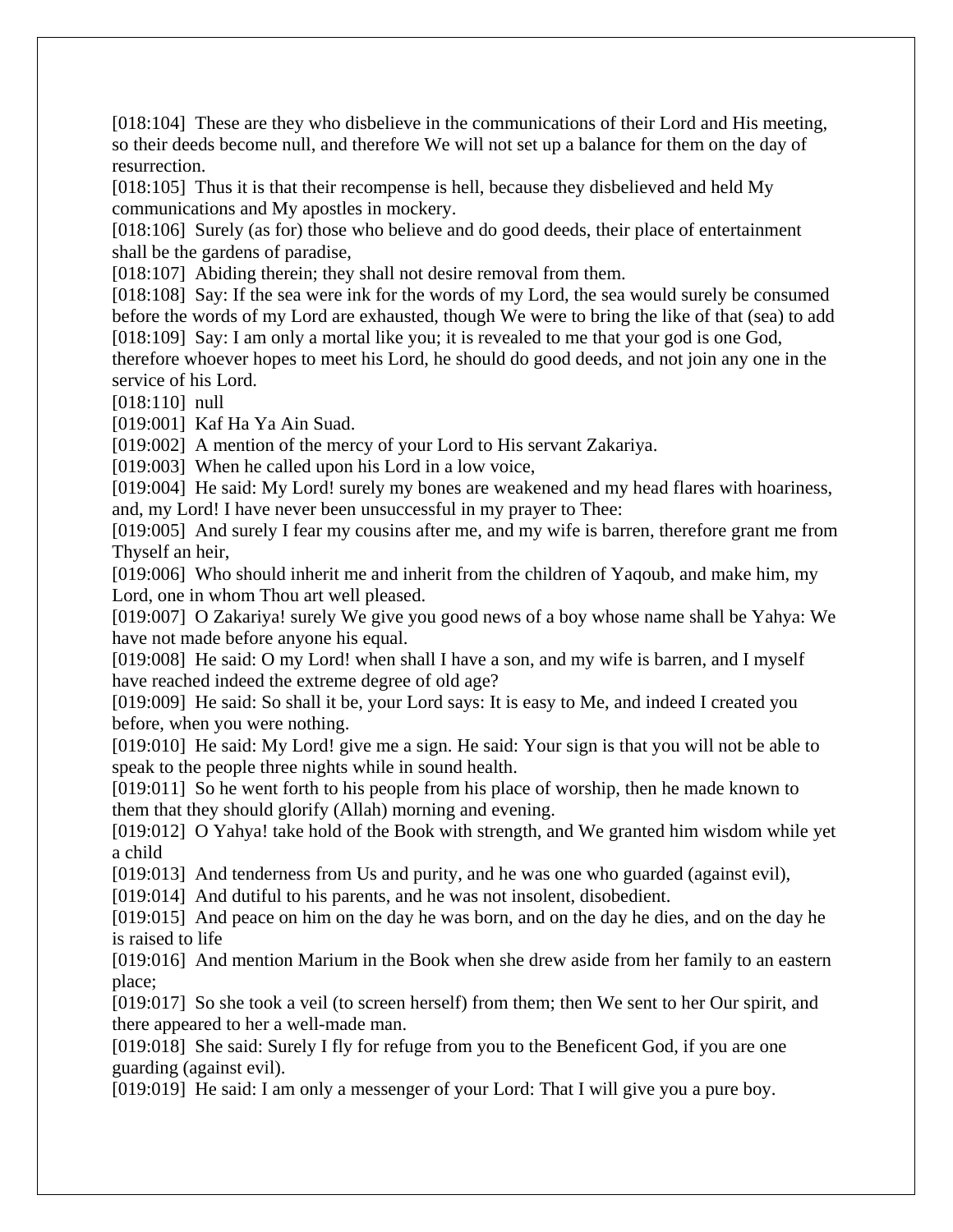[019:020] She said: When shall I have a boy and no mortal has yet touched me, nor have I been unchaste?

[019:021] He said: Even so; your Lord says: It is easy to Me: and that We may make him a sign to men and a mercy from Us, and it is a matter which has been decreed.

[019:022] So she conceived him; then withdrew herself with him to a remote place.

[019:023] And the throes (of childbirth) compelled her to betake herself to the trunk of a palm tree. She said: Oh, would that I had died before this, and had been a thing quite forgotten!

[019:024] Then (the child) called out to her from beneath her: Grieve not, surely your Lord has made a stream to flow beneath you;

[019:025] And shake towards you the trunk of the palmtree, it will drop on you fresh ripe dates: [019:026] So eat and drink and refresh the eye. Then if you see any mortal, say: Surely I have vowed a fast to the Beneficent God, so I shall not speak to any man today.

[019:027] And she came to her people with him, carrying him (with her). They said: O Marium! surely you have done a strange thing.

[019:028] O sister of Haroun! your father was not a bad man, nor, was your mother an unchaste woman.

[019:029] But she pointed to him. They said: How should we speak to one who was a child in the cradle?

[019:030] He said: Surely I am a servant of Allah; He has given me the Book and made me a prophet;

[019:031] And He has made me blessed wherever I may be, and He has enjoined on me prayer and poor-rate so long as I live;

[019:032] And dutiful to my mother, and He has not made me insolent, unblessed;

[019:033] And peace on me on the day I was born, and on the day I die, and on the day I am raised to life.

[019:034] Such is Isa, son of Marium; (this is) the saying of truth about which they dispute.

[019:035] It beseems not Allah that He should take to Himself a ! son, glory to be Him; when He has decreed a matter He only says to it "Be," and it is.

[019:036] And surely Allah is my Lord and your Lord, therefore serve Him; this is the right path.

[019:037] But parties from among them disagreed with each other, so woe to those who disbelieve, because of presence on a great

[019:038] How clearly shall they hear and how clearly shall they see on the day when they come to Us; but the unjust this day are in manifest error.

[019:039] And warn them of the day of intense regret, when the matter shall have been decided; and they are (now) in negligence and they do not believe.

[019:040] Surely We inherit the earth and all those who are on it, and to Us they shall be returned.

[019:041] And mention Ibrahim in the Book; surely he was a truthful man, a prophet.

[019:042] When he said to his father; O my father! why do you worship what neither hears nor sees, nor does it avail you in the least:

[019:043] O my father! truly the knowledge has come to me which has not come to you, therefore follow me, I will guide you on a right path:

[019:044] O my father! serve not the Shaitan, surely the Shaitan is disobedient to the Beneficent God: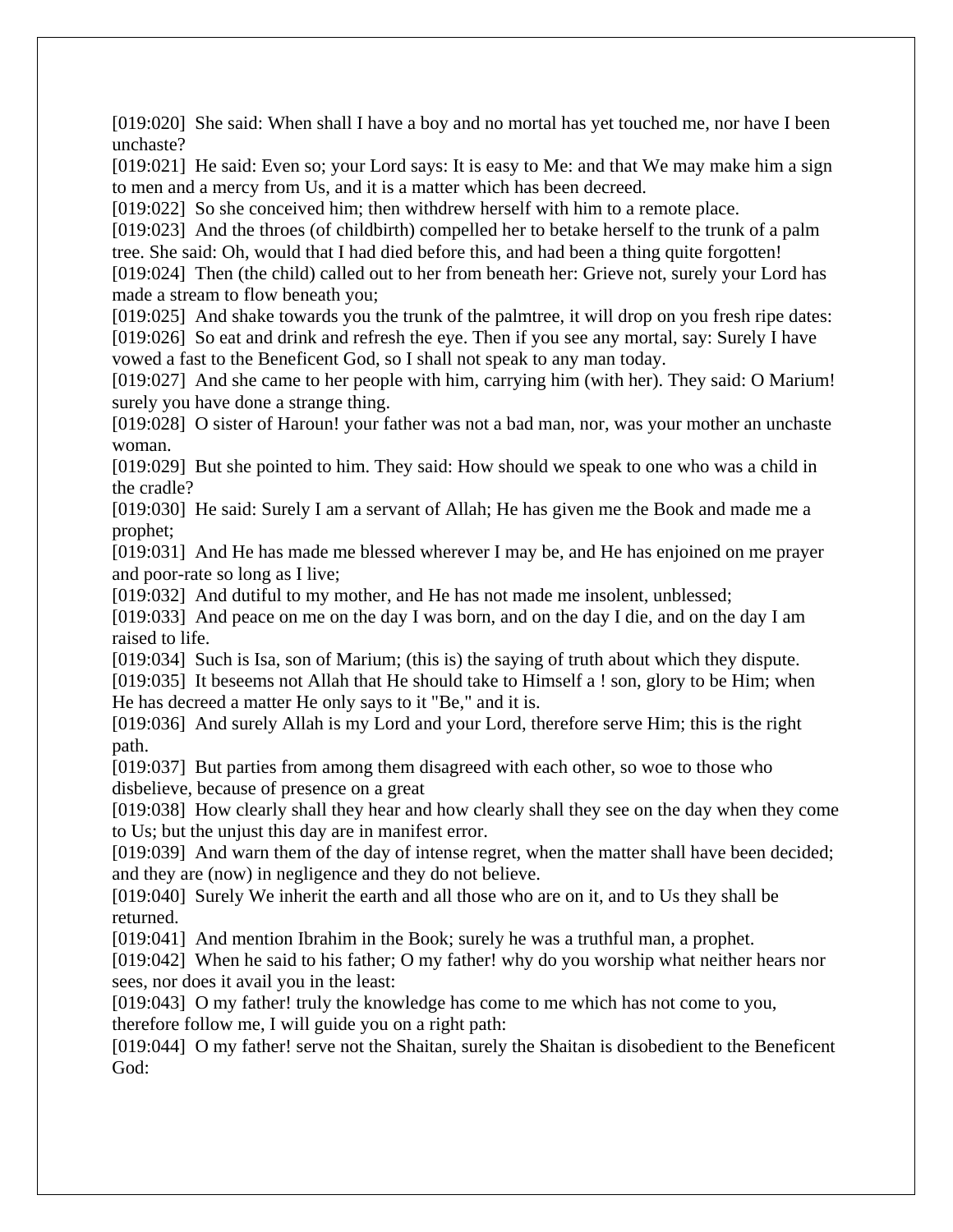[019:045] O my father! surely I fear that a punishment from the Beneficent God should afflict you so that you should be a friend of the Shaitan.

[019:046] He said: Do you dislike my gods, O Ibrahim? If you do not desist I will certainly revile you, and leave me for a time.

[019:047] He said: Peace be on you, I will pray to my Lord to forgive you; surely He is ever Affectionate to me:

[019:048] And I will withdraw from you and what you call on besides Allah, and I will call upon my Lord; may be I shall not remain unblessed in calling upon my Lord.

[019:049] So when he withdrew from them and what they worshiped besides Allah, We gave to him Ishaq and Yaqoub, and each one of them We made a prophet.

[019:050] And We granted to them of Our mercy, and We left (behind them) a truthful mention of eminence for them.

[019:051] And mention Musa in the Book; surely he was one purified, and he was an apostle, a prophet.

[019:052] And We called to him from the blessed side of the mountain, and We made him draw nigh, holding communion (with Us).

[019:053] And We gave to him out of Our mercy his brother Haroun a prophet.

[019:054] And mention Ismail in the Book; surely he was truthful in (his) promise, and he was an apostle, a prophet.

[019:055] And he enjoined on his family prayer and almsgiving, and was one in whom his Lord was well pleased.

[019:056] And mention Idris in the Book; surely he was a truthful man, a prophet,

[019:057] And We raised him high in Heaven.

[019:058] These are they on whom Allah bestowed favors, from among the prophets of the seed of Adam, and of those whom We carried with Nuh, and of the seed of Ibrahim and Israel, and of those whom We guided and chose; when the communications of the Beneficent God were recited to them, they fell down making obeisance and weeping.

[019:059] But there came after them an evil generation, who neglected prayers and followed and sensual desires, so they win meet perdition,

[019:060] Except such as repent and believe and do good, these shall enter the garden, and they shall not be dealt with unjustly in any way:

[019:061] The gardens of perpetuity which the Beneficent God has promised to His servants while unseen; surely His promise shall come to pass.

[019:062] They shall not hear therein any vain discourse, but only: Peace, and they shall have their sustenance therein morning and evening.

[019:063] This is the garden which We cause those of Our servants to inherit who guard (against evil).

[019:064] And we do not descend but by the command of your Lord; to Him belongs whatever is before us and whatever is behind us and whatever is between these, and your Lord is not forgetful.

[019:065] The Lord of the heavens and the earth and what is between them, so serve Him and be patient in His service. Do you know any one equal to Him?

[019:066] And says man: What! when I am dead shall I truly be brought forth alive?

[019:067] Does not man remember that We created him before, when he was nothing?

[019:068] So by your Lord! We will most certainly gather them together and the Shaitans, then shall We certainly cause them to be present round hell on their knees.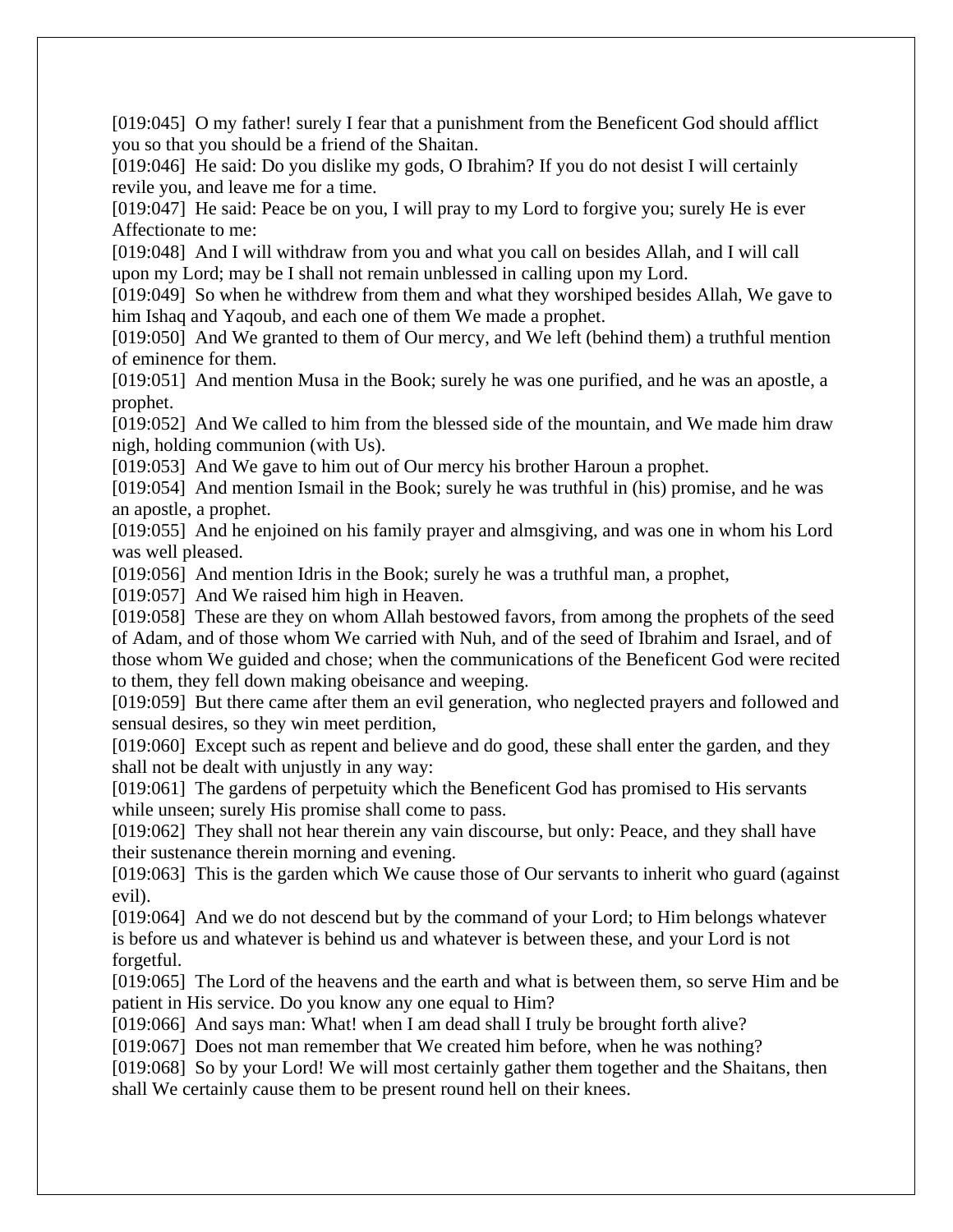[019:069] Then We will most certainly draw forth from every sect of them him who is most exorbitantly rebellious against the Beneficent God.

[019:070] Again We do certainly know best those who deserve most to be burned therein. [019:071] And there is not one of you but shall come to it; this is an unavoidable decree of your Lord.

[019:072] And We will deliver those who guarded (against evil), and We will leave the unjust therein on their knees.

[019:073] And when Our clear communications are recited to them, those who disbelieve say to those who believe: Which of the two parties is best in abiding and best in assembly?

[019:074] And how many of the generations have We destroved before them who were better in respect of goods and outward appearance!

[019:075] Say: As for him who remains in error, the Beneficent God will surely prolong his length of days, until they see what they were threatened with, either the punishment or the hour; then they shall know who is in more evil plight and weaker in forces

[019:076] And Allah increases in guidance those who go aright; and ever-abiding good works are with your Lord best in recompense and best in yielding fruit.

[019:077] Have you, then, seen him who disbelieves in Our communications and says: I shall certainly be given wealth and children?

[019:078] Has he gained knowledge of the unseen, or made a covenant with the Beneficent God?

[019:079] By no means! We write down what he says, and We will lengthen to him the length of the chastisement

[019:080] And We will inherit of him what he says, and he shall come to Us alone.

[019:081] And they have taken gods besides Allah, that they should be to them a source of strength;

[019:082] By no means! They shall soon deny their worshiping them, and they shall be adversaries to them.

[019:083] Do you not see that We have sent the Shaitans against the unbelievers, inciting them by incitement?

[019:084] Therefore be not in haste against them, We only number out to them a number (of days).

[019:085] The day on which We will gather those who guard (against evil) to the Beneficent God to receive honors

[019:086] And We will drive the guilty to hell thirsty

[019:087] They shall not control intercession, save he who has made a covenant with the Beneficent God.

[019:088] And they say: The Beneficent God has taken (to Himself) a son.

[019:089] Certainly you have made an abominable assertion

[019:090] The heavens may almost be rent thereat, and the earth cleave asunder, and the mountains fall down in pieces,

[019:091] That they ascribe a son to the Beneficent God.

[019:092] And it is not worthy of the Beneficent God that He should take (to Himself) a son.

[019:093] There is no one in the heavens and the earth but will come to the Beneficent God as a servant.

[019:094] Certainly He has a comprehensive knowledge of them and He has numbered them a (comprehensive) numbering.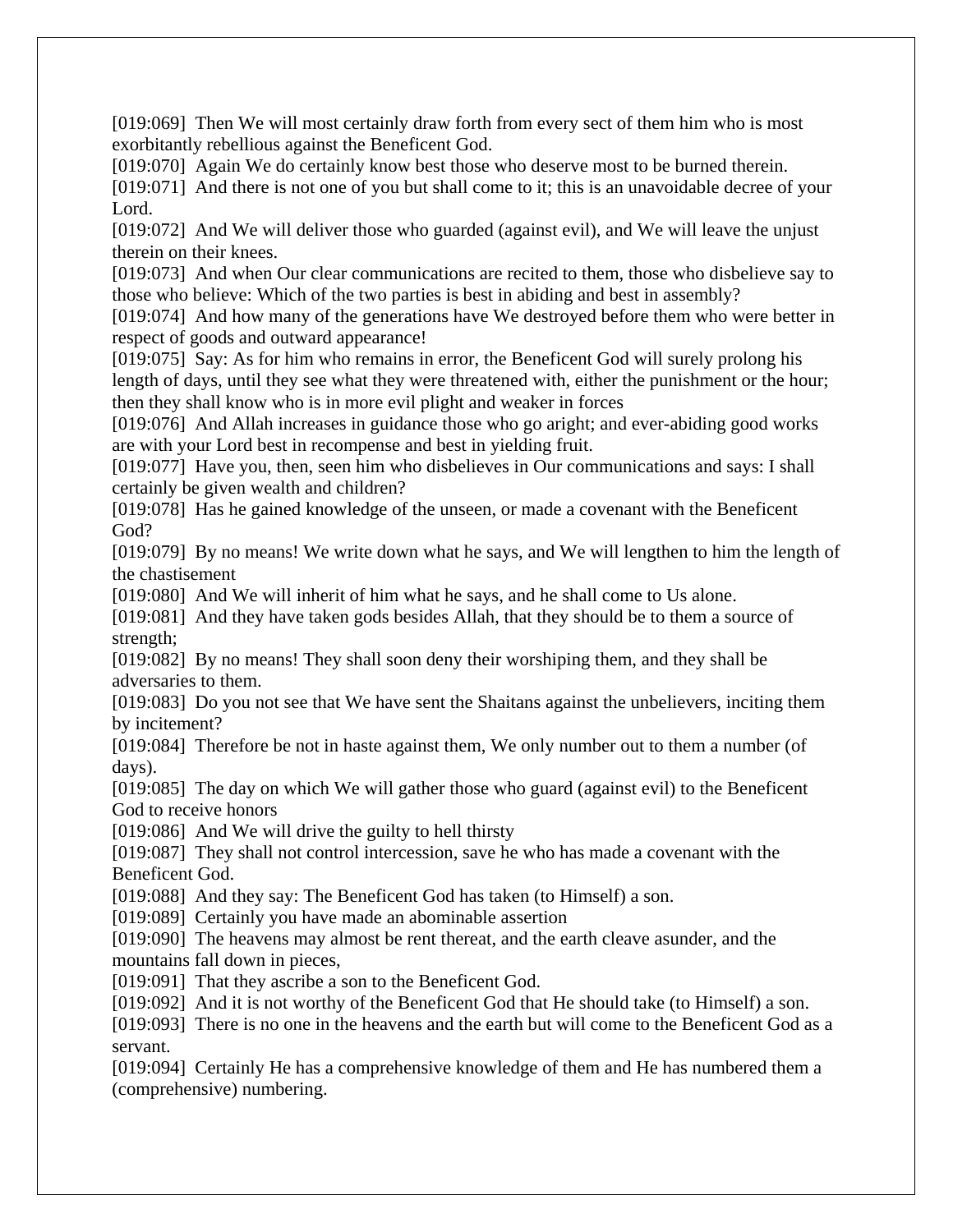[019:095] And every one of them will come to Him on the day of resurrection alone.

[019:096] Surely (as for) those who believe and do good deeds for t them will Allah bring about love.

[019:097] So We have only made it easy in your tongue that you may give good news thereby to those who guard (against evil) and warn thereby a vehemently contentious people.

[019:098] And how many a generation have We destroyed before them! Do you see any one of them or hear a sound of them?

[020:001] Ta Ha.

[020:002] We have not revealed the Quran to you that you may be unsuccessful.

[020:003] Nay, it is a reminder to him who fears:

[020:004] A revelation from Him Who created the earth and the high heavens.

[020:005] The Beneficent God is firm in power.

[020:006] His is what is in the heavens and what is in the earth and what is between them two and what is beneath the ground.

[020:007] And if you utter the saying aloud, then surely He knows the secret, and what is yet more hidden.

[020:008] Allah -- there is no god but He; His are the very best names.

[020:009] And has the story of Musa come to you?

[020:010] When he saw fire, he said to his family: Stop, for surely I see a fire, haply I may bring to you therefrom a live coal or find a guidance at the fire.

[020:011] So when he came to it, a voice was uttered: O Musa:

[020:012] Surely I am your Lord, therefore put off your shoes; surely you are in the sacred valley, Tuwa,

[020:013] And I have chosen you, so listen to what is revealed:

[020:014] Surely I am Allah, there is no god but I, therefore serve Me and keep up prayer for My remembrance:

[020:015] Surely the hour is coming -- I am about to make it manifest -- so that every soul may be rewarded as it strives:

[020:016] Therefore let not him who believes not in it and follows his low desires turn you away from it so that you should perish;

[020:017] And what is this in your right hand, O Musa!

[020:018] He said: This is my staff: I recline on it and I beat the leaves with it to make them fall upon my sheep, and I have other uses for it.

[020:019] He said: Cast it down, O Musa!

[020:020] So he cast it down; and lo! it was a serpent running.

[020:021] He said: Take hold of it and fear not; We will restore it to its former state:

[020:022] And press your hand to your side, it shall come out white without evil: another sign:

[020:023] That We may show you of Our greater signs:

[020:024] Go to Firon, surely he has exceeded all limits.

[020:025] He said: O my Lord! Expand my breast for me,

[020:026] And make my affair easy to me,

[020:027] And loose the knot from my tongue,

[020:028] (That) they may understand my word;

[020:029] And give to me an aider from my family:

[020:030] Haroun, my brother,

[020:031] Strengthen my back by him,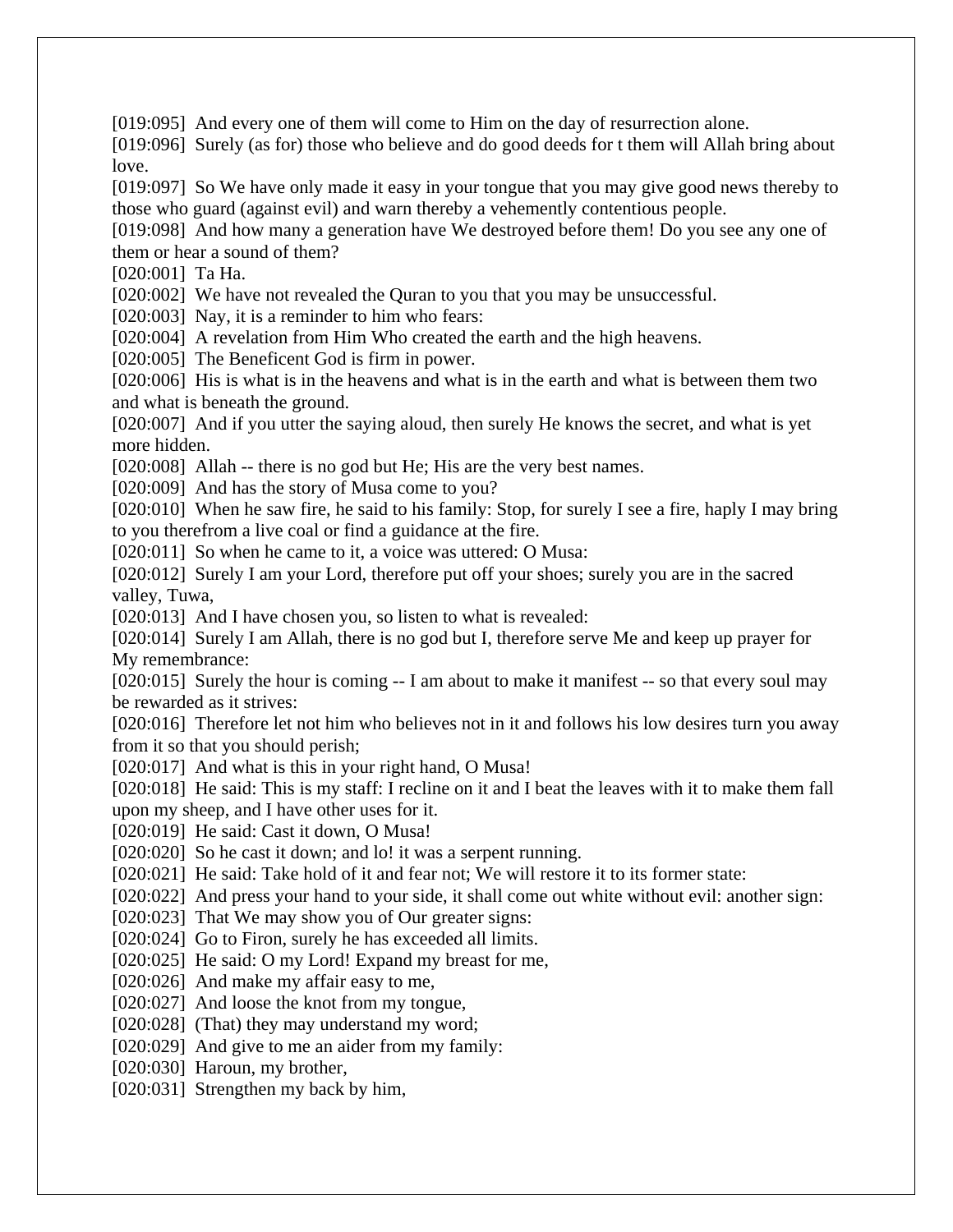[020:032] And associate him (with me) in my affair,

[020:033] So that we should glorify Thee much,

[020:034] And remember Thee oft.

[020:035] Surely, Thou art seeing us.

[020:036] He said: You are indeed granted your petition, O Musa

[020:037] And certainly We bestowed on you a favor at another time;

[020:038] When We revealed to your mother what was revealed;

[020:039] Saying: Put him into a chest, then cast it down into the river, then the river shall throw him on the shore; there shall take him up one who is an enemy to Me and enemy to him, and I cast down upon you love from Me, and that you might be brought up before My eyes;

[020:040] When your sister went and said: Shall I direct you to one who will take charge of him? So We brought you back to your mother, that her eye might be cooled and she should not grieve and you killed a man, then We delivered you from the grief, and We tried you with (a severe) trying. Then you stayed for years among the people of Madyan; then you came hither as ordained, O Musa.

[020:041] And I have chosen you for Myself:

[020:042] Go you and your brother with My communications and be not remiss in remembering Me;

[020:043] Go both to Firon, surely he has become inordinate;

[020:044] Then speak to him a gentle word haply he may mind or fear.

[020:045] Both said: O our Lord! Surely we fear that he may hasten to do evil to us or that he may become inordinate.

[020:046] He said: Fear not, surely I am with you both: I do hear and see.

[020:047] So go you both to him and say: Surely we are two apostles of your Lord; therefore send the children of Israel with us and do not torment them! Indeed we have brought to you a communication from your Lord, and peace is on him who follows the guidance;

[020:048] Surely it has been revealed to us that the chastisement will surely come upon him who rejects and turns back.

[020:049] (Firon) said: And who is your Lord, O Musa?

[020:050] He said: Our Lord is He Who gave to everything its creation, then guided it (to its goal).

[020:051] He said: Then what is the state of the former generations?

[020:052] He said: The knowledge thereof is with my Lord in a book, my Lord errs not, nor does He forget;

[020:053] Who made the earth for you an expanse and made for you therein paths and sent down water from the cloud; then thereby We have brought forth many species of various herbs. [020:054] Eat and pasture your cattle; most surely there are signs in this for those endowed with understanding.

[020:055] From it We created you and into it We shall send you back and from it will We raise you a second time.

[020:056] And truly We showed him Our signs, all of them, but he rejected and refused.

[020:057] Said he: Have you come to us that you should turn us out of our land by your magic, O Musa?

[020:058] So we too will produce before you magic like it, therefore make between us and you an appointment, which we should not break, (neither) we nor you, (in) a central place.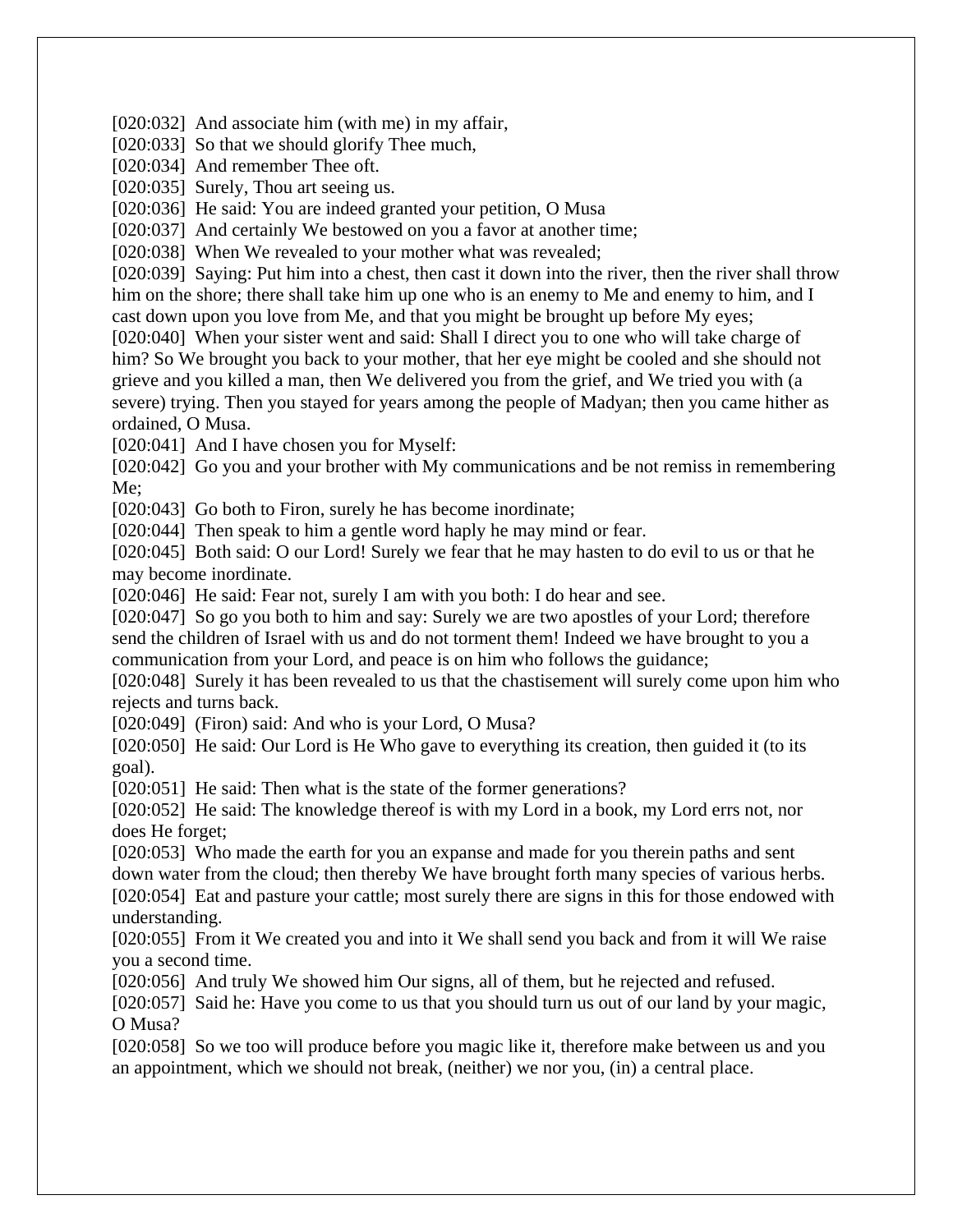[020:059] (Musa) said: Your appointment is the day of the Festival and let the people be gathered together in the early forenoon.

[020:060] So Firon turned his back and settled his plan, then came.

[020:061] Musa said to them: Woe to you! do not forge a lie against Allah, lest He destroy you by a punishment, and he who forges (a lie) indeed fails to attain (his desire).

[020:062] So they disputed with one another about their affair and kept the discourse secret.

[020:063] They said: These are most surely two magicians who wish to turn you out from your land by their magic and to take away your best traditions.

[020:064] Therefore settle your plan, then come standing in ranks and he will prosper indeed this day who overcomes.

[020:065] They said: O Musa! will you cast, or shall we be the first who cast down?

[020:066] He said: Nay! cast down. then lo! their cords and their rods -- it was imaged to him on account of their magic as if they were running.

[020:067] So Musa conceived in his mind a fear.

[020:068] We said: Fear not, surely you shall be the uppermost,

[020:069] And cast down what is in your right hand; it shall devour what they have wrought; they have wrought only the plan of a magician, and the magician shall not be successful wheresoever he may come from.

[020:070] And the magicians were cast down making obeisance; they said: We believe in the Lord of Haroun and Musa.

[020:071] (Firon) said: You believe in him before I give you leave; most surely he is the chief of you who taught you enchantment, therefore I will certainly cut off your hands and your feet on opposite sides, and I will certainly crucify you on the trunks of the palm trees, and certainly you will come to know which of us is the more severe and the more abiding in chastising.

[020:072] They said: We do not prefer you to what has come to us of clear arguments and to He Who made us, therefore decide what you are going to decide; you can only decide about this world's life.

[020:073] Surely we believe in our Lord that He may forgive us our sins and the magic to which you compelled us; and Allah is better and more abiding.

[020:074] Whoever comes to his Lord (being) guilty, for him is surely hell; he shall not die therein, nor shall he live.

[020:075] And whoever comes to Him a believer (and) he has done good deeds indeed, these it is who shall have the high ranks,

[020:076] The gardens of perpetuity, beneath which rivers flow, to abide therein; and this is the reward of him who has purified himself.

[020:077] And certainly We revealed to Musa, saying: Travel by night with My servants, then make for them a dry path in the sea, not fearing to be overtaken, nor being afraid.

[020:078] And Firon followed them with his armies, so there came upon them of the sea that which came upon them.

[020:079] And Firon led astray his people and he did not guide (them) aright.

[020:080] O children of Israel! indeed We delivered you from your enemy, and We made a covenant with you on the blessed side of the mountain, and We sent to you the manna and the quails.

[020:081] Eat of the good things We have given you for sustenance, and be not inordinate with respect to them, lest My wrath should be due to you, and to whomsoever My wrath is due be shall perish indeed.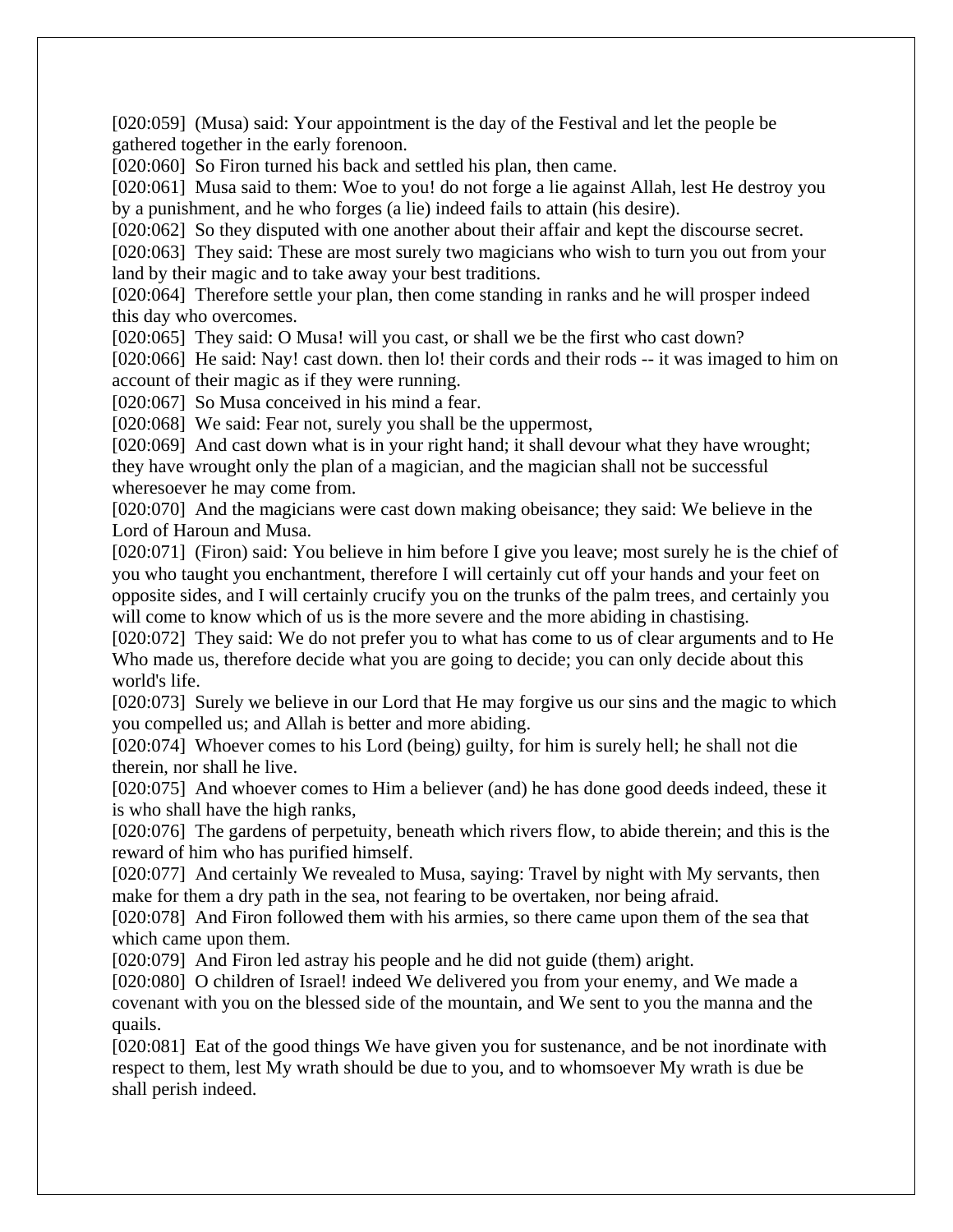[020:082] And most surely I am most Forgiving to him who repents and believes and does good, then continues to follow the right direction.

[020:083] And what caused you to hasten from your people, O Musa?

[020:084] He said: They are here on my track and I hastened on to Thee, my Lord, that Thou mightest be pleased.

[020:085] He said: So surely We have tried your people after you, and the Samiri has led them astray.

[020:086] So Musa returned to his people wrathful, sorrowing. Said he: O my people! did not your Lord promise you a goodly promise: did then the time seem long to you, or did you wish that displeasure from your Lord should be due to you, so that you broke (your) promise to me? [020:087] They said: We did not break (our) promise to you of our own accord, but we were made to bear the burdens of the ornaments of the people, then we made a casting of them, and thus did the Samiri suggest.

[020:088] So he brought forth for them a calf, a (mere) body, which had a mooing sound, so they said: This is your god and the god of Musa, but he forgot.

[020:089] What! could they not see that it did not return to them a reply, and (that) it did not control any harm or benefit for them?

[020:090] And certainly Haroun had said to them before: O my people! you are only tried by it, and surely your Lord is the Beneficent God, therefore follow me and obey my order.

[020:091] They said: We will by no means cease to keep to its worship until Musa returns to us.

[020:092] (Musa) said: O Haroun! what prevented you, when you saw them going astray,

[020:093] So that you did not follow me? Did you then disobey my order?

[020:094] He said: O son of my mother! seize me not by my beard nor by my head; surely I was afraid lest you should say: You have caused a division among the children of Israel and not waited for my word.

[020:095] He said: What was then your object, O Samiri?

[020:096] He said: I saw (Jibreel) what they did not see, so I took a handful (of the dust) from the footsteps of the messenger, then I threw it in the casting; thus did my soul commend to me [020:097] He said: Begone then, surely for you it will be in this life to say, Touch (me) not; and surely there is a threat for you, which shall not be made to fail to you, and look at your god to whose worship you kept (so long); we will certainly burn it, then we will certainly scatter it a (wide) scattering in the sea.

[020:098] Your God is only Allah, there is no god but He; He comprehends all things in (His) knowledge.

[020:099] Thus do We relate to you (some) of the news of what has gone before; and indeed We have given to you a Reminder from Ourselves.

[020:100] Whoever turns aside from it, he shall surely bear a burden on the day of resurrection [020:101] Abiding in this (state), and evil will it be for them to bear on the day of resurrection;

[020:102] On the day when the trumpet shall be blown, and We will gather the guilty, blueeyed, on that day

[020:103] They shall consult together secretly: You did tarry but ten (centuries).

[020:104] We know best what they say, when the fairest of them in course would say: You tarried but a day.

[020:105] And they ask you about the mountains. Say: My Lord will carry them away from the roots.

[020:106] Then leave it a plain, smooth level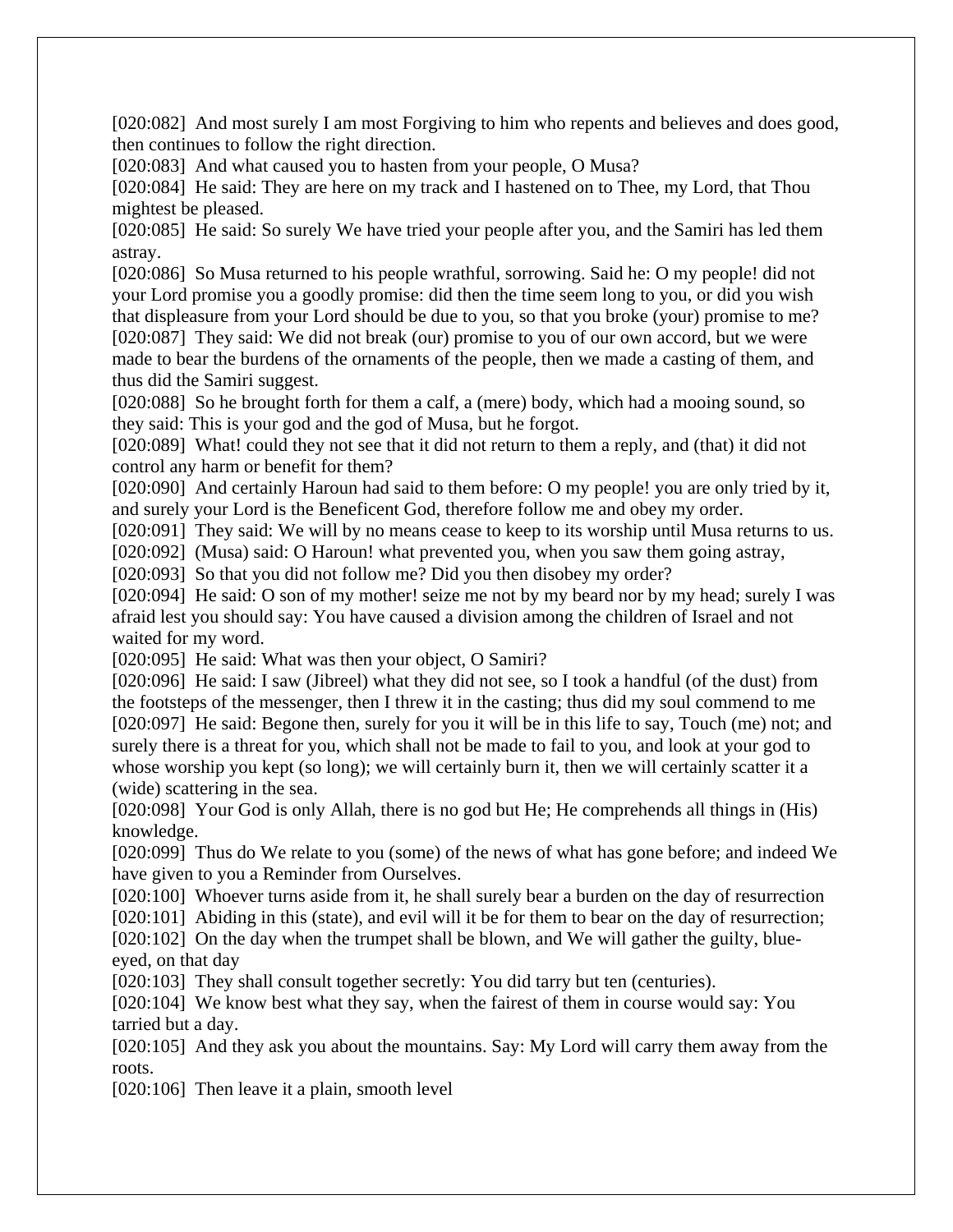[020:107] You shall not see therein any crookedness or unevenness.

[020:108] On that day they shall follow the inviter, there is no crookedness in him, and the voices shall be low before the Beneficent God so that you shall not hear aught but a soft sound. [020:109] On that day shall no intercession avail except of him whom the Beneficent God allows and whose word He is pleased with.

[020:110] He knows what is before them and what is behind them, while they do not comprehend it in knowledge.

[020:111] And the faces shall be humbled before the Living, the Self-subsistent God, and he who bears iniquity is indeed a failure.

[020:112] And whoever does good works and he is a believer, he shall have no fear of injustice nor of the withholding of his due.

[020:113] And thus have We sent it down an Arabic Quran, and have distinctly set forth therein of threats that they may guard (against evil) or that it may produce a reminder for them.

[020:114] Supremely exalted is therefore Allah, the King, the Truth, and do not make haste with the Quran before its revelation is made complete to you and say: O my Lord ! increase me in knowledge.

[020:115] And certainly We gave a commandment to Adam before, but he forgot; and We did not find in him any determination.

[020:116] And when We said to the angels: Make obeisance to Adam, they made obeisance, but Iblis (did it not); he refused.

[020:117] So We said: O Adam! This is an enemy to you and to your wife; therefore let him not drive you both forth from the garden so that you should be unhappy;

[020:118] Surely it is (ordained) for you that you shall not be hungry therein nor bare of clothing;

[020:119] And that you shall not be thirsty therein nor shall you feel the heat of the sun.

[020:120] But the Shaitan made an evil suggestion to him; he said: O Adam! Shall I guide you to the tree of immortality and a kingdom which decays not?

[020:121] Then they both ate of it, so their evil inclinations became manifest to them, and they both began to cover themselves with leaves of the garden, and Adam disobeyed his Lord, so his life became evil (to him).

[020:122] Then his Lord chose him, so He turned to him and guided (him).

[020:123] He said: Get forth you two therefrom, all (of you), one of you (is) enemy to another. So there will surely come to you guidance from Me, then whoever follows My guidance, he shall not go astray nor be unhappy;

[020:124] And whoever turns away from My reminder, his shall be a straightened life, and We will raise him on the day of resurrection, blind.

[020:125] He shall say: My Lord! why hast Thou raised me blind and I was a seeing one indeed?

[020:126] He will say: Even so, Our communications came to you but you neglected them; even thus shall you be forsaken this day.

[020:127] And thus do We recompense him who is extravagant and does not believe in the communications of his Lord, and certainly the chastisement of the hereafter is severer and more [020:128] Does it not then direct them aright how many of the generations In whose dwellingplaces they go about We destroyed before them? Most surely there are signs in this for those endowed with understanding.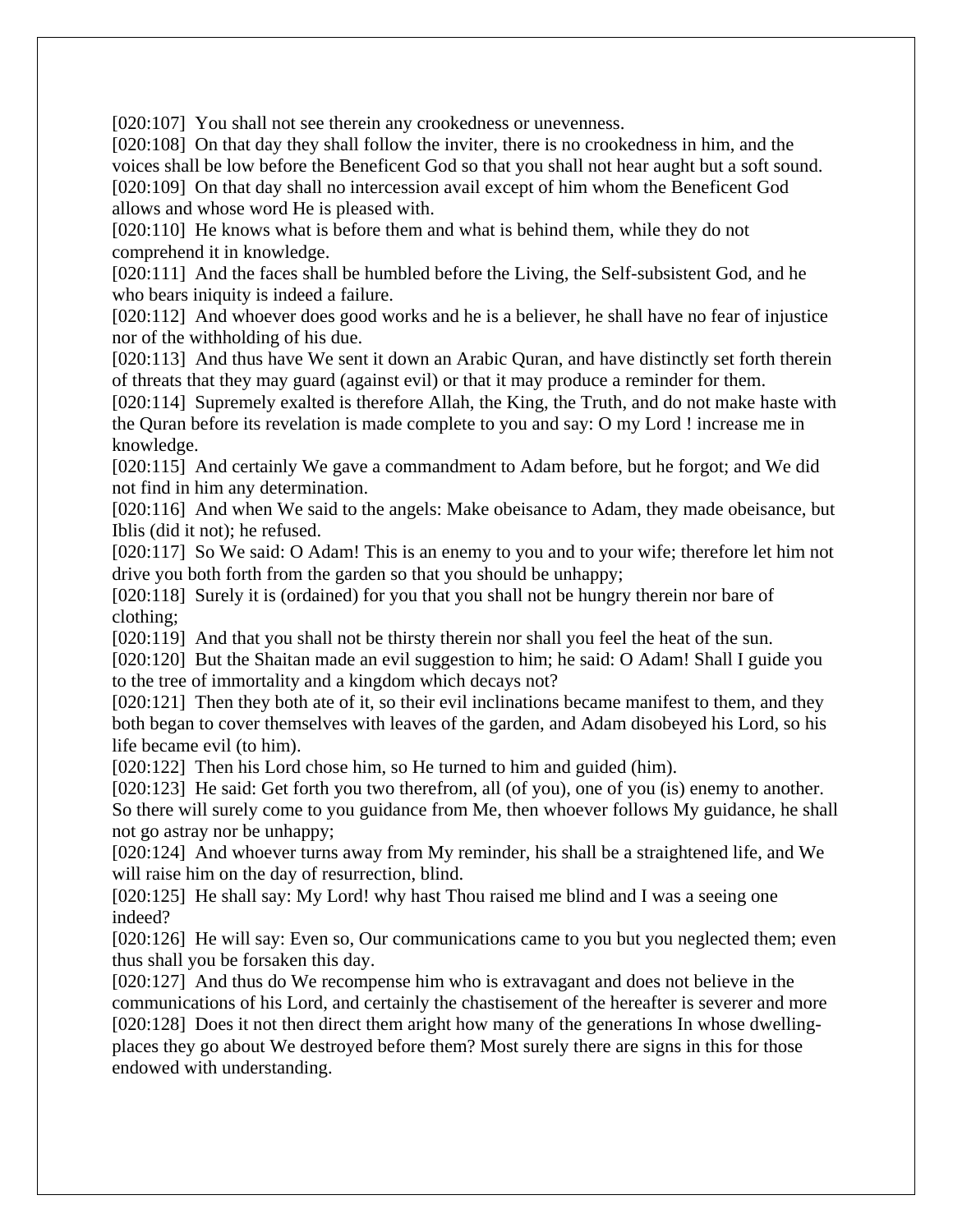[020:129] And had there not been a word (that had) already gone forth from your Lord and an appointed term, it would surely have been made to cleave (to them).

[020:130] Bear then patiently what they say, and glorify your Lord by the praising of Him before the rising of the sun and before its setting, and during hours of the night do also glorify (Him) and during parts of the day, that you may be well pleased

[020:131] And do not stretch your eyes after that with which We have provided different classes of them, (of) the splendor of this world's life, that We may thereby try them; and the sustenance (given) by your Lord is better and more abiding.

[020:132] And enjoin prayer on your followers, and steadily adhere to it; We do not ask you for subsistence; We do give you subsistence, and the (good) end is for guarding (against evil).

[020:133] And they say: Why does he not bring to us a sign from his Lord? Has not there come to them a clear evidence of what is in the previous books?

[020:134] And had We destroyed them with chastisement before this, they would certainly have said: O our Lord! why didst Thou not send to us an apostle, for then we should have followed Thy communications before that we met disgrace and shame.

[020:135] Say: Every one (of us) is awaiting, therefore do await: So you will come to know who is the follower of the even path and who goes aright.

[021:001] Their reckoning has drawn near to men, and in heedlessness are they turning aside.

[021:002] There comes not to them a new reminder from their Lord but they hear it while they sport,

[021:003] Their hearts trifling; and those who are unjust counsel together in secret: He is nothing but a mortal like yourselves; what! will you then yield to enchantment while you see? [021:004] He said: My Lord knows what is spoken in the heaven and the earth, and He is the Hearing, the Knowing.

[021:005] Nay! say they: Medleys of dreams; nay! he has forged it; nay! he is a poet; so let him bring to us a sign as the former (prophets) were sent (with).

[021:006] There did not believe before them any town which We destroyed, will they then believe?

[021:007] And We did not send before you any but men to whom We sent revelation, so ask the followers of the reminder if you do not

[021:008] And We did not make them bodies not eating the food, and they were not to abide (forever).

[021:009] Then We made Our promise good to them, so We delivered them and those whom We pleased, and We destroyed the ex

[021:010] Certainly We have revealed to you a Book in which is your good remembrance; what! do you not then understand?

[021:011] And how many a town which was iniquitous did We demolish, and We raised up after it another people!

[021:012] So when they felt Our punishment, lo! they began to fly

[021:013] Do not fly (now) and come back to what you were made to lead easy lives in and to your dwellings, haply you will be questioned.

[021:014] They said: O woe to us! surely we were unjust.

[021:015] And this ceased not to be their cry till We made them cut

[021:016] And We did not create the heaven and the earth and what is between them for sport.

[021:017] Had We wished to make a diversion, We would have made it from before Ourselves: by no means would We do (it).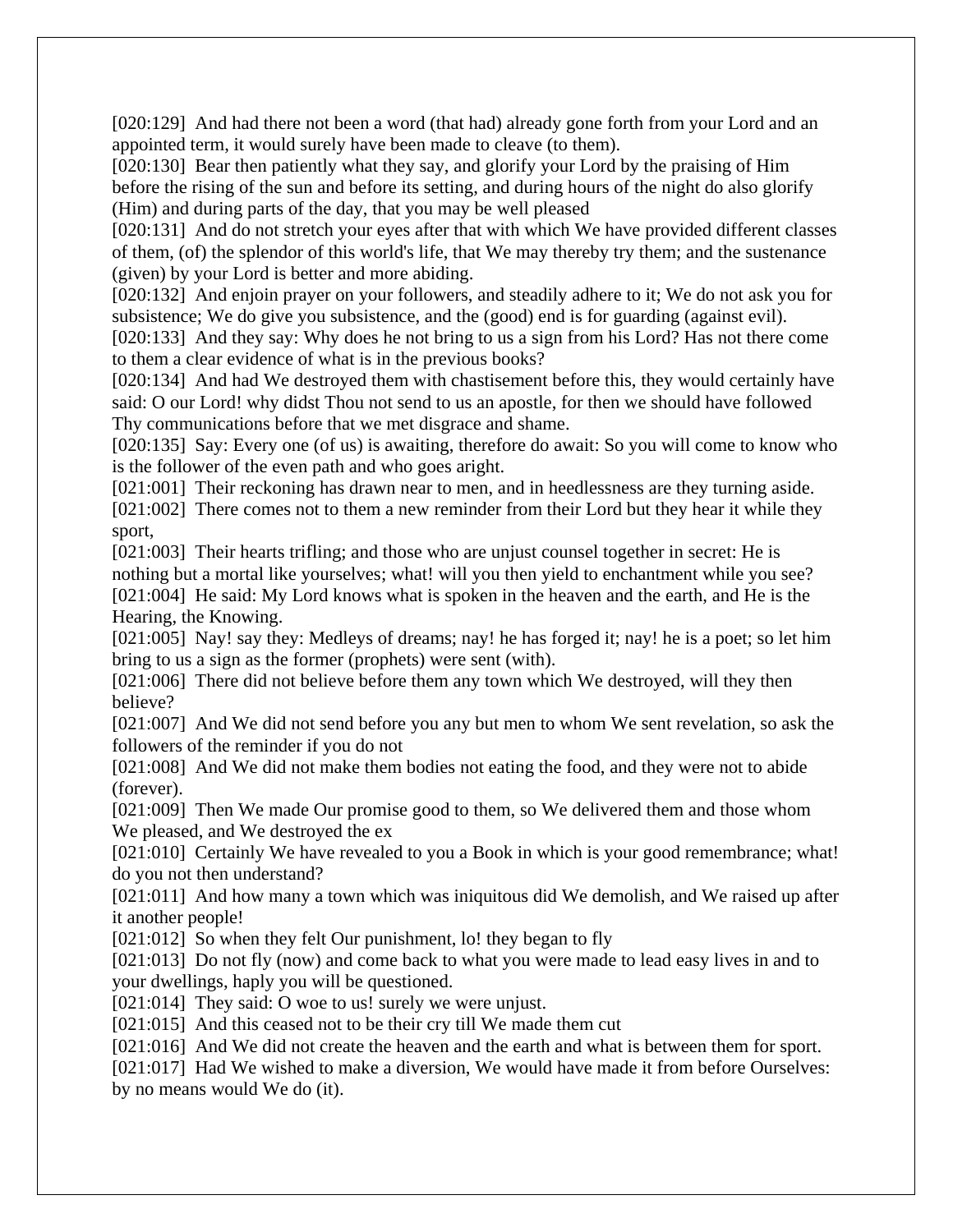[021:018] Nay! We cast the truth against the falsehood, so that it breaks its head, and lo! it vanishes; and woe to you for what you describe;

[021:019] And whoever is in the heavens and the earth is His; and those who are with Him are not proud to serve Him, nor do they grow weary.

[021:020] They glorify (Him) by night and day; they are never languid.

[021:021] Or have they taken gods from the earth who raise (the dead).

[021:022] If there had been in them any gods except Allah, they would both have certainly been in a state of disorder; therefore glory be to Allah, the Lord of the dominion, above what they attribute (to Him).

[021:023] He cannot be questioned concerning what He does and they shall be questioned.

[021:024] Or, have they taken gods besides Him? Say: Bring your proof; this is the reminder of those with me and the reminder of those before me. Nay! most of them do not know the truth, so they turn aside.

[021:025] And We did not send before you any apostle but We revealed to him that there is no god but Me, therefore serve Me.

[021:026] And they say: The Beneficent God has taken to Himself a ! son. Glory be to Him. Nay! they are honored servants

[021:027] They do not precede Him in speech and (only) according to His commandment do they act.

[021:028] He knows what is before them and what is behind them, and they do not intercede except for him whom He approves and for fear of Him they tremble.

[021:029] And whoever of them should say: Surely I am a god besides Him, such a one do We recompense with hell; thus do, We recompense the unjust.

[021:030] Do not those who disbelieve see that the heavens and the earth were closed up, but We have opened them; and We have made of water everything living, will they not then believe? [021:031] And We have made great mountains in the earth lest it might be convulsed with them, and We have made in it wide ways that they may follow a right direction.

[021:032] And We have made the heaven a guarded canopy and (yet) they turn aside from its signs.

[021:033] And He it is Who created the night and the day and the sun and the moon; all (orbs) travel along swiftly in their celestial spheres.

[021:034] And We did not ordain abiding for any mortal before you. What! Then if you die, will they abide?

[021:035] Every soul must taste of death and We try you by evil and good by way of probation; and to Us you shall be brought back.

[021:036] And when those who disbelieve see you, they do not take you but for one to be scoffed at: Is this he who speaks of your gods? And they are deniers at the mention of the Beneficent God.

[021:037] Man is created of haste; now will I show to you My signs, therefore do not ask Me to hasten (them) on.

[021:038] And they say: When will this threat come to pass if you are truthful?

[021:039] Had those who disbelieve but known (of the time) when they shall not be able to ward off the fire from their faces nor from their backs, nor shall they be helped.

[021:040] Nay, it shall come on them all of a sudden and cause them to become confounded, so they shall not have the power to avert it, nor shall they be respited.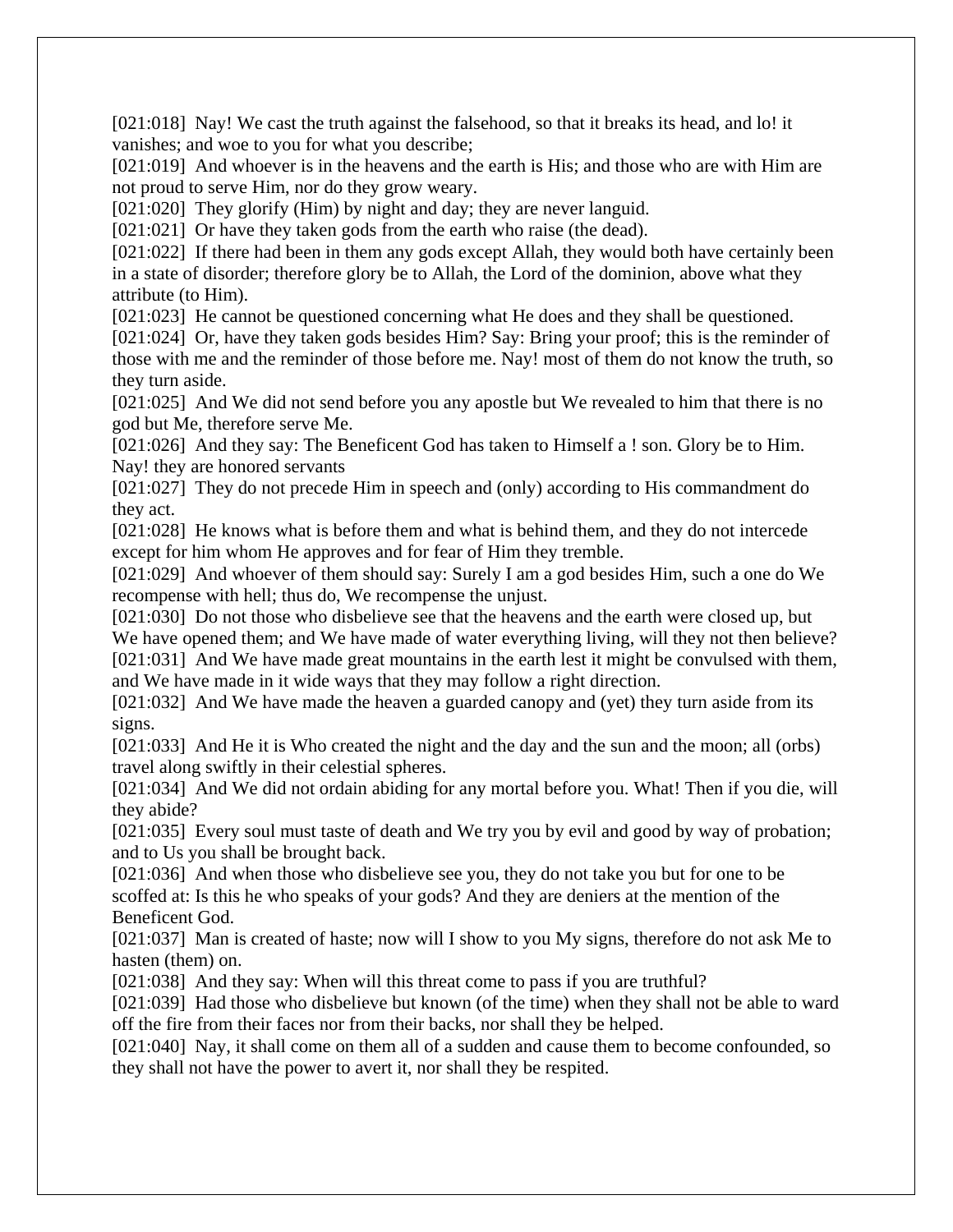[021:041] And certainly apostles before you were scoffed at, then there befell those of them who scoffed that at which they had scoffed.

[021:042] Say: Who guards you by night and by day from the Beneficent God? Nay, they turn aside at the mention of their Lord.

[021:043] Or, have they gods who can defend them against Us? They shall not be able to assist themselves, nor shall they be defended from Us.

[021:044] Nay, We gave provision to these and their fathers until life was prolonged to them. Do they not then see that We are visiting the land, curtailing it of its sides? Shall they then prevail?

[021:045] Say: I warn you only by revelation; and the deaf do not hear the call whenever they are warned.

[021:046] And if a blast of the chastisement of your Lord were to touch them, they will certainly say: O woe to us! surely we were unjust.

[021:047] And We will set up a just balance on the day of resurrection, so no soul shall be dealt with unjustly in the least; and though there be the weight of a grain of mustard seed, (yet) will We bring it, and sufficient are We to take account.

[021:048] And certainly We gave to Musa and Haroun the Furqan and a light and a reminder for those who would guard (against evil).

[021:049] (For) those who fear their Lord in secret and they are fearful of the hour.

[021:050] And this is a blessed Reminder which We have revealed; will you then deny it?

[021:051] And certainly We gave to Ibrahim his rectitude before, and We knew him fully well.

[021:052] When he said to his father and his people: What are these images to whose worship you cleave?

[021:053] They said: We found our fathers worshiping them.

[021:054] He said: Certainly you have been, (both) you and your fathers, in manifest error.

[021:055] They said: Have you brought to us the truth, or are you one of the triflers?

[021:056] He said: Nay! your Lord is the Lord of the heavens and the earth, Who brought them into existence, and I am of those who bear witness to this:

[021:057] And, by Allah! I will certainly do something against your idols after you go away, turning back.

[021:058] So he broke them into pieces, except the chief of them, that haply they may return to it.

[021:059] They said: Who has done this to our gods? Most surely he is one of the unjust.

[021:060] They said: We heard a youth called Ibrahim speak of them.

[021:061] Said they: Then bring him before the eyes of the people, perhaps they may bear witness.

[021:062] They said: Have you done this to our gods, O Ibrahim?

[021:063] He said: Surely (some doer) has done it; the chief of them is this, therefore ask them, if they can speak.

[021:064] Then they turned to themselves and said: Surely you yourselves are the unjust;

[021:065] Then they were made to hang down their heads: Certainly you know that they do not speak.

[021:066] He said: What! do you then serve besides Allah what brings you not any benefit at all, nor does it harm you?

[021:067] Fie on you and on what you serve besides Allah; what! do you not then understand?

[021:068] They said: Burn him and help your gods, if you are going to do (anything).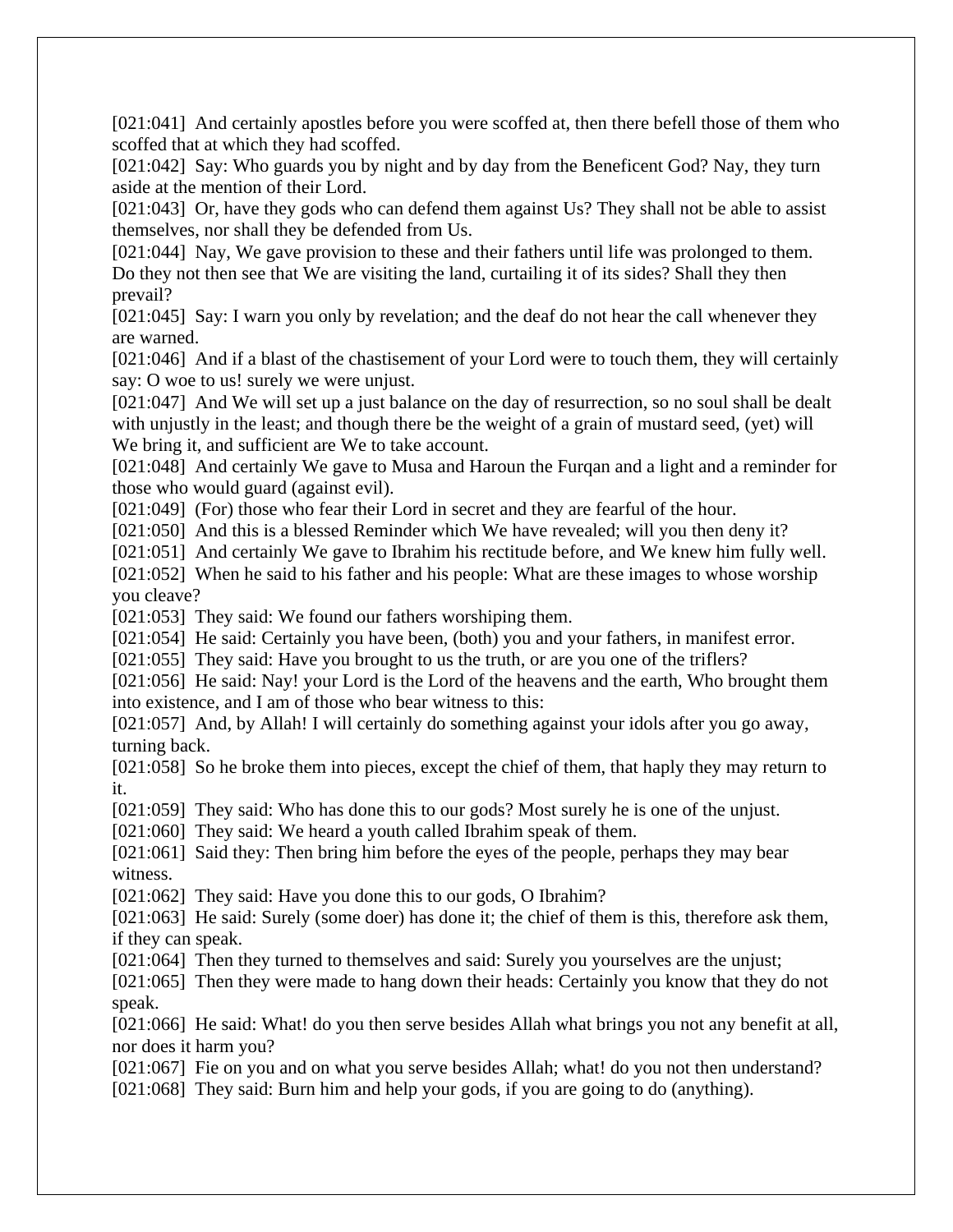[021:069] We said: O fire! be a comfort and peace to Ibrahim;

[021:070] And they desired a war on him, but We made them the greatest losers.

[021:071] And We delivered him as well as Lut (removing them) to the land which We had blessed for all people.

[021:072] And We gave him Ishaq and Yaqoub, a son's son, and We made (them) all good. [021:073] And We made them Imams who guided (people) by Our command, and We revealed to them the doing of good and the keeping up of prayer and the giving of the alms, and Us (alone) did they serve;

[021:074] And (as for) Lut, We gave him wisdom and knowledge, and We delivered him from the town which wrought abominations; surely they were an evil people, transgressors;

[021:075] And We took him into Our mercy; surely he was of the good.

[021:076] And Nuh, when he cried aforetime, so We answered him, and delivered him and his followers from the great calamity.

[021:077] And We helped him against the people who rejected Our communications; surely they were an evil people, so We drowned them all.

[021:078] And Dawood and Sulaiman when they gave judgment concerning the field when the people's sheep pastured therein by night, and We were bearers of witness to their judgment.

[021:079] So We made Sulaiman to understand it; and to each one We gave wisdom and knowledge; and We made the mountains, and the birds to celebrate Our praise with Dawood; and We were the doers.

[021:080] And We taught him the making of coats of mail for you, that they might protect you in your wars; will you then be grateful?

[021:081] And (We made subservient) to Sulaiman the wind blowing violent, pursuing its course by his command to the land which We had blessed, and We are knower of ail things. [021:082] And of the rebellious people there were those who dived for him and did other work besides that, and We kept guard over them;

[021:083] And Ayub, when he cried to his Lord, (saying): Harm has afflicted me, and Thou art the most Merciful of the merciful.

[021:084] Therefore We responded to him and took off what harm he had, and We gave him his family and the like of them with them: a mercy from Us and a reminder to the worshipers.

[021:085] And Ismail and Idris and Zulkifl; all were of the patient ones;

[021:086] And We caused them to enter into Our mercy, surely they were of the good ones.

[021:087] And Yunus, when he went away in wrath, so he thought that We would not straighten him, so he called out among afflictions: There is no god but Thou, glory be to Thee; surely I am of those who make themselves to suffer loss.

[021:088] So We responded to him and delivered him from the grief and thus do We deliver the believers.

[021:089] And Zakariya, when he cried to his Lord: O my Lord leave me not alone; and Thou art the best of inheritors.

[021:090] So We responded to him and gave him Yahya and made his wife fit for him; surely they used to hasten, one with another In deeds of goodness and to call upon Us, hoping and fearing and they were humble before Us.

[021:091] And she who guarded her chastity, so We breathed into her of Our inspiration and made her and her son a sign for the nations.

[021:092] Surely this Islam is your religion, one religion (only), and I am your Lord, therefore serve Me.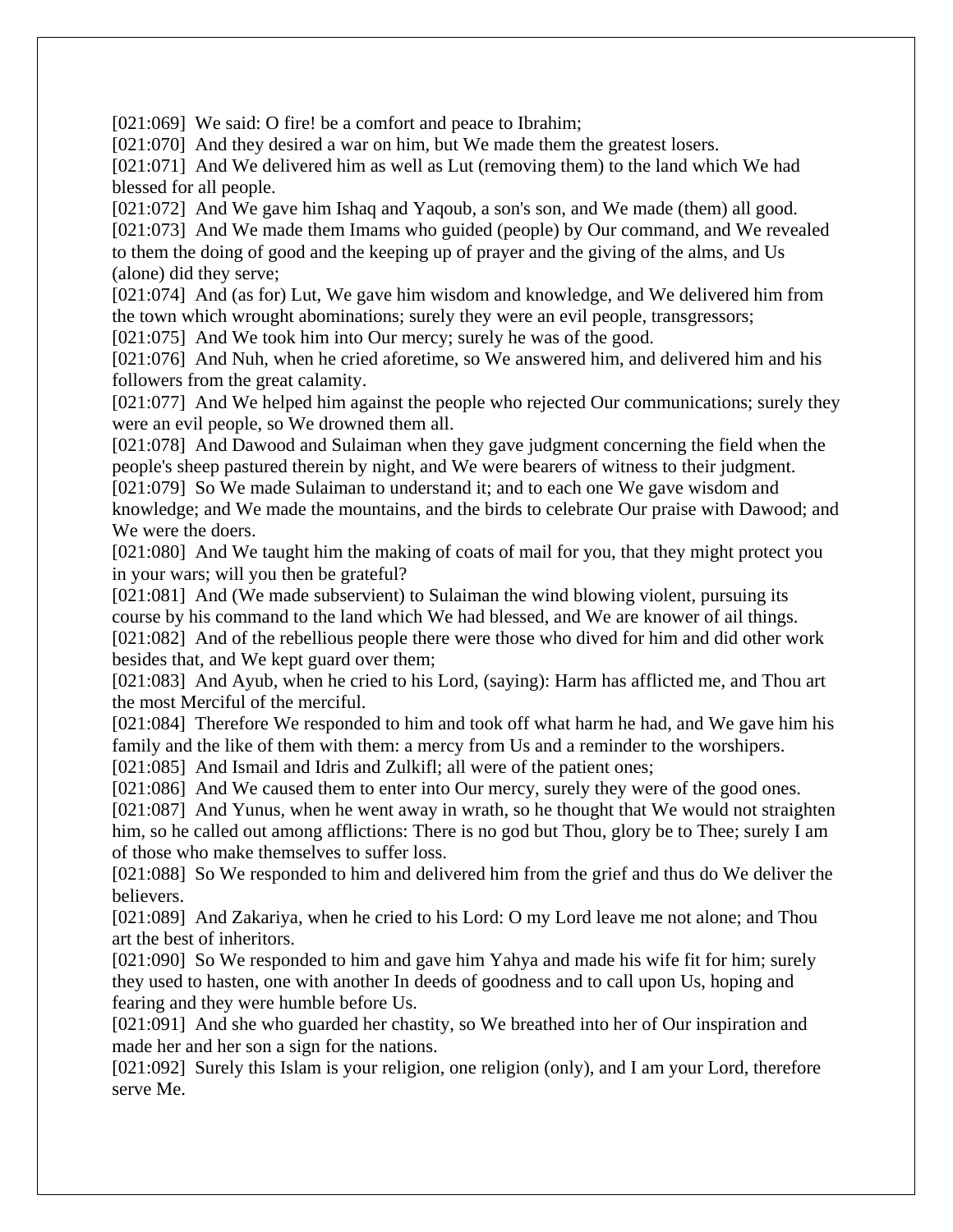[021:093] And they broke their religion (into sects) between them: to Us shall all come back.

[021:094] Therefore whoever shall do of good deeds and he is a believer, there shall be no denying of his exertion, and surely We will write (It) down for him.

[021:095] And it is binding on a town which We destroy that they shall not return.

[021:096] Even when Gog and Magog are let loose and they shall break forth from every elevated place.

[021:097] And the true promise shall draw nigh, then lo! the eyes of those who disbelieved shall be fixedly open: O woe to us! surely we were in a state of heedlessness as to this; nay, we were unjust.

[021:098] Surely you and what you worship besides Allah are the firewood of hell; to it you shall come.

[021:099] Had these been gods, they would not have come to it and all shall abide therein.

[021:100] For them therein shall be groaning and therein they shall not hear.

[021:101] Surely (as for) those for whom the good has already gone forth from Us, they shall be kept far off from it;

[021:102] They will not hear its faintest sound, and they shall abide in that which their souls long for.

[021:103] The great fearful event shall not grieve them, and the angels shall meet them: This is your day which you were promised.

[021:104] On the day when We will roll up heaven like the rolling up of the scroll for writings, as We originated the first creation, (so) We shall reproduce it; a promise (binding on Us); surely We will bring it about.

[021:105] And certainly We wrote in the Book after the reminder that (as for) the land, My righteous servants shall inherit it.

[021:106] Most surely in this is a message to a people who serve

[021:107] And We have hot sent you but as a mercy to the worlds.

[021:108] Say: It is only revealed to me that your God is one God; will you then submit?

[021:109] But if they turn back, say: I have given you warning in fairness and I do not know whether what you are threatened with is near or far:

[021:110] Surely He knows what is spoken openly and He knows what you hide:

[021:111] And I do not know if this may be a trial for you and a provision till a time.

[021:112] He said: O my Lord! judge Thou with truth; and our Lord is the Beneficent God, Whose help is sought against what you ascribe (to Him).

[022:001] O people! guard against (the punishment from) your Lord; surely the violence of the hour is a grievous thing.

[022:002] On the day when you shall see it, every woman giving suck shall quit in confusion what she suckled, and every pregnant woman shall lay down her burden, and you shall see men intoxicated, and they shall not be intoxicated but the chastisement of Allah will be severe.

[022:003] And among men there is he who disputes about Allah without knowledge and follows every rebellious Shaitan;

[022:004] Against him it is written down that whoever takes him for a friend, he shall lead him astray and conduct him to the chastisement of the burning fire.

[022:005] O people! if you are in doubt about the raising, then surely We created you from dust, then from a small seed, then from a clot, then from a lump of flesh, complete in make and incomplete, that We may make clear to you; and We cause what We please to stay in the wombs till an appointed time, then We bring you forth as babies, then that you may attain your maturity;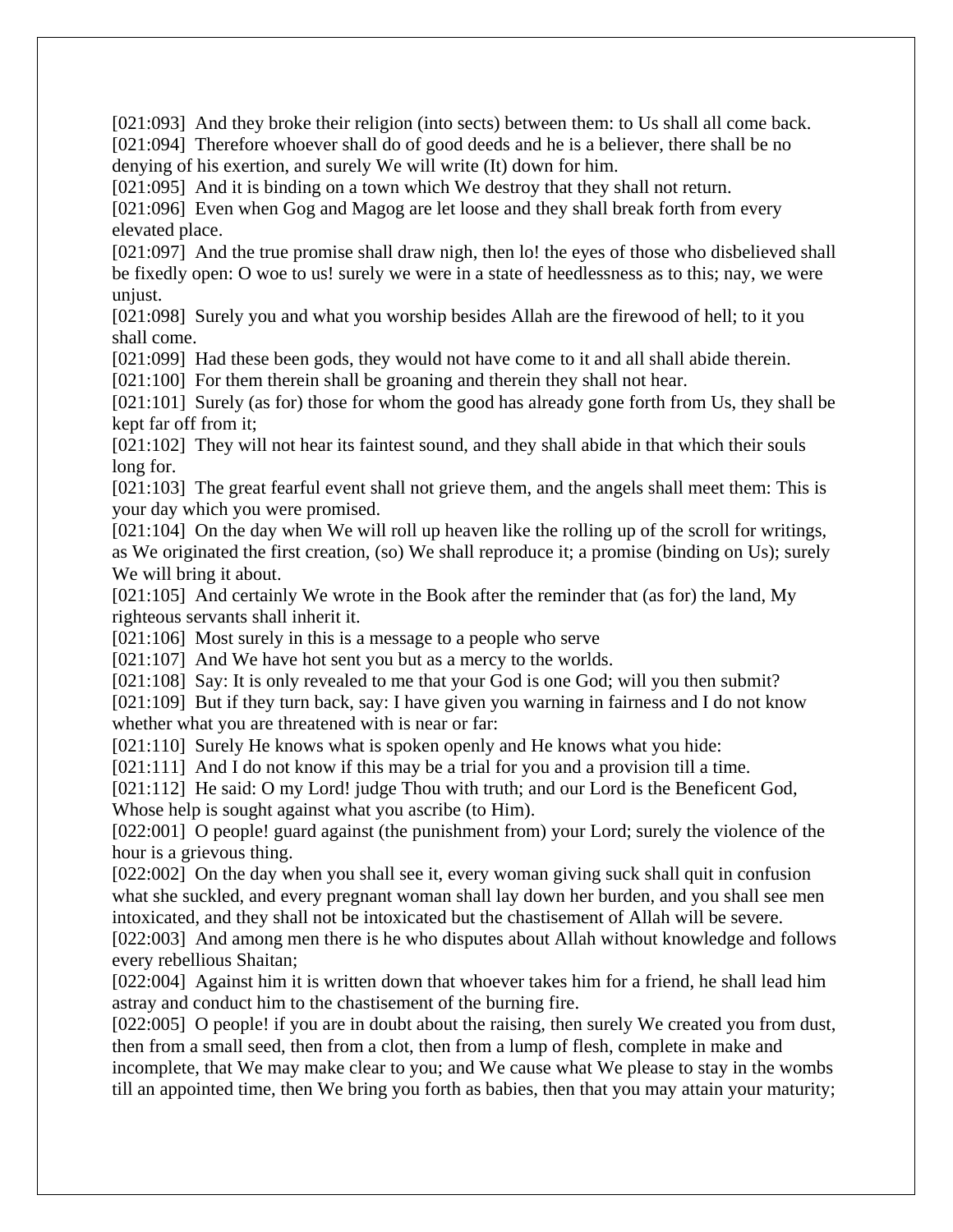and of you is he who is caused to die, and of you is he who is brought back to the worst part of life, so that after having knowledge he does not know anything; and you see the earth sterile land, but when We send down on it the water, it stirs and swells and brings forth of every kind a beautiful herbage.

[022:006] This is because Allah is the Truth and because He gives life to the dead and because He has power over all things

[022:007] And because the hour is coming, there is no doubt about it; and because Allah shall raise up those who are in the graves.

[022:008] And among men there is he who disputes about Allah without knowledge and without guidance and without an illuminating book,

[022:009] Turning away haughtily that he may lead (others) astray from the way of Allah; for him is disgrace in this world, and on the day of resurrection We will make him taste the punishment of burning:

[022:010] This is due to what your two hands have sent before, and because Allah is not in the least unjust to the servants.

[022:011] And among men is he who serves Allah (standing) on the verge, so that if good befalls him he is satisfied therewith, but if a trial afflict him he turns back headlong; he loses this world as well as the hereafter; that is a manifest loss.

[022:012] He calls besides Allah upon that which does not harm him and that which does not profit him, that is the great straying.

[022:013] He calls upon him whose harm is nearer than his profit; evil certainly is the guardian and evil certainly is the associate.

[022:014] Surely Allah will cause those who believe and do good deeds to enter gardens beneath which rivers flow, surely Allah does what He pleases.

[022:015] Whoever thinks that Allah will not assist him in this life and the hereafter, let him stretch a rope to the ceiling, then let him cut (it) off, then let him see if his struggle will take away that at which he is enraged.

[022:016] And thus have We revealed it, being clear arguments, and because Allah guides whom He intends.

[022:017] Surely those who believe and those who are Jews and the Sabeans and the Christians and the Magians and those who associate (others with Allah) -- surely Allah will decide between them on the day of resurrection; surely Allah is a witness over all things.

[022:018] Do you not see that Allah is He, Whom obeys whoever is in the heavens and whoever is in the earth, and the sun and the moon and the stars, and the mountains and the trees, and the animals and many of the people; and many there are against whom chastisement has become necessary; and whomsoever Allah abases, there is none who can make him honorable; surely Allah does what He pleases.

[022:019] These are two adversaries who dispute about their Lord; then (as to) those who disbelieve, for them are cut out garments of fire, boiling water shall be poured over their heads. [022:020] With it shall be melted what is in their bellies and (their) skins as well.

[022:021] And for them are whips of iron.

[022:022] Whenever they will desire to go forth from it, from grief, they shall be turned back into it, and taste the chastisement of burning.

[022:023] Surely Allah will make those who believe and do good deeds enter gardens beneath which rivers flow; they shall be adorned therein with bracelets of gold and (with) pearls, and their garments therein shall be of silk.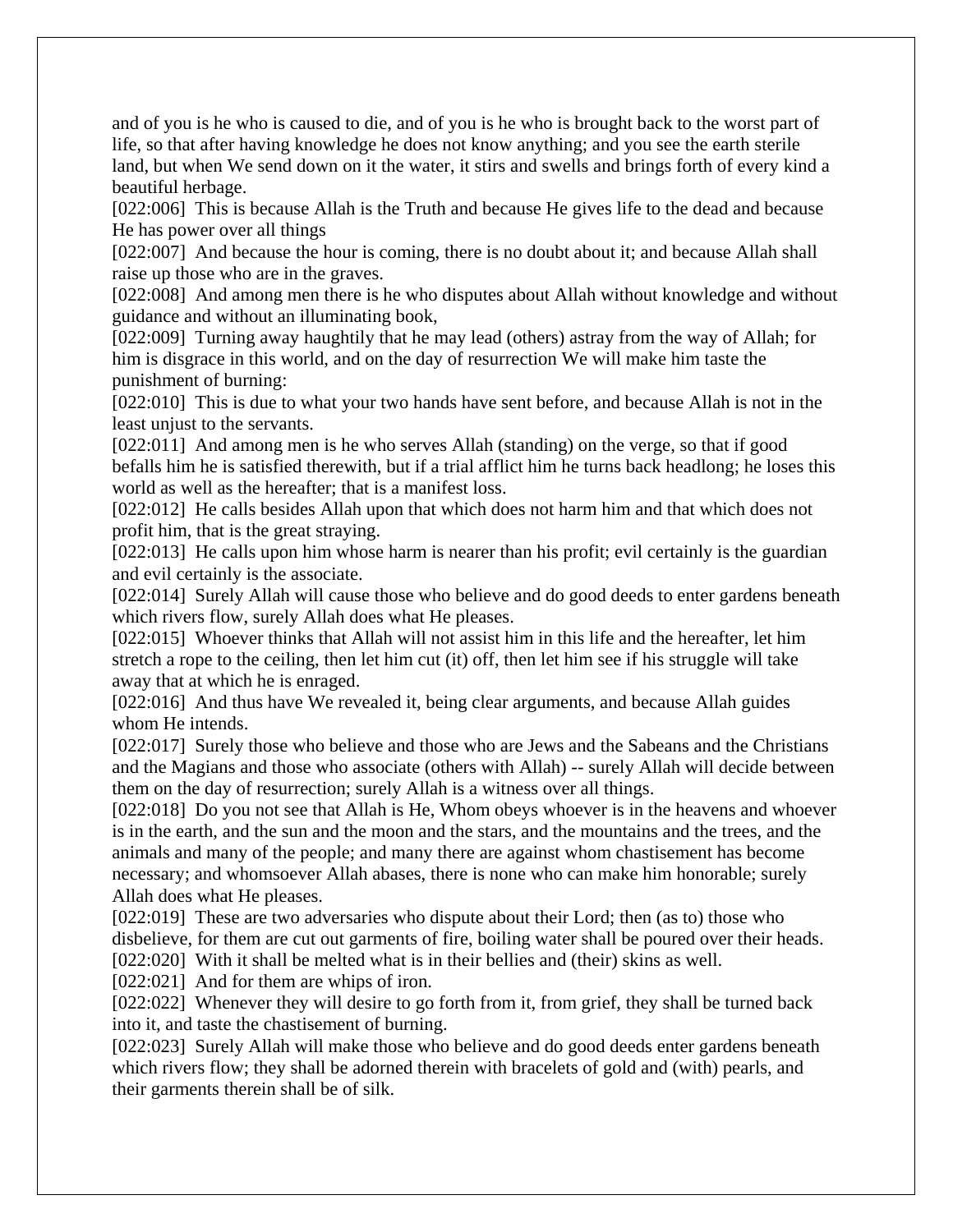[022:024] And they are guided to goodly words and they are guided into the path of the Praised One.

[022:025] Surely (as for) those who disbelieve, and hinder (men) from Allah's way and from the Sacred Mosque which We have made equally for all men, (for) the dweller therein and (for) the visitor, and whoever shall incline therein to wrong unjustly, We will make him taste of a painful chastisement.

[022:026] And when We assigned to Ibrahim the place of the House, saying: Do not associate with Me aught, and purify My House for those who make the circuit and stand to pray and bow and prostrate themselves.

[022:027] And proclaim among men the Pilgrimage: they will come to you on foot and on every lean camel, coming from every remote path,

[022:028] That they may witness advantages for them and mention the name of Allah during stated days over what He has given them of the cattle quadrupeds, then eat of them and feed the distressed one, the needy.

[022:029] Then let them accomplish their needful acts of shaving and cleansing, and let them fulfil their vows and let them go round the Ancient House.

[022:030] That (shall be so); and whoever respects the sacred ordinances of Allah, it is better for him with his Lord; and the cattle are made lawful for you, except that which is recited to you, therefore avoid the uncleanness of the idols and avoid false words,

[022:031] Being upright for Allah, not associating aught with Him and whoever associates (others) with Allah, it is as though he had fallen from on high, then the birds snatch him away or the wind carries him off to a far-distant place.

[022:032] That (shall be so); and whoever respects the signs of Allah, this surely is (the outcome) of the piety of hearts.

[022:033] You have advantages in them till a fixed time, then their place of sacrifice is the Ancient House.

[022:034] And to every nation We appointed acts of devotion that they may mention the name of Allah on what He has given them of the cattle quadrupeds; so your God is One God, therefore to Him should you submit, and give good news to the humble,

[022:035] (To) those whose hearts tremble when Allah is mentioned, and those who are patient under that which afflicts them, and those who keep up prayer, and spend (benevolently) out of what We have given them.

[022:036] And (as for) the camels, We have made them of the signs of the religion of Allah for you; for you therein is much good; therefore mention the name of Allah on them as they stand in a row, then when they fall down eat of them and feed the poor man who is contented and the beggar; thus have We made them subservient to you, that you may be grateful.

[022:037] There does not reach Allah their flesh nor their blood, but to Him is acceptable the guarding (against evil) on your part; thus has He made them subservient to you, that you may magnify Allah because He has guided you aright; and give good news to those who do good (to others).

[022:038] Surely Allah will defend those who believe; surely Allah does not love any one who is unfaithful, ungrateful.

[022:039] Permission (to fight) is given to those upon whom war is made because they are oppressed, and most surely Allah is well able to assist them;

[022:040] Those who have been expelled from their homes without a just cause except that they say: Our Lord is Allah. And had there not been Allah's repelling some people by others, certainly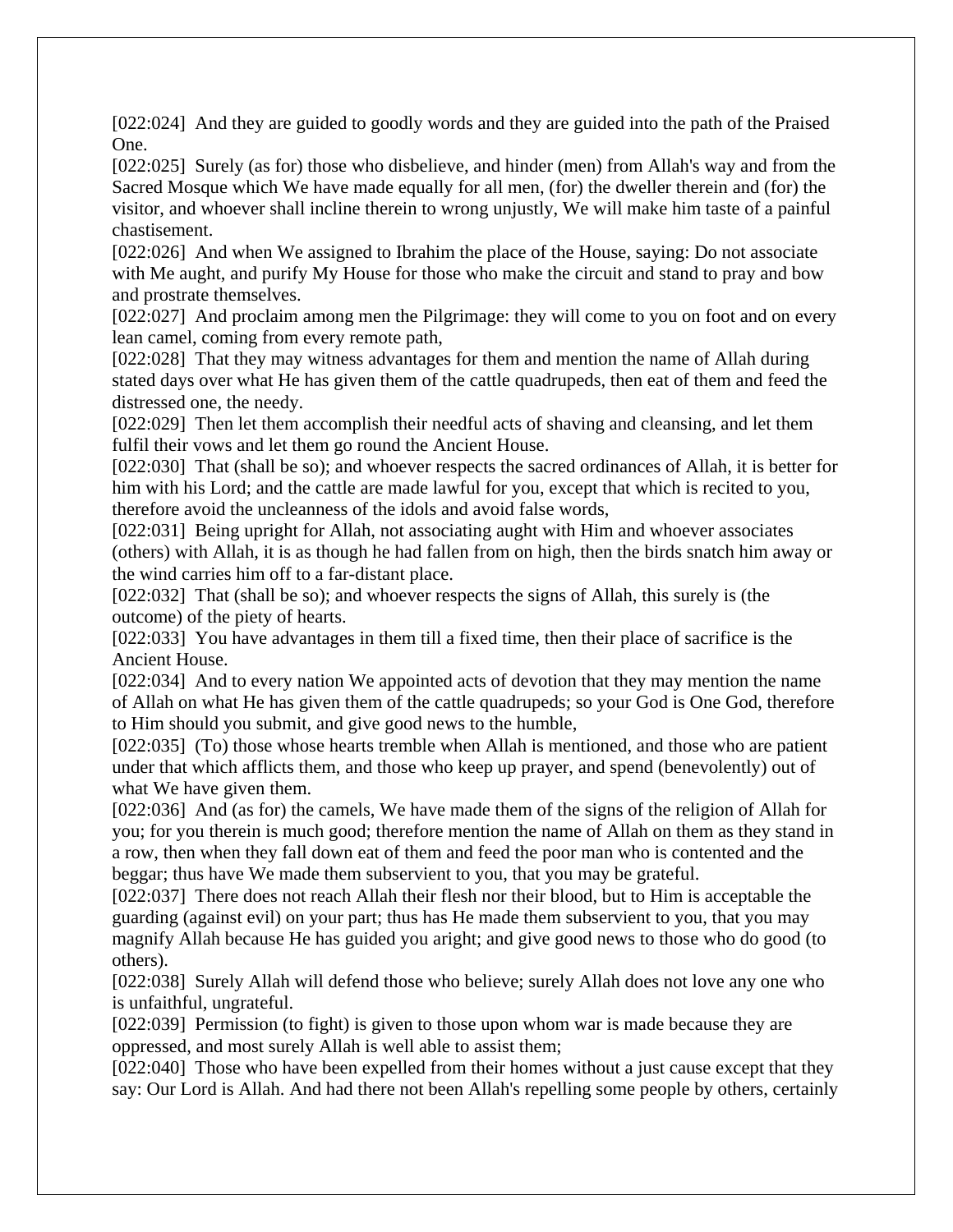there would have been pulled down cloisters and churches and synagogues and mosques in which Allah's name is much remembered; and surely Allah will help him who helps His cause; most surely Allah is Strong, Mighty.

[022:041] Those who, should We establish them in the land, will keep up prayer and pay the poor-rate and enjoin good and forbid evil; and Allah's is the end of affairs.

[022:042] And if they reject you, then already before you did the people of Nuh and Ad and Samood reject (prophets).

[022:043] And the people of Ibrahim and the people of Lut,

[022:044] As well as those of Madyan and Musa (too) was rejected, but I gave respite to the unbelievers, then did I overtake them, so how (severe) was My disapproval.

[022:045] So how many a town did We destroy while it was unjust, so it was fallen down upon its roofs, and (how many a) deserted well and palace raised high.

[022:046] Have they not travelled in the land so that they should have hearts with which to understand, or ears with which to hear? For surely it is not the eyes that are blind, but blind are the hearts which are in the breasts.

[022:047] And they ask you to hasten on the punishment, and Allah will by no means fail in His promise, and surely a day with your Lord is as a thousand years of what you number.

[022:048] And how many a town to which I gave respite while it was unjust, then I overtook it, and to Me is the return.

[022:049] Say: O people! I am only a plain warner to you.

[022:050] Then (as for) those who believe and do good, they shall have forgiveness and an honorable sustenance.

[022:051] And (as for) those who strive to oppose Our communications, they shall be the inmates of the flaming fire.

[022:052] And We did not send before you any apostle or prophet, but when he desired, the Shaitan made a suggestion respecting his desire; but Allah annuls that which the Shaitan casts, then does Allah establish His communications, and Allah is Knowing, Wise,

[022:053] So that He may make what the Shaitan casts a trial for those in whose hearts is disease and those whose hearts are hard; and most surely the unjust are in a great opposition, [022:054] And that those who have been given the knowledge may know that it is the truth from your Lord, so they may believe in it and their hearts may be lowly before it; and most surely Allah is the Guide of those who believe into a right path.

[022:055] And those who disbelieve shall not cease to be in doubt concerning it until the hour overtakes them suddenly, or there comes on them the chastisement of a destructive day.

[022:056] The kingdom on that day shall be Allah's; He will judge between them; so those who believe and do good will be in gardens of bliss.

[022:057] And (as for) those who disbelieve in and reject Our communications, these it is who shall have a disgraceful chastisement.

[022:058] And (as for) those who fly in Allah's way and are then slain or die, Allah will most certainly grant them a goodly sustenance, and most surely Allah is the best Giver of sustenance. [022:059] He will certainly cause them to enter a place of entrance which they shall be well pleased with, and most surely Allah is Knowing, Forbearing.

[022:060] That (shall be so); and he who retaliates with the like of that with which he has been afflicted and he has been oppressed, Allah will most certainly aid him; most surely Allah is Pardoning, Forgiving.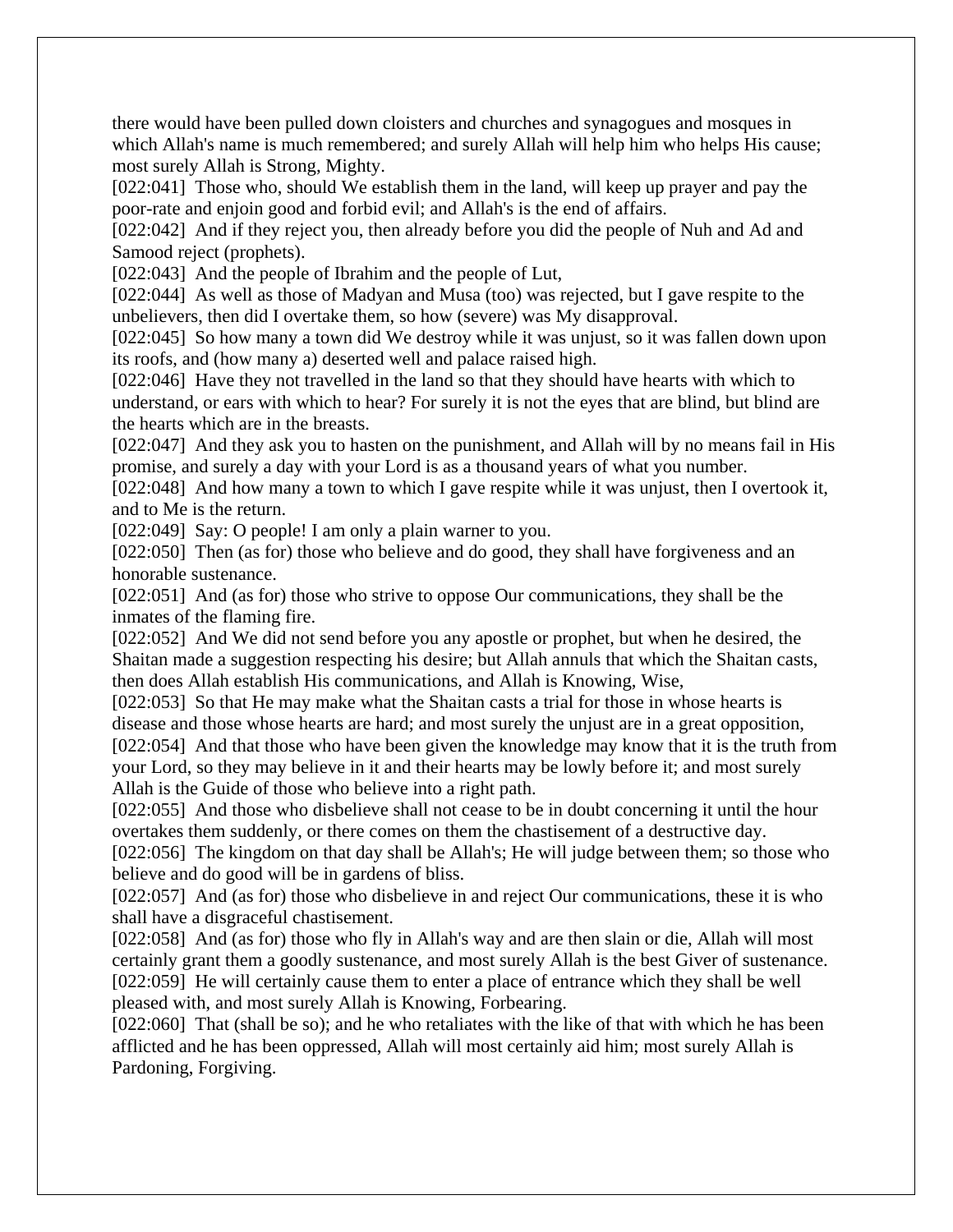[022:061] That is because Allah causes the night to enter into the day and causes the day to enter into the night, and because Allah is Hearing, Seeing.

[022:062] That is because Allah is the Truth, and that what they call upon besides Him -- that is the falsehood, and because Allah is the High, the Great.

[022:063] Do you not see that Allah sends down water from the cloud so the earth becomes green? Surely Allah is Benignant, Aware.

[022:064] His is whatsoever is in the heavens and whatsoever is in the earth; and most surely Allah is the Self-sufficient, the Praised.

[022:065] Do you not see that Allah has made subservient to you whatsoever is in the earth and the ships running in the sea by His command? And He withholds the heaven from falling on the earth except with His permission; most surely Allah is Compassionate, Merciful to men.

[022:066] And He it is Who has brought you to life, then He will cause you to die, then bring you to life (again); most surely man is ungrateful.

[022:067] To every nation We appointed acts of devotion which they observe, therefore they should not dispute with you about the matter and call to your Lord; most surely you are on a right way.

[022:068] And if they contend with you, say: Allah best knows what you do.

[022:069] Allah will judge between you on the day of resurrection respecting that in which you differ.

[022:070] Do you not know that Allah knows what is in the heaven and the earth? Surely this is in a book; surely this is easy to Allah.

[022:071] And they serve besides Allah that for which He has not sent any authority, and that of which they have no knowledge; and for the unjust there shall be no helper.

[022:072] And when Our clear communications are recited to them you will find denial on the faces of those who disbelieve; they almost spring upon those who recite to them Our

communications. Say: Shall I inform you of what is worse than this? The fire; Allah has promised it to those who disbelieve; and how evil the resort!

[022:073] O people! a parable is set forth, therefore listen to it: surely those whom you call upon besides Allah cannot create fly, though they should all gather for it, and should the fly snatch away anything from them, they could not take it back from i weak are the invoker and the invoked.

[022:074] They have not estimated Allah with the estimation that i due to Him; most surely Allah is Strong, Mighty.

[022:075] Allah chooses messengers from among the angels and from among the men; surely Allah is Hearing, Seeing.

[022:076] He knows what is before them and what is behind them and to Allah are all affairs turned back.

[022:077] O you who believe! bow down and prostrate yourselves and serve your Lord, and do good that you may succeed.

[022:078] And strive hard in (the way of) Allah, (such) a striving a is due to Him; He has chosen you and has not laid upon you an hardship in religion; the faith of your father Ibrahim; He named you Muslims before and in this, that the Apostle may be a bearer of witness to you, and you may be bearers of witness to the people; therefore keep up prayer and pay the poor-rate and hold fast by Allah; He is your Guardian; how excellent the Guardian and how excellent the Helper!

[023:001] Successful indeed are the believers,

[023:002] Who are humble in their prayers,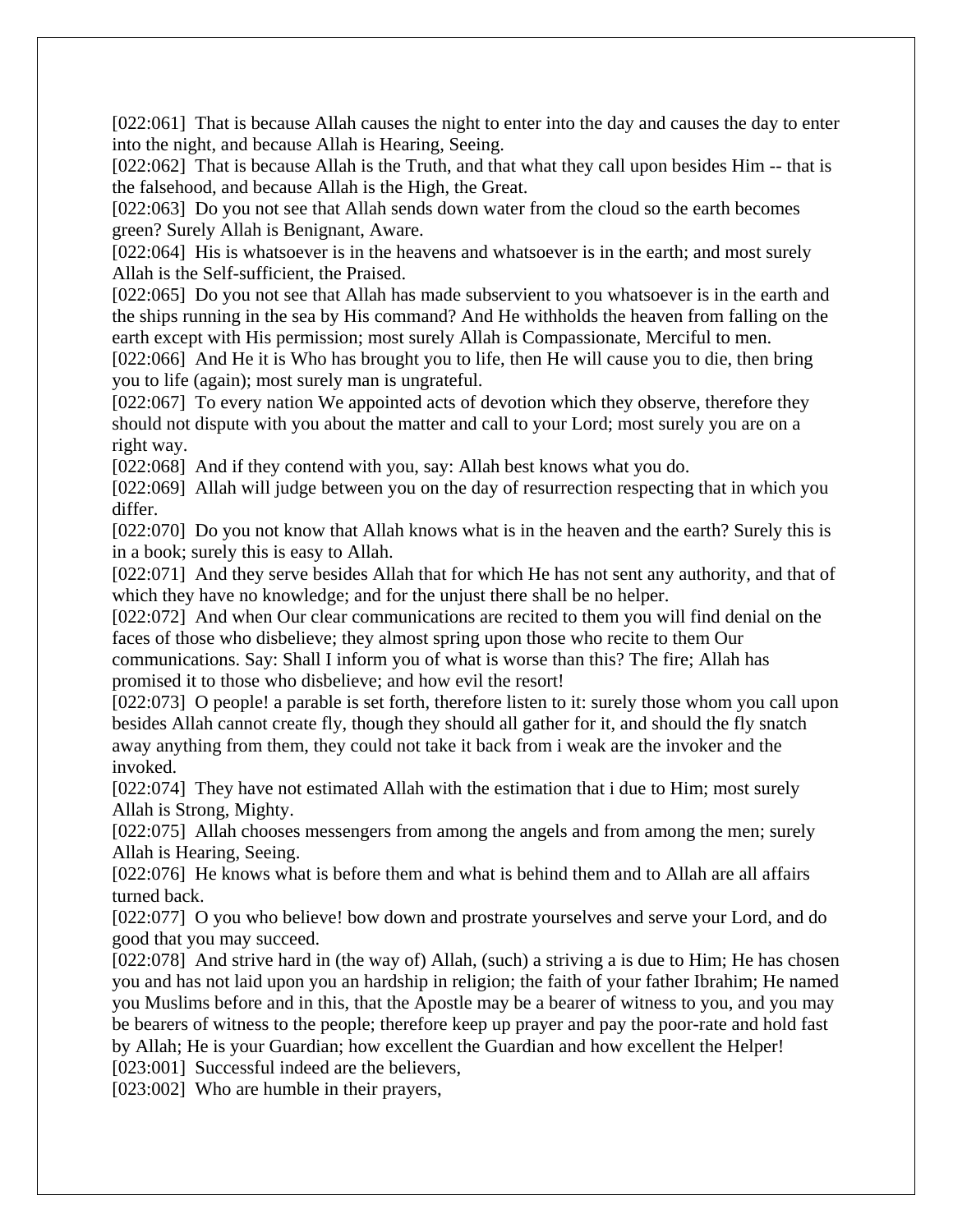[023:003] And who keep aloof from what is vain,

[023:004] And who are givers of poor-rate,

[023:005] And who guard their private parts,

[023:006] Except before their mates or those whom their right hands possess, for they surely are not blameable,

[023:007] But whoever seeks to go beyond that, these are they that exceed the limits;

[023:008] And those who are keepers of their trusts and their covenant,

[023:009] And those who keep a guard on their prayers;

[023:010] These are they who are the heirs,

[023:011] Who shall inherit the Paradise; they shall abide therein.

[023:012] And certainly We created man of an extract of clay,

[023:013] Then We made him a small seed in a firm resting-place,

[023:014] Then We made the seed a clot, then We made the clot a lump of flesh, then We made (in) the lump of flesh bones, then We clothed the bones with flesh, then We caused it to grow into another creation, so blessed be Allah, the best of the creators.

[023:015] Then after that you will most surely die.

[023:016] Then surely on the day of resurrection you shall be raised.

[023:017] And certainly We made above you seven heavens; and never are We heedless of creation.

[023:018] And We send down water from the cloud according to a measure, then We cause it to settle in the earth, and most surely We are able to carry it away.

[023:019] Then We cause to grow thereby gardens of palm trees and grapes for you; you have in them many fruits and from them do you eat;

[023:020] And a tree that grows out of Mount Sinai which produces oil and a condiment for those who eat.

[023:021] And most surely there is a lesson for you in the cattle: We make you to drink of what is in their bellies, and you have in them many advantages and of them you eat,

[023:022] And on them and on the ships you are borne.

[023:023] And certainly We sent Nuh to his people, and he said: O my people! serve Allah, you have no god other than Him; will you not then guard (against evil)?

[023:024] And the chiefs of those who disbelieved from among his people said: He is nothing but a mortal like yourselves who desires that he may have superiority over you, and if Allah had pleased, He could certainly have sent down angels. We have not heard of this among our fathers of yore:

[023:025] He is only a madman, so bear with him for a time.

[023:026] He said: O my Lord! help me against their calling me a liar.

[023:027] So We revealed to him, saying: Make the ark before Our eyes and (according to) Our revelation; and when Our command is given and the valley overflows, take into it of every kind a pair, two, and your followers, except those among them against whom the word has gone forth, and do not speak to Me in respect of those who are unjust; surely they shall be drowned.

[023:028] And when you are firmly seated, you and those with you, in the ark, say: All praise is due to Allah who delivered us from the unjust people:

[023:029] And say: O my Lord! cause me to disembark a blessed alighting, and Thou art the best to cause to alight.

[023:030] Most surely there are signs in this, and most surely We are ever trying (men).

[023:031] Then We raised up after them another generation.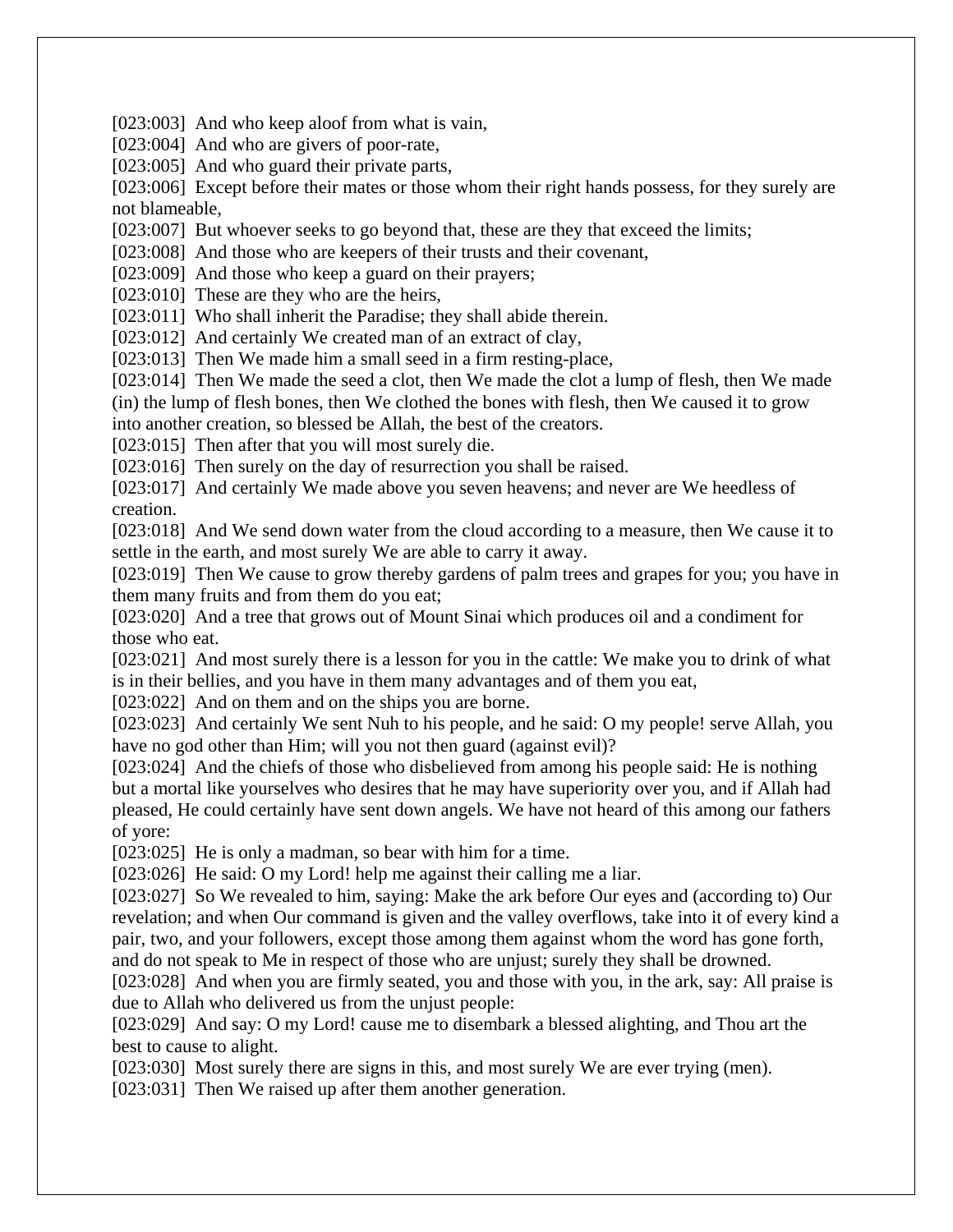[023:032] So We sent among them an apostle from among them, saying: Serve Allah, you have no god other than Him; will you not then guard (against evil)?

[023:033] And the chiefs of his people who disbelieved and called the meeting of the hereafter a lie, and whom We had given plenty to enjoy in this world's life, said: This is nothing but a mortal like yourselves, eating of what you eat from and drinking of what you drink.

[023:034] And if you obey a mortal like yourselves, then most surely you will be losers:

[023:035] What! does he threaten you that when you are dead and become dust and bones that you shall then be brought forth?

[023:036] Far, far is that which you are threatened with.

[023:037] There is naught but our life in this world; we die and we live and we shall not be raised again.

[023:038] He is naught but a man who has forged a lie against Allah, and we are not going to believe in him.

[023:039] He said: O my Lord! help me against their calling me a liar.

[023:040] He said: In a little while they will most certainly be repenting.

[023:041] So the punishment overtook them in justice, and We made them as rubbish; so away with the unjust people.

[023:042] Then We raised after them other generations.

[023:043] No people can hasten on their doom nor can they postpone (it).

[023:044] Then We sent Our apostles one after another; whenever there came to a people their apostle, they called him a liar, so We made some of them follow others and We made them stories; so away with a people who do not believe!

[023:045] Then We sent Musa and his brother Haroun, with Our communications and a clear authority,

[023:046] To Firon and his chiefs, but they behaved haughtily and they were an insolent people.

[023:047] And they said: What! shall we believe in two mortals like ourselves while their people serve us?

[023:048] So they rejected them and became of those who were destroyed.

[023:049] And certainly We gave Musa the Book that they may follow a right direction.

[023:050] And We made the son of Marium and his mother a sign, and We gave them a shelter on a lofty ground having meadows and springs.

[023:051] O apostles! eat of the good things and do good; surely I know what you do.

[023:052] And surely this your religion is one religion and I am your Lord, therefore be careful (of your duty) to Me.

[023:053] But they cut off their religion among themselves into sects, each part rejoicing in that which is with them.

[023:054] Therefore leave them in their overwhelming ignorance till

[023:055] Do they think that by what We aid them with of wealth and children,

[023:056] We are hastening to them of good things? Nay, they do not perceive.

[023:057] Surely they who from fear of their Lord are cautious,

[023:058] And those who believe in the communications of their Lord,

[023:059] And those who do not associate (aught) with their Lord,

[023:060] And those who give what they give. (in alms) while their hearts are full of fear that to their Lord they must return,

[023:061] These hasten to good things and they are foremost in (attaining) them.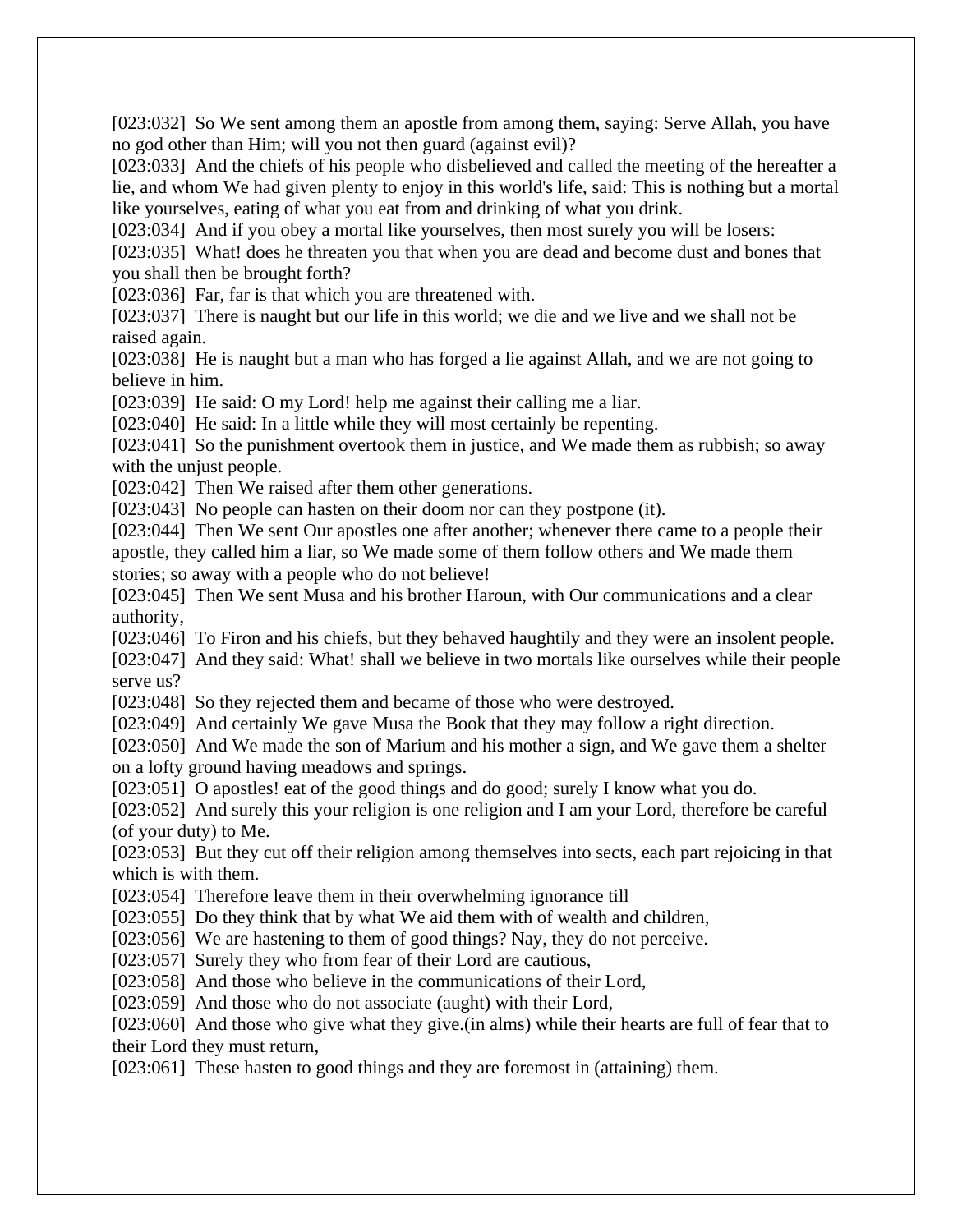[023:062] And We do not lay on any soul a burden except to the extent of its ability, and with Us is a book which speaks the truth, and they shall not be dealt with unjustly.

[023:063] Nay, their hearts are in overwhelming ignorance with respect to it and they have besides this other deeds which they do.

[023:064] Until when We overtake those who lead easy lives among them with punishment, lo! they cry for succor.

[023:065] Cry not for succor this day; surely you shall not be given help from Us.

[023:066] My communications were indeed recited to you, but you used to turn back on your heels,

[023:067] In arrogance; talking nonsense about the Quran, and left him like one telling fables by night.

[023:068] Is it then that they do not ponder over what is said, or is it that there has come to them that which did not come to their fathers of old?

[023:069] Or is it that they have not recognized their Apostle, so that they deny him? [023:070] Or do they say: There is madness in him? Nay! he has brought them the truth, and

most of them are averse from the truth.

[023:071] And should the truth follow their low desires, surely the heavens and the earth and all those who are therein would have perished. Nay! We have brought to them their reminder, but from their reminder they turn aside.

[023:072] Or is it that you ask them a recompense? But the recompense of your Lord is best, and He is the best of those who provide sustenance.

[023:073] And most surely you invite them to a right way.

[023:074] And most surely those who do not believe in the hereafter are deviating from the way.

[023:075] And if We show mercy to them and remove the distress they have, they would persist in their inordinacy, blindly wandering on.

[023:076] And already We overtook them with chastisement, but they were not submissive to their Lord, nor do they humble themselves.

[023:077] Until when We open upon them a door of severe chastisement, lo! they are in despair at it.

[023:078] And He it is Who made for you the ears and the eyes and the hearts; little is it that you give thanks.

[023:079] And He it is Who multiplied you in the earth, and to Him you shall be gathered.

[023:080] And He it is Who gives life and causes death, and (in) His (control) is the alternation of the night and the day; do you not then understand?

[023:081] Nay, they say the like of what the ancients said:

[023:082] They say: What! When we are dead and become dust and bones, shall we then be raised?

[023:083] Certainly we are promised this, and (so were) our fathers aforetime; this is naught but stories of those of old.

[023:084] Say: Whose is the earth, and whoever is therein, if you know?

[023:085] They will say: Allah's. Say: Will you not then mind?

[023:086] Say: Who is the Lord of the seven heavens and the Lord of the mighty dominion?

[023:087] They will say: (This is) Allah's. Say: Will you not then guard (against evil)?

[023:088] Say: Who is it in Whose hand is the kingdom of all things and Who gives succor, but against Him Succor is not given, if you do but know?

[023:089] They will say: (This is) Allah's. Say: From whence are you then deceived?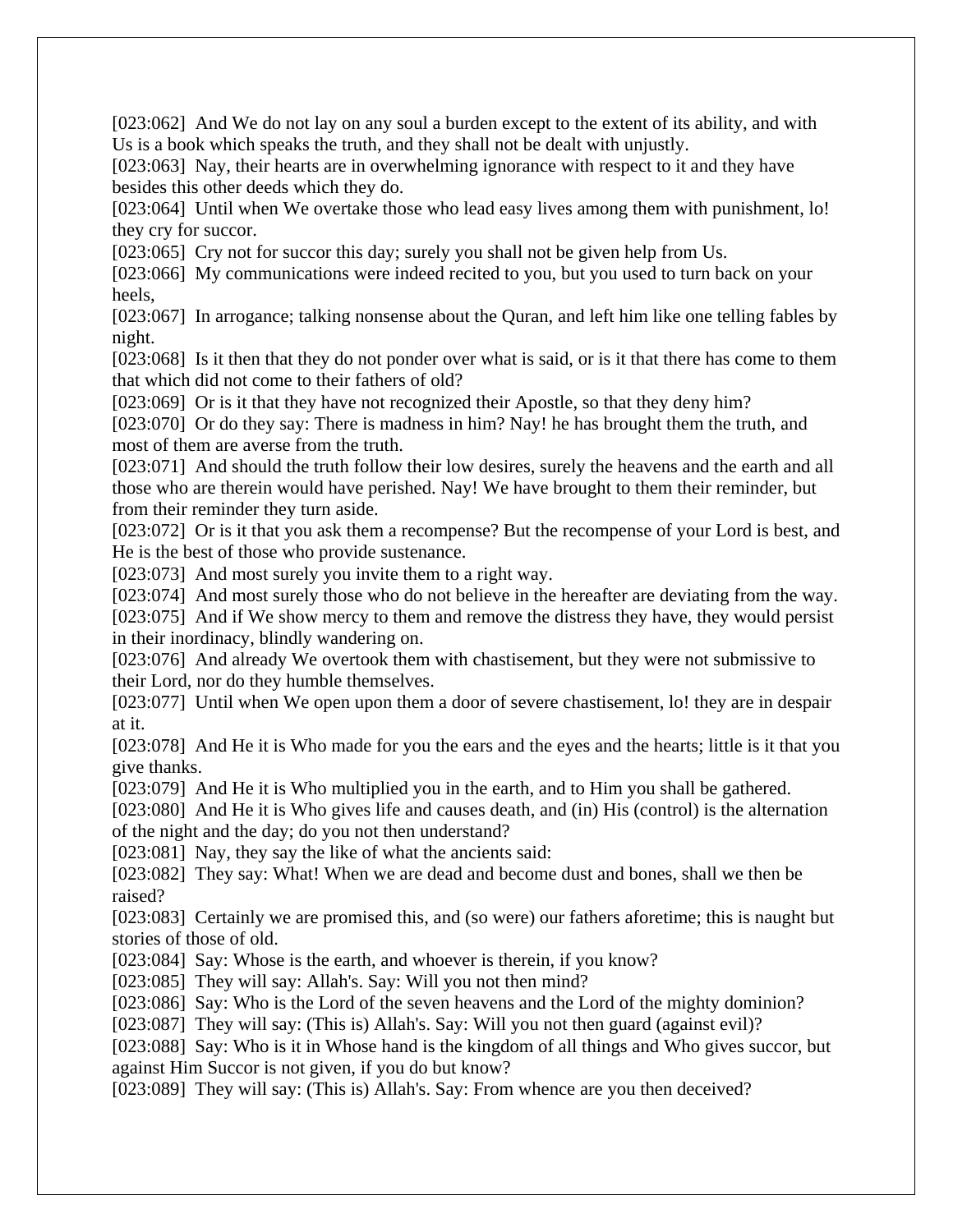[023:090] Nay! We have brought to them the truth, and most surely they are liars.

[023:091] Never did Allah take to Himself a son, and never was there with him any (other) god -- in that case would each god have certainly taken away what he created, and some of them would certainly have overpowered others; glory be to Allah above what they describe!

[023:092] The Knower of the unseen and the seen, so may He be exalted above what they associate (with Him).

[023:093] Say: O my Lord! if Thou shouldst make me see what they are threatened with:

[023:094] My Lord! then place me not with the unjust.

[023:095] And most surely We are well able to make you see what We threaten them with.

[023:096] Repel evil by what is best; We know best what they describe.

[023:097] And say: O my Lord! I seek refuge in Thee from the evil suggestions of the Shaitans; [023:098] And I seek refuge in Thee! O my Lord! from their presence.

[023:099] Until when death overtakes one of them, he says: Send me back, my Lord, send me back;

[023:100] Haply I may do good in that which I have left. By no means! it is a (mere) word that he speaks; and before them is a barrier until the day they are raised.

[023:101] So when the trumpet is blown, there shall be no ties of relationship between them on that day, nor shall they ask of each other.

[023:102] Then as for him whose good deeds are preponderant, these are the successful.

[023:103] And as for him whose good deeds are light, these are they who shall have lost their souls, abiding in hell

[023:104] The fire shall scorch their faces, and they therein shall be in severe affliction.

[023:105] Were not My communications recited to you? But you used to reject them.

[023:106] They shall say: O our Lord! our adversity overcame us and we were an erring people:

[023:107] O our Lord! Take us out of it; then if we return (to evil) surely we shall be unjust.

[023:108] He shall say: Go away into it and speak not to Me;

[023:109] Surely there was a party of My servants who said: O OUI . Lord! we believe, so do Thou forgive us and have mercy on us, and Thou art the best of the Merciful ones.

[023:110] But you took them for a mockery until they made you forget My remembrance and you used to laugh at them.

[023:111] Surely I have rewarded them this day because they were patient, that they are the achievers.

[023:112] He will say: How many years did you tarry in the earth?

[023:113] They will say: We tarried a day or part of a day, but ask those who keep account.

[023:114] He will say: You did tarry but a little -- had you but known (it):

[023:115] What! did you then think that We had created you in vain and that you shall not be returned to Us?

[023:116] So exalted be Allah, the True King; no god is there but He, the Lord of the honorable dominion.

[023:117] And whoever invokes with Allah another god -- he has no proof of this -- his reckoning is only with his Lord; surely the unbelievers shall not be successful.

[023:118] And say: O my Lord! forgive and have mercy, and Thou art the best of the Merciful ones.

[024:001] (This is) a chapter which We have revealed and made obligatory and in which We have revealed clear communications that you may be mindful.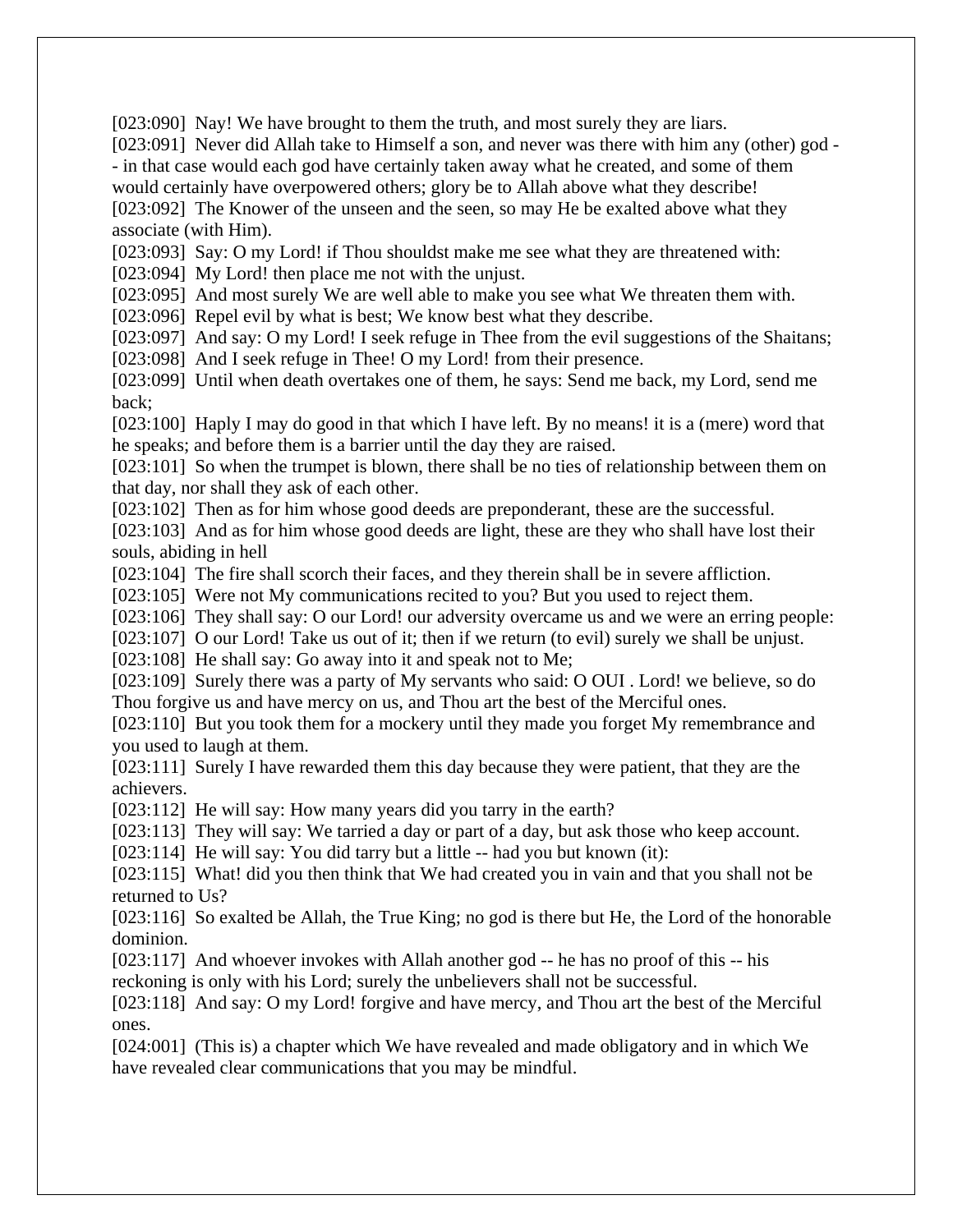[024:002] (As for) the fornicatress and the fornicator, flog each of them, (giving) a hundred stripes, and let not pity for them detain you in the matter of obedience to Allah, if you believe in Allah and the last day, and let a party of believers witness their chastisement.

[024:003] The fornicator shall not marry any but a fornicatress or idolatress, and (as for) the fornicatress, none shall marry her but a fornicator or an idolater; and it is forbidden to the believers.

[024:004] And those who accuse free women then do not bring four witnesses, flog them, (giving) eighty stripes, and do not admit any evidence from them ever; and these it is that are the transgressors,

[024:005] Except those who repent after this and act aright, for surely Allah is Forgiving, Merciful.

[024:006] And (as for) those who accuse their wives and have no witnesses except themselves, the evidence of one of these (should be taken) four times, bearing Allah to witness that he is most surely of the truthful ones.

[024:007] And the fifth (time) that the curse of Allah be on him if he is one of the liars. [024:008] And it shall avert the chastisement from her if she testify four times, bearing Allah to witness that he is most surely one of the liars;

[024:009] And the fifth (time) that the wrath of Allah be on her if he is one of the truthful. [024:010] And were it not for Allah's grace upon you and His mercy -- and that Allah is Oftreturning (to mercy), Wise!

[024:011] Surely they who concocted the lie are a party from among you. Do not regard it an evil to you; nay, it is good for you. Every man of them shall have what he has earned of sin; and (as for) him who took upon himself the main part thereof, he shall have a grievous chastisement. [024:012] Why did not the believing men and the believing women, when you heard it, think well of their own people, and say: This is an evident falsehood?

[024:013] Why did they not bring four witnesses of it? But as they have not brought witnesses they are liars before Allah.

[024:014] And were it not for Allah's grace upon you and His mercy in this world and the hereafter, a grievous chastisement would certainly have touched you on account of the discourse which you entered into.

[024:015] When you received it with your tongues and spoke with your mouths what you had no knowledge of, and you deemed it an easy matter while with Allah it was grievous.

[024:016] And why did you not, when you heard it, say: It does not beseem us that we should talk of it; glory be to Thee! this is a great calumny?

[024:017] Allah admonishes you that you should not return to the like of it ever again if you are believers.

[024:018] And Allah makes clear to you the communications; and Allah is Knowing, Wise. [024:019] Surely (as for) those who love that scandal should circulate respecting those who believe, they shall have a grievous chastisement in this world and the hereafter; and Allah knows, while you do not know.

[024:020] And were it not for Allah's grace on you and His mercy, and that Allah is Compassionate, Merciful.

[024:021] O you who believe! do not follow the footsteps of the Shaitan, and whoever follows the footsteps of the Shaitan, then surely he bids the doing of indecency and evil; and were it not for Allah's grace upon you and His mercy, not one of you would have ever been pure, but Allah purifies whom He pleases; and Allah is Hearing, Knowing.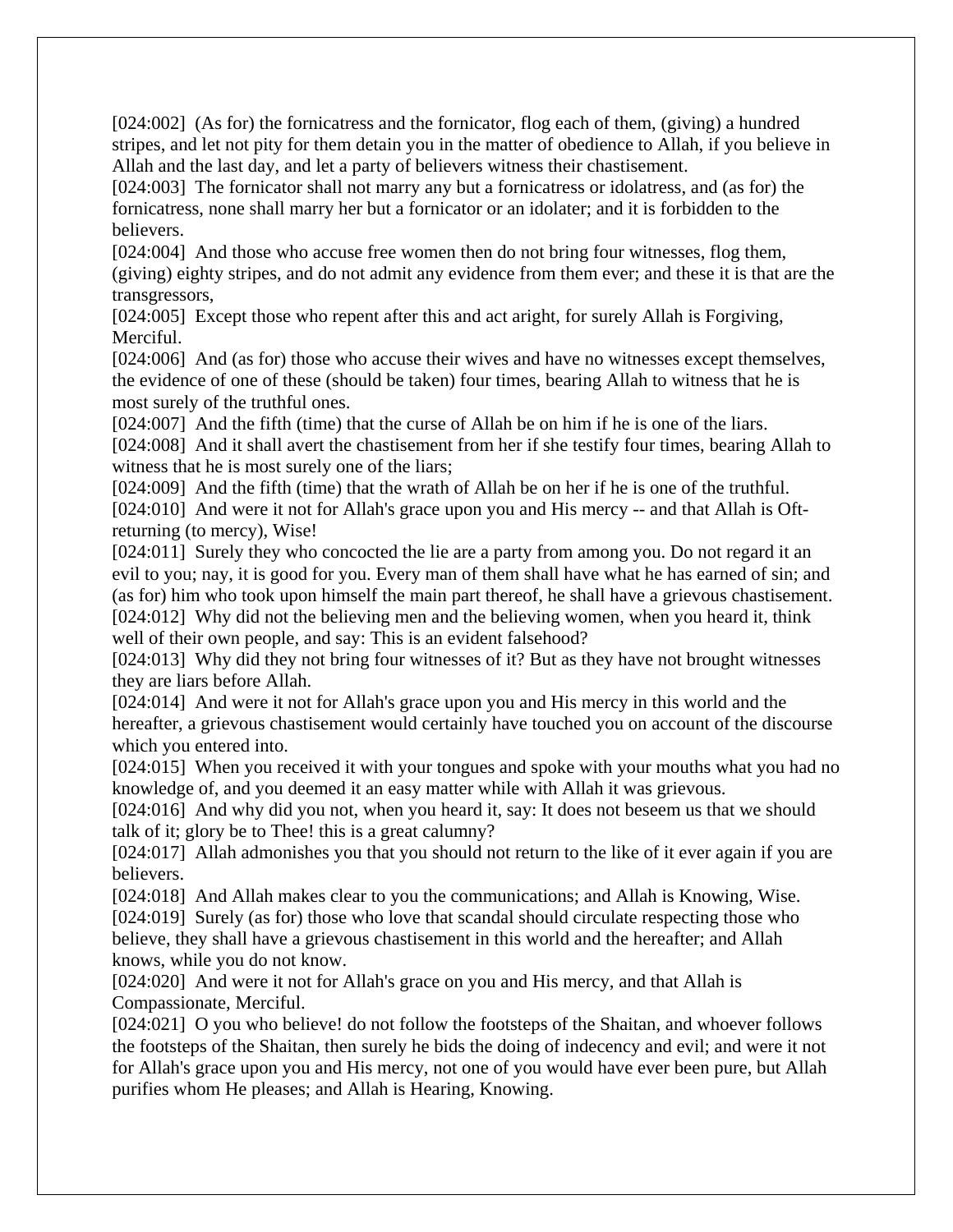[024:022] And let not those of you who possess grace and abundance swear against giving to the near of kin and the poor and those who have fled in Allah's way, and they should pardon and turn away. Do you not love that Allah should forgive you? And Allah is Forgiving, Merciful.

[024:023] Surely those who accuse chaste believing women, unaware (of the evil), are cursed in this world and the hereafter, and they shall have a grievous chastisement.

[024:024] On the day when their tongues and their hands and their feet shall bear witness against them as to what they did.

[024:025] On that day Allah will pay back to them in full their just reward, and they shall know that Allah is the evident Truth.

[024:026] Bad women .are for bad men and bad men are for bad women. Good women are for good men and good men are for good women

[024:027] O you who believe! Do not enter houses other than your own houses until you have asked permission and saluted their inmates; this is better for you, that you may be mindful. [024:028] But if you do not find any one therein, then do not enter them until permission is given to you; and if it is said to you: Go back, then go back; this is purer for you; and Allah is Cognizant of what you do.

[024:029] It is no sin in you that you enter uninhabited houses wherein you have your necessaries; and Allah knows what you do openly and what you hide.

[024:030] Say to the believing men that they cast down their looks and guard their private parts; that is purer for them; surely Allah is Aware of what they do.

[024:031] And say to the believing women that they cast down their looks and guard their private parts and do not display their ornaments except what appears thereof, and let them wear their head-coverings over their bosoms, and not display their ornaments except to their husbands or their fathers, or the fathers of their husbands, or their sons, or the sons of their husbands, or their brothers, or their brothers' sons, or their sisters' sons, or their women, or those whom their right hands possess, or the male servants not having need (of women), or the children who have not attained knowledge of what is hidden of women; and let them not strike their feet so that what they hide of their ornaments may be known; and turn to Allah all of you, O believers! so that you may be successful.

[024:032] And marry those among you who are single and those who are fit among your male slaves and your female slaves; if they are needy, Allah will make them free from want out of His grace; and Allah is Ample-giving, Knowing.

[024:033] And let those who do not find the means to marry keep chaste until Allah makes them free from want out of His grace. And (as for) those who ask for a writing from among those whom your right hands possess, give them the writing if you know any good in them, and give them of the wealth of Allah which He has given you; and do not compel your slave girls to prostitution, when they desire to keep chaste, in order to seek the frail good of this world's life; and whoever compels them, then surely after their compulsion Allah is Forgiving, Merciful. [024:034] And certainly We have sent to you clear communications and a description of those who have passed away before you, and an admonition to those who guard (against evil). [024:035] Allah is the light of the heavens and the earth; a likeness of His light is as a niche in which is a lamp, the lamp is in a glass, (and) the glass is as it were a brightly shining star, lit from a blessed olive-tree, neither eastern nor western, the oil whereof almost gives light though fire touch it not -- light upon light -- Allah guides to His light whom He pleases, and Allah sets forth parables for men, and Allah is Cognizant of all things.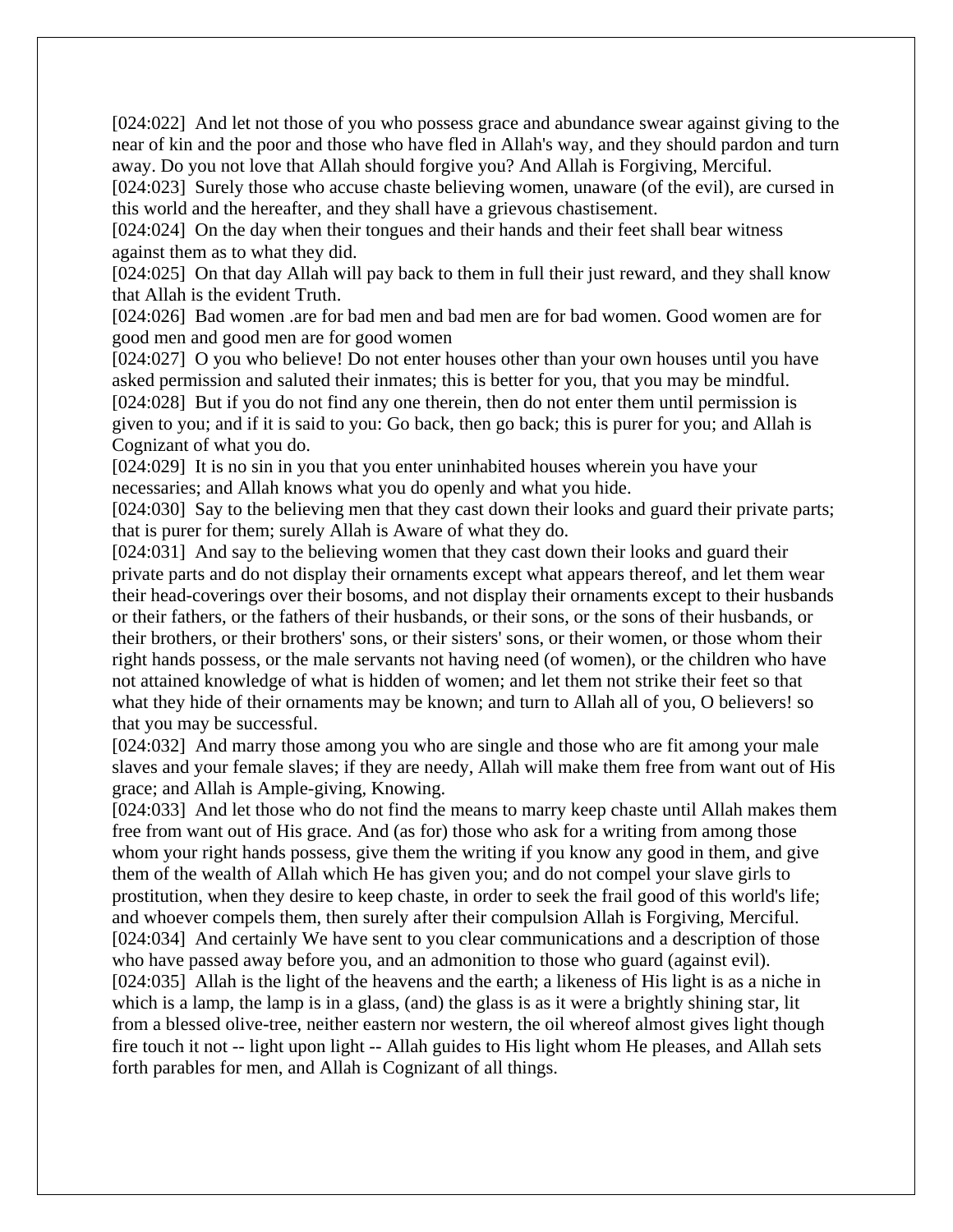[024:036] In houses which Allah has permitted to be exalted and that His name may be remembered in them; there glorify Him therein in the mornings and the evenings,

[024:037] Men whom neither merchandise nor selling diverts from the remembrance of Allah and the keeping up of prayer and the giving of poor-rate; they fear a day in which the hearts and eyes shall turn about;

[024:038] That Allah may give them the best reward of what they have done, and give them more out of His grace; and Allah gives sustenance to whom He pleases without measure. [024:039] And (as for) those who disbelieve, their deeds are like the mirage in a desert, which the thirsty man deems to be water; until when he comes to it he finds it to be naught, and there he finds Allah, so He pays back to him his reckoning in full; and Allah is quick in reckoning; [024:040] Or like utter darkness in the deep sea: there covers it a wave above which is another wave, above which is a cloud, (layers of) utter darkness one above another; when he holds out his hand, he is almost unable to see it; and to whomsoever Allah does not give light, he has no light.

[024:041] Do you not see that Allah is He Whom do glorify all those who are in the heavens and the earth, and the (very) birds with expanded wings? He knows the prayer of each one and its glorification, and Allah is Cognizant of what they do.

[024:042] And Allah's is the kingdom of the heavens and the earth, and to Allah is the eventual coming.

[024:043] Do you not see that Allah drives along the clouds, then gathers them together, then piles them up, so that you see the rain coming forth from their midst? And He sends down of the clouds that are (like) mountains wherein is hail, afflicting therewith whom He pleases and turning it away from whom He pleases; the flash of His lightning almost takes away the sight. [024:044] Allah turns over the night and the day; most surely there is a lesson in this for those who have sight.

[024:045] And Allah has created from water every living creature: so of them is that which walks upon its belly, and of them is that which walks upon two feet, and of them is that which walks upon four; Allah creates what He pleases; surely Allah has power over all things.

[024:046] Certainly We have revealed clear communications, and Allah guides whom He pleases to the right way.

[024:047] And they say: We believe in Allah and in the apostle and we obey; then a party of them turn back after this, and these are not believers.

[024:048] And when they are called to Allah and His Apostle that he may judge between them, lo! a party of them turn aside.

[024:049] And if the truth be on their side, they come to him quickly, obedient.

[024:050] Is there in their hearts a disease, or are they in doubt, or do they fear that Allah and His Apostle will act wrongfully towards them? Nay! they themselves are the unjust.

[024:051] The response of the believers, when they are invited to Allah and His Apostle that he may judge between them, is only to say: We hear and we obey; and these it is that are the successful.

[024:052] And he who obeys Allah and His Apostle, and fears Allah, and is careful of (his duty to) Him, these it is that are the achievers.

[024:053] And they swear by Allah with the most energetic of their oaths that if you command them they would certainly go forth. Say: Swear not; reasonable obedience (is desired); surely Allah is aware of what you do.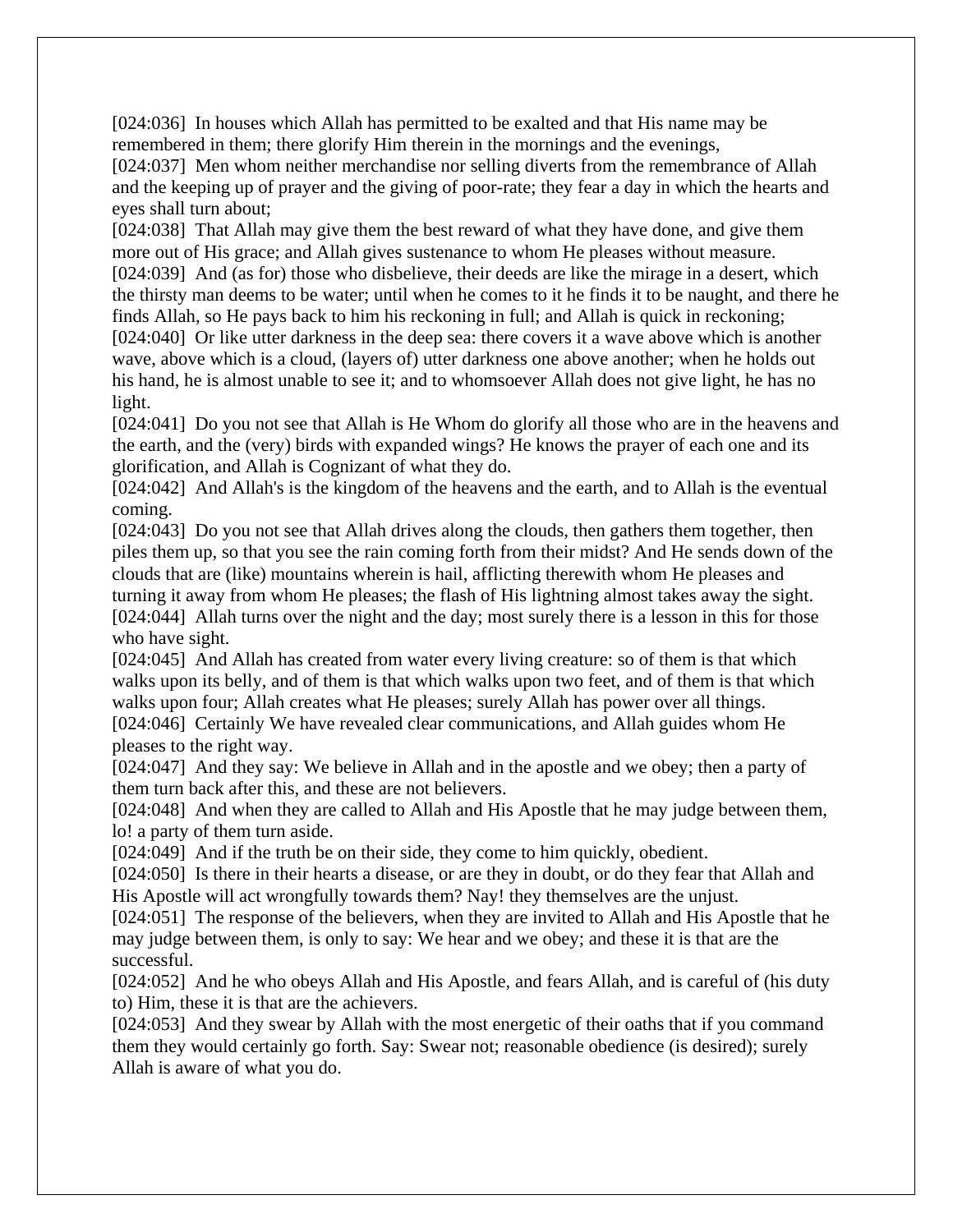[024:054] Say: Obey Allah and obey the Apostle; but if you turn back, then on him rests that which is imposed on him and on you rests that which is imposed on you; and if you obey him, you are on the right way; and nothing rests on the Apostle but clear delivering (of the message). [024:055] Allah has promised to those of you who believe and do good that He will most certainly make them rulers in the earth as He made rulers those before them, and that He will most certainly establish for them their religion which He has chosen for them, and that He will most certainly, after their fear, give them security in exchange; they shall serve Me, not associating aught with Me; and whoever is ungrateful after this, these it is who are the. transgressors.

[024:056] And keep up prayer and pay the poor-rate and obey the Apostle, so that mercy may be shown to you.

[024:057] Think not that those who disbelieve shall escape in the earth, and their abode is the fire; and certainly evil is the resort!

[024:058] O you who believe! let those whom your right hands possess and those of you who have not attained to puberty ask permission of you three times; before the morning prayer, and when you put off your clothes at midday in summer, and after the prayer of the nightfall; these are three times of privacy for you; neither is it a sin for you nor for them besides these, some of you must go round about (waiting) upon others; thus does Allah make clear to you the communications, and Allah is Knowing, Wise.

[024:059] And when the children among you have attained to puberty, let them seek permission as those before them sought permission; thus does Allah make clear to you His communications, and Allah is knowing, Wise.

[024:060] And (as for) women advanced in years who do not hope for a marriage, it is no sin for them if they put off their clothes without displaying their ornaments; and if they restrain themselves it is better for them; and Allah is Hearing, Knowing.

[024:061] There is no blame on the blind man, nor is there blame on the lame, nor is there blame on the sick, nor on yourselves that you eat from your houses, or your fathers' houses or your mothers' houses, or your brothers' houses, or your sisters' houses, or your paternal uncles' houses, or your paternal aunts' houses, or your maternal uncles' houses, or your maternal aunts' houses, or what you possess the keys of, or your friends' (houses). It is no sin in you that you eat together or separately. So when you enter houses, greet your people with a salutation from Allah, blessed (and) goodly; thus does Allah make clear to you the communications that you may understand. [024:062] Only those are believers who believe in Allah and His Apostle, and when they are with him on a momentous affair they go not away until they have asked his permission; surely they who ask your permission are they who believe in Allah and His Apostle; so when they ask your permission for some affair of theirs, give permission to whom you please of them and ask forgiveness for them from Allah; surely Allah is Forgiving, Merciful.

[024:063] Do not hold the Apostle's calling (you) among you to be like your calling one to the other; Allah indeed knows those who steal away from among you, concealing themselves; therefore let those beware who go against his order lest a trial afflict them or there befall them a painful chastisement.

[024:064] Now surely Allah's is whatever is in the heavens and the earth; He knows indeed that to which you are conforming yourselves; and on the day on which they are returned to Him He will inform them of what they did; and Allah is Cognizant of all things.

[025:001] Blessed is He Who sent down the Furqan upon His servant that he may be a warner to the nations;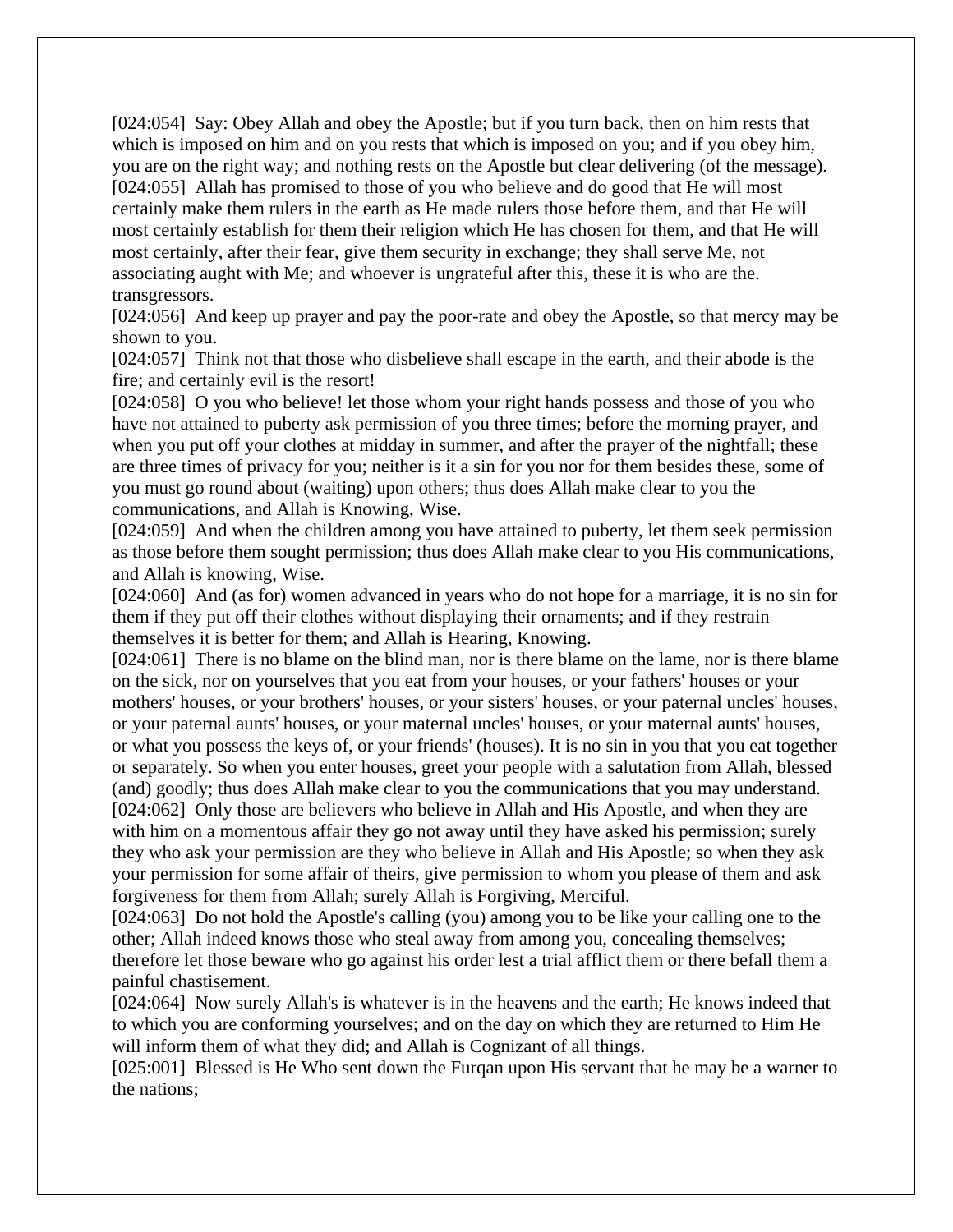[025:002] He, Whose is the kingdom of the heavens and the earth, and Who did not take to Himself a son, and Who has no associate in the kingdom, and Who created everything, then ordained for it a measure.

[025:003] And they have taken besides Him gods, who do not create anything while they are themselves created, and they control not for themselves any harm or profit, and they control not death nor life, nor raising (the dead) to life.

[025:004] And those who disbelieve say: This is nothing but a lie which he has forged, and other people have helped him at it; so indeed they have done injustice and (uttered) a falsehood.

[025:005] And they say: The stories of the ancients -- he has got them written -- so these are read out to him morning and evening.

[025:006] Say: He has revealed it Who knows the secret in the heavens and the earth; surely He is ever Forgiving, Merciful.

[025:007] And they say: What is the matter with this Apostle that he eats food and goes about in the markets; why has not an angel been sent down to him, so that he should have been a warner with him?

[025:008] Or (why is not) a treasure sent down to him, or he is made to have a garden from which he should eat? And the unjust say: You do not follow any but a man deprived of reason. [025:009] See what likenesses do they apply to you, so they have gone astray, therefore they shall not be able to find a way.

[025:010] Blessed is He Who, if He please, will give you what is better than this, gardens beneath which rivers flow, and He will give you palaces.

[025:011] But they reject the hour, and We have prepared a burning fire for him who rejects the hour.

[025:012] When it shall come into their sight from a distant place, they shall hear its vehement raging and roaring.

[025:013] And when they are cast into a narrow place in it, bound, they shall there call out for destruction.

[025:014] Call not this day for one destruction, but call for destructions many.

[025:015] Say: Is this better or the abiding garden which those who guard (against evil) are promised? That shall be a reward and a resort for them.

[025:016] They shall have therein what they desire abiding (in it); it is a promise which it is proper to be prayed for from your Lord.

[025:017] And on the day when He shall gather them, and whatever they served besides Allah, He shall say: Was it you who led astray these My servants, or did they themselves go astray from the path?

[025:018] They shall say: Glory be to Thee; it was not beseeming for us that we should take any guardians besides Thee, but Thou didst make them and their fathers to enjoy until they forsook the reminder, and they were a people in perdition,

[025:019] So they shall indeed give you the lie in what you say, then you shall not be able to ward off or help, and whoever among you is unjust, We will make him taste a great chastisement.

[025:020] And We have not sent before you any messengers but they most surely ate food and went about in the markets; and We have made some of you a trial for others; will you bear patiently? And your Lord is ever Seeing.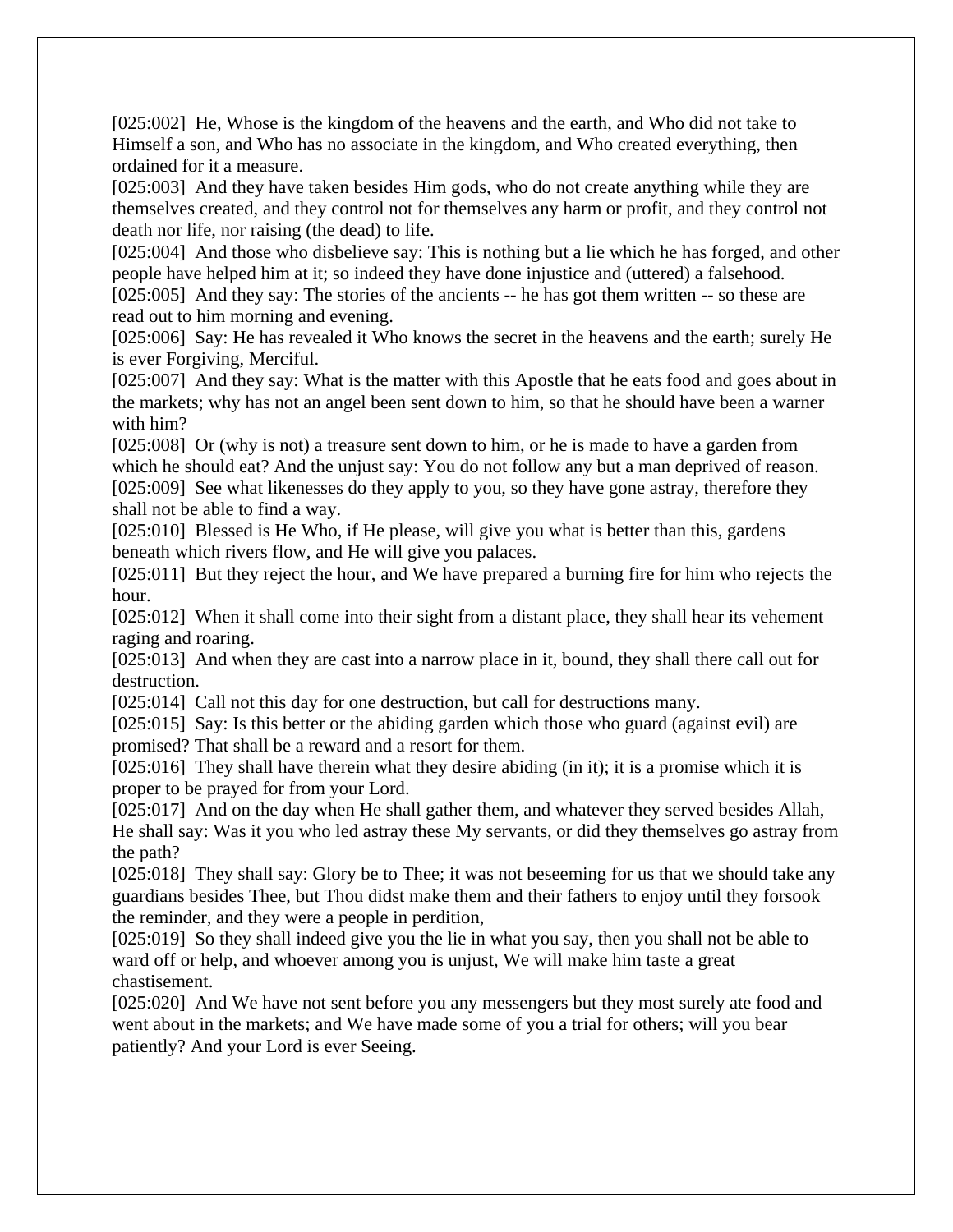[025:021] And those who do not hope for Our meeting, say: Why have not angels been sent down upon us, or (why) do we not see our Lord? Now certainly they are too proud of themselves and have revolted in great revolt.

[025:022] On the day when they shall see the angels, there shall be no joy on that day for the guilty, and they shall say: It is a forbidden thing totally prohibited.

[025:023] And We will proceed to what they have done of deeds, so We shall render them as scattered floating dust.

[025:024] The dwellers of the garden shall on that day be in a better abiding-place and a better resting-place.

[025:025] And on the day when the heaven shall burst asunder with the clouds, and the angels shall be sent down descending (in ranks).

[025:026] The kingdom on that day shall rightly belong to the Beneficent God, and a hard day shall it be for the unbelievers.

[025:027] And the day when the unjust one shall bite his hands saying: O! would that I had taken a way with the Apostle

[025:028] O woe is me! would that I had not taken such a one for a friend !

[025:029] Certainly he led me astray from the reminder after it had come to me; and the Shaitan fails to aid man.

[025:030] And the Apostle cried out: O my Lord! surely my people have treated this Quran as a forsaken thing.

[025:031] And thus have We made for every prophet an enemy from among the sinners and sufficient is your Lord as a Guide and a Helper.

[025:032] And those who disbelieve say: Why has not the Quran been revealed to him all at once? Thus, that We may strengthen your heart by it and We have arranged it well in arranging. [025:033] And they shall not bring to you any argument, but We have brought to you (one) with truth and best in significance.

[025:034] (As for) those who shall be gathered upon their faces to hell, they are in a worse plight and straying farther away from the path.

[025:035] And certainly We gave Musa the Book and We appointed with him his brother Haroun an aider.

[025:036] Then We said: Go you both to the people who rejected Our communications; so We destroyed them with utter destruction.

[025:037] And the people of Nuh, when they rejected the apostles, We drowned them, and made them a sign for men, and We have prepared a painful punishment for the unjust;

[025:038] And Ad and Samood and the dwellers of the Rass and many generations between them.

[025:039] And to every one We gave examples and every one did We destroy with utter destruction.

[025:040] And certainly they have (often) passed by the town on which was rained an evil rain; did they not then see it? Nay! they did not hope to be raised again.

[025:041] And when they see you, they do not take you for aught but a mockery: Is this he whom Allah has raised to be an apostle?

[025:042] He had well-nigh led us astray from our gods had we not adhered to them patiently! And they will know, when they see the punishment, who is straying farther off from the path. [025:043] Have you seen him who takes his low desires for his god? Will you then be a protector over him?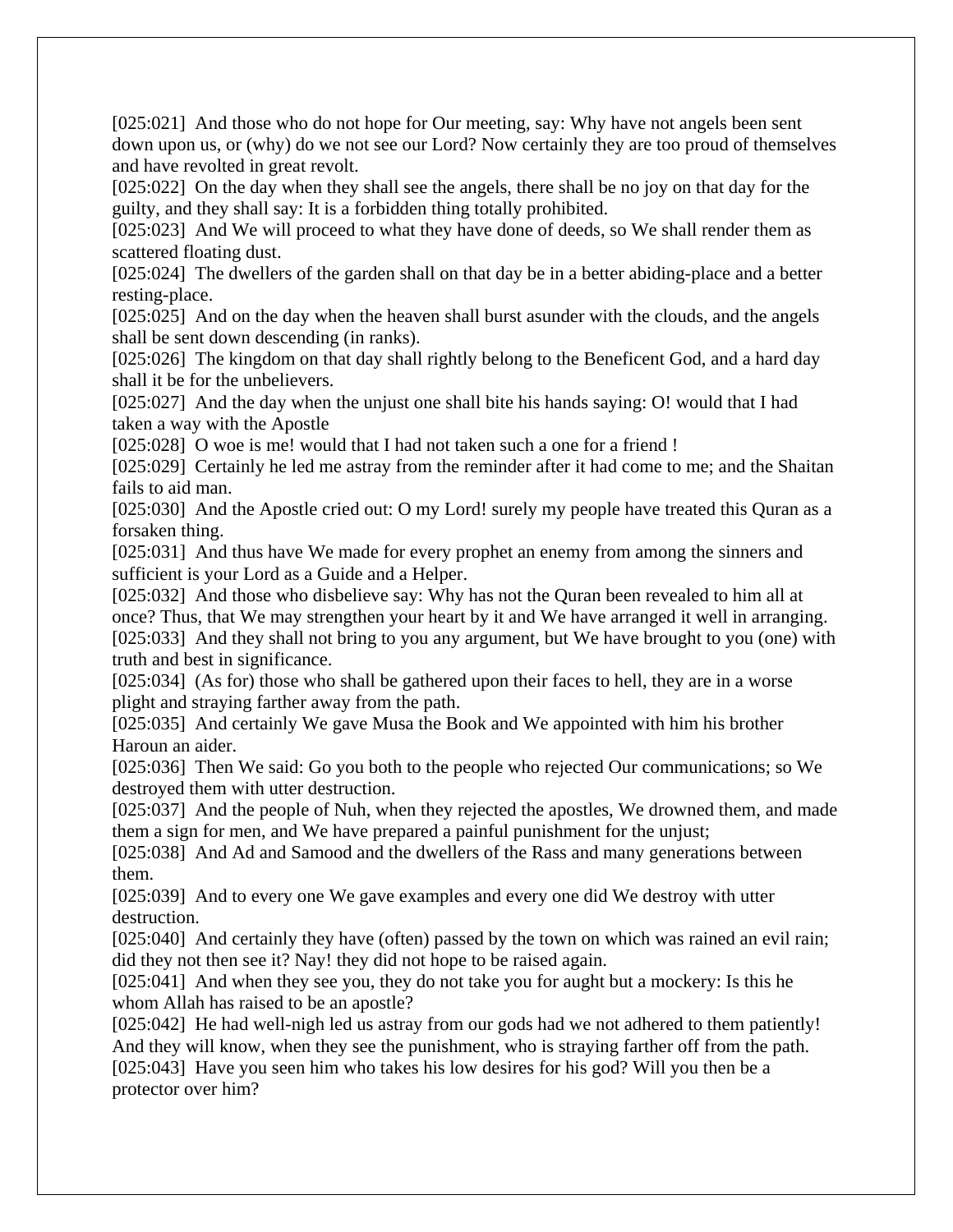[025:044] Or do you think that most of them do hear or understand? They are nothing but as cattle; nay, they are straying farther off from the path.

[025:045] Have you not considered (the work of) your Lord, how He extends the shade? And if He had pleased He would certainly have made it stationary; then We have made the sun an indication of it.

[025:046] Then We take it to Ourselves, taking little by little.

[025:047] And He it is Who made the night a covering for you, and the sleep a rest, and He made the day to rise up again.

[025:048] And He it is Who sends the winds as good news before His mercy; and We send down pure water from the cloud,

[025:049] That We may give life thereby to a dead land and give it for drink, out of what We have created, to cattle and many people.

[025:050] And certainly We have repeated this to them that they may be mindful, but the greater number of men do not consent to aught except denying.

[025:051] And if We had pleased We would certainly have raised a warner in every town.

[025:052] So do not follow the unbelievers, and strive against them a mighty striving with it.

[025:053] And He it is Who has made two seas to flow freely, the one sweet that subdues thirst by its sweetness, and the other salt that burns by its saltness; and between the two He has made a barrier and inviolable obstruction.

[025:054] And He it is Who has created man from the water, then He has made for him blood relationship and marriage relationship, and your Lord is powerful.

[025:055] And they serve besides Allah that which neither profits them nor causes them harm; and the unbeliever is a partisan against his Lord.

[025:056] And We have not sent you but as a giver of good news and as a warner.

[025:057] Say: I do not ask you aught in return except that he who will, may take the way to his Lord.

[025:058] And rely on the Ever-living Who dies not, and celebrate His praise; and Sufficient is He as being aware of the faults of His servants,

[025:059] Who created the heavens and the earth and what is between them in six periods, and He is firmly established on the throne of authority; the Beneficent God, so ask respecting it one aware.

[025:060] And when it is said to them: Make obeisance to the Beneficent God, they say: And what is the God of beneficence? Shall we make obeisance to what you bid us? And it adds to their aversion.

[025:061] Blessed is He Who made the constellations in the heavens and made therein a lamp and a shining moon.

[025:062] And He it is Who made the night and the day to follow each other for him who desires to be mindful or desires to be thankful.

[025:063] And the servants of the Beneficent God are they who walk on the earth in humbleness, and when the ignorant address them, they say: Peace.

[025:064] And they who pass the night prostrating themselves before their Lord and standing. [025:065] And they who say: O our Lord! turn away from us the punishment of hell, surely the punishment thereof is a lasting

[025:066] Surely it is an evil abode and (evil) place to stay.

[025:067] And they who when they spend, are neither extravagant nor parsimonious, and (keep) between these the just mean.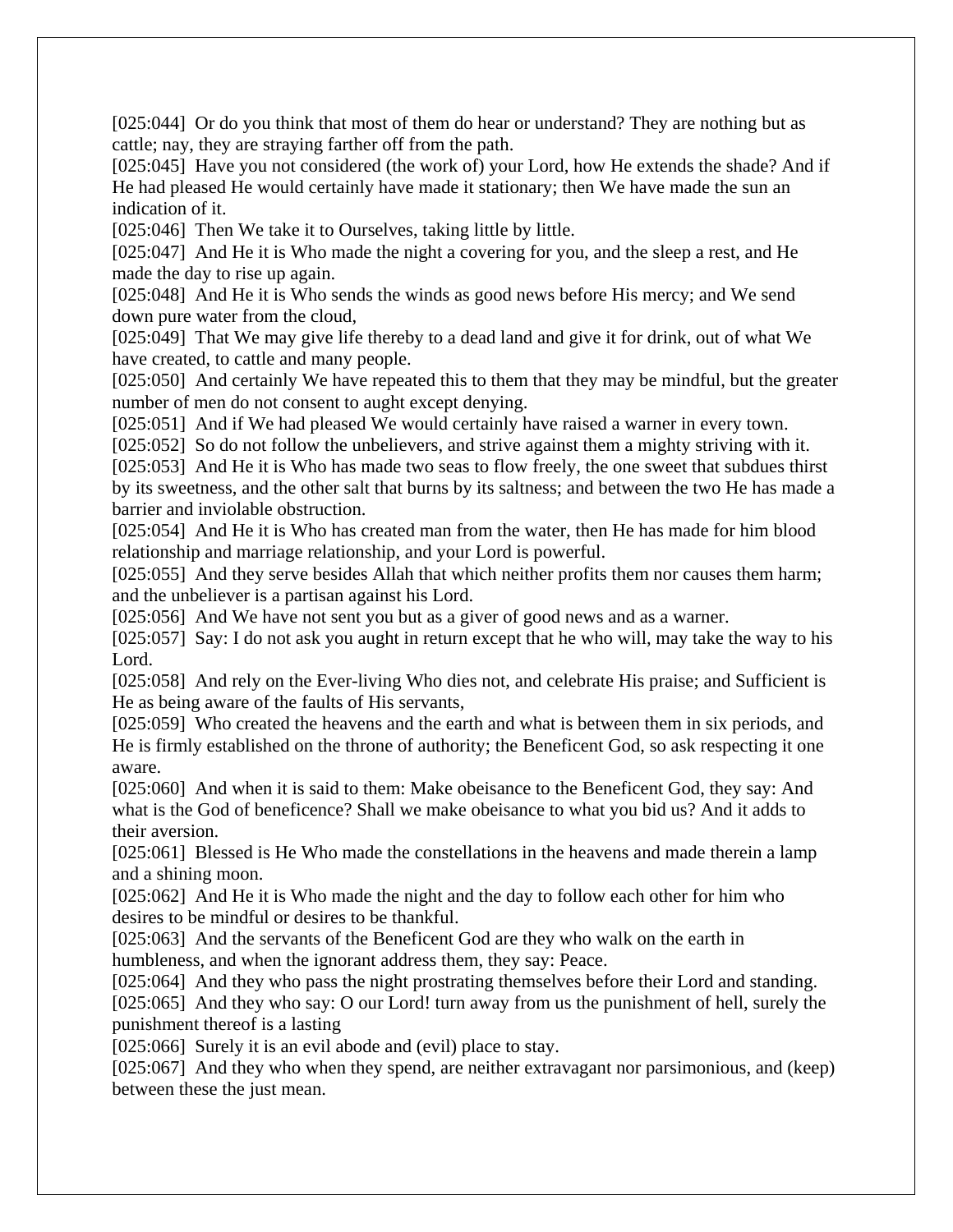[025:068] And they who do not call upon another god with Allah and do not slay the soul, which Allah has forbidden except in the requirements of justice, and (who) do not commit fornication and he who does this shall find a requital of sin;

[025:069] The punishment shall be doubled to him on the day of resurrection, and he shall abide therein in abasement;

[025:070] Except him who repents and believes and does a good deed; so these are they of whom Allah changes the evil deeds to good ones; and Allah is Forgiving, Merciful.

[025:071] And whoever repents and does good, he surely turns to Allah a (goodly) turning. [025:072] And they who do not bear witness to what is false, and when they pass by what is vain, they pass by nobly.

[025:073] And they who, when reminded of the communications of their Lord, do not fall down thereat deaf and blind.

[025:074] And they who say: O our Lord! grant us in our wives and our offspring the joy of our eyes, and make us guides to those who guard (against evil).

[025:075] These shall be rewarded with high places because they were patient, and shall be met therein with greetings and salutations.

[025:076] Abiding therein; goodly the abode and the resting-place.

[025:077] Say: My Lord would not care for you were it not for your prayer; but you have indeed rejected (the truth), so that which shall cleave shall come.

[026:001] Ta Sin Mim.

[026:002] These are the verses of the Book that makes (things) clear.

[026:003] Perhaps you will kill yourself with grief because they do not believe.

[026:004] If We please, We should send down upon them a sign from the heaven so that their necks should stoop to it.

[026:005] And there does not come to them a new reminder from the Beneficent God but they turn aside from it.

[026:006] So they have indeed rejected (the truth), therefore the news of that which they mock shall soon come to them.

[026:007] Do they not see the earth, how many of every noble kind We have caused to grow in it?

[026:008] Most surely there is a sign in that, but most of them will not believe.

[026:009] And most surely your Lord is the Mighty, the Merciful.

[026:010] And when your Lord called out to Musa, saying: Go to the unjust people --

[026:011] The people of Firon: Will they not guard (against evil)?

[026:012] He said: O my Lord! surely I fear that they will reject me;

[026:013] And by breast straightens, and my tongue is not eloquent, therefore send Thou to Haroun (to help me);

[026:014] And they have a crime against me, therefore I fear that they may slay me.

[026:015] He said: By no means, so go you both with Our signs; surely We are with you, hearing;

[026:016] Then come to Firon and say: Surely we are the messengers of the Lord of the worlds: [026:017] Then send with us the children of Israel.

[026:018] (Firon) said: Did we not bring you up as a child among us, and you tarried among us for (many) years of your life?

[026:019] And you did (that) deed of yours which you did, and you are one of the ungrateful.

[026:020] He said: I did it then while I was of those unable to see the right course;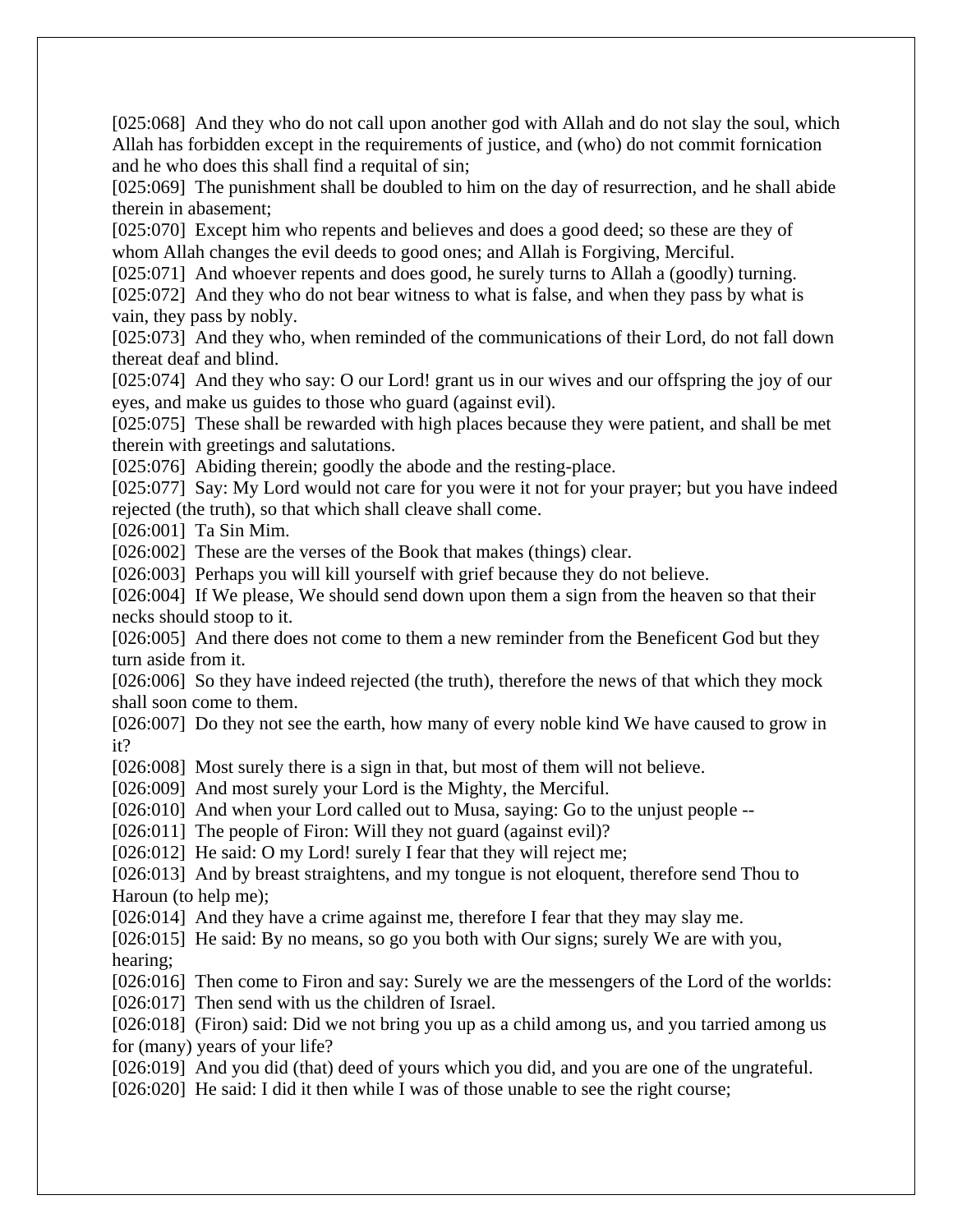[026:021] So I fled from you when I feared you, then my Lord granted me wisdom and made me of the apostles; [026:022] And is it a favor of which you remind me that you have enslaved the children of Israel? [026:023] Firon said: And what is the Lord of the worlds? [026:024] He said: The Lord of the heavens and the earth and what is between them, if you would be sure. [026:025] (Firon) said to those around him: Do you not hear? [026:026] He said: Your Lord and the Lord of your fathers of old. [026:027] Said he: Most surely your Apostle who is sent to you is mad. [026:028] He said: The Lord of the east and the west and what is between them, if you understand. [026:029] Said he: If you will take a god besides me, I will most certainly make you one of the imprisoned. [026:030] He said: What! even if I bring to you something manifest? [026:031] Said he: Bring it then, if you are of the truthful ones. [026:032] So he cast down his rod, and lo! it was an obvious serpent, [026:033] And he drew forth his hand, and lo! it appeared white to the onlookers. [026:034] (Firon) said to the chiefs around him: Most surely this is a skillful magician, [026:035] Who desires to turn you out of your land with his magic; what is it then that you advise? [026:036] They said: Give him and his brother respite and send heralds into the cities [026:037] That they should bring to you every skillful magician. [026:038] So the magicians were gathered together at the appointed time on the fixed day, [026:039] And it was said to the people: Will you gather together? [026:040] Haply we may follow the magicians, if they are the vanquishers. [026:041] And when the magicians came, they said to Firon: Shall we get a reward if we are the vanquishers? [026:042] He said: Yes, and surely you will then be of those who are made near. [026:043] Musa said to them: Cast what you are going to cast. [026:044] So they cast down their cords and their rods and said: By Firon's power, we shall most surely be victorious. [026:045] Then Musa cast down his staff and lo! it swallowed up the lies they told. [026:046] And the magicians were thrown down prostrate; [026:047] They said: We believe in the Lord of the worlds: [026:048] The Lord of Musa and Haroun. [026:049] Said he: You believe in him before I give you permission; most surely he is the chief of you who taught you the magic, so you shall know: certainly I will cut off your hands and your feet on opposite sides, and certainly I will crucify you all. [026:050] They said: No harm; surely to our Lord we go back; [026:051] Surely we hope that our Lord will forgive us our wrongs because we are the first of the believers. [026:052] And We revealed to Musa, saying: Go away with My servants travelling by night, surely you will be pursued. [026:053] So Firon sent heralds into the cities; [026:054] Most surely these are a small company;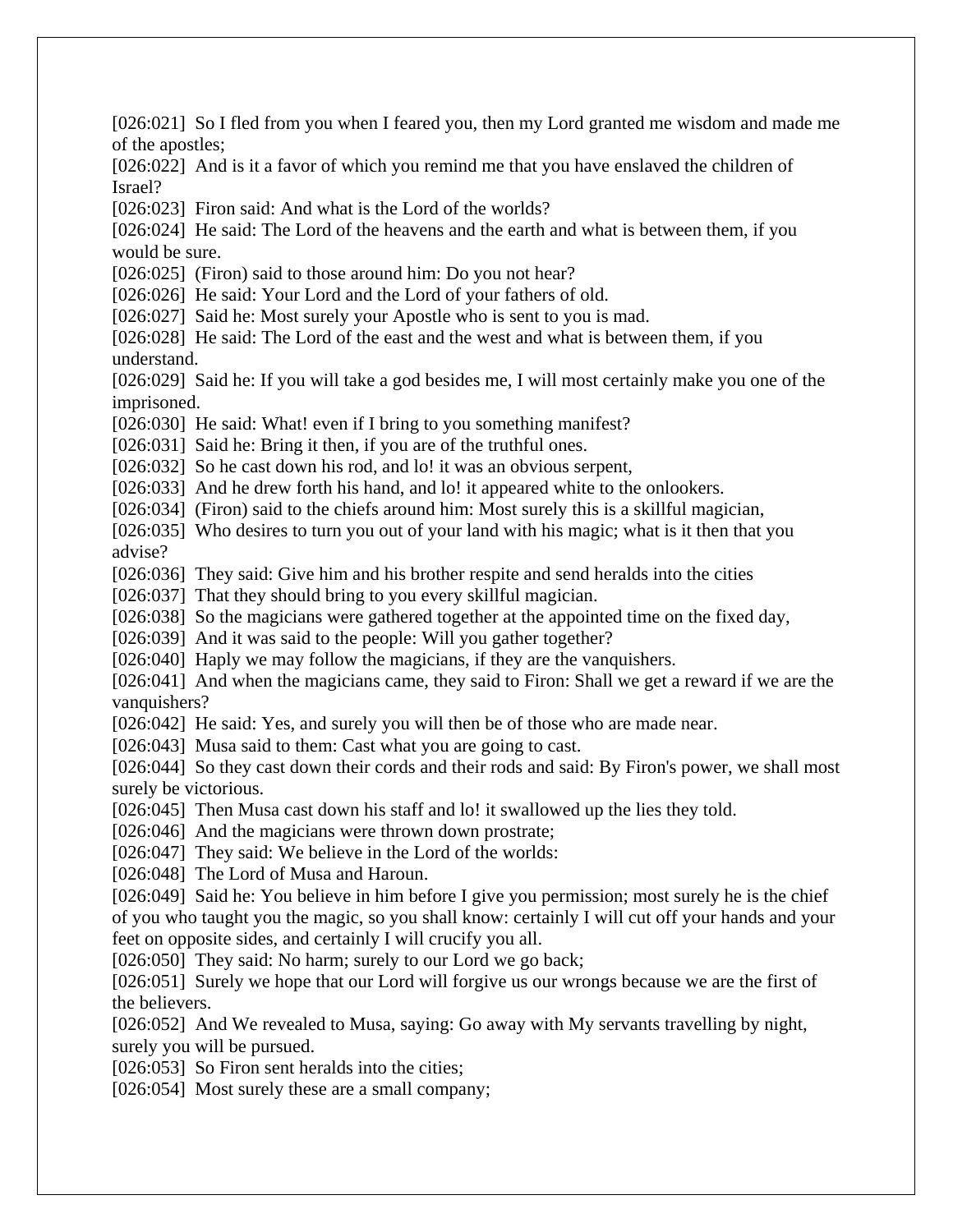[026:055] And most surely they have enraged us; [026:056] And most surely we are a vigilant multitude. [026:057] So We turned them out of gardens and springs, [026:058] And treasures and goodly dwellings, [026:059] Even so. And We gave them as a heritage to the children of Israel. [026:060] Then they pursued them at sunrise. [026:061] So when the two hosts saw each other, the companions of Musa cried out: Most surely we are being overtaken. [026:062] He said: By no means; surely my Lord is with me: He will show me a way out. [026:063] Then We revealed to Musa: Strike the sea with your staff. So it had cloven asunder, and each part was like a huge mound. [026:064] And We brought near, there, the others. [026:065] And We saved Musa and those with him, all of them. [026:066] Then We drowned the others. [026:067] Most surely there is a sign in this, but most of them do not believe. [026:068] And most surely your Lord is the Mighty, the Merciful. [026:069] And recite to them the story of Ibrahim. [026:070] When he said to his father and his people: What do you worship? [026:071] They said: We worship idols, so we shall be their votaries. [026:072] He said: Do they hear you when you call? [026:073] Or do they profit you or cause you harm? [026:074] They said: Nay, we found our fathers doing so. [026:075] He said: Have you then considered what you have been worshiping: [026:076] You and your ancient sires. [026:077] Surely they are enemies to me, but not (so) the Lord of the worlds; [026:078] Who created me, then He has shown me the way: [026:079] And He Who gives me to eat and gives me to drink: [026:080] And when I am sick, then He restores me to health [026:081] And He Who will cause me to die, then give me life; [026:082] And Who, I hope, will forgive me my mistakes on the day of judgment. [026:083] My Lord: Grant me wisdom, and join me with the good [026:084] And ordain for me a goodly mention among posterity [026:085] And make me of the heirs of the garden of bliss [026:086] And forgive my father, for surely he is of those who have gone astray; [026:087] And disgrace me not on the day when they are raised [026:088] The day on which property will not avail, nor sons [026:089] Except him who comes to Allah with a heart free (from evil). [026:090] And the garden shall be brought near for those who guard (against evil), [026:091] And the hell shall be made manifest to the erring ones, [026:092] And it shall be said to them: Where are those that you used to worship; [026:093] Besides Allah? Can they help you or yet help themselves? [026:094] So they shall be thrown down into it, they and the erring ones, [026:095] And the hosts of the Shaitan, all. [026:096] They shall say while they contend therein: [026:097] By Allah! we were certainly in manifest error, [026:098] When we made you equal to the Lord of the worlds;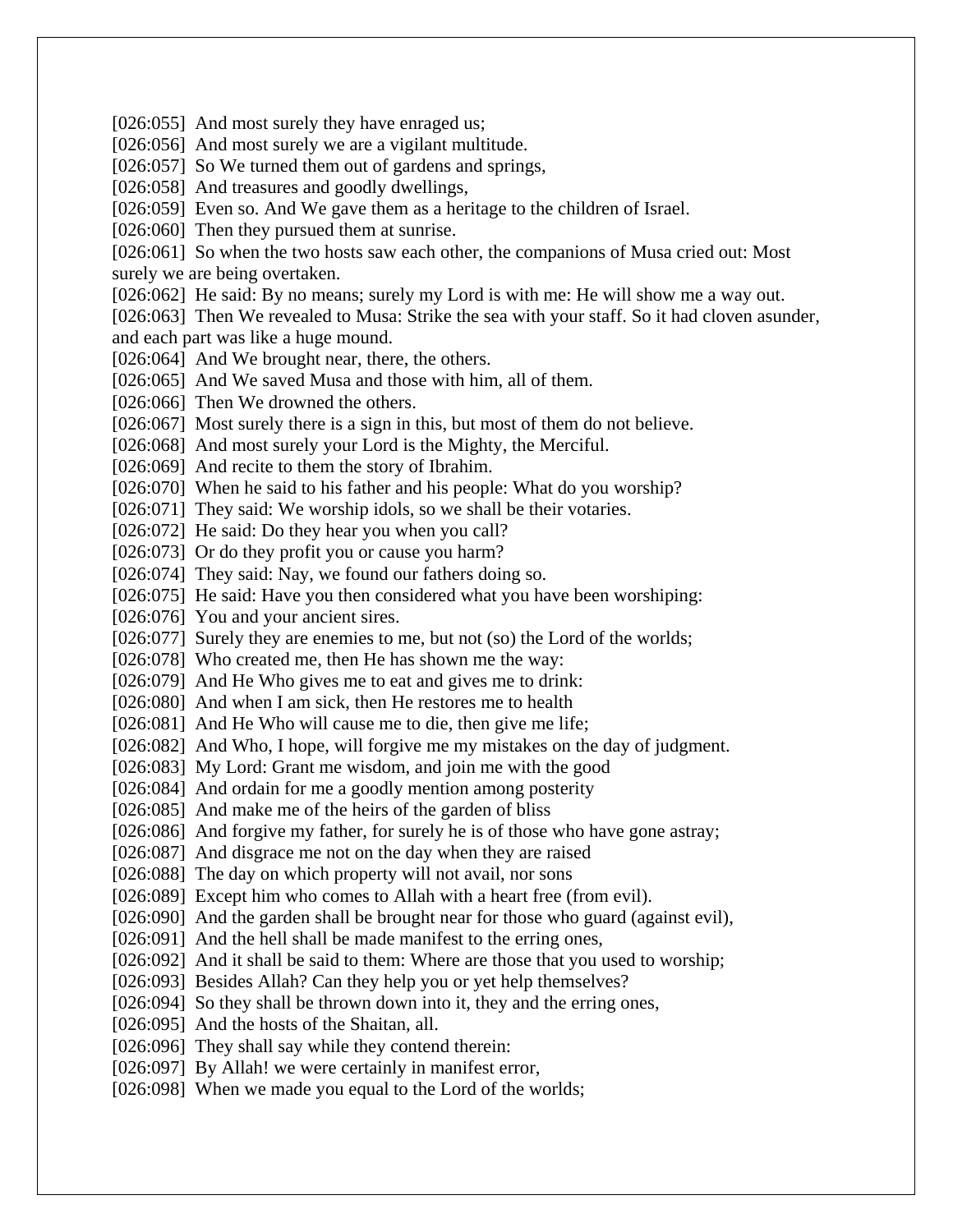[026:099] And none but the guilty led us astray; [026:100] So we have no intercessors, [026:101] Nor a true friend; [026:102] But if we could but once return, we would be of the believers. [026:103] Most surely there is a sign in this, but most of them do not believe. [026:104] And most surely your Lord is the Mighty, the Merciful. [026:105] The people of Nuh rejected the apostles. [026:106] When their brother Nuh said to them: Will you not guard (against evil)? [026:107] Surely I am a faithful apostle to you; [026:108] Therefore guard against (the punishment of) Allah and obey me. [026:109] And I do not ask you any reward for it; my reward is only with the Lord of the worlds: [026:110] So guard against (the punishment of) Allah and obey me. [026:111] They said: Shall we believe in you while the meanest follow you? [026:112] He said: And what knowledge have I of what they do? [026:113] Their account is only with my Lord, if you could perceive [026:114] And I am not going to drive away the believers; [026:115] I am naught but a plain warner. [026:116] They said: If you desist not, O Nuh, you shall most certainly be of those stoned to death. [026:117] He said: My Lord! Surely my people give me the lie! [026:118] Therefore judge Thou between me and them with a (just) judgment, and deliver me and those who are with me of the believers. [026:119] So We delivered him and those with him in the laden ark. [026:120] Then We drowned the rest afterwards [026:121] Most surely there is a sign in this, but most of them do not believe. [026:122] And most surely your Lord is the Mighty, the Merciful. [026:123] Ad gave the lie to the apostles. [026:124] When their brother Hud said to them: Will you not guard (against evil)? [026:125] Surely I am a faithful apostle to you; [026:126] Therefore guard against (the punishment of) Allah and obey me: [026:127] And I do not ask you any reward for it; surely my reward is only with the Lord of the worlds [026:128] Do you build on every height a monument? Vain is it that you do: [026:129] And you make strong fortresses that perhaps you may abide [026:130] And when you lay hands (on men) you lay hands (like) tyrants; [026:131] So guard against (the punishment of) Allah and obey me [026:132] And be careful of (your duty to) Him Who has given you abundance of what you know. [026:133] He has given you abundance of cattle and children [026:134] And gardens and fountains; [026:135] Surely I fear for you the chastisement of a grievous day [026:136] They said: It is the same to us whether you admonish or are not one of the admonishers [026:137] This is naught but a custom of the ancients; [026:138] And we are not going to be punished.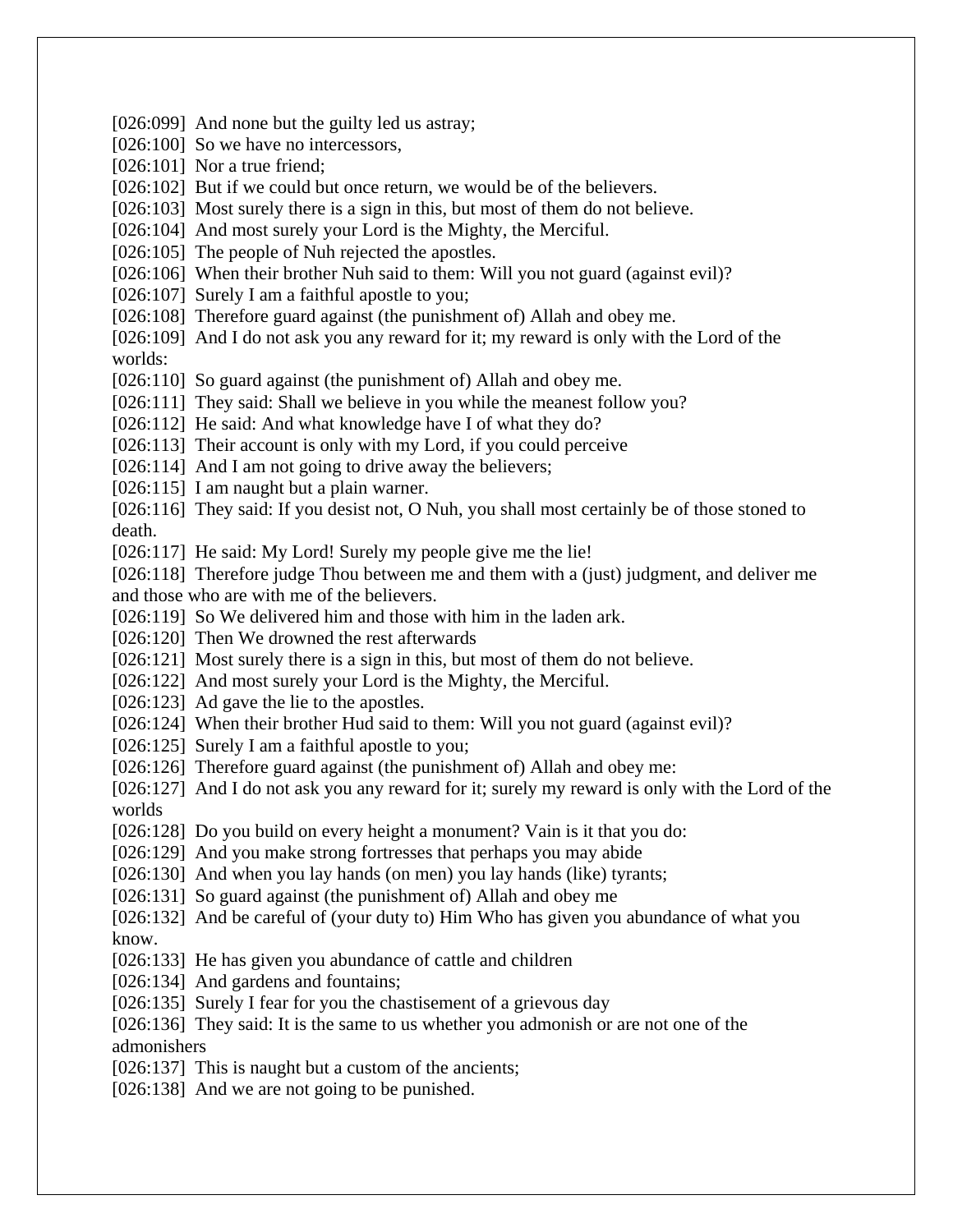but most of them do not believe. [026:140] And most surely your Lord is the Mighty, the Merciful. [026:141] Samood gave the lie to the apostles [026:142] When their brother Salih said to them: Will you not guard (against evil)? [026:143] Surely I am a faithful apostle to you [026:144] Therefore guard against (the punishment of) Allah and obey me: [026:145] And I do not ask you any reward for it; my reward is only with the Lord of the worlds: [026:146] Will you be left secure in what is here; [026:147] In gardens and fountains, [026:148] And cornfields and palm-trees having fine spadices? [026:149] And you hew houses out of the mountains exultingly; [026:150] Therefore guard against (the punishment of) Allah and obey me; [026:151] And do not obey the bidding of the extravagant, [026:152] Who make mischief in the land and do not act aright. [026:153] They said: You are only of the deluded ones; [026:154] You are naught but a mortal like ourselves; so bring a sign if you are one of the truthful. [026:155] He said: This is a she-camel; she shall have her portion of water, and you have your portion of water on an appointed time; [026:156] And do not touch her with evil, lest the punishment of a grievous day should overtake you. [026:157] But they hamstrung her, then regretted; [026:158] So the punishment overtook them. Most surely there is a sign in this, but most of them do not believe. [026:159] And most surely your Lord is the Mighty, the Merciful. [026:160] The people of Lut gave the lie to the apostles. [026:161] When their brother Lut said to them: Will you not guard (against evil)? [026:162] Surely I am a faithful apostle to you; [026:163] Therefore guard against (the punishment of) Allah and obey me: [026:164] And I do not ask you any reward for it; my reward is only with the Lord of the worlds; [026:165] What! do you come to the males from among the creatures [026:166] And leave what your Lord has created for you of your wives? Nay, you are a people exceeding limits. [026:167] They said: If you desist not, O Lut! you shall surely be of those who are expelled. [026:168] He said: Surely I am of those who utterly abhor your doing: [026:169] My Lord ! deliver me and my followers from what they do. [026:170] So We delivered him and his followers all, [026:171] Except an old woman, among those who remained behind. [026:172] Then We utterly destroyed the others. [026:173] And We rained down upon them a rain, and evil was the rain on those warned. [026:174] Most surely there is a sign in this, but most of them do not believe. [026:175] And most surely your Lord is the Mighty, the Merciful. [026:176] The dwellers of the thicket gave the lie to the apostles.

[026:139] So they gave him the lie, then We destroyed them. Most surely there is a sign in this,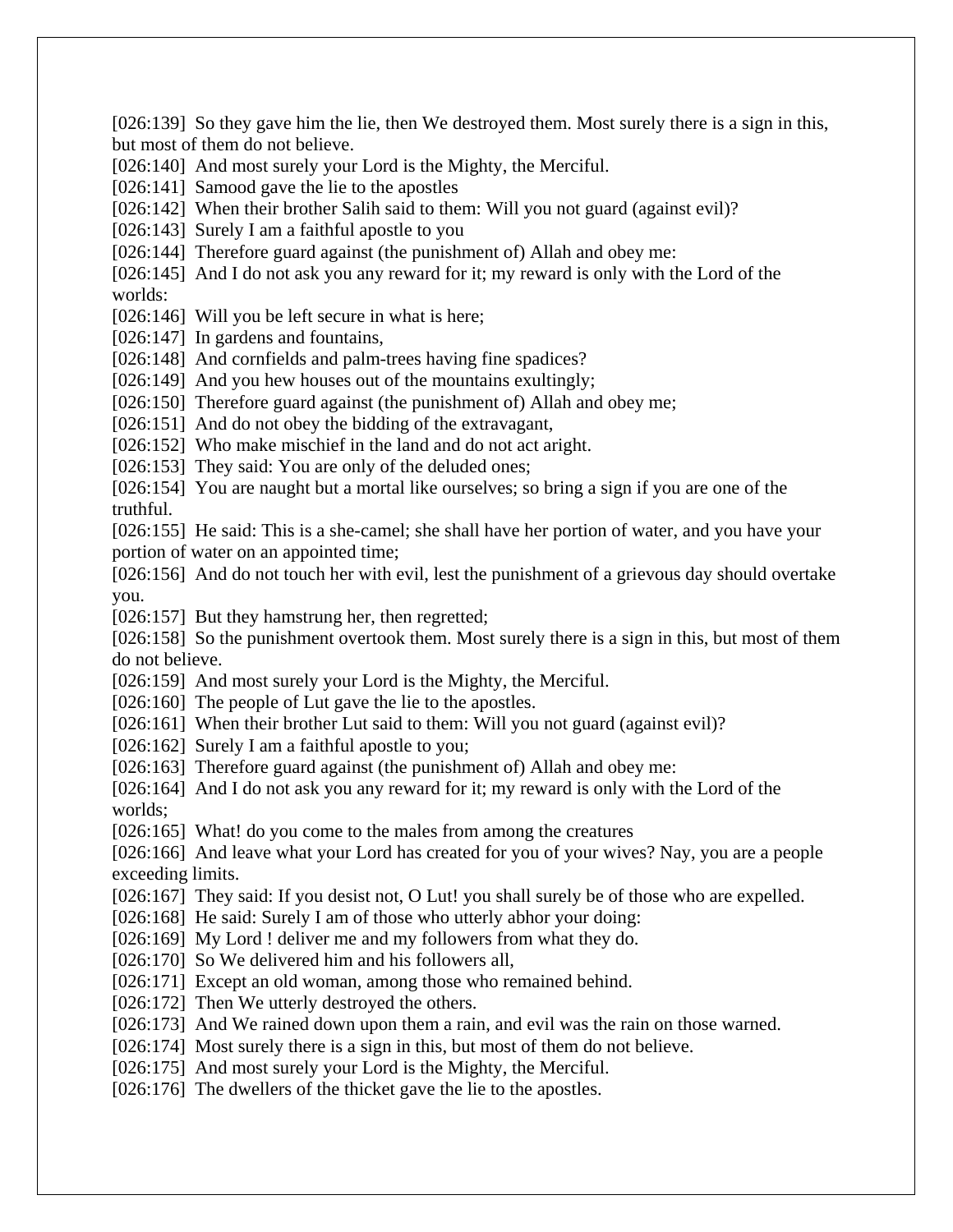[026:177] When Shu'aib said to them: Will you not guard (against evil)? [026:178] Surely I am a faithful apostle to you; [026:179] Therefore guard against (the punishment of) Allah and obey me: [026:180] And I do not ask you any reward for it, my reward is only with the Lord of the worlds; [026:181] Give a full measure and be not of those who diminish; [026:182] And weigh (things) with a right balance, [026:183] And do not wrong men of their things, and do not act corruptly in the earth, making mischief. [026:184] And guard against (the punishment of) Him who created you and the former nations. [026:185] They said: You are only of those deluded; [026:186] And you are naught but a mortal like ourselves, and we know you to be certainly of the liars. [026:187] Therefore cause a portion of the heaven to come down upon us, if you are one of the truthful. [026:188] He said: My Lord knows best what you do. [026:189] But they called him a liar, so the punishment of the day of covering overtook them; surely it was the punishment of a grievous day. [026:190] Most surely there is a sign in this, but most of them do not believe. [026:191] And most surely your Lord is Mighty, the Merciful. [026:192] And most surely this is a revelation from the Lord of the worlds. [026:193] The Faithful Spirit has descended with it, [026:194] Upon your heart that you may be of the warners [026:195] In plain Arabic language. [026:196] And most surely the same is in the scriptures of the ancients. [026:197] Is it not a sign to them that the learned men of the Israelites know it? [026:198] And if we had revealed it to any of the foreigners [026:199] So that he should have recited it to them, they would not have believed therein. [026:200] Thus have We caused it to enter into the hearts of the guilty. [026:201] They will not believe in it until they see the painful punishment. [026:202] And it shall come to them all of a sudden, while they shall not perceive; [026:203] Then they will say: Shall we be respited? [026:204] What! do they still seek to hasten on Our punishment? [026:205] Have you then considered if We let them enjoy themselves for years, [026:206] Then there comes to them that with which they are threatened, [026:207] That which they were made to enjoy shall not avail them? [026:208] And We did not destroy any town but it had (its) warners, [026:209] To remind, and We are never unjust. [026:210] And the Shaitans have not come down with it. [026:211] And it behooves them not, and they have not the power to do (it). [026:212] Most surely they are far removed from the hearing of it. [026:213] So call not upon another god with Allah, lest you be of those who are punished. [026:214] And warn your nearest relations, [026:215] And be kind to him who follows you of the believers. [026:216] But if they disobey you, then say: Surely I am clear of what you do. [026:217] And rely on the Mighty, the Merciful,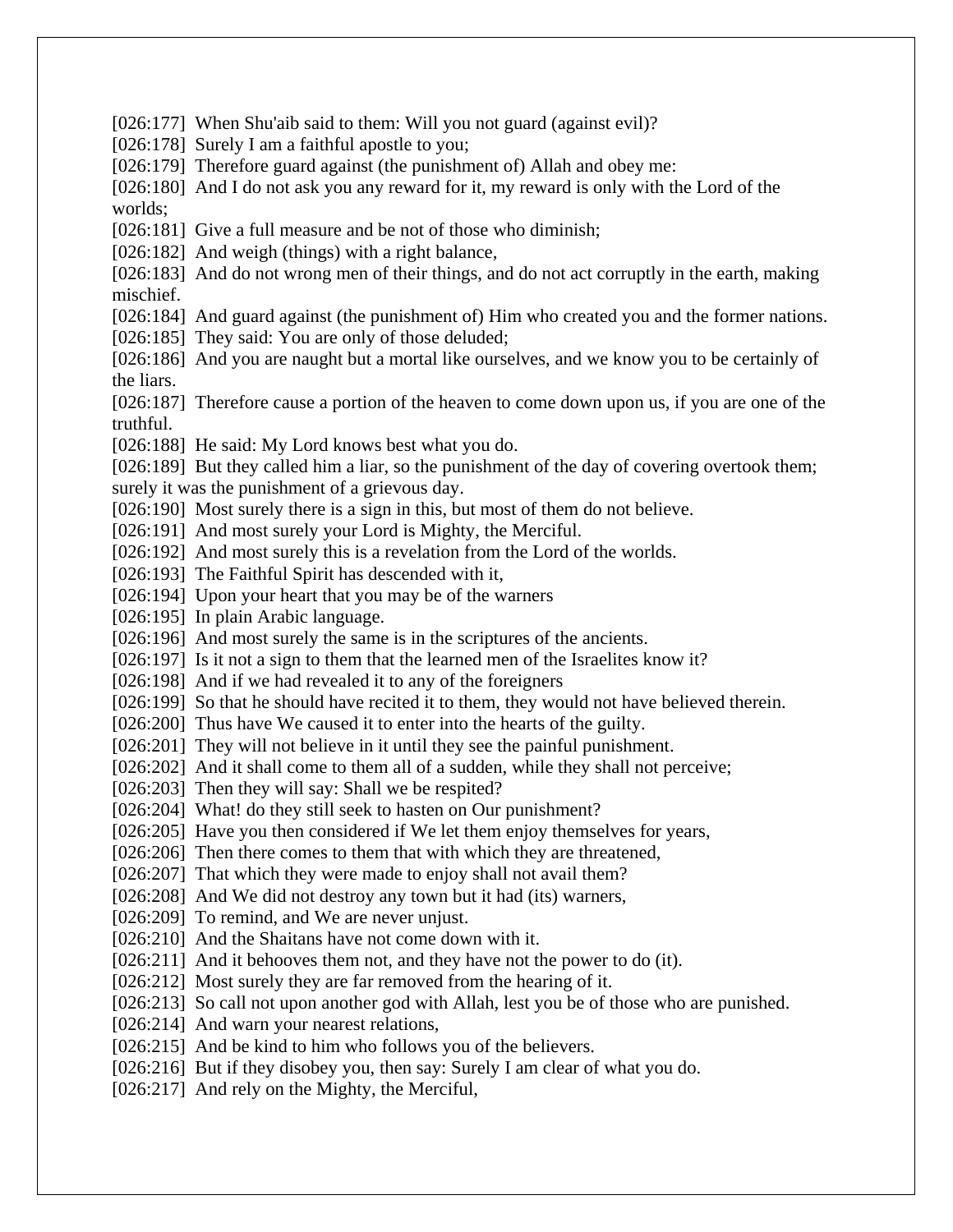[026:218] Who sees you when you stand up.

[026:219] And your turning over and over among those who prostrate themselves before Allah.

[026:220] Surely He is the Hearing, the Knowing.

[026:221] Shall I inform you (of him) upon whom the Shaitans descend?

[026:222] They descend upon every lying, sinful one,

[026:223] They incline their ears, and most of them are liars.

[026:224] And as to the poets, those who go astray follow them.

[026:225] Do you not see that they wander about bewildered in every valley?

[026:226] And that they say that which they do not do,

[026:227] Except those who believe and do good and remember Allah much, and defend themselves after they are oppressed; and they who act unjustly shall know to what final place of turning they shall turn back.

[027:001] Ta Sin! These are the verses of the Quran and the Book that makes (things) clear [027:002] A guidance and good news for the believers,

[027:003] Who keep up prayer and pay the poor-rate, and of the hereafter, they are sure.

[027:004] As to those who do not believe in the hereafter, We have surely made their deeds fairseeming to them, but they blindly wander on.

[027:005] These are they who shall have an evil punishment, and in the hereafter they shall be the greatest losers.

[027:006] And most surely you are made to receive the Quran from the Wise, the Knowing God. [027:007] When Musa said to his family: Surely I see fire; I will bring to you from it some

news, or I will bring to you therefrom a burning firebrand so that you may warm yourselves.

[027:008] So when he came to it a voice was uttered saying: Blessed is Whoever is in the fire and whatever is about it; and glory be to Allah, the Lord of the worlds;

[027:009] O Musa! surely I am Allah, the Mighty, the Wise;

[027:010] And cast down your staff. So when he saw it in motion as if it were a serpent, he turned back retreating and did not return: O Musa! fear not; surely the apostles shall not fear in My presence;

[027:011] Neither he who has been unjust, then he does good instead after evil, for surely I am the Forgiving, the Merciful:

[027:012] And enter your hand into the opening of your bosom, it shall come forth white without evil; among nine signs to Firon and his people, surely they are a transgressing people. [027:013] So when Our clear signs came to them, they said: This is clear enchantment.

[027:014] And they denied them unjustly and proudly while their soul had been convinced of them; consider, then how was the end of the mischief-makers.

[027:015] And certainly We gave knowledge to Dawood and Sulaiman, and they both said: Praise be to Allah, Who has made us to excel many of His believing servants.

[027:016] And Sulaiman was Dawood's heir, and he said: O men! we have been taught the language of birds, and we have been given all things; most surely this is manifest grace.

[027:017] And his hosts of the jinn and the men and the birds were gathered to him, and they were formed into groups.

[027:018] Until when they came to the valley of the Naml, a Namlite said: O Naml! enter your houses, (that) Sulaiman and his hosts may not crush you while they do not know.

[027:019] So he smiled, wondering at her word, and said: My Lord! grant me that I should be grateful for Thy favor which Thou hast bestowed on me and on my parents, and that I should do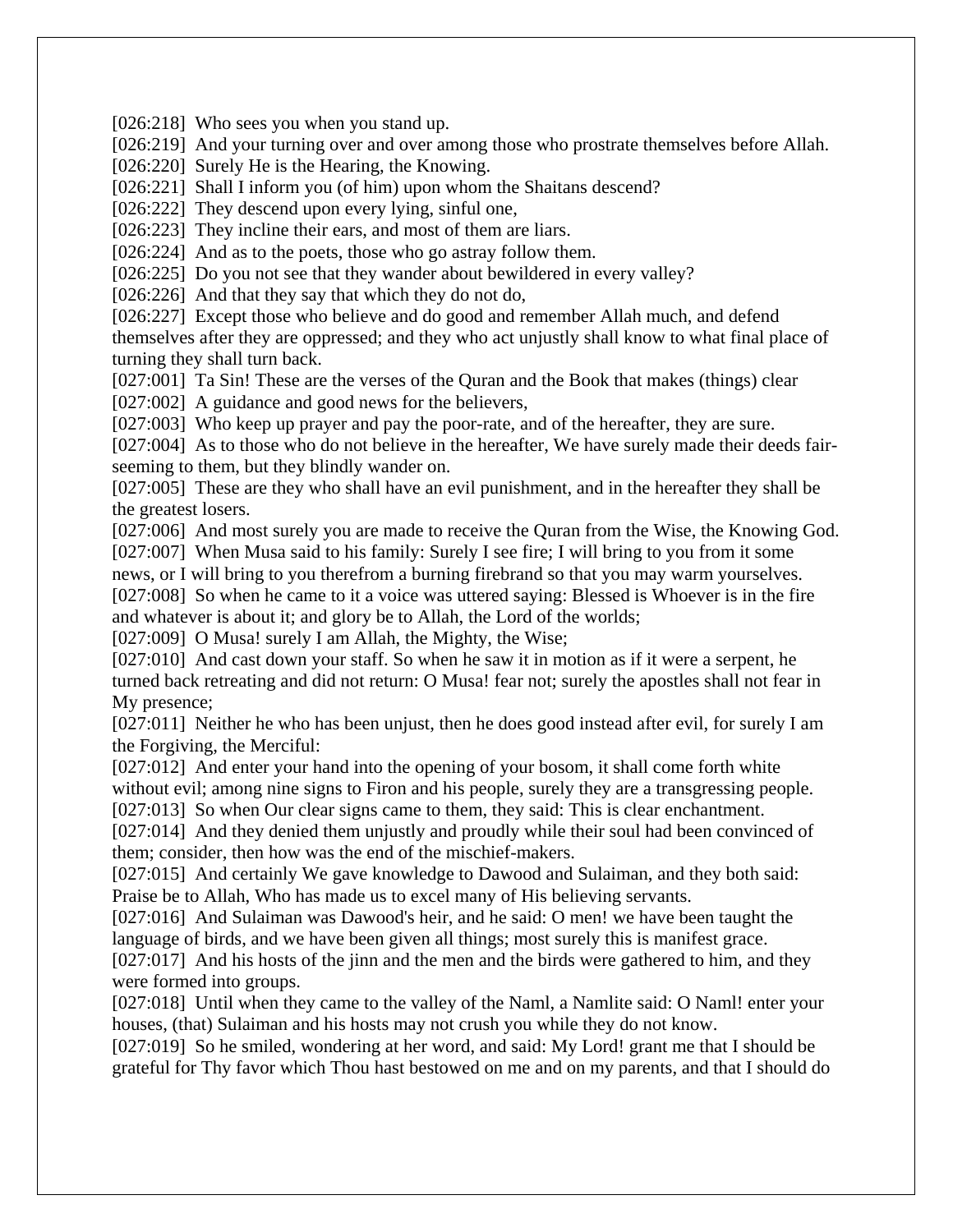good such as Thou art pleased with, and make me enter, by Thy mercy, into Thy servants, the good ones.

[027:020] And he reviewed the birds, then said: How is it I see not the hoopoe or is it that he is of the absentees?

[027:021] I will most certainly punish him with a severe punishment, or kill him, or he shall bring to me a clear plea.

[027:022] And he tarried not long, then said: I comprehend that which you do not comprehend and I have brought to you a sure information from Sheba.

[027:023] Surely I found a woman ruling over them, and she has been given abundance and she has a mighty throne:

[027:024] I found her and her people adoring the sun instead of Allah, and the Shaitan has made their deeds fair-seeming to them and thus turned them from the way, so they do not go aright [027:025] That they do not make obeisance to Allah, Who brings forth what is hidden in the heavens and the earth and knows what you hide and what you make manifest:

[027:026] Allah, there is no god but He: He is the Lord of mighty power.

[027:027] He said: We will see whether you have told the truth or whether you are of the liars: [027:028] Take this my letter and hand it over to them, then turn away from them and see what (answer) they return.

[027:029] She said: O chief! surely an honorable letter has been delivered to me

[027:030] Surely it is from Sulaiman, and surely it is in the name of Allah, the Beneficent, the Merciful;

[027:031] Saying: exalt not yourselves against me and come to me in submission.

[027:032] She said: O chiefs! give me advice respecting my affair: I never decide an affair until you are in my presence.

[027:033] They said: We are possessors of strength and possessors of mighty prowess, and the command is yours, therefore see what you will command.

[027:034] She said: Surely the kings, when they enter a town, ruin it and make the noblest of its people to be low, and thus they (always) do;

[027:035] And surely I am going to send a present to them, and shall wait to see what (answer) do the messengers bring back.

[027:036] So when he came to Sulaiman, he said: What! will you help me with wealth? But what Allah has given me is better than what He has given you. Nay, you are exultant because of your present;

[027:037] Go back to them, so we will most certainly come to them with hosts which they shall have no power to oppose, and we will most certainly expel them therefrom in abasement, and they shall be in a state of ignominy.

[027:038] He said: O chiefs! which of you can bring to me her throne before they come to me in submission?

[027:039] One audacious among the jinn said: I will bring it to you before you rise up from your place; and most surely I am strong (and) trusty for it.

[027:040] One who had the knowledge of the Book said: I will bring it to you in the twinkling of an eye. Then when he saw it settled beside him, he said: This is of the grace of my Lord that He may try me whether I am grateful or ungrateful; and whoever is grateful, he is grateful only for his own soul, and whoever is ungrateful, then surely my Lord is Self-sufficient, Honored.

[027:041] He said: Alter her throne for her, we will see whether she follows the right way or is of those who do not go aright.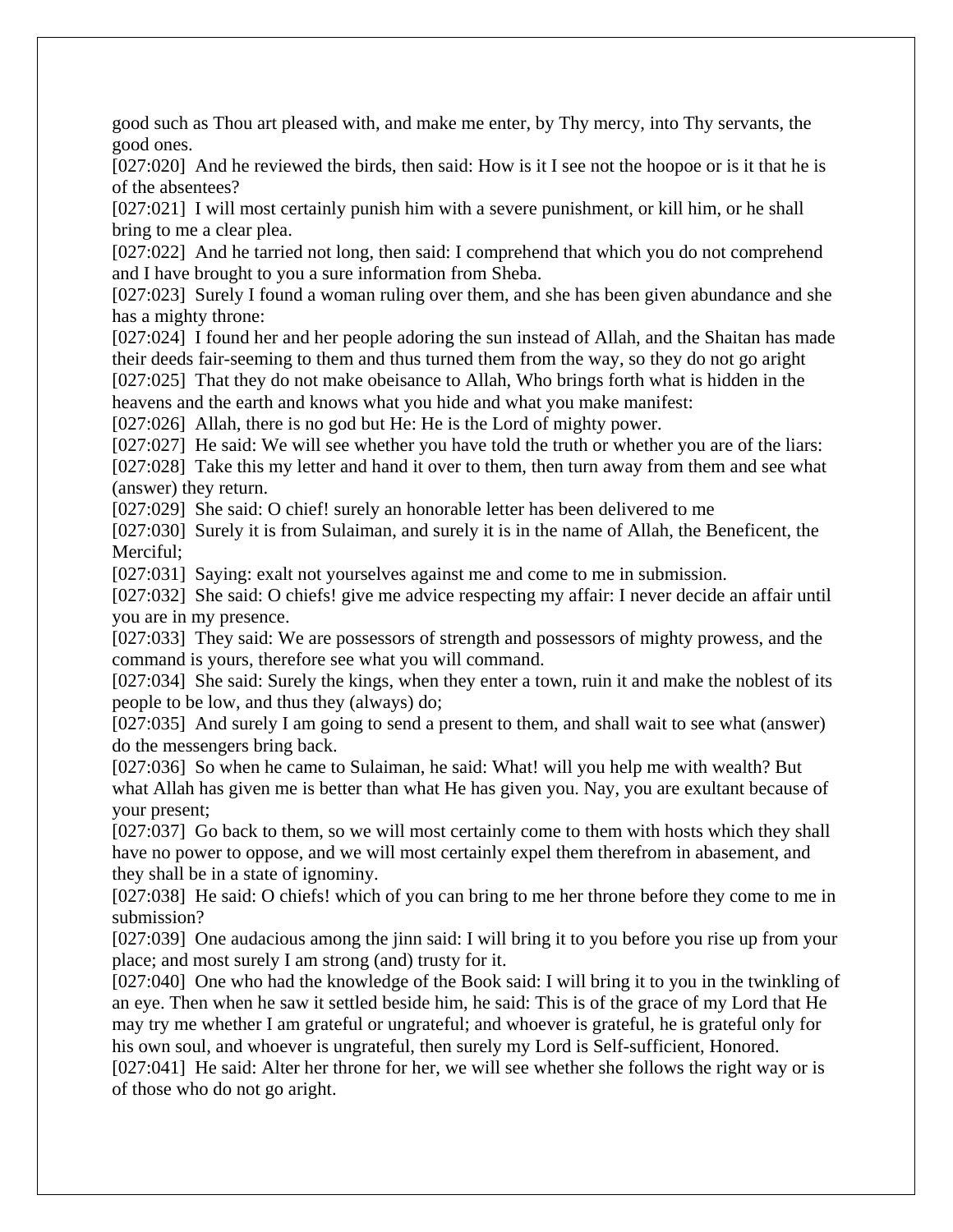[027:042] So when she came, it was said: Is your throne like this? She said: It is as it were the same, and we were given the knowledge before it, and we were submissive.

[027:043] And what she worshiped besides Allah prevented her, surely she was of an unbelieving people.

[027:044] It was said to her: Enter the palace; but when she saw it she deemed it to be a great expanse of water, and bared her legs. He said: Surely it is a palace made smooth with glass. She said: My Lord! surely I have been unjust to myself, and I submit with Sulaiman to Allah, the Lord of the worlds.

[027:045] And certainly We sent to Samood their brother Salih, saying: Serve Allah; and lo! they became two sects quarrelling with each other.

[027:046] He said: O my people! why do you seek to hasten on the evil before the good? Why do you not ask forgiveness of Allah so that you may be dealt with mercifully?

[027:047] They said: We have met with ill luck on account of you and on account of those with you. He said: The cause of your evil fortune is with Allah; nay, you are a people who are tried. [027:048] And there were in the city nine persons who made mischief in the land and did not act aright.

[027:049] They said: Swear to each other by Allah that we will certainly make a sudden attack on him and his family by night, then we will say to his heir: We did not witness the destruction of his family, and we are most surely truthful.

[027:050] And they planned a plan, and We planned a plan while they perceived not.

[027:051] See, then, how was the end of their plan that We destroyed them and their people, all (of them).

[027:052] So those are their houses fallen down because they were unjust, most surely there is a sign in this for a people who know.

[027:053] .And We delivered those who believed and who guarded (against evil).

[027:054] And (We sent) Lut, when he said to his people: What! do you commit indecency while you see?

[027:055] What! do you indeed approach men lustfully rather than women? Nay, you are a people who act ignorantly.

[027:056] But the answer of his people was no other except that they  $\sim$ s said: Turn out Lut's followers from your town; surely they are a people who would keep pure!

[027:057] But We delivered him and his followers except his wife; We ordained her to be of those who remained behind.

[027:058] And We rained on them a rain, and evil was the rain of those who had been warned. [027:059] Say: Praise be to Allah and peace on His servants whom He has chosen: is Allah better, or what they associate (with Him)?

[027:060] Nay, He Who created the heavens and the earth, and sent down for you water from the cloud; then We cause to grow thereby beautiful gardens; it is not possible for you that you should make the trees thereof to grow. Is there a god with Allah? Nay! they are people who deviate.

[027:061] Or, Who made the earth a resting place, and made in it rivers, and raised on it mountains and placed between the two seas a barrier. Is there a god with Allah? Nay! most of them do not know!

[027:062] Or, Who answers the distressed one when he calls upon Him and removes the evil, and He will make you successors in the earth. Is there a god with Allah? Little is it that you mind!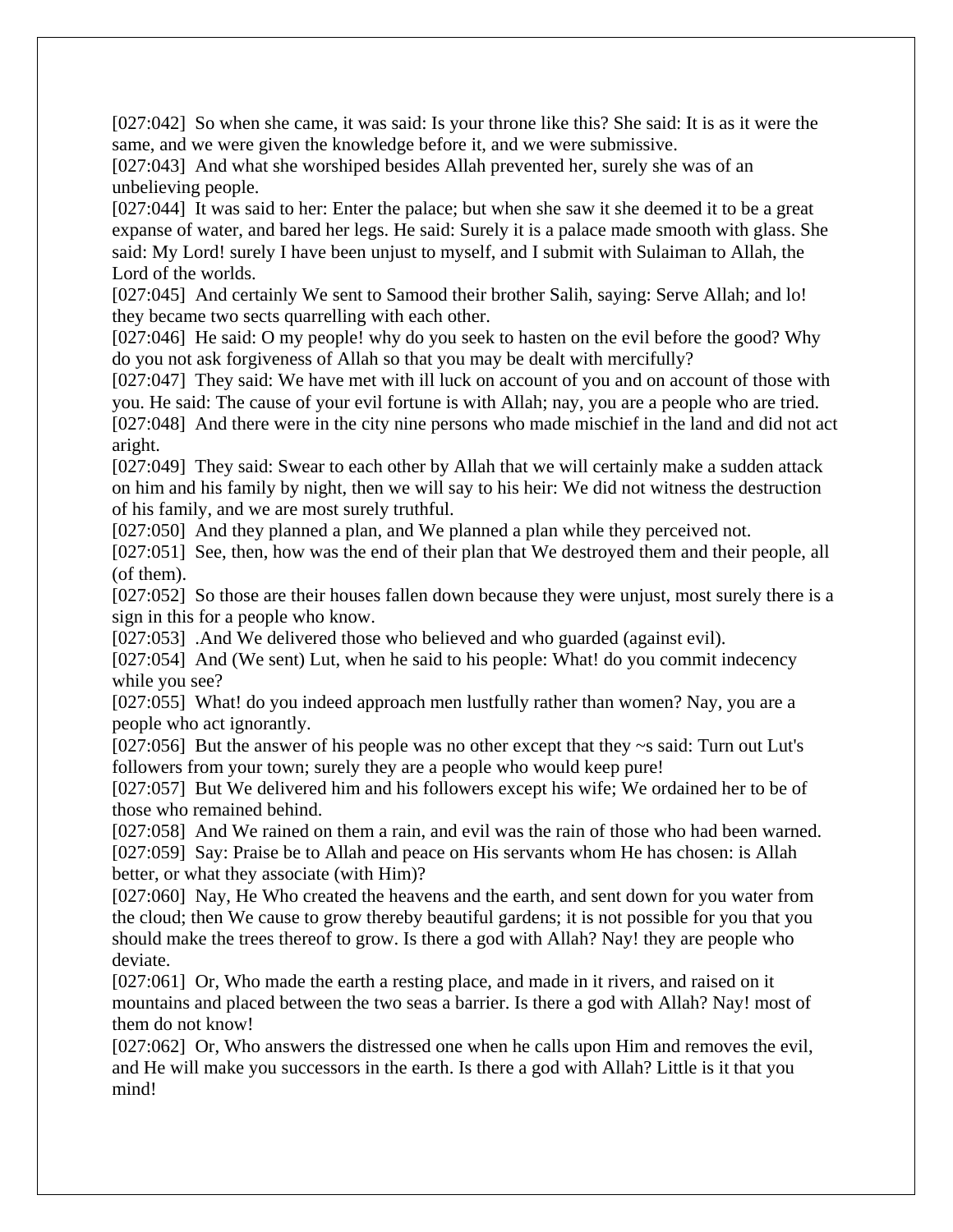[027:063] Or, Who guides you in utter darkness of the land and the sea, and Who sends the winds as good news before His mercy. Is there a god with Allah? Exalted by Allah above what they associate (with Him).

[027:064] Or, Who originates the creation, then reproduces it and Who gives you sustenance from the heaven and the earth. Is there a god With Allah? Say: Bring your proof if you are truthful.

[027:065] Say: No one in the heavens and the earth knows the unseen but Allah; and they do not know when they shall be raised.

[027:066] Nay, their knowledge respecting the hereafter is slight and hasty; nay, they are in doubt about it; nay, they are quite blind to

[027:067] And those who disbelieve say: What! when we have become dust and our fathers (too), shall we certainly be brought forth?

[027:068] We have certainly been promised this, we and our fathers before; these are naught but stories of the ancients

[027:069] Say: Travel in the earth, then see how was the end of the guilty.

[027:070] And grieve not for them and be not distressed because of what they plan.

[027:071] And they say: When will this threat come to pass, if you are truthful?

[027:072] Say: Maybe there may have drawn near to you somewhat of that which you seek to hasten on.

[027:073] And surely your Lord is the Lord of grace to men, but most of them are not grateful.

[027:074] And most surely your Lord knows what their breasts conceal and what they manifest.

[027:075] And there is nothing concealed in the heaven and the earth but it is in a clear book.

[027:076] Surely this Quran declares to the children of Israel most of what they differ in.

[027:077] And most surely it is a guidance and a mercy for the believers.

[027:078] Surely your Lord will judge between them by his judgment, and He is the Mighty, the knowing.

[027:079] Therefore rely on Allah; surely you are on the clear truth.

[027:080] Surely you do not make the dead to hear, and you do not make the deaf to hear the call when they go back retreating.

[027:081] Nor can you be a guide to the blind out of their error; you cannot make to bear (any one) except those who believe in Our communications, so they submit.

[027:082] And when the word shall come to pass against them, We shall bring forth for them a creature from the earth that shall i wound them, because people did not believe in Our communications.

[027:083] And on the day when We will gather from every nation a party from among those who rejected Our communications, then they shall be formed into groups.

[027:084] Until when they come, He will say: Did you reject My communications while you had no comprehensive knowledge of them? Or what was it that you did?

[027:085] And the word shall come to pass against them because they were unjust, so they shall not speak.

[027:086] Do they not consider that We have made the night that. they may rest therein, and the day to give light? Most surely there are signs in this for a people who believe.

[027:087] And on the day when the trumpet shall be blown, then those who are in the heavens and those who are in the earth shall be terrified except such as Allah please, and all shall come to him abased.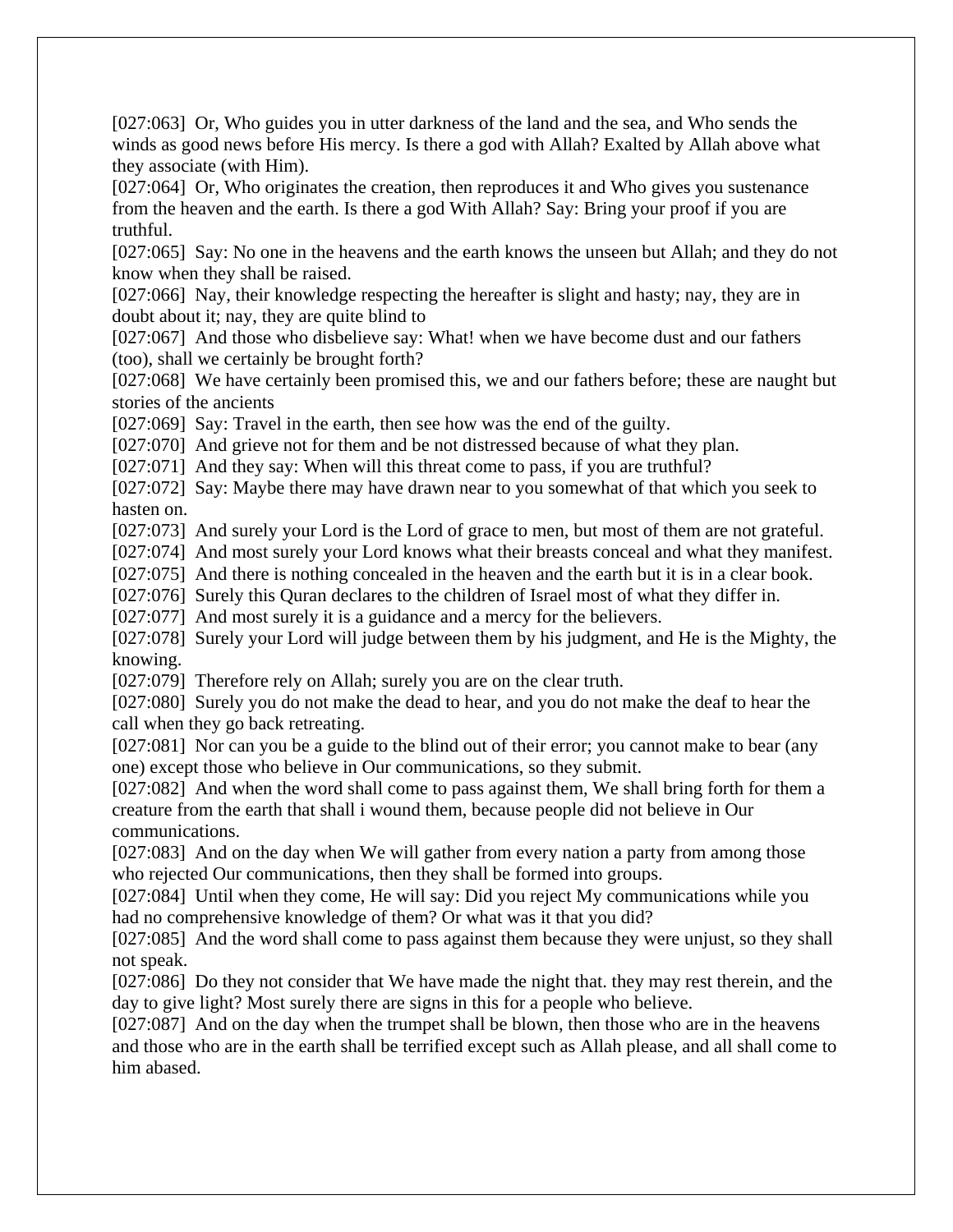[027:088] And you see the mountains, you think them to be solid, and they shall pass away as the passing away of the cloud -- the handiwork of Allah Who has made every thing thoroughly; surely He is Aware of what you do.

[027:089] Whoever brings good, he shall have better than it; and they shall be secure from terror on the day.

[027:090] And whoever brings evil, these shall be thrown down on their faces into the fire; shall you be rewarded (for) aught except what you did?

[027:091] I am commanded only that I should serve the Lord of this city, Who has made it sacred, and His are all things; and I am commanded that I should be of these who submit;

[027:092] And that I should recite the Quran. Therefore whoever goes aright, he goes aright for his own soul, and whoever goes ' astray, then say: I am only one of the warners.

[027:093] And say: Praise be to Allah, He will show you His signs so that you shall recognize them; nor is your Lord heedless of what you do.

[028:001] Ta sin Mim.

[028:002] These are the verses of the Book that makes (things) clear.

[028:003] We recite to you from the account of Musa and Firon with truth for people who believe.

[028:004] Surely Firon exalted himself in the land and made its people into parties, weakening one party from among them; he slaughtered their sons and let their women live; surely he was one of the mischief-makerss.

[028:005] And We desired to bestow a favor upon those who were deemed weak in the land, and to make them the Imams, and to make them the heirs,

[028:006] And to grant them power in the land, and to make Firon and Haman and their hosts see from them what they feared.

[028:007] And We revealed to Musa's mothers, saying: Give him suck, then when you fear for him, cast him into the river and do not fear nor grieve; surely We wi!l bring him back to you and make him one of the apostles.

[028:008] And Firon's family took him up that he might be an enemy and a grief for them; surely Firon and Haman and their hosts were wrongdoers.

[028:009] And Firon's wife said: A refreshment of the eye to me and to you; do not slay him; maybe he will be useful to us, or we may take him for a son; and they did not perceive.

[028:010] And the heart of Musa's mother was free (from anxiety) she would have almost disclosed it had We not strengthened her heart so that she might be of the believers.

[028:011] And she said to his sister: Follow him up. So she watched him from a distance while they did not perceive,

[028:012] And We ordained that he refused to suck any foster mother before, so she said: Shall I point out to you the people of a house who will take care of him for you, and they will be benevolent to him?

[028:013] So We gave him back to his mother that her eye might be refreshed, and that she might no grieve, and that she might know that the promise of Allah is true, but most of them do not know.

[028:014] And when he attained his maturity and became full grown, We granted him wisdom and knowledge; and thus do We reward those who do good (to others).

[028:015] And he went into the city at a time of unvigilance on the part of its people, so he found therein two men fighting, one being of his party and the other of his foes, and he who was of his party cried out to him for help against him who was of his enemies, so Musa struck him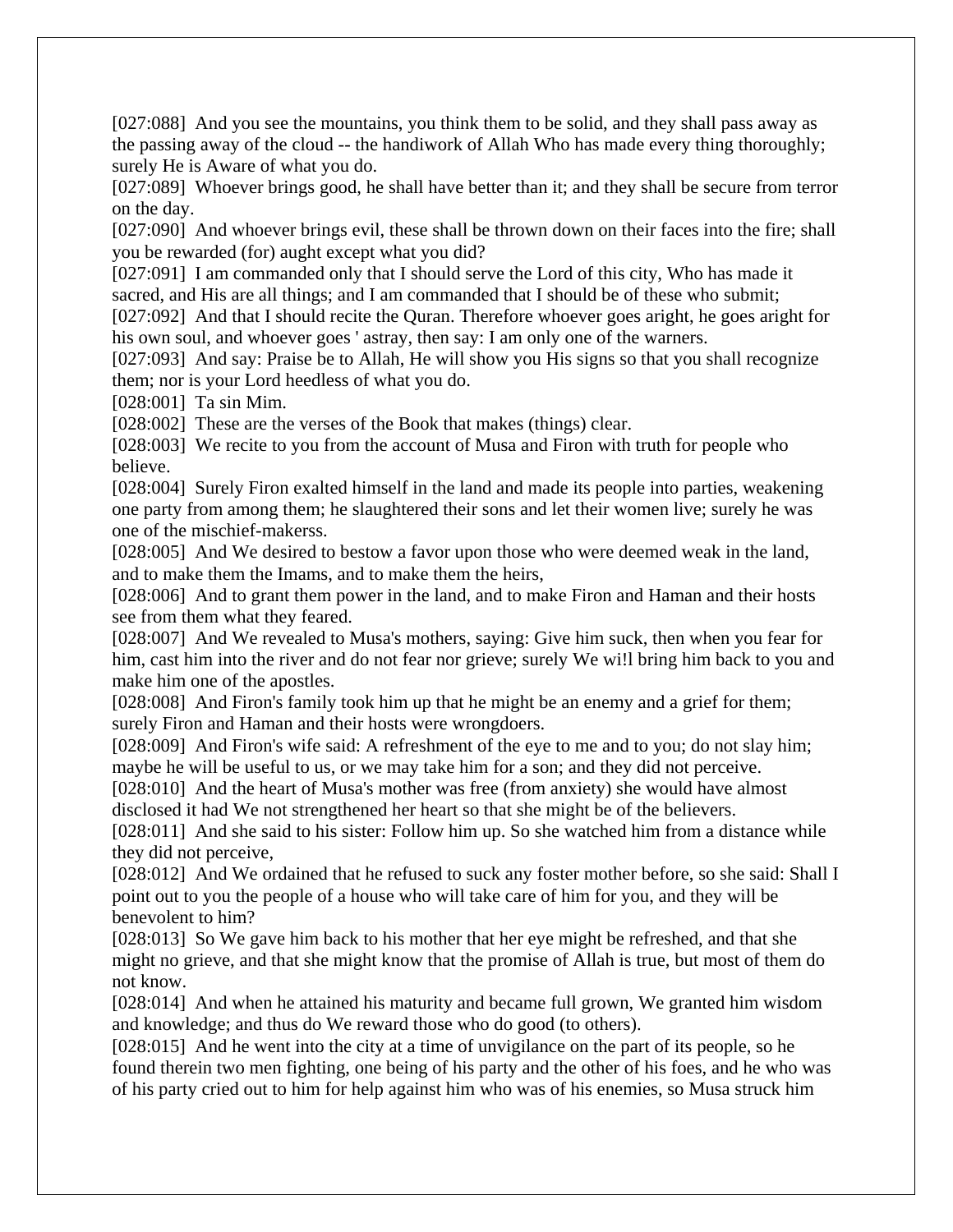with his fist and killed him. He said: This is on account of the Shaitan's doing; surely he is an enemy, openly leading astray.

[028:016] He said: My Lord! surely I have done harm to myself, so do Thou protect me. So He protected him; surely He is the Forgiving, the Merciful.

[028:017] He said: My Lord! because Thou hast bestowed a favor on me, I shall never be a backer of the guilty.

[028:018] And he was in the city, fearing, awaiting, when lo! he who had asked his assistance the day before was crying out to him for aid. Musa said to him: You are most surely one erring manifestly.

[028:019] So when he desired to seize him who was an enemy to them both, he said: O Musa! do you intend to kill me as you killed a person yesterday? You desire nothing but that you should be a tyrant in the land, and you do not desire to be of those who act aright.

[028:020] And a man came running from the remotest part of the city. He said: O Musa! surely the chiefs are consulting together to slay you, therefore depart (at once); surely I am of those who wish well to you.

[028:021] So he went forth therefrom, fearing, awaiting, (and) he said: My Lord! deliver me from the unjust people.

[028:022] And when he turned his face towards Madyan, he said: Maybe my Lord will guide me in the right path.

[028:023] And when he came to the water of Madyan, he found on it a group of men watering, and he found besides them two women keeping back (their flocks). He said: What is the matter with you? They said: We cannot water until the shepherds take away (their sheep) from the water, and our father is a very old man.

[028:024] So he watered (their sheep) for them, then went back to the shade and said: My Lord! surely I stand in need of whatever good Thou mayest send down to me.

[028:025] Then one of the two women came to him walking bashfully. She said: My father invites you that he may give you the reward of your having watered for us. So when he came to him and gave to him the account, he said: Fear not, you are secure from the unjust people. [028:026] Said one of them: O my father! employ him, surely the best of those that you can employ is the strong man, the faithful one.

[028:027] He said: I desire to marry one of these two daughters of mine to you on condition that you should serve me for eight years; but if you complete ten, it will be of your own free will, and I do not wish to be hard to you; if Allah please, you will find me one of the good.

[028:028] He said: This shall be (an agreement) between me and you; whichever of the two terms I fulfill, there shall be no wrongdoing to me; and Allah is a witness of what we say.

[028:029] So when Musa had fulfilled the term, and he journeyed with his family, he perceived on this side of the mountain a fire. He said to his family: Wait, I have seen a fire, maybe I will bring to you from it some news or a brand of fire, so that you may warm yourselves.

[028:030] And when he came to it, a voice was uttered from the right side of the valley in the blessed spot of the bush, saying: O Musa! surely I am Allah, the Lord of the worlds.

[028:031] And saying: Cast down you staff. So when he saw it in motion as if it were a serpent, he turned back retreating, and did not return. O Musa! come forward and fear not; surely you are of those who are secure;

[028:032] Enter your hand into the opening of your bosom, it will come forth white without evil, and draw your hand to yourself to ward off fear: so these two shall be two arguments from your Lord to Firon and his chiefs, surely they are a transgressing people.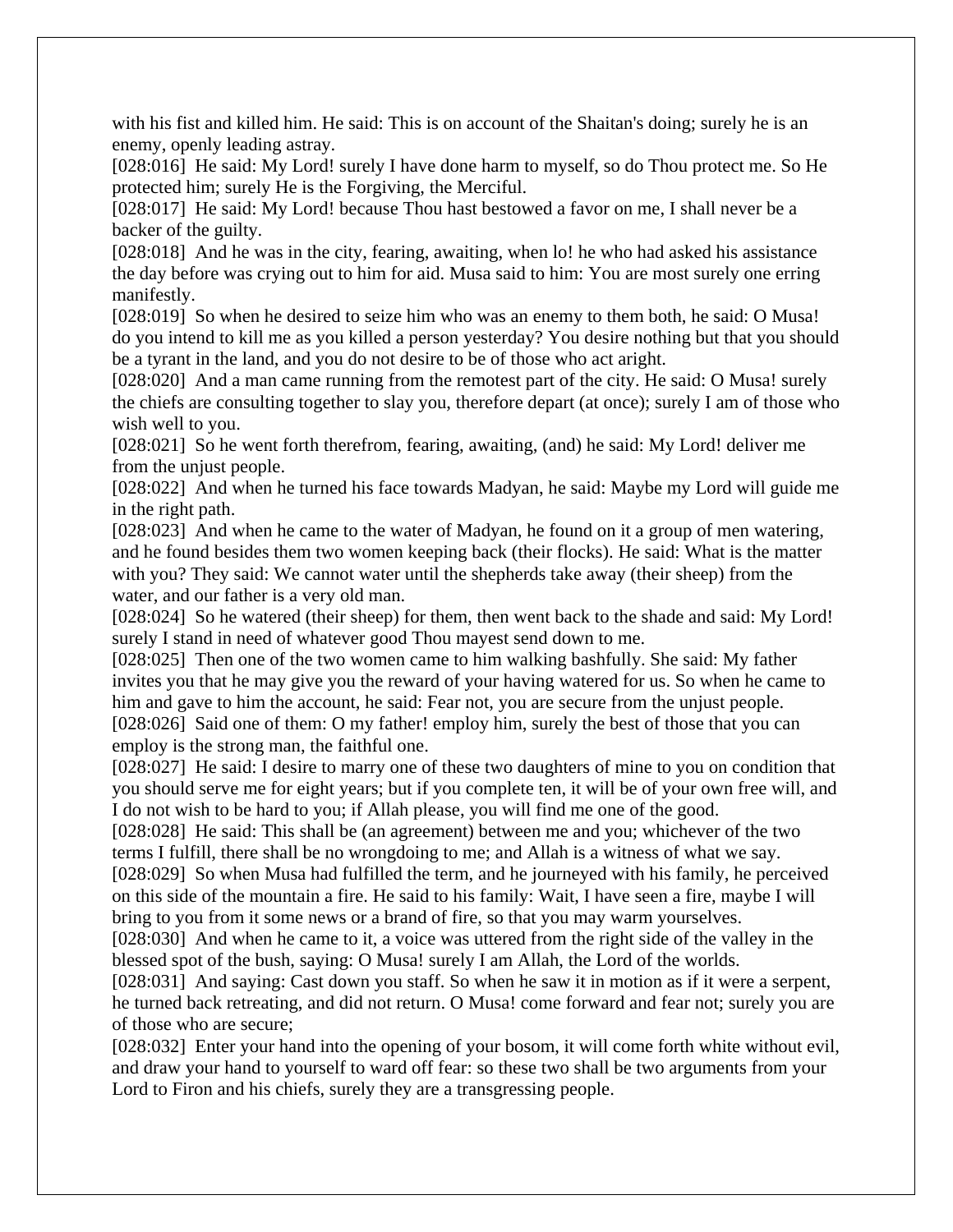[028:033] He said: My Lord! surely I killed one of them, so I fear lest they should slay me; [028:034] And my brother, Haroun, he is more eloquent of tongue than I, therefore send him with me as an aider, verifying me: surely I fear that they would reject me.

[028:035] He said: We will strengthen your arm with your brother, and We will give you both an authority, so that they shall not reach you; (go) with Our signs; you two and those who follow you shall be uppermost.

[028:036] So when Musa came to them with Our clear signs, they said: This is nothing but forged enchantment, and we never heard of it amongst our fathers of old.

[028:037] And Musa said: My Lord knows best who comes with guidance from Him, and whose shall be the good end of the abode; surely the unjust shall not be successful.

[028:038] And Firon said: O chiefs! I do not know of any god for you besides myself; therefore kindle a fire for me, O Haman, for brick, then prepare for me a lofty building so that I may obtain knowledge of Musa's God, and most surely I think him to be one of the liars.

[028:039] And he was unjustly proud in the land, he and his hosts, and they deemed that they would not be brought back to Us.

[028:040] So We caught hold of him and his hosts, then We cast them into the sea, and see how was the end of the unjust.

[028:041] And We made them Imams who call to the fire, and on the day of resurrection they shall not be assisted.

[028:042] And We caused a curse to follow them in this world, and on the day of resurrection they shall be of those made to appear hideous.

[028:043] And certainly We gave Musa the Book after We had destroyed the former generations, clear arguments for men and a guidance and a mercy, that they may be mindful. [028:044] And you were not on the western side when We revealed to Musa the commandment, and you were not among the witnesses;

[028:045] But We raised up generations, then life became prolonged to them; and you were not dwelling among the people of Madyan, reciting to them Our communications, but We were the senders.

[028:046] And you were not on this side of the mountain when We called, but a mercy from your Lord that you may warn a people to whom no warner came before you, that they may be mindful.

[028:047] And were it not that there should befall them a disaster for what their hands have sent before, then they should say: Our Lord! why didst Thou not send to us an apostle so that we should have followed Thy communications and been of the believers !

[028:048] But (now) when the truth has come to them from Us, they say: Why is he not given the like of what was given to Musa? What! did they not disbelieve in what Musa was given before? They say: Two magicians backing up each other; and they say: Surely we are unbelievers in all.

[028:049] Say: Then bring some (other) book from Allah which is a better guide than both of them, (that) I may follow it, if you are truthful.

[028:050] But if they do not answer you, then know that they only follow their low desires; and who is more erring than he who follows his low desires without any guidance from Allah? Surely Allah does not guide the unjust people.

[028:051] And certainly We have made the word to reach them so that they may be mindful. [028:052] (As to) those whom We gave the Book before it, they are believers in it.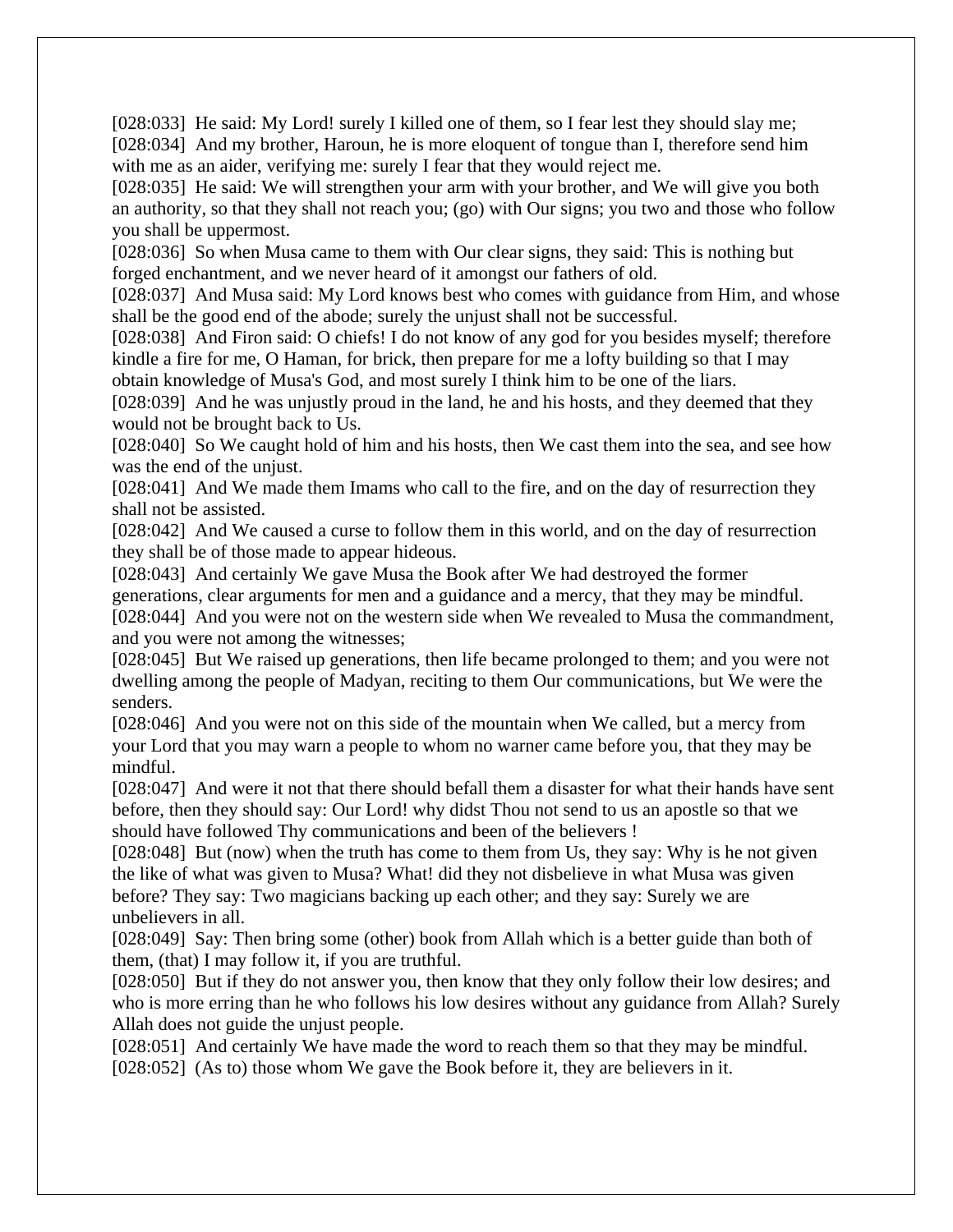[028:053] And when it is recited to them they say: We believe in it surely it is the truth from our Lord; surely we were submitters before this.

[028:054] These shall be granted their reward twice, because they are steadfast and they repel evil with good and spend out of what We have given them.

[028:055] And when they hear idle talk they turn aside from it and say: We shall have our deeds and you shall have your deeds; peace be on you, we do not desire the ignorant.

[028:056] Surely you cannot guide whom you love, but Allah guides whom He pleases, and He knows best the followers of the right way.

[028:057] And they say: If we follow the guidance with you, we shall be carried off from our country. What ! have We not settled them in a safe, sacred territory to which fruits of every kind shall be drawn? -- a sustenance from Us; but most of them do not know.

[028:058] And how many a town have We destroyed which exulted in its means of subsistence, so these are their abodes, they have not been dwelt in after them except a little, and We are the inheritors,

[028:059] And your Lord never destroyed the towns until He raised in their metropolis an apostle, reciting to them Our communications, and We never destroyed the towns except when their people were unjust.

[028:060] And whatever things you have been given are only a provision of this world's life and its adornment, and whatever is with Allah is better and more lasting; do you not then understand? [028:061] Is he to whom We have promised a goodly promise which he shall meet with like him whom We have provided with the provisions of this world's life, then on the day of resurrection he shall be of those who are brought up?

[028:062] And on the day when He will call them and say: Where are those whom you deemed to be My associates?

[028:063] Those against whom the sentence has become confirmed will say: Our Lord! these are they whom we caused to err; we caused them to err as we ourselves did err; to Thee we declare ourselves to be clear (of them); they never served Us.

[028:064] And it will be said: Call your associate-gods. So they will call upon them, but they will not answer them, and they shall see the punishment; would that they had followed the right way!

[028:065] And on the day when He shall call them and say: What was the answer you gave to the apostles?

[028:066] Then the pleas shall become obscure to them on that day, so they shall not ask each other.

[028:067] But as to him who repents and believes and does good, maybe he will be among the successful:

[028:068] And your Lord creates and chooses whom He pleases; to choose is not theirs; glory be to Allah, and exalted be He above what they associate (with Him).

[028:069] And your Lord knows what their breasts conceal and what they manifest.

[028:070] And He is Allah, there is no god but He! All praise is due to Him in this (life) and the hereafter, and His is the judgment, and to Him you shall be brought back.

[028:071] Say: Tell me, if Allah were to make the night to continue incessantly on you till the day of resurrection, who is the god besides Allah that could bring you light? Do you not then hear?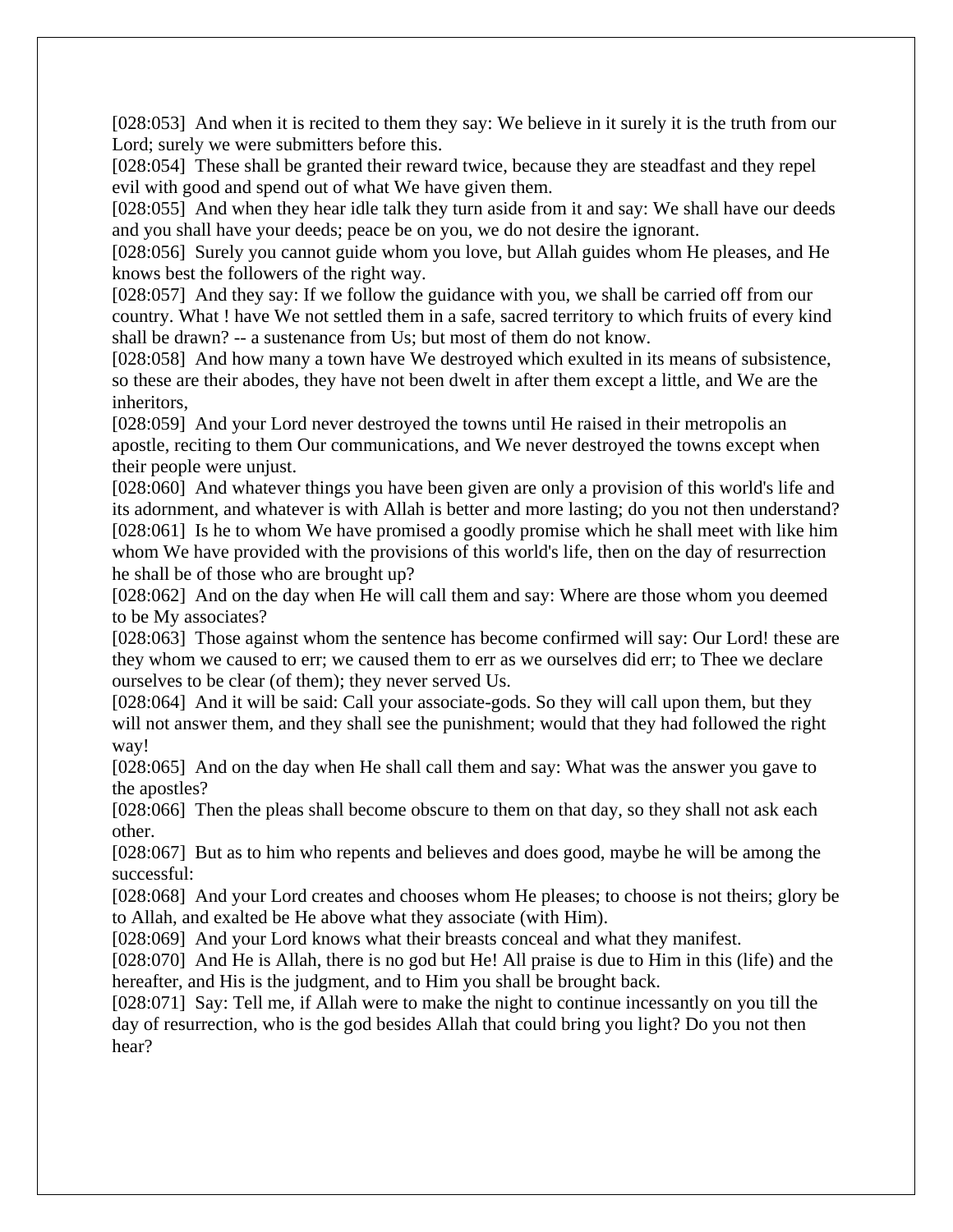[028:072] Say: Tell me, if Allah were to make the day to continue incessantly on you till the day of resurrection, who is the god besides Allah that could bring you the night in which you take rest? Do you not then see?

[028:073] And out of His mercy He has made for you the night and the day, that you may rest therein, and that you may seek of His grace, and that you may give thanks.

[028:074] And on the day when He shall call them and say: Where are those whom you deemed to be My associates?

[028:075] And We will draw forth from among every nation a witness and say: Bring your proof; then shall they know that the truth is Allah's, and that which they forged shall depart from them.

[028:076] Surely Qaroun was of the people of Musa, but he rebelled against them, and We had given him of the treasures, so much so that his hoards of wealth would certainly weigh down a company of men possessed of great strength. When his people said to him: Do not exult, surely Allah does not love the exultant;

[028:077] And seek by means of what Allah has given you the future abode, and do not neglect your portion of this world, and do good (to others) as Allah has done good to you, and do not seek to make mischief in the land, surely Allah does not love the mischief-makers.

[028:078] He said: I have been given this only on account of the knowledge I have. Did he not know that Allah had destroyed before him of the generations those who were mightier in strength than he and greater in assemblage? And the guilty shall not be asked about their faults.

[028:079] So he went forth to his people in his finery. Those who desire this world's life said: O would that we had the like of what Qaroun is given; most surely he is possessed of mighty good fortune.

[028:080] And those who were given the knowledge said: Woe to you! Allah's reward is better for him who believes and does good, and none is made to receive this except the patient. [028:081] Thus We made the earth to swallow up him and his abode; so he had no body of helpers to assist him against Allah nor was he of those who can defend themselves.

[028:082] And those who yearned for his place only the day before began to say: Ah! (know) that Allah amplifies and straightens the means of subsistence for whom He pleases of His servants; had not Allah been gracious to us, He would most surely have abased us; ah! (know) that the ungrateful are never successful.

[028:083] (As for) that future abode, We assign it to those who have no desire to exalt themselves in the earth nor to make mischief and the good end is for those who guard (against evil)

[028:084] Whoever brings good, he shall have better than it, and whoever brings evil, those who do evil shall not be rewarded (for) aught except what they did.

[028:085] Most surely He Who has made the Quran binding on you will bring you back to the destination. Say: My Lord knows best him who has brought the guidance and him who is in manifest error.

[028:086] And you did not expect that the Book would be inspired to you, but it is a mercy from your Lord, therefore be not a backer-up of the unbelievers.

[028:087] And let them not turn you aside from the communications of Allah after they have been revealed to you, and call (men) to your Lord and be not of the polytheists.

[028:088] And call not with Allah any other god; there is no god but He, every thing is perishable but He; His is the judgment, and to Him you shall be brought back.

[029:001] Alif Lam Mim.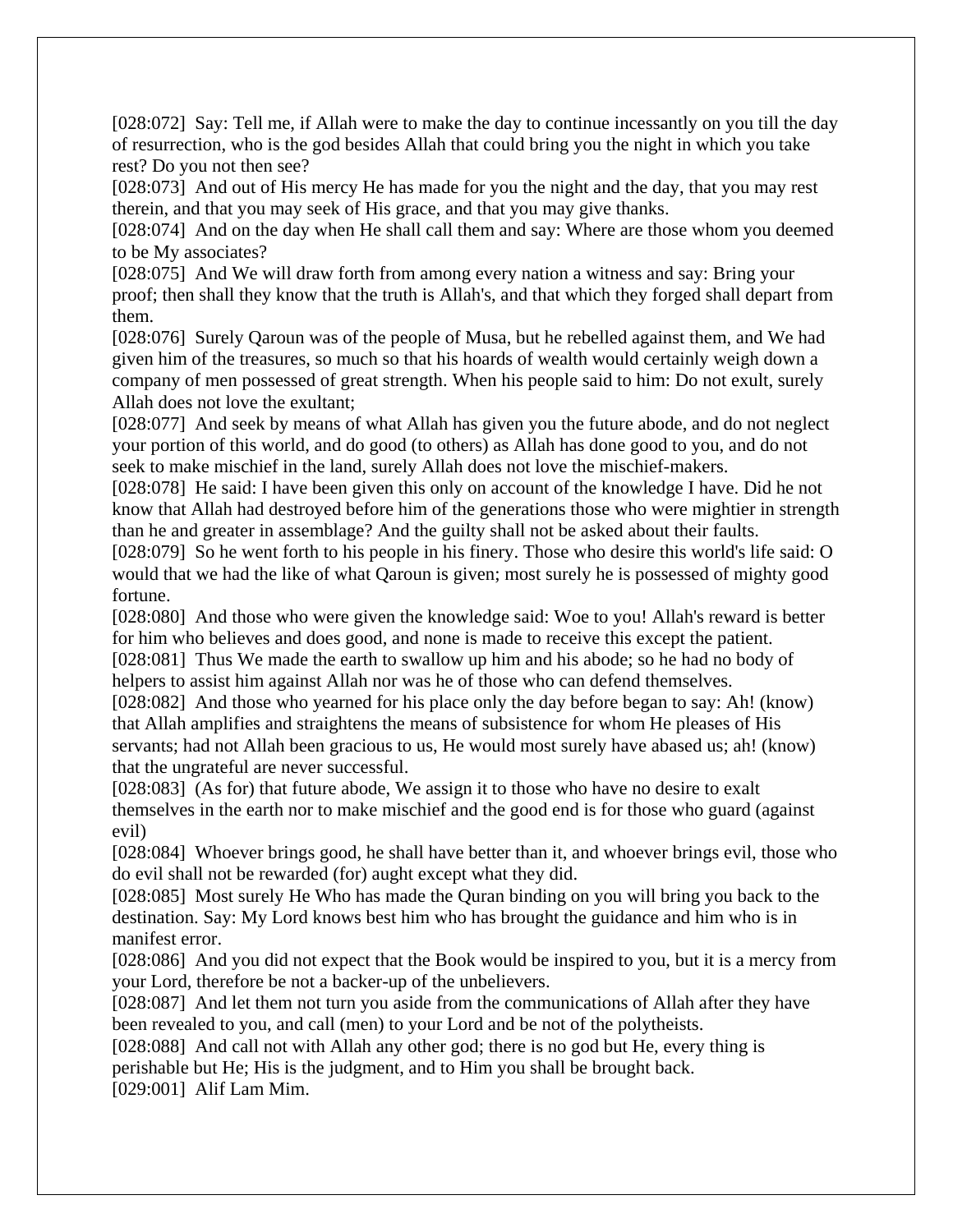[029:002] Do men think that they will be left alone on saying, We believe, and not be tried? [029:003] And certainly We tried those before them, so Allah will certainly know those who are true and He will certainly know the liars.

[029:004] Or do they who work evil think that they will escape Us? Evil is it that they judge! [029:005] Whoever hopes to meet Allah, the term appointed by Allah will then most surely come; and He is the Hearing, the Knowing.

[029:006] And whoever strives hard, he strives only for his own soul; most surely Allah is Selfsufficient, above (need of) the worlds.

[029:007] And (as for) those who believe and do good, We will most certainly do away with their evil deeds and We will most certainly reward them the best of what they did.

[029:008] And We have enjoined on man goodness to his parents, and if they contend with you that you should associate (others) with Me, of which you have no knowledge, do not obey them, to Me is your return, so I will inform you of what you did.

[029:009] And (as for) those who believe and do good, We will most surely cause them to enter among the good.

[029:010] And among men is he who says: We believe in Allah; but when he is persecuted in (the way of) Allah he thinks the persecution of men to be as the chastisement of Allah; and if there come assistance from your Lord, they would most certainly say: Surely we were with you. What! is not Allah the best knower of what is in the breasts of mankind.

[029:011] And most certainly Allah will know those who believe and most certainly He will know the hypocrites.

[029:012] And those who disbelieve say to those who believe: Follow our path and we will bear your wrongs. And never shall they be the bearers of any of their wrongs; most surely they are liars.

[029:013] And most certainly they shall carry their own burdens, and other burdens with their own burdens, and most certainly they shall be questioned on the resurrection day as to what they forged.

[029:014] And certainly We sent Nuh to his people, so he remained among them a thousand years save fifty years. And the deluge overtook them, while they were unjust.

[029:015] So We delivered him and the inmates of the ark, and made it a sign to the nations.

[029:016] And (We sent) Ibrahim, when he said to his people: Serve Allah and be careful of (your duty to) Him; this is best for you, if you did but know:

[029:017] You only worship idols besides Allah and you create a lie surely they whom you serve besides Allah do not control for you any sustenance, therefore seek the sustenance from Allah and serve Him and be grateful to Him; to Him you shall be brought back.

[029:018] And if you reject (the truth), nations before you did indeed reject (the truth); and nothing is incumbent on the apostle but a plain delivering (of the message).

[029:019] What! do they not consider how Allah originates the creation, then reproduces it? Surely that is easy to Allah.

[029:020] Say: Travel in the earth and see how He makes the first creation, then Allah creates the latter creation; surely Allah has power over all things.

[029:021] He punishes whom He pleases and has mercy on whom He pleases, and to Him you shall be turned back.

[029:022] And you shall not escape in the earth nor in the heaven, and you have neither a protector nor a helper besides Allah.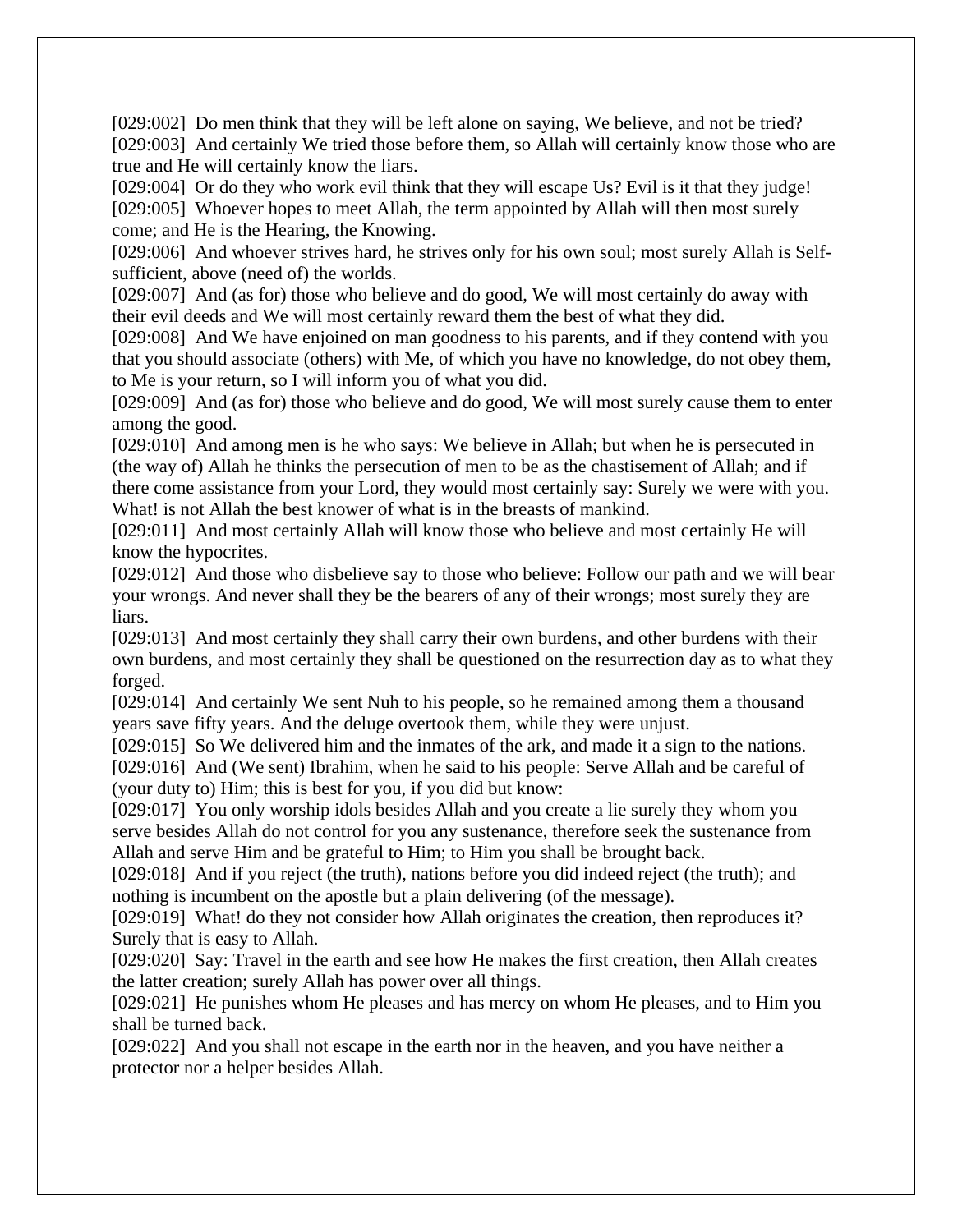[029:023] And (as to) those who disbelieve in the communications of Allah and His meeting, they have despaired of My mercy, and these it is that shall have a painful punishment. [029:024] So naught was the answer of his people except that they said: Slay him or burn him;

then Allah delivered him from the fire; most surely there are signs in this for a people who believe.

[029:025] And he said: You have only taken for yourselves idols besides Allah by way of friendship between you in this world's life, then on the resurrection day some of you shall deny others, and some of you shall curse others, and your abode is the fire, and you shall not have any helpers.

[029:026] And Lut believed in Him, and he said: I am fleeing to my Lord, surely He is the Mighty, the Wise.

[029:027] And We granted him Ishaq and Yaqoub, and caused the t prophethood and the book to remain in his seed, and We gave him his reward in this world, and in the hereafter he will most surely be among the good.

[029:028] And (We sent) Lut when he said to his people: Most surely you are guilty of an indecency which none of the nations has ever done before you;

[029:029] What! do you come to the males and commit robbery on the highway, and you commit evil deeds in your assemblies? But nothing was the answer of his people except that they said: Bring on us Allah's punishment, if you are one of the truthful.

[029:030] He said: My Lord! help me against the mischievous people.

[029:031] And when Our messengers came to Ibrahim with the good news, they said: Surely we are going to destroy the people of this town, for its people are unjust.

[029:032] He said: Surely in it is Lut. They said: We know well who is in it; we shall certainly deliver him and his followers, except his wife; she shall be of those who remain behind.

[029:033] And when Our messengers came to Lut he was grieved on account of them, and he felt powerless (to protect) them; and they said: Fear not, nor grieve; surely we will deliver you and your followers, except your wife; she shall be of those who remain behind.

[029:034] Surely We will cause to come down upon the people of this town a punishment from heaven, because they transgressed.

[029:035] And certainly We have left a clear sign of it for a people who understand.

[029:036] And to Madyan (We sent) their brother Shuaib, so he said: O my people! serve Allah and fear the latter day and do not act corruptly in the land, making mischief.

[029:037] But they rejected him, so a severe earthquake overtook them, and they became motionless bodies in their abode.

[029:038] And (We destroyed) Ad and Samood, and from their dwellings (this) is apparent to you indeed; and the Shaitan made their deeds fair-seeming to them, so he kept them back from the path, though they were endowed with intelligence and skill,

[029:039] And (We destroyed) Qaroun and Firon and Haman; and certainly Musa came to them with clear arguments, but they behaved haughtily in the land; yet they could not outstrip (Us). [029:040] So each We punished for his sin; of them was he on whom We sent down a violent storm, and of them was he whom the rumbling overtook, and of them was he whom We made to be swallowed up by the earth, and of them was he whom We drowned; and it did not beseem

Allah that He should be unjust to them, but they were unjust to their own souls.

[029:041] The parable of those who take guardians besides Allah is as the parable of the spider that makes for itself a house; and most surely the frailest of the houses is the spider's house did they but know.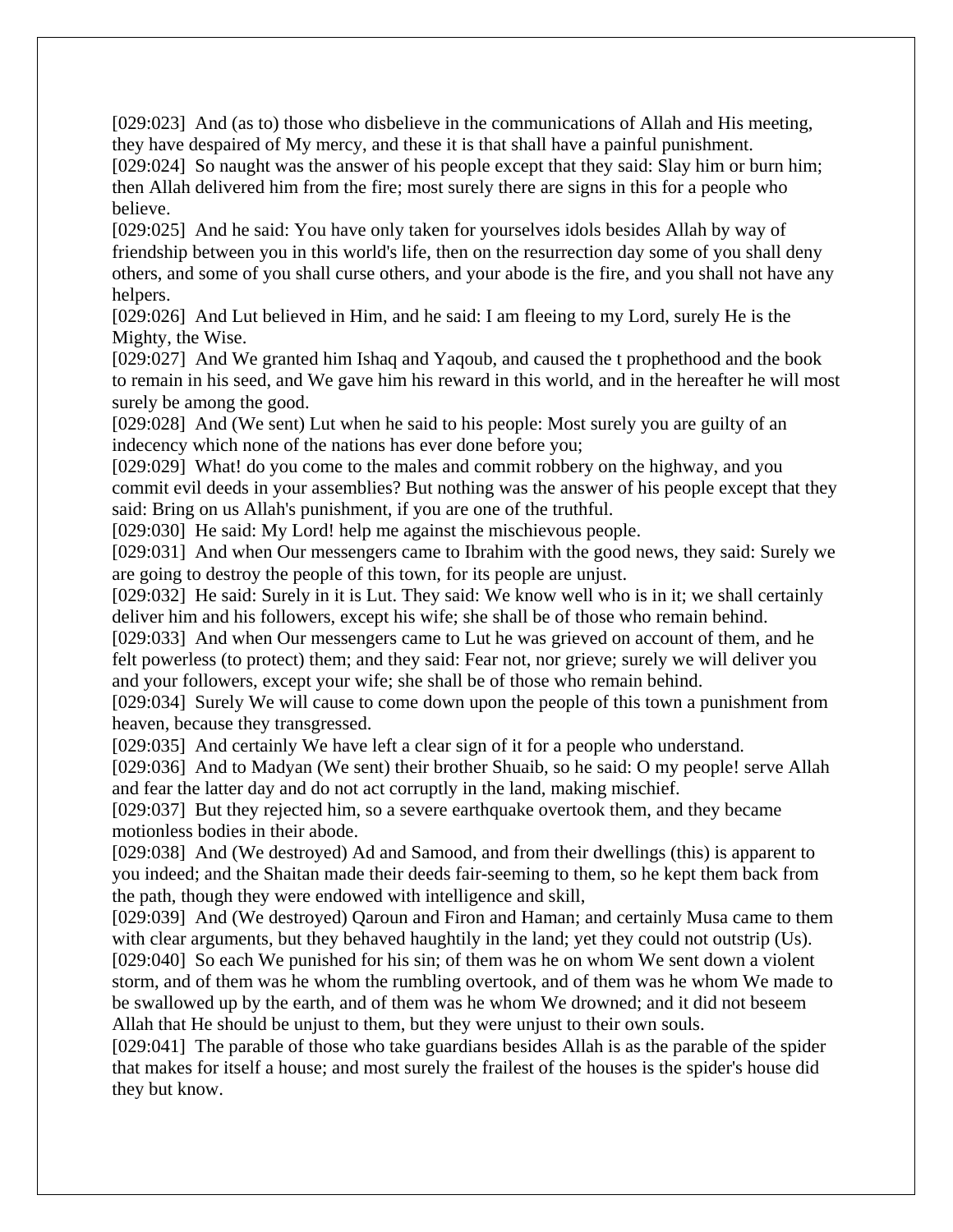[029:042] Surely Allah knows whatever thing they call upon besides Him; and He is the Mighty, the Wise.

[029:043] And (as for) these examples, We set them forth for men, and none understand them but the learned.

[029:044] Allah created the heavens and the earth with truth; most surely there is a sign in this for the believers.

[029:045] Recite that which has been revealed to you of the Book and keep up prayer; surely prayer keeps (one) away from indecency and evil, and certainly the remembrance of Allah is the greatest, and Allah knows what you do.

[029:046] And do not dispute with the followers of the Book except by what is best, except those of them who act unjustly, and say: We believe in that which has been revealed to us and revealed to you, and our God and your God is One, and to Him do we submit.

[029:047] And thus have We revealed the Book to you. So those whom We have given the Book believe in it, and of these there are those who believe in it, and none deny Our communications except the unbelievers.

[029:048] And you did not recite before it any book, nor did you transcribe one with your right hand, for then could those who say untrue things have doubted.

[029:049] Nay! these are clear communications in the breasts of those who are granted knowledge; and none deny Our communications except the unjust.

[029:050] And they say: Why are not signs sent down upon him from his Lord? Say: The signs are only with Allah, and I am only a plain warner.

[029:051] Is it not enough for them that We have revealed to you the Book which is recited to them? Most surely there is mercy in this and a reminder for a people who believe.

[029:052] Say: Allah is sufficient as a witness between me and you; He knows what is in the heavens and the earth. And (as for) those who believe in the falsehood and disbelieve in Allah, these it is that are the losers.

[029:053] And they ask you to hasten on the chastisement; and had not a term been appointed, the chastisement would certainly have come to them; and most certainly it will come to them all of a sudden while they will not perceive.

[029:054] They ask you to hasten on the chastisement, and most surely hell encompasses the unbelievers;

[029:055] On the day when the chastisement shall cover them from above them, and from beneath their feet; and He shall say: Taste what you did.

[029:056] O My servants who believe! surely My earth is vast, therefore Me alone should you serve.

[029:057] Every soul must taste of death, then to Us you shall be brought back.

[029:058] And (as for) those who believe and do good, We will certainly give them abode in the high places in gardens beneath which rivers flow, abiding therein; how good the reward of the workers:

[029:059] Those who are patient, and on their Lord do they rely.

[029:060] And how many a living creature that does not carry its sustenance: Allah sustains it and yourselves; and He is the Hearing, the Knowing.

[029:061] And if you ask them, Who created the heavens and the earth and made the sun and the moon subservient, they will certainly say, Allah. Whence are they then turned away?

[029:062] Allah makes abundant the means of subsistence for whom He pleases of His servants, and straightens them for whom (He pleases) surely Allah is Cognizant of all things.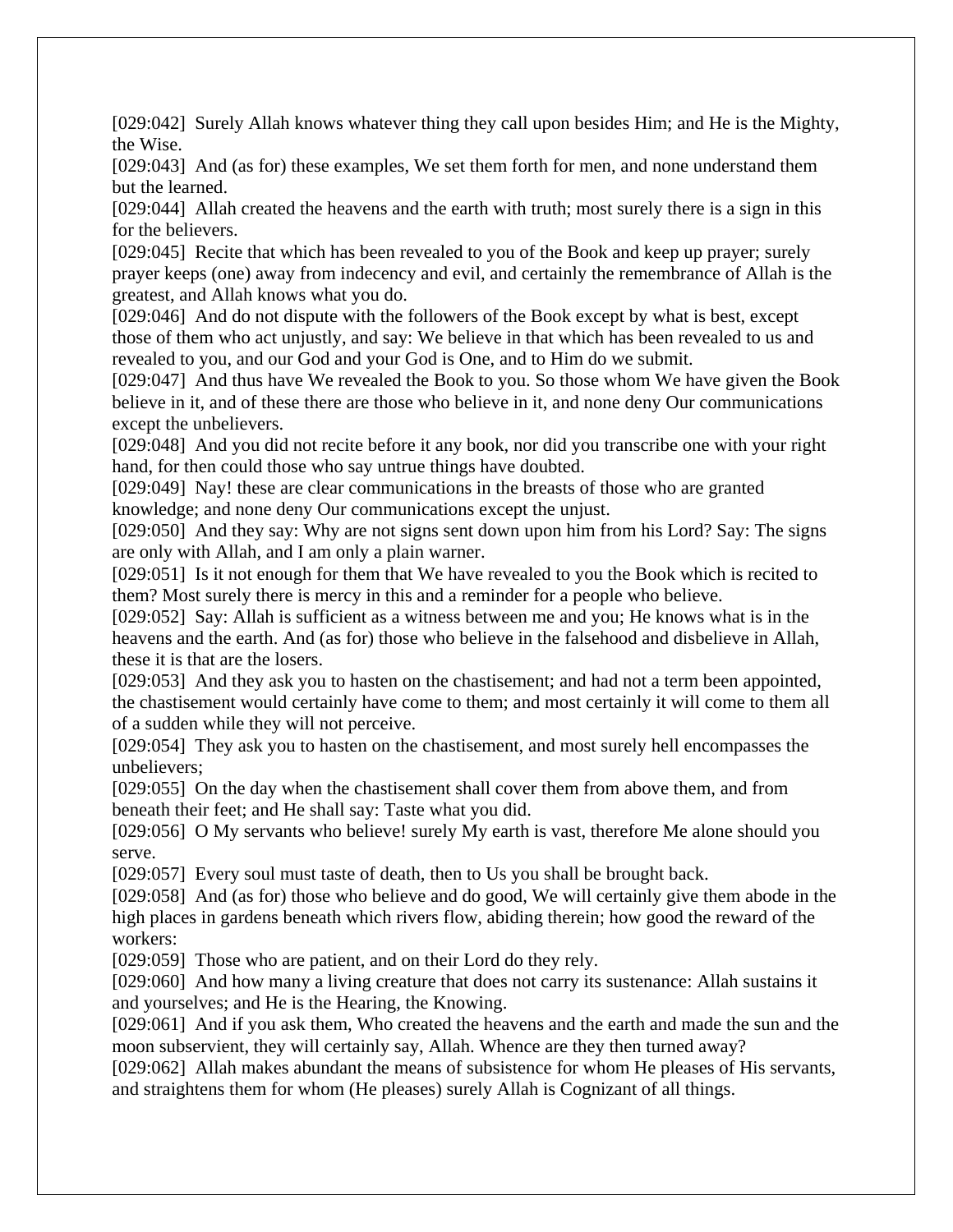[029:063] And if you ask them Who is it that sends down water from the clouds, then gives life to the earth with it after its death, they will certainly say, Allah. Say: All praise is due to Allah. Nay, most of them do not understand.

[029:064] And this life of the world is nothing but a sport and a play; and as for the next abode, that most surely is the life -- did they but know!

[029:065] So when they ride in the ships they call upon Allah, being sincerely obedient to Him, but when He brings them safe to the land, lo! they associate others (with Him);

[029:066] Thus they become ungrateful for what We have given them, so that they may enjoy; but they shall soon know.

[029:067] Do they not see that We have made a sacred territory secure, while men are carried off by force from around them? Will they still believe in the falsehood and disbelieve in the favour of Allah?

[029:068] And who is more unjust than one who forges a lie against Allah, or gives the lie to the truth when it has come to him? Will not in hell be the abode of the unbelievers?

[029:069] And (as for) those who strive hard for Us, We will most certainly guide them in Our ways; and Allah is most surely with the doers of good.

[030:001] Alif Lam Mim.

[030:002] The Romans are vanquished,

[030:003] In a near land, and they, after being vanquished, shall overcome,

[030:004] Within a few years. Allah's is the command before and after; and on that day the believers shall rejoice,

[030:005] With the help of Allah; He helps whom He pleases; and He is the Mighty, the Merciful;

[030:006] (This is) Allah's promise! Allah will not fail His promise, but most people do not know.

[030:007] They know the outward of this world's life, but of the hereafter they are absolutely heedless.

[030:008] Do they not reflect within themselves: Allah did not create the heavens and the earth and what is between them two but with truth, and (for) an appointed term? And most surely most of the people are deniers of the meeting of their Lord.

[030:009] Have they not travelled in the earth and seen how was the end of those before them? They were stronger than these in prowess, and dug up the earth, and built on it in greater

abundance than these have built on it, and there came to them their apostles with clear arguments; so it was not beseeming for Allah that He should deal with them unjustly, but they dealt unjustly with their own souls.

[030:010] Then evil was the end of those who did evil, because they | rejected the communications of Allah and used to mock them.

[030:011] Allah originates the creation, then reproduces it, then to Him you shall be brought back.

[030:012] And at the time when the hour shall come the guilty shall be in despair.

[030:013] And they shall not have any intercessors from among their gods they have joined with God, and they shall be deniers of their associate-gods.

[030:014] And at the time when the hour shall come, at that time they shall become separated one from the other.

[030:015] Then as to those who believed and did good, they shall be made happy in a garden.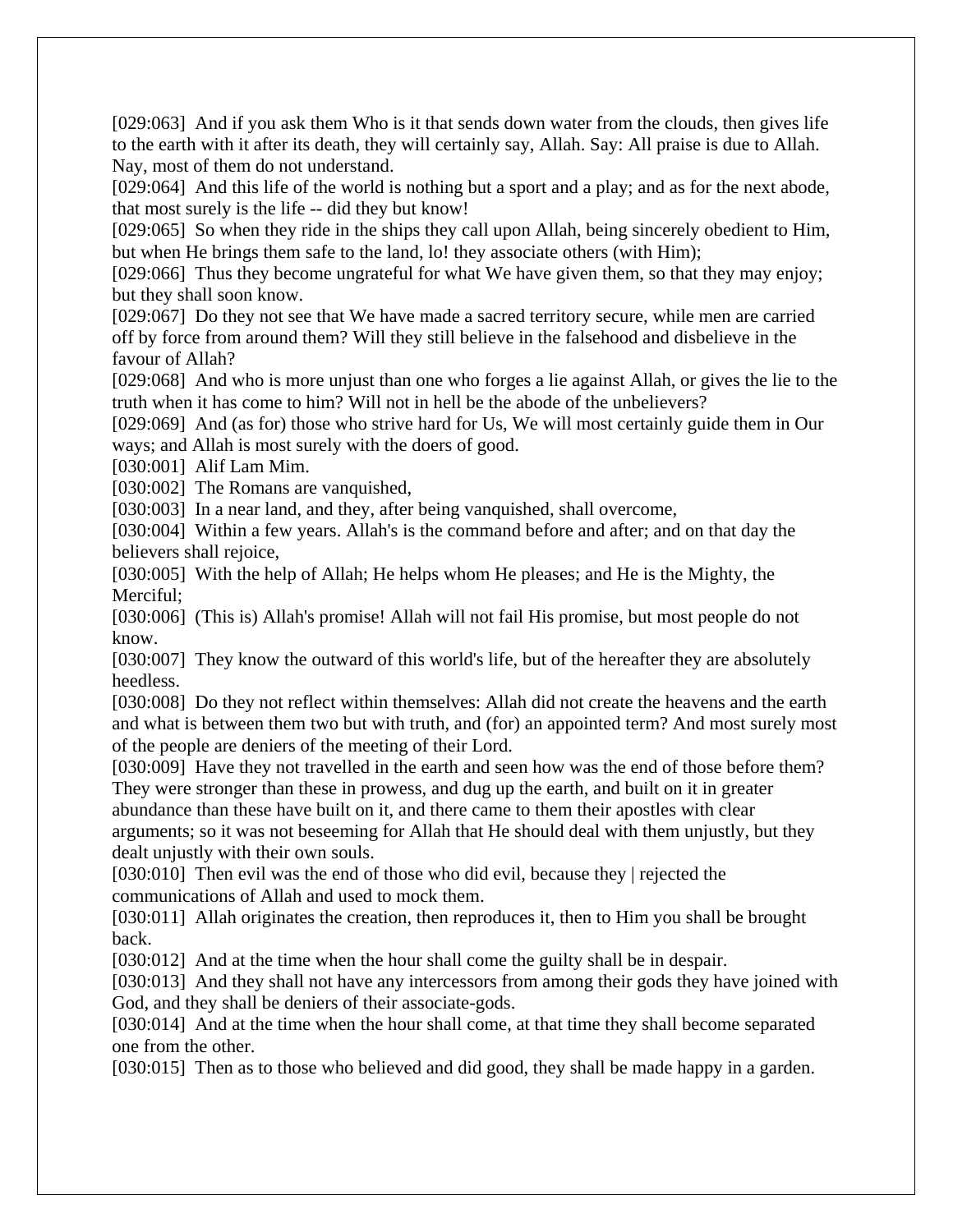[030:016] And as to those who disbelieved and rejected Our communications and the meeting of the hereafter, these shall be brought over to the chastisement.

[030:017] Therefore glory be to Allah when you enter upon the time of the evening and when you enter upon the time of the morning.

[030:018] And to Him belongs praise in the heavens and the earth, and at nightfall and when you are at midday.

[030:019] He brings forth the living from the dead and brings forth the dead from the living, and gives life to the earth after its death, and thus shall you be brought forth.

[030:020] And one of His signs is that He created you from dust, then lo! you are mortals (who) scatter.

[030:021] And one of His signs is that He created mates for you from yourselves that you may find rest in them, and He put between you love and compassion; most surely there are signs in this for a people who reflect.

[030:022] And one of His signs is the creation of the heavens and the earth and the diversity of your tongues and colors; most surely there are signs in this for the learned.

[030:023] And one of His signs is your sleeping and your seeking of His grace by night and (by) day; most surely there are signs in this for a people who would hear.

[030:024] And one of His signs is that He shows you the lightning for fear and for hope, and sends down water from the clouds then gives life therewith to the earth after its death; most surely there are signs in this for a people who understand

[030:025] And one of His signs is that the heaven and the earth subsist by His command, then when He calls you with a (single) call from out of the earth, lo! you come forth.

[030:026] And His is whosoever is in the heavens and the earth; all are obedient to Him. [030:027] And He it is Who originates the creation, then reproduces it, and it is easy to Him; and His are the most exalted attributes in the heavens and the earth, and He is the Mighty, the Wise.

[030:028] He sets forth to you a parable relating to yourselves: Have you among those whom your right hands possess partners in what We have given you for sustenance, so that with respect to it you are alike; you fear them as you fear each other? Thus do We make the communications distinct for a people who understand.

[030:029] Nay! those who are unjust follow their low desires without any knowledge; so who can guide him whom Allah makes err? And they shall have no helpers.

[030:030] Then set your face upright for religion in the right state -- the nature made by Allah in which He has made men; there is no altering of Allah's creation; that is the right religion, but most people do not know --

[030:031] Turning to Him, and be careful of (your duty to) Him and keep up prayer and be not of the polytheists

[030:032] Of those who divided their religion and became seas every sect rejoicing in what they had with them

[030:033] And when harm afflicts men, they call upon their Lord, turning to Him, then when He makes them taste of mercy from Him, lo! some of them begin to associate (others) with their Lord,

[030:034] So as to be ungrateful for what We have given them; but enjoy yourselves (for a while), for you shall soon come to know.

[030:035] Or, have We sent down upon them an authority so that it speaks of that which they associate with Him?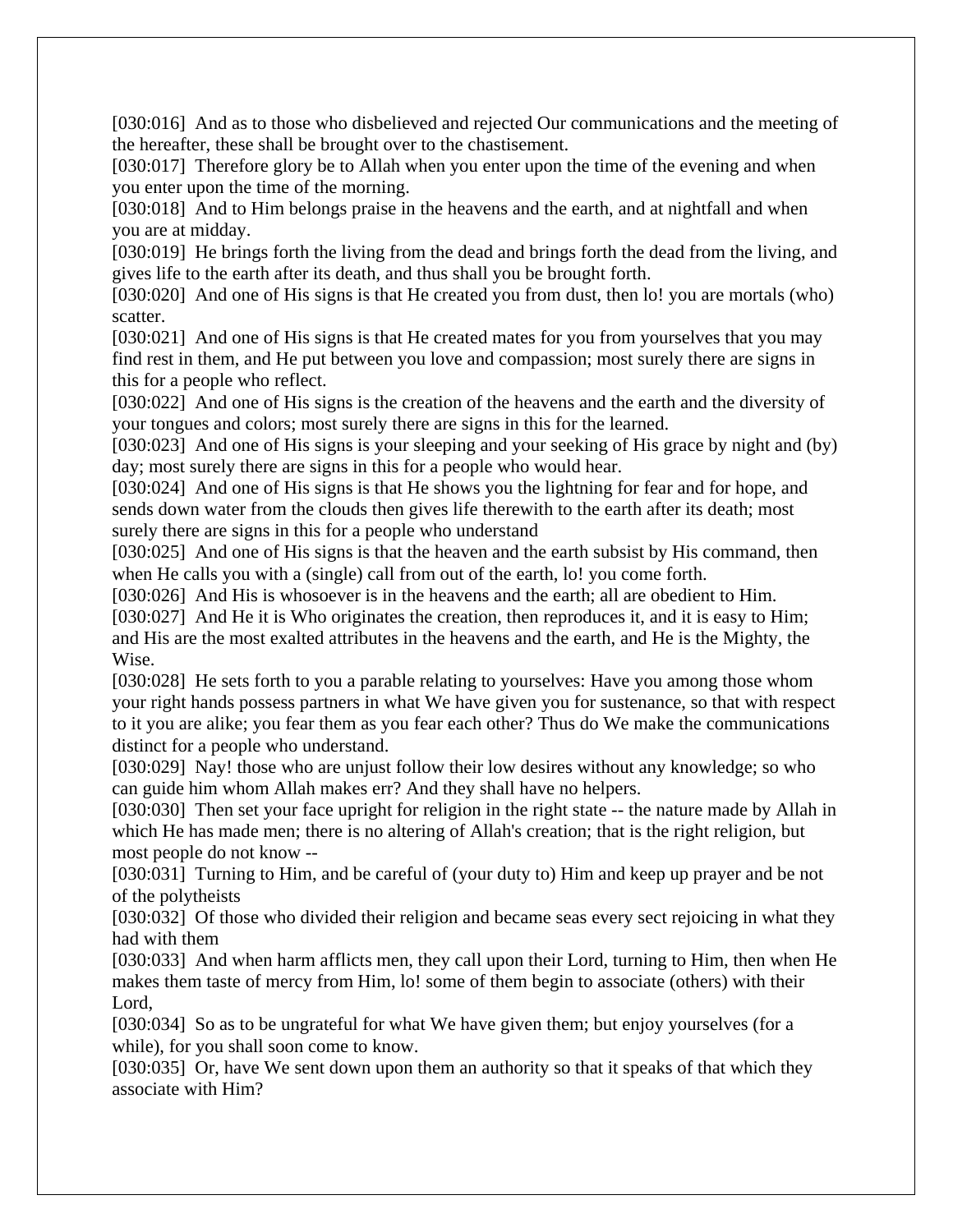[030:036] And when We make people taste of mercy they rejoice in it, and if an evil befall them for what their hands have already wrought, lo! they are in despair.

[030:037] Do they not see that Allah makes ample provision for whom He pleases, or straightens? Most surely there are signs in this for a people who believe.

[030:038] Then give to the near of kin his due, and to the needy and the wayfarer; this is best for those who desire Allah's pleasure, and these it is who are successful.

[030:039] And whatever you lay out as usury, so that it may increase in the property of men, it shall not increase with Allah; and whatever you give in charity, desiring Allah's pleasure -- it is these (persons) that shall get manifold.

[030:040] Allah is He Who created you, then gave you sustenance, then He causes you to die, then brings you to life. Is there any of your associate-gods who does aught of it? Glory be to Him, and exalted be He above what they associate (with Him).

[030:041] Corruption has appeared in the land and the sea on account of what the hands of men have wrought, that He may make them taste a part of that which they have done, so that they may return.

[030:042] Say: Travel in the land, then see how was the end of those before; most of them were polytheists.

[030:043] Then turn thy face straight to the right religion before there come from Allah the day which cannot be averted; on that day they shall become separated.

[030:044] Whoever disbelieves, he shall be responsible for his disbelief, and whoever does good, they prepare (good) for their own souls,

[030:045] That He may reward those who believe and do good out of His grace; surely He does not love the unbelievers.

[030:046] And one of His signs is that He sends forth the winds bearing good news, and that He may make your taste of His mercy, and that the ships may run by His command, and that you may seek of His grace, and that you may be grateful.

[030:047] And certainly We sent before you apostles to their people, so they came to them with clear arguments, then We gave the punishment to those who were guilty; and helping the believers is ever incumbent on Us.

[030:048] Allah is he Who sends forth the winds so they raise a cloud, then He spreads it forth in the sky as He pleases, and He breaks it up so that you see the rain coming forth from inside it; then when He causes it to fall upon whom He pleases of His servants, lo! they are joyful

[030:049] Though they were before this, before it was sent down upon them, confounded in sure despair.

[030:050] Look then at the signs of Allah's mercy, how He gives life to the earth after its death, most surely He will raise the dead to life; and He has power over all things.

[030:051] And if We send a wind and they see it to be yellow, they would after that certainly continue to disbelieve

[030:052] For surely you cannot, make the dead to hear and you cannot make the deaf to hear the call, when they turn back and

[030:053] Nor can you lead away the blind out of their error. You cannot make to hear any but those who believe in Our communications so they shall submit.

[030:054] Allah is He Who created you from a state of weakness then He gave strength after weakness, then ordained weakness and hoary hair after strength; He creates what He pleases, and He is the Knowing, the Powerful.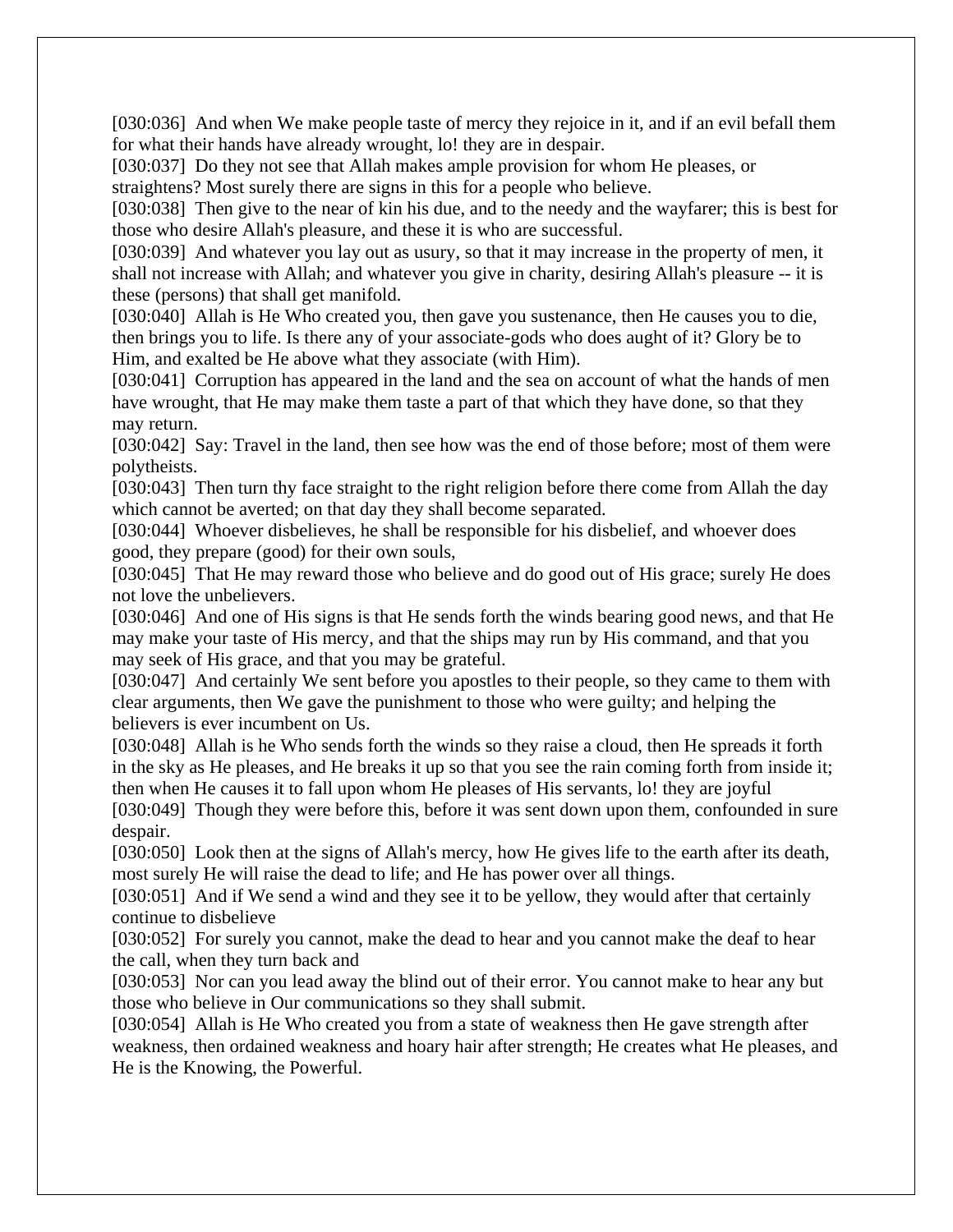[030:055] And at the time when the hour shall come, the guilty shall swear (that) they did not tarry but an hour; thus are they ever turned away.

[030:056] And those who are given knowledge and faith will say: Certainly you tarried according to the ordinance of Allah till the day of resurrection, so this is the day of resurrection, but you did not know.

[030:057] But on that day their excuse shall not profit those who were unjust, nor shall they be regarded with goodwill.

[030:058] And certainly We have set forth for men every kind of example in this Quran; and if you should bring them a communication, those who disbelieve would certainly say: You are naught but false claimants.

[030:059] Thus does Allah set a seal on the hearts of those who do not know.

[030:060] Therefore be patient; surely the promise of Allah is true and let not those who have no certainty hold you in light estimation.

[031:001] Alif Lam Mim.

[031:002] These are verses of the Book of Wisdom

[031:003] A guidance and a mercy for the doers of goodness,

[031:004] Those who keep up prayer and pay the poor-rate and they are certain of the hereafter.

[031:005] These are on a guidance from their Lord, and these are they who are successful:

[031:006] And of men is he who takes instead frivolous discourse to lead astray from Allah's path without knowledge, and to take it for a mockery; these shall have an abasing chastisement. [031:007] And when Our communications are recited to him, he turns back proudly, as if he had not heard them, as though in his ears were a heaviness, therefore announce to him a painful chastisement.

[031:008] (As for) those who believe and do good, they shall surely have gardens of bliss, [031:009] Abiding in them; the promise of Allah; (a) true (promise), and He is the Mighty, the Wise.

[031:010] He created the heavens without pillars as you see them, and put mountains upon the earth lest it might convulse with you, and He spread in it animals of every kind; and We sent down water from the cloud, then caused to grow therein (vegetation) of every noble kind.

[031:011] This is Allah's creation, but show Me what those besides Him have created. Nay, the unjust are in manifest error

[031:012] And certainly We gave wisdom to Luqman, saying: Be grateful to Allah. And whoever is grateful, he is on!y grateful for his own soul; and whoever is ungrateful, then surely Allah is Self-sufficient, Praised.

[031:013] And when Luqman said to his son while he admonished him: O my son! do not associate aught with Allah; most surely polytheism is a grievous iniquity --

[031:014] And We have enjoined man in respect of his parents -- his mother bears him with faintings upon faintings and his weaning takes two years -- saying: Be grateful to Me and to both your parents; to Me is the eventual coming.

[031:015] And if they contend with you that you should associate with Me what you have no knowledge of, do not obey them, and keep company with them in this world kindly, and follow the way of him who turns to Me, then to Me is your return, then will I inform you of what you did --

[031:016] O my son! surely if it is the very weight of the grain of a mustard-seed, even though it is in (the heart of) rock, or (high above) in the heaven or (deep down) in the earth, Allah will bring it (to light); surely Allah is Knower of subtleties, Aware;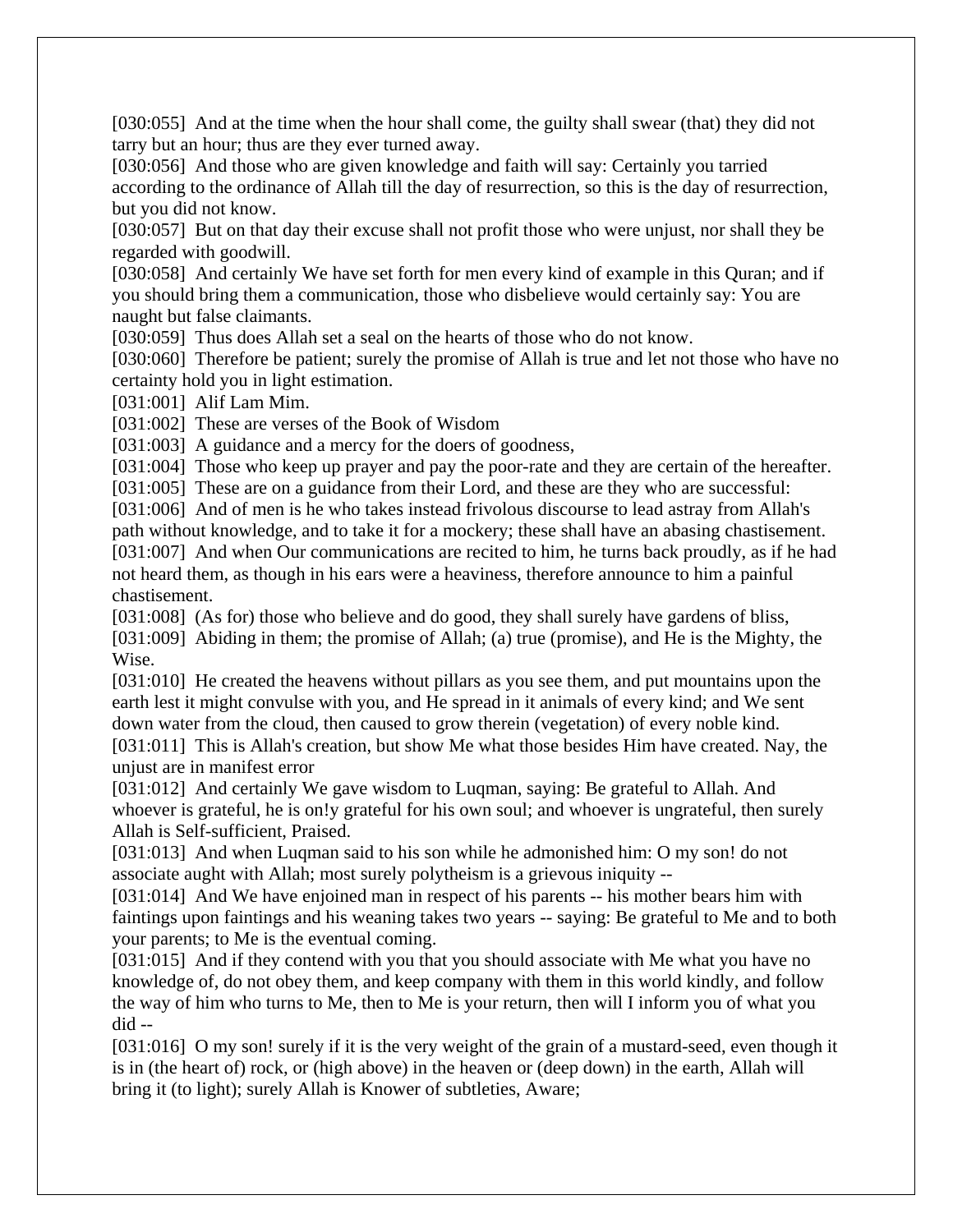[031:017] O my son! keep up prayer and enjoin the good and forbid the evil, and bear patiently that which befalls you; surely these acts require courage;

[031:018] And do not turn your face away from people in contempt, nor go about in the land exulting overmuch; surely Allah does not love any self-conceited boaster;

[031:019] And pursue the right course in your going about and lower your voice; surely the most hateful of voices is braying of the asses.

[031:020] Do you not see that Allah has made what is in the heavens and what is in the earth subservient to you, and made complete to you His favors outwardly and inwardly? And among men is he who disputes in respect of Allah though having no knowledge nor guidance, nor a book giving light.

[031:021] And when it is said to them: Follow what Allah has revealed, they say: Nay, we follow that on which we found our fathers. What! though the Shaitan calls them to the chastisement of the burning fire!

[031:022] And whoever submits himself wholly to Allah and he is the doer of good (to others), he indeed has taken hold of the firmest thing upon which one can lay hold; and Allah's is the end of affairs.

[031:023] And whoever disbelieves, let not his disbelief grieve you; to Us is their return, then will We inform them of what they did surely Allah is the Knower of what is in the breasts.

[031:024] We give them to enjoy a little, then will We drive them to a severe chastisement.

[031:025] And if you ask them who created the heavens and the earth, they will certainly say: Allah. Say: (All) praise is due to Allah; nay! most of them do not know.

[031:026] What is in the heavens and the earth is Allah's; surely Allah is the Self-sufficient, the Praised.

[031:027] And were every tree that is in the earth (made into) pens and the sea (to supply it with ink), with seven more seas to increase it, the words of Allah would not come to an end; surely Allah is Mighty, Wise.

[031:028] Neither your creation nor your raising is anything but as a single soul; surely Allah is Hearing, Seeing.

[031:029] Do you not see that Allah makes the night to enter into the day, and He makes the day to enter into the night, and He has made the sun and the moon subservient (to you); each pursues its course till an appointed time; and that Allah is Aware of what you do?

[031:030] This is because Allah is the Truth, and that which they call upon besides Him is the falsehood, and that Allah is the High, the Great.

[031:031] Do you not see that the ships run on in the sea by Allah's favor that He may show you of His signs? Most surely there are signs in this for every patient endurer, grateful one.

[031:032] And when a wave like mountains covers them they call upon Allah, being sincere to Him in obedience, but when He brings them safe to the land, some of them follow the middle course; and none denies Our signs but every perfidious, ungrateful one.

[031:033] O people! guard against (the punishment of) your Lord and dread the day when a father shall not make any satisfaction for his son, nor shall the child be the maker of any satisfaction for his father; surely the promise of Allah is true, therefore let not this world's life deceive you, nor let the arch-deceiver deceive you in respect of Allah.

[031:034] Surely Allah is He with Whom is the knowledge of the hour, and He sends down the rain and He knows what is in the wombs; and no one knows what he shall earn on the morrow; and no one knows in what land he shall die; surely Allah is Knowing, Aware.

[032:001] Alif Lam Mim.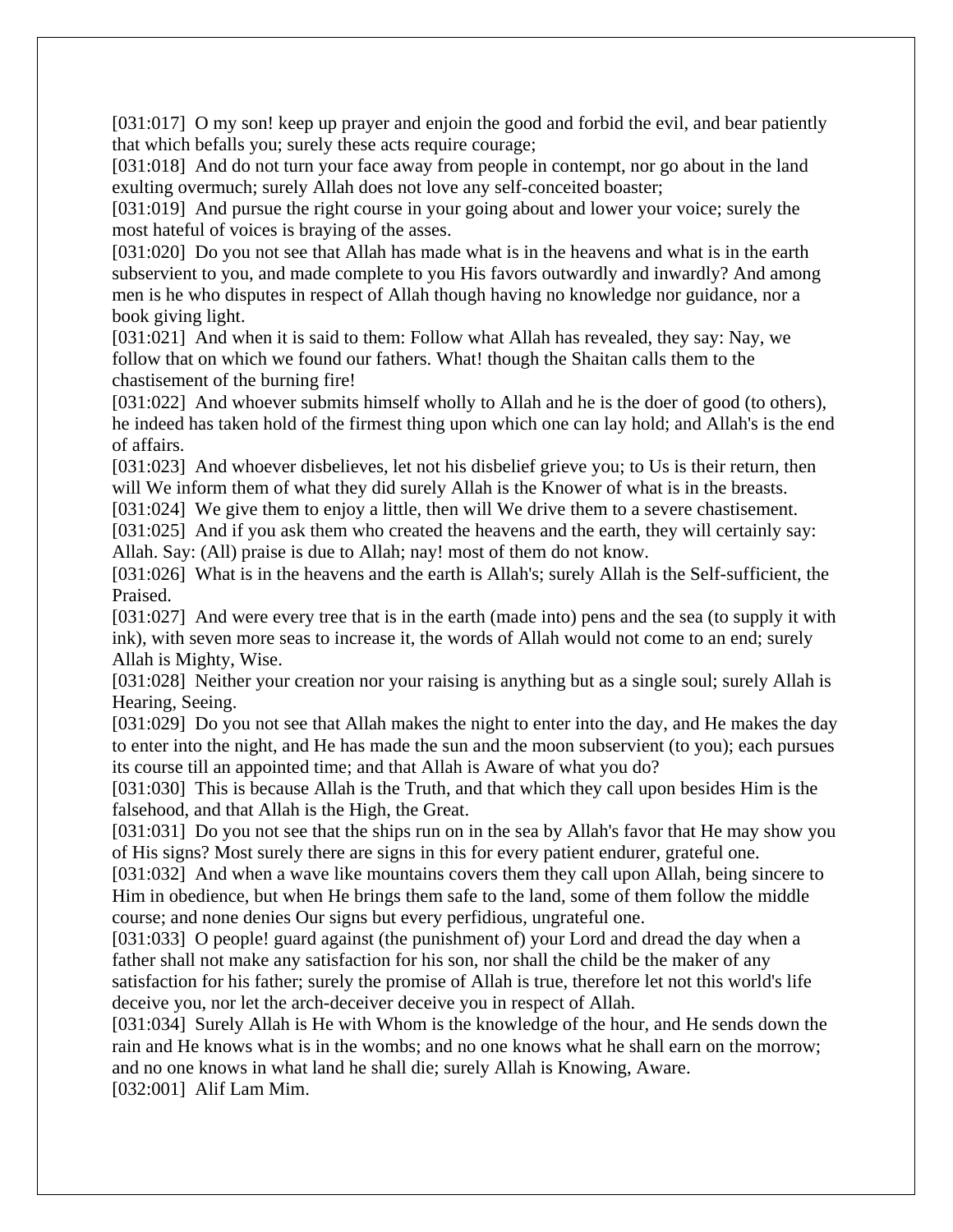[032:002] The revelation of the Book, there is no doubt in it, is from the Lord of the worlds. [032:003] Or do they say: He has forged it? Nay! it is the truth from your Lord that you may warn a people to whom no warner has come before you, that they may follow the right direction. [032:004] Allah is He Who created the heavens and the earth and what is between them in six periods, and He mounted the throne (of authority); you have not besides Him any guardian or any intercessor, will you not then mind?

[032:005] He regulates the affair from the heaven to the earth; then shall it ascend to Him in a day the measure of which is a thousand years of what you count.

[032:006] This is the Knower of the unseen and the seen, the Mighty the Merciful,

[032:007] Who made good everything that He has created, and He began the creation of man from dust.

[032:008] Then He made his progeny of an extract, of water held in light estimation.

[032:009] Then He made him complete and breathed into him of His spirit, and made for you the ears and the eyes and the hearts; little is it that you give thanks.

[032:010] And they say: What! when we have become lost in the earth, shall we then certainly be in a new creation? Nay! they are disbelievers in the meeting of their Lord.

[032:011] Say: The angel of death who is given charge of you shall cause you to die, then to your Lord you shall be brought back.

[032:012] And could you but see when the guilty shall hang down their heads before their Lord: Our Lord! we have seen and we have heard, therefore send us back, we will do good; surely (now) we are certain.

[032:013] And if We had pleased We would certainly have given to every soul its guidance, but the word (which had gone forth) from Me was just: I will certainly fill hell with the jinn and men together.

[032:014] So taste, because you neglected the meeting of this day of yours; surely We forsake you; and taste the abiding chastisement for what you did.

[032:015] Only they believe in Our communications who, when they are reminded of them, fall down making obeisance and celebrate the praise of their Lord, and they are not proud.

[032:016] Their sides draw away from (their) beds, they call upon their Lord in fear and in hope, and they spend (benevolently) out of what We have given them.

[032:017] So no soul knows what is hidden for them of that which will refresh the eyes; a reward for what they did.

[032:018] Is he then who is a believer like him who is a transgressor? They are not equal.

[032:019] As for those who believe and do good, the gardens are their abiding-place; an entertainment for what they did.

[032:020] And as for those who transgress, their abode is the fire; whenever they desire to go forth from it they shall be brought back into it, and it will be said to them: Taste the chastisement of the fire which you called a lie.

[032:021] And most certainly We will make them taste of the nearer chastisement before the greater chastisement that haply they may turn.

[032:022] And who is more unjust than he who is reminded of the communications of his Lord, then he turns away from them? Surely We will give punishment to the guilty.

[032:023] And certainly We gave the Book to Musa, so be not in doubt concerning the receiving of it, and We made it a guide for the children of Israel.

[032:024] And We made of them Imams to guide by Our command when they were patient, and they were certain of Our communications.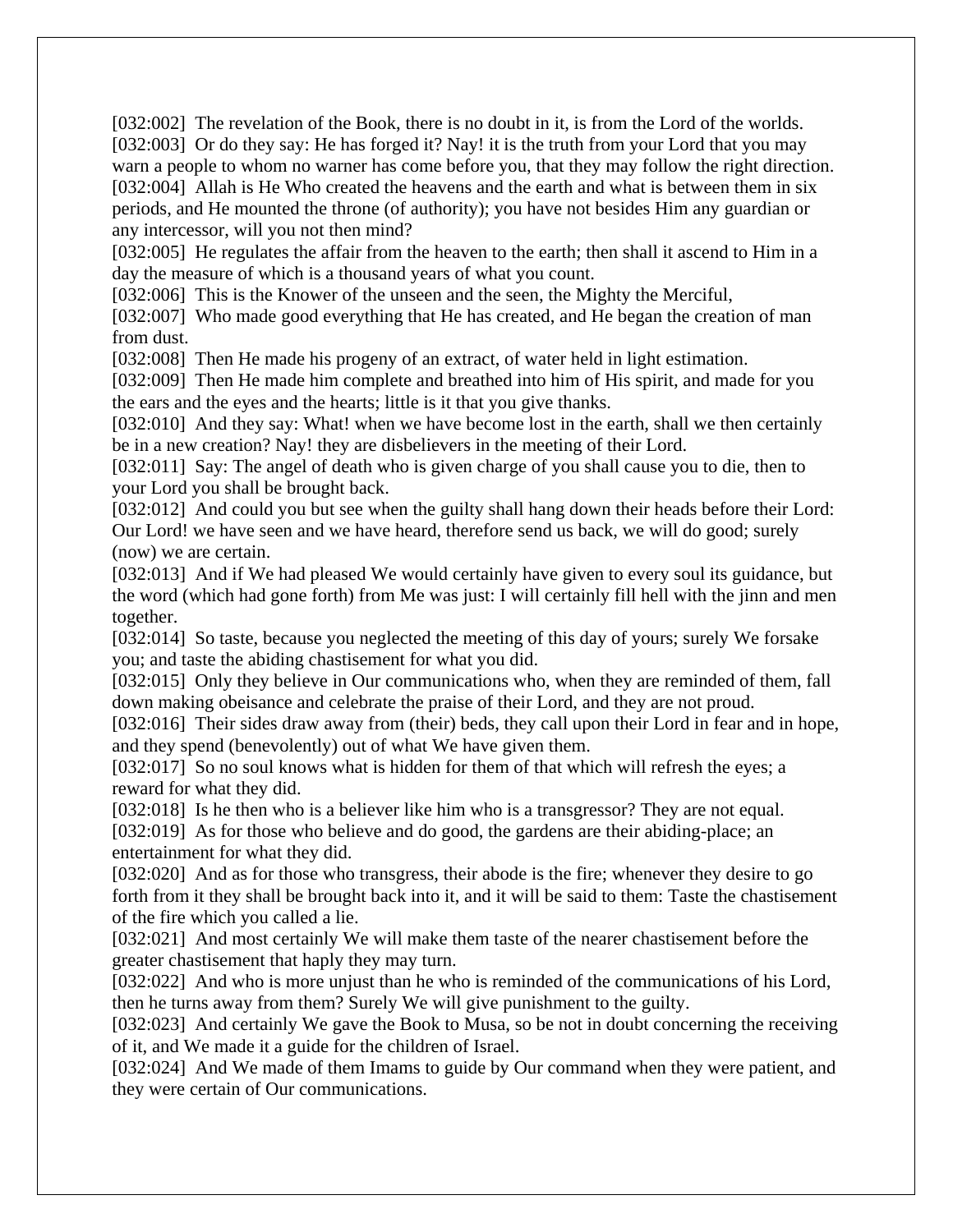[032:025] Surely your Lord will judge between them on the day of resurrection concerning that wherein they differ.

[032:026] Does it not point out to them the right way, how many of the generations, in whose abodes they go about, did We destroy before them? Most surely there are signs in this; will they not then hear?

[032:027] Do they not see that We drive the water to a land having no herbage, then We bring forth thereby seed-produce of which their cattle and they themselves eat; will they not then see? [032:028] And they say: When will this judgment take place, If you are truthful?

[032:029] Say: On the day of judgment the faith of those who (now) disbelieve will not profit them, nor will they be respited.

[032:030] Therefore turn away from them and wait, surely they too are waiting.

[033:001] O Prophet! be careful of (your duty to) Allah and do not comply with (the wishes of) the unbelievers and the hypocrites; surely Allah is Knowing, Wise;

[033:002] And follow what is revealed to you from your Lord; surely Allah is Aware of what you do;

[033:003] And rely on Allah; and Allah is sufficient for a Protector.

[033:004] Allah has not made for any man two hearts within him; nor has He made your wives whose backs you liken to the backs of your mothers as your mothers, nor has He made those whom you assert to be your sons your real sons; these are the words of your mouths; and Allah speaks the truth and He guides to the way.

[033:005] Assert their relationship to their fathers; this is more equitable with Allah; but if you do not know their fathers, then they are your brethren in faith and your friends; and there is no blame on you concerning that in which you made a mistake, but (concerning) that which your hearts do purposely (blame may rest on you), and Allah is Forgiving, Merciful.

[033:006] The Prophet has a greater claim on the faithful than they have on themselves, and his wives are (as) their mothers; and the possessors of relationship have the better claim in the ordinance of Allah to inheritance, one with respect to another, than (other) believers, and (than) those who have fled (their homes), except that you do some good to your friends; this is written in the Book.

[033:007] And when We made a covenant with the prophets and with you, and with Nuh and Ibrahim and Musa and Isa, son of Marium, and We made with them a strong covenant [033:008] That He may question the truthful of their truth, and He has prepared for the unbelievers a painful punishment.

[033:009] O you who believe! call to mind the favor of Allah to you when there came down upon you hosts, so We sent against them a strong wind and hosts, that you saw not, and Allah is Seeing what you do.

[033:010] When they came upon you from above you and from below you, and when the eyes turned dull, and the hearts rose up to the throats, and you began to think diverse thoughts of Allah.

[033:011] There the believers were tried and they were shaken with severe shaking.

[033:012] And when the hypocrites and those in whose hearts was a disease began to say: Allah and His Apostle did not promise us (victory) but only to deceive.

[033:013] And when a party of them said: O people of Yasrib! there IS no place to stand for you (here), therefore go back; and a party of them asked permission of the prophet, saying. Surely our houses are exposed; and they were not exposed; they only desired to fly away.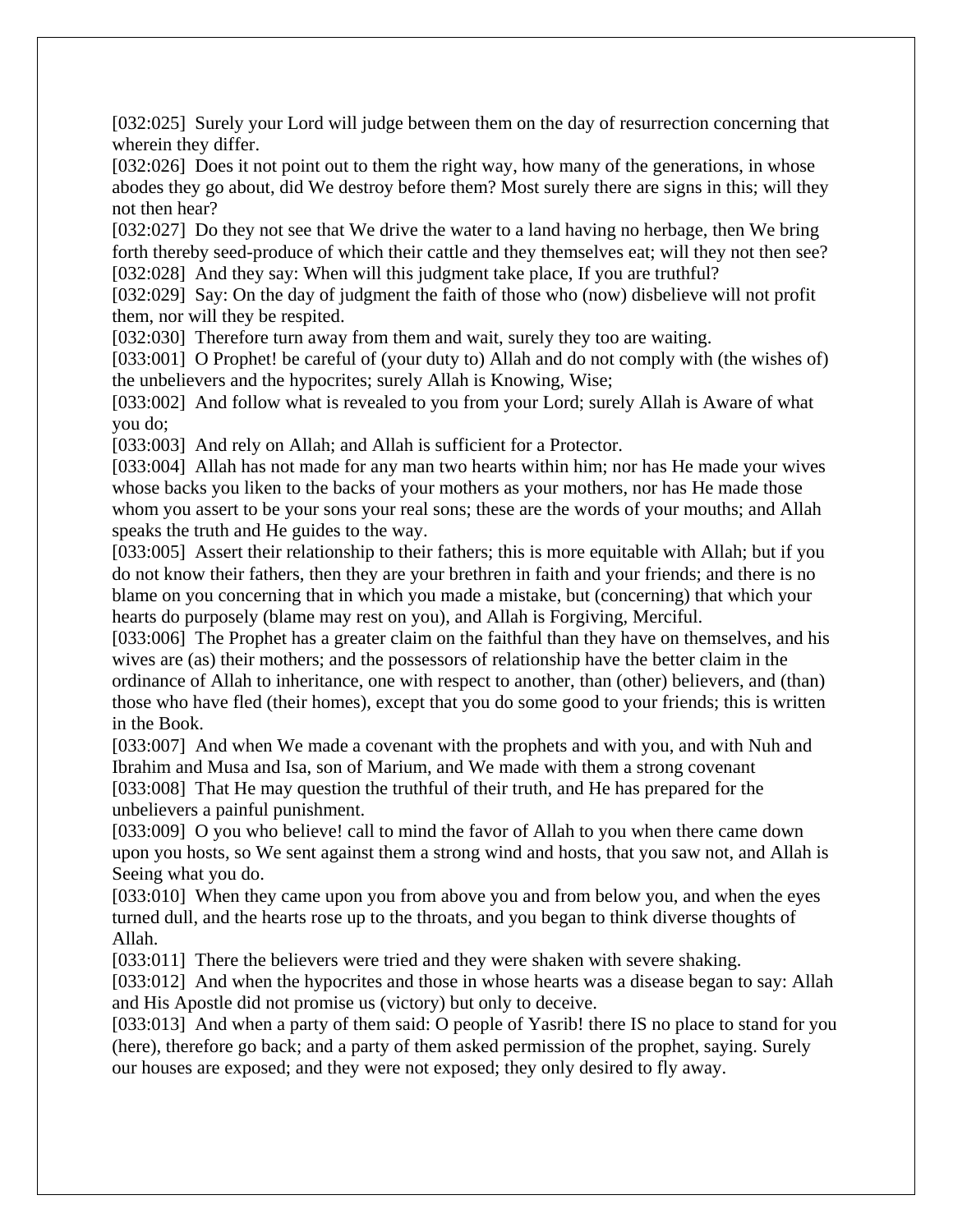[033:014] And if an entry were made upon them from the outlying parts of it, then they were asked to wage war, they would certainly have done it, and they would not have stayed in it but a little while.

[033:015] And certainly they had made a covenant with Allah before, that) they would not turn (their) backs; and Allah's covenant shall be inquired of.

[033:016] Say: Flight shall not do you any good if you fly from death or slaughter, and in that case you will not be allowed to enjoy yourselves but a little.

[033:017] Say: Who is it that can withhold you from Allah if He intends to do you evil, rather He intends to show you mercy? And they will not find for themselves besides Allah any guardian or a helper.

[033:018] Allah knows indeed those among you who hinder others and those who say to their brethren: Come to us; and they come not to the fight but a little,

[033:019] Being niggardly with respect to you; but when fear comes, you will see them looking to you, their eyes rolling like one swooning because of death; but when the fear is gone they smite you with sharp tongues, being niggardly of the good things. These have not believed, therefore Allah has made their doing naught; and this is easy to Allah.

[033:020] They think the allies are not gone, and if the allies should come (again) they would fain be in the deserts with the desert Arabs asking for news about you, and if they were among you they would not fight save a little.

[033:021] Certainly you have in the Apostle of Allah an excellent exemplar for him who hopes in Allah and the latter day and remembers Allah much.

[033:022] And when the believers saw the allies, they said: This is what Allah and His Apostle promised us, and Allah and His Apostle spoke the truth; and it only increased them in faith and submission.

[033:023] Of the believers are men who are true to the covenant which they made with Allah: so of them is he who accomplished his vow, and of them is he who yet waits, and they have not changed in the least

[033:024] That Allah may reward the truthful for their truth, and punish the hypocrites if He please or turn to them (mercifully); surely Allah is Forgiving, Merciful.

[033:025] And Allah turned back the unbelievers in their rage; they did not obtain any advantage, and Allah sufficed the believers in fighting; and Allah is Strong, Mighty.

[033:026] And He drove down those of the followers of the Book who backed them from their fortresses and He cast awe into their hearts; some you killed and you took captive another part.

[033:027] And He made you heirs to their land and their dwellings and their property, and (to) a land which you have not yet trodden, and Allah has power over all things.

[033:028] O Prophet! say to your wives: If you desire this world's life and its adornment, then come, I will give you a provision and allow you to depart a goodly departing

[033:029] And if you desire Allah and His Apostle and the latter abode, then surely Allah has prepared for the doers of good among you a mighty reward.

[033:030] O wives of the prophet! whoever of you commits an open indecency, the punishment shall be increased to her doubly; and this IS easy to Allah.

[033:031] And whoever of you is obedient to Allah and His Apostle and does good, We will give to her her reward doubly, and We have prepared for her an honorable sustenance.

[033:032] O wives of the Prophet! you are not like any other of the women; If you will be on your guard, then be not soft in (your) speech, lest he in whose heart is a disease yearn; and speak a good word.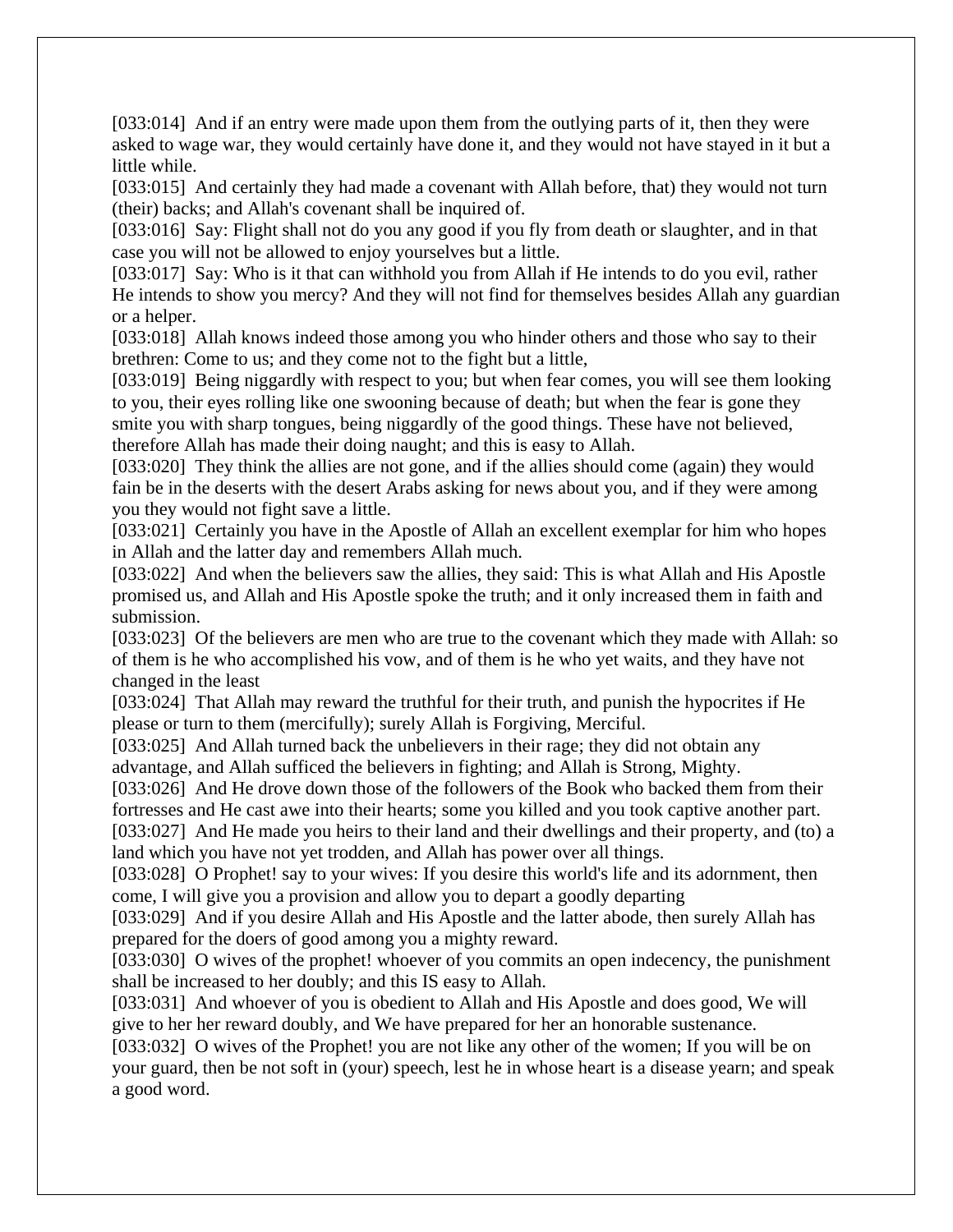[033:033] And stay in your houses and do not display your finery like the displaying of the ignorance of yore; and keep up prayer, and pay the poor-rate, and obey Allah and His Apostle. Allah only desires to keep away the uncleanness from you, O people of the House! and to purify you a (thorough) purifying.

[033:034] And keep to mind what is recited in your houses of the communications of Allah and the wisdom; surely Allah is Knower of subtleties, Aware.

[033:035] Surely the men who submit and the women who submit, and the believing men and the believing women, and the obeying men and the obeying women, and the truthful men and the truthful women, and the patient men and the patient women and the humble men and the humble women, and the almsgiving men and the almsgiving women, and the fasting men and the fasting women, and the men who guard their private parts and the women who guard, and the men who remember Allah much and the women who remember -- Allah has prepared for them forgiveness and a mighty reward.

[033:036] And it behooves not a believing man and a believing woman that they should have any choice in their matter when Allah and His Apostle have decided a matter; and whoever disobeys Allah and His Apostle, he surely strays off a manifest straying.

[033:037] And when you said to him to whom Allah had shown favor and to whom you had shown a favor: Keep your wife to yourself and be careful of (your duty to) Allah; and you concealed in your soul what Allah would bring to light, and you feared men, and Allah had a greater right that you should fear Him. But when Zaid had accomplished his want of her, We gave her to you as a wife, so that there should be no difficulty for the believers in respect of the wives of their adopted sons, when they have accomplished their want of them; and Allah's command shall be performed.

[033:038] There is no harm in the Prophet doing that which Allah has ordained for him; such has been the course of Allah with respect to those who have gone before; and the command of Allah is a decree that is made absolute:

[033:039] Those who deliver the messages of Allah and fear Him, and do not fear any one but Allah; and Allah is sufficient to take account.

[033:040] Muhammad is not the father of any of your men, but he is the Apostle of Allah and the Last of the prophets; and Allah is cognizant of all things.

[033:041] O you who believe! remember Allah, remembering frequently,

[033:042] And glorify Him morning and evening.

[033:043] He it is Who sends His blessings on you, and (so do) His angels, that He may bring you forth out of utter darkness into the light; and He is Merciful to the believers.

[033:044] Their salutation on the day that they meet Him shall be, Peace, and He has prepared for them an honourable reward.

[033:045] O Prophet! surely We have sent you as a witness, and as a bearer of good news and as a warner,

[033:046] And as one inviting to Allah by His permission, and as a light-giving torch.

[033:047] And give to the believers the good news that they shall have a great grace from Allah.

[033:048] And be not compliant to the unbelievers and the hypocrites, and leave unregarded their annoying talk, and rely on Allah; and Allah is sufficient as a Protector.

[033:049] O you who believe! when you marry the believing women, then divorce them before you touch them, you have in their case no term which you should reckon; so make some provision for them and send them forth a goodly sending forth.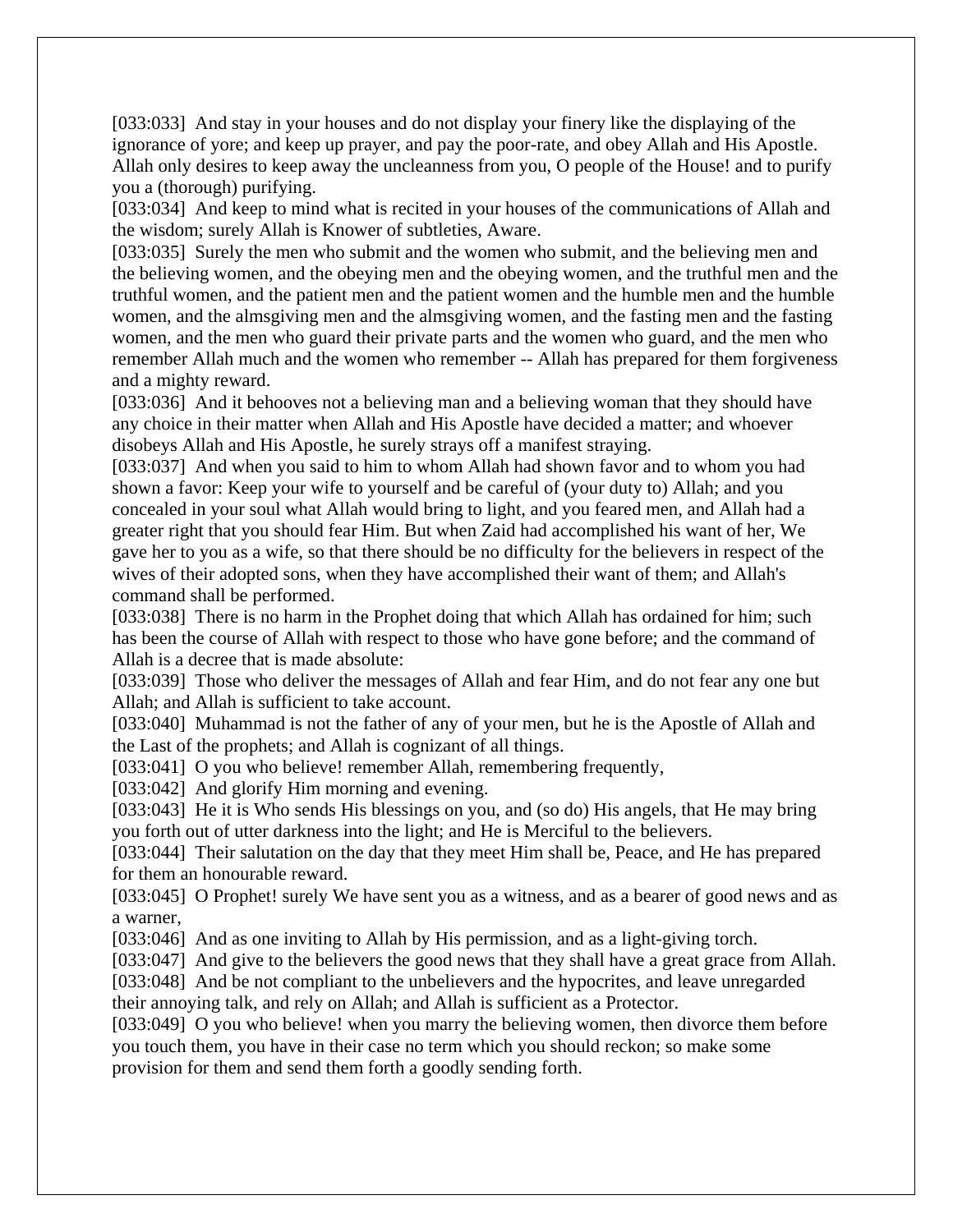[033:050] O Prophet! surely We have made lawful to you your wives whom you have given their dowries, and those whom your right hand possesses out of those whom Allah has given to you as prisoners of war, and the daughters of your paternal uncles and the daughters of your paternal aunts, and the daughters of your maternal uncles and the daughters of your maternal aunts who fled with you; and a believing woman if she gave herself to the Prophet, if the Prophet desired to marry her -- specially for you, not for the (rest of) believers; We know what We have ordained for them concerning their wives and those whom their right hands possess in order that no blame may attach to you; and Allah is Forgiving, Merciful.

[033:051] You may put off whom you please of them, and you may take to you whom you please, and whom you desire of those whom you had separated provisionally; no blame attaches to you; this is most proper, so that their eyes may be cool and they may not grieve, and that they should be pleased, all of them with what you give them, and Allah knows what is in your hearts; and Allah is Knowing, Forbearing.

[033:052] It is not allowed to you to take women afterwards, nor that you should change them for other wives, though their beauty be pleasing to you, except what your right hand possesses and Allah is Watchful over all things.

[033:053] O you who believe! do not enter the houses of the Prophet unless permission is given to you for a meal, not waiting for its cooking being finished -- but when you are invited, enter, and when you have taken the food, then disperse -- not seeking to listen to talk; surely this gives the Prophet trouble, but he forbears from you, and Allah does not forbear from the truth And when you ask of them any goods, ask of them from behind a curtain; this is purer for your hearts and (for) their hearts; and it does not behoove you that you should give trouble to the Apostle of Allah, nor that you should marry his wives after him ever; surely this is grievous in the sight of Allah.

[033:054] If you do a thing openly or do it in secret, then surely Allah is Cognizant of all things. [033:055] There is no blame on them in respect of their fathers, nor their brothers, nor their brothers' sons, nor their sisters' sons nor their own women, nor of what their right hands possess; and be careful of (your duty to) Allah; surely Allah is a witness of all things.

[033:056] Surely Allah and His angels bless the Prophet; O you who believe! call for (Divine) blessings on him and salute him with a (becoming) salutation.

[033:057] Surely (as for) those who speak evil things of Allah and His Apostle, Allah has cursed them in this world and the here after, and He has prepared for them a chastisement bringing disgrace.

[033:058] And those who speak evil things of the believing men and the believing women without their having earned (it), they are guilty indeed of a false accusation and a manifest sin. [033:059] O Prophet! say to your wives and your daughters and the women of the believers that they let down upon them their over-garments; this will be more proper, that they may be known, and thus they will not be given trouble; and Allah is Forgiving, Merciful.

[033:060] If the hypocrites and those in whose hearts is a disease and the agitators in the city do not desist, We shall most certainly set you over them, then they shall not be your neighbors in it but for a little while;

[033:061] Cursed: wherever they are found they shall be seized and murdered, a (horrible) murdering.

[033:062] (Such has been) the course of Allah with respect to those who have gone before; and you shall not find any change in the course of Allah.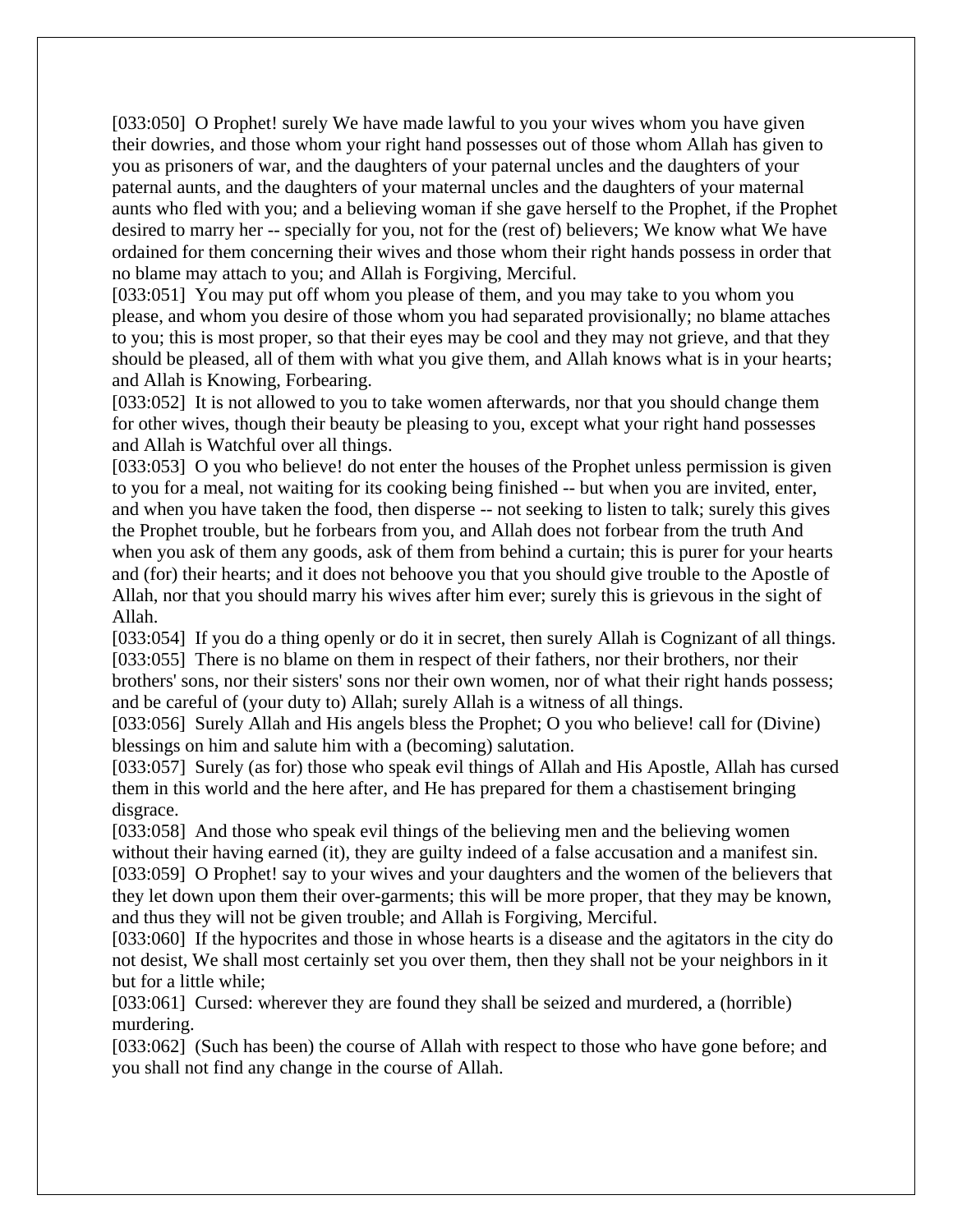[033:063] Men ask you about the hour; say: The knowledge of it is only with Allah, and what will make you comprehend that the : hour may be nigh.

[033:064] Surely Allah has cursed the unbelievers and has prepared for them a burning fire,

[033:065] To abide therein for a long time; they shall not find a protector or a helper.

[033:066] On the day when their faces shall be turned back into the fire, they shall say: O would that we had obeyed Allah and obeyed the Apostle!

[033:067] And they shall say: O our Lord! surely we obeyed our leaders and our great men, so they led us astray from the path;

[033:068] O our Lord! give them a double punishment and curse them with a great curse.

[033:069] O you who believe! be not like those who spoke evil things of Musa, but Allah cleared him of what they said, and he was worthy of regard with Allah.

[033:070] O you who believe! be careful of (your duty to) Allah and speak the right word, [033:071] He will put your deeds into a right state for you, and forgive you your faults; and

whoever obeys Allah and His Apostle, he indeed achieves a mighty success.

[033:072] Surely We offered the trust to the heavens and the earth and the mountains, but they refused to be unfaithful to it and feared from it, and man has turned unfaithful to it; surely he is unjust, ignorant;

[033:073] So Allah will chastise the hypocritical men and the hypocritical women and the polytheistic men and the polytheistic women, and Allah will turn (mercifully) to the believing women, and Allah is Forgiving, Merciful.

[034:001] (All) praise is due to Allah, Whose is what is in the heavens and what is in the earth, and to Him is due (all) praise in the hereafter; and He is the Wise, the Aware.

[034:002] He knows that which goes down into the earth and that which comes out of it, and that which comes down from the heaven and that which goes up to it; and He is the Merciful, the Forgiving.

[034:003] And those who disbelieve say: The hour shall not come upon us. Say: Yea! by my Lord, the Knower of the unseen, it shall certainly come upon you; not the weight of an atom becomes absent from Him, in the heavens or in the earth, and neither less than that nor greater, but (all) is in a clear book

[034:004] That He may reward those who believe and do good; these it is for whom is forgiveness and an honorable sustenance.

[034:005] And (as for) those who strive hard in opposing Our communications, these it is for whom is a painful chastisement of an evil kind.

[034:006] And those to whom the knowledge has been given see that which has been revealed to you from your Lord, that is the truth, and it guides into the path of the Mighty, the Praised.

[034:007] And those who disbelieve say: Shall we point out to you a man who informs you that when you are scattered the utmost scattering you shall then be most surely (raised) in (to) a new creation?

[034:008] He has forged a lie against Allah or there is madness in him. Nay! those who do not believe in the hereafter are in torment and in great error.

[034:009] Do they not then consider what is before them and what is behind them of the heaven and the earth? If We please We will make them disappear in the land or bring down upon them a portion from the heaven; most surely there is a sign in this for every servant turning (to Allah). [034:010] And certainly We gave to Dawood excellence from Us: O mountains! sing praises with him, and the birds; and We made the iron pliant to him,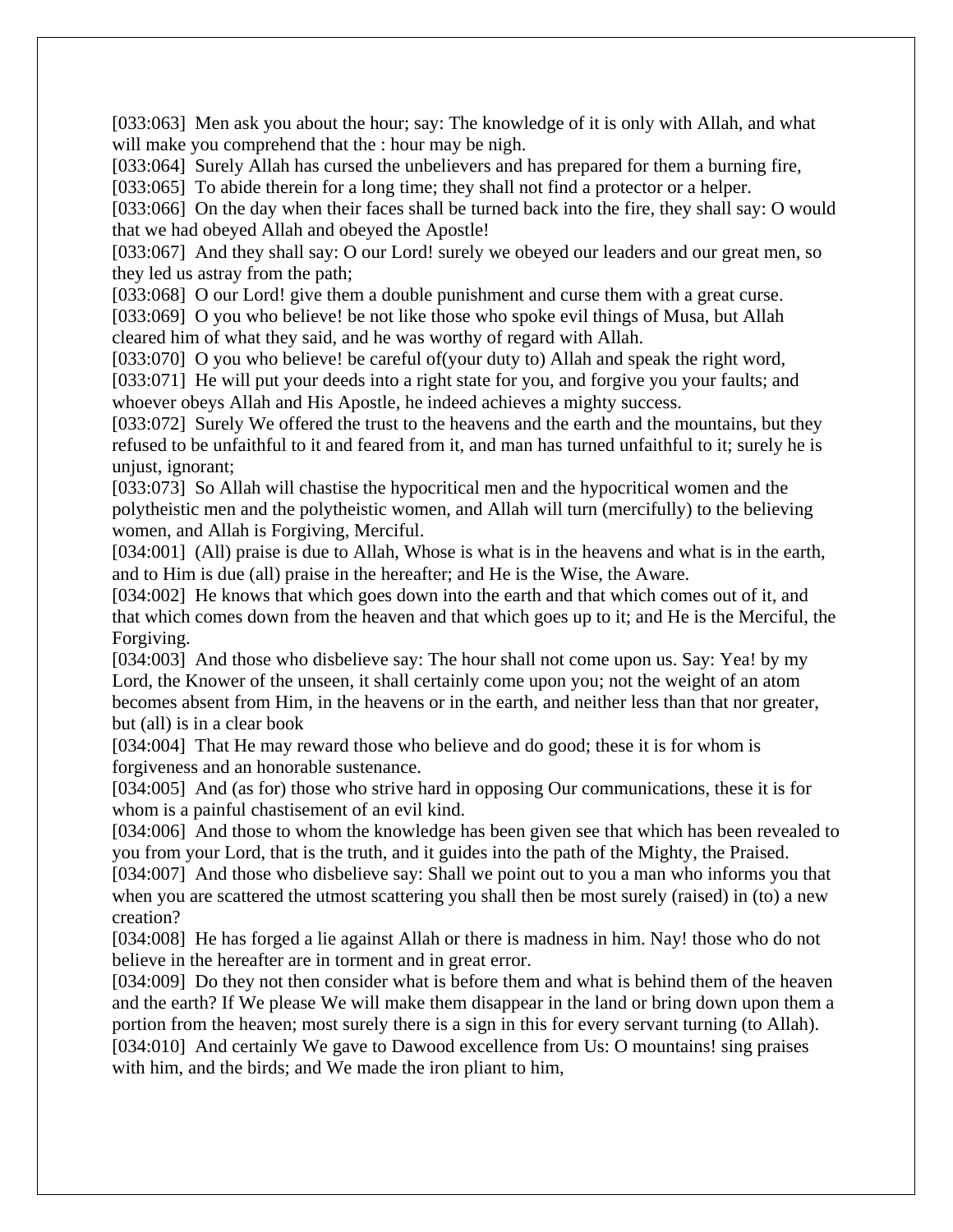[034:011] Saying: Make ample (coats of mail), and assign a time to the making of coats of mail and do good; surely I am Seeing what you do.

[034:012] And (We made) the wind (subservient) to Sulaiman, which made a month's journey in the morning and a month's journey in the evening, and We made a fountain of molten copper to flow out for him, and of the jinn there were those who worked before him by the command of his Lord; and whoever turned aside from Our command from among them, We made him taste of the punishment of burning.

[034:013] They made for him what he pleased of fortresses and images, and bowls (large) as watering-troughs and cooking-pots that will not move from their place; give thanks, O family of Dawood! and very few of My servants are grateful.

[034:014] But when We decreed death for him, naught showed them his death but a creature of the earth that ate away his staff; and when it fell down, the jinn came to know plainly that if they had known the unseen, they would not have tarried in abasing torment.

[034:015] Certainly there was a sign for Saba in their abode; two gardens on the right and the left; eat of the sustenance of your Lord and give thanks to Him: a good land and a Forgiving Lord!

[034:016] But they turned aside, so We sent upon them a torrent of which the rush could not be withstood, and in place of their two gardens We gave to them two gardens yielding bitter fruit and (growing) tamarisk and a few lote-trees.

[034:017] This We requited them with because they disbelieved; and We do not punish any but the ungrateful.

[034:018] And We made between them and the towns which We had blessed (other) towns to be easily seen, and We apportioned the journey therein: Travel through them nights and days, secure.

[034:019] And they said: O our Lord! make spaces to be longer between our journeys; and they were unjust to themselves so We made them stories and scattered them with an utter scattering; most surely there are signs in this for every patient, grateful one

[034:020] And certainly the Shaitan found true his conjecture concerning them, so they follow him, except a party of the believers.

[034:021] And he has no authority over them, but that We may distinguish him who believes in the hereafter from him who is in doubt concerning it; and your Lord is the Preserver of all things [034:022] Say: Call upon those whom you assert besides Allah; they do not control the weight of an atom in the heavens or in the earth nor have they any partnership in either, nor has He among them any one to back (Him) up.

[034:023] And intercession will not avail aught with Him save of him whom He permits. Until when fear shall be removed from their hearts, They shall say: What is it that your Lord said? They shall say: The truth. And He is the Most High, the Great.

[034:024] Say: Who gives you the sustenance from the heavens and the earth? Say: Allah. And most surely we or you are on a right way or in manifest error

[034:025] Say: You will not be questioned as to what we are guilty of, nor shall we be questioned as to what you do.

[034:026] Say: Our Lord will gather us together, then will He judge between us with the truth; and He is the greatest Judge, the All-knowing.

[034:027] Say: Show me those whom you have joined with Him as associates; by no means (can you do it). Nay! He is Allah, the Mighty, the Wise.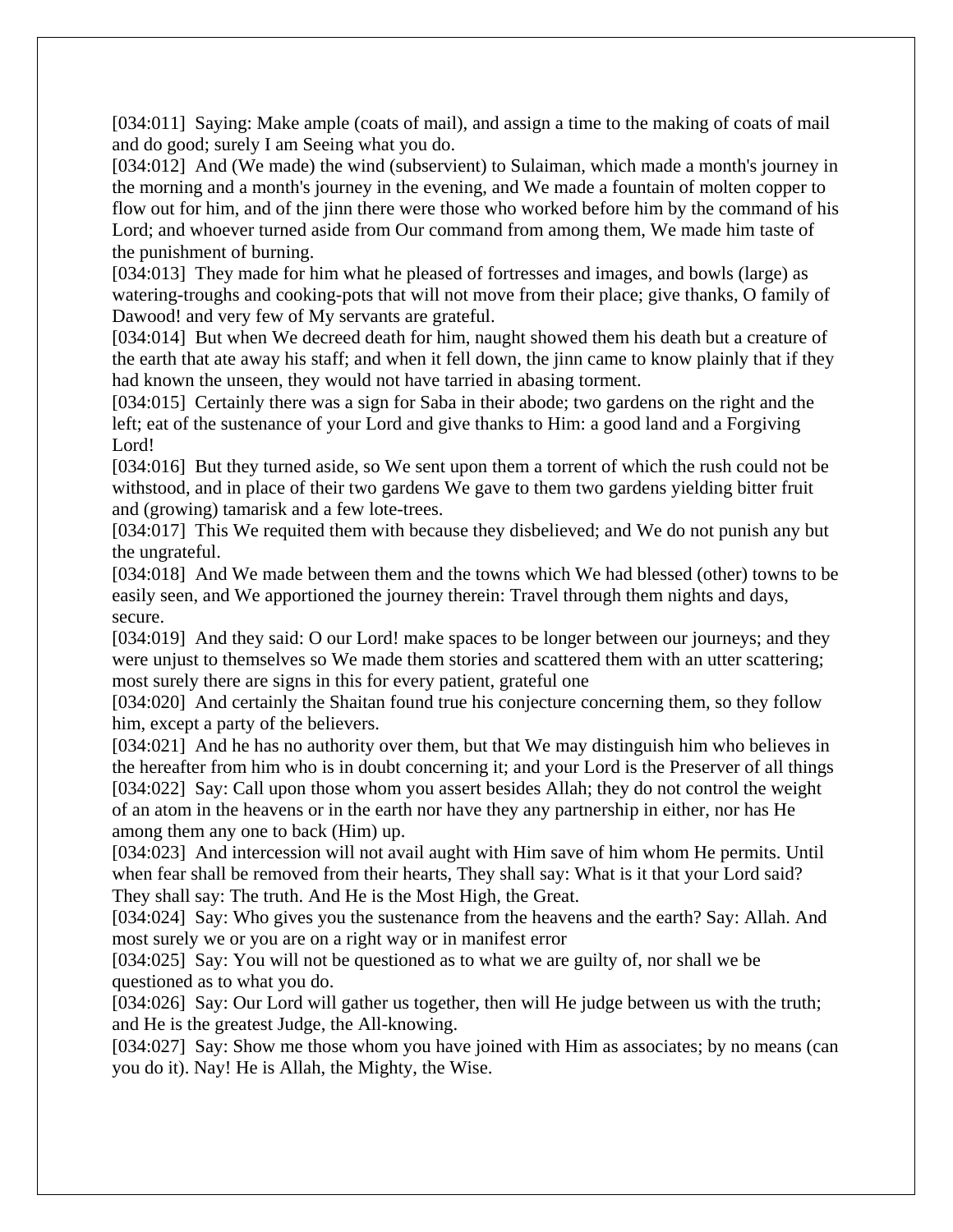[034:028] And We have not sent you but to all the men as a bearer of good news and as a warner, but most men do not know.

[034:029] And they say: When will this promise be (fulfilled) if you are truthful?

[034:030] Say: You have the appointment of a day from which you cannot hold back any while, nor can you bring it on.

[034:031] And those who disbelieve say: By no means will we believe in this Quran, nor in that which is before it; and could you see when the unjust shall be made to stand before their Lord, bandying words one with another! Those who were reckoned weak shall say to those who were proud: Had it not been for you we would certainly have been believers.

[034:032] Those who were proud shall say to those who were deemed weak: Did we turn you away from the guidance after it had come to you? Nay, you (yourselves) were guilty.

[034:033] And those who were deemed weak shall say to those who were proud. Nay, (it was) planning by night and day when you told us to disbelieve in Allah and to set up likes with Him. And they shall conceal regret when they shall see the punishment; and We will put shackles on the necks of those who disbelieved; they shall not be requited but what they did.

[034:034] And We never sent a warner to a town but those who led lives in ease in it said: We are surely disbelievers in what you are sent with.

[034:035] And they say: We have more wealth and children, and we shall not be punished. [034:036] Say: Surely my Lord amplifies the means of subsistence for whom He pleases and straightens (for whom He pleases), but most men do not know.

[034:037] And not your wealth nor your children, are the things which bring you near Us in station, but whoever believes and does good, these it is for whom is a double reward for what they do, and they shall be secure in the highest places.

[034:038] And (as for) those who strive in opposing Our communications, they shall be caused to be brought to the chastisement.

[034:039] Say: Surely my Lord amplifies the means of subsistence for whom He pleases of His servants and straightens (them) for whom (He pleases), and whatever thing you spend, He exceeds It in reward, and He is the best of Sustainers.

[034:040] And on the day when He will gather them all together, then will He say to the angels: Did these worship you?

[034:041] They shall say: Glory be to Thee! Thou art our Guardian, not they; nay! they worshiped the jinn; most of them were believers in them.

[034:042] So on that day one of you shall not control profit or harm for another, and We will say to those who were unjust: Taste the chastisement of the fire which you called a lie.

[034:043] And when Our clear communications are recited to them, they say: This is naught but a man who desires to turn you away from that which your fathers worshiped. And they say: This is naught but a lie that is forged. And those who disbelieve say of the truth when it comes to them: This is only clear enchantment.

[034:044] And We have not given them any books which they read, nor did We send to them before you a warner.

[034:045] And those before them rejected (the truth), and these have not yet attained a tenth of what We gave them, but they gave the lie to My apostles, then how was the manifestation of My disapproval?

[034:046] Say: I exhort you only to one thing, that rise up for Allah's sake in twos and singly, then ponder: there is no madness in your fellow-citizen; he is only a warner to you before a severe chastisement.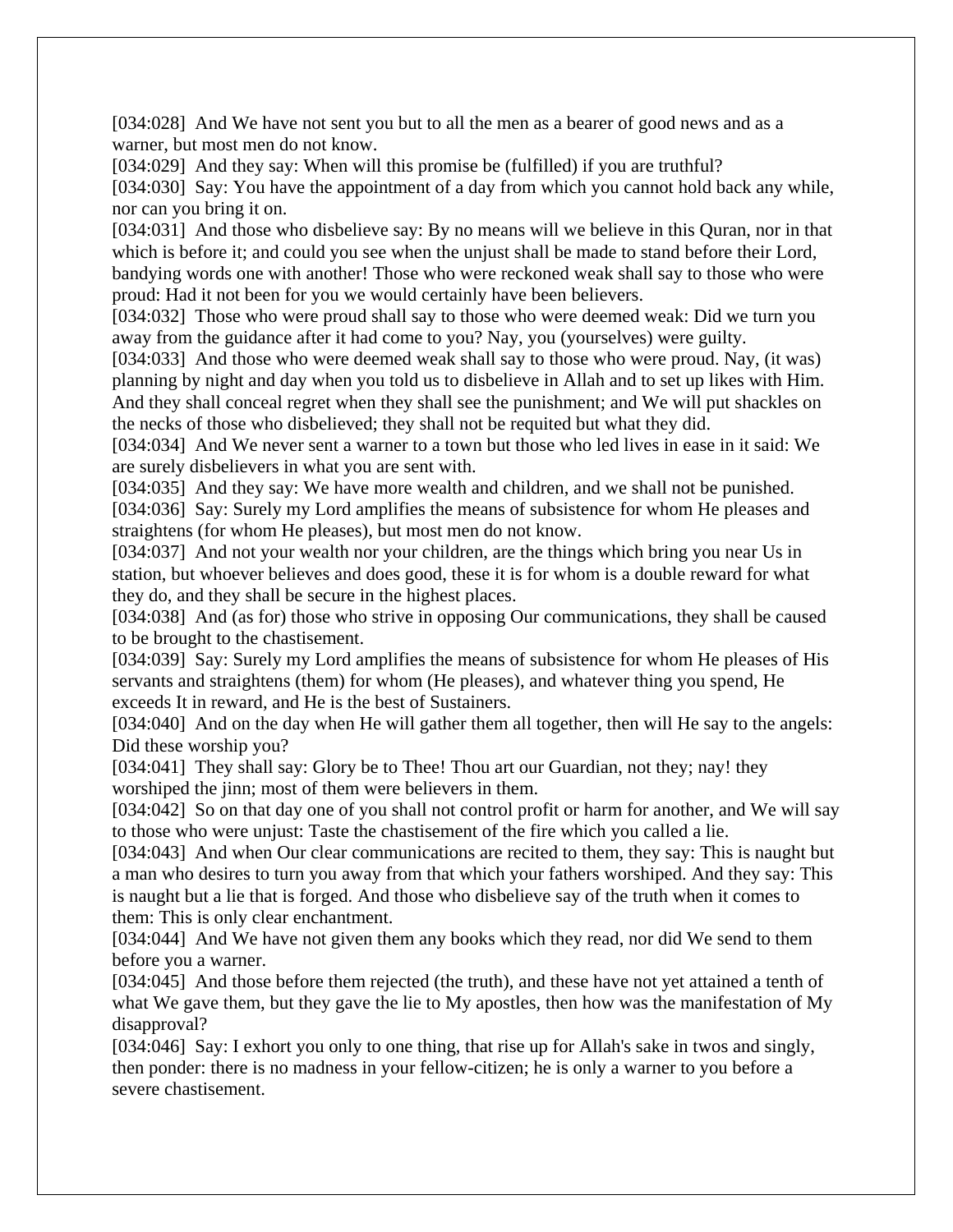[034:047] Say: Whatever reward I have asked of you, that is only for yourselves; my reward is only with Allah, and He is a witness of all things.

[034:048] Say: Surely my Lord utters the truth, the great Knower of the unseen.

[034:049] Say: The truth has come, and the falsehood shall vanish and shall not come back.

[034:050] Say: If I err, I err only against my own soul, and if I follow a right direction, it ?s because of what my Lord reveals to me; surely He is Hearing, Nigh.

[034:051] And could you see when they shall become terrified, but (then) there shall be no escape and they shall be seized upon from a near place

[034:052] And they shall say: We believe in it. And how shall the attaining (of faith) be possible to them from a distant place?

[034:053] And they disbelieved in it before, and they utter conjectures with regard to the unseen from a distant place.

[034:054] And a barrier shall be placed between them and that which they desire, as was done with the likes of them before: surely they are in a disquieting doubt.

[035:001] All praise is due to Allah, the Originator of the heavens and the earth, the Maker of the angels, messengers flying on wings, two, and three, and four; He increases in creation what He pleases; surely Allah has power over all things.

[035:002] Whatever Allah grants to men of (His) mercy, there is none to withhold it, and what He withholds there is none to send it forth after that, and He is the Mighty, the Wise

[035:003] O men! call to mind the favor of Allah on you; is there any creator besides Allah who gives you sustenance from the heaven and the earth? There is no god but He; whence are you then turned away?

[035:004] And if they call you a liar, truly apostles before you were called liars, and to Allah are all affairs returned.

[035:005] O men! surely the promise of Allah is true, therefore let not the life of this world deceive you, and let not the arch-deceiver deceive you respecting Allah.

[035:006] Surely the Shaitan is your enemy, so take him for an enemy; he only invites his party that they may be inmates of the burning.

[035:007] (As for) those who disbelieve, they shall have a severe punishment, and (as for) those who believe and do good, they shall have forgiveness and a great reward.

[035:008] What! is he whose evil deed is made fairseeming to him so much so that he considers it good? Now surely Allah makes err whom He pleases and guides aright whom He pleases, so let not your soul waste away in grief for them; surely Allah is Cognizant of what they do

[035:009] And Allah is He Who sends the winds so they raise a cloud, then We drive it on to a dead country, and therewith We give life to the earth after its death; even so is the quickening. [035:010] Whoever desires honor, then to Allah belongs the honor wholly. To Him do ascend the good words; and the good deeds, lift them up, and (as for) those who plan evil deeds, they shall have a severe chastisement; and (as for) their plan, it shall perish.

[035:011] And Allah created you of dust, then of the life-germ, then He made you pairs; and no female bears, nor does she bring forth, except with His knowledge; and no one whose life is lengthened has his life lengthened, nor is aught diminished of one's life, but it is all in a book; surely this is easy to Allah.

[035:012] And the two seas are not alike: the one sweet, that subdues thirst by its excessive sweetness, pleasant to drink; and the other salt, that burns by its saltness; yet from each of them you eat fresh flesh and bring forth ornaments which you wear; and you see the ships cleave through it that you may seek of His bounty and that you may be grateful.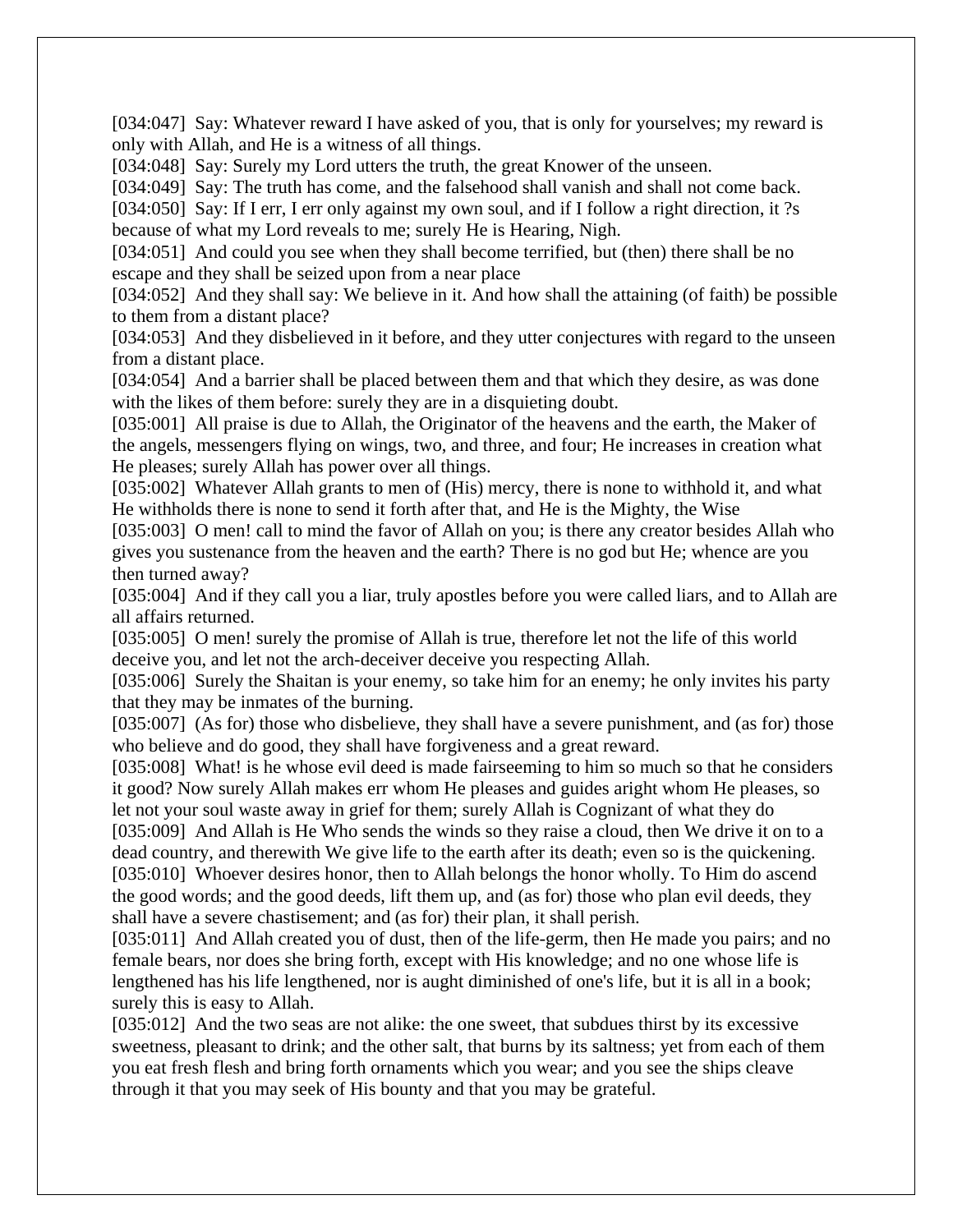[035:013] He causes the night to enter in upon the day, and He causes the day to enter in upon the night, and He has made subservient (to you) the sun and the moon; each one follows its course to an appointed time; this is Allah, your Lord, His is the kingdom; and those whom you call upon besides Him do not control a straw.

[035:014] If you call on them they shall not hear your call, and even if they could hear they shall not answer you; and on the resurrection day they will deny your associating them (with Allah); and none can inform you like the One Who is Aware.

[035:015] O men! you are they who stand in need of Allah, and Allah is He Who is the Selfsufficient, the Praised One.

[035:016] If He please, He will take you off and bring a new generation.

[035:017] And this is not hard to Allah.

[035:018] And a burdened soul cannot bear the burden of another and if one weighed down by burden should cry for (another to carry) its burden, not aught of it shall be carried, even though he be near of kin. You warn only those who fear their Lord in secret and keep up prayer; and whoever purifies himself, he purifies himself only for (the good of) his own soul; and to Allah is the eventual coming.

[035:019] And the blind and the seeing are not alike

[035:020] Nor the darkness and the light,

[035:021] Nor the shade and the heat,

[035:022] Neither are the living and the dead alike. Surely Allah makes whom He pleases hear, and you cannot make those hear who are in the graves.

[035:023] You are naught but a warner.

[035:024] Surely We have sent you with the truth as a bearer of good news and a warner; and there is not a people but a warner has gone among them.

[035:025] And if they call you a liar, so did those before them indeed call (their apostles) liars; their apostles had come to them with clear arguments, and with scriptures, and with the illuminating book.

[035:026] Then did I punish those who disbelieved, so how was the manifestation of  $Mv$ disapproval?

[035:027] Do you not see that Allah sends down water from the cloud, then We bring forth therewith fruits of various colors; and in the mountains are streaks, white and red, of various hues and (others) intensely black?

[035:028] And of men and beasts and cattle are various species of it likewise; those of His servants only who are possessed of knowledge fear Allah; surely Allah is Mighty, Forgiving. [035:029] Surely they who recite the Book of Allah and keep up prayer and spend out of what We have given them secretly and openly, hope for a gain which will not perish.

[035:030] That He may pay them back fully their rewards and give them more out of His grace: surely He is Forgiving, Multiplier of rewards.

[035:031] And that which We have revealed to you of the Book, that is the truth verifying that which is before it; most surely with respect to His servants Allah is Aware, Seeing.

[035:032] Then We gave the Book for an inheritance to those whom We chose from among Our servants; but of them is he who makes his soul to suffer a loss, and of them is he who takes a middle course, and of them is he who is foremost in deeds of goodness by Allah's permission; this is the great excellence.

[035:033] Gardens of perpetuity, they shall enter therein; they shad be made to wear therein bracelets of gold and pearls, and their dress therein shall be silk.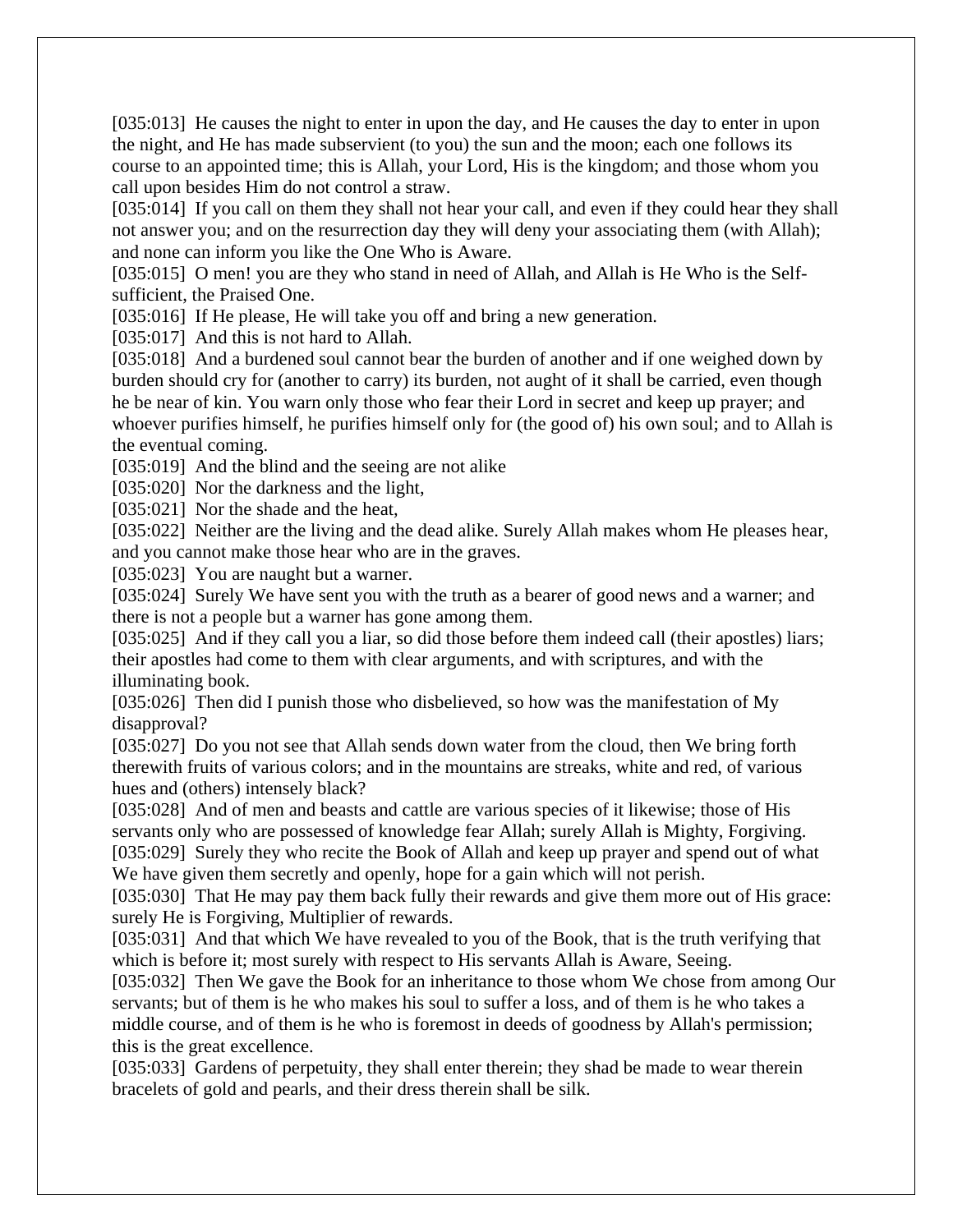[035:034] And they shall say: (All) praise is due to Allah, Who has made grief to depart from us; most surely our Lord is Forgiving, Multiplier of rewards,

[035:035] Who has made us alight in a house abiding for ever out of. His grace; toil shall not touch us therein, nor shall fatigue therein afflict us.

[035:036] And (as for) those who disbelieve, for them is the fire of hell; it shall not be finished with them entirely so that they should die, nor shall the chastisement thereof be lightened to them: even thus do We retribute every ungrateful one.

[035:037] And they shall cry therein for succour: O our Lord ! take us out, we will do good deeds other than those which we used to do. Did We not preserve you alive long enough, so that he who would be mindful in it should mind? And there came to you the warner; therefore taste; because for the unjust, there is no helper.

[035:038] Surely Allah is the Knower of what is unseen in the heavens and the earth; surely He is Cognizant of what is in the hearts.

[035:039] He it is Who made you rulers in the land; therefore whoever disbelieves, his unbelief is against himself; and their unbelief does not increase the disbelievers with their Lord in anything except hatred; and their unbelief does not increase the disbelievers in anything except loss.

[035:040] Say: Have you considered your associates which you call upon besides Allah? Show me what part of the earth they have created, or have they any share in the heavens; or, have We given them a book so that they follow a clear argument thereof? Nay, the unjust do not hold out promises one to another but only to deceive.

[035:041] Surely Allah upholds the heavens and the earth lest they come to naught; and if they should come to naught, there Is none who can uphold them after Him; surely He is the Forbearing, the Forgiving.

[035:042] And they swore by Allah with the strongest of their oaths that if there came to them a warner they would be better guided than any of the nations; but when there came to them a warner it increased them in naught but aversion.

[035:043] (In) behaving proudly in the land and in planning evil; and the evil plans shall not beset any save the authors of it. Then should they wait for aught except the way of the former people? For you shall not find any alteration in the course of Allah; and you shall not find any change in the course of Allah.

[035:044] Have they not travelled in the land and seen how was the end of those before them while they were stronger than these in power? And Allah is not such that any thing in the heavens or in the earth should escape Him; surely He is Knowing, Powerful.

[035:045] And were Allah to punish men for what they earn, He would not leave on the back of it any creature, but He respites them till an appointed term; so when their doom shall come, then surely Allah is Seeing with respect to His servants.

[036:001] Ya Seen.

[036:002] I swear by the Quran full of wisdom

[036:003] Most surely you are one of the apostles

[036:004] On a right way.

[036:005] A revelation of the Mighty, the Merciful.

[036:006] That you may warn a people whose fathers were not warned, so they are heedless.

[036:007] Certainly the word has proved true of most of them, so they do not believe.

[036:008] Surely We have placed chains on their necks, and these reach up to their chins, so they have their heads raised aloft.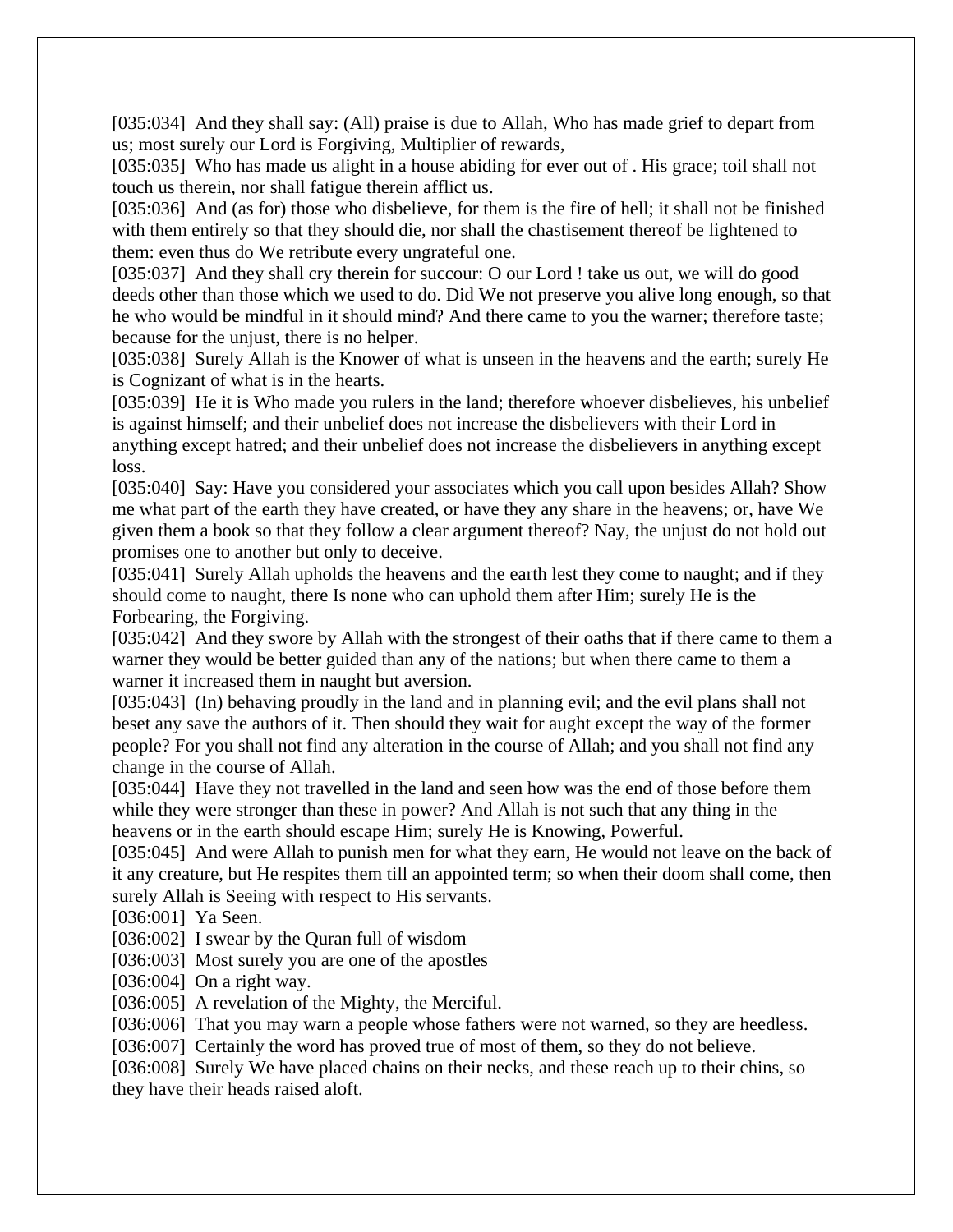[036:009] And We have made before them a barrier and a barrier behind them, then We have covered them over so that they do not see.

[036:010] And it is alike to them whether you warn them or warn them not: they do not believe. [036:011] You can only warn him who follows the reminder and fears the Beneficent God in secret; so announce to him forgiveness and an honorable reward.

[036:012] Surely We give life to the dead, and We write down what they have sent before and their footprints, and We have recorded everything in a clear writing.

[036:013] And set out to them an example of the people of the town, when the messengers came to it.

[036:014] When We sent to them two, they rejected both of them, then We strengthened (them) with a third, so they said: Surely we are messengers to you.

[036:015] They said: You are naught but mortals like ourselves, nor has the Beneficent God revealed anything; you only lie.

[036:016] They said: Our Lord knows that we are most surely messengers to you.

[036:017] And nothing devolves on us but a clear deliverance (of the message).

[036:018] They said: Surely we augur evil from you; if you do not desist, we will certainly stone you, and there shall certainly afflict you a painful chastisement from us.

[036:019] They said: Your evil fortune is with you; what! if you are reminded! Nay, you are an extravagant people.

[036:020] And from the remote part of the city there came a man running, he said: O my people! follow the messengers;

[036:021] Follow him who does not ask you for reward, and they are the followers of the right course;

[036:022] And what reason have I that I should not serve Him Who brought me into existence? And to Him you shall be brought back;

[036:023] What! shall I take besides Him gods whose intercession, If the Beneficent God should desire to afflict me with a harm, shall not avail me aught, nor shall they be able to deliver me?

[036:024] In that case I shall most surely be in clear error:

[036:025] Surely I believe in your Lord, therefore hear me.

[036:026] It was said: Enter the garden. He said: O would that my people had known

[036:027] Of that on account of which my Lord has forgiven me and made me of the honored ones!

[036:028] And We did not send down upon his people after him any hosts from heaven, nor do We ever send down.

[036:029] It was naught but a single cry, and lo! they were still.

[036:030] Alas for the servants! there comes not to them an apostle but they mock at him.

[036:031] Do they not consider how many of the generations have We destroyed before them, because they do not turn to them?

[036:032] And all of them shall surely be brought before Us.

[036:033] And a sign to them is the dead earth: We give life to it and bring forth from it grain SQ they eat of it.

[036:034] And We make therein gardens of palms and grapevines and We make springs to flow forth in it,

[036:035] That they may eat of the fruit thereof, and their hands did not make it; will they not then be grateful?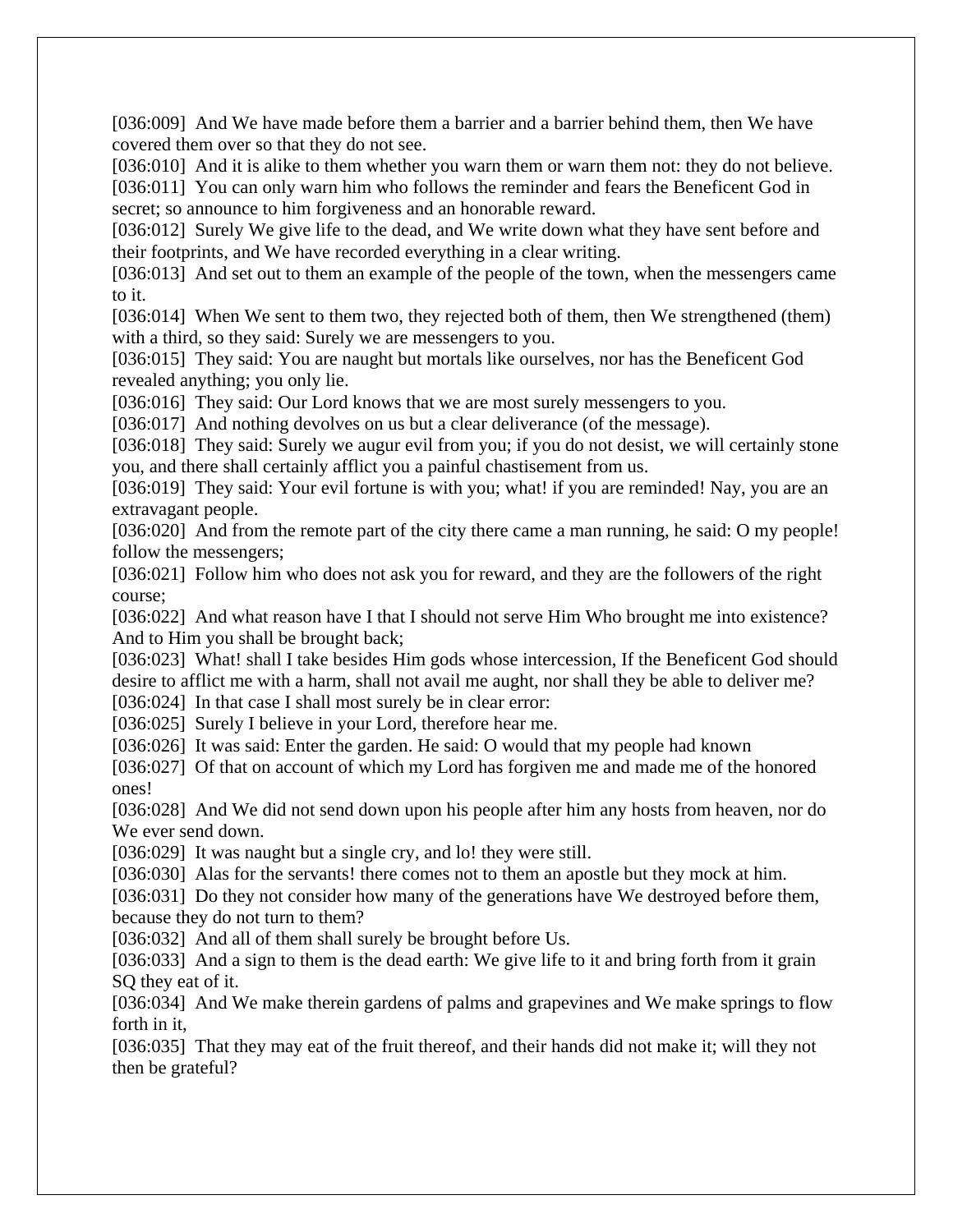[036:036] Glory be to Him Who created pairs of all things, of what the earth grows, and of their kind and of what they do not know.

[036:037] And a sign to them is the night: We draw forth from it the day, then lo! they are in the dark;

[036:038] And the sun runs on to a term appointed for it; that is the ordinance of the Mighty, the Knowing.

[036:039] And (as for) the moon, We have ordained for it stages till it becomes again as an old dry palm branch.

[036:040] Neither is it allowable to the sun that it should overtake the moon, nor can the night outstrip the day; and all float on in a sphere.

[036:041] And a sign to them is that We bear their offspring in the laden ship.

[036:042] And We have created for them the like of it, what they will ride on.

[036:043] And if We please, We can drown them, then there shall be no succorer for them, nor shall they be rescued

[036:044] But (by) mercy from Us and for enjoyment till a time.

[036:045] And when it is said to them: Guard against what is before you and what is behind you, that mercy may be had on you.

[036:046] And there comes not to them a communication of the communications of their Lord but they turn aside from it.

[036:047] And when it is said to them: Spend out of what Allah has given you, those who disbelieve say to those who believe: Shall we feed him whom, if Allah please, He could feed? You are in naught but clear error.

[036:048] And they say: When will this threat come to pass, if you are truthful?

[036:049] They wait not for aught but a single cry which will overtake them while they yet contend with one another.

[036:050] So they shall not be able to make a bequest, nor shall they return to their families. [036:051] And the trumpet shall be blown, when lo! from their graves they shall hasten on to their Lord.

[036:052] They shall say: O woe to us! who has raised us up from our sleeping-place? This is what the Beneficent God promised and the apostles told the truth.

[036:053] There would be naught but a single cry, when lo! they shall all be brought before Us; [036:054] So this day no soul shall be dealt with unjustly in the least; and you shall not be rewarded aught but that which you did.

[036:055] Surely the dwellers of the garden shall on that day be in an occupation quite happy.

[036:056] They and their wives shall be in shades, reclining on raised couches.

[036:057] They shall have fruits therein, and they shall have whatever they desire.

[036:058] Peace: a word from a Merciful Lord.

[036:059] And get aside today, O guilty ones!

[036:060] Did I not charge you, O children of Adam ! that you should not serve the Shaitan? Surely he is your open enemy,

[036:061] And that you should serve Me; this is the right way.

[036:062] And certainly he led astray numerous people from among you. What! could you not then understand?

[036:063] This is the hell with which you were threatened.

[036:064] Enter into it this day because you disbelieved.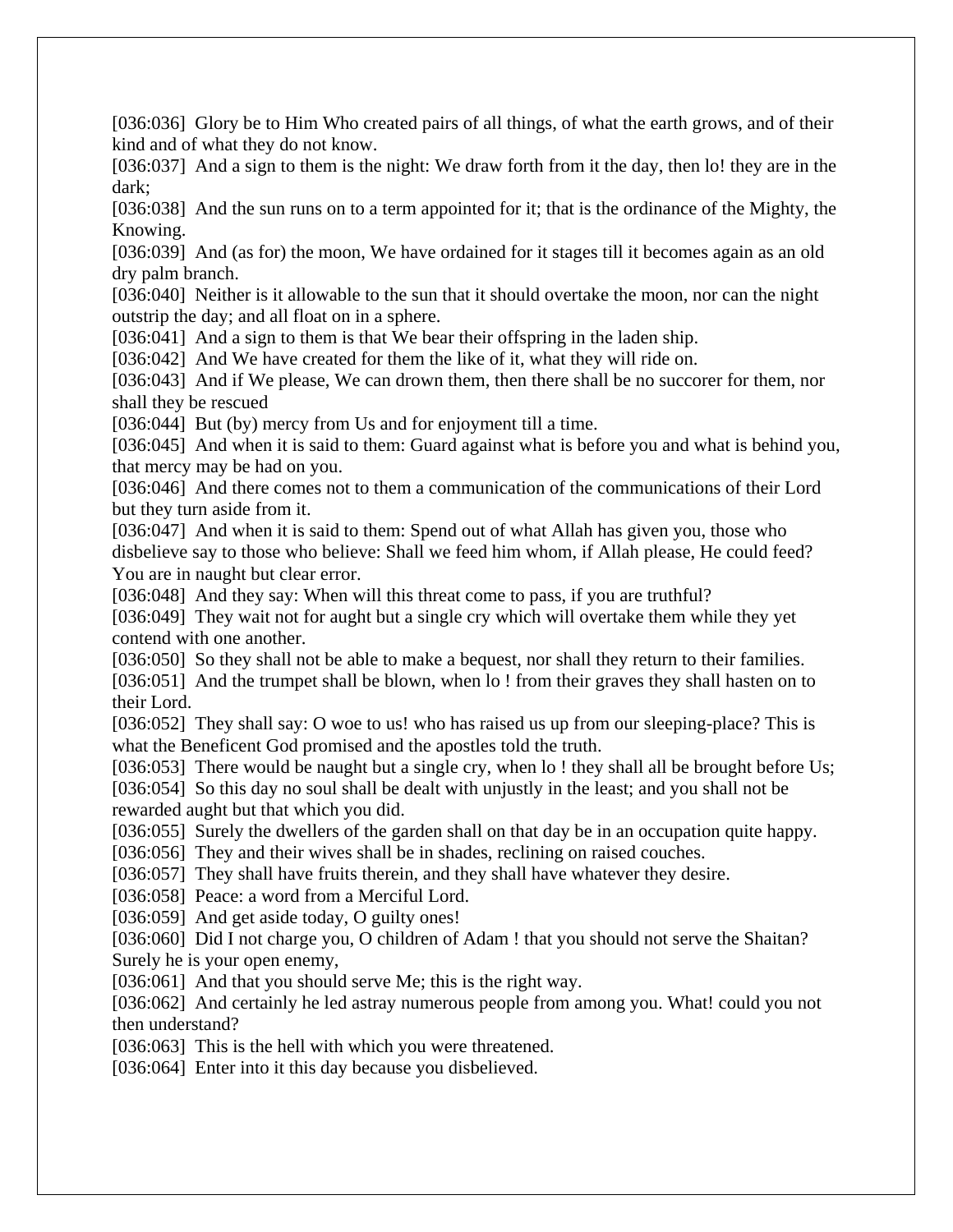[036:065] On that day We will set a seal upon their mouths, and their hands shall speak to Us, and their feet shall bear witness of what they earned.

[036:066] And if We please We would certainly put out their eyes, then they would run about groping for the way, but how should they see?

[036:067] And if We please We would surely transform them in their place, then they would not be able to go on, nor will they return.

[036:068] And whomsoever We cause to live long, We reduce (him) to an abject state in constitution; do they not then understand?

[036:069] And We have not taught him poetry, nor is it meet for him; it is nothing but a reminder and a plain Quran,

[036:070] That it may warn him who would have life, and (that) the word may prove true against the unbelievers.

[036:071] Do they not see that We have created cattle for them, out of what Our hands have wrought, so they are their masters?

[036:072] And We have subjected them to them, so some of them they have to ride upon, and some of them they eat.

[036:073] And therein they have advantages and drinks; will they not then be grateful?

[036:074] And they have taken gods besides Allah that they may be helped.

[036:075] (But) they shall not be able to assist them, and they shall be a host brought up before them.

[036:076] Therefore let not their speech grieve you; surely We know what they do in secret and what they do openly.

[036:077] Does not man see that We have created him from the small seed? Then lo! he is an open disputant.

[036:078] And he strikes out a likeness for Us and forgets his own creation. Says he: Who will give life to the bones when they are rotten?

[036:079] Say: He will give life to them Who brought them into existence at first, and He is cognizant of all creation

[036:080] He Who has made for you the fire (to burn) from the green tree, so that with it you kindle (fire).

[036:081] Is not He Who created the heavens and the earth able to create the like of them? Yea! and He is the Creator (of all), the Knower.

[036:082] His command, when He intends anything, is only to say to it: Be, so it is.

[036:083] Therefore glory be to Him in Whose hand is the kingdom of all things, and to Him you shall be brought back.

[037:001] I swear by those who draw themselves out in ranks

[037:002] Then those who drive away with reproof,

[037:003] Then those who recite, being mindful,

[037:004] Most surely your God is One:

[037:005] The Lord of the heavens and the earth and what is between them, and Lord of the easts.

[037:006] Surely We have adorned the nearest heaven with an adornment, the stars,

[037:007] And (there is) a safeguard against every rebellious Shaitan.

[037:008] They cannot listen to the exalted assembly and they are thrown at from every side,

[037:009] Being driven off, and for them is a perpetual chastisement,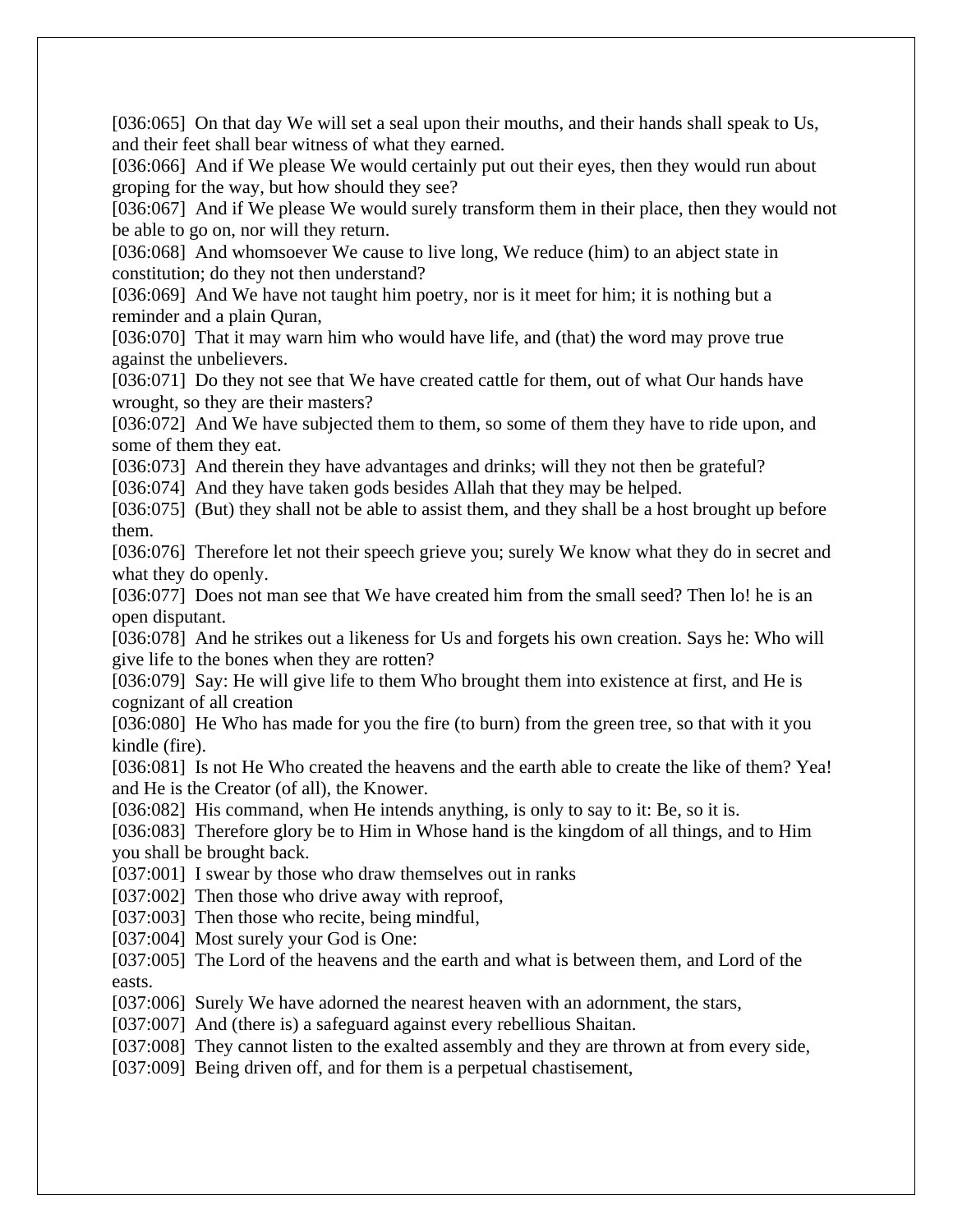[037:010] Except him who snatches off but once, then there follows him a brightly shining flame. [037:011] Then ask them whether they are stronger in creation or those (others) whom We have created. Surely We created them of firm clay. [037:012] Nay! you wonder while they mock, [037:013] And when they are reminded, they mind not, [037:014] And when they see a sign they incite one another to scoff, [037:015] And they say: This is nothing but clear magic: [037:016] What! when we are dead and have become dust and bones, shall we then certainly be raised, [037:017] Or our fathers of yore? [037:018] Say: Aye! and you shall be abject. [037:019] So it shall only be a single cry, when lo! they shall see. [037:020] And they shall say: O woe to us! this is the day of requital. [037:021] This is the day of the judgment which you called a lie. [037:022] Gather together those who were unjust and their associates, and what they used to worship [037:023] Besides Allah, then lead them to the way to hell. [037:024] And stop them, for they shall be questioned: [037:025] What is the matter with you that you do not help each other? [037:026] Nay! on that day they shall be submissive. [037:027] And some of them shall advance towards others, questioning each other. [037:028] They shall say: Surely you used to come to us from the right side. [037:029] They shall say: Nay, you (yourselves) were not believers; [037:030] And we had no authority over you, but you were an inordinate people; [037:031] So the sentence of our Lord has come to pass against us: (now) we shall surely taste; [037:032] So we led you astray, for we ourselves were erring. [037:033] So they shall on that day be sharers in the chastisement one with another. [037:034] Surely thus do We deal with the guilty. [037:035] Surely they used to behave proudly when it was said to them: There is no god but Allah; [037:036] And to say: What! shall we indeed give up our gods for the sake of a mad poet? [037:037] Nay: he has come with the truth and verified the apostles. [037:038] Most surely you will taste the painful punishment. [037:039] And you shall not be rewarded except (for) what you did. [037:040] Save the servants of Allah, the purified ones. [037:041] For them is a known sustenance, [037:042] Fruits, and they shall be highly honored, [037:043] In gardens of pleasure, [037:044] On thrones, facing each other. [037:045] A bowl shall be made to go round them from water running out of springs, [037:046] White, delicious to those who drink. [037:047] There shall be no trouble in it, nor shall they be exhausted therewith. [037:048] And with them shall be those who restrain the eyes, having beautiful eyes; [037:049] As if they were eggs carefully protected. [037:050] Then shall some of them advance to others, questioning each other.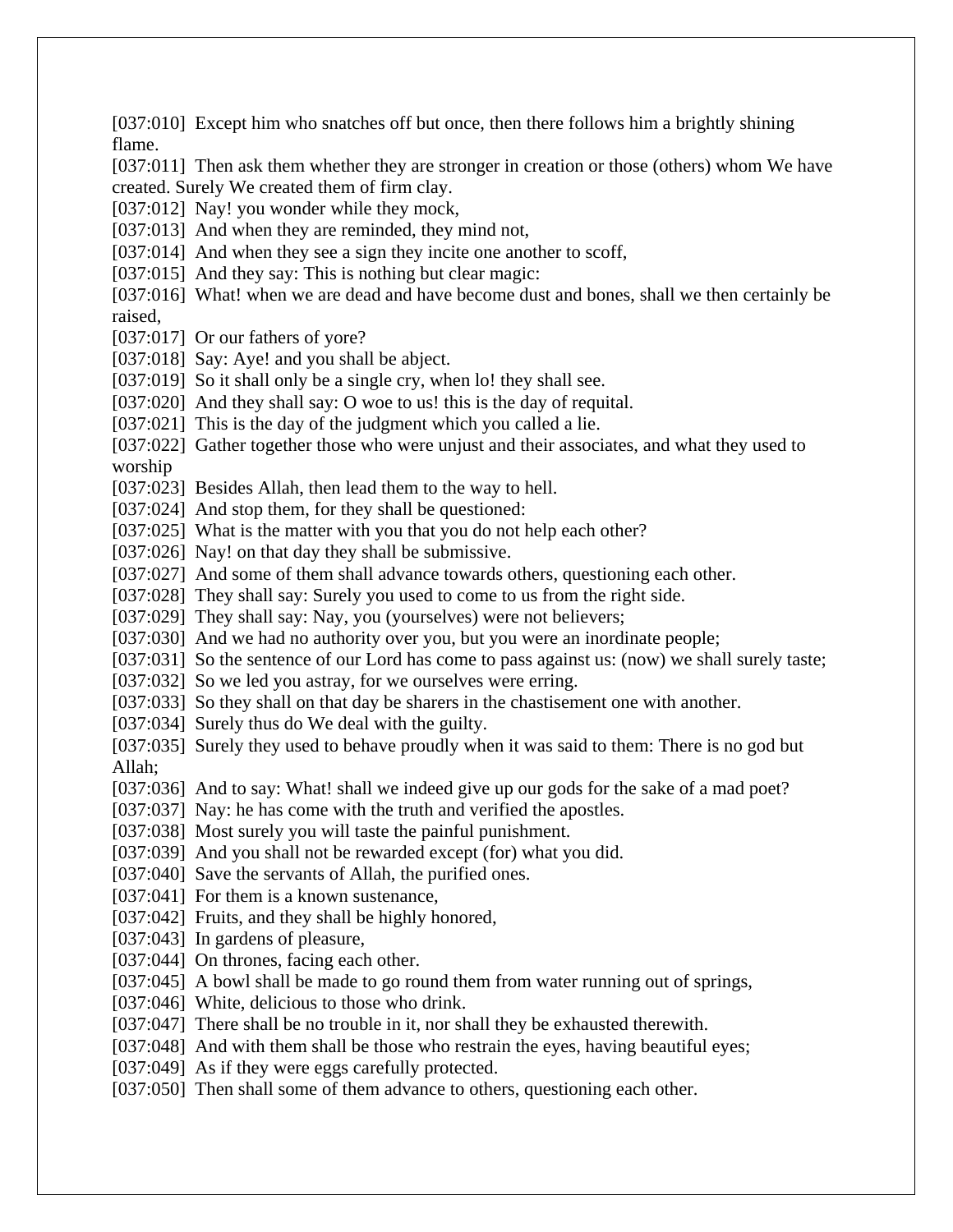[037:051] A speaker from among them shall say: Surely I had a comrade of mine, [037:052] Who said: What! are you indeed of those who accept (the truth)? [037:053] What! when we are dead and have become dust and bones, shall we then be certainly brought to judgment? [037:054] He shall say: Will you look on? [037:055] Then he looked down and saw him in the midst of hell. [037:056] He shall say: By Allah! you had almost caused me to perish; [037:057] And had it not been for the favor of my Lord, I would certainly have been among those brought up. [037:058] Is it then that we are not going to die, [037:059] Except our previous death? And we shall not be chastised? [037:060] Most surely this is the mighty achievement. [037:061] For the like of this then let the workers work. [037:062] Is this better as an entertainment or the tree of Zaqqum? [037:063] Surely We have made it to be a trial to the unjust. [037:064] Surely it is a tree that-grows in the bottom of the hell; [037:065] Its produce is as it were the heads of the serpents. [037:066] Then most surely they shall eat of it and fill (their) bellies with it. [037:067] Then most surely they shall have after it to drink of a mixture prepared in boiling water. [037:068] Then most surely their return shall be to hell. [037:069] Surely they found their fathers going astray, [037:070] So in their footsteps they are being hastened on. [037:071] And certainly most of the ancients went astray before them, [037:072] And certainly We sent among them warners. [037:073] Then see how was the end of those warned, [037:074] Except the servants of Allah, the purified ones. [037:075] And Nuh did certainly call upon Us, and most excellent answerer of prayer are We. [037:076] And We delivered him and his followers from the mighty distress. [037:077] And We made his offspring the survivors. [037:078] And We perpetuated to him (praise) among the later generations. [037:079] Peace and salutation to Nuh among the nations. [037:080] Thus do We surely reward the doers of good. [037:081] Surely he was of Our believing servants. [037:082] Then We drowned the others [037:083] And most surely Ibrahim followed his way. [037:084] When he came to his Lord with a free heart, [037:085] When he said to his father and his people: What is it that you worship? [037:086] A lie -- gods besides Allah -- do you desire? [037:087] What is then your idea about the Lord of the worlds? [037:088] Then he looked at the stars, looking up once, [037:089] Then he said: Surely I am sick (of your worshiping these). [037:090] So they went away from him, turning back. [037:091] Then he turned aside to their gods secretly and said: What! do you not eat? [037:092] What is the matter with you that you do not speak? [037:093] Then he turned against them secretly, smiting them with the right hand.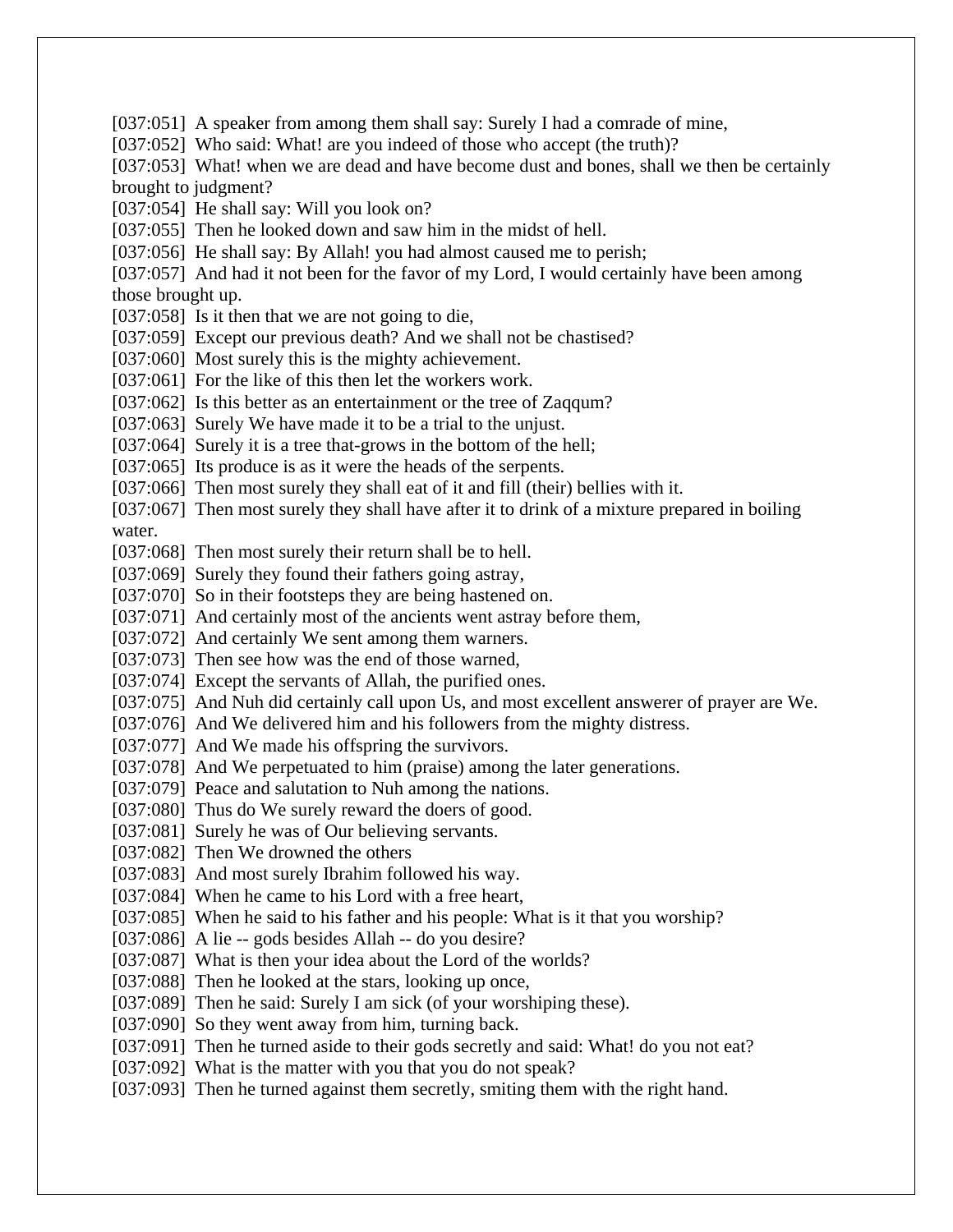[037:094] So they (people) advanced towards him, hastening.

[037:095] Said he: What! do you worship what you hew out?

[037:096] And Allah has created you and what you make.

[037:097] They said: Build for him a furnace, then cast him into the burning fire.

[037:098] And they desired a war against him, but We brought them low.

[037:099] And he said: Surely I fly to my lord; He will guide me.

[037:100] My Lord! grant me of the doers of good deeds.

[037:101] So We gave him the good news of a boy, possessing forbearance.

[037:102] And when he attained to working with him, he said: O my son! surely I have seen in a dream that I should sacrifice you; consider then what you see. He said: O my father! do what you are commanded; if Allah please, you will find me of the patient ones.

[037:103] So when they both submitted and he threw him down upon his forehead,

[037:104] And We called out to him saying: O Ibrahim!

[037:105] You have indeed shown the truth of the vision; surely thus do We reward the doers of good:

[037:106] Most surely this is a manifest trial.

[037:107] And We ransomed him with a Feat sacrifice.

[037:108] And We perpetuated (praise) to him among the later generations.

[037:109] Peace be on Ibrahim.

[037:110] Thus do We reward the doers of good.

[037:111] Surely he was one of Our believing servants.

[037:112] And We gave him the good news of Ishaq, a prophet among the good ones.

[037:113] And We showered Our blessings on him and on Ishaq; and of their offspring are the

doers of good, and (also) those who are clearly unjust to their own souls.

[037:114] And certainly We conferred a favor on Musa and Haroun.

[037:115] And We delivered them both and their people from the mighty distress.

[037:116] And We helped them, so they were the vanquishers.

[037:117] And We gave them both the Book that made (things) clear.

[037:118] And We guided them both on the right way.

[037:119] And We perpetuated (praise) to them among the later generations.

[037:120] Peace be on Musa and Haroun.

[037:121] Even thus do We reward the doers of good.

[037:122] Surely they were both of Our believing servants.

[037:123] And Ilyas was most surely of the apostles.

[037:124] When he said to his people: Do you not guard (against evil)?

[037:125] What! do you call upon Ba'l and forsake the best of the creators,

[037:126] Allah, your Lord and the Lord of your fathers of yore?

[037:127] But they called him a liar, therefore they shall most surely be brought up.

[037:128] But not the servants of Allah, the purified ones.

[037:129] And We perpetuated to him (praise) among the later generations.

[037:130] Peace be on Ilyas.

[037:131] Even thus do We reward the doers of good.

[037:132] Surely he was one of Our believing servants.

[037:133] And Lut was most surely of the apostles.

[037:134] When We delivered him and his followers, all --

[037:135] Except an old woman (who was) amongst those who tarried.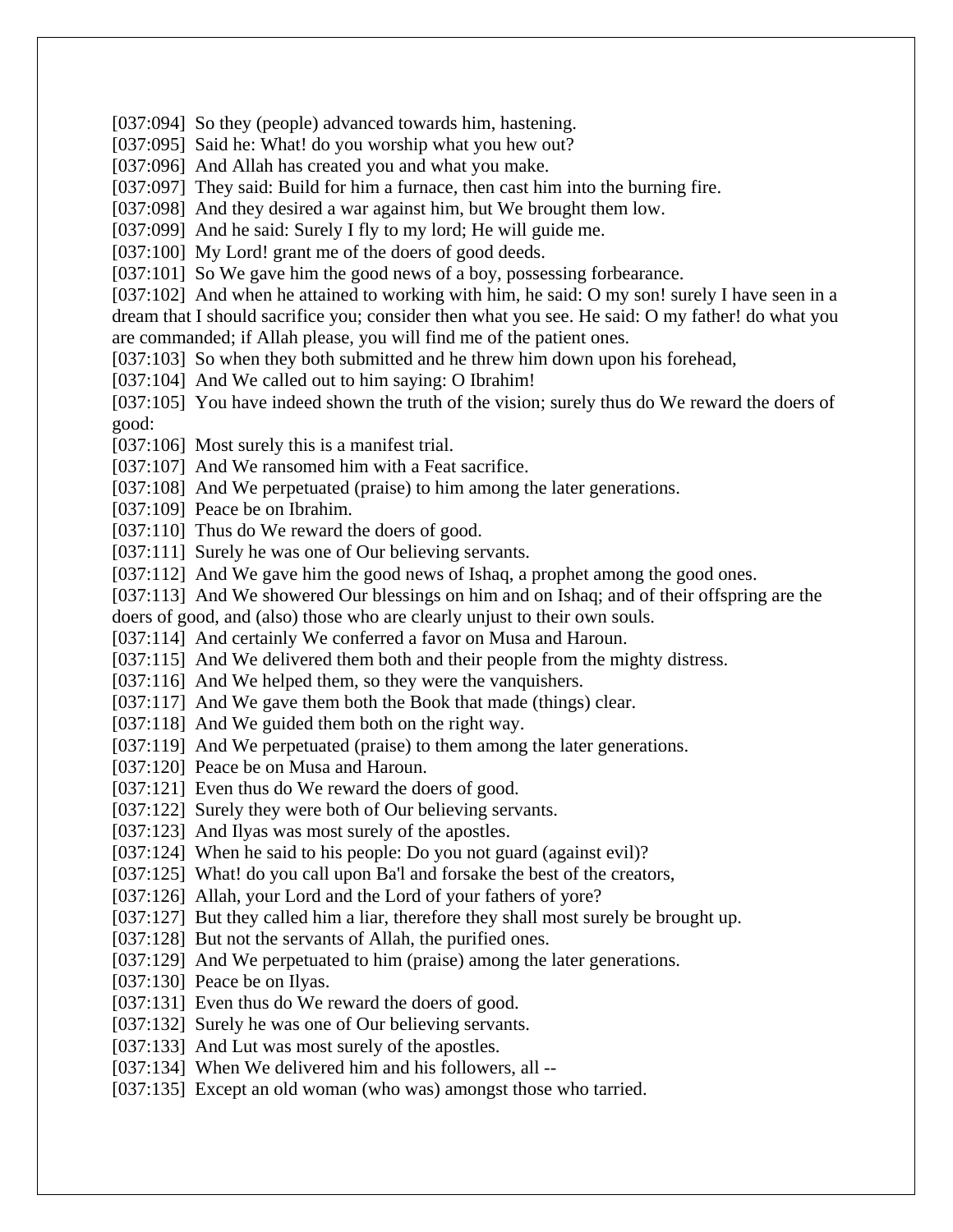[037:136] Then We destroyed the others. [037:137] And most surely you pass by them in the morning, [037:138] And at night; do you not then understand? [037:139] And Yunus was most surely of the apostles. [037:140] When he ran away to a ship completely laden, [037:141] So he shared (with them), but was of those who are cast off. [037:142] So the fish swallowed him while he did that for which he blamed himself [037:143] But had it not been that he was of those who glorify (Us), [037:144] He would certainly have tarried in its belly to the day when they are raised. [037:145] Then We cast him on to the vacant surface of the earth while he was sick. [037:146] And We caused to grow up for him a gourdplant. [037:147] And We sent him to a hundred thousand, rather they exceeded. [037:148] And they believed, so We gave them provision till a time. [037:149] Then ask them whether your Lord has daughters and they have sons. [037:150] Or did We create the angels females while they were witnesses? [037:151] Now surely it is of their own lie that they say: [037:152] Allah has begotten; and most surely they are liars. [037:153] Has He chosen daughters in preference to sons? [037:154] What is the matter with you, how is it that you judge? [037:155] Will you not then mind? [037:156] Or have you a clear authority? [037:157] Then bring your book, if you are truthful. [037:158] And they assert a relationship between Him and the jinn; and certainly the jinn do know that they shall surely be brought up; [037:159] Glory be to Allah (for freedom) from what they describe; [037:160] But not so the servants of Allah, the purified ones. [037:161] So surely you and what you worship, [037:162] Not against Him can you cause (any) to fall into trial, [037:163] Save him who will go to hell. [037:164] And there is none of us but has an assigned place, [037:165] And most surely we are they who draw themselves out in ranks, [037:166] And we are most surely they who declare the glory (of Allah). [037:167] And surely they used to say: [037:168] Had we a reminder from those of vore, [037:169] We would certainly have been the servants of Allah -- the purified ones. [037:170] But (now) they disbelieve in it, so they will come to know. [037:171] And certainly Our word has already gone forth in respect of Our servants, the apostles: [037:172] Most surely they shall be the assisted ones [037:173] And most surely Our host alone shall be the victorious ones. [037:174] Therefore turn away from them till a time, [037:175] And (then) see them, so they too shall see. [037:176] What! would they then hasten on Our chastisement? [037:177] But when it shall descend in their court, evil shall then be the morning of the warned ones. [037:178] And turn away from them till a time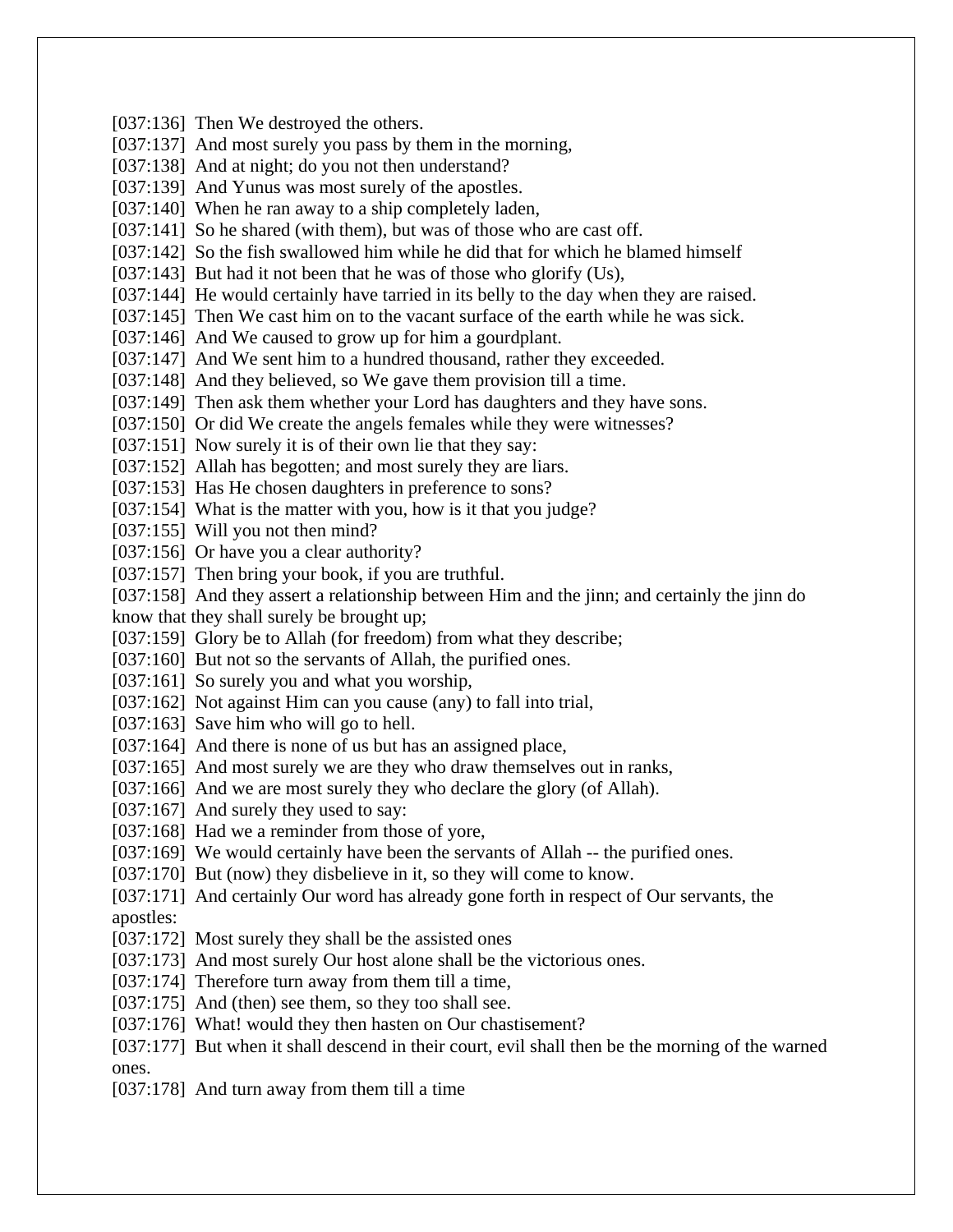[037:179] And (then) see, for they too shall see.

[037:180] Glory be to your Lord, the Lord of Honor, above what they describe.

[037:181] And peace be on the apostles.

[037:182] And all praise is due to Allah, the Lord of the worlds.

[038:001] Suad, I swear by the Ouran, full of admonition.

[038:002] Nay! those who disbelieve are in self-exaltation and opposition.

[038:003] How many did We destroy before them of the generations, then they cried while the time of escaping had passed away.

[038:004] And they wonder that there has come to them a warner from among themselves, and the disbelievers say: This is an enchanter, a liar.

[038:005] What! makes he the gods a single God? A strange thing is this, to be sure!

[038:006] And the chief persons of them break forth, saying: Go and steadily adhere to your gods; this is most surely a thing sought after.

[038:007] We never heard of this in the former faith; this is nothing but a forgery:

[038:008] Has the reminder been revealed to him from among us? Nay! they are in doubt as to My reminder. Nay! they have not yet tasted My chastisement!

[038:009] Or is it that they have the treasures of the mercy of your Lord, the Mighty, the great Giver?

[038:010] Or is it that theirs is the kingdom of the heavens and the earth and what is between them? Then let them ascend by any

[038:011] A host of deserters of the allies shall be here put to flight.

[038:012] The people of Nuh and Ad, and Firon, the lord of spikes, rejected (apostles) before them.

[038:013] And Samood and the people of Lut and the dwellers of the thicket; these were the parties.

[038:014] There was none of them but called the apostles liars, so just was My retribution.

[038:015] Nor do these await aught but a single cry, there being no delay in it.

[038:016] And they say: O our Lord! hasten on to us our portion before the day of reckoning.

[038:017] Bear patiently what they say, and remember Our servant Dawood, the possessor of power; surely he was frequent in returning (to Allah).

[038:018] Surely We made the mountains to sing the glory (of Allah) in unison with him at the evening and the sunrise,

[038:019] And the birds gathered together; all joined in singing with him.

[038:020] And We strengthened his kingdom and We gave him wisdom and a clear judgment.

[038:021] And has there come to you the story of the litigants, when they made an entry into the private chamber by ascending over the walls?

[038:022] When they entered in upon Dawood and he was frightened at them, they said: Fear not; two litigants, of whom one has acted wrongfully towards the other, therefore decide between us with justice, and do not act unjustly, and guide us to the right way.

[038:023] Surely this is my brother; he has ninety-nine ewes and I have a single ewe; but he said: Make it over to me, and he has prevailed against me in discourse.

[038:024] He said: Surely he has been unjust to you in demanding your ewe (to add) to his own ewes; and most surely most of the partners act wrongfully towards one another, save those who believe and do good, and very few are they; and Dawood was sure that We had tried him, so he sought the protection of his Lord and he fell down bowing and turned time after time (to Him).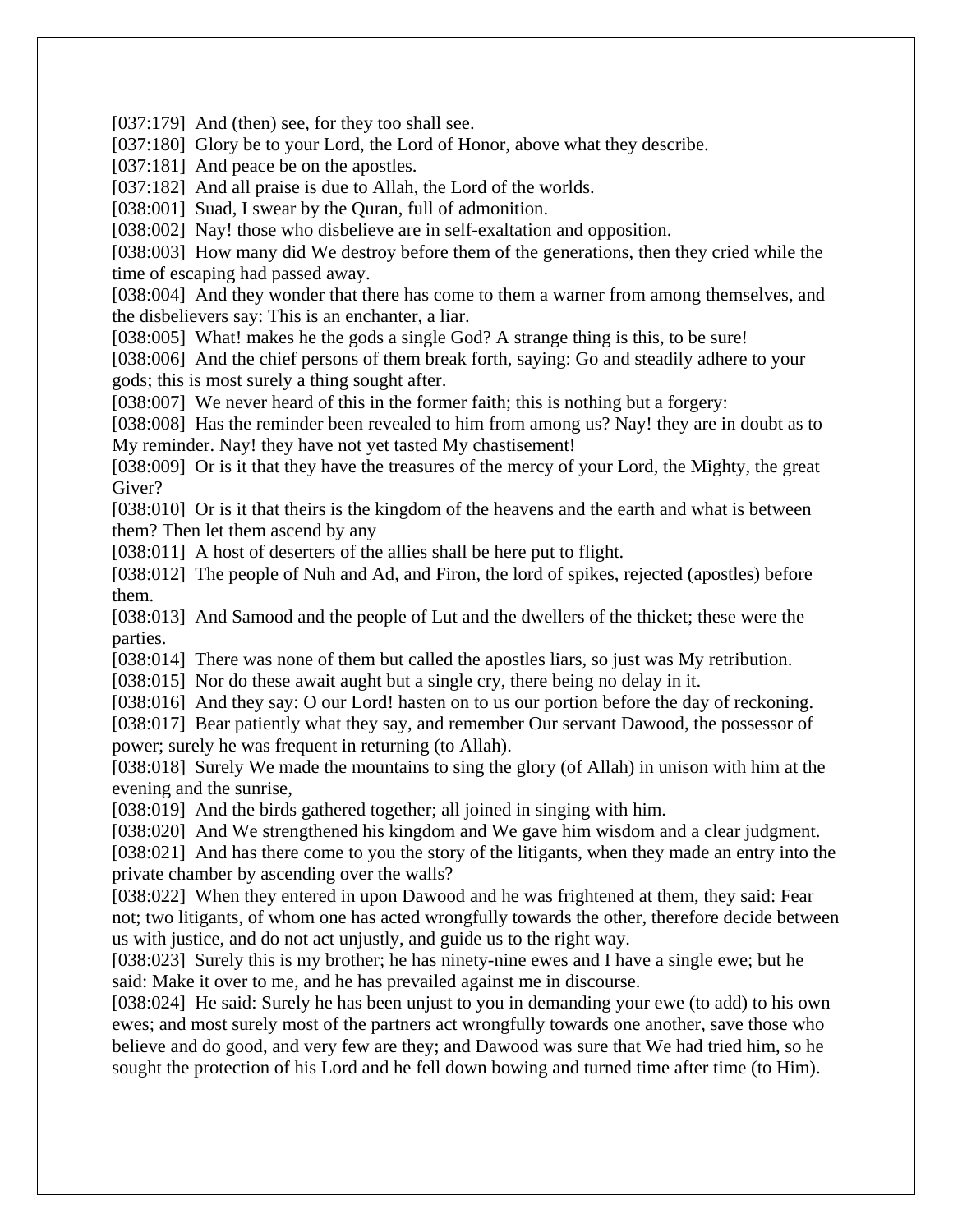[038:025] Therefore We rectified for him this, and most surely he had a nearness to Us and an excellent resort.

[038:026] o Dawood ! surely We have made you a ruler in the land; so judge between men with justice and do not follow desire, lest it should lead you astray from the path of Allah; (as for) those who go astray from the path of Allah, they shall surely have a severe punishment because they forgot the day of reckoning.

[038:027] And We did not create the heaven and the earth and what is between them in vain; that is the opinion of those who disbelieve then woe to those who disbelieve on account of the fire.

[038:028] Shall We treat those who believe and do good like the mischief-makers in the earth? Or shall We make those who guard (against evil) like the wicked?

[038:029] (It is) a Book We have revealed to you abounding in good that they may ponder over its verses, and that those endowed with understanding may be mindful.

[038:030] And We gave to Dawood Sulaiman, most excellent the servant! Surely he was frequent in returning (to Allah).

[038:031] When there were brought to him in the evening (horses) still when standing, swift when running --

[038:032] Then he said: Surely I preferred the good things to the remembrance of my Lord - until the sun set and time for Asr prayer was over, (he said):

[038:033] Bring them back to me; so he began to slash (their) legs and necks.

[038:034] And certainly We tried Sulaiman, and We put on his throne a (mere) body, so he turned (to Allah).

[038:035] He said: My Lord! do Thou forgive me and grant me a kingdom which is not fit for (being inherited by) anyone after me;

[038:036] Then We made the wind subservient to him; it made his command to run gently wherever he desired,

[038:037] And the shaitans, every builder and diver,

[038:038] And others fettered in chains.

[038:039] This is Our free gift, therefore give freely or withhold, without reckoning.

[038:040] And most surely he had a nearness to Us and an excellent resort.

[038:041] And remember Our servant Ayyub, when he called upon his Lord: The Shaitan has afflicted me with toil and torment.

[038:042] Urge with your foot; here is a cool washing-place and a drink.

[038:043] And We gave him his family and the like of them with them, as a mercy from Us, and as a reminder to those possessed of understanding.

[038:044] And take in your hand a green branch and beat her with It and do not break your oath; surely We found him patient; most excellent the servant! Surely he was frequent in returning (to Allah).

[038:045] And remember Our servants Ibrahim and Ishaq and Yaqoub, men of power and insight.

[038:046] Surely We purified them by a pure quality, the keeping in mind of the (final) abode. [038:047] And most surely they were with Us, of the elect, the best.

[038:048] And remember Ismail and Al-Yasha and Zulkifl; and they were all of the best.

[038:049] This is a reminder; and most surely there is an excellent resort for those who guard (against evil),

[038:050] The gardens of perpetuity, the doors are opened for them.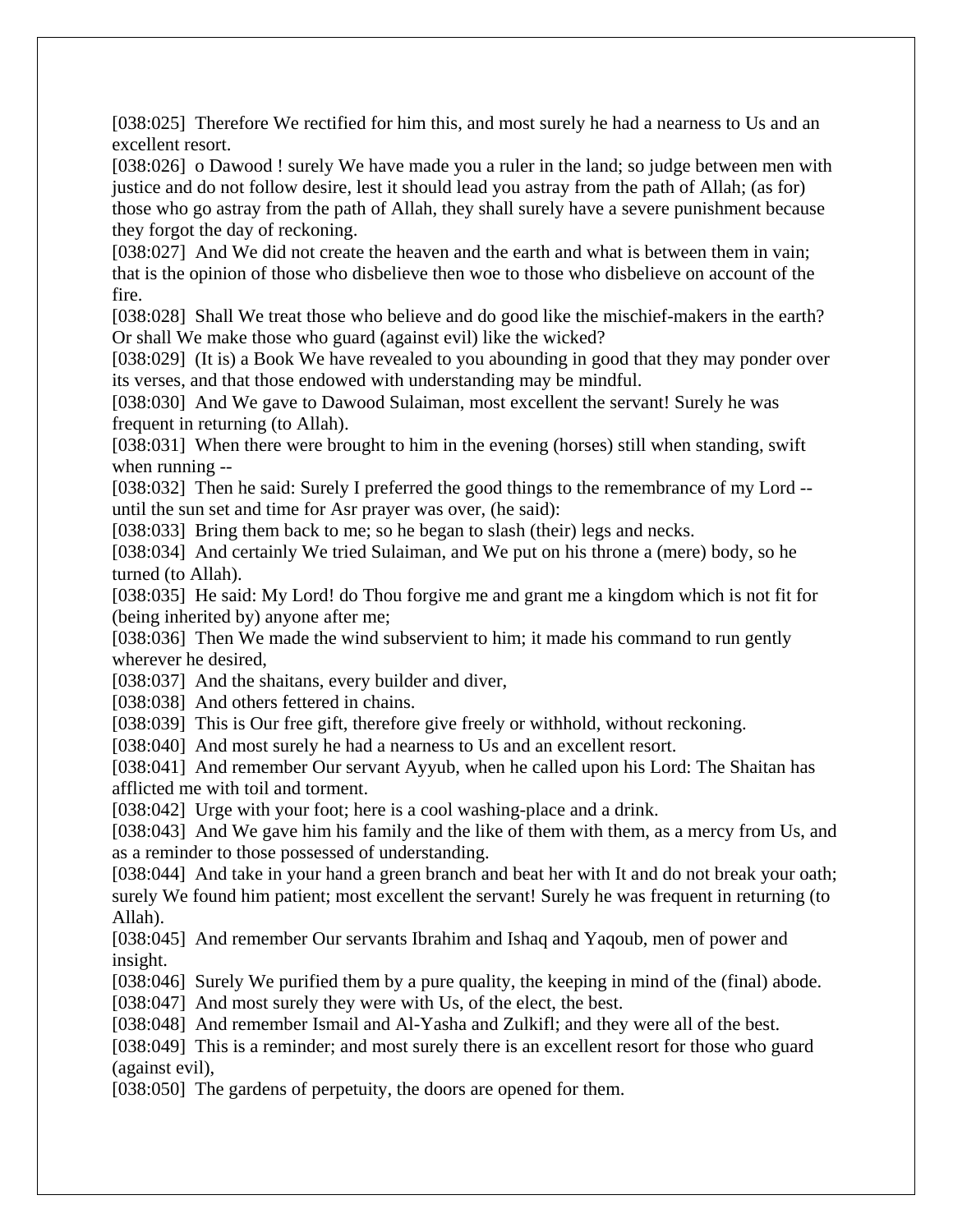[038:051] Reclining therein, calling therein for many fruits and drink.

[038:052] And with them shall be those restraining their eyes, equals in age.

[038:053] This is what you are promised for the day of reckoning.

[038:054] Most surely this is Our sustenance; it shall never come to an end;

[038:055] This (shall be so); and most surely there is an evil resort for the inordinate ones;

[038:056] Hell; they shall enter it, so evil is the resting-place.

[038:057] This (shall be so); so let them taste it, boiling and intensely cold (drink).

[038:058] And other (punishment) of the same kind -- of various sorts.

[038:059] This is an army plunging in without consideration along with you; no welcome for them, surely they shall enter fire.

[038:060] They shall say: Nay! you -- no welcome to you: you did proffer it to us, so evil is the resting-place.

[038:061] They shall say: Our Lord! whoever prepared it first for us, add Thou to him a double chastisement in the fire.

[038:062] And they shall say: What is the matter with us that we do not see men whom we used to count among the vicious?

[038:063] Was it that we (only) took them in scorn, or have our eyes (now) turned aside from them?

[038:064] That most surely is the truth: the contending one with another of the inmates of the fire.

[038:065] Say: I am only a warner, and there is no god but Allah, the One, the Subduer (of all):

[038:066] The Lord of the heavens and the earth and what is between them, the Mighty, the most Forgiving.

[038:067] Say: It is a message of importance,

[038:068] (And) you are turning aside from it:

[038:069] I had no knowledge of the exalted chiefs when they contended:

[038:070] Naught is revealed to me save that I am a plain warner.

[038:071] When your Lord said to the angels; Surely I am going to create a mortal from dust:

[038:072] So when I have made him complete and breathed into him of My spirit, then fall down making obeisance to him.

[038:073] And the angels did obeisance, all of them,

[038:074] But not Iblis: he was proud and he was one of the unbelievers.

[038:075] He said: O Iblis! what prevented you that you should do obeisance to him whom I created with My two hands? Are you proud or are you of the exalted ones?

[038:076] He said: I am better than he; Thou hast created me of fire, and him Thou didst create of dust.

[038:077] He said: Then get out of it, for surely you are driven away:

[038:078] And surely My curse is on you to the day of judgment.

[038:079] He said: My Lord! then respite me to the day that they are raised.

[038:080] He said: Surely you are of the respited ones,

[038:081] Till the period of the time made known.

[038:082] He said: Then by Thy Might I will surely make them live an evil life, all,

[038:083] Except Thy servants from among them, the purified ones.

[038:084] He said: The truth then is and the truth do I speak:

[038:085] That I will most certainly fill hell with you and with those among them who follow you, all.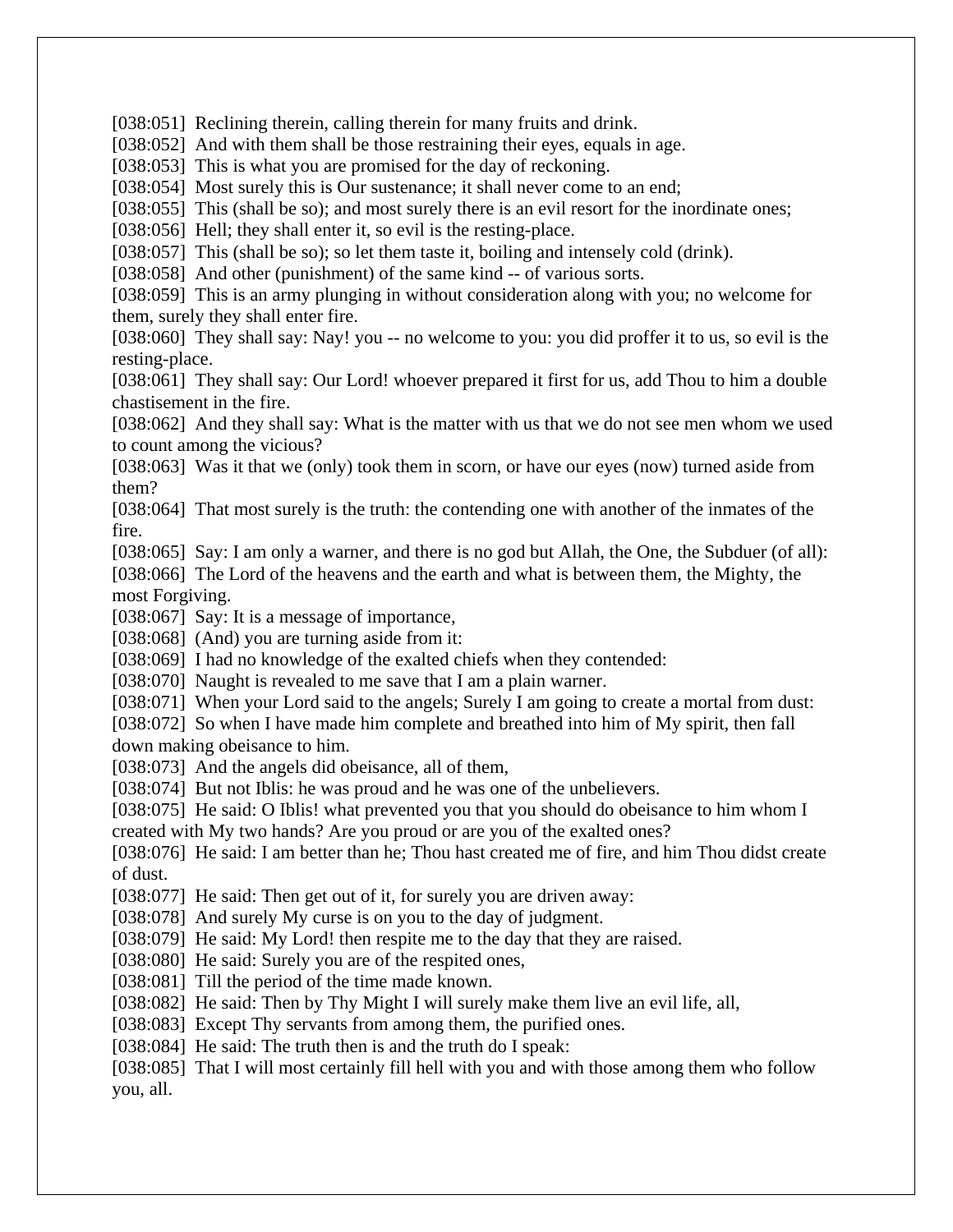[038:086] Say: I do not ask you for any reward for it; nor am I of those who affect:

[038:087] It is nothing but a reminder to the nations;

[038:088] And most certainly you will come to know about it after a time.

[039:001] The revelation of the Book is from Allah, the Mighty, the Wise.

[039:002] Surely We have revealed to you the Book with the truth, therefore serve Allah, being sincere to Him in obedience.

[039:003] Now, surely, sincere obedience is due to Allah (alone) and (as for) those who take guardians besides Him, (saying), We do not serve them save that they may make us nearer to Allah, surely Allah will judge between them in that in which they differ; surely Allah does not guide him aright who is a liar, ungrateful.

[039:004] If Allah desire to take a son to Himself, He will surely choose those He pleases from what He has created. Glory be to Him: He is Allah, the One, the Subduer (of all).

[039:005] He has created the heavens and the earth with the truth; He makes the night cover the day and makes the day overtake the night, and He has made the sun and the moon subservient; each one runs on to an assigned term; now surely He is the Mighty, the great Forgiver.

[039:006] He has created you from a single being, then made its mate of the same (kind), and He has made for you eight of the cattle in pairs. He creates you in the wombs of your mothers - a creation after a creation -- in triple darkness; that is Allah your Lord, His is the kingdom; there is no god but He; whence are you then turned away?

[039:007] If you are ungrateful, then surely Allah is Self-sufficient above all need of you; and He does not like ungratefulness in His servants; and if you are grateful, He likes it in you; and no bearer of burden shall bear the burden of another; then to your Lord is your return, then will He inform you of what you did; surely He is Cognizant of what is in the breasts.

[039:008] And when distress afflicts a man he calls upon his Lord turning to Him frequently; then when He makes him possess a favor from Him, he forgets that for which he called upon Him before, and sets up rivals to Allah that he may cause (men) to stray off from His path. Say: Enjoy yourself in your ungratefulness a little, surely you are of the inmates of the fire.

[039:009] What! he who is obedient during hours of the night, prostrating himself and standing, takes care of the hereafter and hopes for the mercy of his Lord! Say: Are those who know and those who do not know alike? Only the men of understanding are mindful.

[039:010] Say: O my servants who believe! be careful of (your duty to) your Lord; for those who do good in this world is good, and Allah's earth is spacious; only the patient will be paid back their reward in full without measure.

[039:011] Say: I am commanded that I should serve Allah, being sincere to Him in obedience.

[039:012] And I am commanded that I shall be the first of those who submit.

[039:013] Say: I fear, if I disobey my Lord, the chastisement of a grievous day.

[039:014] Say: Allah (it is Whom) I serve, being sincere to Him in my obedience:

[039:015] Serve then what you like besides Him. Say: The losers surely are those who shall have lost themselves and their families on the day of resurrection; now surely that is the clear loss.

[039:016] They shall have coverings of fire above them and coverings beneath them; with that Allah makes His servants to fear, so be careful of (your duty to) Me, O My servants!

[039:017] And (as for) those who keep off from the worship of the idols and turn to Allah, they shall have good news, therefore give good news to My servants,

[039:018] Those who listen to the word, then follow the best of it; those are they whom Allah has guided, and those it is who are the men of understanding.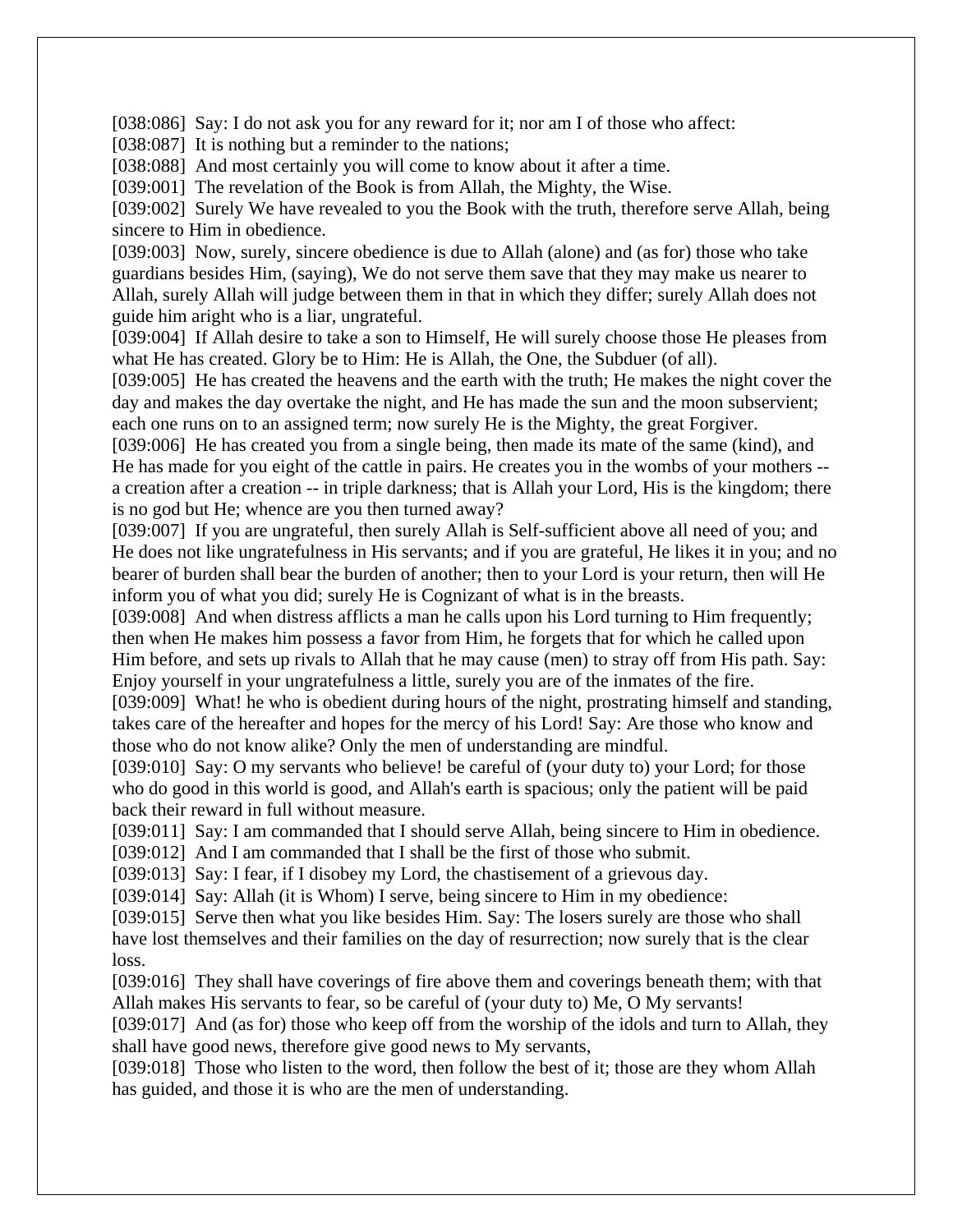[039:019] What! as for him then against whom the sentence of chastisement is due: What! can you save him who is in the fire?

[039:020] But (as for) those who are careful of (their duty to) their Lord, they shall have high places, above them higher places, built (for them), beneath which flow rivers; (this is) the promise of Allah: Allah will not fail in (His) promise.

[039:021] Do you not see that Allah sends down water from the cloud, then makes it go along in the earth in springs, then brings forth therewith herbage of various colors, then it withers so that you see it becoming yellow, then He makes it a thing crushed and broken into pieces? Most surely there is a reminder in this for the men of understanding.

[039:022] What! is he whose heart Allah has opened for Islam so that he is in a light from his Lord (like the hard-hearted)? Nay, woe to those whose hearts are hard against the remembrance of Allah; those are in clear error.

[039:023] Allah has revealed the best announcement, a book conformable in its various parts, repeating, whereat do shudder the skins of those who fear their Lord, then their skins and their hearts become pliant to the remembrance of Allah; this is Allah's guidance, He guides with it whom He pleases; and (as for) him whom Allah makes err, there is no guide for him.

[039:024] Is he then who has to guard himself with his own person against the evil chastisement on the resurrection day? And it will be said to the unjust: Taste what you earned.

[039:025] Those before them rejected (prophets), therefore there came to them the chastisement from whence they perceived not.

[039:026] So Allah made them taste the disgrace in this world's life, and certainly the punishment of the hereafter is greater; did they but know!

[039:027] And certainly We have set forth to men in this Quran similitudes of every sort that they may mind.

[039:028] An Arabic Quran without any crookedness, that they may guard (against evil).

[039:029] Allah sets forth an example: There is a slave in whom are (several) partners differing with one another, and there is another slave wholly owned by one man. Are the two alike in condition? (All) praise is due to Allah. Nay! most of them do not know.

[039:030] Surely you shall die and they (too) shall surely die.

[039:031] Then surely on the day of resurrection you will contend one with another before. your Lord.

[039:032] Who is then more unjust than he who utters a lie against Allah and (he who) gives the lie to the truth when it comes to him; is there not in hell an abode for the unbelievers?

[039:033] And he who brings the truth and (he who) accepts it as the truth -- these are they that guard (against evil).

[039:034] They shall have with their Lord what they please; that is the reward of the doers of good;

[039:035] So that Allah will do away with the worst of what they did and give them their reward for the best of what they do.

[039:036] Is not Allah sufficient for His servant? And they seek to frighten you with those besides Him; and whomsoever Allah makes err, there is no guide for him.

[039:037] And whom Allah guides, there is none that can lead him astray; is not Allah Mighty, the Lord of retribution?

[039:038] And should you ask them, Who created the heavens and the earth? They would most certainly say: Allah. Say: Have you then considered that what you call upon besides Allah, would they, if Allah desire to afflict me with harm, be the removers of His harm, or (would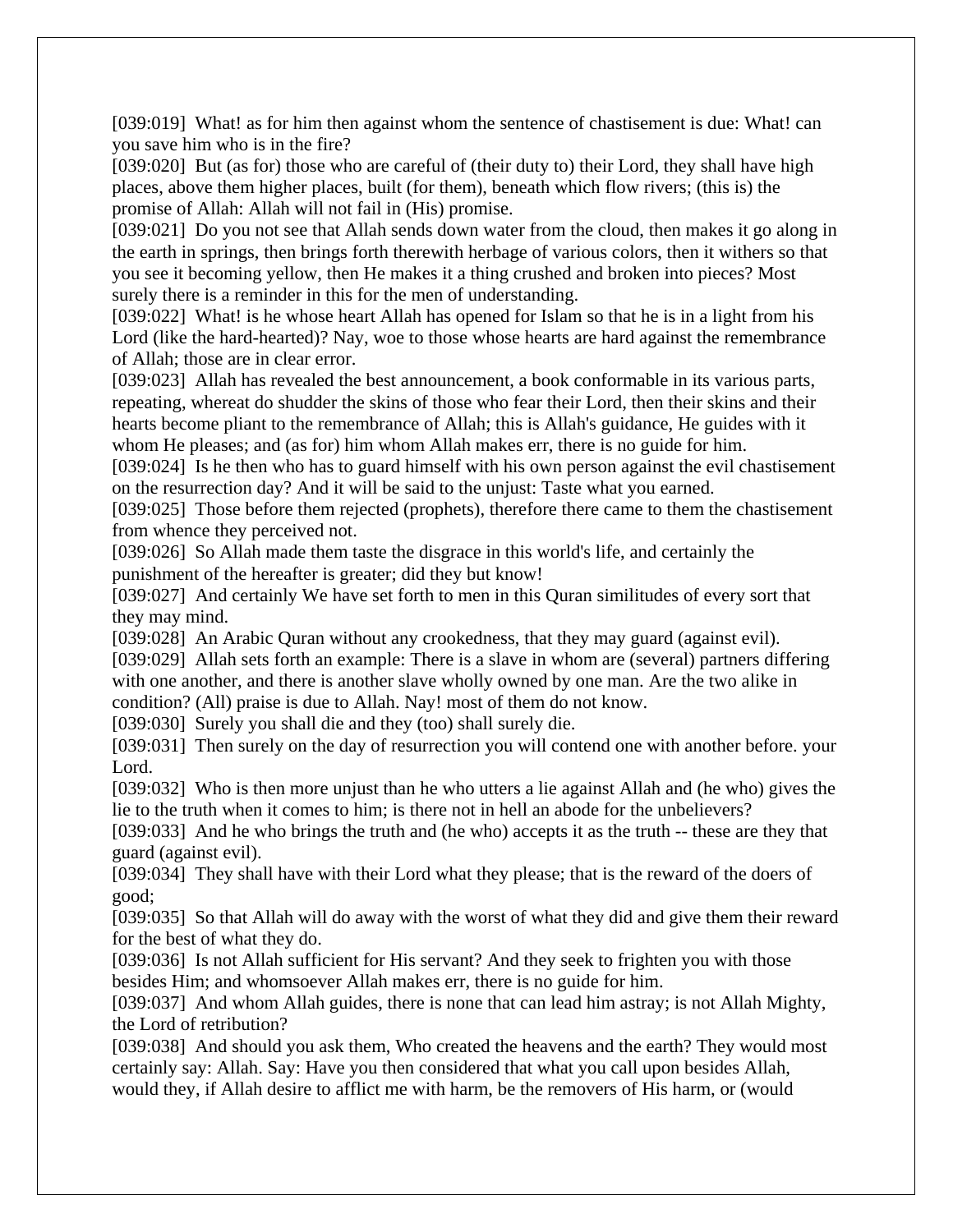they), if Allah desire to show me mercy, be the withholders of His mercy? Say: Allah is sufficient for me; on Him do the reliant rely.

[039:039] Say: O my people! work in your place, surely I am a worker, so you will come to know.

[039:040] Who it is to whom there shall come a punishment which will disgrace him and to whom will be due a lasting punishment.

[039:041] Surely We have revealed to you the Book with the truth for the sake of men; so whoever follows the right way, it is for his own soul and whoever errs, he errs only to its detriment; and you are not a custodian over them.

[039:042] Allah takes the souls at the time of their death, and those that die not during their sleep; then He withholds those on whom He has passed the decree of death and sends the others back till an appointed term; most surely there are signs in this for a people who reflect.

[039:043] Or have they taken intercessors besides Allah? Say: what! even though they did not ever have control over anything, nor do they understand.

[039:044] Say: Allah's is the intercession altogether; His is the kingdom of the heavens and the earth, then to Him you shall be brought back.

[039:045] And when Allah alone is mentioned, the hearts of those who do not believe in the hereafter shrink, and when those besides Him are mentioned, lo! they are joyful.

[039:046] Say: O Allah! Originator of the heavens and the earth, Knower of the unseen and the seen! Thou (only) judgest between Thy servants as to that wherein they differ.

[039:047] And had those who are unjust all that is in the earth and the like of it with it, they would certainly offer it as ransom (to be saved) from the evil of the punishment on the day of resurrection; and what they never thought of shall become plain to them from Allah.

[039:048] And the evil (consequences) of what they wrought shall become plain to them, and the very thing they mocked at shall beset them.

[039:049] So when harm afflicts a man he calls upon Us; then, when We give him a favor from Us, he says: I have been given it only by means of knowledge. Nay, it is a trial, but most of them do not know.

[039:050] Those before them did say it indeed, but what they earned availed them not.

[039:051] So there befell them the evil (consequences) of what they earned; and (as for) those who are unjust from among these, there shall befall them the evil (consequences) of what they earn, and they shall not escape.

[039:052] Do they not know that Allah makes ample the means of subsistence to whom He pleases, and He straightens; most surely there are signs in this for a people who believe.

[039:053] Say: O my servants! who have acted extravagantly against their own souls, do not despair of the mercy of Allah; surely Allah forgives the faults altogether; surely He is the Forgiving the Merciful.

[039:054] And return to your Lord time after time and submit to Him before there comes to you the punishment, then you shall not be helped.

[039:055] And follow the best that has been revealed to you from your Lord before there comes to you the punishment all of a sudden while you do not even perceive;

[039:056] Lest a soul should say: O woe to me! for what I fell short of my duty to Allah, and most surely I was of those who laughed to scorn;

[039:057] Or it should say: Had Allah guided me, I would certainly have been of those who guard (against evil);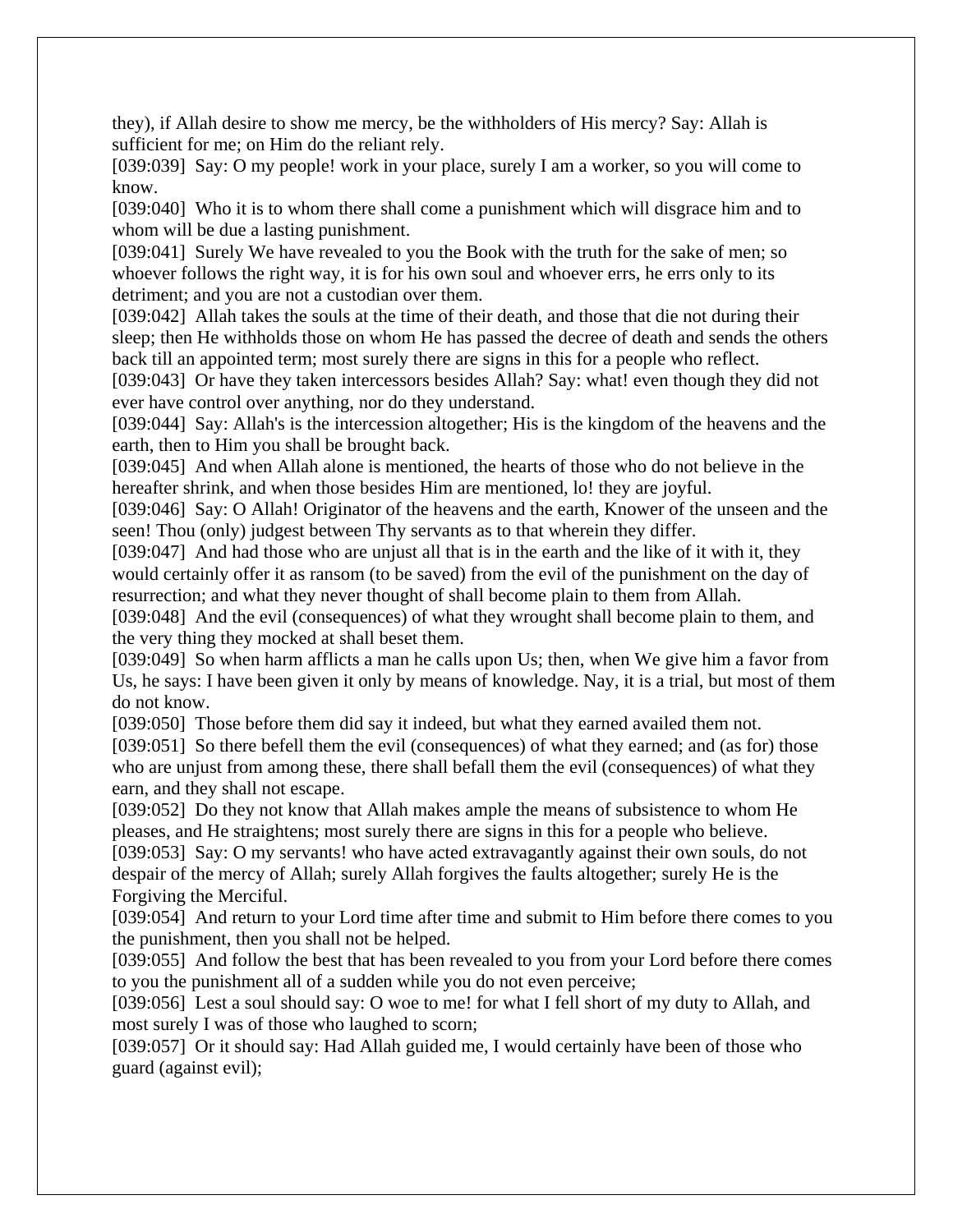[039:058] Or it should say when it sees the punishment: Were there only a returning for me, I should be of the doers of good.

[039:059] Aye! My communications came to you, but you rejected them, and you were proud and you were one of the unbelievers.

[039:060] And on the day of resurrection you shall see those who lied against Allah; their faces shall be blackened. Is there not in hell an abode for the proud?

[039:061] And Allah shall deliver those who guard (against evil) with their achievement; evil shall not touch them, nor shall they grieve.

[039:062] Allah is the Creator of every thing and He has charge over every thing.

[039:063] His are the treasures of the heavens and the earth; and (as for) those who disbelieve in the communications of Allah, these it is that are the losers.

[039:064] Say: What! Do you then bid me serve others than Allah, O ignorant men?

[039:065] And certainly, it has been revealed to you and to those before you: Surely if you associate (with Allah), your work would certainly come to naught and you would certainly be of the losers.

[039:066] Nay! but serve Allah alone and be of the thankful.

[039:067] And they have not honored Allah with the honor that is due to Him; and the whole earth shall be in His grip on the day of resurrection and the heavens rolled up in His right hand; glory be to Him, and may He be exalted above what they associate (with Him).

[039:068] And the trumpet shall be blown, so all those that are in the heavens and all those that are in the earth shall swoon, except such as Allah please; then it shall be blown again, then lo! they shall stand up awaiting.

[039:069] And the earth shall beam with the light of its Lord, and the Book shall be laid down, and the prophets and the witnesses shall be brought up, and judgment shall be given between them with justice, and they shall not be dealt with unjustly.

[039:070] And every soul shall be paid back fully what it has done, and He knows best what they do.

[039:071] And those who disbelieve shall be driven to hell in companies; until, when they come to it, its doors shall be opened, and the keepers of it shall say to them: Did not there come to you apostles from among you reciting to you the communications of your Lord and warning you of the meeting of this day of yours? They shall say: Yea! But the sentence of punishment was due against the unbelievers.

[039:072] It shall be said: Enter the gates of hell to abide therein; so evil is the abode of the proud.

[039:073] And those who are careful of (their duty to) their Lord shall be conveyed to the garden in companies; until when they come to it, and its doors shall be opened, and the keepers of it shall say to them: Peace be on you, you shall be happy; therefore enter it to abide. [039:074] And they shall say: (All) praise is due to Allah, Who has made good to us His promise, and He has made us inherit the land; we may abide in the garden where we please; so goodly is the reward of the workers.

[039:075] And you shall see the angels going round about the throne glorifying the praise of their Lord; and judgment shall be given between them with justice, and it shall be said: All praise is due to Allah, the Lord of the worlds.

[040:001] Ha Mim.

[040:002] The revelation of the Book is from Allah, the Mighty, the Knowing,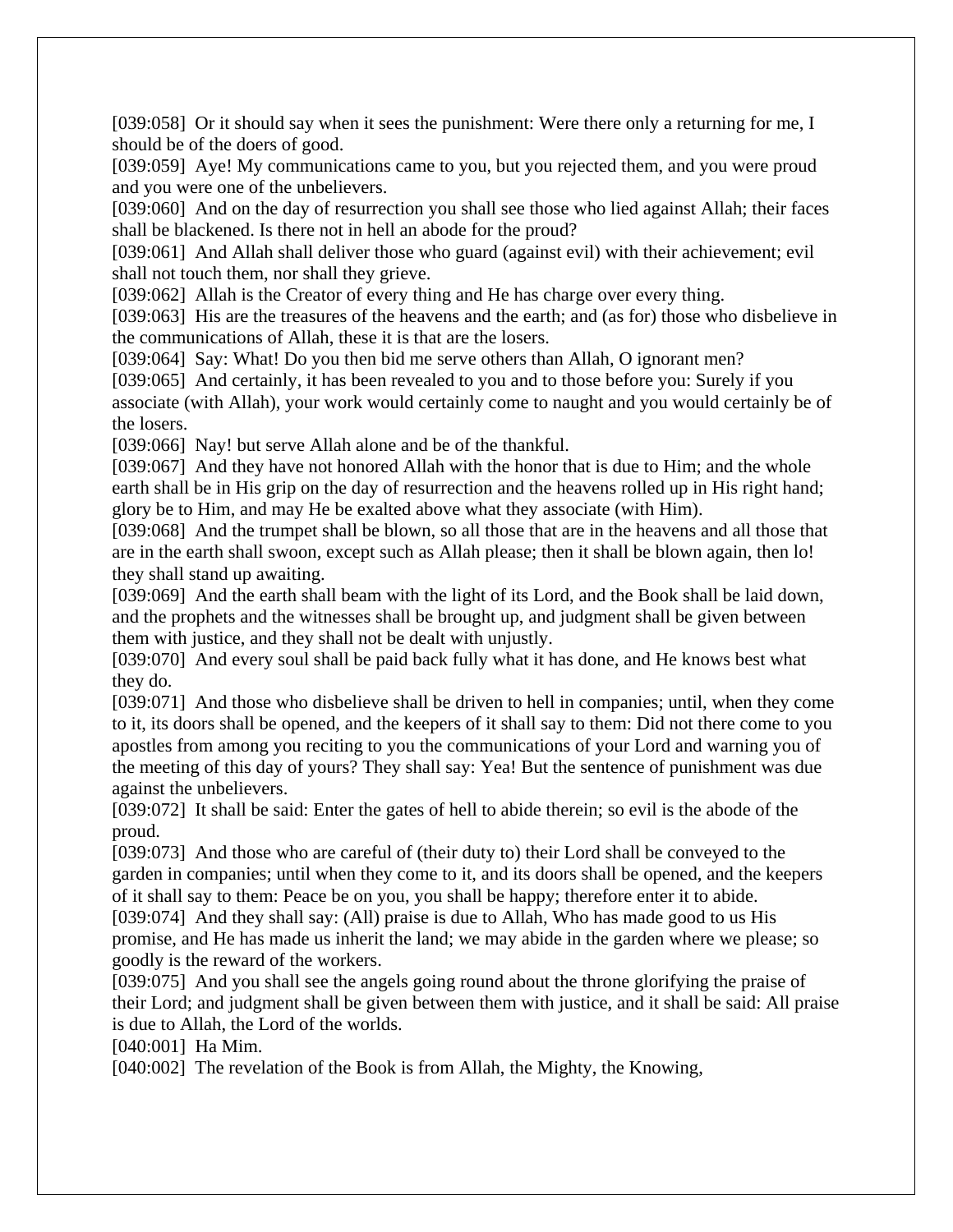[040:003] The Forgiver of the faults and the Acceptor of repentance, Severe to punish, Lord of bounty; there is no god but He; to Him is the eventual coming.

[040:004] None dispute concerning the communications of Allah but those who disbelieve, therefore let not their going to and fro in the cities deceive you.

[040:005] The people of Nuh and the parties after them rejected (prophets) before them, and every nation purposed against their apostle to destroy him, and they disputed by means of the falsehood that they might thereby render null the truth, therefore I destroyed them; how was then My retribution!

[040:006] And thus did the word of your Lord prove true against those who disbelieved that they are the inmates of the fire.

[040:007] Those who bear the power and those around Him celebrate the praise of their Lord and believe in Him and ask protection for those who believe: Our Lord! Thou embracest all things in mercy and knowledge, therefore grant protection to those who turn (to Thee) and follow Thy way, and save them from the punishment of the hell:

[040:008] Our Lord! and make them enter the gardens of perpetuity which Thou hast promised to them and those who do good of their fathers and their wives and their offspring, surely Thou are the Mighty, the Wise.

[040:009] And keep them from evil deeds, and whom Thou keepest from evil deeds this day, indeed Thou hast mercy on him, and that is the mighty achievement.

[040:010] Surely those who disbelieve shall be cried out to: Certainly Allah's hatred (of you) when you were called upon to the faith and you rejected, is much greater than your hatred of yourselves.

[040:011] They shall say: Our Lord! twice didst Thou make us subject to death, and twice hast Thou given us life, so we do confess our faults; is there then a way to get out?

[040:012] That is because when Allah alone was called upon, you disbelieved, and when associates were given to Him, you believed; so judgment belongs to Allah, the High, the Great. [040:013] He it is Who shows you His signs and sends down for you sustenance from heaven, and none minds but he who turns (to Him) again and again.

[040:014] Therefore call upon Allah, being sincere to Him in obedience, though the unbelievers are averse:

[040:015] Possessor of the highest rank, Lord of power: He makes the inspiration to light by His command upon whom He pleases of His servants, that he may warn (men) of the day of meeting. [040:016] (Of) the day when they shall come forth, nothing concerning them remains hidden to Allah. To whom belongs the kingdom this day? To Allah, the One, the Subduer (of all).

[040:017] This day every soul shall be rewarded for what it has earned; no injustice (shall be done) this day; surely Allah is quick in reckoning.

[040:018] And warn them of the day that draws near, when hearts shall rise up to the throats, grieving inwardly; the unjust shall not have any compassionate friend nor any intercessor who should be obeyed.

[040:019] He knows the stealthy looks and that which the breasts conceal.

[040:020] And Allah judges with the truth; and those whom they call upon besides Him cannot judge aught; surely Allah is the Hearing, the Seeing.

[040:021] Have they not travelled in the earth and seen how was the end of those who were before them? Mightier than these were they in strength -- and in fortifications in the land, but Allah destroyed them for their sins; and there was not for them any defender against Allah.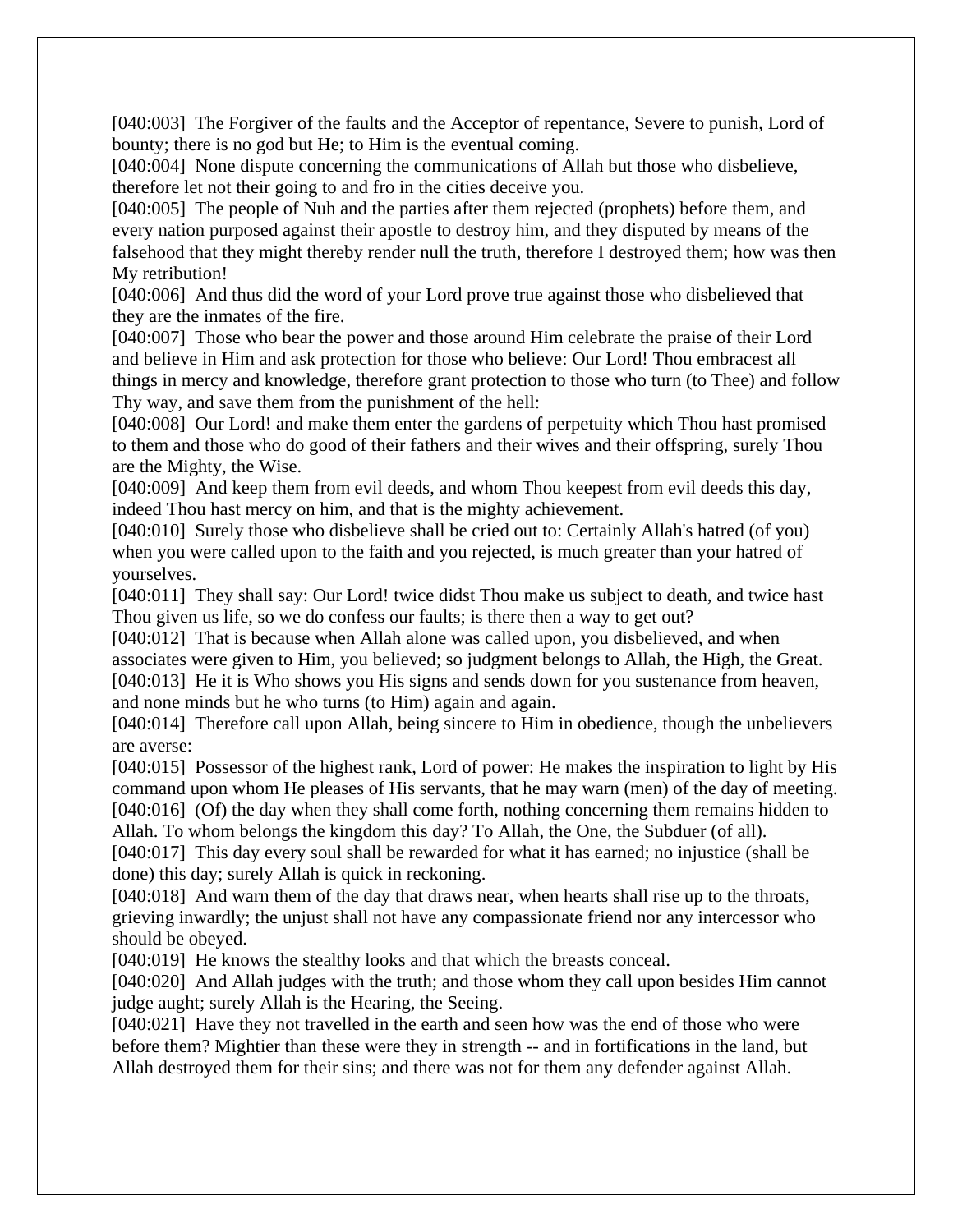[040:022] That was because there came to them their apostles with clear arguments, but they rejected (them), therefore Allah destroyed them; surely He is Strong, Severe in retribution.

[040:023] And certainly We sent Musa with Our communications and clear authority,

[040:024] To Firon and Haman and Qaroun, but they said: A lying magician.

[040:025] So when he brought to them the truth from Us, they said: Slay the sons of those who believe with him and keep their women alive; and the struggle of the unbelievers will only come to a state of perdition.

[040:026] And Firon said: Let me alone that I may slay Musa and let him call upon his Lord; surely I fear that he will change your religion or that he will make mischief to appear in the land. [040:027] And Musa said: Surely I take refuge with my Lord and -- your Lord from every proud one who does not believe in the day of reckoning.

[040:028] And a believing man of Firon's people who hid his faith said: What! will you slay a man because he says: My Lord is Allah, and indeed he has brought to you clear arguments from your Lord? And if he be a liar, on him will be his lie, and if he be truthful, there will befall you some of that which he threatens you (with); surely Allah does not guide him who is extravagant, a liar:

[040:029] O my people! yours is the kingdom this day, being masters in the land, but who will help us against the punishment of Allah if it come to us? Firon said: I do not show you aught but that which I see (myself), and I do not make you follow any but the right way.

[040:030] And he who believed said: O my people! surely I fear for you the like of what befell the parties:

[040:031] The like of what befell the people of Nuh and Ad and Samood and those after them, and Allah does not desire injustice for (His) servants;

[040:032] And, O my people! I fear for you the day of calling out,

[040:033] The day on which you will turn back retreating; there shall be no savior for you from Allah, and whomsoever Allah causes to err, there is no guide for him:

[040:034] And certainly Yusuf came to you before with clear arguments, but you ever remained in doubt as to what he brought; until when he died, you said: Allah will never raise an apostle after him. Thus does Allah cause him to err who is extravagant, a doubter

[040:035] Those who dispute concerning the communications of Allah without any authority that He has given them; greatly hated is it by Allah and by-those who believe. Thus does Allah set a seal over the heart of every proud, haughty one.

[040:036] And Firon said: O Haman! build for me a tower that I may attain the means of access, [040:037] The means of access to the heavens, then reach the God of Musa, and I surely think him to be a liar. And thus the evil of his deed was made fairseeming to Firon, and he was turned away from the way; and the struggle of Firon was not (to end) in aught but destruction.

[040:038] And he who believed said: O my people! follow me, I will guide you to the right course;

[040:039] O my people! this life of the world is only a (passing) enjoyment, and surely the hereafter is the abode to settle;

[040:040] Whoever does an evil, he shall not be recompensed (with aught) but the like of it, and whoever does good, whether male or female, and he is a believer, these shall enter the garden, in which they shall be given sustenance without measure.

[040:041] And, O my people! how is it that I call you to salvation and you call me to the fire? [040:042] You call on me that I should disbelieve in Allah and associate with Him that of which I have no knowledge, and I call you to the Mighty, the most Forgiving;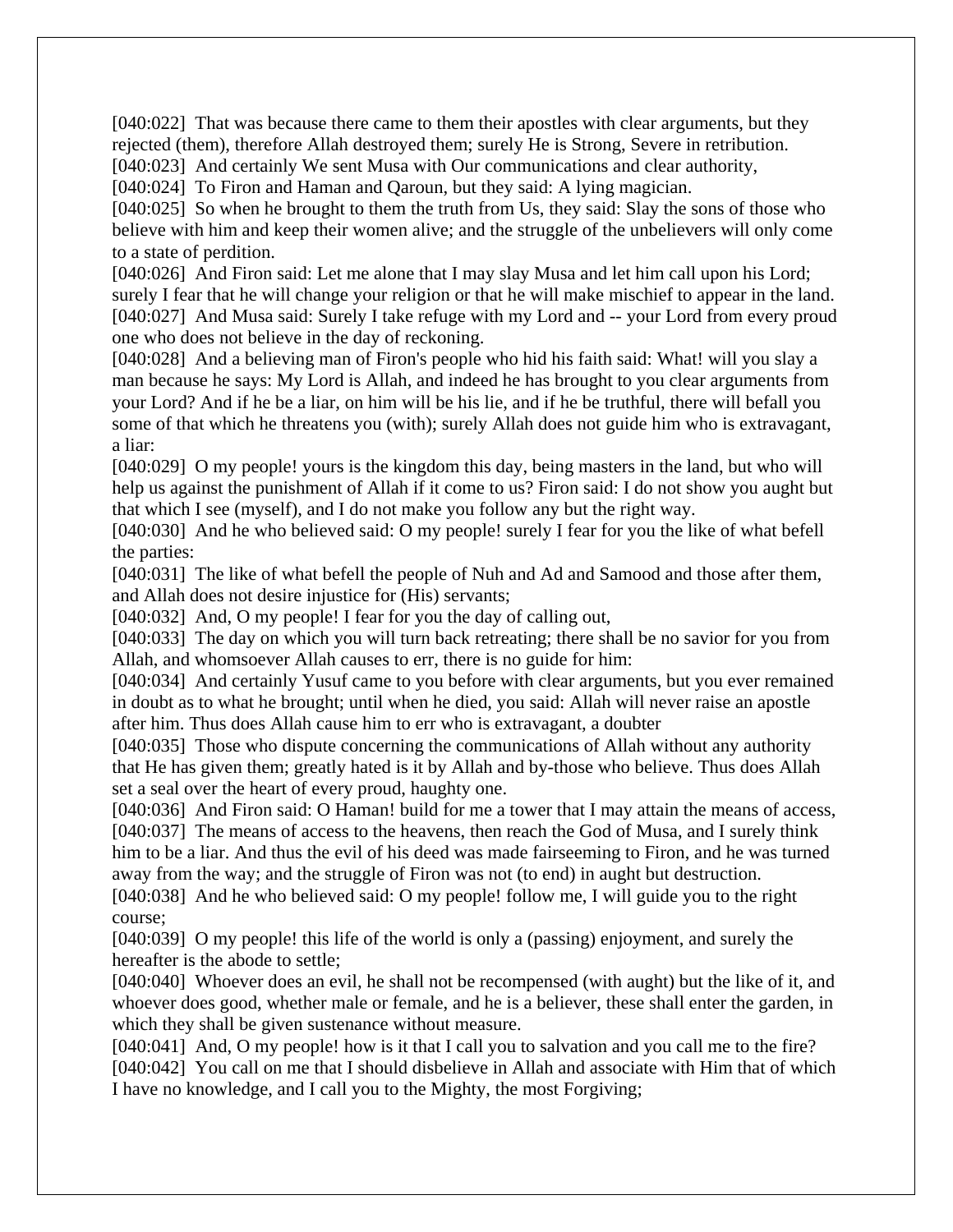[040:043] No doubt that what you call me to has no title to be called to in this world, nor in the hereafter, and that our turning back is to Allah, and that the extravagant are the inmates of the fire;

[040:044] So you shall remember what I say to you, and I entrust my affair to Allah, Surely Allah sees the servants.

[040:045] So Allah protected him from the evil (consequences) of what they planned, and the most evil punishment overtook Firon's people:

[040:046] The fire; they shall be brought before it (every) morning and evening and on the day when the hour shall come to pass: Make Firon's people enter the severest chastisement.

[040:047] And when they shall contend one with another in the fire, then the weak shall say to those who were proud: Surely we were your followers; will you then avert from us a portion of the fire?

[040:048] Those who were proud shall say: Surely we are all in it: surely Allah has judged between the servants.

[040:049] And those who are in the fire shall say to the keepers of hell: Call upon your Lord that He may lighten to us one day of the punishment.

[040:050] They shall say: Did not your apostles come to you with clear arguments? They shall say: Yea. They shall say: Then call. And the call of the unbelievers is only in error.

[040:051] Most surely We help Our apostles, and those who believe, in this world's life and on the day when the witnesses shall stand

[040:052] The day on which their excuse shall not benefit the unjust, and for them is curse and for them is the evil abode.

[040:053] And certainly We gave Musa the guidance, and We made the children of Israel inherit the Book,

[040:054] A guidance and a reminder to the men of understanding.

[040:055] Therefore be patient; surely the promise of Allah is true; and ask protection for your fault and sing the praise of your Lord in the evening and the morning.

[040:056] Surely (as for) those who dispute about the communications of Allah without any authority that has come to them, there is naught in their breasts but (a desire) to become great which they shall never attain to; Therefore seek refuge in Allah, surely He is the Hearing, the Seeing.

[040:057] Certainly the creation of the heavens and the earth is greater than the creation of the men, but most people do not know

[040:058] And the blind and the seeing are not alike, nor those who believe and do good and the evil-doer; little is it that you are mindful.

[040:059] Most surely the hour is coming, there is no doubt therein, but most people do not believe.

[040:060] And your Lord says: Call upon Me, I will answer you; surely those who are too proud for My service shall soon enter hell abased.

[040:061] Allah is He Who made for you the night that you may rest therein and the day to see; most surely Allah is Gracious to men, but most men do not give thanks.

[040:062] That is Allah, your Lord, the Creator of everything; there is no God but He; whence are you then turned away?

[040:063] Thus were turned away those who denied the communications of Allah.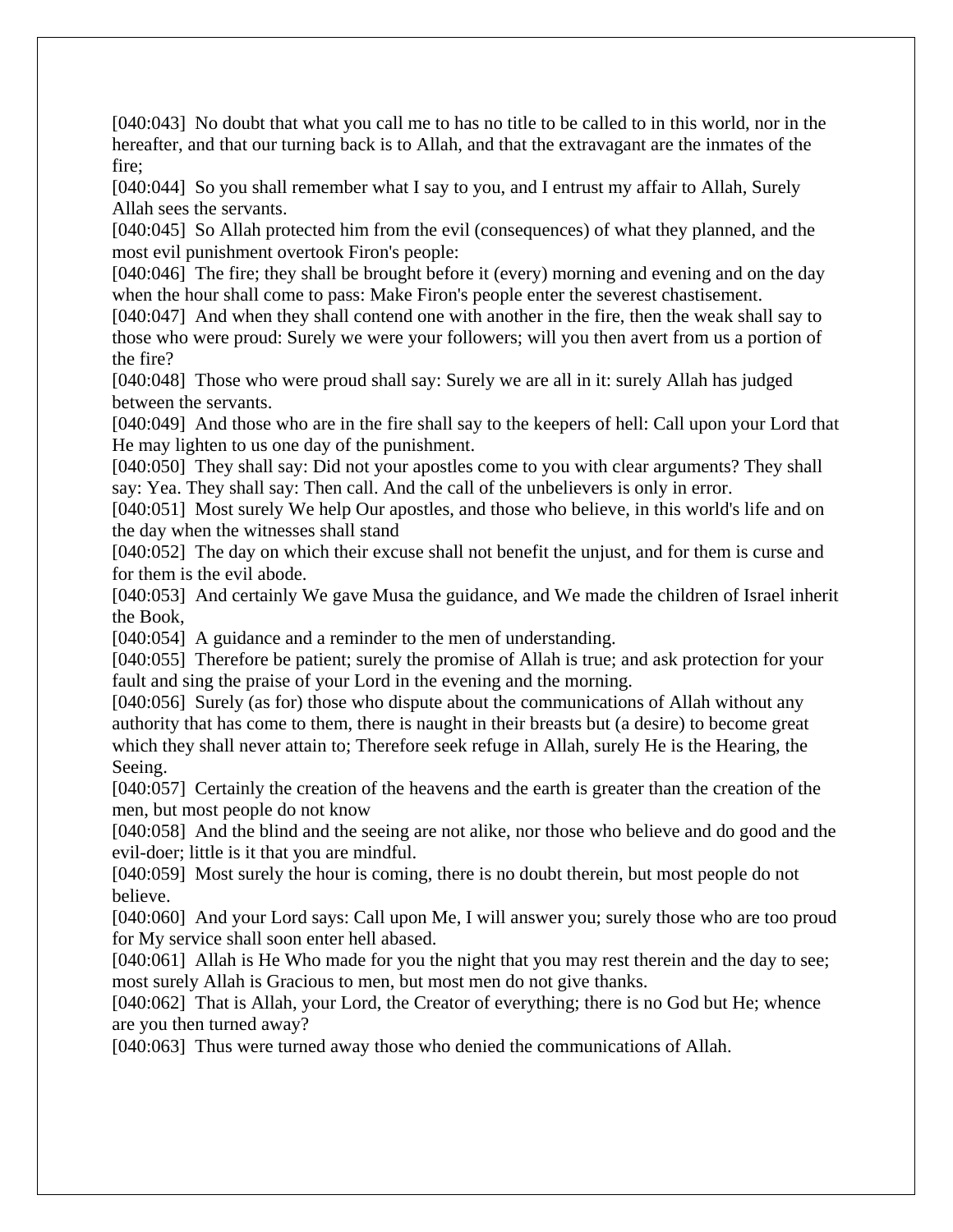[040:064] Allah is He Who made the earth a resting-place for you and the heaven a canopy, and He formed you, then made goodly your forms, and He provided you with goodly things; that is Allah, your Lord; blessed then is Allah, the Lord of the worlds.

[040:065] He is the Living, there is no god but He, therefore call on Him, being sincere to Him in obedience; (all) praise is due to Allah, the Lord of the worlds.

[040:066] Say: I am forbidden to serve those whom you call upon besides Allah when clear arguments have come to me from my Lord, and I am commanded that I should submit to the Lord of the worlds.

[040:067] He it is Who created you from dust, then from a small lifegerm, then from a clot, then He brings you forth as a child, then that you may attain your maturity, then that you may be old - - and of you there are some who are caused to die before -- and that you may reach an appointed term, and that you may understand.

[040:068] He it is Who gives life and brings death, so when He decrees an affair, He only says to it: Be, and it is.

[040:069] Have you not seen those who dispute with respect to the communications of Allah: how are they turned away?

[040:070] Those who reject the Book and that with which We have sent Our Apostle; but they shall soon come to know,

[040:071] When the fetters and the chains shall be on their necks; they shall be dragged

[040:072] Into boiling water, then in the fire shall they be burned;

[040:073] Then shall it be said to them: Where is that which you used to set up

[040:074] Besides Allah? They shall say: They are gone away from us, nay, we used not to call upon anything before. Thus does Allah confound the unbelievers.

[040:075] That is because you exulted in the land unjustly and because you behaved insolently. [040:076] Enter the gates of hell to abide therein, evil then is the abode of the proud.

[040:077] So be patient, surely the promise of Allah is true. So should We make you see part of what We threaten them with, or should We cause you to die, to Us shall they be returned.

[040:078] And certainly We sent apostles before you: there are some of them that We have mentioned to you and there are others whom We have not mentioned to you, and it was not meet for an apostle that he should bring a sign except with Allah's permission, but when the command of Allah came, judgment was given with truth, and those who treated (it) as a lie were lost.

[040:079] Allah is He Who made the cattle for you that you may ride on some of them, and some of them you eat.

[040:080] And there are advantages for you in them, and that you may attain thereon a want which is in your breasts, and upon them and upon the ships you are borne.

[040:081] And He shows you His signs: which then of Allah's signs will you deny?

[040:082] Have they not then journeyed in the land and seen how was the end of those before them? They were more (in numbers) than these and greater in strength and in fortifications in the land, but what they earned did not avail them.

[040:083] Then when their apostles came to them with clear arguments, they exulted in what they had with them of knowledge, and there beset them that which they used to mock.

[040:084] But when they saw Our punishment, they said: We believe in Allah alone and we deny what we used to associate with Him.

[040:085] But their belief was not going to profit them when they had seen Our punishment; (this is) Allah's law, which has indeed obtained in the matter of His servants, and there the unbelievers are lost.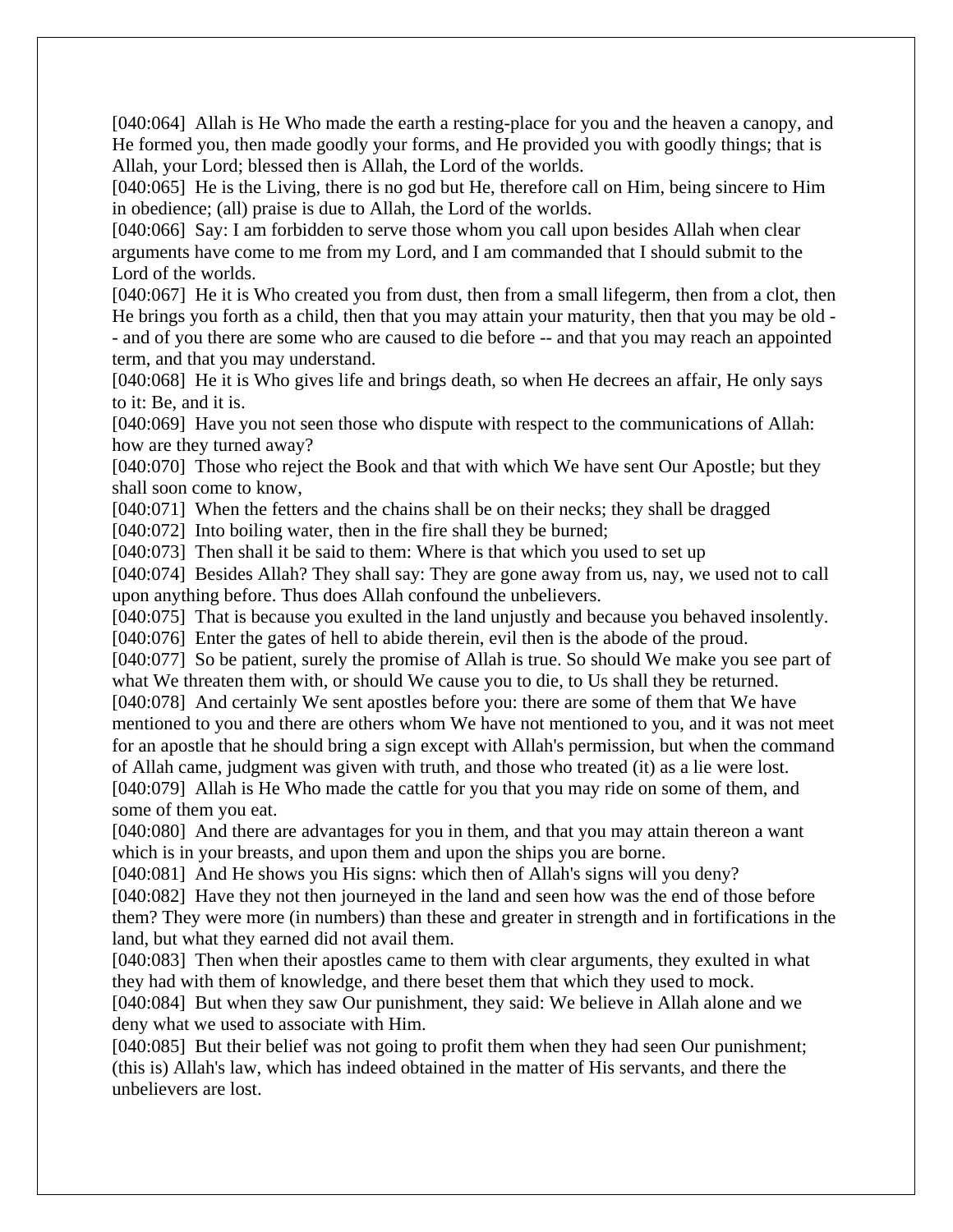[041:001] Ha Mim!

[041:002] A revelation from the Beneficent, the Merciful God:

[041:003] A Book of which the verses are made plain, an Arabic Quran for a people who know:

[041:004] A herald of good news and a warner, but most of them turn aside so they hear not.

[041:005] And they say: Our hearts are under coverings from that to which you call us, and there is a heaviness in our ears, and a veil hangs between us and you, so work, we too are working.

[041:006] Say: I am only a mortal like you; it is revealed to me that your God is one God, therefore follow the right way to Him and ask His forgiveness; and woe to the polytheists;

[041:007] (To) those who do not give poor-rate and they are unbelievers in the hereafter.

[041:008] (As for) those who believe and do good, they shall surely have a reward never to be cut off.

[041:009] Say: What! do you indeed disbelieve in Him Who created the earth in two periods, and do you set up equals with Him? That is the Lord of the Worlds.

[041:010] And He made in it mountains above its surface, and He blessed therein and made therein its foods, in four periods: alike for the seekers.

[041:011] Then He directed Himself to the heaven and it is a vapor, so He said to it and to the earth: Come both, willingly or unwillingly. They both said: We come willingly.

[041:012] So He ordained them seven heavens in two periods, and revealed in every heaven its affair; and We adorned the lower heaven with brilliant stars and (made it) to guard; that is the decree of the Mighty, the Knowing.

[041:013] But if they turn aside, then say: I have warned you of a scourge like the scourge of Ad and Samood.

[041:014] When their apostles came to them from before them and from behind them, saying, Serve nothing but Allah, they said: If our Lord had pleased He would certainly have sent down angels, so we are surely unbelievers in that with which you are sent.

[041:015] Then as to Ad, they were unjustly proud in the land, and they said: Who is mightier in strength than we? Did they not see that Allah Who created them was mightier than they in strength, and they denied Our communications?

[041:016] So We sent on them a furious wind in unlucky days, that We may make them taste the chastisement of abasement in this world's life; and certainly the chastisement of the hereafter is much more abasing, and they shall not be helped.

[041:017] And as to Samood, We showed them the right way, but they chose error above guidance, so there overtook them the scourge of an abasing chastisement for what they earned. [041:018] And We delivered those who believed and guarded (against evil).

[041:019] And on the day that the enemies of Allah shall be brought together to the fire, then they shall be formed into groups.

[041:020] Until when they come to it, their ears and their eyes and their skins shall bear witness against them as to what they did.

[041:021] And they shall say to their skins: Why have you borne witness against us? They shall say: Allah Who makes everything speak has made us speak, and He created you at first, and to Him you shall be brought back.

[041:022] And you did not veil yourselves lest your ears and your eyes and your skins should bear witness against you, but you thought that Allah did not know most of what you did. [041:023] And that was your (evil) thought which you entertained about your Lord that has tumbled you down into perdition, so are you become of the lost ones.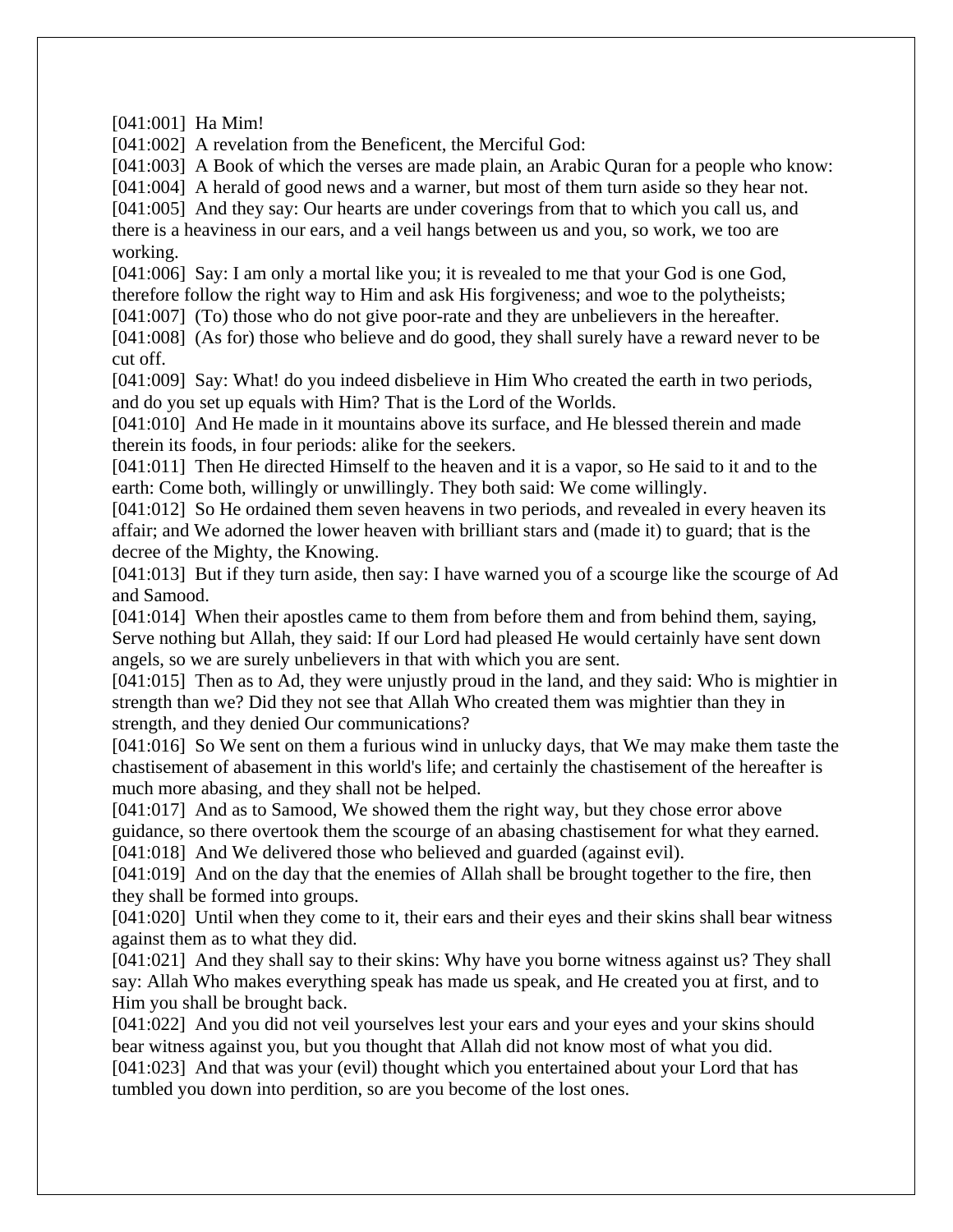[041:024] Then if they will endure, still the fire is their abode, and if they ask for goodwill, then are they not of those who shall be granted goodwill.

[041:025] And We have appointed for them comrades so they have made fair-seeming to them what is before them and what is behind them, and the word proved true against them -- among the nations of the jinn and the men that have passed away before them -- that they shall surely be losers.

[041:026] And those who disbelieve say: Do not listen to this Quran and make noise therein, perhaps you may overcome.

[041:027] Therefore We will most certainly make those who disbelieve taste a severe punishment, and We will most certainly reward them for the evil deeds they used to do.

[041:028] That is the reward of the enemies of Allah -- the fire; for them therein shall be the house of long abiding; a reward for their denying Our communications.

[041:029] And those who disbelieve will say: Our Lord! show us those who led us astray from among the jinn and the men that we may trample them under our feet so that they may be of the lowest.

[041:030] (As for) those who say: Our Lord is Allah, then continue in the right way, the angels descend upon them, saying: Fear not, nor be grieved, and receive good news of the garden which you were promised.

[041:031] We are your guardians in this world's life and in the hereafter, and you shall have therein what your souls desire and you shall have therein what you ask for:

[041:032] A provision from the Forgiving, the Merciful.

[041:033] And who speaks better than he who calls to Allah while he himself does good, and says: I am surely of those who submit?

[041:034] And not alike are the good and the evil. Repel (evil) with what is best, when lo! he between whom and you was enmity would be as if he were a warm friend.

[041:035] And none are made to receive it but those who are patient, and none are made to receive it but those who have a mighty good fortune.

[041:036] And if an interference of the Shaitan should cause you mischief, seek refuge in Allah; surely He is the Hearing, the Knowing.

[041:037] And among His signs are the night and the day and the sun and the moon; do not make obeisance to the sun nor to the moon; and make obeisance to Allah Who created them, if Him it is that you serve.

[041:038] But if they are proud, yet those with your Lord glorify Him during the night and the day, and they are not tired.

[041:039] And among His signs is this, that you see the earth still, but when We send down on it the water, it stirs and swells: most surely He Who gives it life is the Giver of life to the dead; surely He has power over all things.

[041:040] Surely they who deviate from the right way concerning Our communications are not hidden from Us. What! is he then who is cast into the fire better, or he who comes safe on the day of resurrection? Do what you like, surely He sees what you do.

[041:041] Surely those who disbelieve in the reminder when it comes to them, and most surely it is a Mighty Book:

[041:042] Falsehood shall not come to it from before it nor from behind it; a revelation from the Wise, the Praised One.

[041:043] Naught is said to you but what was said indeed to the apostles before you; surely your Lord is the Lord of forgiveness and the Lord of painful retribution.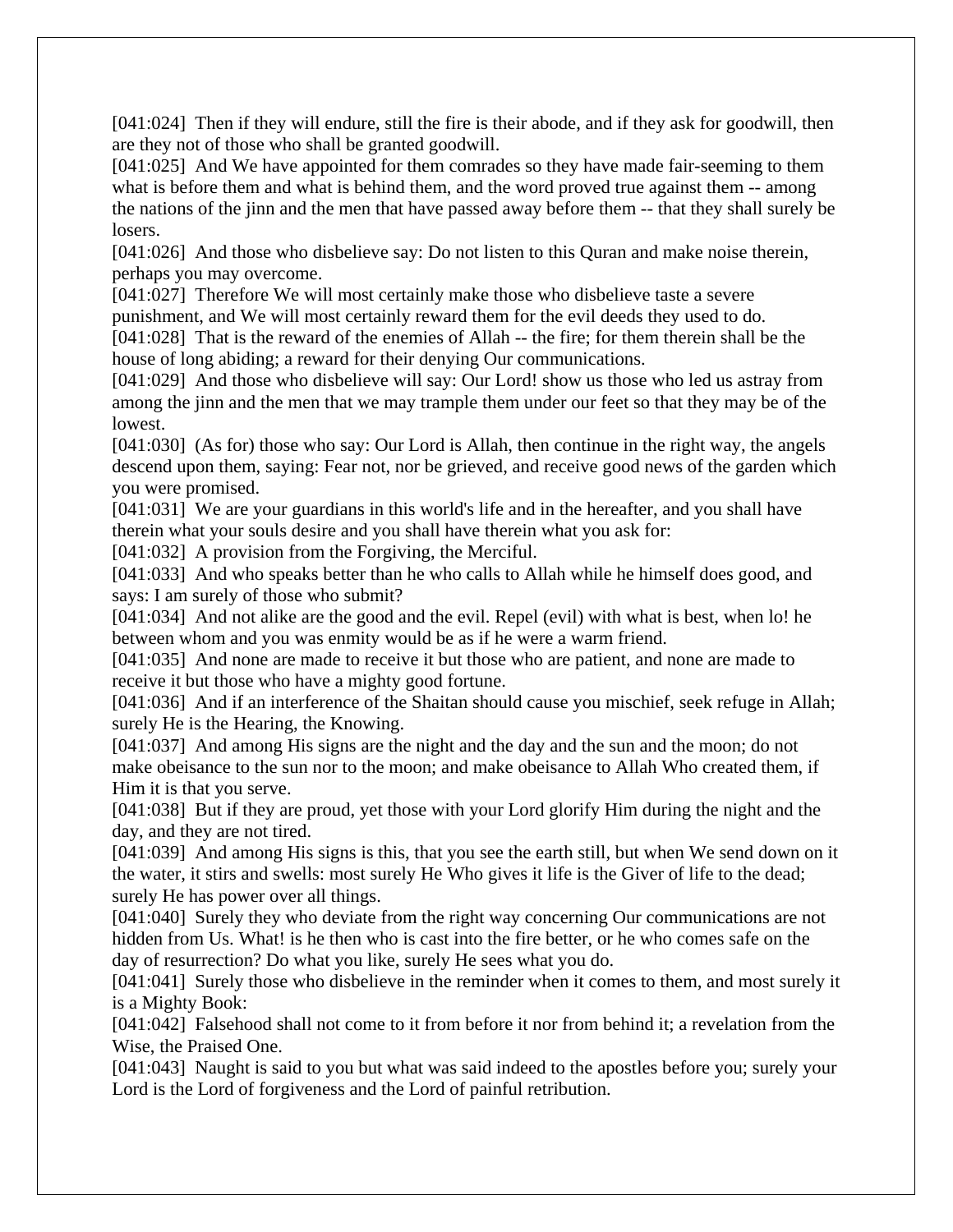[041:044] And if We had made it a Quran in a foreign tongue, they would certainly have said: Why have not its communications been made clear? What! a foreign (tongue) and an Arabian! Say: It is to those who believe a guidance and a healing; and (as for) those who do not believe, there is a heaviness in their ears and it is obscure to them; these shall be called to from a far-off place.

[041:045] And certainly We gave the Book to Musa, but it has been differed about, and had not a word already gone forth from your Lord, judgment would certainly have been given between them; and most surely they are in a disquieting doubt about it.

[041:046] Whoever does good, it is for his own soul, and whoever does evil, it is against it; and your Lord is not in the least unjust to the servants.

[041:047] To Him is referred the knowledge of the hour, and there come not forth any of the fruits from their coverings, nor does a female bear, nor does she give birth, but with His knowledge; and on the day when He shall call out to them, Where are (those whom you called) My associates? They shall say: We declare to Thee, none of us is a witness.

[041:048] And away from them shall go what they called upon before, and they shall know for certain that there is no escape for them.

[041:049] Man is never tired of praying for good, and if evil touch him, then he is despairing, hopeless.

[041:050] And if We make him taste mercy from Us after distress that has touched him, he would most certainly say: This is of me, and I do not think the hour will come to pass, and if I am sent back to my Lord, I shall have with Him sure good; but We will most certainly inform those who disbelieved of what they did, and We will most certainly make them taste of hard chastisement.

[041:051] And when We show favor to man, he turns aside and withdraws himself; and when evil touches him, he makes lengthy supplications.

[041:052] Say: Tell me if it is from Allah; then you disbelieve in it, who is in greater error than he who is in a prolonged opposition?

[041:053] We will soon show them Our signs in the Universe and in their own souls, until it will become quite clear to them that it is the truth. Is it not sufficient as regards your Lord that He is a witness over all things?

[041:054] Now surely they are in doubt as to the meeting of their Lord; now surely He encompasses all things.

[042:001] Ha Mim.

[042:002] Ain Sin Qaf.

[042:003] Thus does Allah, the Mighty, the Wise, reveal to you, and (thus He revealed) to those before you.

[042:004] His is what is in the heavens and what is in the earth, and He is the High, the Great.

[042:005] The heavens may almost rend asunder from above them and the angels sing the praise of their Lord and ask forgiveness for those on earth; now surely Allah is the Forgiving, the Merciful.

[042:006] And (as for) those who take guardians besides Him, Allah watches over them, and you have not charge over them.

[042:007] And thus have We revealed to you an Arabic Quran, that you may warn the mother city and those around it, and that you may give warning of the day of gathering together wherein is no doubt; a party shall be in the garden and (another) party in the burning fire.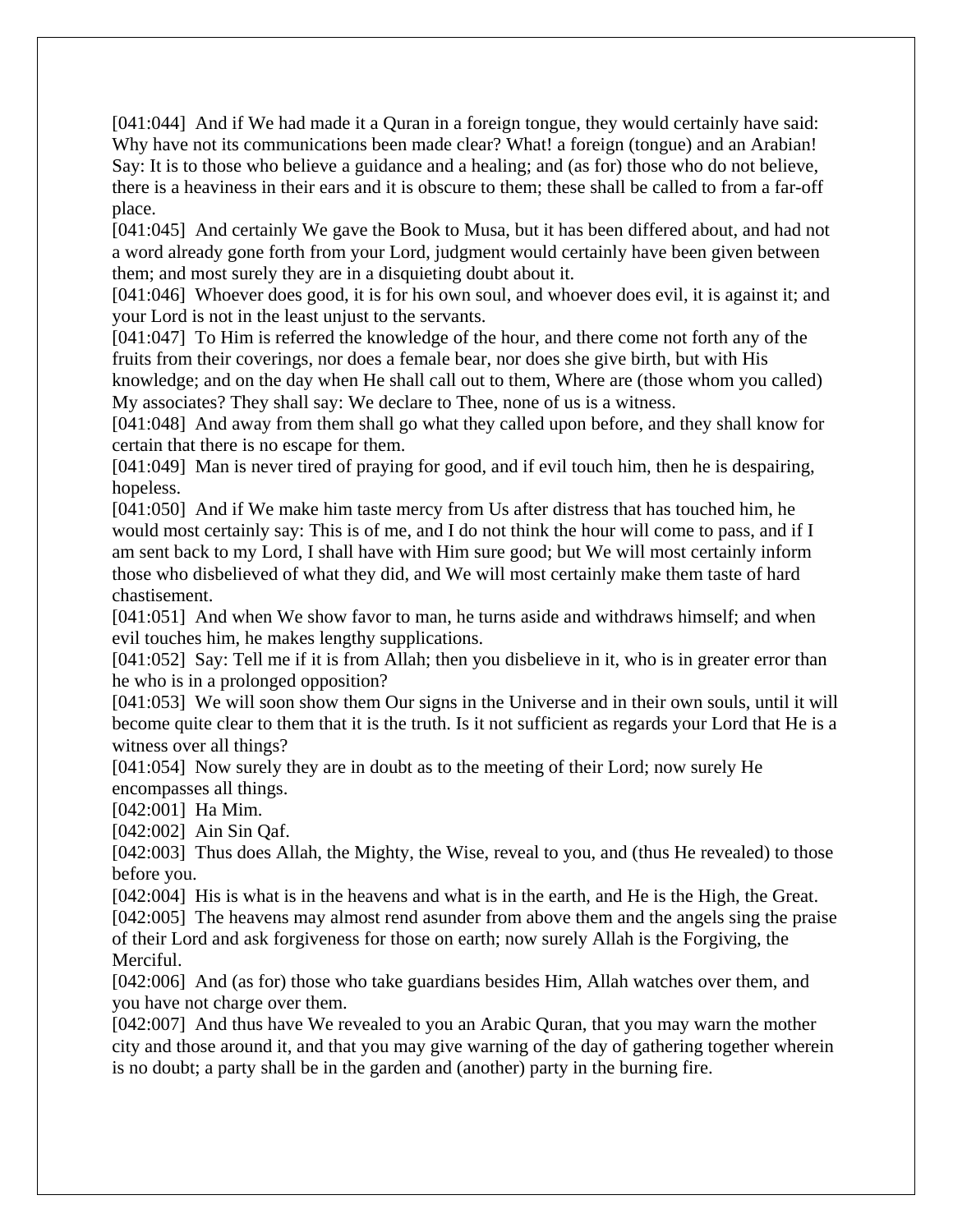[042:008] And if Allah had pleased He would surely have made them a single community, but He makes whom He pleases enter into His mercy, and the unjust it is that shall have no guardian or helper.

[042:009] Or have they taken guardians besides Him? But Allah is the Guardian, and He gives life to the dead, and He has power over all things.

[042:010] And in whatever thing you disagree, the judgment thereof is (in) Allah's (hand); that is Allah, my Lord, on Him do I rely and to Him do I turn time after time.

[042:011] The Originator of the heavens and the earth; He made mates for you from among yourselves, and mates of the cattle too, multiplying you thereby; nothing like a likeness of Him; and He is the Hearing, the Seeing.

[042:012] His are the treasures of the heavens and the earth; He makes ample and straightens the means of subsistence for whom He pleases; surely He is Cognizant of all things.

[042:013] He has made plain to you of the religion what He enjoined upon Nuh and that which We have revealed to you and that which We enjoined upon Ibrahim and Musa and Isa that keep to obedience and be not divided therein; hard to the unbelievers is that which you call them to; Allah chooses for Himself whom He pleases, and guides to Himself him who turns (to Him), frequently.

[042:014] And they did not become divided until after knowledge had come to them out of envy among themselves; and had not a word gone forth from your Lord till an appointed term, certainly judgment would have been given between them; and those who were made to inherit the Book after them are most surely in disquieting doubt concerning it.

[042:015] To this then go on inviting, and go on steadfastly on the right way as you are commanded, and do not follow their low desires, and say: I believe in what Allah has revealed of the Book, and I am commanded to do justice between you: Allah is our Lord and your Lord; we shall have our deeds and you shall have your deeds; no plea need there be (now) between us and you: Allah will gather us together, and to Him is the return.

[042:016] And (as for) those who dispute about Allah after that obedience has been rendered to Him, their plea is null with their Lord, and upon them is wrath, and for them is severe punishment.

[042:017] Allah it is Who revealed the Book with truth, and the balance, and what shall make you know that haply the hour be nigh?

[042:018] Those who do not believe in it would hasten it on, and those who believe are in fear from it, and they know that it is the truth. Now most surely those who dispute obstinately concerning the hour are in a great error.

[042:019] Allah is Benignant to His servants; He gives sustenance to whom He pleases, and He is the Strong, the Mighty.

[042:020] Whoever desires the gain of the hereafter, We will give him more of that again; and whoever desires -- the gain of this world, We give him of it, and in the hereafter he has no portion.

[042:021] Or have they associates who have prescribed for them any religion that Allah does not sanction? And were it not for the word of judgment, decision would have certainly been given between them; and surely the unjust shall have a painful punishment.

[042:022] You will see the unjust fearing on account of what they have earned, and it must befall them; and those who believe and do good shall be in the meadows of the gardens; they shall have what they please with their Lord: that is the great grace.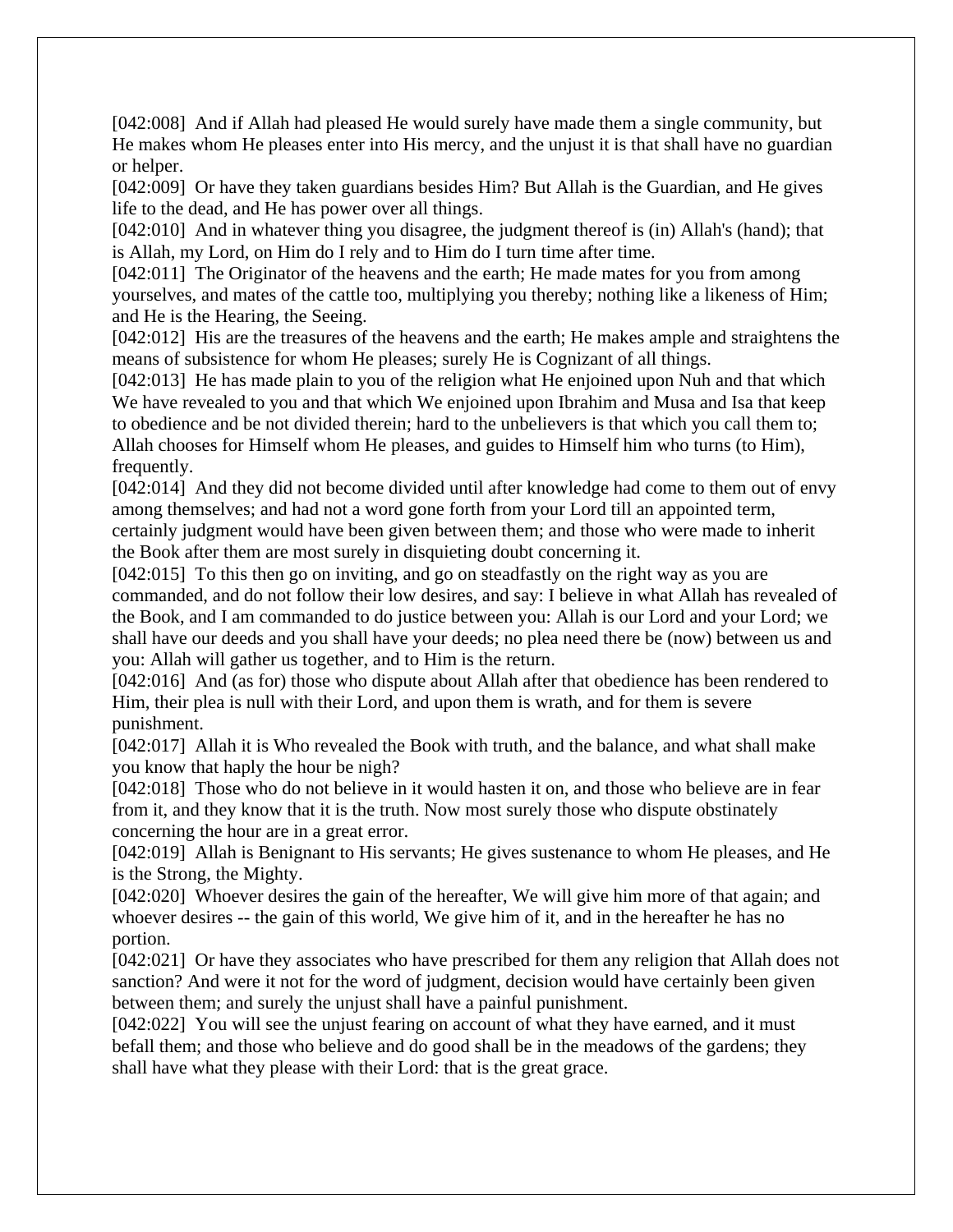[042:023] That is of which Allah gives the good news to His servants, (to) those who believe and do good deeds. Say: I do not ask of you any reward for it but love for my near relatives; and whoever earns good, We give him more of good therein; surely Allah is Forgiving, Grateful. [042:024] Or do they say: He has forged a lie against Allah? But if Allah pleased, He would seal your heart; and Allah will blot out the falsehood and confirm the truth with His words; surely He is Cognizant of what is in the breasts.

[042:025] And He it is Who accepts repentance from His servants and pardons the evil deeds and He knows what you do;

[042:026] And He answers those who believe and do good deeds, and gives them more out of His grace; and (as for) the unbelievers, they shall have a severe punishment.

[042:027] And if Allah should amplify the provision for His servants they would certainly revolt in the earth; but He sends it down according to a measure as He pleases; surely He is Aware of, Seeing, His servants.

[042:028] And He it is Who sends down the rain after they have despaired, and He unfolds His mercy; and He is the Guardian, the Praised One.

[042:029] And one of His signs is the creation of the heavens and the earth and what He has spread forth in both of them of living beings; and when He pleases He is all-powerful to gather them together.

[042:030] And whatever affliction befalls you, it is on account of what your hands have wrought, and (yet) He pardons most (of your faults).

[042:031] And you cannot escape in the earth, and you shall not have a guardian or a helper besides Allah.

[042:032] And among His signs are the ships in the sea like mountains.

[042:033] If He pleases, He causes the wind to become still so that they lie motionless on its back; most surely there are signs in this for every patient, grateful one,

[042:034] Or He may make them founder for what they have earned, and (even then) pardon most;

[042:035] And (that) those who dispute about Our communications may know; there is no place of refuge for them.

[042:036] So whatever thing you are given, that is only a provision of this world's life, and what is with Allah is better and more lasting for those who believe and rely on their Lord.

[042:037] And those who, shun the great sins and indecencies, and whenever they are angry they forgive.

[042:038] And those who respond to their Lord and keep up prayer, and their rule is to take counsel among themselves, and who spend out of what We have given them.

[042:039] And those who, when great wrong afflicts them, defend themselves.

[042:040] And the recompense of evil is punishment like it, but whoever forgives and amends, he shall have his reward from Allah; surely He does not love the unjust.

[042:041] And whoever defends himself after his being oppressed, these it is against whom there is no way (to blame).

[042:042] The way (to blame) is only against those who oppress men and revolt in the earth unjustly; these shall have a painful punishment.

[042:043] And whoever is patient and forgiving, these most surely are actions due to courage.

[042:044] And whomsoever Allah makes err, he has no guardian after Him; and you shall see the unjust, when they see the punishment, saying: Is there any way to return?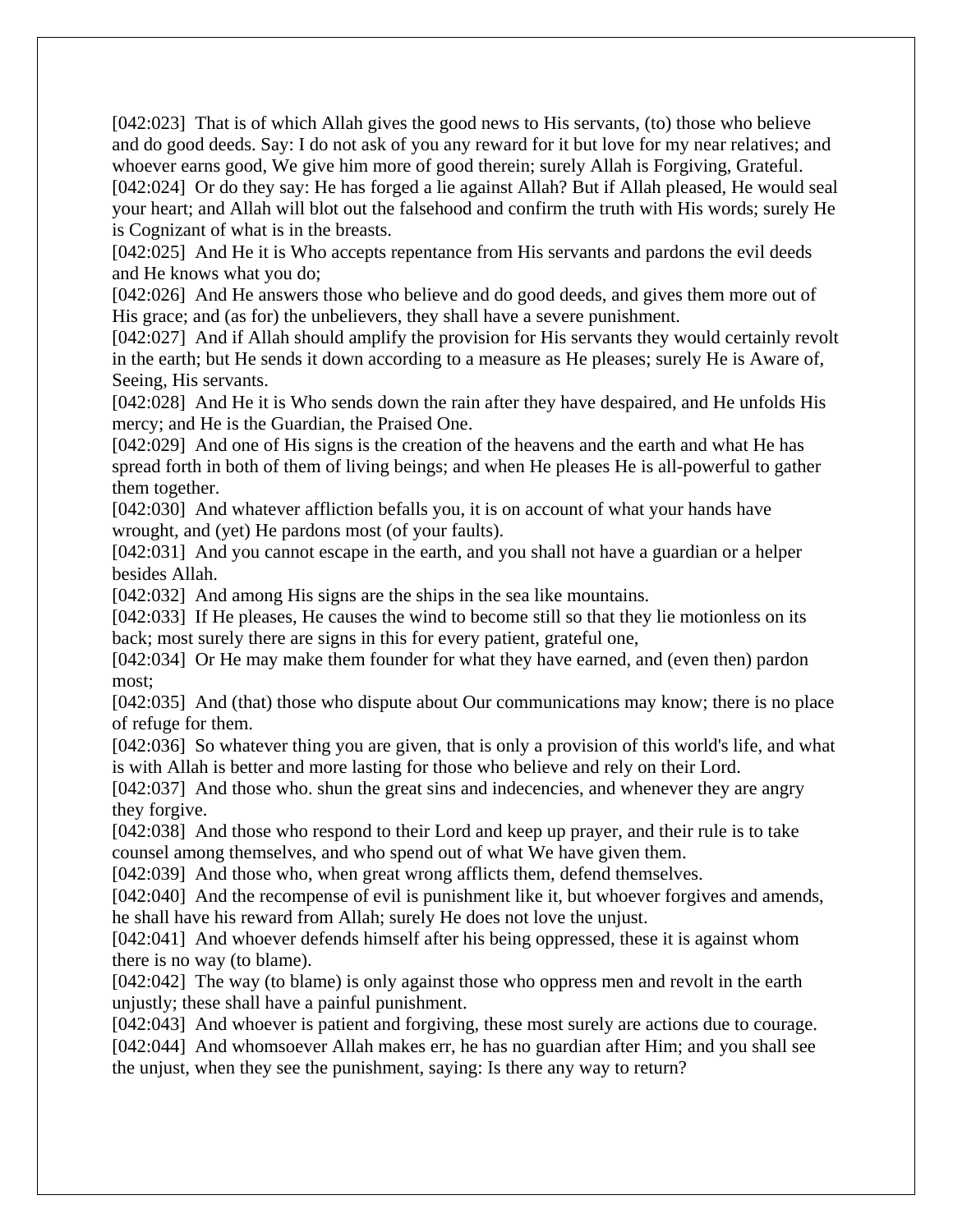[042:045] And you shall see them brought before it humbling themselves because of the abasements, looking with a faint glance. And those who believe shall say: Surely the losers are they who have lost themselves and their followers on the resurrection day. Now surely the iniquitous shall remain in lasting chastisement.

[042:046] And they shall have no friends to help them besides Allah; and -- whomsoever Allah makes err, he shall have no way.

[042:047] Hearken to your Lord before there comes the day from Allah for which there shall be no averting; you shall have no refuge on that day, nor shall it be yours to make a denial.

[042:048] But if they turn aside, We have not sent you as a watcher over them; on you is only to deliver (the message); and surely when We make man taste mercy from Us, he rejoices thereat; and if an evil afflicts them on account of what their hands have already done, then-surely man is ungrateful.

[042:049] Allah's is the kingdom of the heavens and the earth; He creates what He pleases; He grants to whom He pleases daughters and grants to whom He pleases sons.

[042:050] Or He makes them of both sorts, male and female; and He makes whom He pleases barren; surely He is the Knowing, the Powerful.

[042:051] And it is not for any mortal that Allah should speak to them, they could not bear to hear and they did not see.

[042:052] And thus did We reveal to you an inspired book by Our command. You did not know what the Book was, nor (what) the faith (was), but We made it a light, guiding thereby whom We please of Our servants; and most surely you show the way to the right path:

[042:053] The path of Allah, Whose is whatsoever is in the heavens and whatsoever is in the earth; now surely to Allah do all affairs eventually come.

[043:001] Ha Mim.

[043:002] I swear by the Book that makes things clear:

[043:003] Surely We have made it an Arabic Quran that you may understand.

[043:004] And surely it is in the original of the Book with Us, truly elevated, full of wisdom.

[043:005] What! shall We then turn away the reminder from you altogether because you are an extravagant people?

[043:006] And how many a prophet have We sent among the ancients.

[043:007] And there came not to them a prophet but they mocked at him.

[043:008] Then We destroyed those who were stronger than these in prowess, and the case of the ancients has gone before,

[043:009] And if you should ask them, Who created the heavens and the earth? they would most certainly say: The Mighty, the Knowing One, has created them;

[043:010] He Who made the earth a resting-place for you, and made in it ways for you that you may go aright;

[043:011] And He Who sends down water from the cloud according to a measure, then We raise to life thereby a dead country, even thus shall you be brought forth;

[043:012] And He Who created pairs of all things, and made for you of the ships and the cattle what you ride on,

[043:013] That you may firmly sit on their backs, then remember the favor of your Lord when you are firmly seated thereon, and say: Glory be to Him Who made this subservient to us and we were not able to do it

[043:014] And surely to our Lord we must return.

[043:015] And they assign to Him a part of His servants; man, to be sure, is clearly ungrateful.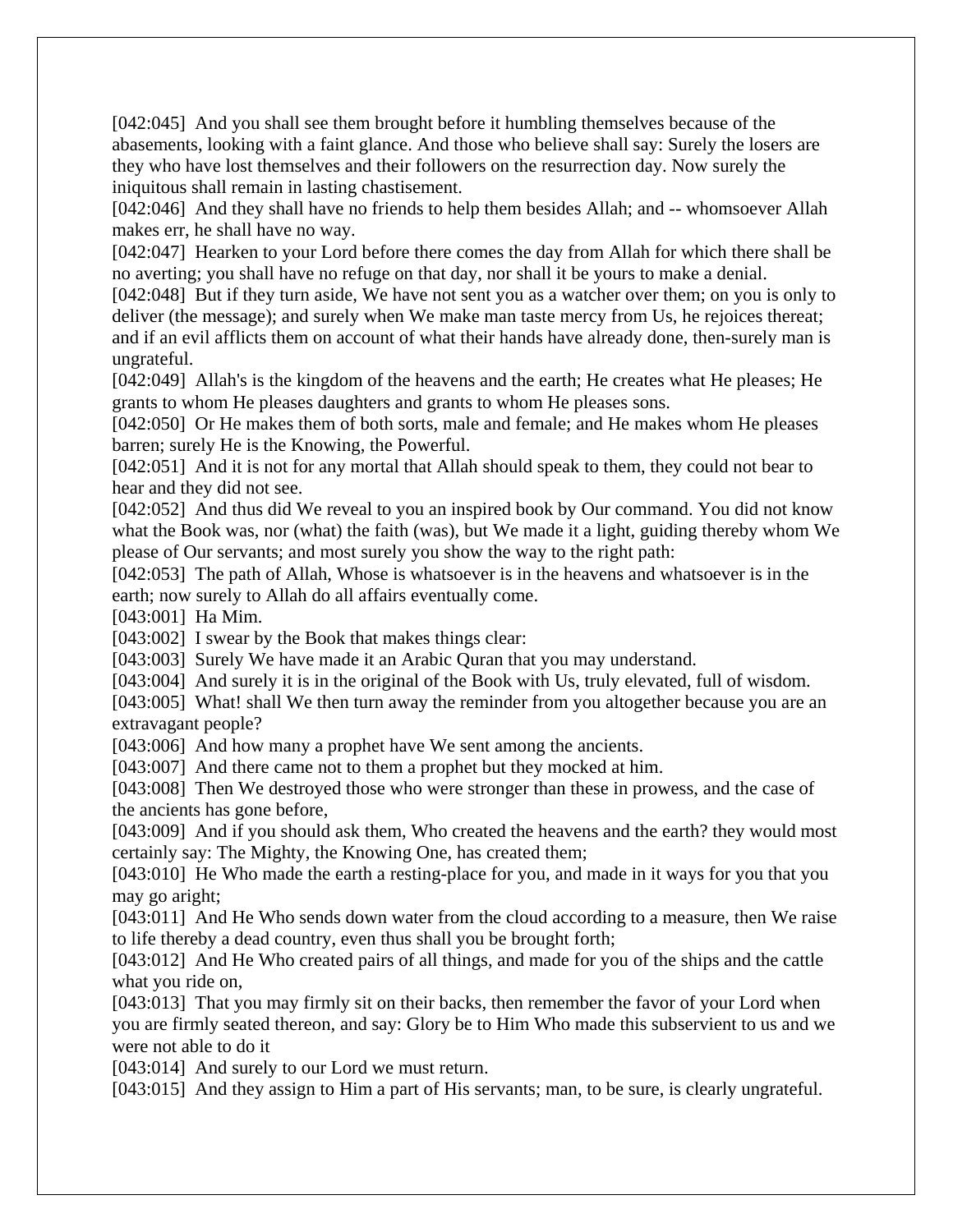[043:016] What! has He taken daughters to Himself of what He Himself creates and chosen you to have sons?

[043:017] And when one of them is given news of that of which he sets up as a likeness for the Beneficent God, his face becomes black and he is full of rage.

[043:018] What! that which is made in ornaments and which in contention is unable to make plain speech!

[043:019] And they make the angels -- them who are the servants of the Beneficent God - female (divinities). What! did they witness their creation? Their evidence shall be written down and they shall be questioned.

[043:020] And they say: If the Beneficent God had pleased, we should never have worshiped them. They have no knowledge of this; they only lie.

[043:021] Or have We given them a book before it so that they hold fast to it?

[043:022] Nay! they say: We found our fathers on a course, and surely we are guided by their footsteps.

[043:023] And thus, We did not send before you any warner in a town, but those who led easy lives in it said: Surely we found our fathers on a course, and surely we are followers of their footsteps.

[043:024] (The warner) said: What! even if I bring to you a better guide than that on which you found your fathers? They said: Surely we are unbelievers in that with which you are sent.

[043:025] So We inflicted retribution on them, then see how was the end of the rejecters.

[043:026] And when Ibrahim said to his father and his people: Surely I am clear of what you worship,

[043:027] Save Him Who created me, for surely He will guide me.

[043:028] And he made it a word to continue in his posterity that they may return.

[043:029] Nay! I gave them and their fathers to enjoy until there came to them the truth and an Apostle making manifest (the truth).

[043:030] And when there came to them the truth they said: This is magic, and surely we are disbelievers in it.

[043:031] And they say: Why was not this Quran revealed to a man of importance in the two towns?

[043:032] Will they distribute the mercy of your Lord? We distribute among them their livelihood in the life of this world, and We have exalted some of them above others in degrees, that some of them may take others in subjection; and the mercy of your Lord is better than what they amass.

[043:033] And were it not that all people had been a single nation, We would certainly have assigned to those who disbelieve in the Beneficent God (to make) of silver the roofs of their houses and the stairs by which they ascend.

[043:034] And the doors of their houses and the couches on which they recline,

[043:035] And (other) embellishments of gold; and all this is naught but provision of this world's life, and the hereafter is with your Lord only for those who guard (against evil).

[043:036] And whoever turns himself away from the remembrance of the Beneficent God, We appoint for him a Shaitan, so he becomes his associate.

[043:037] And most surely they turn them away from the path, and they think that they are guided aright:

[043:038] Until when he comes to Us, he says: O would that between me and you there were the distance of the East and the West; so evil is the associate!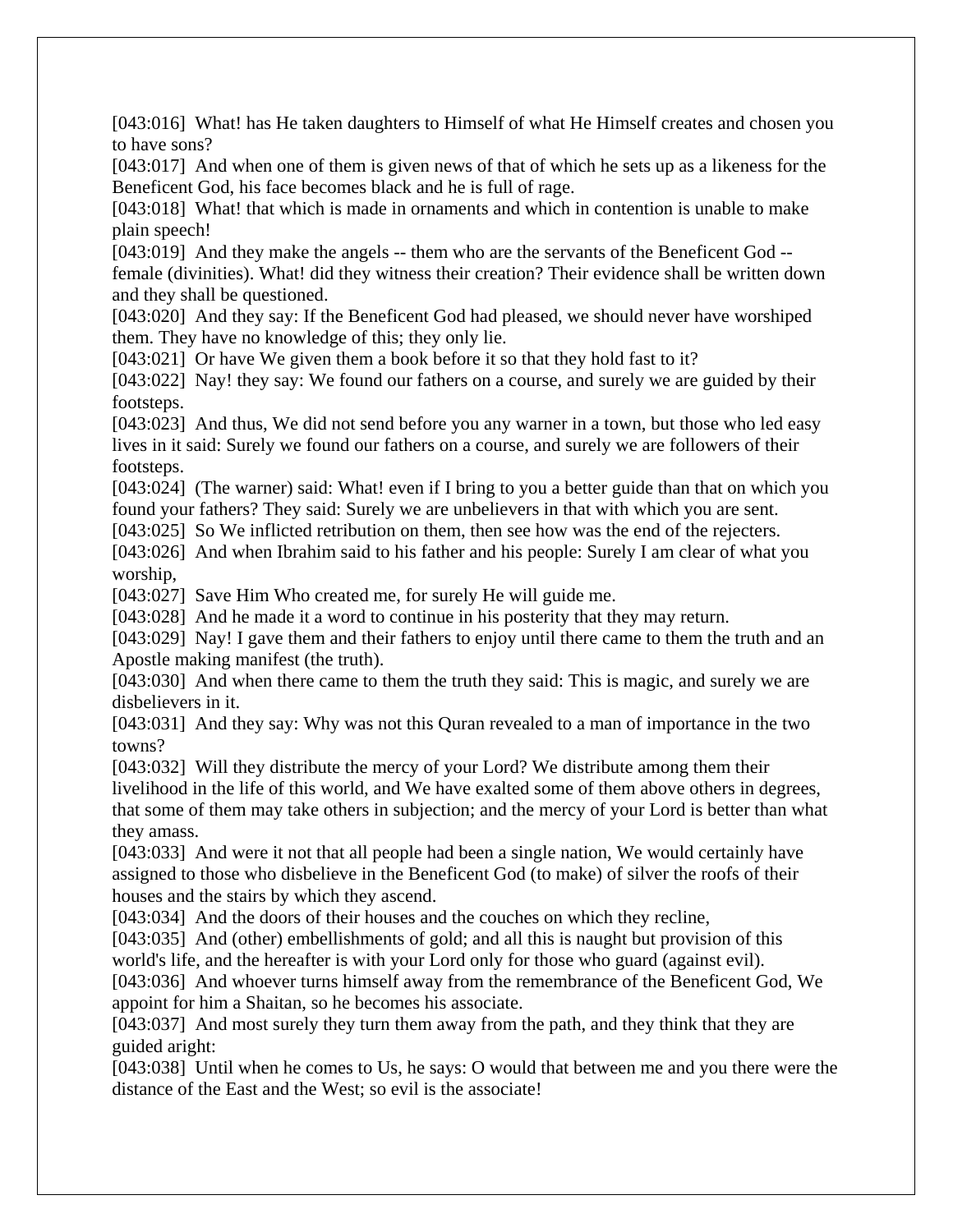[043:039] And since you were unjust, it will not profit you this day that you are sharers in the chastisement.

[043:040] What! can you then make the deaf to hear or guide the blind and him who is in clear error?

[043:041] But if We should take you away, still We shall inflict retribution on them;

[043:042] Rather We will certainly show you that which We have promised them; for surely We are the possessors of full power over them.

[043:043] Therefore hold fast to that which has been revealed to you; surely you are on the right path.

[043:044] And most surely it is a reminder for you and your people, and you shall soon be questioned.

[043:045] And ask those of Our apostles whom We sent before you: Did We ever appoint gods to be worshiped besides the Beneficent God?

[043:046] And certainly We sent Musa with Our communications to Firon and his chiefs, so he said: Surely I am the apostle of the Lord of the worlds.

[043:047] But when he came to them with Our signs, lo! they laughed at them.

[043:048] And We did not show them a sign but it was greater than its like, and We overtook them with chastisement that they may turn.

[043:049] And they said: O magician! call on your Lord for our sake, as He has made the covenant with you; we shall surely be the followers of the right way.

[043:050] But when We removed from them the chastisement, lo! they broke the pledge.

[043:051] And Firon proclaimed amongst his people: O my people! is not the kingdom of Egypt mine? And these rivers flow beneath me; do you not then see?

[043:052] Nay! I am better than this fellow, who is contemptible, and who can hardly speak distinctly:

[043:053] But why have not bracelets of gold been put upon him, or why have there not come with him angels as companions?

[043:054] So he incited his people to levity and they obeyed him: surely they were a transgressing people.

[043:055] Then when they displeased Us, We inflicted a retribution on them, so We drowned them all together,

[043:056] And We made them a precedent and example to the later generations.

[043:057] And when a description of the son of Marium is given, lo! your people raise a clamor thereat.

[043:058] And they say: Are our gods better, or is he? They do not set it forth to you save by way of disputation; nay, they are a contentious people.

[043:059] He was naught but a servant on whom We bestowed favor, and We made him an example for the children of Israel.

[043:060] And if We please, We could make among you angels to be successors in the land. [043:061] And most surely it is a knowledge of the hour, therefore have no doubt about it and follow me: this is the right path.

[043:062] And let not the Shaitan prevent you; surely he is your open enemy.

[043:063] And when Isa came with clear arguments he said: I have come to you indeed with wisdom, and that I may make clear to you part of what you differ in; so be careful of (your duty to) Allah and obey me:

[043:064] Surely Allah is my Lord and your Lord, therefore serve Him; this is the right path: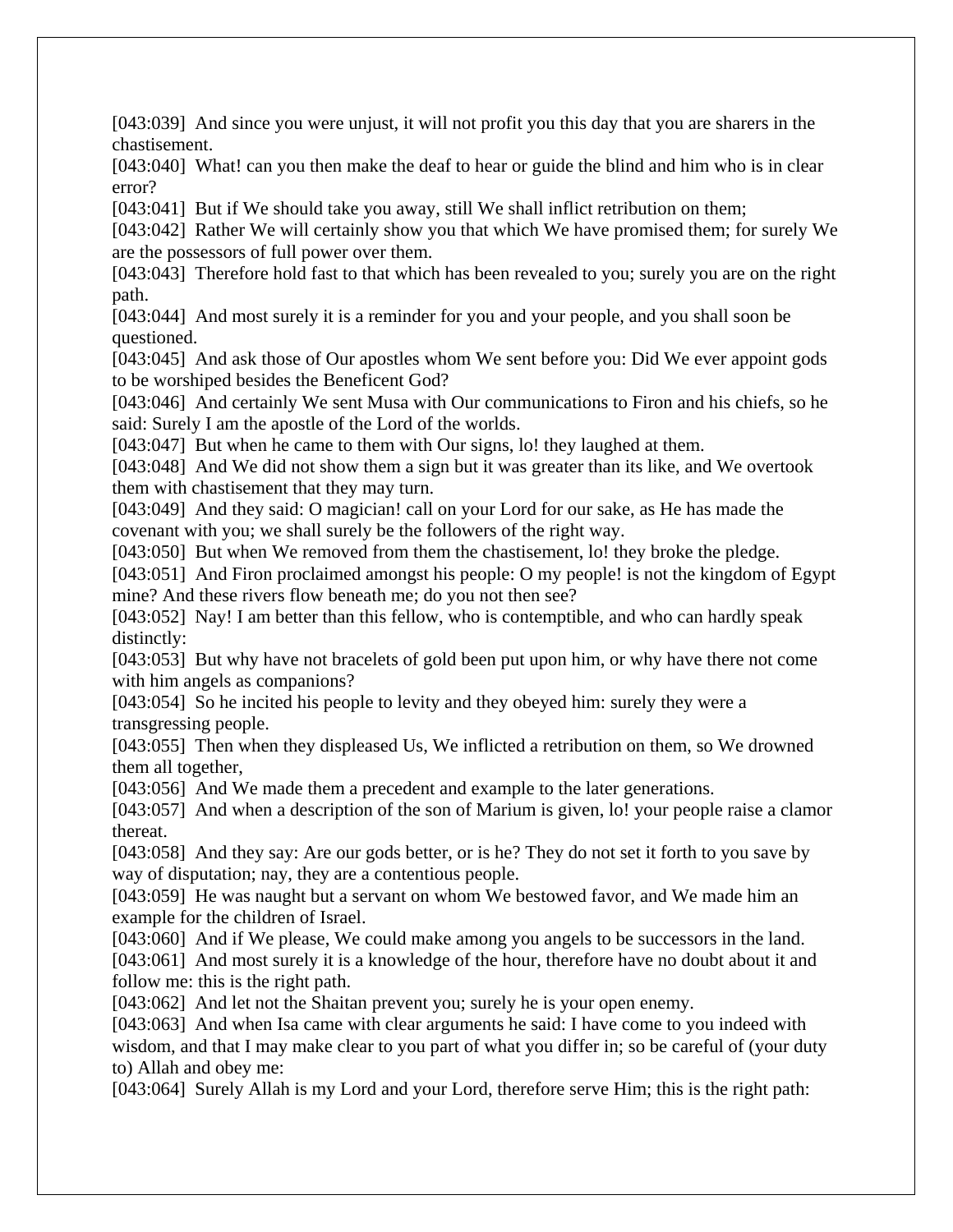[043:065] But parties from among them differed, so woe to those who were unjust because of the chastisement of a painful day.

[043:066] Do they wait for aught but the hour, that it should come ! upon them all of a sudden while they do not perceive?

[043:067] The friends shall on that day be enemies one to another, except those who guard (against evil).

[043:068] O My servants! there is no fear for you this day, nor shall you grieve.

[043:069] Those who believed in Our communications and were submissive:

[043:070] Enter the garden, you and your wives; you shall be made happy.

[043:071] There shall be sent round to them golden bowls and drinking-cups and therein shall be what their souls yearn after and (wherein) the eyes shall delight, and you shall abide therein.

[043:072] And this is the garden which you are given as an inheritance on account of what you did.

[043:073] For you therein are many fruits of which you shall eat.

[043:074] Surely the guilty shall abide in the chastisement of hell.

[043:075] It shall not be abated from them and they shall therein be despairing.

[043:076] And We are not unjust to them, but they themselves were unjust.

[043:077] And they shall call out: O Malik! let your Lord make an end of us. He shall say: Surely you shall tarry.

[043:078] Certainly We have brought you the truth, but most of you are averse to the truth.

[043:079] Or have they settled an affair? Then surely We are the settlers.

[043:080] Or do they think that We do not hear what they conceal and their secret discourses? Aye! and Our messengers with them write down.

[043:081] Say: If the Beneficent God has a son, I am the foremost of those who serve.

[043:082] Glory to the Lord of the heavens and the earth, the Lord of power, from what they describe.

[043:083] So leave them plunging into false discourses and sporting until they meet their day which they are threatened with.

[043:084] And He it is Who is God in the heavens and God in the earth; and He is the Wise, the Knowing.

[043:085] And blessed is He Whose is the kingdom of the heavens and the earth and what is between them, and with Him is the knowledge of the hour, and to Him shall you be brought back.

[043:086] And those whom they call upon besides Him have no authority for intercession, but he who bears witness of the truth and they know (him).

[043:087] And if you should ask them who created them, they would certainly say: Allah. Whence are they then turned back?

[043:088] Consider his cry: O my Lord! surely they are a people who do not believe.

[043:089] So turn away from them and say, Peace, for they shall soon come to know.

[044:001] Ha Mim!

[044:002] I swear by the Book that makes manifest (the truth).

[044:003] Surely We revealed it on a blessed night surely We are ever warning --

[044:004] Therein every wise affair is made distinct,

[044:005] A command from Us; surely We are the senders (of apostles),

[044:006] A mercy from your Lord, surely He is the Hearing, the Knowing,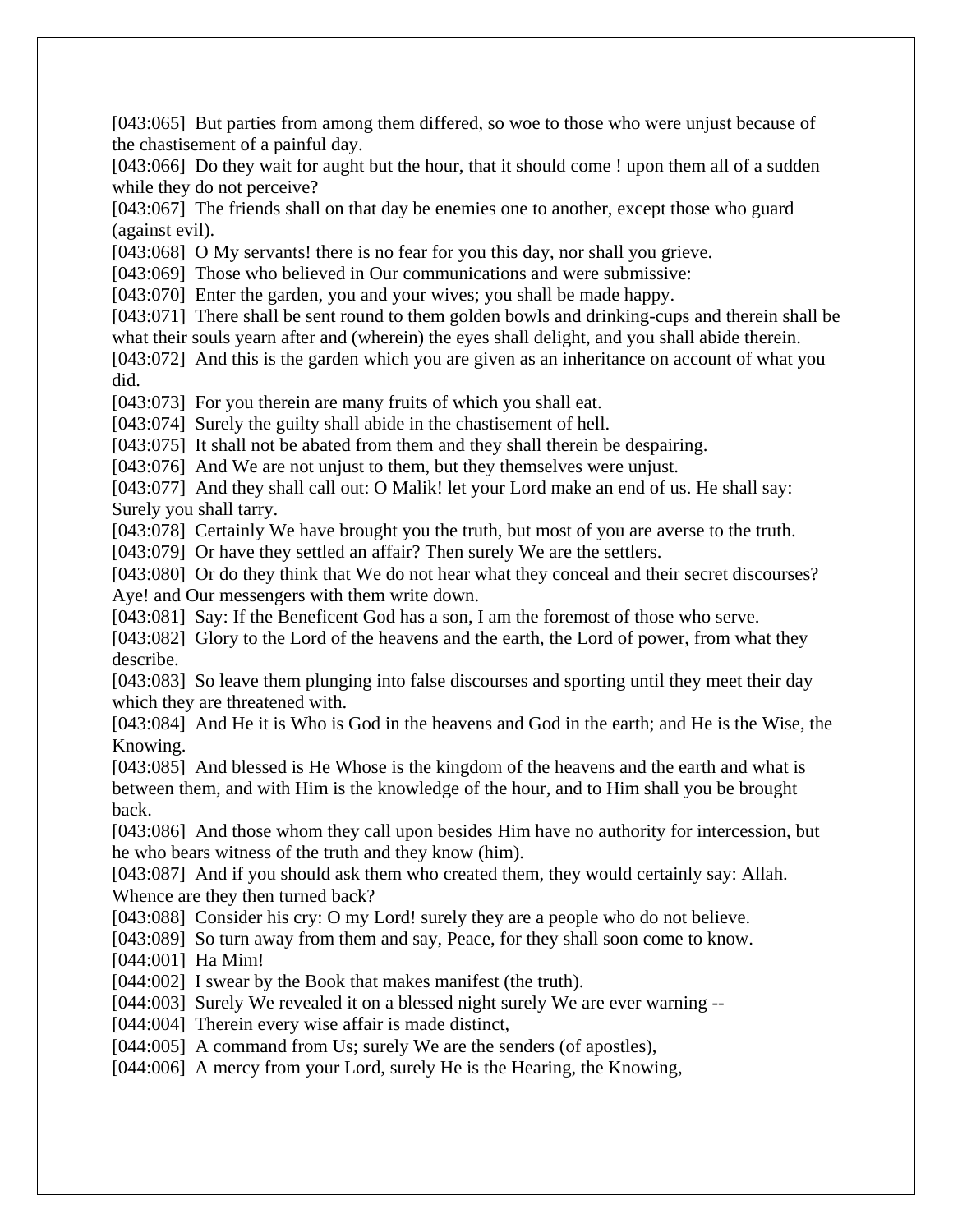[044:007] The Lord of the heavens and the earth and what is between them, if you would be sure. [044:008] There is no god but He; He gives life and causes death, your Lord and the Lord of your fathers of yore. [044:009] Nay, they are in doubt, they sport. [044:010] Therefore keep waiting for the day when the heaven shall bring an evident smoke, [044:011] That shall overtake men; this is a painful punishment. [044:012] Our Lord! remove from us the punishment; surely we are believers. [044:013] How shall they be reminded, and there came to them an Apostle making clear (the truth), [044:014] Yet they turned their backs on him and said: One taught (by others), a madman. [044:015] Surely We will remove the punishment a little, (but) you will surely return (to evil). [044:016] On the day when We will seize (them) with the most violent seizing; surely We will inflict retribution. [044:017] And certainly We tried before them the people of Firon, and there came to them a noble apostle, [044:018] Saying: Deliver to me the servants of Allah, surely I am a faithful apostle to you, [044:019] And that do not exalt yourselves against Allah, surely I will bring to you a clear authority: [044:020] And surely I take refuge with my Lord and your Lord that you should stone me to death: [044:021] And if you do not believe in me, then leave me alone. [044:022] Then he called upon his Lord: These are a guilty people. [044:023] So go forth with My servants by night; surely you will be pursued: [044:024] And leave the sea intervening; surely they are a host that shall be drowned. [044:025] How many of the gardens and fountains have they left! [044:026] And cornfields and noble places! [044:027] And goodly things wherein they rejoiced; [044:028] Thus (it was), and We gave them as a heritage to another people. [044:029] So the heaven and the earth did not weep for them, nor were they respited. [044:030] And certainly We delivered the children of Israel from the abasing chastisement, [044:031] From Firon; surely he was haughty, (and) one of the extravagant. [044:032] And certainly We chose them, having knowledge, above the nations. [044:033] And We gave them of the communications wherein was clear blessing. [044:034] Most surely these do say: [044:035] There is naught but our first death and we shall not be raised again. [044:036] So bring our fathers (back), if you are truthful. [044:037] Are they better or the people of Tubba and those before them? We destroyed them, for surely they were guilty. [044:038] And We did not create the heavens and the earth and what is between them in sport. [044:039] We did not create them both but with the truth, but most of them do not know. [044:040] Surely the day of separation is their appointed term, of all of them [044:041] The day on which a friend shall not avail (his) friend aught, nor shall they be helped, [044:042] Save those on whom Allah shall have mercy; surely He is the Mighty the Merciful. [044:043] Surely the tree of the Zaqqum, [044:044] Is the food of the sinful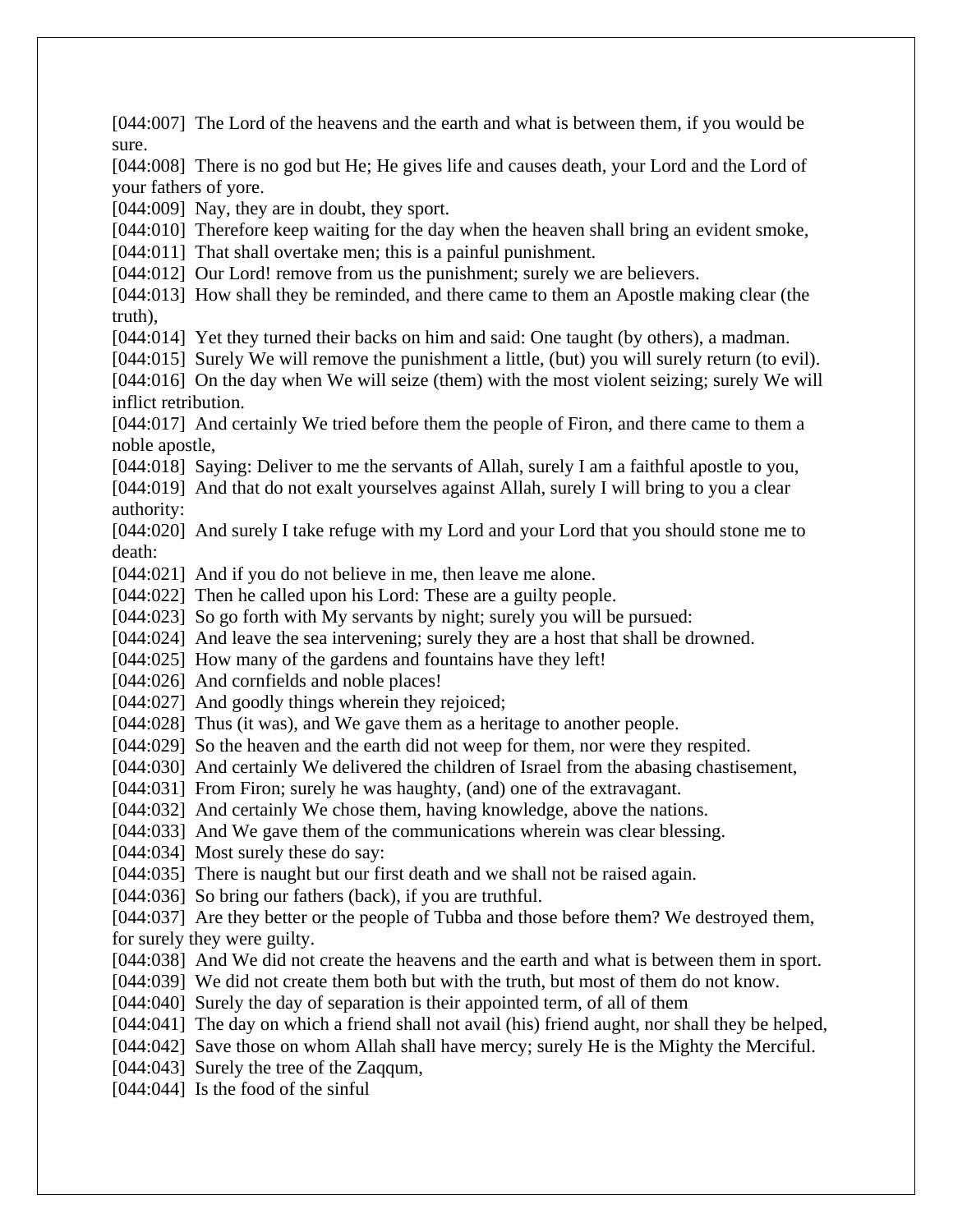[044:045] Like dregs of oil; it shall boil in (their) bellies,

[044:046] Like the boiling of hot water.

[044:047] Seize him, then drag him down into the middle of the hell;

[044:048] Then pour above his head of the torment of the boiling water:

[044:049] Taste; you forsooth are the mighty, the honorable:

[044:050] Surely this is what you disputed about.

[044:051] Surely those who guard (against evil) are in a secure place,

[044:052] In gardens and springs;

[044:053] They shall wear of fine and thick silk, (sitting) face to face;

[044:054] Thus (shall it be), and We will wed them with Houris pure, beautiful ones.

[044:055] They shall call therein for every fruit in security;

[044:056] They shall not taste therein death except the first death, and He will save them from the punishment of the hell,

[044:057] A grace from your Lord; this is the great achievement.

[044:058] So have We made it easy in your tongue that they may be mindful.

[044:059] Therefore wait; surely they are waiting.

[045:001] Ha Mim.

[045:002] The revelation of the Book is from Allah, the Mighty, the Wise.

[045:003] Most surely in the heavens and the earth there are signs for the believers.

[045:004] And in your (own) creation and in what He spreads abroad of animals there are signs for a people that are sure;

[045:005] And (in) the variation of the night and the day, and (in) what Allah sends down of sustenance from the cloud, then gives life thereby to the earth after its death, and (in) the changing of the winds, there are signs for a people who understand.

[045:006] These are the communications of Allah which We recite to you with truth; then in what announcement would they believe after Allah and His communications?

[045:007] Woe to every sinful liar,

[045:008] Who hears the communications of Allah recited to him, then persists proudly as though he had not heard them; so announce to him a painful punishment.

[045:009] And when he comes to know of any of Our communications, he takes it for a jest; these it is that shall have abasing chastisement.

[045:010] Before them is hell, and there shall not avail them aught of what they earned, nor those whom they took for guardians besides Allah, and they shall have a grievous punishment. [045:011] This is guidance; and (as for) those who disbelieve in the communications of their

Lord, they shall have a painful punishment on account of uncleanness.

[045:012] Allah is He Who made subservient to you the sea that the ships may run therein by His command, and that you may seek of His grace, and that you may give thanks.

[045:013] And He has made subservient to you whatsoever is in the heavens and whatsoever is in the earth, all, from Himself; most surely there are signs in this for a people who reflect.

[045:014] Say to those who believe (that) they forgive those who do not fear the days of Allah that He may reward a people for what they earn.

[045:015] Whoever does good, it is for his own soul, and whoever does evil, it is against himself; then you shall be brought back to your -- Lord.

[045:016] And certainly We gave the Book and the wisdom and the prophecy to the children of Israel, and We gave them of the goodly things, and We made them excel the nations.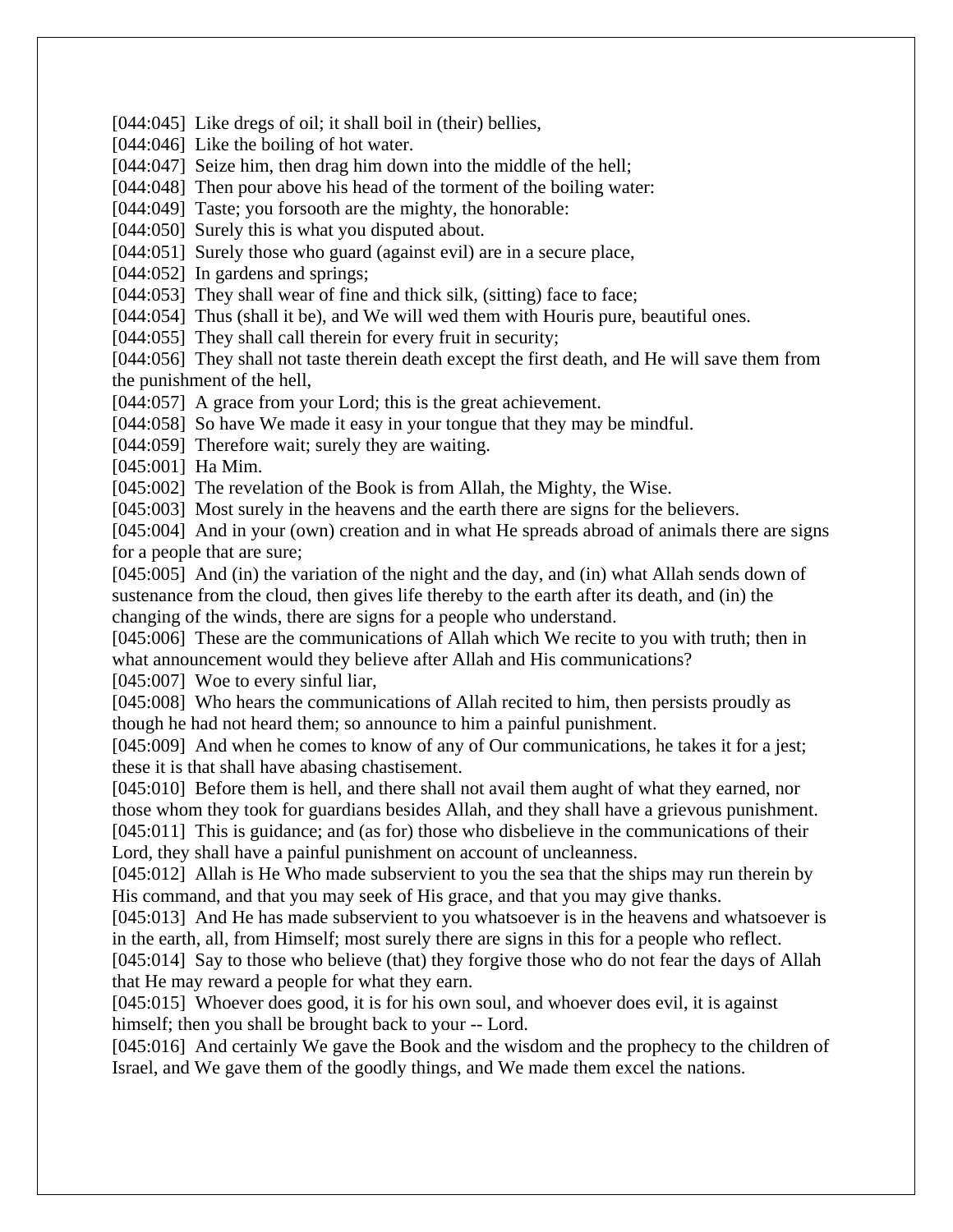[045:017] And We gave them clear arguments in the affair, but they did not differ until after knowledge had come to them out of envy among themselves; surely your-Lord will judge between them on the day of resurrection concerning that wherein they differed.

[045:018] Then We have made you follow a course in the affair, therefore follow it, and do not follow the low desires of those who do not know.

[045:019] Surely they shall not avail you in the least against Allah; and surely the unjust are friends of each other, and Allah is the guardian of those who guard (against evil).

[045:020] These are clear proofs for men, and a guidance and a mercy for a people who are sure. [045:021] Nay! do those who have wrought evil deeds think that We will make them like those who believe and do good -- that their life and their death shall be equal? Evil it is that they judge. [045:022] And Allah created the heavens and the earth with truth and that every soul may be rewarded for what it has earned and they shall not be wronged.

[045:023] Have you then considered him who takes his low desire for his god, and Allah has made him err having knowledge and has set a seal upon his ear and his heart and put a covering upon his eye. Who can then guide him after Allah? Will you not then be mindful?

[045:024] And they say: There is nothing but our life in this world; we live and die and nothing destroys us but time, and they have no knowledge of that; they only conjecture.

[045:025] And when Our clear communications are recited to them, their argument is no other than that they say: Bring our fathers (back) if you are truthful.

[045:026] Say: Allah gives you life, then He makes you die, then will He gather you to the day of resurrection wherein is no doubt, but most people do not know.

[045:027] And Allah's is the kingdom of the heavens and the earth; and on the day when the hour shall come to pass, on that day shall they perish who say false things.

[045:028] And you shall see every nation kneeling down; every nation shall be called to its book: today you shall be rewarded for what you did.

[045:029] This is Our book that speaks against you with justice; surely We wrote what you did, [045:030] Then as to those who believed and did good, their Lord will make them enter into His mercy; that is the manifest achievement.

[045:031] As to those who disbelieved: What! were not My communications recited to you? But you were proud and you were a guilty people.

[045:032] And when it was said, Surely the promise of Allah is true and as for the hour, there is no doubt about it, you said: We do not know what the hour is; we do not think (that it will come to pass) save a passing thought, and we are not at all sure.

[045:033] And the evil (consequences) of what they did shall become manifest to them and that which they mocked shall encompass them.

[045:034] And it shall be said: Today We forsake you as you neglected the meeting of this day of yours and your abode is the fire, and there are not for you any helpers:

[045:035] That is because you took the communications of Allah for a jest and the life of this world deceived you. So on that day they shall not be brought forth from it, nor shall they be granted goodwill.

[045:036] Therefore to Allah is due (all) praise, the Lord of the heavens and the Lord of the earth, the Lord of the worlds.

[045:037] And to Him belongs greatness in the heavens and the earth, and He is the Mighty, the Wise.

[046:001] Ha Mim.

[046:002] The revelation of the Book is from Allah, the Mighty, the Wise.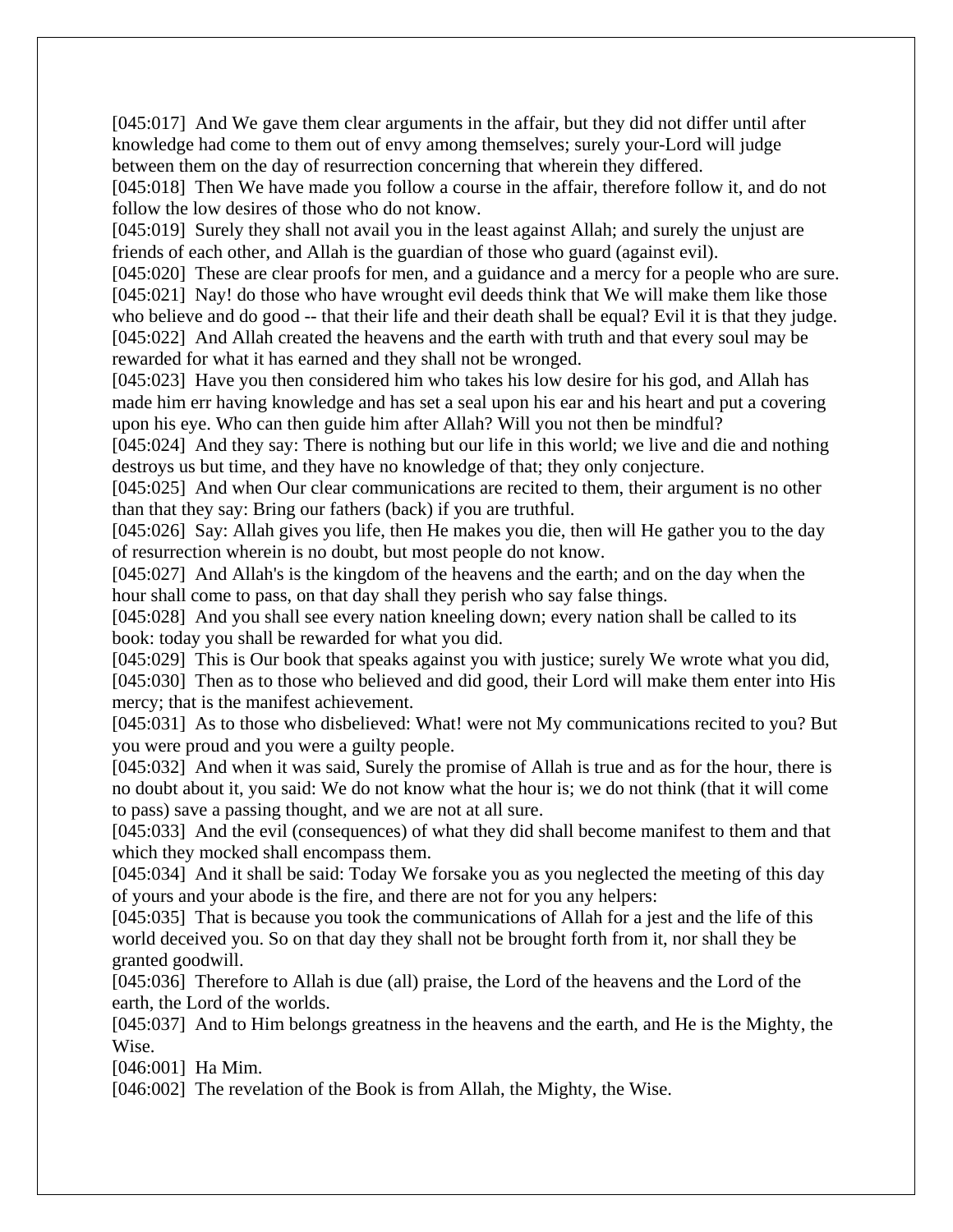[046:003] We did not create the heavens and the earth and what is between them two save with truth and (for) an appointed term; and those who disbelieve turn aside from what they are warned of.

[046:004] Say: Have you considered what you call upon besides Allah? Show me what they have created of the earth, or have they a share in the heavens? Bring me a book before this or traces of knowledge, if you are truthful.

[046:005] And who is in greater error than he who calls besides Allah upon those that will not answer him till the day of resurrection and they are heedless of their call?

[046:006] And when men are gathered together they shall be their enemies, and shall be deniers of their worshiping (them).

[046:007] And when Our clear communications are recited to them, those who disbelieve say with regard to the truth when it comes to them: This is clear magic.

[046:008] Nay! they say: He has forged it. Say: If I have forged it, you do not control anything for me from Allah; He knows best what you utter concerning it; He is enough as a witness between me and you, and He is the Forgiving, the Merciful.

[046:009] Say: I am not the first of the apostles, and I do not know what will be done with me or with you: I do not follow anything but that which is revealed to me, and I am nothing but a plain warner.

[046:010] Say: Have you considered if it is from Allah, and you disbelieve in it, and a witness from among the children of Israel has borne witness of one like it, so he believed, while you are big with pride; surely Allah does not guide the unjust people.

[046:011] And those who disbelieve say concerning those who believe: If it had been a good, they would not have gone ahead of us therein. And as they do not seek to be rightly directed thereby, they say: It is an old lie.

[046:012] And before it the Book of Musa was a guide and a mercy: and this is a Book verifying (it) in the Arabic language that it may warn those who are unjust and as good news for the doers of good.

[046:013] Surely those who say, Our Lord is Allah, then they continue on the right way, they shall have no fear nor shall they grieve.

[046:014] These are the dwellers of the garden, abiding therein: a reward for what they did. [046:015] And We have enjoined on man doing of good to his parents; with trouble did his mother bear him and with trouble did she bring him forth; and the bearing of him and the weaning of him was thirty months; until when he attains his maturity and reaches forty years, he says: My Lord! grant me that I may give thanks for Thy favor which Thou hast bestowed on me and on my parents, and that I may do good which pleases Thee and do good to me in respect of my offspring; surely I turn to Thee, and surely I am of those who submit.

[046:016] These are they from whom We accept the best of what they have done and pass over their evil deeds, among the dwellers of the garden; the promise of truth which they were promised.

[046:017] And he who says to his parents: Fie on you! do you threaten me that I shall be brought forth when generations have already passed away before me? And they both call for Allah's aid: Woe to you! believe, surely the promise of Allah is true. But he says: This is nothing but stories of the ancients.

[046:018] These are they against whom the word has proved true among nations of the jinn and the men that have already passed away before them; surely they are losers.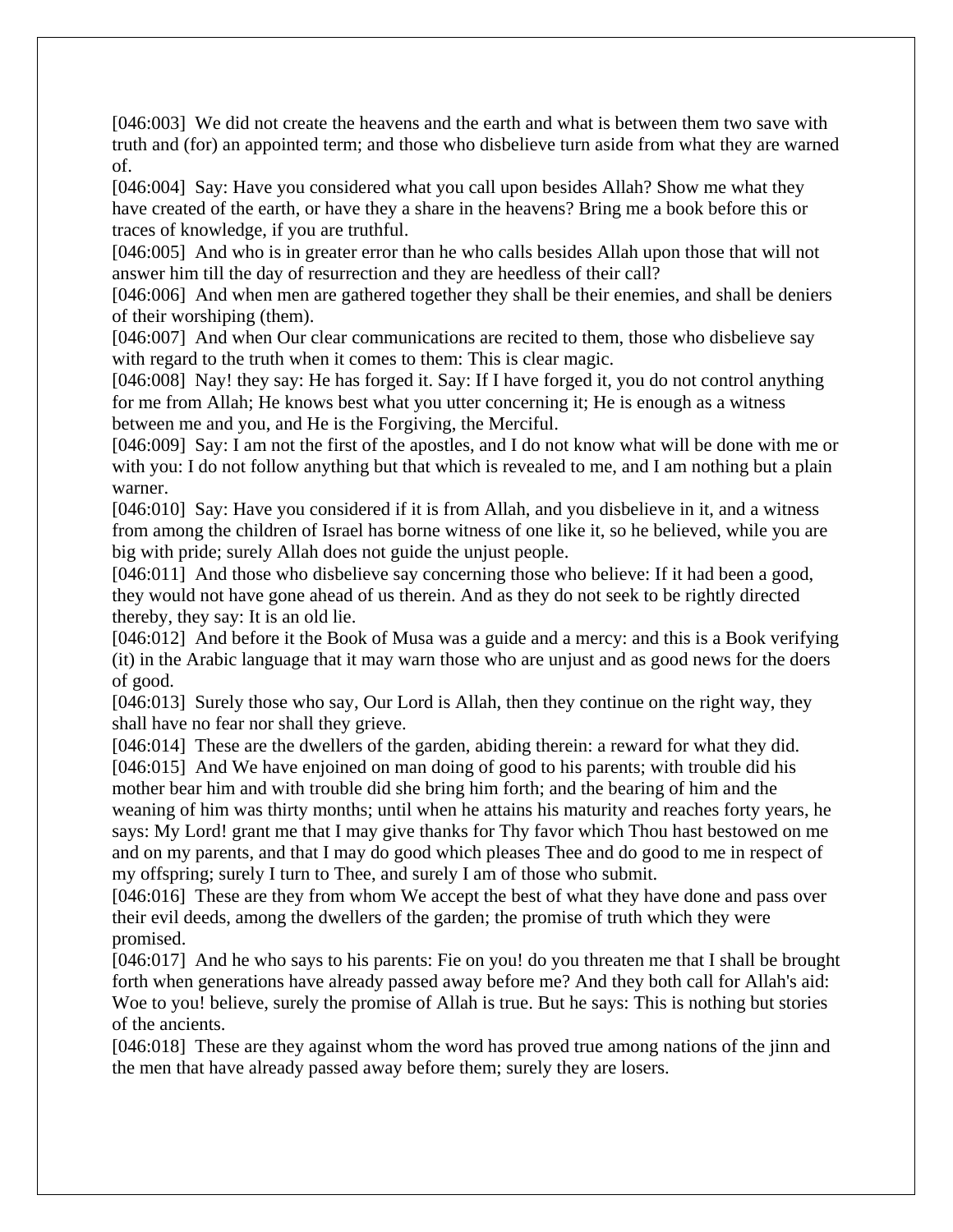[046:019] And for all are degrees according to what they did, and that He may pay them back fully their deeds and they shall not be wronged.

[046:020] And on the day when those who disbelieve shall be brought before the fire: You did away with your good things in your life of the world and you enjoyed them for a while, so today you shall be rewarded with the punishment of abasement because you were unjustly proud in the land and because you transgressed.

[046:021] And mention the brother of Ad; when he warned his people in the sandy plains, -- and indeed warners came before him and after him -- saying Serve none but Allah; surely I fear for you the punishment of a grievous day.

[046:022] They said: Have you come to us to turn us away from our gods; then bring us what you threaten us with, if you are of the truthful ones.

[046:023] He said: The knowledge is only with Allah, and I deliver to you the message with which I am sent, but I see you are a people who are ignorant.

[046:024] So when they saw it as a cloud appearing in the sky advancing towards their valleys, they said: This is a cloud which will give us rain. Nay! it is what you sought to hasten on, a blast of wind in which is a painful punishment,

[046:025] Destroying everything by the command of its Lord, so they became such that naught could be seen except their dwellings. Thus do We reward the guilty people.

[046:026] And certainly We had established them in what We have not established you in, and We had given -- them ears and eyes and hearts, but neither their ears, nor their eyes, nor their hearts availed them aught, since they denied the communications of Allah, and that which they mocked encompassed them.

[046:027] And certainly We destroyed the towns which are around you, and We repeat the communications that they might turn.

[046:028] Why did not then those help them whom they took for gods besides Allah to draw (them) nigh (to Him)? Nay! they were lost to them; and this was their lie and what they forged. [046:029] And when We turned towards you a party of the jinn who listened to the Quran; so when they came to it, they said: Be silent; then when it was finished, they turned back to their people warning (them).

[046:030] They said: O our people! we have listened to a Book revealed after Musa verifying that which is before it, guiding to the truth and to a right path:

[046:031] O our people! accept the Divine caller and believe in Him, He will forgive you of your faults and protect you from a painful punishment.

[046:032] And whoever does not accept the-Divine caller, he shall not escape in the earth and he shall not have guardians besides Him, these are in manifest error.

[046:033] Have they not considered that Allah, Who created the heavens and the earth and was not tired by their creation, is able to give life to the dead? Aye! He has surely power over all things.

[046:034] And on the day when those who disbelieve shall be brought before the fire: Is it not true? They shall say: Aye! by our Lord! He will say: Then taste the punishment, because you disbelieved.

[046:035] Therefore bear up patiently as did the apostles endowed with constancy bear up with patience and do not seek to hasten for them (their doom). On the day that they shall see what they are promised they shall be as if they had not tarried save an hour of the day. A sufficient exposition! Shall then any be destroyed save the transgressing people?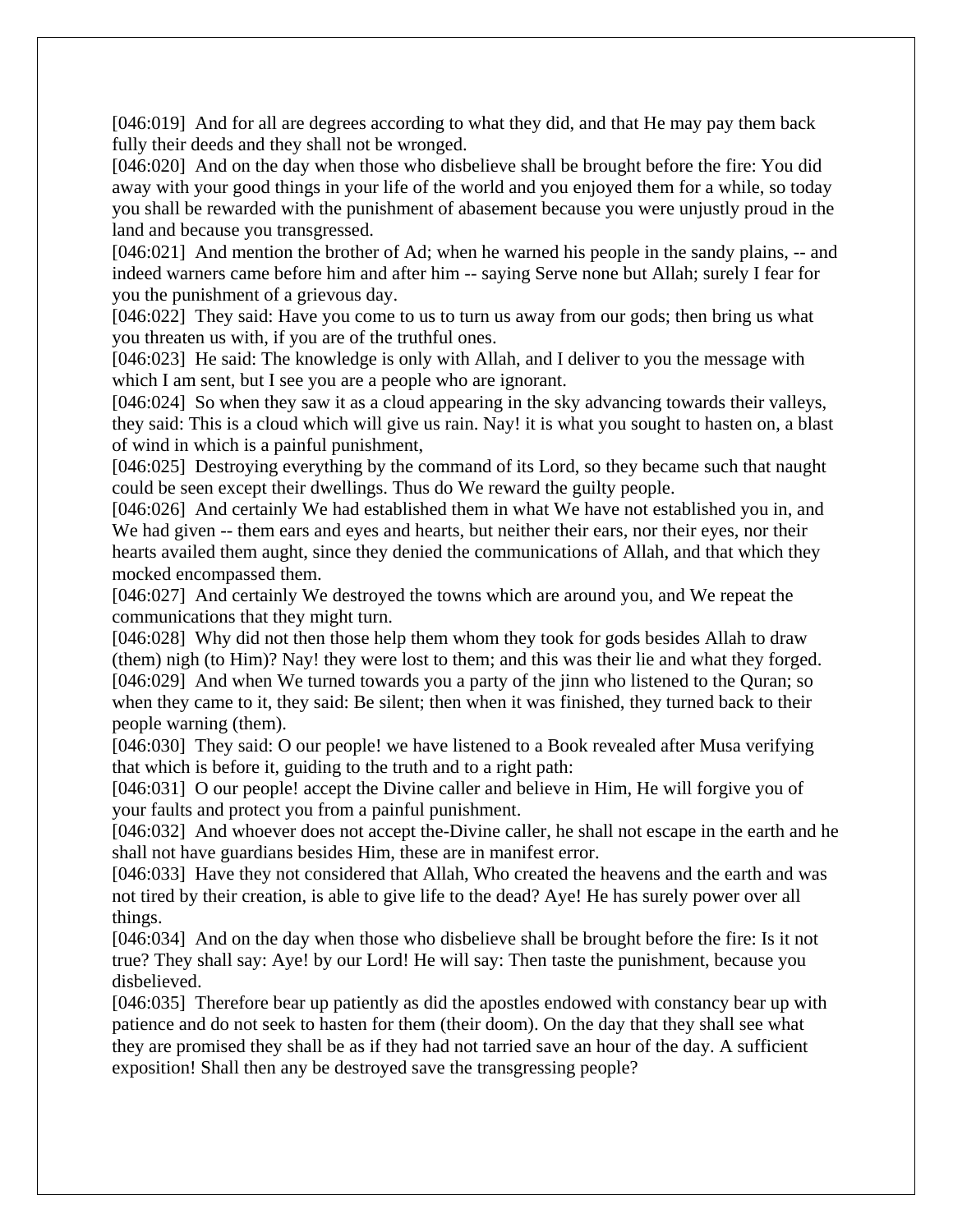[047:001] (As for) those who disbelieve and turn away from Allah's way, He shall render their works ineffective.

[047:002] And (as for) those who believe and do good, and believe in what has been revealed to Muhammad, and it is the very truth from their Lord, He will remove their evil from them and improve their condition.

[047:003] That is because those who disbelieve follow falsehood, and those who believe follow the truth from their Lord; thus does Allah set forth to men their examples.

[047:004] So when you meet in battle those who disbelieve, then smite the necks until when you have overcome them, then make (them) prisoners, and afterwards either set them free as a favor or let them ransom (themselves) until the war terminates. That (shall be so); and if Allah had pleased He would certainly have exacted what is due from them, but that He may try some of you by means of others; and (as for) those who are slain in the way of Allah, He will by no means allow their deeds to perish.

[047:005] He will guide them and improve their condition.

[047:006] And cause them to enter the garden which He has made known to them.

[047:007] O you who believe ! if you help (the cause of) Allah, He will help you and make firm your feet.

[047:008] And (as for) those who disbelieve, for them is destruction and He has made their deeds ineffective.

[047:009] That is because they hated what Allah revealed, so He rendered their deeds null. [047:010] Have they not then journeyed in the land and seen how was the end of those before them: Allah brought down destruction upon them, and the unbelievers shall have the like of it. [047:011] That is because Allah is the Protector of those who believe, and because the unbelievers shall have no protector for them.

[047:012] Surely Allah will make those who believe and do good enter gardens beneath which rivers flow; and those who disbelieve enjoy themselves and eat as the beasts eat, and the fire is their abode.

[047:013] And how many a town which was far more powerful than the town of yours which has driven you out: We destroyed them so there was no helper for them.

[047:014] What! is he who has a clear argument from his Lord like him to whom the evil of his work is made fairseeming: and they follow their low desires.

[047:015] A parable of the garden which those guarding (against evil) are promised: Therein are rivers of water that does not alter, and rivers of milk the taste whereof does not change, and

rivers of drink delicious to those who drink, and rivers of honey clarified and for them therein are all fruits and protection from their Lord. (Are these) like those who abide in the fire and who are made to drink boiling water so it rends their bowels asunder.

[047:016] And there are those of them who seek to listen to you, until when they go forth from you, they say to those who have been given the knowledge: What was it that he said just now? These are they upon whose hearts Allah has set a seal and they follow their low desires.

[047:017] And (as for) those who follow the right direction, He increases them in guidance and gives them their guarding (against evil).

[047:018] Do they then wait for aught but the hour that it should come to them all of a sudden? Now indeed the tokens of it have (already) come, but how shall they have their reminder when it comes on them?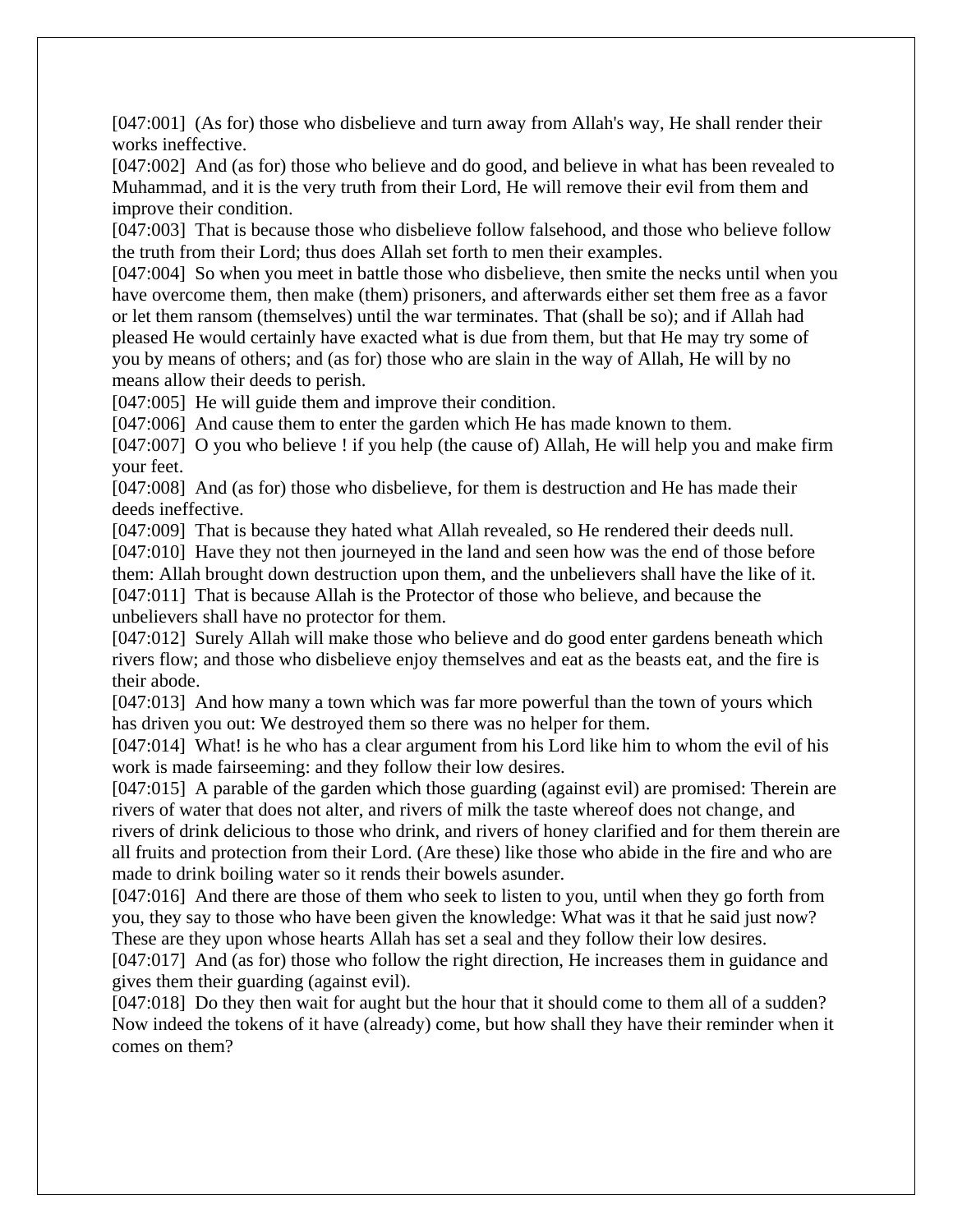[047:019] So know that there is no god but Allah, and, ask protection for your fault and for the believing men and the believing women; and Allah knows the place of your returning and the place of your abiding.

[047:020] And those who believe say: Why has not a chapter been revealed? But when a decisive chapter is revealed, and fighting is mentioned therein you see those in whose hearts is a disease look to you with the look of one fainting because of death. Woe to them then!

[047:021] Obedience and a gentle word (was proper); but when the affair becomes settled, then if they remain true to Allah it would certainly be better for them.

[047:022] But if you held command, you were sure to make mischief in the land and cut off the ties of kinship!

[047:023] Those it is whom Allah has cursed so He has made them deaf and blinded their eyes.

[047:024] Do they not then reflect on the Quran? Nay, on the hearts there are locks.

[047:025] Surely (as for) those who return on their backs after that guidance has become manifest to them, the Shaitan has made it a light matter to them; and He gives them respite.

[047:026] That is because they say to those who hate what Allah has revealed: We will obey you in some of the affairs; and Allah knows their secrets.

[047:027] But how will it be when the angels cause them to die smiting their backs.

[047:028] That is because they follow what is displeasing to Allah and are averse to His pleasure, therefore He has made null their deeds.

[047:029] Or do those in whose hearts is a disease think that Allah will not bring forth their spite?

[047:030] And if We please We would have made you know them so that you would certainly have recognized them by their marks and most certainly you can recognize them by the intent of (their) speech; and Allah knows your deeds.

[047:031] And most certainly We will try you until We have known those among you who exert themselves hard, and the patient, and made your case manifest.

[047:032] Surely those who disbelieve and turn away from Allah's way and oppose the Apostle after that guidance has become clear to them cannot harm Allah in any way, and He will make null their deeds.

[047:033] O you who believe! obey Allah and obey the Apostle, and do not make your deeds of no effect.

[047:034] Surely those who disbelieve and turn away from Allah's way, then they die while they are unbelievers, Allah will by no means forgive them.

[047:035] And be not slack so as to cry for peace and you have the upper hand, and Allah is with you, and He will not bring your deeds to naught.

[047:036] The life of this world is only idle sport and play, and if you believe and guard (against evil) He will give you your rewards, and will not ask of you your possessions.

[047:037] If He should ask you for it and urge you, you will be niggardly, and He will bring forth your malice.

[047:038] Behold! you are those who are called upon to spend in Allah's way, but among you are those who are niggardly, and whoever is niggardly is niggardly against his own soul; and Allah is Self-sufficient and you have need (of Him), and if you turn back He will bring in your place another people, then they will not be like you.

[048:001] Surely We have given to you a clear victory

[048:002] That Allah may forgive your community their past faults and those to follow and complete His favor to you and keep you on a right way,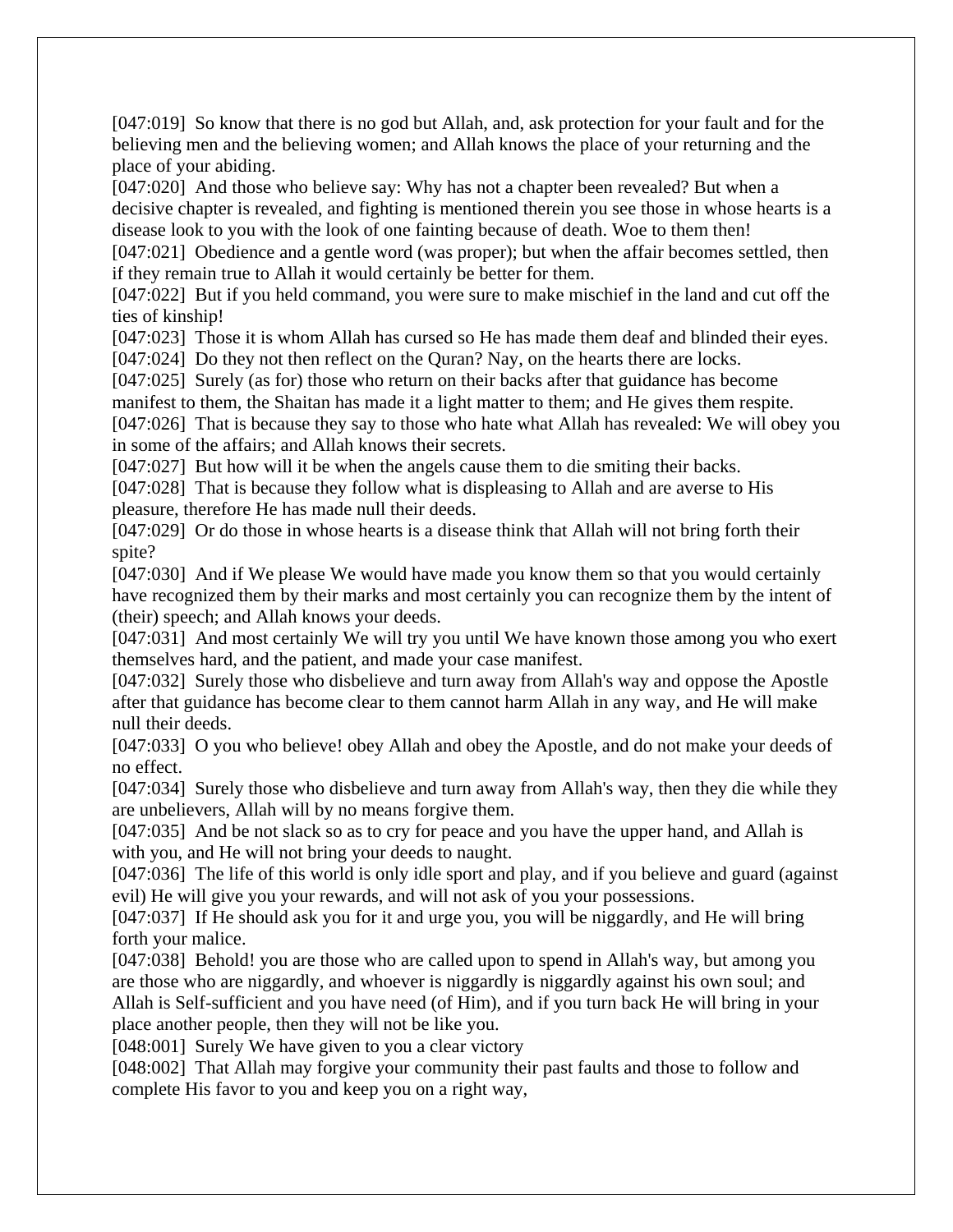[048:003] And that Allah might help you with a mighty help.

[048:004] He it is Who sent down tranquillity into the hearts of the believers that they might have more of faith added to their faith -- and Allah's are the hosts of the heavens and the earth, and Allah is Knowing, Wise --

[048:005] That He may cause the believing men and the believing women to enter gardens beneath which rivers flow to abide therein and remove from them their evil; and that is a grand achievement with Allah

[048:006] And (that) He may punish the hypocritical men and the hypocritical women, and the polytheistic men and the polytheistic women, the entertainers of evil thoughts about Allah. On them is the evil turn, and Allah is wroth with them and has cursed them and prepared hell for them, and evil is the resort.

[048:007] And Allah's are the hosts of the heavens and the earth; and Allah is Mighty, Wise. [048:008] Surely We have sent you as a witness and as a bearer of good news and as a warner, [048:009] That you may believe in Allah and His Apostle and may aid him and revere him; and (that) you may declare His glory, morning and evening.

[048:010] Surely those who swear allegiance to you do but swear allegiance to Allah; the hand of Allah is above their hands. Therefore whoever breaks (his faith), he breaks it only to the injury of his own soul, and whoever fulfills what he has covenanted with Allah, He will grant him a mighty reward.

[048:011] Those of the dwellers of the desert who were left behind will say to you: Our property and our families kept us busy, so ask forgiveness for us. They say with their tongues what is not in their hearts. Say: Then who can control anything for you from Allah if He intends to do you harm or if He intends to do you good; nay, Allah is Aware of what you do:

[048:012] Nay! you rather thought that the Apostle and the believers would not return to their families ever, and that was made fairseeming to your hearts and you thought an evil thought and you were a people doomed to perish.

[048:013] And whoever does not believe in Allah and His Apostle, then surely We have prepared burning fire for the unbelievers.

[048:014] And Allah's is the kingdom. of the heavens and the earth; He forgives whom He pleases and punishes whom He pleases, and Allah is Forgiving, Merciful.

[048:015] Those who are left behind will say when you set forth for the gaining of acquisitions: Allow us (that) we may follow you. They desire to change the world of Allah. Say: By no means shall you follow us; thus did Allah say before. But they will say: Nay! you are jealous of us. Nay! they do not understand but a little.

[048:016] Say to those of the dwellers of the desert who were left behind: You shall soon be invited (to fight) against a people possessing mighty prowess; you will fight against them until they submit; then if you obey, Allah will grant you a good reward; and if you turn back as you turned back before, He will punish you with a painful punishment.

[048:017] There is no harm in the blind, nor is there any harm in the lame, nor is there any harm in the sick (if they do not go forth); and whoever obeys Allah and His Apostle, He will cause him to enter gardens beneath which rivers flow, and whoever turns back, He will punish him with a painful punishment.

[048:018] Certainly Allah was well pleased with the believers when they swore allegiance to you under the tree, and He knew what was in their hearts, so He sent down tranquillity on them and rewarded them with a near victory,

[048:019] And many acquisitions which they will take; and Allah is Mighty, Wise.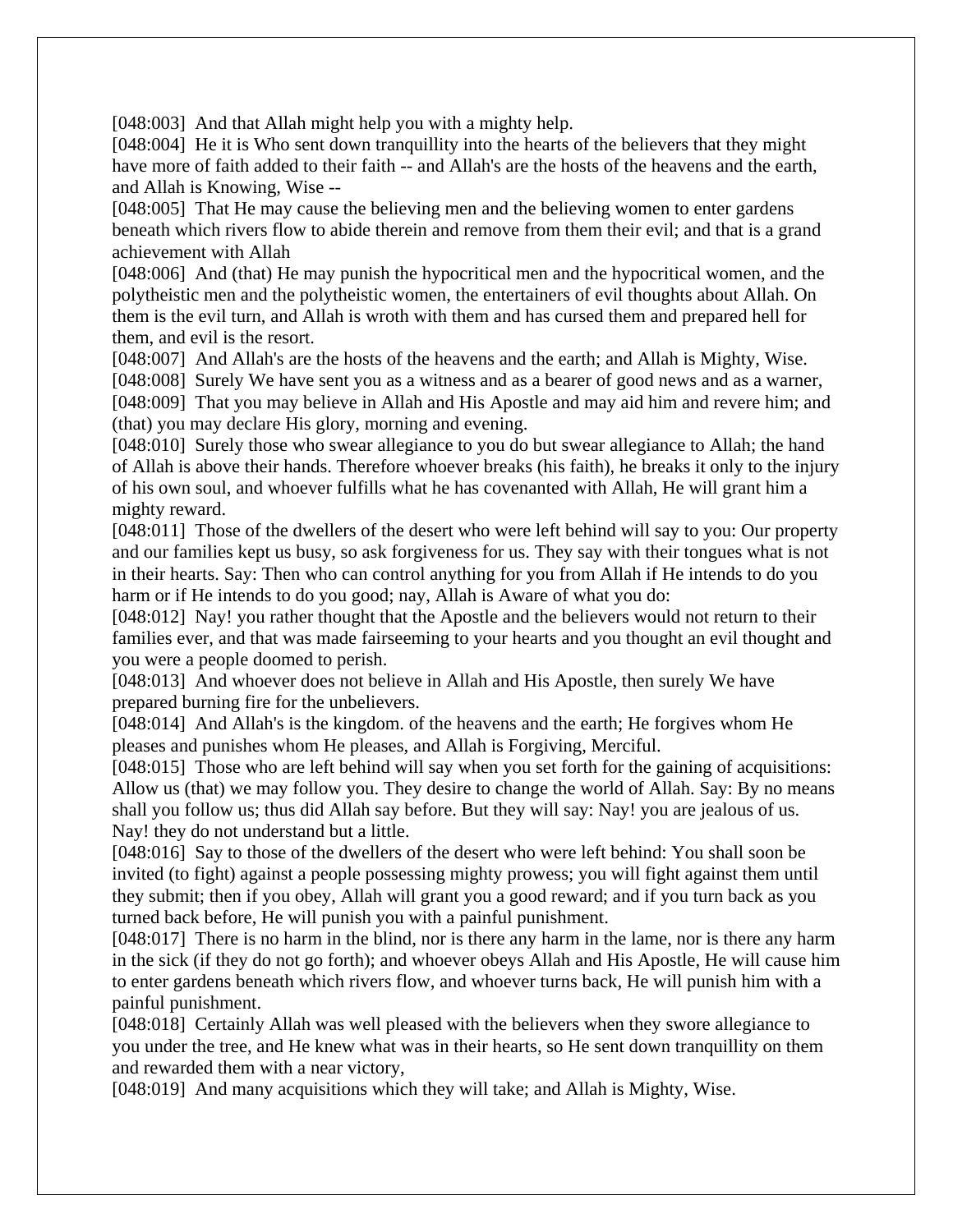[048:020] Allah promised you many acquisitions which you will take, then He hastened on this one for you and held back the hands of men from you, and that it may be a sign for the believers and that He may guide you on a right path.

[048:021] And others which you have not yet been able to achieve Allah has surely encompassed them, and Allah has power over all things.

[048:022] And if those who disbelieve fight with you, they would certainly turn (their) backs, then they would not find any protector or a helper.

[048:023] Such has been the course of Allah that has indeed run before, and you shall not find a change in Allah's course.

[048:024] And He it is Who held back their hands from you and your hands from them in the valley of Mecca after He had given you victory over them; and Allah is Seeing what you do. [048:025] It is they who disbelieved and turned you away from the Sacred Mosque and (turned off) the offering withheld from arriving at its destined place; and were it not for the believing men and the believing women, whom, not having known, you might have trodden down, and thus something hateful might have afflicted you on their account without knowledge -- so that Allah may cause to enter into His mercy whomsoever He pleases; had they been widely separated one from another, We would surely have punished those who disbelieved from among them with a painful punishment.

[048:026] When those who disbelieved harbored in their hearts (feelings of) disdain, the disdain of (the days of) ignorance, but Allah sent down His tranquillity on His Apostle and on the believers, and made them keep the word of guarding (against evil), and they were entitled to it and worthy of it; and Allah is Cognizant of all things.

[048:027] Certainly Allah had shown to His Apostle the vision with truth: you shall most certainly enter the Sacred Mosque, if Allah pleases, in security, (some) having their heads shaved and (others) having their hair cut, you shall not fear, but He knows what you do not know, so He brought about a near victory before that.

[048:028] He it is Who sent His Apostle with the guidance and the true religion that He may make it prevail over all the religions; and Allah is enough for a witness.

[048:029] Muhammad is the Apostle of Allah, and those with him are firm of heart against the unbelievers, compassionate among themselves; you will see them bowing down, prostrating themselves, seeking grace from Allah and pleasure; their marks are in their faces because of the effect of prostration; that is their description in the Taurat and their description in the Injeel; like as seed-produce that puts forth its sprout, then strengthens it, so it becomes stout and stands firmly on its stem, delighting the sowers that He may enrage the unbelievers on account of them; Allah has promised those among them who believe and do good, forgiveness and a great reward. [049:001] O you who believe! be not forward in the presence of Allah and His Apostle, and be careful of (your duty to) Allah; surely Allah is Hearing, Knowing.

[049:002] O you who believe! do not raise your voices above the voice of the Prophet, and do not speak loud to him as you speak loud to one another, lest your deeds became null while you do not perceive.

[049:003] Surely those who lower their voices before Allah's Apostle are they whose hearts Allah has proved for guarding (against evil); they shall have forgiveness and a great reward. [049:004] (As for) those who call out to you from behind the private chambers, surely most of them do not understand.

[049:005] And if they wait patiently until you come out to them, it would certainly be better for them, and Allah is Forgiving, Merciful.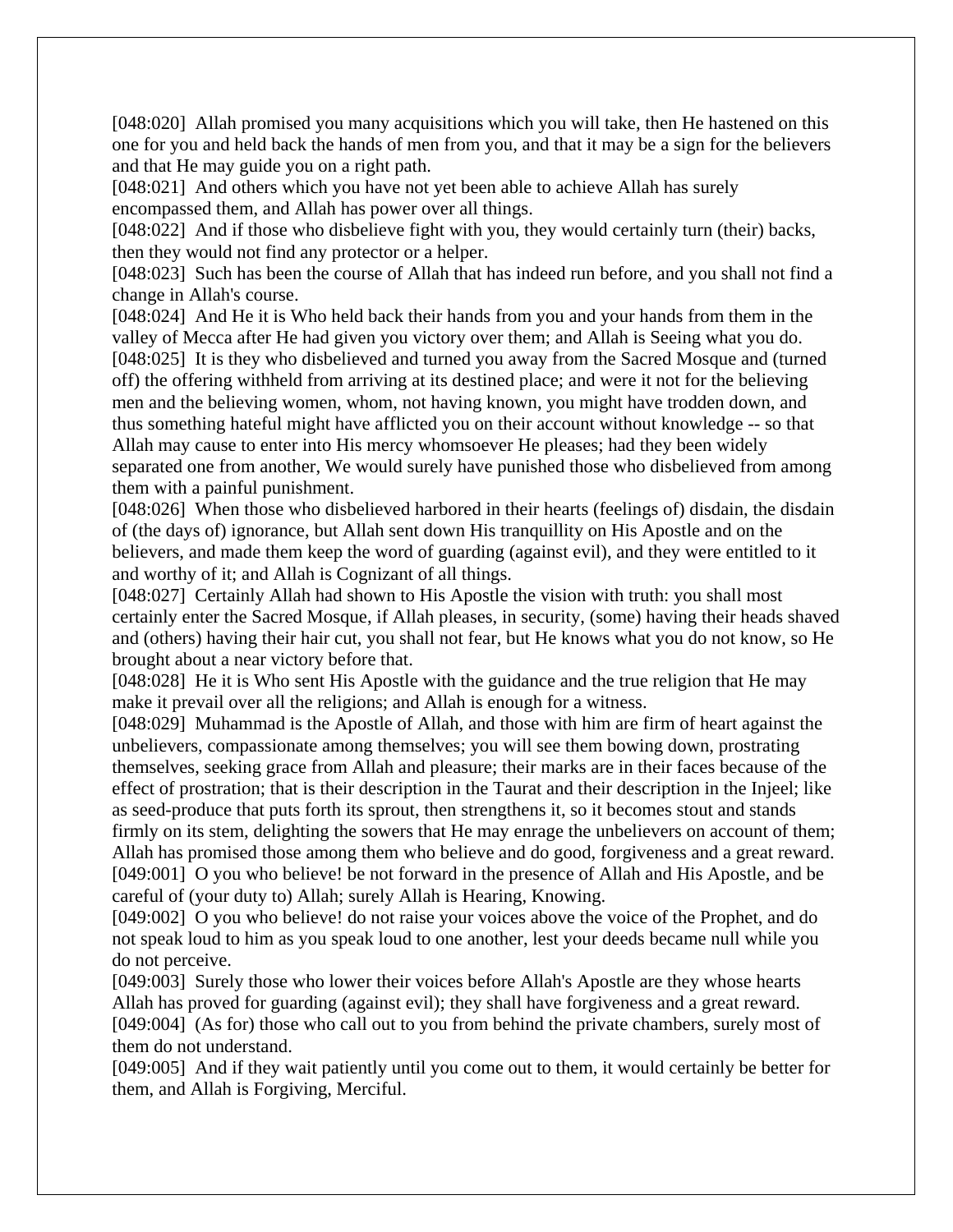[049:006] O you who believe! if an evil-doer comes to you with a report, look carefully into it, lest you harm a people in ignorance, then be sorry for what you have done.

[049:007] And know that among you is Allah's Apostle; should he obey you in many a matter, you would surely fall into distress, but Allah has endeared the faith to you and has made it seemly in your hearts, and He has made hateful to you unbelief and transgression and disobedience; these it is that are the followers of a right way.

[049:008] By grace from Allah and as a favor; and Allah is Knowing, Wise.

[049:009] And if two parties of the believers quarrel, make peace between them; but if one of them acts wrongfully towards the other, fight that which acts wrongfully until it returns to Allah's command; then if it returns, make peace between them with justice and act equitably; surely Allah loves those who act equitably.

[049:010] The believers are but brethren, therefore make peace between your brethren and be careful of (your duty to) Allah that mercy may be had on you.

[049:011] O you who believe! let not (one) people laugh at (another) people perchance they may be better than they, nor let women (laugh) at (other) women, perchance they may be better than they; and do not find fault with your own people nor call one another by nicknames; evil is a bad name after faith, and whoever does not turn, these it is that are the unjust.

[049:012] O you who believe! avoid most of suspicion, for surely suspicion in some cases is a sin, and do not spy nor let some of you backbite others. Does one of you like to eat the flesh of his dead brother? But you abhor it; and be careful of (your duty to) Allah, surely Allah is Oftreturning (to mercy), Merciful.

[049:013] O you men! surely We have created you of a male and a female, and made you tribes and families that you may know each other; surely the most honorable of you with Allah is the one among you most careful (of his duty); surely Allah is Knowing, Aware.

[049:014] The dwellers of the desert say: We believe. Say: You do not believe but say, We submit; and faith has not yet entered into your hearts; and if you obey Allah and His Apostle, He will not diminish aught of your deeds; surely Allah is Forgiving, Merciful.

[049:015] The believers are only those who believe in Allah and His Apostle then they doubt not and struggle hard with their wealth and their lives in the way of Allah; they are the truthful ones.

[049:016] Say: Do you apprise Allah of your religion, and Allah knows what is in the heavens and what is in the earth; and Allah is Cognizant of all things.

[049:017] They think that they lay you under an obligation by becoming Muslims. Say: Lay me not under obligation by your Islam: rather Allah lays you under an obligation by guiding you to the faith if you are truthful.

[049:018] Surely Allah knows the unseen things of the heavens and the earth; and Allah sees what you do.

[050:001] Oaf. I swear by the glorious Ouran (that Muhammad is the Apostle of Allah.)

[050:002] Nay! they wonder that there has come to them a warner from among themselves, so the unbelievers say: This is a wonderful thing:

[050:003] What! when we are dead and have become dust? That is afar (from probable) return. [050:004] We know indeed what the earth diminishes of them, and with Us is a writing that preserves.

[050:005] Nay, they rejected the truth when it came to them, so they are (now) in a state of confusion.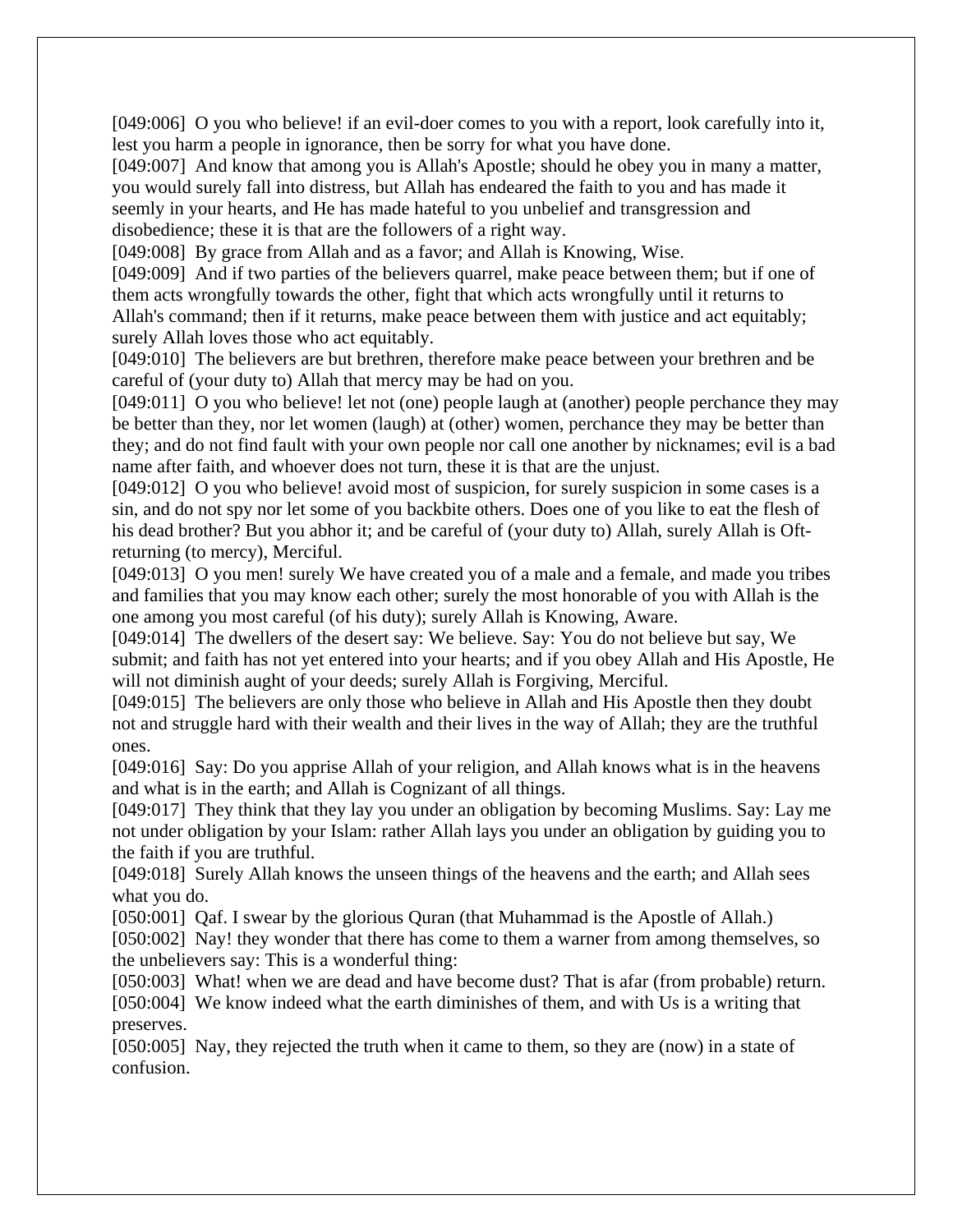[050:006] Do they not then look up to heaven above them how We have made it and adorned it and it has no gaps?

[050:007] And the earth, We have made it plain and cast in it mountains and We have made to grow therein of all beautiful kinds,

[050:008] To give sight and as a reminder to every servant who turns frequently (to Allah).

[050:009] And We send down from the cloud water abounding in good, then We cause to grow thereby gardens and the grain that is reaped,

[050:010] And the tall palm-trees having spadices closely set one above another,

[050:011] A sustenance for the servants, and We give life thereby to a dead land; thus is the rising.

[050:012] (Others) before them rejected (prophets): the people of Nuh and the dwellers of Ar-Rass and Samood,

[050:013] And Ad and Firon and Lut's brethren,

[050:014] And the dwellers of the grove and the people of Tuba; all rejected the apostles, so My threat came to pass.

[050:015] Were We then fatigued with the first creation? Yet are they in doubt with regard to a new creation.

[050:016] And certainly We created man, and We know what his mind suggests to him, and We are nearer to him than his life-vein.

[050:017] When the two receivers receive, sitting on the right and on the left.

[050:018] He utters not a word but there is by him a watcher at hand.

[050:019] And the stupor of death will come in truth; that is what you were trying to escape.

[050:020] And the trumpet shall be blown; that is the day of the threatening.

[050:021] And every soul shall come, with it a driver and a witness.

[050:022] Certainly you were heedless of it, but now We have removed from you your veil, so your sight today is sharp.

[050:023] And his companions shall say: This is what is ready with me.

[050:024] Do cast into hell every ungrateful, rebellious one,

[050:025] Forbidder of good, exceeder of limits, doubter,

[050:026] Who sets up another god with Allah, so do cast him into severe chastisement.

[050:027] His companion will say: Our Lord! I did not lead him into inordinacy but he himself was in a great error.

[050:028] He will say: Do not quarrel in My presence, and indeed I gave you the threatening beforehand:

[050:029] My word shall not be changed, nor am I in the least unjust to the servants.

[050:030] On the day that We will say to hell: Are you filled up? And it will say: Are there any more?

[050:031] And the garden shall be brought near to those who guard (against evil), not far off:

[050:032] This is what you were promised, (it is) for every one who turns frequently (to Allah), keeps (His limits);

[050:033] Who fears the Beneficent God in secret and comes with a penitent heart:

[050:034] Enter it in peace, that is the day of abiding.

[050:035] They have therein what they wish and with Us is more yet.

[050:036] And how many a generation did We destroy before them who were mightier in prowess than they, so they went about and about in the lands. Is there a place of refuge?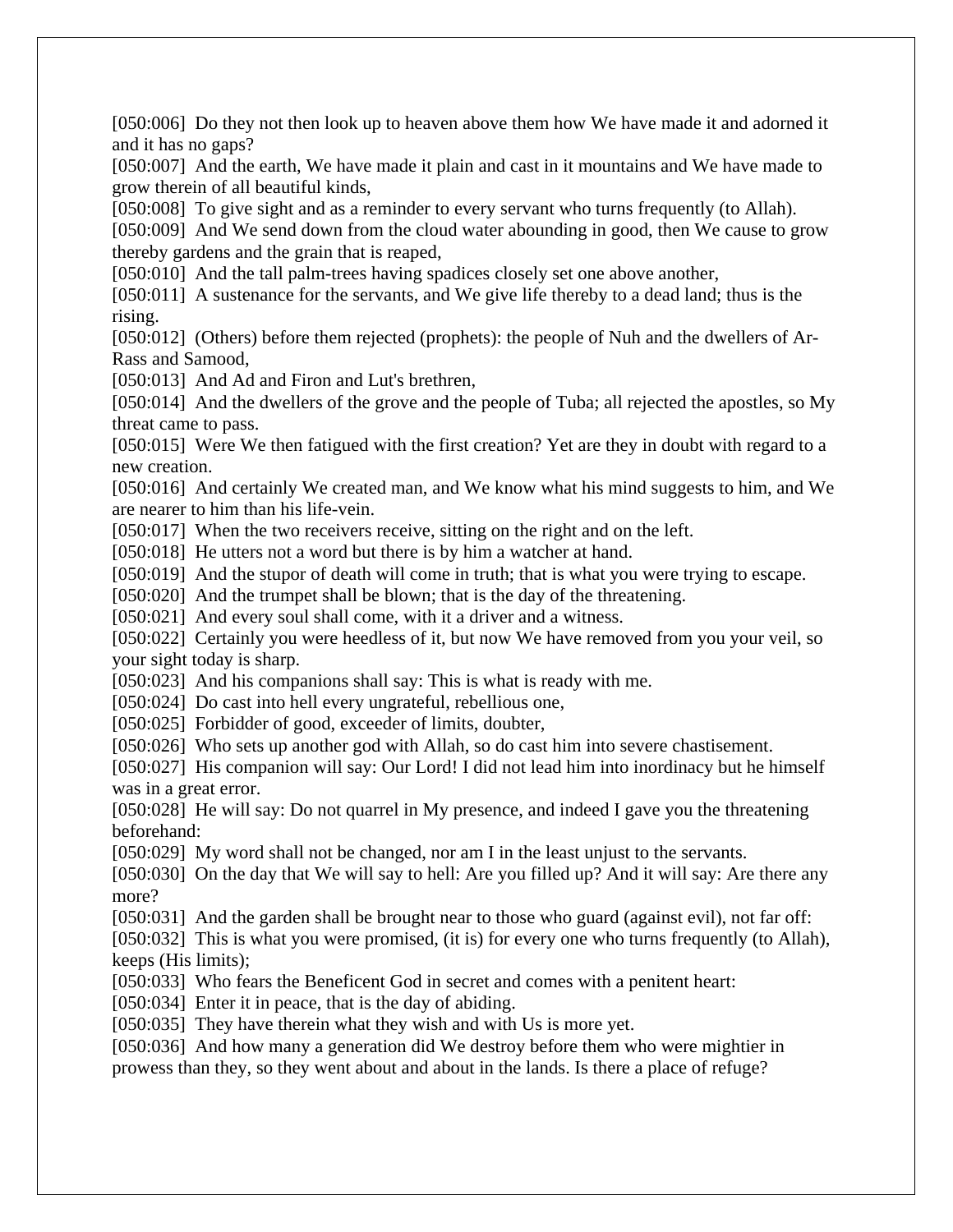[050:037] Most surely there is a reminder in this for him who has a heart or he gives ear and is a witness.

[050:038] And certainly We created the heavens and the earth and what is between them in six periods and there touched Us not any fatigue.

[050:039] Therefore be patient of what they say, and sing the praise of your Lord before the rising of the sun and before the setting.

[050:040] And glorify Him in the night and after the prayers.

[050:041] And listen on the day when the crier shall cry from a near place

[050:042] The day when they shall hear the cry in truth; that is the day of coming forth.

[050:043] Surely We give life and cause to die, and to Us is the eventual coming;

[050:044] The day on which the earth shall cleave asunder under them, they will make haste; that is a gathering together easy to Us.

[050:045] We know best what they say, and you are not one to compel them; therefore remind him by means of the Quran who fears My threat.

[051:001] I swear by the wind that scatters far and wide,

[051:002] Then those clouds bearing the load (of minute things in space).

[051:003] Then those (ships) that glide easily,

[051:004] Then those (angels who) distribute blessings by Our command;

[051:005] What you are threatened with is most surely true,

[051:006] And the judgment must most surely come about.

[051:007] I swear by the heaven full of ways.

[051:008] Most surely you are at variance with each other in what you say,

[051:009] He is turned away from it who would be turned away.

[051:010] Cursed be the liars,

[051:011] Who are in a gulf (of ignorance) neglectful;

[051:012] They ask: When is the day of judgment?

[051:013] (It is) the day on which they shall be tried at the fire.

[051:014] Taste your persecution! this is what you would hasten on.

[051:015] Surely those who guard (against evil) shall be in gardens and fountains.

[051:016] Taking what their Lord gives them; surely they were before that, the doers of good.

[051:017] They used to sleep but little in the night.

[051:018] And in the morning they asked forgiveness.

[051:019] And in their property was a portion due to him who begs and to him who is denied (good).

[051:020] And in the earth there are signs for those who are sure,

[051:021] And in your own souls (too); will you not then see?

[051:022] And in the heaven is your sustenance and what you are threatened with.

[051:023] And by the Lord of the heavens and the earth! it is most surely the truth, just as you do speak.

[051:024] Has there come to you information about the honored guests of Ibrahim?

[051:025] When they entered upon him, they said: Peace. Peace, said he, a strange people.

[051:026] Then he turned aside to his family secretly and brought a fat (roasted) calf,

[051:027] So he brought it near them. He said: What! will you not eat?

[051:028] So he conceived in his mind a fear on account of them. They said: Fear not. And they gave him the good news of a boy possessing knowledge.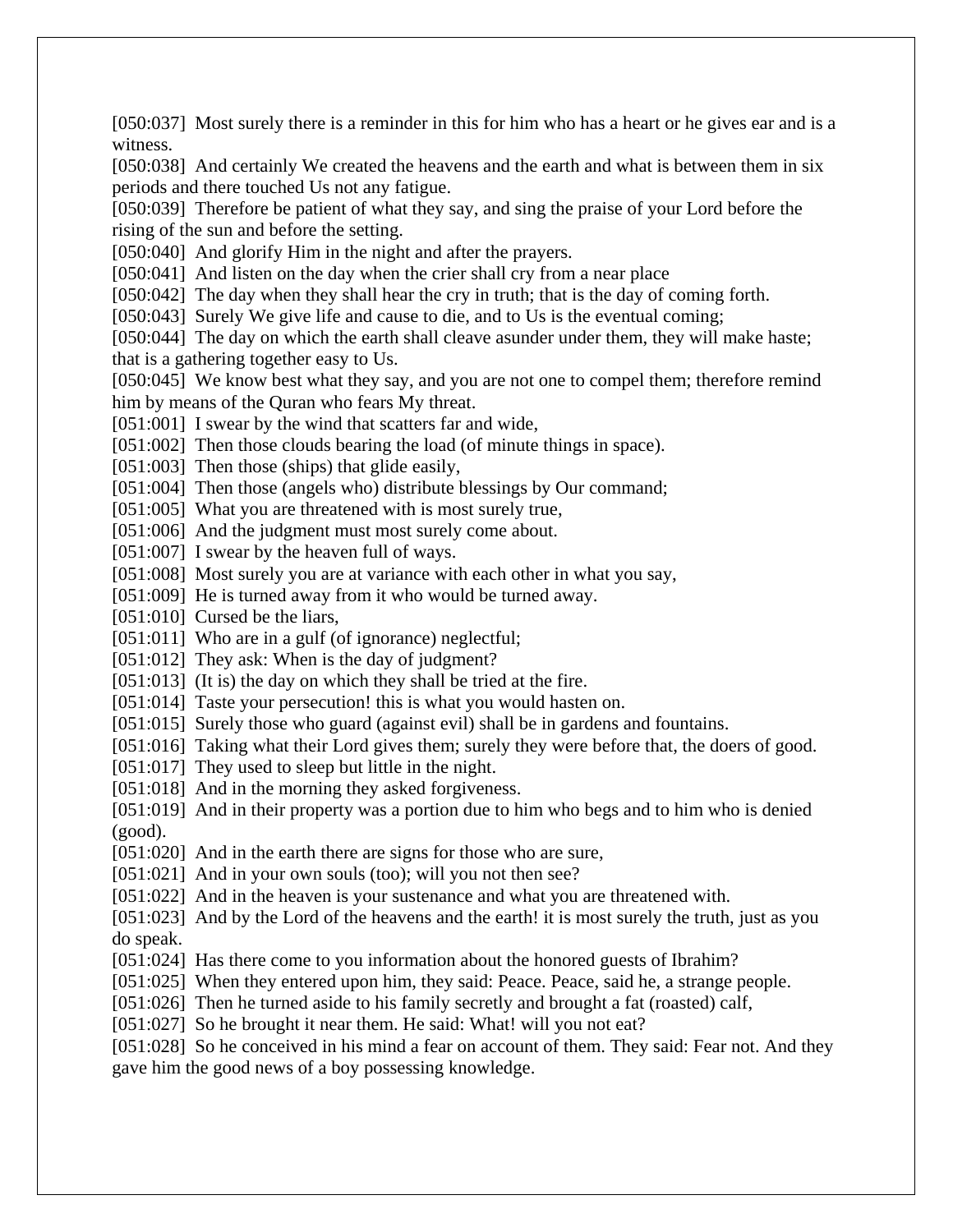[051:029] Then his wife came up in great grief, and she struck her face and said: An old barren woman! [051:030] They said: Thus says your Lord: Surely He is the Wise, the Knowing. [051:031] He said: What is your affair then, O messengers! [051:032] They said: Surely we are sent to a guilty people, [051:033] That we may send down upon them stone of clay, [051:034] Sent forth from your Lord for the extravagant. [051:035] Then We brought forth such as were therein of the believers. [051:036] But We did not find therein save a (single) house of those who submitted (the Muslims). [051:037] And We left therein a sign for those who fear the painful punishment. [051:038] And in Musa: When We sent him to Firon with clear authority. [051:039] But he turned away with his forces and said: A magician or a mad man. [051:040] So We seized him and his hosts and hurled them into the sea and he was blamable. [051:041] And in Ad: When We sent upon them the destructive wind. [051:042] It did not leave aught on which it blew, but it made it like ashes. [051:043] And in Samood: When it was said to them: Enjoy yourselves for a while. [051:044] But they revolted against the commandment of their Lord, so the rumbling overtook them while they saw. [051:045] So they were not able to rise up, nor could they defend themselves --[051:046] And the people of Nuh before, surely they were a transgressing people. [051:047] And the heaven, We raised it high with power, and most surely We are the makers of things ample. [051:048] And the earth, We have made it a wide extent; how well have We then spread (it) out. [051:049] And of everything We have created pairs that you may be mindful. [051:050] Therefore fly to Allah, surely I am a plain warner to you from Him. [051:051] And do not set up with Allah another god: surely I am a plain warner to you from Him. [051:052] Thus there did not come to those before them an apostle but they said: A magician or a mad man. [051:053] Have they charged each other with this? Nay! they are an inordinate people. [051:054] Then turn your back upon them for you are not to blame; [051:055] And continue to remind, for surely the reminder profits the believers. [051:056] And I have not created the jinn and the men except that they should serve Me. [051:057] I do not desire from them any sustenance and I do not desire that they should feed Me. [051:058] Surely Allah is the Bestower of sustenance, the Lord of Power, the Strong. [051:059] So surely those who are unjust shall have a portion like the portion of their companions, therefore let them not ask Me to hasten on. [051:060] Therefore woe to those who disbelieve because of their day which they are threatened with. [052:001] I swear by the Mountain, [052:002] And the Book written [052:003] In an outstretched fine parchment, [052:004] And the House (Kaaba) that is visited, [052:005] And the elevated canopy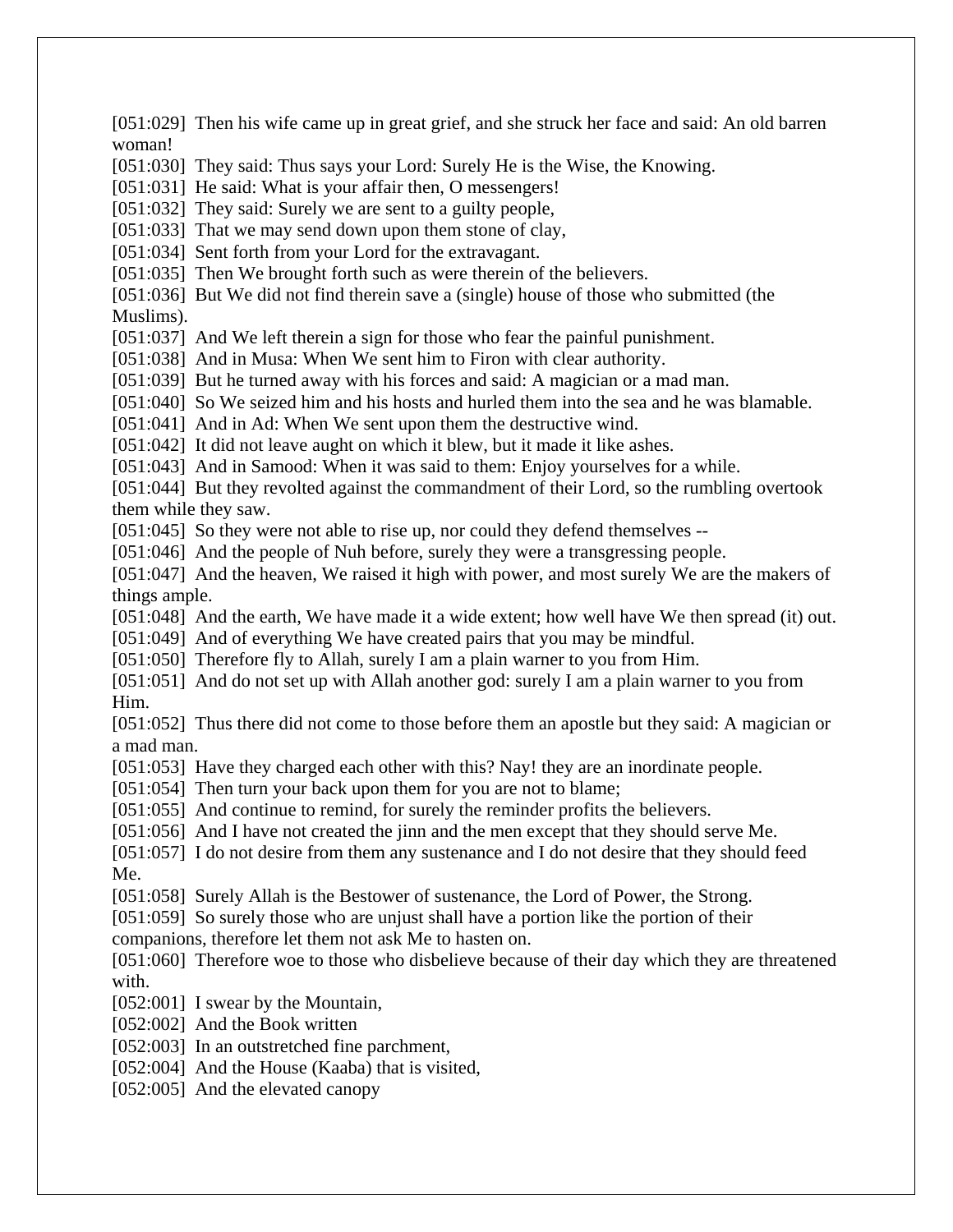[052:006] And the swollen sea

[052:007] Most surely the punishment of your Lord will come to pass;

[052:008] There shall be none to avert it;

[052:009] On the day when the heaven shall move from side to side

[052:010] And the mountains shall pass away passing away (altogether).

[052:011] So woe on that day to those who reject (the truth),

[052:012] Those who sport entering into vain discourses.

[052:013] The day on which they shall be driven away to the fire of hell with violence.

[052:014] This is the fire which you used to give the lie to.

[052:015] Is it magic then or do you not see?

[052:016] Enter into it, then bear (it) patiently, or do not bear (it) patiently, it is the same to you; you shall be requited only (for) what you did.

[052:017] Surely those who guard (against evil) shall be in gardens and bliss

[052:018] Rejoicing because of what their Lord gave them, and their Lord saved them from the punishment of the burning fire.

[052:019] Eat and drink pleasantly for what you did,

[052:020] Reclining on thrones set in lines, and We will unite them to large-eyed beautiful ones. [052:021] And (as for) those who believe and their offspring follow them in faith, We will unite with them their offspring and We will not diminish to them aught of their work; every man is responsible for what he shall have wrought.

[052:022] And We will aid them with fruit and flesh such as they desire.

[052:023] They shall pass therein from one to another a cup wherein there shall be nothing vain nor any sin.

[052:024] And round them shall go boys of theirs as if they were hidden pearls.

[052:025] And some of them shall advance towards others questioning each other.

[052:026] Saying: Surely we feared before on account of our families:

[052:027] But Allah has been gracious to us and He has saved us from the punishment of the hot wind:

[052:028] Surely we called upon Him before: Surely He is the Benign, the Merciful.

[052:029] Therefore continue to remind, for by the grace of your Lord, you are not a soothsayer, or a madman.

[052:030] Or do they say: A poet, we wait for him the evil accidents of time.

[052:031] Say: Wait, for surely I too with you am of those who wait.

[052:032] Nay! do their understandings bid them this? Or are they an inordinate people?

[052:033] Or do they say: He has forged it. Nay! they do not believe.

[052:034] Then let them bring an announcement like it if they are truthful.

[052:035] Or were they created without there being anything, or are they the creators?

[052:036] Or did they create the heavens and the earth? Nay! they have no certainty.

[052:037] Or have they the treasures of your Lord with them? Or have they been set in absolute authority?

[052:038] Or have they the means by which they listen? Then let their listener bring a clear authority.

[052:039] Or has He daughters while you have sons?

[052:040] Or do you ask them for a reward, so that they are overburdened by a debt?

[052:041] Or have they the unseen so that they write (it) down?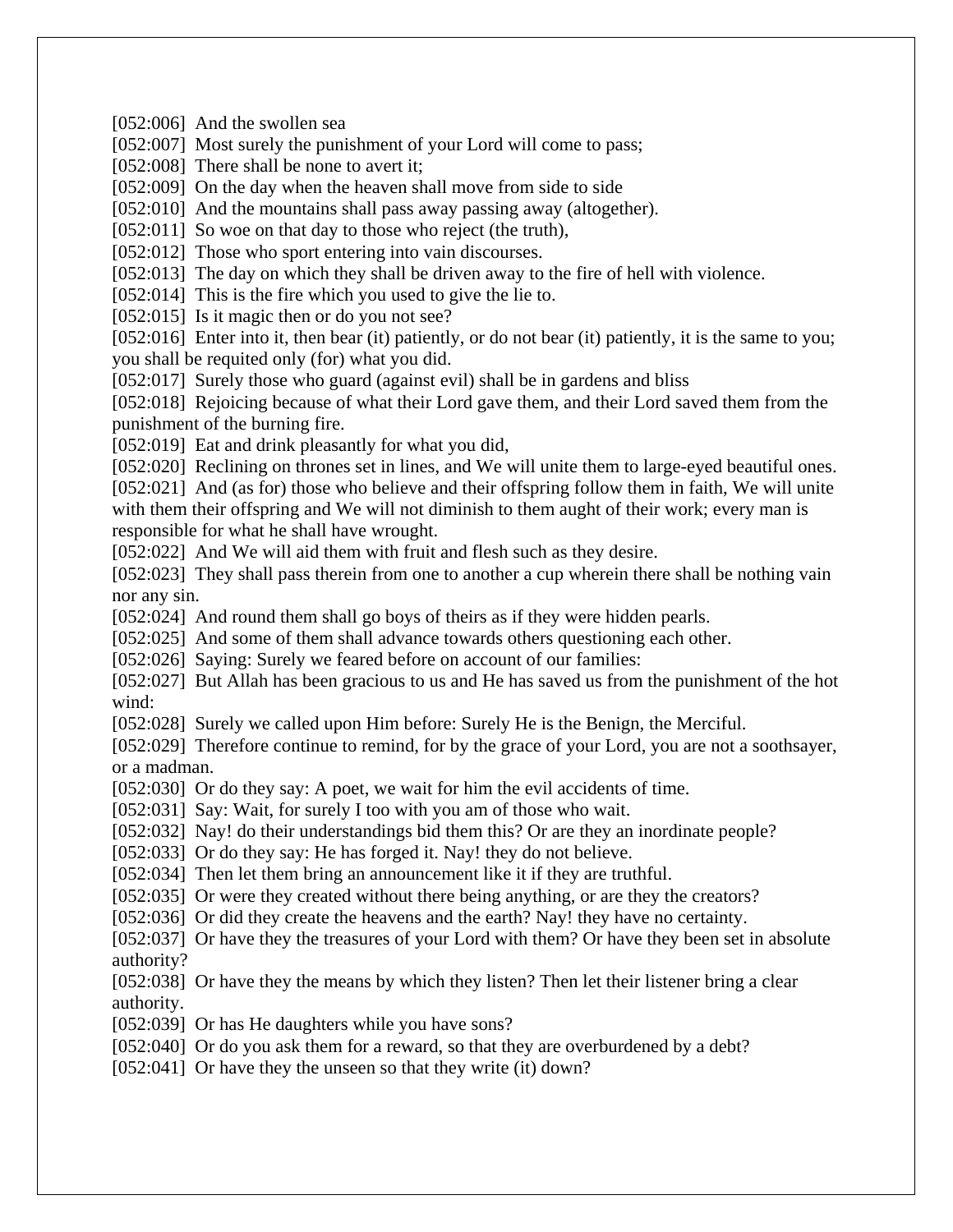[052:042] Or do they desire a war? But those who disbelieve shall be the vanquished ones in war.

[052:043] Or have they a god other than Allah? Glory be to Allah from what they set up (with Him).

[052:044] And if they should see a portion of the heaven coming down, they would say: Piled up clouds.

[052:045] Leave them then till they meet that day of theirs wherein they shall be made to swoon (with terror):

[052:046] The day on which their struggle shall not avail them aught, nor shall they be helped.

[052:047] And surely those who are unjust shall have a punishment besides that (in the world), but most of them do not know.

[052:048] And wait patiently for the judgment of your Lord, for surely you are before Our eyes, and sing the praise of your Lord when you rise;

[052:049] And in the night, give Him glory too, and at the setting of the stars.

[053:001] I swear by the star when it goes down.

[053:002] Your companion does not err, nor does he go astray;

[053:003] Nor does he speak out of desire.

[053:004] It is naught but revelation that is revealed,

[053:005] The Lord of Mighty Power has taught him,

[053:006] The Lord of Strength; so he attained completion,

[053:007] And he is in the highest part of the horizon.

[053:008] Then he drew near, then he bowed

[053:009] So he was the measure of two bows or closer still.

[053:010] And He revealed to His servant what He revealed.

[053:011] The heart was not untrue in (making him see) what he saw.

[053:012] What! do you then dispute with him as to what he saw?

[053:013] And certainly he saw him in another descent,

[053:014] At the farthest lote-tree:

[053:015] Near which is the garden, the place to be resorted to.

[053:016] When that which covers covered the lote-tree;

[053:017] The eye did not turn aside, nor did it exceed the limit.

[053:018] Certainly he saw of the greatest signs of his Lord.

[053:019] Have you then considered the Lat and the Uzza,

[053:020] And Manat, the third, the last?

[053:021] What! for you the males and for Him the females!

[053:022] This indeed is an unjust division!

[053:023] They are naught but names which you have named, you and your fathers; Allah has not sent for them any authority. They follow naught but conjecture and the low desires which (their) souls incline to; and certainly the guidance has come to them from their Lord.

[053:024] Or shall man have what he wishes?

[053:025] Nay! for Allah is the hereafter and the former (life).

[053:026] And how many an angel is there in the heavens whose intercession does not avail at all except after Allah has given permission to whom He pleases and chooses.

[053:027] Most surely they who do not believe in the hereafter name the angels with female names.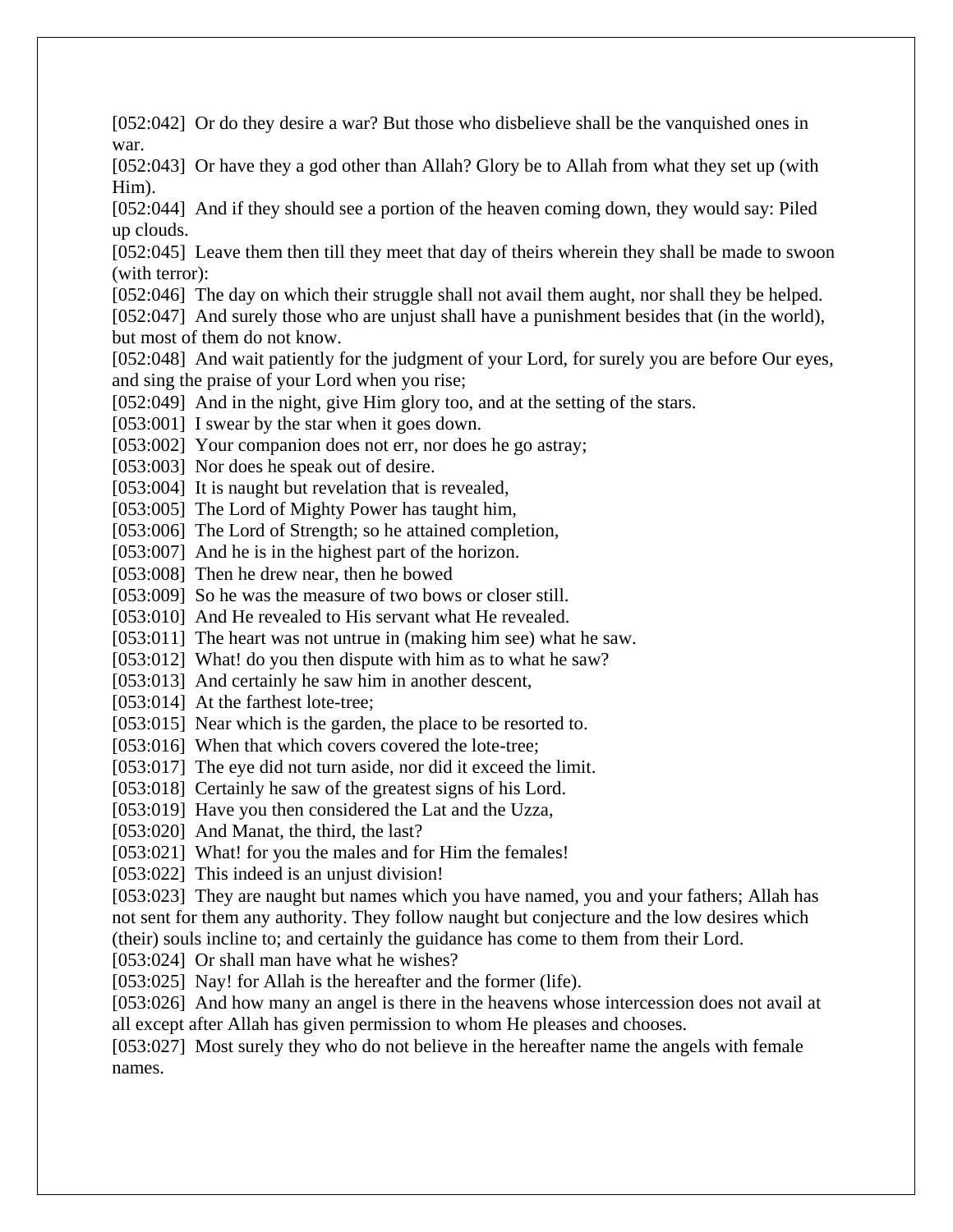[053:028] And they have no knowledge of it; they do not follow anything but conjecture, and surely conjecture does not avail against the truth at all.

[053:029] Therefore turn aside from him who turns his back upon Our reminder and does not desire anything but this world's life.

[053:030] That is their goal of knowledge; surely your Lord knows best him who goes astray from His path and He knows best him who follows the right direction.

[053:031] And Allah's is what is in the heavens and what is in the earth, that He may reward those who do evil according to what they do, and (that) He may reward those who do good with goodness.

[053:032] Those who keep aloof from the great sins and the indecencies but the passing idea; surely your Lord is liberal in forgiving. He knows you best when He brings you forth from the earth and when you are embryos in the wombs of your mothers; therefore do not attribute purity to your souls; He knows him best who guards (against evil).

[053:033] Have you then seen him who turns his back?

[053:034] And gives a little and (then) withholds.

[053:035] Has he the knowledge of the unseen so that he can see?

[053:036] Or, has he not been informed of what is in the scriptures of Musa?

[053:037] And (of) Ibrahim who fulfilled (the commandments):

[053:038] That no bearer of burden shall bear the burden of another-

[053:039] And that man shall have nothing but what he strives for-

[053:040] And that his striving shall soon be seen-

[053:041] Then shall he be rewarded for it with the fullest reward-

[053:042] And that to your Lord is the goal-

[053:043] And that He it is Who makes (men) laugh and makes (them) weep;

[053:044] And that He it is Who causes death and gives life-

[053:045] And that He created pairs, the male and the female

[053:046] From the small seed when it is adapted

[053:047] And that on Him is the bringing forth a second time;

[053:048] And that He it is Who enriches and gives to hold;

[053:049] And that He is the Lord of the Sirius;

[053:050] And that He did destroy the Ad of old

[053:051] And Samood, so He spared not

[053:052] And the people of Nuh before; surely they were most unjust and inordinate;

[053:053] And the overthrown cities did He overthrow,

[053:054] So there covered them that which covered.

[053:055] Which of your Lord's benefits will you then dispute about?

[053:056] This is a warner of the warners of old.

[053:057] The near event draws nigh.

[053:058] There shall be none besides Allah to remove it.

[053:059] Do you then wonder at this announcement?

[053:060] And will you laugh and not weep?

[053:061] While you are indulging in varieties.

[053:062] So make obeisance to Allah and serve (Him).

[054:001] The hour drew nigh and the moon did rend asunder.

[054:002] And if they see a miracle they turn aside and say: Transient magic.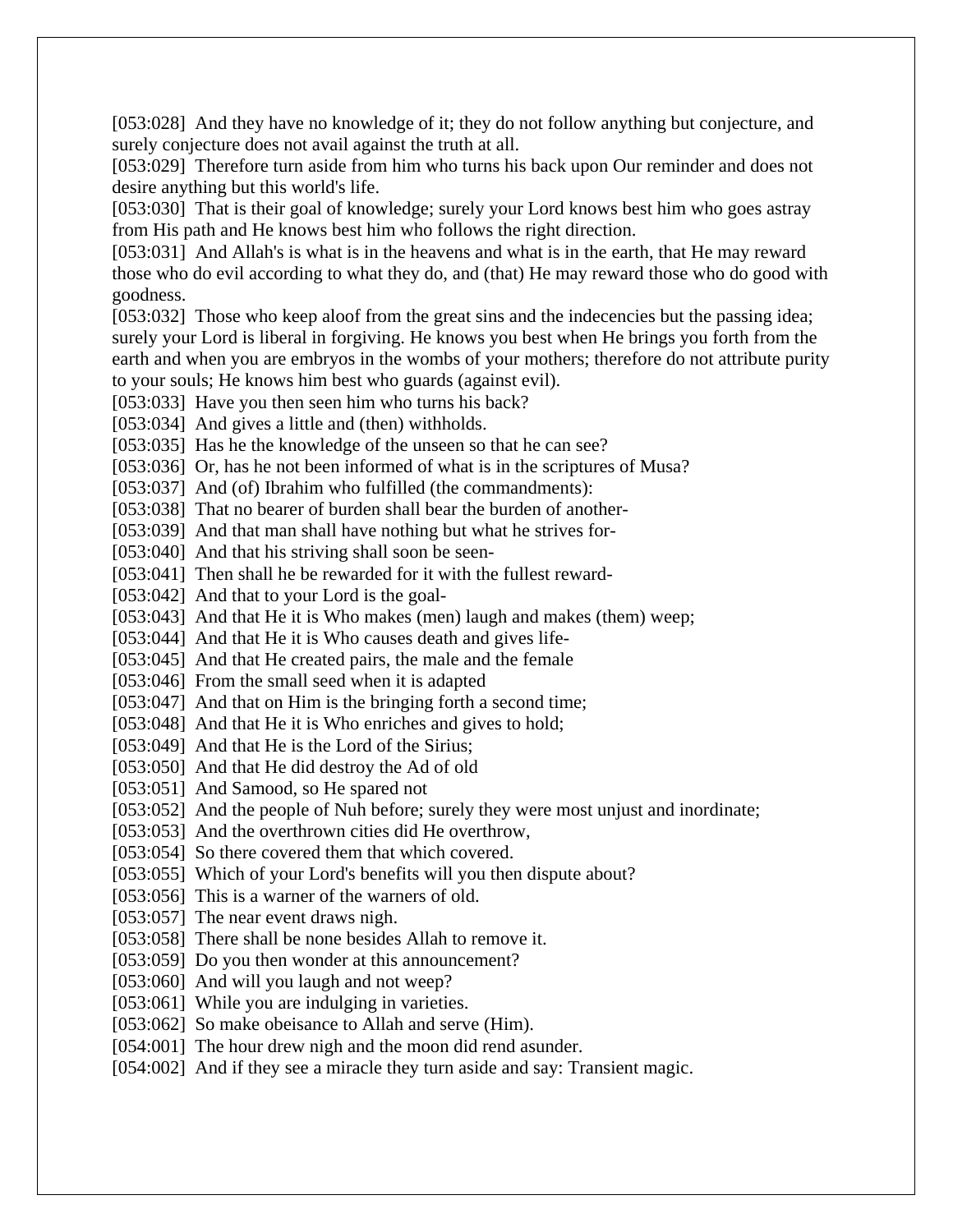[054:003] And they call (it) a lie, and follow their low desires; and every affair has its appointed term. [054:004] And certainly some narratives have come to them wherein is prevention -- [054:005] Consummate wisdom -- but warnings do not avail; [054:006] So turn (your) back on them (for) the day when the inviter shall invite them to a hard task, [054:007] Their eyes cast down, going forth from their graves as if they were scattered locusts, [054:008] Hastening to the inviter. The unbelievers shall say: This is a hard day. [054:009] Before them the people of Nuh rejected, so they rejected Our servant and called (him) mad, and he was driven away. [054:010] Therefore he called upon his Lord: I am overcome, come Thou then to help. [054:011] So We opened the gates of the cloud with water pouring [054:012] And We made water to flow forth in the land in springs, so the water gathered together according to a measure already ordained. [054:013] And We bore him on that which was made of planks and nails [054:014] Sailing, before Our eyes, a reward for him who was denied. [054:015] And certainly We left it as a sign, but is there anyone who [054:016] How (great) was then My punishment and My warning! [054:017] And certainly We have made the Quran easy for remembrance, but is there anyone who will mind? [054:018] Ad treated (the truth) as a lie, so how (great) was My punishment and My warning! [054:019] Surely We sent on them a tornado in a day of bitter ill-luck [054:020] Tearing men away as if they were the trunks of palm-trees torn up. [054:021] How (great) was then My punishment and My warning! [054:022] And certainly We have made the Quran easy for remembrance, but is there anyone who will mind? [054:023] Samood rejected the warning. [054:024] So they said: What! a single mortal from among us! Shall we follow him? Most surely we shall in that case be in sure error and distress: [054:025] Has the reminder been made to light upon him from among us? Nay! he is an insolent liar! [054:026] Tomorrow shall they know who is the liar, the insolent one. [054:027] Surely We are going to send the she-camel as a trial for them; therefore watch them and have patience. [054:028] And inform them that the water is shared between them; every share of the water shall be regulated. [054:029] But they called their companion, so he took (the sword) and slew (her). [054:030] How (great) was then My punishment and My warning! [054:031] Surely We sent upon them a single cry, so they were like the dry fragments of trees which the maker of an enclosure collects. [054:032] And certainly We have made the Quran easy for remembrance, but is there anyone who will mind? [054:033] The people of Lut treated the warning. as a lie.

[054:034] Surely We sent upon them a stonestorm, except Lut's followers; We saved them a little before daybreak,

[054:035] A favor from Us; thus do We reward him who gives thanks.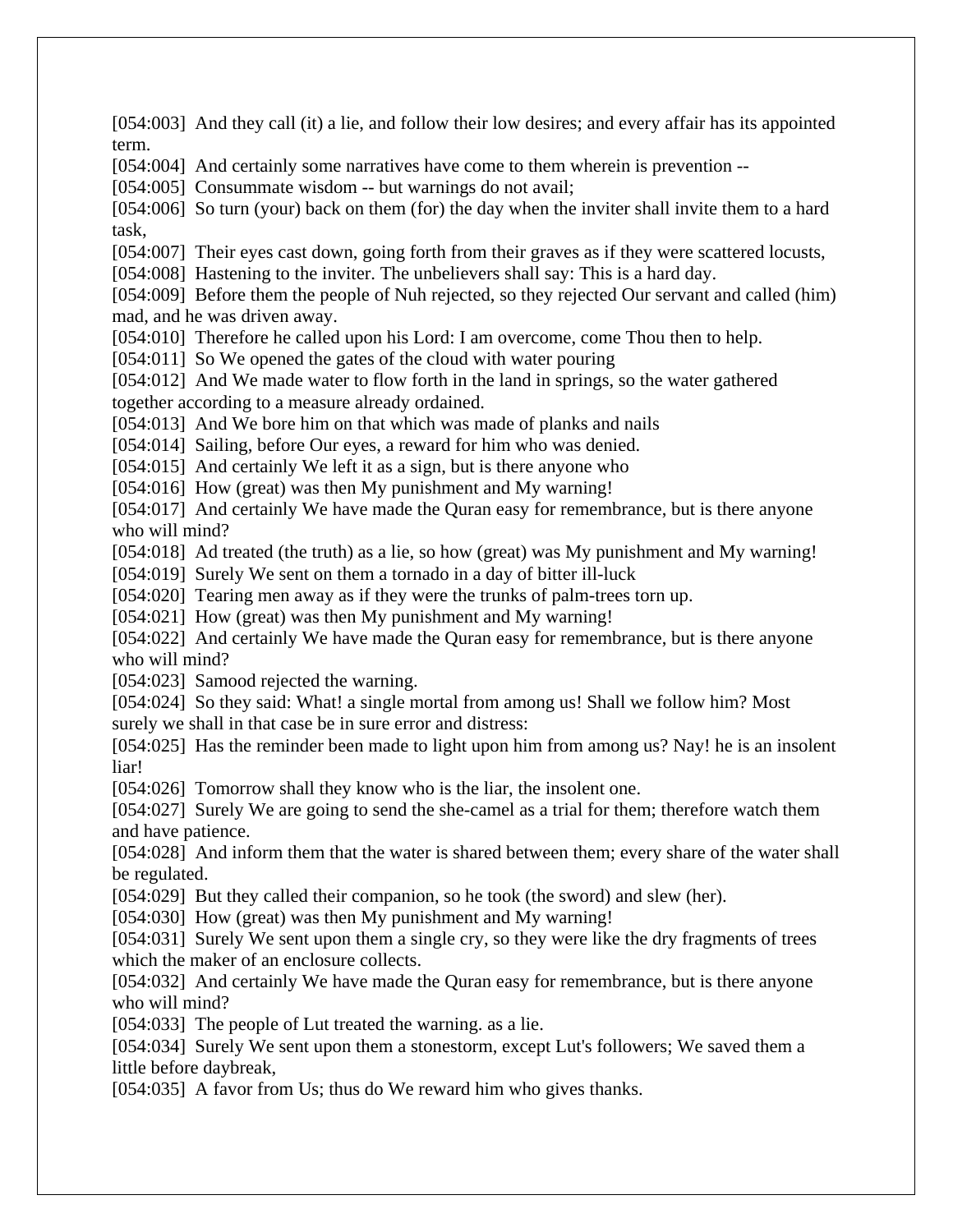[054:036] And certainly he warned them of Our violent seizure, but they obstinately disputed the warning. [054:037] And certainly they endeavored to turn him from his guests, but We blinded their eyes; so taste My chastisement and My warning. [054:038] And certainly a lasting chastisement overtook them in the morning. [054:039] So taste My chastisement and My warning. [054:040] And certainly We have made the Quran easy for remembrance, but is there anyone who will mind? [054:041] And certainly the warning came to Firon's people. [054:042] They rejected all Our communications, so We overtook them after the manner of a Mighty, Powerful One. [054:043] Are the unbelievers of yours better than these, or is there an exemption for you in the scriptures? [054:044] Or do they say: We are a host allied together to help each other? [054:045] Soon shall the hosts be routed, and they shall turn (their) backs. [054:046] Nay, the hour is their promised time, and the hour shall be most grievous and bitter. [054:047] Surely the guilty are in error and distress. [054:048] On the day when they shall be dragged upon their faces into the fire; taste the touch of hell. [054:049] Surely We have created everything according to a measure. [054:050] And Our command is but one, as the twinkling of an eye. [054:051] And certainly We have already destroyed the likes of you, but is there anyone who will mind? [054:052] And everything they have done is in the writings. [054:053] And everything small and great is written down. [054:054] Surely those who guard (against evil) shall be in gardens and rivers, [054:055] In the seat of honor with a most Powerful King. [055:001] The Beneficent God, [055:002] Taught the Quran. [055:003] He created man, [055:004] Taught him the mode of expression. [055:005] The sun and the moon follow a reckoning. [055:006] And the herbs and the trees do adore (Him). [055:007] And the heaven, He raised it high, and He made the balance [055:008] That you may not be inordinate in respect of the measure. [055:009] And keep up the balance with equity and do not make the measure deficient. [055:010] And the earth, He has set it for living creatures; [055:011] Therein is fruit and palms having sheathed clusters, [055:012] And the grain with (its) husk and fragrance. [055:013] Which then of the bounties of your Lord will you deny? [055:014] He created man from dry clay like earthen vessels, [055:015] And He created the jinn of a flame of fire. [055:016] Which then of the bounties of your Lord will you deny? [055:017] Lord of the East and Lord of the West. [055:018] Which then of the bounties of your Lord will you deny? [055:019] . He has made the two seas to flow freely (so that) they meet together: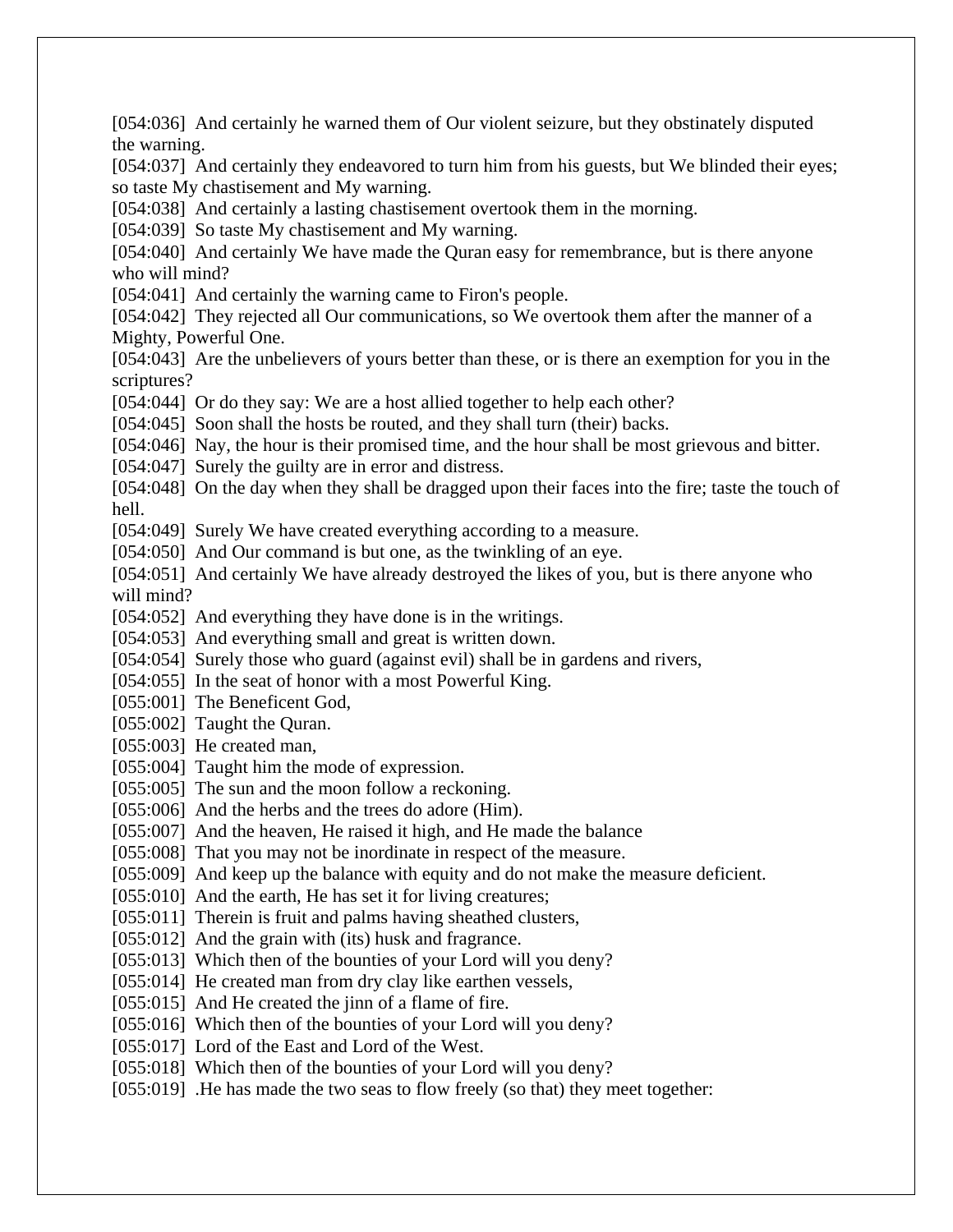[055:020] Between them is a barrier which they cannot pass.

[055:021] Which then of the bounties of your Lord will you deny?

[055:022] There come forth from them pearls, both large and small.

[055:023] Which then of the bounties of your Lord will you deny?

[055:024] And His are the ships reared aloft in the sea like mountains.

[055:025] Which then of the bounties of your Lord will you deny?

[055:026] Everyone on it must pass away.

[055:027] And there will endure for ever the person of your Lord, the Lord of glory and honor.

[055:028] Which then of the bounties of your Lord will you deny?

[055:029] All those who are in the heavens and the earth ask of Him; every moment He is in a state (of glory).

[055:030] Which then of the bounties of your Lord will you deny?

[055:031] Soon will We apply Ourselves to you, O you two armies.

[055:032] Which then of the bounties of your Lord will you deny?

[055:033] O assembly of the jinn and the men! If you are able to pass through the regions of the heavens and the earth, then pass through; you cannot pass through but with authority.

[055:034] Which then of the bounties of your Lord will you deny?

[055:035] The flames of fire and smoke will be sent on you two, then you will not be able to defend yourselves.

[055:036] Which then of the bounties of your Lord will you deny?

[055:037] And when the heaven is rent asunder, and then becomes red like red hide.

[055:038] Which then of the bounties of your Lord will you deny?

[055:039] So on that day neither man nor jinni shall be asked about his sin.

[055:040] Which then of the bounties of your Lord will you deny?

[055:041] The guilty shall be recognized by their marks, so they shall be seized by the forelocks and the feet.

[055:042] Which then of the bounties of your Lord will you deny?

[055:043] This is the hell which the guilty called a lie.

[055:044] Round about shall they go between it and hot, boiling water.

[055:045] Which then of the bounties of your Lord will you deny?

[055:046] And for him who fears to stand before his Lord are two gardens.

[055:047] Which then of the bounties of your Lord will you deny?

[055:048] Having in them various kinds.

[055:049] Which then of the bounties of your Lord will you deny?

[055:050] In both of them are two fountains flowing.

[055:051] Which then of the bounties of your Lord will you deny?

[055:052] In both of them are two pairs of every fruit.

[055:053] Which then of the bounties of your Lord will you deny?

[055:054] Reclining on beds, the inner coverings of which are of silk brocade; and the fruits of the two gardens shall be within reach.

[055:055] Which then of the bounties of your Lord will you deny?

[055:056] In them shall be those who restrained their eyes; before them neither man nor jinni shall have touched them.

[055:057] Which then of the bounties of your Lord will you deny?

[055:058] As though they were rubies and pearls.

[055:059] Which then of the bounties of your Lord will you deny?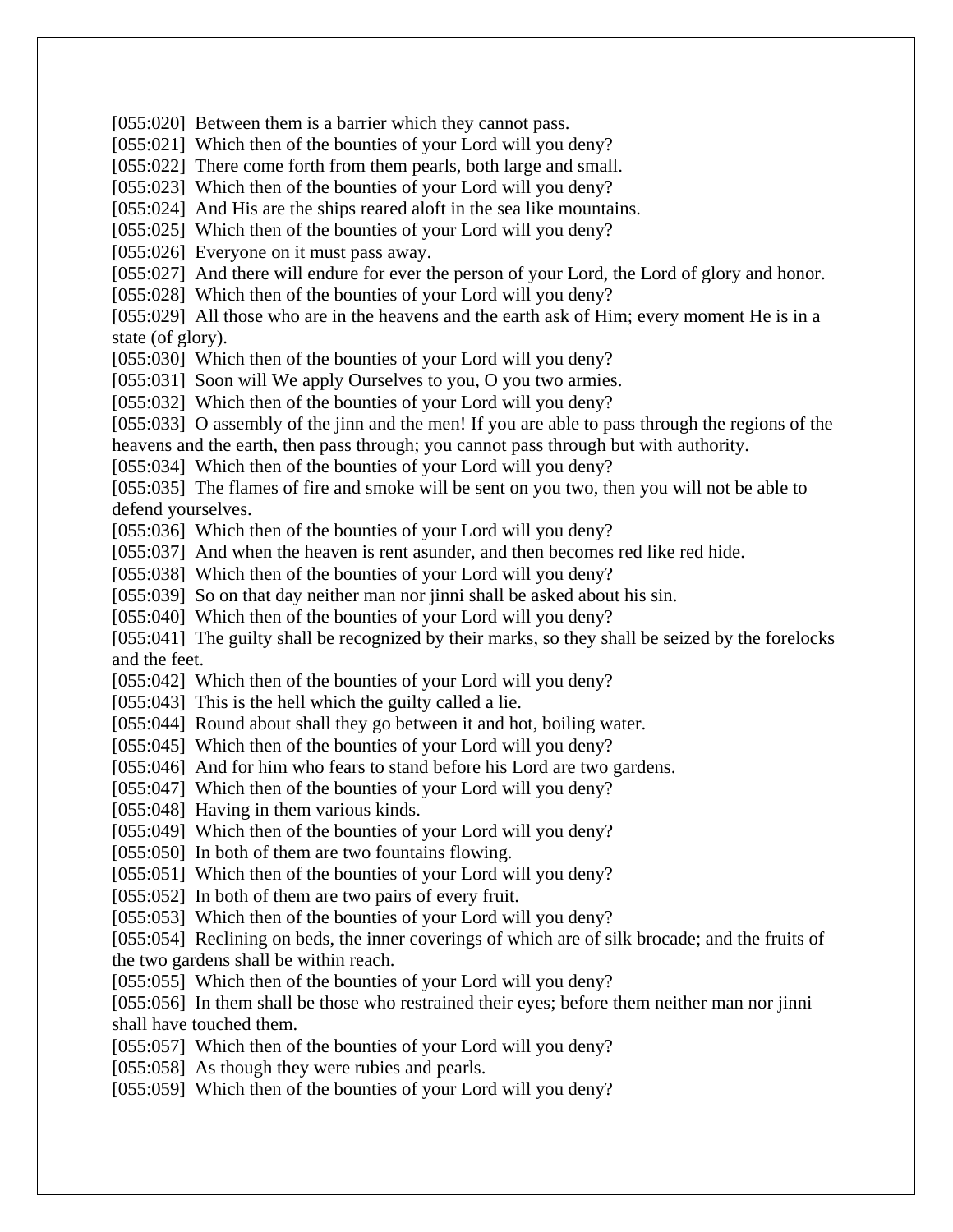[055:060] Is the reward of goodness aught but goodness? [055:061] Which then of the bounties of your Lord will you deny? [055:062] And besides these two are two (other) gardens: [055:063] Which then of the bounties of your Lord will you deny? [055:064] Both inclining to blackness. [055:065] Which then of the bounties of your Lord will you deny? [055:066] In both of them are two springs gushing forth. [055:067] Which then of the bounties of your Lord will you deny? [055:068] In both are fruits and palms and pomegranates. [055:069] Which then of the bounties of your Lord will you deny? [055:070] In them are goodly things, beautiful ones. [055:071] Which then of the bounties of your Lord will you deny? [055:072] Pure ones confined to the pavilions. [055:073] Which then of the bounties of your Lord will you deny? [055:074] Man has not touched them before them nor jinni. [055:075] Which then of the bounties of your Lord will you deny? [055:076] Reclining on green cushions and beautiful carpets. [055:077] Which then of the bounties of your Lord will you deny? [055:078] Blessed be the name of your Lord, the Lord of Glory and Honor! [056:001] When the great event comes to pass, [056:002] There is no belying its coming to pass --[056:003] Abasing (one party), exalting (the other), [056:004] When the earth shall be shaken with a (severe) shaking, [056:005] And the mountains shall be made to crumble with (an awful) crumbling, [056:006] So that they shall be as scattered dust. [056:007] And you shall be three sorts. [056:008] Then (as to) the companions of the right hand; how happy are the companions of the right hand! [056:009] And (as to) the companions of the left hand; how wretched are the companions of the left hand! [056:010] And the foremost are the foremost, [056:011] These are they who are drawn nigh (to Allah), [056:012] In the gardens of bliss. [056:013] A numerous company from among the first, [056:014] And a few from among the latter. [056:015] On thrones decorated, [056:016] Reclining on them, facing one another. [056:017] Round about them shall go youths never altering in age, [056:018] With goblets and ewers and a cup of pure drink; [056:019] They shall not be affected with headache thereby, nor shall they get exhausted, [056:020] And fruits such as they choose, [056:021] And the flesh of fowl such as they desire. [056:022] And pure, beautiful ones, [056:023] The like of the hidden pearls: [056:024] A reward for what they used to do. [056:025] They shall not hear therein vain or sinful discourse,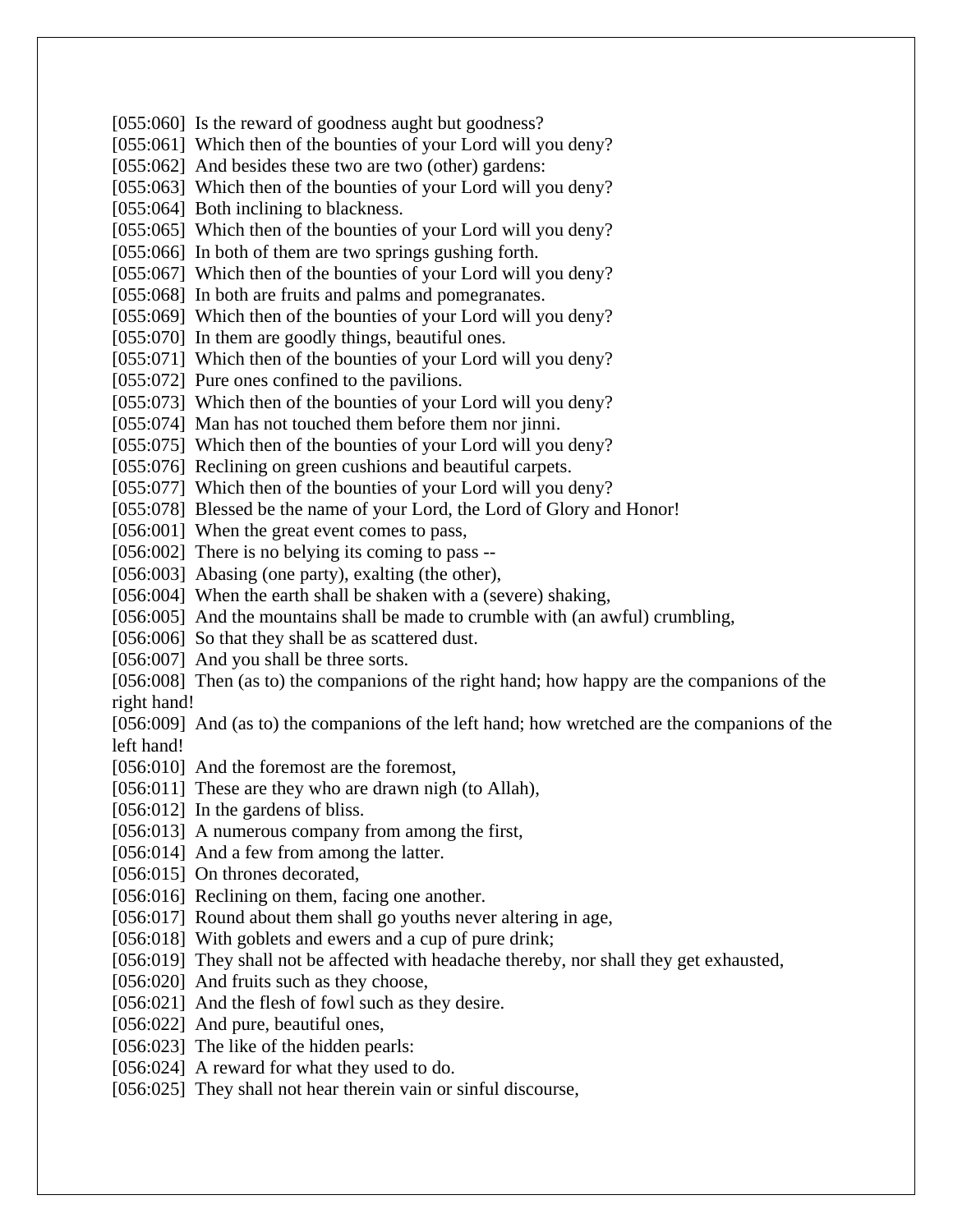[056:026] Except the word peace, peace.

[056:027] And the companions of the right hand; how happy are the companions of the right hand!

[056:028] Amid thornless lote-trees,

[056:029] And banana-trees (with fruits), one above another.

[056:030] And extended shade,

[056:031] And water flowing constantly,

[056:032] And abundant fruit,

[056:033] Neither intercepted nor forbidden,

[056:034] And exalted thrones.

[056:035] Surely We have made them to grow into a (new) growth,

[056:036] Then We have made them virgins,

[056:037] Loving, equals in age,

[056:038] For the sake of the companions of the right hand.

[056:039] A numerous company from among the first,

[056:040] And a numerous company from among the last.

[056:041] And those of the left hand, how wretched are those of the left hand!

[056:042] In hot wind and boiling water,

[056:043] And the shade of black smoke,

[056:044] Neither cool nor honorable.

[056:045] Surely they were before that made to live in ease and plenty.

[056:046] And they persisted in the great violation.

[056:047] And they used to say: What! when we die and have become dust and bones, shall we then indeed be raised?

[056:048] Or our fathers of yore?

[056:049] Say: The first and the last,

[056:050] Shall most surely be gathered together for the appointed hour of a known day.

[056:051] Then shall you, O you who err and call it a lie!

[056:052] Most surely eat of a tree of Zaqqoom,

[056:053] And fill (your) bellies with it;

[056:054] Then drink over it of boiling water;

[056:055] And drink as drinks the thirsty camel.

[056:056] This is their entertainment on the day of requital.

[056:057] We have created you, why do you not then assent?

[056:058] Have you considered the seed?

[056:059] Is it you that create it or are We the creators?

[056:060] We have ordained death among you and We are not to be overcome,

[056:061] In order that We may bring in your place the likes of you and make you grow into what you know not.

[056:062] And certainly you know the first growth, why do you not then mind?

[056:063] Have you considered what you sow?

[056:064] Is it you that cause it to grow, or are We the causers of growth?

[056:065] If We pleased, We should have certainly made it broken down into pieces, then would you begin to lament:

[056:066] Surely we are burdened with debt:

[056:067] Nay! we are deprived.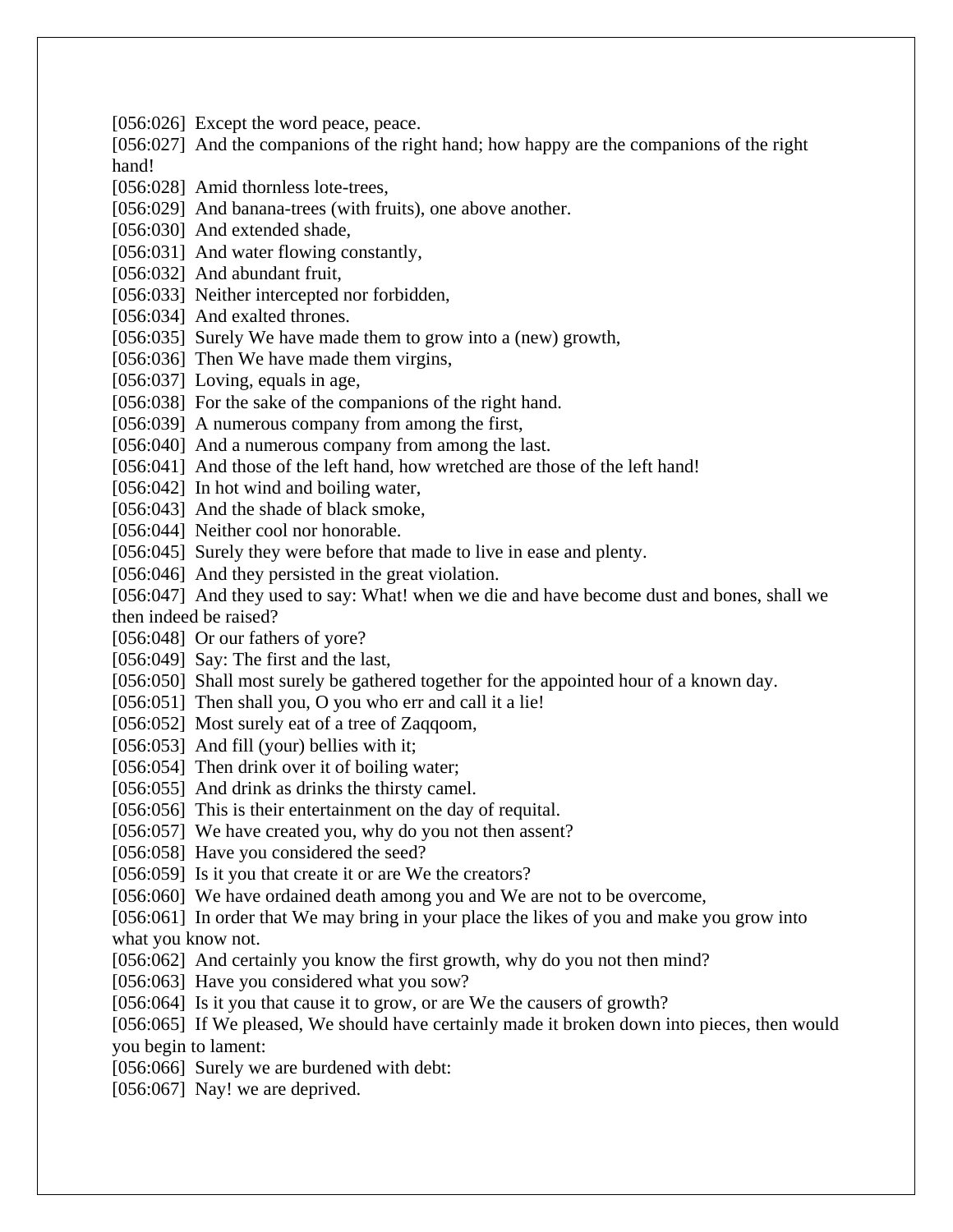[056:068] Have you considered the water which you drink? [056:069] Is it you that send it down from the clouds, or are We the senders? [056:070] If We pleased, We would have made it salty; why do you not then give thanks? [056:071] Have you considered the fire which you strike? [056:072] Is it you that produce the trees for it, or are We the producers? [056:073] We have made it a reminder and an advantage for the wayfarers of the desert. [056:074] Therefore glorify the name of your Lord, the Great. [056:075] But nay! I swear by the falling of stars; [056:076] And most surely it is a very great oath if you only knew; [056:077] Most surely it is an honored Quran, [056:078] In a book that is protected [056:079] None shall touch it save the purified ones. [056:080] A revelation by the Lord of the worlds. [056:081] Do you then hold this announcement in contempt? [056:082] And to give (it) the lie you make your means of subsistence. [056:083] Why is it not then that when it (soul) comes up to the throat, [056:084] And you at that time look on --[056:085] And We are nearer to it than you, but you do not see --[056:086] Then why is it not -- if you are not held under authority --[056:087] That you send it (not) back -- if you are truthful? [056:088] Then if he is one of those drawn nigh (to Allah), [056:089] Then happiness and bounty and a garden of bliss. [056:090] And if he is one of those on the right hand, [056:091] Then peace to you from those on the right hand. [056:092] And if he is one of the rejecters, the erring ones, [056:093] He shall have an entertainment of boiling water, [056:094] And burning in hell. [056:095] Most surely this is a certain truth. [056:096] Therefore glorify the name of your Lord, the Great. [057:001] Whatever is in the heavens and the earth declares the glory of Allah, and He is the Mighty, the Wise. [057:002] His is the kingdom of the heavens and the earth; He gives life and causes death; and He has power over all things.

[057:003] He is the First and the Last and the Ascendant (over all) and the Knower of hidden things, and He is Cognizant of all things.

[057:004] He it is who created the heavens and the earth in six periods, and He is firm in power; He knows that which goes deep down into the earth and that which comes forth out of it, and that which comes down from the heaven and that which goes up into it, and He is with you wherever you are; and Allah sees what you do.

[057:005] His is the kingdom of the heavens and the earth; and to Allah are (all) affairs returned. [057:006] He causes the night to enter in upon the day, and causes the day to enter in upon the night, and He is Cognizant of what is in the hearts.

[057:007] Believe in Allah and His Apostle, and spend out of what He has made you to be successors of; for those of you who believe and spend shall have a great reward.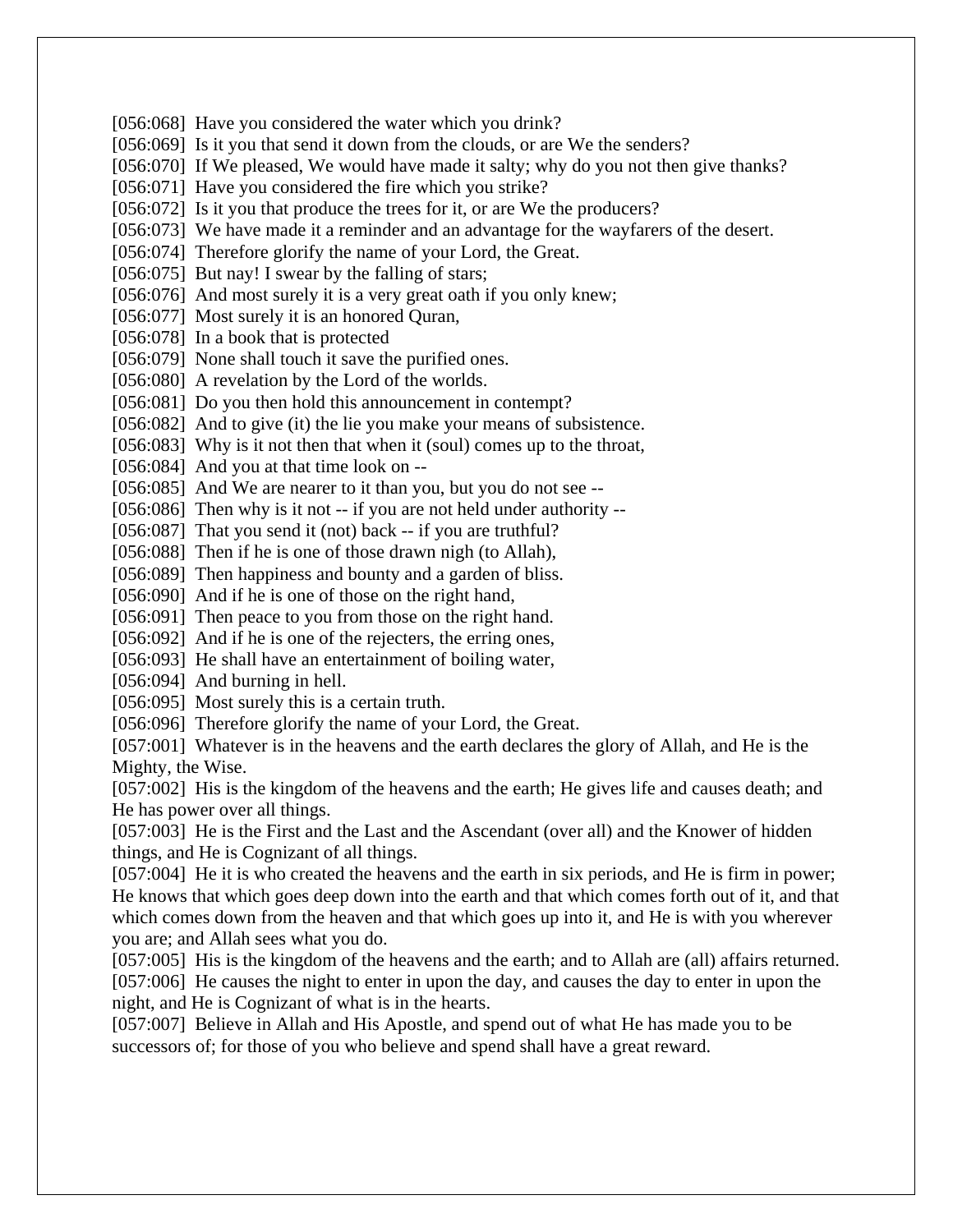[057:008] And what reason have you that you should not believe in Allah? And the Apostle calls on you that you may believe in your Lord, and indeed He has made a covenant with you if you are believers.

[057:009] He it is who sends down clear communications upon His servant, that he may bring you forth from utter darkness into light; and most surely Allah is Kind, Merciful to you.

[057:010] And what reason have you that you should not spend in Allah's way? And Allah's is the inheritance of the heavens and the earth, not alike among you are those who spent before the victory and fought (and those who did not): they are more exalted in rank than those who spent and fought afterwards; and Allah has promised good to all; and Allah is Aware of what you do. [057:011] Who is there that will offer to Allah a good gift so He will double it for him, and he shall have an excellent reward.

[057:012] On that day you will see the faithful men and the faithful women -- their light running before them and on their right hand -- good news for you today: gardens beneath which rivers flow, to abide therein, that is the grand achievement.

[057:013] On the day when the hypocritical men and the hypocritical women will say to those who believe: Wait for us, that we may have light from your light; it shall be said: Turn back and seek a light. Then separation would be brought about between them, with a wall having a door in it; (as for) the inside of it, there shall be mercy in it, and (as for) the outside of it, before it there shall be punishment.

[057:014] They will cry out to them: Were we not with you? They shall say: Yea! but you caused yourselves to fall into temptation, and you waited and doubted, and vain desires deceived you till the threatened punishment of Allah came, while the arch-deceiver deceived you about Allah.

[057:015] So today ransom shall not be accepted from you nor from those who disbelieved; your abode is the fire; it is your friend and evil is the resort.

[057:016] Has not the time yet come for those who believe that their hearts should be humble for the remembrance of Allah and what has come down of the truth? And ~that) they should not be like those who were given the Book before, but the time became prolonged to them, so their hearts hardened, and most of them are transgressors.

[057:017] Know that Allah gives life to the earth after its death; indeed, We have made the communications clear to you that you may understand.

[057:018] Surely (as for) the charitable men and the charitable women and (those who) set apart for Allah a goodly portion, it shall be doubled for them and they shall have a noble reward.

[057:019] And (as for) those who believe in Allah and His apostles, these it is that are the truthful and the faithful ones in the sight of their Lord: they shall have their reward and their light, and (as for) those who disbelieve and reject Our communications, these are the inmates of the hell.

[057:020] Know that this world's life is only sport and play and gaiety and boasting among yourselves, and a vying in the multiplication of wealth and children, like the rain, whose causing the vegetation to grow, pleases the husbandmen, then it withers away so that you will see it become yellow, then it becomes dried up and broken down; and in the hereafter is a severe chastisement and (also) forgiveness from Allah and (His) pleasure; and this world's life is naught but means of deception.

[057:021] Hasten to forgiveness from your Lord and to a garden the extensiveness of which is as the extensiveness of the heaven and the earth; it is prepared for those who believe in Allah and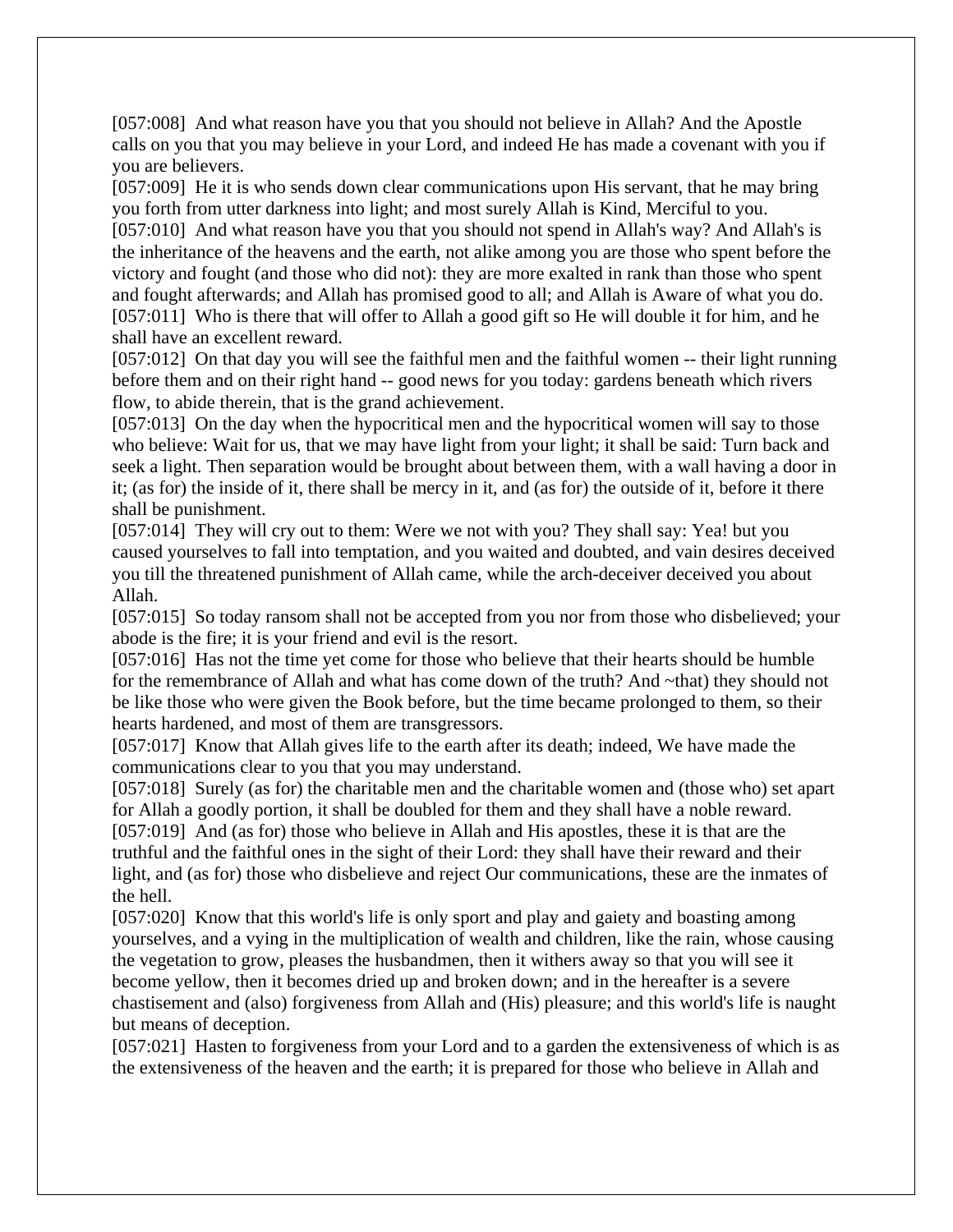His apostles; that is the grace of Allah: He gives it to whom He pleases, and Allah is the Lord of mighty grace.

[057:022] No evil befalls on the earth nor in your own souls, but it is in a book before We bring it into existence; surely that is easy to Allah:

[057:023] So that you may not grieve for what has escaped you, nor be exultant at what He has given you; and Allah does not love any arrogant boaster:

[057:024] Those who are niggardly and enjoin niggardliness on men; and whoever turns back, then surely Allah is He Who is the Self sufficient, the Praised.

[057:025] Certainly We sent Our apostles with clear arguments, and sent down with them the Book and the balance that men may conduct themselves with equity; and We have made the iron, wherein is great violence and advantages to men, and that Allah may know who helps Him and His apostles in the secret; surely Allah is Strong, Mighty.

[057:026] And certainly We sent Nuh and Ibrahim and We gave to their offspring the (gift of) prophecy and the Book; so there are among them those who go aright, and most of them are transgressors.

[057:027] Then We made Our apostles to follow in their footsteps, and We sent Isa son of Marium afterwards, and We gave him the Injeel, and We put in the hearts of those who followed him kindness and mercy; and (as for) monkery, they innovated it -- We did not prescribe it to them -- only to seek Allah's pleasure, but they did not observe it with its due observance; so We gave to those of them who believed their reward, and most of them are transgressors.

[057:028] O you who believe! be careful of (your duty to) Allah and believe in His Apostle: He will give you two portions of His mercy, and make for you a light with which you will walk, and forgive you, and Allah is Forgiving, Merciful;

[057:029] So that the followers of the Book may know that they do not control aught of the grace of Allah, and that grace is in Allah's hand, He gives it to whom He pleases; and Allah is the Lord of mighty grace.

[058:001] Allah indeed knows the plea of her who pleads with you about her husband and complains to Allah, and Allah knows the contentions of both of you; surely Allah is Hearing, Seeing.

[058:002] (As for) those of you who put away their wives by likening their backs to the backs of their mothers, they are not their mothers; their mothers are no others than those who gave them birth; and most surely they utter a hateful word and a falsehood and most surely Allah is Pardoning, Forgiving.

[058:003] And (as for) those who put away their wives by likening their backs to the backs of their mothers then would recall what they said, they should free a captive before they touch each other; to that you are admonished (to conform); and Allah is Aware of what you do.

[058:004] But whoever has not the means, let him fast for two months successively before they touch each other; then as for him who is not able, let him feed sixty needy ones; that is in order that you may have faith in Allah and His Apostle, and these are Allah's limits, and the unbelievers shall have a painful punishment.

[058:005] Surely those who act in opposition to Allah and His Apostle shall be laid down prostrate as those before them were laid down prostrate; and indeed We have revealed clear communications, and the unbelievers shall have an abasing chastisement.

[058:006] On the day when Allah will raise them up all together, then inform them of what they did: Allah has recorded it while they have forgotten it; and Allah is a witness of all things.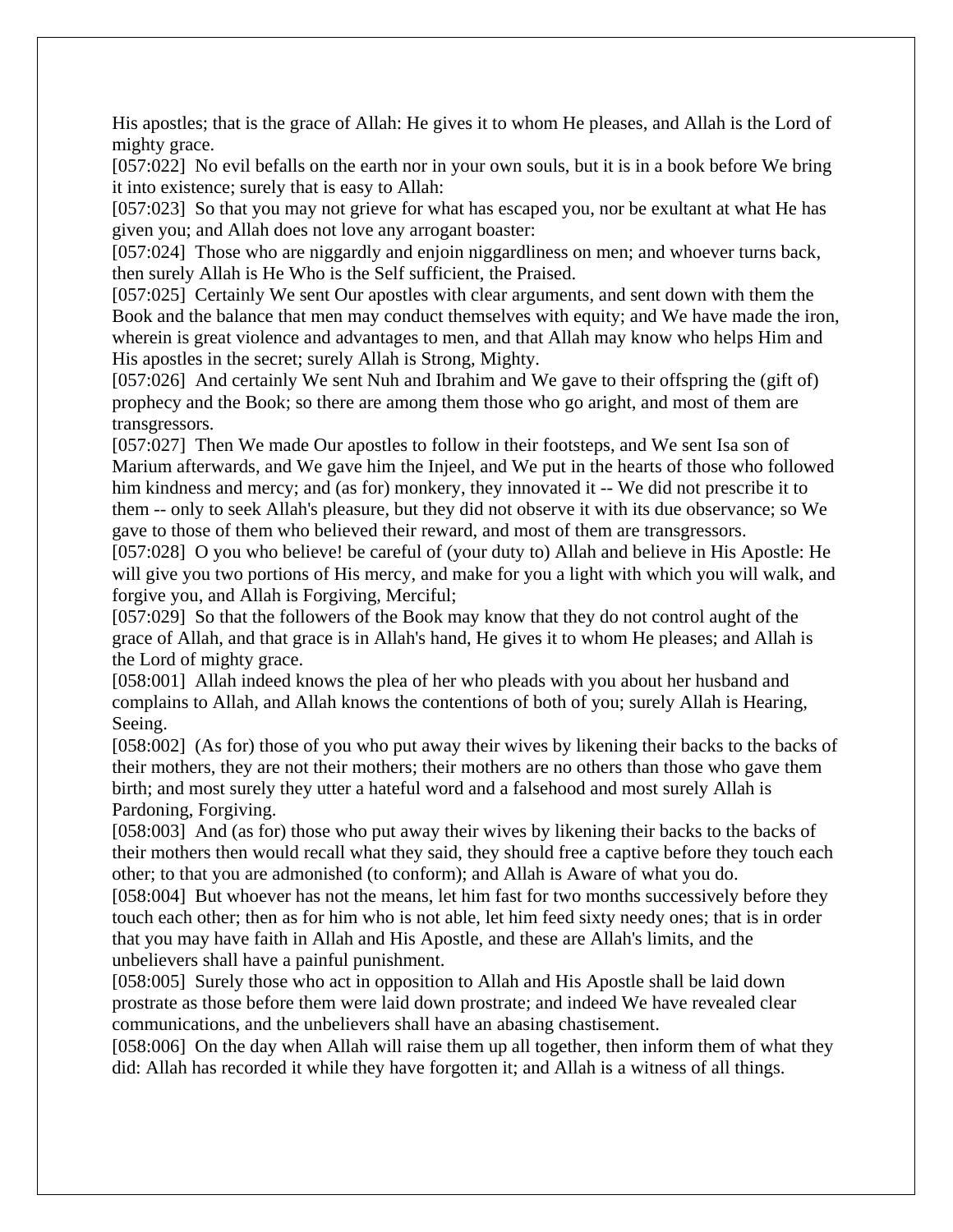[058:007] Do you not see that Allah knows whatever is in the heavens and whatever is in the earth? Nowhere is there a secret counsel between three persons but He is the fourth of them, nor (between) five but He is the sixth of them, nor less than that nor more but He is with them wheresoever they are; then He will inform them of what they did on the day of resurrection: surely Allah is Cognizant of all things.

[058:008] Have you not seen those who are forbidden secret counsels, then they return to what they are forbidden, and they hold secret counsels for sin and revolt and disobedience to the Apostle, and when they come to you they greet you with a greeting with which Allah does not greet you, and they say in themselves: Why does not Allah punish us for what we say? Hell is enough for them; they shall enter it, and evil is the resort.

[058:009] O you who believe! when you confer together in private, do not give to each other counsel of sin and revolt and disobedience to the Apostle, and give to each other counsel of goodness and guarding (against evil); and be careful of (your duty to) Allah, to Whom you shall be gathered together.

[058:010] Secret counsels are only (the work) of the Shaitan that he may cause to grieve those who believe, and he cannot hurt them in the least except with Allah's permission, and on Allah let the believers rely.

[058:011] O you who believe! when it is said to you, Make room in (your) assemblies, then make ample room, Allah will give you ample, and when it is said: Rise up, then rise up. Allah will exalt those of you who believe, and those who are given knowledge, in high degrees; and Allah is Aware of what you do.

[058:012] O you who believe! when you consult the Apostle, then offer something in charity before your consultation; that is better for you and purer; but if you do not find, then surely Allah is Forgiving, Merciful.

[058:013] Do you fear that you will not (be able to) give in charity before your consultation? So when you do not do it and Allah has turned to you (mercifully), then keep up prayer and pay the poor-rate and obey Allah and His Apostle; and Allah is Aware of what you do.

[058:014] Have you not seen those who befriend a people with whom Allah is wroth? They are neither of you nor of them, and they swear falsely while they know.

[058:015] Allah has prepared for them a severe punishment; surely what they do is evil.

[058:016] They make their oaths to serve as a cover so they turn away from Allah's way; therefore they shall have an abasing chastisement.

[058:017] Neither their wealth nor their children shall avail them aught against Allah; they are the inmates of the fire, therein they shall abide.

[058:018] On the day that Allah will raise them up all, then they will swear to Him as they swear to you, and they think that they have something; now surely they are the liars.

[058:019] The Shaitan has gained the mastery over them, so he has made them forget the remembrance of Allah; they are the Shaitan's party; now surely the Shaitan's party are the losers. [058:020] Surely (as for) those who are in opposition to Allah and His Apostle; they shall be among the most abased.

[058:021] Allah has written down: I will most certainly prevail, I and My apostles; surely Allah is Strong, Mighty.

[058:022] You shall not find a people who believe in Allah and the latter day befriending those who act in opposition to Allah and His Apostle, even though they were their (own) fathers, or their sons, or their brothers, or their kinsfolk; these are they into whose hearts He has impressed faith, and whom He has strengthened with an inspiration from Him: and He will cause them to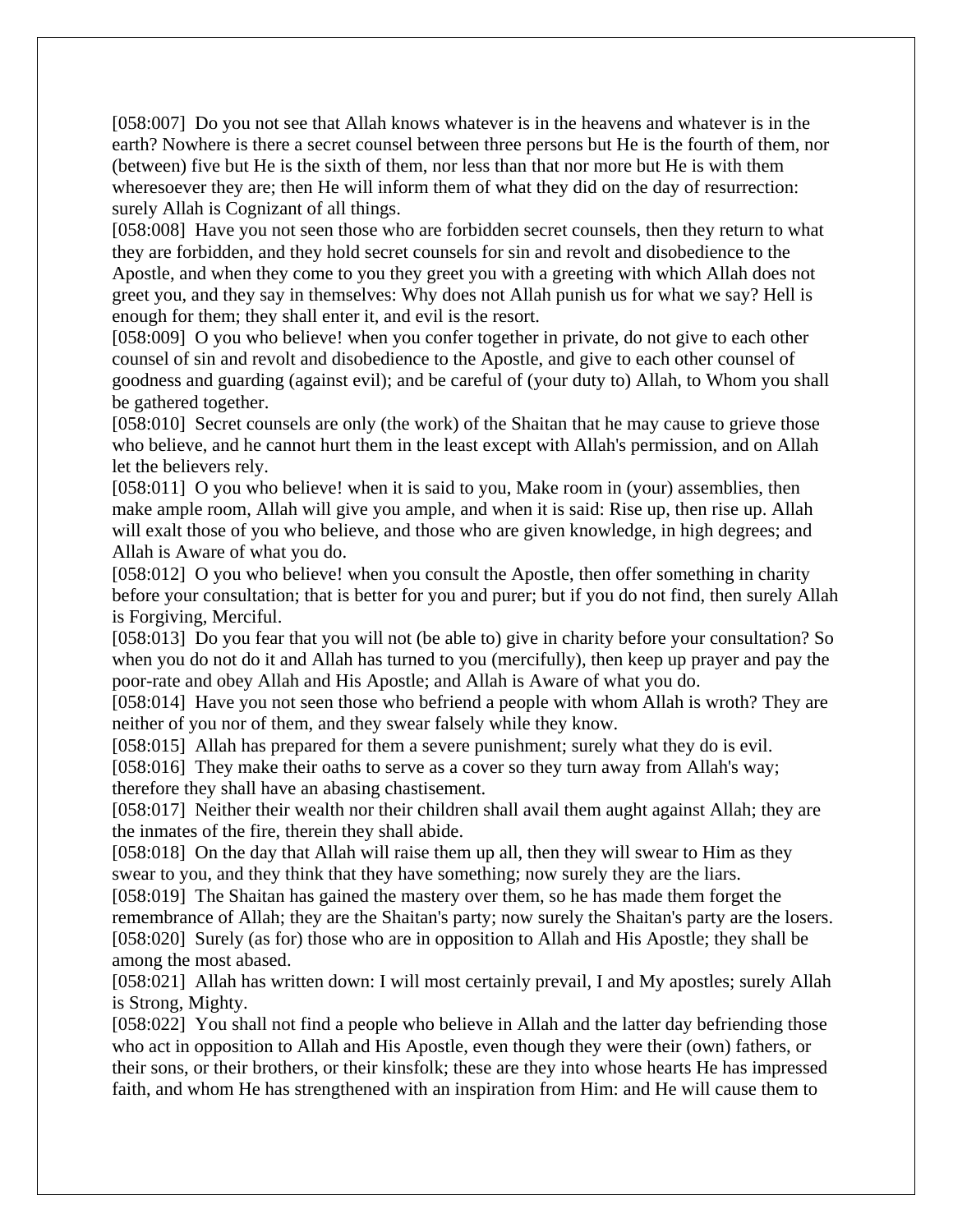enter gardens beneath which rivers flow, abiding therein; Allah is well-pleased with them and they are well-pleased with Him these are Allah's party: now surely the party of Allah are the successful ones.

[059:001] Whatever is in the heavens and whatever is in the earth declares the glory of Allah, and He is the Mighty, the Wise.

[059:002] He it is Who caused those who disbelieved of the followers of the Book to go forth from their homes at the first banishment you did not think that they would go forth, while they were certain that their fortresses would defend them against Allah; but Allah came to them whence they did not expect, and cast terror into their hearts; they demolished their houses with their own hands and the hands of the believers; therefore take a lesson, O you who have eyes! [059:003] And had it not been that Allah had decreed for them the exile, He would certainly have punished them in this world, and in the hereafter they shall have chastisement of the fire. [059:004] That is because they acted in opposition to Allah and His Apostle, and whoever acts in opposition to Allah, then surely Allah is severe in retributing (evil).

[059:005] Whatever palm-tree you cut down or leave standing upon its roots, It is by Allah's command, and that He may abase the transgressors.

[059:006] And whatever Allah restored to His Apostle from them you did not press forward against it any horse or a riding camel but Allah gives authority to His apostles against whom He pleases, and Allah has power over all things.

[059:007] Whatever Allah has restored to His Apostle from the people of the towns, it is for Allah and for the Apostle, and for the near of kin and the orphans and the needy and the wayfarer, so that it may not be a thing taken by turns among the rich of you, and whatever the Apostle gives you, accept it, and from whatever he forbids you, keep back, and be careful of (your duty to) Allah; surely Allah is severe in retributing (evil):

[059:008] (It is) for the poor who fled their homes and their possessions, seeking grace of Allah and (His) pleasure, and assisting Allah and His Apostle: these it is that are the truthful.

[059:009] And those who made their abode in the city and in the faith before them love those who have fled to them, and do not find in their hearts a need of what they are given, and prefer (them) before themselves though poverty may afflict them, and whoever is preserved from the niggardliness of his soul, these it is that are the successful ones.

[059:010] And those who come after them say: Our Lord! forgive us and those of our brethren who had precedence of us in faith, and do not allow any spite to remain in our hearts towards those who believe, our Lord! surely Thou art Kind, Merciful.

[059:011] Have you not seen those who have become hypocrites? They say to those of their brethren who disbelieve from among the followers of the Book: If you are driven forth, we shall certainly go forth with you, and we will never obey any one concerning you, and if you are fought against, we will certainly help you, and Allah bears witness that they are most surely liars. [059:012] Certainly if these are driven forth, they will not go forth with them, and if they are fought against, they will not help them, and even if they help-them, they will certainly turn (their) backs, then they shall not be helped.

[059:013] You are certainly greater in being feared in their hearts than Allah; that is because they are a people who do not understand

[059:014] They will not fight against you in a body save in fortified towns or from behind walls; their fighting between them is severe, you may think them as one body, and their hearts are disunited; that is because they are a people who have no sense.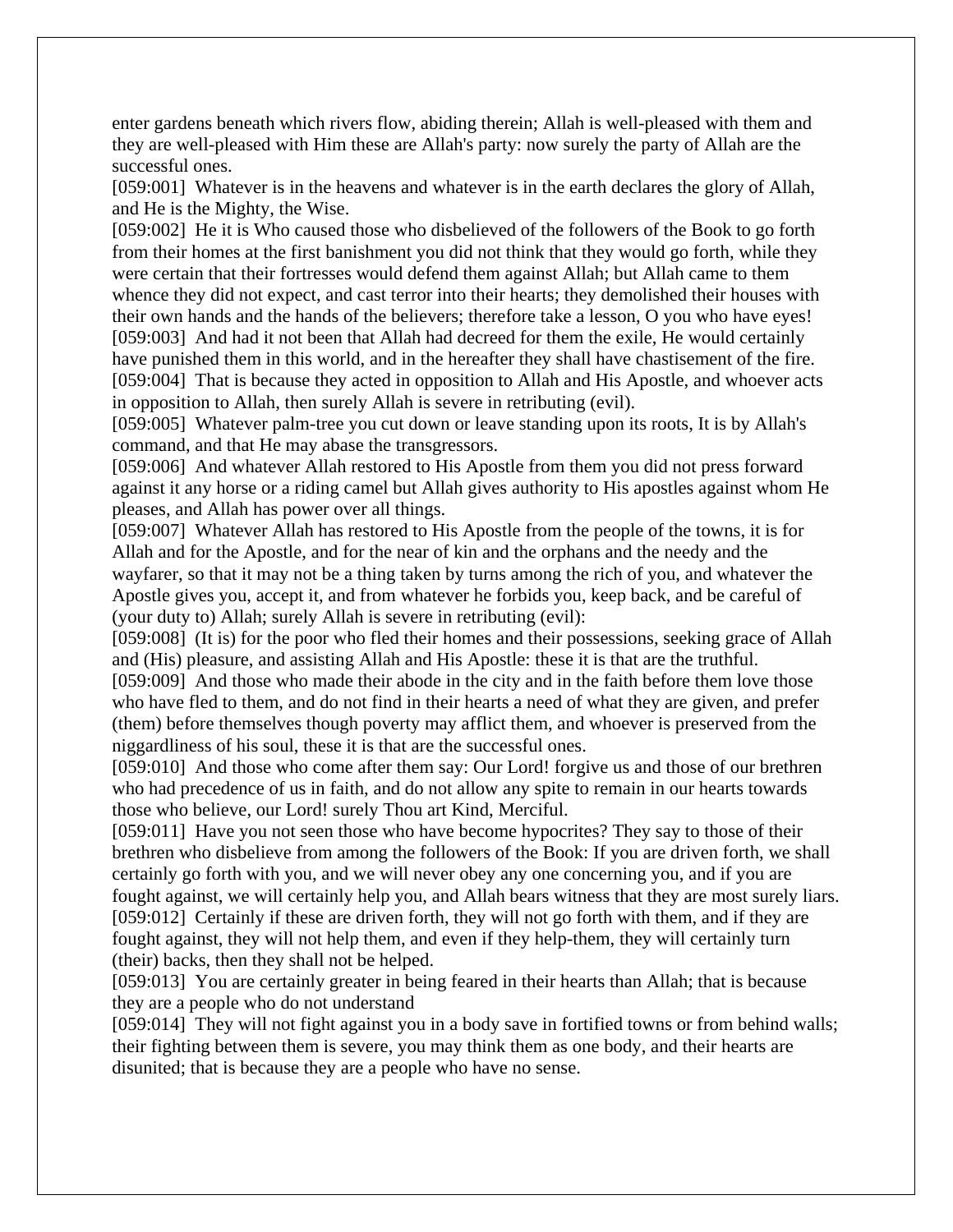[059:015] Like those before them shortly; they tasted the evil result of their affair, and they shall have a painful punishment.

[059:016] Like the Shaitan when he says to man: Disbelieve, but when he disbelieves, he says: I am surely clear of you; surely I fear Allah, the Lord of the worlds.

[059:017] Therefore the end of both of them is that they are both in the fire to abide therein, and that is the reward of the unjust.

[059:018] O you who believe! be careful of (your duty to) Allah, and let every soul consider what it has sent on for the morrow, and be careful of (your duty to) Allah; surely Allah is Aware of what you do.

[059:019] And be not like those who forsook Allah, so He made them forsake their own souls: these it is that are the transgressors.

[059:020] Not alike are the inmates of the fire and the dwellers of the garden: the dwellers of the garden are they that are the achievers.

[059:021] Had We sent down this Quran on a mountain, you would certainly have seen it falling down, splitting asunder because of the fear of Allah, and We set forth these parables to men that they may reflect.

[059:022] He is Allah besides Whom there is no god; the Knower of the unseen and the seen; He is the Beneficent, the Merciful

[059:023] He is Allah, besides Whom there is no god; the King, the Holy, the Giver of peace, the Granter of security, Guardian over all, the Mighty, the Supreme, the Possessor of every greatness Glory be to Allah from what they set up (with Him).

[059:024] He is Allah the Creator, the Maker, the Fashioner; His are the most excellent names; whatever is in the heavens and the earth declares His glory; and He is the Mighty, the Wise. [060:001] O you who believe! do not take My enemy and your enemy for friends: would you offer them love while they deny what has come to you of the truth, driving out the Apostle and yourselves because you believe in Allah, your Lord? If you go forth struggling hard in My path and seeking My pleasure, would you manifest love to them? And I know what you conceal and what you manifest; and whoever of you does this, he indeed has gone astray from the straight path.

[060:002] If they find you, they will be your enemies, and will stretch forth towards you their hands and their tongues with evil, and they ardently desire that you may disbelieve.

[060:003] Your relationship would not profit you, nor your children on the day of resurrection; He will decide between you; and Allah sees what you do.

[060:004] Indeed, there is for you a good example in Ibrahim and those with him when they said to their people: Surely we are clear of you and of what you serve besides Allah; we declare ourselves to be clear of you, and enmity and hatred have appeared between us and you forever until you believe in Allah alone -- but not in what Ibrahim said to his father: I would certainly ask forgiveness for you, and I do not control for you aught from Allah -- Our Lord! on Thee do we rely, and to Thee do we turn, and to Thee is the eventual coming:

[060:005] Our Lord! do not make us a trial for those who disbelieve, and forgive us, our Lord! surely Thou art the Mighty, the Wise.

[060:006] Certainly there is for you in them a good example, for him who fears Allah and the last day; and whoever turns back, then surely Allah is the Self-sufficient, the Praised.

[060:007] It may be that Allah will bring about friendship between you and those whom you hold to be your enemies among them; and Allah is Powerful; and Allah is Forgiving, Merciful.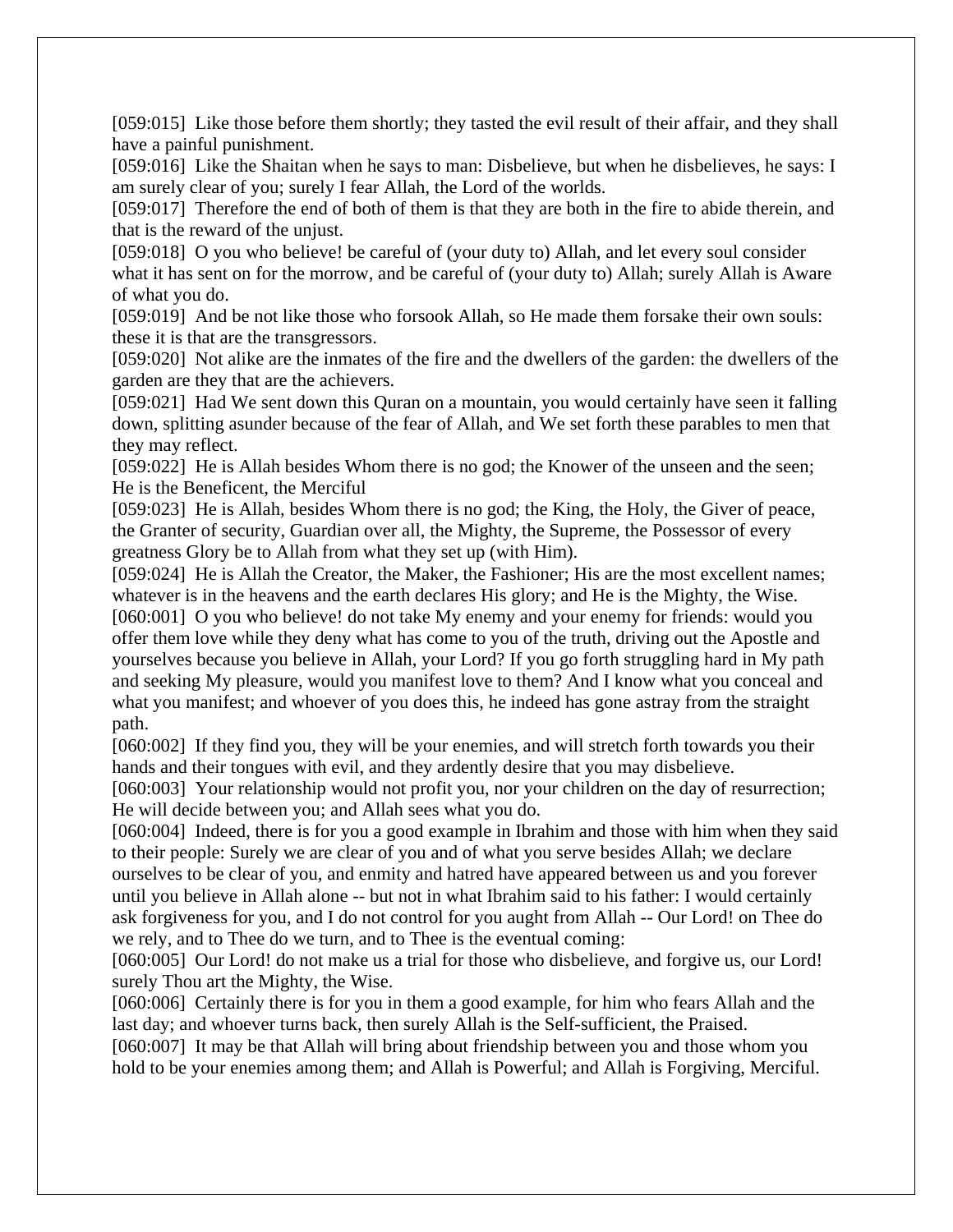[060:008] Allah does not forbid you respecting those who have not made war against you on account of (your) religion, and have not driven you forth from your homes, that you show them kindness and deal with them justly; surely Allah loves the doers of justice.

[060:009] Allah only forbids you respecting those who made war upon you on account of (your) religion, and drove you forth from your homes and backed up (others) in your expulsion, that you make friends with them, and whoever makes friends with them, these are the unjust.

[060:010] O you who believe! when believing women come to you flying, then examine them; Allah knows best their faith; then if you find them to be believing women, do not send them back to the unbelievers, neither are these (women) lawful for them, nor are those (men) lawful for them, and give them what they have spent; and no blame attaches to you in marrying them when you give them their dowries; and hold not to the ties of marriage of unbelieving women, and ask for what you have spent, and let them ask for what they have spent. That is Allah's judgment; He judges between you, and Allah is Knowing, Wise.

[060:011] And if anything (out of the dowries) of your wives has passed away from you to the unbelievers, then your turn comes, give to those whose wives have gone away the like of what they have spent, and be careful of (your duty to) Allah in Whom you believe.

[060:012] O Prophet! when believing women come to you giving you a pledge that they will not associate aught with Allah, and will not steal, and will not commit fornication, and will not kill their children, and will not bring a calumny which they have forged of themselves, and will not disobey you in what is good, accept their pledge, and ask forgiveness for them from Allah; surely Allah is Forgiving, Merciful.

[060:013] O you who believe! do not make friends with a people with whom Allah is wroth; indeed they despair of the hereafter as the unbelievers despair of those in tombs.

[061:001] Whatever is in the heavens and whatever is in the earth declares the glory of Allah; and He is the Mighty, the Wise.

[061:002] O you who believe! why do you say that which you do not do?

[061:003] It is most hateful to Allah that you should say that which you do not do.

[061:004] Surely Allah loves those who fight in His way in ranks as if they were a firm and compact wall.

[061:005] And when Musa said to his people: O my people! why do you give me trouble? And you know indeed that I am Allah's apostle to you; but when they turned aside, Allah made their hearts turn aside, and Allah does not guide the transgressing people.

[061:006] And when Isa son of Marium said: O children of Israel! surely I am the apostle of Allah to you, verifying that which is before me of the Taurat and giving the good news of an Apostle who will come after me, his name being Ahmad, but when he came to them with clear arguments they said: This is clear magic.

[061:007] And who is more unjust than he who forges a lie against Allah and he is invited to Islam, and Allah does not guide the unjust people.

[061:008] They desire to put out the light of Allah with their mouths but Allah will perfect His light, though the unbelievers may be averse.

[061:009] He it is Who sent His Apostle with the guidance and the true religion, that He may make it overcome the religions, all of them, though the polytheists may be averse.

[061:010] O you who believe! shall I lead you to a merchandise which may deliver you from a painful chastisement?

[061:011] You shall believe in Allah and His Apostle, and struggle hard in Allah's way with your property and your lives; that is better for you, did you but know!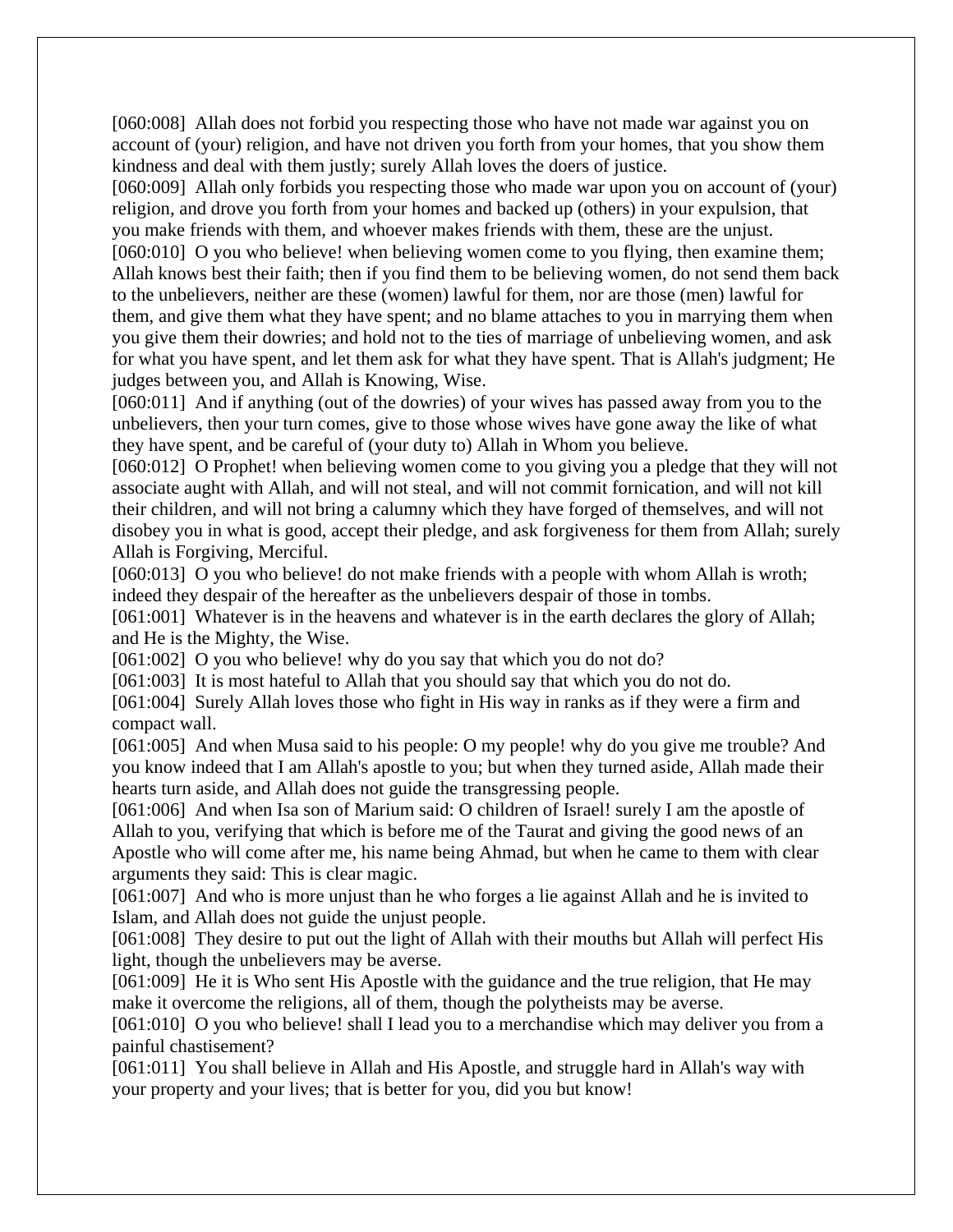[061:012] He will forgive you your faults and cause you to enter into gardens, beneath which rivers flow, and goodly dwellings in gardens of perpetuity; that is the mighty achievement; [061:013] And yet another (blessing) that you love: help from Allah and a victory near at hand; and give good news to the believers.

[061:014] O you who believe! be helpers (in the cause) of Allah, as~ Isa son of Marium said to (his) disciples: Who are my helpers in the cause of Allah? The disciples said: We are helpers (in the cause) of Allah. So a party of the children of Israel believed and another party disbelieved; then We aided those who believed against their enemy, and they became uppermost.

[062:001] Whatever is in the heavens and whatever is in the earth declares the glory of Allah, the King, the Holy, the Mighty, the Wise.

[062:002] He it is Who raised among the inhabitants of Mecca an Apostle from among themselves, who recites to them His communications and purifies them, and teaches them the Book and the Wisdom, although they were before certainly in clear error,

[062:003] And others from among them who have not yet joined them; and He is the Mighty, the Wise.

[062:004] That is Allah's grace; He grants it to whom He pleases, and Allah is the Lord of mighty grace.

[062:005] The likeness of those who were charged with the Taurat, then they did not observe it, is as the likeness of the ass bearing books, evil is the likeness of the people who reject the communications of Allah; and Allah does not guide the unjust people.

[062:006] Say: O you who are Jews, if you think that you are the favorites of Allah to the exclusion of other people, then invoke death If you are truthful.

[062:007] And they will never invoke it because of what their hands have sent before; and Allah is Cognizant of the unjust.

[062:008] Say: (As for) the death from which you flee, that will surely overtake you, then you shall be sent back to the Knower of the unseen and the seen, and He will inform you of that which you did.

[062:009] O you who believe! when the call is made for prayer on Friday, then hasten to the remembrance of Allah and leave off trading; that is better for you, if you know.

[062:010] But when the prayer is ended, then disperse abroad in the land and seek of Allah's grace, and remember Allah much, that you may be successful.

[062:011] And when they see merchandise or sport they break up for It, and leave you standing. Say: What is with Allah is better than sport and (better) than merchandise, and Allah is the best of Sustainers.

[063:001] When the hypocrites come to you, they say: We bear witness that you are most surely Allah's Apostle; and Allah knows that you are most surely His Apostle, and Allah bears witness that the hypocrites are surely liars.

[063:002] They make their oaths a shelter, and thus turn away from Allah's way; surely evil is that which they do.

[063:003] That is because they believe, then disbelieve, so a seal is set upon their hearts so that they do not understand.

[063:004] And when you see them, their persons will please you, and If they speak, you will listen to their speech; (they are) as if they were big pieces of wood clad with garments; they think every cry to be against them. They are the enemy, therefore beware of them; may Allah destroy them, whence are they turned back?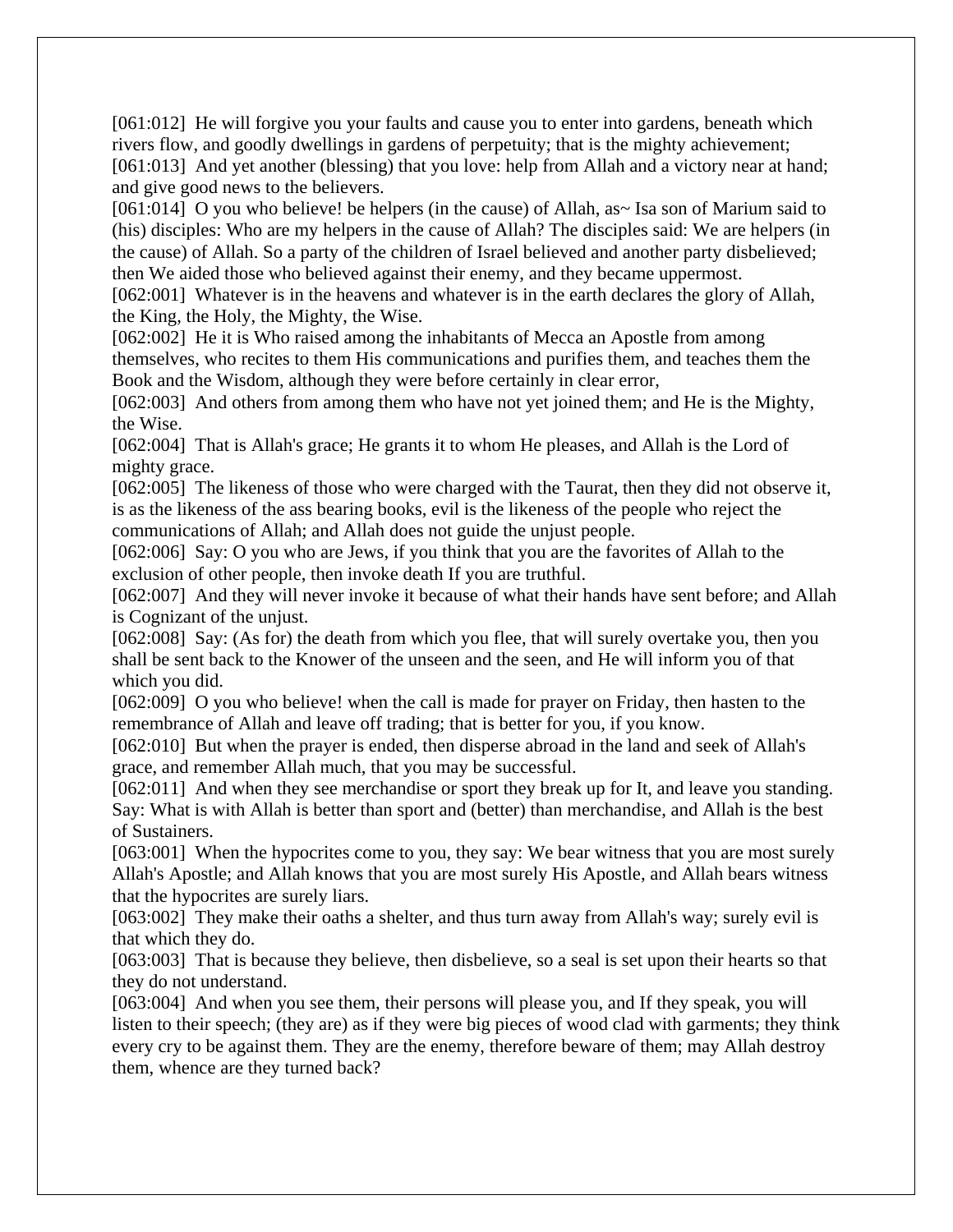[063:005] And when it is said to them: Come, the Apostle of Allah will ask forgiveness for you, they turn back their heads and you may see them turning away while they are big with pride. [063:006] It is alike to them whether you beg forgiveness for them or do not beg forgiveness for them; Allah will never forgive them; surely Allah does not guide the transgressing people. [063:007] They it is who say: Do not spend upon those who are with the Apostle of Allah until they break up. And Allah's are the treasures of the heavens and the earth, but the hypocrites do

not understand.

[063:008] They say: If we return to Medina, the mighty will surely drive out the meaner therefrom; and to Allah belongs the might and to His Apostle and to the believers, but the hypocrites do not know.

[063:009] O you who believe! let not your wealth, or your children, divert you from the remembrance of Allah; and whoever does that, these are the losers.

[063:010] And spend out of what We have given you before death comes to one of you, so that he should say: My Lord! why didst Thou not respite me to a near term, so that I should have given alms and been of the doers of good deeds?

[063:011] And Allah does not respite a soul when its appointed term has come, and Allah is Aware of what you do.

[064:001] Whatever is in the heavens and whatever is in the earth declares the glory of Allah; to Him belongs the kingdom, and to Him is due (all) praise, and He has power over all things. [064:002] He it is Who created you, but one of you is an unbeliever and another of you is a believer; and Allah sees what you do.

[064:003] He created the heavens and the earth with truth, and He formed you, then made goodly your forms, and to Him is the ultimate resort.

[064:004] He knows what is in the heavens and the earth, and He knows what you hide and what you manifest; and Allah is Cognizant of what is in the hearts.

[064:005] Has there not come to you the story of those who disbelieved before, then tasted the evil result of their conduct, and they had a painful punishment?

[064:006] That is because there came to them their apostles with clear arguments, but they said: Shall mortals guide us? So they disbelieved and turned back, and Allah does not stand in need (of anything), and Allah is Self-sufficient, Praised.

[064:007] Those who disbelieve think that they shall never be raised. Say: Aye! by my Lord! you shall most certainly be raised, then you shall most certainly be informed of what you did; and that is easy to Allah.

[064:008] Therefore believe in Allah and His Apostle and the Light which We have revealed; and Allah is Aware of what you do.

[064:009] On the day that He will gather you for the day of gathering, that is the day of loss and gain; and whoever believes in Allah and does good, He will remove from him his evil and cause him to enter gardens beneath which rivers flow, to abide therein forever; that is the great achievement.

[064:010] And (as for) those who disbelieve and reject Our communications, they are the inmates of the fire, to abide therein and evil is the resort.

[064:011] No affliction comes about but by Allah's permission; and whoever believes in Allah, He guides aright his heart; and Allah is Cognizant of all things.

[064:012] And obey Allah and obey the Apostle, but if you turn back, then upon Our Apostle devolves only the clear delivery (of the message).

[064:013] Allah, there is no god but He; and upon Allah, then, let the believers rely.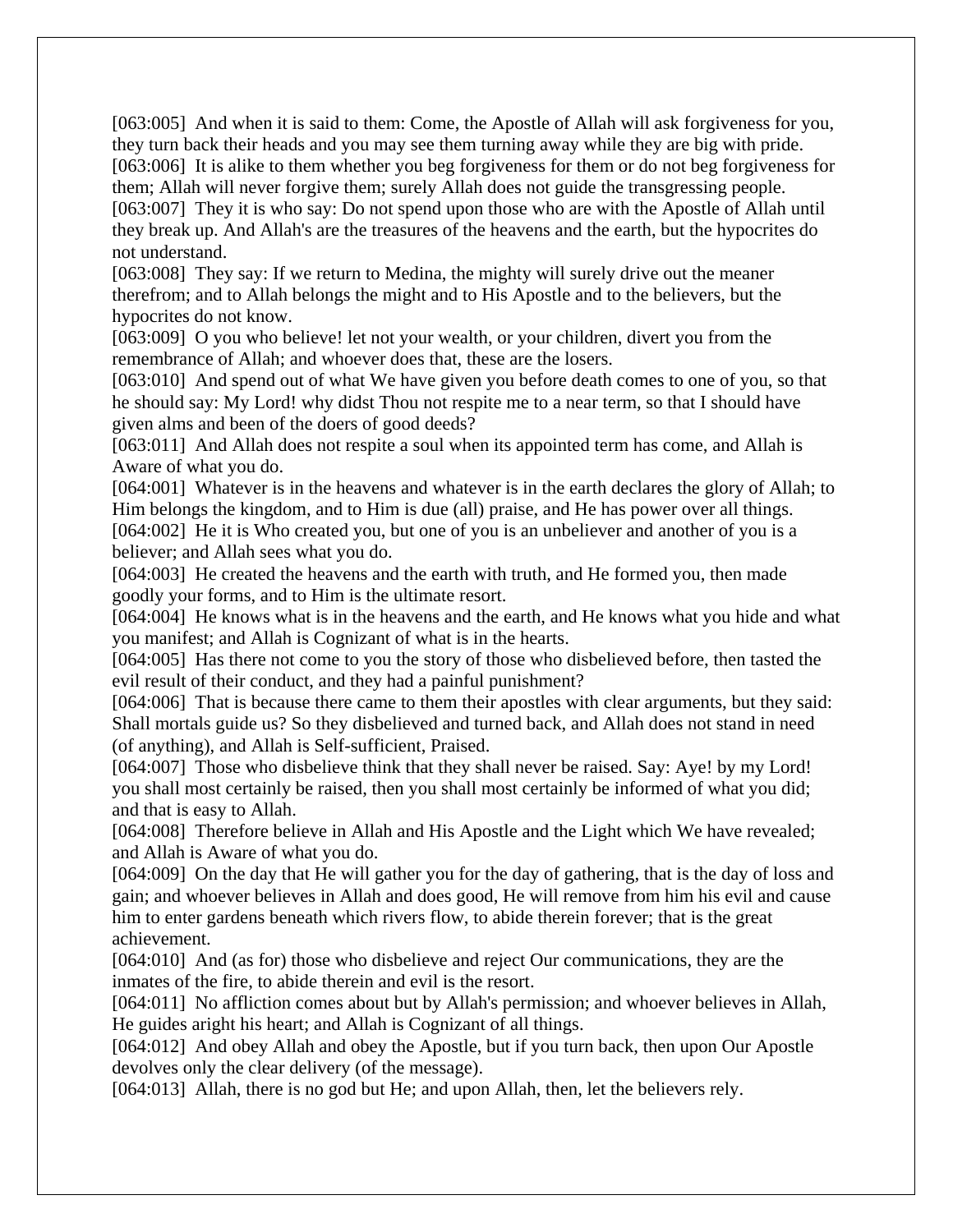[064:014] O you who believe! surely from among your wives and your children there is an enemy to you; therefore beware of them; and if you pardon and forbear and forgive, then surely Allah is Forgiving, Merciful.

[064:015] Your possessions and your children are only a trial, and Allah it is with Whom is a great reward.

[064:016] Therefore be careful of (your duty to) Allah as much as you can, and hear and obey and spend, it is better for your souls; and whoever is saved from the greediness of his soul, these it is that are the successful.

[064:017] If you set apart for Allah a goodly portion, He will double it for you and forgive you; and Allah is the Multiplier (of rewards), Forbearing,

[064:018] The Knower of the unseen and the seen, the Mighty, the Wise.

[065:001] O Prophet! when you divorce women, divorce them for~ their prescribed time, and calculate the number of the days prescribed, and be careful of (your duty to) Allah, your Lord. Do not drive them out of their houses, nor should they themselves go forth, unless they commit an open indecency; and these are the limits of Allah, and whoever goes beyond the limits of Allah, he indeed does injustice to his own soul. You do not know that Allah may after that bring about reunion.

[065:002] So when they have reached their prescribed time, then retain them with kindness or separate them with kindness, and call to witness two men of justice from among you, and give upright testimony for Allah. With that is admonished he who believes in Allah and the latter day; and whoever is careful of (his duty to) Allah, He will make for him an outlet,

[065:003] And give him sustenance from whence he thinks not; and whoever trusts in Allah, He is sufficient for him; surely Allah attains His purpose; Allah indeed has appointed a measure for everything.

[065:004] And (as for) those of your women who have despaired of menstruation, if you have a doubt, their prescribed time shall be three months, and of those too who have not had their courses; and (as for) the pregnant women, their prescribed time is that they lay down their burden; and whoever is careful of (his duty to) Allah He will make easy for him his affair. [065:005] That is the command of Allah which He has revealed to you, and whoever is careful

of (his duty to) Allah, He will remove from him his evil and give him a big reward.

[065:006] Lodge them where you lodge according to your means, and do not injure them in order that you may straighten them; and if they are pregnant, spend on them until they lay down their burden; then if they suckle for you, give them their recompense and enjoin one another among you to do good; and if you disagree, another (woman) shall suckle for him.

[065:007] Let him who has abundance spend out of his abundance and whoever has his means of subsistence straightened to him, let him spend out of that which Allah has given him; Allah does not lay on any soul a burden except to the extent to which He has granted it; Allah brings about ease after difficulty.

[065:008] And how many a town which rebelled against the commandment of its Lord and His apostles, so We called it to account severely and We chastised it (with) a stern chastisement. [065:009] So it tasted the evil result of its conduct, and the end of its affair was perdition. [065:010] Allah has prepared for them severe chastisement, therefore be careful of (your duty to) Allah, O men of understanding who believe! Allah has indeed revealed to you a reminder, [065:011] An Apostle who recites to you the clear communications of Allah so that he may bring forth those who believe and do good deeds from darkness into light; and whoever believes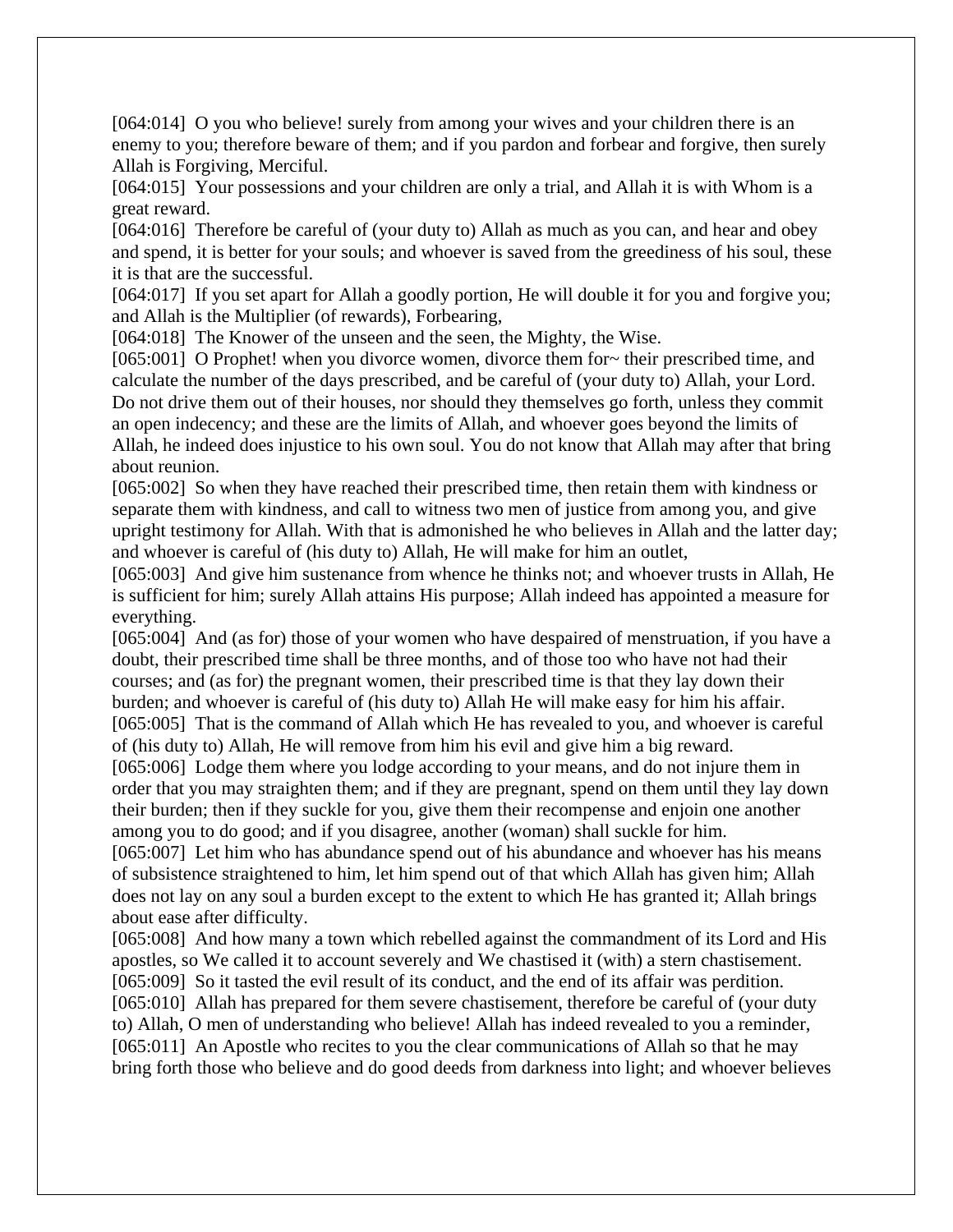in Allah and does good deeds, He will cause him to enter gardens beneath which rivers now, to abide therein forever, Allah has indeed given him a goodly sustenance.

[065:012] Allah is He Who created seven heavens, and of the earth the like of them; the decree continues to descend among them, that you may know that Allah has power over all things and that Allah indeed encompasses all things in (His) knowledge.

[066:001] O Prophet! why do you forbid (yourself) that which Allah has made lawful for you; you seek to please your wives; and Allah is Forgiving, Merciful.

[066:002] Allah indeed has sanctioned for you the expiation of your oaths and Allah is your Protector, and He is the Knowing the Wise.

[066:003] And when the prophet secretly communicated a piece of information to one of his wives -- but when she informed (others) of it, and Allah made him to know it, he made known part of it and avoided part; so when he informed her of it, she said: Who informed you of this? He said: The Knowing, the one Aware, informed me.

[066:004] If you both turn to Allah, then indeed your hearts are already inclined (to this); and if you back up each other against him, then surely Allah it is Who is his Guardian, and Jibreel andthe believers that do good, and the angels after that are the aiders.

[066:005] Maybe, his Lord, if he divorce you, will give him in your place wives better than you, submissive, faithful, obedient, penitent, adorers, fasters, widows and virgins.

[066:006] O you who believe! save yourselves and your families from a fire whose fuel is men and stones; over it are angels stern and strong, they do not disobey Allah in what He commands them, and do as they are commanded.

[066:007] O you who disbelieve! do not urge excuses today; you shall be rewarded only according to what you did.

[066:008] O you who believe! turn to Allah a sincere turning; maybe your Lord will remove from you your evil and cause you to enter gardens beneath which rivers flow, on the day on which Allah will not abase the Prophet and those who believe with him; their light shall run on before them and on their right hands; they shall say: Our Lord! make perfect for us our light, and grant us protection, surely Thou hast power over all things.

[066:009] O Prophet! strive hard against the unbelievers and the hypocrites, and be hard against them; and their abode is hell; and evil is the resort.

[066:010] Allah sets forth an example to those who disbelieve the wife of Nuh and the wife of Lut: they were both under two of Our righteous servants, but they acted treacherously towards them so they availed them naught against Allah, and it was said: Enter both the fire with those who enter.

[066:011] And Allah sets forth an example to those who believe the wife of Firon when she said: My Lord! build for me a house with Thee in the garden and deliver me from Firon and his doing, and deliver me from the unjust people:

[066:012] And Marium, the daughter of Imran, who guarded her chastity, so We breathed into her of Our inspiration and she accepted the truth of the words of her Lord and His books, and she was of, the obedient ones.

[067:001] Blessed is He in Whose hand is the kingdom, and He has power over all things, [067:002] Who created death and life that He may try you -- which of you is best in deeds; and He is the Mighty, the Forgiving,

[067:003] Who created the seven heavens one above another; you see no incongruity in the creation of the Beneficent God; then look again, can you see any disorder?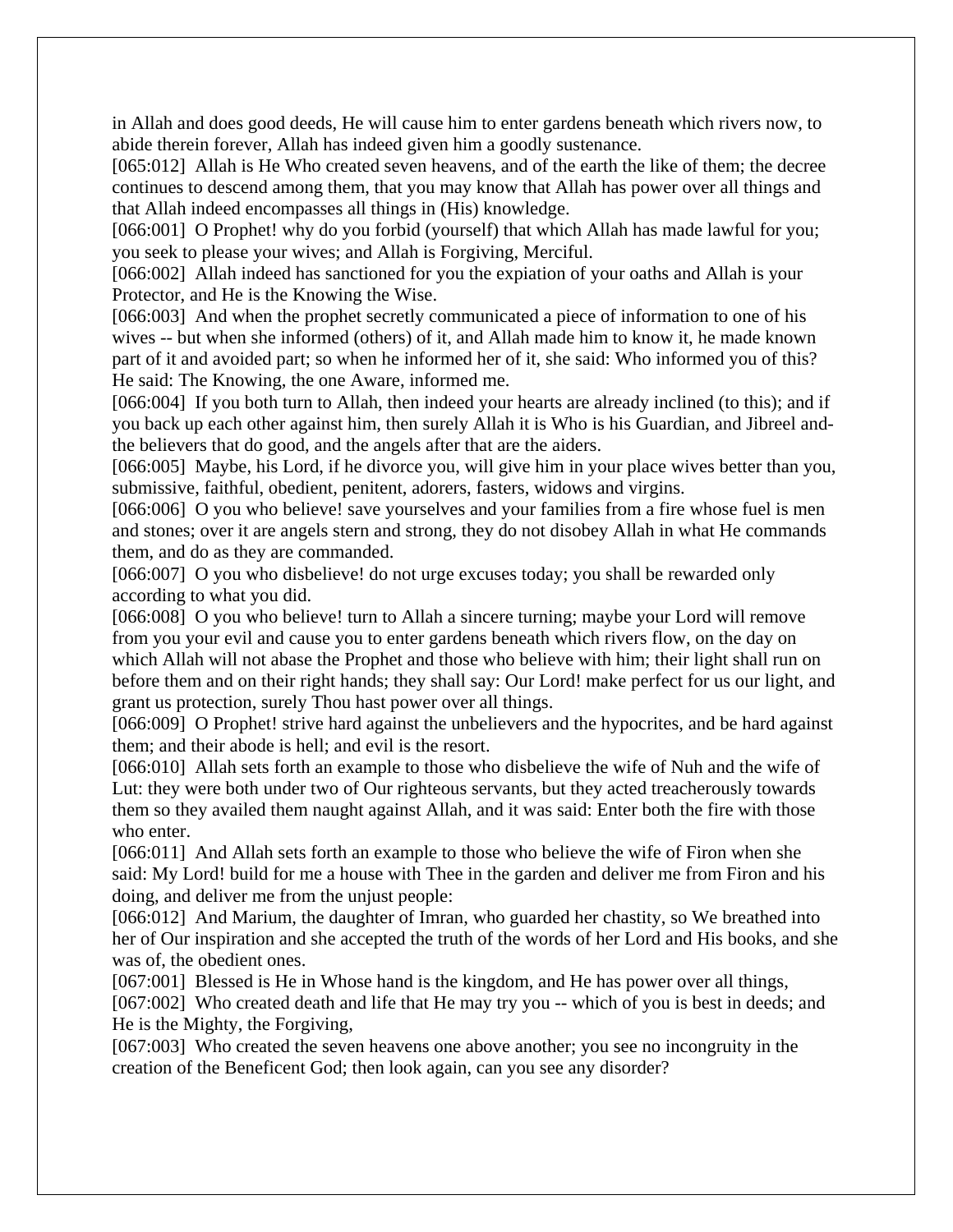[067:004] Then turn back the eye again and again; your look shall '~ come back to you confused while it is fatigued.

[067:005] And certainly We have adorned this lower heaven with ( lamps and We have made these missiles for the Shaitans, and We have prepared for them the chastisement of burning. [067:006] And for those who disbelieve in their Lord is the punishment of hell, and evil is the resort.

[067:007] When they shall be cast therein, they shall hear a loud moaning of it as it heaves, [067:008] Almost bursting for fury. Whenever a group is cast into it, its keeper shall ask them: Did there not come to you a warner?

[067:009] They shall say: Yea! indeed there came to us a warner, but we rejected (him) and said: Allah has not revealed anything, you are only in a great error.

[067:010] And they shall say: Had we but listened or pondered, we should not have been among the inmates of the burning fire.

[067:011] So they shall acknowledge their sins, but far will be (forgiveness) from the inmates of the burning fire.

[067:012] (As for) those who fear their Lord in secret, they shall surely have forgiveness and a great reward.

[067:013] And conceal your word or manifest it; surely He is Cognizant of what is in the hearts. [067:014] Does He not know, Who created? And He is the Knower of the subtleties, the Aware. [067:015] He it is Who made the earth smooth for you, therefore go about in the spacious sides

thereof, and eat of His sustenance, and to Him is the return after death.

[067:016] Are you secure of those in the heaven that He should not make the earth to swallow you up? Then lo! it shall be in a state of commotion.

[067:017] Or are you secure of those in the heaven that He should not send down upon you a punishment? Then shall you know how was My warning.

[067:018] And certainly those before them rejected (the truth), then how was My disapproval. [067:019] Have they not seen the birds above them expanding (their wings) and contracting

(them)? What is it that withholds them save the Beneficent God? Surely He sees everything.

[067:020] Or who is it that will be a host for you to assist you besides the Beneficent God? The unbelievers are only in deception.

[067:021] Or who is it that will give you sustenance if He should withhold His sustenance? Nay! they persist in disdain and aversion.

[067:022] What! is he who goes prone upon his face better guided or he who walks upright upon a straight path?

[067:023] Say: He it is Who brought you into being and made for you the ears and the eyes and the hearts: little is it that you give thanks.

[067:024] Say: He it is Who multiplied you in the earth and to Him you shall be gathered.

[067:025] And they say: When shall this threat be (executed) if you are truthful?

[067:026] Say: The knowledge (thereof is only with Allah and I am only a plain warner.=

[067:027] But when they shall see it nigh, the faces of those who disbelieve shall be sorry, and it shall be said; This is that which you used to call for.

[067:028] Say: Have you considered if Allah should destroy me and those with me -- rather He will have mercy on us; yet who will protect the unbelievers from a painful punishment?

[067:029] Say: He is the Beneficent God, we believe in Him and on Him do we rely, so you shall come to know who it is that is in clear error.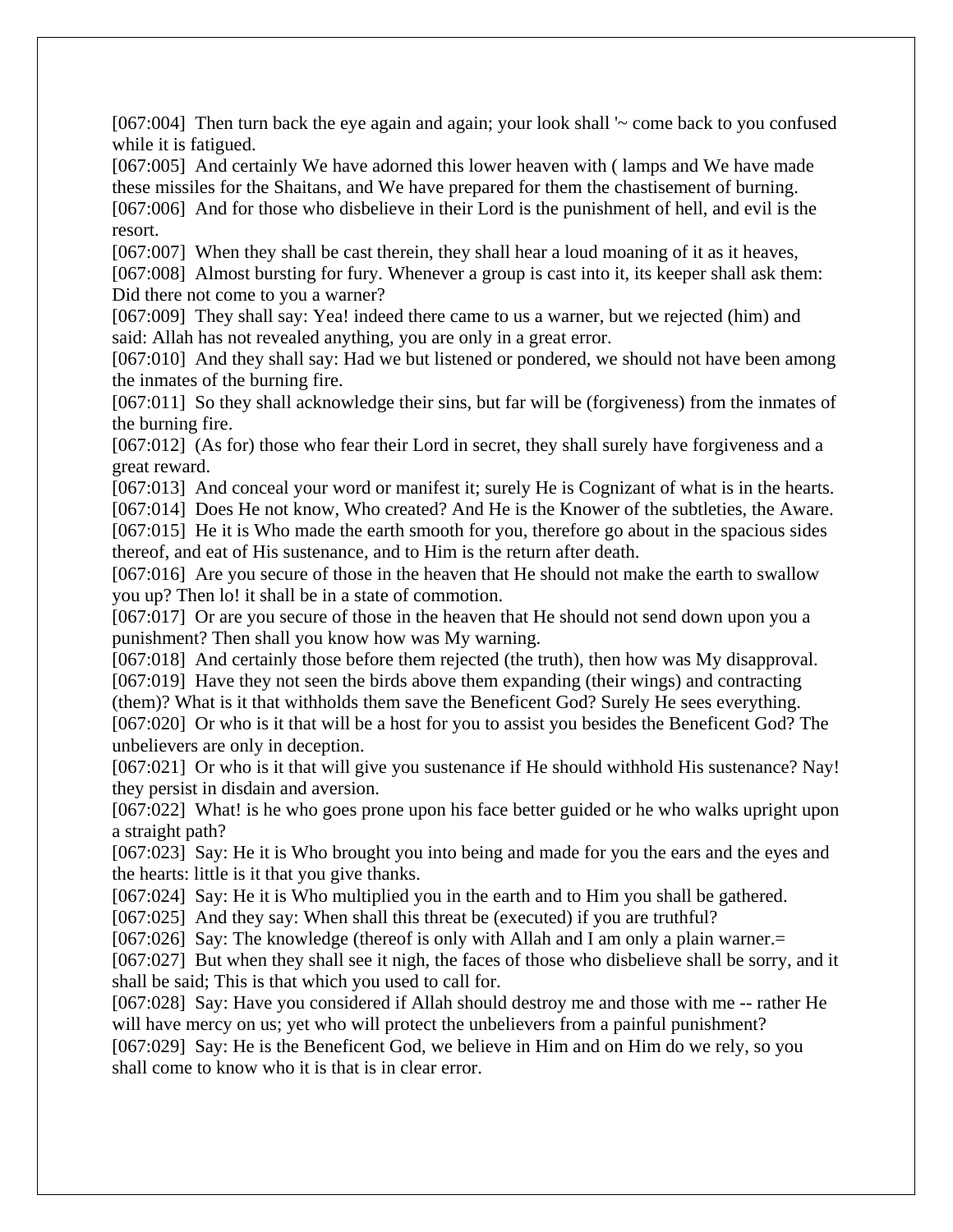[067:030] Say: Have you considered if your water should go down, who is it then that will bring you flowing water?

[068:001] Noon. I swear by the pen and what the angels write,

[068:002] By the grace of your Lord you are not mad.

[068:003] And most surely you shall have a reward never to be cut off.

[068:004] And most surely you conform (yourself) to sublime morality.

[068:005] So you shall see, and they (too) shall see,

[068:006] Which of you is afflicted with madness.

[068:007] Surely your Lord best knows him who errs from His way, and He best knows the followers of the right course.

[068:008] So do not yield to the rejecters.

[068:009] They wish that you should be pliant so they (too) would be pliant.

[068:010] And yield not to any mean swearer

[068:011] Defamer, going about with slander

[068:012] Forbidder of good, outstepping the limits, sinful,

[068:013] Ignoble, besides all that, base-born;

[068:014] Because he possesses wealth and sons.

[068:015] When Our communications are recited to him, he says: Stories of those of yore.

[068:016] We will brand him on the nose.

[068:017] Surely We will try them as We tried the owners of the garden, when they swore that they would certainly cut off the produce in the morning,

[068:018] And were not willing to set aside a portion (for the poor).

[068:019] Then there encompassed it a visitation from your Lord while they were sleeping.

[068:020] So it became as black, barren land.

[068:021] And they called out to each other in the morning,

[068:022] Saying: Go early to your tilth if you would cut (the produce).

[068:023] So they went, while they consulted together secretly,

[068:024] Saying: No poor man shall enter it today upon you.

[068:025] And in the morning they went, having the power to prevent.

[068:026] But when they saw it, they said: Most surely we have gone astray

[068:027] Nay! we are made to suffer privation.

[068:028] The best of them said: Did I not say to you, Why do you not glorify (Allah)?

[068:029] They said: Glory be to our Lord, surely we were unjust.

[068:030] Then some of them advanced against others, blaming each other.

[068:031] Said they: O woe to us! surely we were inordinate:

[068:032] Maybe, our Lord will give us instead one better than it; surely to our Lord do we make our humble petition.

[068:033] Such is the chastisement, and certainly the chastisement of the hereafter is greater, did they but know!

[068:034] Surely those who guard (against evil) shall have with their Lord gardens of bliss.

[068:035] What! shall We then make (i.e. treat) those who submit as the guilty?

[068:036] What has happened to you? How do you judge?

[068:037] Or have you a book wherein you read,

[068:038] That you have surely therein what you choose?

[068:039] Or have you received from Us an agreement confirmed by an oath extending to the day of resurrection that you shall surely have what you demand?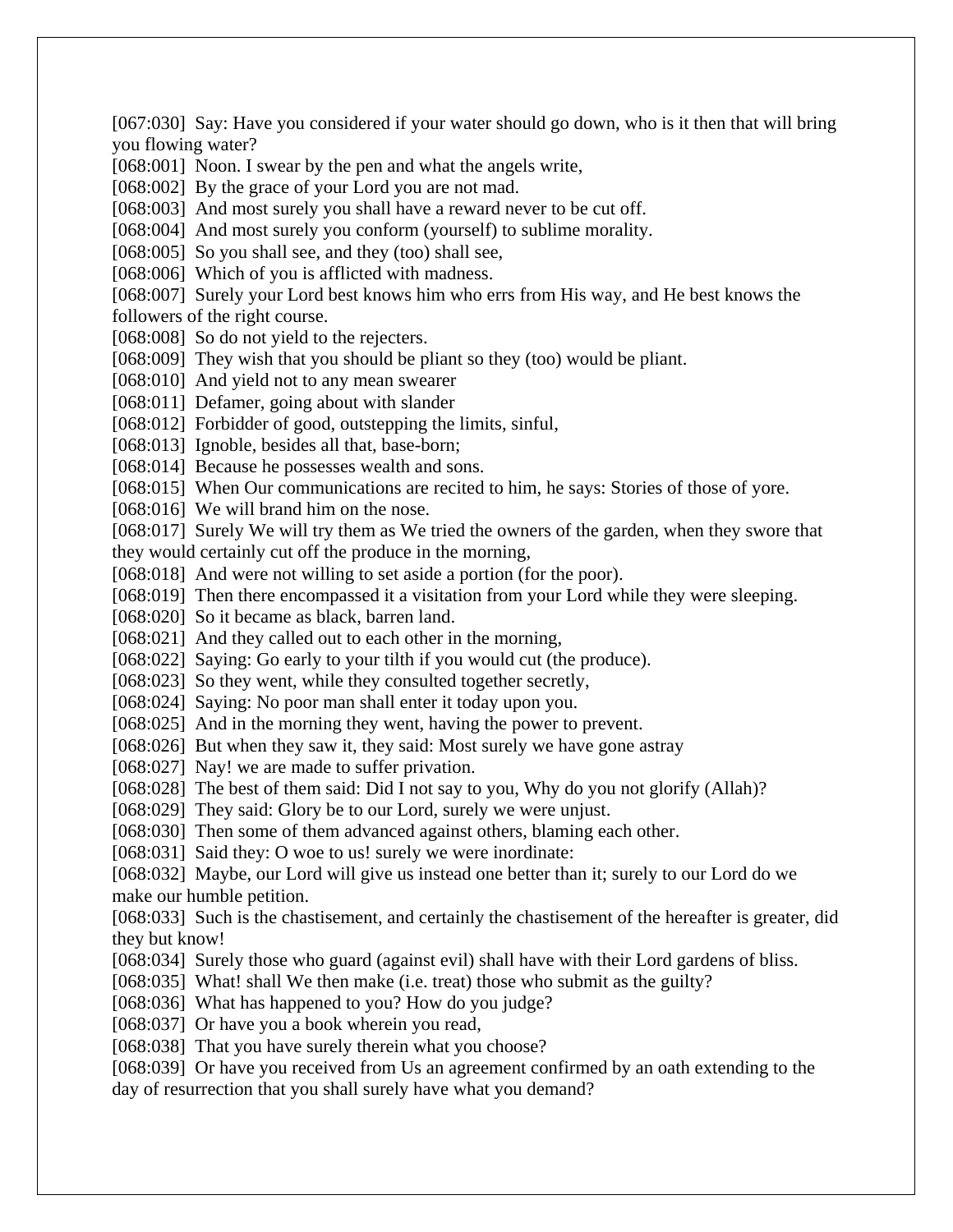[068:040] Ask them which of them will vouch for that,

[068:041] Or have they associates if they are truthful.

[068:042] On the day when there shall be a severe affliction, and they shall be called upon to make obeisance, but they shall not be able,

[068:043] Their looks cast down, abasement shall overtake them; and they were called upon to make obeisance indeed while yet they were safe.

[068:044] So leave Me and him who rejects this announcement; We will overtake them by degrees, from whence they perceive not:

[068:045] And I do bear with them, surely My plan is firm.

[068:046] Or do you ask from them a reward, so that they are burdened with debt?

[068:047] Or have they (the knowledge of) the unseen, so that they write (it) down?

[068:048] So wait patiently for the judgment of your Lord, and be not like the companion of the fish, when he cried while he was in distress.

[068:049] Were it not that favor from his Lord had overtaken him, he would certainly have been cast down upon the naked Found while he was blamed.

[068:050] Then his Lord chose him, and He made him of the good.

[068:051] And those who disbelieve would almost smite you with their eyes when they hear the reminder, and they say: Most surely he is mad.

[068:052] And it is naught but a reminder to the nations.

[069:001] The sure calamity!

[069:002] What is the sure calamity!

[069:003] And what would make you realize what the sure calamity is!

[069:004] Samood and Ad called the striking calamity a lie.

[069:005] Then as to Samood, they were destroyed by an excessively severe punishment.

[069:006] And as to Ad, they were destroyed by a roaring, violent blast.

[069:007] Which He made to prevail against them for seven nights and eight days unremittingly, so that you might have seen the people therein prostrate as if they were the trunks of hollow palms.

[069:008] Do you then see of them one remaining?

[069:009] And Firon and those before him and the overthrown cities continuously committed sins.

[069:010] And they disobeyed the Apostle of their Lord, so He punished them with a vehement punishment.

[069:011] Surely We bore you up in the ship when the water rose high,

[069:012] So that We may make it a reminder to you, and that the retaining ear might retain it.

[069:013] And when the trumpet is blown with a single blast,

[069:014] And the earth and the mountains are borne away and crushed with a single crushing.

[069:015] On that day shall the great event come to pass,

[069:016] And the heaven shall cleave asunder, so that on that day it shall be frail,

[069:017] And the angels shall be on the sides thereof; and above ) I them eight shall bear on that day your Lord's power.

[069:018] On that day you shall be exposed to view -- no secret of yours shall remain hidden.

[069:019] Then as for him who is given his book in his right hand, he will say: Lo! read my book:

[069:020] Surely I knew that I shall meet my account.

[069:021] So he shall be in a life of pleasure,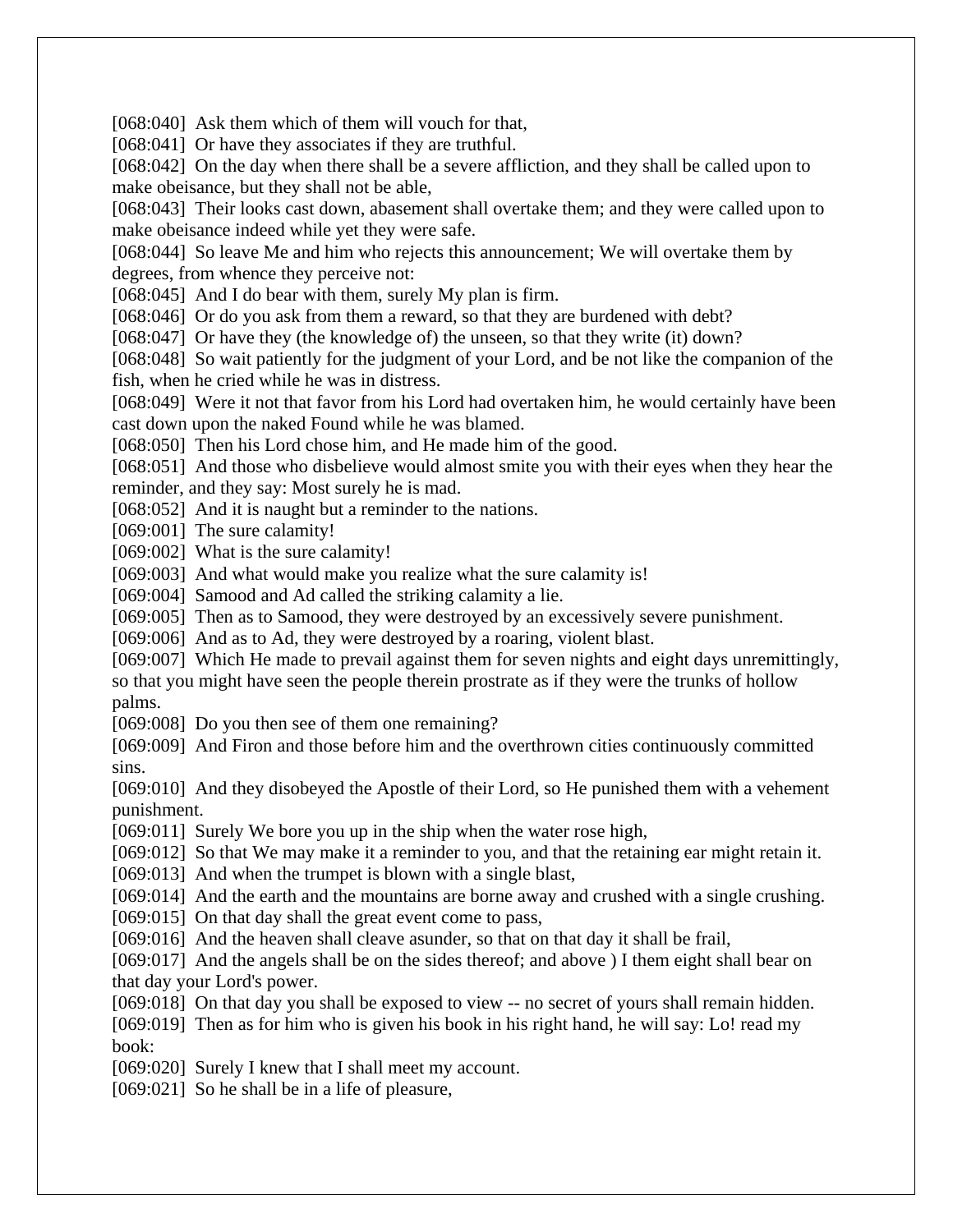[069:022] In a lofty garden, [069:023] The fruits of which are near at hand: [069:024] Eat and drink pleasantly for what you did beforehand in the days gone by. [069:025] And as for him who is given his book in his left hand he shall say: O would that my book had never been given me: [069:026] And I had not known what my account was: [069:027] O would that it had made an end (of me): [069:028] My wealth has availed me nothing: [069:029] My authority is gone away from me. [069:030] Lay hold on him, then put a chain on him, [069:031] Then cast him into the burning fire, [069:032] Then thrust him into a chain the length of which is seventy cubits. [069:033] Surely he did not believe in Allah, the Great, [069:034] Nor did he urge the feeding of the poor. [069:035] Therefore he has not here today a true friend, [069:036] Nor any food except refuse, [069:037] Which none but the wrongdoers eat. [069:038] But nay! I swear by that which you see, [069:039] And that which you do not see. [069:040] Most surely, it is the Word brought by an honored Apostle, [069:041] And it is not the word of a poet; little is it that you believe; [069:042] Nor the word of a soothsayer; little is it that you mind. [069:043] It is a revelation from the Lord of the worlds. [069:044] And if he had fabricated against Us some of the sayings, [069:045] We would certainly have seized him by the right hand, [069:046] Then We would certainly have cut off his aorta. [069:047] And not one of you could have withheld Us from him. [069:048] And most surely it is a reminder for those who guard (against evil). [069:049] And most surely We know that some of you are rejecters. [069:050] And most surely it is a great grief to the unbelievers. [069:051] And most surely it is the true certainty [069:052] Therefore-glorify the name of your Lord, the Great. [070:001] One demanding, demanded the chastisement which must befall [070:002] The unbelievers -- there is none to avert it --[070:003] From Allah, the Lord of the ways of Ascent. [070:004] To Him ascend the angels and the Spirit in a day the measure of which is fifty thousand years. [070:005] Therefore endure with a goodly patience. [070:006] Surely they think it to be far off, [070:007] And We see it nigh. [070:008] On the day when the heaven shall be as molten copper [070:009] And the mountains shall be as tufts of wool [070:010] And friend shall not ask of friend [070:011] (Though) they shall be made to see each other. The guilty one would fain redeem himself from the chastisement of that day by (sacrificing) his children, [070:012] And his wife and his brother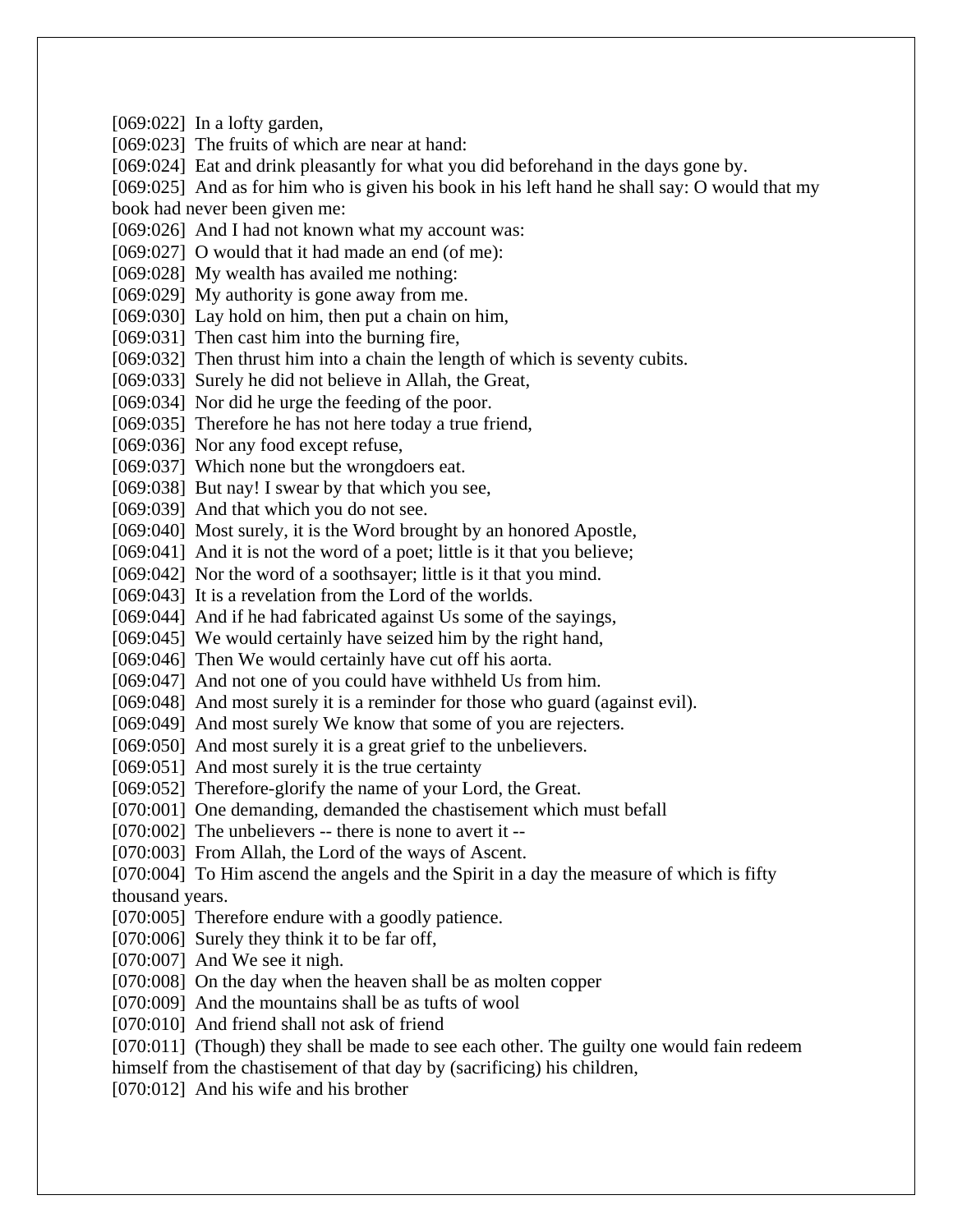[070:013] And the nearest of his kinsfolk who gave him shelter, [070:014] And all those that are in the earth, (wishing) then (that) this might deliver him. [070:015] By no means! Surely it is a flaming fire [070:016] Dragging by the head, [070:017] It shall claim him who turned and fled (from truth), [070:018] And amasses (wealth) then shuts it up. [070:019] Surely man is created of a hasty temperament [070:020] Being greatly grieved when evil afflicts him [070:021] And niggardly when good befalls him [070:022] Except those who pray, [070:023] Those who are constant at their prayer [070:024] And those in whose wealth there is a fixed portion. [070:025] For him who begs and for him who is denied (good) [070:026] And those who accept the truth of the judgment day [070:027] And those who are fearful of the chastisement of their Lord --[070:028] Surely the chastisement of their Lord is (a thing) not to be felt secure of --[070:029] And those who guard their private parts, [070:030] Except in the case of their wives or those whom their right hands possess -- for these surely are not to be blamed, [070:031] But he who seeks to go beyond this, these it is that go beyond the limits --[070:032] And those who are faithful to their trusts and their covenant [070:033] And those who are upright in their testimonies, [070:034] And those who keep a guard on their prayer, [070:035] Those shall be in gardens, honored. [070:036] But what is the matter with those who disbelieve that they hasten on around you, [070:037] On the right hand and on the left, in sundry parties? [070:038] Does every man of them desire that he should be made to enter the garden of bliss? [070:039] By no means! Surely We have created them of what they know. [070:040] But nay! I swear by the Lord of the Easts and the Wests that We are certainly able [070:041] To bring instead (others) better than them, and We shall not be overcome. [070:042] Therefore leave them alone to go on with the false discourses and to sport until they come face to face with that day of theirs with which they are threatened; [070:043] The day on which they shall come forth from their graves in haste, as if they were hastening on to a goal, [070:044] Their eyes cast down; disgrace shall overtake them; that is the day which they were threatened with. [071:001] Surely We sent Nuh to his people, saying: Warn your people before there come upon them a painful chastisement. [071:002] He said: O my people! Surely I am a plain warner to you: [071:003] That you should serve Allah and be careful of (your duty to) Him and obey me: [071:004] He will forgive you some of your faults and grant you a delay to an appointed term; surely the term of Allah when it comes is not postponed; did you but know! [071:005] He said: O my Lord! surely I have called my people by night and by day!

[071:006] But my call has only made them flee the more: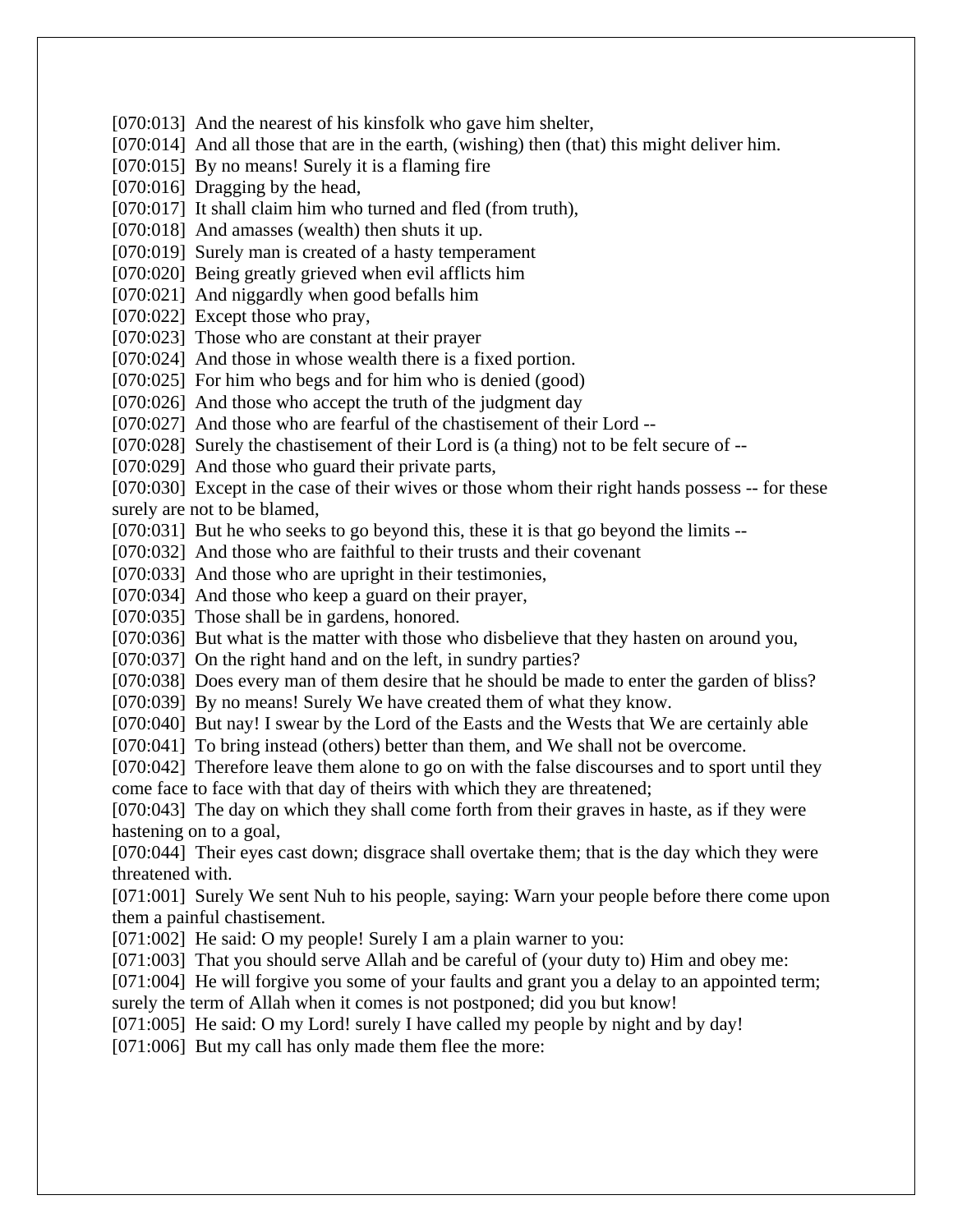[071:007] And whenever I have called them that Thou mayest forgive them, they put their fingers in their ears, cover themselves with their garments, and persist and are puffed up with pride:

[071:008] Then surely I called to them aloud:

[071:009] Then surely I spoke to them in public and I spoke to them in secret:

[071:010] Then I said, Ask forgiveness of your Lord, surely He is the most Forgiving:

[071:011] He will send down upon you the cloud, pouring down abundance of rain:

[071:012] And help you with wealth and sons, and make for you gardens, and make for you rivers.

[071:013] What is the matter with you that you fear not the greatness of Allah?

[071:014] And indeed He has created you through various grades:

[071:015] Do you not see how Allah has created the seven heavens,  $\sim$  one above another,

[071:016] And made the moon therein a light, and made the sun a lamp?

[071:017] And Allah has made you grow out of the earth as a growth:

[071:018] Then He returns you to it, then will He bring you forth a (new) bringing forth:

[071:019] And Allah has made for you the earth a wide expanse,

[071:020] That you may go along therein in wide paths.

[071:021] Nuh said: My Lord! surely they have disobeyed me and followed him whose wealth and children have added to him nothing but loss.

[071:022] And they have planned a very great plan.

[071:023] And they say: By no means leave your gods, nor leave Wadd, nor Suwa; nor Yaghus, and Yauq and Nasr.

[071:024] And indeed they have led astray many, and do not increase the unjust in aught but error.

[071:025] Because of their wrongs they were drowned, then made to enter fire, so they did not find any helpers besides Allah.

[071:026] And Nuh said: My Lord! leave not upon the land any dweller from among the unbelievers:

[071:027] For surely if Thou leave them they will lead astray Thy servants, and will not beget any but immoral, ungrateful (children)

[071:028] My Lord! forgive me and my parents and him who enters my house believing, and the believing men and the believing women; and do not increase the unjust in aught but destruction! [072:001] Say: It has been revealed to me that a party of the jinn listened, and they said: Surely we have heard a wonderful Quran,

[072:002] Guiding to the right way, so we believe in it, and we will not set up any one with our Lord:

[072:003] And that He -- exalted be the majesty of our Lord -- has not taken a consort, nor a son:

[072:004] And that the foolish amongst us used to forge extravagant things against Allah:

[072:005] And that we thought that men and jinn did not utter a lie against Allah:

[072:006] And that persons from among men used to seek refuge with persons from among jinn, so they increased them in wrongdoing:

[072:007] And that they thought as you think, that Allah would not raise anyone:

[072:008] And that we sought to reach heaven, but we found it filled with strong guards and flaming stars.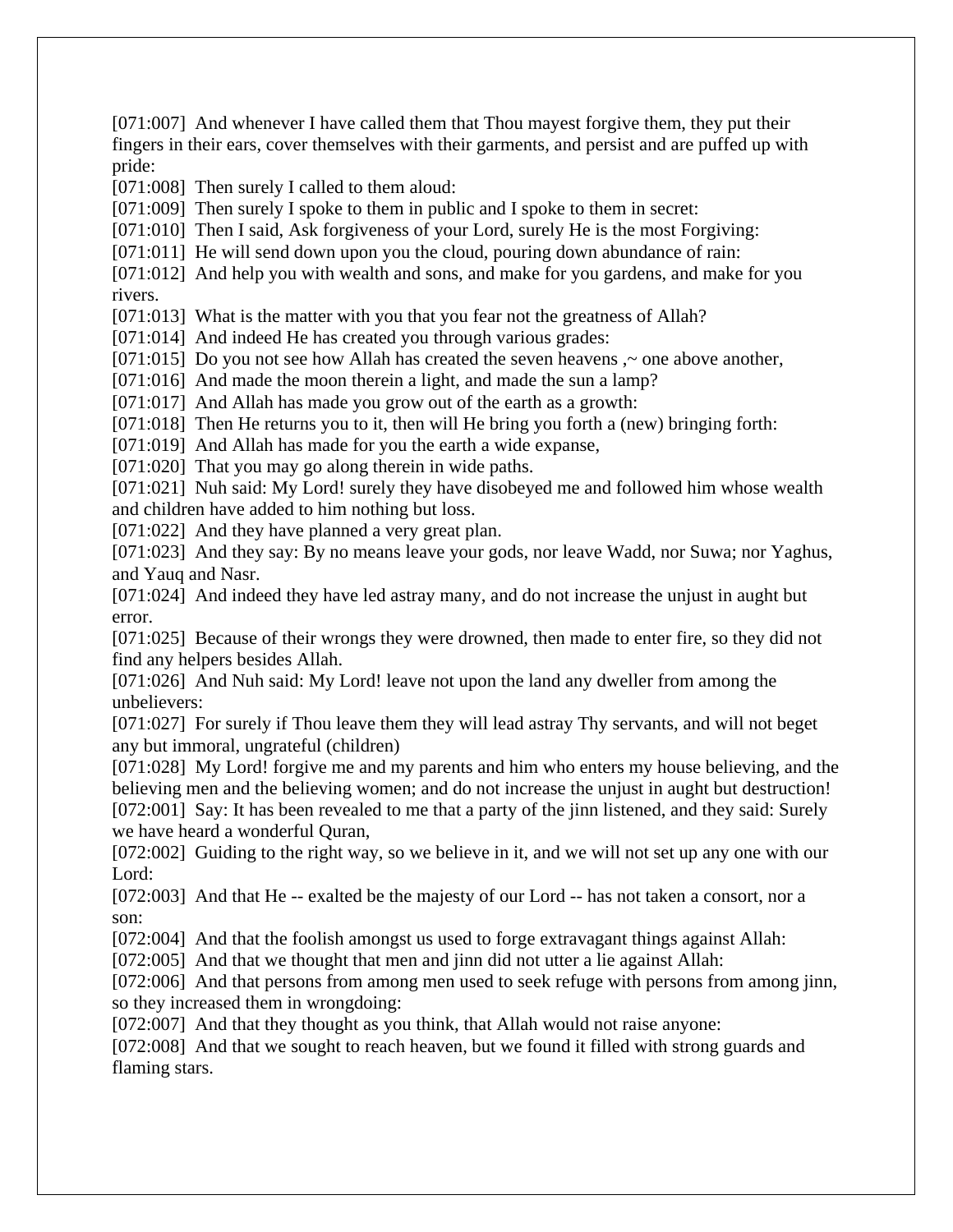[072:009] And that we used to sit in some of the sitting-places thereof to steal a hearing, but he who would (try to) listen now would find a flame lying in wait for him:

[072:010] And that we know not whether evil is meant for those who are on earth or whether their Lord means to bring them good:

[072:011] And that some of us are good and others of us are below that: we are sects following different ways:

[072:012] And that we know that we cannot escape Allah in the earth, nor can we escape Him by flight:

[072:013] And that when we heard the guidance, we believed in it; so whoever believes in his Lord, he should neither fear loss nor being overtaken (by disgrace):

[072:014] And that some of us are those who submit, and some of us are the deviators; so whoever submits, these aim at the right way:

[072:015] And as to the deviators, they are fuel of hell:

[072:016] And that if they should keep to the (right) way, We would certainly give them to drink of abundant water,

[072:017] So that We might try them with respect to it; and whoever turns aside from the reminder of his Lord, He will make him enter into an afflicting chastisement:

[072:018] And that the mosques are Allah's, therefore call not upon any one with Allah: [072:019] And that when the servant of Allah stood up calling upon Him, they wellnigh crowded him (to death).

[072:020] Say: I only call upon my Lord, and I do not associate any one with Him.

[072:021] Say: I do not control for you evil or good.

[072:022] Say: Surely no one can protect me against Allah, nor can I find besides Him any place of refuge:

[072:023] (It is) only a delivering (of communications) from Allah and His messages; and whoever disobeys Allah and His Apostle surely he shall have the fire of hell to abide therein for a long time.

[072:024] Until when they see what they are threatened with, then shall they know who is weaker in helpers and fewer in number.

[072:025] Say: I do not know whether that with which you are threatened be nigh or whether my Lord will appoint for it a term:

[072:026] The Knower of the unseen! so He does not reveal His secrets to any,

[072:027] Except to him whom He chooses as an apostle; for surely He makes a guard to march before him and after him,

[072:028] So that He may know that they have truly delivered the messages of their Lord, and He encompasses what is with them and He records the number of all things.

[073:001] O you who have wrapped up in your garments!

[073:002] Rise to pray in the night except a little,

[073:003] Half of it, or lessen it a little,

[073:004] Or add to it, and recite the Quran as it ought to be recited.

[073:005] Surely We will make to light upon you a weighty Word.

[073:006] Surely the rising by night is the firmest way to tread and the best corrective of speech.

[073:007] Surely you have in the day time a long occupation.

[073:008] And remember the name of your Lord and devote yourself to Him with (exclusive) devotion.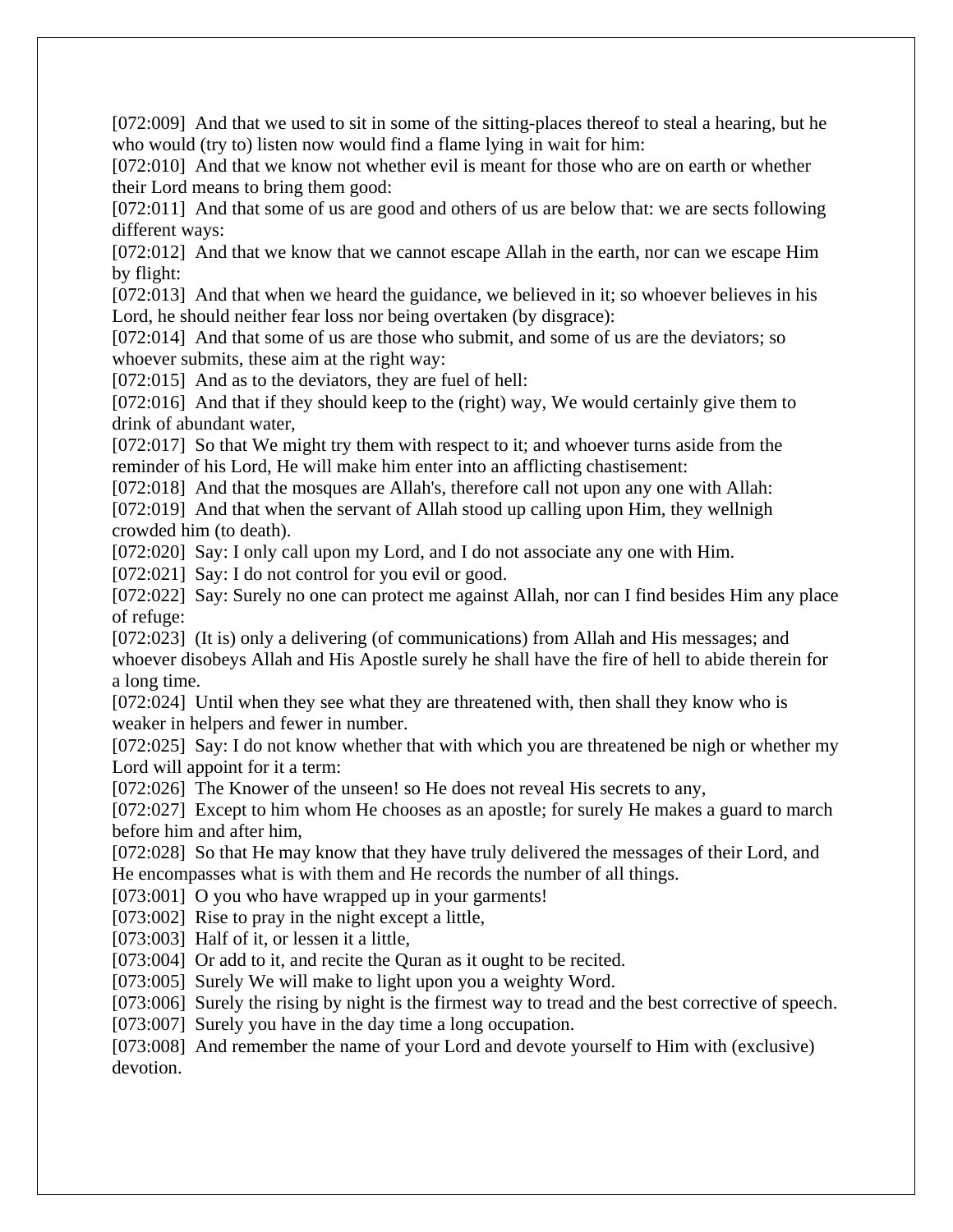[073:009] The Lord of the East and the West -- there is no god but He -- therefore take Him for a protector.

[073:010] And bear patiently what they say and avoid them with a becoming avoidance.

[073:011] And leave Me and the rejecters, the possessors of ease and plenty, and respite them a little.

[073:012] Surely with Us are heavy fetters and a flaming fire,

[073:013] And food that chokes and a painful punishment,

[073:014] On the day when the earth and the mountains shall quake and the mountains shall become (as) heaps of sand let loose.

[073:015] Surely We have sent to you an Apostle, a witness against you, as We sent an apostle to Firon.

[073:016] But Firon disobeyed the apostle, so We laid on him a violent hold.

[073:017] How, then, will you guard yourselves, if you disbelieve, on the day which shall make children grey-headed?

[073:018] The heaven shall rend asunder thereby; His promise is ever brought to fulfillment.

[073:019] Surely this is a reminder, then let him, who will take the way to his Lord.

[073:020] Surely your Lord knows that you pass in prayer nearly two-thirds of the night, and (sometimes) half of it, and (sometimes) a third of it, and (also) a party of those with you; and Allah measures the night and the day. He knows that you are not able to do it, so He has turned to you (mercifully), therefore read what is easy of the Quran. He knows that there must be among you sick, and others who travel in the land seeking of the bounty of Allah, and others who fight in Allah's way, therefore read as much of it as is easy (to you), and keep up prayer and pay the poor-rate and offer to Allah a goodly gift, and whatever of good you send on beforehand for yourselves, you will find it with Allah; that is best and greatest in reward; and ask forgiveness of Allah; surely Allah is Forgiving, Merciful.

[074:001] O you who are clothed!

[074:002] Arise and warn,

[074:003] And your Lord do magnify,

[074:004] And your garments do purify,

[074:005] And uncleanness do shun,

[074:006] And bestow not favors that you may receive again with increase,

[074:007] And for the sake of your Lord, be patient.

[074:008] For when the trumpet is sounded,

[074:009] That, at that time, shall be a difficult day,

[074:010] For the unbelievers, anything but easy.

[074:011] Leave Me and him whom I created alone,

[074:012] And give him vast riches,

[074:013] And sons dwelling in his presence,

[074:014] And I adjusted affairs for him adjustably;

[074:015] And yet he desires that I should add more!

[074:016] By no means! surely he offers opposition to Our communications.

[074:017] I will make a distressing punishment overtake him.

[074:018] Surely he reflected and guessed,

[074:019] But may he be cursed how he plotted;

[074:020] Again, may he be cursed how he plotted;

[074:021] Then he looked,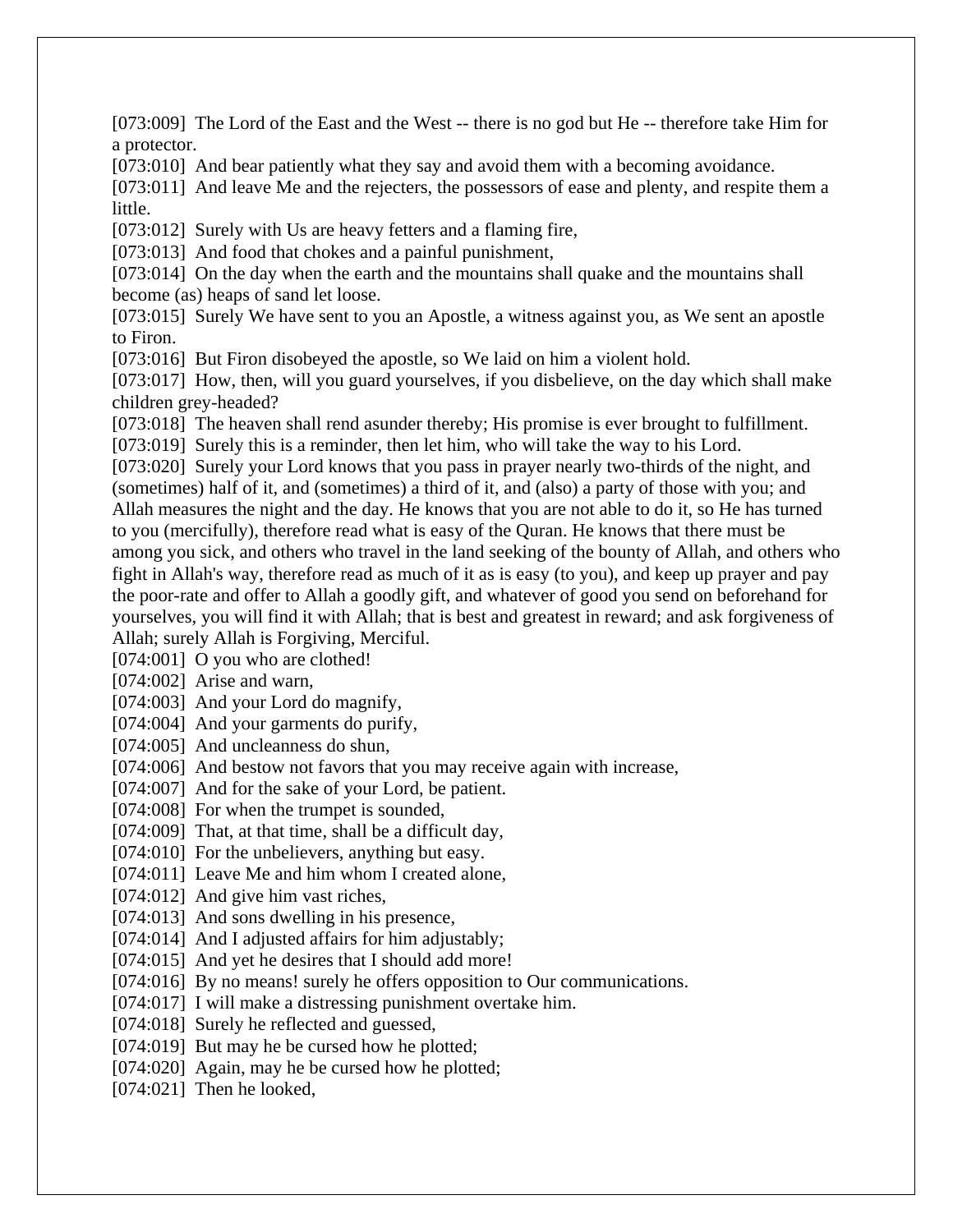[074:022] Then he frowned and scowled,

[074:023] Then he turned back and was big with pride,

[074:024] ~Then he said: This is naught but enchantment, narrated (from others);

[074:025] This is naught but the word of a mortal.

[074:026] I will cast him into hell.

[074:027] And what will make you realize what hell is?

[074:028] It leaves naught nor does it spare aught.

[074:029] It scorches the mortal.

[074:030] Over it are nineteen.

[074:031] And We have not made the wardens of the fire others than angels, and We have not made their number but as a trial for those who disbelieve, that those who have been given the book may be certain and those who believe may increase in faith, and those who have been given the book and the believers may not doubt, and that those in whose hearts is a disease and the unbelievers may say: What does Allah mean by this parable? Thus does Allah make err whom He pleases, and He guides whom He pleases, and none knows the hosts of your Lord but He Himself; and this is naught but a reminder to the mortals.

[074:032] Nay; I swear by the moon,

[074:033] And the night when it departs,

[074:034] And the daybreak when it shines;

[074:035] Surely it (hell) is one of the gravest (misfortunes),

[074:036] A warning to mortals,

[074:037] To him among you who wishes to go forward or remain behind.

[074:038] Every soul is held in pledge for what it earns,

[074:039] Except the people of the right hand,

[074:040] In gardens, they shall ask each other

[074:041] About the guilty:

[074:042] What has brought you into hell?

[074:043] They shall say: We were not of those who prayed;

[074:044] And we used not to feed the poor;

[074:045] And we used to enter into vain discourse with those who entered into vain discourses.

[074:046] And we used to call the day of judgment a lie;

[074:047] Till death overtook us.

[074:048] So the intercession of intercessors shall not avail them.

[074:049] What is then the matter with them, that they turn away from the admonition

[074:050] As if they were asses taking fright

[074:051] That had fled from a lion?

[074:052] Nay; every one of them desires that he may be given pages spread out;

[074:053] Nay! but they do not fear the hereafter.

[074:054] Nay! it is surely an admonition.

[074:055] So whoever pleases may mind it.

[074:056] And they will not mind unless Allah please. He is worthy to be feared and worthy to forgive.

[075:001] Nay! I swear by the day of resurrection.

[075:002] Nay! I swear by the self-accusing soul.

[075:003] Does man think that We shall not gather his bones?

[075:004] Yea! We are able to make complete his very fingertips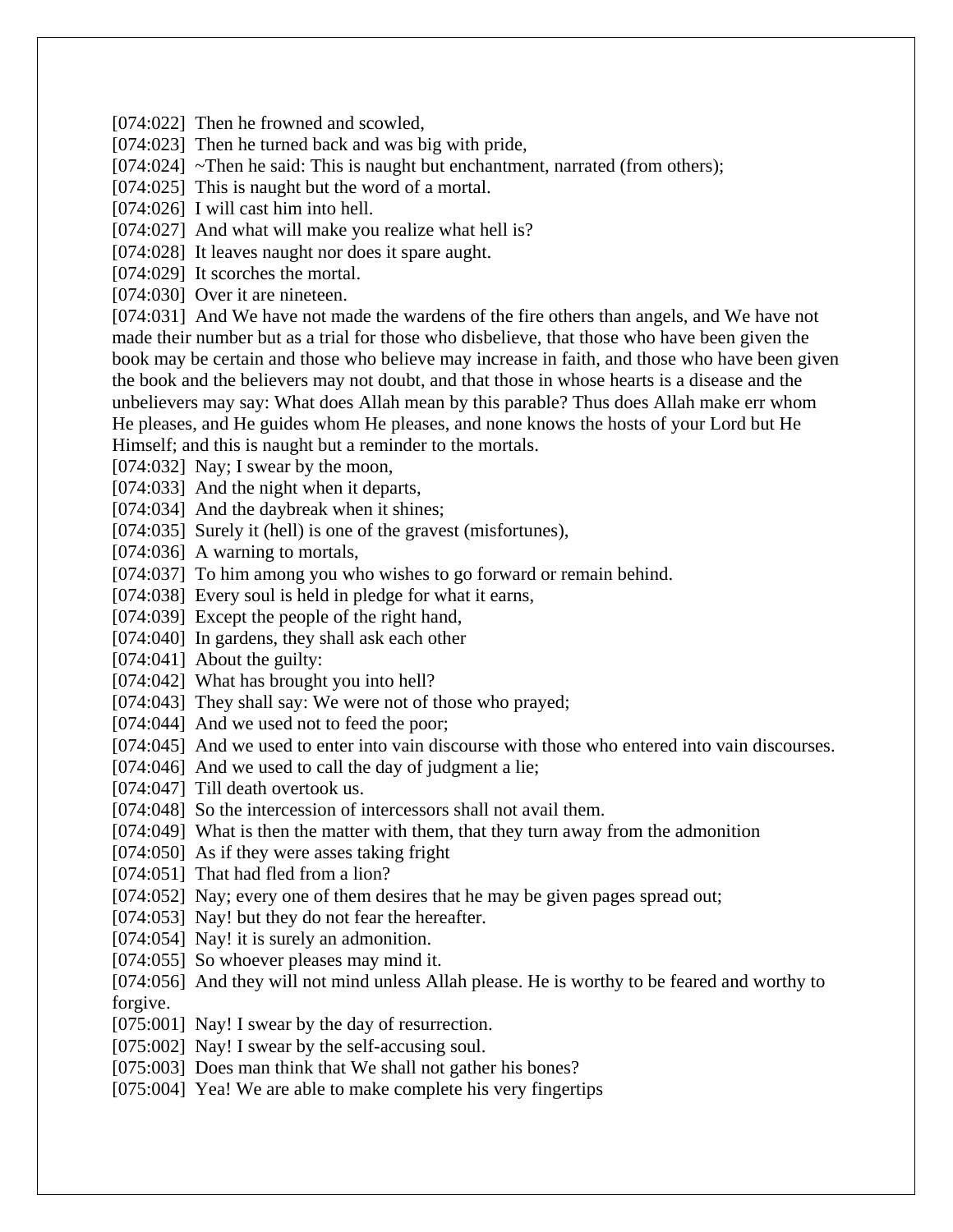[075:005] Nay! man desires to give the lie to what is before him. [075:006] He asks: When is the day of resurrection? [075:007] So when the sight becomes dazed, [075:008] And the moon becomes dark, [075:009] And the sun and the moon are brought together, [075:010] Man shall say on that day: Whither to fly to? [075:011] By no means! there shall be no place of refuge! [075:012] With your Lord alone shall on that day be the place of rest. [075:013] Man shall on that day be informed of what he sent before and (what he) put off. [075:014] Nay! man is evidence against himself, [075:015] Though he puts forth his excuses. [075:016] Do not move your tongue with it to make haste with it, [075:017] Surely on Us (devolves) the collecting of it and the reciting of it. [075:018] Therefore when We have recited it, follow its recitation. [075:019] Again on Us (devolves) the explaining of it. [075:020] Nay! But you love the present life, [075:021] And neglect the hereafter. [075:022] (Some) faces on that day shall be bright, [075:023] Looking to their Lord. [075:024] And (other) faces on that day shall be gloomy, [075:025] Knowing that there will be made to befall them some great calamity. [075:026] Nay! When it comes up to the throat, [075:027] And it is said: Who will be a magician? [075:028] And he is sure that it is the (hour of) parting [075:029] And affliction is combined with affliction; [075:030] To your Lord on that day shall be the driving. [075:031] So he did not accept the truth, nor did he pray, [075:032] But called the truth a lie and turned back, [075:033] Then he went to his followers, walking away in haughtiness. [075:034] Nearer to you (is destruction) and nearer, [075:035] Again (consider how) nearer to you and nearer. [075:036] Does man think that he is to be left to wander without an aim? [075:037] Was he not a small seed in the seminal elements, [075:038] Then he was a clot of blood, so He created (him) then made (him) perfect. [075:039] Then He made of him two kinds, the male and the female. [075:040] Is not He able to give life to the dead? [076:001] There surely came over man a period of time when he was a thing not worth mentioning. [076:002] Surely We have created man from a small life-germ uniting (itself): We mean to try him, so We have made him hearing, seeing. [076:003] Surely We have shown him the way: he may be thankful or unthankful. [076:004] Surely We have prepared for the unbelievers chains and shackles and a burning fire. [076:005] Surely the righteous shall drink of a cup the admixture of which is camphor [076:006] A fountain from which the servants of Allah shall drink; they make it to flow a (goodly) flowing forth. [076:007] They fulfill vows and fear a day the evil of which shall be spreading far and wide.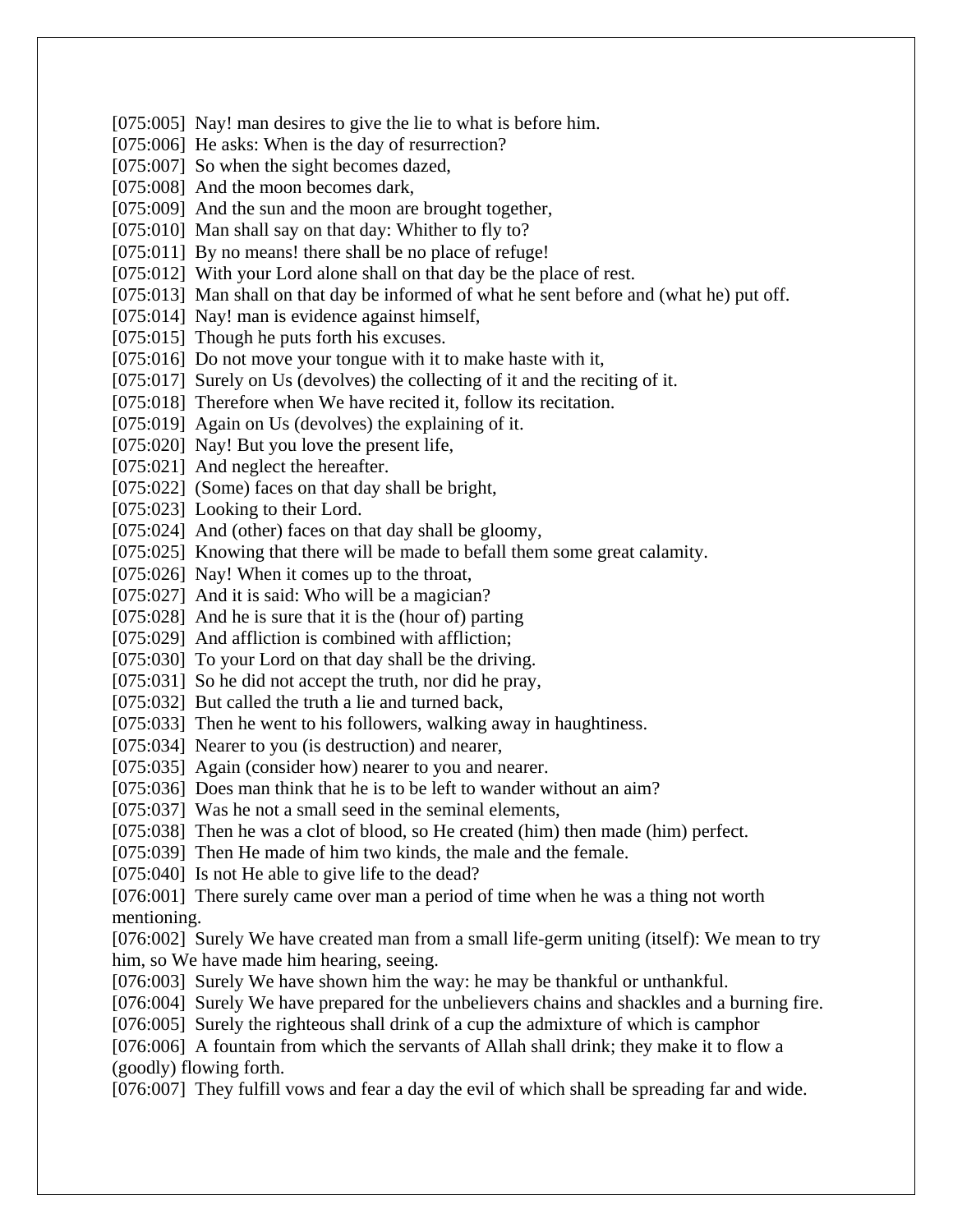[076:008] And they give food out of love for Him to the poor and the orphan and the captive:

[076:009] We only feed you for Allah's sake; we desire from you neither reward nor thanks:

[076:010] Surely we fear from our Lord a stern, distressful day.

[076:011] Therefore Allah win guard them from the evil of that day and cause them to meet with ease and happiness;

[076:012] And reward them, because they were patient, with garden and silk,

[076:013] Reclining therein on raised couches, they shall find therein neither (the severe heat of) the sun nor intense cold.

[076:014] And close down upon them (shall be) its shadows, and its fruits shall be made near (to them), being easy to reach.

[076:015] And there shall be made to go round about them vessels of silver and goblets which are of glass,

[076:016] (Transparent as) glass, made of silver; they have measured them according to a measure.

[076:017] And they shall be made to drink therein a cup the admixture of which shall be ginger, [076:018] (Of) a fountain therein which is named Salsabil.

[076:019] And round about them shall go youths never altering in age; when you see them you will think them to be scattered pearls.

[076:020] And when you see there, you shall see blessings and a great kingdom.

[076:021] Upon them shall be garments of fine green silk and thick silk interwoven with gold, and they shall be adorned with bracelets of silver, and their Lord shall make them drink a pure drink.

[076:022] Surely this is a reward for you, and your striving shall be recompensed.

[076:023] Surely We Ourselves have revealed the Quran to you revealing (it) in portions.

[076:024] Therefore wait patiently for the command of your Lord, and obey not from among them a sinner or an ungrateful one.

[076:025] And glorify the name of your Lord morning and evening.

[076:026] And during part of the night adore Him, and give glory to Him (a) long (part of the) night.

[076:027] Surely these love the transitory and neglect a grievous day before them.

[076:028] We created them and made firm their make, and when We please We will bring in their place the likes of them by a change.

[076:029] Surely this is a reminder, so whoever pleases takes to his Lord a way.

[076:030] And you do not please except that Allah please, surely Allah is Knowing, Wise;

[076:031] He makes whom He pleases to enter into His mercy; and (as for) the unjust, He has prepared for them a painful chastisement.

[077:001] I swear by the emissary winds, sent one after another (for men's benefit),

[077:002] By the raging hurricanes,

[077:003] Which scatter clouds to their destined places,

[077:004] Then separate them one from another,

[077:005] Then I swear by the angels who bring down the revelation,

[077:006] To clear or to warn.

[077:007] Most surely what you are threatened with must come to pass.

[077:008] So when the stars are made to lose their light,

[077:009] And when the heaven is rent asunder,

[077:010] And when the mountains are carried away as dust,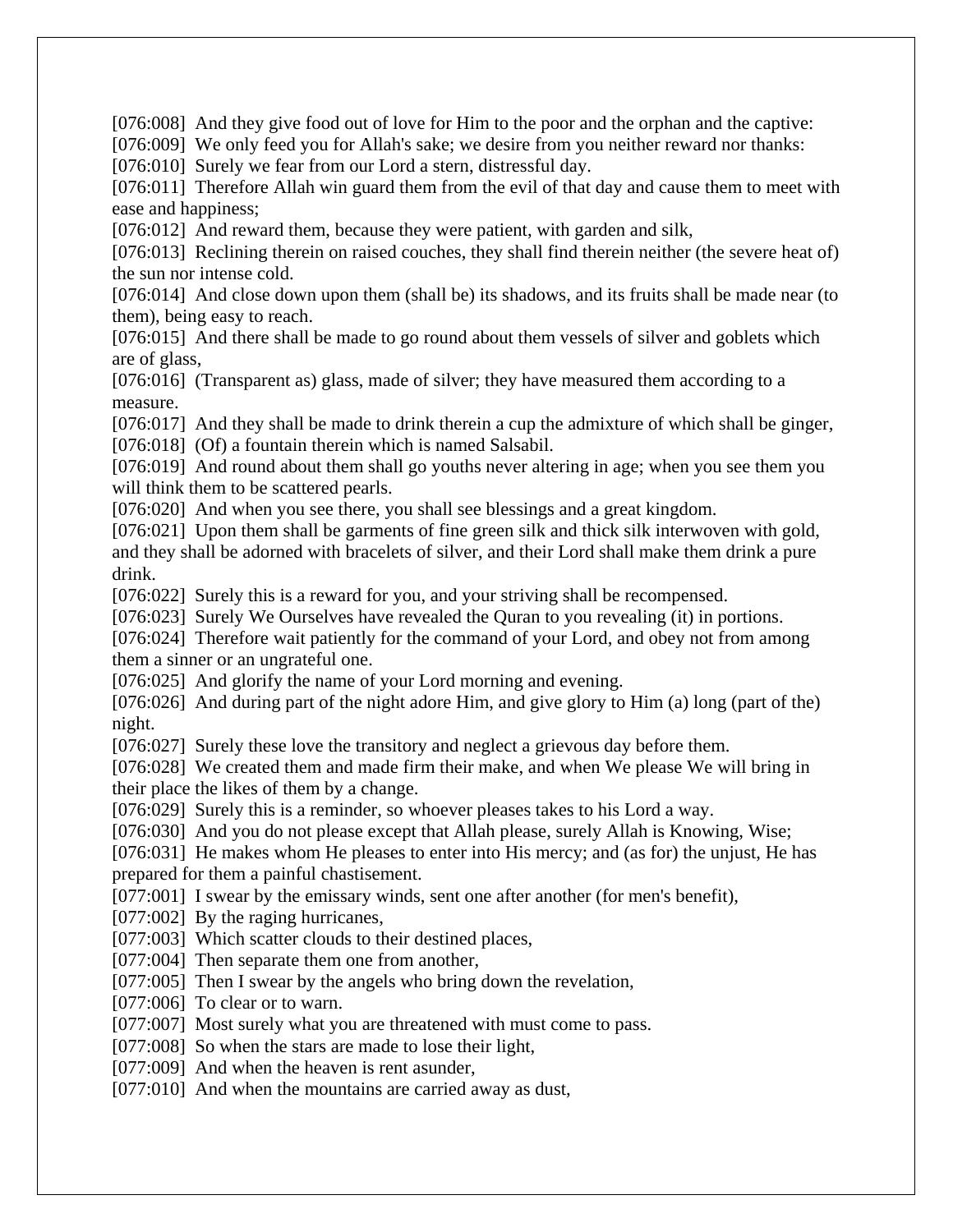[077:011] And when the apostles are gathered at their appointed time. [077:012] To what day is the doom fixed? [077:013] To the day of decision. [077:014] And what will make you comprehend what the day of decision is? [077:015] Woe on that day to the rejecters. [077:016] Did We not destroy the former generations? [077:017] Then did We follow them up with later ones. [077:018] Even thus shall We deal with the guilty. [077:019] Woe on that day to the rejecters. [077:020] Did We not create you from contemptible water? [077:021] Then We placed it in a secure resting-place, [077:022] Till an appointed term, [077:023] So We proportion it -- how well are We at proportioning (things). [077:024] Woe on that day to the rejecters. [077:025] Have We not made the earth to draw together to itself, [077:026] The living and the dead, [077:027] And made therein lofty mountains, and given you to drink of sweet water? [077:028] Woe on that day to the rejecters. [077:029] Walk on to that which you called a lie. [077:030] Walk on to the covering having three branches, [077:031] Neither having the coolness of the shade nor availing against the flame. [077:032] Surely it sends up sparks like palaces, [077:033] As if they were tawny camels. [077:034] Woe on that day to the rejecters. [077:035] This is the day on which they shall not speak, [077:036] And permission shall not be given to them so that they should offer excuses. [077:037] Woe on that day to the rejecters. [077:038] This is the day of decision: We have gathered you and those of yore. [077:039] So if you have a plan, plan against Me (now). [077:040] Woe on that day to the rejecters. [077:041] Surely those who guard (against evil) shall be amid shades and fountains, [077:042] And fruits such as they desire. [077:043] Eat and drink pleasantly because of what you did. [077:044] Surely thus do We reward the doers of good. [077:045] Woe on that day to the rejecters. [077:046] Eat and enjoy yourselves for a little; surely you are guilty. [077:047] Woe on that day to the rejecters. [077:048] And where it is said to them: Bow down, they do not bow down. [077:049] Woe on that day to the rejecters. [077:050] In what announcement, then, after it, will they believe? [078:001] Of what do they ask one another? [078:002] About the great event, [078:003] About which they differ? [078:004] Nay! they shall soon come to know [078:005] Nay! Nay! they shall soon know. [078:006] Have We not made the earth an even expanse?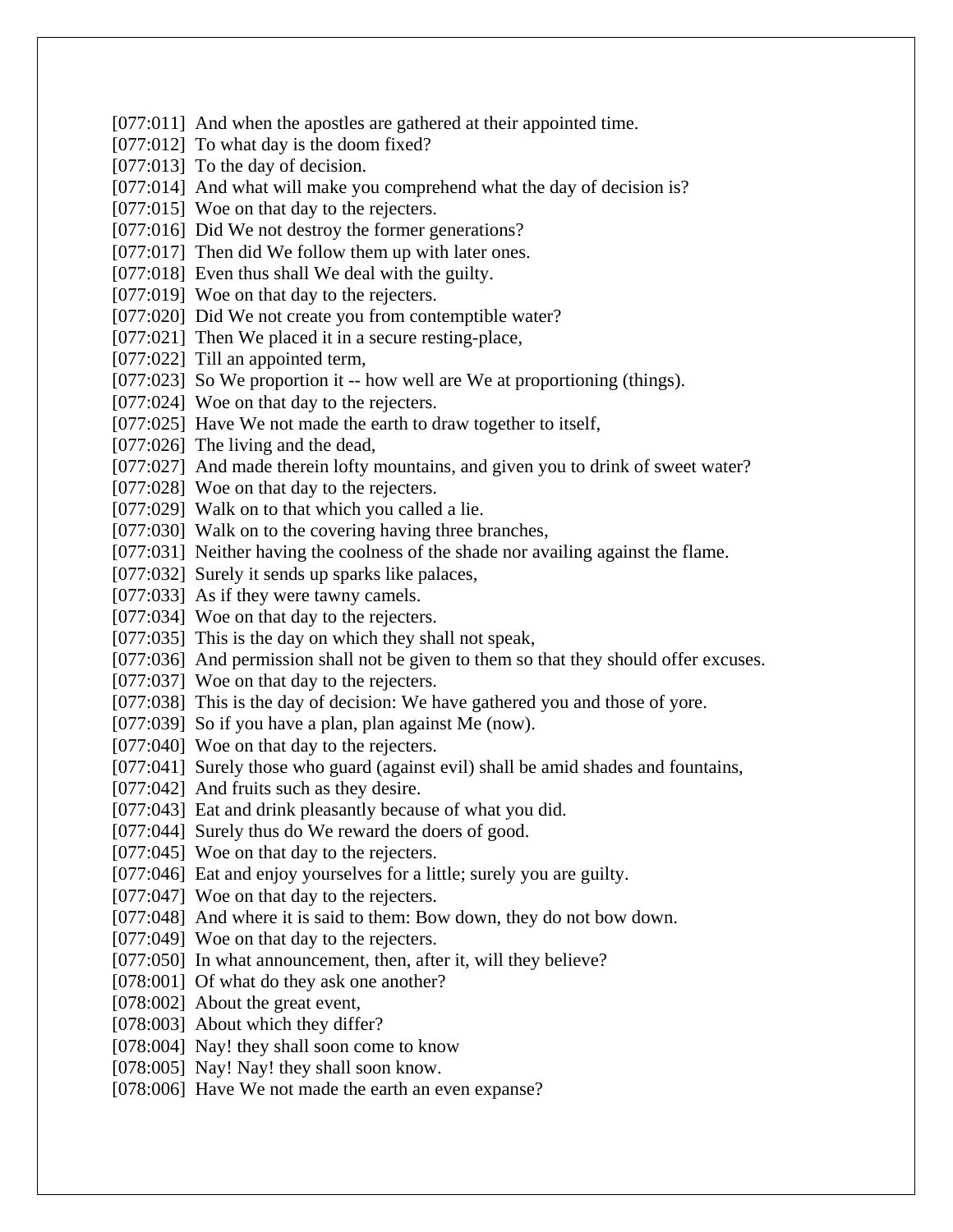[078:007] And the mountains as projections (thereon)? [078:008] And We created you in pairs, [078:009] And We made your sleep to be rest (to you), [078:010] And We made the night to be a covering, [078:011] And We made the day for seeking livelihood. [078:012] And We made above you seven strong ones, [078:013] And We made a shining lamp, [078:014] And We send down from the clouds water pouring forth abundantly, [078:015] That We may bring forth thereby corn and herbs, [078:016] And gardens dense and luxuriant. [078:017] Surely the day of decision is (a day) appointed: [078:018] The day on which the trumpet shall be blown so you shall come forth in hosts, [078:019] And the heaven shall be opened so that it shall be all openings, [078:020] And the mountains shall be moved off so that they shall remain a mere semblance. [078:021] Surely hell lies in wait, [078:022] A place of resort for the inordinate, [078:023] Living therein for ages. [078:024] They shall not taste therein cool nor drink [078:025] But boiling and intensely cold water, [078:026] Requital corresponding. [078:027] Surely they feared not the account, [078:028] And called Our communications a lie, giving the lie (to the truth). [078:029] And We have recorded everything in a book, [078:030] So taste! for We will not add to you aught but chastisement. [078:031] Surely for those who guard (against evil) is achievement, [078:032] Gardens and vineyards, [078:033] And those showing freshness of youth, equals in age,  $[078:034]$  And a pure cup. [078:035] They shall not hear therein any vain words nor lying. [078:036] A reward from your Lord, a gift according to a reckoning: [078:037] The Lord of the heavens and the earth and what is between them, the Beneficent God, they shall not be able to address Him. [078:038] The day on which the spirit and the angels shall stand in ranks; they shall not speak except he whom the Beneficent God permits and who speaks the right thing. [078:039] That is the sure day, so whoever desires may take refuge with his Lord. [078:040] Surely We have warned you of a chastisement near at hand: the day when man shall see what his two hands have sent before, and the unbeliever shall say: O! would that I were dust! [079:001] I swear by the angels who violently pull out the souls of the wicked, [079:002] And by those who gently draw out the souls of the blessed, [079:003] And by those who float in space, [079:004] Then those who are foremost going ahead, [079:005] Then those who regulate the affair. [079:006] The day on which the quaking one shall quake, [079:007] What must happen afterwards shall follow it. [079:008] Hearts on that day shall palpitate, [079:009] Their eyes cast down.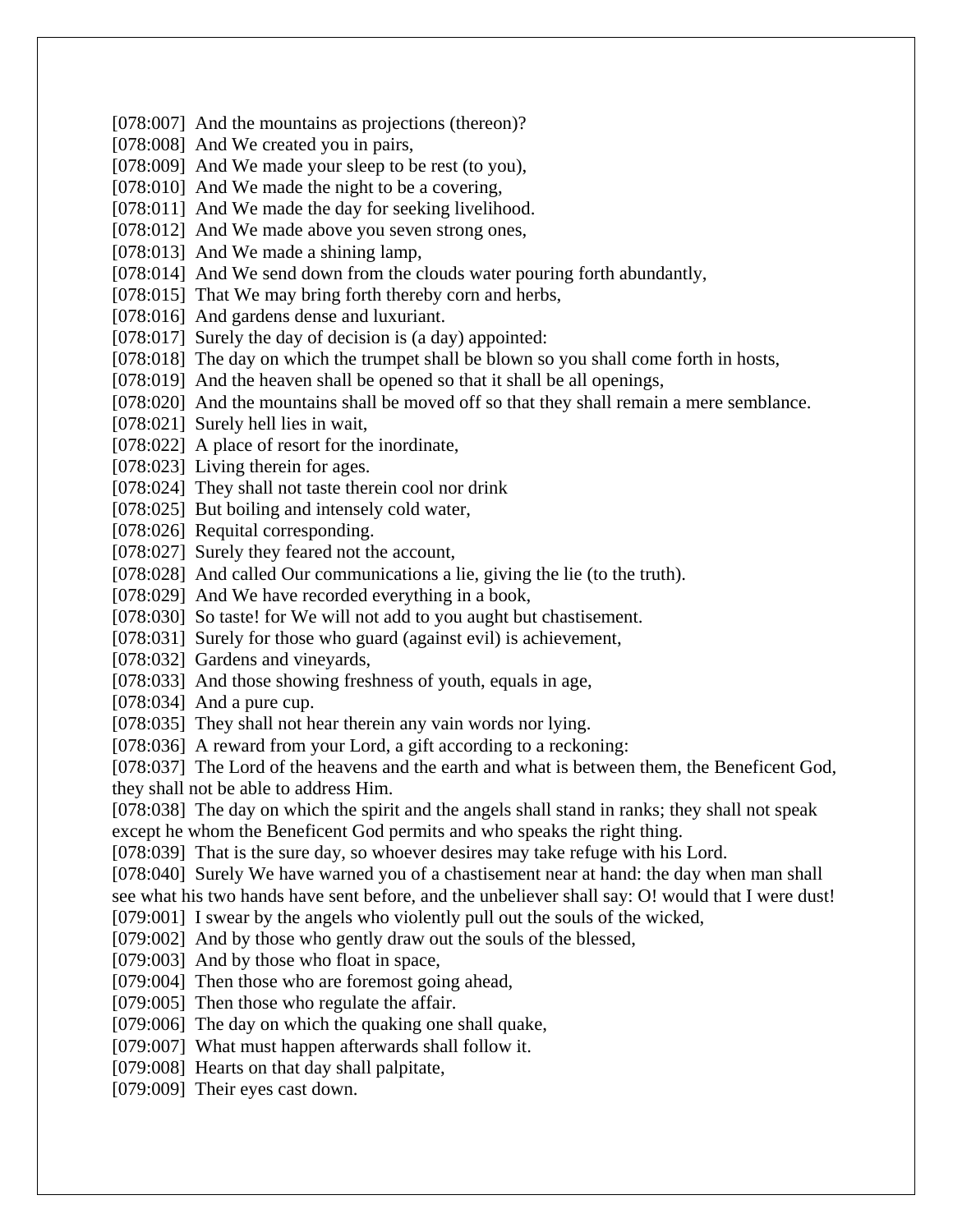[079:010] They say: Shall we indeed be restored to (our) first state? [079:011] What! when we are rotten bones? [079:012] They said: That then would be a return occasioning loss. [079:013] But it shall be only a single cry, [079:014] When lo! they shall be wakeful. [079:015] Has not there come to you the story of Musa? [079:016] When his Lord called upon him in the holy valley, twice, [079:017] Go to Firon, surely he has become inordinate. [079:018] Then say: Have you (a desire) to purify yourself: [079:019] And I will guide you to your Lord so that you should fear. [079:020] So he showed him the mighty sign. [079:021] But he rejected (the truth) and disobeyed. [079:022] Then he went back hastily. [079:023] Then he gathered (men) and called out. [079:024] Then he said: I am your lord, the most high. [079:025] So Allah seized him with the punishment of the hereafter and the former life. [079:026] Most surely there is in this a lesson to him who fears. [079:027] Are you the harder to create or the heaven? He made it. [079:028] He raised high its height, then put it into a right good state. [079:029] And He made dark its night and brought out its light. [079:030] And the earth, He expanded it after that. [079:031] He brought forth from it its water and its pasturage. [079:032] And the mountains, He made them firm, [079:033] A provision for you and for your cattle. [079:034] But when the great predominating calamity comes; [079:035] The day on which man shall recollect what he strove after, [079:036] And the hell shall be made manifest to him who sees [079:037] Then as for him who is inordinate, [079:038] And prefers the life of this world, [079:039] Then surely the hell, that is the abode. [079:040] And as for him who fears to stand in the presence of his Lord and forbids the soul from low desires, [079:041] Then surely the garden -- that is the abode. [079:042] They ask you about the hour, when it will come. [079:043] About what! You are one to remind of it. [079:044] To your Lord is the goal of it. [079:045] You are only a warner to him who would fear it. [079:046] On the day that they see it, it will be as though they had not tarried but the latter part of a day or the early part of it. [080:001] He frowned and turned (his) back, [080:002] Because there came to him the blind man. [080:003] And what would make you know that he would purify himself, [080:004] Or become reminded so that the reminder should profit him? [080:005] As for him who considers himself free from need (of you), [080:006] To him do you address yourself. [080:007] And no blame is on you if he would not purify himself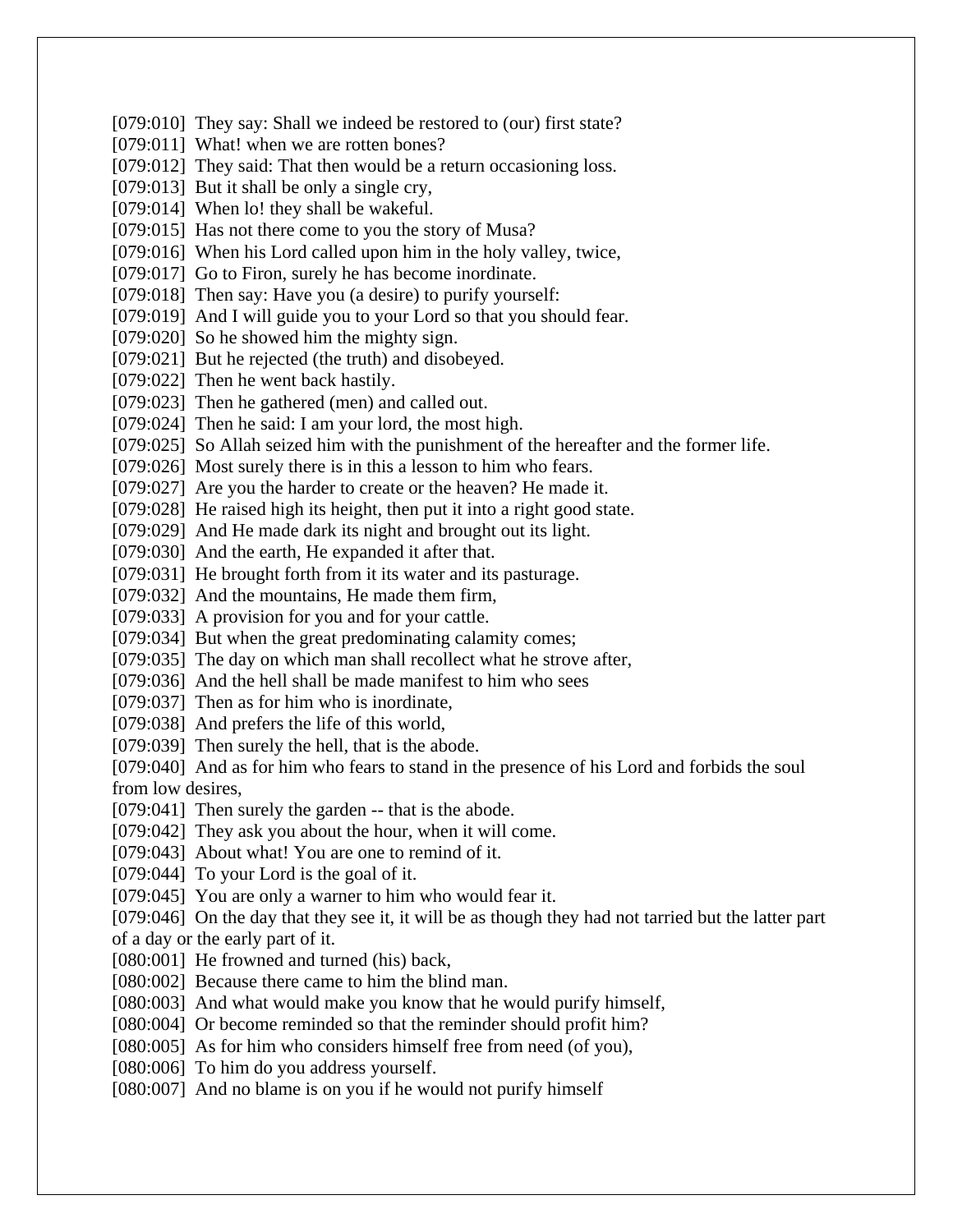[080:008] And as to him who comes to you striving hard, [080:009] And he fears, [080:010] From him will you divert yourself. [080:011] Nay! surely it is an admonishment. [080:012] So let him who pleases mind it. [080:013] In honored books, [080:014] Exalted, purified, [080:015] In the hands of scribes [080:016] Noble, virtuous. [080:017] Cursed be man! how ungrateful is he! [080:018] Of what thing did He create him? [080:019] Of a small seed; He created him, then He made him according to a measure,  $[080:020]$  Then (as for) the way -- He has made it easy (for him) [080:021] Then He causes him to die, then assigns to him a grave, [080:022] Then when He pleases, He will raise him to life again. [080:023] Nay; but he has not done what He bade him. [080:024] Then let man look to his food, [080:025] That We pour down the water, pouring (it) down in abundance, [080:026] Then We cleave the earth, cleaving (it) asunder, [080:027] Then We cause to grow therein the grain, [080:028] And grapes and clover, [080:029] And the olive and the palm, [080:030] And thick gardens, [080:031] And fruits and herbage [080:032] A provision for you and for your cattle. [080:033] But when the deafening cry comes, [080:034] The day on which a man shall fly from his brother, [080:035] And his mother and his father, [080:036] And his spouse and his son --[080:037] Every man of them shall on that day have an affair which will occupy him. [080:038] (Many) faces on that day shall be bright, [080:039] Laughing, joyous. [080:040] And (many) faces on that day, on them shall be dust, [080:041] Darkness shall cover them. [080:042] These are they who are unbelievers, the wicked. [081:001] When the sun is covered, [081:002] And when the stars darken, [081:003] And when the mountains are made to pass away, [081:004] And when the camels are left untended, [081:005] And when the wild animals are made to go forth, [081:006] And when the seas are set on fire, [081:007] And when souls are united, [081:008] And when the female infant buried alive is asked [081:009] For what sin she was killed, [081:010] And when the books are spread, [081:011] And when the heaven has its covering removed,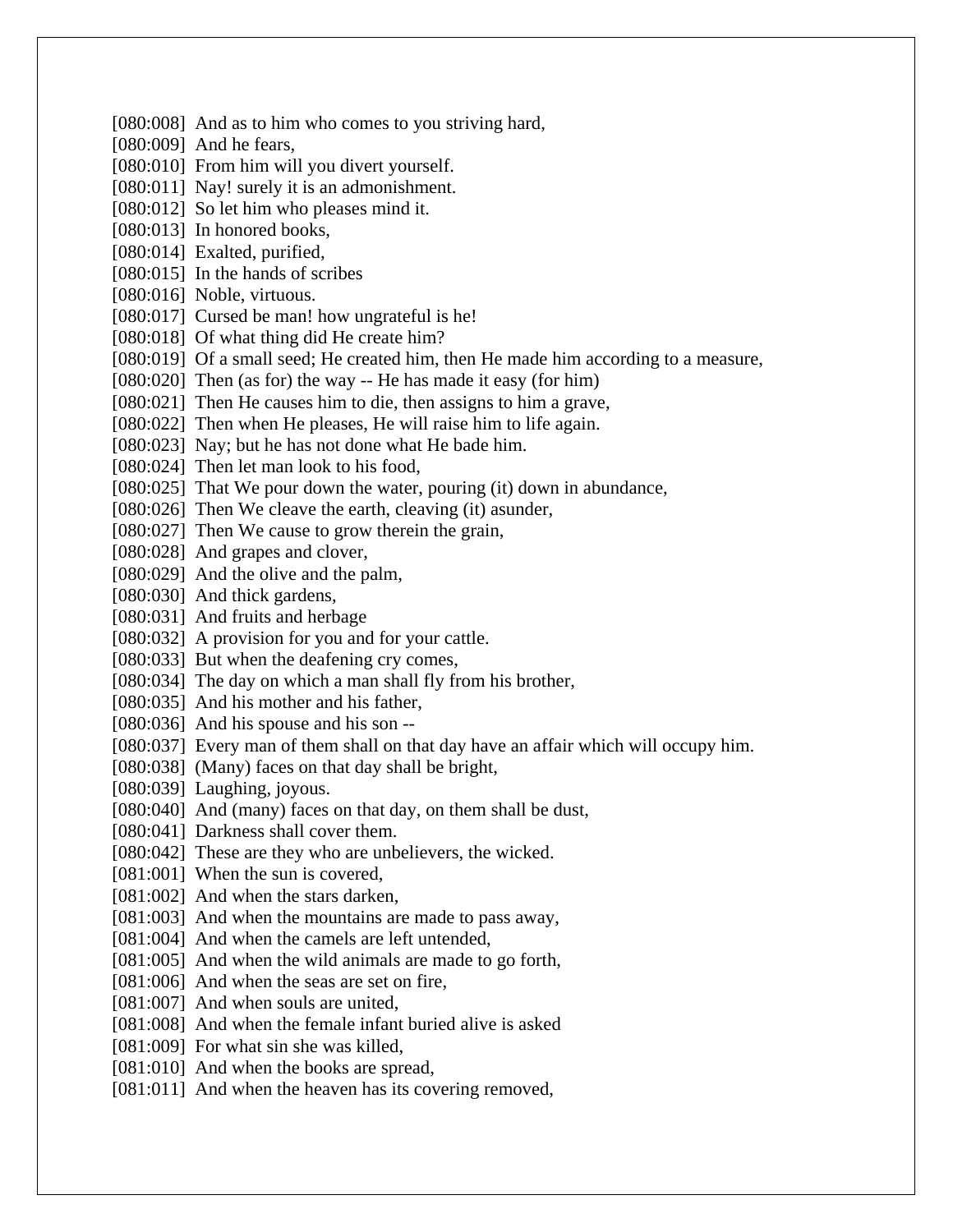[081:012] And when the hell is kindled up, [081:013] And when the garden is brought nigh, [081:014] Every soul shall (then) know what it has prepared. [081:015] But nay! I swear by the stars, [081:016] That run their course (and) hide themselves, [081:017] And the night when it departs, [081:018] And the morning when it brightens, [081:019] Most surely it is the Word of an honored messenger, [081:020] The processor of strength, having an honorable place with the Lord of the Dominion, [081:021] One (to be) obeyed, and faithful in trust. [081:022] And your companion is not gone mad. [081:023] And of a truth he saw himself on the clear horizon. [081:024] Nor of the unseen is he a tenacious concealer. [081:025] Nor is it the word of the cursed Shaitan, [081:026] Whither then will you go? [081:027] It is naught but a reminder for the nations, [081:028] For him among you who pleases to go straight. [081:029] And you do not please except that Allah please, the Lord of the worlds. [082:001] When the heaven becomes cleft asunder, [082:002] And when the stars become dispersed, [082:003] And when the seas are made to flow forth, [082:004] And when the graves are laid open, [082:005] Every soul shall know what it has sent before and held back. [082:006] O man ! what has beguiled you from your Lord, the Gracious one, [082:007] Who created you, then made you complete, then made you symmetrical? [082:008] Into whatever form He pleased He constituted you. [082:009] Nay! but you give the lie to the judgment day, [082:010] And most surely there are keepers over you [082:011] Honorable recorders, [082:012] They know what you do. [082:013] Most surely the righteous are in bliss, [082:014] And most surely the wicked are in burning fire, [082:015] They shall enter it on the day of judgment. [082:016] And they shall by no means be absent from it. [082:017] And what will make you realize what the day of judgement is? [082:018] Again, what will make you realize what the day of judgment Is? [082:019] The day on which no soul shall control anything for (another) soul; and the command on that day shall be entirely Allah's. [083:001] Woe to the defrauders, [083:002] Who, when they take the measure (of their dues) from men take it fully, [083:003] But when they measure out to others or weigh out for them, they are deficient. [083:004] Do not these think that they shall be raised again [083:005] For a mighty day, [083:006] The day on which men shall stand before the Lord of the worlds? [083:007] Nay! most surely the record of the wicked is in the Sijjin. [083:008] And what will make you know what the Sijjin is?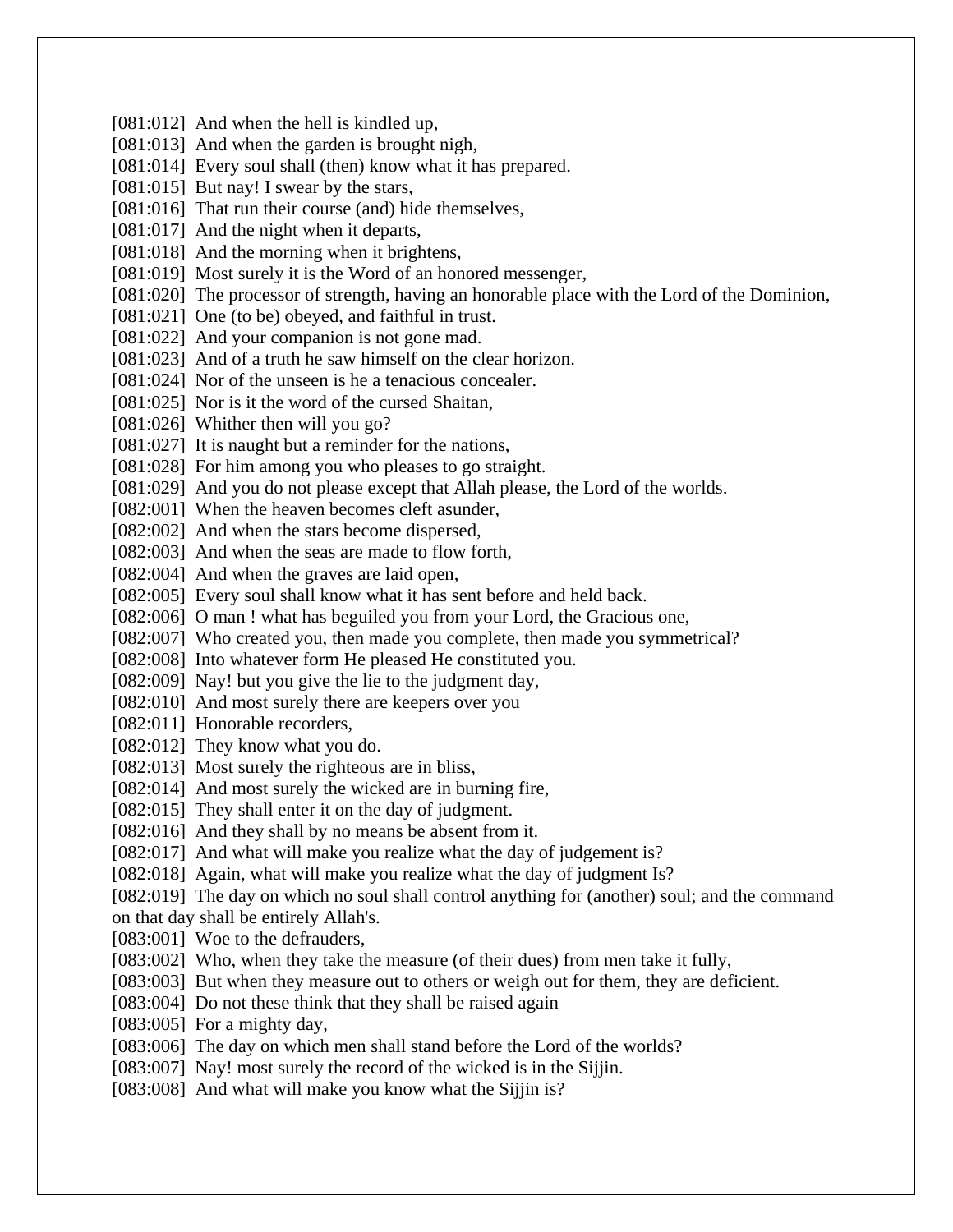[083:009] It is a written book. [083:010] Woe on that day to the rejecters, [083:011] Who give the lie to the day of judgment. [083:012] And none gives the lie to it but every exceeder of limits, sinful one [083:013] When Our communications are recited to him, he says: Stories of those of yore. [083:014] Nay! rather, what they used to do has become like rust . upon their hearts. [083:015] Nay! most surely they shall on that day be debarred from their Lord. [083:016] Then most surely they shall enter the burning fire. [083:017] Then shall it be said: This is what you gave the lie to. [083:018] Nay! Most surely the record of the righteous shall be in the Iliyin. [083:019] And what will make you know what the highest Iliyin is? [083:020] It is a written book, [083:021] Those who are drawn near (to Allah) shall witness it. [083:022] Most surely the righteous shall be in bliss, [083:023] On thrones, they shall gaze; [083:024] You will recognize in their faces the brightness of bliss. [083:025] They are made to quaff of a pure drink that is sealed (to others). [083:026] The sealing of it is (with) musk; and for that let the aspirers aspire. [083:027] And the admixture of it is a water of Tasnim, [083:028] A fountain from which drink they who are drawn near (to Allah). [083:029] Surely they who are guilty used to laugh at those who believe. [083:030] And when they passed by them, they winked at one another. [083:031] And when they returned to their own followers they returned exulting. [083:032] And when they saw them, they said: Most surely these are in error; [083:033] And they were not sent to be keepers over them. [083:034] So today those who believe shall laugh at the unbelievers; [083:035] On thrones, they will look. [083:036] Surely the disbelievers are rewarded as they did. [084:001] When the heaven bursts asunder, [084:002] And obeys its Lord and it must. [084:003] And when the earth is stretched, [084:004] And casts forth what is in it and becomes empty, [084:005] And obeys its Lord and it must. [084:006] O man! surely you must strive (to attain) to your Lord, a hard striving until you meet Him. [084:007] Then as to him who is given his book in his right hand, [084:008] He shall be reckoned with by an easy reckoning, [084:009] And he shall go back to his people joyful. [084:010] And as to him who is given his book behind his back, [084:011] He shall call for perdition, [084:012] And enter into burning fire. [084:013] Surely he was (erstwhile) joyful among his followers. [084:014] Surely he thought that he would never return. [084:015] Yea! surely his Lord does ever see him. [084:016] But nay! I swear by the sunset redness, [084:017] And the night and that which it drives on,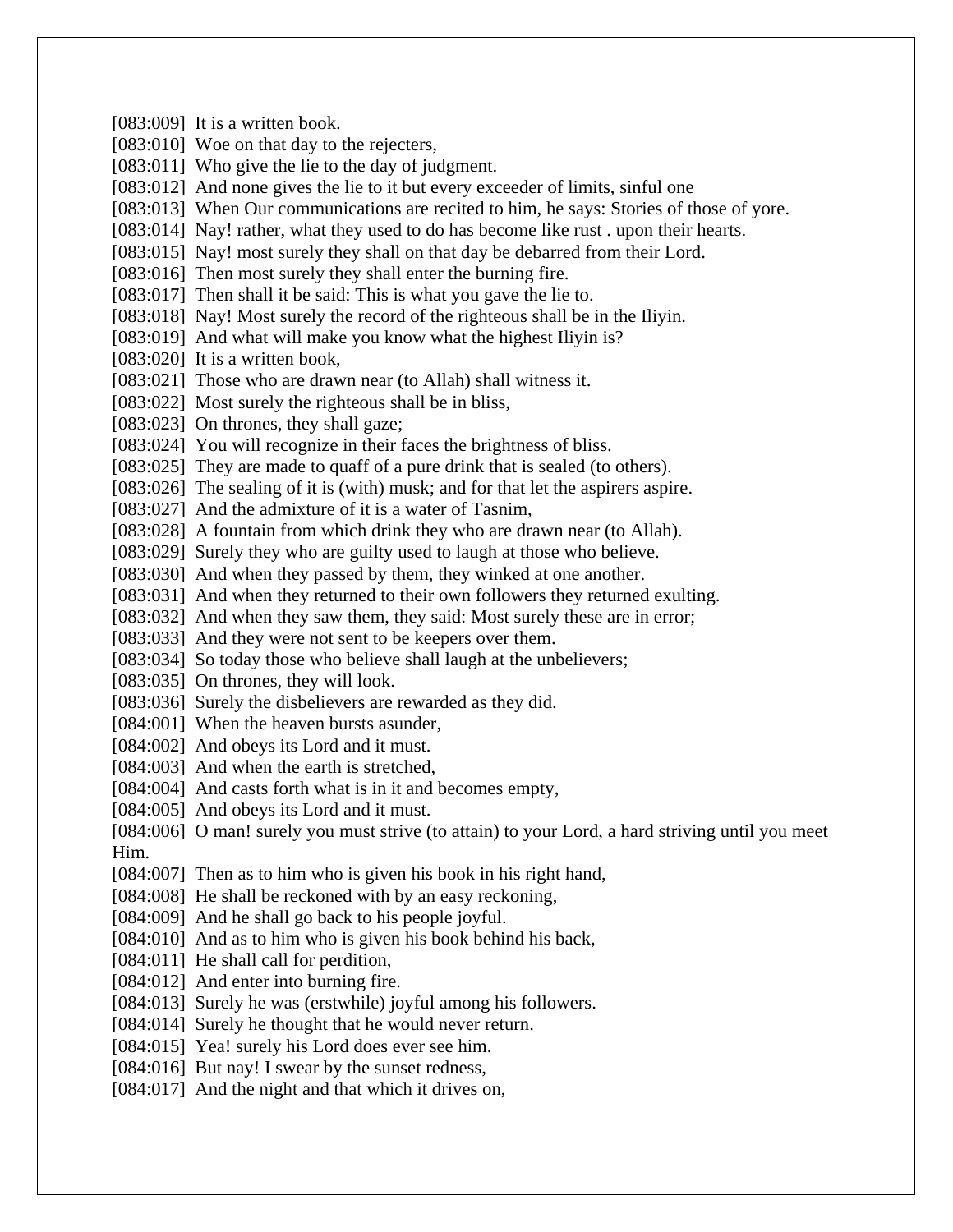[084:018] And the moon when it grows full,

[084:019] That you shall most certainly enter one state after another.

[084:020] But what is the matter with them that they do not believe,

[084:021] And when the Quran is recited to them they do not make obeisance?

[084:022] Nay! those who disbelieve give the lie to the truth.

[084:023] And Allah knows best what they hide,

[084:024] So announce to them a painful punishment $\sim$ 

[084:025] Except those who believe and do good; for them is a reward that shall never be cut off.

[085:001] I swear by the mansions of the stars,

[085:002] And the promised day,

[085:003] And the bearer of witness and those against whom the witness is borne.

[085:004] Cursed be the makers of the pit,

[085:005] Of the fire (kept burning) with fuel,

[085:006] When they sat by it,

[085:007] And they were witnesses of what they did with the believers.

[085:008] And they did not take vengeance on them for aught except that they believed in Allah, the Mighty, the Praised,

[085:009] Whose is the kingdom of the heavens and the earth; and Allah is a Witness of all things.

[085:010] Surely (as for) those who persecute the believing men and the believing women, then do not repent, they shall have the chastisement of hell, and they shall have the chastisement of burning.

[085:011] Surely (as for) those who believe and do good, they shall have gardens beneath which rivers flow, that is the great achievement.

[085:012] Surely the might of your Lord is great.

[085:013] Surely He it is Who originates and reproduces,

[085:014] And He is the Forgiving, the Loving,

[085:015] Lord of the Arsh, the Glorious,

[085:016] The great doer of what He will.

[085:017] Has not there come to you the story of the hosts,

[085:018] Of Firon and Samood?

[085:019] Nay! those who disbelieve are in (the act of) giving the lie to the truth.

[085:020] And Allah encompasses them on every side.

[085:021] Nay! it is a glorious Quran,

[085:022] In a guarded tablet.

[086:001] I swear by the heaven and the comer by night;

[086:002] And what will make you know what the comer by night is?

[086:003] The star of piercing brightness;

[086:004] There is not a soul but over it is a keeper.

[086:005] So let man consider of what he is created:

[086:006] He is created of water pouring forth,

[086:007] Coming from between the back and the ribs.

[086:008] Most surely He is able to return him (to life).

[086:009] On the day when hidden things shall be made manifest,

[086:010] He shall have neither strength nor helper.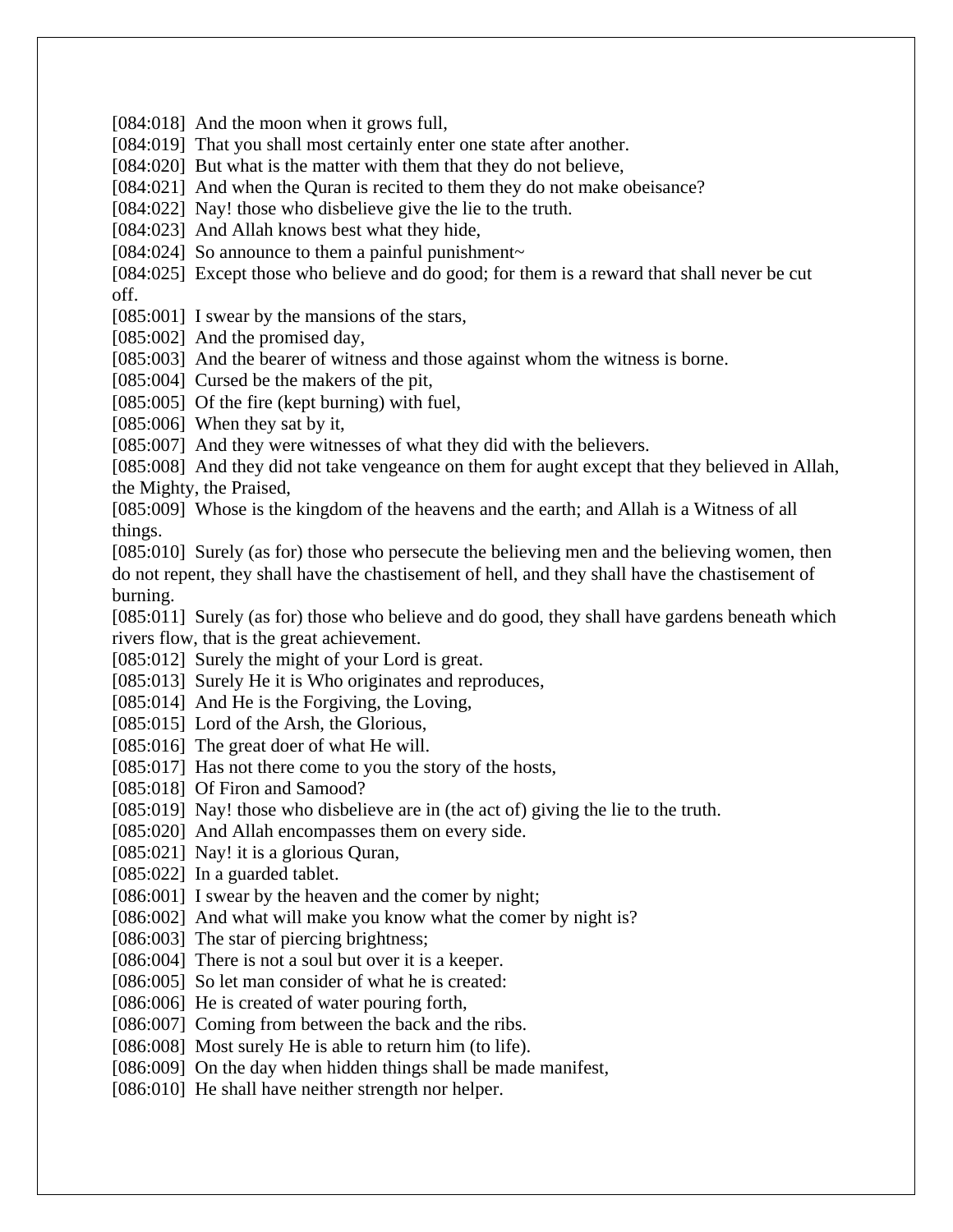[086:011] I swear by the rain-giving heavens, [086:012] And the earth splitting (with plants); [086:013] Most surely it is a decisive word, [086:014] And it is no joke. [086:015] Surely they will make a scheme, [086:016] And I (too) will make a scheme. [086:017] So grant the unbelievers a respite: let them alone for a [087:001] Glorify the name of your Lord, the Most High, [087:002] Who creates, then makes complete, [087:003] And Who makes (things) according to a measure, then guides (them to their goal), [087:004] And Who brings forth herbage, [087:005] Then makes it dried up, dust-colored. [087:006] We will make you recite so you shall not forget, [087:007] Except what Allah pleases, surely He knows the manifest, and what is hidden. [087:008] And We will make your way smooth to a state of ease. [087:009] Therefore do remind, surely reminding does profit. [087:010] He who fears will mind, [087:011] And the most unfortunate one will avoid it, [087:012] Who shall enter the great fire; [087:013] Then therein he shall neither live nor die. [087:014] He indeed shall be successful who purifies himself, [087:015] And magnifies the name of his Lord and prays. [087:016] Nay! you prefer the life of this world, [087:017] While the hereafter is better and more lasting. [087:018] Most surely this is in the earlier scriptures, [087:019] The scriptures of Ibrahim and Musa. [088:001] Has not there come to you the news of the overwhelming calamity? [088:002] (Some) faces on that day shall be downcast, [088:003] Laboring, toiling, [088:004] Entering into burning fire, [088:005] Made to drink from a boiling spring. [088:006] They shall have no food but of thorns, [088:007] Which will neither fatten nor avail against hunger. [088:008] (Other) faces on that day shall be happy, [088:009] Well-pleased because of their striving, [088:010] In a lofty garden, [088:011] Wherein you shall not hear vain talk. [088:012] Therein is a fountain flowing, [088:013] Therein are thrones raised high, [088:014] And drinking-cups ready placed, [088:015] And cushions set in a row, [088:016] And carpets spread out. [088:017] Will they not then consider the camels, how they are created? [088:018] And the heaven, how it is reared aloft. [088:019] And the mountains, how they are firmly fixed, [088:020] And the earth, how it is made a vast expanse?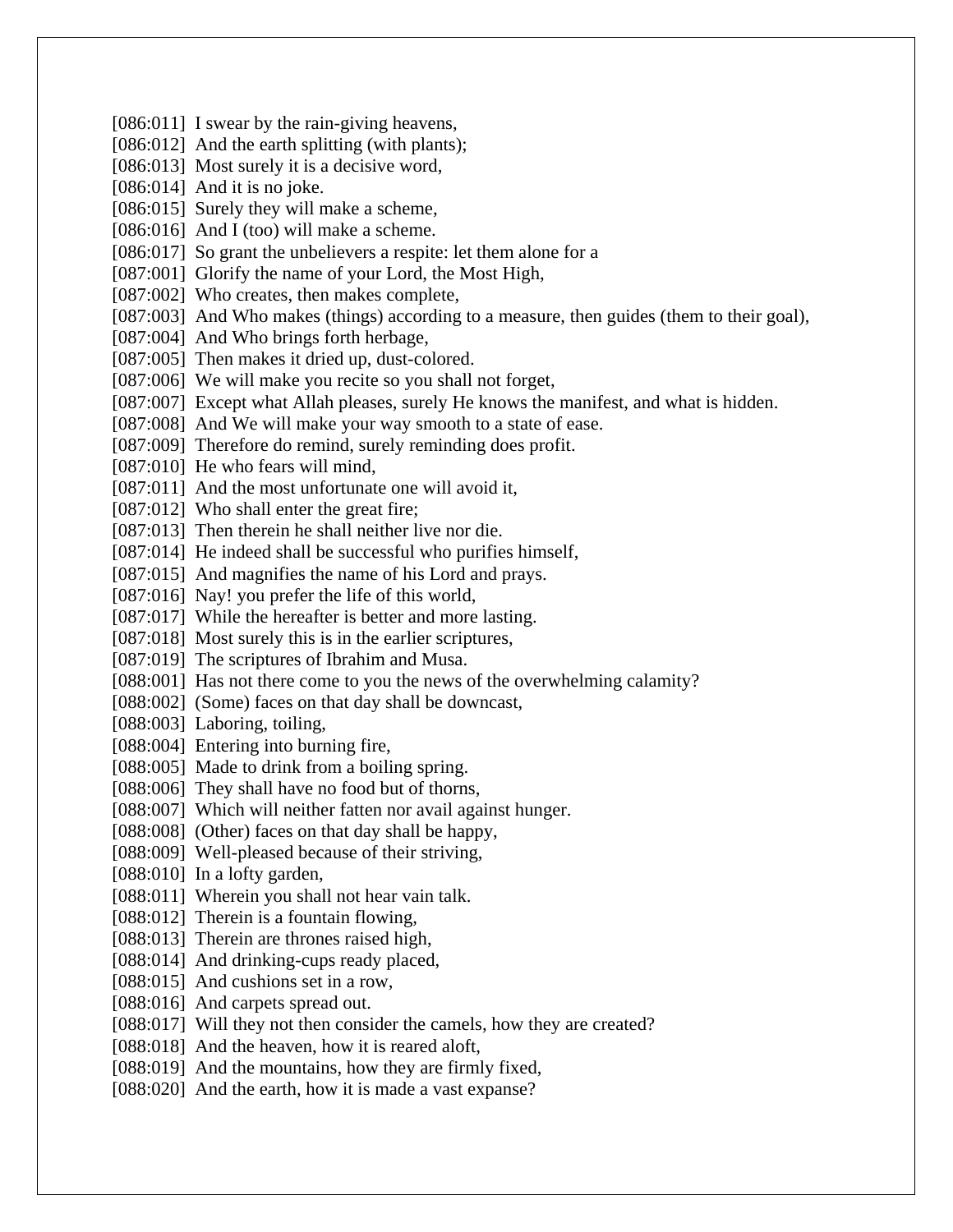[088:021] Therefore do remind, for you are only a reminder.

[088:022] You are not a watcher over them;

[088:023] But whoever turns back and disbelieves,

[088:024] Allah will chastise him with the greatest chastisement.

[088:025] Surely to Us is their turning back,

[088:026] Then surely upon Us is the taking of their account.

[089:001] I swear by the daybreak,

[089:002] And the ten nights,

[089:003] And the even and the odd,

[089:004] And the night when it departs.

[089:005] Truly in that there is an oath for those who possess understanding.

[089:006] Have you not considered how your Lord dealt with Ad,

[089:007] (The people of) Aram, possessors of lofty buildings,

[089:008] The like of which were not created in the (other) cities;

[089:009] And (with) Samood, who hewed out the rocks in the valley,

[089:010] And (with) Firon, the lord of hosts,

[089:011] Who committed inordinacy in the cities,

[089:012] So they made great mischief therein?

[089:013] Therefore your Lord let down upon them a portion of the chastisement.

[089:014] Most sure!y your Lord is watching.

[089:015] And as for man, when his Lord tries him, then treats him with honor and makes him lead an easy life, he says: My Lord honors me.

[089:016] But when He tries him (differently), then straightens to him his means of subsistence, he says: My Lord has disgraced me.

[089:017] Nay! but you do not honor the orphan,

[089:018] Nor do you urge one another to feed the poor,

[089:019] And you eat away the heritage, devouring (everything) indiscriminately,

[089:020] And you love wealth with exceeding love.

[089:021] Nay! when the earth is made to crumble to pieces,

[089:022] And your Lord comes and (also) the angels in ranks,

[089:023] And hell is made to appear on that day. On that day shall man be mindful, and what shall being mindful (then) avail him?

[089:024] He shall say: O! would that I had sent before for (this) my life!

[089:025] But on that day shall no one chastise with (anything like) His chastisement,

[089:026] And no one shall bind with (anything like) His binding.

[089:027] O soul that art at rest!

[089:028] Return to your Lord, well-pleased (with him), well-pleasing (Him),

[089:029] So enter among My servants,

[089:030] And enter into My garden.

[090:001] Nay! I swear by this city.

[090:002] And you shall be made free from obligation in this city --

[090:003] And the begetter and whom he begot.

[090:004] Certainly We have created man to be in distress.

[090:005] Does he think that no one has power over him?

[090:006] He shall say: I have wasted much wealth.

[090:007] Does he think that no one sees him?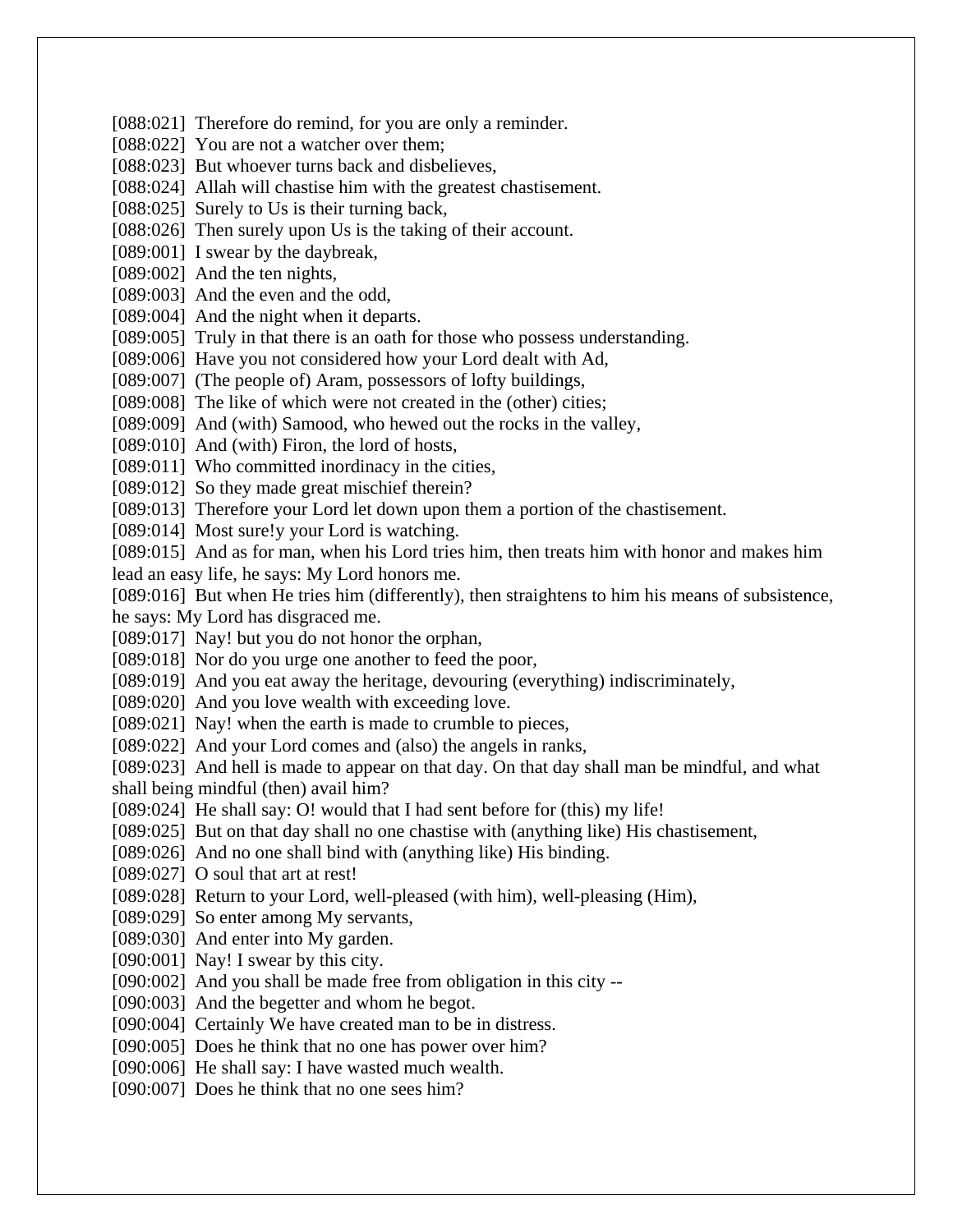[090:008] Have We not given him two eyes,

[090:009] And a tongue and two lips,

[090:010] And pointed out to him the two conspicuous ways?

[090:011] But he would not attempt the uphill road,

[090:012] And what will make you comprehend what the uphill road is?

[090:013] (It is) the setting free of a slave,

[090:014] Or the giving of food in a day of hunger

[090:015] To an orphan, having relationship,

[090:016] Or to the poor man lying in the dust.

[090:017] Then he is of those who believe and charge one another to show patience, and charge one another to show compassion.

[090:018] These are the people of the right hand.

[090:019] And (as for) those who disbelieve in our communications, they are the people of the left hand.

[090:020] On them is fire closed over.

[091:001] I swear by the sun and its brilliance,

[091:002] And the moon when it follows the sun,

[091:003] And the day when it shows it,

[091:004] And the night when it draws a veil over it,

[091:005] And the heaven and Him Who made it,

[091:006] And the earth and Him Who extended it,

[091:007] And the soul and Him Who made it perfect,

[091:008] Then He inspired it to understand what is right and wrong for it;

[091:009] He will indeed be successful who purifies it,

[091:010] And he will indeed fail who corrupts it.

[091:011] Samood gave the lie (to the truth) in their inordinacy,

[091:012] When the most unfortunate of them broke forth with

[091:013] So Allah's apostle said to them (Leave alone) Allah's she-camel, and (give) her (to) drink.

[091:014] But they called him a liar and slaughtered her, therefore their Lord crushed them for their sin and leveled them (with the ground).

[091:015] And He fears not its consequence.

[092:001] I swear by the night when it draws a veil,

[092:002] And the day when it shines in brightness,

[092:003] And the creating of the male and the female,

[092:004] Your striving is most surely (directed to) various (ends).

[092:005] Then as for him who gives away and guards (against evil),

[092:006] And accepts the best,

[092:007] We will facilitate for him the easy end.

[092:008] And as for him who is niggardly and considers himself free from need (of Allah),

[092:009] And rejects the best,

[092:010] We will facilitate for him the difficult end.

[092:011] And his wealth will not avail him when he perishes.

[092:012] Surely Ours is it to show the way,

[092:013] And most surely Ours is the hereafter and the former.

[092:014] Therefore I warn you of the fire that flames: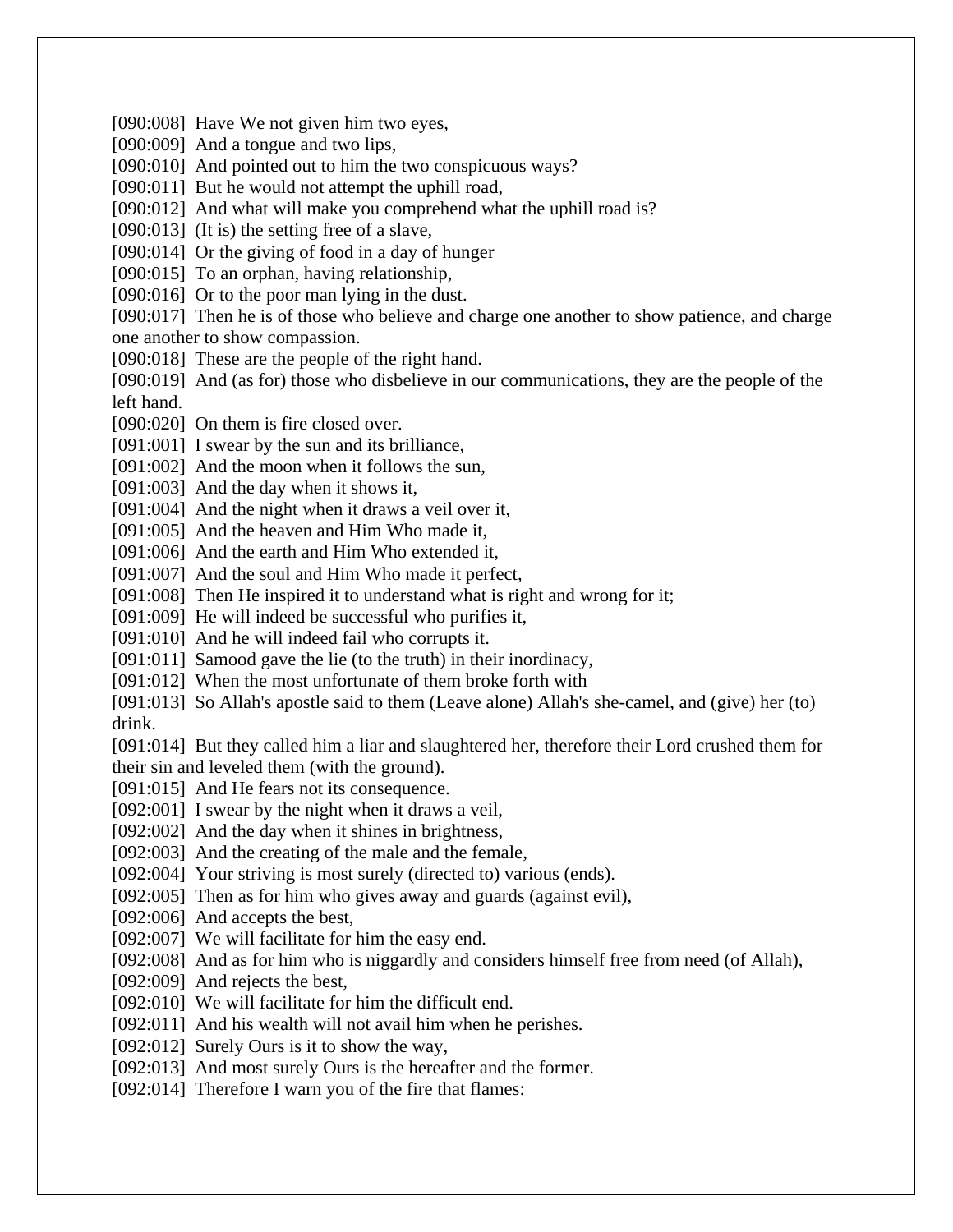[092:015] None shall enter it but the most unhappy, [092:016] Who gives the lie (to the truth) and turns (his) back. [092:017] And away from it shall be kept the one who guards most (against evil), [092:018] Who gives away his wealth, purifying himself [092:019] And no one has with him any boon for which he should be rewarded, [092:020] Except the seeking of the pleasure of his Lord, the Most High. [092:021] And he shall soon be well-pleased. [093:001] I swear by the early hours of the day, [093:002] And the night when it covers with darkness. [093:003] Your Lord has not forsaken you, nor has He become displeased, [093:004] And surely what comes after is better for you than that which has gone before. [093:005] And soon will your Lord give you so that you shall be well pleased. [093:006] Did He not find you an orphan and give you shelter? [093:007] And find you lost (i.e. unrecognized by men) and guide (them to you)? [093:008] And find you in want and make you to be free from want? [093:009] Therefore, as for the orphan, do not oppress (him). [093:010] And as for him who asks, do not chide (him), [093:011] And as for the favor of your Lord, do announce (it). [094:001] Have We not expanded for you your breast, [094:002] And taken off from you your burden, [094:003] Which pressed heavily upon your back, [094:004] And exalted for you your esteem? [094:005] Surely with difficulty is ease. [094:006] With difficulty is surely ease. [094:007] So when you are free, nominate. [094:008] And make your Lord your exclusive object. [095:001] I swear by the fig and the olive, [095:002] And mount Sinai, [095:003] And this city made secure, [095:004] Certainly We created man in the best make. [095:005] Then We render him the lowest of the low. [095:006] Except those who believe and do good, so they shall have a reward never to be cut off. [095:007] Then who can give you the lie after (this) about the judgment? [095:008] Is not Allah the best of the Judges? [096:001] Read in the name of your Lord Who created. [096:002] He created man from a clot. [096:003] Read and your Lord is Most Honorable, [096:004] Who taught (to write) with the pen [096:005] Taught man what he knew not. [096:006] Nay! man is most surely inordinate, [096:007] Because he sees himself free from want. [096:008] Surely to your Lord is the return. [096:009] Have you seen him who forbids [096:010] A servant when he prays? [096:011] Have you considered if he were on the right way,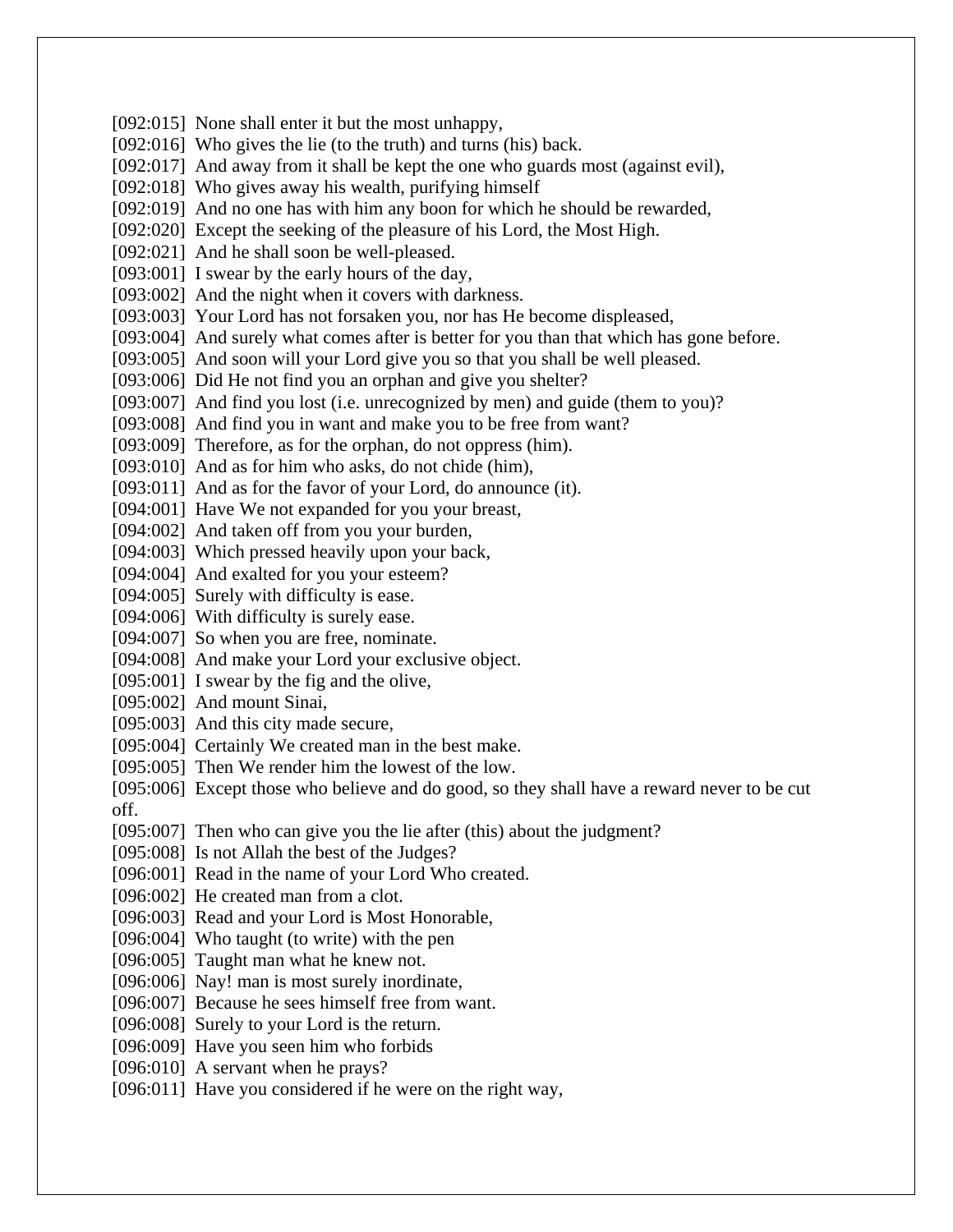[096:012] Or enjoined guarding (against evil)?

[096:013] Have you considered if he gives the lie to the truth and turns (his) back?

[096:014] Does he not know that Allah does see?

[096:015] Nay! if he desist not, We would certainly smite his forehead,

[096:016] A lying, sinful forehead.

[096:017] Then let him summon his council,

[096:018] We too would summon the braves of the army.

[096:019] Nay! obey him not, and make obeisance and draw nigh (to Allah).

[097:001] Surely We revealed it on the grand night.

[097:002] And what will make you comprehend what the grand night

[097:003] The grand night is better than a thousand months.

[097:004] The angels and Gibreel descend in it by the permission of their Lord for every affair,

[097:005] Peace! it is till the break of the morning.

[098:001] Those who disbelieved from among the followers of the Book and the polytheists could not have separated (from the faithful) until there had come to them the clear evidence:

[098:002] An apostle from Allah, reciting pure pages,

[098:003] Wherein are all the right ordinances.

[098:004] And those who were given the Book did not become divided except after clear evidence had come to them.

[098:005] And they were not enjoined anything except that they should serve Allah, being sincere to Him in obedience, upright, and keep up prayer and pay the poor-rate, and that is the right religion.

[098:006] Surely those who disbelieve from among the followers of the Book and the polytheists shall be in the fire of hell, abiding therein; they are the worst of men.

[098:007] (As for) those who believe and do good, surely they are the-best of men.

[098:008] Their reward with their Lord is gardens of perpetuity beneath which rivers flow, abiding therein for ever; Allah is well pleased with them and they are well pleased with Him; that is for him who fears his Lord.

[099:001] When the earth is shaken with her (violent) shaking,

[099:002] And the earth brings forth her burdens,

[099:003] And man says: What has befallen her?

[099:004] On that day she shall tell her news,

[099:005] Because your Lord had inspired her.

[099:006] On that day men shall come forth in sundry bodies that they may be shown their works.

[099:007] So. he who has done an atom's weight of good shall see it

[099:008] And he who has done an atom's weight of evil shall see it.

[100:001] I swear by the runners breathing pantingly,

[100:002] Then those that produce fire striking,

[100:003] Then those that make raids at morn,

[100:004] Then thereby raise dust,

[100:005] Then rush thereby upon an assembly:

[100:006] Most surely man is ungrateful to his Lord.

[100:007] And most surely he is a witness of that.

[100:008] And most surely he is tenacious in the love of wealth.

[100:009] Does he not then know when what is in the graves is raised,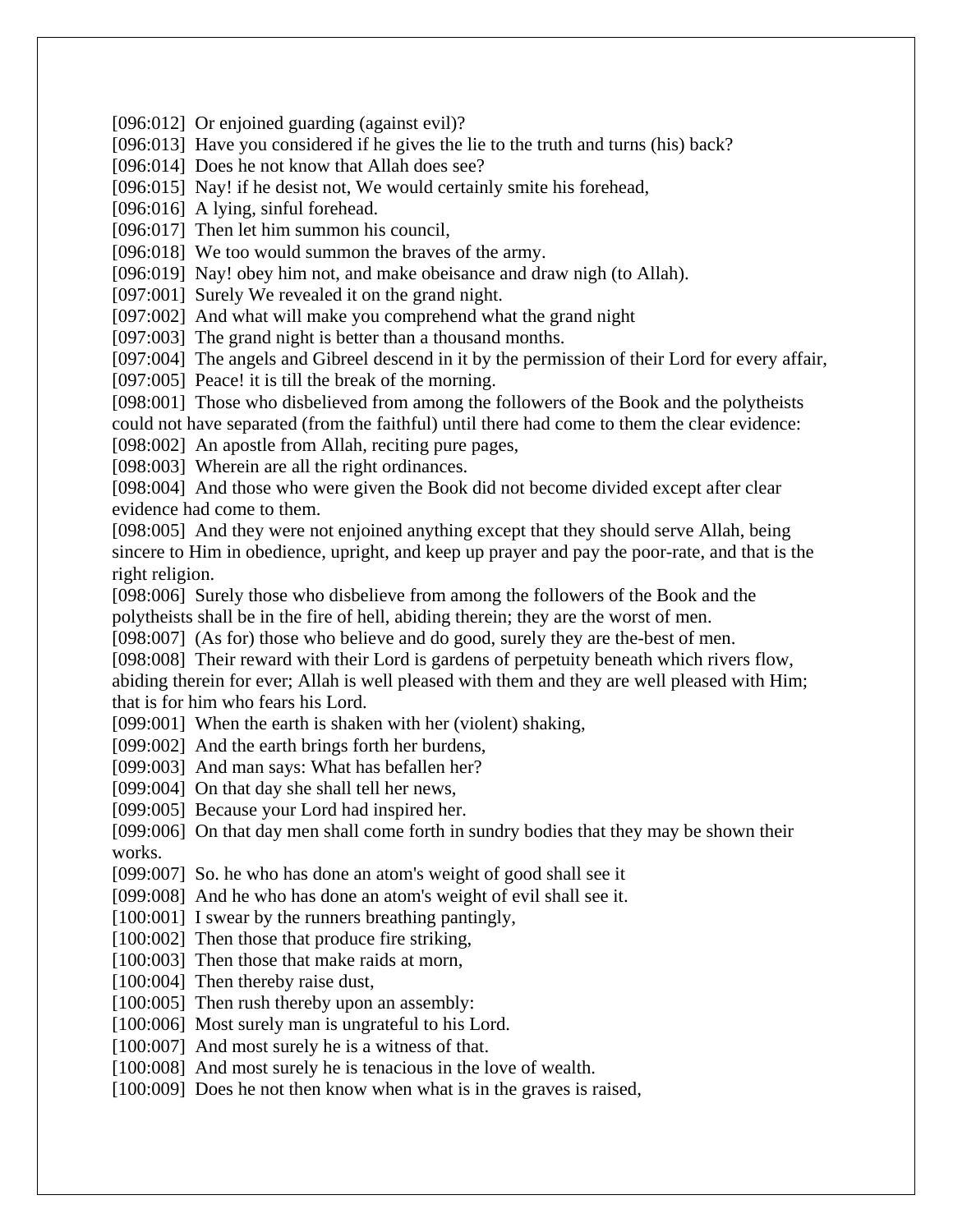[100:010] And what is in the breasts is made apparent? [100:011] Most surely their Lord that day shall be fully aware of them. [101:001] The terrible calamity! [101:002] What is the terrible calamity! [101:003] And what will make you comprehend what the terrible calamity is? [101:004] The day on which men shall be as scattered moths, [101:005] And the mountains shall be as loosened wool. [101:006] Then as for him whose measure of good deeds is heavy, [101:007] He shall live a pleasant life. [101:008] And as for him whose measure of good deeds is light, [101:009] His abode shall be the abyss. [101:010] And what will make you know what it is?  $[101:011]$  A burning fire. [102:001] Abundance diverts you, [102:002] Until you come to the graves. [102:003] Nay! you shall soon know, [102:004] Nay! Nay! you shall soon know. [102:005] Nay! if you had known with a certain knowledge, [102:006] You should most certainly have seen the hell; [102:007] Then you shall most certainly see it with the eye of certainty; [102:008] Then on that day you shall most certainly be questioned about the boons. [103:001] I swear by the time, [103:002] Most surely man is in loss, [103:003] Except those who believe and do good, and enjoin on each other truth, and enjoin on each other patience. [104:001] Woe to every slanderer, defamer, [104:002] Who amasses wealth and considers it a provision (against mishap); [104:003] He thinks that his wealth will make him immortal. [104:004] Nay! he shall most certainly be hurled into the crushing disaster, [104:005] And what will make you realize what the crushing disaster is? [104:006] It is the fire kindled by Allah, [104:007] Which rises above the hearts. [104:008] Surely it shall be closed over upon them, [104:009] In extended columns. [105:001] Have you not considered how your Lord dealt with the possessors of the elephant? [105:002] Did He not cause their war to end in confusion, [105:003] And send down (to prey) upon them birds in flocks, [105:004] Casting against them stones of baked clay, [105:005] So He rendered them like straw eaten up? [106:001] For the protection of the Qureaish --[106:002] Their protection during their trading caravans in the winter and the summer -[106:003] So let them serve the Lord of this House [106:004] Who feeds them against hunger and gives them security against fear. [107:001] Have you considered him who calls the judgment a lie? [107:002] That is the one who treats the orphan with harshness, [107:003] And does not urge (others) to feed the poor.